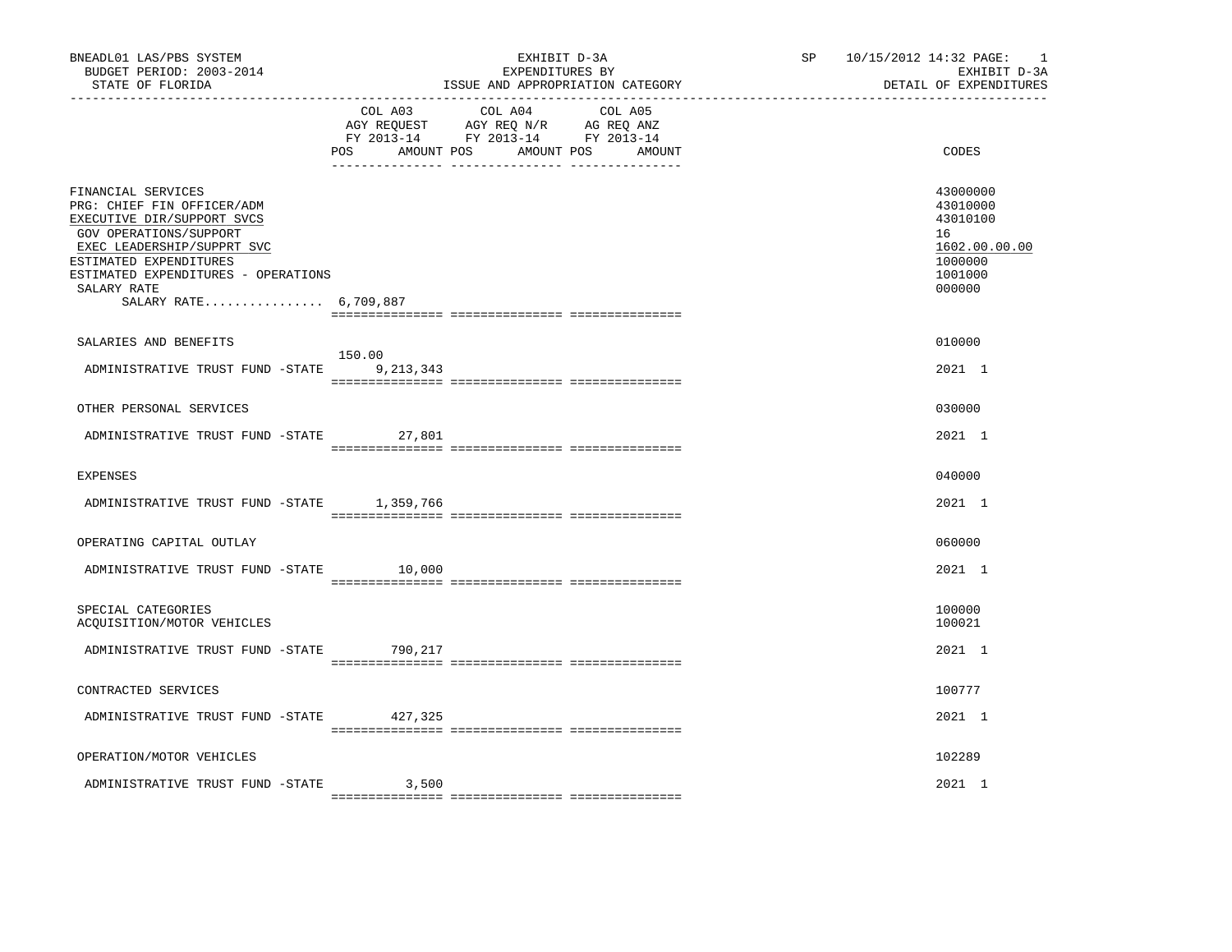| BNEADL01 LAS/PBS SYSTEM<br>BUDGET PERIOD: 2003-2014<br>STATE OF FLORIDA                                                                                                                                                                                    |                | EXHIBIT D-3A<br>EXPENDITURES BY<br>ISSUE AND APPROPRIATION CATEGORY                                                             | $\overline{2}$<br>SP 10/15/2012 14:32 PAGE:<br>EXHIBIT D-3A<br>DETAIL OF EXPENDITURES             |
|------------------------------------------------------------------------------------------------------------------------------------------------------------------------------------------------------------------------------------------------------------|----------------|---------------------------------------------------------------------------------------------------------------------------------|---------------------------------------------------------------------------------------------------|
|                                                                                                                                                                                                                                                            | COL A03<br>POS | COL A04<br>COL A05<br>AGY REQUEST AGY REQ N/R AG REQ ANZ<br>FY 2013-14 FY 2013-14 FY 2013-14<br>AMOUNT POS AMOUNT POS<br>AMOUNT | CODES                                                                                             |
| FINANCIAL SERVICES<br>PRG: CHIEF FIN OFFICER/ADM<br>EXECUTIVE DIR/SUPPORT SVCS<br>GOV OPERATIONS/SUPPORT<br>EXEC LEADERSHIP/SUPPRT SVC<br>ESTIMATED EXPENDITURES<br>ESTIMATED EXPENDITURES - OPERATIONS<br>SPECIAL CATEGORIES<br>RISK MANAGEMENT INSURANCE |                |                                                                                                                                 | 43000000<br>43010000<br>43010100<br>16<br>1602.00.00.00<br>1000000<br>1001000<br>100000<br>103241 |
| ADMINISTRATIVE TRUST FUND -STATE                                                                                                                                                                                                                           | 109,151        |                                                                                                                                 | 2021 1                                                                                            |
| TENANT BROKER COMMISSIONS                                                                                                                                                                                                                                  |                |                                                                                                                                 | 105084                                                                                            |
| ADMINISTRATIVE TRUST FUND -STATE                                                                                                                                                                                                                           | 60,000         |                                                                                                                                 | 2021 1                                                                                            |
| LEASE/PURCHASE/EQUIPMENT                                                                                                                                                                                                                                   |                |                                                                                                                                 | 105281                                                                                            |
| ADMINISTRATIVE TRUST FUND -STATE 118,268                                                                                                                                                                                                                   |                |                                                                                                                                 | $2021$ 1                                                                                          |
| TR/DMS/HR SVCS/STW CONTRCT                                                                                                                                                                                                                                 |                |                                                                                                                                 | 107040                                                                                            |
| ADMINISTRATIVE TRUST FUND -STATE                                                                                                                                                                                                                           | 53,568         |                                                                                                                                 | 2021 1                                                                                            |
| TOTAL: ESTIMATED EXPENDITURES - OPERATIONS<br>TOTAL POSITIONS $150.00$<br>TOTAL ISSUE 12,172,939<br>TOTAL SALARY RATE 6,709,887                                                                                                                            |                |                                                                                                                                 | 1001000                                                                                           |
| CASUALTY INSURANCE PREMIUM<br>ADJUSTMENT<br>SPECIAL CATEGORIES<br>RISK MANAGEMENT INSURANCE                                                                                                                                                                |                |                                                                                                                                 | 1001090<br>100000<br>103241                                                                       |
| ADMINISTRATIVE TRUST FUND -STATE                                                                                                                                                                                                                           | 10,216         |                                                                                                                                 | 2021 1                                                                                            |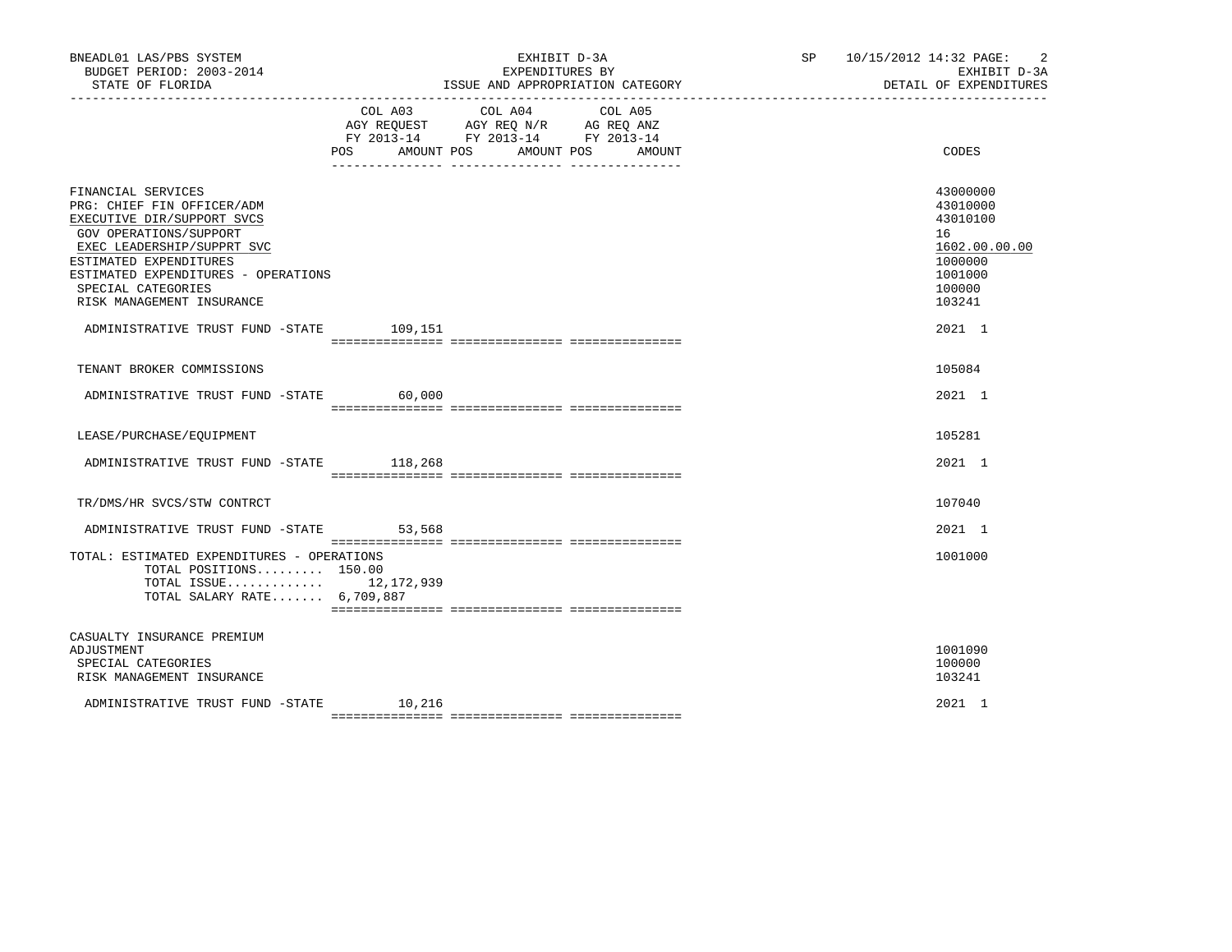| BNEADL01 LAS/PBS SYSTEM<br>BUDGET PERIOD: 2003-2014<br>STATE OF FLORIDA                                                                                                                                                                               |                           | EXHIBIT D-3A<br>EXPENDITURES BY<br>ISSUE AND APPROPRIATION CATEGORY                             |                   | SP | 10/15/2012 14:32 PAGE:<br>-3<br>EXHIBIT D-3A<br>DETAIL OF EXPENDITURES        |
|-------------------------------------------------------------------------------------------------------------------------------------------------------------------------------------------------------------------------------------------------------|---------------------------|-------------------------------------------------------------------------------------------------|-------------------|----|-------------------------------------------------------------------------------|
|                                                                                                                                                                                                                                                       | COL A03<br>POS AMOUNT POS | COL A04<br>AGY REQUEST AGY REQ N/R AG REQ ANZ<br>FY 2013-14 FY 2013-14 FY 2013-14<br>AMOUNT POS | COL A05<br>AMOUNT |    | CODES                                                                         |
| FINANCIAL SERVICES<br>PRG: CHIEF FIN OFFICER/ADM<br>EXECUTIVE DIR/SUPPORT SVCS<br>GOV OPERATIONS/SUPPORT<br>EXEC LEADERSHIP/SUPPRT SVC<br>ESTIMATED EXPENDITURES<br>FLORIDA RETIREMENT SYSTEM<br>CONTRIBUTION ADJUSTMENT FOR<br>FISCAL YEAR 2012-2013 |                           |                                                                                                 |                   |    | 43000000<br>43010000<br>43010100<br>16<br>1602.00.00.00<br>1000000<br>1001240 |
| SALARIES AND BENEFITS                                                                                                                                                                                                                                 |                           |                                                                                                 |                   |    | 010000                                                                        |
| ADMINISTRATIVE TRUST FUND -STATE                                                                                                                                                                                                                      | 18,987                    |                                                                                                 |                   |    | 2021 1                                                                        |
| ADJUSTMENT TO STATE HEALTH<br>INSURANCE PREMIUM CONTRIBUTION -<br>FISCAL YEAR 2012-13<br>SALARIES AND BENEFITS                                                                                                                                        |                           |                                                                                                 |                   |    | 1001830<br>010000                                                             |
| ADMINISTRATIVE TRUST FUND -STATE 16,990                                                                                                                                                                                                               |                           |                                                                                                 |                   |    | 2021 1                                                                        |
| REALLOCATION OF HUMAN RESOURCES<br>OUTSOURCING<br>SPECIAL CATEGORIES<br>TR/DMS/HR SVCS/STW CONTRCT<br>ADMINISTRATIVE TRUST FUND -STATE                                                                                                                | 1,297-                    |                                                                                                 |                   |    | 1005900<br>100000<br>107040<br>2021 1                                         |
|                                                                                                                                                                                                                                                       |                           |                                                                                                 |                   |    |                                                                               |
| ADJUSTMENTS TO CURRENT YEAR<br>ESTIMATED EXPENDITURES<br>REAPPROVAL OF CURRENT YEAR BUDGET                                                                                                                                                            |                           |                                                                                                 |                   |    | 1600000                                                                       |
| AMENDMENT - MOVE PUBLIC RECORDS<br>SECTION TO LEGAL - DEDUCT<br>SALARY RATE<br>SALARY RATE $150,242-$                                                                                                                                                 |                           |                                                                                                 |                   |    | 160F640<br>000000                                                             |
| SALARIES AND BENEFITS                                                                                                                                                                                                                                 |                           |                                                                                                 |                   |    | 010000                                                                        |
| ADMINISTRATIVE TRUST FUND -STATE 206,374-                                                                                                                                                                                                             | $4.00-$                   |                                                                                                 |                   |    | 2021 1                                                                        |
| TOTAL: REAPPROVAL OF CURRENT YEAR BUDGET<br>AMENDMENT - MOVE PUBLIC RECORDS<br>SECTION TO LEGAL - DEDUCT<br>TOTAL POSITIONS 4.00-                                                                                                                     |                           |                                                                                                 |                   |    | 160F640                                                                       |
| TOTAL ISSUE 206,374-<br>TOTAL SALARY RATE $150,242-$                                                                                                                                                                                                  |                           |                                                                                                 |                   |    |                                                                               |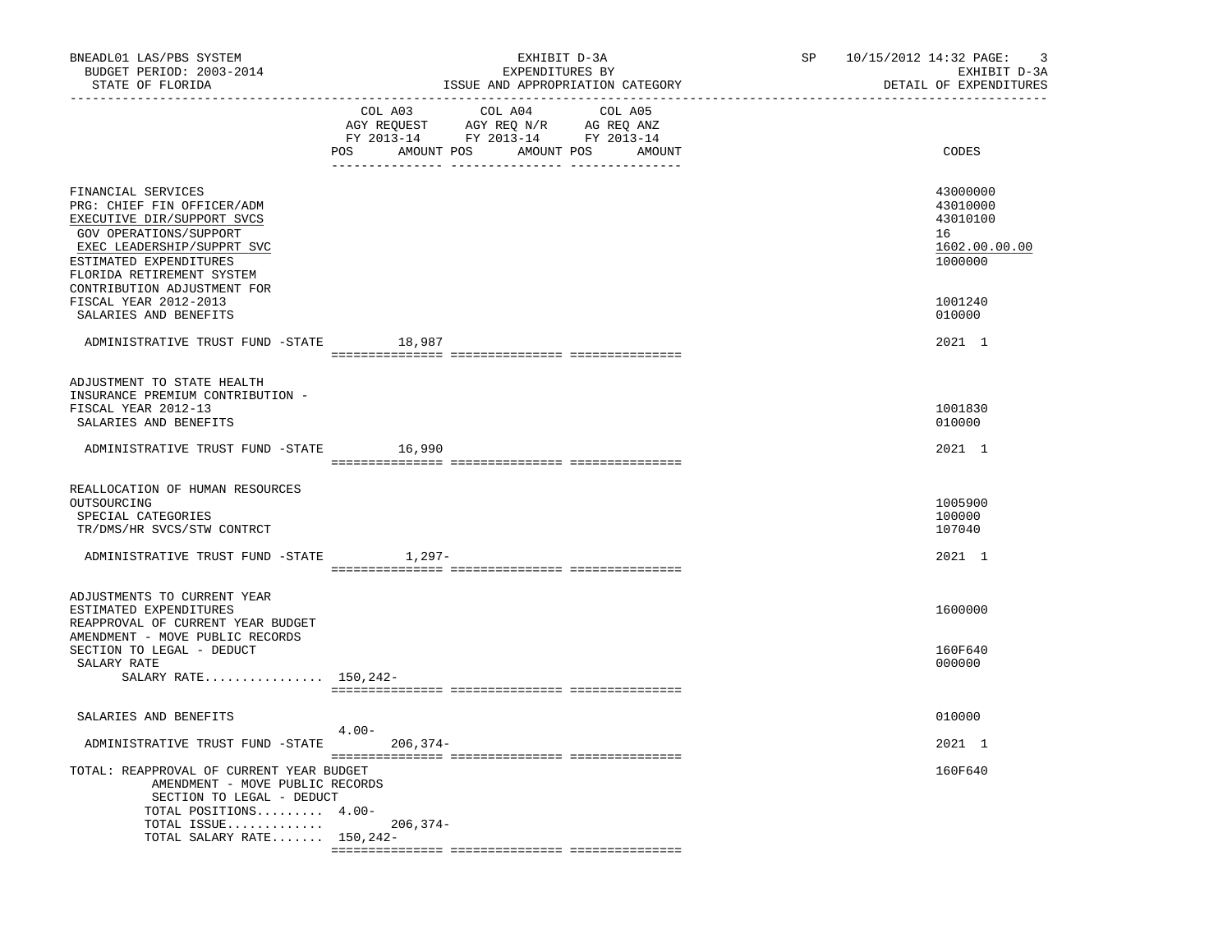| BNEADL01 LAS/PBS SYSTEM<br>BUDGET PERIOD: 2003-2014<br>STATE OF FLORIDA<br>___________________                                                                                                                                                                                                                           | ISSUE AND APPROPRIATION CATEGORY                                                                                                                                         | EXHIBIT D-3A<br>EXPENDITURES BY |                                                               |                 | 10/15/2012 14:32 PAGE:<br>4<br>EXHIBIT D-3A<br>DETAIL OF EXPENDITURES |
|--------------------------------------------------------------------------------------------------------------------------------------------------------------------------------------------------------------------------------------------------------------------------------------------------------------------------|--------------------------------------------------------------------------------------------------------------------------------------------------------------------------|---------------------------------|---------------------------------------------------------------|-----------------|-----------------------------------------------------------------------|
| <b>POS</b>                                                                                                                                                                                                                                                                                                               | $\begin{tabular}{lcccc} COL A03 & COL A04 & COL A05 \\ AGY REQUEST & AGY REQ N/R & AG REQ ANZ \\ FY & 2013-14 & FY & 2013-14 & FY & 2013-14 \end{tabular}$<br>AMOUNT POS | AMOUNT POS<br>AMOUNT            |                                                               |                 | CODES                                                                 |
| FINANCIAL SERVICES<br>PRG: CHIEF FIN OFFICER/ADM<br>EXECUTIVE DIR/SUPPORT SVCS<br>GOV OPERATIONS/SUPPORT<br>EXEC LEADERSHIP/SUPPRT SVC<br>ADJUSTMENTS TO CURRENT YEAR<br>ESTIMATED EXPENDITURES<br>REAPPROVAL OF CURRENT YEAR BUDGET                                                                                     |                                                                                                                                                                          |                                 |                                                               |                 | 43000000<br>43010000<br>43010100<br>16<br>1602.00.00.00<br>1600000    |
| AMENDMENT - MOVE PUBLIC RECORDS<br>SECTION TO LEGAL - DEDUCT                                                                                                                                                                                                                                                             |                                                                                                                                                                          |                                 |                                                               |                 | 160F640                                                               |
| AGENCY ISSUE NARRATIVE:<br>2013-2014 BUDGET YEAR NARRATIVE:<br>Issue Title: Re-approval of current year budget amendment - move Public Records Section to Legal                                                                                                                                                          |                                                                                                                                                                          | IT COMPONENT? NO                |                                                               |                 |                                                                       |
| Issue Description:                                                                                                                                                                                                                                                                                                       |                                                                                                                                                                          |                                 |                                                               |                 |                                                                       |
| This issue is for the re-approval of the current year budget amendment approved on 7/5/2012. Agency amendment 13-01 (EOG<br>Log# Q0021) moved four (4) FTE in the Public Records Section, and associated budget, from the Executive Direction and<br>Support Services budget entity to the Legal services budget entity. |                                                                                                                                                                          |                                 |                                                               |                 |                                                                       |
| POSITION DETAIL OF SALARIES AND BENEFITS:                                                                                                                                                                                                                                                                                |                                                                                                                                                                          |                                 |                                                               |                 |                                                                       |
|                                                                                                                                                                                                                                                                                                                          |                                                                                                                                                                          |                                 | FTE BASE RATE ADDITIVES BENEFITS SUBTOTAL $\ast$ AND BENEFITS |                 | LAPSE LAPSED SALARIES                                                 |
| A03 - AGY REQUEST FY 2013-14                                                                                                                                                                                                                                                                                             |                                                                                                                                                                          |                                 |                                                               |                 |                                                                       |
| CHANGES TO CURRENTLY AUTHORIZED POSITIONS<br>0004 SENIOR CLERK                                                                                                                                                                                                                                                           |                                                                                                                                                                          |                                 |                                                               |                 |                                                                       |
| C0144 001<br>2224 GOVERNMENT ANALYST I                                                                                                                                                                                                                                                                                   | $1.00 - 24,942 -$                                                                                                                                                        |                                 |                                                               |                 | $13,376-$ 38,318- 0.00 38,318-                                        |
| C0835 001<br>2212 MANAGEMENT ANALYST II - SES                                                                                                                                                                                                                                                                            | $1.00 - 42,684 -$                                                                                                                                                        |                                 | 15,652-                                                       | 58,336- 0.00    | $58,336-$                                                             |
| C0222 001<br>7738 SENIOR ATTORNEY                                                                                                                                                                                                                                                                                        | $1.00 - 30,989 -$                                                                                                                                                        |                                 | $15,315-$                                                     | $46,304 - 0.00$ | $46,304-$                                                             |
| C4039 001                                                                                                                                                                                                                                                                                                                | $1.00 - 51,627 -$                                                                                                                                                        |                                 | 17,970-                                                       |                 | 69,597- 0.00<br>69,597-                                               |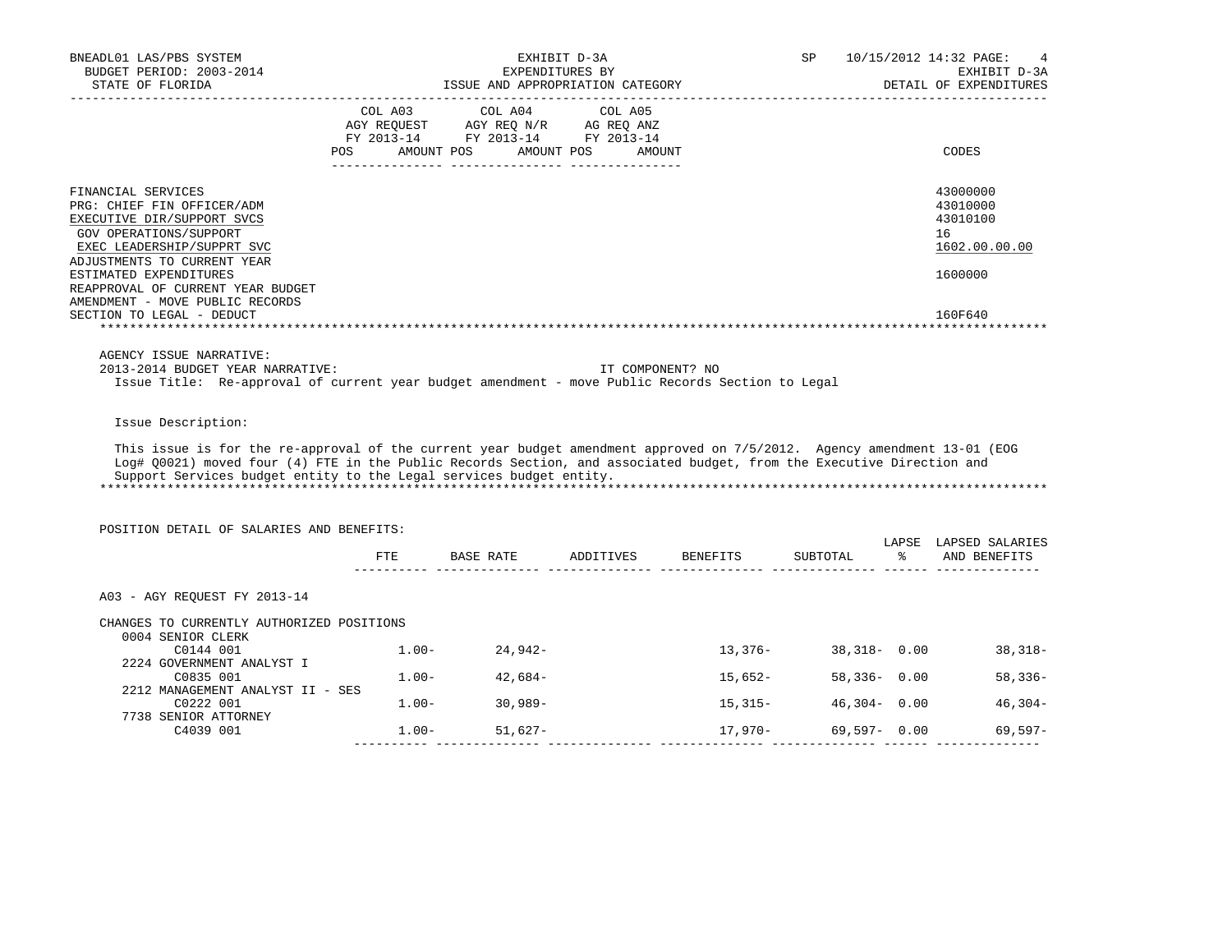| BNEADL01 LAS/PBS SYSTEM<br>BUDGET PERIOD: 2003-2014<br>STATE OF FLORIDA                                                                                               |                           | EXPENDITURES BY<br>ISSUE AND APPROPRIATION CATEGORY                               | EXHIBIT D-3A                 |          | SP       |               | 10/15/2012 14:32 PAGE:<br>5<br>EXHIBIT D-3A<br>DETAIL OF EXPENDITURES |
|-----------------------------------------------------------------------------------------------------------------------------------------------------------------------|---------------------------|-----------------------------------------------------------------------------------|------------------------------|----------|----------|---------------|-----------------------------------------------------------------------|
|                                                                                                                                                                       | COL A03<br>POS AMOUNT POS | COL A04<br>AGY REQUEST AGY REQ N/R AG REQ ANZ<br>FY 2013-14 FY 2013-14 FY 2013-14 | COL A05<br>AMOUNT POS AMOUNT |          |          |               | CODES                                                                 |
| FINANCIAL SERVICES<br>PRG: CHIEF FIN OFFICER/ADM<br>EXECUTIVE DIR/SUPPORT SVCS<br>GOV OPERATIONS/SUPPORT<br>EXEC LEADERSHIP/SUPPRT SVC<br>ADJUSTMENTS TO CURRENT YEAR |                           |                                                                                   |                              |          |          |               | 43000000<br>43010000<br>43010100<br>16<br>1602.00.00.00               |
| ESTIMATED EXPENDITURES<br>REAPPROVAL OF CURRENT YEAR BUDGET<br>AMENDMENT - MOVE PUBLIC RECORDS<br>SECTION TO LEGAL - DEDUCT                                           |                           |                                                                                   |                              |          |          |               | 1600000<br>160F640                                                    |
| POSITION DETAIL OF SALARIES AND BENEFITS:                                                                                                                             |                           | FTE BASE RATE ADDITIVES                                                           |                              | BENEFITS | SUBTOTAL | $\frac{1}{2}$ | LAPSE LAPSED SALARIES<br>AND BENEFITS                                 |
| A03 - AGY REQUEST FY 2013-14<br>CHANGES TO CURRENTLY AUTHORIZED POSITIONS                                                                                             |                           |                                                                                   |                              |          |          |               |                                                                       |
| TOTALS FOR ISSUE BY FUND<br>2021 ADMINISTRATIVE TRUST FUND                                                                                                            |                           |                                                                                   |                              |          |          |               | $212,555-$                                                            |
|                                                                                                                                                                       |                           | $4.00 - 150,242 -$                                                                |                              | 62,313-  | 212,555- |               | ______________<br>$212,555-$<br>==============                        |
| OTHER SALARY AMOUNT<br>2021 ADMINISTRATIVE TRUST FUND                                                                                                                 |                           |                                                                                   |                              |          |          |               | 6,181<br>------------<br>$206, 374 -$<br>==============               |
|                                                                                                                                                                       |                           |                                                                                   |                              |          |          |               |                                                                       |
| ESTIMATED EXPENDITURES REALIGNMENT<br>REALIGN BUDGET AUTHORITY BETWEEN<br>CATEGORIES TO MATCH ANTICIPATED                                                             |                           |                                                                                   |                              |          |          |               | 2000000                                                               |
| RECURRING OPERATING EXPENDITURES -<br><b>ADD</b><br>OTHER PERSONAL SERVICES                                                                                           |                           |                                                                                   |                              |          |          |               | 2000140<br>030000                                                     |
| ADMINISTRATIVE TRUST FUND -STATE                                                                                                                                      | 80,000                    |                                                                                   |                              |          |          |               | 2021 1                                                                |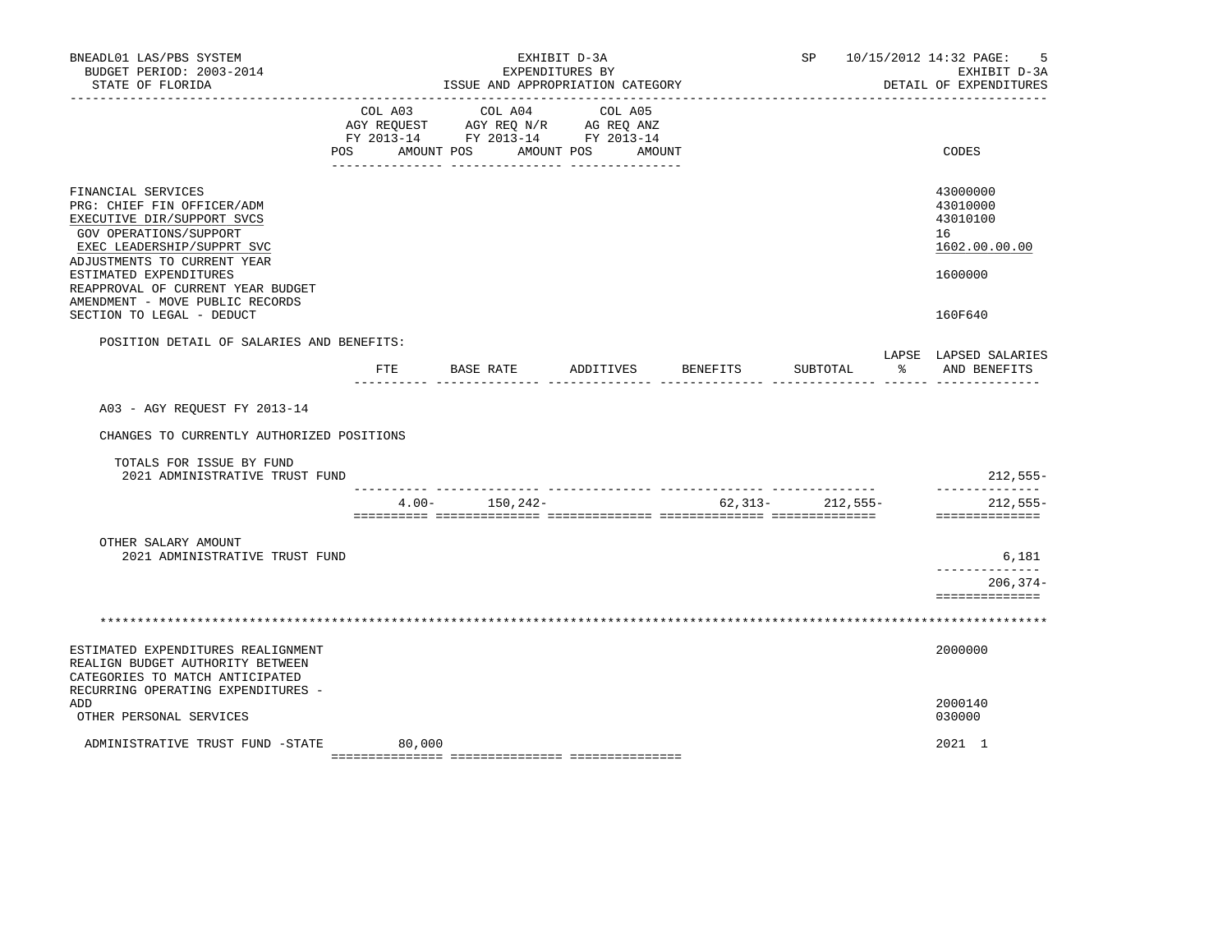| BNEADL01 LAS/PBS SYSTEM<br>BUDGET PERIOD: 2003-2014<br>STATE OF FLORIDA                                                                                                                                                                                                                   | EXHIBIT D-3A<br>EXPENDITURES BY<br>ISSUE AND APPROPRIATION CATEGORY                                                                                                                                                                                                                                                                                                                                                                                                                                                                                                                                                               | 10/15/2012 14:32 PAGE:<br>SP<br>EXHIBIT D-3A<br>DETAIL OF EXPENDITURES |
|-------------------------------------------------------------------------------------------------------------------------------------------------------------------------------------------------------------------------------------------------------------------------------------------|-----------------------------------------------------------------------------------------------------------------------------------------------------------------------------------------------------------------------------------------------------------------------------------------------------------------------------------------------------------------------------------------------------------------------------------------------------------------------------------------------------------------------------------------------------------------------------------------------------------------------------------|------------------------------------------------------------------------|
|                                                                                                                                                                                                                                                                                           | COL A03<br>COL A04<br>COL A05<br>AGY REQUEST AGY REQ N/R AG REQ ANZ<br>FY 2013-14 FY 2013-14 FY 2013-14<br>POS AMOUNT POS AMOUNT POS AMOUNT                                                                                                                                                                                                                                                                                                                                                                                                                                                                                       | CODES                                                                  |
| FINANCIAL SERVICES<br>PRG: CHIEF FIN OFFICER/ADM<br>EXECUTIVE DIR/SUPPORT SVCS<br>GOV OPERATIONS/SUPPORT<br>EXEC LEADERSHIP/SUPPRT SVC<br>ESTIMATED EXPENDITURES REALIGNMENT<br>REALIGN BUDGET AUTHORITY BETWEEN<br>CATEGORIES TO MATCH ANTICIPATED<br>RECURRING OPERATING EXPENDITURES - |                                                                                                                                                                                                                                                                                                                                                                                                                                                                                                                                                                                                                                   | 43000000<br>43010000<br>43010100<br>16<br>1602.00.00.00<br>2000000     |
| ADD<br><b>EXPENSES</b>                                                                                                                                                                                                                                                                    |                                                                                                                                                                                                                                                                                                                                                                                                                                                                                                                                                                                                                                   | 2000140<br>040000                                                      |
| ADMINISTRATIVE TRUST FUND -STATE                                                                                                                                                                                                                                                          | 125,000                                                                                                                                                                                                                                                                                                                                                                                                                                                                                                                                                                                                                           | 2021 1                                                                 |
| TOTAL: REALIGN BUDGET AUTHORITY BETWEEN<br>CATEGORIES TO MATCH ANTICIPATED<br>RECURRING OPERATING EXPENDITURES -<br>ADD<br>TOTAL ISSUE                                                                                                                                                    | 205,000                                                                                                                                                                                                                                                                                                                                                                                                                                                                                                                                                                                                                           | 2000140                                                                |
|                                                                                                                                                                                                                                                                                           |                                                                                                                                                                                                                                                                                                                                                                                                                                                                                                                                                                                                                                   |                                                                        |
| AGENCY ISSUE NARRATIVE:<br>2013-2014 BUDGET YEAR NARRATIVE:<br>also nets to zero at a fund level.                                                                                                                                                                                         | IT COMPONENT? NO<br>This issue is the add side of a budget authority realignment throughout the Department of Financial Services proper<br>(excluding Office of Insurance Regulation and Office of Financial Regulation). The realignment of budget was first<br>approved in FY 2012-13 General Appropriation Act. This issue continues that practice and appropriates budget from<br>various categories, except salaries, to various categories where there is additional budget need. This issue with<br>corresponding issue code 2000130 will net to zero at the department level. If the budget/fund is general revenue, this |                                                                        |
| ANNUALIZATION OF ADMINISTERED<br>FUNDS APPROPRIATIONS<br>STATE HEALTH INSURANCE ADJUSTMENT<br>FOR FY 2012-13 - 10 MONTHS<br>ANNUALIZATION                                                                                                                                                 |                                                                                                                                                                                                                                                                                                                                                                                                                                                                                                                                                                                                                                   | 26A0000<br>26A1830                                                     |
| SALARIES AND BENEFITS                                                                                                                                                                                                                                                                     |                                                                                                                                                                                                                                                                                                                                                                                                                                                                                                                                                                                                                                   | 010000                                                                 |
| ADMINISTRATIVE TRUST FUND -STATE                                                                                                                                                                                                                                                          | 84,950                                                                                                                                                                                                                                                                                                                                                                                                                                                                                                                                                                                                                            | 2021 1                                                                 |
| TOTAL: EXEC LEADERSHIP/SUPPRT SVC<br>BY FUND TYPE                                                                                                                                                                                                                                         |                                                                                                                                                                                                                                                                                                                                                                                                                                                                                                                                                                                                                                   | 1602.00.00.00                                                          |
| TRUST FUNDS $12,301,411$<br>SALARY RATE 6,559,645                                                                                                                                                                                                                                         | 146.00                                                                                                                                                                                                                                                                                                                                                                                                                                                                                                                                                                                                                            | 2000                                                                   |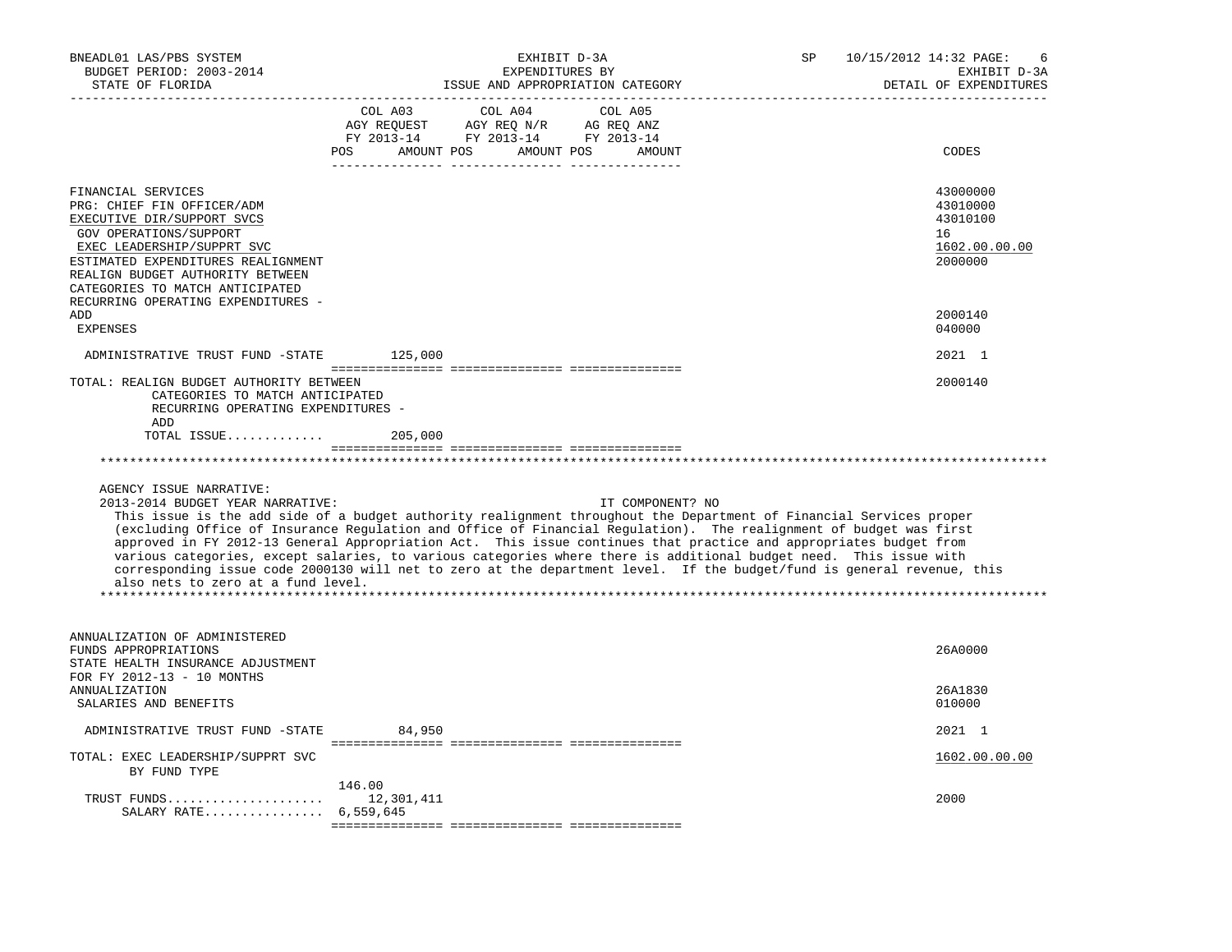| BNEADL01 LAS/PBS SYSTEM<br>BUDGET PERIOD: 2003-2014<br>STATE OF FLORIDA                                                                                                                                                             |                    | EXHIBIT D-3A<br>EXPENDITURES BY<br>ISSUE AND APPROPRIATION CATEGORY                                                              | SP <sub>2</sub> | 10/15/2012 14:32 PAGE:<br>-7<br>EXHIBIT D-3A<br>DETAIL OF EXPENDITURES                  |  |
|-------------------------------------------------------------------------------------------------------------------------------------------------------------------------------------------------------------------------------------|--------------------|----------------------------------------------------------------------------------------------------------------------------------|-----------------|-----------------------------------------------------------------------------------------|--|
|                                                                                                                                                                                                                                     | COL A03            | COL A04<br>COL A05<br>AGY REQUEST AGY REQ N/R AG REQ ANZ<br>FY 2013-14 FY 2013-14 FY 2013-14<br>POS AMOUNT POS AMOUNT POS AMOUNT |                 | CODES                                                                                   |  |
| FINANCIAL SERVICES<br>PRG: CHIEF FIN OFFICER/ADM<br>LEGAL SERVICES<br>GOV OPERATIONS/SUPPORT<br>EXEC LEADERSHIP/SUPPRT SVC<br>ESTIMATED EXPENDITURES<br>ESTIMATED EXPENDITURES - OPERATIONS<br>SALARY RATE<br>SALARY RATE 4,376,352 |                    |                                                                                                                                  |                 | 43000000<br>43010000<br>43010200<br>16<br>1602.00.00.00<br>1000000<br>1001000<br>000000 |  |
| SALARIES AND BENEFITS                                                                                                                                                                                                               |                    |                                                                                                                                  |                 | 010000                                                                                  |  |
| ADMINISTRATIVE TRUST FUND -STATE                                                                                                                                                                                                    | 87.00<br>5,618,402 |                                                                                                                                  |                 | 2021 1                                                                                  |  |
| OTHER PERSONAL SERVICES                                                                                                                                                                                                             |                    |                                                                                                                                  |                 | 030000                                                                                  |  |
| ADMINISTRATIVE TRUST FUND -STATE 279,388                                                                                                                                                                                            |                    |                                                                                                                                  |                 | 2021 1                                                                                  |  |
| <b>EXPENSES</b>                                                                                                                                                                                                                     |                    |                                                                                                                                  |                 | 040000                                                                                  |  |
| ADMINISTRATIVE TRUST FUND -STATE 677,136                                                                                                                                                                                            |                    |                                                                                                                                  |                 | 2021 1                                                                                  |  |
| OPERATING CAPITAL OUTLAY                                                                                                                                                                                                            |                    |                                                                                                                                  |                 | 060000                                                                                  |  |
| ADMINISTRATIVE TRUST FUND -STATE                                                                                                                                                                                                    | 3,639              |                                                                                                                                  |                 | 2021 1                                                                                  |  |
| SPECIAL CATEGORIES<br>TRANS TO DIV ADM HEARINGS                                                                                                                                                                                     |                    |                                                                                                                                  |                 | 100000<br>100565                                                                        |  |
| ADMINISTRATIVE TRUST FUND -STATE 130,963                                                                                                                                                                                            |                    |                                                                                                                                  |                 | 2021 1                                                                                  |  |
| CONTRACTED SERVICES                                                                                                                                                                                                                 |                    |                                                                                                                                  |                 | 100777                                                                                  |  |
| ADMINISTRATIVE TRUST FUND -STATE 253,306                                                                                                                                                                                            |                    |                                                                                                                                  |                 | 2021 1                                                                                  |  |
| HOLOCAUST VICTIMS ASST ADM                                                                                                                                                                                                          |                    |                                                                                                                                  |                 | 101085                                                                                  |  |
| $-$ STATE<br>INSURANCE REG TF                                                                                                                                                                                                       | 308,007            |                                                                                                                                  |                 | 2393 1                                                                                  |  |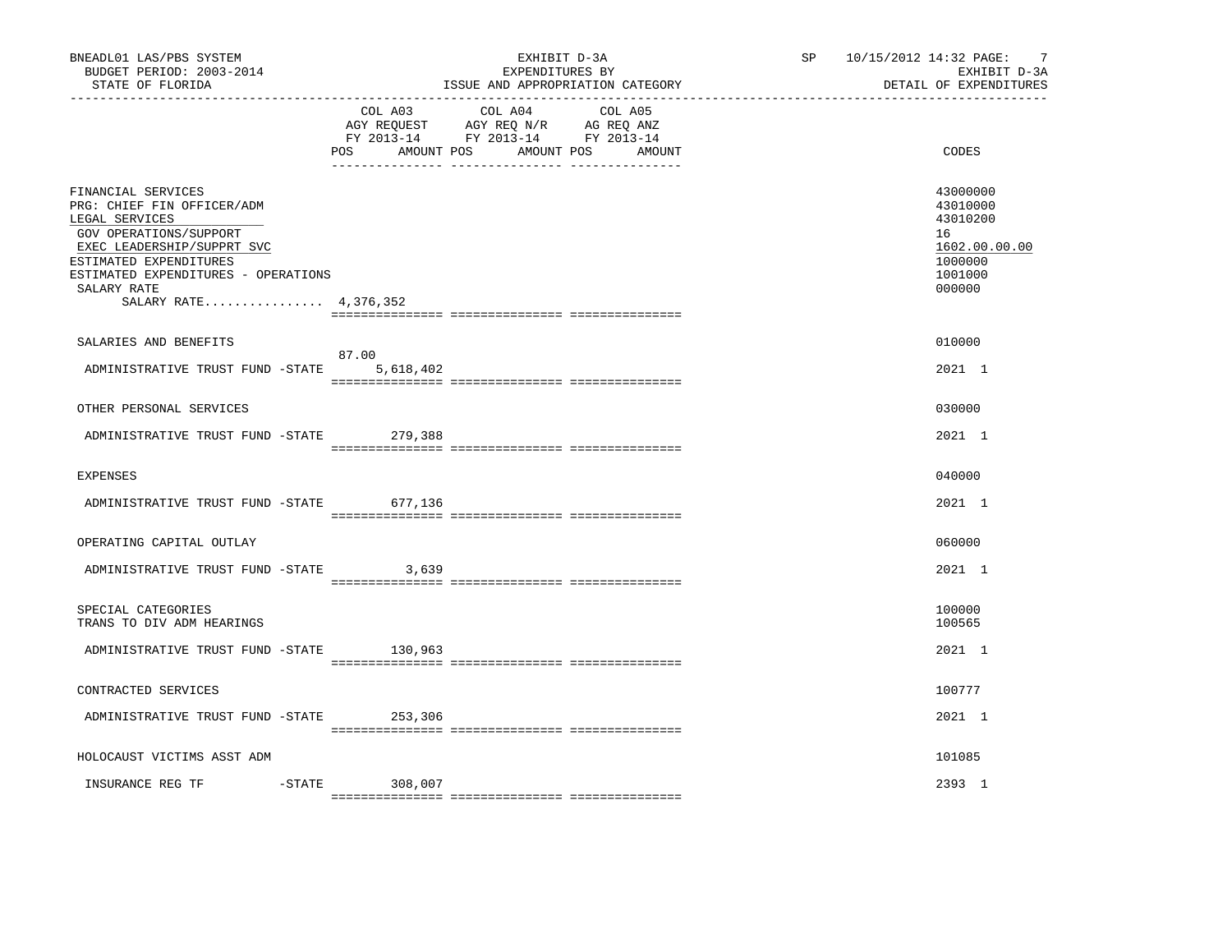| BNEADL01 LAS/PBS SYSTEM<br>BUDGET PERIOD: 2003-2014<br>STATE OF FLORIDA                                                                                                                                                                        |                   | EXHIBIT D-3A<br>EXPENDITURES BY<br>ISSUE AND APPROPRIATION CATEGORY                                                          | SP 10/15/2012 14:32 PAGE:<br>-8<br>EXHIBIT D-3A<br>DETAIL OF EXPENDITURES                         |
|------------------------------------------------------------------------------------------------------------------------------------------------------------------------------------------------------------------------------------------------|-------------------|------------------------------------------------------------------------------------------------------------------------------|---------------------------------------------------------------------------------------------------|
|                                                                                                                                                                                                                                                | POS<br>AMOUNT POS | COL A03 COL A04<br>COL A05<br>AGY REQUEST AGY REQ N/R AG REQ ANZ<br>FY 2013-14 FY 2013-14 FY 2013-14<br>AMOUNT POS<br>AMOUNT | CODES                                                                                             |
| FINANCIAL SERVICES<br>PRG: CHIEF FIN OFFICER/ADM<br>LEGAL SERVICES<br>GOV OPERATIONS/SUPPORT<br>EXEC LEADERSHIP/SUPPRT SVC<br>ESTIMATED EXPENDITURES<br>ESTIMATED EXPENDITURES - OPERATIONS<br>SPECIAL CATEGORIES<br>RISK MANAGEMENT INSURANCE |                   |                                                                                                                              | 43000000<br>43010000<br>43010200<br>16<br>1602.00.00.00<br>1000000<br>1001000<br>100000<br>103241 |
| ADMINISTRATIVE TRUST FUND -STATE 19,824                                                                                                                                                                                                        |                   |                                                                                                                              | 2021 1                                                                                            |
| LEASE/PURCHASE/EOUIPMENT                                                                                                                                                                                                                       |                   |                                                                                                                              | 105281                                                                                            |
| ADMINISTRATIVE TRUST FUND -STATE                                                                                                                                                                                                               | 51,361            |                                                                                                                              | 2021 1                                                                                            |
| TR/DMS/HR SVCS/STW CONTRCT                                                                                                                                                                                                                     |                   |                                                                                                                              | 107040                                                                                            |
| ADMINISTRATIVE TRUST FUND -STATE 29,077                                                                                                                                                                                                        |                   |                                                                                                                              | 2021 1                                                                                            |
| TOTAL: ESTIMATED EXPENDITURES - OPERATIONS<br>TOTAL POSITIONS 87.00<br>TOTAL ISSUE 7,371,103<br>TOTAL SALARY RATE $4,376,352$                                                                                                                  |                   |                                                                                                                              | 1001000                                                                                           |
| CASUALTY INSURANCE PREMIUM<br>ADJUSTMENT<br>SPECIAL CATEGORIES<br>RISK MANAGEMENT INSURANCE                                                                                                                                                    |                   |                                                                                                                              | 1001090<br>100000<br>103241                                                                       |
| ADMINISTRATIVE TRUST FUND -STATE                                                                                                                                                                                                               | 1,855             |                                                                                                                              | 2021 1                                                                                            |
| FLORIDA RETIREMENT SYSTEM<br>CONTRIBUTION ADJUSTMENT FOR<br>FISCAL YEAR 2012-2013<br>SALARIES AND BENEFITS                                                                                                                                     |                   |                                                                                                                              | 1001240<br>010000                                                                                 |
| ADMINISTRATIVE TRUST FUND -STATE 14,372                                                                                                                                                                                                        |                   |                                                                                                                              | 2021 1                                                                                            |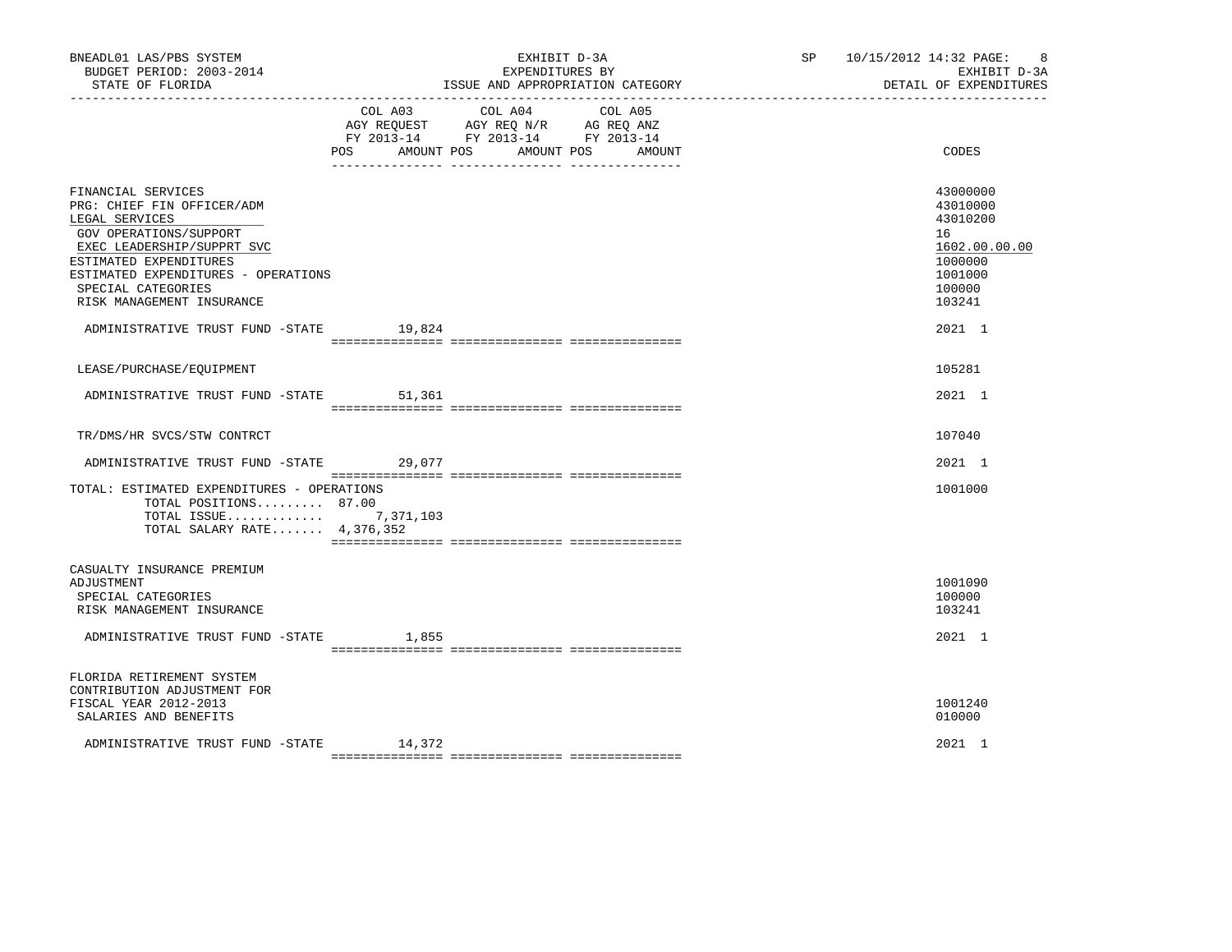| BNEADL01 LAS/PBS SYSTEM<br>BUDGET PERIOD: 2003-2014<br>STATE OF FLORIDA<br>----------------                                                                                                                            | EXHIBIT D-3A<br>SP<br>EXPENDITURES BY<br>ISSUE AND APPROPRIATION CATEGORY                                                                      | 10/15/2012 14:32 PAGE:<br>9<br>EXHIBIT D-3A<br>DETAIL OF EXPENDITURES |
|------------------------------------------------------------------------------------------------------------------------------------------------------------------------------------------------------------------------|------------------------------------------------------------------------------------------------------------------------------------------------|-----------------------------------------------------------------------|
|                                                                                                                                                                                                                        | COL A03<br>COL A04<br>COL A05<br>AGY REQUEST AGY REQ N/R AG REQ ANZ<br>FY 2013-14 FY 2013-14 FY 2013-14<br>POS<br>AMOUNT POS AMOUNT POS AMOUNT | CODES                                                                 |
| FINANCIAL SERVICES<br>PRG: CHIEF FIN OFFICER/ADM<br>LEGAL SERVICES<br>GOV OPERATIONS/SUPPORT<br>EXEC LEADERSHIP/SUPPRT SVC<br>ESTIMATED EXPENDITURES<br>ADJUSTMENT TO STATE HEALTH<br>INSURANCE PREMIUM CONTRIBUTION - |                                                                                                                                                | 43000000<br>43010000<br>43010200<br>16<br>1602.00.00.00<br>1000000    |
| FISCAL YEAR 2012-13<br>SALARIES AND BENEFITS                                                                                                                                                                           |                                                                                                                                                | 1001830<br>010000                                                     |
| ADMINISTRATIVE TRUST FUND -STATE 11,225                                                                                                                                                                                |                                                                                                                                                | 2021 1                                                                |
| REALLOCATION OF HUMAN RESOURCES<br>OUTSOURCING<br>SPECIAL CATEGORIES<br>TR/DMS/HR SVCS/STW CONTRCT                                                                                                                     |                                                                                                                                                | 1005900<br>100000<br>107040                                           |
| ADMINISTRATIVE TRUST FUND -STATE                                                                                                                                                                                       | $721 -$                                                                                                                                        | 2021 1                                                                |
| ADJUSTMENTS TO CURRENT YEAR<br>ESTIMATED EXPENDITURES<br>REAPPROVAL OF CURRENT YEAR BUDGET<br>AMENDMENT - MOVE PUBLIC RECORDS                                                                                          |                                                                                                                                                | 1600000                                                               |
| SECTION TO LEGAL - ADDBACK<br>SALARY RATE<br>SALARY RATE 150,242                                                                                                                                                       |                                                                                                                                                | 160F630<br>000000                                                     |
|                                                                                                                                                                                                                        |                                                                                                                                                |                                                                       |
| SALARIES AND BENEFITS                                                                                                                                                                                                  | 4.00                                                                                                                                           | 010000                                                                |
| ADMINISTRATIVE TRUST FUND -STATE                                                                                                                                                                                       | 206,374                                                                                                                                        | 2021 1                                                                |
| TOTAL: REAPPROVAL OF CURRENT YEAR BUDGET<br>AMENDMENT - MOVE PUBLIC RECORDS<br>SECTION TO LEGAL - ADDBACK<br>TOTAL POSITIONS 4.00<br>TOTAL ISSUE<br>TOTAL SALARY RATE $150,242$                                        | 206,374                                                                                                                                        | 160F630                                                               |
|                                                                                                                                                                                                                        |                                                                                                                                                |                                                                       |
| AGENCY ISSUE NARRATIVE:<br>2013-2014 BUDGET YEAR NARRATIVE:                                                                                                                                                            | IT COMPONENT? NO<br>Issue Title: Re-approval of current year budget amendment - move Public Records Section to Legal                           |                                                                       |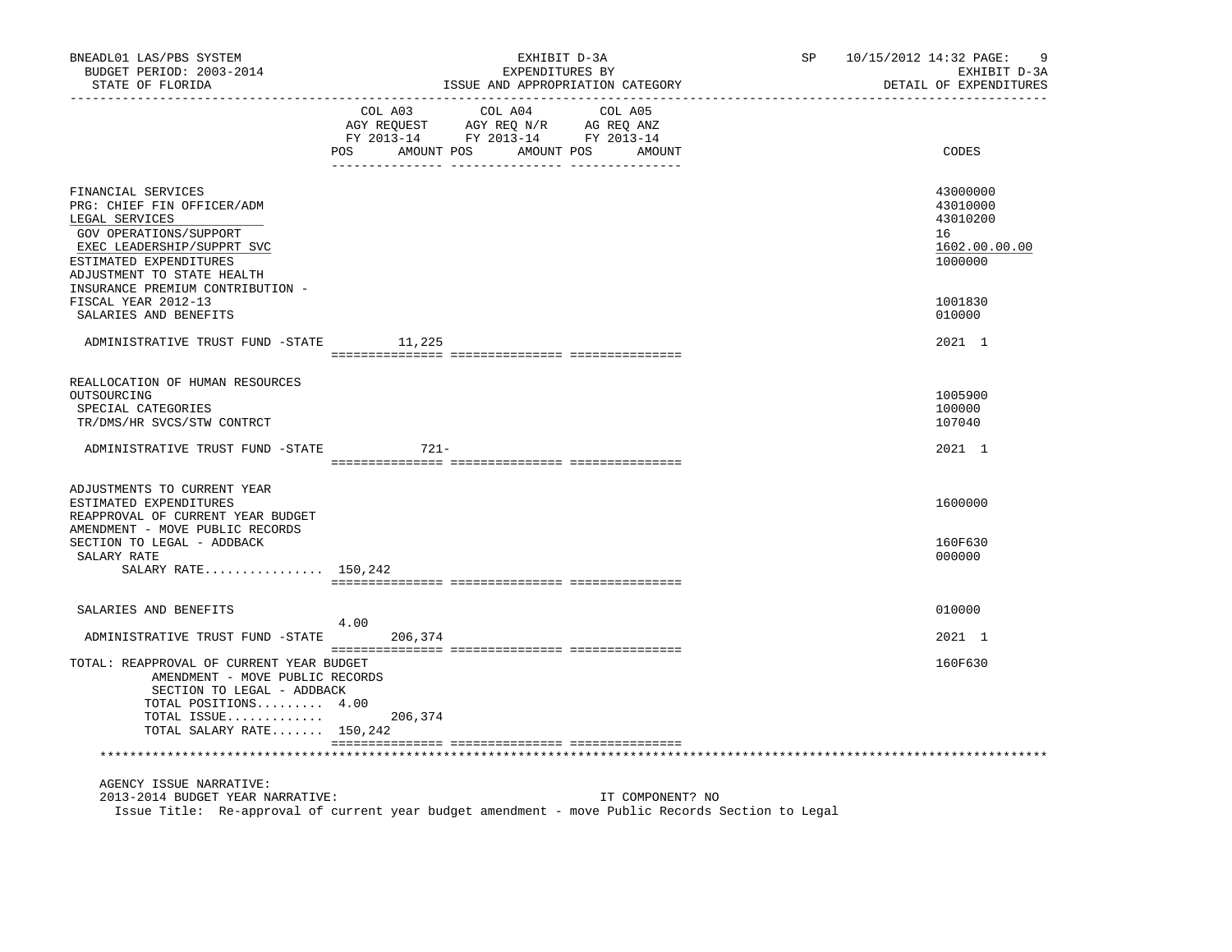| BNEADL01 LAS/PBS SYSTEM<br>BUDGET PERIOD: 2003-2014<br>STATE OF FLORIDA                                                                                   | EXHIBIT D-3A<br>EXPENDITURES BY<br>ISSUE AND APPROPRIATION CATEGORY                                                                         | SP<br>10<br>10/15/2012 14:32 PAGE:<br>EXHIBIT D-3A<br>DETAIL OF EXPENDITURES |
|-----------------------------------------------------------------------------------------------------------------------------------------------------------|---------------------------------------------------------------------------------------------------------------------------------------------|------------------------------------------------------------------------------|
|                                                                                                                                                           | COL A03 COL A04 COL A05<br>AGY REQUEST AGY REQ N/R AG REQ ANZ<br>FY 2013-14 FY 2013-14 FY 2013-14<br>AMOUNT POS AMOUNT POS<br>POS<br>AMOUNT | CODES                                                                        |
| FINANCIAL SERVICES<br>PRG: CHIEF FIN OFFICER/ADM<br>LEGAL SERVICES<br>GOV OPERATIONS/SUPPORT<br>EXEC LEADERSHIP/SUPPRT SVC<br>ADJUSTMENTS TO CURRENT YEAR |                                                                                                                                             | 43000000<br>43010000<br>43010200<br>16<br>1602.00.00.00                      |
| ESTIMATED EXPENDITURES<br>REAPPROVAL OF CURRENT YEAR BUDGET<br>AMENDMENT - MOVE PUBLIC RECORDS                                                            |                                                                                                                                             | 1600000                                                                      |
| SECTION TO LEGAL - ADDBACK                                                                                                                                |                                                                                                                                             | 160F630                                                                      |

## Issue Description:

 This issue is for the re-approval of the current year budget amendment approved on 7/5/2012. Agency amendment 13-01 (EOG Log# Q0021) moved four (4) FTE in the Public Records Section, and associated budget, from the Executive Direction and Support Services budget entity to the Legal services budget entity. \*\*\*\*\*\*\*\*\*\*\*\*\*\*\*\*\*\*\*\*\*\*\*\*\*\*\*\*\*\*\*\*\*\*\*\*\*\*\*\*\*\*\*\*\*\*\*\*\*\*\*\*\*\*\*\*\*\*\*\*\*\*\*\*\*\*\*\*\*\*\*\*\*\*\*\*\*\*\*\*\*\*\*\*\*\*\*\*\*\*\*\*\*\*\*\*\*\*\*\*\*\*\*\*\*\*\*\*\*\*\*\*\*\*\*\*\*\*\*\*\*\*\*\*\*\*\*

| POSITION DETAIL OF SALARIES AND BENEFITS: |      |           |           |                                   |             | LAPSE | LAPSED SALARIES |
|-------------------------------------------|------|-----------|-----------|-----------------------------------|-------------|-------|-----------------|
|                                           | FTE  | BASE RATE | ADDITIVES | BENEFITS                          | SUBTOTAL    |       | AND BENEFITS    |
| A03 - AGY REQUEST FY 2013-14              |      |           |           |                                   |             |       |                 |
| CHANGES TO CURRENTLY AUTHORIZED POSITIONS |      |           |           |                                   |             |       |                 |
| 0004 SENIOR CLERK                         |      |           |           |                                   |             |       |                 |
| C0144 001<br>2224 GOVERNMENT ANALYST I    | 1.00 | 24,942    |           | 13,376                            | 38,318 0.00 |       | 38,318          |
| C0835 001                                 | 1.00 | 42,684    |           | 15,652                            | 58,336      | 0.00  | 58,336          |
| 2212 MANAGEMENT ANALYST II - SES          |      |           |           |                                   |             |       |                 |
| C0222 001                                 | 1.00 | 30,989    |           | 15,315                            | 46,304      | 0.00  | 46,304          |
| 7738 SENIOR ATTORNEY                      |      |           |           |                                   |             |       |                 |
| C4039 001                                 | 1.00 | 51,627    |           | 17,970                            | 69,597 0.00 |       | 69,597          |
| TOTALS FOR ISSUE BY FUND                  |      |           |           |                                   |             |       |                 |
| 2021 ADMINISTRATIVE TRUST FUND            |      |           |           |                                   |             |       | 212,555         |
|                                           | 4.00 | 150,242   |           | 62,313                            | 212,555     |       | 212,555         |
|                                           |      |           |           | _________________________________ |             |       | ==============  |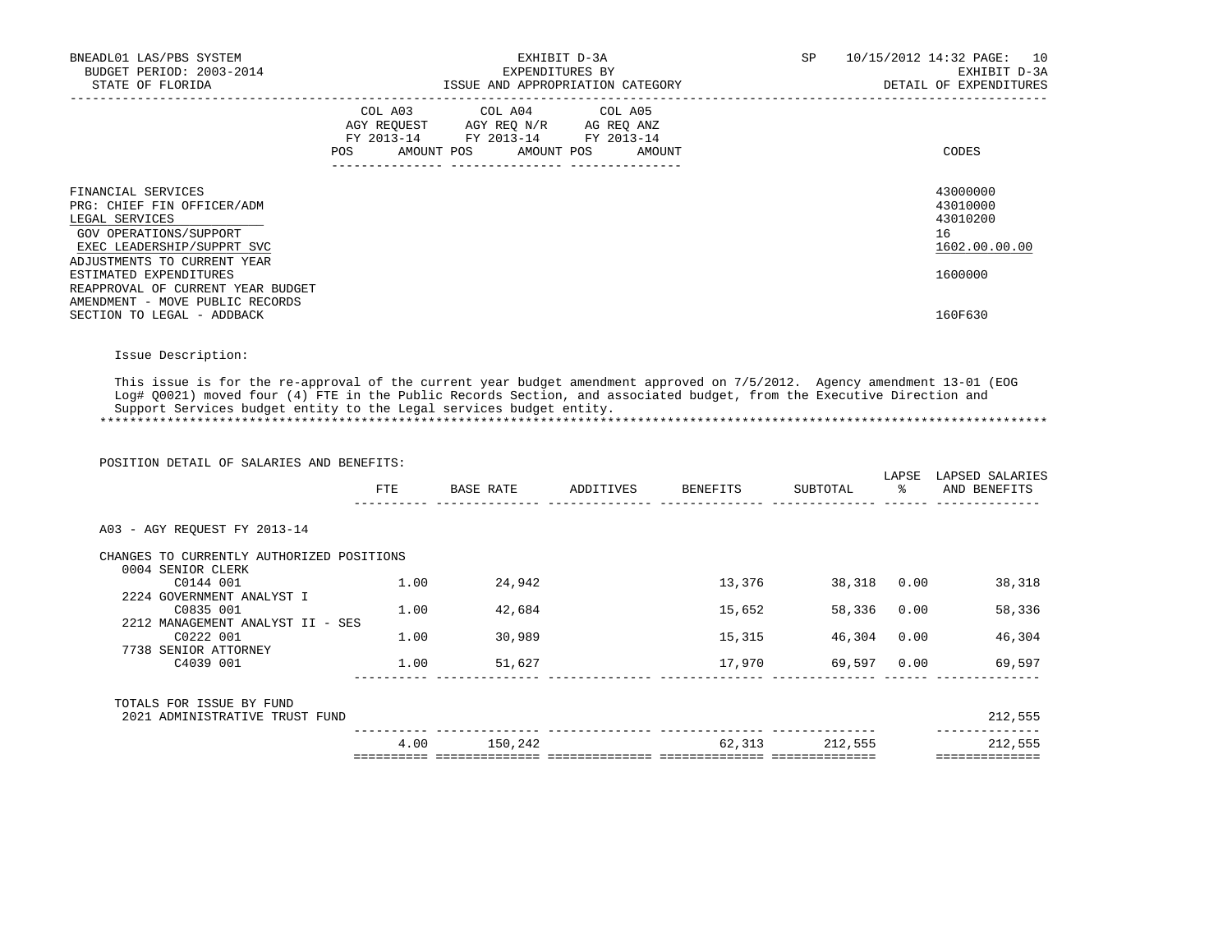| BNEADL01 LAS/PBS SYSTEM<br>BUDGET PERIOD: 2003-2014<br>STATE OF FLORIDA                                                                                   |                                     | ISSUE AND APPROPRIATION CATEGORY                                                  | EXHIBIT D-3A<br>EXPENDITURES BY |          | SP       |               | 10/15/2012 14:32 PAGE: 11<br>EXHIBIT D-3A<br>DETAIL OF EXPENDITURES |
|-----------------------------------------------------------------------------------------------------------------------------------------------------------|-------------------------------------|-----------------------------------------------------------------------------------|---------------------------------|----------|----------|---------------|---------------------------------------------------------------------|
|                                                                                                                                                           | COL A03<br>AMOUNT POS<br><b>POS</b> | COL A04<br>AGY REQUEST AGY REQ N/R AG REQ ANZ<br>FY 2013-14 FY 2013-14 FY 2013-14 | COL A05<br>AMOUNT POS AMOUNT    |          |          |               | CODES                                                               |
| FINANCIAL SERVICES<br>PRG: CHIEF FIN OFFICER/ADM<br>LEGAL SERVICES<br>GOV OPERATIONS/SUPPORT<br>EXEC LEADERSHIP/SUPPRT SVC<br>ADJUSTMENTS TO CURRENT YEAR |                                     |                                                                                   |                                 |          |          |               | 43000000<br>43010000<br>43010200<br>16<br>1602.00.00.00             |
| ESTIMATED EXPENDITURES<br>REAPPROVAL OF CURRENT YEAR BUDGET<br>AMENDMENT - MOVE PUBLIC RECORDS<br>SECTION TO LEGAL - ADDBACK                              |                                     |                                                                                   |                                 |          |          |               | 1600000<br>160F630                                                  |
| POSITION DETAIL OF SALARIES AND BENEFITS:                                                                                                                 | FTE                                 | BASE RATE                                                                         | ADDITIVES                       | BENEFITS | SUBTOTAL | <u> 양전 10</u> | LAPSE LAPSED SALARIES<br>AND BENEFITS                               |
| A03 - AGY REOUEST FY 2013-14<br>CHANGES TO CURRENTLY AUTHORIZED POSITIONS<br>OTHER SALARY AMOUNT<br>2021 ADMINISTRATIVE TRUST FUND                        |                                     |                                                                                   |                                 |          |          |               | $6,181-$                                                            |
|                                                                                                                                                           |                                     |                                                                                   |                                 |          |          |               | . _ _ _ _ _ _ _ _ _ _ _ _<br>206,374<br>==============              |
|                                                                                                                                                           |                                     |                                                                                   |                                 |          |          |               |                                                                     |
| REAPPROVAL OF CURRENT YEAR BUDGET<br>AMENDMENT - MOVE LEGAL STAFF FROM<br>FRAUD TO LEGAL - ADDBACK<br>SALARY RATE<br>SALARY RATE 107,803                  |                                     |                                                                                   |                                 |          |          |               | 1600630<br>000000                                                   |
| SALARIES AND BENEFITS                                                                                                                                     |                                     |                                                                                   |                                 |          |          |               | 010000                                                              |
| ADMINISTRATIVE TRUST FUND -STATE 138,467                                                                                                                  | 2.00                                |                                                                                   |                                 |          |          |               | 2021 1                                                              |
| <b>EXPENSES</b>                                                                                                                                           |                                     |                                                                                   |                                 |          |          |               | 040000                                                              |
| ADMINISTRATIVE TRUST FUND -STATE                                                                                                                          | 3,600                               |                                                                                   |                                 |          |          |               | 2021 1                                                              |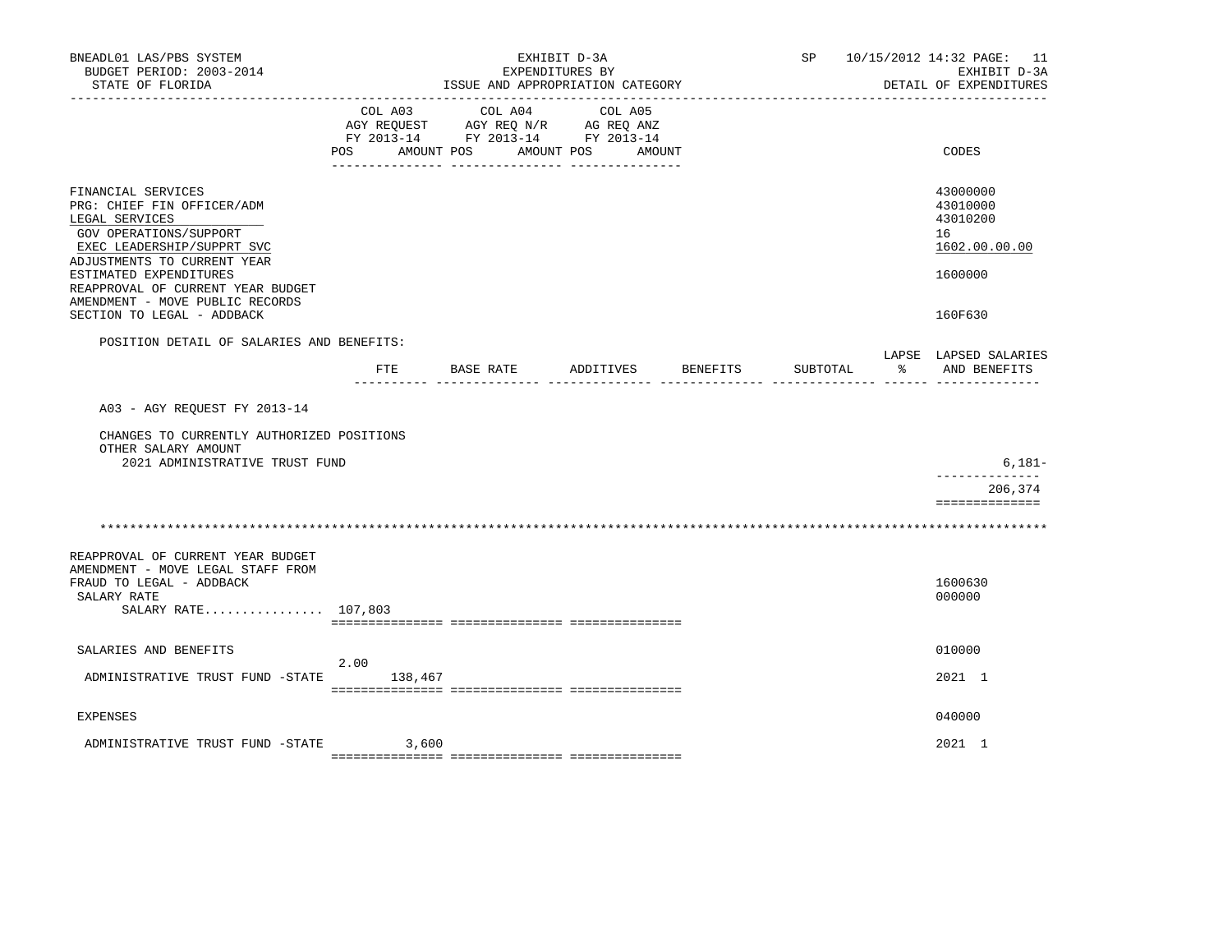| BNEADL01 LAS/PBS SYSTEM<br>BUDGET PERIOD: 2003-2014<br>STATE OF FLORIDA                                                                                                                 | EXHIBIT D-3A<br>EXPENDITURES BY<br>ISSUE AND APPROPRIATION CATEGORY |                                                                                                                                                                                                                        | SP 10/15/2012 14:32 PAGE: 12 | EXHIBIT D-3A<br>DETAIL OF EXPENDITURES |                                                   |
|-----------------------------------------------------------------------------------------------------------------------------------------------------------------------------------------|---------------------------------------------------------------------|------------------------------------------------------------------------------------------------------------------------------------------------------------------------------------------------------------------------|------------------------------|----------------------------------------|---------------------------------------------------|
|                                                                                                                                                                                         | POS AMOUNT POS AMOUNT POS AMOUNT                                    | COL A03 COL A04 COL A05<br>$\begin{tabular}{lllllll} \bf AGY \,\, REQUEST \,\, &\bf AGY \,\, REQ \,\, N/R &\bf AG \,\, REQ \,\, ANZ \\ \bf FY \,\, 2013-14 &\bf FY \,\, 2013-14 &\bf FY \,\, 2013-14 \\ \end{tabular}$ |                              |                                        | CODES                                             |
| FINANCIAL SERVICES<br>PRG: CHIEF FIN OFFICER/ADM<br>LEGAL SERVICES<br>GOV OPERATIONS/SUPPORT<br>EXEC LEADERSHIP/SUPPRT SVC<br>ADJUSTMENTS TO CURRENT YEAR                               |                                                                     |                                                                                                                                                                                                                        |                              | 16                                     | 43000000<br>43010000<br>43010200<br>1602.00.00.00 |
| ESTIMATED EXPENDITURES<br>REAPPROVAL OF CURRENT YEAR BUDGET<br>AMENDMENT - MOVE LEGAL STAFF FROM<br>FRAUD TO LEGAL - ADDBACK<br>SPECIAL CATEGORIES<br>TR/DMS/HR SVCS/STW CONTRCT        |                                                                     |                                                                                                                                                                                                                        |                              |                                        | 1600000<br>1600630<br>100000<br>107040            |
| ADMINISTRATIVE TRUST FUND -STATE 712                                                                                                                                                    |                                                                     |                                                                                                                                                                                                                        |                              |                                        | 2021 1                                            |
| TOTAL: REAPPROVAL OF CURRENT YEAR BUDGET<br>AMENDMENT - MOVE LEGAL STAFF FROM<br>FRAUD TO LEGAL - ADDBACK<br>TOTAL POSITIONS 2.00<br>TOTAL ISSUE $142,779$<br>TOTAL SALARY RATE 107,803 |                                                                     |                                                                                                                                                                                                                        |                              |                                        | 1600630                                           |
|                                                                                                                                                                                         |                                                                     |                                                                                                                                                                                                                        |                              |                                        |                                                   |
| AGENCY ISSUE NARRATIVE:<br>2013-2014 BUDGET YEAR NARRATIVE:<br>Issue Title: Re-approval of current year budget amendment - move Legal staff from Fraud to Legal                         |                                                                     |                                                                                                                                                                                                                        | IT COMPONENT? NO             |                                        |                                                   |
| Issue Description:                                                                                                                                                                      |                                                                     |                                                                                                                                                                                                                        |                              |                                        |                                                   |

 This issue is for the re-approval of the current year budget amendment approved on 6/29/2012. Agency amendment 13-05 (EOG Log# B0049) moves two (2) FTE performing legal duties, and the associated budget, from the Division of Insurance Fraud to the Division of Legal Services. \*\*\*\*\*\*\*\*\*\*\*\*\*\*\*\*\*\*\*\*\*\*\*\*\*\*\*\*\*\*\*\*\*\*\*\*\*\*\*\*\*\*\*\*\*\*\*\*\*\*\*\*\*\*\*\*\*\*\*\*\*\*\*\*\*\*\*\*\*\*\*\*\*\*\*\*\*\*\*\*\*\*\*\*\*\*\*\*\*\*\*\*\*\*\*\*\*\*\*\*\*\*\*\*\*\*\*\*\*\*\*\*\*\*\*\*\*\*\*\*\*\*\*\*\*\*\*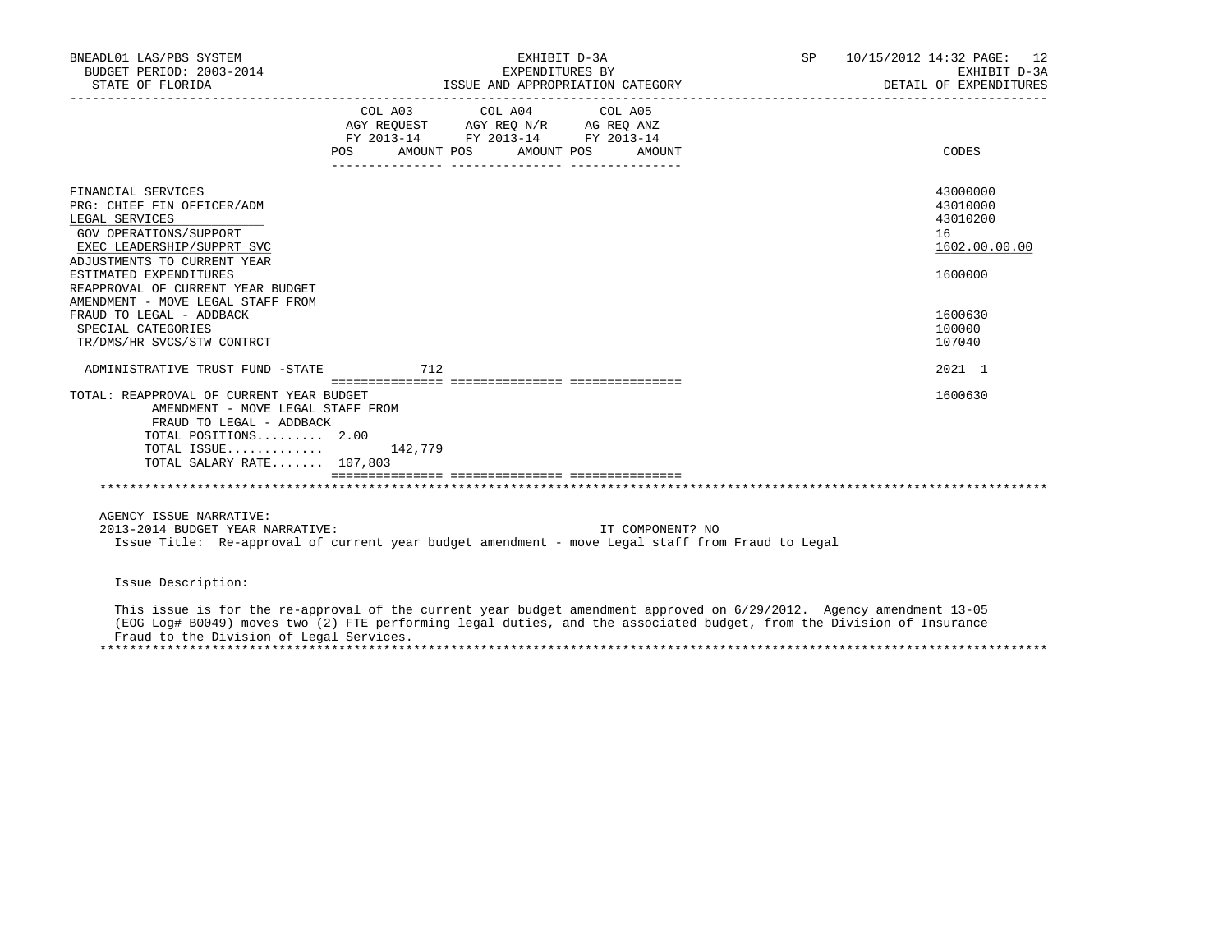| BNEADL01 LAS/PBS SYSTEM<br>BUDGET PERIOD: 2003-2014                                                                                                                                                                                                                                       | EXHIBIT D-3A<br>EXPENDITURES BY |                                                                                           |                              |          | SP 10/15/2012 14:32 PAGE: 13<br>EXHIBIT D-3A |  |                                                                               |  |
|-------------------------------------------------------------------------------------------------------------------------------------------------------------------------------------------------------------------------------------------------------------------------------------------|---------------------------------|-------------------------------------------------------------------------------------------|------------------------------|----------|----------------------------------------------|--|-------------------------------------------------------------------------------|--|
| STATE OF FLORIDA                                                                                                                                                                                                                                                                          |                                 | ISSUE AND APPROPRIATION CATEGORY                                                          |                              |          |                                              |  | DETAIL OF EXPENDITURES                                                        |  |
|                                                                                                                                                                                                                                                                                           | POS<br>AMOUNT POS               | COL A03 COL A04<br>AGY REQUEST AGY REQ N/R AG REQ ANZ<br>FY 2013-14 FY 2013-14 FY 2013-14 | COL A05<br>AMOUNT POS AMOUNT |          |                                              |  | CODES                                                                         |  |
| FINANCIAL SERVICES<br>PRG: CHIEF FIN OFFICER/ADM<br>LEGAL SERVICES<br>GOV OPERATIONS/SUPPORT<br>EXEC LEADERSHIP/SUPPRT SVC<br>ADJUSTMENTS TO CURRENT YEAR<br>ESTIMATED EXPENDITURES<br>REAPPROVAL OF CURRENT YEAR BUDGET<br>AMENDMENT - MOVE LEGAL STAFF FROM<br>FRAUD TO LEGAL - ADDBACK |                                 |                                                                                           |                              |          |                                              |  | 43000000<br>43010000<br>43010200<br>16<br>1602.00.00.00<br>1600000<br>1600630 |  |
| POSITION DETAIL OF SALARIES AND BENEFITS:                                                                                                                                                                                                                                                 |                                 |                                                                                           |                              |          |                                              |  |                                                                               |  |
|                                                                                                                                                                                                                                                                                           | ETE                             | BASE RATE                                                                                 | ADDITIVES                    | BENEFITS | SUBTOTAL                                     |  | LAPSE LAPSED SALARIES<br>% AND BENEFITS                                       |  |
| A03 - AGY REOUEST FY 2013-14                                                                                                                                                                                                                                                              |                                 |                                                                                           |                              |          |                                              |  |                                                                               |  |
| CHANGES TO CURRENTLY AUTHORIZED POSITIONS<br>7738 SENIOR ATTORNEY<br>C0575 001                                                                                                                                                                                                            |                                 | 2.00 102,608                                                                              |                              |          |                                              |  | 35,859 138,467 0.00 138,467                                                   |  |
| TOTALS FOR ISSUE BY FUND<br>2021 ADMINISTRATIVE TRUST FUND                                                                                                                                                                                                                                |                                 |                                                                                           |                              |          |                                              |  | 138,467                                                                       |  |
|                                                                                                                                                                                                                                                                                           | 2.00                            | 102,608                                                                                   |                              |          | 35,859 138,467                               |  | --------------<br>138,467<br>==============                                   |  |
| RA06 RATE ADJ - NO FTE - NO SALARY - NO BENEFITS<br>C9999 001                                                                                                                                                                                                                             |                                 | 5,195                                                                                     |                              |          |                                              |  |                                                                               |  |
| TOTAL SALARY RATE                                                                                                                                                                                                                                                                         |                                 | 5,195                                                                                     |                              |          |                                              |  |                                                                               |  |
|                                                                                                                                                                                                                                                                                           |                                 |                                                                                           |                              |          |                                              |  | ==============                                                                |  |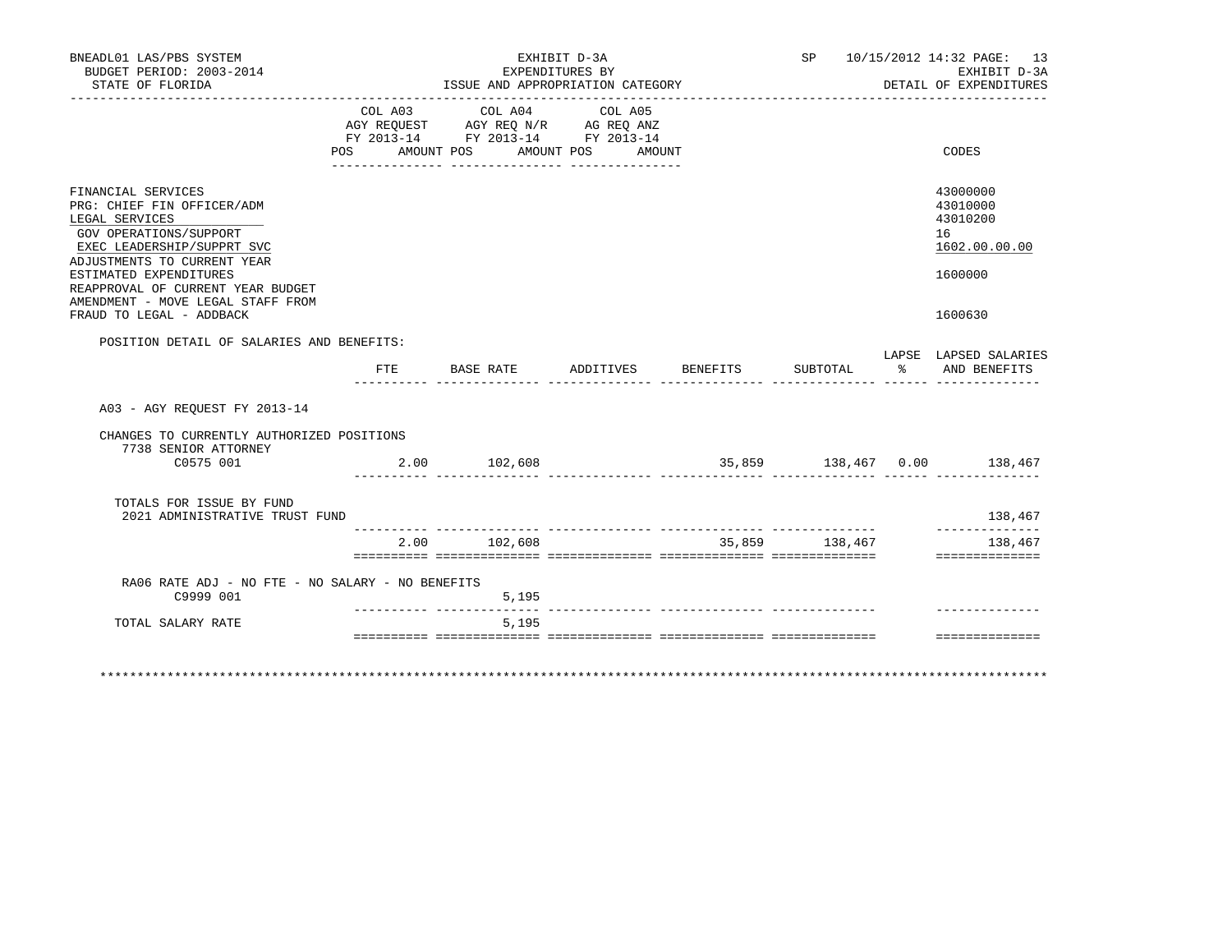| BNEADL01 LAS/PBS SYSTEM<br>BUDGET PERIOD: 2003-2014<br>STATE OF FLORIDA                                                                  | EXHIBIT D-3A<br>EXPENDITURES BY<br>ISSUE AND APPROPRIATION CATEGORY                                                                                                                                                                                                                                                                                                                                                                                                                                                                                                                                                               | 10/15/2012 14:32 PAGE: 14<br>SP<br>EXHIBIT D-3A<br>DETAIL OF EXPENDITURES |
|------------------------------------------------------------------------------------------------------------------------------------------|-----------------------------------------------------------------------------------------------------------------------------------------------------------------------------------------------------------------------------------------------------------------------------------------------------------------------------------------------------------------------------------------------------------------------------------------------------------------------------------------------------------------------------------------------------------------------------------------------------------------------------------|---------------------------------------------------------------------------|
|                                                                                                                                          | $\begin{tabular}{lcccc} CDL A03 & CDL A04 & CDL A05 \\ AGY REQUEST & AGY REQ N/R & AG REQ ANZ \\ FY & 2013-14 & FY & 2013-14 & FY & 2013-14 \end{tabular}$<br>AMOUNT POS AMOUNT POS<br>POS<br>AMOUNT                                                                                                                                                                                                                                                                                                                                                                                                                              | CODES                                                                     |
|                                                                                                                                          |                                                                                                                                                                                                                                                                                                                                                                                                                                                                                                                                                                                                                                   |                                                                           |
| FINANCIAL SERVICES<br>PRG: CHIEF FIN OFFICER/ADM<br>LEGAL SERVICES<br>GOV OPERATIONS/SUPPORT                                             |                                                                                                                                                                                                                                                                                                                                                                                                                                                                                                                                                                                                                                   | 43000000<br>43010000<br>43010200<br>16                                    |
| EXEC LEADERSHIP/SUPPRT SVC<br>ESTIMATED EXPENDITURES REALIGNMENT<br>REALIGN BUDGET AUTHORITY BETWEEN<br>CATEGORIES TO MATCH ANTICIPATED  |                                                                                                                                                                                                                                                                                                                                                                                                                                                                                                                                                                                                                                   | 1602.00.00.00<br>2000000                                                  |
| RECURRING OPERATING EXPENDITURES -                                                                                                       |                                                                                                                                                                                                                                                                                                                                                                                                                                                                                                                                                                                                                                   |                                                                           |
| ADD<br>SPECIAL CATEGORIES<br>ELECTRONIC COMMERCE FEES                                                                                    |                                                                                                                                                                                                                                                                                                                                                                                                                                                                                                                                                                                                                                   | 2000140<br>100000<br>100064                                               |
| ADMINISTRATIVE TRUST FUND -STATE                                                                                                         | 250,000                                                                                                                                                                                                                                                                                                                                                                                                                                                                                                                                                                                                                           | 2021 1                                                                    |
|                                                                                                                                          |                                                                                                                                                                                                                                                                                                                                                                                                                                                                                                                                                                                                                                   |                                                                           |
|                                                                                                                                          |                                                                                                                                                                                                                                                                                                                                                                                                                                                                                                                                                                                                                                   |                                                                           |
| AGENCY ISSUE NARRATIVE:<br>2013-2014 BUDGET YEAR NARRATIVE:<br>also nets to zero at a fund level.                                        | IT COMPONENT? NO<br>This issue is the add side of a budget authority realignment throughout the Department of Financial Services proper<br>(excluding Office of Insurance Regulation and Office of Financial Regulation). The realignment of budget was first<br>approved in FY 2012-13 General Appropriation Act. This issue continues that practice and appropriates budget from<br>various categories, except salaries, to various categories where there is additional budget need. This issue with<br>corresponding issue code 2000130 will net to zero at the department level. If the budget/fund is general revenue, this |                                                                           |
| REALIGN SALARY BUDGET AUTHORITY TO                                                                                                       |                                                                                                                                                                                                                                                                                                                                                                                                                                                                                                                                                                                                                                   |                                                                           |
| MATCH RECURRING OPERATING<br>EXPENDITURES - ADD<br>SALARY RATE<br>SALARY RATE 250,000                                                    |                                                                                                                                                                                                                                                                                                                                                                                                                                                                                                                                                                                                                                   | 2000230<br>000000                                                         |
| SALARIES AND BENEFITS                                                                                                                    |                                                                                                                                                                                                                                                                                                                                                                                                                                                                                                                                                                                                                                   | 010000                                                                    |
|                                                                                                                                          |                                                                                                                                                                                                                                                                                                                                                                                                                                                                                                                                                                                                                                   |                                                                           |
| ADMINISTRATIVE TRUST FUND -STATE                                                                                                         | 250,000                                                                                                                                                                                                                                                                                                                                                                                                                                                                                                                                                                                                                           | $2021$ 1                                                                  |
| TOTAL: REALIGN SALARY BUDGET AUTHORITY TO<br>MATCH RECURRING OPERATING<br>EXPENDITURES - ADD<br>TOTAL ISSUE<br>TOTAL SALARY RATE 250,000 | 250,000                                                                                                                                                                                                                                                                                                                                                                                                                                                                                                                                                                                                                           | 2000230                                                                   |
|                                                                                                                                          |                                                                                                                                                                                                                                                                                                                                                                                                                                                                                                                                                                                                                                   |                                                                           |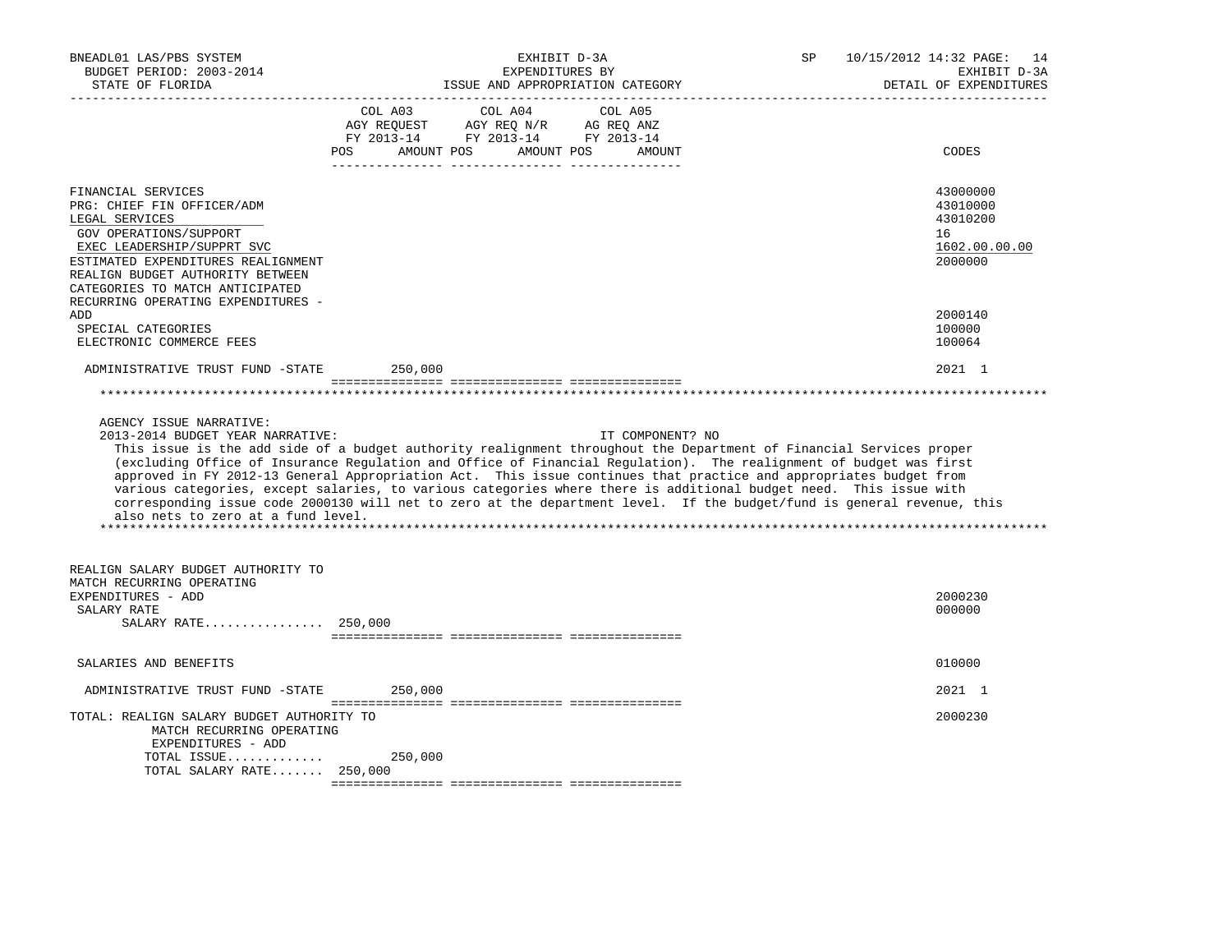| ___________________________________<br>POS AMOUNT POS AMOUNT POS                                                                                     | EXPENDITURES BY<br>ISSUE AND APPROPRIATION CATEGORY<br>COL A03 COL A04 COL A05<br>$\begin{tabular}{lllllllll} \bf AGY \,\,\, REQUEST \,\,\, & \bf AGY \,\, REQ \,\, N/R & \,\, AG \,\, REQ \,\, ANZ \\ \bf FY \,\, 2013-14 & \,\, FY \,\, 2013-14 & \,\, FY \,\, 2013-14 \\ \end{tabular}$<br>AMOUNT |                  |                              | EXHIBIT D-3A<br>DETAIL OF EXPENDITURES<br>CODES                                                                                                                                                                                                                                                                                                                                                                                                                                                                 |
|------------------------------------------------------------------------------------------------------------------------------------------------------|------------------------------------------------------------------------------------------------------------------------------------------------------------------------------------------------------------------------------------------------------------------------------------------------------|------------------|------------------------------|-----------------------------------------------------------------------------------------------------------------------------------------------------------------------------------------------------------------------------------------------------------------------------------------------------------------------------------------------------------------------------------------------------------------------------------------------------------------------------------------------------------------|
|                                                                                                                                                      |                                                                                                                                                                                                                                                                                                      |                  |                              |                                                                                                                                                                                                                                                                                                                                                                                                                                                                                                                 |
|                                                                                                                                                      |                                                                                                                                                                                                                                                                                                      |                  |                              |                                                                                                                                                                                                                                                                                                                                                                                                                                                                                                                 |
|                                                                                                                                                      |                                                                                                                                                                                                                                                                                                      |                  |                              | 43000000<br>43010000<br>43010200<br>16<br>1602.00.00.00<br>2000000                                                                                                                                                                                                                                                                                                                                                                                                                                              |
|                                                                                                                                                      |                                                                                                                                                                                                                                                                                                      |                  |                              | 2000230                                                                                                                                                                                                                                                                                                                                                                                                                                                                                                         |
|                                                                                                                                                      |                                                                                                                                                                                                                                                                                                      |                  |                              |                                                                                                                                                                                                                                                                                                                                                                                                                                                                                                                 |
|                                                                                                                                                      |                                                                                                                                                                                                                                                                                                      | SUBTOTAL         |                              | LAPSE LAPSED SALARIES<br>% AND BENEFITS                                                                                                                                                                                                                                                                                                                                                                                                                                                                         |
|                                                                                                                                                      |                                                                                                                                                                                                                                                                                                      |                  |                              |                                                                                                                                                                                                                                                                                                                                                                                                                                                                                                                 |
| 250,000                                                                                                                                              |                                                                                                                                                                                                                                                                                                      |                  |                              |                                                                                                                                                                                                                                                                                                                                                                                                                                                                                                                 |
|                                                                                                                                                      |                                                                                                                                                                                                                                                                                                      |                  |                              |                                                                                                                                                                                                                                                                                                                                                                                                                                                                                                                 |
|                                                                                                                                                      |                                                                                                                                                                                                                                                                                                      |                  |                              | 250,000<br>--------------                                                                                                                                                                                                                                                                                                                                                                                                                                                                                       |
| POSITION DETAIL OF SALARIES AND BENEFITS:<br>$_{\rm FTE}$<br>CHANGES TO CURRENTLY AUTHORIZED POSITIONS<br>RA00 RATE AND SALARY ADJ - NO FTE/BENEFITS | 0.00                                                                                                                                                                                                                                                                                                 | IT COMPONENT? NO | BASE RATE ADDITIVES BENEFITS | This issue is the add side of a salary budget authority realignment throughout the Department of Financial Services<br>proper (excluding Office of Insurance Regulation and Office of Financial Regulation). The realignment of budget was<br>first approved in FY 2012-13 General Appropriation Act. This issue continues that practice and appropriates the salary<br>budget where there is additional need. This issue with corresponding issue code 2000220 will net to zero at the<br>250,000 0.00 250,000 |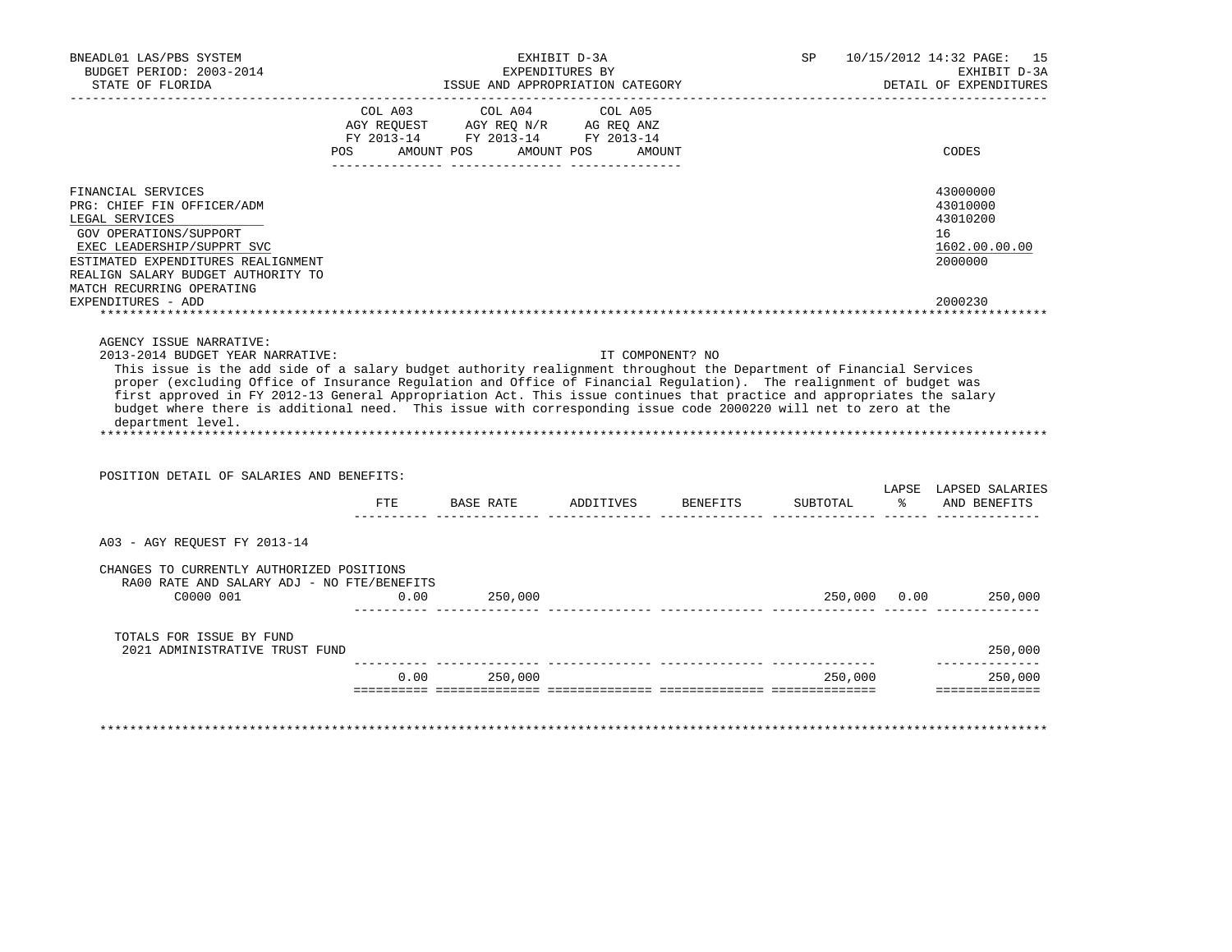| EXHIBIT D-3A<br>EXPENDITURES BY<br>ISSUE AND APPROPRIATION CATEGORY                                                                                                                                                                                                                                                                                                                                                                                                                                           | <b>SP</b><br>10/15/2012 14:32 PAGE:<br>16<br>EXHIBIT D-3A<br>DETAIL OF EXPENDITURES |
|---------------------------------------------------------------------------------------------------------------------------------------------------------------------------------------------------------------------------------------------------------------------------------------------------------------------------------------------------------------------------------------------------------------------------------------------------------------------------------------------------------------|-------------------------------------------------------------------------------------|
| COL A03 COL A04 COL A05<br>$\begin{tabular}{lllllll} \bf AGY \,\, & & & & & & & \\ \bf AGY \,\, & & & & & & & \\ \bf FY \,\, & & & & & & \\ \bf FY \,\, & & & & & & \\ \bf FY \,\, & & & & & & \\ \bf FY \,\, & & & & & & \\ \bf FY \,\, & & & & & \\ \bf FY \,\, & & & & & \\ \bf FY \,\, & & & & & \\ \bf FY \,\, & & & & & \\ \bf FY \,\, & & & & & \\ \bf FY \,\, & & & & & \\ \bf FY \,\, & & & & & \\ \bf FY \,\, & & & & & \\ \bf FY \,\, & & & & & \\ \bf FY \,\$<br>POS AMOUNT POS AMOUNT POS AMOUNT | CODES                                                                               |
|                                                                                                                                                                                                                                                                                                                                                                                                                                                                                                               | 43000000<br>43010000<br>43010200<br>16<br>1602.00.00.00<br>26A0000                  |
|                                                                                                                                                                                                                                                                                                                                                                                                                                                                                                               | 26A1830<br>010000                                                                   |
| 56,125                                                                                                                                                                                                                                                                                                                                                                                                                                                                                                        | 2021 1                                                                              |
|                                                                                                                                                                                                                                                                                                                                                                                                                                                                                                               | 1602.00.00.00                                                                       |
|                                                                                                                                                                                                                                                                                                                                                                                                                                                                                                               | 2000                                                                                |
| STATE HEALTH INSURANCE ADJUSTMENT<br>TOTAL: EXEC LEADERSHIP/SUPPRT SVC                                                                                                                                                                                                                                                                                                                                                                                                                                        | ADMINISTRATIVE TRUST FUND -STATE<br>93.00<br>SALARY RATE 4,884,397                  |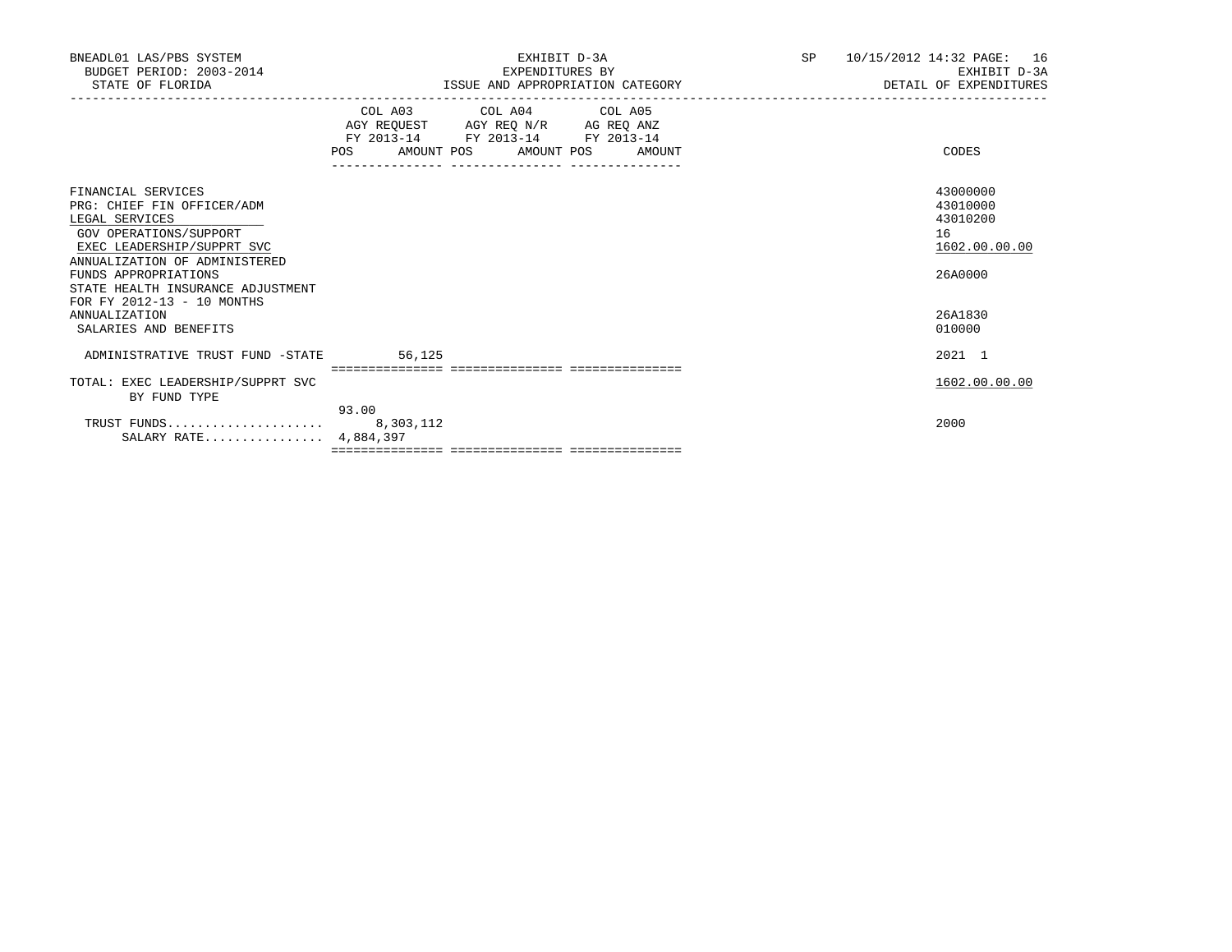| BNEADL01 LAS/PBS SYSTEM<br>BUDGET PERIOD: 2003-2014<br>STATE OF FLORIDA                                                                                                                                                                 |                | EXHIBIT D-3A<br>EXPENDITURES BY<br>ISSUE AND APPROPRIATION CATEGORY                                                          | 10/15/2012 14:32 PAGE: 17<br>SP<br>EXHIBIT D-3A<br>DETAIL OF EXPENDITURES |                                                                                         |  |
|-----------------------------------------------------------------------------------------------------------------------------------------------------------------------------------------------------------------------------------------|----------------|------------------------------------------------------------------------------------------------------------------------------|---------------------------------------------------------------------------|-----------------------------------------------------------------------------------------|--|
|                                                                                                                                                                                                                                         | COL A03<br>POS | COL A04<br>COL A05<br>AGY REQUEST AGY REQ N/R AG REQ ANZ<br>FY 2013-14 FY 2013-14 FY 2013-14<br>AMOUNT POS AMOUNT POS AMOUNT |                                                                           | CODES                                                                                   |  |
| FINANCIAL SERVICES<br>PRG: CHIEF FIN OFFICER/ADM<br>INFORMATION TECHNOLOGY<br>GOV OPERATIONS/SUPPORT<br>INFORMATION TECHNOLOGY<br>ESTIMATED EXPENDITURES<br>ESTIMATED EXPENDITURES - OPERATIONS<br>SALARY RATE<br>SALARY RATE 6,176,658 |                |                                                                                                                              |                                                                           | 43000000<br>43010000<br>43010300<br>16<br>1603.00.00.00<br>1000000<br>1001000<br>000000 |  |
| SALARIES AND BENEFITS                                                                                                                                                                                                                   |                |                                                                                                                              |                                                                           | 010000                                                                                  |  |
| ADMINISTRATIVE TRUST FUND -STATE 8,634,911                                                                                                                                                                                              | 128.00         |                                                                                                                              |                                                                           | 2021 1                                                                                  |  |
| OTHER PERSONAL SERVICES                                                                                                                                                                                                                 |                |                                                                                                                              |                                                                           | 030000                                                                                  |  |
| ADMINISTRATIVE TRUST FUND -STATE                                                                                                                                                                                                        | 98,834         |                                                                                                                              |                                                                           | 2021 1                                                                                  |  |
| <b>EXPENSES</b>                                                                                                                                                                                                                         |                |                                                                                                                              |                                                                           | 040000                                                                                  |  |
| ADMINISTRATIVE TRUST FUND -STATE                                                                                                                                                                                                        | 3,088,525      |                                                                                                                              |                                                                           | 2021 1                                                                                  |  |
| OPERATING CAPITAL OUTLAY                                                                                                                                                                                                                |                |                                                                                                                              |                                                                           | 060000                                                                                  |  |
| ADMINISTRATIVE TRUST FUND -STATE 1,028,196                                                                                                                                                                                              |                |                                                                                                                              |                                                                           | 2021 1                                                                                  |  |
| SPECIAL CATEGORIES<br>CONTRACTED SERVICES                                                                                                                                                                                               |                |                                                                                                                              |                                                                           | 100000<br>100777                                                                        |  |
| ADMINISTRATIVE TRUST FUND -STATE 4,856,484                                                                                                                                                                                              |                |                                                                                                                              |                                                                           | 2021 1                                                                                  |  |
| OPERATION/MOTOR VEHICLES                                                                                                                                                                                                                |                |                                                                                                                              |                                                                           | 102289                                                                                  |  |
| ADMINISTRATIVE TRUST FUND -STATE                                                                                                                                                                                                        | 2,900          |                                                                                                                              |                                                                           | 2021 1                                                                                  |  |
| RISK MANAGEMENT INSURANCE                                                                                                                                                                                                               |                |                                                                                                                              |                                                                           | 103241                                                                                  |  |
| ADMINISTRATIVE TRUST FUND -STATE                                                                                                                                                                                                        | 29,877         |                                                                                                                              |                                                                           | 2021 1                                                                                  |  |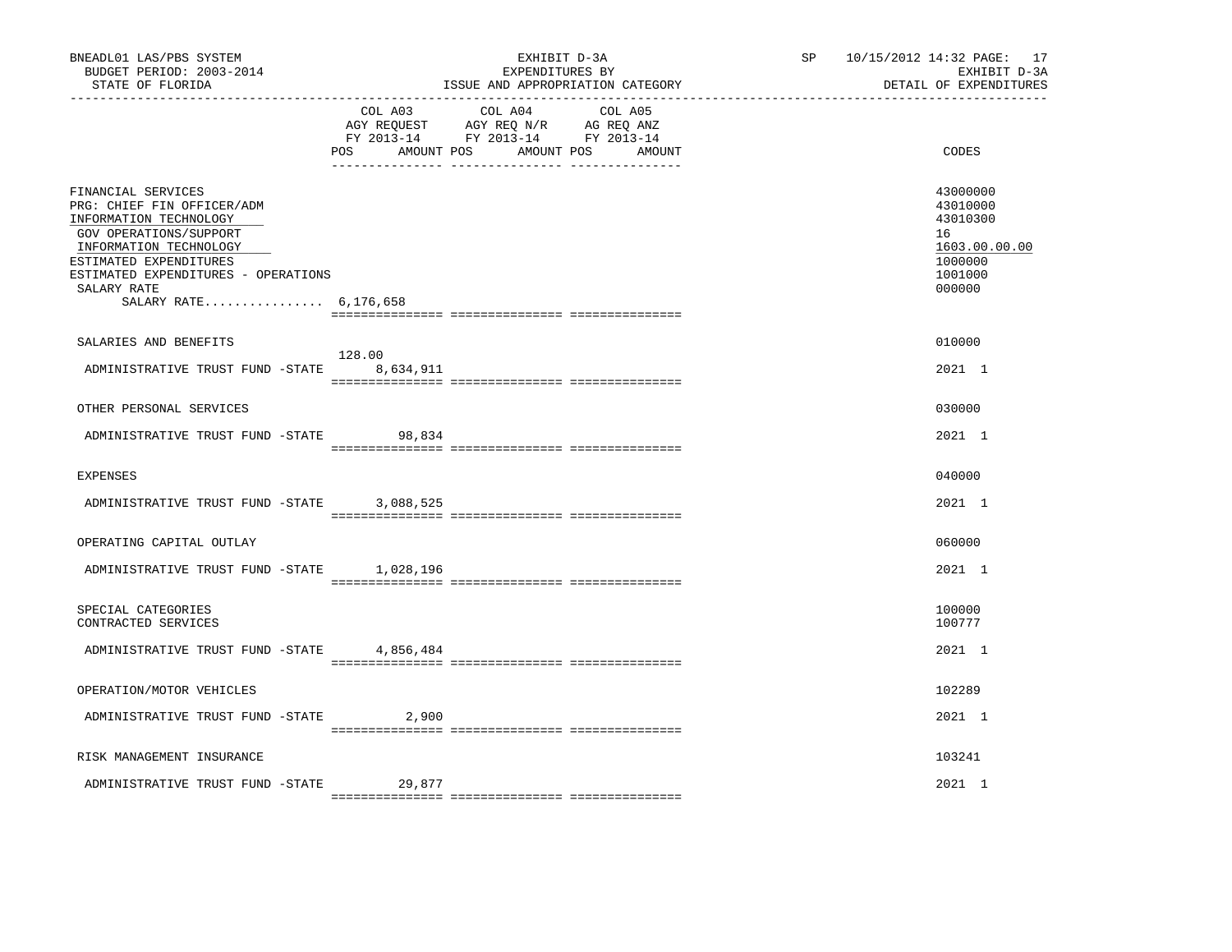| BNEADL01 LAS/PBS SYSTEM<br>BUDGET PERIOD: 2003-2014<br>STATE OF FLORIDA<br>___________________                                                                                                                                                    |                | EXHIBIT D-3A<br>EXPENDITURES BY<br>ISSUE AND APPROPRIATION CATEGORY                                                       | SP 10/15/2012 14:32 PAGE: 18<br>EXHIBIT D-3A<br>DETAIL OF EXPENDITURES                            |
|---------------------------------------------------------------------------------------------------------------------------------------------------------------------------------------------------------------------------------------------------|----------------|---------------------------------------------------------------------------------------------------------------------------|---------------------------------------------------------------------------------------------------|
|                                                                                                                                                                                                                                                   | POS AMOUNT POS | COL A03 COL A04 COL A05<br>AGY REQUEST AGY REQ N/R AG REQ ANZ<br>FY 2013-14 FY 2013-14 FY 2013-14<br>AMOUNT POS<br>AMOUNT | CODES                                                                                             |
| FINANCIAL SERVICES<br>PRG: CHIEF FIN OFFICER/ADM<br>INFORMATION TECHNOLOGY<br>GOV OPERATIONS/SUPPORT<br>INFORMATION TECHNOLOGY<br>ESTIMATED EXPENDITURES<br>ESTIMATED EXPENDITURES - OPERATIONS<br>SPECIAL CATEGORIES<br>LEASE/PURCHASE/EQUIPMENT |                |                                                                                                                           | 43000000<br>43010000<br>43010300<br>16<br>1603.00.00.00<br>1000000<br>1001000<br>100000<br>105281 |
| ADMINISTRATIVE TRUST FUND -STATE 21,275                                                                                                                                                                                                           |                |                                                                                                                           | 2021 1                                                                                            |
| TR/DMS/HR SVCS/STW CONTRCT                                                                                                                                                                                                                        |                |                                                                                                                           | 107040                                                                                            |
| ADMINISTRATIVE TRUST FUND -STATE 44,962                                                                                                                                                                                                           |                |                                                                                                                           | 2021 1                                                                                            |
| DATA PROCESSING SERVICES<br>SOUTHWOOD SRC                                                                                                                                                                                                         |                |                                                                                                                           | 210000<br>210021                                                                                  |
| ADMINISTRATIVE TRUST FUND -STATE 1,478                                                                                                                                                                                                            |                |                                                                                                                           | 2021 1                                                                                            |
| NORTHWEST REGIONAL DC                                                                                                                                                                                                                             |                |                                                                                                                           | 210023                                                                                            |
| ADMINISTRATIVE TRUST FUND -STATE 88,518                                                                                                                                                                                                           |                |                                                                                                                           | 2021 1                                                                                            |
| TOTAL: ESTIMATED EXPENDITURES - OPERATIONS<br>TOTAL POSITIONS 128.00<br>TOTAL ISSUE 17,895,960<br>TOTAL SALARY RATE 6,176,658                                                                                                                     |                |                                                                                                                           | 1001000                                                                                           |
| CASUALTY INSURANCE PREMIUM<br>ADJUSTMENT<br>SPECIAL CATEGORIES<br>RISK MANAGEMENT INSURANCE                                                                                                                                                       |                |                                                                                                                           | 1001090<br>100000<br>103241                                                                       |
| ADMINISTRATIVE TRUST FUND -STATE                                                                                                                                                                                                                  | 2,796          |                                                                                                                           | 2021 1                                                                                            |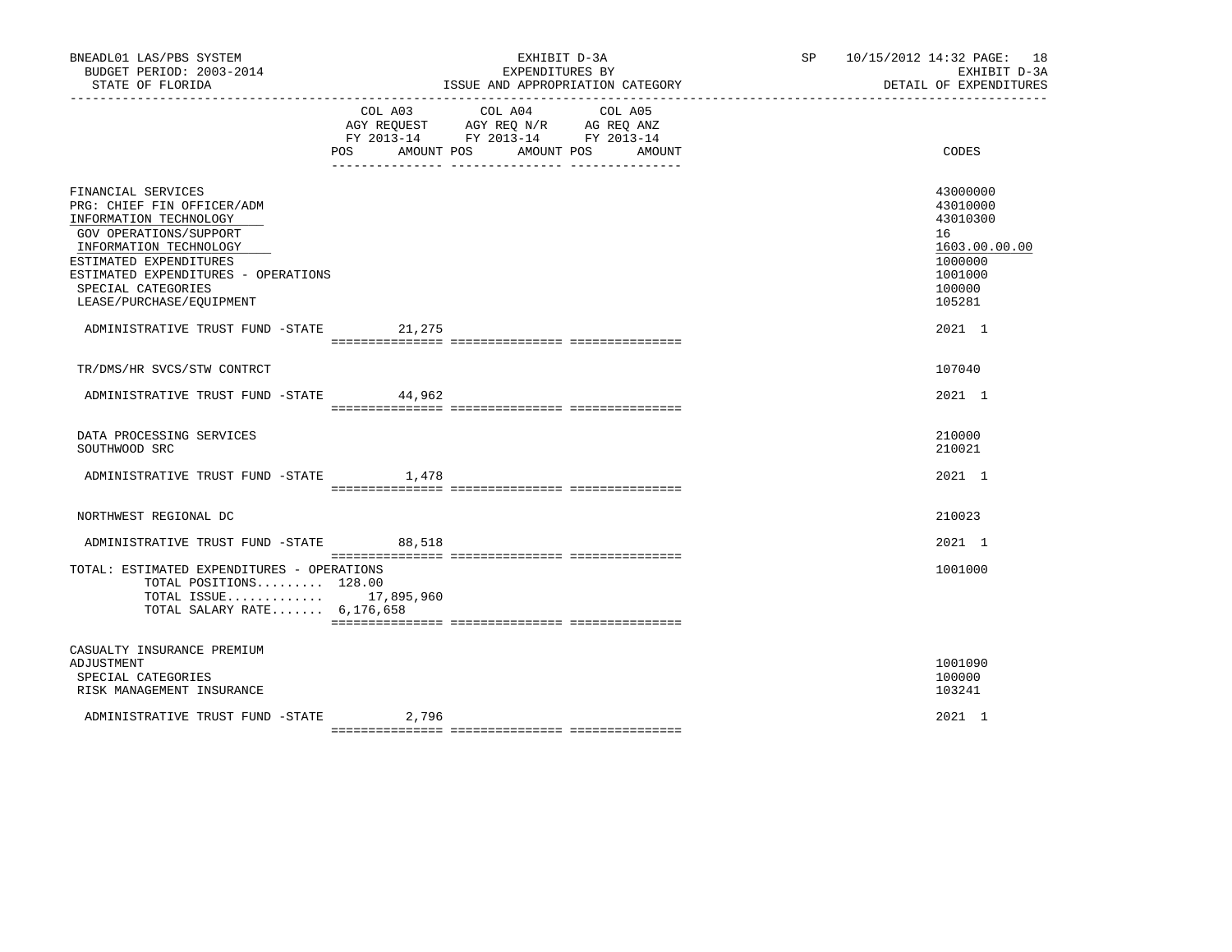| BNEADL01 LAS/PBS SYSTEM<br>BUDGET PERIOD: 2003-2014<br>STATE OF FLORIDA<br>------------------                                                                                         |                      | EXHIBIT D-3A<br>EXPENDITURES BY<br>ISSUE AND APPROPRIATION CATEGORY                                                       | SP 10/15/2012 14:32 PAGE: 19<br>EXHIBIT D-3A<br>DETAIL OF EXPENDITURES |
|---------------------------------------------------------------------------------------------------------------------------------------------------------------------------------------|----------------------|---------------------------------------------------------------------------------------------------------------------------|------------------------------------------------------------------------|
|                                                                                                                                                                                       | POS DO<br>AMOUNT POS | COL A03 COL A04 COL A05<br>AGY REQUEST AGY REQ N/R AG REQ ANZ<br>FY 2013-14 FY 2013-14 FY 2013-14<br>AMOUNT POS<br>AMOUNT | CODES                                                                  |
| FINANCIAL SERVICES<br>PRG: CHIEF FIN OFFICER/ADM<br>INFORMATION TECHNOLOGY<br>GOV OPERATIONS/SUPPORT<br>INFORMATION TECHNOLOGY<br>ESTIMATED EXPENDITURES<br>FLORIDA RETIREMENT SYSTEM |                      |                                                                                                                           | 43000000<br>43010000<br>43010300<br>16<br>1603.00.00.00<br>1000000     |
| CONTRIBUTION ADJUSTMENT FOR<br>FISCAL YEAR 2012-2013<br>SALARIES AND BENEFITS                                                                                                         |                      |                                                                                                                           | 1001240<br>010000                                                      |
| ADMINISTRATIVE TRUST FUND -STATE 20,089                                                                                                                                               |                      |                                                                                                                           | 2021 1                                                                 |
| DATA PROCESSING SERVICES<br>SOUTHWOOD SRC                                                                                                                                             |                      |                                                                                                                           | 210000<br>210021                                                       |
| ADMINISTRATIVE TRUST FUND -STATE                                                                                                                                                      | -1                   |                                                                                                                           | 2021 1                                                                 |
| TOTAL: FLORIDA RETIREMENT SYSTEM<br>CONTRIBUTION ADJUSTMENT FOR<br>FISCAL YEAR 2012-2013<br>TOTAL ISSUE                                                                               | 20,090               |                                                                                                                           | 1001240                                                                |
| ADJUSTMENT TO STATE HEALTH<br>INSURANCE PREMIUM CONTRIBUTION -<br>FISCAL YEAR 2012-13<br>SALARIES AND BENEFITS                                                                        |                      |                                                                                                                           | 1001830<br>010000                                                      |
| ADMINISTRATIVE TRUST FUND -STATE 14,938                                                                                                                                               |                      |                                                                                                                           | 2021 1                                                                 |
| DATA PROCESSING SERVICES<br>SOUTHWOOD SRC                                                                                                                                             |                      |                                                                                                                           | 210000<br>210021                                                       |
| ADMINISTRATIVE TRUST FUND -STATE                                                                                                                                                      | 1                    |                                                                                                                           | 2021 1                                                                 |
| TOTAL: ADJUSTMENT TO STATE HEALTH<br>INSURANCE PREMIUM CONTRIBUTION -<br>FISCAL YEAR 2012-13                                                                                          |                      |                                                                                                                           | 1001830                                                                |
| TOTAL ISSUE $14,939$                                                                                                                                                                  |                      |                                                                                                                           |                                                                        |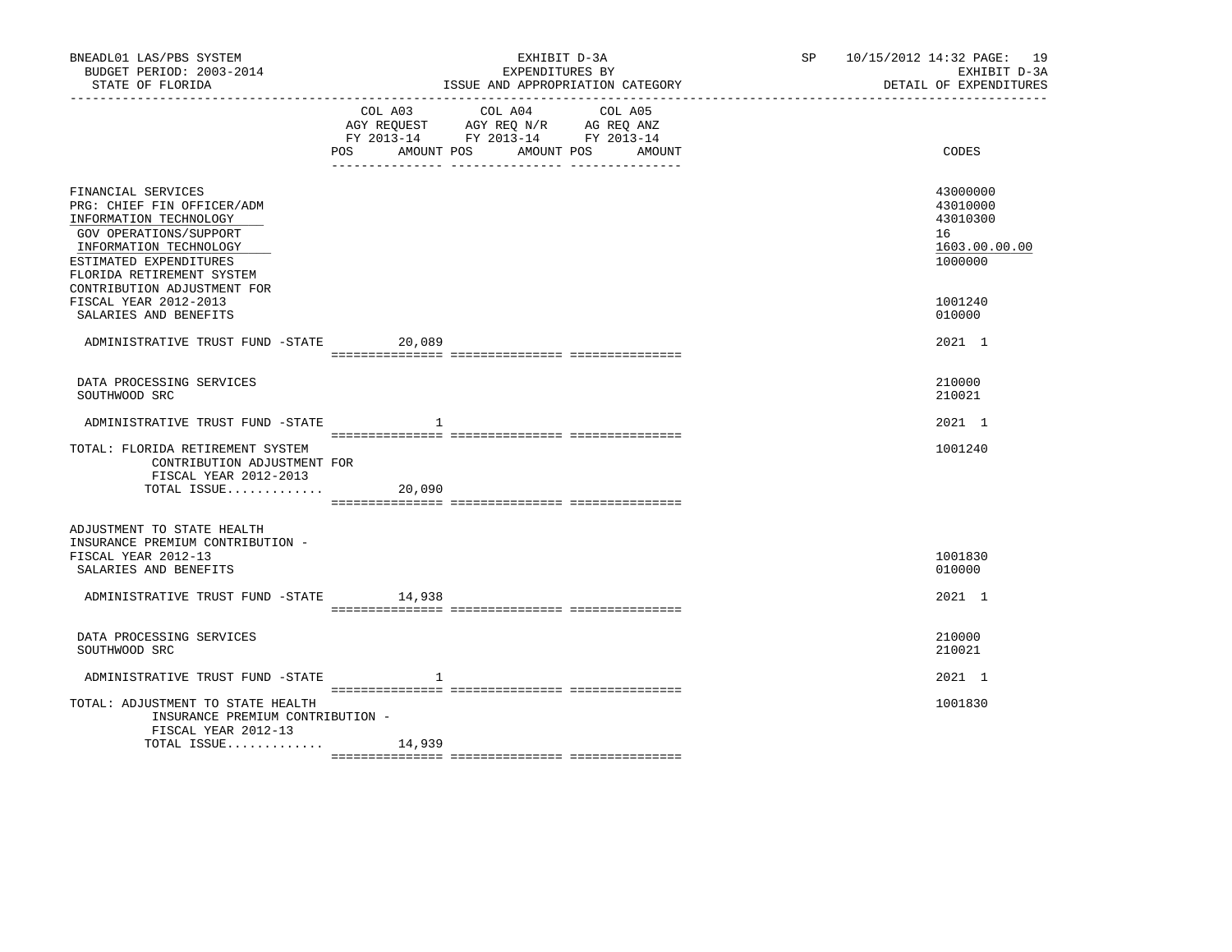| BNEADL01 LAS/PBS SYSTEM<br>BUDGET PERIOD: 2003-2014<br>STATE OF FLORIDA<br>___________________                                                                                                                                                                                                                                                                                                                                                                                                                                                                                                                                                                                                      | EXHIBIT D-3A<br>EXPENDITURES BY<br>ISSUE AND APPROPRIATION CATEGORY                                                                                                                           | SP | 10/15/2012 14:32 PAGE:<br>20<br>EXHIBIT D-3A<br>DETAIL OF EXPENDITURES                                      |
|-----------------------------------------------------------------------------------------------------------------------------------------------------------------------------------------------------------------------------------------------------------------------------------------------------------------------------------------------------------------------------------------------------------------------------------------------------------------------------------------------------------------------------------------------------------------------------------------------------------------------------------------------------------------------------------------------------|-----------------------------------------------------------------------------------------------------------------------------------------------------------------------------------------------|----|-------------------------------------------------------------------------------------------------------------|
| POS                                                                                                                                                                                                                                                                                                                                                                                                                                                                                                                                                                                                                                                                                                 | $\begin{tabular}{lcccc} CDL A03 & CDL A04 & CDL A05 \\ AGY REQUEST & AGY REQ N/R & AG REQ ANZ \\ FY & 2013-14 & FY & 2013-14 & FY & 2013-14 \end{tabular}$<br>AMOUNT POS AMOUNT POS<br>AMOUNT |    | CODES                                                                                                       |
| FINANCIAL SERVICES<br>PRG: CHIEF FIN OFFICER/ADM<br>INFORMATION TECHNOLOGY<br>GOV OPERATIONS/SUPPORT<br>INFORMATION TECHNOLOGY<br>ESTIMATED EXPENDITURES<br>REALLOCATION OF HUMAN RESOURCES<br>OUTSOURCING<br>SPECIAL CATEGORIES<br>TR/DMS/HR SVCS/STW CONTRCT<br>ADMINISTRATIVE TRUST FUND -STATE<br>1,088-                                                                                                                                                                                                                                                                                                                                                                                        |                                                                                                                                                                                               |    | 43000000<br>43010000<br>43010300<br>16<br>1603.00.00.00<br>1000000<br>1005900<br>100000<br>107040<br>2021 1 |
| ADJUSTMENTS TO CURRENT YEAR<br>ESTIMATED EXPENDITURES<br>REALIGNMENT OF DEFERRED-PAYMENT<br>COMMODITY CONTRACTS - INFORMATION<br>TECHNOLOGY - DEDUCT<br>OPERATING CAPITAL OUTLAY                                                                                                                                                                                                                                                                                                                                                                                                                                                                                                                    |                                                                                                                                                                                               |    | 1600000<br>160D100<br>060000                                                                                |
| ADMINISTRATIVE TRUST FUND -STATE 184,076-                                                                                                                                                                                                                                                                                                                                                                                                                                                                                                                                                                                                                                                           |                                                                                                                                                                                               |    | 2021 1                                                                                                      |
| AGENCY ISSUE NARRATIVE:<br>2013-2014 BUDGET YEAR NARRATIVE:<br>Issue Title: Realignment of Deferred-Payment Commodity Contracts - Information Technology - Deduct<br>Reference to Long-Range Program Plan: Goal #5 - Operational Efficiencies. The department will strive for organizational<br>excellence by promoting and encouraging continuous improvement.<br>This issue realigns authority from the Operating Capital Outlay category to the Deferred Payment Commodity Contracts<br>category in accordance with rule 691-3.004, Florida Administrative Code, and section 287.063, Florida Statutes.<br>issue with corresponding issue code 160D200 will net to zero at the department level. | IT COMPONENT? NO                                                                                                                                                                              |    | This                                                                                                        |
| REALIGNMENT OF DEFERRED-PAYMENT<br>COMMODITY CONTRACTS - INFORMATION<br>TECHNOLOGY - ADD<br>SPECIAL CATEGORIES<br>DEFERRED-PAY COM CONTRACTS<br>ADMINISTRATIVE TRUST FUND -STATE<br>184,076                                                                                                                                                                                                                                                                                                                                                                                                                                                                                                         |                                                                                                                                                                                               |    | 160D200<br>100000<br>105280<br>2021 1                                                                       |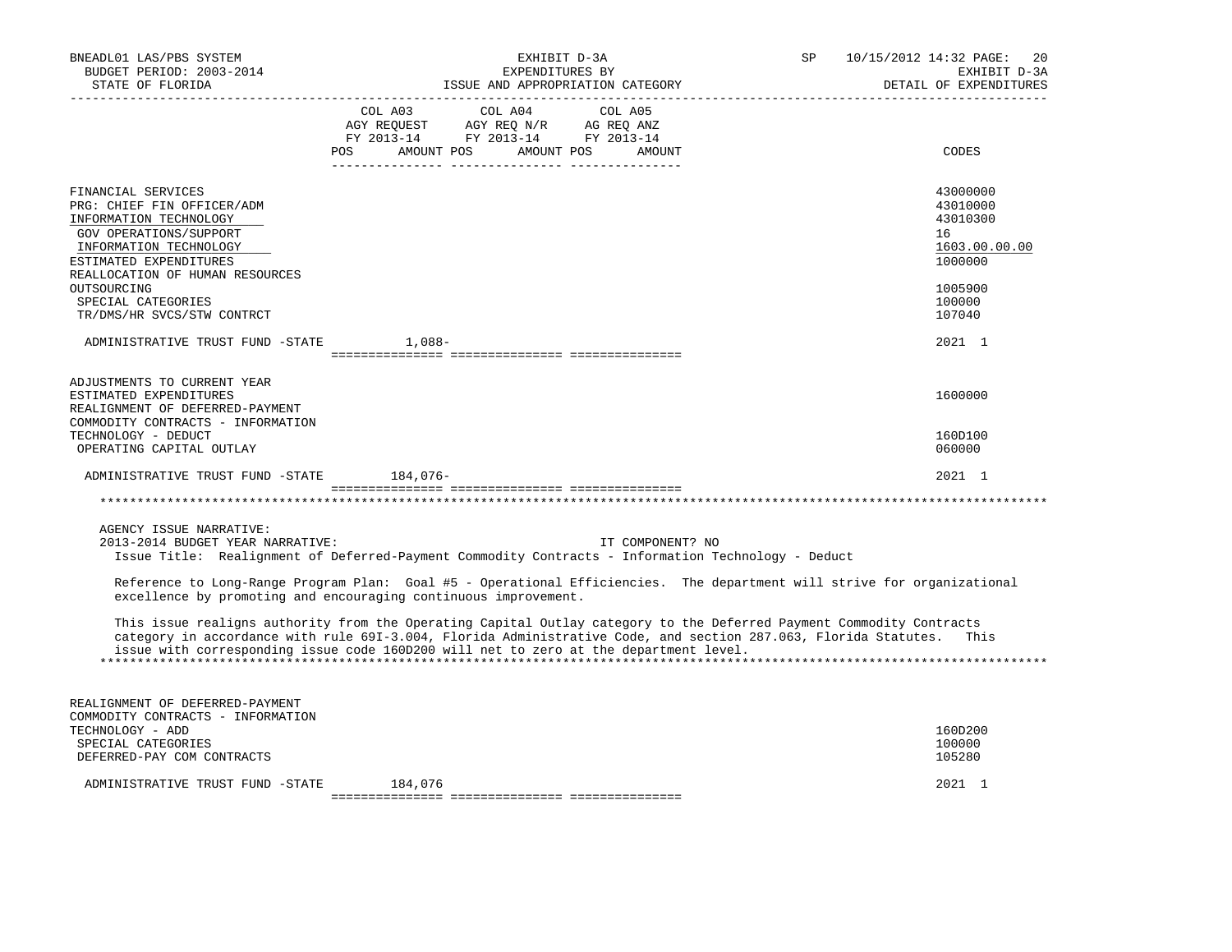| BNEADL01 LAS/PBS SYSTEM<br>BUDGET PERIOD: 2003-2014<br>STATE OF FLORIDA                                                                                                                                                                                                             | EXHIBIT D-3A<br>EXPENDITURES BY<br>ISSUE AND APPROPRIATION CATEGORY                                                                                                                                                                                                                                                              | SP<br>10/15/2012 14:32 PAGE:<br>21<br>EXHIBIT D-3A<br>DETAIL OF EXPENDITURES  |
|-------------------------------------------------------------------------------------------------------------------------------------------------------------------------------------------------------------------------------------------------------------------------------------|----------------------------------------------------------------------------------------------------------------------------------------------------------------------------------------------------------------------------------------------------------------------------------------------------------------------------------|-------------------------------------------------------------------------------|
|                                                                                                                                                                                                                                                                                     | COL A03 COL A04<br>COL A05<br>AGY REQUEST AGY REQ N/R AG REQ ANZ<br>FY 2013-14 FY 2013-14 FY 2013-14<br>POS AMOUNT POS AMOUNT POS AMOUNT                                                                                                                                                                                         | CODES                                                                         |
| FINANCIAL SERVICES<br>PRG: CHIEF FIN OFFICER/ADM<br>INFORMATION TECHNOLOGY<br>GOV OPERATIONS/SUPPORT<br>INFORMATION TECHNOLOGY<br>ADJUSTMENTS TO CURRENT YEAR<br>ESTIMATED EXPENDITURES<br>REALIGNMENT OF DEFERRED-PAYMENT<br>COMMODITY CONTRACTS - INFORMATION<br>TECHNOLOGY - ADD |                                                                                                                                                                                                                                                                                                                                  | 43000000<br>43010000<br>43010300<br>16<br>1603.00.00.00<br>1600000<br>160D200 |
| AGENCY ISSUE NARRATIVE:<br>2013-2014 BUDGET YEAR NARRATIVE:                                                                                                                                                                                                                         | IT COMPONENT? NO<br>Issue Title: Realignment of Deferred-Payment Commodity Contracts - Information Technology - Add<br>Reference to Long-Range Program Plan: Goal #5 - Operational Efficiencies. The department will strive for organizational<br>excellence by promoting and encouraging continuous improvement.                |                                                                               |
|                                                                                                                                                                                                                                                                                     | This issue realigns authority from the Operating Capital Outlay category to the Deferred Payment Commodity Contracts<br>category in accordance with rule 691-3.004, Florida Administrative Code, and section 287.063, Florida Statutes.<br>issue with corresponding issue code 160D100 will net to zero at the department level. | This                                                                          |
| ESTIMATED EXPENDITURES REALIGNMENT<br>CONSOLIDATE INFORMATION TECHNOLOGY<br>(IT) CONTRACTS - ADD<br>SALARY RATE<br>SALARY RATE 57,746                                                                                                                                               |                                                                                                                                                                                                                                                                                                                                  | 2000000<br>2007200<br>000000                                                  |
| SALARIES AND BENEFITS<br>ADMINISTRATIVE TRUST FUND -STATE 75,331                                                                                                                                                                                                                    | 1.00                                                                                                                                                                                                                                                                                                                             | 010000<br>2021 1                                                              |
|                                                                                                                                                                                                                                                                                     |                                                                                                                                                                                                                                                                                                                                  |                                                                               |
| EXPENSES<br>ADMINISTRATIVE TRUST FUND -STATE                                                                                                                                                                                                                                        | 5,889                                                                                                                                                                                                                                                                                                                            | 040000<br>2021 1                                                              |
|                                                                                                                                                                                                                                                                                     |                                                                                                                                                                                                                                                                                                                                  |                                                                               |
| SPECIAL CATEGORIES<br>CONTRACTED SERVICES                                                                                                                                                                                                                                           |                                                                                                                                                                                                                                                                                                                                  | 100000<br>100777                                                              |
| ADMINISTRATIVE TRUST FUND -STATE                                                                                                                                                                                                                                                    | 1,409,265                                                                                                                                                                                                                                                                                                                        | 2021 1                                                                        |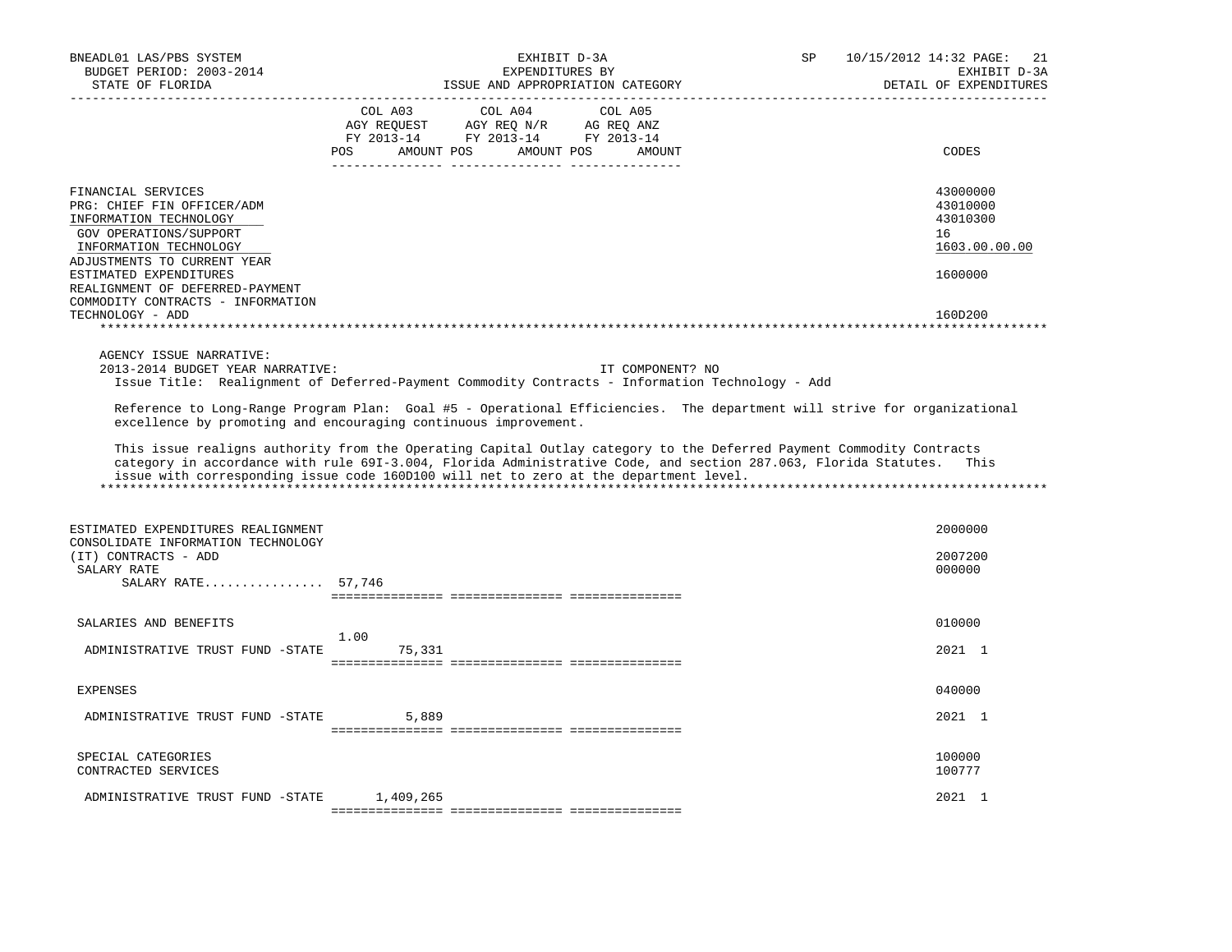| BNEADL01 LAS/PBS SYSTEM<br>BUDGET PERIOD: 2003-2014<br>STATE OF FLORIDA |                                                                                                                                                                                             | EXHIBIT D-3A<br>EXPENDITURES BY<br>ISSUE AND APPROPRIATION CATEGORY | SP <sub>2</sub> | 10/15/2012 14:32 PAGE: 22<br>EXHIBIT D-3A<br>DETAIL OF EXPENDITURES |
|-------------------------------------------------------------------------|---------------------------------------------------------------------------------------------------------------------------------------------------------------------------------------------|---------------------------------------------------------------------|-----------------|---------------------------------------------------------------------|
|                                                                         | COL A03 COL A04 COL A05                                                                                                                                                                     |                                                                     |                 |                                                                     |
|                                                                         | $\begin{tabular}{lllllll} \bf AGY \,\, REQUEST \,\, &\bf AGY \,\, REQ \,\, N/R &\bf AG \,\, REQ \,\, ANZ \\ \bf FY \,\, 2013-14 &\bf FY \,\, 2013-14 &\bf FY \,\, 2013-14 \\ \end{tabular}$ |                                                                     |                 |                                                                     |
|                                                                         | POS AMOUNT POS AMOUNT POS AMOUNT                                                                                                                                                            |                                                                     |                 | CODES                                                               |
|                                                                         |                                                                                                                                                                                             |                                                                     |                 |                                                                     |
| FINANCIAL SERVICES<br>PRG: CHIEF FIN OFFICER/ADM                        |                                                                                                                                                                                             |                                                                     |                 | 43000000<br>43010000                                                |
| INFORMATION TECHNOLOGY                                                  |                                                                                                                                                                                             |                                                                     |                 | 43010300                                                            |
| GOV OPERATIONS/SUPPORT                                                  |                                                                                                                                                                                             |                                                                     |                 | 16                                                                  |
| INFORMATION TECHNOLOGY                                                  |                                                                                                                                                                                             |                                                                     |                 | 1603.00.00.00                                                       |
| ESTIMATED EXPENDITURES REALIGNMENT                                      |                                                                                                                                                                                             |                                                                     |                 | 2000000                                                             |
| CONSOLIDATE INFORMATION TECHNOLOGY                                      |                                                                                                                                                                                             |                                                                     |                 |                                                                     |
| (IT) CONTRACTS - ADD                                                    |                                                                                                                                                                                             |                                                                     |                 | 2007200                                                             |
| SPECIAL CATEGORIES                                                      |                                                                                                                                                                                             |                                                                     |                 | 100000                                                              |
| TR/DMS/HR SVCS/STW CONTRCT                                              |                                                                                                                                                                                             |                                                                     |                 | 107040                                                              |
| ADMINISTRATIVE TRUST FUND -STATE                                        | 354                                                                                                                                                                                         |                                                                     |                 | 2021 1                                                              |
| TOTAL: CONSOLIDATE INFORMATION TECHNOLOGY                               |                                                                                                                                                                                             |                                                                     |                 | 2007200                                                             |
| (IT) CONTRACTS - ADD                                                    |                                                                                                                                                                                             |                                                                     |                 |                                                                     |
| TOTAL POSITIONS 1.00                                                    |                                                                                                                                                                                             |                                                                     |                 |                                                                     |
| TOTAL ISSUE 1,490,839                                                   |                                                                                                                                                                                             |                                                                     |                 |                                                                     |
| TOTAL SALARY RATE 57,746                                                |                                                                                                                                                                                             |                                                                     |                 |                                                                     |
|                                                                         |                                                                                                                                                                                             |                                                                     |                 |                                                                     |

AGENCY ISSUE NARRATIVE:

2013-2014 BUDGET YEAR NARRATIVE: IT COMPONENT? YES Issue Title: Consolidate Information Technology (IT) Contracts

 Reference to Long-Range Program Plan: Goal #5 - Operational Efficiencies. The department will strive for organizational excellence by promoting and encouraging continuous improvement.

 The Division of Information Systems (DIS) is requesting transfer of \$1,490,839 from the divisions of Agent and Agency Services, State Fire Marshal, and Funeral and Cemetery Services for three existing contracts between the divisions and Information Systems of Florida (ISF). Included in the requested transfer is one full time equivalent position (FTE) from the Division of Agent and Agency to serve as a single DIS contract manager.

 The three contracts are for the purpose of application support services (enhancements, design and development technology) to implement new legislation, provide maintenance and technical support, correct errors, make data changes, and perform system remediation for the divisions' custom applications. The custom applications are: Agent & Agency Licensing Functions (AALF), Automated Licensing Information System (ALIS), Department of Insurance Continuing Education (DICE), ALIS/NIPR Data Interchange (ANDI), Internet Appointment module of ALIS (eAppoint), and Non-resident Interface for transfer of Information (NFTI); State Fire Marshal's Fire College Continuing Education (FCDICE); and Funeral and Cemetery Services AALF, ALIS, FACS-DICE, eAppoint; and other IT systems as needed.

 The three current contracts with ISF cause critical issues for the department including information security issues and an inability for DIS to wholly understand and support the business needs of its customers. These contracts further place DIS at a disadvantage in responding to divisional crisis; yield a lack of efficiency; result in unnecessary excessive spending, inadequate IT resourcing, and an inability to implement a unified DFS disaster recovery plan; and result in lack of a common vision in achieving the priority goals of the department.

Transferring the three contracts from the divisions to DIS and establishing one contract manager will enable DIS to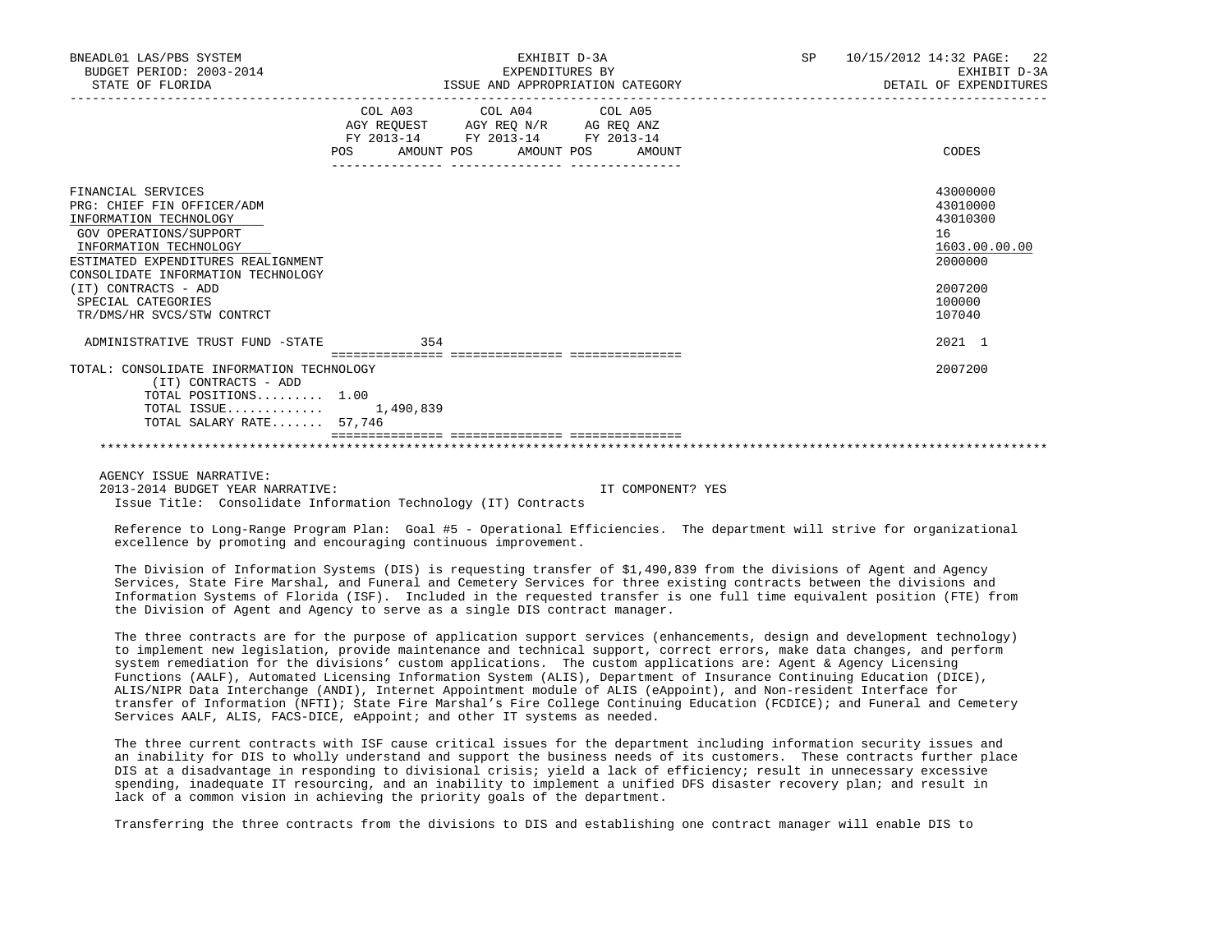| BNEADL01 LAS/PBS SYSTEM            | EXHIBIT D-3A |                                    |                                  | SP | 10/15/2012 14:32 PAGE: 23 |
|------------------------------------|--------------|------------------------------------|----------------------------------|----|---------------------------|
| BUDGET PERIOD: 2003-2014           |              | EXPENDITURES BY                    |                                  |    | EXHIBIT D-3A              |
| STATE OF FLORIDA                   |              |                                    | ISSUE AND APPROPRIATION CATEGORY |    | DETAIL OF EXPENDITURES    |
|                                    |              | COL A03 COL A04 COL A05            |                                  |    |                           |
|                                    |              | AGY REOUEST AGY REO N/R AG REO ANZ |                                  |    |                           |
|                                    |              | FY 2013-14 FY 2013-14 FY 2013-14   |                                  |    |                           |
|                                    | POS          | AMOUNT POS AMOUNT POS              | AMOUNT                           |    | CODES                     |
|                                    |              |                                    |                                  |    |                           |
| FINANCIAL SERVICES                 |              |                                    |                                  |    | 43000000                  |
| PRG: CHIEF FIN OFFICER/ADM         |              |                                    |                                  |    | 43010000                  |
| INFORMATION TECHNOLOGY             |              |                                    |                                  |    | 43010300                  |
| GOV OPERATIONS/SUPPORT             |              |                                    |                                  |    | 16                        |
| INFORMATION TECHNOLOGY             |              |                                    |                                  |    | 1603.00.00.00             |
| ESTIMATED EXPENDITURES REALIGNMENT |              |                                    |                                  |    | 2000000                   |
| CONSOLIDATE INFORMATION TECHNOLOGY |              |                                    |                                  |    |                           |
| (IT) CONTRACTS - ADD               |              |                                    |                                  |    | 2007200                   |

 manage the contracts and ensure consistency with the department's mission and vision. Consolidation into and transfer of these contracts to DIS will establish a single point of contact for all three divisions' needs.

 The transferred FTE will be required to attain Contract Manager Certification training offered by the Department of Management Services and will be responsible for knowing and understanding the contract information developed and taught by the Division of Accounting and Auditing; as required for contract managers managing contracts that are \$35K and greater.

 Upon the contracts ending, the contract manager will be required to complete contract closeout or renewal activities. If the contracts are closed out the contract manager will be responsible for conducting the Contract Management Life Cycle Compliance Review to ensure compliance with Accounting & Auditing standards.

 If other contracts are required, the contract manager will be required to participate and/or lead the activities associated with establishing new contracts including contract planning, analysis, preparation and procurement. These responsibilities include conducting and documenting a risk assessment, contract-specific planning, business needs analysis and a technology assessment. The contract manager is also responsible for specifying Scope of Work, deliverables, performance standards, and remedies for non-performance.

 DIS also plans for the transferred FTE to serve as contract manager for other contracts and/or train and manage other contract managers. This issue with corresponding issue code 2007100 will net to zero in the contracted services category at the department level.

\*\*\*\*\*\*\*\*\*\*\*\*\*\*\*\*\*\*\*\*\*\*\*\*\*\*\*\*\*\*\*\*\*\*\*\*\*\*\*\*\*\*\*\*\*\*\*\*\*\*\*\*\*\*\*\*\*\*\*\*\*\*\*\*\*\*\*\*\*\*\*\*\*\*\*\*\*\*\*\*\*\*\*\*\*\*\*\*\*\*\*\*\*\*\*\*\*\*\*\*\*\*\*\*\*\*\*\*\*\*\*\*\*\*\*\*\*\*\*\*\*\*\*\*\*\*\*

| POSITION DETAIL OF SALARIES AND BENEFITS: |      |           |           |          |          |             |                                 |
|-------------------------------------------|------|-----------|-----------|----------|----------|-------------|---------------------------------|
|                                           | FTE  | BASE RATE | ADDITIVES | BENEFITS | SUBTOTAL | LAPSE<br>°≈ | LAPSED SALARIES<br>AND BENEFITS |
| A03 - AGY REQUEST FY 2013-14              |      |           |           |          |          |             |                                 |
| NEW POSITIONS<br>P101 PROPOSED CLASS CODE |      |           |           |          |          |             |                                 |
| C9999 001                                 | 1.00 | 57,746    |           | 17,585   | 75,331   | 0.00        | 75,331                          |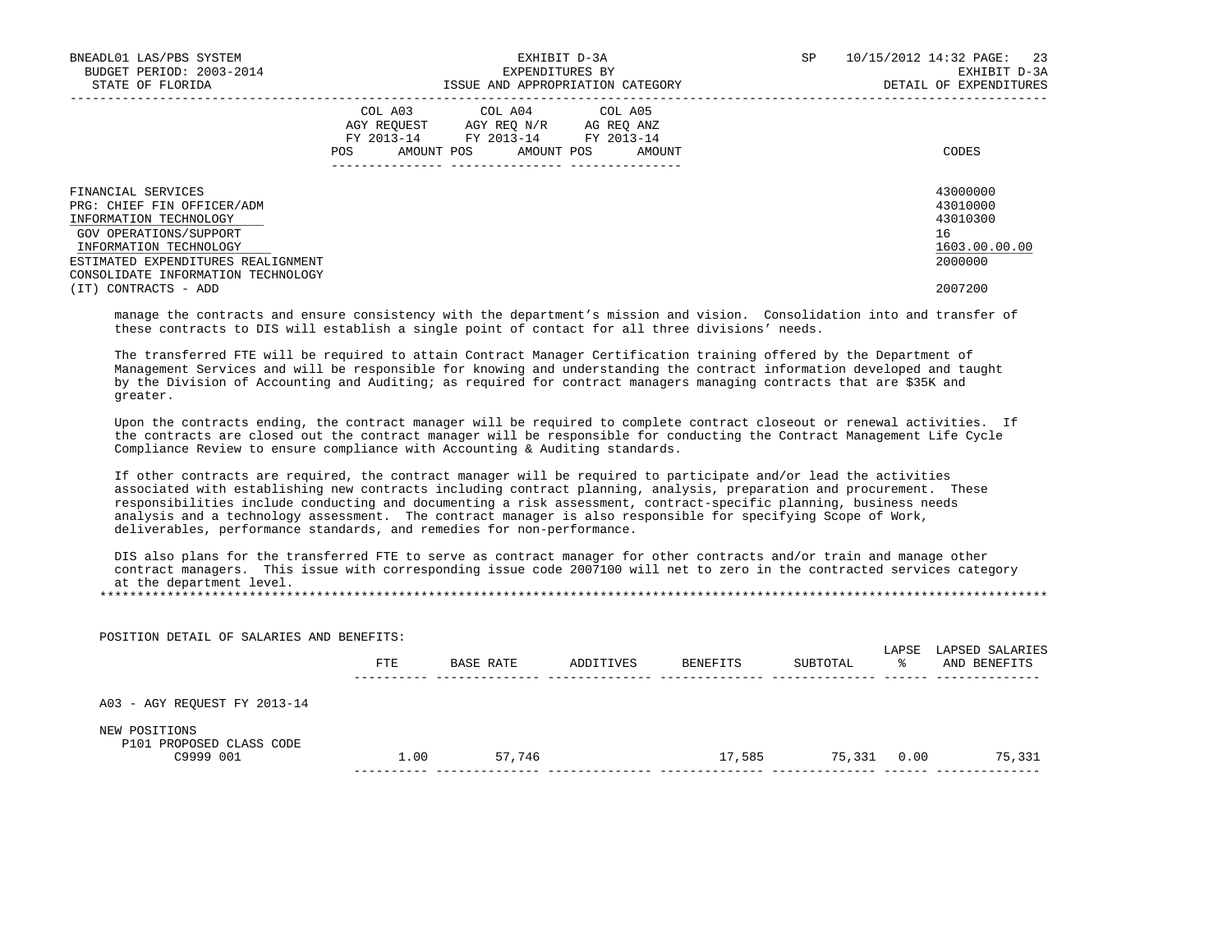| BNEADL01 LAS/PBS SYSTEM<br>BUDGET PERIOD: 2003-2014<br>STATE OF FLORIDA                                                                                                                                                            |                           | EXPENDITURES BY<br>ISSUE AND APPROPRIATION CATEGORY                               | EXHIBIT D-3A                 |                    | SP       | 10/15/2012 14:32 PAGE:<br>EXHIBIT D-3A<br>DETAIL OF EXPENDITURES              | 24     |
|------------------------------------------------------------------------------------------------------------------------------------------------------------------------------------------------------------------------------------|---------------------------|-----------------------------------------------------------------------------------|------------------------------|--------------------|----------|-------------------------------------------------------------------------------|--------|
|                                                                                                                                                                                                                                    | COL A03<br>POS AMOUNT POS | COL A04<br>AGY REQUEST AGY REQ N/R AG REQ ANZ<br>FY 2013-14 FY 2013-14 FY 2013-14 | COL A05<br>AMOUNT POS AMOUNT |                    |          | CODES                                                                         |        |
| FINANCIAL SERVICES<br>PRG: CHIEF FIN OFFICER/ADM<br>INFORMATION TECHNOLOGY<br>GOV OPERATIONS/SUPPORT<br>INFORMATION TECHNOLOGY<br>ESTIMATED EXPENDITURES REALIGNMENT<br>CONSOLIDATE INFORMATION TECHNOLOGY<br>(IT) CONTRACTS - ADD |                           |                                                                                   |                              |                    |          | 43000000<br>43010000<br>43010300<br>16<br>1603.00.00.00<br>2000000<br>2007200 |        |
| POSITION DETAIL OF SALARIES AND BENEFITS:                                                                                                                                                                                          |                           |                                                                                   |                              |                    |          | LAPSE LAPSED SALARIES                                                         |        |
|                                                                                                                                                                                                                                    | FTE.                      | BASE RATE                                                                         |                              | ADDITIVES BENEFITS | SUBTOTAL | $\sim$ $\sim$<br>AND BENEFITS                                                 |        |
| A03 - AGY REQUEST FY 2013-14                                                                                                                                                                                                       |                           |                                                                                   |                              |                    |          |                                                                               |        |
| NEW POSITIONS                                                                                                                                                                                                                      |                           |                                                                                   |                              |                    |          |                                                                               |        |
| TOTALS FOR ISSUE BY FUND<br>2021 ADMINISTRATIVE TRUST FUND                                                                                                                                                                         |                           |                                                                                   |                              |                    |          |                                                                               | 75,331 |
|                                                                                                                                                                                                                                    |                           | 1.00 57.746                                                                       |                              | 17,585             | 75,331   | 75,331<br>==============                                                      |        |
|                                                                                                                                                                                                                                    |                           |                                                                                   |                              |                    |          |                                                                               |        |
| NONRECURRING EXPENDITURES<br>WORKERS' COMPENSATION INTERNAL<br>SELF-SUFICIENCY INITIATIVE<br>EXPENSES                                                                                                                              |                           |                                                                                   |                              |                    |          | 2100000<br>2103129<br>040000                                                  |        |
| ADMINISTRATIVE TRUST FUND -STATE                                                                                                                                                                                                   | $27,090-$                 |                                                                                   |                              |                    |          | 2021 1                                                                        |        |

=============== =============== ===============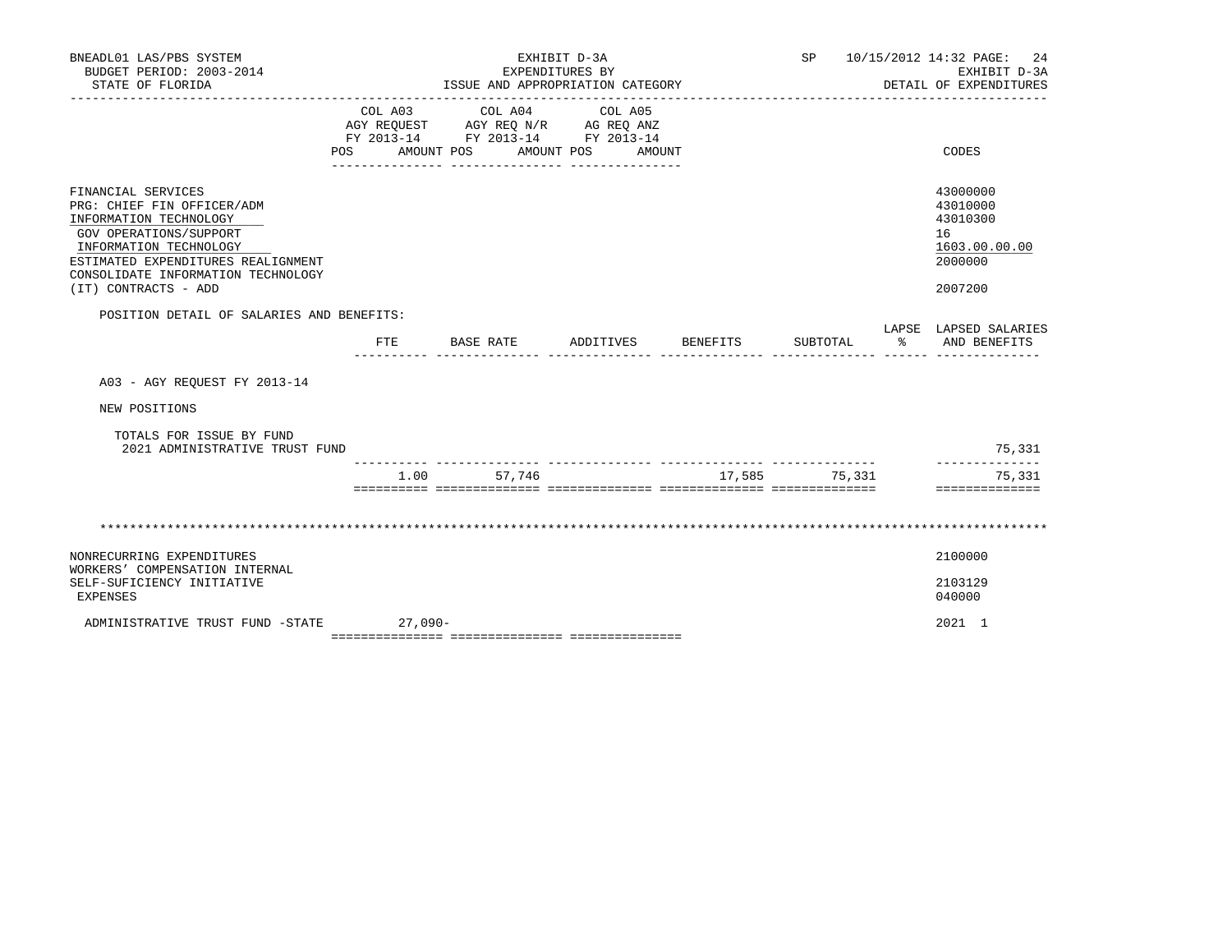| BNEADL01 LAS/PBS SYSTEM<br>BUDGET PERIOD: 2003-2014<br>STATE OF FLORIDA                                                                                         | EXHIBIT D-3A<br>EXPENDITURES BY<br>ISSUE AND APPROPRIATION CATEGORY                                                                      | SP 10/15/2012 14:32 PAGE: | 25<br>EXHIBIT D-3A<br>DETAIL OF EXPENDITURES            |
|-----------------------------------------------------------------------------------------------------------------------------------------------------------------|------------------------------------------------------------------------------------------------------------------------------------------|---------------------------|---------------------------------------------------------|
|                                                                                                                                                                 | COL A03 COL A04 COL A05<br>AGY REQUEST AGY REQ N/R AG REQ ANZ<br>FY 2013-14 FY 2013-14 FY 2013-14<br>POS<br>AMOUNT POS AMOUNT POS AMOUNT |                           | CODES                                                   |
| FINANCIAL SERVICES<br>PRG: CHIEF FIN OFFICER/ADM<br>INFORMATION TECHNOLOGY<br>GOV OPERATIONS/SUPPORT<br>INFORMATION TECHNOLOGY<br>ANNUALIZATION OF ADMINISTERED |                                                                                                                                          |                           | 43000000<br>43010000<br>43010300<br>16<br>1603.00.00.00 |
| FUNDS APPROPRIATIONS<br>STATE HEALTH INSURANCE ADJUSTMENT<br>FOR FY 2012-13 - 10 MONTHS<br>ANNUALIZATION                                                        |                                                                                                                                          |                           | 26A0000<br>26A1830                                      |
| SALARIES AND BENEFITS<br>ADMINISTRATIVE TRUST FUND -STATE 74,690                                                                                                |                                                                                                                                          |                           | 010000<br>2021 1                                        |
| DATA PROCESSING SERVICES<br>SOUTHWOOD SRC                                                                                                                       |                                                                                                                                          |                           | 210000<br>210021                                        |
| ADMINISTRATIVE TRUST FUND -STATE                                                                                                                                | -5                                                                                                                                       |                           | 2021 1                                                  |
| TOTAL: STATE HEALTH INSURANCE ADJUSTMENT<br>FOR FY 2012-13 - 10 MONTHS<br>ANNUALIZATION                                                                         |                                                                                                                                          |                           | 26A1830                                                 |
| TOTAL ISSUE                                                                                                                                                     | 74,695                                                                                                                                   |                           |                                                         |
| PROGRAM OR SERVICE-LEVEL<br>INFORMATION TECHNOLOGY<br>INTERNAL IT SELF SUFFICIENCY<br>INITIATIVE FOR UNCLAIMED PROPERTY<br>MANAGEMENT INFORMATION SYSTEM        |                                                                                                                                          |                           | 3630000                                                 |
| (UPMIS)<br>SALARY RATE<br>SALARY RATE 501,435                                                                                                                   |                                                                                                                                          |                           | 36370C0<br>000000                                       |
| SALARIES AND BENEFITS                                                                                                                                           |                                                                                                                                          |                           | 010000                                                  |
| ADMINISTRATIVE TRUST FUND -STATE 637,001                                                                                                                        | 7.00                                                                                                                                     |                           | 2021 1                                                  |
| EXPENSES                                                                                                                                                        |                                                                                                                                          |                           | 040000                                                  |
| ADMINISTRATIVE TRUST FUND -STATE                                                                                                                                | 69,902 28,679                                                                                                                            |                           | 2021 1                                                  |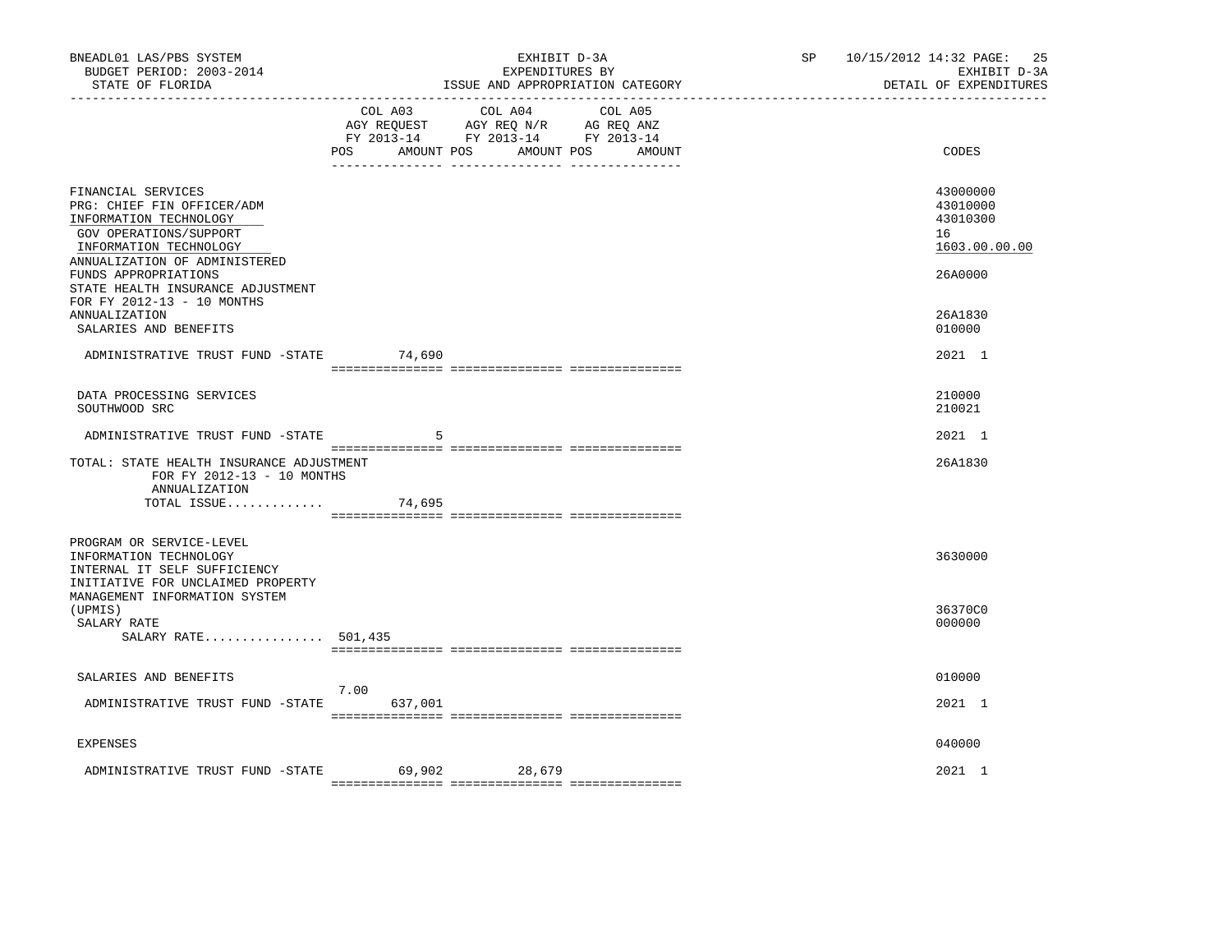| BNEADL01 LAS/PBS SYSTEM<br>BUDGET PERIOD: 2003-2014<br>STATE OF FLORIDA                                                                                    |                           | EXHIBIT D-3A<br>EXPENDITURES BY<br>ISSUE AND APPROPRIATION CATEGORY                               |        | SP | 10/15/2012 14:32 PAGE: 26<br>EXHIBIT D-3A<br>DETAIL OF EXPENDITURES |
|------------------------------------------------------------------------------------------------------------------------------------------------------------|---------------------------|---------------------------------------------------------------------------------------------------|--------|----|---------------------------------------------------------------------|
|                                                                                                                                                            | POS AMOUNT POS AMOUNT POS | COL A03 COL A04 COL A05<br>AGY REQUEST AGY REQ N/R AG REQ ANZ<br>FY 2013-14 FY 2013-14 FY 2013-14 | AMOUNT |    | CODES                                                               |
| FINANCIAL SERVICES<br>PRG: CHIEF FIN OFFICER/ADM<br>INFORMATION TECHNOLOGY<br>GOV OPERATIONS/SUPPORT<br>INFORMATION TECHNOLOGY<br>PROGRAM OR SERVICE-LEVEL |                           |                                                                                                   |        |    | 43000000<br>43010000<br>43010300<br>16<br>1603.00.00.00             |
| INFORMATION TECHNOLOGY<br>INTERNAL IT SELF SUFFICIENCY<br>INITIATIVE FOR UNCLAIMED PROPERTY<br>MANAGEMENT INFORMATION SYSTEM                               |                           |                                                                                                   |        |    | 3630000                                                             |
| (UPMIS)<br>SPECIAL CATEGORIES<br>TR/DMS/HR SVCS/STW CONTRCT                                                                                                |                           |                                                                                                   |        |    | 36370C0<br>100000<br>107040                                         |
| ADMINISTRATIVE TRUST FUND -STATE 2,478                                                                                                                     |                           |                                                                                                   |        |    | 2021 1                                                              |
| TOTAL: INTERNAL IT SELF SUFFICIENCY<br>INITIATIVE FOR UNCLAIMED PROPERTY<br>MANAGEMENT INFORMATION SYSTEM<br>(UPMIS)<br>TOTAL POSITIONS 7.00               |                           |                                                                                                   |        |    | 36370C0                                                             |
| TOTAL ISSUE 709,381 28,679<br>TOTAL SALARY RATE 501,435                                                                                                    |                           |                                                                                                   |        |    |                                                                     |
|                                                                                                                                                            |                           |                                                                                                   |        |    |                                                                     |

AGENCY ISSUE NARRATIVE:

 2013-2014 BUDGET YEAR NARRATIVE: IT COMPONENT? YES Issue Title: Internal IT Self Sufficiency Initiative for Unclaimed Property Management Information System (UPMIS)

 Reference to Long-Range Program Plan: Goal #5 - Operational Efficiencies. The department will strive for organizational excellence by promoting and encouraging continuous improvement.

 The Department of Financial Services (DFS), Division of Information Systems (DIS) is requesting the establishment of seven Systems Programming Consultant full time equivalent positions (FTE) to supplement existing long-term outside staff augmentation agreements. These additional positions will enable DIS to begin the process of enhancing the current Unclaimed Property Management Information System (UPMIS) originally implemented in 2005. During the last four years, the UPMIS database has quadrupled in size. During the same period, the application staff has been reduced by one FTE and staff augmentation consultant services. UPMIS, a mainframe application, is half the size of FLAIR which requires 102 FTEs to support. Currently, there are three FTEs and four consultants supporting UPMIS. The application staff is 733 change requests in arrears and this number is growing daily.

 This application manages over two billion dollars in unclaimed property assets and there is not sufficient state staff for enhancements and maintenance of this critical system. The risk to the State is significantly reduced by adding the requested FTEs. Without these positions DFS must rely totally on contractors to maintain a business system that is mission critical to the Chief Financial Officer. The requested FTEs will be responsible for re-writing legacy business systems, programs and applications previously developed in outdated, costly to maintain software; and converting manual division operations to automated/electronic formats to enable DIS to further reduce future expenditures and improve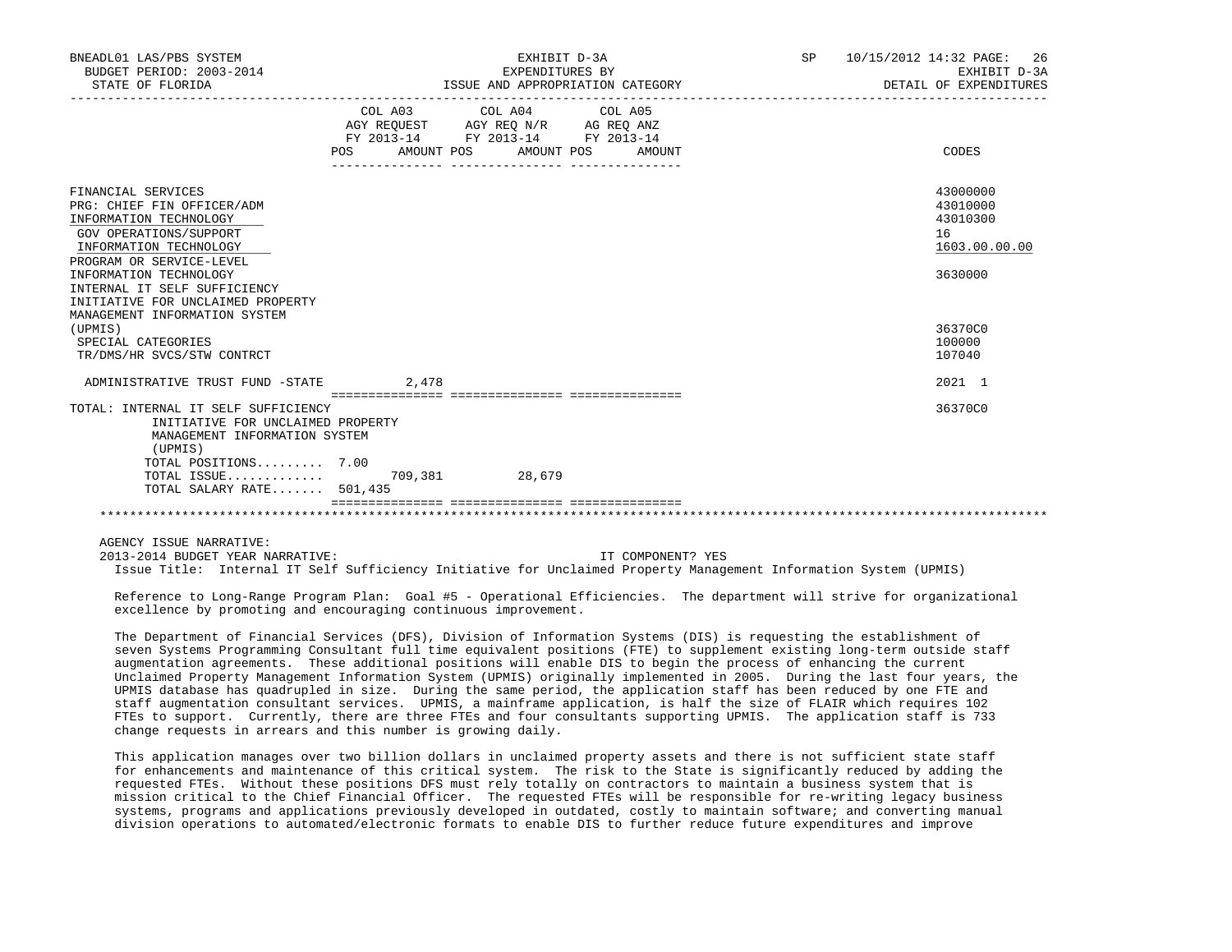| BNEADL01 LAS/PBS SYSTEM<br>BUDGET PERIOD: 2003-2014<br>STATE OF FLORIDA                                                                                    |     | EXHIBIT D-3A<br>EXPENDITURES BY<br>ISSUE AND APPROPRIATION CATEGORY                                                                                  | <b>SP</b> | 10/15/2012 14:32 PAGE: 27<br>EXHIBIT D-3A<br>DETAIL OF EXPENDITURES |
|------------------------------------------------------------------------------------------------------------------------------------------------------------|-----|------------------------------------------------------------------------------------------------------------------------------------------------------|-----------|---------------------------------------------------------------------|
|                                                                                                                                                            | POS | COL A03 COL A04 COL A05<br>AGY REQUEST AGY REQ N/R AG REQ ANZ<br>FY 2013-14 FY 2013-14 FY 2013-14<br>AMOUNT POS AMOUNT POS AMOUNT<br>--------------- |           | CODES                                                               |
| FINANCIAL SERVICES<br>PRG: CHIEF FIN OFFICER/ADM<br>INFORMATION TECHNOLOGY<br>GOV OPERATIONS/SUPPORT<br>INFORMATION TECHNOLOGY<br>PROGRAM OR SERVICE-LEVEL |     |                                                                                                                                                      |           | 43000000<br>43010000<br>43010300<br>16<br>1603.00.00.00             |
| INFORMATION TECHNOLOGY<br>INTERNAL IT SELF SUFFICIENCY                                                                                                     |     |                                                                                                                                                      |           | 3630000                                                             |
| INITIATIVE FOR UNCLAIMED PROPERTY<br>MANAGEMENT INFORMATION SYSTEM<br>(UPMIS)                                                                              |     |                                                                                                                                                      |           | 36370C0                                                             |

reliability of the system.

POSITION DETAIL OF SALARIES AND BENEFITS:

 The critical business system and numerous applications are the backbone of UPMIS' program plan and operations. Under Florida law and rules, holders and others are required to electronically submit claims to the Division of Accounting and Auditing, Bureau of Unclaimed Property in order to reclaim their assets. The division is also required to pay claims in a timely manner. The Bureau of Unclaimed Property is reliant on electronic business systems to carry out their daily statutory duties.

 The division recognizes that a more cost effective means of maintaining and enhancing its system is to recruit in-house staff for daily maintenance and enhancements, and only contract for services that are temporary, project specific and outside the capabilities of in-house FTEs. To recruit and retain experienced candidates to perform at the level necessary to assure a successful transition, DIS will need to hire at approximately 40 percent over the minimum of the Systems Programming Consultant classification. These positions will be established within DIS and co-managed by DIS in support of the Bureau of Unclaimed Property's critical business systems and applications.

 The addition of seven positions will enable the department to drastically upgrade and maintain UPMIS. By upgrading the functionality of UPMIS the department will process more claims, have a better system to handle unclaimed property inquiries and requests, and be more effective, efficient and quicker placing money in the hands of citizens of the State. \*\*\*\*\*\*\*\*\*\*\*\*\*\*\*\*\*\*\*\*\*\*\*\*\*\*\*\*\*\*\*\*\*\*\*\*\*\*\*\*\*\*\*\*\*\*\*\*\*\*\*\*\*\*\*\*\*\*\*\*\*\*\*\*\*\*\*\*\*\*\*\*\*\*\*\*\*\*\*\*\*\*\*\*\*\*\*\*\*\*\*\*\*\*\*\*\*\*\*\*\*\*\*\*\*\*\*\*\*\*\*\*\*\*\*\*\*\*\*\*\*\*\*\*\*\*\*

|                                                        | FTE  | BASE RATE | ADDITIVES | BENEFITS | SUBTOTAL | LAPSE<br>°≈ | LAPSED SALARIES<br>AND BENEFITS |
|--------------------------------------------------------|------|-----------|-----------|----------|----------|-------------|---------------------------------|
| A03 - AGY REQUEST FY 2013-14                           |      |           |           |          |          |             |                                 |
| NEW POSITIONS<br>P101 PROPOSED CLASS CODE<br>C9999 001 | 7.00 | 501,435   |           | 135,566  | 637,001  | 0.00        | 637,001                         |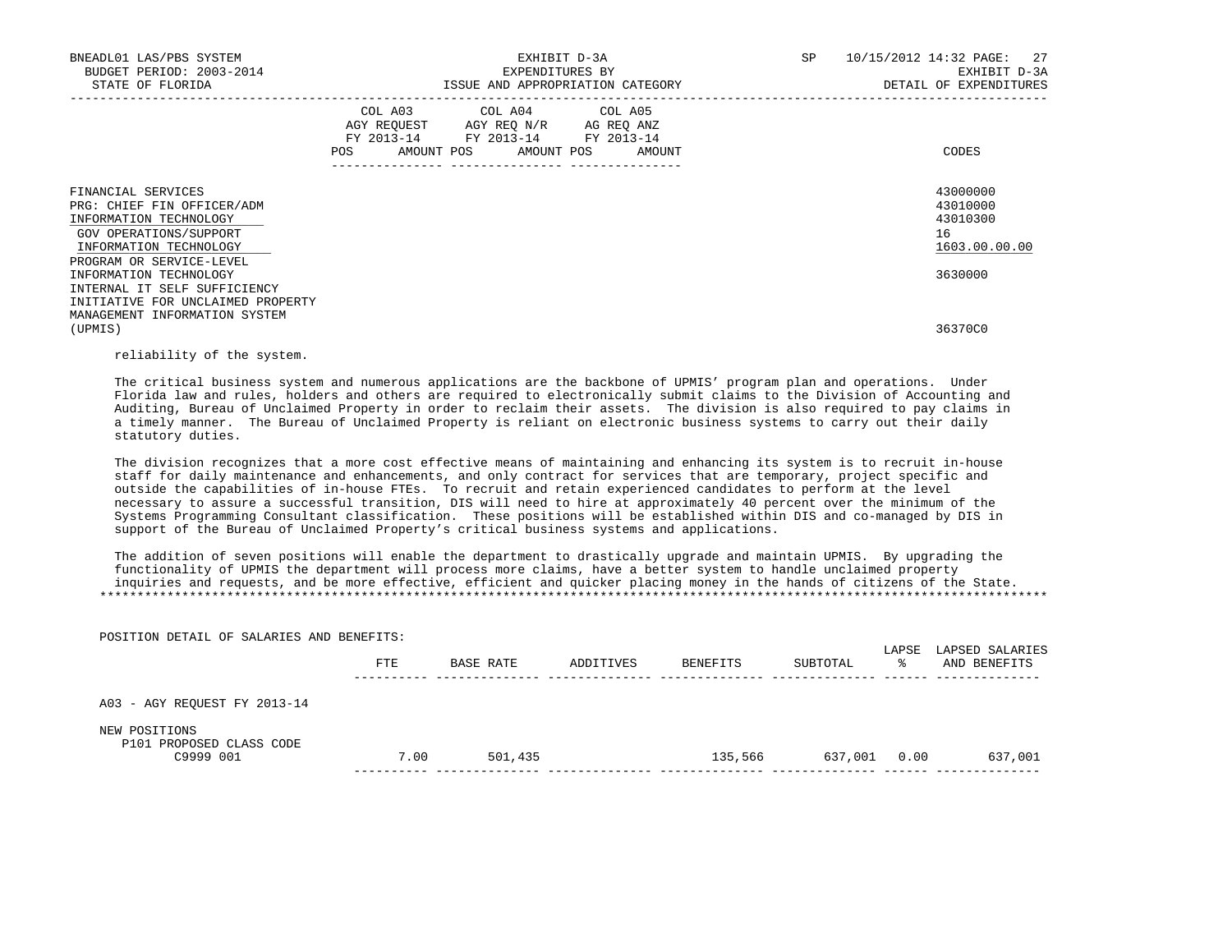| BNEADL01 LAS/PBS SYSTEM<br>BUDGET PERIOD: 2003-2014<br>STATE OF FLORIDA                                                                                    |      | -----------------------------------                                                       |            | EXPENDITURES BY<br>ISSUE AND APPROPRIATION CATEGORY | EXHIBIT D-3A |        |          | SP              | 10/15/2012 14:32 PAGE:<br>28<br>EXHIBIT D-3A<br>DETAIL OF EXPENDITURES |
|------------------------------------------------------------------------------------------------------------------------------------------------------------|------|-------------------------------------------------------------------------------------------|------------|-----------------------------------------------------|--------------|--------|----------|-----------------|------------------------------------------------------------------------|
|                                                                                                                                                            | POS  | COL A03 COL A04<br>AGY REQUEST AGY REQ N/R AG REQ ANZ<br>FY 2013-14 FY 2013-14 FY 2013-14 | AMOUNT POS | AMOUNT POS                                          | COL A05      | AMOUNT |          |                 | CODES                                                                  |
| FINANCIAL SERVICES<br>PRG: CHIEF FIN OFFICER/ADM<br>INFORMATION TECHNOLOGY<br>GOV OPERATIONS/SUPPORT<br>INFORMATION TECHNOLOGY<br>PROGRAM OR SERVICE-LEVEL |      |                                                                                           |            |                                                     |              |        |          |                 | 43000000<br>43010000<br>43010300<br>16<br>1603.00.00.00                |
| INFORMATION TECHNOLOGY<br>INTERNAL IT SELF SUFFICIENCY<br>INITIATIVE FOR UNCLAIMED PROPERTY<br>MANAGEMENT INFORMATION SYSTEM<br>(UPMIS)                    |      |                                                                                           |            |                                                     |              |        |          |                 | 3630000<br>36370C0                                                     |
| POSITION DETAIL OF SALARIES AND BENEFITS:                                                                                                                  |      | FTE BASE RATE                                                                             |            |                                                     | ADDITIVES    |        | BENEFITS | SUBTOTAL        | LAPSE LAPSED SALARIES<br>AND BENEFITS                                  |
| A03 - AGY REQUEST FY 2013-14                                                                                                                               |      |                                                                                           |            |                                                     |              |        |          |                 |                                                                        |
| NEW POSITIONS                                                                                                                                              |      |                                                                                           |            |                                                     |              |        |          |                 |                                                                        |
| TOTALS FOR ISSUE BY FUND<br>2021 ADMINISTRATIVE TRUST FUND                                                                                                 |      |                                                                                           |            |                                                     |              |        |          |                 | 637,001                                                                |
|                                                                                                                                                            |      | 7.00                                                                                      |            | 501,435                                             |              |        |          | 135,566 637,001 | ______________<br>637,001<br>==============                            |
|                                                                                                                                                            |      |                                                                                           |            |                                                     |              |        |          |                 |                                                                        |
| SUPPORT AND MAINTENANCE FOR FLORIDA<br>ACCOUNTABILITY CONTRACT TRACKING<br>SYSTEM (FACTS)<br>SALARY RATE<br>SALARY RATE 231,409                            |      |                                                                                           |            |                                                     |              |        |          |                 | 36371C0<br>000000                                                      |
| SALARIES AND BENEFITS                                                                                                                                      |      |                                                                                           |            |                                                     |              |        |          |                 | 010000                                                                 |
| ADMINISTRATIVE TRUST FUND -STATE                                                                                                                           | 4.00 | 301,803                                                                                   |            |                                                     |              |        |          |                 | 2021 1                                                                 |
| EXPENSES                                                                                                                                                   |      |                                                                                           |            |                                                     |              |        |          |                 | 040000                                                                 |
| ADMINISTRATIVE TRUST FUND -STATE 39,944 16,388                                                                                                             |      |                                                                                           |            |                                                     |              |        |          |                 | 2021 1                                                                 |

=============== =============== ===============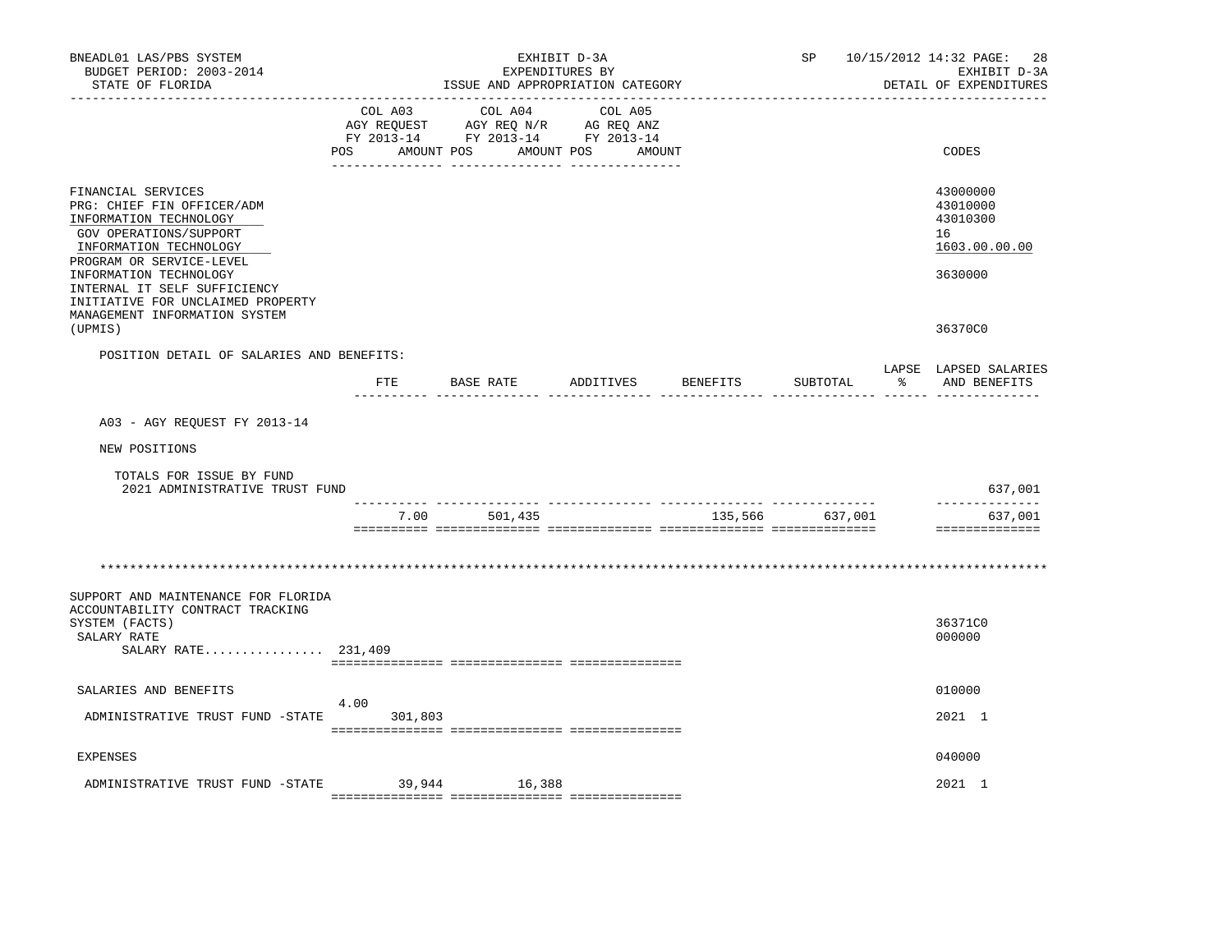| BNEADL01 LAS/PBS SYSTEM<br>BUDGET PERIOD: 2003-2014<br>STATE OF FLORIDA                                                                                                                                                                                                                                                                               |                                  | EXHIBIT D-3A<br>EXPENDITURES BY                                                                                                                            | ISSUE AND APPROPRIATION CATEGORY | SP | 10/15/2012 14:32 PAGE:<br>29<br>EXHIBIT D-3A<br>DETAIL OF EXPENDITURES        |
|-------------------------------------------------------------------------------------------------------------------------------------------------------------------------------------------------------------------------------------------------------------------------------------------------------------------------------------------------------|----------------------------------|------------------------------------------------------------------------------------------------------------------------------------------------------------|----------------------------------|----|-------------------------------------------------------------------------------|
|                                                                                                                                                                                                                                                                                                                                                       | POS AMOUNT POS AMOUNT POS AMOUNT | $\begin{tabular}{lcccc} COL A03 & COL A04 & COL A05 \\ AGY REQUEST & AGY REQ N/R & AG REQ ANZ \\ FY & 2013-14 & FY & 2013-14 & FY & 2013-14 \end{tabular}$ |                                  |    | CODES                                                                         |
| FINANCIAL SERVICES<br>PRG: CHIEF FIN OFFICER/ADM<br>INFORMATION TECHNOLOGY<br>GOV OPERATIONS/SUPPORT<br>INFORMATION TECHNOLOGY<br>PROGRAM OR SERVICE-LEVEL<br>INFORMATION TECHNOLOGY<br>SUPPORT AND MAINTENANCE FOR FLORIDA<br>ACCOUNTABILITY CONTRACT TRACKING<br>SYSTEM (FACTS)                                                                     |                                  |                                                                                                                                                            |                                  |    | 43000000<br>43010000<br>43010300<br>16<br>1603.00.00.00<br>3630000<br>36371C0 |
| OPERATING CAPITAL OUTLAY<br>ADMINISTRATIVE TRUST FUND -STATE 200,000 200,000                                                                                                                                                                                                                                                                          |                                  |                                                                                                                                                            |                                  |    | 060000<br>2021 1                                                              |
| SPECIAL CATEGORIES<br>CONTRACTED SERVICES                                                                                                                                                                                                                                                                                                             |                                  |                                                                                                                                                            |                                  |    | 100000<br>100777                                                              |
| ADMINISTRATIVE TRUST FUND -STATE 170,004 170,004                                                                                                                                                                                                                                                                                                      |                                  |                                                                                                                                                            |                                  |    | 2021 1                                                                        |
| TR/DMS/HR SVCS/STW CONTRCT                                                                                                                                                                                                                                                                                                                            |                                  |                                                                                                                                                            |                                  |    | 107040                                                                        |
| ADMINISTRATIVE TRUST FUND -STATE 1,416                                                                                                                                                                                                                                                                                                                |                                  |                                                                                                                                                            |                                  |    | 2021 1                                                                        |
| TOTAL: SUPPORT AND MAINTENANCE FOR FLORIDA<br>ACCOUNTABILITY CONTRACT TRACKING<br>SYSTEM (FACTS)<br>TOTAL POSITIONS 4.00<br>TOTAL ISSUE 713,167 386,392<br>TOTAL SALARY RATE 231,409                                                                                                                                                                  |                                  |                                                                                                                                                            |                                  |    | 36371C0                                                                       |
|                                                                                                                                                                                                                                                                                                                                                       |                                  |                                                                                                                                                            |                                  |    |                                                                               |
| AGENCY ISSUE NARRATIVE:<br>2013-2014 BUDGET YEAR NARRATIVE:<br>Issue Title: Support and Maintenance for Florida Accountability Contract Tracking System (FACTS)                                                                                                                                                                                       |                                  |                                                                                                                                                            | IT COMPONENT? YES                |    |                                                                               |
| Reference to Long-Range Program Plan: Goal #5 - Operational Efficiencies. The department will strive for organizational<br>excellence by promoting and encouraging continuous improvement.                                                                                                                                                            |                                  |                                                                                                                                                            |                                  |    |                                                                               |
| The Department of Financial Services (DFS), Division of Information Systems (DIS), is requesting four full time<br>equivalent positions (FTE) and Contracted Services funds for one .Net Developer. These resources are requested for the<br>Florida Accountability Contract Tracking System (FACTS), a subsystem of the Transparency Florida System. |                                  |                                                                                                                                                            |                                  |    |                                                                               |

 The goals of the Transparency initiatives, including FACTS, are to: 1. Promote greater transparency and accountability with state dollars, contracts and the state budget;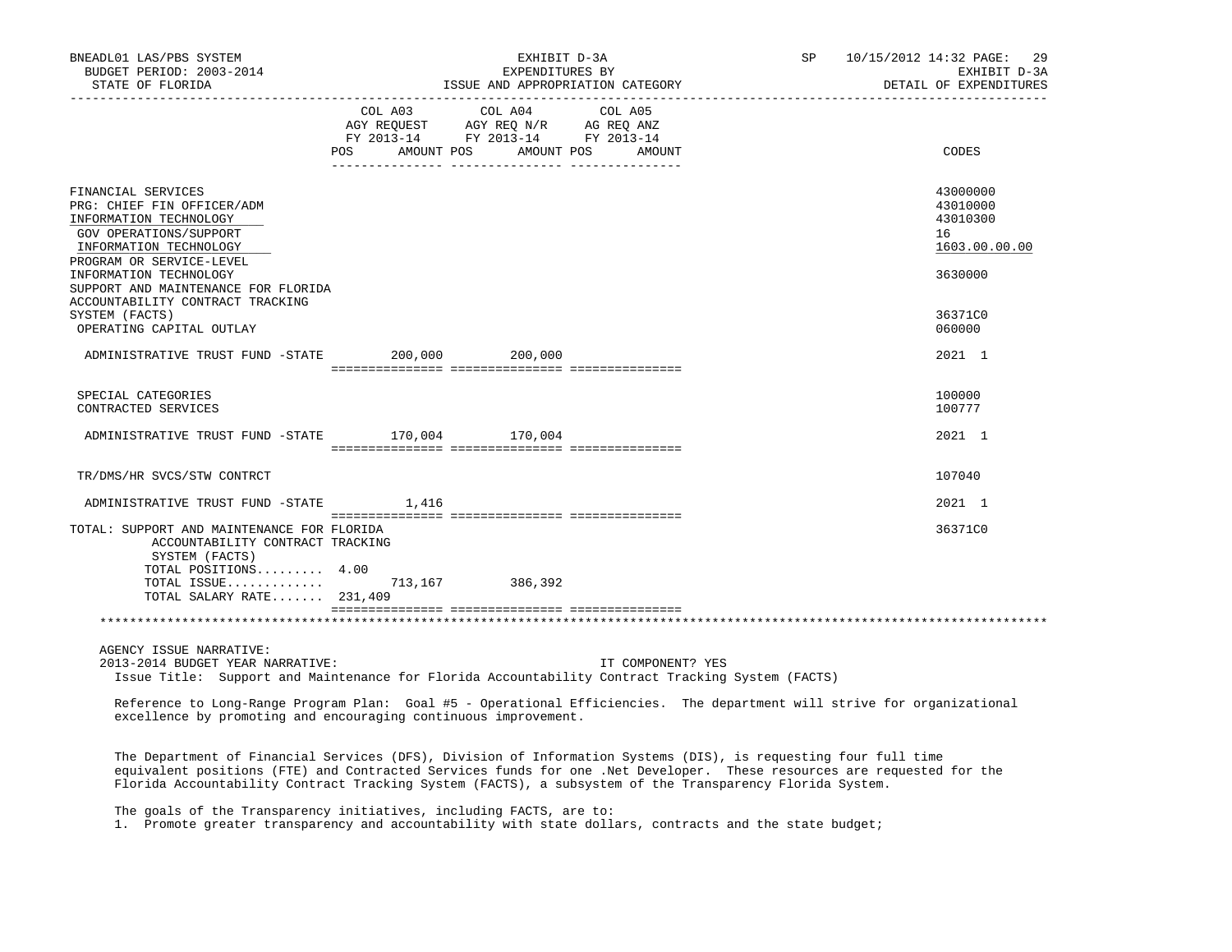| BNEADL01 LAS/PBS SYSTEM<br>BUDGET PERIOD: 2003-2014<br>STATE OF FLORIDA                                                                                    | EXHIBIT D-3A<br>EXPENDITURES BY<br>ISSUE AND APPROPRIATION CATEGORY                                                                   | <b>SP</b> | 10/15/2012 14:32 PAGE: 30<br>EXHIBIT D-3A<br>DETAIL OF EXPENDITURES |                                                         |
|------------------------------------------------------------------------------------------------------------------------------------------------------------|---------------------------------------------------------------------------------------------------------------------------------------|-----------|---------------------------------------------------------------------|---------------------------------------------------------|
|                                                                                                                                                            | COL A03 COL A04 COL A05<br>AGY REQUEST AGY REQ N/R AG REQ ANZ<br>FY 2013-14 FY 2013-14 FY 2013-14<br>POS AMOUNT POS AMOUNT POS AMOUNT |           |                                                                     | CODES                                                   |
| FINANCIAL SERVICES<br>PRG: CHIEF FIN OFFICER/ADM<br>INFORMATION TECHNOLOGY<br>GOV OPERATIONS/SUPPORT<br>INFORMATION TECHNOLOGY<br>PROGRAM OR SERVICE-LEVEL |                                                                                                                                       |           |                                                                     | 43000000<br>43010000<br>43010300<br>16<br>1603.00.00.00 |
| INFORMATION TECHNOLOGY<br>SUPPORT AND MAINTENANCE FOR FLORIDA<br>ACCOUNTABILITY CONTRACT TRACKING<br>SYSTEM (FACTS)                                        |                                                                                                                                       |           |                                                                     | 3630000<br>36371C0                                      |
|                                                                                                                                                            |                                                                                                                                       |           |                                                                     |                                                         |

 2. Eliminate redundancy in contract reporting for the existing contract systems DFS' Non-Solicitations of Commodities and Services Reporting and the Governor's State Contract Management System by replacing the Florida Accounting Information Resource (FLAIR) contract input screens with FACTS as a front end; and 3. Meet the CFO's statutory requirements as defined in Laws of Florida, 3011-049 and codified in Sec. 215.985, F.S.

 The System Program Consultant FTE and two Applications Systems Programmer III FTEs are required to provide on-going code enhancement management and production system support. Their daily tasks will include maintenance for existing systems that support Transparency, as well as working with key stakeholders to develop enhancements and modifications to FACTS that support transparency and open government. The specified classifications of positions are requested as systems support positions and require specific knowledge, skills and abilities in the utilization of various relevant internet technologies, i.e. HTML, CSS, AJAX, and Microsoft .Net.

 The Information Resource Management Consultant FTE is required to function as a senior business analyst with responsibility for serving as the liaison between Department of Management Services (DMS) and DFS to identify agreed upon requirements to support the data sharing agreement between the two agencies. This resource will be responsible for providing detailed business requirements for the data sharing agreement and provide assistance to the DIS technical resources in developing the functional requirements. The System Analyst III/Business Analyst will be required to continue in this capacity to capture business requirements submitted by DFS and DMS' partners for modifications to the Transparency Florida website and all its subsystems.

 The contracted services .Net Developer is required to provide development services to complete the data exchange with the DMS Marketview or My Florida Market Place (MFMP), to collect Purchase Order contract data. Prior to contract completion this resource must complete knowledge transfer of the system to DIS' FTEs.

 Operating Capital Outlay is required for network controllers and disk space to support contract imaging for all agencies and collection of 10 years of historical contract data to meet the record retention requirements mandated by the Transparency legislation in section 215.985(4)(3), F.S. \*\*\*\*\*\*\*\*\*\*\*\*\*\*\*\*\*\*\*\*\*\*\*\*\*\*\*\*\*\*\*\*\*\*\*\*\*\*\*\*\*\*\*\*\*\*\*\*\*\*\*\*\*\*\*\*\*\*\*\*\*\*\*\*\*\*\*\*\*\*\*\*\*\*\*\*\*\*\*\*\*\*\*\*\*\*\*\*\*\*\*\*\*\*\*\*\*\*\*\*\*\*\*\*\*\*\*\*\*\*\*\*\*\*\*\*\*\*\*\*\*\*\*\*\*\*\*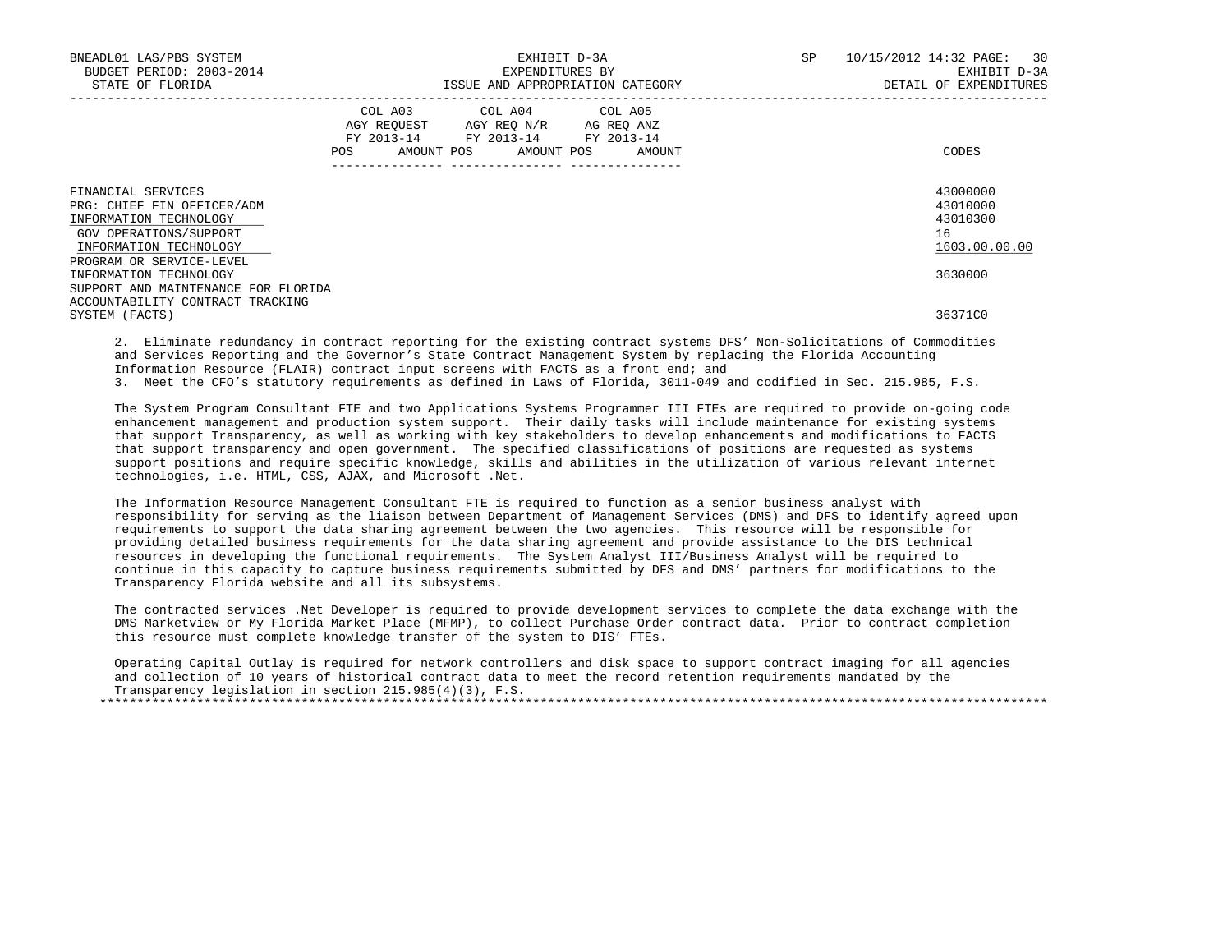| BNEADL01 LAS/PBS SYSTEM<br>BUDGET PERIOD: 2003-2014<br>STATE OF FLORIDA                                                                                                              |                | ISSUE AND APPROPRIATION CATEGORY                                                                                                                           | EXHIBIT D-3A<br>EXPENDITURES BY |          |                |   | SP 10/15/2012 14:32 PAGE: 31<br>EXHIBIT D-3A<br>DETAIL OF EXPENDITURES |
|--------------------------------------------------------------------------------------------------------------------------------------------------------------------------------------|----------------|------------------------------------------------------------------------------------------------------------------------------------------------------------|---------------------------------|----------|----------------|---|------------------------------------------------------------------------|
|                                                                                                                                                                                      | POS AMOUNT POS | $\begin{tabular}{lcccc} CDL A03 & CDL A04 & CDL A05 \\ AGY REQUEST & AGY REQ N/R & AG REQ ANZ \\ FY & 2013-14 & FY & 2013-14 & FY & 2013-14 \end{tabular}$ | AMOUNT POS AMOUNT               |          |                |   | CODES                                                                  |
| FINANCIAL SERVICES<br>PRG: CHIEF FIN OFFICER/ADM<br>INFORMATION TECHNOLOGY<br>GOV OPERATIONS/SUPPORT<br>INFORMATION TECHNOLOGY<br>PROGRAM OR SERVICE-LEVEL<br>INFORMATION TECHNOLOGY |                |                                                                                                                                                            |                                 |          |                |   | 43000000<br>43010000<br>43010300<br>16<br>1603.00.00.00<br>3630000     |
| SUPPORT AND MAINTENANCE FOR FLORIDA<br>ACCOUNTABILITY CONTRACT TRACKING<br>SYSTEM (FACTS)                                                                                            |                |                                                                                                                                                            |                                 |          |                |   | 36371C0                                                                |
| POSITION DETAIL OF SALARIES AND BENEFITS:                                                                                                                                            | FTE            | <b>BASE RATE</b>                                                                                                                                           | ADDITIVES                       | BENEFITS | SUBTOTAL       | ႜ | LAPSE LAPSED SALARIES<br>AND BENEFITS                                  |
| A03 - AGY REQUEST FY 2013-14                                                                                                                                                         |                |                                                                                                                                                            |                                 |          |                |   |                                                                        |
| NEW POSITIONS<br>P101 PROPOSED CLASS CODE<br>C9999 001                                                                                                                               |                | 4.00 231,409                                                                                                                                               |                                 |          |                |   | 70,394 301,803 0.00 301,803                                            |
| TOTALS FOR ISSUE BY FUND<br>2021 ADMINISTRATIVE TRUST FUND                                                                                                                           |                |                                                                                                                                                            |                                 |          |                |   | 301,803                                                                |
|                                                                                                                                                                                      |                | 4.00 231,409                                                                                                                                               |                                 |          | 70,394 301,803 |   | -------------<br>301,803<br>==============                             |
|                                                                                                                                                                                      |                |                                                                                                                                                            |                                 |          |                |   |                                                                        |
| STUDY FOR CENTRALIZED SINGLE<br>LICENSING SYSTEM<br>SPECIAL CATEGORIES<br>CONTRACTED SERVICES                                                                                        |                |                                                                                                                                                            |                                 |          |                |   | 36373C0<br>100000<br>100777                                            |
| ADMINISTRATIVE TRUST FUND -STATE 500,000 500,000                                                                                                                                     |                |                                                                                                                                                            |                                 |          |                |   | 2021 1                                                                 |
|                                                                                                                                                                                      |                |                                                                                                                                                            |                                 |          |                |   |                                                                        |
| AGENCY ISSUE NARRATIVE:<br>2013-2014 BUDGET YEAR NARRATIVE:<br>Issue Title: Study for Centralized Single Licensing System                                                            |                |                                                                                                                                                            | IT COMPONENT? YES               |          |                |   |                                                                        |

 Reference to Long-Range Program Plan: Goal #5 - Operational Efficiencies. The department will strive for organizational excellence by promoting and encouraging continuous improvement.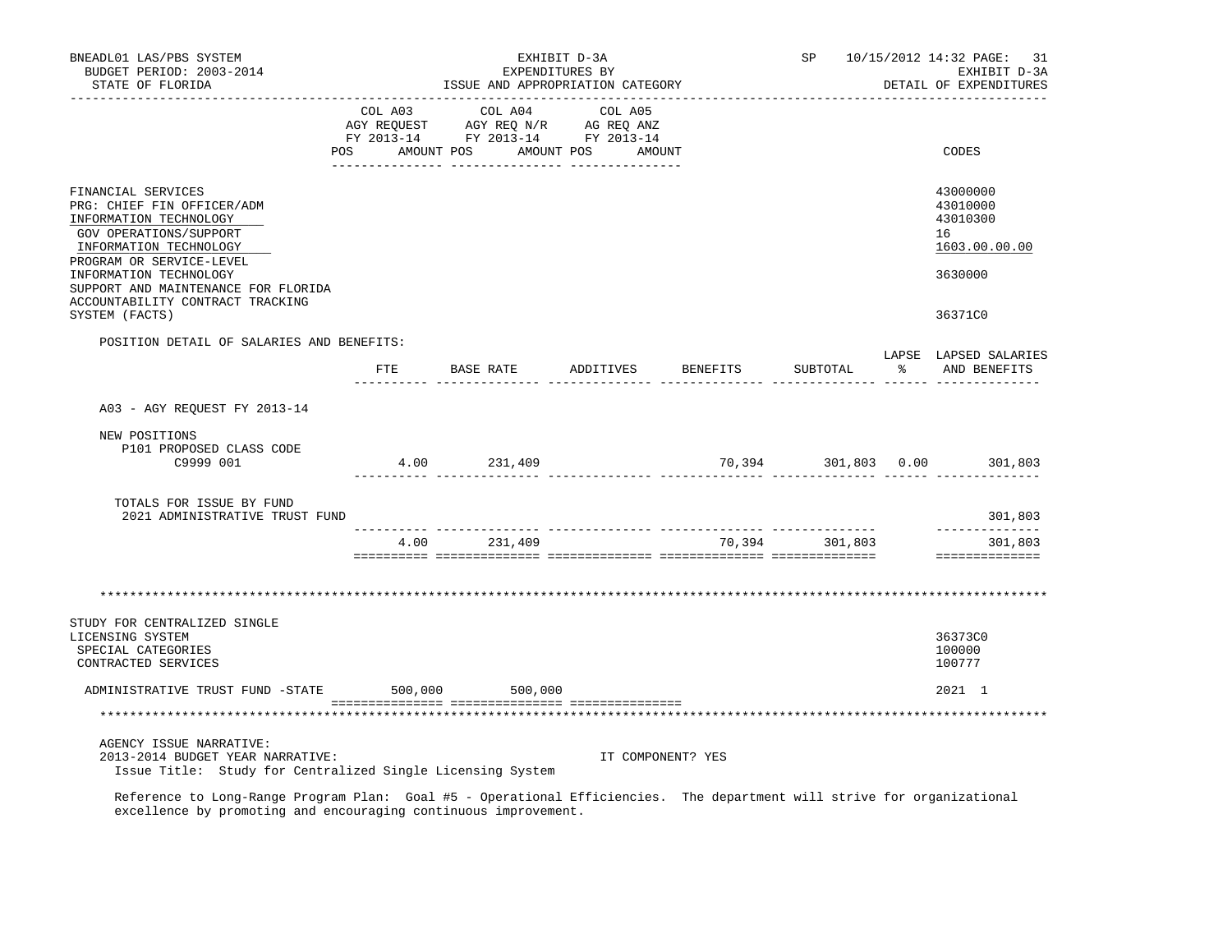| BNEADL01 LAS/PBS SYSTEM<br>BUDGET PERIOD: 2003-2014<br>STATE OF FLORIDA                                                        | EXHIBIT D-3A<br>EXPENDITURES BY<br>ISSUE AND APPROPRIATION CATEGORY                                                                      | 10/15/2012 14:32 PAGE: 32<br>SP<br>EXHIBIT D-3A<br>DETAIL OF EXPENDITURES |
|--------------------------------------------------------------------------------------------------------------------------------|------------------------------------------------------------------------------------------------------------------------------------------|---------------------------------------------------------------------------|
|                                                                                                                                | COL A03 COL A04 COL A05<br>AGY REQUEST AGY REO N/R AG REO ANZ<br>FY 2013-14 FY 2013-14 FY 2013-14<br>AMOUNT POS AMOUNT POS AMOUNT<br>POS | CODES                                                                     |
| FINANCIAL SERVICES<br>PRG: CHIEF FIN OFFICER/ADM<br>INFORMATION TECHNOLOGY<br>GOV OPERATIONS/SUPPORT<br>INFORMATION TECHNOLOGY |                                                                                                                                          | 43000000<br>43010000<br>43010300<br>16<br>1603.00.00.00                   |
| PROGRAM OR SERVICE-LEVEL<br>INFORMATION TECHNOLOGY                                                                             |                                                                                                                                          | 3630000                                                                   |
| STUDY FOR CENTRALIZED SINGLE<br>LICENSING SYSTEM                                                                               |                                                                                                                                          | 36373C0                                                                   |

 The Department of Financial Services (DFS), Division of Information Systems (DIS), is requesting funding to secure a contract vendor from the State Term Contract to assist the department in studying an initiative to consolidate department licensing computer systems, business operations, application processing services, and call center services. DIS' objective is to reduce costs and improve customer service by providing single points of entry through the Internet and call center. The major components of this licensing consolidation initiative include: (1) implementing a statewide licensing system through a single Internet portal; (2) consolidating application processing and management services; and (3) consolidating department communication through expanding services already offered by the DFS Customer Help Line.

 Currently, the department's three licensing divisions (Agent and Agency Services (A&AS); Funeral and Cemetery Services (FCS); and State Fire Marshal (SFM)) operate nine separate and discrete licensing and licensing related computer systems. In FY 2011-12, A&AS reported over 130 license types, 550,000 licensees holding 740,000 active licenses, and just over 2,000,000 company appointments with a total revenue of \$64,000,000; FCS reported 22 license types, 946 licenses and a total licensing fee revenues of approximately \$2,095,337 and ; SFM Florida State Fire College reported 22 license types and almost 5,000 licensees with a total revenue of \$144,700. Each division performs its own initial and renewal application processing and customer service functions and, for many license types, there is no capacity for electronic application submission or payment.

 The objective of the requested study is to document functional requirements for a future solicitation to procure a single licensing system and/or services. To accomplish the objective, activities of the study will include: (1) review of the department's licensing business maps developed by the Business Process Mapping/Enterprise Risk Management Consulting Section with the DFS Office of Inspector General; (2) review of other department documentation related to licensing activities; (3) a gap analysis of the department's existing licensing systems to include any necessary changes to existing contracted services, budgeting, and/or statutory language; and (4) staff interviews to document functional requirements.

 Creating a centralized DFS Internet e-Licensing portal will provide customers with a single point of entry for all licensing activities within the department directly from a prominent location on the department's Internet home page. Customers will no longer be required to search multiple division and/or bureau Internet sites to access or learn about DFS licensing activities.

 Creating a centralized application point of entry to receive and process applications for all DFS application types and collect and process revenue associated with all DFS licensing activities, will reduce the number of employees needed to conduct these redundant activities. Currently, staff in each division are responsible for processing license applications and renewals in addition to their core regulatory duties of inspections, investigations, and complaint processing. A centralized application point of entry will enable department staff in these three divisions to focus on their core regulatory functions.

Expanding the Customer Helpline will provide the public 24-hour, 7-day a week access to information about the businesses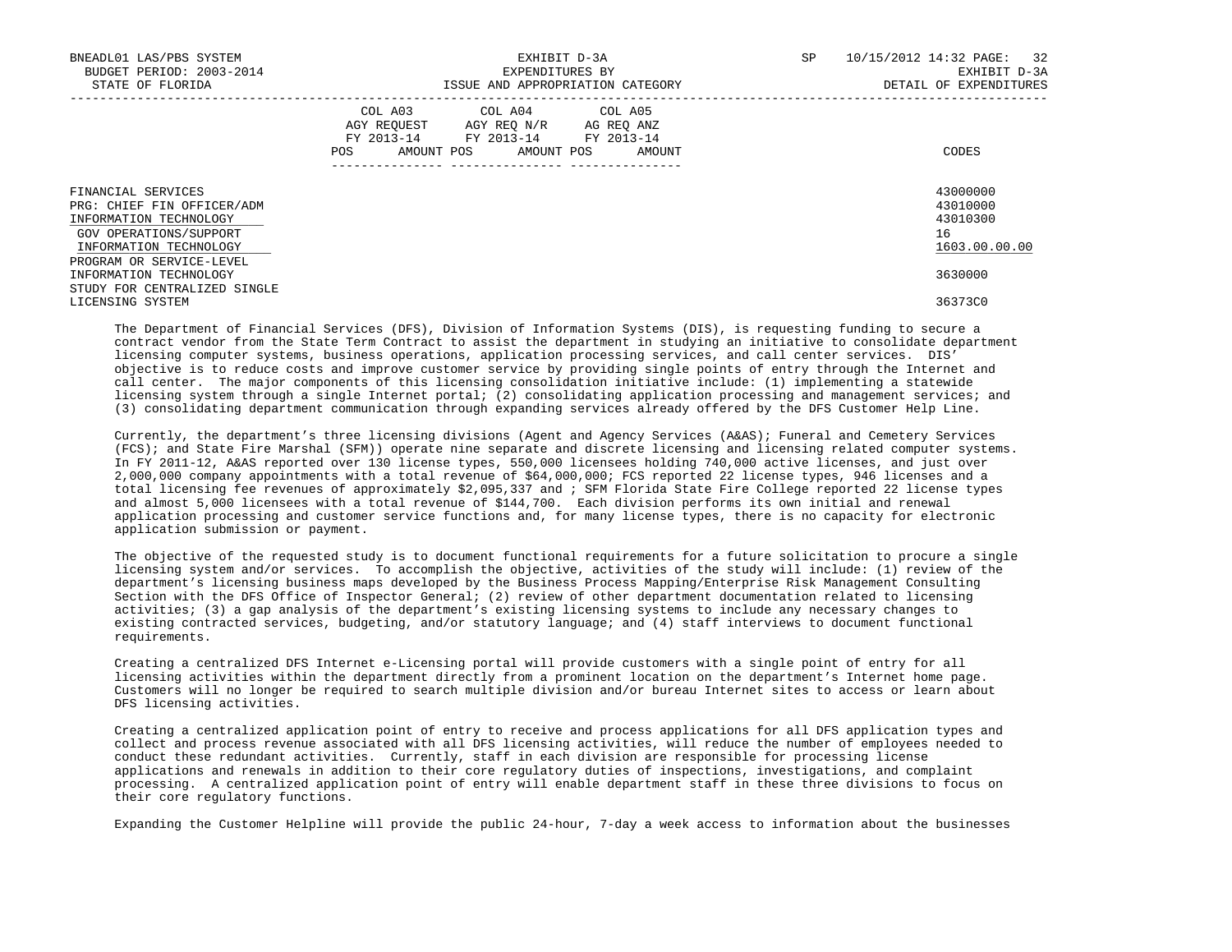| BNEADL01 LAS/PBS SYSTEM                                                                                                                                                                                                                                                                                                                                                                                                                                                      |         |                                                                                                                                                                                                                                           | EXHIBIT D-3A                                        | SP | 10/15/2012 14:32 PAGE:<br>33                                                                                             |
|------------------------------------------------------------------------------------------------------------------------------------------------------------------------------------------------------------------------------------------------------------------------------------------------------------------------------------------------------------------------------------------------------------------------------------------------------------------------------|---------|-------------------------------------------------------------------------------------------------------------------------------------------------------------------------------------------------------------------------------------------|-----------------------------------------------------|----|--------------------------------------------------------------------------------------------------------------------------|
| BUDGET PERIOD: 2003-2014<br>STATE OF FLORIDA                                                                                                                                                                                                                                                                                                                                                                                                                                 |         |                                                                                                                                                                                                                                           | EXPENDITURES BY<br>ISSUE AND APPROPRIATION CATEGORY |    | EXHIBIT D-3A<br>DETAIL OF EXPENDITURES                                                                                   |
|                                                                                                                                                                                                                                                                                                                                                                                                                                                                              | COL A03 | COL A04<br>$\begin{tabular}{lllllll} \bf AGY \;\; RegUEST & \tt AGY \;\; REG \;\; N/R & \tt AG \;\; REG \;\; ANZ \\ \hline \tt FY \;\; 2013-14 & \tt FY \;\; 2013-14 & \tt FY \;\; 2013-14 \\ \end{tabular}$<br>POS AMOUNT POS AMOUNT POS | COL A05<br>AMOUNT                                   |    | CODES                                                                                                                    |
|                                                                                                                                                                                                                                                                                                                                                                                                                                                                              |         |                                                                                                                                                                                                                                           |                                                     |    |                                                                                                                          |
| FINANCIAL SERVICES<br>PRG: CHIEF FIN OFFICER/ADM<br>INFORMATION TECHNOLOGY<br>GOV OPERATIONS/SUPPORT<br>INFORMATION TECHNOLOGY<br>PROGRAM OR SERVICE-LEVEL                                                                                                                                                                                                                                                                                                                   |         |                                                                                                                                                                                                                                           |                                                     |    | 43000000<br>43010000<br>43010300<br>16<br>1603.00.00.00                                                                  |
| INFORMATION TECHNOLOGY                                                                                                                                                                                                                                                                                                                                                                                                                                                       |         |                                                                                                                                                                                                                                           |                                                     |    | 3630000                                                                                                                  |
| STUDY FOR CENTRALIZED SINGLE<br>LICENSING SYSTEM                                                                                                                                                                                                                                                                                                                                                                                                                             |         |                                                                                                                                                                                                                                           |                                                     |    | 36373C0                                                                                                                  |
| and professions regulated by DFS. Currently regulatory programs in each of the DFS divisions individually respond to<br>calls and perform customer service functions only during business hours. The expanded Customer Helpline will allow<br>of services provided by the Helpline will also be expanded to provide responses to general inquiries about all DFS<br>business functions, disseminate forms, information booklets, brochures and other materials to consumers. |         |                                                                                                                                                                                                                                           |                                                     |    | contact by telephone, e-mail, and the Internet, and provide a more centralized point of contact for customers. The scope |
| RETENTION OF ENTERPRISE APPLICATION<br><b>BUREAU</b><br>SALARY RATE                                                                                                                                                                                                                                                                                                                                                                                                          |         |                                                                                                                                                                                                                                           |                                                     |    | 36374A0<br>000000                                                                                                        |
| SALARY RATE 196,359                                                                                                                                                                                                                                                                                                                                                                                                                                                          |         |                                                                                                                                                                                                                                           |                                                     |    |                                                                                                                          |
| SALARIES AND BENEFITS                                                                                                                                                                                                                                                                                                                                                                                                                                                        |         |                                                                                                                                                                                                                                           |                                                     |    | 010000                                                                                                                   |
|                                                                                                                                                                                                                                                                                                                                                                                                                                                                              |         |                                                                                                                                                                                                                                           |                                                     |    |                                                                                                                          |
| ADMINISTRATIVE TRUST FUND -STATE 221,551                                                                                                                                                                                                                                                                                                                                                                                                                                     |         |                                                                                                                                                                                                                                           |                                                     |    | 2021 1                                                                                                                   |
| TOTAL: RETENTION OF ENTERPRISE APPLICATION<br><b>BUREAU</b>                                                                                                                                                                                                                                                                                                                                                                                                                  |         |                                                                                                                                                                                                                                           |                                                     |    | 36374A0                                                                                                                  |
| TOTAL ISSUE $221,551$<br>TOTAL SALARY RATE 196,359                                                                                                                                                                                                                                                                                                                                                                                                                           |         |                                                                                                                                                                                                                                           |                                                     |    |                                                                                                                          |
|                                                                                                                                                                                                                                                                                                                                                                                                                                                                              |         |                                                                                                                                                                                                                                           |                                                     |    |                                                                                                                          |
| AGENCY ISSUE NARRATIVE:<br>2013-2014 BUDGET YEAR NARRATIVE:<br>Issue Title: Retention of Enterprise Application Bureau                                                                                                                                                                                                                                                                                                                                                       |         |                                                                                                                                                                                                                                           | IT COMPONENT? NO                                    |    |                                                                                                                          |
| Reference to Long-Range Program Plan: Goal #5 - Operational Efficiencies. The department will strive for organizational<br>excellence by promoting and encouraging continuous improvement.                                                                                                                                                                                                                                                                                   |         |                                                                                                                                                                                                                                           |                                                     |    |                                                                                                                          |
| The Division of Information Systems (DIS) is requesting funding for a 10 percent across the board salary adjustment in<br>the amount of \$221,551 for 45 staff members in the Bureau of Insurance Applications (BEA). This request excludes seven<br>additional full time equivalent positions (FTE) approved for the Bureau in FY 2012-13.                                                                                                                                  |         |                                                                                                                                                                                                                                           |                                                     |    |                                                                                                                          |
| BEA is responsible for design, development, enhancement, maintenance and support of application systems required for the<br>business functions and statutory responsibilities of the Department of Financial Services (DFS) and Office of Insurance                                                                                                                                                                                                                          |         |                                                                                                                                                                                                                                           |                                                     |    |                                                                                                                          |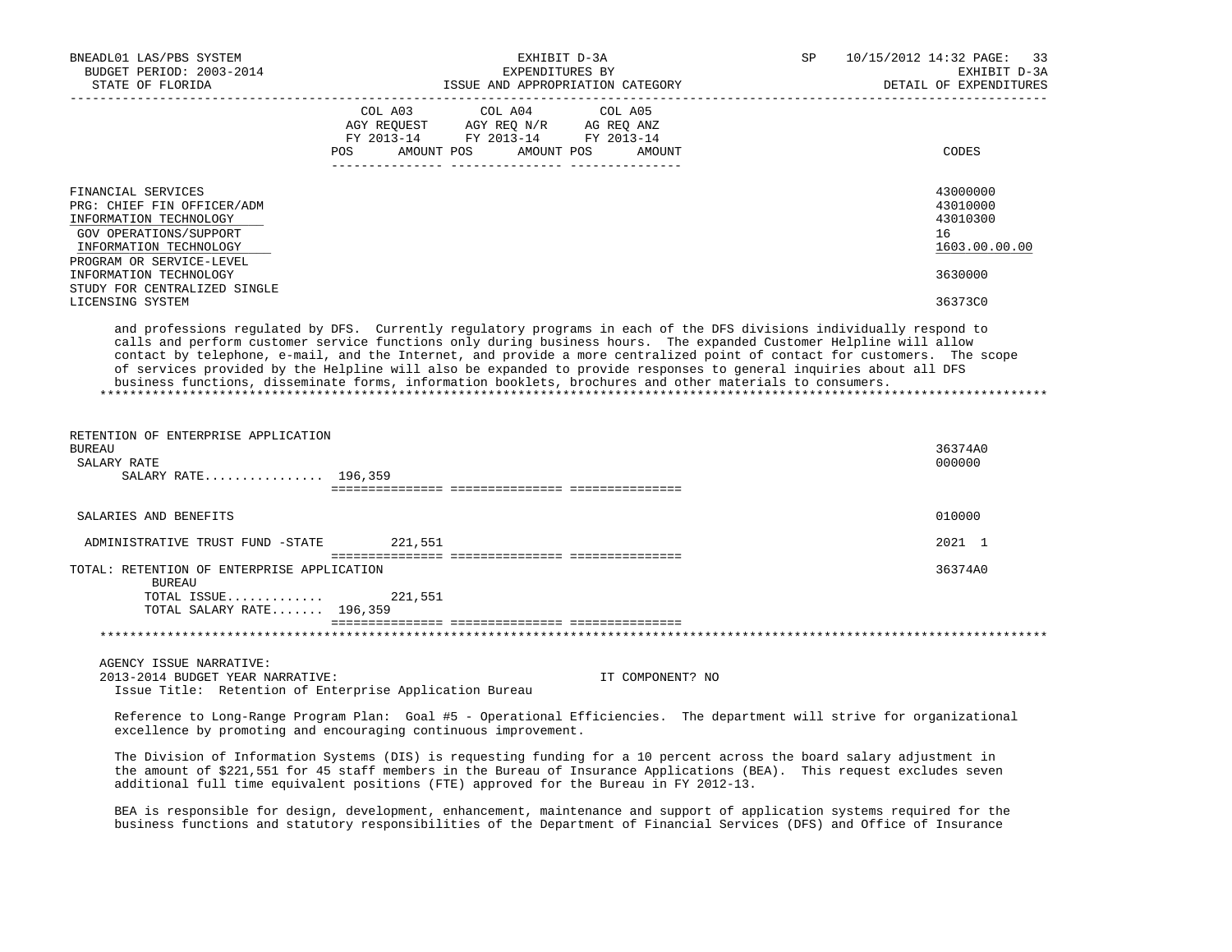| BNEADL01 LAS/PBS SYSTEM<br>BUDGET PERIOD: 2003-2014<br>STATE OF FLORIDA                                                        | EXHIBIT D-3A<br>EXPENDITURES BY<br>ISSUE AND APPROPRIATION CATEGORY                                                                         | SP<br>10/15/2012 14:32 PAGE: 34<br>EXHIBIT D-3A<br>DETAIL OF EXPENDITURES |
|--------------------------------------------------------------------------------------------------------------------------------|---------------------------------------------------------------------------------------------------------------------------------------------|---------------------------------------------------------------------------|
|                                                                                                                                | COL A03 COL A04 COL A05<br>AGY REOUEST AGY REO N/R AG REO ANZ<br>FY 2013-14 FY 2013-14 FY 2013-14<br>AMOUNT POS AMOUNT POS<br>POS<br>AMOUNT | CODES                                                                     |
| FINANCIAL SERVICES<br>PRG: CHIEF FIN OFFICER/ADM<br>INFORMATION TECHNOLOGY<br>GOV OPERATIONS/SUPPORT<br>INFORMATION TECHNOLOGY |                                                                                                                                             | 43000000<br>43010000<br>43010300<br>16<br>1603.00.00.00                   |
| PROGRAM OR SERVICE-LEVEL<br>INFORMATION TECHNOLOGY<br>RETENTION OF ENTERPRISE APPLICATION<br><b>BUREAU</b>                     |                                                                                                                                             | 3630000<br>36374A0                                                        |

 Regulation (OIR). BEA is responsible for maintaining the majority of applications that support the statutory responsibilities of the Chief Financial Officer (CFO) of the State of Florida. The BEA supports over 325 applications and the business functions support all department divisions, outside companies, and individuals.

 In the past 18 months 30 percent of BEA's staff has left employment with the bureau to take positions in other state agencies for higher salaries. In most cases these people have taken the same level position at a salary that is considerably higher, often times with less responsibility. With so many staff leaving and taking the knowledge and experience of DFS and OIR's application systems with them, it is crippling to DFS, OIR and the CFO. Due to the lack of available salary dollars BEA has been unable to attract or retain the caliber of staff required to support its diverse application pool.

 Adding a 10 percent salary adjustment across the board for BEA (excluding seven new FTEs received in FY 2012-13) will begin to provide BEA the capability to hire and retain quality staff and stop the drain of knowledge and skills that are due to staff leaving for monetary gains at other state agencies. This increased capability will allow BEA to begin hiring and retaining staff that will support the CFO's systems which are critical to fulfillment of his statutory responsibilities to the citizens of Florida. \*\*\*\*\*\*\*\*\*\*\*\*\*\*\*\*\*\*\*\*\*\*\*\*\*\*\*\*\*\*\*\*\*\*\*\*\*\*\*\*\*\*\*\*\*\*\*\*\*\*\*\*\*\*\*\*\*\*\*\*\*\*\*\*\*\*\*\*\*\*\*\*\*\*\*\*\*\*\*\*\*\*\*\*\*\*\*\*\*\*\*\*\*\*\*\*\*\*\*\*\*\*\*\*\*\*\*\*\*\*\*\*\*\*\*\*\*\*\*\*\*\*\*\*\*\*\*

 POSITION DETAIL OF SALARIES AND BENEFITS: LAPSE LAPSED SALARIES FTE BASE RATE ADDITIVES BENEFITS SUBTOTAL % AND BENEFITS ---------- -------------- -------------- -------------- -------------- ------ -------------- A03 - AGY REQUEST FY 2013-14 CHANGES TO CURRENTLY AUTHORIZED POSITIONS RA01 RATE & SALARY ADJ - BENEFITS NO FTE<br>C9999 001 0.00 C9999 001 0.00 196,359 25,192 221,551 0.00 221,551 ---------- -------------- -------------- -------------- -------------- ------ -------------- TOTALS FOR ISSUE BY FUND 2021 ADMINISTRATIVE TRUST FUND 221,551 ---------- -------------- -------------- -------------- -------------- -------------- 0.00 196,359 25,192 221,551 221,551 ========== ============== ============== ============== ============== ============== \*\*\*\*\*\*\*\*\*\*\*\*\*\*\*\*\*\*\*\*\*\*\*\*\*\*\*\*\*\*\*\*\*\*\*\*\*\*\*\*\*\*\*\*\*\*\*\*\*\*\*\*\*\*\*\*\*\*\*\*\*\*\*\*\*\*\*\*\*\*\*\*\*\*\*\*\*\*\*\*\*\*\*\*\*\*\*\*\*\*\*\*\*\*\*\*\*\*\*\*\*\*\*\*\*\*\*\*\*\*\*\*\*\*\*\*\*\*\*\*\*\*\*\*\*\*\*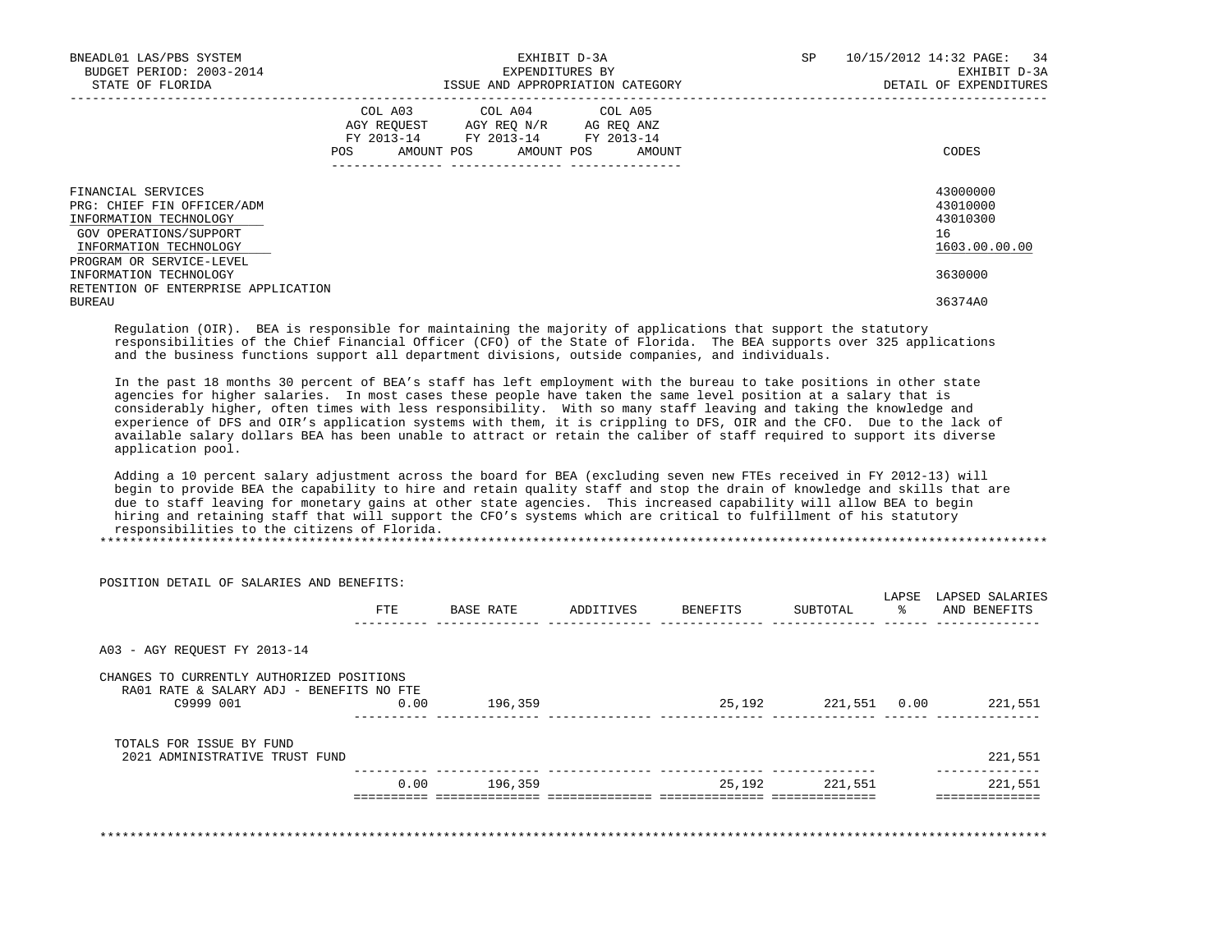| BNEADL01 LAS/PBS SYSTEM<br>BUDGET PERIOD: 2003-2014<br>STATE OF FLORIDA                                                                                                                                                                                                   |                                  | EXHIBIT D-3A<br>EXPENDITURES BY<br>ISSUE AND APPROPRIATION CATEGORY                               | SP 10/15/2012 14:32 PAGE: 35<br>EXHIBIT D-3A<br>DETAIL OF EXPENDITURES |                                                                                         |
|---------------------------------------------------------------------------------------------------------------------------------------------------------------------------------------------------------------------------------------------------------------------------|----------------------------------|---------------------------------------------------------------------------------------------------|------------------------------------------------------------------------|-----------------------------------------------------------------------------------------|
|                                                                                                                                                                                                                                                                           | POS AMOUNT POS AMOUNT POS AMOUNT | COL A03 COL A04 COL A05<br>AGY REQUEST AGY REQ N/R AG REQ ANZ<br>FY 2013-14 FY 2013-14 FY 2013-14 |                                                                        | CODES                                                                                   |
| FINANCIAL SERVICES<br>PRG: CHIEF FIN OFFICER/ADM<br>INFORMATION TECHNOLOGY<br>GOV OPERATIONS/SUPPORT<br>INFORMATION TECHNOLOGY<br>PROGRAM OR SERVICE-LEVEL<br>INFORMATION TECHNOLOGY<br>FILENET P8 DOCUMENT MANAGEMENT<br>IMPLEMENTATION AND MIGRATION<br><b>EXPENSES</b> |                                  |                                                                                                   |                                                                        | 43000000<br>43010000<br>43010300<br>16<br>1603.00.00.00<br>3630000<br>36380C0<br>040000 |
| ADMINISTRATIVE TRUST FUND -STATE 252,107 252,107                                                                                                                                                                                                                          |                                  |                                                                                                   |                                                                        | 2021 1                                                                                  |
| SPECIAL CATEGORIES<br>CONTRACTED SERVICES                                                                                                                                                                                                                                 |                                  |                                                                                                   |                                                                        | 100000<br>100777                                                                        |
| ADMINISTRATIVE TRUST FUND -STATE 694,905 267,000                                                                                                                                                                                                                          |                                  |                                                                                                   |                                                                        | 2021 1                                                                                  |
| TOTAL: FILENET P8 DOCUMENT MANAGEMENT                                                                                                                                                                                                                                     |                                  |                                                                                                   |                                                                        | 36380C0                                                                                 |
| IMPLEMENTATION AND MIGRATION                                                                                                                                                                                                                                              |                                  |                                                                                                   |                                                                        |                                                                                         |
| TOTAL ISSUE 947,012 519,107                                                                                                                                                                                                                                               |                                  |                                                                                                   |                                                                        |                                                                                         |
|                                                                                                                                                                                                                                                                           |                                  |                                                                                                   |                                                                        |                                                                                         |

AGENCY ISSUE NARRATIVE:

 2013-2014 BUDGET YEAR NARRATIVE: IT COMPONENT? YES Issue Title: FileNet P8 Document Management Implementation and Migration

 Reference to Long-Range Program Plan: Goal #5 - Operational Efficiencies. The department will strive for organizational excellence by promoting and encouraging continuous improvement.

 The Department of Financial Services (DFS) is requesting funding to implement the migration of three separate document management systems to a single enterprise document management system, FileNet P8. IBM FileNet P8 is a single document management system that stores and manages enterprise-level volumes of information and content. Moving to this single enterprise platform for five DFS divisions and the Office of Insurance Regulation (OIR) will meet two critical department needs: (1) timely meet the Division of Risk Management's need to have a fully functioning imaging system in place coincident with the replacement of the department's current fragile risk management information system, and (2) allowing DFS the ability to leverage the readily scalable FileNet P8 document management system to accommodate the future document management needs for the other 168 applications utilized by DFS' remaining nine service divisions, three support divisions, and eight executive offices. Currently, DFS has three separate and distinct outdated instances of FileNet supporting the following six business units: Division of Workers' Compensation, Division of Risk Management, Division of Consumer Assistance, Division of Agent & Agency Services, Division of Funeral and Cemetery Services, Consumer Services, and the Office of Insurance Regulation. Together these three FileNet systems support more than 165 department business applications. The service that is currently received by all these divisions and OIR is paid from the divisions of Workers' Compensation, Risk Management, and Information Systems' budgets.

The department's intent is to consolidate the three FileNet systems onto the single, secure, and highly available FileNet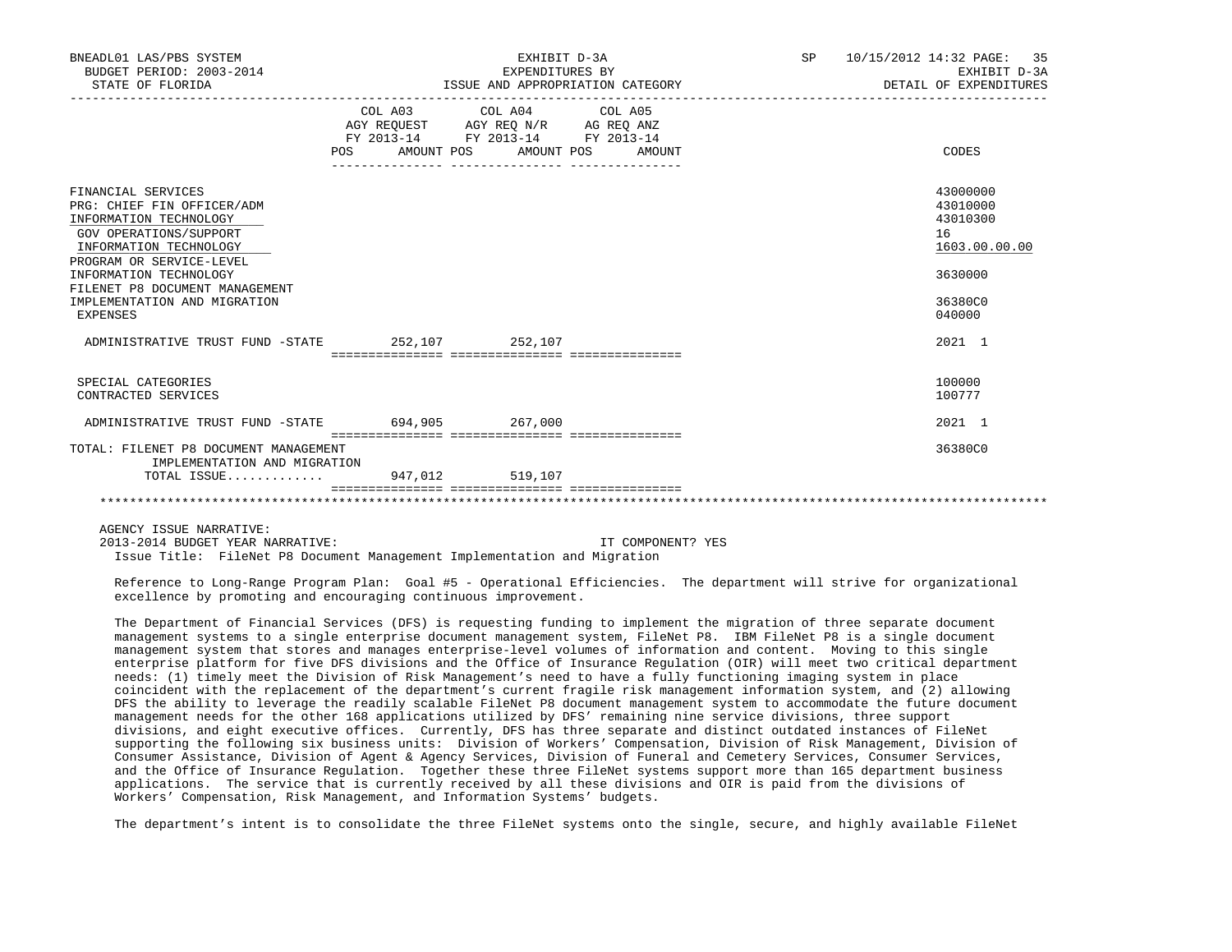| BNEADL01 LAS/PBS SYSTEM<br>BUDGET PERIOD: 2003-2014<br>STATE OF FLORIDA                                                        | EXHIBIT D-3A<br>EXPENDITURES BY<br>ISSUE AND APPROPRIATION CATEGORY |                                                                                                                 |            |        | SP | 36<br>10/15/2012 14:32 PAGE:<br>EXHIBIT D-3A<br>DETAIL OF EXPENDITURES |
|--------------------------------------------------------------------------------------------------------------------------------|---------------------------------------------------------------------|-----------------------------------------------------------------------------------------------------------------|------------|--------|----|------------------------------------------------------------------------|
|                                                                                                                                | POS                                                                 | COL A03 COL A04 COL A05<br>AGY REOUEST AGY REO N/R AG REO ANZ<br>FY 2013-14 FY 2013-14 FY 2013-14<br>AMOUNT POS | AMOUNT POS | AMOUNT |    | CODES                                                                  |
| FINANCIAL SERVICES<br>PRG: CHIEF FIN OFFICER/ADM<br>INFORMATION TECHNOLOGY<br>GOV OPERATIONS/SUPPORT<br>INFORMATION TECHNOLOGY |                                                                     |                                                                                                                 |            |        |    | 43000000<br>43010000<br>43010300<br>16<br>1603.00.00.00                |
| PROGRAM OR SERVICE-LEVEL<br>INFORMATION TECHNOLOGY<br>FILENET P8 DOCUMENT MANAGEMENT                                           |                                                                     |                                                                                                                 |            |        |    | 3630000                                                                |
| IMPLEMENTATION AND MIGRATION                                                                                                   |                                                                     |                                                                                                                 |            |        |    | 36380C0                                                                |

 P8 enterprise-level instance. DIS' objectives include: (1) fully supporting the critical document management needs associated with the replacement of the Division of Risk Management's current underperforming and misaligned Risk Management Information System; (2) providing the department with the capability to store and manage all its documents on a single consolidated enterprise-level platform; and (3) allowing documents to seamlessly flow between divisions and offices eliminating the inefficient and costly process of printing, scanning, re-printing, emailing or mailing documents among the various business units. This consolidation will significantly improve operational effectiveness and efficiency; reduce future overhead associated with managing, routing, and retrieving documents necessary to carry out the department's statutory requirements; increase processing times for initial and renewal licensure application review and approval; and provide inspectors and investigators ready access to the documents needed to fulfill the department's anti-fraud and regulatory activities.

 The current maintenance and support for the duplicative and outdated instances of FileNet cost of \$309,041 is paid from three separate divisions (Division of Workers Compensation \$145,867, Division of Risk Management \$51,301 and Division of Information Systems \$111,873). The request for the transfer of funding and the request for new funding includes: (1) new nonrecurring expense budget (\$252,107) to complete the purchase of 777 IBM FileNet Image Manager Active Edition licenses and 186 IBM FileNet Business Process Manager Add-on Authorized User licenses; (2) new nonrecurring contracted services budget (\$267,000) to secure staff augmentation services from a State Term Contract vendor to assist the department with the implementation and migration of the FileNet P8 document management system; (3) transfer of existing contracted services budget (\$197,168) from both the Division of Workers' Compensation and the Division of Risk Management to support the on-going maintenance and support of the system; and (4) new recurring contracted services budget (\$230,737) for the balance of the on-going maintenance and support of the system.

 This is the first of a two year request. In FY 2014-15 a request for approximately \$135,000 will be submitted to fund staff augmentation contract services for finalizing implementation of the single enterprise-level document management system. \*\*\*\*\*\*\*\*\*\*\*\*\*\*\*\*\*\*\*\*\*\*\*\*\*\*\*\*\*\*\*\*\*\*\*\*\*\*\*\*\*\*\*\*\*\*\*\*\*\*\*\*\*\*\*\*\*\*\*\*\*\*\*\*\*\*\*\*\*\*\*\*\*\*\*\*\*\*\*\*\*\*\*\*\*\*\*\*\*\*\*\*\*\*\*\*\*\*\*\*\*\*\*\*\*\*\*\*\*\*\*\*\*\*\*\*\*\*\*\*\*\*\*\*\*\*\*

TOTAL: INFORMATION TECHNOLOGY 1603.00.00 POINT TOTAL: INFORMATION TECHNOLOGY

 BY FUND TYPE 140.00 TRUST FUNDS..................... 22,562,252 1,434,178 2000 SALARY RATE................ 7,163,607 =============== =============== ===============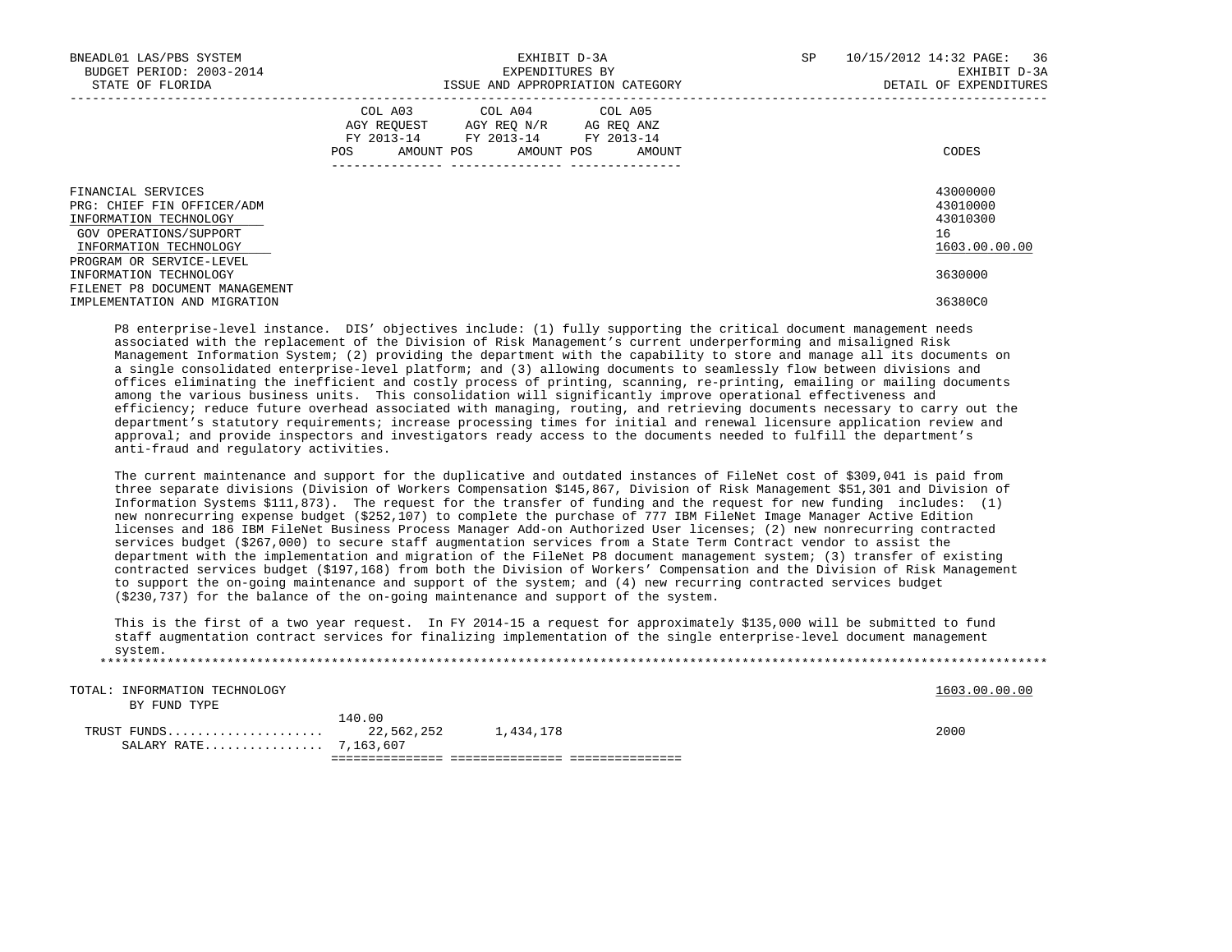| BNEADL01 LAS/PBS SYSTEM<br>BUDGET PERIOD: 2003-2014<br>STATE OF FLORIDA                                                                                                                                                              |           |                              | EXHIBIT D-3A<br>EXPENDITURES BY<br>ISSUE AND APPROPRIATION CATEGORY                                                  | SP 10/15/2012 14:32 PAGE: 37<br>EXHIBIT D-3A<br>DETAIL OF EXPENDITURES                  |
|--------------------------------------------------------------------------------------------------------------------------------------------------------------------------------------------------------------------------------------|-----------|------------------------------|----------------------------------------------------------------------------------------------------------------------|-----------------------------------------------------------------------------------------|
|                                                                                                                                                                                                                                      |           | COL A03<br>POS<br>AMOUNT POS | COL A04<br>COL A05<br>AGY REQUEST AGY REQ N/R AG REQ ANZ<br>FY 2013-14 FY 2013-14 FY 2013-14<br>AMOUNT POS<br>AMOUNT | CODES                                                                                   |
| FINANCIAL SERVICES<br>PRG: CHIEF FIN OFFICER/ADM<br>CONSUMER ADVOCATE<br>GOV OPERATIONS/SUPPORT<br>EXEC LEADERSHIP/SUPPRT SVC<br>ESTIMATED EXPENDITURES<br>ESTIMATED EXPENDITURES - OPERATIONS<br>SALARY RATE<br>SALARY RATE 479,372 |           |                              |                                                                                                                      | 43000000<br>43010000<br>43010400<br>16<br>1602.00.00.00<br>1000000<br>1001000<br>000000 |
| SALARIES AND BENEFITS                                                                                                                                                                                                                |           |                              |                                                                                                                      | 010000                                                                                  |
| INSURANCE REG TF                                                                                                                                                                                                                     | $-$ STATE | 5.00<br>527,131              |                                                                                                                      | 2393 1                                                                                  |
| OTHER PERSONAL SERVICES                                                                                                                                                                                                              |           |                              |                                                                                                                      | 030000                                                                                  |
| INSURANCE REG TF                                                                                                                                                                                                                     |           | $-$ STATE 115, 229           |                                                                                                                      | 2393 1                                                                                  |
| <b>EXPENSES</b>                                                                                                                                                                                                                      |           |                              |                                                                                                                      | 040000                                                                                  |
| INSURANCE REG TF                                                                                                                                                                                                                     | $-$ STATE | 49,127                       |                                                                                                                      | 2393 1                                                                                  |
| OPERATING CAPITAL OUTLAY                                                                                                                                                                                                             |           |                              |                                                                                                                      | 060000                                                                                  |
| INSURANCE REG TF                                                                                                                                                                                                                     | $-$ STATE | 4,000                        |                                                                                                                      | 2393 1                                                                                  |
| SPECIAL CATEGORIES<br>CONTRACTED SERVICES                                                                                                                                                                                            |           |                              |                                                                                                                      | 100000<br>100777                                                                        |
| INSURANCE REG TF                                                                                                                                                                                                                     |           | $-STATE$<br>20,471           |                                                                                                                      | 2393 1                                                                                  |
| RISK MANAGEMENT INSURANCE                                                                                                                                                                                                            |           |                              |                                                                                                                      | 103241                                                                                  |
| INSURANCE REG TF                                                                                                                                                                                                                     | $-$ STATE | 1,319                        |                                                                                                                      | 2393 1                                                                                  |
| LEASE/PURCHASE/EQUIPMENT                                                                                                                                                                                                             |           |                              |                                                                                                                      | 105281                                                                                  |
| INSURANCE REG TF                                                                                                                                                                                                                     | $-STATE$  | 1,138                        |                                                                                                                      | 2393 1                                                                                  |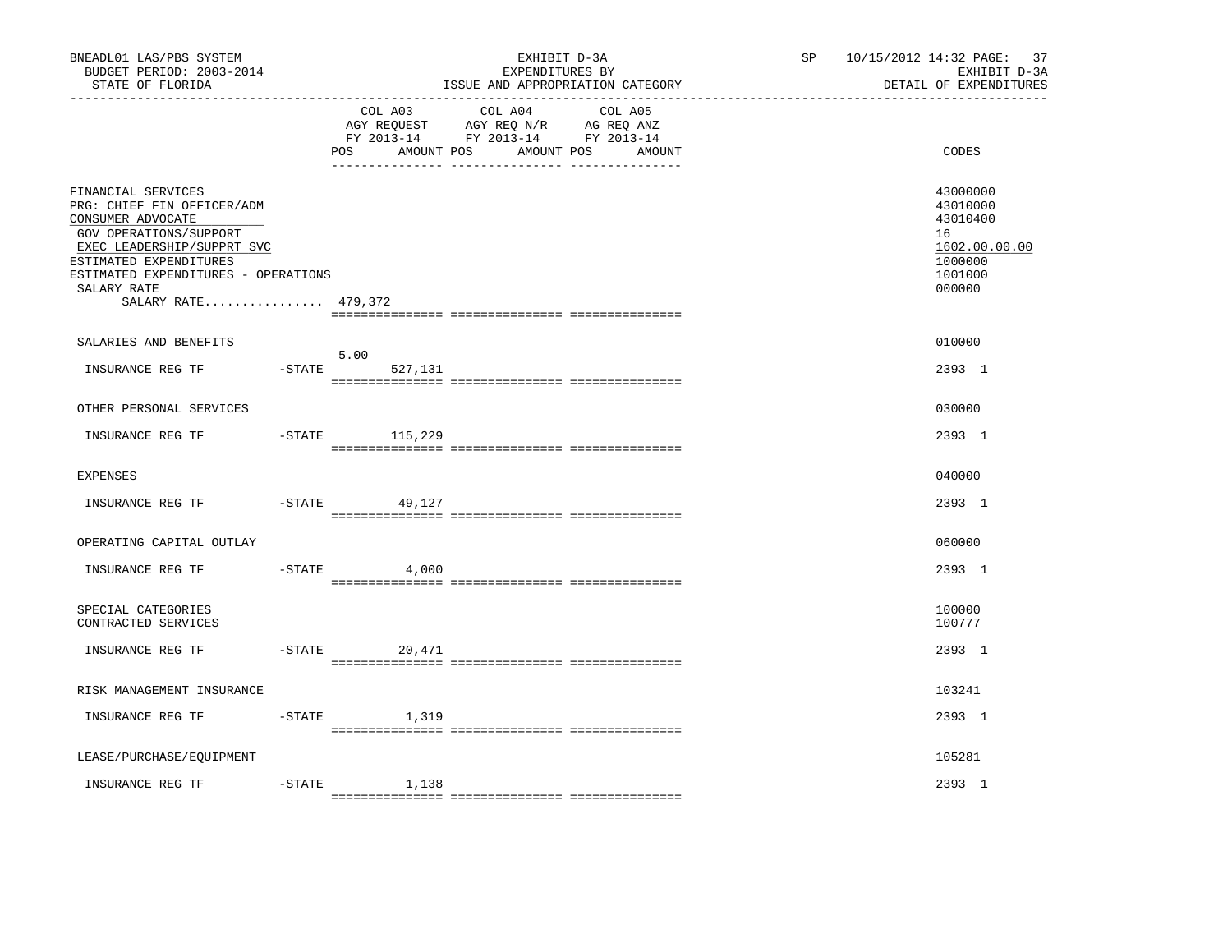| BNEADL01 LAS/PBS SYSTEM<br>BUDGET PERIOD: 2003-2014<br>STATE OF FLORIDA                                                                                                                                                                            |           |                                     | EXHIBIT D-3A<br>EXPENDITURES BY                                                                                                                           | ISSUE AND APPROPRIATION CATEGORY | SP 10/15/2012 14:32 PAGE: 38<br>EXHIBIT D-3A<br>DETAIL OF EXPENDITURES                            |
|----------------------------------------------------------------------------------------------------------------------------------------------------------------------------------------------------------------------------------------------------|-----------|-------------------------------------|-----------------------------------------------------------------------------------------------------------------------------------------------------------|----------------------------------|---------------------------------------------------------------------------------------------------|
|                                                                                                                                                                                                                                                    |           | COL A03<br><b>POS</b><br>AMOUNT POS | _________________________________<br>COL A04<br>AGY REQUEST AGY REQ N/R AG REQ ANZ<br>FY 2013-14 FY 2013-14 FY 2013-14<br>___ ________________ __________ | COL A05<br>AMOUNT POS<br>AMOUNT  | <b>CODES</b>                                                                                      |
| FINANCIAL SERVICES<br>PRG: CHIEF FIN OFFICER/ADM<br>CONSUMER ADVOCATE<br>GOV OPERATIONS/SUPPORT<br>EXEC LEADERSHIP/SUPPRT SVC<br>ESTIMATED EXPENDITURES<br>ESTIMATED EXPENDITURES - OPERATIONS<br>SPECIAL CATEGORIES<br>TR/DMS/HR SVCS/STW CONTRCT |           |                                     |                                                                                                                                                           |                                  | 43000000<br>43010000<br>43010400<br>16<br>1602.00.00.00<br>1000000<br>1001000<br>100000<br>107040 |
| INSURANCE REG TF<br>TOTAL: ESTIMATED EXPENDITURES - OPERATIONS<br>TOTAL POSITIONS 5.00<br>TOTAL ISSUE<br>TOTAL SALARY RATE 479,372                                                                                                                 | $-$ STATE | 1,912<br>720,327                    |                                                                                                                                                           |                                  | 2393 1<br>1001000                                                                                 |
| CASUALTY INSURANCE PREMIUM<br>ADJUSTMENT<br>SPECIAL CATEGORIES<br>RISK MANAGEMENT INSURANCE                                                                                                                                                        |           |                                     |                                                                                                                                                           |                                  | 1001090<br>100000<br>103241                                                                       |
| INSURANCE REG TF                                                                                                                                                                                                                                   | -STATE    | 123                                 |                                                                                                                                                           |                                  | 2393 1                                                                                            |
| FLORIDA RETIREMENT SYSTEM<br>CONTRIBUTION ADJUSTMENT FOR<br>FISCAL YEAR 2012-2013<br>SALARIES AND BENEFITS<br>INSURANCE REG TF                                                                                                                     |           | $-STATE$<br>804                     |                                                                                                                                                           |                                  | 1001240<br>010000<br>2393 1                                                                       |
| ADJUSTMENT TO STATE HEALTH<br>INSURANCE PREMIUM CONTRIBUTION -                                                                                                                                                                                     |           |                                     |                                                                                                                                                           |                                  |                                                                                                   |
| FISCAL YEAR 2012-13<br>SALARIES AND BENEFITS                                                                                                                                                                                                       |           |                                     |                                                                                                                                                           |                                  | 1001830<br>010000                                                                                 |
| INSURANCE REG TF                                                                                                                                                                                                                                   | $-$ STATE | 639                                 |                                                                                                                                                           |                                  | 2393 1                                                                                            |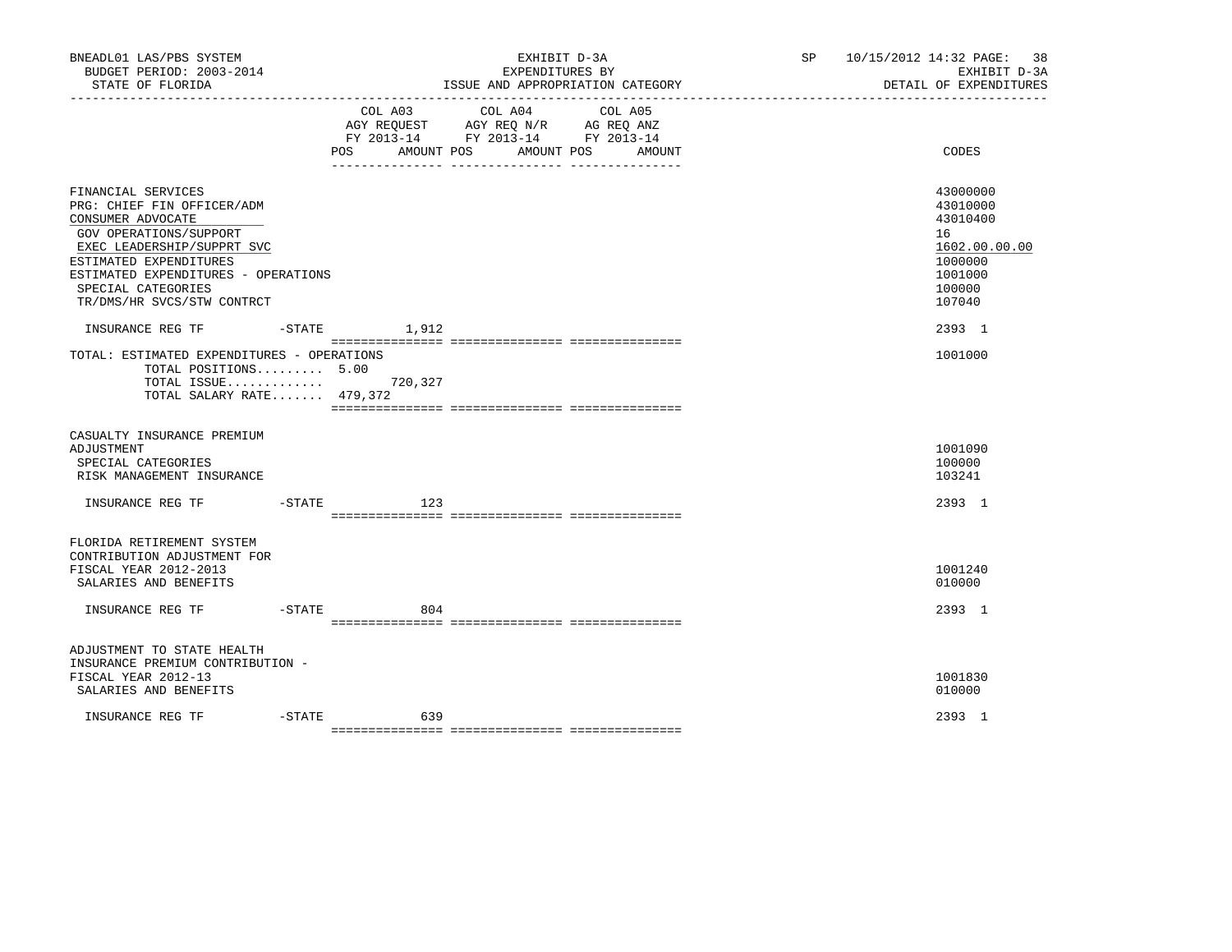| BNEADL01 LAS/PBS SYSTEM<br>BUDGET PERIOD: 2003-2014<br>STATE OF FLORIDA                                                                                                                                                                                                                                                                                                            |                | EXHIBIT D-3A<br>EXPENDITURES BY                                                                                                                                                                                                          | ISSUE AND APPROPRIATION CATEGORY | SP | 10/15/2012 14:32 PAGE:<br>39<br>EXHIBIT D-3A<br>DETAIL OF EXPENDITURES |
|------------------------------------------------------------------------------------------------------------------------------------------------------------------------------------------------------------------------------------------------------------------------------------------------------------------------------------------------------------------------------------|----------------|------------------------------------------------------------------------------------------------------------------------------------------------------------------------------------------------------------------------------------------|----------------------------------|----|------------------------------------------------------------------------|
|                                                                                                                                                                                                                                                                                                                                                                                    | COL A03<br>POS | COL A04<br>$\begin{tabular}{lllllllll} \bf AGY & \bf REQUEST & \bf AGY & \bf REQ & \bf N/R & \bf AG & \bf REQ & \bf ANZ \\ \bf FY & \tt 2013-14 & \bf FY & \tt 2013-14 & \bf FY & \tt 2013-14 \\ \end{tabular}$<br>AMOUNT POS AMOUNT POS | COL A05<br>AMOUNT                |    | CODES                                                                  |
| FINANCIAL SERVICES<br>PRG: CHIEF FIN OFFICER/ADM<br>CONSUMER ADVOCATE<br>GOV OPERATIONS/SUPPORT<br>EXEC LEADERSHIP/SUPPRT SVC<br>ESTIMATED EXPENDITURES<br>REALLOCATION OF HUMAN RESOURCES                                                                                                                                                                                         |                |                                                                                                                                                                                                                                          |                                  |    | 43000000<br>43010000<br>43010400<br>16<br>1602.00.00.00<br>1000000     |
| OUTSOURCING<br>SPECIAL CATEGORIES<br>TR/DMS/HR SVCS/STW CONTRCT                                                                                                                                                                                                                                                                                                                    |                |                                                                                                                                                                                                                                          |                                  |    | 1005900<br>100000<br>107040                                            |
| INSURANCE REG TF                                                                                                                                                                                                                                                                                                                                                                   | $-$ STATE      | $46 -$                                                                                                                                                                                                                                   |                                  |    | 2393 1                                                                 |
| ADJUSTMENTS TO CURRENT YEAR<br>ESTIMATED EXPENDITURES<br>REALIGNMENT OF LEASE OR<br>LEASE-PURCHASE EQUIPMENT - DEDUCT<br>EXPENSES                                                                                                                                                                                                                                                  |                |                                                                                                                                                                                                                                          |                                  |    | 1600000<br>160M010<br>040000                                           |
| INSURANCE REG TF                                                                                                                                                                                                                                                                                                                                                                   | $-$ STATE      | $500 -$                                                                                                                                                                                                                                  |                                  |    | 2393 1                                                                 |
|                                                                                                                                                                                                                                                                                                                                                                                    |                |                                                                                                                                                                                                                                          |                                  |    |                                                                        |
| AGENCY ISSUE NARRATIVE:<br>2013-2014 BUDGET YEAR NARRATIVE:<br>This issue further aligns budget in the correct appropriation category for lease/lease purchase expenditures. A major<br>change in the FY 2012-13 instructions required departments to satisfy the requirements of Ch. 2011-45, L.O.F. (SB 1314).<br>This issue nets to zero with corresponding issue code 160M020. |                |                                                                                                                                                                                                                                          | IT COMPONENT? NO                 |    |                                                                        |
| REALIGNMENT OF LEASE OR<br>LEASE-PURCHASE EQUIPMENT - ADD<br>SPECIAL CATEGORIES<br>LEASE/PURCHASE/EQUIPMENT                                                                                                                                                                                                                                                                        |                |                                                                                                                                                                                                                                          |                                  |    | 160M020<br>100000<br>105281                                            |
| INSURANCE REG TF                                                                                                                                                                                                                                                                                                                                                                   | $-$ STATE      | 500                                                                                                                                                                                                                                      |                                  |    | 2393 1                                                                 |
|                                                                                                                                                                                                                                                                                                                                                                                    |                |                                                                                                                                                                                                                                          |                                  |    |                                                                        |
| AGENCY ISSUE NARRATIVE:<br>2013-2014 BUDGET YEAR NARRATIVE:<br>This issue further aligns budget in the correct appropriation category for lease/lease purchase expenditures. A major<br>change in the FY 2012-13 instructions required departments to satisfy the requirements of Ch. 2011-45, L.O.F. (SB 1314).<br>This issue nets to zero with corresponding issue code 160M010. |                |                                                                                                                                                                                                                                          | IT COMPONENT? NO                 |    |                                                                        |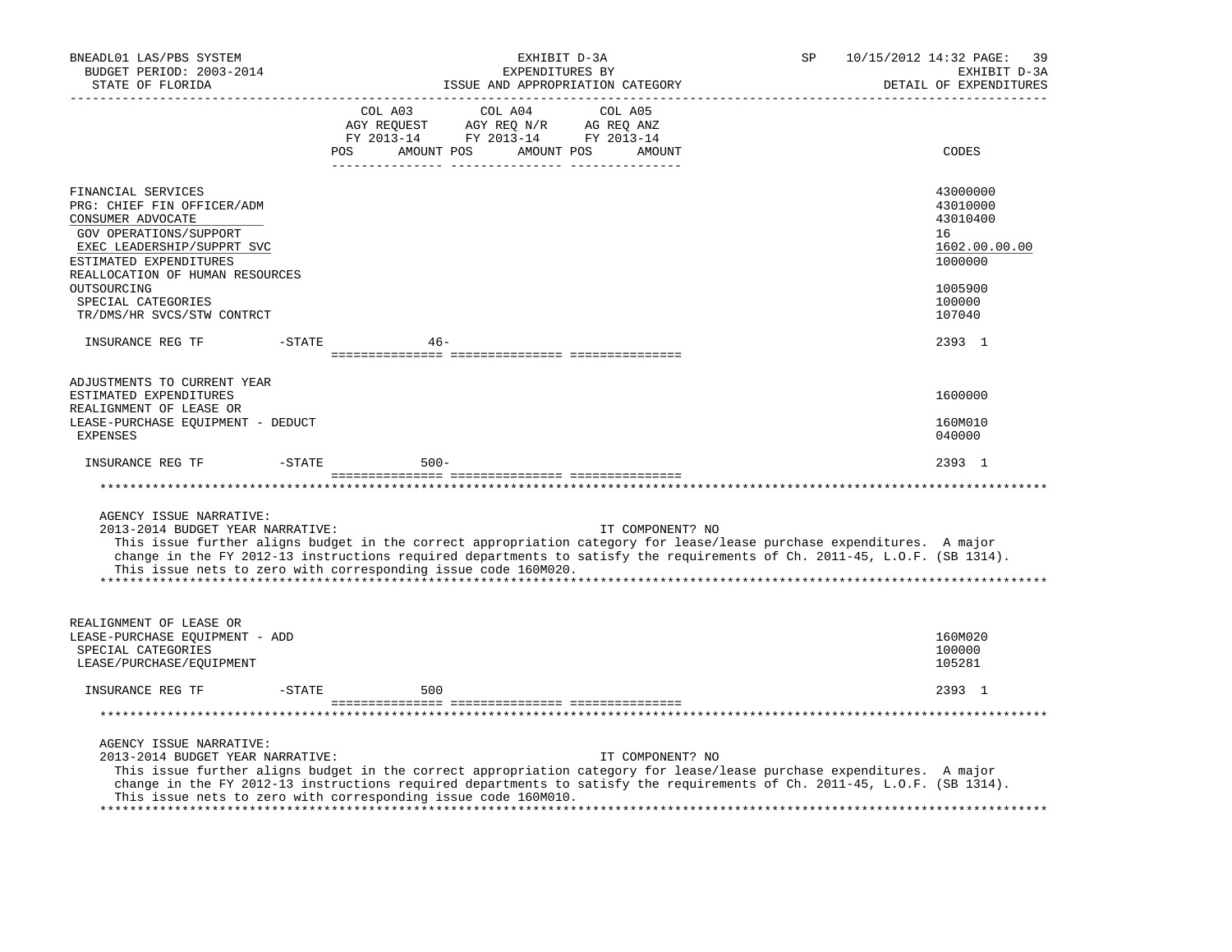| BNEADL01 LAS/PBS SYSTEM<br>BUDGET PERIOD: 2003-2014                                                                                                                                                                                                                                                                                                                                                                                                                                                                                                                                                                                                                                                                |                          | EXHIBIT D-3A<br>EXPENDITURES BY                                                                                                                                                                                                                                                               |                  | SP 10/15/2012 14:32 PAGE: 40 | EXHIBIT D-3A                                                       |
|--------------------------------------------------------------------------------------------------------------------------------------------------------------------------------------------------------------------------------------------------------------------------------------------------------------------------------------------------------------------------------------------------------------------------------------------------------------------------------------------------------------------------------------------------------------------------------------------------------------------------------------------------------------------------------------------------------------------|--------------------------|-----------------------------------------------------------------------------------------------------------------------------------------------------------------------------------------------------------------------------------------------------------------------------------------------|------------------|------------------------------|--------------------------------------------------------------------|
|                                                                                                                                                                                                                                                                                                                                                                                                                                                                                                                                                                                                                                                                                                                    |                          |                                                                                                                                                                                                                                                                                               |                  |                              | DETAIL OF EXPENDITURES                                             |
|                                                                                                                                                                                                                                                                                                                                                                                                                                                                                                                                                                                                                                                                                                                    | AMOUNT POS<br><b>POS</b> | COL A03 COL A04 COL A05<br>$\begin{tabular}{lllllll} \bf AGY \,\, &\bf REQUEST \,\, &\bf AGY \,\, &\bf REQ \,\, &\bf N/R \,\, &\bf AG \,\, &\bf REQ \,\, &\bf ANZ \,\, \\ \bf FY \,\, &\bf 2013-14 \,\, &\bf FY \,\, &\bf 2013-14 \,\, &\bf FY \,\, &\bf 2013-14 \end{tabular}$<br>AMOUNT POS | AMOUNT           |                              | CODES                                                              |
| FINANCIAL SERVICES<br>PRG: CHIEF FIN OFFICER/ADM<br>CONSUMER ADVOCATE<br>GOV OPERATIONS/SUPPORT<br>EXEC LEADERSHIP/SUPPRT SVC<br>ESTIMATED EXPENDITURES REALIGNMENT<br>REALIGN BUDGET AUTHORITY BETWEEN<br>CATEGORIES TO MATCH ANTICIPATED<br>RECURRING OPERATING EXPENDITURES -                                                                                                                                                                                                                                                                                                                                                                                                                                   |                          |                                                                                                                                                                                                                                                                                               |                  |                              | 43000000<br>43010000<br>43010400<br>16<br>1602.00.00.00<br>2000000 |
| ADD.<br>OTHER PERSONAL SERVICES                                                                                                                                                                                                                                                                                                                                                                                                                                                                                                                                                                                                                                                                                    |                          |                                                                                                                                                                                                                                                                                               |                  |                              | 2000140<br>030000                                                  |
| INSURANCE REG TF -STATE                                                                                                                                                                                                                                                                                                                                                                                                                                                                                                                                                                                                                                                                                            | 5.000                    |                                                                                                                                                                                                                                                                                               |                  |                              | 2393 1                                                             |
| EXPENSES                                                                                                                                                                                                                                                                                                                                                                                                                                                                                                                                                                                                                                                                                                           |                          |                                                                                                                                                                                                                                                                                               |                  |                              | 040000                                                             |
| INSURANCE REG TF    -STATE    15,000                                                                                                                                                                                                                                                                                                                                                                                                                                                                                                                                                                                                                                                                               |                          |                                                                                                                                                                                                                                                                                               |                  |                              | 2393 1                                                             |
| TOTAL: REALIGN BUDGET AUTHORITY BETWEEN<br>CATEGORIES TO MATCH ANTICIPATED<br>RECURRING OPERATING EXPENDITURES -<br>ADD                                                                                                                                                                                                                                                                                                                                                                                                                                                                                                                                                                                            |                          |                                                                                                                                                                                                                                                                                               |                  |                              | 2000140                                                            |
| TOTAL ISSUE                                                                                                                                                                                                                                                                                                                                                                                                                                                                                                                                                                                                                                                                                                        | 20,000                   |                                                                                                                                                                                                                                                                                               |                  |                              |                                                                    |
|                                                                                                                                                                                                                                                                                                                                                                                                                                                                                                                                                                                                                                                                                                                    |                          |                                                                                                                                                                                                                                                                                               |                  |                              |                                                                    |
| AGENCY ISSUE NARRATIVE:<br>2013-2014 BUDGET YEAR NARRATIVE:<br>This issue is the add side of a budget authority realignment throughout the Department of Financial Services proper<br>(excluding Office of Insurance Regulation and Office of Financial Regulation). The realignment of budget was first<br>approved in FY 2012-13 General Appropriation Act. This issue continues that practice and appropriates budget from<br>various categories, except salaries, to various categories where there is additional budget need. This issue with<br>corresponding issue code 2000130 will net to zero at the department level. If the budget/fund is general revenue, this<br>also nets to zero at a fund level. |                          |                                                                                                                                                                                                                                                                                               | IT COMPONENT? NO |                              |                                                                    |

\*\*\*\*\*\*\*\*\*\*\*\*\*\*\*\*\*\*\*\*\*\*\*\*\*\*\*\*\*\*\*\*\*\*\*\*\*\*\*\*\*\*\*\*\*\*\*\*\*\*\*\*\*\*\*\*\*\*\*\*\*\*\*\*\*\*\*\*\*\*\*\*\*\*\*\*\*\*\*\*\*\*\*\*\*\*\*\*\*\*\*\*\*\*\*\*\*\*\*\*\*\*\*\*\*\*\*\*\*\*\*\*\*\*\*\*\*\*\*\*\*\*\*\*\*\*\*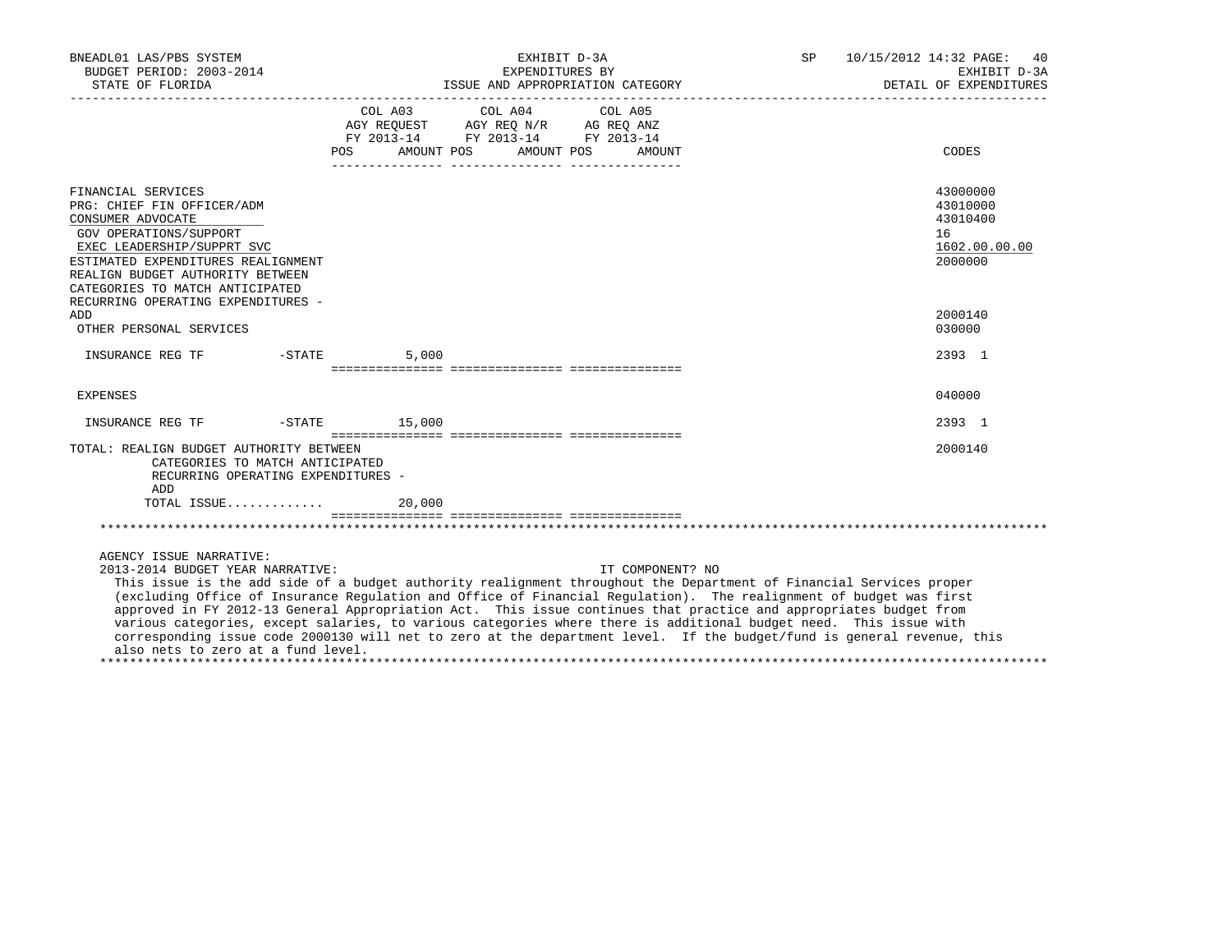| BNEADL01 LAS/PBS SYSTEM<br>BUDGET PERIOD: 2003-2014<br>STATE OF FLORIDA                                                                                                                                                                                   | EXHIBIT D-3A<br>EXPENDITURES BY<br>ISSUE AND APPROPRIATION CATEGORY                                                                                                                                                                                         | SP | 10/15/2012 14:32 PAGE:<br>41<br>EXHIBIT D-3A<br>DETAIL OF EXPENDITURES |
|-----------------------------------------------------------------------------------------------------------------------------------------------------------------------------------------------------------------------------------------------------------|-------------------------------------------------------------------------------------------------------------------------------------------------------------------------------------------------------------------------------------------------------------|----|------------------------------------------------------------------------|
|                                                                                                                                                                                                                                                           | COL A03 COL A04 COL A05<br>$\begin{tabular}{lllllll} AGY & \texttt{REQUEST} & \texttt{AGY} & \texttt{REG} & \texttt{N/R} & \texttt{AG} & \texttt{REQ} & \texttt{ANZ} \end{tabular}$<br>FY 2013-14 FY 2013-14 FY 2013-14<br>POS AMOUNT POS AMOUNT POS AMOUNT |    | CODES                                                                  |
| FINANCIAL SERVICES<br>PRG: CHIEF FIN OFFICER/ADM<br>CONSUMER ADVOCATE<br>GOV OPERATIONS/SUPPORT<br>EXEC LEADERSHIP/SUPPRT SVC<br>ANNUALIZATION OF ADMINISTERED<br>FUNDS APPROPRIATIONS<br>STATE HEALTH INSURANCE ADJUSTMENT<br>FOR FY 2012-13 - 10 MONTHS |                                                                                                                                                                                                                                                             |    | 43000000<br>43010000<br>43010400<br>16<br>1602.00.00.00<br>26A0000     |
| <b>ANNUALIZATION</b><br>SALARIES AND BENEFITS                                                                                                                                                                                                             |                                                                                                                                                                                                                                                             |    | 26A1830<br>010000                                                      |
| INSURANCE REG TF<br>$-STATE$                                                                                                                                                                                                                              | 3,195                                                                                                                                                                                                                                                       |    | 2393 1                                                                 |
| TOTAL: EXEC LEADERSHIP/SUPPRT SVC<br>BY FUND TYPE                                                                                                                                                                                                         | 5.00                                                                                                                                                                                                                                                        |    | 1602.00.00.00                                                          |
| TRUST FUNDS<br>SALARY RATE 479,372                                                                                                                                                                                                                        | 745,042                                                                                                                                                                                                                                                     |    | 2000                                                                   |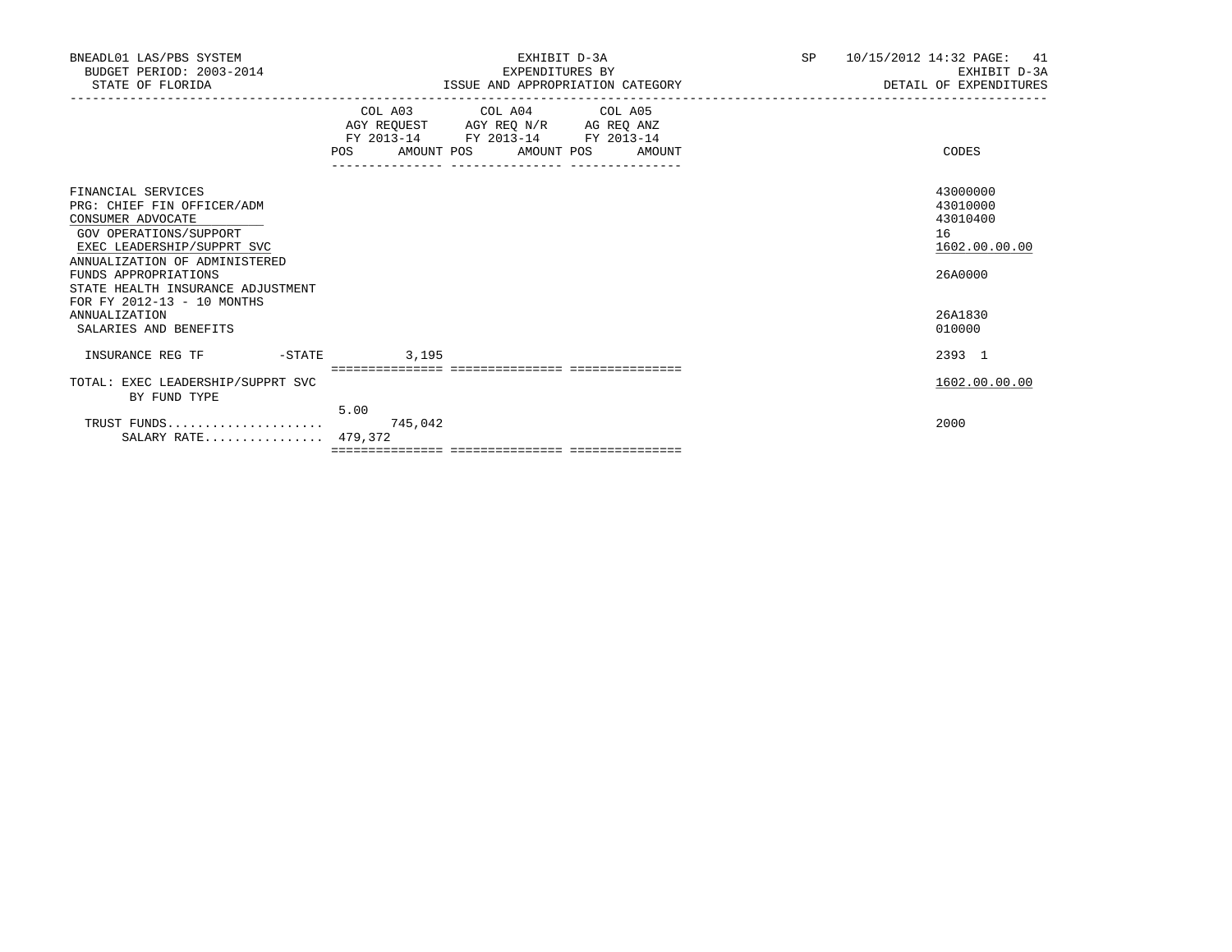| BNEADL01 LAS/PBS SYSTEM<br>BUDGET PERIOD: 2003-2014<br>STATE OF FLORIDA<br>----------------                                                                                                                                                                                                                                                                                                                                                                                                                              | EXHIBIT D-3A<br>EXPENDITURES BY<br>ISSUE AND APPROPRIATION CATEGORY                                                                         | SP 10/15/2012 14:32 PAGE: 42<br>EXHIBIT D-3A<br>DETAIL OF EXPENDITURES                  |
|--------------------------------------------------------------------------------------------------------------------------------------------------------------------------------------------------------------------------------------------------------------------------------------------------------------------------------------------------------------------------------------------------------------------------------------------------------------------------------------------------------------------------|---------------------------------------------------------------------------------------------------------------------------------------------|-----------------------------------------------------------------------------------------|
|                                                                                                                                                                                                                                                                                                                                                                                                                                                                                                                          | COL A03<br>COL A04<br>COL A05<br>AGY REQUEST AGY REQ N/R AG REQ ANZ<br>FY 2013-14 FY 2013-14 FY 2013-14<br>POS AMOUNT POS AMOUNT POS AMOUNT | CODES                                                                                   |
| FINANCIAL SERVICES<br>PRG: CHIEF FIN OFFICER/ADM<br>INFO TECHNOLOGY - FLAIR<br>GOV OPERATIONS/SUPPORT<br>INFORMATION TECHNOLOGY<br>ESTIMATED EXPENDITURES<br>ESTIMATED EXPENDITURES - OPERATIONS<br>SALARY RATE<br>SALARY RATE 4,907,932                                                                                                                                                                                                                                                                                 |                                                                                                                                             | 43000000<br>43010000<br>43010500<br>16<br>1603.00.00.00<br>1000000<br>1001000<br>000000 |
| SALARIES AND BENEFITS                                                                                                                                                                                                                                                                                                                                                                                                                                                                                                    |                                                                                                                                             | 010000                                                                                  |
| ${\small \tt GENERAL REVIEW\quad} \begin{tabular}{lcccc} \multicolumn{2}{c}{\textbf{GENERAL}} \textbf{REVENUE}\end{tabular} \begin{tabular}{lcccc} \multicolumn{2}{c}{\textbf{GENERAL}} \textbf{REVENUE}\end{tabular} \begin{tabular}{lcccc} \multicolumn{2}{c}{\textbf{GINERAL}} \end{tabular} \begin{tabular}{lcccc} \multicolumn{2}{c}{\textbf{A}DMINISTRATIVE}\end{tabular} \end{tabular} \begin{tabular}{lcccc} \multicolumn{2}{c}{\textbf{A}D} \end{tabular} \begin{tabular}{lcccc} \multicolumn{2}{c}{\textbf{A}$ |                                                                                                                                             | 1000 1<br>2021 1                                                                        |
| TOTAL POSITIONS $109.00$<br>TOTAL APPRO 6,495,750                                                                                                                                                                                                                                                                                                                                                                                                                                                                        |                                                                                                                                             |                                                                                         |
| OTHER PERSONAL SERVICES                                                                                                                                                                                                                                                                                                                                                                                                                                                                                                  |                                                                                                                                             | 030000                                                                                  |
| $-STATE$<br>GENERAL REVENUE FUND                                                                                                                                                                                                                                                                                                                                                                                                                                                                                         | 5,000                                                                                                                                       | 1000 1                                                                                  |
| <b>EXPENSES</b>                                                                                                                                                                                                                                                                                                                                                                                                                                                                                                          |                                                                                                                                             | 040000                                                                                  |
| GENERAL REVENUE FUND -STATE 1,535,578<br>ADMINISTRATIVE TRUST FUND -STATE                                                                                                                                                                                                                                                                                                                                                                                                                                                | 168,513                                                                                                                                     | 1000 1<br>2021 1                                                                        |
| TOTAL APPRO                                                                                                                                                                                                                                                                                                                                                                                                                                                                                                              | 1,704,091                                                                                                                                   |                                                                                         |
| OPERATING CAPITAL OUTLAY                                                                                                                                                                                                                                                                                                                                                                                                                                                                                                 |                                                                                                                                             | 060000                                                                                  |
| GENERAL REVENUE FUND -STATE 190,794<br>ADMINISTRATIVE TRUST FUND -STATE                                                                                                                                                                                                                                                                                                                                                                                                                                                  | 25,000                                                                                                                                      | 1000 1<br>2021 1                                                                        |
| TOTAL APPRO                                                                                                                                                                                                                                                                                                                                                                                                                                                                                                              | 215,794                                                                                                                                     |                                                                                         |
| SPECIAL CATEGORIES<br>CONTRACTED SERVICES                                                                                                                                                                                                                                                                                                                                                                                                                                                                                |                                                                                                                                             | 100000<br>100777                                                                        |
| GENERAL REVENUE FUND -STATE 2,668,816<br>ADMINISTRATIVE TRUST FUND -STATE                                                                                                                                                                                                                                                                                                                                                                                                                                                | 1,931,500                                                                                                                                   | 1000 1<br>2021 1                                                                        |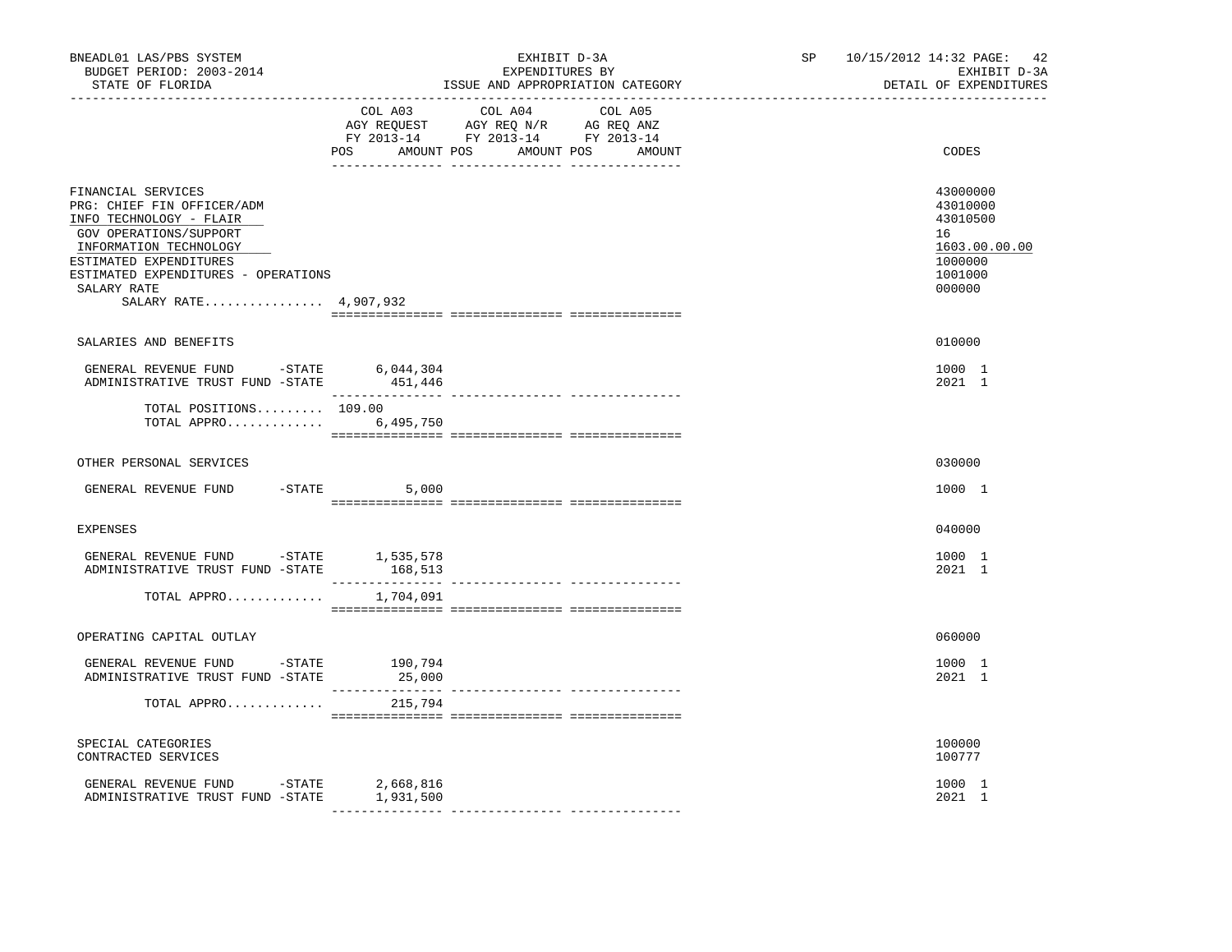| BNEADL01 LAS/PBS SYSTEM<br>BUDGET PERIOD: 2003-2014<br>STATE OF FLORIDA                                                                                                                                                                                                |                 | EXHIBIT D-3A<br>EXPENDITURES BY<br>ISSUE AND APPROPRIATION CATEGORY                                                                                                | SP 10/15/2012 14:32 PAGE: 43<br>EXHIBIT D-3A<br>DETAIL OF EXPENDITURES                            |
|------------------------------------------------------------------------------------------------------------------------------------------------------------------------------------------------------------------------------------------------------------------------|-----------------|--------------------------------------------------------------------------------------------------------------------------------------------------------------------|---------------------------------------------------------------------------------------------------|
|                                                                                                                                                                                                                                                                        | COL A03         | COL A04 COL A05<br>AGY REQUEST AGY REQ N/R AG REQ ANZ<br>FY 2013-14 FY 2013-14 FY 2013-14<br>POS AMOUNT POS AMOUNT POS<br>AMOUNT<br>__ ________________ __________ | CODES                                                                                             |
| FINANCIAL SERVICES<br>PRG: CHIEF FIN OFFICER/ADM<br>INFO TECHNOLOGY - FLAIR<br>GOV OPERATIONS/SUPPORT<br>INFORMATION TECHNOLOGY<br>ESTIMATED EXPENDITURES<br>ESTIMATED EXPENDITURES - OPERATIONS<br>SPECIAL CATEGORIES<br>CONTRACTED SERVICES<br>TOTAL APPRO 4,600,316 |                 |                                                                                                                                                                    | 43000000<br>43010000<br>43010500<br>16<br>1603.00.00.00<br>1000000<br>1001000<br>100000<br>100777 |
| RISK MANAGEMENT INSURANCE                                                                                                                                                                                                                                              |                 |                                                                                                                                                                    | 103241                                                                                            |
| GENERAL REVENUE FUND -STATE 13,468                                                                                                                                                                                                                                     |                 |                                                                                                                                                                    | 1000 1                                                                                            |
| LEASE/PURCHASE/EOUIPMENT                                                                                                                                                                                                                                               |                 |                                                                                                                                                                    | 105281                                                                                            |
| GENERAL REVENUE FUND -STATE 3,824                                                                                                                                                                                                                                      |                 |                                                                                                                                                                    | 1000 1                                                                                            |
| TR/DMS/HR SVCS/STW CONTRCT                                                                                                                                                                                                                                             |                 |                                                                                                                                                                    | 107040                                                                                            |
| GENERAL REVENUE FUND -STATE<br>ADMINISTRATIVE TRUST FUND -STATE                                                                                                                                                                                                        | 35,822<br>2,657 |                                                                                                                                                                    | 1000 1<br>2021 1                                                                                  |
| TOTAL APPRO 38,479                                                                                                                                                                                                                                                     |                 |                                                                                                                                                                    |                                                                                                   |
| TOTAL: ESTIMATED EXPENDITURES - OPERATIONS<br>TOTAL POSITIONS 109.00<br>TOTAL ISSUE 13,076,722<br>TOTAL SALARY RATE 4,907,932                                                                                                                                          |                 |                                                                                                                                                                    | 1001000                                                                                           |
| CASUALTY INSURANCE PREMIUM<br>ADJUSTMENT<br>SPECIAL CATEGORIES<br>RISK MANAGEMENT INSURANCE                                                                                                                                                                            |                 |                                                                                                                                                                    | 1001090<br>100000<br>103241                                                                       |
| ADMINISTRATIVE TRUST FUND -STATE                                                                                                                                                                                                                                       | 1,260           |                                                                                                                                                                    | 2021 1                                                                                            |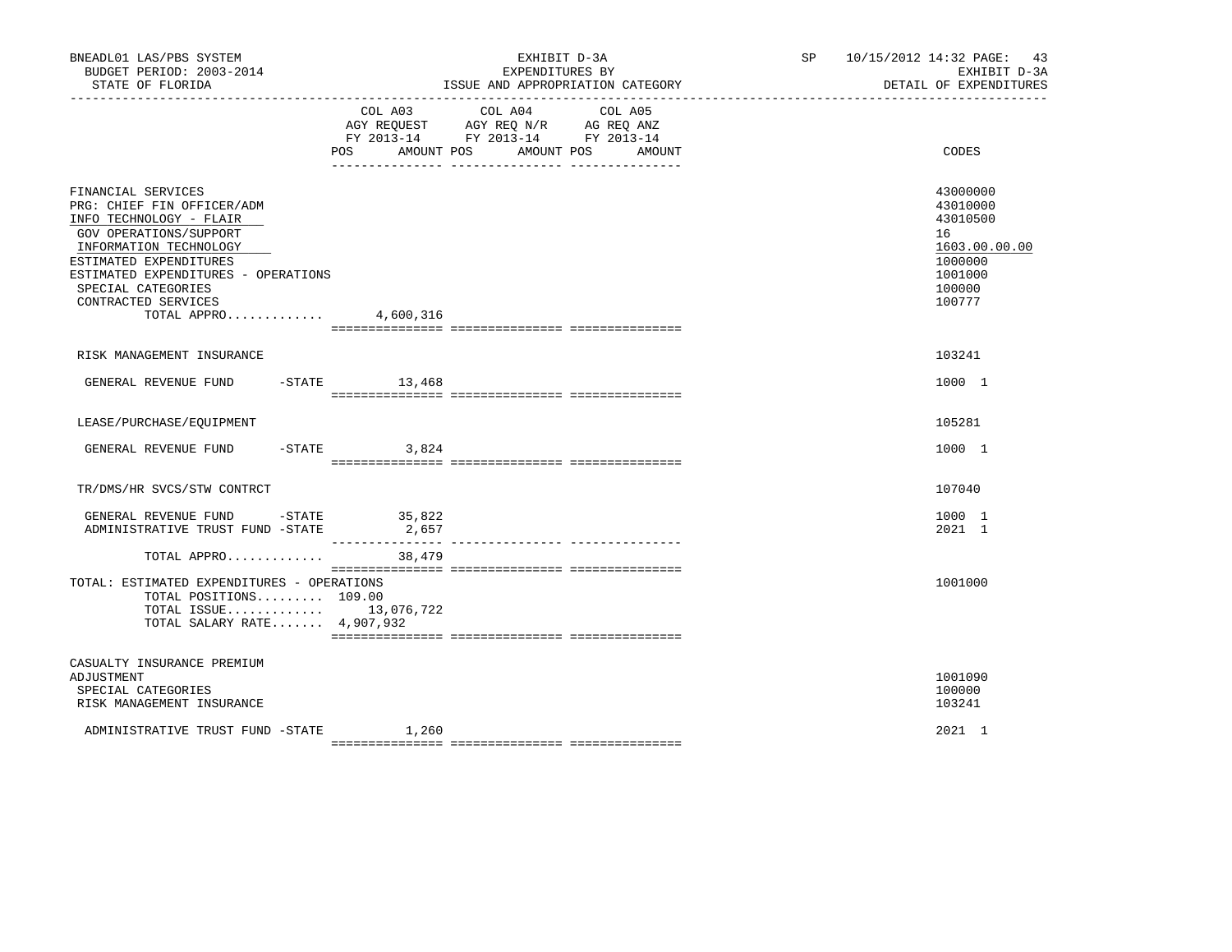| BNEADL01 LAS/PBS SYSTEM<br>BUDGET PERIOD: 2003-2014                                                                                                                                                                                                                     | EXHIBIT D-3A<br>EXPENDITURES BY                                                                                                             | SP 10/15/2012 14:32 PAGE: 44<br>EXHIBIT D-3A<br>DETAIL OF EXPENDITURES                  |
|-------------------------------------------------------------------------------------------------------------------------------------------------------------------------------------------------------------------------------------------------------------------------|---------------------------------------------------------------------------------------------------------------------------------------------|-----------------------------------------------------------------------------------------|
|                                                                                                                                                                                                                                                                         | COL A03 COL A04<br>COL A05<br>AGY REQUEST AGY REQ N/R AG REQ ANZ<br>FY 2013-14 FY 2013-14 FY 2013-14<br>POS AMOUNT POS AMOUNT POS<br>AMOUNT | CODES                                                                                   |
| FINANCIAL SERVICES<br>PRG: CHIEF FIN OFFICER/ADM<br>INFO TECHNOLOGY - FLAIR<br>GOV OPERATIONS/SUPPORT<br>INFORMATION TECHNOLOGY<br>ESTIMATED EXPENDITURES<br>FLORIDA RETIREMENT SYSTEM<br>CONTRIBUTION ADJUSTMENT FOR<br>FISCAL YEAR 2012-2013<br>SALARIES AND BENEFITS |                                                                                                                                             | 43000000<br>43010000<br>43010500<br>16<br>1603.00.00.00<br>1000000<br>1001240<br>010000 |
| GENERAL REVENUE FUND -STATE 16,547<br>ADMINISTRATIVE TRUST FUND -STATE 1,236                                                                                                                                                                                            |                                                                                                                                             | 1000 1<br>2021 1                                                                        |
| TOTAL APPRO $17,783$                                                                                                                                                                                                                                                    |                                                                                                                                             |                                                                                         |
| ADJUSTMENT TO STATE HEALTH<br>INSURANCE PREMIUM CONTRIBUTION -<br>FISCAL YEAR 2012-13<br>SALARIES AND BENEFITS                                                                                                                                                          |                                                                                                                                             | 1001830<br>010000                                                                       |
| GENERAL REVENUE FUND -STATE 12,518<br>ADMINISTRATIVE TRUST FUND -STATE                                                                                                                                                                                                  | 935                                                                                                                                         | 1000 1<br>2021 1                                                                        |
| TOTAL APPRO $13,453$                                                                                                                                                                                                                                                    |                                                                                                                                             |                                                                                         |
| REALLOCATION OF HUMAN RESOURCES<br>OUTSOURCING<br>SPECIAL CATEGORIES<br>TR/DMS/HR SVCS/STW CONTRCT                                                                                                                                                                      |                                                                                                                                             | 1005900<br>100000<br>107040                                                             |
| GENERAL REVENUE FUND - STATE<br>ADMINISTRATIVE TRUST FUND -STATE                                                                                                                                                                                                        | 867-<br>$64-$                                                                                                                               | 1000 1<br>2021 1                                                                        |
| TOTAL APPRO                                                                                                                                                                                                                                                             | $931 -$                                                                                                                                     |                                                                                         |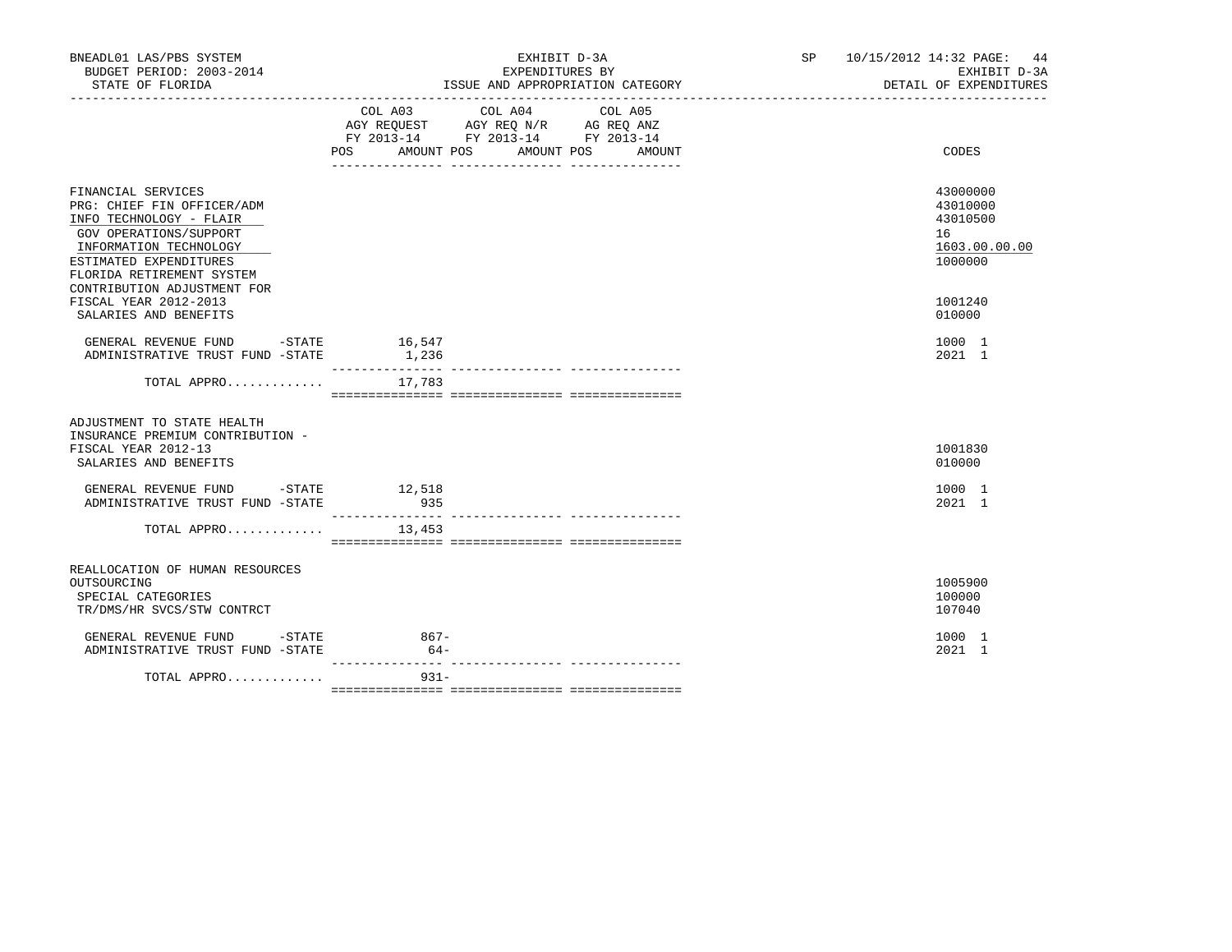| BNEADL01 LAS/PBS SYSTEM<br>BUDGET PERIOD: 2003-2014<br>STATE OF FLORIDA                                                                                                                                                     | EXHIBIT D-3A<br>EXPENDITURES BY<br>ISSUE AND APPROPRIATION CATEGORY                                                                                                                                                                                                                                                                   | SP<br>10/15/2012 14:32 PAGE: 45<br>EXHIBIT D-3A<br>DETAIL OF EXPENDITURES |
|-----------------------------------------------------------------------------------------------------------------------------------------------------------------------------------------------------------------------------|---------------------------------------------------------------------------------------------------------------------------------------------------------------------------------------------------------------------------------------------------------------------------------------------------------------------------------------|---------------------------------------------------------------------------|
|                                                                                                                                                                                                                             | COL A03<br>COL A04<br>COL A05<br>COL A03 COL A04 COL A05<br>AGY REQUEST AGY REQ N/R AG REQ ANZ<br>FY 2013-14 FY 2013-14 FY 2013-14<br>POS AMOUNT POS AMOUNT POS AMOUNT<br>--------- ------<br>-------- ------                                                                                                                         | CODES                                                                     |
| FINANCIAL SERVICES<br>PRG: CHIEF FIN OFFICER/ADM<br>INFO TECHNOLOGY - FLAIR<br>GOV OPERATIONS/SUPPORT<br>INFORMATION TECHNOLOGY<br>ADJUSTMENTS TO CURRENT YEAR<br>ESTIMATED EXPENDITURES<br>REALIGNMENT OF DEFERRED-PAYMENT |                                                                                                                                                                                                                                                                                                                                       | 43000000<br>43010000<br>43010500<br>16<br>1603.00.00.00<br>1600000        |
| COMMODITY CONTRACTS - INFORMATION<br>TECHNOLOGY - DEDUCT<br>OPERATING CAPITAL OUTLAY                                                                                                                                        |                                                                                                                                                                                                                                                                                                                                       | 160D100<br>060000                                                         |
| GENERAL REVENUE FUND -STATE<br>ADMINISTRATIVE TRUST FUND -STATE 25,000-                                                                                                                                                     | 85,914-                                                                                                                                                                                                                                                                                                                               | 1000 1<br>2021 1                                                          |
| TOTAL APPRO                                                                                                                                                                                                                 | _______________<br>110,914–                                                                                                                                                                                                                                                                                                           |                                                                           |
|                                                                                                                                                                                                                             |                                                                                                                                                                                                                                                                                                                                       |                                                                           |
| AGENCY ISSUE NARRATIVE:<br>2013-2014 BUDGET YEAR NARRATIVE:                                                                                                                                                                 | IT COMPONENT? NO<br>Issue Title: Realignment of Deferred-Payment Commodity Contracts - Information Technology - Deduct                                                                                                                                                                                                                |                                                                           |
|                                                                                                                                                                                                                             | Reference to Long-Range Program Plan: Goal #5 - Operational Efficiencies. The department will strive for organizational<br>excellence by promoting and encouraging continuous improvement.                                                                                                                                            |                                                                           |
|                                                                                                                                                                                                                             | This issue realigns authority from the Operating Capital Outlay category to the Deferred Payment Commodity Contracts<br>category in accordance with rule 691-3.004, Florida Administrative Code, and section 287.063, Florida Statutes. This<br>issue with corresponding issue code 160D200 will net to zero at the department level. |                                                                           |
| REALIGNMENT OF DEFERRED-PAYMENT<br>COMMODITY CONTRACTS - INFORMATION<br>TECHNOLOGY - ADD<br>SPECIAL CATEGORIES<br>DEFERRED-PAY COM CONTRACTS                                                                                |                                                                                                                                                                                                                                                                                                                                       | 160D200<br>100000<br>105280                                               |
| GENERAL REVENUE FUND -STATE<br>ADMINISTRATIVE TRUST FUND -STATE                                                                                                                                                             | 85,914<br>25,000                                                                                                                                                                                                                                                                                                                      | 1000 1<br>2021 1                                                          |
| TOTAL APPRO                                                                                                                                                                                                                 | 110,914                                                                                                                                                                                                                                                                                                                               |                                                                           |
|                                                                                                                                                                                                                             |                                                                                                                                                                                                                                                                                                                                       |                                                                           |
| AGENCY ISSUE NARRATIVE:<br>2013-2014 BUDGET YEAR NARRATIVE:                                                                                                                                                                 | IT COMPONENT? NO                                                                                                                                                                                                                                                                                                                      |                                                                           |
|                                                                                                                                                                                                                             | Issue Title: Realignment of Deferred-Payment Commodity Contracts - Information Technology - Add                                                                                                                                                                                                                                       |                                                                           |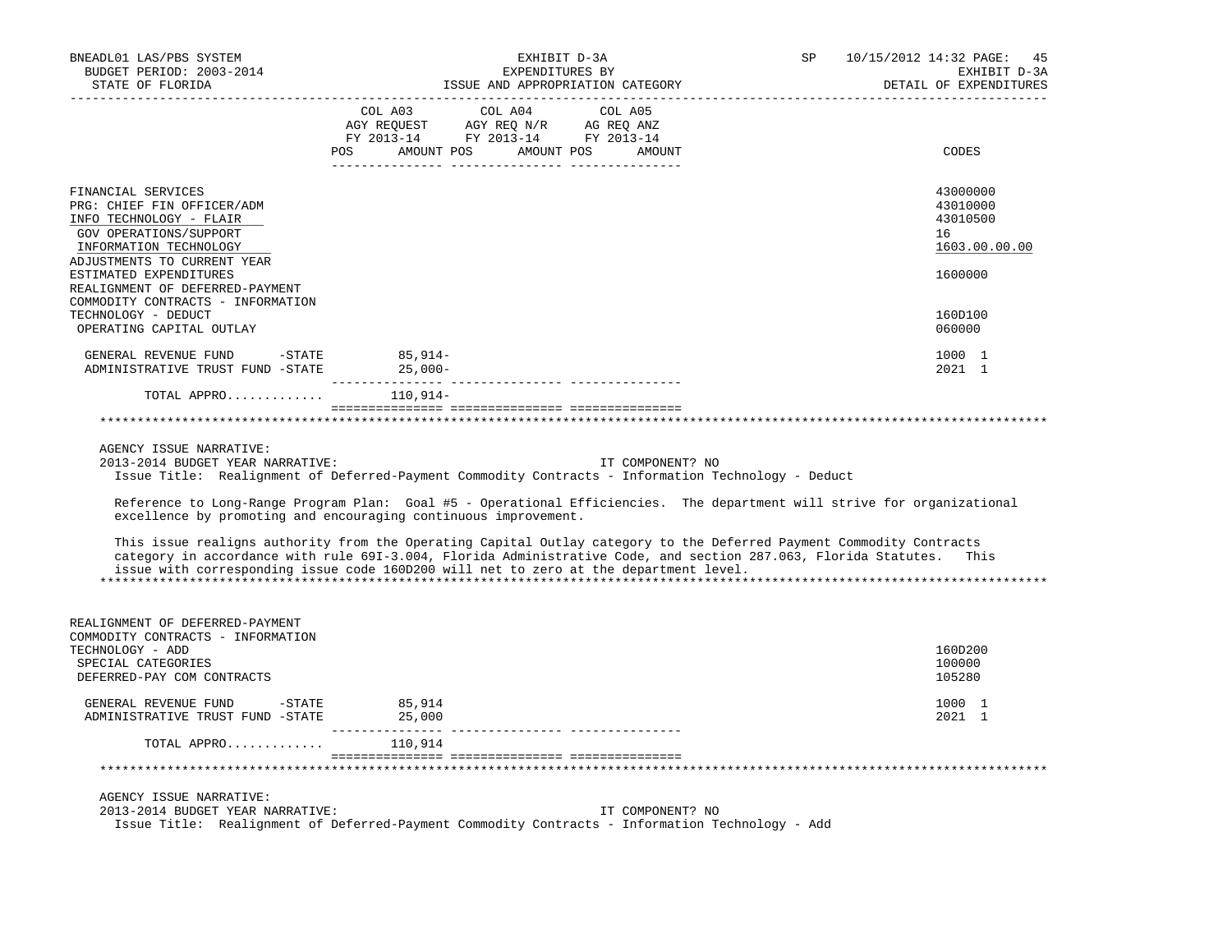| BNEADL01 LAS/PBS SYSTEM<br>BUDGET PERIOD: 2003-2014<br>STATE OF FLORIDA<br>__________________                                                                  | EXHIBIT D-3A<br>EXPENDITURES BY<br>ISSUE AND APPROPRIATION CATEGORY                                                                                                                                                                                                                                                                                                                                                                                                                                                                                                                                                               | 10/15/2012 14:32 PAGE:<br>SP<br>46<br>EXHIBIT D-3A<br>DETAIL OF EXPENDITURES |
|----------------------------------------------------------------------------------------------------------------------------------------------------------------|-----------------------------------------------------------------------------------------------------------------------------------------------------------------------------------------------------------------------------------------------------------------------------------------------------------------------------------------------------------------------------------------------------------------------------------------------------------------------------------------------------------------------------------------------------------------------------------------------------------------------------------|------------------------------------------------------------------------------|
|                                                                                                                                                                | COL A03 COL A04<br>COL A05<br>AGY REQUEST AGY REQ N/R AG REQ ANZ<br>FY 2013-14 FY 2013-14 FY 2013-14<br>AMOUNT POS<br>AMOUNT POS<br>POS<br>AMOUNT                                                                                                                                                                                                                                                                                                                                                                                                                                                                                 | CODES                                                                        |
| FINANCIAL SERVICES<br>PRG: CHIEF FIN OFFICER/ADM<br>INFO TECHNOLOGY - FLAIR<br>GOV OPERATIONS/SUPPORT<br>INFORMATION TECHNOLOGY<br>ADJUSTMENTS TO CURRENT YEAR |                                                                                                                                                                                                                                                                                                                                                                                                                                                                                                                                                                                                                                   | 43000000<br>43010000<br>43010500<br>16<br>1603.00.00.00                      |
| ESTIMATED EXPENDITURES<br>REALIGNMENT OF DEFERRED-PAYMENT<br>COMMODITY CONTRACTS - INFORMATION<br>TECHNOLOGY - ADD                                             |                                                                                                                                                                                                                                                                                                                                                                                                                                                                                                                                                                                                                                   | 1600000<br>160D200                                                           |
|                                                                                                                                                                | This issue realigns authority from the Operating Capital Outlay category to the Deferred Payment Commodity Contracts<br>category in accordance with rule 691-3.004, Florida Administrative Code, and section 287.063, Florida Statutes. This<br>issue with corresponding issue code 160D100 will net to zero at the department level.                                                                                                                                                                                                                                                                                             |                                                                              |
| ESTIMATED EXPENDITURES REALIGNMENT<br>REALIGN BUDGET AUTHORITY BETWEEN<br>CATEGORIES TO MATCH ANTICIPATED<br>RECURRING OPERATING EXPENDITURES -                |                                                                                                                                                                                                                                                                                                                                                                                                                                                                                                                                                                                                                                   | 2000000                                                                      |
| ADD<br>SPECIAL CATEGORIES<br>CONTRACTED SERVICES                                                                                                               |                                                                                                                                                                                                                                                                                                                                                                                                                                                                                                                                                                                                                                   | 2000140<br>100000<br>100777                                                  |
| ADMINISTRATIVE TRUST FUND -STATE                                                                                                                               | 400,000                                                                                                                                                                                                                                                                                                                                                                                                                                                                                                                                                                                                                           | 2021 1                                                                       |
| AGENCY ISSUE NARRATIVE:<br>2013-2014 BUDGET YEAR NARRATIVE:                                                                                                    | IT COMPONENT? NO<br>This issue is the add side of a budget authority realignment throughout the Department of Financial Services proper<br>(excluding Office of Insurance Regulation and Office of Financial Regulation). The realignment of budget was first<br>approved in FY 2012-13 General Appropriation Act. This issue continues that practice and appropriates budget from<br>various categories, except salaries, to various categories where there is additional budget need. This issue with<br>corresponding issue code 2000130 will net to zero at the department level. If the budget/fund is general revenue, this |                                                                              |
| also nets to zero at a fund level.                                                                                                                             |                                                                                                                                                                                                                                                                                                                                                                                                                                                                                                                                                                                                                                   |                                                                              |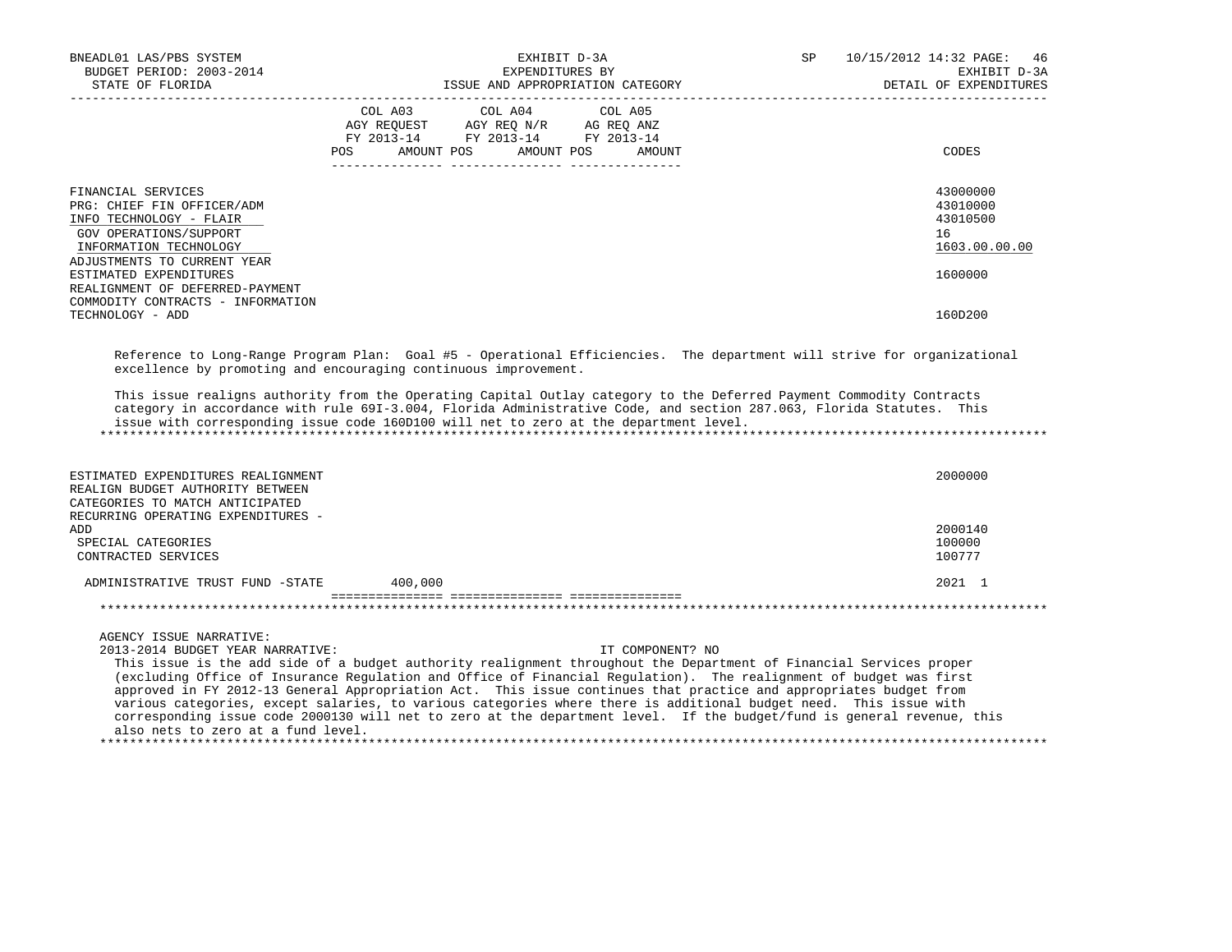| BNEADL01 LAS/PBS SYSTEM<br>BUDGET PERIOD: 2003-2014<br>STATE OF FLORIDA                                                                                                                                                                               | EXHIBIT D-3A<br>EXPENDITURES BY<br>ISSUE AND APPROPRIATION CATEGORY                                                                               | SP 10/15/2012 14:32 PAGE: 47<br>EXHIBIT D-3A<br>DETAIL OF EXPENDITURES                  |
|-------------------------------------------------------------------------------------------------------------------------------------------------------------------------------------------------------------------------------------------------------|---------------------------------------------------------------------------------------------------------------------------------------------------|-----------------------------------------------------------------------------------------|
|                                                                                                                                                                                                                                                       | COL A03 COL A04<br>COL A05<br>AGY REQUEST AGY REQ N/R AG REQ ANZ<br>FY 2013-14 FY 2013-14 FY 2013-14<br>POS<br>AMOUNT POS<br>AMOUNT POS<br>AMOUNT | CODES                                                                                   |
| FINANCIAL SERVICES<br>PRG: CHIEF FIN OFFICER/ADM<br>INFO TECHNOLOGY - FLAIR<br>GOV OPERATIONS/SUPPORT<br>INFORMATION TECHNOLOGY<br>NONRECURRING EXPENDITURES<br>FLAIR SUCCESSION PLAN - OVERLAP<br>STAFF TO MAINTAIN FLAIR PROFICIENCY<br>SALARY RATE |                                                                                                                                                   | 43000000<br>43010000<br>43010500<br>16<br>1603.00.00.00<br>2100000<br>2103133<br>000000 |
| SALARY RATE 196,256-                                                                                                                                                                                                                                  |                                                                                                                                                   |                                                                                         |
| SALARIES AND BENEFITS                                                                                                                                                                                                                                 |                                                                                                                                                   | 010000                                                                                  |
| GENERAL REVENUE FUND                                                                                                                                                                                                                                  | $7.00 -$<br>$-$ STATE<br>282,401-                                                                                                                 | 1000 1                                                                                  |
| <b>EXPENSES</b>                                                                                                                                                                                                                                       |                                                                                                                                                   | 040000                                                                                  |
| GENERAL REVENUE FUND -STATE 39,037-                                                                                                                                                                                                                   |                                                                                                                                                   | 1000 1                                                                                  |
| SPECIAL CATEGORIES<br>TR/DMS/HR SVCS/STW CONTRCT                                                                                                                                                                                                      |                                                                                                                                                   | 100000<br>107040                                                                        |
| GENERAL REVENUE FUND                                                                                                                                                                                                                                  | $-$ STATE 2,492-                                                                                                                                  | 1000 1                                                                                  |
| TOTAL: FLAIR SUCCESSION PLAN - OVERLAP<br>STAFF TO MAINTAIN FLAIR PROFICIENCY<br>TOTAL POSITIONS 7.00-<br>TOTAL ISSUE 323,930-<br>TOTAL SALARY RATE $196.256 -$                                                                                       |                                                                                                                                                   | 2103133                                                                                 |
| FLAIR REPLACEMENT - INDEPENDENT<br>BUSINESS CASE STUDY<br>SPECIAL CATEGORIES<br>CONTRACTED SERVICES                                                                                                                                                   |                                                                                                                                                   | 2103135<br>100000<br>100777                                                             |
| ADMINISTRATIVE TRUST FUND -STATE 1,500,000-                                                                                                                                                                                                           |                                                                                                                                                   | 2021 1                                                                                  |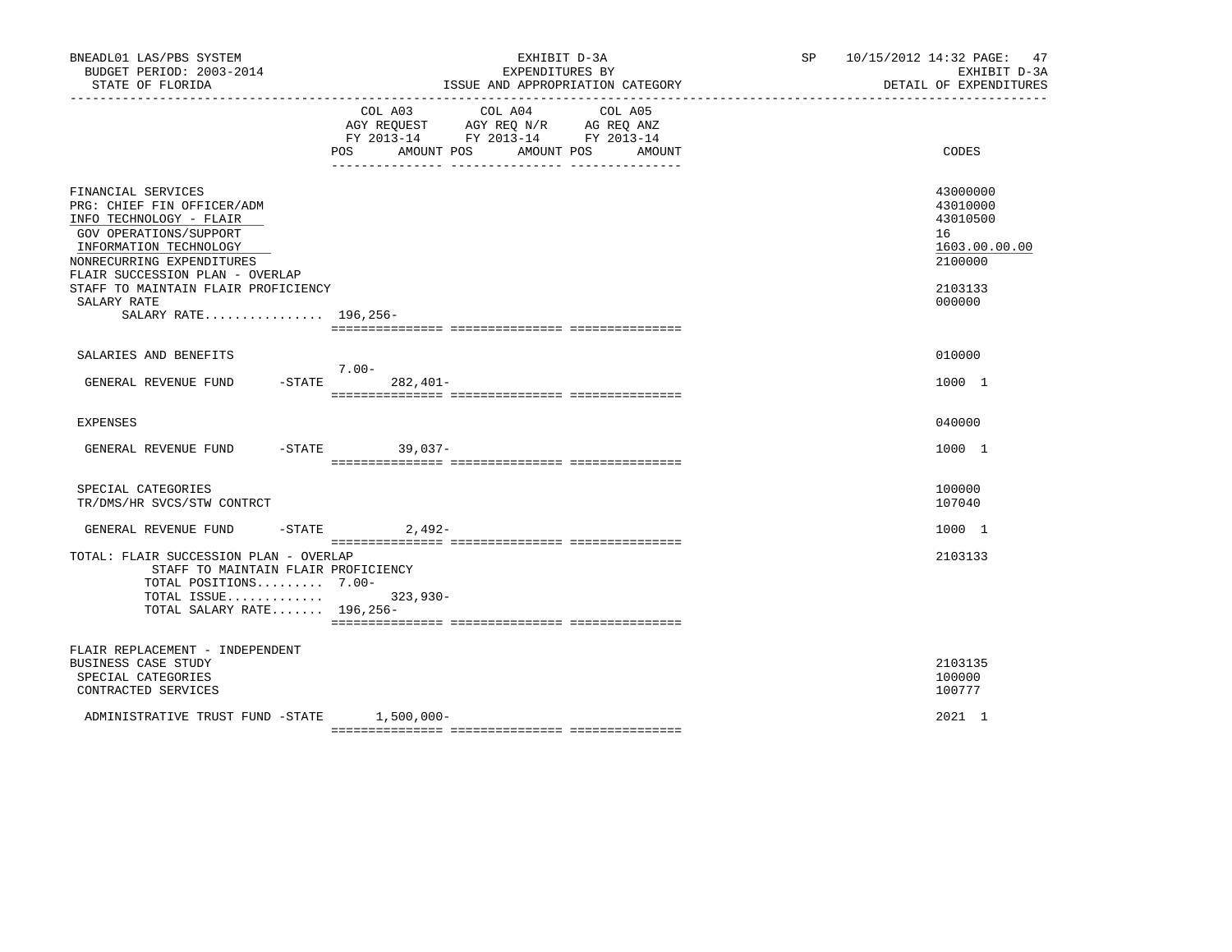| BNEADL01 LAS/PBS SYSTEM<br>BUDGET PERIOD: 2003-2014<br>STATE OF FLORIDA                                                                                                                                                       |                                     | EXHIBIT D-3A<br>EXPENDITURES BY<br>ISSUE AND APPROPRIATION CATEGORY                                                                   | SP 10/15/2012 14:32 PAGE: 48 | EXHIBIT D-3A<br>DETAIL OF EXPENDITURES                             |
|-------------------------------------------------------------------------------------------------------------------------------------------------------------------------------------------------------------------------------|-------------------------------------|---------------------------------------------------------------------------------------------------------------------------------------|------------------------------|--------------------------------------------------------------------|
|                                                                                                                                                                                                                               |                                     | COL A03 COL A04 COL A05<br>AGY REQUEST AGY REQ N/R AG REQ ANZ<br>FY 2013-14 FY 2013-14 FY 2013-14<br>POS AMOUNT POS AMOUNT POS AMOUNT |                              | CODES                                                              |
| FINANCIAL SERVICES<br>PRG: CHIEF FIN OFFICER/ADM<br>INFO TECHNOLOGY - FLAIR<br>GOV OPERATIONS/SUPPORT<br>INFORMATION TECHNOLOGY<br>ANNUALIZATION OF ADMINISTERED<br>FUNDS APPROPRIATIONS<br>STATE HEALTH INSURANCE ADJUSTMENT |                                     |                                                                                                                                       |                              | 43000000<br>43010000<br>43010500<br>16<br>1603.00.00.00<br>26A0000 |
| FOR FY 2012-13 - 10 MONTHS<br><b>ANNUALIZATION</b><br>SALARIES AND BENEFITS                                                                                                                                                   |                                     |                                                                                                                                       |                              | 26A1830<br>010000                                                  |
| GENERAL REVENUE FUND $-$ STATE 62,590<br>ADMINISTRATIVE TRUST FUND -STATE                                                                                                                                                     | 4,675                               |                                                                                                                                       |                              | 1000 1<br>2021 1                                                   |
| TOTAL APPRO                                                                                                                                                                                                                   | 67,265                              |                                                                                                                                       |                              |                                                                    |
| WORKLOAD<br>FLAIR SUCCESSION PLAN - OVERLAP<br>STAFF TO MAINTAIN FLAIR PROFICIENCY<br>SALARY RATE                                                                                                                             |                                     |                                                                                                                                       |                              | 3000000<br>30050C0<br>000000                                       |
| SALARIES AND BENEFITS                                                                                                                                                                                                         |                                     |                                                                                                                                       |                              | 010000                                                             |
| GENERAL REVENUE FUND                                                                                                                                                                                                          | 8.00 8.00<br>-STATE 355,729 355,729 |                                                                                                                                       |                              | 1000 1                                                             |
| <b>EXPENSES</b>                                                                                                                                                                                                               |                                     |                                                                                                                                       |                              | 040000                                                             |
| GENERAL REVENUE FUND -STATE 67,597 67,597                                                                                                                                                                                     |                                     |                                                                                                                                       |                              | 1000 1                                                             |
| SPECIAL CATEGORIES<br>TR/DMS/HR SVCS/STW CONTRCT                                                                                                                                                                              |                                     |                                                                                                                                       |                              | 100000<br>107040                                                   |
| GENERAL REVENUE FUND                                                                                                                                                                                                          | $-STATE$ 2,832 2,832                |                                                                                                                                       |                              | 1000 1                                                             |
| TOTAL: FLAIR SUCCESSION PLAN - OVERLAP<br>STAFF TO MAINTAIN FLAIR PROFICIENCY<br>TOTAL POSITIONS 8.00<br>TOTAL ISSUE $426,158$<br>TOTAL SALARY RATE 243,128                                                                   |                                     | 8.00<br>426,158<br>243,128                                                                                                            |                              | 30050C0                                                            |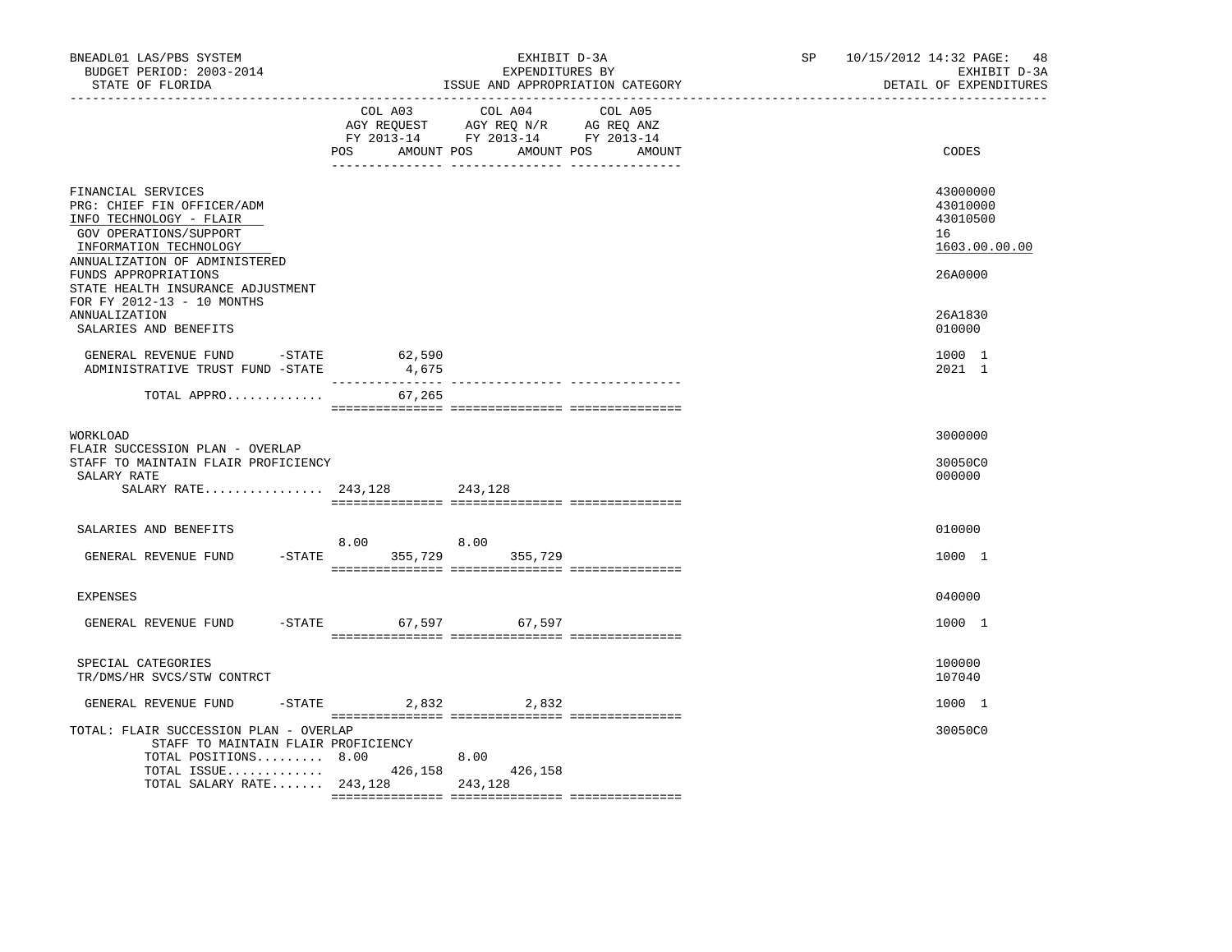| BNEADL01 LAS/PBS SYSTEM<br>BUDGET PERIOD: 2003-2014<br>STATE OF FLORIDA                                                                                                                                               | EXHIBIT D-3A<br>EXPENDITURES BY<br>ISSUE AND APPROPRIATION CATEGORY |                                                                       |                      | 49<br>SP<br>10/15/2012 14:32 PAGE:<br>EXHIBIT D-3A<br>DETAIL OF EXPENDITURES  |
|-----------------------------------------------------------------------------------------------------------------------------------------------------------------------------------------------------------------------|---------------------------------------------------------------------|-----------------------------------------------------------------------|----------------------|-------------------------------------------------------------------------------|
|                                                                                                                                                                                                                       | COL A03<br>AGY REOUEST<br>FY 2013-14<br>POS<br>AMOUNT POS           | COL A04 COL A05<br>AGY REO N/R<br>FY 2013-14 FY 2013-14<br>AMOUNT POS | AG REO ANZ<br>AMOUNT | CODES                                                                         |
| FINANCIAL SERVICES<br>PRG: CHIEF FIN OFFICER/ADM<br>INFO TECHNOLOGY - FLAIR<br>GOV OPERATIONS/SUPPORT<br>INFORMATION TECHNOLOGY<br>WORKLOAD<br>FLAIR SUCCESSION PLAN - OVERLAP<br>STAFF TO MAINTAIN FLAIR PROFICIENCY |                                                                     |                                                                       |                      | 43000000<br>43010000<br>43010500<br>16<br>1603.00.00.00<br>3000000<br>30050C0 |
|                                                                                                                                                                                                                       |                                                                     |                                                                       |                      |                                                                               |

AGENCY ISSUE NARRATIVE:

 2013-2014 BUDGET YEAR NARRATIVE: IT COMPONENT? YES Issue Title: FLAIR Succession Plan - Overlap Staff to Maintain FLAIR Proficiency

 Reference to Long-Range Program Plan: Goal #5 - Operational Efficiencies. The department will strive for organizational excellence by promoting and encouraging continuous improvement.

 FLAIR, the State of Florida accounting system, is a critical statewide system that processes over 52 million transactions per year. The number of warrants and electronic fund transfers produced annually are over 16 million. This is a 223 percent increase from when FLAIR was first implemented in 1980.

 Thirty-eight FLAIR staff members are either currently in DROP, are within five years of retirement by age or years of service, have returned after DROP, or already have over 30 years of service. The FLAIR staff members who will terminate within the next five years are seasoned and experienced experts with many combined years of institutional FLAIR knowledge. During Fiscal Year 2012-13, seven full time equivalent positions (FTE) were established as nonrecurring; and the department received \$323,930 in nonrecurring funding for the first year of the overlap plan. This issue is to request the second year overlap of eight FTE and \$426,158, both nonrecurring.

 To maintain continued staff competency without significant customer service and system interruptions, it is vital that DFS hire replacement staff to overlap the FLAIR staff members who are scheduled to DROP during Fiscal Year 2013-14. It is recommended that the overlap period be initiated at least one year prior to each retiring staff member's termination date.

 By implementing staff position overlaps, DFS will provide sufficient time for newly hired staff to learn the intricacies of FLAIR's customized programming language as well as other unique complexities associated with the FLAIR system. \*\*\*\*\*\*\*\*\*\*\*\*\*\*\*\*\*\*\*\*\*\*\*\*\*\*\*\*\*\*\*\*\*\*\*\*\*\*\*\*\*\*\*\*\*\*\*\*\*\*\*\*\*\*\*\*\*\*\*\*\*\*\*\*\*\*\*\*\*\*\*\*\*\*\*\*\*\*\*\*\*\*\*\*\*\*\*\*\*\*\*\*\*\*\*\*\*\*\*\*\*\*\*\*\*\*\*\*\*\*\*\*\*\*\*\*\*\*\*\*\*\*\*\*\*\*\*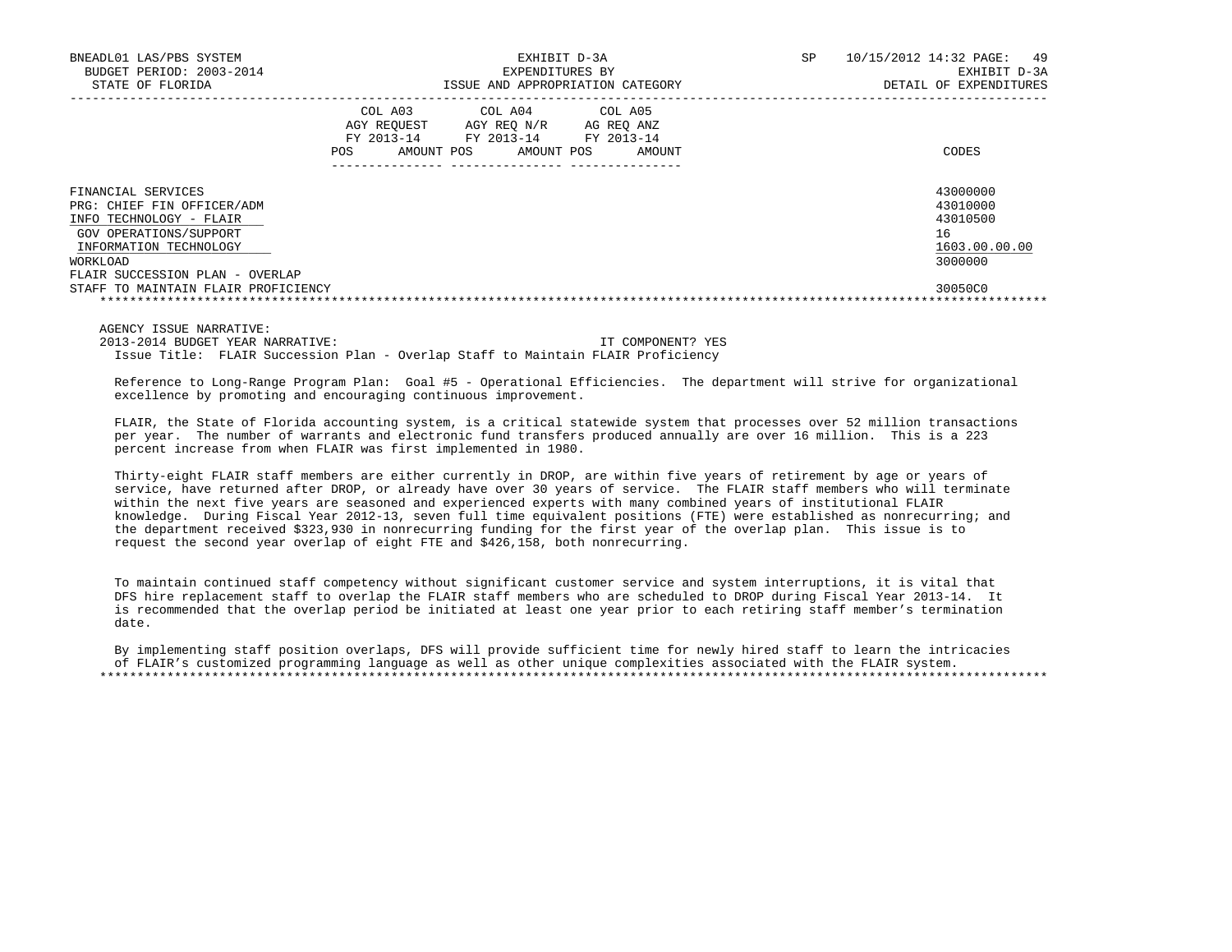| BNEADL01 LAS/PBS SYSTEM<br>BUDGET PERIOD: 2003-2014<br>STATE OF FLORIDA                                                                                                                                               |                | ISSUE AND APPROPRIATION CATEGORY                                                          | EXHIBIT D-3A<br>EXPENDITURES BY |                 |                 |               | SP 10/15/2012 14:32 PAGE: 50<br>EXHIBIT D-3A<br>DETAIL OF EXPENDITURES        |
|-----------------------------------------------------------------------------------------------------------------------------------------------------------------------------------------------------------------------|----------------|-------------------------------------------------------------------------------------------|---------------------------------|-----------------|-----------------|---------------|-------------------------------------------------------------------------------|
|                                                                                                                                                                                                                       | POS AMOUNT POS | COL A03 COL A04<br>AGY REQUEST AGY REQ N/R AG REQ ANZ<br>FY 2013-14 FY 2013-14 FY 2013-14 | COL A05<br>AMOUNT POS AMOUNT    |                 |                 |               | CODES                                                                         |
| FINANCIAL SERVICES<br>PRG: CHIEF FIN OFFICER/ADM<br>INFO TECHNOLOGY - FLAIR<br>GOV OPERATIONS/SUPPORT<br>INFORMATION TECHNOLOGY<br>WORKLOAD<br>FLAIR SUCCESSION PLAN - OVERLAP<br>STAFF TO MAINTAIN FLAIR PROFICIENCY |                |                                                                                           |                                 |                 |                 |               | 43000000<br>43010000<br>43010500<br>16<br>1603.00.00.00<br>3000000<br>30050C0 |
| POSITION DETAIL OF SALARIES AND BENEFITS:                                                                                                                                                                             |                | FTE BASE RATE                                                                             | ADDITIVES                       | <b>BENEFITS</b> | SUBTOTAL        | $\frac{1}{6}$ | LAPSE LAPSED SALARIES<br>AND BENEFITS                                         |
| A03 - AGY REQUEST FY 2013-14                                                                                                                                                                                          |                |                                                                                           |                                 |                 |                 |               |                                                                               |
| NEW POSITIONS<br>P101 PROPOSED CLASS CODE<br>C9999 001                                                                                                                                                                |                | 8.00 243,128                                                                              |                                 |                 |                 |               | 112,601 355,729 0.00 355,729                                                  |
| TOTALS FOR ISSUE BY FUND<br>1000 GENERAL REVENUE FUND                                                                                                                                                                 |                |                                                                                           |                                 |                 |                 |               | 355,729                                                                       |
|                                                                                                                                                                                                                       | 8.00           | 243,128                                                                                   |                                 |                 | 112,601 355,729 |               | ______________<br>355,729<br>==============                                   |
| A04 - AGY REO N/R FY 2013-14                                                                                                                                                                                          |                |                                                                                           |                                 |                 |                 |               |                                                                               |
| NEW POSITIONS<br>P101 PROPOSED CLASS CODE<br>C9999 001                                                                                                                                                                |                | 8.00 243,128                                                                              |                                 |                 |                 |               | 112,601 355,729 0.00 355,729                                                  |
| TOTALS FOR ISSUE BY FUND<br>1000 GENERAL REVENUE FUND                                                                                                                                                                 |                |                                                                                           |                                 |                 |                 |               | 355,729                                                                       |
|                                                                                                                                                                                                                       |                | 8.00 243,128                                                                              |                                 |                 | 112,601 355,729 |               | ______________<br>355,729                                                     |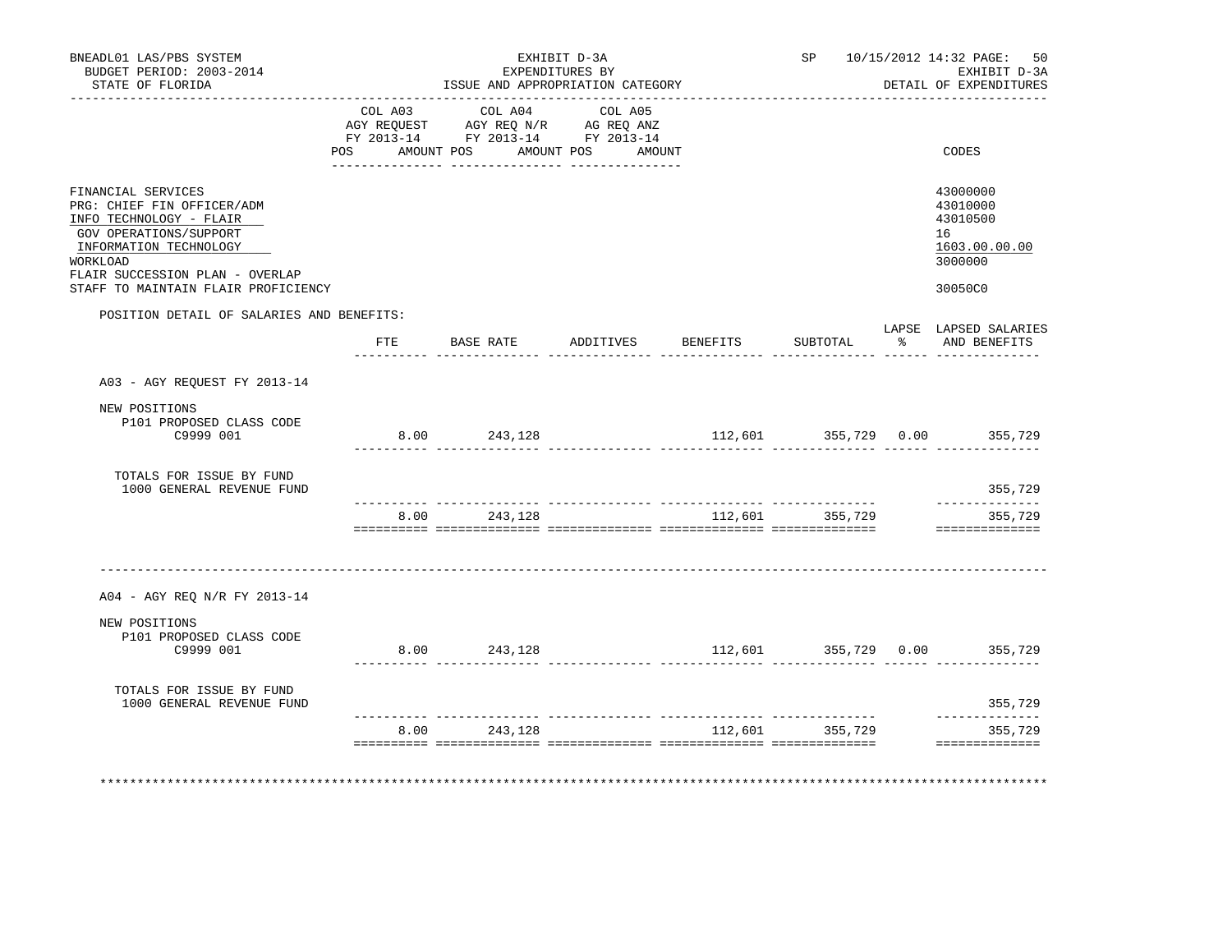| BNEADL01 LAS/PBS SYSTEM<br>BUDGET PERIOD: 2003-2014<br>STATE OF FLORIDA                                                                                     | EXHIBIT D-3A<br>EXPENDITURES BY<br>ISSUE AND APPROPRIATION CATEGORY                                                                   | 10/15/2012 14:32 PAGE: 51<br>SP<br>EXHIBIT D-3A<br>DETAIL OF EXPENDITURES |  |
|-------------------------------------------------------------------------------------------------------------------------------------------------------------|---------------------------------------------------------------------------------------------------------------------------------------|---------------------------------------------------------------------------|--|
|                                                                                                                                                             | COL A03 COL A04 COL A05<br>AGY REQUEST AGY REQ N/R AG REQ ANZ<br>FY 2013-14 FY 2013-14 FY 2013-14<br>POS AMOUNT POS AMOUNT POS AMOUNT | CODES                                                                     |  |
| FINANCIAL SERVICES<br>PRG: CHIEF FIN OFFICER/ADM<br>INFO TECHNOLOGY - FLAIR<br>GOV OPERATIONS/SUPPORT<br>INFORMATION TECHNOLOGY<br>PROGRAM OR SERVICE-LEVEL |                                                                                                                                       | 43000000<br>43010000<br>43010500<br>16<br>1603.00.00.00                   |  |
| INFORMATION TECHNOLOGY<br>INCREASE BUDGET FOR FLAIR OPERATING                                                                                               |                                                                                                                                       | 3630000                                                                   |  |
| COSTS<br>SPECIAL CATEGORIES<br>CONTRACTED SERVICES                                                                                                          |                                                                                                                                       | 36378C0<br>100000<br>100777                                               |  |
| ADMINISTRATIVE TRUST FUND -STATE                                                                                                                            |                                                                                                                                       | 2021 1                                                                    |  |
|                                                                                                                                                             |                                                                                                                                       |                                                                           |  |

 AGENCY ISSUE NARRATIVE: 2013-2014 BUDGET YEAR NARRATIVE: IT COMPONENT? YES Issue Title: Increase Budget for FLAIR Operating Costs

 Reference to Long-Range Program Plan: Goal #5 - Operational Efficiencies. The department will strive for organizational excellence by promoting and encouraging continuous improvement.

 The Division of Information Systems (DIS) is requesting additional contracted services budget authority to true-up its recurring FLAIR budget to provide continuation funds to cover its operating costs.

 DIS' current recurring operational budget to support its FLAIR operations is \$11,252,792. This continuation budget is not sufficient to support continued operations which have risen over a period of time without adjustments. The deficit between the appropriation and expenditures, \$2,372,443, is paid from Budget Entity 43010300 (Information Technology) and cost allocated to various DFS trust funds.

The projected annual cost to operate the FLAIR operations is:

| Category                                | Cost         |
|-----------------------------------------|--------------|
|                                         |              |
| Salary & Benefits:                      | 6,787,428    |
| OPS:                                    | 13,607       |
| Expense:                                | 1,442,509    |
| OCO:                                    | 781,820      |
| Contracted Services:                    | 4,539,392    |
| Risk Management:                        | 13,468       |
| Lease or Lease Purchase of Equipment:   | 3,824        |
| Transfer to DMS - HR Services Contract: | 35,987       |
| NWRDC:                                  | 7,200        |
| TOTAL:                                  | \$13,625,235 |

When the FLAIR Operating Budget is trued-up, DIS will be able to administer the Information Technology budget to provide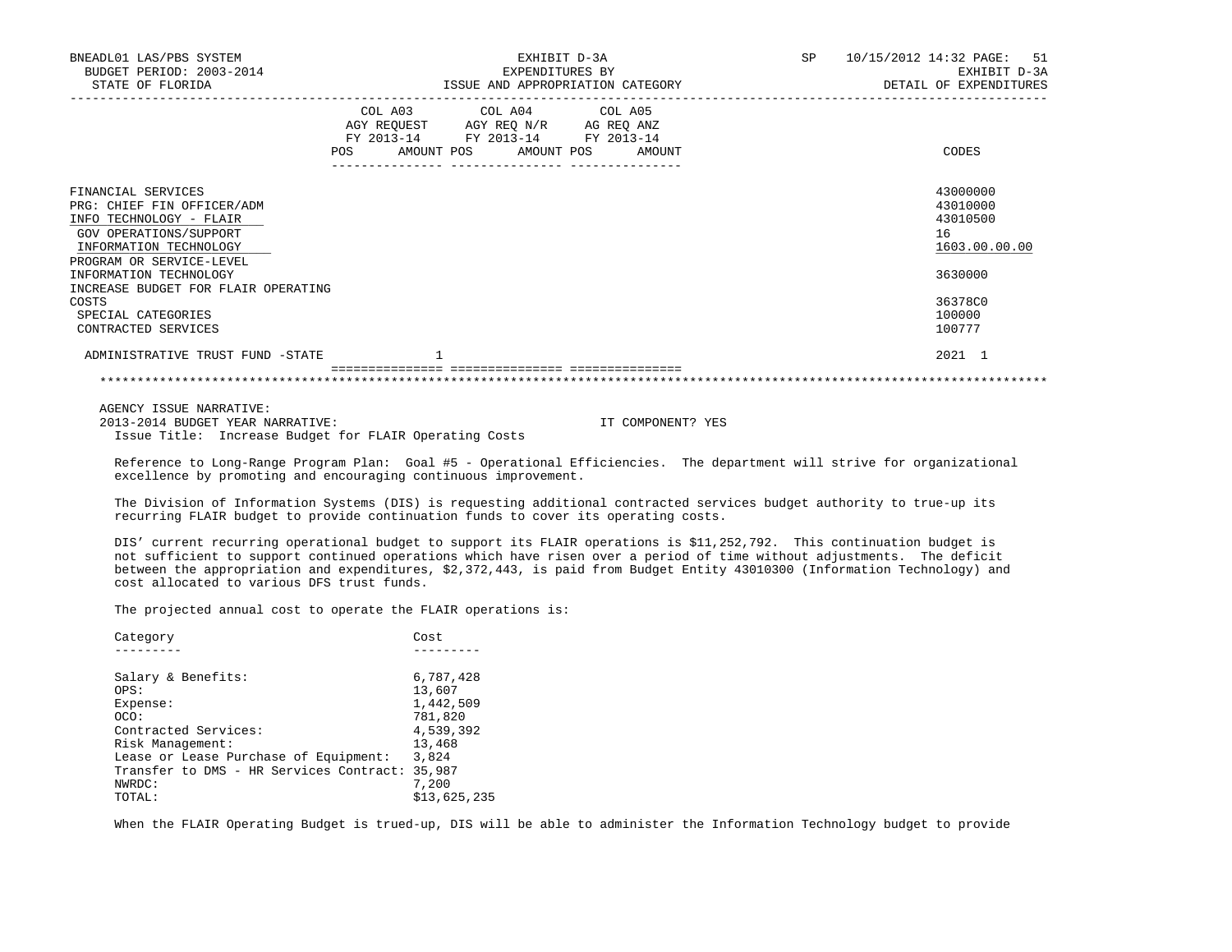| BNEADL01 LAS/PBS SYSTEM<br>BUDGET PERIOD: 2003-2014<br>STATE OF FLORIDA                                                         |     | EXHIBIT D-3A<br>EXPENDITURES BY<br>ISSUE AND APPROPRIATION CATEGORY                                                           | SP     | 10/15/2012 14:32 PAGE: 52<br>EXHIBIT D-3A<br>DETAIL OF EXPENDITURES |                                                         |
|---------------------------------------------------------------------------------------------------------------------------------|-----|-------------------------------------------------------------------------------------------------------------------------------|--------|---------------------------------------------------------------------|---------------------------------------------------------|
|                                                                                                                                 | POS | COL A03 COL A04 COL A05<br>AGY REOUEST AGY REO N/R AG REO ANZ<br>FY 2013-14 FY 2013-14 FY 2013-14<br>AMOUNT POS<br>AMOUNT POS | AMOUNT |                                                                     | CODES                                                   |
| FINANCIAL SERVICES<br>PRG: CHIEF FIN OFFICER/ADM<br>INFO TECHNOLOGY - FLAIR<br>GOV OPERATIONS/SUPPORT<br>INFORMATION TECHNOLOGY |     |                                                                                                                               |        |                                                                     | 43000000<br>43010000<br>43010500<br>16<br>1603.00.00.00 |
| PROGRAM OR SERVICE-LEVEL<br>INFORMATION TECHNOLOGY<br>INCREASE BUDGET FOR FLAIR OPERATING<br>COSTS                              |     |                                                                                                                               |        |                                                                     | 3630000<br>36378C0                                      |

 needed goods and services to the rest of the department. The following are representative of the types of projects needed in order to continue the transformation of the department's technology division.

Upgrade and consolidation of the department's seven different FileNet systems into one consolidated P8 environment;

Replace costly Oracle database systems with a DB2 clustered environment;

Staff Augmentation to support FACTS, UPMIS, ALIS, DICE, FileNet and the implementation and mobile application;

Remedy requirements: Additional modules to properly accomplish project and resources/inventory management;

Remedy licenses to accommodate user self service; and training to maintain overall system;

 Security tools to validate that DFS application software is free of security holes and resistant to external software exploits;

 Document content management to enable DFS to control, manage and secure distribution of forms and documents internally and externally;

 Testing software to improve quality, reliability and speed of application software; request suite of testing tools to allow debugging and performance testing of any software deployed by DFS;

Interactive Voice Response (IVR) to help Division of Consumer Services and DIS provide better customer service;

 Conversion and administrative tools to facilitate migration of legacy systems and software programs to technology that is newer and less costly to maintain;

Replace aging servers and network equipment to maintain speed and reliability of DFS' computing infrastructure; and

 Replace personal computers that could not be accommodated with current budget. \*\*\*\*\*\*\*\*\*\*\*\*\*\*\*\*\*\*\*\*\*\*\*\*\*\*\*\*\*\*\*\*\*\*\*\*\*\*\*\*\*\*\*\*\*\*\*\*\*\*\*\*\*\*\*\*\*\*\*\*\*\*\*\*\*\*\*\*\*\*\*\*\*\*\*\*\*\*\*\*\*\*\*\*\*\*\*\*\*\*\*\*\*\*\*\*\*\*\*\*\*\*\*\*\*\*\*\*\*\*\*\*\*\*\*\*\*\*\*\*\*\*\*\*\*\*\*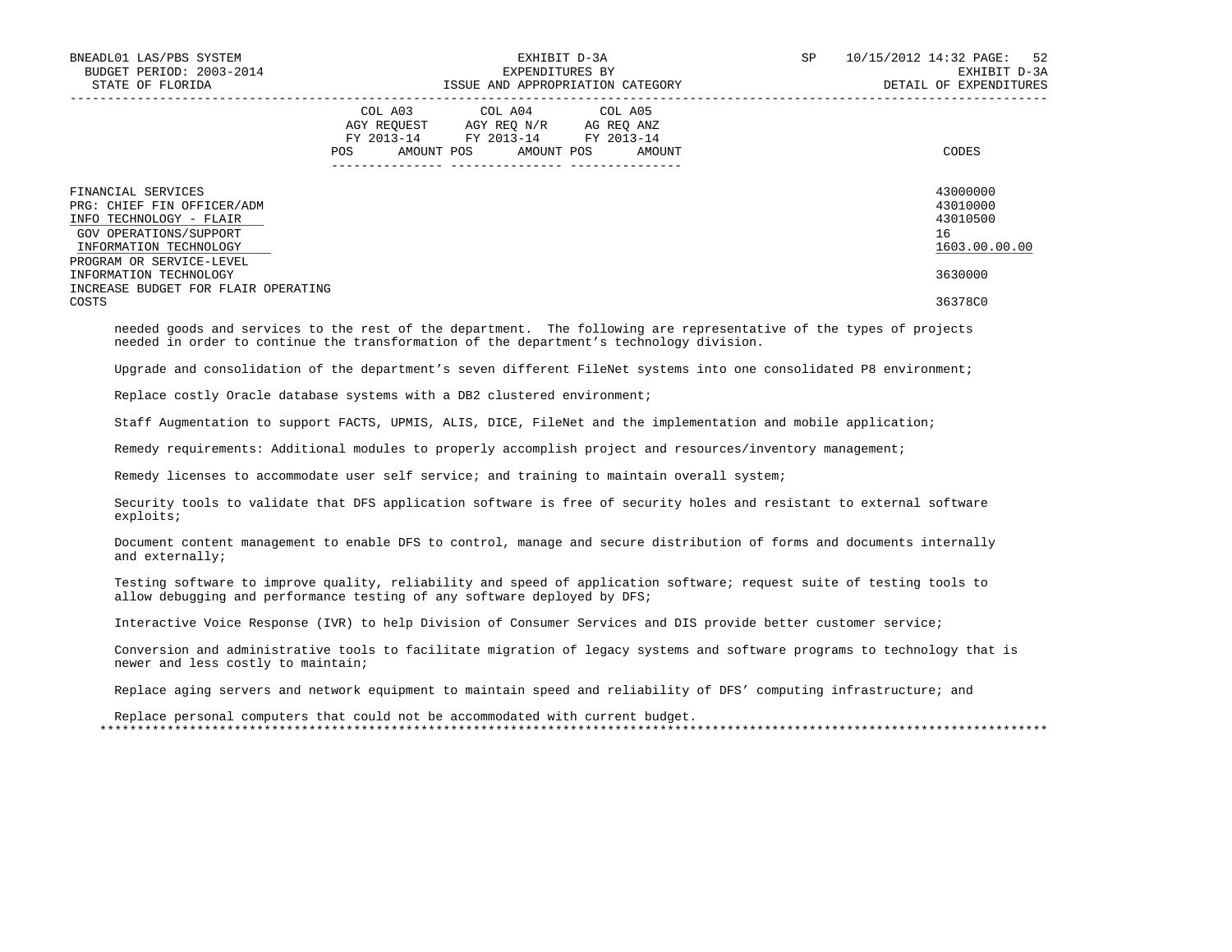| BNEADL01 LAS/PBS SYSTEM<br>BUDGET PERIOD: 2003-2014                                                                                                         | EXHIBIT D-3A<br>EXPENDITURES BY                                                                                                                                                                                                                                                                                 | SP                | 10/15/2012 14:32 PAGE: 53<br>EXHIBIT D-3A               |
|-------------------------------------------------------------------------------------------------------------------------------------------------------------|-----------------------------------------------------------------------------------------------------------------------------------------------------------------------------------------------------------------------------------------------------------------------------------------------------------------|-------------------|---------------------------------------------------------|
| STATE OF FLORIDA                                                                                                                                            | ISSUE AND APPROPRIATION CATEGORY                                                                                                                                                                                                                                                                                |                   | DETAIL OF EXPENDITURES                                  |
|                                                                                                                                                             | COL A03 COL A04<br>$\begin{tabular}{lllllll} \bf AGY \;\; REQUEST \hspace{1cm} AGY \;\; REQ \;\; N/R \hspace{1cm} AG \;\; REQ \;\; ANZ \\ \hline \texttt{FY} \;\; 2013\texttt{-}14 & \texttt{FY} \;\; 2013\texttt{-}14 & \texttt{FY} \;\; 2013\texttt{-}14 \\ \end{tabular}$<br>AMOUNT POS<br>AMOUNT POS<br>POS | COL A05<br>AMOUNT | CODES                                                   |
| FINANCIAL SERVICES<br>PRG: CHIEF FIN OFFICER/ADM<br>INFO TECHNOLOGY - FLAIR<br>GOV OPERATIONS/SUPPORT<br>INFORMATION TECHNOLOGY<br>PROGRAM OR SERVICE-LEVEL |                                                                                                                                                                                                                                                                                                                 |                   | 43000000<br>43010000<br>43010500<br>16<br>1603.00.00.00 |
| INFORMATION TECHNOLOGY<br>RESTRUCTURE FLAIR THIRD SHIFT<br>SALARY RATE<br>SALARY RATE 37,265-                                                               |                                                                                                                                                                                                                                                                                                                 |                   | 3630000<br>36379C0<br>000000                            |
| SALARIES AND BENEFITS                                                                                                                                       |                                                                                                                                                                                                                                                                                                                 |                   | 010000                                                  |
| GENERAL REVENUE FUND -STATE                                                                                                                                 | $3.00 -$<br>72,575-                                                                                                                                                                                                                                                                                             |                   | 1000 1                                                  |
| SPECIAL CATEGORIES<br>TR/DMS/HR SVCS/STW CONTRCT                                                                                                            |                                                                                                                                                                                                                                                                                                                 |                   | 100000<br>107040                                        |
| GENERAL REVENUE FUND                                                                                                                                        | $-$ STATE $1.062-$                                                                                                                                                                                                                                                                                              |                   | 1000 1                                                  |
| TOTAL: RESTRUCTURE FLAIR THIRD SHIFT<br>TOTAL POSITIONS 3.00-<br>TOTAL ISSUE<br>TOTAL SALARY RATE 37,265-                                                   | 73,637-                                                                                                                                                                                                                                                                                                         |                   | 36379C0                                                 |
|                                                                                                                                                             |                                                                                                                                                                                                                                                                                                                 |                   |                                                         |
| AGENCY ISSUE NARRATIVE:<br>2013-2014 BUDGET YEAR NARRATIVE:<br>Issue Title: Restructure FLAIR Third Shift                                                   |                                                                                                                                                                                                                                                                                                                 | IT COMPONENT? YES |                                                         |
|                                                                                                                                                             | Reference to Long-Range Program Plan: Goal #5 - Operational Efficiencies. The department will strive for organizational<br>excellence by promoting and encouraging continuous improvement.                                                                                                                      |                   |                                                         |

 This request consolidates four full time equivalent positions (FTE) currently assigned to the mainframe Production Control Unit into one higher paid FTE. The positions to be deleted have a current salary and benefits cost of \$174,519 and the requested FTE will have a salary and benefits cost of \$101,950.

 There are multiple systems running on the Department of Financial Services (DFS) mainframe: FLAIR, the Executive office of the Governor's LAS/PBS system, Workers Compensation, Unclaimed Property and a small component of the Treasury's system. The processes that support these systems are currently running 24 hours a day, 7 days a week and must be monitored to assure that the systems are available and accurate. The Division of Information Systems (DIS) currently has personnel in its Production Control unit assigned to monitor these processes during three shifts; Monday through Friday and a split shift to cover a critical portion of the weekend work. Two of the four positions will be eliminated from the third shift Production Control Unit. This will eliminate the need for the Quality Control Scheduling Supervisor and the Quality Control Scheduling Specialist.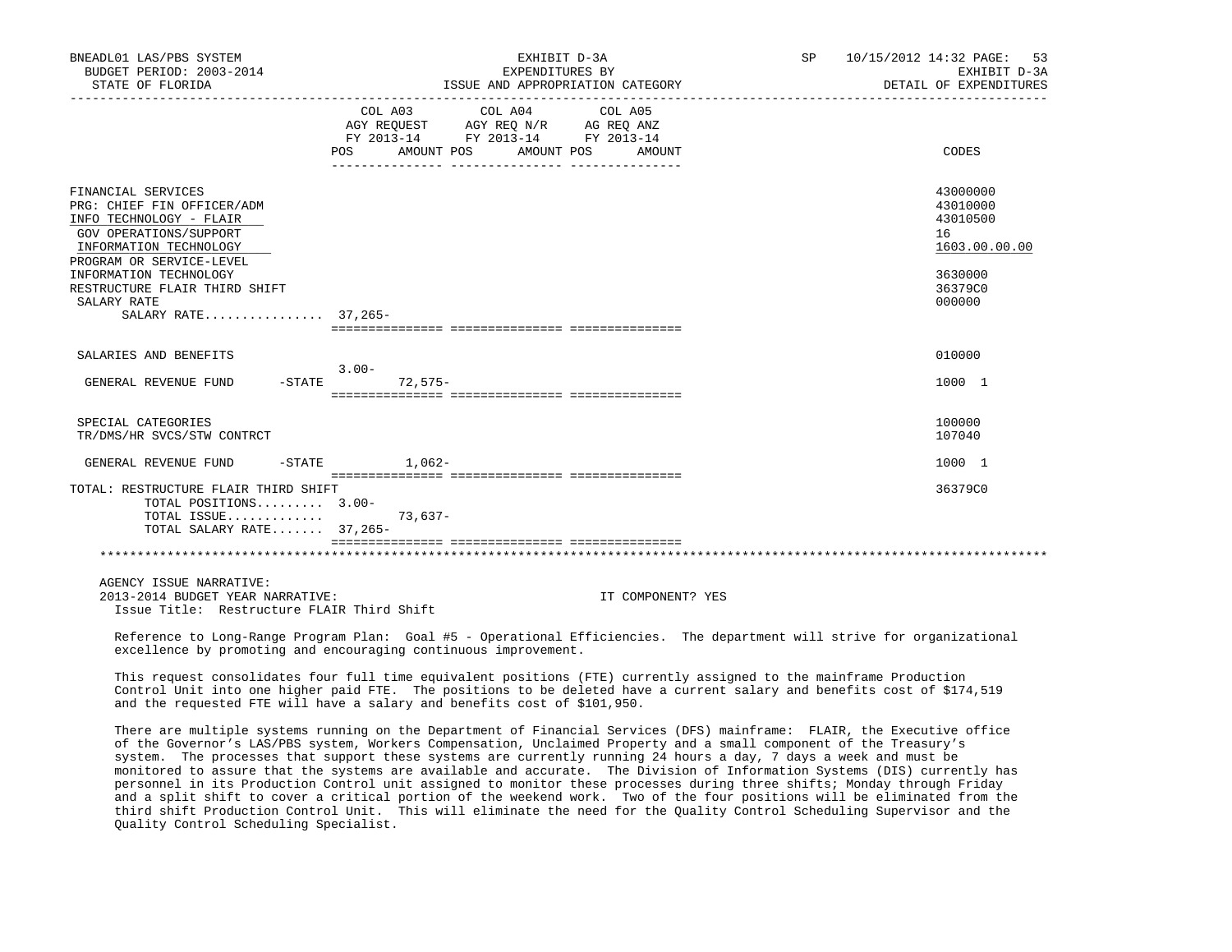| BNEADL01 LAS/PBS SYSTEM<br>BUDGET PERIOD: 2003-2014<br>STATE OF FLORIDA                                                                                     | EXHIBIT D-3A<br>EXPENDITURES BY<br>ISSUE AND APPROPRIATION CATEGORY                                                                         | SP<br>10/15/2012 14:32 PAGE: 54<br>EXHIBIT D-3A<br>DETAIL OF EXPENDITURES |
|-------------------------------------------------------------------------------------------------------------------------------------------------------------|---------------------------------------------------------------------------------------------------------------------------------------------|---------------------------------------------------------------------------|
|                                                                                                                                                             | COL A03 COL A04 COL A05<br>AGY REOUEST AGY REO N/R<br>AG REO ANZ<br>FY 2013-14 FY 2013-14 FY 2013-14<br>POS<br>AMOUNT POS AMOUNT POS AMOUNT | CODES                                                                     |
| FINANCIAL SERVICES<br>PRG: CHIEF FIN OFFICER/ADM<br>INFO TECHNOLOGY - FLAIR<br>GOV OPERATIONS/SUPPORT<br>INFORMATION TECHNOLOGY<br>PROGRAM OR SERVICE-LEVEL |                                                                                                                                             | 43000000<br>43010000<br>43010500<br>16<br>1603.00.00.00                   |
| INFORMATION TECHNOLOGY<br>RESTRUCTURE FLAIR THIRD SHIFT                                                                                                     |                                                                                                                                             | 3630000<br>36379C0                                                        |

The following can be implemented to eliminate the third shift:

\*Nightly process flows will be shortened by rescheduling processes to complete at an earlier time;

 \*Automation will be employed to alert on-call staff via email of any process failure during periods that are not actively monitored by Production Control staff; and

 \*Second shift will be scheduled into a split shift that will entail two production control monitors working from 3 p.m. to 11 p.m. and two additional monitors working from 7 p.m. to 3 a.m. This measure will provide coverage by four staff members during the peak hours of 7 p.m. to 11 p.m. and coverage by two staff members to monitor processes that run until 3 a.m.

 The remaining two positions in the DIS Production Control Unit that can also be eliminated are a Data Processing Control Specialist and a Computer Operator II. The Data Processing Control Specialist is responsible for handling tapes in the DFS tape library which will be replaced by a Virtual Tape Library in early 2013 which will eliminate the need for an FTE to handle the physical tapes. The Computer Operator II can be eliminated due to a reduced workload in the production print area as more reports are captured online and more payments are made via electronic fund transfers (EFT) thus eliminating printing of paper warrants.

 The upgraded position will be a dedicated Project Manager for FLAIR activities. Each year state and federal legislation is passed that results in major projects that directly impact FLAIR, for example, three percent Federal Withholding, three percent Employee Pension Contributions, Legislative Payroll, Federal Health Insurance Reform Act, to name a few. These are often complex initiatives with far scope, impacts and costs making it critical that they be managed per state and federal project guidelines. With the elimination of the four Production Control FTEs funds will be available to add a senior level project manager to support the DIS Office of Enterprise Financial Support Services which includes the FLAIR and mainframe organizations. This project manager can then support the major projects mandated in these business units to ensure they are completed on time, in scope and in budget. \*\*\*\*\*\*\*\*\*\*\*\*\*\*\*\*\*\*\*\*\*\*\*\*\*\*\*\*\*\*\*\*\*\*\*\*\*\*\*\*\*\*\*\*\*\*\*\*\*\*\*\*\*\*\*\*\*\*\*\*\*\*\*\*\*\*\*\*\*\*\*\*\*\*\*\*\*\*\*\*\*\*\*\*\*\*\*\*\*\*\*\*\*\*\*\*\*\*\*\*\*\*\*\*\*\*\*\*\*\*\*\*\*\*\*\*\*\*\*\*\*\*\*\*\*\*\*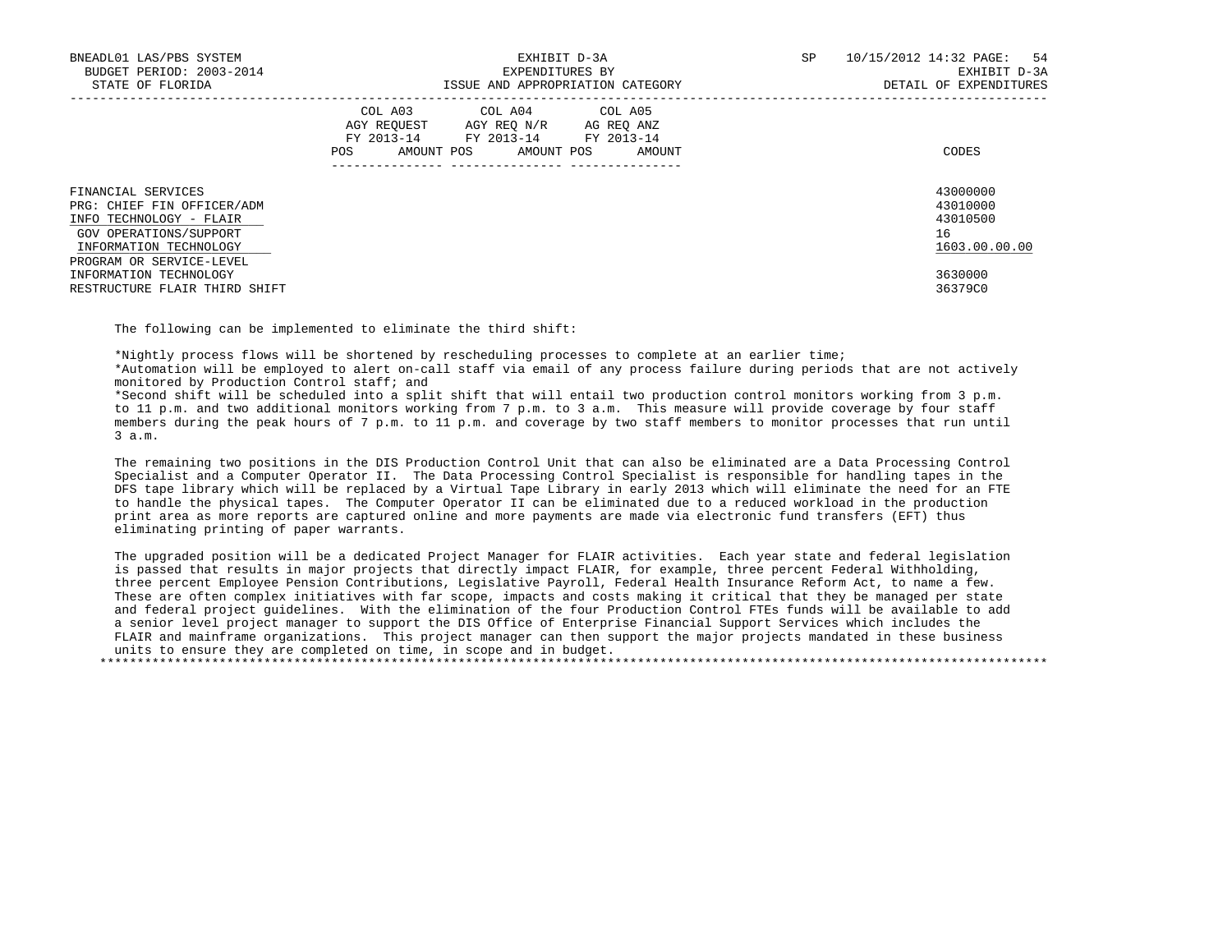| BNEADL01 LAS/PBS SYSTEM<br>BUDGET PERIOD: 2003-2014<br>STATE OF FLORIDA                                                                                                                                                |         | ISSUE AND APPROPRIATION CATEGORY                                                                                                                                                                                                           | EXHIBIT D-3A<br>EXPENDITURES BY |                              |                  | SP 10/15/2012 14:32 PAGE: 55<br>EXHIBIT D-3A<br>DETAIL OF EXPENDITURES        |
|------------------------------------------------------------------------------------------------------------------------------------------------------------------------------------------------------------------------|---------|--------------------------------------------------------------------------------------------------------------------------------------------------------------------------------------------------------------------------------------------|---------------------------------|------------------------------|------------------|-------------------------------------------------------------------------------|
|                                                                                                                                                                                                                        | COL A03 | COL A04<br>$\begin{tabular}{lllllll} \bf AGY \,\, REQUEST \,\, &\bf AGY \,\, REQ \,\, N/R &\bf AG \,\, REQ \,\, ANZ \\ \bf FY \,\, 2013-14 &\bf FY \,\, 2013-14 &\bf FY \,\, 2013-14 \\ \end{tabular}$<br>POS AMOUNT POS AMOUNT POS AMOUNT | COL A05                         |                              |                  | CODES                                                                         |
| FINANCIAL SERVICES<br>PRG: CHIEF FIN OFFICER/ADM<br>INFO TECHNOLOGY - FLAIR<br>GOV OPERATIONS/SUPPORT<br>INFORMATION TECHNOLOGY<br>PROGRAM OR SERVICE-LEVEL<br>INFORMATION TECHNOLOGY<br>RESTRUCTURE FLAIR THIRD SHIFT |         |                                                                                                                                                                                                                                            |                                 |                              |                  | 43000000<br>43010000<br>43010500<br>16<br>1603.00.00.00<br>3630000<br>36379C0 |
| POSITION DETAIL OF SALARIES AND BENEFITS:                                                                                                                                                                              |         |                                                                                                                                                                                                                                            |                                 |                              |                  | LAPSE LAPSED SALARIES                                                         |
|                                                                                                                                                                                                                        | FTE     |                                                                                                                                                                                                                                            |                                 | BASE RATE ADDITIVES BENEFITS | SUBTOTAL         | % AND BENEFITS                                                                |
| A03 - AGY REQUEST FY 2013-14                                                                                                                                                                                           |         |                                                                                                                                                                                                                                            |                                 |                              |                  |                                                                               |
| CHANGES TO CURRENTLY AUTHORIZED POSITIONS<br>P101 PROPOSED CLASS CODE<br>C9999 001                                                                                                                                     |         | $4.00 - 118,604 -$                                                                                                                                                                                                                         |                                 |                              |                  | $55,921-$ 174,525- 0.00 174,525-                                              |
| TOTALS FOR ISSUE BY FUND<br>1000 GENERAL REVENUE FUND                                                                                                                                                                  |         |                                                                                                                                                                                                                                            |                                 |                              |                  | 174,525-                                                                      |
|                                                                                                                                                                                                                        |         | $4.00 - 118,604 -$                                                                                                                                                                                                                         |                                 |                              | 55,921- 174,525- | ______________<br>174,525-<br>==============                                  |
| NEW POSITIONS<br>P101 PROPOSED CLASS CODE<br>N0001 001                                                                                                                                                                 |         | 1.00 81,339                                                                                                                                                                                                                                |                                 | 20,611 101,950 0.00 101,950  |                  |                                                                               |
| TOTALS FOR ISSUE BY FUND<br>1000 GENERAL REVENUE FUND                                                                                                                                                                  |         |                                                                                                                                                                                                                                            |                                 |                              |                  | 101,950                                                                       |
|                                                                                                                                                                                                                        | 1.00    | 81,339                                                                                                                                                                                                                                     |                                 | 20,611                       | 101,950          | --------------<br>101,950                                                     |
| **************************************                                                                                                                                                                                 |         |                                                                                                                                                                                                                                            |                                 |                              |                  | ************************                                                      |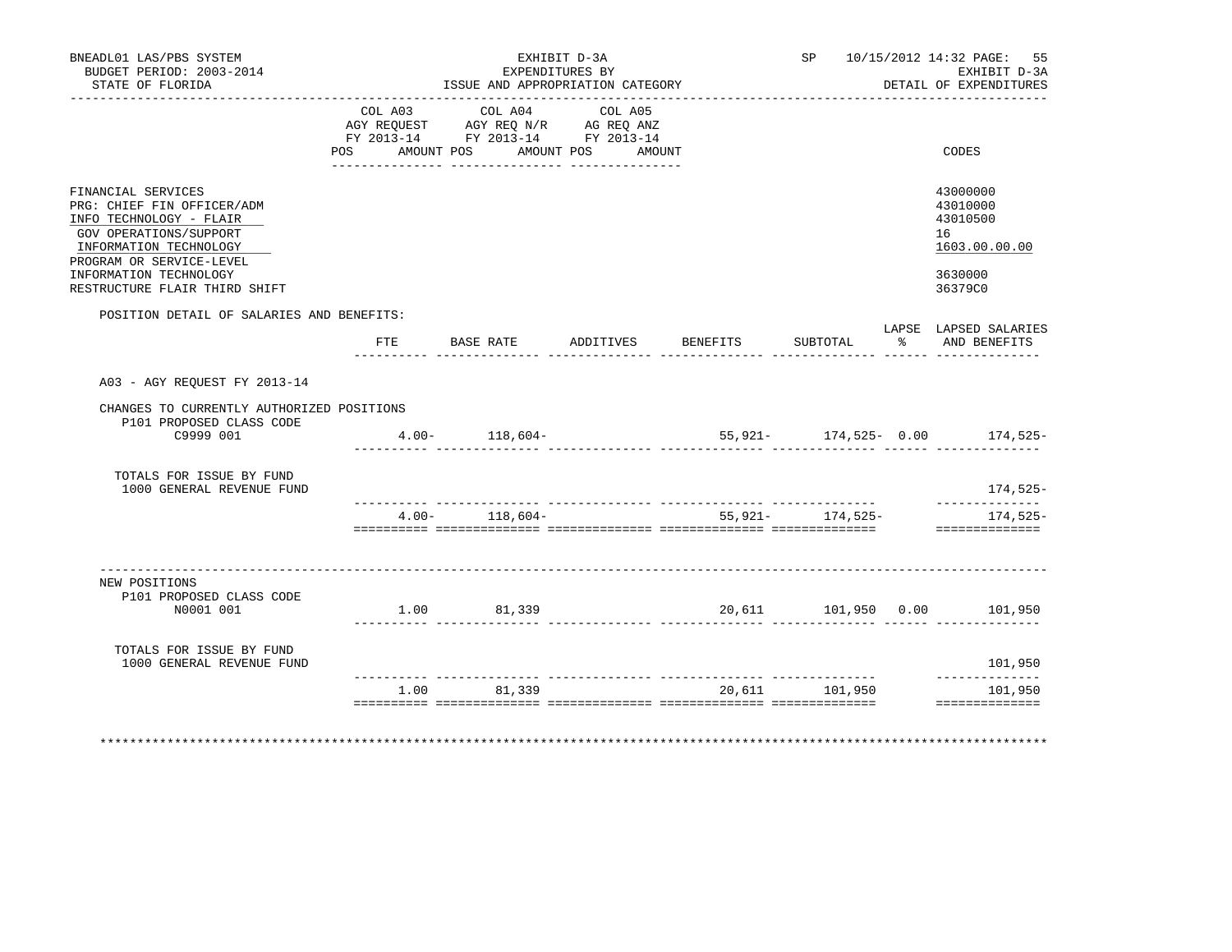| BNEADL01 LAS/PBS SYSTEM<br>BUDGET PERIOD: 2003-2014<br>STATE OF FLORIDA                                                         |                                  | EXPENDITURES BY                                                                                   | EXHIBIT D-3A | ISSUE AND APPROPRIATION CATEGORY | SP <sub>2</sub> | 10/15/2012 14:32 PAGE: 56<br>EXHIBIT D-3A<br>DETAIL OF EXPENDITURES |
|---------------------------------------------------------------------------------------------------------------------------------|----------------------------------|---------------------------------------------------------------------------------------------------|--------------|----------------------------------|-----------------|---------------------------------------------------------------------|
|                                                                                                                                 | POS AMOUNT POS AMOUNT POS AMOUNT | COL A03 COL A04 COL A05<br>AGY REQUEST AGY REQ N/R AG REQ ANZ<br>FY 2013-14 FY 2013-14 FY 2013-14 |              |                                  |                 | CODES                                                               |
| FINANCIAL SERVICES<br>PRG: CHIEF FIN OFFICER/ADM<br>INFO TECHNOLOGY - FLAIR<br>GOV OPERATIONS/SUPPORT<br>INFORMATION TECHNOLOGY |                                  |                                                                                                   |              |                                  |                 | 43000000<br>43010000<br>43010500<br>16<br>1603.00.00.00             |
| TOTAL: INFORMATION TECHNOLOGY<br>BY FUND TYPE                                                                                   |                                  |                                                                                                   |              |                                  |                 | 1603.00.00.00                                                       |
| GENERAL REVENUE FUND<br>TRUST FUNDS                                                                                             | 10,616,985<br>1,487,159          | 426,158                                                                                           |              |                                  |                 | 1000<br>2000                                                        |
| TOTAL POSITIONS $107.00$ 8.00<br>TOTAL PROG COMP 12, 104, 144 426, 158<br>TOTAL SALARY RATE 4,917,539 243,128                   |                                  | ----------- ---------------                                                                       |              |                                  |                 |                                                                     |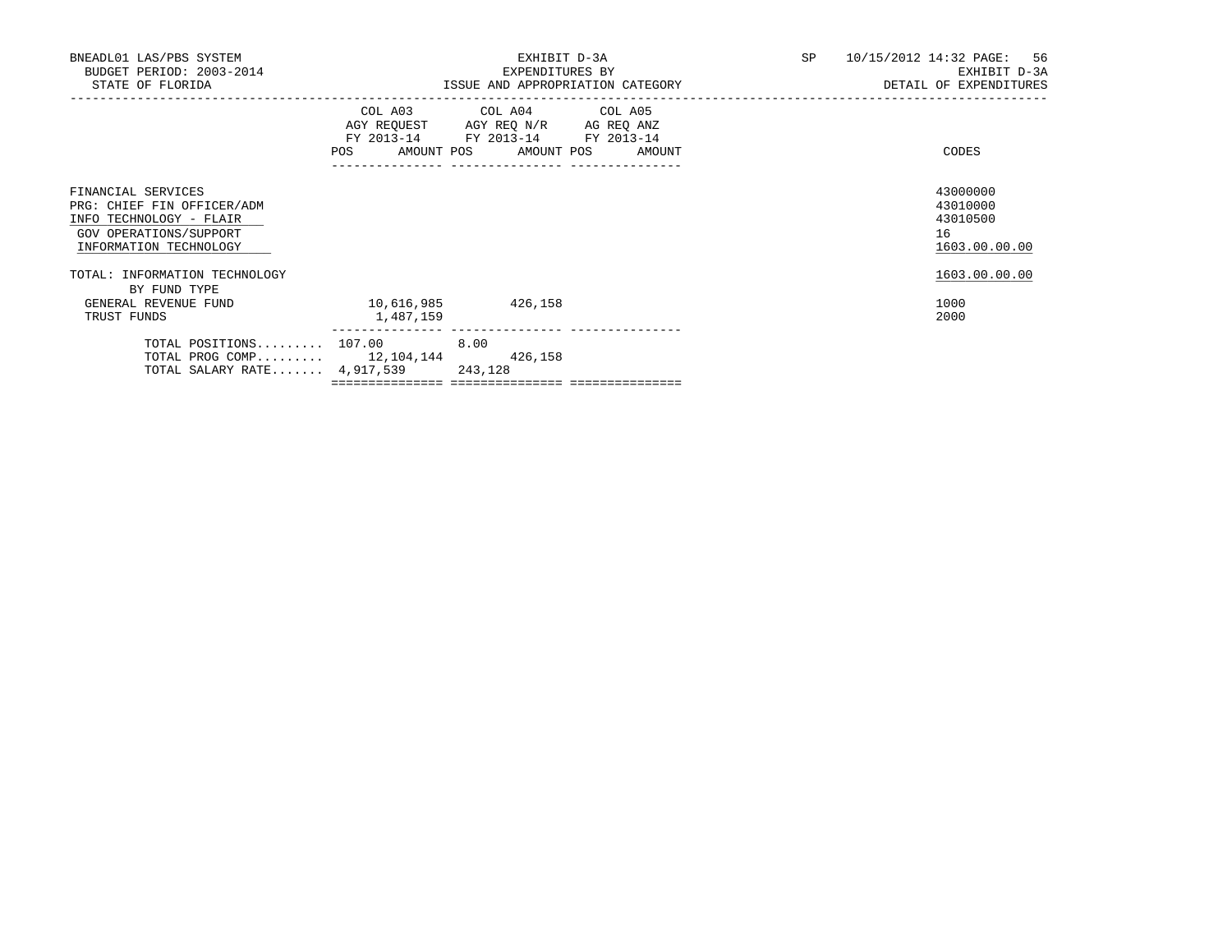| BUDGET PERIOD: 2003-2014<br>STATE OF FLORIDA                                                                                                                                                                            |                                  | EXPENDITURES BY<br>ISSUE AND APPROPRIATION CATEGORY                                                                                | 10/15/2012 14:32 PAGE: 57<br>EXHIBIT D-3A<br>DETAIL OF EXPENDITURES                     |
|-------------------------------------------------------------------------------------------------------------------------------------------------------------------------------------------------------------------------|----------------------------------|------------------------------------------------------------------------------------------------------------------------------------|-----------------------------------------------------------------------------------------|
|                                                                                                                                                                                                                         | COL A03<br>POS.                  | COL A04<br>COL A05<br>AGY REQUEST AGY REQ N/R AG REQ ANZ<br>FY 2013-14 FY 2013-14 FY 2013-14<br>AMOUNT POS<br>AMOUNT POS<br>AMOUNT | CODES                                                                                   |
| FINANCIAL SERVICES<br>PROGRAM: TREASURY<br>DEPOSIT SECURITY<br>GOV OPERATIONS/SUPPORT<br>GOVERNMENTAL OPERATIONS<br>ESTIMATED EXPENDITURES<br>ESTIMATED EXPENDITURES - OPERATIONS<br>SALARY RATE<br>SALARY RATE 963,124 |                                  |                                                                                                                                    | 43000000<br>43100000<br>43100200<br>16<br>1601.00.00.00<br>1000000<br>1001000<br>000000 |
| SALARIES AND BENEFITS                                                                                                                                                                                                   |                                  |                                                                                                                                    | 010000                                                                                  |
| TREASURY ADM/INVEST TF                                                                                                                                                                                                  | 23.00<br>$-$ STATE $1, 424, 366$ |                                                                                                                                    | 2725 1                                                                                  |
| OTHER PERSONAL SERVICES                                                                                                                                                                                                 |                                  |                                                                                                                                    | 030000                                                                                  |
| TREASURY ADM/INVEST TF                                                                                                                                                                                                  | $-$ STATE $1,500$                |                                                                                                                                    | 2725 1                                                                                  |
| <b>EXPENSES</b>                                                                                                                                                                                                         |                                  |                                                                                                                                    | 040000                                                                                  |
| TREASURY ADM/INVEST TF                                                                                                                                                                                                  | -STATE 247,113                   |                                                                                                                                    | 2725 1                                                                                  |
| OPERATING CAPITAL OUTLAY                                                                                                                                                                                                |                                  |                                                                                                                                    | 060000                                                                                  |
| TREASURY ADM/INVEST TF                                                                                                                                                                                                  | $-$ STATE<br>1,783               |                                                                                                                                    | 2725 1                                                                                  |
| SPECIAL CATEGORIES<br>CONTRACTED SERVICES                                                                                                                                                                               |                                  |                                                                                                                                    | 100000<br>100777                                                                        |
| TREASURY ADM/INVEST TF                                                                                                                                                                                                  | $-$ STATE<br>80,205              |                                                                                                                                    | 2725 1                                                                                  |
| RISK MANAGEMENT INSURANCE                                                                                                                                                                                               |                                  |                                                                                                                                    | 103241                                                                                  |
| TREASURY ADM/INVEST TF                                                                                                                                                                                                  | $-$ STATE 13,035                 |                                                                                                                                    | 2725 1                                                                                  |
| LEASE/PURCHASE/EQUIPMENT                                                                                                                                                                                                |                                  |                                                                                                                                    | 105281                                                                                  |
| TREASURY ADM/INVEST TF                                                                                                                                                                                                  | $-$ STATE<br>2,616               |                                                                                                                                    | 2725 1                                                                                  |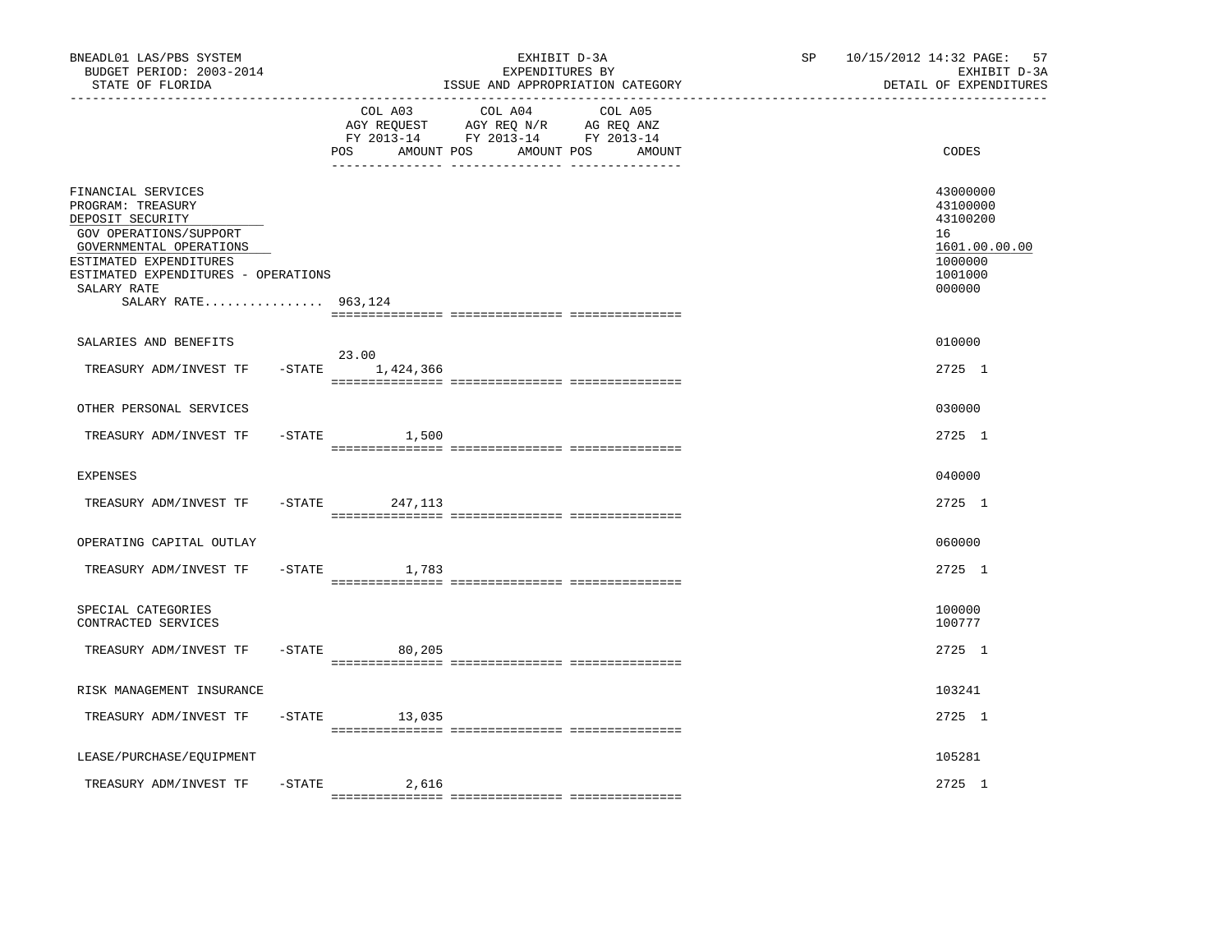| BNEADL01 LAS/PBS SYSTEM<br>BUDGET PERIOD: 2003-2014<br>STATE OF FLORIDA                                                                                                                                                               |                              |                                                                                                                                                                                                                                                                              | EXHIBIT D-3A<br>EXPENDITURES BY<br>ISSUE AND APPROPRIATION CATEGORY | SP <sub>2</sub> | 10/15/2012 14:32 PAGE:<br>58<br>EXHIBIT D-3A<br>DETAIL OF EXPENDITURES                            |
|---------------------------------------------------------------------------------------------------------------------------------------------------------------------------------------------------------------------------------------|------------------------------|------------------------------------------------------------------------------------------------------------------------------------------------------------------------------------------------------------------------------------------------------------------------------|---------------------------------------------------------------------|-----------------|---------------------------------------------------------------------------------------------------|
|                                                                                                                                                                                                                                       | COL A03<br>AMOUNT POS<br>POS | COL A04<br>COL A05<br>$\begin{tabular}{lllllll} \bf AGY \,\, REQUEST \,\, &\bf AGY \,\, REQ \,\, N/R &\bf AG \,\, REQ \,\, ANZ \\ \bf FY \,\, 2013-14 &\bf FY \,\, 2013-14 &\bf FY \,\, 2013-14 \\ \end{tabular}$<br>AMOUNT POS<br>AMOUNT<br>___ ________________ __________ |                                                                     | CODES           |                                                                                                   |
| FINANCIAL SERVICES<br>PROGRAM: TREASURY<br>DEPOSIT SECURITY<br>GOV OPERATIONS/SUPPORT<br>GOVERNMENTAL OPERATIONS<br>ESTIMATED EXPENDITURES<br>ESTIMATED EXPENDITURES - OPERATIONS<br>SPECIAL CATEGORIES<br>TR/DMS/HR SVCS/STW CONTRCT |                              |                                                                                                                                                                                                                                                                              |                                                                     |                 | 43000000<br>43100000<br>43100200<br>16<br>1601.00.00.00<br>1000000<br>1001000<br>100000<br>107040 |
| TREASURY ADM/INVEST TF                                                                                                                                                                                                                |                              | $-STATE$ 7,670                                                                                                                                                                                                                                                               |                                                                     |                 | 2725 1                                                                                            |
| TOTAL: ESTIMATED EXPENDITURES - OPERATIONS<br>TOTAL POSITIONS 23.00<br>TOTAL ISSUE $1,778,288$<br>TOTAL SALARY RATE 963,124                                                                                                           |                              |                                                                                                                                                                                                                                                                              |                                                                     |                 | 1001000                                                                                           |
| CASUALTY INSURANCE PREMIUM<br>ADJUSTMENT<br>SPECIAL CATEGORIES<br>RISK MANAGEMENT INSURANCE                                                                                                                                           |                              |                                                                                                                                                                                                                                                                              |                                                                     |                 | 1001090<br>100000<br>103241                                                                       |
| TREASURY ADM/INVEST TF -STATE 1,220                                                                                                                                                                                                   |                              |                                                                                                                                                                                                                                                                              |                                                                     |                 | 2725 1                                                                                            |
| FLORIDA RETIREMENT SYSTEM<br>CONTRIBUTION ADJUSTMENT FOR<br>FISCAL YEAR 2012-2013<br>SALARIES AND BENEFITS<br>TREASURY ADM/INVEST TF -STATE                                                                                           |                              | 4,721                                                                                                                                                                                                                                                                        |                                                                     |                 | 1001240<br>010000<br>2725 1                                                                       |
|                                                                                                                                                                                                                                       |                              |                                                                                                                                                                                                                                                                              |                                                                     |                 |                                                                                                   |
| ADJUSTMENT TO STATE HEALTH<br>INSURANCE PREMIUM CONTRIBUTION -<br>FISCAL YEAR 2012-13<br>SALARIES AND BENEFITS                                                                                                                        |                              |                                                                                                                                                                                                                                                                              |                                                                     |                 | 1001830<br>010000                                                                                 |
| TREASURY ADM/INVEST TF                                                                                                                                                                                                                |                              | $-STATE$ 3, 178                                                                                                                                                                                                                                                              |                                                                     |                 | 2725 1                                                                                            |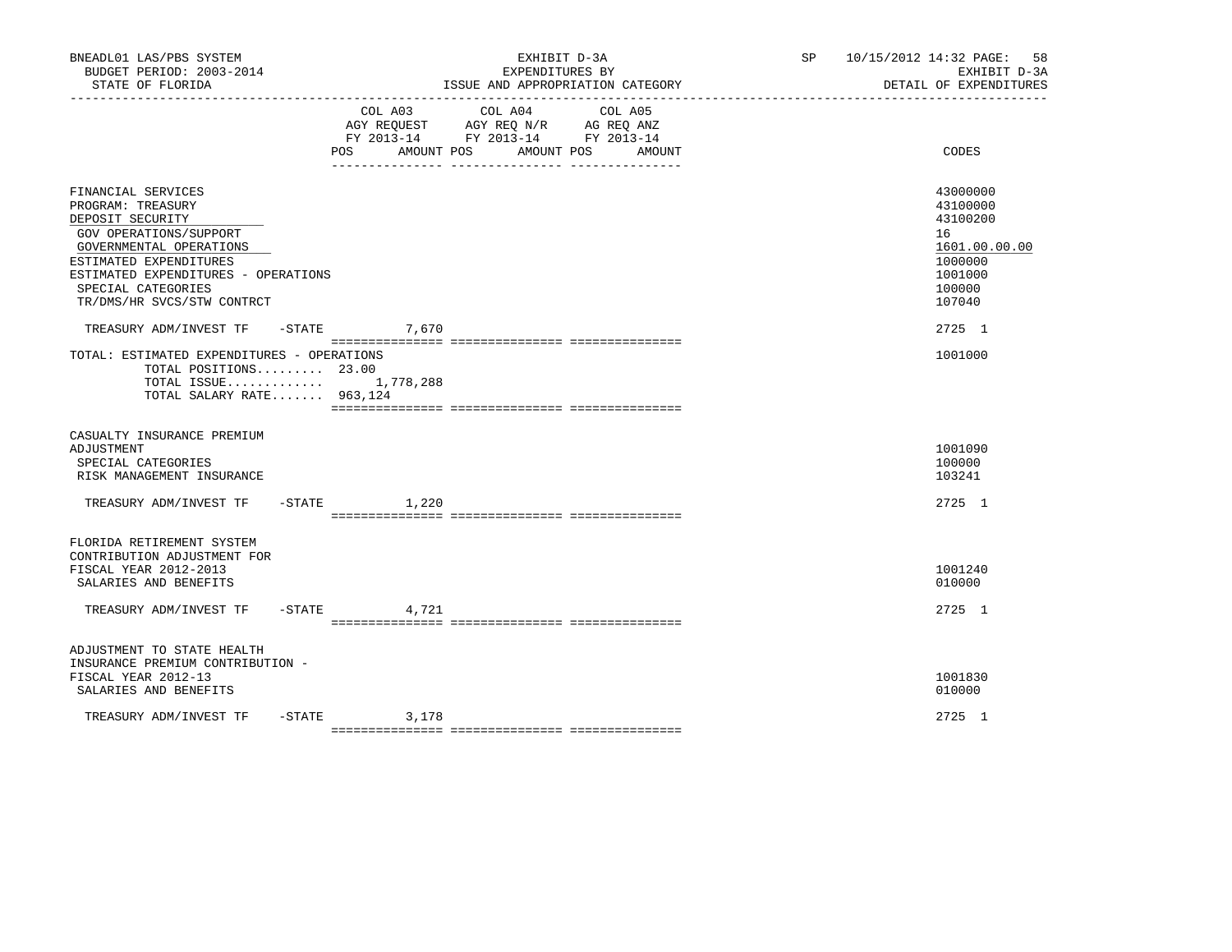| BNEADL01 LAS/PBS SYSTEM<br>BUDGET PERIOD: 2003-2014<br>STATE OF FLORIDA<br>______________________________________                                                             | EXHIBIT D-3A<br>EXPENDITURES BY<br>ISSUE AND APPROPRIATION CATEGORY                                                                                                                                                                                                                                                                                                                                                                                                                                    | SP<br>10/15/2012 14:32 PAGE:<br>59<br>EXHIBIT D-3A<br>DETAIL OF EXPENDITURES |
|-------------------------------------------------------------------------------------------------------------------------------------------------------------------------------|--------------------------------------------------------------------------------------------------------------------------------------------------------------------------------------------------------------------------------------------------------------------------------------------------------------------------------------------------------------------------------------------------------------------------------------------------------------------------------------------------------|------------------------------------------------------------------------------|
|                                                                                                                                                                               | COL A03 COL A04 COL A05<br>AGY REQUEST AGY REQ N/R AG REQ ANZ<br>FY 2013-14 FY 2013-14 FY 2013-14<br>POS AMOUNT POS AMOUNT POS<br>AMOUNT                                                                                                                                                                                                                                                                                                                                                               | CODES                                                                        |
| FINANCIAL SERVICES<br>PROGRAM: TREASURY<br>DEPOSIT SECURITY<br>GOV OPERATIONS/SUPPORT<br>GOVERNMENTAL OPERATIONS<br>ESTIMATED EXPENDITURES<br>REALLOCATION OF HUMAN RESOURCES |                                                                                                                                                                                                                                                                                                                                                                                                                                                                                                        | 43000000<br>43100000<br>43100200<br>16<br>1601.00.00.00<br>1000000           |
| OUTSOURCING<br>SPECIAL CATEGORIES<br>TR/DMS/HR SVCS/STW CONTRCT                                                                                                               |                                                                                                                                                                                                                                                                                                                                                                                                                                                                                                        | 1005900<br>100000<br>107040                                                  |
| TREASURY ADM/INVEST TF                                                                                                                                                        | $-$ STATE $186-$                                                                                                                                                                                                                                                                                                                                                                                                                                                                                       | 2725 1                                                                       |
| ESTIMATED EXPENDITURES REALIGNMENT<br>REALIGN SALARY BUDGET AUTHORITY TO<br>MATCH RECURRING OPERATING<br>EXPENDITURES - DEDUCT<br>SALARY RATE<br>SALARY RATE 36,500-          |                                                                                                                                                                                                                                                                                                                                                                                                                                                                                                        | 2000000<br>2000220<br>000000                                                 |
| SALARIES AND BENEFITS                                                                                                                                                         |                                                                                                                                                                                                                                                                                                                                                                                                                                                                                                        | 010000                                                                       |
| TREASURY ADM/INVEST TF -STATE 36,500-                                                                                                                                         |                                                                                                                                                                                                                                                                                                                                                                                                                                                                                                        | 2725 1                                                                       |
| TOTAL: REALIGN SALARY BUDGET AUTHORITY TO<br>MATCH RECURRING OPERATING<br>EXPENDITURES - DEDUCT                                                                               |                                                                                                                                                                                                                                                                                                                                                                                                                                                                                                        | 2000220                                                                      |
| TOTAL ISSUE<br>TOTAL SALARY RATE 36,500-                                                                                                                                      | $36,500-$                                                                                                                                                                                                                                                                                                                                                                                                                                                                                              |                                                                              |
|                                                                                                                                                                               |                                                                                                                                                                                                                                                                                                                                                                                                                                                                                                        |                                                                              |
| AGENCY ISSUE NARRATIVE:<br>2013-2014 BUDGET YEAR NARRATIVE:                                                                                                                   | IT COMPONENT? NO<br>This issue is the deduct side of a salary budget authority realignment throughout the Department of Financial Services<br>proper (excluding Office of Insurance Regulation and Office of Financial Regulation). The realignment of budget was<br>first approved in FY 2012-13 General Appropriation Act. This issue continues that practice and moves salary budget for<br>realignment. This issue with corresponding issue code 2000230 will net to zero at the department level. |                                                                              |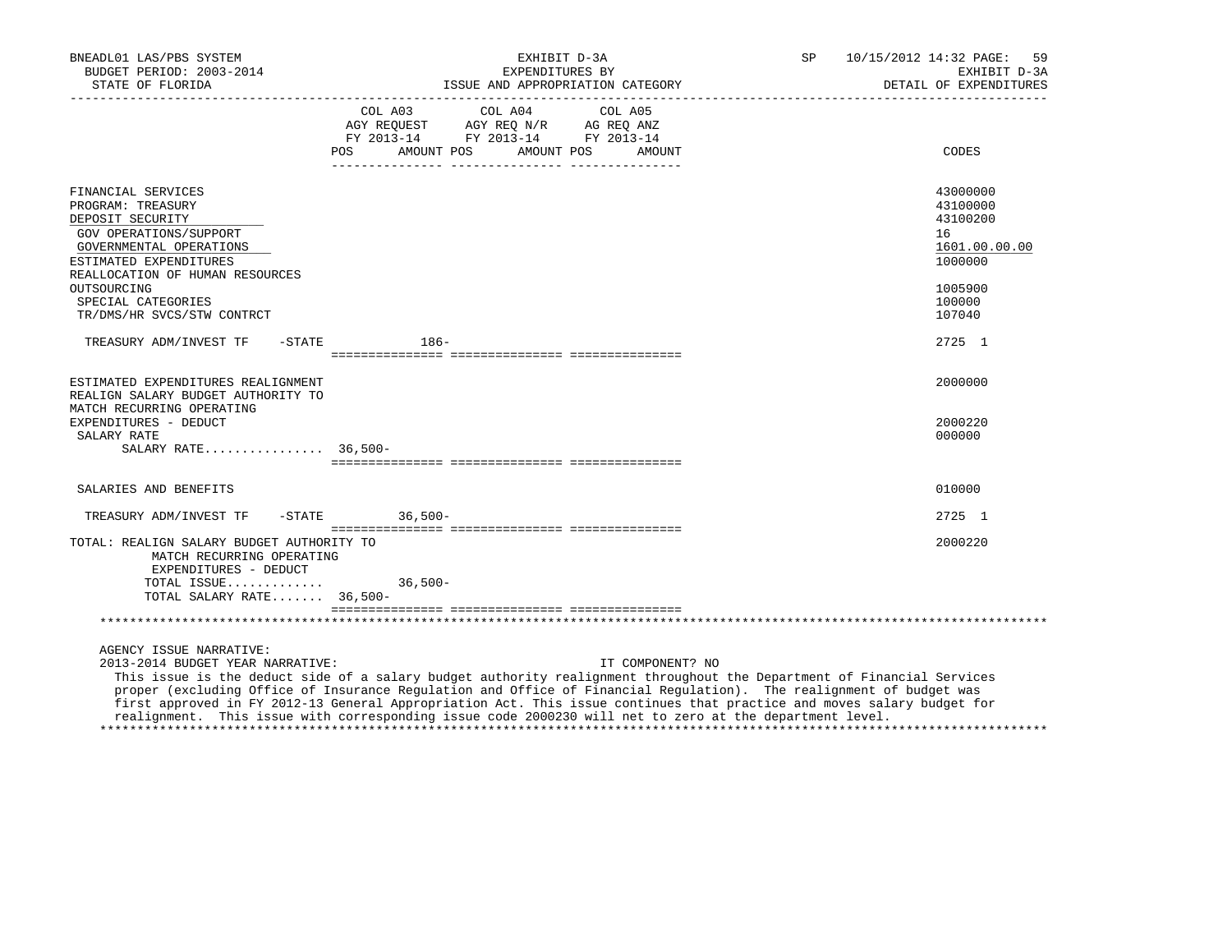| BNEADL01 LAS/PBS SYSTEM<br>BUDGET PERIOD: 2003-2014<br>STATE OF FLORIDA                                                                                                                                                   |                              | ISSUE AND APPROPRIATION CATEGORY                                                  | EXHIBIT D-3A<br>EXPENDITURES BY |          | SP        |   | 10/15/2012 14:32 PAGE:<br>60<br>EXHIBIT D-3A<br>DETAIL OF EXPENDITURES |
|---------------------------------------------------------------------------------------------------------------------------------------------------------------------------------------------------------------------------|------------------------------|-----------------------------------------------------------------------------------|---------------------------------|----------|-----------|---|------------------------------------------------------------------------|
|                                                                                                                                                                                                                           | COL A03<br>POS<br>AMOUNT POS | COL A04<br>AGY REQUEST AGY REQ N/R AG REQ ANZ<br>FY 2013-14 FY 2013-14 FY 2013-14 | COL A05<br>AMOUNT POS AMOUNT    |          |           |   | CODES                                                                  |
|                                                                                                                                                                                                                           |                              |                                                                                   |                                 |          |           |   |                                                                        |
| FINANCIAL SERVICES<br>PROGRAM: TREASURY<br>DEPOSIT SECURITY<br>GOV OPERATIONS/SUPPORT<br>GOVERNMENTAL OPERATIONS<br>ESTIMATED EXPENDITURES REALIGNMENT<br>REALIGN SALARY BUDGET AUTHORITY TO<br>MATCH RECURRING OPERATING |                              |                                                                                   |                                 |          |           |   | 43000000<br>43100000<br>43100200<br>16<br>1601.00.00.00<br>2000000     |
| EXPENDITURES - DEDUCT                                                                                                                                                                                                     |                              |                                                                                   |                                 |          |           |   | 2000220                                                                |
| POSITION DETAIL OF SALARIES AND BENEFITS:                                                                                                                                                                                 | $_{\rm FTE}$                 | BASE RATE                                                                         | ADDITIVES                       | BENEFITS | SUBTOTAL  | ႜ | LAPSE LAPSED SALARIES<br>AND BENEFITS                                  |
| A03 - AGY REQUEST FY 2013-14                                                                                                                                                                                              |                              |                                                                                   |                                 |          |           |   |                                                                        |
|                                                                                                                                                                                                                           |                              |                                                                                   |                                 |          |           |   |                                                                        |
| CHANGES TO CURRENTLY AUTHORIZED POSITIONS<br>RA00 RATE AND SALARY ADJ - NO FTE/BENEFITS<br>C0000 001                                                                                                                      | 0.00                         | $36,500-$                                                                         |                                 |          |           |   | $36,500 - 0.00$ 36,500-                                                |
| TOTALS FOR ISSUE BY FUND<br>2725 TREASURY ADM/INVEST TF                                                                                                                                                                   |                              |                                                                                   |                                 |          |           |   | $36,500-$                                                              |
|                                                                                                                                                                                                                           | 0.00                         | $36,500-$                                                                         |                                 |          | $36,500-$ |   | ______________<br>$36,500-$                                            |
|                                                                                                                                                                                                                           |                              |                                                                                   |                                 |          |           |   | ==============                                                         |
|                                                                                                                                                                                                                           |                              |                                                                                   |                                 |          |           |   |                                                                        |
| ANNUALIZATION OF ADMINISTERED<br>FUNDS APPROPRIATIONS<br>STATE HEALTH INSURANCE ADJUSTMENT                                                                                                                                |                              |                                                                                   |                                 |          |           |   | 26A0000                                                                |
| FOR FY 2012-13 - 10 MONTHS<br>ANNUALIZATION<br>SALARIES AND BENEFITS                                                                                                                                                      |                              |                                                                                   |                                 |          |           |   | 26A1830<br>010000                                                      |
| $-STATE$<br>TREASURY ADM/INVEST TF                                                                                                                                                                                        | 15,890                       |                                                                                   |                                 |          |           |   | 2725 1                                                                 |
| TOTAL: GOVERNMENTAL OPERATIONS<br>BY FUND TYPE                                                                                                                                                                            |                              |                                                                                   |                                 |          |           |   | 1601.00.00.00                                                          |
| SALARY RATE 926,624                                                                                                                                                                                                       | 23.00                        |                                                                                   |                                 |          |           |   | 2000                                                                   |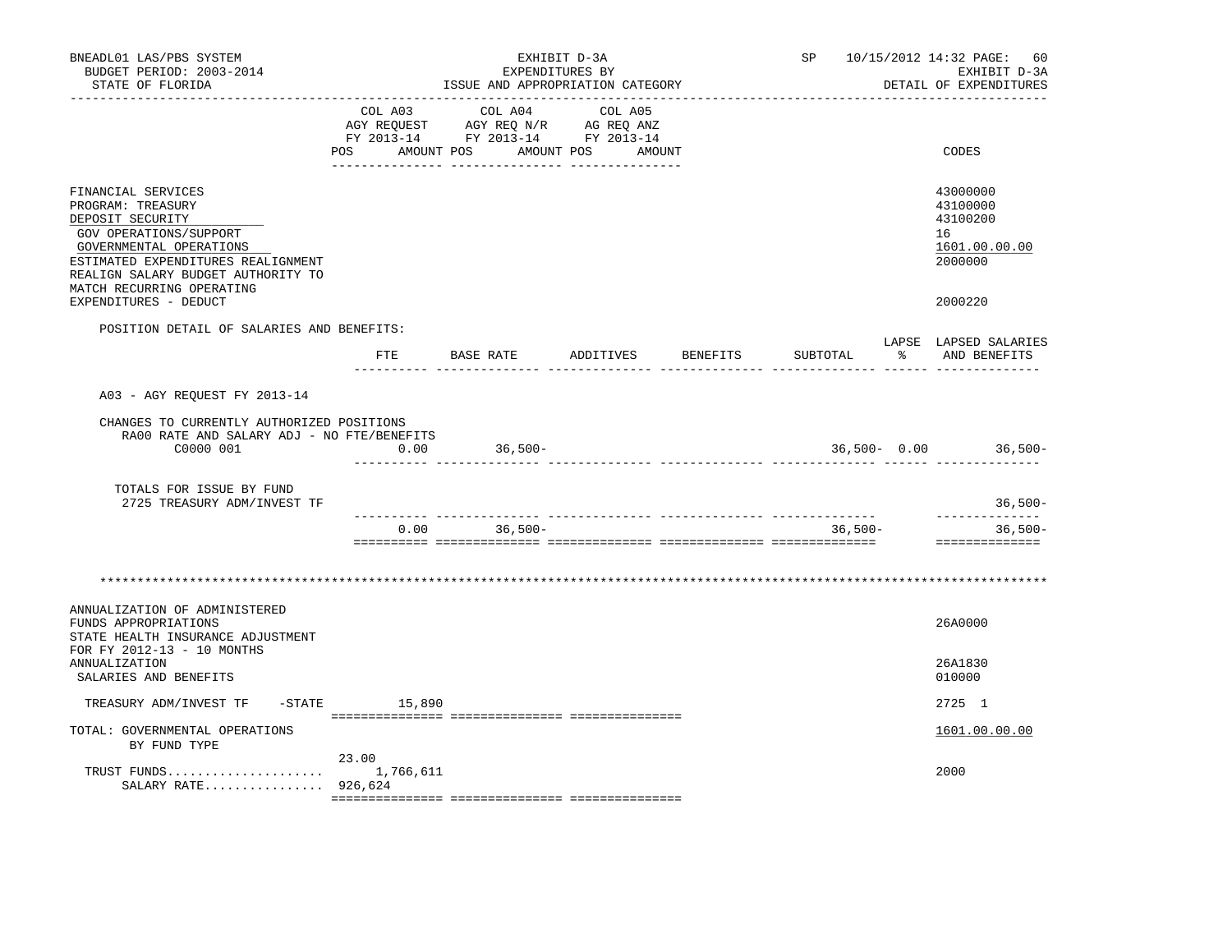| BNEADL01 LAS/PBS SYSTEM<br>BUDGET PERIOD: 2003-2014<br>STATE OF FLORIDA                                                                                                                                                            |                   | EXHIBIT D-3A<br>EXPENDITURES BY<br>ISSUE AND APPROPRIATION CATEGORY                                                       | SP 10/15/2012 14:32 PAGE: 61<br>EXHIBIT D-3A<br>DETAIL OF EXPENDITURES                  |
|------------------------------------------------------------------------------------------------------------------------------------------------------------------------------------------------------------------------------------|-------------------|---------------------------------------------------------------------------------------------------------------------------|-----------------------------------------------------------------------------------------|
|                                                                                                                                                                                                                                    | POS<br>AMOUNT POS | COL A03 COL A04 COL A05<br>AGY REQUEST AGY REQ N/R AG REQ ANZ<br>FY 2013-14 FY 2013-14 FY 2013-14<br>AMOUNT POS<br>AMOUNT | CODES                                                                                   |
| FINANCIAL SERVICES<br>PROGRAM: TREASURY<br>ST FUNDS MGT & INVESTMENT<br>GOV OPERATIONS/SUPPORT<br>GOVERNMENTAL OPERATIONS<br>ESTIMATED EXPENDITURES<br>ESTIMATED EXPENDITURES - OPERATIONS<br>SALARY RATE<br>SALARY RATE 1,183,429 |                   |                                                                                                                           | 43000000<br>43100000<br>43100300<br>16<br>1601.00.00.00<br>1000000<br>1001000<br>000000 |
| SALARIES AND BENEFITS                                                                                                                                                                                                              |                   |                                                                                                                           | 010000                                                                                  |
| TREASURY ADM/INVEST TF -STATE 1,654,547                                                                                                                                                                                            | 28.50             |                                                                                                                           | 2725 1                                                                                  |
| OTHER PERSONAL SERVICES                                                                                                                                                                                                            |                   |                                                                                                                           | 030000                                                                                  |
| TREASURY ADM/INVEST TF                                                                                                                                                                                                             | $-$ STATE 17,500  |                                                                                                                           | 2725 1                                                                                  |
| EXPENSES                                                                                                                                                                                                                           |                   |                                                                                                                           | 040000                                                                                  |
| TREASURY ADM/INVEST TF -STATE 249,846                                                                                                                                                                                              |                   |                                                                                                                           | 2725 1                                                                                  |
| SPECIAL CATEGORIES<br>CONTRACTED SERVICES                                                                                                                                                                                          |                   |                                                                                                                           | 100000<br>100777                                                                        |
| TREASURY ADM/INVEST TF                                                                                                                                                                                                             | -STATE 948,785    |                                                                                                                           | 2725 1                                                                                  |
| TR/DMS/HR SVCS/STW CONTRCT                                                                                                                                                                                                         |                   |                                                                                                                           | 107040                                                                                  |
| TREASURY ADM/INVEST TF                                                                                                                                                                                                             | $-STATE$ 9,324    |                                                                                                                           | 2725 1                                                                                  |
| TOTAL: ESTIMATED EXPENDITURES - OPERATIONS<br>TOTAL POSITIONS 28.50<br>TOTAL ISSUE<br>TOTAL SALARY RATE 1,183,429                                                                                                                  | 2,880,002         |                                                                                                                           | 1001000                                                                                 |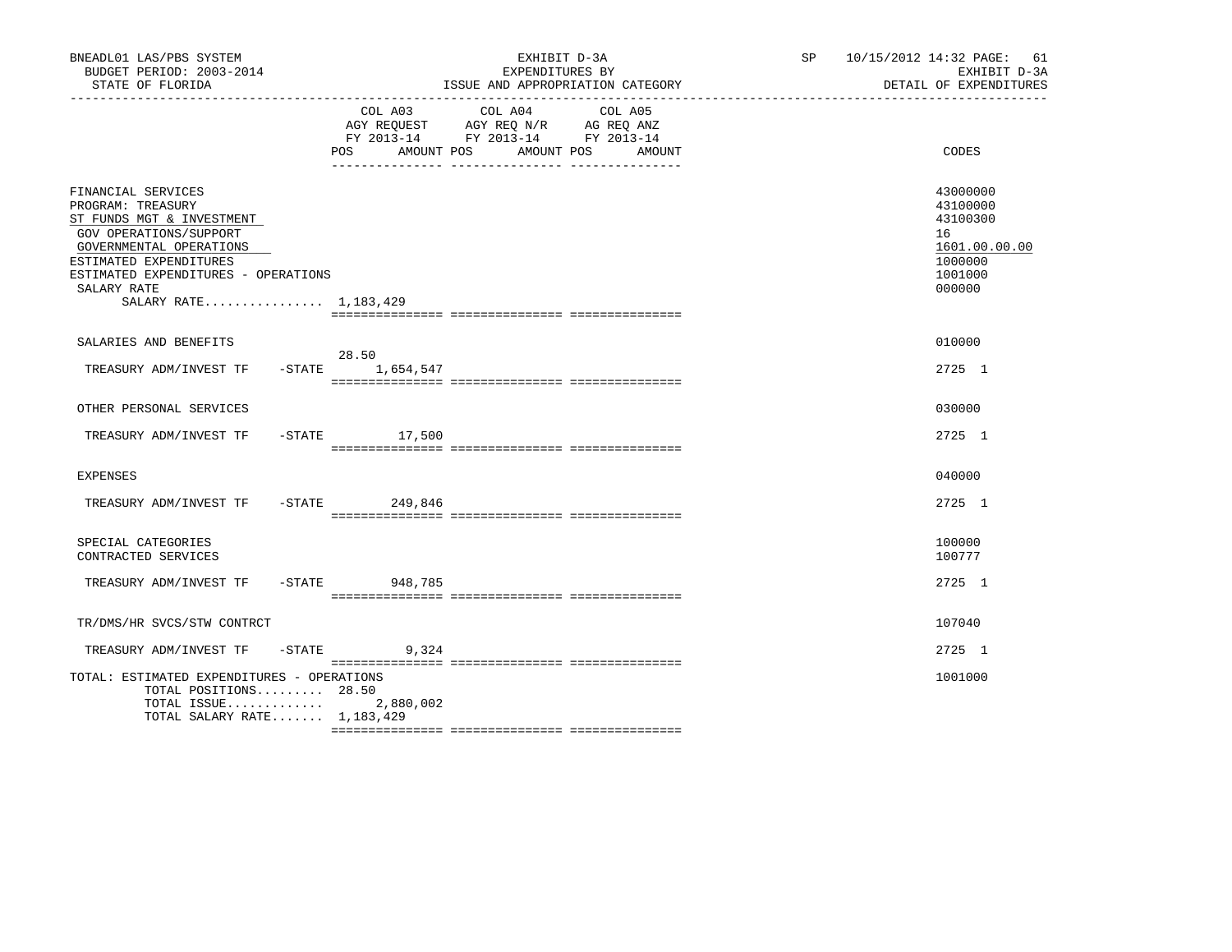| BNEADL01 LAS/PBS SYSTEM<br>BUDGET PERIOD: 2003-2014<br>STATE OF FLORIDA                                                                                                          |           |                                                                                          |            | EXHIBIT D-3A<br>EXPENDITURES BY<br>ISSUE AND APPROPRIATION CATEGORY |         |                  | SP                                                                                                                                                                                                                                                | 10/15/2012 14:32 PAGE:<br>62<br>EXHIBIT D-3A<br>DETAIL OF EXPENDITURES |
|----------------------------------------------------------------------------------------------------------------------------------------------------------------------------------|-----------|------------------------------------------------------------------------------------------|------------|---------------------------------------------------------------------|---------|------------------|---------------------------------------------------------------------------------------------------------------------------------------------------------------------------------------------------------------------------------------------------|------------------------------------------------------------------------|
|                                                                                                                                                                                  |           | COL A03<br>AGY REQUEST AGY REQ N/R AG REQ ANZ<br>FY 2013-14 FY 2013-14 FY 2013-14<br>POS | AMOUNT POS | COL A04<br>AMOUNT POS                                               | COL A05 | AMOUNT           |                                                                                                                                                                                                                                                   | CODES                                                                  |
|                                                                                                                                                                                  |           |                                                                                          |            |                                                                     |         |                  |                                                                                                                                                                                                                                                   |                                                                        |
| FINANCIAL SERVICES<br>PROGRAM: TREASURY<br>ST FUNDS MGT & INVESTMENT<br>GOV OPERATIONS/SUPPORT<br>GOVERNMENTAL OPERATIONS<br>ESTIMATED EXPENDITURES<br>FLORIDA RETIREMENT SYSTEM |           |                                                                                          |            |                                                                     |         |                  |                                                                                                                                                                                                                                                   | 43000000<br>43100000<br>43100300<br>16<br>1601.00.00.00<br>1000000     |
| CONTRIBUTION ADJUSTMENT FOR<br>FISCAL YEAR 2012-2013<br>SALARIES AND BENEFITS                                                                                                    |           |                                                                                          |            |                                                                     |         |                  |                                                                                                                                                                                                                                                   | 1001240<br>010000                                                      |
| TREASURY ADM/INVEST TF                                                                                                                                                           | -STATE    | 5,315                                                                                    |            |                                                                     |         |                  |                                                                                                                                                                                                                                                   | 2725 1                                                                 |
| ADJUSTMENT TO STATE HEALTH<br>INSURANCE PREMIUM CONTRIBUTION -<br>FISCAL YEAR 2012-13<br>SALARIES AND BENEFITS                                                                   |           |                                                                                          |            |                                                                     |         |                  |                                                                                                                                                                                                                                                   | 1001830<br>010000                                                      |
| TREASURY ADM/INVEST TF                                                                                                                                                           |           | $-STATE$<br>3,563                                                                        |            |                                                                     |         |                  |                                                                                                                                                                                                                                                   | 2725 1                                                                 |
|                                                                                                                                                                                  |           |                                                                                          |            |                                                                     |         |                  |                                                                                                                                                                                                                                                   |                                                                        |
| REALLOCATION OF HUMAN RESOURCES<br>OUTSOURCING<br>SPECIAL CATEGORIES<br>TR/DMS/HR SVCS/STW CONTRCT                                                                               |           |                                                                                          |            |                                                                     |         |                  |                                                                                                                                                                                                                                                   | 1005900<br>100000<br>107040                                            |
| TREASURY ADM/INVEST TF                                                                                                                                                           | $-$ STATE | $226 -$                                                                                  |            |                                                                     |         |                  |                                                                                                                                                                                                                                                   | 2725 1                                                                 |
| ADJUSTMENTS TO CURRENT YEAR                                                                                                                                                      |           |                                                                                          |            |                                                                     |         |                  |                                                                                                                                                                                                                                                   |                                                                        |
| ESTIMATED EXPENDITURES                                                                                                                                                           |           |                                                                                          |            |                                                                     |         |                  |                                                                                                                                                                                                                                                   | 1600000                                                                |
| REALIGNMENT OF LEASE OR<br>LEASE-PURCHASE EQUIPMENT - DEDUCT<br>EXPENSES                                                                                                         |           |                                                                                          |            |                                                                     |         |                  |                                                                                                                                                                                                                                                   | 160M010<br>040000                                                      |
| TREASURY ADM/INVEST TF                                                                                                                                                           | $-$ STATE | $1,500-$                                                                                 |            |                                                                     |         |                  |                                                                                                                                                                                                                                                   | 2725 1                                                                 |
|                                                                                                                                                                                  |           |                                                                                          |            |                                                                     |         |                  |                                                                                                                                                                                                                                                   |                                                                        |
| AGENCY ISSUE NARRATIVE:<br>2013-2014 BUDGET YEAR NARRATIVE:<br>This issue nets to zero with corresponding issue code 160M020.                                                    |           |                                                                                          |            |                                                                     |         | IT COMPONENT? NO | This issue further aligns budget in the correct appropriation category for lease/lease purchase expenditures. A major<br>change in the FY 2012-13 instructions required departments to satisfy the requirements of Ch. 2011-45, L.O.F. (SB 1314). |                                                                        |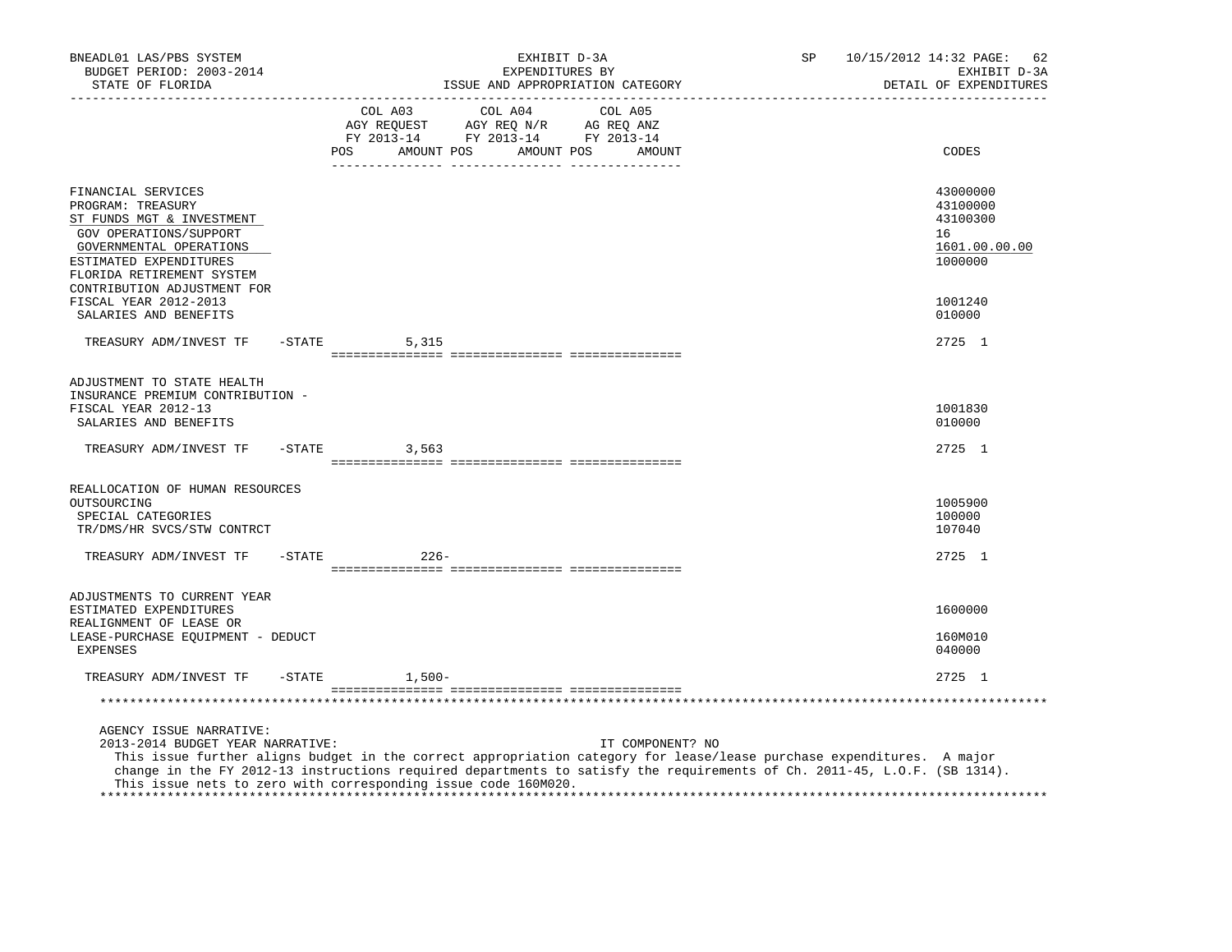| BNEADL01 LAS/PBS SYSTEM<br>BUDGET PERIOD: 2003-2014<br>STATE OF FLORIDA                                                                                  | EXHIBIT D-3A<br>EXPENDITURES BY<br>ISSUE AND APPROPRIATION CATEGORY                                                                                                                                                                                                                                                                     | SP | 10/15/2012 14:32 PAGE:<br>63<br>EXHIBIT D-3A<br>DETAIL OF EXPENDITURES |
|----------------------------------------------------------------------------------------------------------------------------------------------------------|-----------------------------------------------------------------------------------------------------------------------------------------------------------------------------------------------------------------------------------------------------------------------------------------------------------------------------------------|----|------------------------------------------------------------------------|
|                                                                                                                                                          | COL A03<br>COL A04<br>COL A05<br>AGY REQUEST AGY REQ N/R AG REQ ANZ<br>FY 2013-14 FY 2013-14 FY 2013-14<br>POS AMOUNT POS AMOUNT POS AMOUNT                                                                                                                                                                                             |    | CODES                                                                  |
| FINANCIAL SERVICES<br>PROGRAM: TREASURY<br>ST FUNDS MGT & INVESTMENT<br>GOV OPERATIONS/SUPPORT<br>GOVERNMENTAL OPERATIONS<br>ADJUSTMENTS TO CURRENT YEAR |                                                                                                                                                                                                                                                                                                                                         |    | 43000000<br>43100000<br>43100300<br>16<br>1601.00.00.00                |
| ESTIMATED EXPENDITURES<br>REALIGNMENT OF LEASE OR<br>LEASE-PURCHASE EQUIPMENT - ADD<br>SPECIAL CATEGORIES                                                |                                                                                                                                                                                                                                                                                                                                         |    | 1600000<br>160M020<br>100000                                           |
| LEASE/PURCHASE/EQUIPMENT                                                                                                                                 |                                                                                                                                                                                                                                                                                                                                         |    | 105281                                                                 |
| TREASURY ADM/INVEST TF                                                                                                                                   | $-$ STATE<br>1,500                                                                                                                                                                                                                                                                                                                      |    | 2725 1                                                                 |
|                                                                                                                                                          |                                                                                                                                                                                                                                                                                                                                         |    |                                                                        |
| AGENCY ISSUE NARRATIVE:<br>2013-2014 BUDGET YEAR NARRATIVE:                                                                                              | IT COMPONENT? NO<br>This issue further aligns budget in the correct appropriation category for lease/lease purchase expenditures. A major<br>change in the FY 2012-13 instructions required departments to satisfy the requirements of Ch. 2011-45, L.O.F. (SB 1314).<br>This issue nets to zero with corresponding issue code 160M010. |    |                                                                        |
| ESTIMATED EXPENDITURES REALIGNMENT<br>REALIGN SALARY BUDGET AUTHORITY TO<br>MATCH RECURRING OPERATING                                                    |                                                                                                                                                                                                                                                                                                                                         |    | 2000000                                                                |
| EXPENDITURES - ADD<br>SALARY RATE<br>SALARY RATE 48,500                                                                                                  |                                                                                                                                                                                                                                                                                                                                         |    | 2000230<br>000000                                                      |
|                                                                                                                                                          |                                                                                                                                                                                                                                                                                                                                         |    |                                                                        |
| SALARIES AND BENEFITS                                                                                                                                    |                                                                                                                                                                                                                                                                                                                                         |    | 010000                                                                 |
| TREASURY ADM/INVEST TF - STATE                                                                                                                           | 48,500                                                                                                                                                                                                                                                                                                                                  |    | 2725 1                                                                 |
| TOTAL: REALIGN SALARY BUDGET AUTHORITY TO<br>MATCH RECURRING OPERATING<br>EXPENDITURES - ADD                                                             |                                                                                                                                                                                                                                                                                                                                         |    | 2000230                                                                |
| TOTAL ISSUE<br>TOTAL SALARY RATE 48,500                                                                                                                  | 48,500                                                                                                                                                                                                                                                                                                                                  |    |                                                                        |
|                                                                                                                                                          |                                                                                                                                                                                                                                                                                                                                         |    |                                                                        |
| AGENCY ISSUE NARRATIVE:<br>2013-2014 BUDGET YEAR NARRATIVE:                                                                                              | IT COMPONENT? NO<br>This issue is the add side of a salary budget authority realignment throughout the Department of Financial Services<br>proper (excluding Office of Insurance Regulation and Office of Financial Regulation). The realignment of budget was                                                                          |    |                                                                        |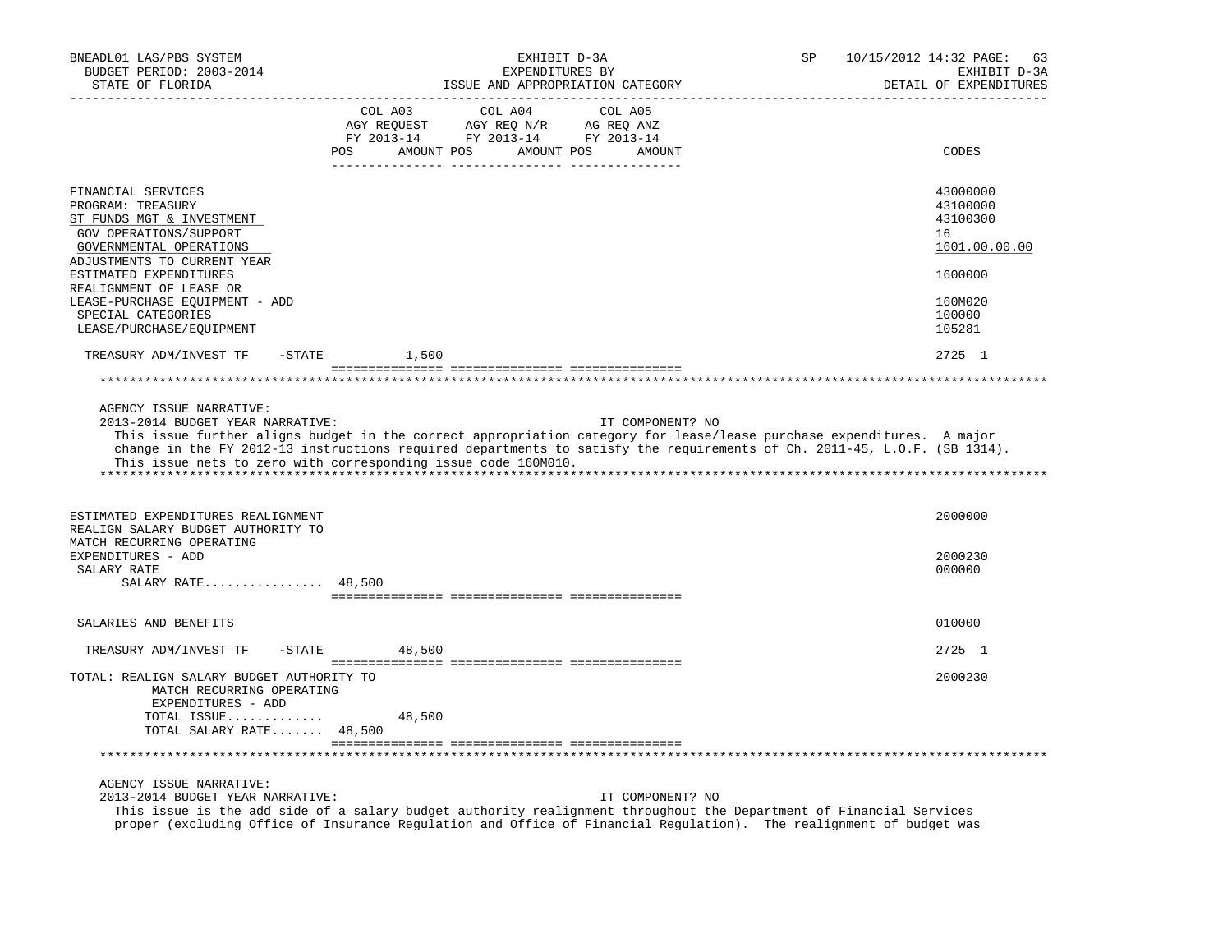| BUDGET PERIOD: 2003-2014<br>STATE OF FLORIDA            | COL A03 COL A04<br>AGY REQUEST AGY REQ N/R AG REQ ANZ |               | EXPENDITURES BY<br>ISSUE AND APPROPRIATION CATEGORY |        |                                            |
|---------------------------------------------------------|-------------------------------------------------------|---------------|-----------------------------------------------------|--------|--------------------------------------------|
|                                                         |                                                       |               |                                                     |        | EXHIBIT D-3A<br>DETAIL OF EXPENDITURES     |
|                                                         |                                                       |               | COL A05                                             |        |                                            |
|                                                         |                                                       |               |                                                     |        |                                            |
|                                                         |                                                       |               | FY 2013-14 FY 2013-14 FY 2013-14                    |        |                                            |
|                                                         |                                                       |               | POS AMOUNT POS AMOUNT POS AMOUNT                    |        | CODES                                      |
| FINANCIAL SERVICES                                      |                                                       |               |                                                     |        | 43000000                                   |
| PROGRAM: TREASURY                                       |                                                       |               |                                                     |        | 43100000                                   |
| ST FUNDS MGT & INVESTMENT                               |                                                       |               |                                                     |        | 43100300                                   |
| GOV OPERATIONS/SUPPORT                                  |                                                       |               |                                                     |        | 16                                         |
| GOVERNMENTAL OPERATIONS                                 |                                                       |               |                                                     |        | 1601.00.00.00                              |
| ESTIMATED EXPENDITURES REALIGNMENT                      |                                                       |               |                                                     |        | 2000000                                    |
| REALIGN SALARY BUDGET AUTHORITY TO                      |                                                       |               |                                                     |        |                                            |
| MATCH RECURRING OPERATING                               |                                                       |               |                                                     |        |                                            |
| EXPENDITURES - ADD                                      |                                                       |               |                                                     |        | 2000230                                    |
| POSITION DETAIL OF SALARIES AND BENEFITS:               |                                                       |               | FTE BASE RATE ADDITIVES BENEFITS                    |        | LAPSE LAPSED SALARIES                      |
|                                                         |                                                       |               |                                                     |        |                                            |
|                                                         |                                                       |               |                                                     |        | SUBTOTAL % AND BENEFITS                    |
| A03 - AGY REOUEST FY 2013-14                            |                                                       |               |                                                     |        |                                            |
| CHANGES TO CURRENTLY AUTHORIZED POSITIONS               |                                                       |               |                                                     |        |                                            |
| RA00 RATE AND SALARY ADJ - NO FTE/BENEFITS              |                                                       |               |                                                     |        |                                            |
| C0000 001                                               | 0.00                                                  | 48,500        |                                                     |        | 48,500 0.00 48,500                         |
|                                                         |                                                       |               |                                                     |        |                                            |
| TOTALS FOR ISSUE BY FUND<br>2725 TREASURY ADM/INVEST TF |                                                       |               |                                                     |        | 48,500                                     |
|                                                         |                                                       | $0.00$ 48,500 |                                                     | 48,500 | ______________<br>48,500<br>============== |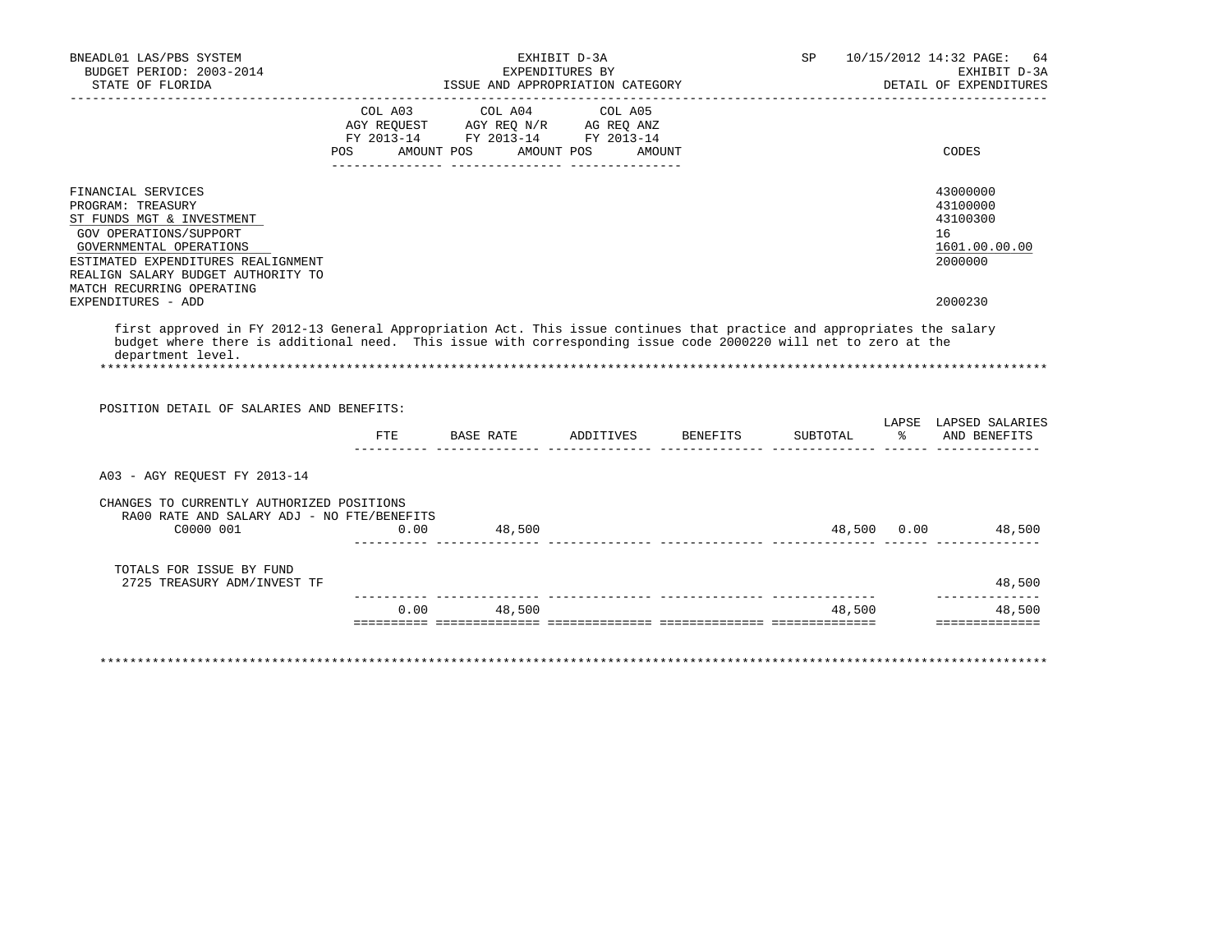| BNEADL01 LAS/PBS SYSTEM<br>BUDGET PERIOD: 2003-2014<br>STATE OF FLORIDA                                                                                                                                                                               | EXHIBIT D-3A<br>EXPENDITURES BY<br>ISSUE AND APPROPRIATION CATEGORY                             | SP <sub>2</sub> | 10/15/2012 14:32 PAGE: 65<br>EXHIBIT D-3A<br>DETAIL OF EXPENDITURES |
|-------------------------------------------------------------------------------------------------------------------------------------------------------------------------------------------------------------------------------------------------------|-------------------------------------------------------------------------------------------------|-----------------|---------------------------------------------------------------------|
|                                                                                                                                                                                                                                                       | COL A03 COL A04 COL A05<br>FY 2013-14 FY 2013-14 FY 2013-14<br>POS AMOUNT POS AMOUNT POS AMOUNT |                 | CODES                                                               |
| FINANCIAL SERVICES<br>PROGRAM: TREASURY<br>ST FUNDS MGT & INVESTMENT<br>GOV OPERATIONS/SUPPORT<br>GOVERNMENTAL OPERATIONS<br>ANNUALIZATION OF ADMINISTERED<br>FUNDS APPROPRIATIONS<br>STATE HEALTH INSURANCE ADJUSTMENT<br>FOR FY 2012-13 - 10 MONTHS |                                                                                                 |                 | 43000000<br>43100000<br>43100300<br>16<br>1601.00.00.00<br>26A0000  |
| <b>ANNUALIZATION</b><br>SALARIES AND BENEFITS                                                                                                                                                                                                         |                                                                                                 |                 | 26A1830<br>010000                                                   |
| TREASURY ADM/INVEST TF -STATE                                                                                                                                                                                                                         | 17,815                                                                                          |                 | 2725 1                                                              |
| TOTAL: GOVERNMENTAL OPERATIONS<br>BY FUND TYPE                                                                                                                                                                                                        | 28.50                                                                                           |                 | 1601.00.00.00                                                       |
| SALARY RATE 1,231,929                                                                                                                                                                                                                                 |                                                                                                 |                 | 2000                                                                |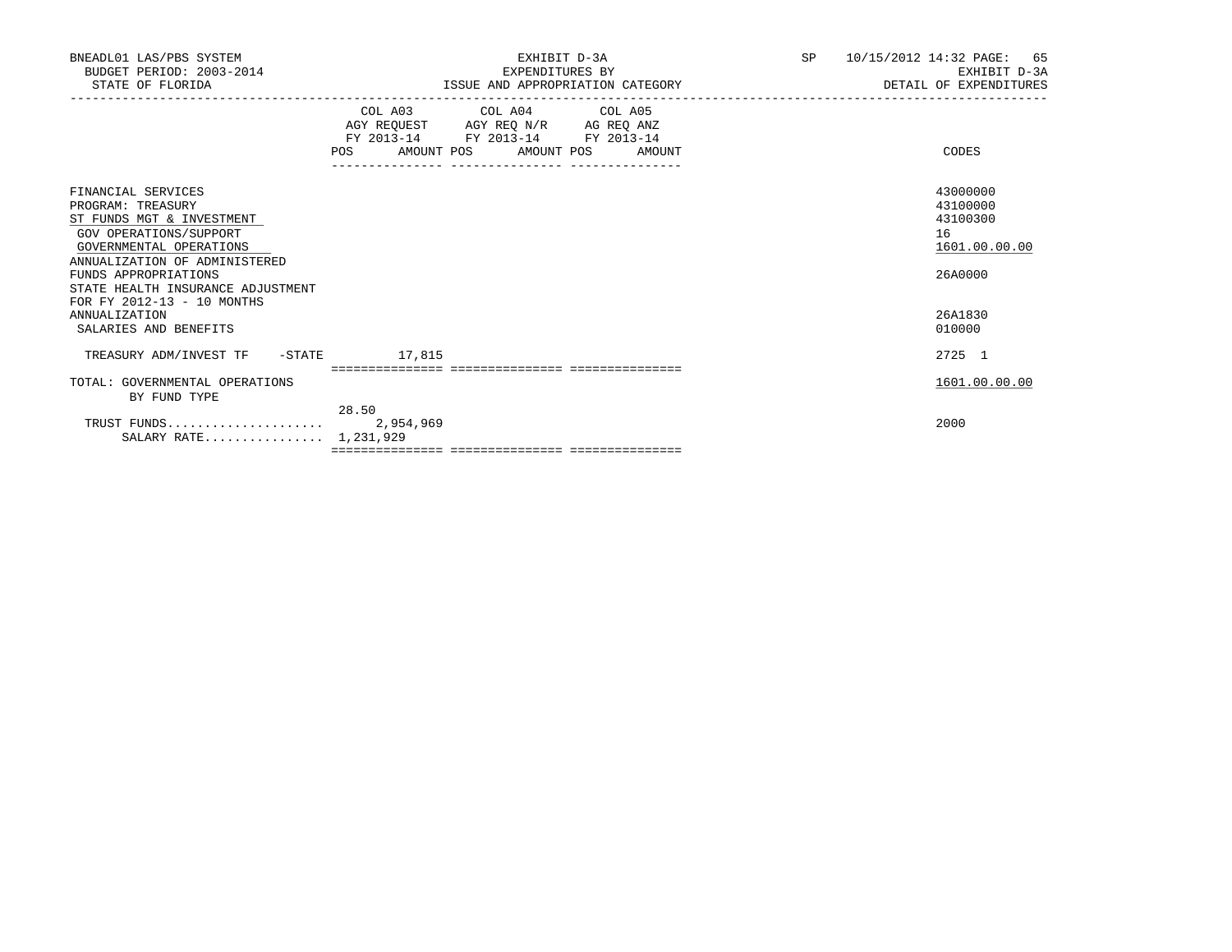| BNEADL01 LAS/PBS SYSTEM<br>BUDGET PERIOD: 2003-2014<br>STATE OF FLORIDA                                                                                                                                                    |           |                               | EXHIBIT D-3A<br>EXPENDITURES BY<br>ISSUE AND APPROPRIATION CATEGORY                                                  | SP | 10/15/2012 14:32 PAGE: 66<br>EXHIBIT D-3A<br>DETAIL OF EXPENDITURES                     |
|----------------------------------------------------------------------------------------------------------------------------------------------------------------------------------------------------------------------------|-----------|-------------------------------|----------------------------------------------------------------------------------------------------------------------|----|-----------------------------------------------------------------------------------------|
|                                                                                                                                                                                                                            |           | COL A03<br>AMOUNT POS<br>POS. | COL A04<br>COL A05<br>AGY REQUEST AGY REQ N/R AG REQ ANZ<br>FY 2013-14 FY 2013-14 FY 2013-14<br>AMOUNT POS<br>AMOUNT |    | CODES                                                                                   |
| FINANCIAL SERVICES<br>PROGRAM: TREASURY<br>SUP RETIREMENT PLAN<br>GOV OPERATIONS/SUPPORT<br>GOVERNMENTAL OPERATIONS<br>ESTIMATED EXPENDITURES<br>ESTIMATED EXPENDITURES - OPERATIONS<br>SALARY RATE<br>SALARY RATE 437,759 |           |                               |                                                                                                                      |    | 43000000<br>43100000<br>43100400<br>16<br>1601.00.00.00<br>1000000<br>1001000<br>000000 |
| SALARIES AND BENEFITS                                                                                                                                                                                                      |           |                               |                                                                                                                      |    | 010000                                                                                  |
| TREASURY ADM/INVEST TF                                                                                                                                                                                                     | $-$ STATE | 12.00<br>633,121              |                                                                                                                      |    | 2725 1                                                                                  |
| OTHER PERSONAL SERVICES                                                                                                                                                                                                    |           |                               |                                                                                                                      |    | 030000                                                                                  |
| TREASURY ADM/INVEST TF                                                                                                                                                                                                     |           | $-STATE$<br>20,100            |                                                                                                                      |    | 2725 1                                                                                  |
| <b>EXPENSES</b>                                                                                                                                                                                                            |           |                               |                                                                                                                      |    | 040000                                                                                  |
| TREASURY ADM/INVEST TF                                                                                                                                                                                                     | $-$ STATE | 108,828                       |                                                                                                                      |    | 2725 1                                                                                  |
| SPECIAL CATEGORIES<br>CONTRACTED SERVICES                                                                                                                                                                                  |           |                               |                                                                                                                      |    | 100000<br>100777                                                                        |
| TREASURY ADM/INVEST TF                                                                                                                                                                                                     | -STATE    | 252                           |                                                                                                                      |    | 2725 1                                                                                  |
| DEFERRED COMP ADM SVCS                                                                                                                                                                                                     |           |                               |                                                                                                                      |    | 100868                                                                                  |
| TREASURY ADM/INVEST TF                                                                                                                                                                                                     | $-$ STATE | 950,000                       |                                                                                                                      |    | 2725 1                                                                                  |
| LEASE/PURCHASE/EQUIPMENT                                                                                                                                                                                                   |           |                               |                                                                                                                      |    | 105281                                                                                  |
| TREASURY ADM/INVEST TF                                                                                                                                                                                                     | -STATE    | 1,905                         |                                                                                                                      |    | 2725 1                                                                                  |
| TR/DMS/HR SVCS/STW CONTRCT                                                                                                                                                                                                 |           |                               |                                                                                                                      |    | 107040                                                                                  |
| TREASURY ADM/INVEST TF                                                                                                                                                                                                     | $-$ STATE | 3,798                         |                                                                                                                      |    | 2725 1                                                                                  |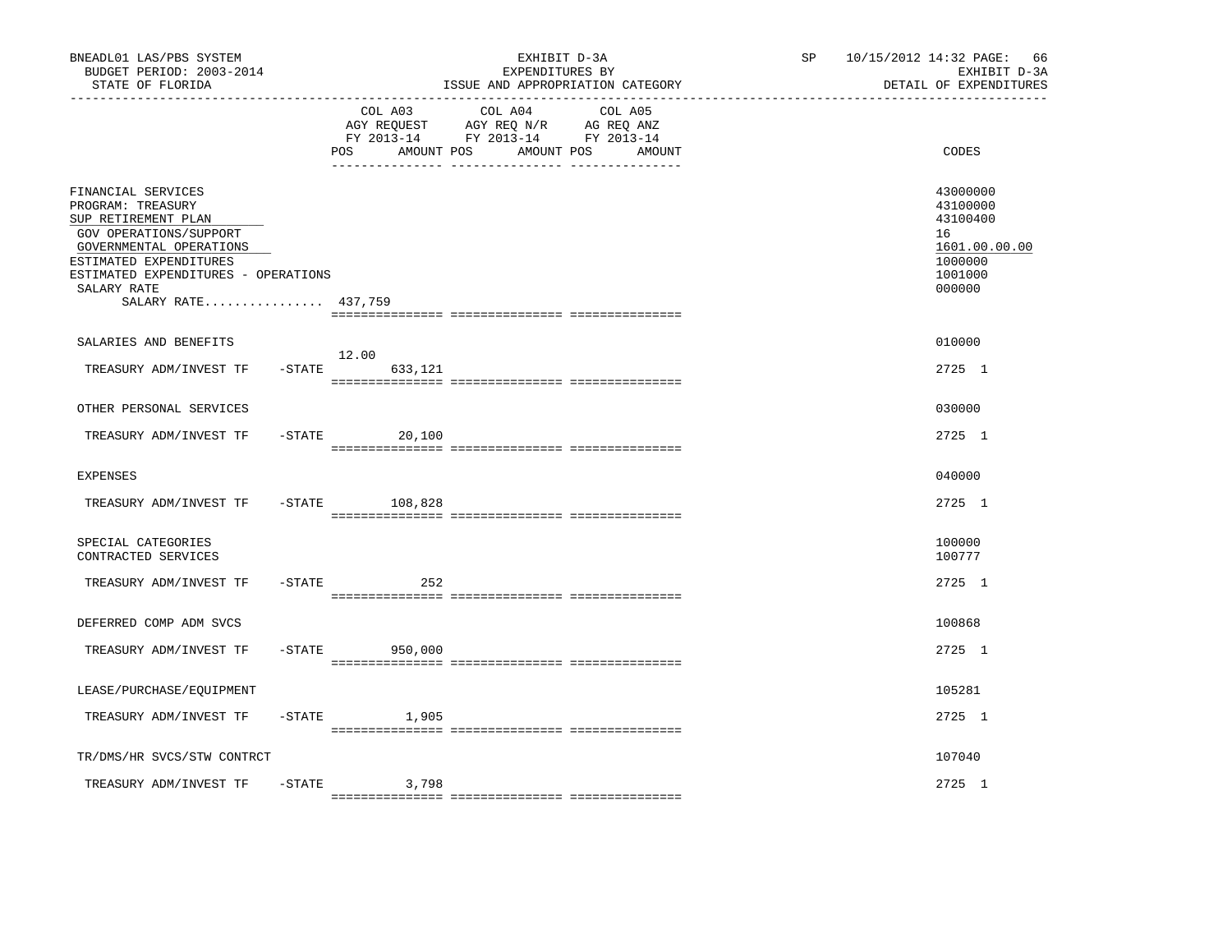| BNEADL01 LAS/PBS SYSTEM<br>BUDGET PERIOD: 2003-2014<br>STATE OF FLORIDA                                                                                                              | EXHIBIT D-3A<br>EXPENDITURES BY<br>ISSUE AND APPROPRIATION CATEGORY                                                                   | SP 10/15/2012 14:32 PAGE: 67<br>EXHIBIT D-3A<br>DETAIL OF EXPENDITURES        |
|--------------------------------------------------------------------------------------------------------------------------------------------------------------------------------------|---------------------------------------------------------------------------------------------------------------------------------------|-------------------------------------------------------------------------------|
|                                                                                                                                                                                      | COL A03 COL A04 COL A05<br>AGY REQUEST AGY REQ N/R AG REQ ANZ<br>FY 2013-14 FY 2013-14 FY 2013-14<br>POS AMOUNT POS AMOUNT POS AMOUNT | CODES                                                                         |
| FINANCIAL SERVICES<br>PROGRAM: TREASURY<br>SUP RETIREMENT PLAN<br>GOV OPERATIONS/SUPPORT<br>GOVERNMENTAL OPERATIONS<br>ESTIMATED EXPENDITURES<br>ESTIMATED EXPENDITURES - OPERATIONS |                                                                                                                                       | 43000000<br>43100000<br>43100400<br>16<br>1601.00.00.00<br>1000000<br>1001000 |
| TOTAL: ESTIMATED EXPENDITURES - OPERATIONS<br>TOTAL POSITIONS 12.00<br>TOTAL ISSUE $1,718,004$<br>TOTAL SALARY RATE 437,759                                                          |                                                                                                                                       | 1001000                                                                       |
| FLORIDA RETIREMENT SYSTEM<br>CONTRIBUTION ADJUSTMENT FOR<br>FISCAL YEAR 2012-2013<br>SALARIES AND BENEFITS                                                                           |                                                                                                                                       | 1001240<br>010000                                                             |
| TREASURY ADM/INVEST TF -STATE 1,419                                                                                                                                                  |                                                                                                                                       | $2725 \quad 1$                                                                |
| ADJUSTMENT TO STATE HEALTH<br>INSURANCE PREMIUM CONTRIBUTION -<br>FISCAL YEAR 2012-13<br>SALARIES AND BENEFITS<br>TREASURY ADM/INVEST TF -STATE 1,749                                |                                                                                                                                       | 1001830<br>010000<br>2725 1                                                   |
| REALLOCATION OF HUMAN RESOURCES<br>OUTSOURCING<br>SPECIAL CATEGORIES<br>TR/DMS/HR SVCS/STW CONTRCT                                                                                   |                                                                                                                                       | 1005900<br>100000<br>107040                                                   |
| $-$ STATE<br>TREASURY ADM/INVEST TF                                                                                                                                                  | $92 -$                                                                                                                                | 2725 1                                                                        |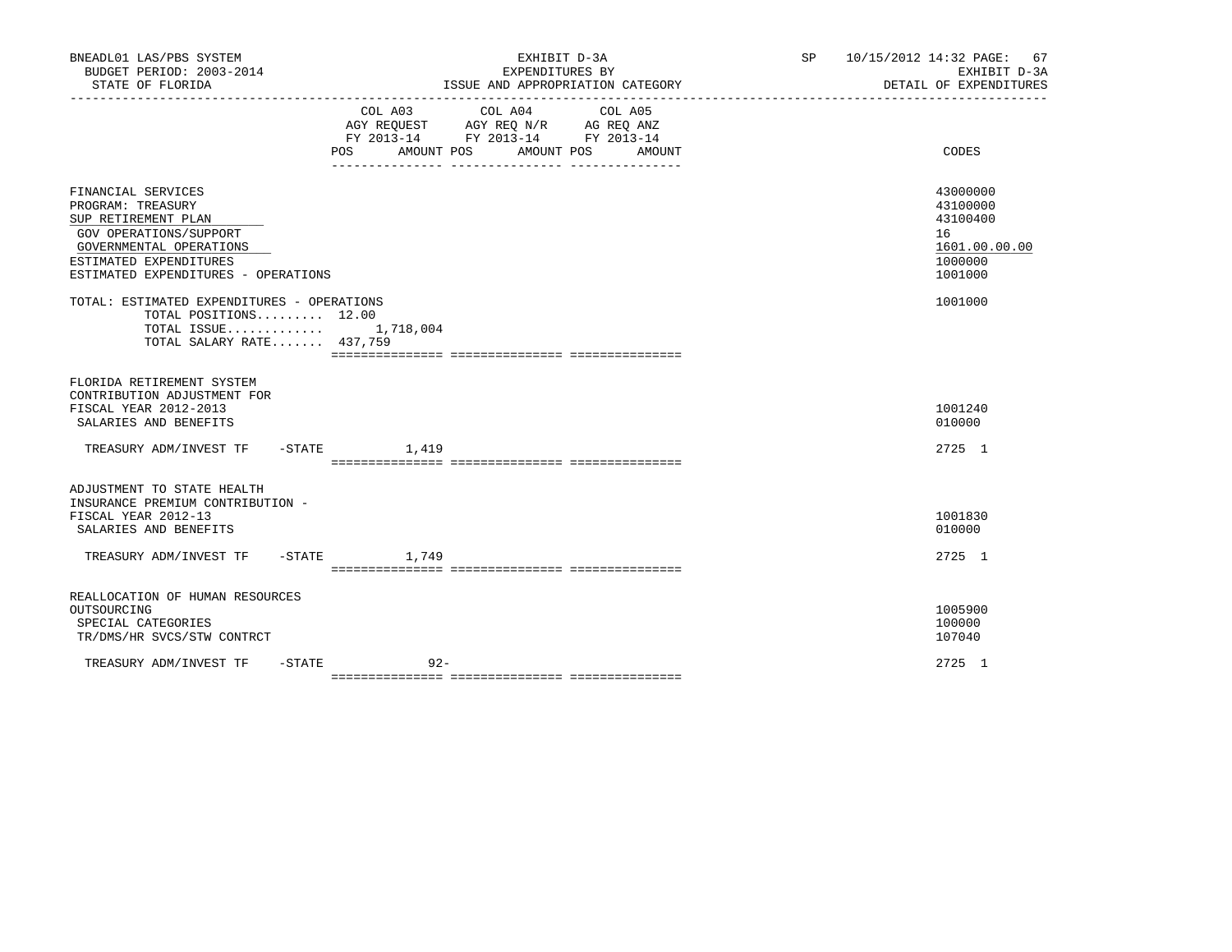| BNEADL01 LAS/PBS SYSTEM<br>BUDGET PERIOD: 2003-2014<br>STATE OF FLORIDA                                                                                                                                                                                                                                                                                                                                                                                                                                                                           |             | ISSUE AND APPROPRIATION CATEGORY                                                                                                                           | EXHIBIT D-3A<br>EXPENDITURES BY |                                                          |  | SP 10/15/2012 14:32 PAGE:<br>68<br>EXHIBIT D-3A<br>DETAIL OF EXPENDITURES |
|---------------------------------------------------------------------------------------------------------------------------------------------------------------------------------------------------------------------------------------------------------------------------------------------------------------------------------------------------------------------------------------------------------------------------------------------------------------------------------------------------------------------------------------------------|-------------|------------------------------------------------------------------------------------------------------------------------------------------------------------|---------------------------------|----------------------------------------------------------|--|---------------------------------------------------------------------------|
|                                                                                                                                                                                                                                                                                                                                                                                                                                                                                                                                                   |             | $\begin{tabular}{lcccc} COL A03 & COL A04 & COL A05 \\ AGY REQUEST & AGY REQ N/R & AG REQ ANZ \\ FY & 2013-14 & FY & 2013-14 & FY & 2013-14 \end{tabular}$ |                                 |                                                          |  |                                                                           |
|                                                                                                                                                                                                                                                                                                                                                                                                                                                                                                                                                   |             | POS AMOUNT POS AMOUNT POS AMOUNT                                                                                                                           |                                 |                                                          |  | CODES                                                                     |
| FINANCIAL SERVICES<br>PROGRAM: TREASURY<br>SUP RETIREMENT PLAN<br>GOV OPERATIONS/SUPPORT<br>GOVERNMENTAL OPERATIONS<br>ESTIMATED EXPENDITURES REALIGNMENT<br>REALIGN SALARY BUDGET AUTHORITY TO                                                                                                                                                                                                                                                                                                                                                   |             |                                                                                                                                                            |                                 |                                                          |  | 43000000<br>43100000<br>43100400<br>16<br>1601.00.00.00<br>2000000        |
| MATCH RECURRING OPERATING<br>EXPENDITURES - DEDUCT<br>SALARY RATE                                                                                                                                                                                                                                                                                                                                                                                                                                                                                 |             |                                                                                                                                                            |                                 |                                                          |  | 2000220<br>000000                                                         |
| SALARY RATE $12,000-$                                                                                                                                                                                                                                                                                                                                                                                                                                                                                                                             |             |                                                                                                                                                            |                                 |                                                          |  |                                                                           |
| SALARIES AND BENEFITS                                                                                                                                                                                                                                                                                                                                                                                                                                                                                                                             |             |                                                                                                                                                            |                                 |                                                          |  | 010000                                                                    |
| TREASURY ADM/INVEST TF -STATE 12,000-                                                                                                                                                                                                                                                                                                                                                                                                                                                                                                             |             |                                                                                                                                                            |                                 |                                                          |  | 2725 1                                                                    |
| TOTAL: REALIGN SALARY BUDGET AUTHORITY TO<br>MATCH RECURRING OPERATING<br>EXPENDITURES - DEDUCT<br>TOTAL ISSUE<br>TOTAL SALARY RATE 12,000-                                                                                                                                                                                                                                                                                                                                                                                                       | $12,000-$   |                                                                                                                                                            |                                 |                                                          |  | 2000220                                                                   |
|                                                                                                                                                                                                                                                                                                                                                                                                                                                                                                                                                   |             |                                                                                                                                                            |                                 |                                                          |  |                                                                           |
| AGENCY ISSUE NARRATIVE:<br>2013-2014 BUDGET YEAR NARRATIVE:<br>This issue is the deduct side of a salary budget authority realignment throughout the Department of Financial Services<br>proper (excluding Office of Insurance Regulation and Office of Financial Regulation). The realignment of budget was<br>first approved in FY 2012-13 General Appropriation Act. This issue continues that practice and moves salary budget for<br>realignment. This issue with corresponding issue code 2000230 will net to zero at the department level. |             |                                                                                                                                                            |                                 | IT COMPONENT? NO                                         |  |                                                                           |
| POSITION DETAIL OF SALARIES AND BENEFITS:                                                                                                                                                                                                                                                                                                                                                                                                                                                                                                         |             |                                                                                                                                                            |                                 |                                                          |  |                                                                           |
|                                                                                                                                                                                                                                                                                                                                                                                                                                                                                                                                                   |             |                                                                                                                                                            |                                 | FTE BASE RATE ADDITIVES BENEFITS SUBTOTAL % AND BENEFITS |  | LAPSE LAPSED SALARIES                                                     |
| A03 - AGY REQUEST FY 2013-14                                                                                                                                                                                                                                                                                                                                                                                                                                                                                                                      |             |                                                                                                                                                            |                                 |                                                          |  |                                                                           |
| CHANGES TO CURRENTLY AUTHORIZED POSITIONS<br>RA00 RATE AND SALARY ADJ - NO FTE/BENEFITS<br>C0000 001                                                                                                                                                                                                                                                                                                                                                                                                                                              | $\sim 0.00$ | 12,000-                                                                                                                                                    |                                 |                                                          |  | $12,000 - 0.00$ 12,000-                                                   |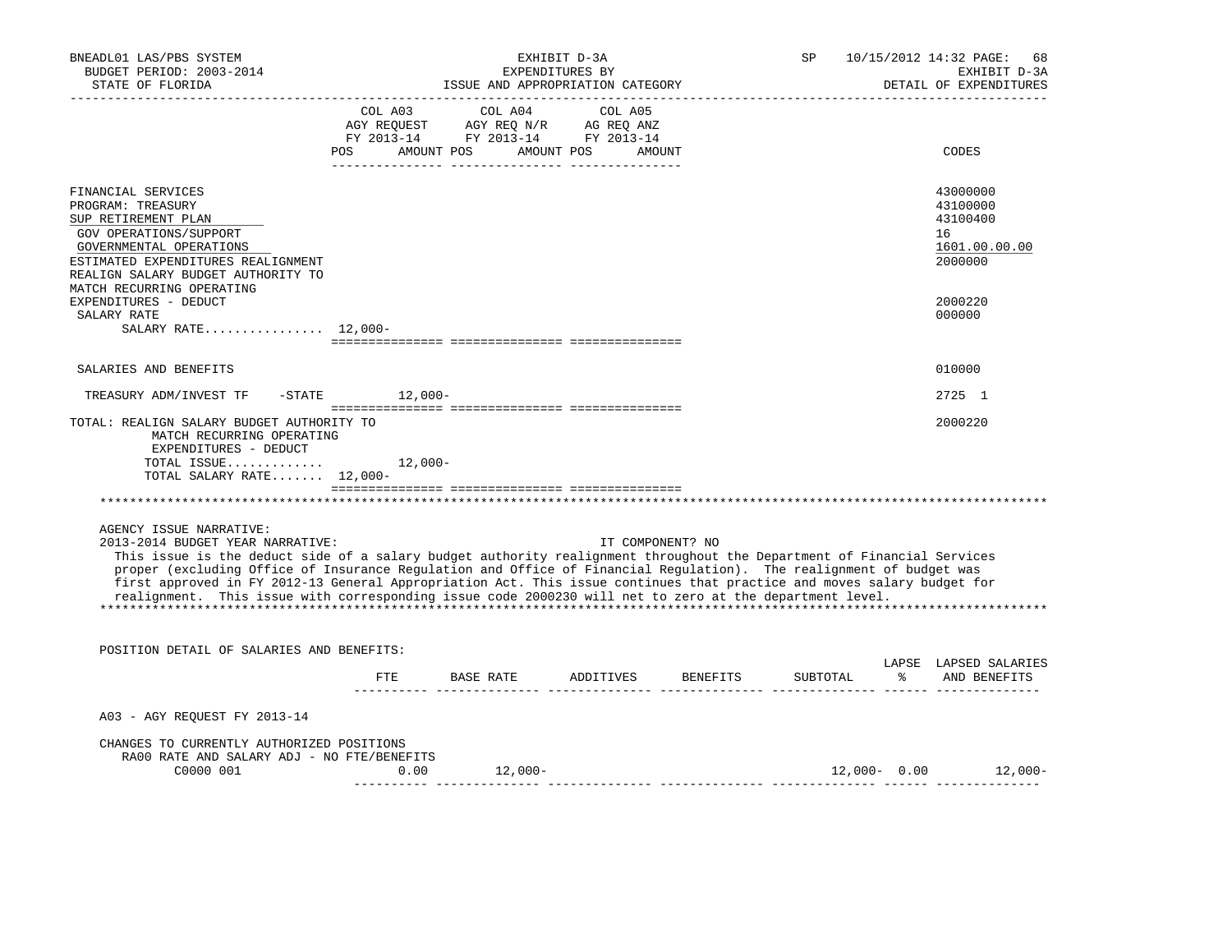| BNEADL01 LAS/PBS SYSTEM<br>BUDGET PERIOD: 2003-2014<br>STATE OF FLORIDA                                                                                                                                                      |                | ISSUE AND APPROPRIATION CATEGORY                                                          | EXHIBIT D-3A<br>EXPENDITURES BY |          |          |               | SP 10/15/2012 14:32 PAGE: 69<br>EXHIBIT D-3A<br>DETAIL OF EXPENDITURES |
|------------------------------------------------------------------------------------------------------------------------------------------------------------------------------------------------------------------------------|----------------|-------------------------------------------------------------------------------------------|---------------------------------|----------|----------|---------------|------------------------------------------------------------------------|
|                                                                                                                                                                                                                              | POS AMOUNT POS | COL A03 COL A04<br>AGY REQUEST AGY REQ N/R AG REQ ANZ<br>FY 2013-14 FY 2013-14 FY 2013-14 | COL A05<br>AMOUNT POS AMOUNT    |          |          |               | CODES                                                                  |
| FINANCIAL SERVICES<br>PROGRAM: TREASURY<br>SUP RETIREMENT PLAN<br>GOV OPERATIONS/SUPPORT<br>GOVERNMENTAL OPERATIONS<br>ESTIMATED EXPENDITURES REALIGNMENT<br>REALIGN SALARY BUDGET AUTHORITY TO<br>MATCH RECURRING OPERATING |                |                                                                                           |                                 |          |          |               | 43000000<br>43100000<br>43100400<br>16<br>1601.00.00.00<br>2000000     |
| EXPENDITURES - DEDUCT                                                                                                                                                                                                        |                |                                                                                           |                                 |          |          |               | 2000220                                                                |
| POSITION DETAIL OF SALARIES AND BENEFITS:                                                                                                                                                                                    | $_{\rm FTE}$   | BASE RATE                                                                                 | ADDITIVES                       | BENEFITS | SUBTOTAL | $\sim$ $\sim$ | LAPSE LAPSED SALARIES<br>AND BENEFITS                                  |
| A03 - AGY REOUEST FY 2013-14<br>CHANGES TO CURRENTLY AUTHORIZED POSITIONS<br>TOTALS FOR ISSUE BY FUND<br>2725 TREASURY ADM/INVEST TF                                                                                         |                |                                                                                           |                                 |          |          |               | 12,000-                                                                |
|                                                                                                                                                                                                                              |                | _____ _______________ ______________<br>$0.00$ 12,000-                                    |                                 |          | 12,000-  |               | --------------<br>12,000-                                              |
|                                                                                                                                                                                                                              |                |                                                                                           |                                 |          |          |               | ==============                                                         |
| ANNUALIZATION OF ADMINISTERED<br>FUNDS APPROPRIATIONS<br>STATE HEALTH INSURANCE ADJUSTMENT<br>FOR FY 2012-13 - 10 MONTHS                                                                                                     |                |                                                                                           |                                 |          |          |               | 26A0000                                                                |
| <b>ANNUALIZATION</b><br>SALARIES AND BENEFITS                                                                                                                                                                                |                |                                                                                           |                                 |          |          |               | 26A1830<br>010000                                                      |
| TREASURY ADM/INVEST TF                                                                                                                                                                                                       | $-STATE$ 8,745 |                                                                                           |                                 |          |          |               | 2725 1                                                                 |
| TOTAL: GOVERNMENTAL OPERATIONS<br>BY FUND TYPE                                                                                                                                                                               |                |                                                                                           |                                 |          |          |               | 1601.00.00.00                                                          |
| SALARY RATE 425,759                                                                                                                                                                                                          | 12.00          |                                                                                           |                                 |          |          |               | 2000                                                                   |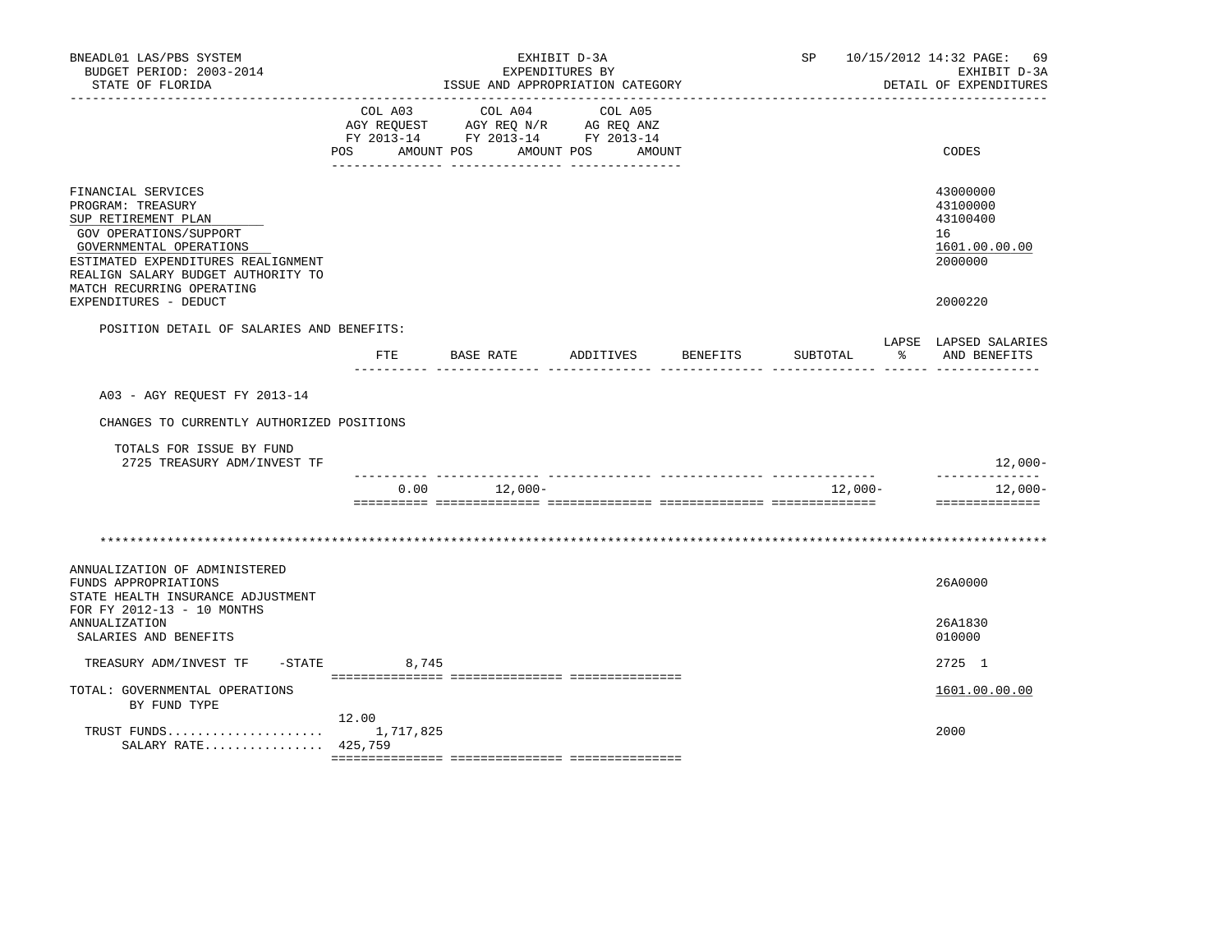| BNEADL01 LAS/PBS SYSTEM<br>BUDGET PERIOD: 2003-2014<br>STATE OF FLORIDA                                                                                                                                                                      |                   | EXHIBIT D-3A<br>EXPENDITURES BY<br>ISSUE AND APPROPRIATION CATEGORY                                                               | SP 10/15/2012 14:32 PAGE: 70<br>EXHIBIT D-3A<br>DETAIL OF EXPENDITURES                  |
|----------------------------------------------------------------------------------------------------------------------------------------------------------------------------------------------------------------------------------------------|-------------------|-----------------------------------------------------------------------------------------------------------------------------------|-----------------------------------------------------------------------------------------|
|                                                                                                                                                                                                                                              | POS               | COL A03 COL A04 COL A05<br>AGY REQUEST AGY REQ N/R AG REQ ANZ<br>FY 2013-14 FY 2013-14 FY 2013-14<br>AMOUNT POS AMOUNT POS AMOUNT | CODES                                                                                   |
| FINANCIAL SERVICES<br>PGM: FIN ACCT/PUBLIC FUNDS<br>ST FINAN INFO/ST AGY ACCTG<br>GOV OPERATIONS/SUPPORT<br>GOVERNMENTAL OPERATIONS<br>ESTIMATED EXPENDITURES<br>ESTIMATED EXPENDITURES - OPERATIONS<br>SALARY RATE<br>SALARY RATE 8,081,667 |                   |                                                                                                                                   | 43000000<br>43200000<br>43200100<br>16<br>1601.00.00.00<br>1000000<br>1001000<br>000000 |
| SALARIES AND BENEFITS                                                                                                                                                                                                                        |                   |                                                                                                                                   | 010000                                                                                  |
| GENERAL REVENUE FUND -STATE<br>ADMINISTRATIVE TRUST FUND -STATE 1,249,594                                                                                                                                                                    | 9,369,624         |                                                                                                                                   | 1000 1<br>2021 1                                                                        |
| TOTAL POSITIONS 173.00<br>TOTAL APPRO $10,619,218$                                                                                                                                                                                           |                   |                                                                                                                                   |                                                                                         |
| OTHER PERSONAL SERVICES                                                                                                                                                                                                                      |                   |                                                                                                                                   | 030000                                                                                  |
| GENERAL REVENUE FUND -STATE<br>ADMINISTRATIVE TRUST FUND -STATE                                                                                                                                                                              | 22,994<br>127,420 |                                                                                                                                   | 1000 1<br>2021 1                                                                        |
| TOTAL APPRO                                                                                                                                                                                                                                  | 150,414           |                                                                                                                                   |                                                                                         |
| <b>EXPENSES</b>                                                                                                                                                                                                                              |                   |                                                                                                                                   | 040000                                                                                  |
| GENERAL REVENUE FUND $-$ STATE 1,186,562<br>ADMINISTRATIVE TRUST FUND -STATE                                                                                                                                                                 | 129,451           |                                                                                                                                   | 1000 1<br>2021 1                                                                        |
| TOTAL APPRO $1,316,013$                                                                                                                                                                                                                      |                   |                                                                                                                                   |                                                                                         |
| OPERATING CAPITAL OUTLAY                                                                                                                                                                                                                     |                   |                                                                                                                                   | 060000                                                                                  |
| GENERAL REVENUE FUND                                                                                                                                                                                                                         | $-$ STATE 27,000  |                                                                                                                                   | 1000 1                                                                                  |
| SPECIAL CATEGORIES<br>REGISTRY ATTORNEYS                                                                                                                                                                                                     |                   |                                                                                                                                   | 100000<br>100650                                                                        |
| ADMINISTRATIVE TRUST FUND -STATE 1,716,384                                                                                                                                                                                                   |                   |                                                                                                                                   | 2021 1                                                                                  |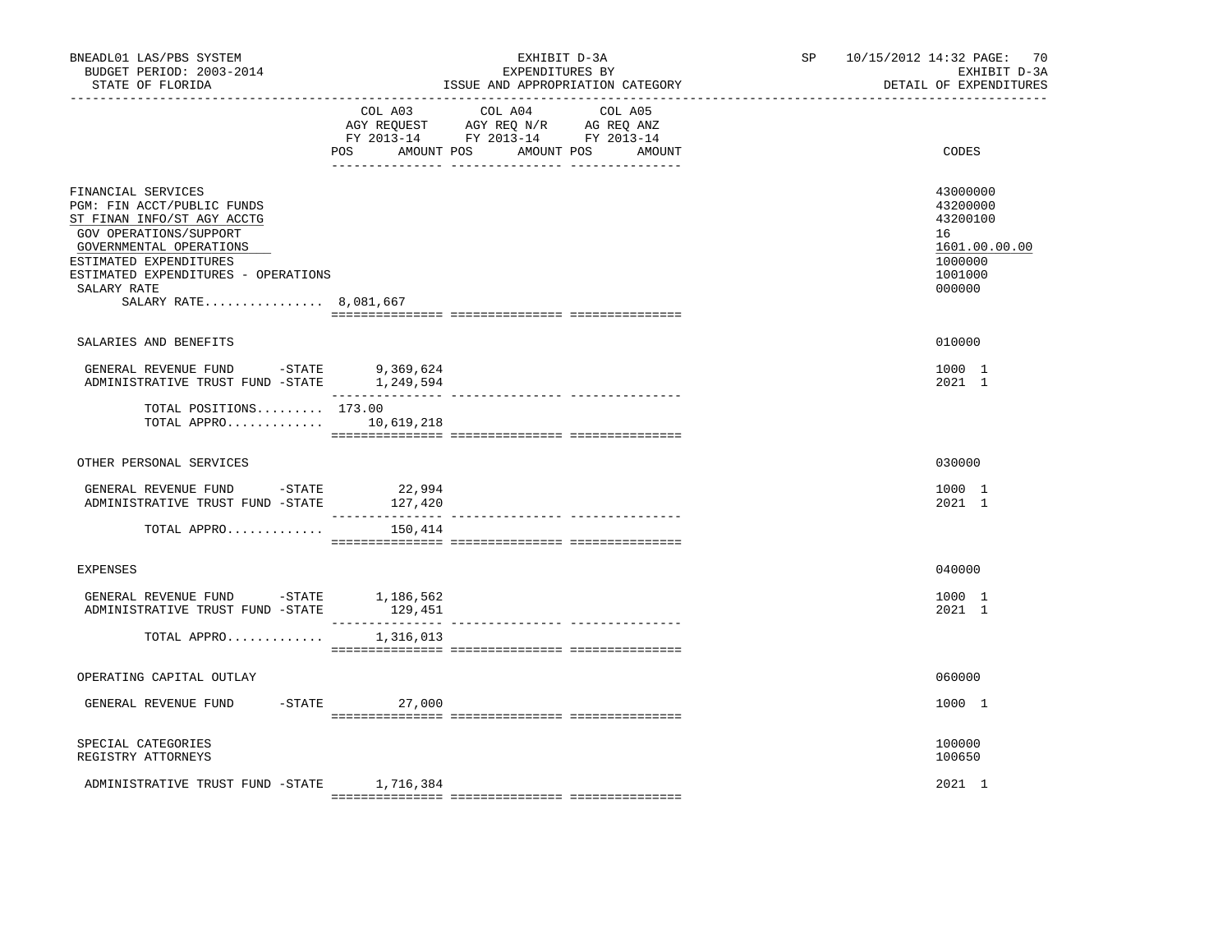| BNEADL01 LAS/PBS SYSTEM<br>BUDGET PERIOD: 2003-2014<br>STATE OF FLORIDA                                                                                                                                                                           |                    | EXHIBIT D-3A<br>EXPENDITURES BY<br>ISSUE AND APPROPRIATION CATEGORY                                                              | SP 10/15/2012 14:32 PAGE: 71<br>EXHIBIT D-3A<br>DETAIL OF EXPENDITURES                            |
|---------------------------------------------------------------------------------------------------------------------------------------------------------------------------------------------------------------------------------------------------|--------------------|----------------------------------------------------------------------------------------------------------------------------------|---------------------------------------------------------------------------------------------------|
|                                                                                                                                                                                                                                                   | COL A03            | COL A04<br>COL A05<br>AGY REQUEST AGY REQ N/R AG REQ ANZ<br>FY 2013-14 FY 2013-14 FY 2013-14<br>POS AMOUNT POS AMOUNT POS AMOUNT | CODES                                                                                             |
| FINANCIAL SERVICES<br>PGM: FIN ACCT/PUBLIC FUNDS<br>ST FINAN INFO/ST AGY ACCTG<br>GOV OPERATIONS/SUPPORT<br>GOVERNMENTAL OPERATIONS<br>ESTIMATED EXPENDITURES<br>ESTIMATED EXPENDITURES - OPERATIONS<br>SPECIAL CATEGORIES<br>CONTRACTED SERVICES |                    |                                                                                                                                  | 43000000<br>43200000<br>43200100<br>16<br>1601.00.00.00<br>1000000<br>1001000<br>100000<br>100777 |
| GENERAL REVENUE FUND                                                                                                                                                                                                                              | -STATE 605,949     |                                                                                                                                  | 1000 1                                                                                            |
| OPERATION/MOTOR VEHICLES                                                                                                                                                                                                                          |                    |                                                                                                                                  | 102289                                                                                            |
| GENERAL REVENUE FUND                                                                                                                                                                                                                              | $-$ STATE<br>3,100 |                                                                                                                                  | 1000 1                                                                                            |
| RISK MANAGEMENT INSURANCE                                                                                                                                                                                                                         |                    |                                                                                                                                  | 103241                                                                                            |
| ADMINISTRATIVE TRUST FUND -STATE                                                                                                                                                                                                                  | 51,017             |                                                                                                                                  | 2021 1                                                                                            |
| SALARY INCENTIVE PAYMENTS                                                                                                                                                                                                                         |                    |                                                                                                                                  | 103290                                                                                            |
| GENERAL REVENUE FUND                                                                                                                                                                                                                              | $-STATE$<br>700    |                                                                                                                                  | 1000 1                                                                                            |
| LEASE/PURCHASE/EQUIPMENT                                                                                                                                                                                                                          |                    |                                                                                                                                  | 105281                                                                                            |
| GENERAL REVENUE FUND -STATE<br>ADMINISTRATIVE TRUST FUND -STATE                                                                                                                                                                                   | 5,122<br>3,805     |                                                                                                                                  | 1000 1<br>2021 1                                                                                  |
| TOTAL APPRO                                                                                                                                                                                                                                       | 8,927              |                                                                                                                                  |                                                                                                   |
| TR/DMS/HR SVCS/STW CONTRCT                                                                                                                                                                                                                        |                    |                                                                                                                                  | 107040                                                                                            |
| GENERAL REVENUE FUND -STATE<br>ADMINISTRATIVE TRUST FUND -STATE                                                                                                                                                                                   | 54,247<br>2,485    |                                                                                                                                  | 1000 1<br>2021 1                                                                                  |
| TOTAL APPRO                                                                                                                                                                                                                                       | 56,732             |                                                                                                                                  |                                                                                                   |
| TR/PRISON INDUSTRY ENH PRG                                                                                                                                                                                                                        |                    |                                                                                                                                  | 108005                                                                                            |
| PRISON INDUSTRIES TF -STATE 750,000                                                                                                                                                                                                               |                    |                                                                                                                                  | 2385 1                                                                                            |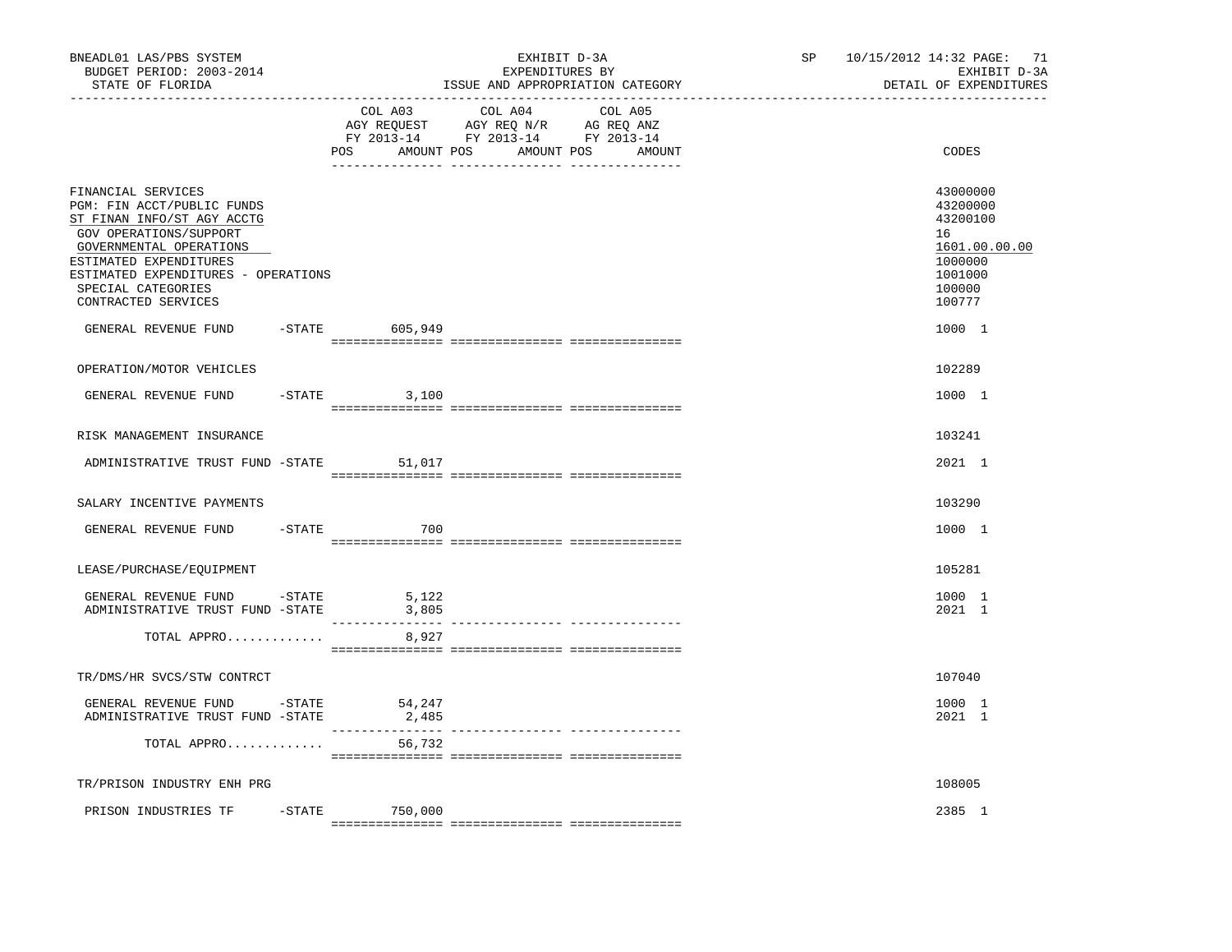| BNEADL01 LAS/PBS SYSTEM<br>BUDGET PERIOD: 2003-2014<br>STATE OF FLORIDA<br>--------------------                                                                                                      | EXHIBIT D-3A<br>EXPENDITURES BY<br>ISSUE AND APPROPRIATION CATEGORY |                                                                                                                               |        | SP 10/15/2012 14:32 PAGE: 72<br>EXHIBIT D-3A<br>DETAIL OF EXPENDITURES        |  |
|------------------------------------------------------------------------------------------------------------------------------------------------------------------------------------------------------|---------------------------------------------------------------------|-------------------------------------------------------------------------------------------------------------------------------|--------|-------------------------------------------------------------------------------|--|
|                                                                                                                                                                                                      | POS                                                                 | COL A03 COL A04 COL A05<br>AGY REQUEST AGY REQ N/R AG REQ ANZ<br>FY 2013-14 FY 2013-14 FY 2013-14<br>AMOUNT POS<br>AMOUNT POS | AMOUNT | CODES                                                                         |  |
| FINANCIAL SERVICES<br>PGM: FIN ACCT/PUBLIC FUNDS<br>ST FINAN INFO/ST AGY ACCTG<br>GOV OPERATIONS/SUPPORT<br>GOVERNMENTAL OPERATIONS<br>ESTIMATED EXPENDITURES<br>ESTIMATED EXPENDITURES - OPERATIONS |                                                                     |                                                                                                                               |        | 43000000<br>43200000<br>43200100<br>16<br>1601.00.00.00<br>1000000<br>1001000 |  |
| TOTAL: ESTIMATED EXPENDITURES - OPERATIONS<br>TOTAL POSITIONS 173.00<br>TOTAL ISSUE 15,305,454<br>TOTAL SALARY RATE 8,081,667                                                                        |                                                                     |                                                                                                                               |        | 1001000                                                                       |  |
| CASUALTY INSURANCE PREMIUM<br>ADJUSTMENT<br>SPECIAL CATEGORIES<br>RISK MANAGEMENT INSURANCE                                                                                                          |                                                                     |                                                                                                                               |        | 1001090<br>100000<br>103241                                                   |  |
| ADMINISTRATIVE TRUST FUND -STATE                                                                                                                                                                     | 4,774                                                               |                                                                                                                               |        | 2021 1                                                                        |  |
| FLORIDA RETIREMENT SYSTEM<br>CONTRIBUTION ADJUSTMENT FOR<br>FISCAL YEAR 2012-2013<br>SALARIES AND BENEFITS<br>GENERAL REVENUE FUND -STATE 27,014                                                     |                                                                     |                                                                                                                               |        | 1001240<br>010000<br>1000 1                                                   |  |
| ADMINISTRATIVE TRUST FUND -STATE<br>TOTAL APPRO                                                                                                                                                      | 3,604<br>30,618                                                     |                                                                                                                               |        | 2021 1                                                                        |  |
| ADJUSTMENT TO STATE HEALTH<br>INSURANCE PREMIUM CONTRIBUTION -<br>FISCAL YEAR 2012-13<br>SALARIES AND BENEFITS                                                                                       |                                                                     |                                                                                                                               |        | 1001830<br>010000                                                             |  |
| GENERAL REVENUE FUND -STATE<br>ADMINISTRATIVE TRUST FUND -STATE                                                                                                                                      | 19,209<br>2,563                                                     |                                                                                                                               |        | 1000 1<br>2021 1                                                              |  |
| TOTAL APPRO                                                                                                                                                                                          | 21,772                                                              |                                                                                                                               |        |                                                                               |  |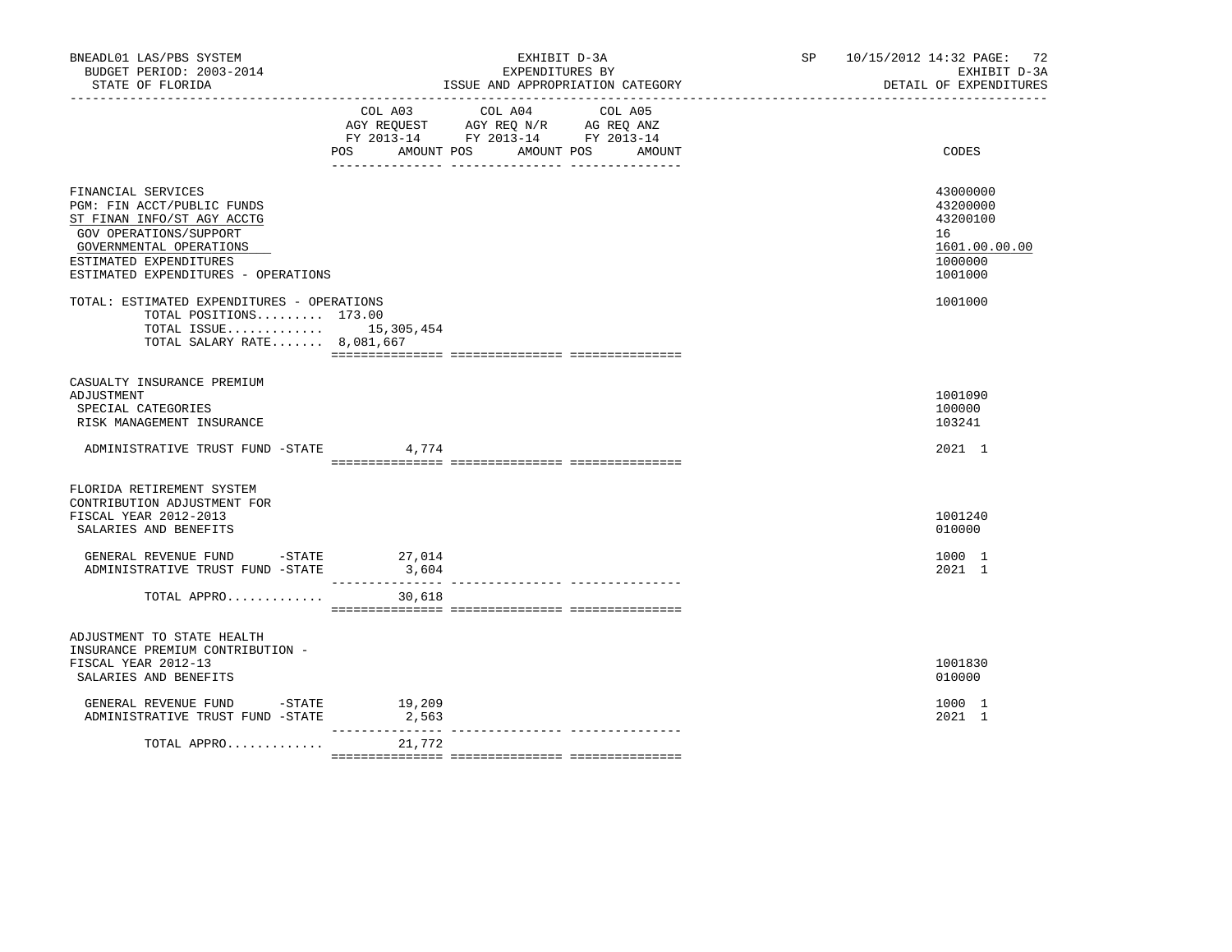| BNEADL01 LAS/PBS SYSTEM<br>BUDGET PERIOD: 2003-2014<br>STATE OF FLORIDA<br>-------------------                                                                | SP<br>EXHIBIT D-3A<br>EXPENDITURES BY<br>ISSUE AND APPROPRIATION CATEGORY                                                                                                                                                                                                                                                               | 10/15/2012 14:32 PAGE: 73<br>EXHIBIT D-3A<br>DETAIL OF EXPENDITURES |
|---------------------------------------------------------------------------------------------------------------------------------------------------------------|-----------------------------------------------------------------------------------------------------------------------------------------------------------------------------------------------------------------------------------------------------------------------------------------------------------------------------------------|---------------------------------------------------------------------|
|                                                                                                                                                               | $\begin{tabular}{lcccc} COL A03 & COL A04 & COL A05 \\ AGY REQUEST & AGY REQ N/R & AG REQ ANZ \\ FY & 2013-14 & FY & 2013-14 & FY & 2013-14 \end{tabular}$<br>POS AMOUNT POS AMOUNT POS AMOUNT                                                                                                                                          | CODES                                                               |
| FINANCIAL SERVICES<br>PGM: FIN ACCT/PUBLIC FUNDS<br>ST FINAN INFO/ST AGY ACCTG<br>GOV OPERATIONS/SUPPORT<br>GOVERNMENTAL OPERATIONS<br>ESTIMATED EXPENDITURES |                                                                                                                                                                                                                                                                                                                                         | 43000000<br>43200000<br>43200100<br>16<br>1601.00.00.00<br>1000000  |
| REALLOCATION OF HUMAN RESOURCES<br>OUTSOURCING<br>SPECIAL CATEGORIES<br>TR/DMS/HR SVCS/STW CONTRCT                                                            |                                                                                                                                                                                                                                                                                                                                         | 1005900<br>100000<br>107040                                         |
| GENERAL REVENUE FUND -STATE 1,313-<br>ADMINISTRATIVE TRUST FUND -STATE                                                                                        | $60 -$                                                                                                                                                                                                                                                                                                                                  | 1000 1<br>2021 1                                                    |
| TOTAL APPRO                                                                                                                                                   | $1,373-$                                                                                                                                                                                                                                                                                                                                |                                                                     |
| ADJUSTMENTS TO CURRENT YEAR<br>ESTIMATED EXPENDITURES<br>REALIGNMENT OF LEASE OR<br>LEASE-PURCHASE EOUIPMENT - DEDUCT<br><b>EXPENSES</b>                      |                                                                                                                                                                                                                                                                                                                                         | 1600000<br>160M010<br>040000                                        |
| GENERAL REVENUE FUND -STATE<br>ADMINISTRATIVE TRUST FUND -STATE                                                                                               | $7,300-$<br>4,900-                                                                                                                                                                                                                                                                                                                      | 1000 1<br>2021 1                                                    |
| TOTAL APPRO                                                                                                                                                   | $12,200-$                                                                                                                                                                                                                                                                                                                               |                                                                     |
|                                                                                                                                                               |                                                                                                                                                                                                                                                                                                                                         |                                                                     |
| AGENCY ISSUE NARRATIVE:<br>2013-2014 BUDGET YEAR NARRATIVE:                                                                                                   | IT COMPONENT? NO<br>This issue further aligns budget in the correct appropriation category for lease/lease purchase expenditures. A major<br>change in the FY 2012-13 instructions required departments to satisfy the requirements of Ch. 2011-45, L.O.F. (SB 1314).<br>This issue nets to zero with corresponding issue code 160M020. |                                                                     |
| REALIGNMENT OF LEASE OR<br>LEASE-PURCHASE EQUIPMENT - ADD<br>SPECIAL CATEGORIES<br>LEASE/PURCHASE/EQUIPMENT                                                   |                                                                                                                                                                                                                                                                                                                                         | 160M020<br>100000<br>105281                                         |
| GENERAL REVENUE FUND -STATE<br>ADMINISTRATIVE TRUST FUND -STATE                                                                                               | 7,300<br>4,900                                                                                                                                                                                                                                                                                                                          | 1000 1<br>2021 1                                                    |
| TOTAL APPRO $12,200$                                                                                                                                          |                                                                                                                                                                                                                                                                                                                                         |                                                                     |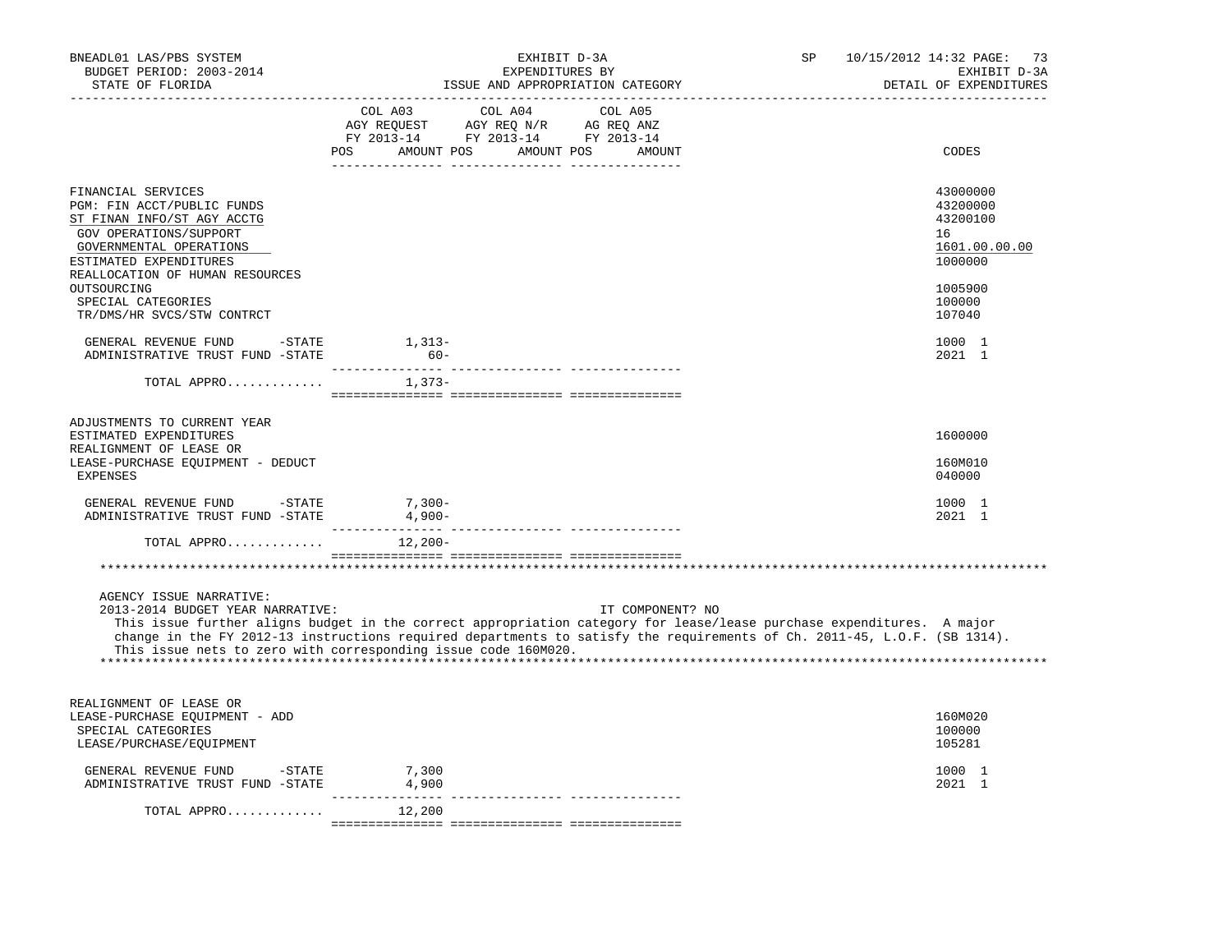| BNEADL01 LAS/PBS SYSTEM<br>BUDGET PERIOD: 2003-2014<br>STATE OF FLORIDA                                                                                            | EXHIBIT D-3A<br>EXPENDITURES BY<br>ISSUE AND APPROPRIATION CATEGORY                                                                        | 10/15/2012 14:32 PAGE:<br>SP.<br>74<br>EXHIBIT D-3A<br>DETAIL OF EXPENDITURES                                                                                                                                                                                         |
|--------------------------------------------------------------------------------------------------------------------------------------------------------------------|--------------------------------------------------------------------------------------------------------------------------------------------|-----------------------------------------------------------------------------------------------------------------------------------------------------------------------------------------------------------------------------------------------------------------------|
|                                                                                                                                                                    | COL A03<br>COL A04<br>COL A05<br>AGY REQUEST AGY REQ N/R AG REQ ANZ<br>FY 2013-14 FY 2013-14 FY 2013-14<br>POS<br>AMOUNT POS<br>AMOUNT POS | CODES<br>AMOUNT                                                                                                                                                                                                                                                       |
| FINANCIAL SERVICES<br>PGM: FIN ACCT/PUBLIC FUNDS<br>ST FINAN INFO/ST AGY ACCTG<br>GOV OPERATIONS/SUPPORT<br>GOVERNMENTAL OPERATIONS<br>ADJUSTMENTS TO CURRENT YEAR |                                                                                                                                            | 43000000<br>43200000<br>43200100<br>16<br>1601.00.00.00                                                                                                                                                                                                               |
| ESTIMATED EXPENDITURES<br>REALIGNMENT OF LEASE OR<br>LEASE-PURCHASE EOUIPMENT - ADD                                                                                |                                                                                                                                            | 1600000<br>160M020                                                                                                                                                                                                                                                    |
| AGENCY ISSUE NARRATIVE:<br>2013-2014 BUDGET YEAR NARRATIVE:                                                                                                        | This issue nets to zero with corresponding issue code 160M010.                                                                             | IT COMPONENT? NO<br>This issue further aligns budget in the correct appropriation category for lease/lease purchase expenditures. A major<br>change in the FY 2012-13 instructions required departments to satisfy the requirements of Ch. 2011-45, L.O.F. (SB 1314). |
| ANNUALIZATION OF ADMINISTERED<br>FUNDS APPROPRIATIONS<br>STATE HEALTH INSURANCE ADJUSTMENT<br>FOR FY 2012-13 - 10 MONTHS                                           |                                                                                                                                            | 26A0000                                                                                                                                                                                                                                                               |
| <b>ANNUALIZATION</b><br>SALARIES AND BENEFITS                                                                                                                      |                                                                                                                                            | 26A1830<br>010000                                                                                                                                                                                                                                                     |
| GENERAL REVENUE FUND<br>-STATE<br>ADMINISTRATIVE TRUST FUND -STATE                                                                                                 | 96,045<br>12,815<br>________________                                                                                                       | 1000 1<br>2021 1                                                                                                                                                                                                                                                      |
| TOTAL APPRO                                                                                                                                                        | 108,860                                                                                                                                    |                                                                                                                                                                                                                                                                       |
| WORKLOAD<br>INCREASE BUDGET AUTHORITY IN THE                                                                                                                       |                                                                                                                                            | 3000000                                                                                                                                                                                                                                                               |
| TRANSFER TO THE PRISON INDUSTRY<br>ENHANCEMENT PROGRAM (PIE)<br>SPECIAL CATEGORIES<br>TR/PRISON INDUSTRY ENH PRG                                                   |                                                                                                                                            | 3000290<br>100000<br>108005                                                                                                                                                                                                                                           |
| PRISON INDUSTRIES TF<br>-STATE                                                                                                                                     | 150,000                                                                                                                                    | 2385 1                                                                                                                                                                                                                                                                |
|                                                                                                                                                                    |                                                                                                                                            |                                                                                                                                                                                                                                                                       |
| AGENCY ISSUE NARRATIVE:                                                                                                                                            |                                                                                                                                            |                                                                                                                                                                                                                                                                       |

2013-2014 BUDGET YEAR NARRATIVE: IT COMPONENT? NO

 The Prison Industries Trust Fund is created in section 946.522, Florida Statutes. The fund is administered by the Department of Financial Services and is to be used for the purposes of construction or renovation of facilities or for the expansion or establishment of correctional work programs. Payments are made following the receipt of resolutions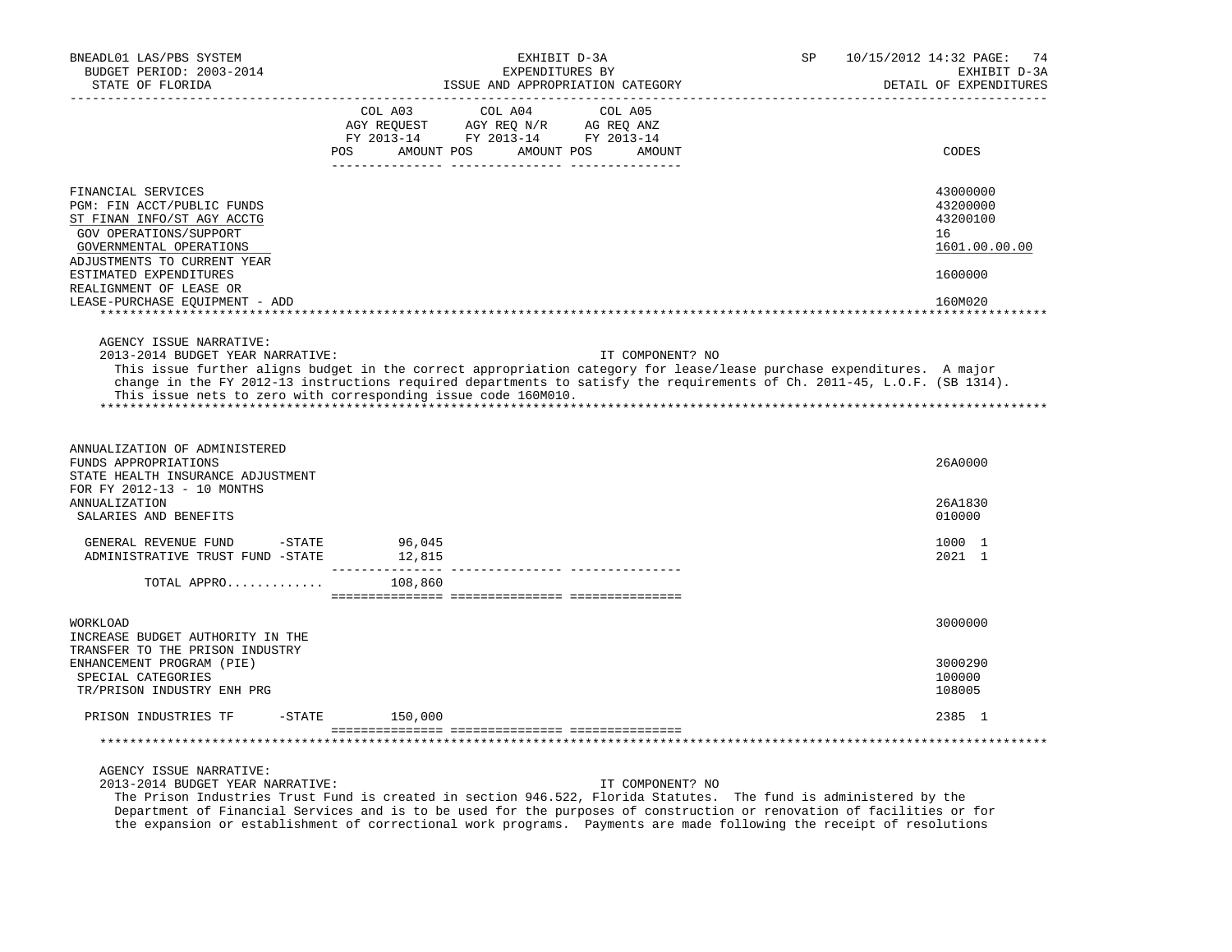| BNEADL01 LAS/PBS SYSTEM<br>BUDGET PERIOD: 2003-2014<br>STATE OF FLORIDA                                                                                                             | EXHIBIT D-3A<br>EXPENDITURES BY<br>ISSUE AND APPROPRIATION CATEGORY                                                                         | 10/15/2012 14:32 PAGE: 75<br>SP<br>EXHIBIT D-3A<br>DETAIL OF EXPENDITURES |
|-------------------------------------------------------------------------------------------------------------------------------------------------------------------------------------|---------------------------------------------------------------------------------------------------------------------------------------------|---------------------------------------------------------------------------|
|                                                                                                                                                                                     | COL A03 COL A04 COL A05<br>AGY REQUEST AGY REQ N/R AG REQ ANZ<br>FY 2013-14 FY 2013-14 FY 2013-14<br>AMOUNT POS AMOUNT POS<br>POS<br>AMOUNT | CODES                                                                     |
| FINANCIAL SERVICES<br>PGM: FIN ACCT/PUBLIC FUNDS<br>ST FINAN INFO/ST AGY ACCTG<br>GOV OPERATIONS/SUPPORT<br>GOVERNMENTAL OPERATIONS<br>WORKLOAD<br>INCREASE BUDGET AUTHORITY IN THE |                                                                                                                                             | 43000000<br>43200000<br>43200100<br>16<br>1601.00.00.00<br>3000000        |
| TRANSFER TO THE PRISON INDUSTRY<br>ENHANCEMENT PROGRAM (PIE)                                                                                                                        |                                                                                                                                             | 3000290                                                                   |

from the PRIDE board. Therefore payments are dependent upon the timing of board meetings and the amount requested.

 Originally the department filed budget amendments as needed for disbursement authority, but in Fiscal Year 2006-2007 a recurring authority amount of \$750,000 was appropriated.

 Over the last three fiscal years the revenues received into this fund have increased. Revenues in Fiscal Year 2009-2010 totaled \$565,382, Fiscal Year 2010-11 totaled \$664,970 (approximate 15% increase), and Fiscal Year 2011-2012 totaled \$812,349 (approximate 22% increase). A budget amendment in FY 2011-12 was only avoided due to the timing of the PRIDE board meetings and amount requested. The Department ended the fiscal year with only \$2,800 in remaining authority in the fund.

 The department is requesting an increase of \$150,000 in budget authority in the Transfer to the Prison Industry Enhancement (PIE) Program within the Prison Industries Trust Fund to ensure there is sufficient authority to disburse collected revenues. \*\*\*\*\*\*\*\*\*\*\*\*\*\*\*\*\*\*\*\*\*\*\*\*\*\*\*\*\*\*\*\*\*\*\*\*\*\*\*\*\*\*\*\*\*\*\*\*\*\*\*\*\*\*\*\*\*\*\*\*\*\*\*\*\*\*\*\*\*\*\*\*\*\*\*\*\*\*\*\*\*\*\*\*\*\*\*\*\*\*\*\*\*\*\*\*\*\*\*\*\*\*\*\*\*\*\*\*\*\*\*\*\*\*\*\*\*\*\*\*\*\*\*\*\*\*\*

 ADDITIONAL STAFF FOR BUREAU OF AUDITING FOR AUDITS AND TRAINING<br>SALARY RATE (1000000)  $\,$ SALARY RATE  $\,$  000000  $\,$  SALARY RATE................ 496,171 =============== =============== =============== SALARIES AND BENEFITS 010000 11.00<br>571.766 -STATE GENERAL REVENUE FUND -STATE 671,766 600 0000 1 contract to the state of the state of the state of the state of the state of the state of the state of the state of the state of the state of the state of the state of the sta =============== =============== =============== EXPENSES 040000 GENERAL REVENUE FUND -STATE 109,703 41,382 1000 1 =============== =============== ===============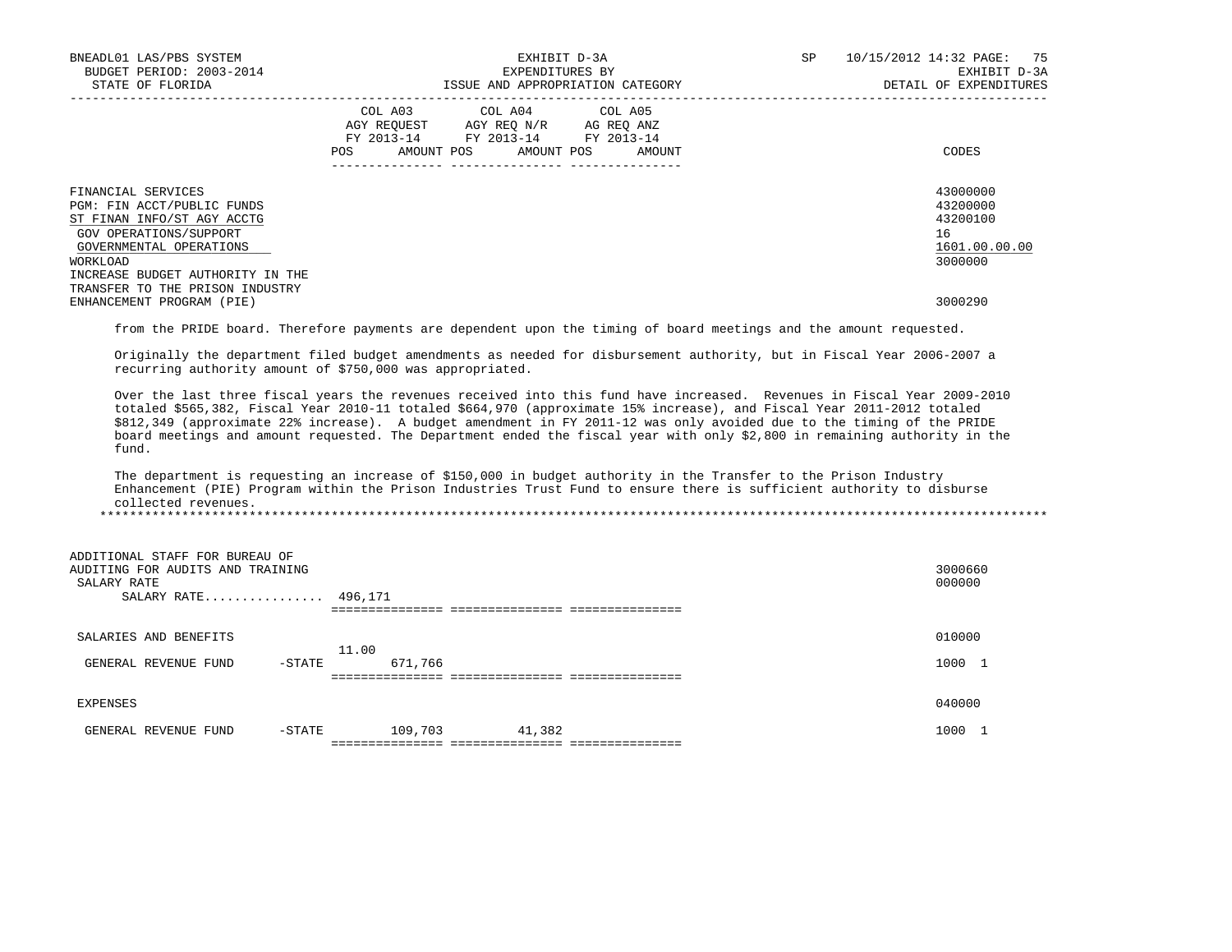| BNEADL01 LAS/PBS SYSTEM<br>BUDGET PERIOD: 2003-2014<br>STATE OF FLORIDA                                                                                                                                                                            |            | EXHIBIT D-3A<br>EXPENDITURES BY<br>ISSUE AND APPROPRIATION CATEGORY                               | 76<br>SP<br>10/15/2012 14:32 PAGE:<br>EXHIBIT D-3A<br>DETAIL OF EXPENDITURES |                                                                                         |  |
|----------------------------------------------------------------------------------------------------------------------------------------------------------------------------------------------------------------------------------------------------|------------|---------------------------------------------------------------------------------------------------|------------------------------------------------------------------------------|-----------------------------------------------------------------------------------------|--|
|                                                                                                                                                                                                                                                    |            | COL A03 COL A04 COL A05<br>AGY REQUEST AGY REQ N/R AG REQ ANZ<br>FY 2013-14 FY 2013-14 FY 2013-14 |                                                                              |                                                                                         |  |
|                                                                                                                                                                                                                                                    | <b>POS</b> | AMOUNT POS AMOUNT POS AMOUNT                                                                      |                                                                              | CODES                                                                                   |  |
| FINANCIAL SERVICES<br>PGM: FIN ACCT/PUBLIC FUNDS<br>ST FINAN INFO/ST AGY ACCTG<br>GOV OPERATIONS/SUPPORT<br>GOVERNMENTAL OPERATIONS<br><b>WORKLOAD</b><br>ADDITIONAL STAFF FOR BUREAU OF<br>AUDITING FOR AUDITS AND TRAINING<br>SPECIAL CATEGORIES |            |                                                                                                   |                                                                              | 43000000<br>43200000<br>43200100<br>16<br>1601.00.00.00<br>3000000<br>3000660<br>100000 |  |
| TR/DMS/HR SVCS/STW CONTRCT                                                                                                                                                                                                                         |            |                                                                                                   |                                                                              | 107040                                                                                  |  |
| $-$ STATE<br>GENERAL REVENUE FUND                                                                                                                                                                                                                  | 3.894      |                                                                                                   |                                                                              | 1000 1                                                                                  |  |
| TOTAL: ADDITIONAL STAFF FOR BUREAU OF<br>AUDITING FOR AUDITS AND TRAINING<br>TOTAL POSITIONS $11.00$                                                                                                                                               |            |                                                                                                   |                                                                              | 3000660                                                                                 |  |
| TOTAL SALARY RATE 496,171                                                                                                                                                                                                                          |            | 41,382                                                                                            |                                                                              |                                                                                         |  |
|                                                                                                                                                                                                                                                    |            |                                                                                                   |                                                                              |                                                                                         |  |

2013-2014 BUDGET YEAR NARRATIVE: IT COMPONENT? NO

 The Bureau of Auditing is requesting the establishment of eleven new positions and the reclassification of eight existing positions (requested in issue code 3001A70). This request is needed in order to recruit and retain key audit positions, in order to increase the number of state contracts and grants being reviewed by the Bureau. Over the past twelve months, the Department has shifted its Audit Plan to areas of higher risk and materiality, including the audit of agency contract and grant agreements, and the reviews of contract manager files as well as state purchasing card (PCard) activity. These types of complex reviews cannot be successfully executed within the current Bureau organizational structure.

 Using current resources, the Bureau is only able to review and audit approximately 2% (1,000) of the total number of active contracts and grants each year. The Bureau is reviewing a very small sample of agency PCard transactions, and is only able to review contract files in eight to ten agencies per year. In addition agencies demand for additional training in contracts/grants and contract management have outweighed the Bureau's ability to conduct these classes. In FY11/12, the Bureau conducted 64 training classes, training more than 1,700 employees and providers (vendors).

This request would allow the Bureau to double the number of contracts, contract manager files, and PCard transactions being audited/reviewed, as well as increase and strengthen the existing training classes being offered to the 35 state agencies, as well as service providers. \*\*\*\*\*\*\*\*\*\*\*\*\*\*\*\*\*\*\*\*\*\*\*\*\*\*\*\*\*\*\*\*\*\*\*\*\*\*\*\*\*\*\*\*\*\*\*\*\*\*\*\*\*\*\*\*\*\*\*\*\*\*\*\*\*\*\*\*\*\*\*\*\*\*\*\*\*\*\*\*\*\*\*\*\*\*\*\*\*\*\*\*\*\*\*\*\*\*\*\*\*\*\*\*\*\*\*\*\*\*\*\*\*\*\*\*\*\*\*\*\*\*\*\*\*\*\*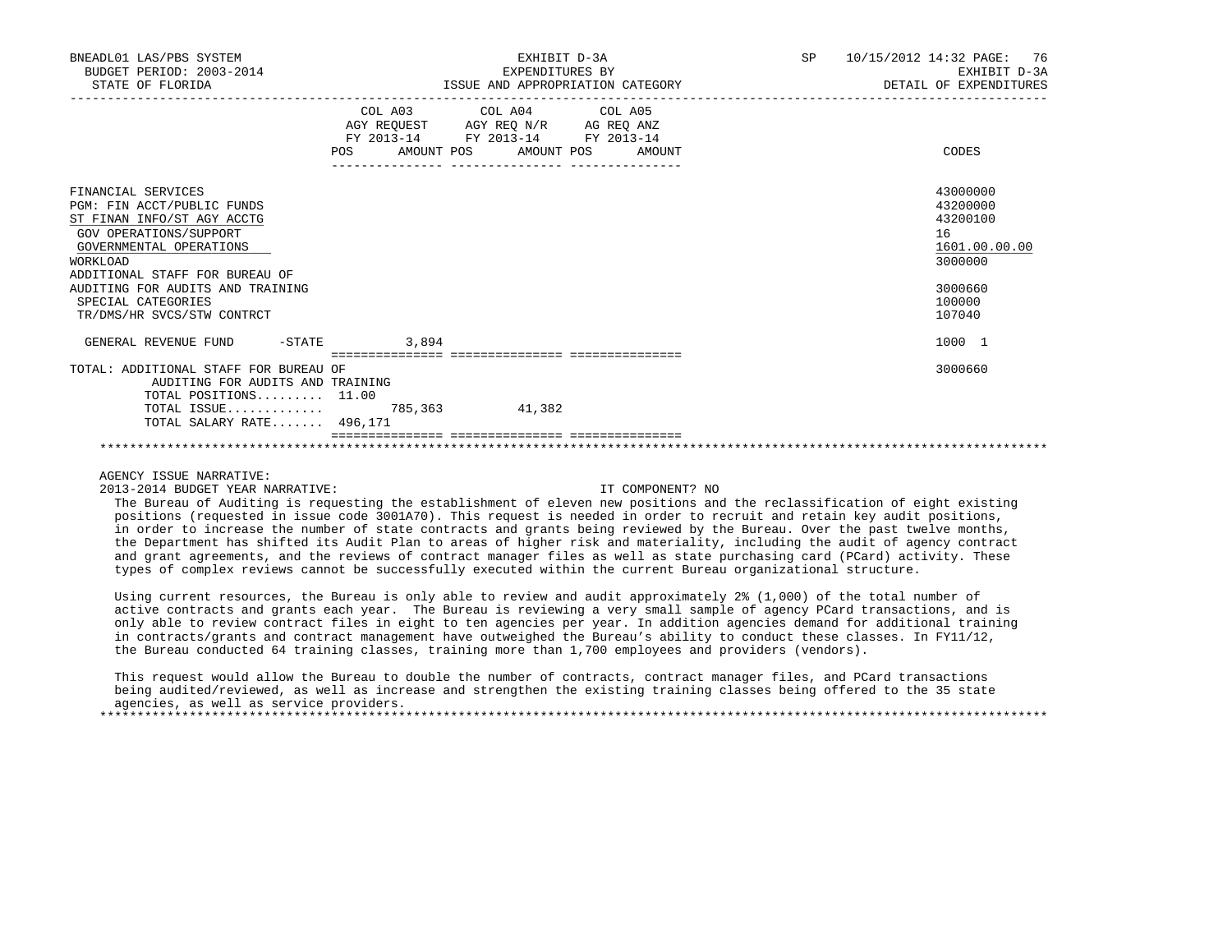| COL A04<br>COL A03<br>COL A05<br>AGY REQUEST AGY REQ N/R AG REQ ANZ<br>FY 2013-14 FY 2013-14 FY 2013-14<br>AMOUNT POS<br>AMOUNT POS<br>POS<br>AMOUNT                                                                  |                                                                               |
|-----------------------------------------------------------------------------------------------------------------------------------------------------------------------------------------------------------------------|-------------------------------------------------------------------------------|
|                                                                                                                                                                                                                       | CODES                                                                         |
| FINANCIAL SERVICES<br>PGM: FIN ACCT/PUBLIC FUNDS<br>ST FINAN INFO/ST AGY ACCTG<br>GOV OPERATIONS/SUPPORT<br>GOVERNMENTAL OPERATIONS<br>WORKLOAD<br>ADDITIONAL STAFF FOR BUREAU OF<br>AUDITING FOR AUDITS AND TRAINING | 43000000<br>43200000<br>43200100<br>16<br>1601.00.00.00<br>3000000<br>3000660 |
| POSITION DETAIL OF SALARIES AND BENEFITS:<br>FTE<br>BASE RATE<br>ADDITIVES<br>BENEFITS<br>SUBTOTAL<br>$\frac{1}{6}$                                                                                                   | LAPSE LAPSED SALARIES<br>AND BENEFITS                                         |
|                                                                                                                                                                                                                       |                                                                               |
| A03 - AGY REOUEST FY 2013-14                                                                                                                                                                                          |                                                                               |
| NEW POSITIONS<br>P101 PROPOSED CLASS CODE<br>175,595 671,766 0.00 671,766<br>N9999 001<br>11.00 496,171<br>------------- -------                                                                                      |                                                                               |
| TOTALS FOR ISSUE BY FUND<br>1000 GENERAL REVENUE FUND                                                                                                                                                                 | 671,766                                                                       |
| 496,171<br>175,595 671,766<br>11.00                                                                                                                                                                                   | --------------<br>671,766<br>==============                                   |
|                                                                                                                                                                                                                       |                                                                               |
| ADDITIONAL STAFF IN OFFICE OF<br>FISCAL INTEGRITY<br>SALARY RATE<br>SALARY RATE 84,178                                                                                                                                | 3000670<br>000000                                                             |
| SALARIES AND BENEFITS                                                                                                                                                                                                 | 010000                                                                        |
| 2.00<br>$-$ STATE 115,330<br>GENERAL REVENUE FUND                                                                                                                                                                     | 1000 1                                                                        |
| <b>EXPENSES</b>                                                                                                                                                                                                       | 040000                                                                        |
| -STATE 19,946 7,524<br>GENERAL REVENUE FUND                                                                                                                                                                           | 1000 1                                                                        |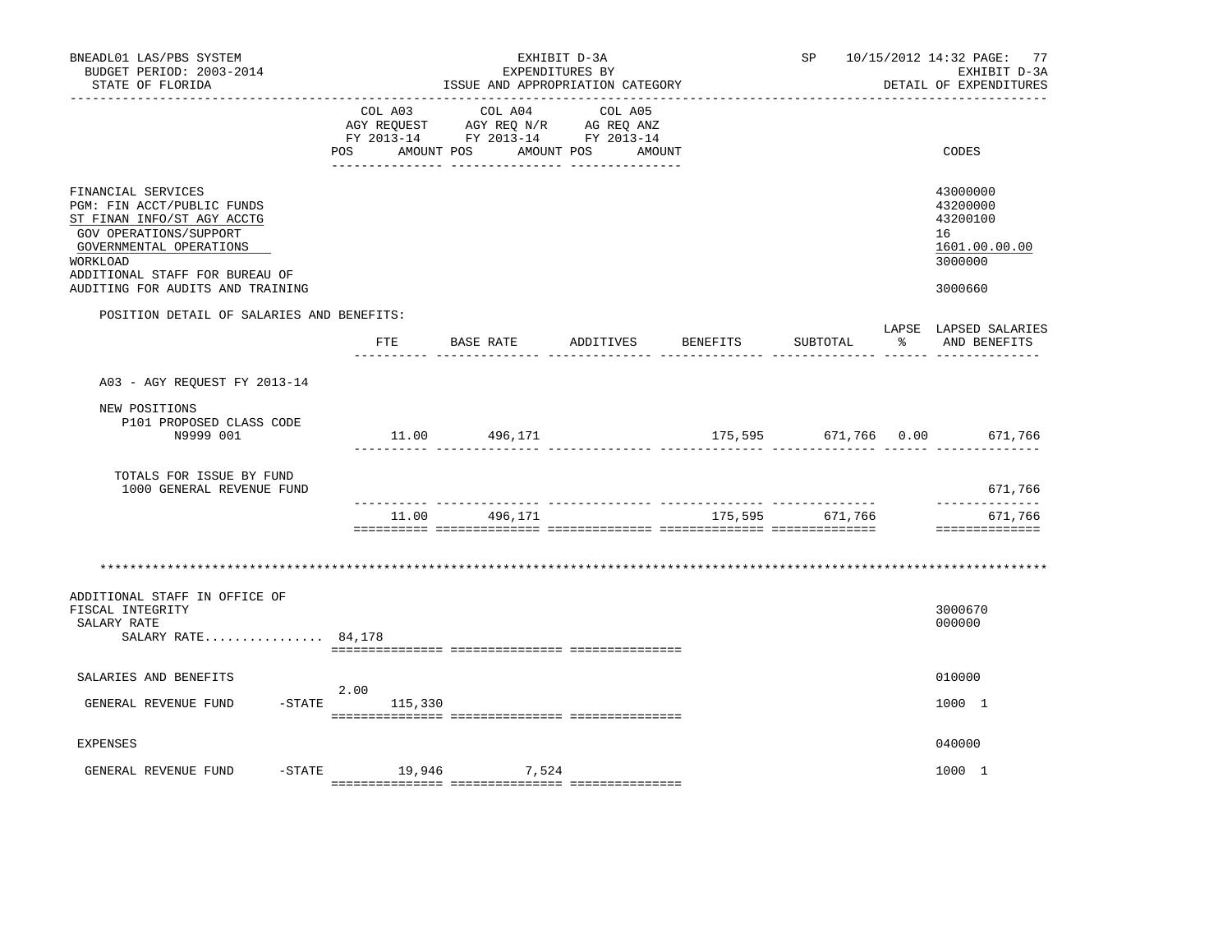| BNEADL01 LAS/PBS SYSTEM<br>BUDGET PERIOD: 2003-2014<br>STATE OF FLORIDA                                                                                |                                      | EXHIBIT D-3A<br>EXPENDITURES BY<br>ISSUE AND APPROPRIATION CATEGORY                                                               | 10/15/2012 14:32 PAGE:<br>78<br><b>SP</b><br>EXHIBIT D-3A<br>DETAIL OF EXPENDITURES |                                                                    |  |
|--------------------------------------------------------------------------------------------------------------------------------------------------------|--------------------------------------|-----------------------------------------------------------------------------------------------------------------------------------|-------------------------------------------------------------------------------------|--------------------------------------------------------------------|--|
|                                                                                                                                                        | <b>POS</b>                           | COL A03 COL A04 COL A05<br>AGY REQUEST AGY REQ N/R AG REQ ANZ<br>FY 2013-14 FY 2013-14 FY 2013-14<br>AMOUNT POS AMOUNT POS AMOUNT |                                                                                     | CODES                                                              |  |
|                                                                                                                                                        |                                      |                                                                                                                                   |                                                                                     |                                                                    |  |
| FINANCIAL SERVICES<br>PGM: FIN ACCT/PUBLIC FUNDS<br>ST FINAN INFO/ST AGY ACCTG<br>GOV OPERATIONS/SUPPORT<br>GOVERNMENTAL OPERATIONS<br><b>WORKLOAD</b> |                                      |                                                                                                                                   |                                                                                     | 43000000<br>43200000<br>43200100<br>16<br>1601.00.00.00<br>3000000 |  |
| ADDITIONAL STAFF IN OFFICE OF<br>FISCAL INTEGRITY<br>SPECIAL CATEGORIES<br>TR/DMS/HR SVCS/STW CONTRCT                                                  |                                      |                                                                                                                                   |                                                                                     | 3000670<br>100000<br>107040                                        |  |
| GENERAL REVENUE FUND<br>$-STATE$                                                                                                                       | 708                                  |                                                                                                                                   |                                                                                     | 1000 1                                                             |  |
| TOTAL: ADDITIONAL STAFF IN OFFICE OF<br>FISCAL INTEGRITY<br>TOTAL POSITIONS 2.00<br>TOTAL ISSUE $135,984$                                              | ____________________________________ | 7,524                                                                                                                             |                                                                                     | 3000670                                                            |  |
| TOTAL SALARY RATE 84,178                                                                                                                               |                                      |                                                                                                                                   |                                                                                     |                                                                    |  |
|                                                                                                                                                        |                                      |                                                                                                                                   |                                                                                     |                                                                    |  |

2013-2014 BUDGET YEAR NARRATIVE: IT COMPONENT? NO

 The Office of Fiscal Integrity (OFI) is requesting the establishment of two new positions, to strengthen the overall skills of its investigation team. OFI's team is made up of five investigators (two of which are sworn officers), one (1) analyst and two (2) accountants. The OFI team currently lacks expertise in analyzing complex agency contracts and grant agreements. OFI must rely on assistance from other Bureaus for assistance in this area, and this causes delays in their investigations.

 Over the past four fiscal years, OFI has averaged ten investigations dealing with contract-related fraud. OFI intends to increase its workload using proactive investigative methods, and partner with other agencies and the Bureau of Auditing on research and investigations into contract fraud. Also, as the Bureau of Auditing begins auditing a higher number of agency contracts and grants, it is highly likely that additional allegations of fraud will be discovered and referred to OFI. Without these additional positions, OFI cases will take longer to investigate and OFI will not be able to increase its current case load of these types of cases. \*\*\*\*\*\*\*\*\*\*\*\*\*\*\*\*\*\*\*\*\*\*\*\*\*\*\*\*\*\*\*\*\*\*\*\*\*\*\*\*\*\*\*\*\*\*\*\*\*\*\*\*\*\*\*\*\*\*\*\*\*\*\*\*\*\*\*\*\*\*\*\*\*\*\*\*\*\*\*\*\*\*\*\*\*\*\*\*\*\*\*\*\*\*\*\*\*\*\*\*\*\*\*\*\*\*\*\*\*\*\*\*\*\*\*\*\*\*\*\*\*\*\*\*\*\*\*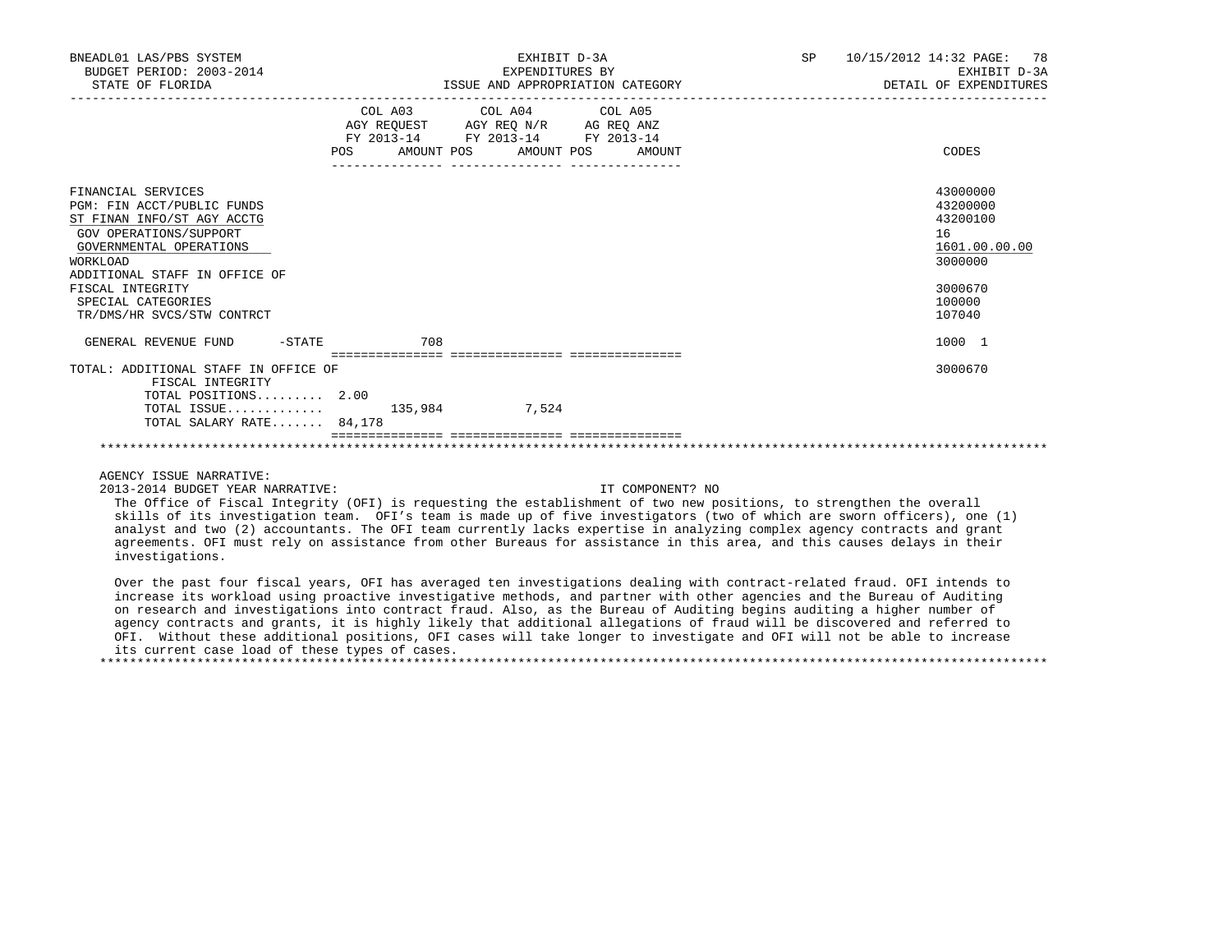| BNEADL01 LAS/PBS SYSTEM<br>BUDGET PERIOD: 2003-2014<br>STATE OF FLORIDA                                                                                                                              | ISSUE AND APPROPRIATION CATEGORY | SP                                                                                                                            | 10/15/2012 14:32 PAGE: 79<br>EXHIBIT D-3A<br>DETAIL OF EXPENDITURES |  |                  |                                                                               |
|------------------------------------------------------------------------------------------------------------------------------------------------------------------------------------------------------|----------------------------------|-------------------------------------------------------------------------------------------------------------------------------|---------------------------------------------------------------------|--|------------------|-------------------------------------------------------------------------------|
|                                                                                                                                                                                                      | POS AMOUNT POS                   | COL A03 COL A04<br>AGY REQUEST AGY REQ N/R AG REQ ANZ<br>FY 2013-14 FY 2013-14 FY 2013-14<br>____ ________________ __________ | COL A05<br>AMOUNT POS<br>AMOUNT                                     |  |                  | CODES                                                                         |
| FINANCIAL SERVICES<br>PGM: FIN ACCT/PUBLIC FUNDS<br>ST FINAN INFO/ST AGY ACCTG<br>GOV OPERATIONS/SUPPORT<br>GOVERNMENTAL OPERATIONS<br>WORKLOAD<br>ADDITIONAL STAFF IN OFFICE OF<br>FISCAL INTEGRITY |                                  |                                                                                                                               |                                                                     |  |                  | 43000000<br>43200000<br>43200100<br>16<br>1601.00.00.00<br>3000000<br>3000670 |
| POSITION DETAIL OF SALARIES AND BENEFITS:                                                                                                                                                            |                                  |                                                                                                                               |                                                                     |  |                  | LAPSE LAPSED SALARIES                                                         |
|                                                                                                                                                                                                      |                                  | FTE BASE RATE ADDITIVES BENEFITS                                                                                              |                                                                     |  | SUBTOTAL         | % AND BENEFITS                                                                |
| A03 - AGY REQUEST FY 2013-14                                                                                                                                                                         |                                  |                                                                                                                               |                                                                     |  |                  |                                                                               |
| NEW POSITIONS<br>P101 PROPOSED CLASS CODE<br>N9999 001                                                                                                                                               |                                  | 2.00 84,178                                                                                                                   |                                                                     |  |                  | 31,152 115,330 0.00 115,330                                                   |
| TOTALS FOR ISSUE BY FUND<br>1000 GENERAL REVENUE FUND                                                                                                                                                |                                  |                                                                                                                               |                                                                     |  |                  | 115,330                                                                       |
|                                                                                                                                                                                                      |                                  | 2.00 84,178                                                                                                                   |                                                                     |  | 31, 152 115, 330 | ______________<br>115,330<br>==============                                   |
|                                                                                                                                                                                                      |                                  |                                                                                                                               |                                                                     |  |                  |                                                                               |
| ADDITIONAL STAFF FOR SUPPORT AND<br>REPLACEMENT OF FLORIDA ACCOUNTING<br>INFORMATION RESOURCE (FLAIR)<br>SALARY RATE<br>SALARY RATE 399,132                                                          |                                  |                                                                                                                               |                                                                     |  |                  | 3000680<br>000000                                                             |
| SALARIES AND BENEFITS<br>GENERAL REVENUE FUND<br>$-$ STATE                                                                                                                                           | 6.00<br>511,397                  |                                                                                                                               |                                                                     |  |                  | 010000<br>1000 1                                                              |
| EXPENSES                                                                                                                                                                                             |                                  |                                                                                                                               |                                                                     |  |                  | 040000                                                                        |
| GENERAL REVENUE FUND                                                                                                                                                                                 | $-STATE$ 59,838                  | 22,572                                                                                                                        |                                                                     |  |                  | 1000 1                                                                        |

=============== =============== ===============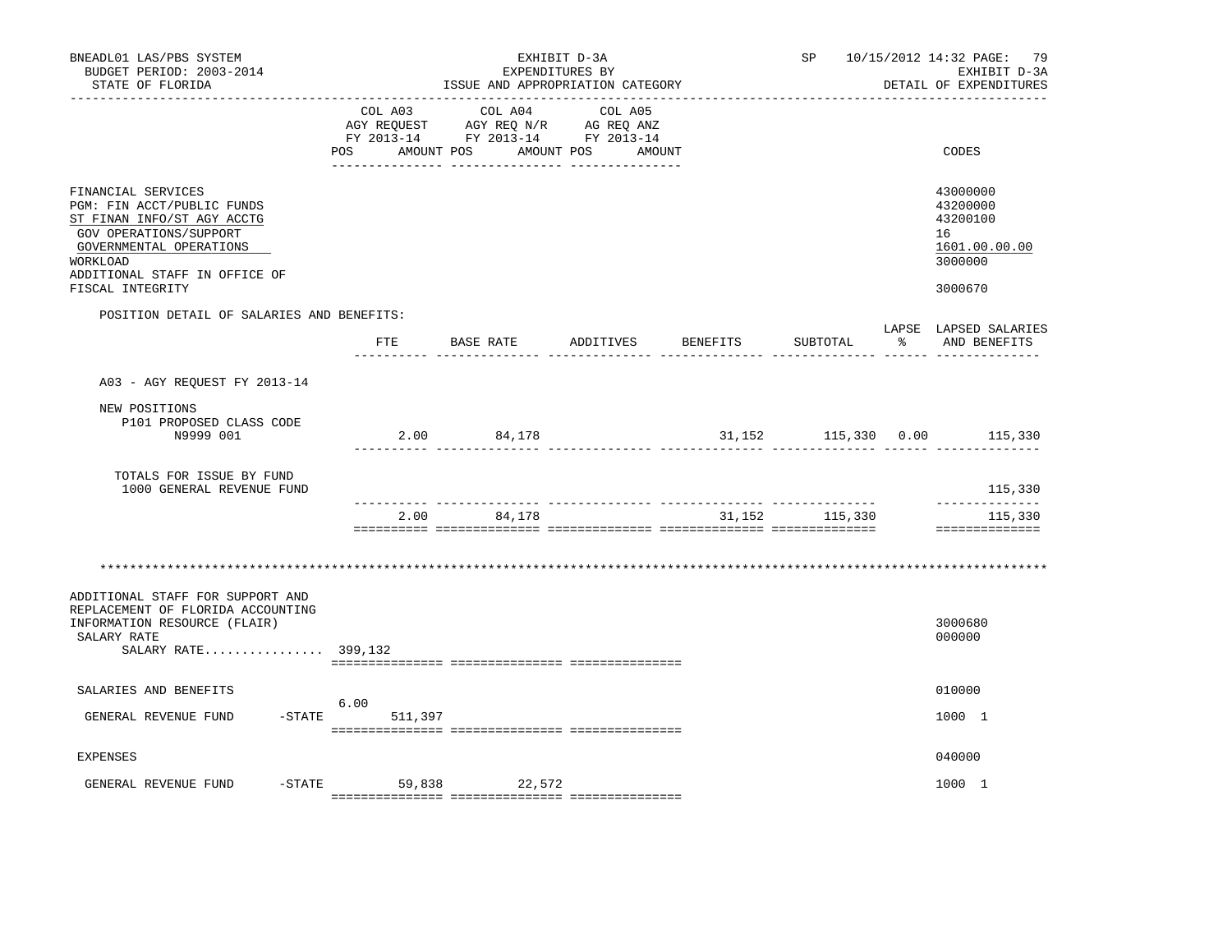| BNEADL01 LAS/PBS SYSTEM<br>BUDGET PERIOD: 2003-2014<br>STATE OF FLORIDA                                                                                                                         |                                  | EXHIBIT D-3A<br>EXPENDITURES BY<br>ISSUE AND APPROPRIATION CATEGORY                                                                                                         | SP 10/15/2012 14:32 PAGE: 80<br>EXHIBIT D-3A<br>DETAIL OF EXPENDITURES |                                                                    |
|-------------------------------------------------------------------------------------------------------------------------------------------------------------------------------------------------|----------------------------------|-----------------------------------------------------------------------------------------------------------------------------------------------------------------------------|------------------------------------------------------------------------|--------------------------------------------------------------------|
|                                                                                                                                                                                                 | POS AMOUNT POS AMOUNT POS AMOUNT | COL A03 COL A04 COL A05<br>$\begin{tabular}{lllllll} AGY & \texttt{REQUEST} & \texttt{AGY REQ N/R} & \texttt{AG REQ ANZ} \end{tabular}$<br>FY 2013-14 FY 2013-14 FY 2013-14 |                                                                        | CODES                                                              |
| FINANCIAL SERVICES<br>PGM: FIN ACCT/PUBLIC FUNDS<br>ST FINAN INFO/ST AGY ACCTG<br>GOV OPERATIONS/SUPPORT<br>GOVERNMENTAL OPERATIONS<br>WORKLOAD<br>ADDITIONAL STAFF FOR SUPPORT AND             |                                  |                                                                                                                                                                             |                                                                        | 43000000<br>43200000<br>43200100<br>16<br>1601.00.00.00<br>3000000 |
| REPLACEMENT OF FLORIDA ACCOUNTING<br>INFORMATION RESOURCE (FLAIR)<br>SPECIAL CATEGORIES<br>TR/DMS/HR SVCS/STW CONTRCT                                                                           |                                  |                                                                                                                                                                             |                                                                        | 3000680<br>100000<br>107040                                        |
| GENERAL REVENUE FUND -STATE 2,124                                                                                                                                                               |                                  |                                                                                                                                                                             |                                                                        | 1000 1                                                             |
| TOTAL: ADDITIONAL STAFF FOR SUPPORT AND<br>REPLACEMENT OF FLORIDA ACCOUNTING<br>INFORMATION RESOURCE (FLAIR)<br>TOTAL POSITIONS 6.00<br>TOTAL ISSUE 573,359 22,572<br>TOTAL SALARY RATE 399,132 | ================================ |                                                                                                                                                                             |                                                                        | 3000680                                                            |
|                                                                                                                                                                                                 |                                  |                                                                                                                                                                             |                                                                        |                                                                    |

2013-2014 BUDGET YEAR NARRATIVE: IT COMPONENT? NO

 The Division of Accounting and Auditing is requesting the establishment of six (6) new positions, to be used in the Division Director's Office for current and future Department initiatives, including the replacement of the State's accounting system (FLAIR). Beginning in Fiscal Year 2013-2014, the Division will be tasked with playing a key role in implementing the initial steps surrounding the replacement of FLAIR, as determined by a Business Case Study, to be conducted in FY 2012-2013. These positions will be high-level, professional positions, with key expertise in governmental accounting, and are being requested to be established at the Financial Administrator level.

 Due to the difficulty of recruiting this level of employee, this request includes additional amounts sufficient to higher at 10% over the minimum for the paygrade.

\*\*\*\*\*\*\*\*\*\*\*\*\*\*\*\*\*\*\*\*\*\*\*\*\*\*\*\*\*\*\*\*\*\*\*\*\*\*\*\*\*\*\*\*\*\*\*\*\*\*\*\*\*\*\*\*\*\*\*\*\*\*\*\*\*\*\*\*\*\*\*\*\*\*\*\*\*\*\*\*\*\*\*\*\*\*\*\*\*\*\*\*\*\*\*\*\*\*\*\*\*\*\*\*\*\*\*\*\*\*\*\*\*\*\*\*\*\*\*\*\*\*\*\*\*\*\*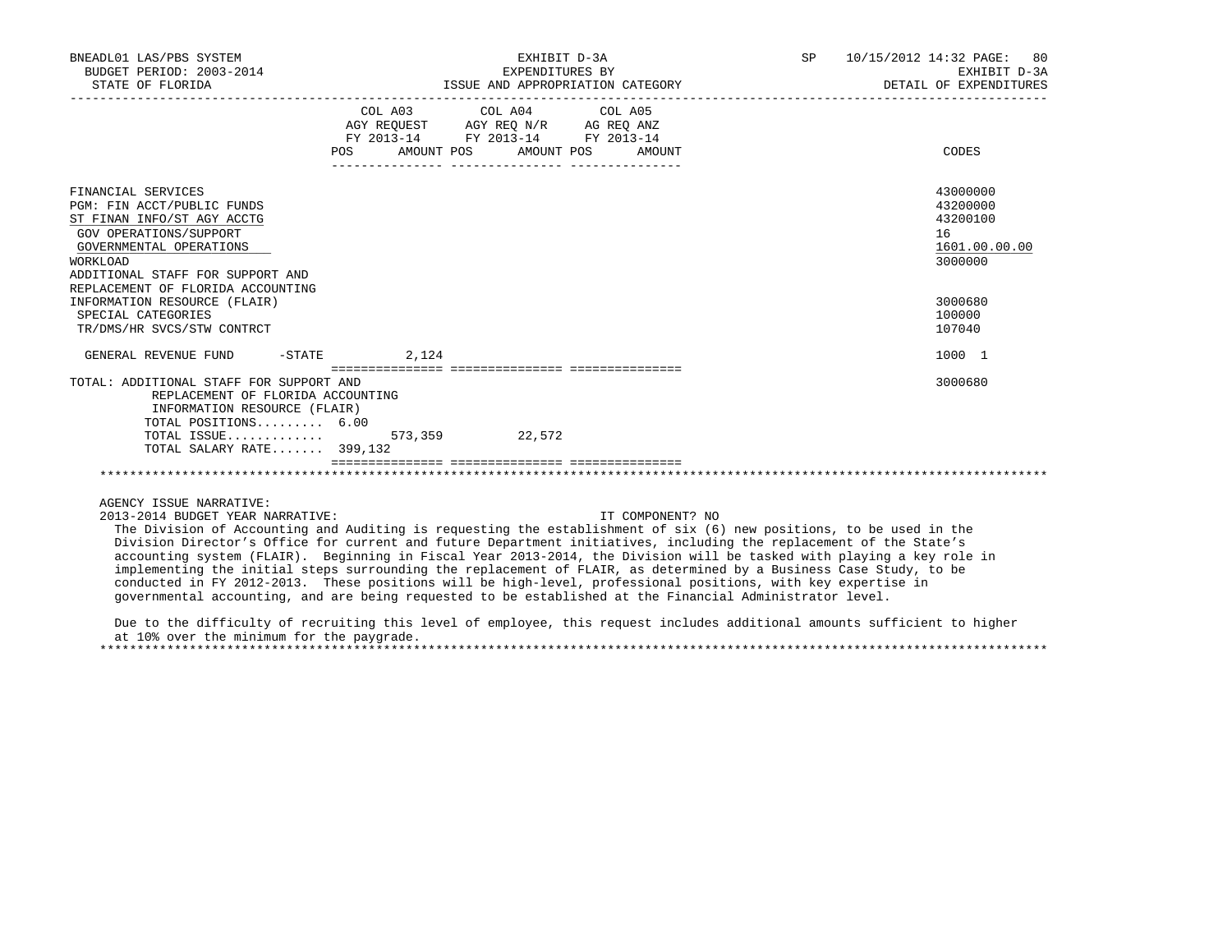| BNEADL01 LAS/PBS SYSTEM<br>BUDGET PERIOD: 2003-2014<br>STATE OF FLORIDA                                                                                                                                                  |                              | SP                                                                                |                              | 10/15/2012 14:32 PAGE: 81<br>EXHIBIT D-3A<br>DETAIL OF EXPENDITURES |                 |   |                                                                    |
|--------------------------------------------------------------------------------------------------------------------------------------------------------------------------------------------------------------------------|------------------------------|-----------------------------------------------------------------------------------|------------------------------|---------------------------------------------------------------------|-----------------|---|--------------------------------------------------------------------|
|                                                                                                                                                                                                                          | COL A03<br>POS<br>AMOUNT POS | COL A04<br>AGY REQUEST AGY REQ N/R AG REQ ANZ<br>FY 2013-14 FY 2013-14 FY 2013-14 | COL A05<br>AMOUNT POS AMOUNT |                                                                     |                 |   | CODES                                                              |
| FINANCIAL SERVICES<br>PGM: FIN ACCT/PUBLIC FUNDS<br>ST FINAN INFO/ST AGY ACCTG<br>GOV OPERATIONS/SUPPORT<br>GOVERNMENTAL OPERATIONS<br>WORKLOAD<br>ADDITIONAL STAFF FOR SUPPORT AND<br>REPLACEMENT OF FLORIDA ACCOUNTING |                              |                                                                                   |                              |                                                                     |                 |   | 43000000<br>43200000<br>43200100<br>16<br>1601.00.00.00<br>3000000 |
| INFORMATION RESOURCE (FLAIR)                                                                                                                                                                                             |                              |                                                                                   |                              |                                                                     |                 |   | 3000680                                                            |
| POSITION DETAIL OF SALARIES AND BENEFITS:                                                                                                                                                                                |                              | FTE BASE RATE ADDITIVES                                                           |                              | BENEFITS                                                            | SUBTOTAL        | ႜ | LAPSE LAPSED SALARIES<br>AND BENEFITS                              |
| A03 - AGY REOUEST FY 2013-14                                                                                                                                                                                             |                              |                                                                                   |                              |                                                                     |                 |   |                                                                    |
| NEW POSITIONS<br>P101 PROPOSED CLASS CODE<br>N9999 001                                                                                                                                                                   |                              | $6.00$ 399,132                                                                    |                              | 112,265                                                             |                 |   | 511,397 0.00 511,397                                               |
| TOTALS FOR ISSUE BY FUND<br>1000 GENERAL REVENUE FUND                                                                                                                                                                    |                              |                                                                                   |                              |                                                                     |                 |   | 511,397                                                            |
|                                                                                                                                                                                                                          | 6.00                         | 399,132                                                                           |                              |                                                                     | 112,265 511,397 |   | -----------<br>511,397<br>==============                           |
|                                                                                                                                                                                                                          |                              |                                                                                   |                              |                                                                     |                 |   |                                                                    |
| ADDITIONAL STAFF TO PERFORM AUDITS<br>IN BUREAU OF STATE PAYROLLS<br>SALARY RATE<br>SALARY RATE 239,040                                                                                                                  |                              |                                                                                   |                              |                                                                     |                 |   | 3000690<br>000000                                                  |
| SALARIES AND BENEFITS                                                                                                                                                                                                    | 5.00                         |                                                                                   |                              |                                                                     |                 |   | 010000                                                             |
| GENERAL REVENUE FUND                                                                                                                                                                                                     | $-STATE$<br>320,589          |                                                                                   |                              |                                                                     |                 |   | 1000 1                                                             |
| <b>EXPENSES</b>                                                                                                                                                                                                          |                              |                                                                                   |                              |                                                                     |                 |   | 040000                                                             |
| $-$ STATE<br>GENERAL REVENUE FUND                                                                                                                                                                                        |                              | 49,865 18,810                                                                     |                              |                                                                     |                 |   | 1000 1                                                             |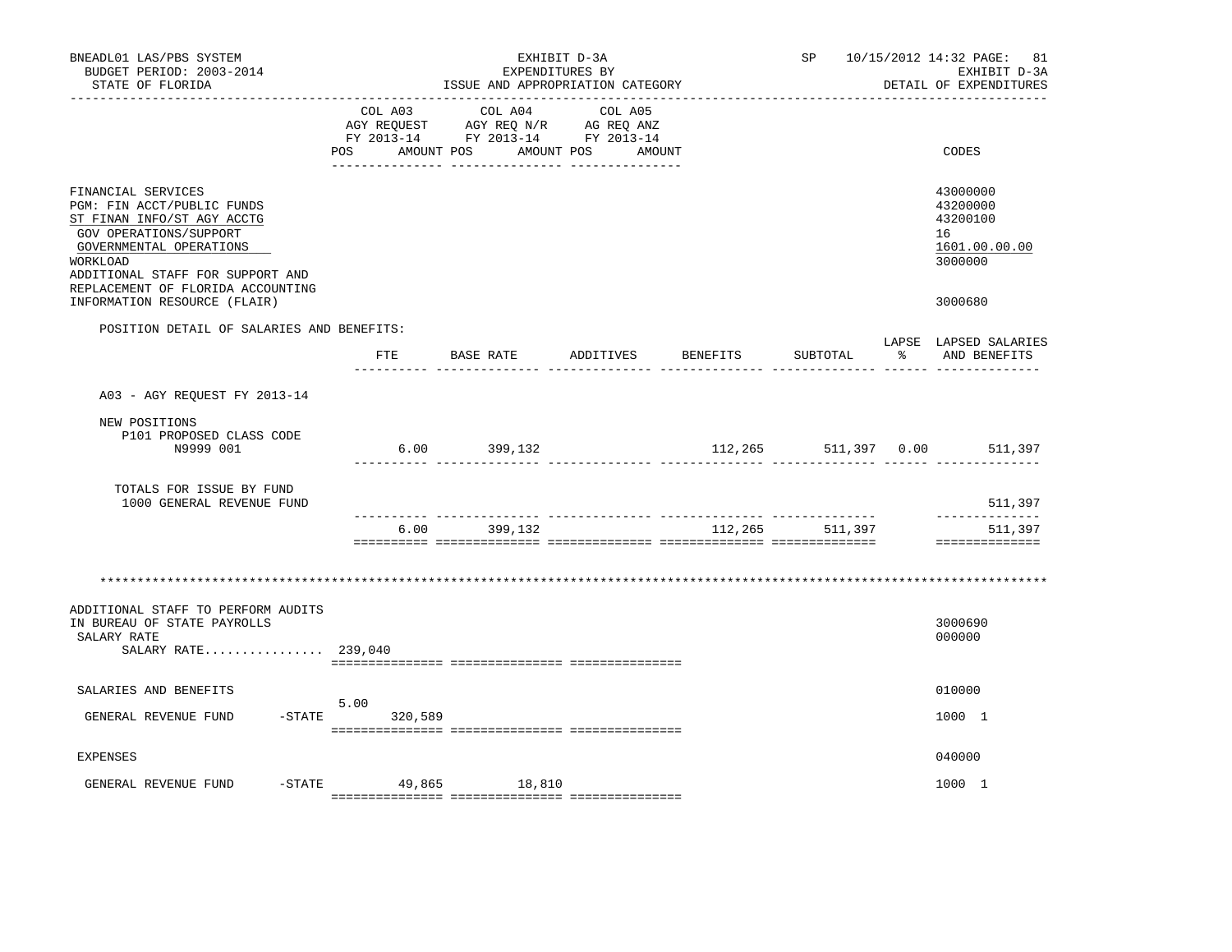| BNEADL01 LAS/PBS SYSTEM<br>BUDGET PERIOD: 2003-2014<br>STATE OF FLORIDA                                                                                                                                                                                                                                                                                                                                                                                                                                                                                                                                                                                                                                                                                                                                                                                                                                                                                                                                                                                                                                   |                                                      | EXHIBIT D-3A<br>EXPENDITURES BY<br>ND APPPOPPIATION<br>ISSUE AND APPROPRIATION CATEGORY |                  | <b>DETAIL</b>                                            | SP 10/15/2012 14:32 PAGE: 82<br>EXHIBIT D-3A<br>DETAIL OF EXPENDITURES |                                                                    |
|-----------------------------------------------------------------------------------------------------------------------------------------------------------------------------------------------------------------------------------------------------------------------------------------------------------------------------------------------------------------------------------------------------------------------------------------------------------------------------------------------------------------------------------------------------------------------------------------------------------------------------------------------------------------------------------------------------------------------------------------------------------------------------------------------------------------------------------------------------------------------------------------------------------------------------------------------------------------------------------------------------------------------------------------------------------------------------------------------------------|------------------------------------------------------|-----------------------------------------------------------------------------------------|------------------|----------------------------------------------------------|------------------------------------------------------------------------|--------------------------------------------------------------------|
|                                                                                                                                                                                                                                                                                                                                                                                                                                                                                                                                                                                                                                                                                                                                                                                                                                                                                                                                                                                                                                                                                                           | COL A03 COL A04 COL A05<br>POS AMOUNT POS AMOUNT POS | -----------------------------                                                           | AMOUNT           |                                                          |                                                                        | CODES                                                              |
| FINANCIAL SERVICES<br>PGM: FIN ACCT/PUBLIC FUNDS<br>ST FINAN INFO/ST AGY ACCTG<br>GOV OPERATIONS/SUPPORT<br>GOVERNMENTAL OPERATIONS<br>WORKLOAD                                                                                                                                                                                                                                                                                                                                                                                                                                                                                                                                                                                                                                                                                                                                                                                                                                                                                                                                                           |                                                      |                                                                                         |                  |                                                          |                                                                        | 43000000<br>43200000<br>43200100<br>16<br>1601.00.00.00<br>3000000 |
| ADDITIONAL STAFF TO PERFORM AUDITS<br>IN BUREAU OF STATE PAYROLLS<br>SPECIAL CATEGORIES<br>TR/DMS/HR SVCS/STW CONTRCT                                                                                                                                                                                                                                                                                                                                                                                                                                                                                                                                                                                                                                                                                                                                                                                                                                                                                                                                                                                     |                                                      |                                                                                         |                  |                                                          |                                                                        | 3000690<br>100000<br>107040                                        |
| GENERAL REVENUE FUND                                                                                                                                                                                                                                                                                                                                                                                                                                                                                                                                                                                                                                                                                                                                                                                                                                                                                                                                                                                                                                                                                      | $-$ STATE 1,770                                      |                                                                                         |                  |                                                          |                                                                        | 1000 1                                                             |
| TOTAL: ADDITIONAL STAFF TO PERFORM AUDITS<br>IN BUREAU OF STATE PAYROLLS<br>TOTAL POSITIONS 5.00<br>TOTAL SALARY RATE $239,040$<br>AGENCY ISSUE NARRATIVE:<br>2013-2014 BUDGET YEAR NARRATIVE:<br>The Bureau of State Payrolls is requesting the establishment of five new positions, for the purposes of creating the Post<br>Audit Section. One of the Bureau's key responsibilities is the examination and audit of the 35 state agencies' payroll<br>processing functions. Bureau audits frequently identify weak procedures and poor practices on areas involving salary and<br>on-call overpayments, leave payout calculations, and maintenance of accurate payroll records.<br>The Bureau currently has two staff assigned to this responsibility, and they can only audit three to five agencies each<br>year, which means the 35 agencies are only audited once every seven to ten years. Adding the additional five positions<br>will allow the Bureau to audit each state agency more frequently, and lessen the likelihood that weak agency practices go<br>undiscovered for up to ten years. |                                                      |                                                                                         | IT COMPONENT? NO |                                                          |                                                                        | 3000690                                                            |
| POSITION DETAIL OF SALARIES AND BENEFITS:                                                                                                                                                                                                                                                                                                                                                                                                                                                                                                                                                                                                                                                                                                                                                                                                                                                                                                                                                                                                                                                                 |                                                      |                                                                                         |                  |                                                          |                                                                        |                                                                    |
|                                                                                                                                                                                                                                                                                                                                                                                                                                                                                                                                                                                                                                                                                                                                                                                                                                                                                                                                                                                                                                                                                                           |                                                      |                                                                                         |                  | FTE BASE RATE ADDITIVES BENEFITS SUBTOTAL % AND BENEFITS |                                                                        | LAPSE LAPSED SALARIES                                              |
| A03 - AGY REOUEST FY 2013-14                                                                                                                                                                                                                                                                                                                                                                                                                                                                                                                                                                                                                                                                                                                                                                                                                                                                                                                                                                                                                                                                              |                                                      |                                                                                         |                  |                                                          |                                                                        |                                                                    |
| NEW POSITIONS<br>P101 PROPOSED CLASS CODE<br>N9999 001                                                                                                                                                                                                                                                                                                                                                                                                                                                                                                                                                                                                                                                                                                                                                                                                                                                                                                                                                                                                                                                    |                                                      | 5.00 239,040                                                                            |                  | $5.00$ 239,040 $320,589$ 0.00 $320,589$ 0.00 $320,589$   |                                                                        |                                                                    |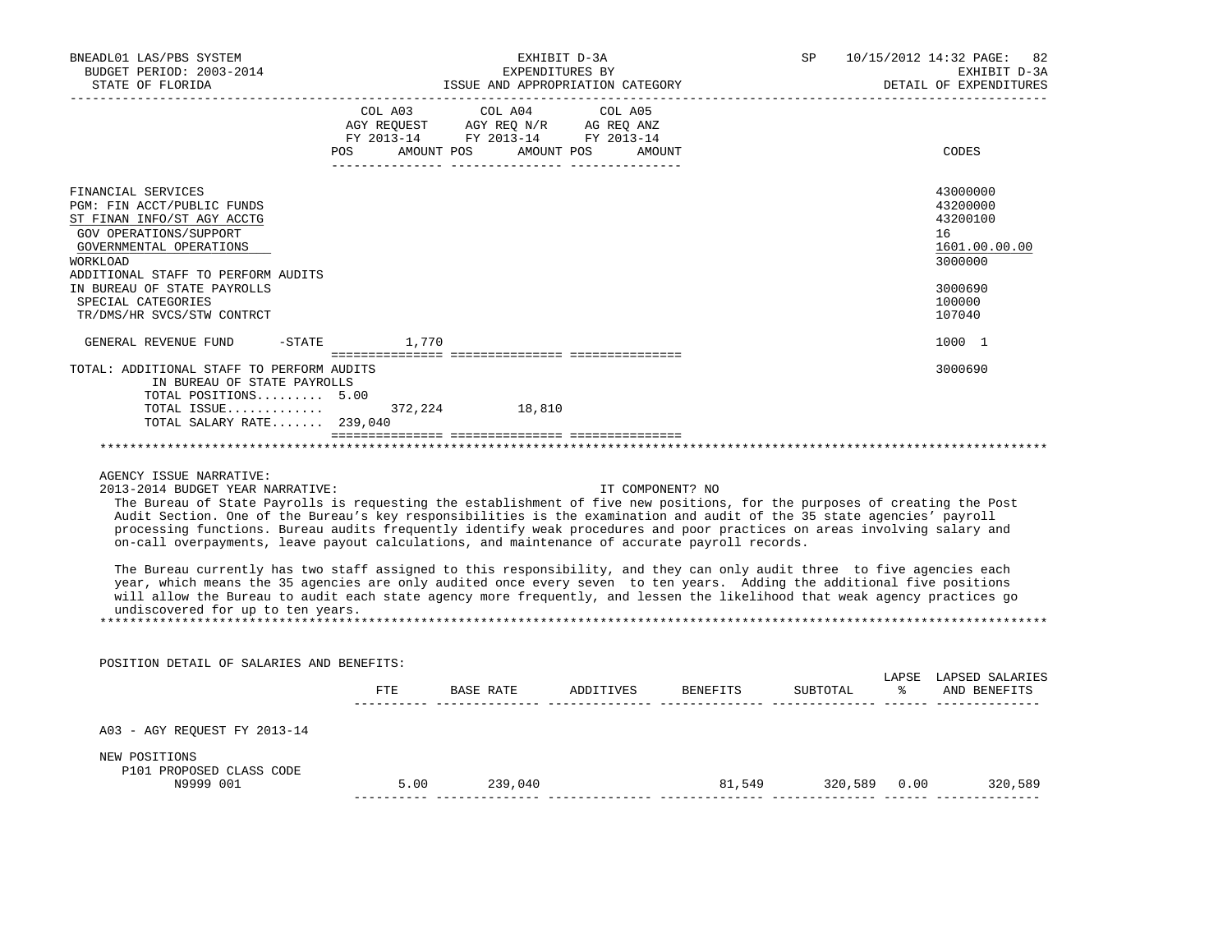| BNEADL01 LAS/PBS SYSTEM<br>BUDGET PERIOD: 2003-2014<br>STATE OF FLORIDA                                                                                                                                              |                   |                                                                                                                               |                                 | SP 10/15/2012 14:32 PAGE: 83<br>EXHIBIT D-3A<br>DETAIL OF EXPENDITURES |                         |     |                                                                               |
|----------------------------------------------------------------------------------------------------------------------------------------------------------------------------------------------------------------------|-------------------|-------------------------------------------------------------------------------------------------------------------------------|---------------------------------|------------------------------------------------------------------------|-------------------------|-----|-------------------------------------------------------------------------------|
| --------------                                                                                                                                                                                                       | POS AMOUNT POS    | ISSUE AND APPROPRIATION CATEGORY<br>COL A03 COL A04<br>AGY REQUEST AGY REQ N/R AG REQ ANZ<br>FY 2013-14 FY 2013-14 FY 2013-14 | COL A05<br>AMOUNT POS<br>AMOUNT |                                                                        |                         |     | CODES                                                                         |
| FINANCIAL SERVICES<br>PGM: FIN ACCT/PUBLIC FUNDS<br>ST FINAN INFO/ST AGY ACCTG<br>GOV OPERATIONS/SUPPORT<br>GOVERNMENTAL OPERATIONS<br>WORKLOAD<br>ADDITIONAL STAFF TO PERFORM AUDITS<br>IN BUREAU OF STATE PAYROLLS |                   |                                                                                                                               |                                 |                                                                        |                         |     | 43000000<br>43200000<br>43200100<br>16<br>1601.00.00.00<br>3000000<br>3000690 |
| POSITION DETAIL OF SALARIES AND BENEFITS:                                                                                                                                                                            | FTE               | BASE RATE                                                                                                                     | ADDITIVES BENEFITS              |                                                                        | SUBTOTAL                | - 왕 | LAPSE LAPSED SALARIES<br>AND BENEFITS                                         |
|                                                                                                                                                                                                                      |                   |                                                                                                                               |                                 |                                                                        | <u>--------- ------</u> |     |                                                                               |
| A03 - AGY REQUEST FY 2013-14                                                                                                                                                                                         |                   |                                                                                                                               |                                 |                                                                        |                         |     |                                                                               |
| NEW POSITIONS                                                                                                                                                                                                        |                   |                                                                                                                               |                                 |                                                                        |                         |     |                                                                               |
| TOTALS FOR ISSUE BY FUND<br>1000 GENERAL REVENUE FUND                                                                                                                                                                |                   |                                                                                                                               |                                 |                                                                        |                         |     | 320,589                                                                       |
|                                                                                                                                                                                                                      | 5.00              | 239,040                                                                                                                       |                                 |                                                                        | 81,549 320,589          |     | --------------<br>320,589                                                     |
|                                                                                                                                                                                                                      |                   |                                                                                                                               |                                 |                                                                        |                         |     | ==============                                                                |
|                                                                                                                                                                                                                      |                   |                                                                                                                               |                                 |                                                                        |                         |     |                                                                               |
| RECLASSIFICATION OF POSITIONS IN<br>BUREAU OF AUDITING FOR AUDITS AND<br>TRAINING<br>SALARY RATE<br>SALARY RATE 114,071                                                                                              |                   |                                                                                                                               |                                 |                                                                        |                         |     | 3001A70<br>000000                                                             |
| SALARIES AND BENEFITS                                                                                                                                                                                                |                   |                                                                                                                               |                                 |                                                                        |                         |     | 010000                                                                        |
| GENERAL REVENUE FUND                                                                                                                                                                                                 | $-$ STATE 128,706 |                                                                                                                               |                                 |                                                                        |                         |     | 1000 1                                                                        |
| TOTAL: RECLASSIFICATION OF POSITIONS IN<br>BUREAU OF AUDITING FOR AUDITS AND<br>TRAINING<br>TOTAL ISSUE $128,706$                                                                                                    |                   |                                                                                                                               |                                 |                                                                        |                         |     | 3001A70                                                                       |
| TOTAL SALARY RATE 114,071                                                                                                                                                                                            |                   |                                                                                                                               |                                 |                                                                        |                         |     |                                                                               |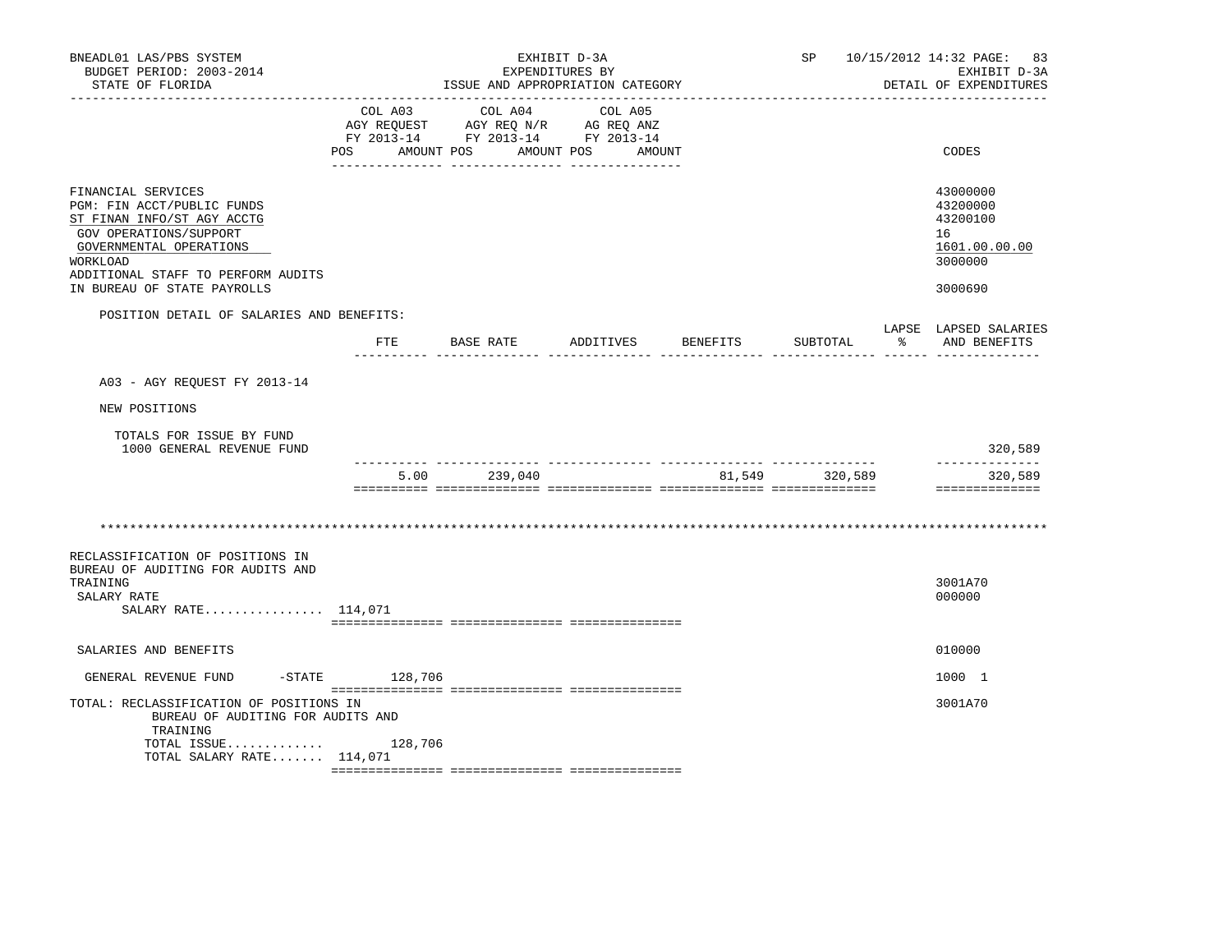| BNEADL01 LAS/PBS SYSTEM<br>BUDGET PERIOD: 2003-2014<br>STATE OF FLORIDA                                                                                |                                                           | EXHIBIT D-3A<br>EXPENDITURES BY<br>ISSUE AND APPROPRIATION CATEGORY | SP                                                    | 84<br>10/15/2012 14:32 PAGE:<br>EXHIBIT D-3A<br>DETAIL OF EXPENDITURES |                                                                    |
|--------------------------------------------------------------------------------------------------------------------------------------------------------|-----------------------------------------------------------|---------------------------------------------------------------------|-------------------------------------------------------|------------------------------------------------------------------------|--------------------------------------------------------------------|
|                                                                                                                                                        | COL A03<br>AGY REOUEST<br>FY 2013-14<br>AMOUNT POS<br>POS | AGY REO N/R<br>FY 2013-14<br>AMOUNT POS                             | COL A04 COL A05<br>AG REO ANZ<br>FY 2013-14<br>AMOUNT |                                                                        | CODES                                                              |
| FINANCIAL SERVICES<br>PGM: FIN ACCT/PUBLIC FUNDS<br>ST FINAN INFO/ST AGY ACCTG<br>GOV OPERATIONS/SUPPORT<br>GOVERNMENTAL OPERATIONS<br><b>WORKLOAD</b> |                                                           |                                                                     |                                                       |                                                                        | 43000000<br>43200000<br>43200100<br>16<br>1601.00.00.00<br>3000000 |
| RECLASSIFICATION OF POSITIONS IN<br>BUREAU OF AUDITING FOR AUDITS AND<br>TRAINING                                                                      |                                                           |                                                                     |                                                       |                                                                        | 3001A70                                                            |

2013-2014 BUDGET YEAR NARRATIVE: IT COMPONENT? NO

 The Bureau of Auditing is requesting the establishment of eleven new positions (in issue code 3000660), and the reclassification of eight existing positions. This request is needed in order to recruit and retain key audit positions, in order to increase the number of state contracts and grants being reviewed by the Bureau. Over the past twelve months, the Department has shifted its Audit Plan to areas of higher risk and materiality, including the audit of agency contract and grant agreements, and the reviews of contract manager files as well as state purchasing card (PCard) activity. These types of complex reviews cannot be successfully executed within the current Bureau organizational structure.

 Using current resources, the Bureau is only able to review and audit approximately 2% (1,000) of the total number of active contracts and grants each year. The Bureau is reviewing a very small sample of agency PCard transactions, and is only able to review contract files in eight to ten agencies per year. In addition agencies demand for additional training in contracts/grants and contract management have outweighed the Bureau's ability to conduct these classes. In FY11/12, the Bureau conducted 64 training classes, training more than 1,700 employees and providers (vendors).

This request would allow the Bureau to double the number of contracts, contract manager files, and PCard transactions being audited/reviewed, as well as increase and strengthen the existing training classes being offered to the 35 state agencies, as well as service providers.

 This issue requests \$128,706 in additional salaries and benefits budget authority for the reclassification of eight positions. \*\*\*\*\*\*\*\*\*\*\*\*\*\*\*\*\*\*\*\*\*\*\*\*\*\*\*\*\*\*\*\*\*\*\*\*\*\*\*\*\*\*\*\*\*\*\*\*\*\*\*\*\*\*\*\*\*\*\*\*\*\*\*\*\*\*\*\*\*\*\*\*\*\*\*\*\*\*\*\*\*\*\*\*\*\*\*\*\*\*\*\*\*\*\*\*\*\*\*\*\*\*\*\*\*\*\*\*\*\*\*\*\*\*\*\*\*\*\*\*\*\*\*\*\*\*\*

 POSITION DETAIL OF SALARIES AND BENEFITS: LAPSE LAPSED SALARIES<br>% AND BENEFITS FTE BASE RATE ADDITIVES BENEFITS SUBTOTAL ---------- -------------- -------------- -------------- -------------- ------ -------------- A03 - AGY REQUEST FY 2013-14 CHANGES TO CURRENTLY AUTHORIZED POSITIONS RA01 RATE & SALARY ADJ - BENEFITS NO FTE C9999 001 0.00 114,071 14,635 128,706 0.00 128,706 ---------- -------------- -------------- -------------- -------------- ------ --------------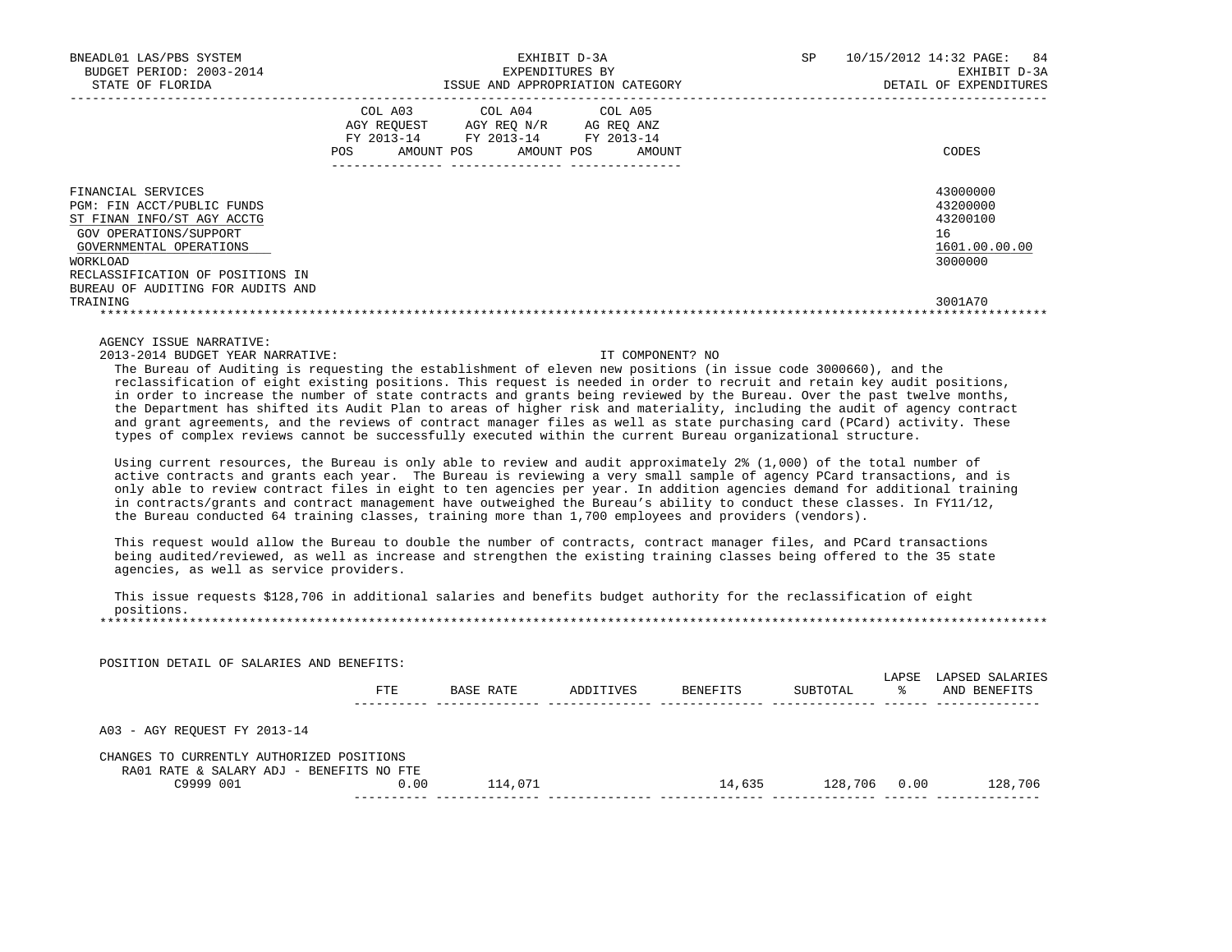| BNEADL01 LAS/PBS SYSTEM<br>BUDGET PERIOD: 2003-2014<br>STATE OF FLORIDA                                                                                                                                                              |                              | EXHIBIT D-3A<br>EXPENDITURES BY<br>ISSUE AND APPROPRIATION CATEGORY               |                                 |          |                |    | SP 10/15/2012 14:32 PAGE: 85<br>EXHIBIT D-3A<br>DETAIL OF EXPENDITURES        |
|--------------------------------------------------------------------------------------------------------------------------------------------------------------------------------------------------------------------------------------|------------------------------|-----------------------------------------------------------------------------------|---------------------------------|----------|----------------|----|-------------------------------------------------------------------------------|
|                                                                                                                                                                                                                                      | COL A03<br>POS<br>AMOUNT POS | COL A04<br>AGY REQUEST AGY REQ N/R AG REQ ANZ<br>FY 2013-14 FY 2013-14 FY 2013-14 | COL A05<br>AMOUNT POS<br>AMOUNT |          |                |    | CODES                                                                         |
| FINANCIAL SERVICES<br>PGM: FIN ACCT/PUBLIC FUNDS<br>ST FINAN INFO/ST AGY ACCTG<br>GOV OPERATIONS/SUPPORT<br>GOVERNMENTAL OPERATIONS<br>WORKLOAD<br>RECLASSIFICATION OF POSITIONS IN<br>BUREAU OF AUDITING FOR AUDITS AND<br>TRAINING |                              |                                                                                   |                                 |          |                |    | 43000000<br>43200000<br>43200100<br>16<br>1601.00.00.00<br>3000000<br>3001A70 |
|                                                                                                                                                                                                                                      |                              |                                                                                   |                                 |          |                |    |                                                                               |
| POSITION DETAIL OF SALARIES AND BENEFITS:                                                                                                                                                                                            |                              | FTE BASE RATE                                                                     | ADDITIVES                       | BENEFITS | SUBTOTAL       | ႜႂ | LAPSE LAPSED SALARIES<br>AND BENEFITS                                         |
| A03 - AGY REOUEST FY 2013-14                                                                                                                                                                                                         |                              |                                                                                   |                                 |          |                |    |                                                                               |
| CHANGES TO CURRENTLY AUTHORIZED POSITIONS                                                                                                                                                                                            |                              |                                                                                   |                                 |          |                |    |                                                                               |
| TOTALS FOR ISSUE BY FUND<br>1000 GENERAL REVENUE FUND                                                                                                                                                                                |                              |                                                                                   |                                 |          |                |    | 128,706                                                                       |
|                                                                                                                                                                                                                                      | 0.00                         | 114,071                                                                           |                                 |          | 14,635 128,706 |    | ____________<br>128,706<br>==============                                     |
|                                                                                                                                                                                                                                      |                              |                                                                                   |                                 |          |                |    |                                                                               |
| TOTAL: GOVERNMENTAL OPERATIONS<br>BY FUND TYPE                                                                                                                                                                                       |                              |                                                                                   |                                 |          |                |    | 1601.00.00.00                                                                 |
| GENERAL REVENUE FUND<br>TRUST FUNDS                                                                                                                                                                                                  | 13,411,889<br>4,203,852      | 90,288                                                                            |                                 |          |                |    | 1000<br>2000                                                                  |
| TOTAL POSITIONS 197.00<br>TOTAL PROG COMP 17,615,741 90,288<br>TOTAL SALARY RATE 9,414,259                                                                                                                                           |                              |                                                                                   |                                 |          |                |    |                                                                               |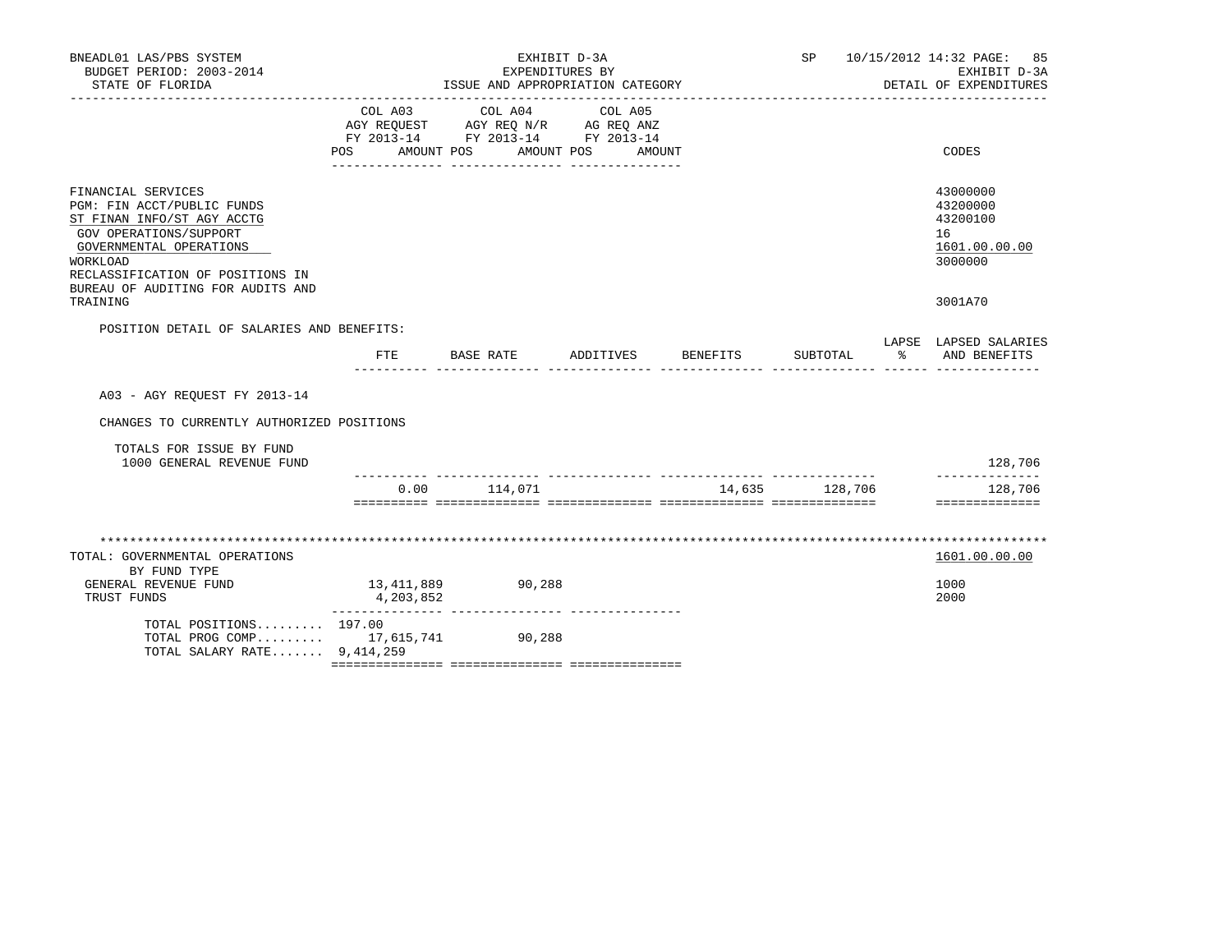| BNEADL01 LAS/PBS SYSTEM<br>BUDGET PERIOD: 2003-2014<br>STATE OF FLORIDA                                                                                                                                                                   |                                 | EXHIBIT D-3A<br>EXPENDITURES BY<br>ISSUE AND APPROPRIATION CATEGORY                                                                                        | SP | 10/15/2012 14:32 PAGE: 86<br>EXHIBIT D-3A<br>DETAIL OF EXPENDITURES                     |
|-------------------------------------------------------------------------------------------------------------------------------------------------------------------------------------------------------------------------------------------|---------------------------------|------------------------------------------------------------------------------------------------------------------------------------------------------------|----|-----------------------------------------------------------------------------------------|
|                                                                                                                                                                                                                                           | COL A03<br>AMOUNT POS<br>POS    | COL A04<br>COL A05<br>AGY REQUEST AGY REQ N/R AG REQ ANZ<br>FY 2013-14 FY 2013-14 FY 2013-14<br>AMOUNT POS AMOUNT<br>_____ ________________ ______________ |    | CODES                                                                                   |
| FINANCIAL SERVICES<br>PGM: FIN ACCT/PUBLIC FUNDS<br>RECOVERY & RETURN OF UP<br>GOV OPERATIONS/SUPPORT<br>GOVERNMENTAL OPERATIONS<br>ESTIMATED EXPENDITURES<br>ESTIMATED EXPENDITURES - OPERATIONS<br>SALARY RATE<br>SALARY RATE 2,217,150 |                                 |                                                                                                                                                            |    | 43000000<br>43200000<br>43200200<br>16<br>1601.00.00.00<br>1000000<br>1001000<br>000000 |
| SALARIES AND BENEFITS                                                                                                                                                                                                                     |                                 |                                                                                                                                                            |    | 010000                                                                                  |
| UNCLAIMED PROPERTY TF                                                                                                                                                                                                                     | 57.00<br>$-$ STATE<br>2,786,339 |                                                                                                                                                            |    | 2007 1                                                                                  |
| OTHER PERSONAL SERVICES                                                                                                                                                                                                                   |                                 |                                                                                                                                                            |    | 030000                                                                                  |
| UNCLAIMED PROPERTY TF                                                                                                                                                                                                                     | $-STATE$ 180,000                |                                                                                                                                                            |    | 2007 1                                                                                  |
| <b>EXPENSES</b>                                                                                                                                                                                                                           |                                 |                                                                                                                                                            |    | 040000                                                                                  |
| UNCLAIMED PROPERTY TF                                                                                                                                                                                                                     | $-$ STATE<br>784,443            |                                                                                                                                                            |    | 2007 1                                                                                  |
| OPERATING CAPITAL OUTLAY                                                                                                                                                                                                                  |                                 |                                                                                                                                                            |    | 060000                                                                                  |
| UNCLAIMED PROPERTY TF                                                                                                                                                                                                                     | $-$ STATE<br>7,500              |                                                                                                                                                            |    | 2007 1                                                                                  |
| SPECIAL CATEGORIES<br>CONTRACTED SERVICES                                                                                                                                                                                                 |                                 |                                                                                                                                                            |    | 100000<br>100777                                                                        |
| UNCLAIMED PROPERTY TF                                                                                                                                                                                                                     | $-$ STATE<br>226,794            |                                                                                                                                                            |    | 2007 1                                                                                  |
| RISK MANAGEMENT INSURANCE                                                                                                                                                                                                                 |                                 |                                                                                                                                                            |    | 103241                                                                                  |
| UNCLAIMED PROPERTY TF                                                                                                                                                                                                                     | $-$ STATE 8,361                 |                                                                                                                                                            |    | 2007 1                                                                                  |
| LEASE/PURCHASE/EQUIPMENT                                                                                                                                                                                                                  |                                 |                                                                                                                                                            |    | 105281                                                                                  |
| $-STATE$<br>UNCLAIMED PROPERTY TF                                                                                                                                                                                                         | 7,024                           |                                                                                                                                                            |    | 2007 1                                                                                  |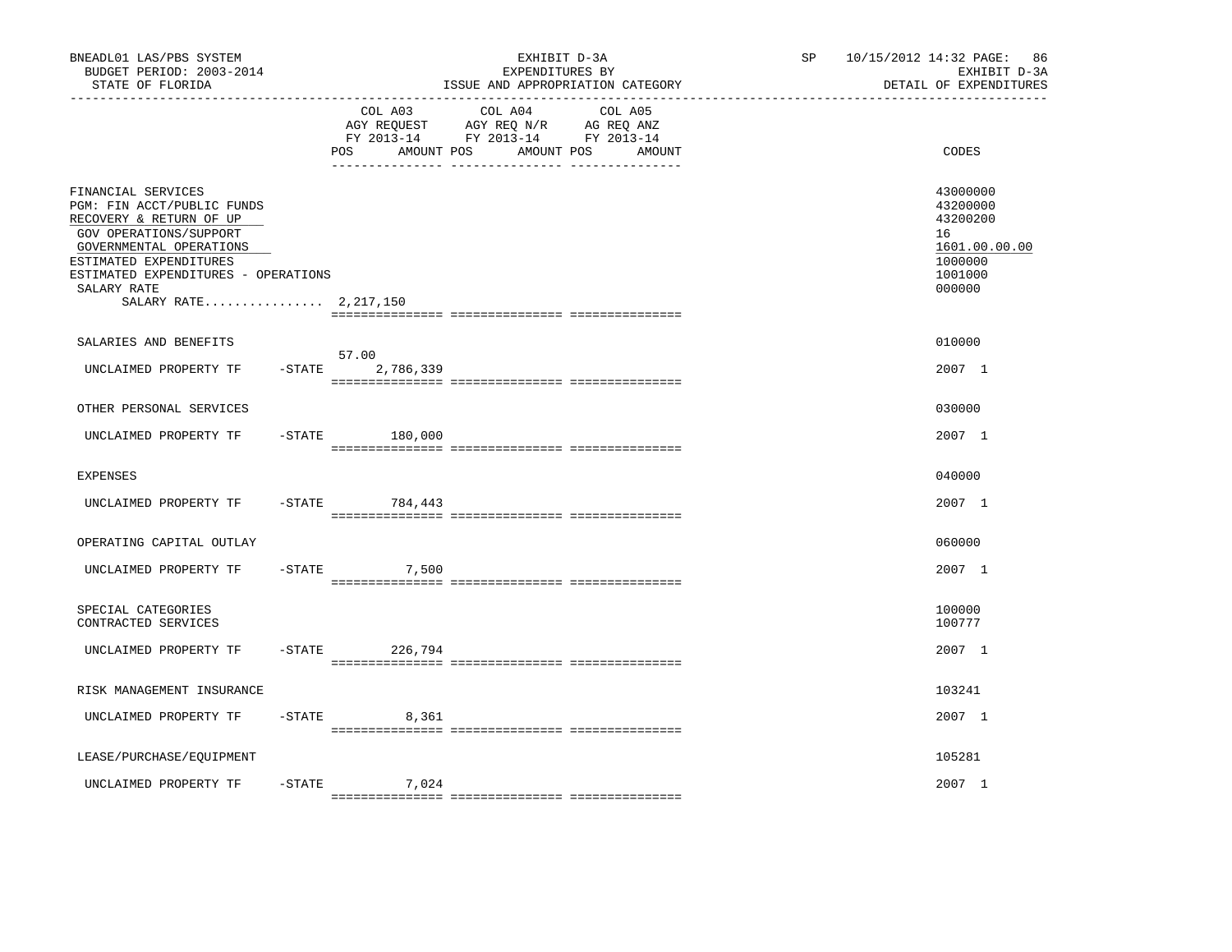| BNEADL01 LAS/PBS SYSTEM<br>BUDGET PERIOD: 2003-2014<br>STATE OF FLORIDA                                                                                                                                                                               |           |                               | EXPENDITURES BY                                                                                 | EXHIBIT D-3A<br>ISSUE AND APPROPRIATION CATEGORY | SP 10/15/2012 14:32 PAGE: 87<br>EXHIBIT D-3A<br>DETAIL OF EXPENDITURES                            |
|-------------------------------------------------------------------------------------------------------------------------------------------------------------------------------------------------------------------------------------------------------|-----------|-------------------------------|-------------------------------------------------------------------------------------------------|--------------------------------------------------|---------------------------------------------------------------------------------------------------|
|                                                                                                                                                                                                                                                       |           | COL A03<br>POS.<br>AMOUNT POS | COL A04<br>AGY REQUEST AGY REQ N/R AG REQ ANZ<br>FY 2013-14 FY 2013-14 FY 2013-14<br>AMOUNT POS | COL A05<br>AMOUNT                                | CODES                                                                                             |
| FINANCIAL SERVICES<br>PGM: FIN ACCT/PUBLIC FUNDS<br>RECOVERY & RETURN OF UP<br>GOV OPERATIONS/SUPPORT<br>GOVERNMENTAL OPERATIONS<br>ESTIMATED EXPENDITURES<br>ESTIMATED EXPENDITURES - OPERATIONS<br>SPECIAL CATEGORIES<br>TR/DMS/HR SVCS/STW CONTRCT |           |                               |                                                                                                 |                                                  | 43000000<br>43200000<br>43200200<br>16<br>1601.00.00.00<br>1000000<br>1001000<br>100000<br>107040 |
| UNCLAIMED PROPERTY TF<br>TOTAL: ESTIMATED EXPENDITURES - OPERATIONS<br>TOTAL POSITIONS 57.00<br>TOTAL ISSUE 4,019,577<br>TOTAL SALARY RATE 2,217,150                                                                                                  |           | $-$ STATE $19, 116$           |                                                                                                 |                                                  | 2007 1<br>1001000                                                                                 |
| CASUALTY INSURANCE PREMIUM<br>ADJUSTMENT<br>SPECIAL CATEGORIES<br>RISK MANAGEMENT INSURANCE                                                                                                                                                           |           |                               |                                                                                                 |                                                  | 1001090<br>100000<br>103241                                                                       |
| UNCLAIMED PROPERTY TF                                                                                                                                                                                                                                 | $-$ STATE | 782                           |                                                                                                 |                                                  | 2007 1                                                                                            |
| FLORIDA RETIREMENT SYSTEM<br>CONTRIBUTION ADJUSTMENT FOR<br>FISCAL YEAR 2012-2013<br>SALARIES AND BENEFITS<br>UNCLAIMED PROPERTY TF                                                                                                                   |           | $-STATE$<br>5,706             |                                                                                                 |                                                  | 1001240<br>010000<br>2007 1                                                                       |
| ADJUSTMENT TO STATE HEALTH<br>INSURANCE PREMIUM CONTRIBUTION -<br>FISCAL YEAR 2012-13<br>SALARIES AND BENEFITS                                                                                                                                        |           |                               |                                                                                                 |                                                  | 1001830<br>010000                                                                                 |
| UNCLAIMED PROPERTY TF                                                                                                                                                                                                                                 | $-$ STATE | 6,630                         |                                                                                                 |                                                  | 2007 1                                                                                            |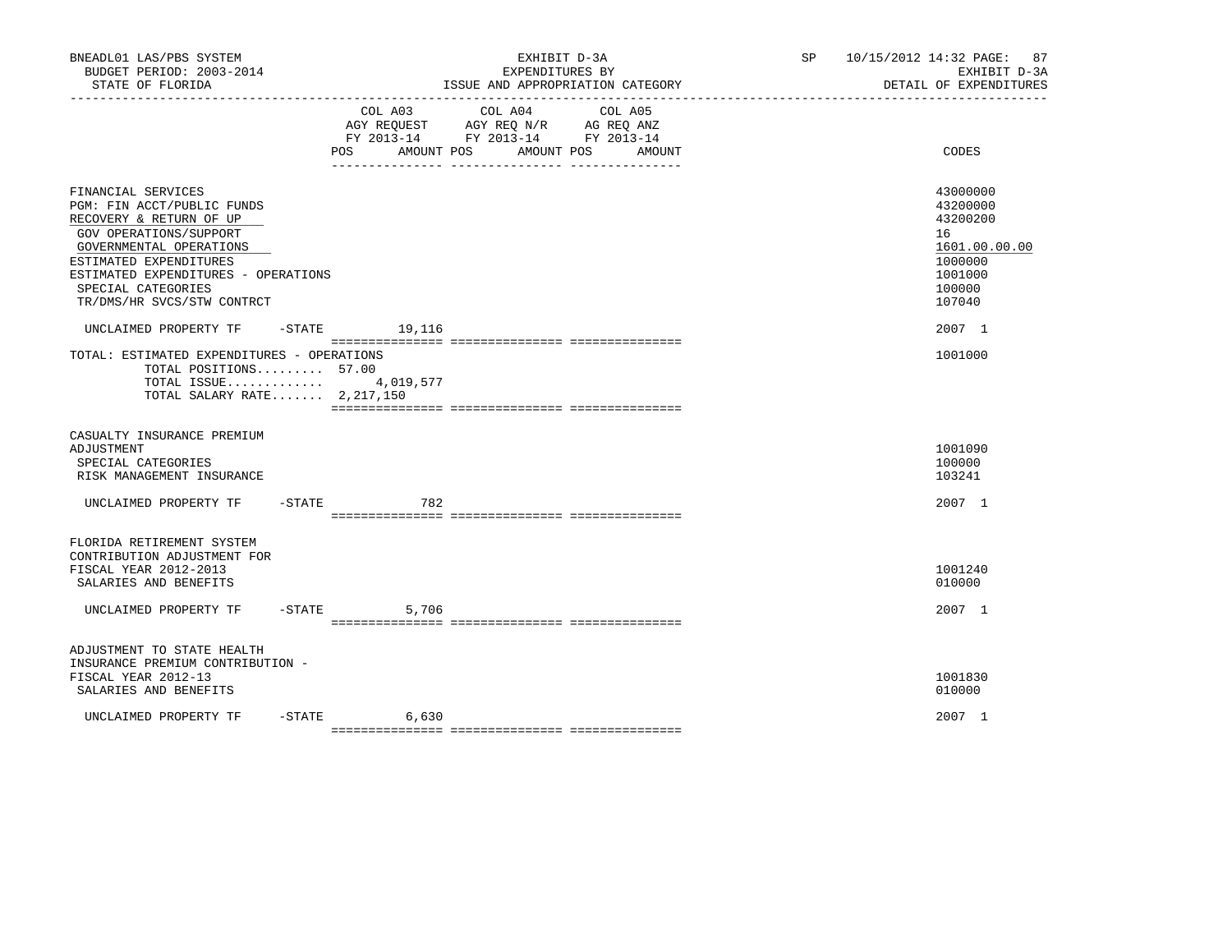| BNEADL01 LAS/PBS SYSTEM<br>BUDGET PERIOD: 2003-2014<br>STATE OF FLORIDA                                                                                                                       | EXHIBIT D-3A<br>SP<br>EXPENDITURES BY<br>ISSUE AND APPROPRIATION CATEGORY                                                                                                                                                                                                                                                               | 10/15/2012 14:32 PAGE:<br>88<br>EXHIBIT D-3A<br>DETAIL OF EXPENDITURES |
|-----------------------------------------------------------------------------------------------------------------------------------------------------------------------------------------------|-----------------------------------------------------------------------------------------------------------------------------------------------------------------------------------------------------------------------------------------------------------------------------------------------------------------------------------------|------------------------------------------------------------------------|
|                                                                                                                                                                                               | COL A03<br>COL A04<br>COL A05<br>AGY REQUEST AGY REQ N/R AG REQ ANZ<br>FY 2013-14 FY 2013-14 FY 2013-14<br>POS<br>AMOUNT POS AMOUNT POS<br>AMOUNT                                                                                                                                                                                       | CODES                                                                  |
| FINANCIAL SERVICES<br>PGM: FIN ACCT/PUBLIC FUNDS<br>RECOVERY & RETURN OF UP<br>GOV OPERATIONS/SUPPORT<br>GOVERNMENTAL OPERATIONS<br>ESTIMATED EXPENDITURES<br>REALLOCATION OF HUMAN RESOURCES |                                                                                                                                                                                                                                                                                                                                         | 43000000<br>43200000<br>43200200<br>16<br>1601.00.00.00<br>1000000     |
| OUTSOURCING<br>SPECIAL CATEGORIES<br>TR/DMS/HR SVCS/STW CONTRCT                                                                                                                               |                                                                                                                                                                                                                                                                                                                                         | 1005900<br>100000<br>107040                                            |
| $-$ STATE<br>UNCLAIMED PROPERTY TF                                                                                                                                                            | $463 -$                                                                                                                                                                                                                                                                                                                                 | 2007 1                                                                 |
| ADJUSTMENTS TO CURRENT YEAR<br>ESTIMATED EXPENDITURES<br>REALIGNMENT OF LEASE OR<br>LEASE-PURCHASE EQUIPMENT - DEDUCT<br>EXPENSES                                                             |                                                                                                                                                                                                                                                                                                                                         | 1600000<br>160M010<br>040000                                           |
| UNCLAIMED PROPERTY TF<br>$-$ STATE                                                                                                                                                            | $2,500-$                                                                                                                                                                                                                                                                                                                                | 2007 1                                                                 |
|                                                                                                                                                                                               |                                                                                                                                                                                                                                                                                                                                         |                                                                        |
| AGENCY ISSUE NARRATIVE:<br>2013-2014 BUDGET YEAR NARRATIVE:                                                                                                                                   | IT COMPONENT? NO<br>This issue further aligns budget in the correct appropriation category for lease/lease purchase expenditures. A major<br>change in the FY 2012-13 instructions required departments to satisfy the requirements of Ch. 2011-45, L.O.F. (SB 1314).<br>This issue nets to zero with corresponding issue code 160M020. |                                                                        |
| REALIGNMENT OF LEASE OR<br>LEASE-PURCHASE EQUIPMENT - ADD<br>SPECIAL CATEGORIES<br>LEASE/PURCHASE/EQUIPMENT                                                                                   |                                                                                                                                                                                                                                                                                                                                         | 160M020<br>100000<br>105281                                            |
| UNCLAIMED PROPERTY TF<br>$-$ STATE                                                                                                                                                            | 2,500                                                                                                                                                                                                                                                                                                                                   | 2007 1                                                                 |
|                                                                                                                                                                                               |                                                                                                                                                                                                                                                                                                                                         |                                                                        |
| AGENCY ISSUE NARRATIVE:<br>2013-2014 BUDGET YEAR NARRATIVE:                                                                                                                                   | IT COMPONENT? NO<br>This issue further aligns budget in the correct appropriation category for lease/lease purchase expenditures. A major<br>change in the FY 2012-13 instructions required departments to satisfy the requirements of Ch. 2011-45, L.O.F. (SB 1314).<br>This issue nets to zero with corresponding issue code 160M010. |                                                                        |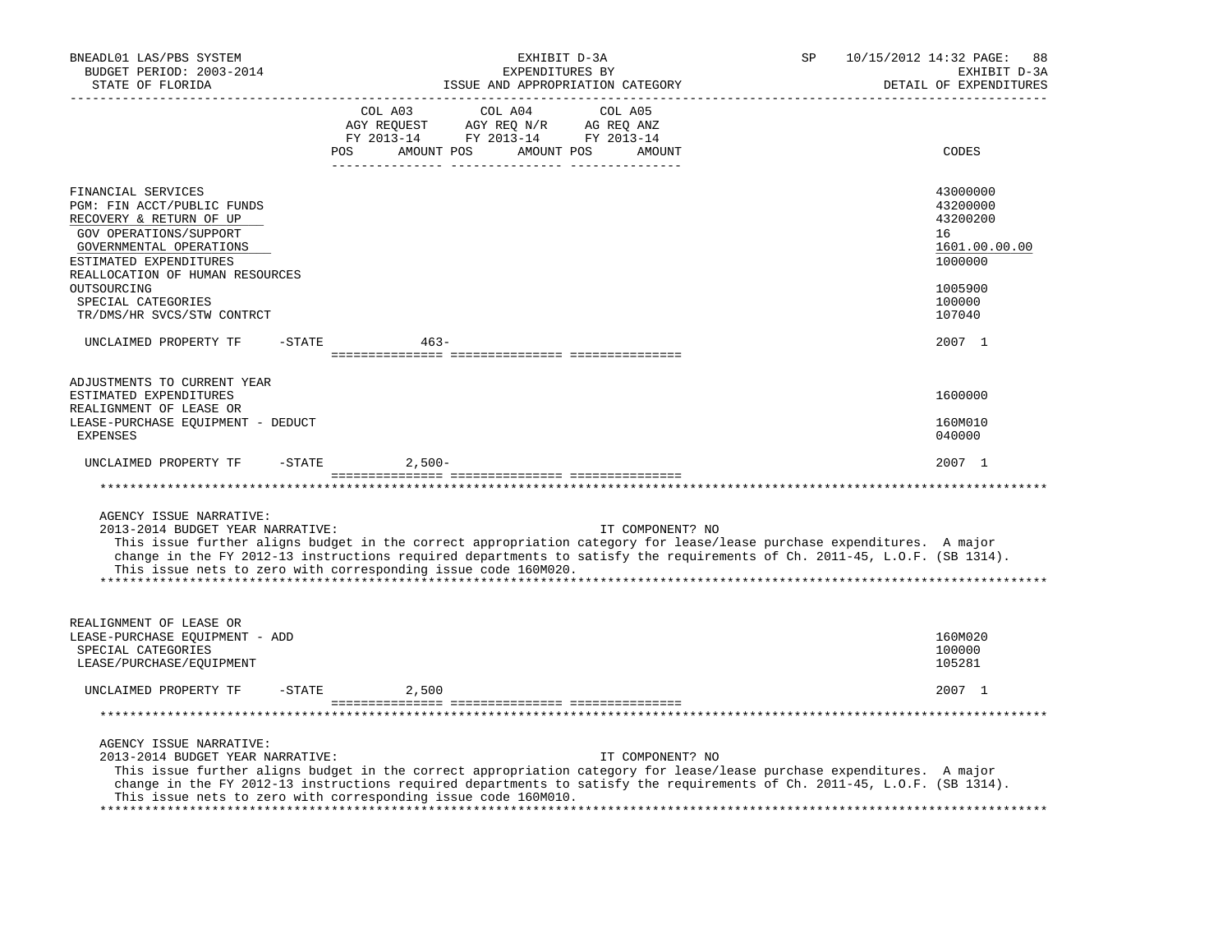| BNEADL01 LAS/PBS SYSTEM<br>BUDGET PERIOD: 2003-2014<br>STATE OF FLORIDA                                                                                                                                                                                                       |                           | EXHIBIT D-3A<br>EXPENDITURES BY<br>ISSUE AND APPROPRIATION CATEGORY                       | 10/15/2012 14:32 PAGE: 89<br>SP<br>EXHIBIT D-3A<br>DETAIL OF EXPENDITURES                                                 |
|-------------------------------------------------------------------------------------------------------------------------------------------------------------------------------------------------------------------------------------------------------------------------------|---------------------------|-------------------------------------------------------------------------------------------|---------------------------------------------------------------------------------------------------------------------------|
|                                                                                                                                                                                                                                                                               | COL A03<br>POS AMOUNT POS | COL A04<br>COL A05<br>NG REQUEST<br>FY 2013-14 FY 2013-14 FY 2013-14<br>AMOUNT POS AMOUNT | CODES                                                                                                                     |
| FINANCIAL SERVICES<br>PGM: FIN ACCT/PUBLIC FUNDS<br>RECOVERY & RETURN OF UP<br>GOV OPERATIONS/SUPPORT<br>GOVERNMENTAL OPERATIONS<br>ANNUALIZATION OF ADMINISTERED<br>FUNDS APPROPRIATIONS<br>STATE HEALTH INSURANCE ADJUSTMENT<br>FOR FY 2012-13 - 10 MONTHS<br>ANNUALIZATION |                           |                                                                                           | 43000000<br>43200000<br>43200200<br>16<br>1601.00.00.00<br>26A0000<br>26A1830                                             |
| SALARIES AND BENEFITS<br>UNCLAIMED PROPERTY TF -STATE 33,150                                                                                                                                                                                                                  |                           |                                                                                           | 010000<br>2007 1                                                                                                          |
|                                                                                                                                                                                                                                                                               |                           |                                                                                           |                                                                                                                           |
| WORKLOAD<br>INCREASED STAFFING FOR BUREAU                                                                                                                                                                                                                                     |                           |                                                                                           | 3000000                                                                                                                   |
| OF UNCLAIMED PROPERTY<br>SALARY RATE<br>SALARY RATE 386,681                                                                                                                                                                                                                   |                           |                                                                                           | 3000170<br>000000                                                                                                         |
|                                                                                                                                                                                                                                                                               |                           |                                                                                           |                                                                                                                           |
| SALARIES AND BENEFITS                                                                                                                                                                                                                                                         | 9.00                      |                                                                                           | 010000                                                                                                                    |
| UNCLAIMED PROPERTY TF -STATE                                                                                                                                                                                                                                                  | 527,876                   |                                                                                           | 2007 1                                                                                                                    |
| <b>EXPENSES</b>                                                                                                                                                                                                                                                               |                           |                                                                                           | 040000                                                                                                                    |
| UNCLAIMED PROPERTY TF                                                                                                                                                                                                                                                         | -STATE 89,757 33,858      |                                                                                           | 2007 1                                                                                                                    |
| SPECIAL CATEGORIES<br>TR/DMS/HR SVCS/STW CONTRCT                                                                                                                                                                                                                              |                           |                                                                                           | 100000<br>107040                                                                                                          |
| UNCLAIMED PROPERTY TF                                                                                                                                                                                                                                                         | $-$ STATE 3, 186          |                                                                                           | 2007 1                                                                                                                    |
| TOTAL: INCREASED STAFFING FOR BUREAU<br>OF UNCLAIMED PROPERTY                                                                                                                                                                                                                 |                           |                                                                                           | 3000170                                                                                                                   |
| TOTAL POSITIONS 9.00<br>TOTAL ISSUE 620,819 33,858<br>TOTAL SALARY RATE 386,681                                                                                                                                                                                               |                           |                                                                                           |                                                                                                                           |
|                                                                                                                                                                                                                                                                               |                           |                                                                                           |                                                                                                                           |
| AGENCY ISSUE NARRATIVE:<br>2013-2014 BUDGET YEAR NARRATIVE:                                                                                                                                                                                                                   |                           | IT COMPONENT? NO                                                                          | The Bureau of Unclaimed Property is requesting the establishment of nine new positions and the reclassification of twelve |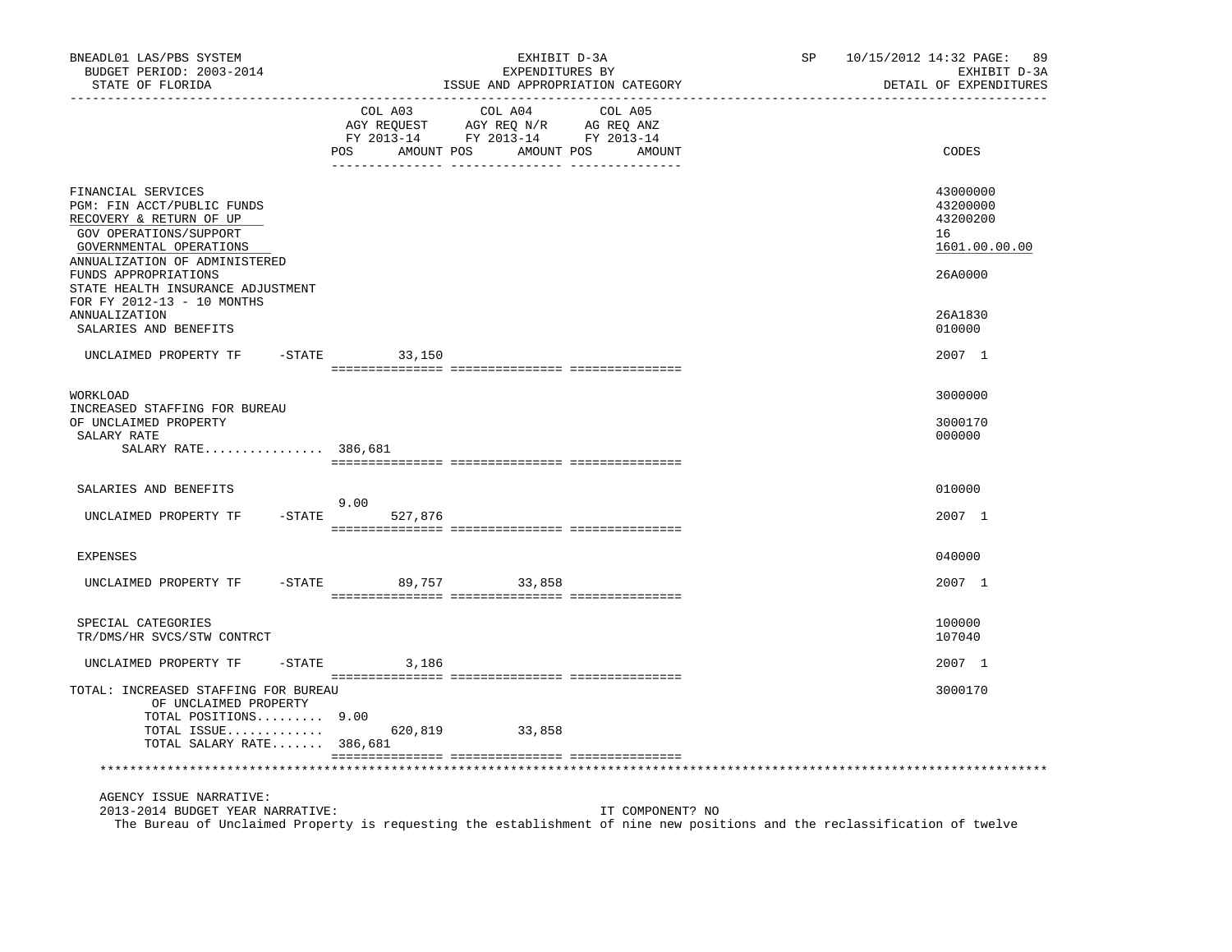| BNEADL01 LAS/PBS SYSTEM<br>BUDGET PERIOD: 2003-2014<br>STATE OF FLORIDA                                                                      | EXHIBIT D-3A<br>EXPENDITURES BY<br>ISSUE AND APPROPRIATION CATEGORY                                                                         | 10/15/2012 14:32 PAGE: 90<br>SP<br>EXHIBIT D-3A<br>DETAIL OF EXPENDITURES |
|----------------------------------------------------------------------------------------------------------------------------------------------|---------------------------------------------------------------------------------------------------------------------------------------------|---------------------------------------------------------------------------|
|                                                                                                                                              | COL A03 COL A04 COL A05<br>AGY REQUEST AGY REQ N/R AG REQ ANZ<br>FY 2013-14 FY 2013-14 FY 2013-14<br>AMOUNT POS AMOUNT POS<br>POS<br>AMOUNT | CODES                                                                     |
| FINANCIAL SERVICES<br>PGM: FIN ACCT/PUBLIC FUNDS<br>RECOVERY & RETURN OF UP<br>GOV OPERATIONS/SUPPORT<br>GOVERNMENTAL OPERATIONS<br>WORKLOAD |                                                                                                                                             | 43000000<br>43200000<br>43200200<br>16<br>1601.00.00.00<br>3000000        |
| INCREASED STAFFING FOR BUREAU<br>OF UNCLAIMED PROPERTY                                                                                       |                                                                                                                                             | 3000170                                                                   |

 existing positions (as requested in issue code 3001A80) in the Claims Section. These positions are needed to keep up with the growth in the Bureau's claims volume, and the increased number of complex (those that include probate, corporate actions, trusts, wills, etc.) claims being received. Over the past 10 years, the number of claims paid has tripled (100,000 claims paid in FY 01/02 compared to 300,000 claims paid in FY 11/12). The number of positions in this section (18) has not increased since FY 04/05, and the vast majority of the current staff are low level, clerical positions.

 During the past several years, the Bureau has been forced into working overtime to meet the statutory requirement for processing claims within 90 days of receipt. The Bureau has started planning for the development of an online claims process, that once implemented, should allow approximately 27% of certain simple claims to be systematically paid. Despite this process improvement, it will still be necessary to add nine new positions and reclassify twelve current positions to higher paygrades so the Bureau can focus attention on the remaining (more complex) claims that cannot be systematically processed.

 Members of this team will also conduct research into older unclaimed accounts, and research allegations of fraudulent claims submitted to the Bureau.

POSITION DETAIL OF SALARIES AND BENEFITS:

 The ultimate results will be better protection of the financial interests of Floridians, and to be more effective and efficient in returning money back into the possession of its owners.

| POSITION DETAIL OF SALARIES AND BENEFITS:              | FTE  | BASE RATE | ADDITIVES | BENEFITS | SUBTOTAL | LAPSE | LAPSED SALARIES<br>AND BENEFITS |
|--------------------------------------------------------|------|-----------|-----------|----------|----------|-------|---------------------------------|
|                                                        |      |           |           |          |          |       |                                 |
| A03 - AGY REQUEST FY 2013-14                           |      |           |           |          |          |       |                                 |
| NEW POSITIONS<br>P101 PROPOSED CLASS CODE<br>N9999 001 | 9.00 | 386,681   |           | 141,195  | 527,876  | 0.00  | 527,876                         |
| TOTALS FOR ISSUE BY FUND<br>2007 UNCLAIMED PROPERTY TF |      |           |           |          |          |       | 527,876                         |
|                                                        | 9.00 | 386,681   |           | 141,195  | 527,876  |       | 527,876                         |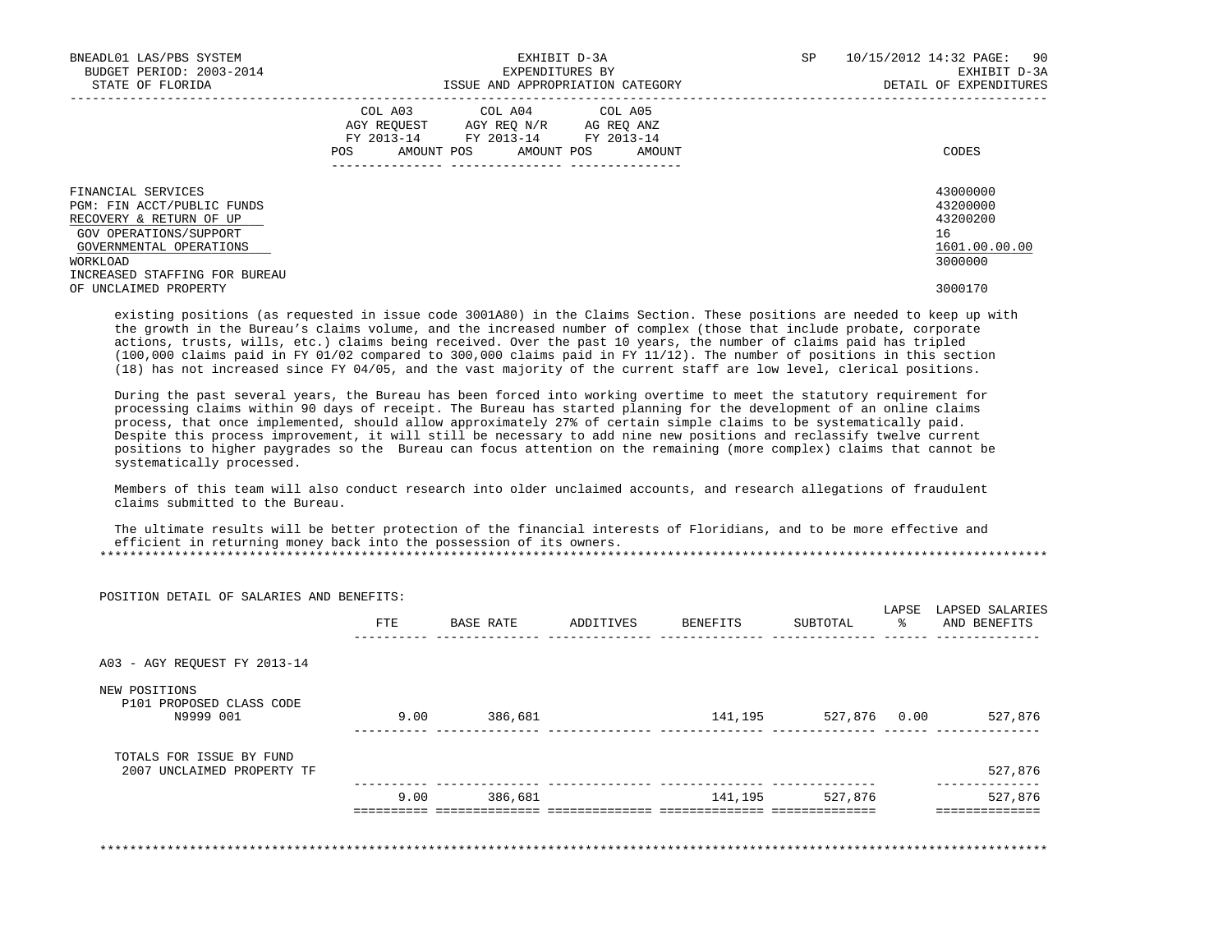| BNEADL01 LAS/PBS SYSTEM<br>BUDGET PERIOD: 2003-2014<br>STATE OF FLORIDA                                                                                                                                                                                |                   | EXHIBIT D-3A<br>EXPENDITURES BY<br>ISSUE AND APPROPRIATION CATEGORY                                                                                                                                                                                                                                                      | SP 10/15/2012 14:32 PAGE: 91<br>EXHIBIT D-3A<br>DETAIL OF EXPENDITURES |                                                                                         |
|--------------------------------------------------------------------------------------------------------------------------------------------------------------------------------------------------------------------------------------------------------|-------------------|--------------------------------------------------------------------------------------------------------------------------------------------------------------------------------------------------------------------------------------------------------------------------------------------------------------------------|------------------------------------------------------------------------|-----------------------------------------------------------------------------------------|
|                                                                                                                                                                                                                                                        | AMOUNT POS<br>POS | COL A03 COL A04 COL A05<br>$\begin{tabular}{lllllll} \bf AGY \,\, &\bf REQUEST \,\, &\bf AGY \,\, &\bf REQ \,\, &\bf N/R \,\, &\bf AG \,\, &\bf REQ \,\, &\bf ANZ \,\, \\ \bf FY \,\, &\bf 2013-14 \,\, &\bf FY \,\, &\bf 2013-14 \,\, &\bf FY \,\, &\bf 2013-14 \end{tabular}$<br>_____________________________________ | AMOUNT POS AMOUNT                                                      | CODES                                                                                   |
| FINANCIAL SERVICES<br>PGM: FIN ACCT/PUBLIC FUNDS<br>RECOVERY & RETURN OF UP<br>GOV OPERATIONS/SUPPORT<br>GOVERNMENTAL OPERATIONS<br>WORKLOAD<br>RECLASSIFICATION OF POSITIONS IN<br>BUREAU OF UNCLAIMED PROPERTY<br>SALARY RATE<br>SALARY RATE 116,001 |                   |                                                                                                                                                                                                                                                                                                                          |                                                                        | 43000000<br>43200000<br>43200200<br>16<br>1601.00.00.00<br>3000000<br>3001A80<br>000000 |
| SALARIES AND BENEFITS                                                                                                                                                                                                                                  |                   |                                                                                                                                                                                                                                                                                                                          |                                                                        | 010000                                                                                  |
| UNCLAIMED PROPERTY TF                                                                                                                                                                                                                                  | $-STATE$ 130,884  |                                                                                                                                                                                                                                                                                                                          |                                                                        | 2007 1                                                                                  |
| TOTAL: RECLASSIFICATION OF POSITIONS IN<br>BUREAU OF UNCLAIMED PROPERTY<br>TOTAL ISSUE<br>TOTAL SALARY RATE 116,001                                                                                                                                    | 130,884           |                                                                                                                                                                                                                                                                                                                          |                                                                        | 3001A80                                                                                 |
|                                                                                                                                                                                                                                                        |                   |                                                                                                                                                                                                                                                                                                                          |                                                                        |                                                                                         |

2013-2014 BUDGET YEAR NARRATIVE: IT COMPONENT? NO

 The Bureau of Unclaimed Property is requesting the establishment of nine new positions (as requested in issue code 3000170) and the reclassification of twelve existing positions in the Claims Section. These positions are needed to keep up with the growth in the Bureau's claims volume, and the increased number of complex (those that include probate, corporate actions, trusts, wills, etc.) claims being received. Over the past 10 years, the number of claims paid has tripled (100,000 claims paid in FY 01/02 compared to 300,000 claims paid in FY 11/12). The number of positions in this section (18) has not increased since FY 04/05, and the vast majority of the current staff are low level, clerical positions.

 During the past several years, the Bureau has been forced into working overtime to meet the statutory requirement for processing claims within 90 days of receipt. The Bureau has started planning for the development of an online claims process, that once implemented, should allow approximately 27% of certain simple claims to be systematically paid. Despite this process improvement, it will still be necessary to add nine new positions and reclassify twelve current positions to higher pay grades so the Bureau can focus attention on the remaining (more complex) claims that cannot be systematically processed.

 Members of this team will also conduct research into older unclaimed accounts, and research allegations of fraudulent claims submitted to the Bureau.

 The ultimate results will be better protection of the financial interests of Floridians, and to be more effective and efficient in returning money back into the possession of its owners.

 This issue requests \$130,884 in additional salaries and benefits for the reclassification of twelve positions. \*\*\*\*\*\*\*\*\*\*\*\*\*\*\*\*\*\*\*\*\*\*\*\*\*\*\*\*\*\*\*\*\*\*\*\*\*\*\*\*\*\*\*\*\*\*\*\*\*\*\*\*\*\*\*\*\*\*\*\*\*\*\*\*\*\*\*\*\*\*\*\*\*\*\*\*\*\*\*\*\*\*\*\*\*\*\*\*\*\*\*\*\*\*\*\*\*\*\*\*\*\*\*\*\*\*\*\*\*\*\*\*\*\*\*\*\*\*\*\*\*\*\*\*\*\*\*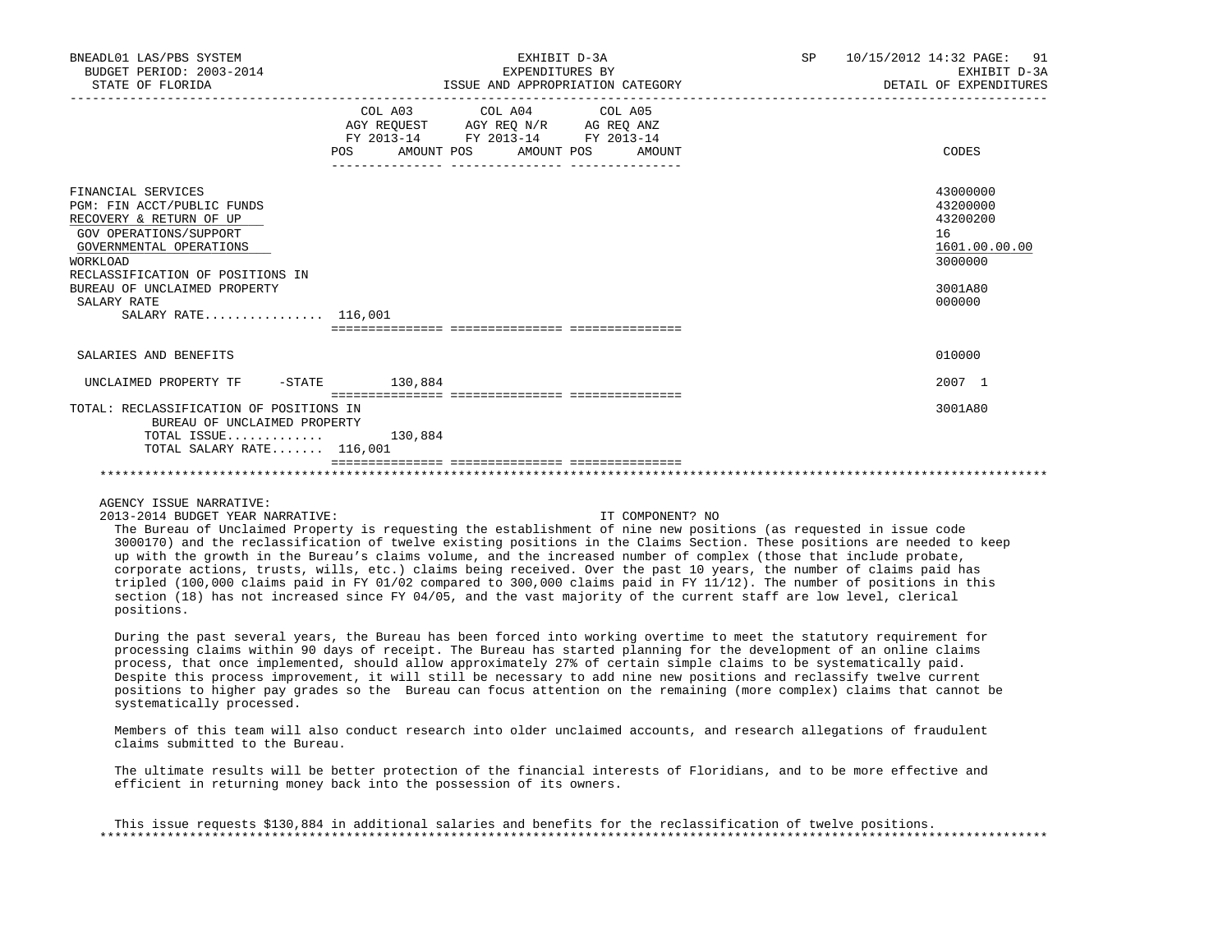| BNEADL01 LAS/PBS SYSTEM<br>BUDGET PERIOD: 2003-2014<br>STATE OF FLORIDA                                                                                                                                                 |                     | ISSUE AND APPROPRIATION CATEGORY                                                          | EXHIBIT D-3A<br>EXPENDITURES BY |                | SP 10/15/2012 14:32 PAGE: 92<br>EXHIBIT D-3A<br>DETAIL OF EXPENDITURES        |
|-------------------------------------------------------------------------------------------------------------------------------------------------------------------------------------------------------------------------|---------------------|-------------------------------------------------------------------------------------------|---------------------------------|----------------|-------------------------------------------------------------------------------|
|                                                                                                                                                                                                                         |                     | COL A03 COL A04<br>AGY REQUEST AGY REQ N/R AG REQ ANZ<br>FY 2013-14 FY 2013-14 FY 2013-14 | COL A05                         |                |                                                                               |
|                                                                                                                                                                                                                         | POS<br>AMOUNT POS   |                                                                                           | AMOUNT POS AMOUNT               |                | CODES                                                                         |
| FINANCIAL SERVICES<br>PGM: FIN ACCT/PUBLIC FUNDS<br>RECOVERY & RETURN OF UP<br>GOV OPERATIONS/SUPPORT<br>GOVERNMENTAL OPERATIONS<br><b>WORKLOAD</b><br>RECLASSIFICATION OF POSITIONS IN<br>BUREAU OF UNCLAIMED PROPERTY |                     |                                                                                           |                                 |                | 43000000<br>43200000<br>43200200<br>16<br>1601.00.00.00<br>3000000<br>3001A80 |
| POSITION DETAIL OF SALARIES AND BENEFITS:                                                                                                                                                                               |                     |                                                                                           |                                 |                | LAPSE LAPSED SALARIES                                                         |
|                                                                                                                                                                                                                         |                     | FTE BASE RATE ADDITIVES BENEFITS                                                          |                                 | SUBTOTAL       | % AND BENEFITS                                                                |
| A03 - AGY REQUEST FY 2013-14                                                                                                                                                                                            |                     |                                                                                           |                                 |                |                                                                               |
| CHANGES TO CURRENTLY AUTHORIZED POSITIONS                                                                                                                                                                               |                     |                                                                                           |                                 |                |                                                                               |
| RA01 RATE & SALARY ADJ - BENEFITS NO FTE<br>C9999 001                                                                                                                                                                   | 0.00                | 116,001                                                                                   |                                 |                | 14,883 130,884 0.00 130,884                                                   |
| TOTALS FOR ISSUE BY FUND<br>2007 UNCLAIMED PROPERTY TF                                                                                                                                                                  |                     |                                                                                           |                                 |                | 130,884                                                                       |
|                                                                                                                                                                                                                         |                     | $0.00$ 116,001                                                                            |                                 | 14,883 130,884 | _____________<br>130,884<br>==============                                    |
|                                                                                                                                                                                                                         |                     |                                                                                           |                                 |                |                                                                               |
| ADDTIONAL STAFF TO ENFORCE NON-<br>COMPLIANT HOLDERS<br>SALARY RATE<br>SALARY RATE 77,324                                                                                                                               |                     |                                                                                           |                                 |                | 3001060<br>000000                                                             |
|                                                                                                                                                                                                                         |                     |                                                                                           |                                 |                |                                                                               |
| SALARIES AND BENEFITS                                                                                                                                                                                                   | 2.00                |                                                                                           |                                 |                | 010000                                                                        |
| UNCLAIMED PROPERTY TF -STATE 107,596                                                                                                                                                                                    |                     |                                                                                           |                                 |                | 2007 1                                                                        |
| <b>EXPENSES</b>                                                                                                                                                                                                         |                     |                                                                                           |                                 |                | 040000                                                                        |
| UNCLAIMED PROPERTY TF                                                                                                                                                                                                   | -STATE 19,946 7,524 |                                                                                           |                                 |                | 2007 1                                                                        |
|                                                                                                                                                                                                                         |                     |                                                                                           |                                 |                |                                                                               |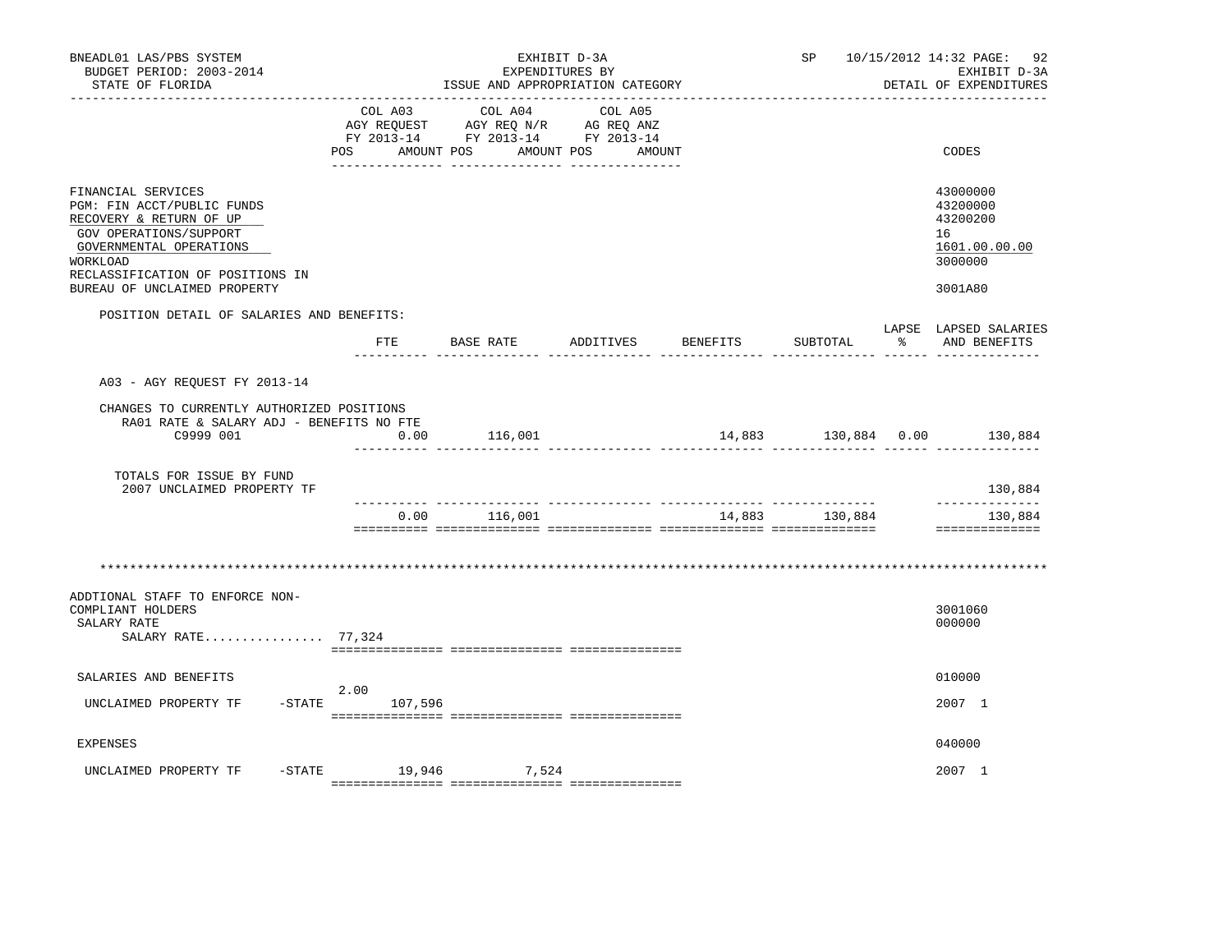| BNEADL01 LAS/PBS SYSTEM<br>BUDGET PERIOD: 2003-2014<br>STATE OF FLORIDA                                                                                                                                                                                                                                       |     | EXHIBIT D-3A<br>EXPENDITURES BY                                                                                                | ISSUE AND APPROPRIATION CATEGORY | SP <sub>2</sub>                                                                                                                                                                                                               | 10/15/2012 14:32 PAGE: 93<br>EXHIBIT D-3A<br>DETAIL OF EXPENDITURES                               |
|---------------------------------------------------------------------------------------------------------------------------------------------------------------------------------------------------------------------------------------------------------------------------------------------------------------|-----|--------------------------------------------------------------------------------------------------------------------------------|----------------------------------|-------------------------------------------------------------------------------------------------------------------------------------------------------------------------------------------------------------------------------|---------------------------------------------------------------------------------------------------|
|                                                                                                                                                                                                                                                                                                               |     | COL A03 COL A04 COL A05<br>AGY REQUEST AGY REQ N/R AG REQ ANZ<br>FY 2013-14 FY 2013-14 FY 2013-14<br>POS AMOUNT POS AMOUNT POS | AMOUNT                           |                                                                                                                                                                                                                               | CODES                                                                                             |
| FINANCIAL SERVICES<br>PGM: FIN ACCT/PUBLIC FUNDS<br>RECOVERY & RETURN OF UP<br>GOV OPERATIONS/SUPPORT<br>GOVERNMENTAL OPERATIONS<br><b>WORKLOAD</b><br>ADDTIONAL STAFF TO ENFORCE NON-<br>COMPLIANT HOLDERS<br>SPECIAL CATEGORIES<br>TR/DMS/HR SVCS/STW CONTRCT                                               |     |                                                                                                                                |                                  |                                                                                                                                                                                                                               | 43000000<br>43200000<br>43200200<br>16<br>1601.00.00.00<br>3000000<br>3001060<br>100000<br>107040 |
| UNCLAIMED PROPERTY TF - STATE                                                                                                                                                                                                                                                                                 | 708 |                                                                                                                                |                                  |                                                                                                                                                                                                                               | 2007 1                                                                                            |
| TOTAL: ADDTIONAL STAFF TO ENFORCE NON-<br>COMPLIANT HOLDERS<br>TOTAL POSITIONS 2.00<br>TOTAL ISSUE 128,250 7,524<br>TOTAL SALARY RATE 77,324                                                                                                                                                                  |     |                                                                                                                                |                                  |                                                                                                                                                                                                                               | 3001060                                                                                           |
| AGENCY ISSUE NARRATIVE:<br>2013-2014 BUDGET YEAR NARRATIVE:<br>The Bureau of Unclaimed Property is requesting the establishment of two new positions in the Holder Reporting Section.<br>There are currently three positions in this section. These positions will be responsible for the increased volume of |     |                                                                                                                                | IT COMPONENT? NO                 | . The state of the state of the state of the state of the state of the state of the state of the state of the state of the state of the state of the state of the state of the state of the state of the state of the state o |                                                                                                   |

 non-compliant holder reports being received by the Bureau. Over the past 10 years, the number of new unclaimed accounts being received has quadrupled (300,000 in FY 01/02 compared to 1.4 Million in FY 11/12).

 As the number of reports and accounts increases, the number of non-compliant reports increases at the same rate. Reports are not loaded into the Unclaimed Property database until compliant, so owners (citizens) are forced to wait to recover their unclaimed property until the Bureau can work any backlog. Without these additional positions, the Bureau will be unable to timely process the continual increase in non-compliant reports and enforce the collection of penalties levied against holders for late filing of the unclaimed property report. \*\*\*\*\*\*\*\*\*\*\*\*\*\*\*\*\*\*\*\*\*\*\*\*\*\*\*\*\*\*\*\*\*\*\*\*\*\*\*\*\*\*\*\*\*\*\*\*\*\*\*\*\*\*\*\*\*\*\*\*\*\*\*\*\*\*\*\*\*\*\*\*\*\*\*\*\*\*\*\*\*\*\*\*\*\*\*\*\*\*\*\*\*\*\*\*\*\*\*\*\*\*\*\*\*\*\*\*\*\*\*\*\*\*\*\*\*\*\*\*\*\*\*\*\*\*\*

 POSITION DETAIL OF SALARIES AND BENEFITS: LAPSE LAPSED SALARIES

|                                           | FTE  | BASE RATE | ADDITIVES | BENEFITS | SUBTOTAL | °    | - ARIO BRITINING BR<br>AND BENEFITS |
|-------------------------------------------|------|-----------|-----------|----------|----------|------|-------------------------------------|
| A03 - AGY REQUEST FY 2013-14              |      |           |           |          |          |      |                                     |
| NEW POSITIONS<br>P101 PROPOSED CLASS CODE |      |           |           |          |          |      |                                     |
| N9999 001                                 | 2.00 | 77.324    |           | 30,272   | 107,596  | 0.00 | 107,596                             |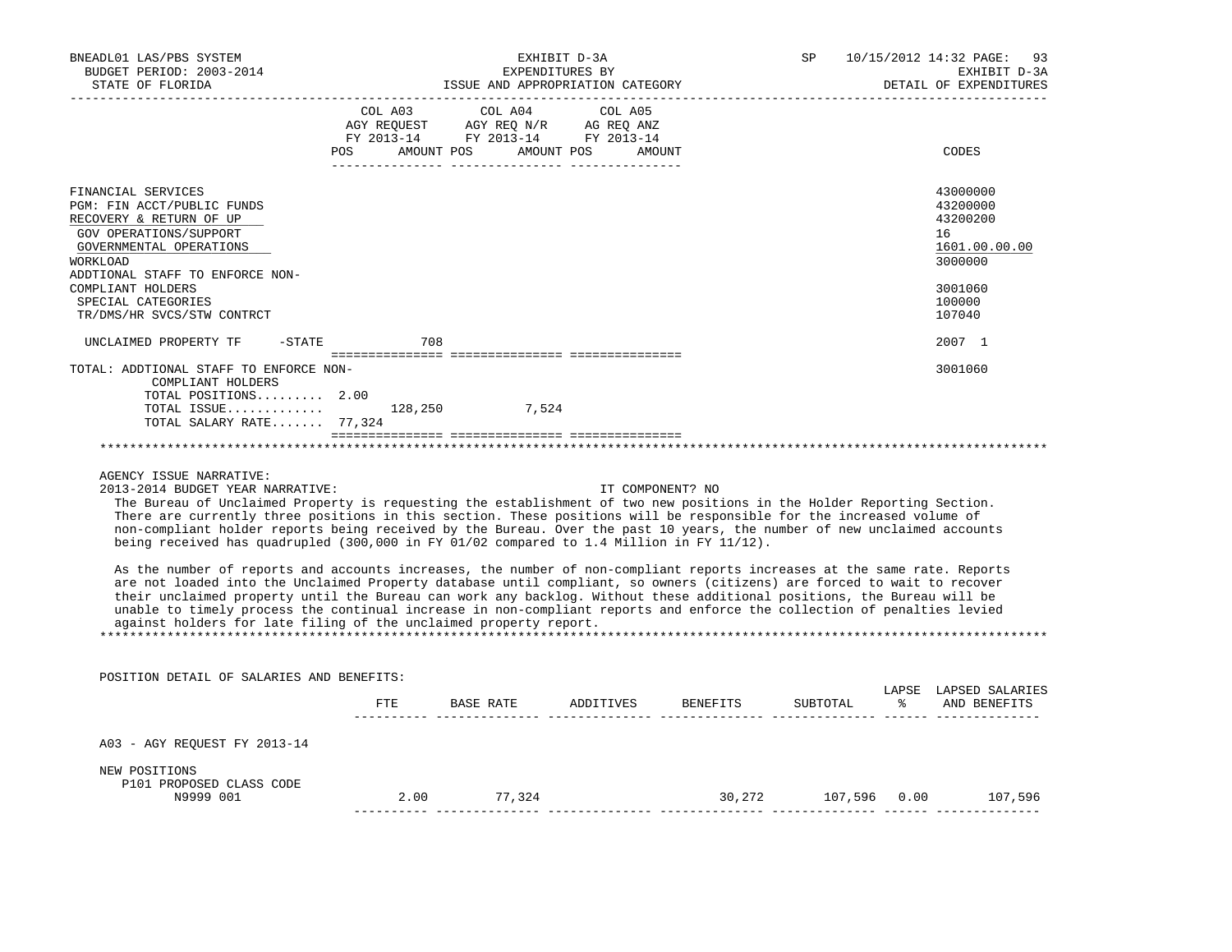| BNEADL01 LAS/PBS SYSTEM<br>BUDGET PERIOD: 2003-2014<br>STATE OF FLORIDA                                                                                                                              |                              | ISSUE AND APPROPRIATION CATEGORY                                                                | EXHIBIT D-3A<br>EXPENDITURES BY |          |          | SP 10/15/2012 14:32 PAGE: 94<br>EXHIBIT D-3A<br>DETAIL OF EXPENDITURES        |
|------------------------------------------------------------------------------------------------------------------------------------------------------------------------------------------------------|------------------------------|-------------------------------------------------------------------------------------------------|---------------------------------|----------|----------|-------------------------------------------------------------------------------|
|                                                                                                                                                                                                      | COL A03<br>AMOUNT POS<br>POS | COL A04<br>AGY REQUEST AGY REQ N/R AG REQ ANZ<br>FY 2013-14 FY 2013-14 FY 2013-14<br>AMOUNT POS | COL A05<br>AMOUNT               |          |          | CODES                                                                         |
| FINANCIAL SERVICES<br>PGM: FIN ACCT/PUBLIC FUNDS<br>RECOVERY & RETURN OF UP<br>GOV OPERATIONS/SUPPORT<br>GOVERNMENTAL OPERATIONS<br>WORKLOAD<br>ADDTIONAL STAFF TO ENFORCE NON-<br>COMPLIANT HOLDERS |                              |                                                                                                 |                                 |          |          | 43000000<br>43200000<br>43200200<br>16<br>1601.00.00.00<br>3000000<br>3001060 |
| POSITION DETAIL OF SALARIES AND BENEFITS:                                                                                                                                                            | FTE                          | BASE RATE                                                                                       | ADDITIVES                       | BENEFITS | SUBTOTAL | LAPSE LAPSED SALARIES<br>AND BENEFITS                                         |
| A03 - AGY REQUEST FY 2013-14                                                                                                                                                                         |                              |                                                                                                 |                                 |          |          |                                                                               |
| NEW POSITIONS                                                                                                                                                                                        |                              |                                                                                                 |                                 |          |          |                                                                               |
| TOTALS FOR ISSUE BY FUND<br>2007 UNCLAIMED PROPERTY TF                                                                                                                                               |                              |                                                                                                 |                                 |          |          | 107,596<br>--------------                                                     |
|                                                                                                                                                                                                      | 2.00                         | 77,324                                                                                          |                                 | 30,272   | 107,596  | 107,596<br>==============                                                     |
| ADDITIONAL STAFF TO PROCESS<br>SAFETY DEPOSIT BOX CONTENTS<br>SALARY RATE<br>SALARY RATE 55,854                                                                                                      |                              |                                                                                                 |                                 |          |          | 3001070<br>000000                                                             |
| SALARIES AND BENEFITS                                                                                                                                                                                | 2.00                         |                                                                                                 |                                 |          |          | 010000                                                                        |
| UNCLAIMED PROPERTY TF                                                                                                                                                                                | $-STATE$ 83,372              |                                                                                                 |                                 |          |          | 2007 1                                                                        |
| <b>EXPENSES</b>                                                                                                                                                                                      |                              |                                                                                                 |                                 |          |          | 040000                                                                        |
| UNCLAIMED PROPERTY TF                                                                                                                                                                                | -STATE 19,946 7,524          |                                                                                                 |                                 |          |          | 2007 1                                                                        |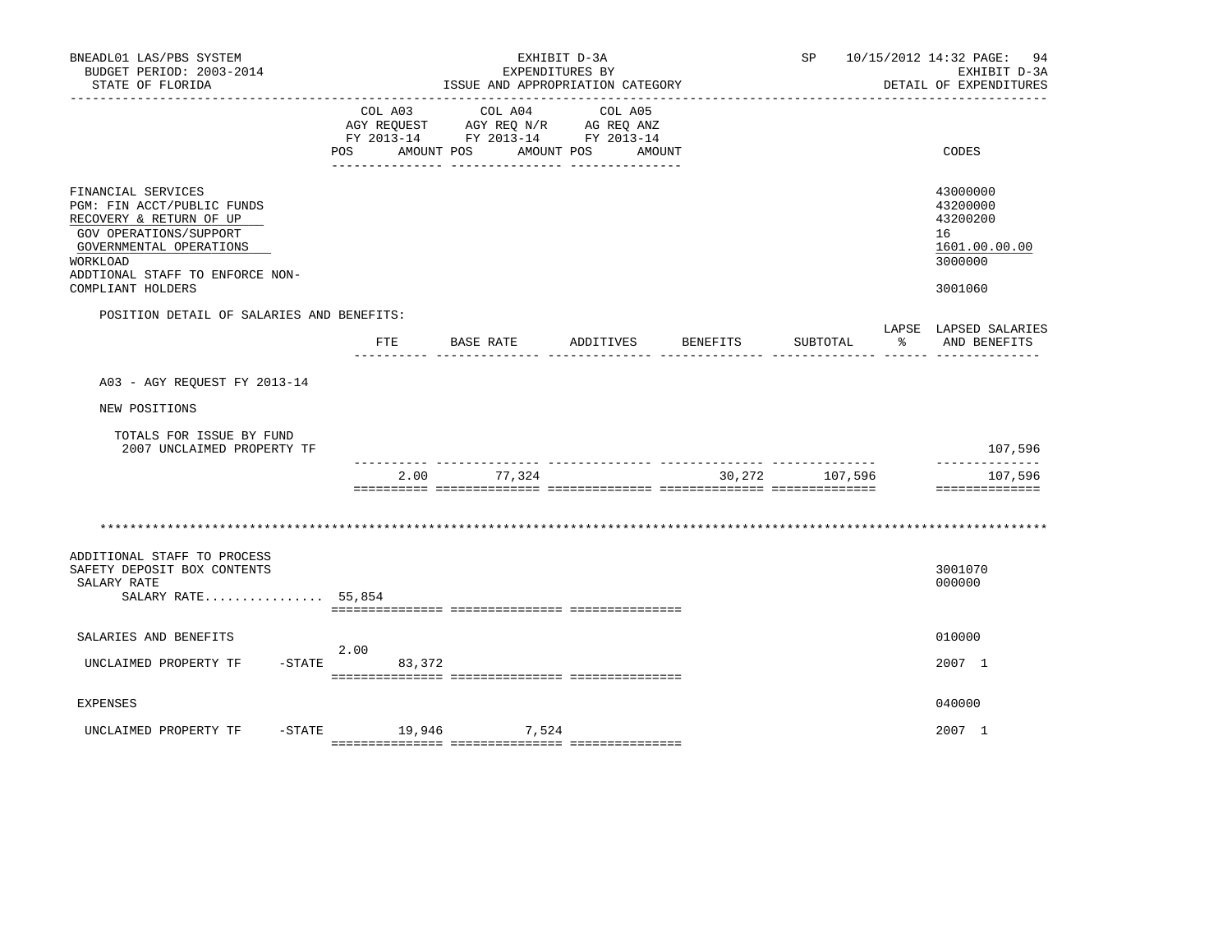| BNEADL01 LAS/PBS SYSTEM<br>BUDGET PERIOD: 2003-2014<br>STATE OF FLORIDA                                                                                                                                                                                                                                                                                                                                                                                                                                                 |     | EXHIBIT D-3A<br>EXPENDITURES BY<br>ISSUE AND APPROPRIATION CATEGORY                                                |                   | SP       | 10/15/2012 14:32 PAGE:<br>95<br>EXHIBIT D-3A<br>DETAIL OF EXPENDITURES |
|-------------------------------------------------------------------------------------------------------------------------------------------------------------------------------------------------------------------------------------------------------------------------------------------------------------------------------------------------------------------------------------------------------------------------------------------------------------------------------------------------------------------------|-----|--------------------------------------------------------------------------------------------------------------------|-------------------|----------|------------------------------------------------------------------------|
| POS                                                                                                                                                                                                                                                                                                                                                                                                                                                                                                                     |     | COL A03 COL A04<br>AGY REQUEST AGY REQ N/R AG REQ ANZ<br>FY 2013-14 FY 2013-14 FY 2013-14<br>AMOUNT POS AMOUNT POS | COL A05<br>AMOUNT |          | CODES                                                                  |
| FINANCIAL SERVICES<br>PGM: FIN ACCT/PUBLIC FUNDS<br>RECOVERY & RETURN OF UP<br>GOV OPERATIONS/SUPPORT<br>GOVERNMENTAL OPERATIONS<br>WORKLOAD<br>ADDITIONAL STAFF TO PROCESS                                                                                                                                                                                                                                                                                                                                             |     |                                                                                                                    |                   |          | 43000000<br>43200000<br>43200200<br>16<br>1601.00.00.00<br>3000000     |
| SAFETY DEPOSIT BOX CONTENTS<br>SPECIAL CATEGORIES<br>TR/DMS/HR SVCS/STW CONTRCT                                                                                                                                                                                                                                                                                                                                                                                                                                         |     |                                                                                                                    |                   |          | 3001070<br>100000<br>107040                                            |
| UNCLAIMED PROPERTY TF<br>$-$ STATE                                                                                                                                                                                                                                                                                                                                                                                                                                                                                      | 708 |                                                                                                                    |                   |          | 2007 1                                                                 |
| TOTAL: ADDITIONAL STAFF TO PROCESS<br>SAFETY DEPOSIT BOX CONTENTS<br>TOTAL POSITIONS 2.00<br>TOTAL ISSUE 104,026 7,524<br>TOTAL SALARY RATE 55,854<br>AGENCY ISSUE NARRATIVE:<br>2013-2014 BUDGET YEAR NARRATIVE:<br>The Bureau of Unclaimed Property is requesting the establishment of two new positions, that will be responsible for the<br>increased volume of safe deposit box contents being received by the Bureau. There are currently two positions in this                                                   |     |                                                                                                                    | IT COMPONENT? NO  |          | 3001070                                                                |
| section. Over the past five (5) years, the number of safe deposit boxes being reported/delivered has doubled. This trend<br>is expected to continue, as banks continue to merge. The two positions will have primary duties that include receipt,<br>inventory and reconciliation of more than 50,000 pieces of safe deposit box inventory each year. Delays in the timely<br>receipt and inventory of the contents may effect the opportunity for citizens to claim their contents before they are<br>sold at auction. |     |                                                                                                                    |                   |          |                                                                        |
| POSITION DETAIL OF SALARIES AND BENEFITS:                                                                                                                                                                                                                                                                                                                                                                                                                                                                               |     |                                                                                                                    |                   |          |                                                                        |
|                                                                                                                                                                                                                                                                                                                                                                                                                                                                                                                         | FTE | BASE RATE ADDITIVES BENEFITS                                                                                       |                   | SUBTOTAL | LAPSE LAPSED SALARIES<br>% AND BENEFITS                                |
| A03 - AGY REQUEST FY 2013-14                                                                                                                                                                                                                                                                                                                                                                                                                                                                                            |     |                                                                                                                    |                   |          |                                                                        |
| NEW POSITIONS<br>P101 PROPOSED CLASS CODE<br>N9999 001                                                                                                                                                                                                                                                                                                                                                                                                                                                                  |     | 2.00 55,854                                                                                                        |                   |          | 27,518 83,372 0.00 83,372                                              |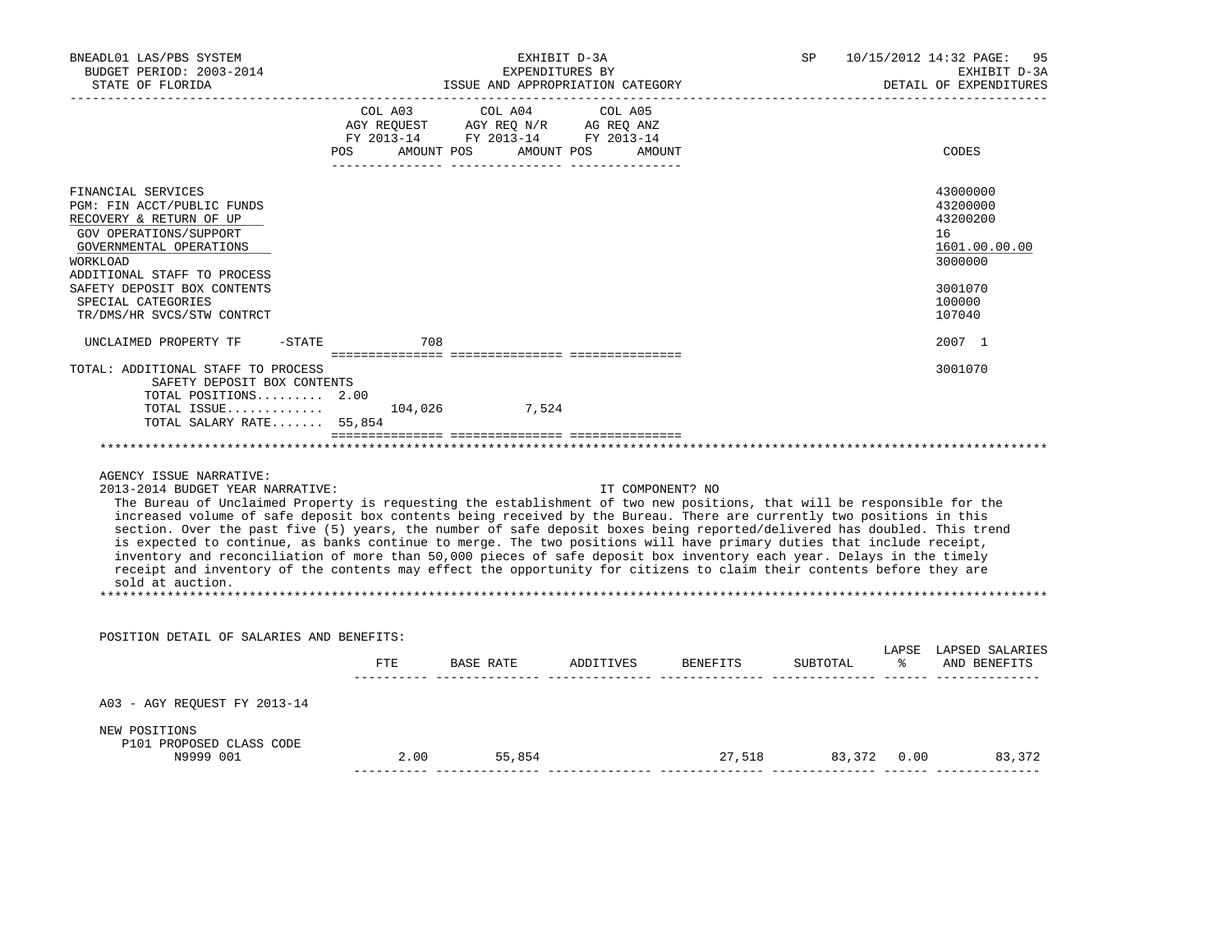| BNEADL01 LAS/PBS SYSTEM<br>BUDGET PERIOD: 2003-2014<br>STATE OF FLORIDA                                                                                                                                    |                              | EXPENDITURES BY<br>ISSUE AND APPROPRIATION CATEGORY                                             | EXHIBIT D-3A      |          | SP <sub>2</sub>                |    | 10/15/2012 14:32 PAGE: 96<br>EXHIBIT D-3A<br>DETAIL OF EXPENDITURES           |
|------------------------------------------------------------------------------------------------------------------------------------------------------------------------------------------------------------|------------------------------|-------------------------------------------------------------------------------------------------|-------------------|----------|--------------------------------|----|-------------------------------------------------------------------------------|
|                                                                                                                                                                                                            | COL A03<br>AMOUNT POS<br>POS | COL A04<br>AGY REQUEST AGY REQ N/R AG REQ ANZ<br>FY 2013-14 FY 2013-14 FY 2013-14<br>AMOUNT POS | COL A05<br>AMOUNT |          |                                |    | CODES                                                                         |
| FINANCIAL SERVICES<br>PGM: FIN ACCT/PUBLIC FUNDS<br>RECOVERY & RETURN OF UP<br>GOV OPERATIONS/SUPPORT<br>GOVERNMENTAL OPERATIONS<br>WORKLOAD<br>ADDITIONAL STAFF TO PROCESS<br>SAFETY DEPOSIT BOX CONTENTS |                              |                                                                                                 |                   |          |                                |    | 43000000<br>43200000<br>43200200<br>16<br>1601.00.00.00<br>3000000<br>3001070 |
| POSITION DETAIL OF SALARIES AND BENEFITS:                                                                                                                                                                  | FTE                          | <b>BASE RATE</b>                                                                                | ADDITIVES         | BENEFITS | SUBTOTAL                       | ႜၟ | LAPSE LAPSED SALARIES<br>AND BENEFITS                                         |
| A03 - AGY REOUEST FY 2013-14                                                                                                                                                                               |                              |                                                                                                 |                   |          |                                |    |                                                                               |
| NEW POSITIONS                                                                                                                                                                                              |                              |                                                                                                 |                   |          |                                |    |                                                                               |
| TOTALS FOR ISSUE BY FUND<br>2007 UNCLAIMED PROPERTY TF                                                                                                                                                     |                              |                                                                                                 |                   |          |                                |    | 83,372                                                                        |
|                                                                                                                                                                                                            | 2.00                         | 55,854                                                                                          |                   | 27,518   | ____________________<br>83,372 |    | --------------<br>83,372<br>==============                                    |
|                                                                                                                                                                                                            |                              |                                                                                                 |                   |          |                                |    |                                                                               |
| ADDITIONAL STAFF FOR INCREASE IN<br>PROCESSING HOLDER REPORTING<br>SALARY RATE<br>SALARY RATE 30,990                                                                                                       |                              |                                                                                                 |                   |          |                                |    | 3001080<br>000000                                                             |
| SALARIES AND BENEFITS                                                                                                                                                                                      |                              |                                                                                                 |                   |          |                                |    | 010000                                                                        |
| UNCLAIMED PROPERTY TF                                                                                                                                                                                      | 1.00<br>$-STATE$<br>45,142   |                                                                                                 |                   |          |                                |    | 2007 1                                                                        |
| <b>EXPENSES</b>                                                                                                                                                                                            |                              |                                                                                                 |                   |          |                                |    | 040000                                                                        |
| $-STATE$<br>UNCLAIMED PROPERTY TF                                                                                                                                                                          |                              | 9,973 3,762                                                                                     |                   |          |                                |    | 2007 1                                                                        |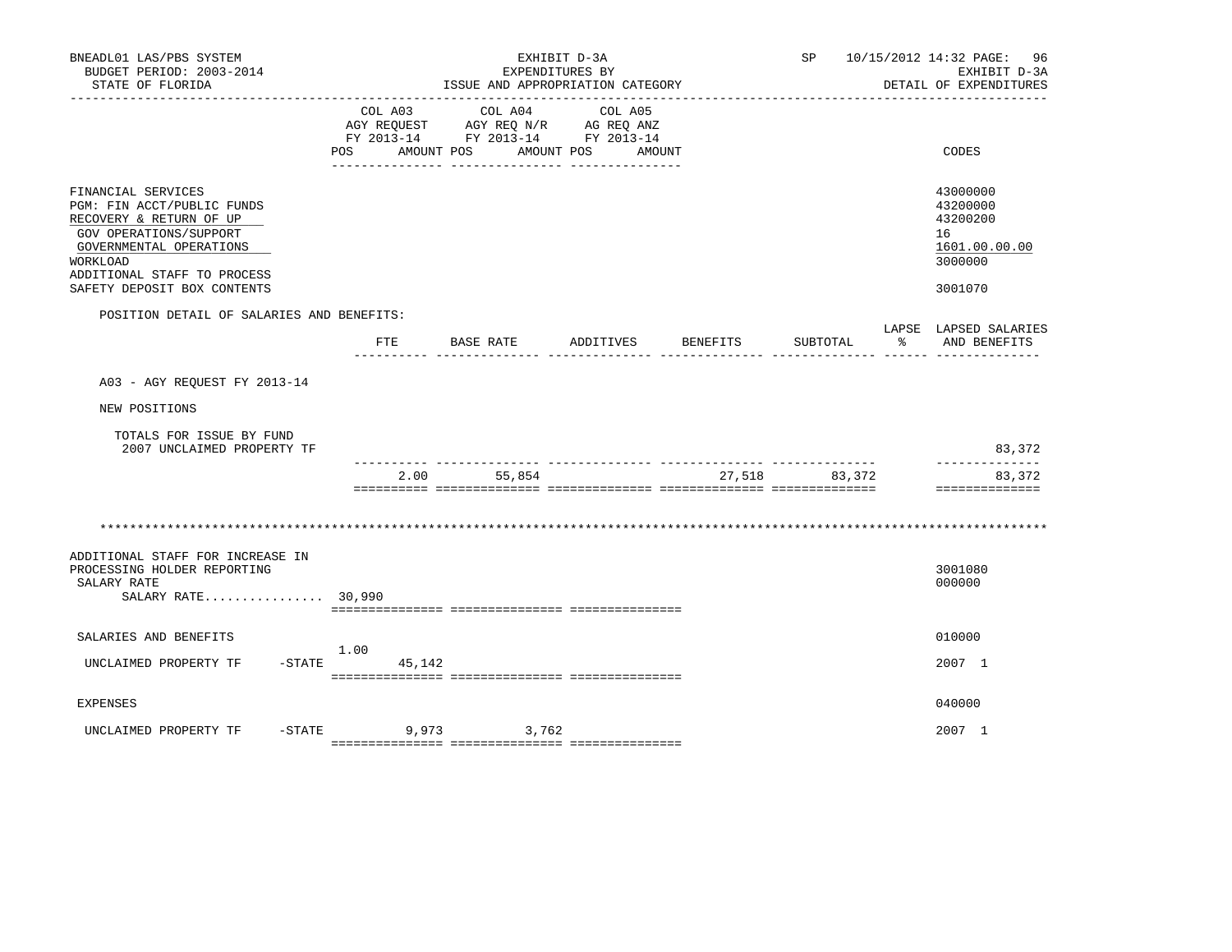| BNEADL01 LAS/PBS SYSTEM<br>BUDGET PERIOD: 2003-2014<br>STATE OF FLORIDA                                                                                                                                                                                                                                                                                                                                                                                                                                                                                                                                                                                                                                                                                                                                                                                                                                                                                    |        | ISSUE AND APPROPRIATION CATEGORY                                                                                           | EXHIBIT D-3A<br>EXPENDITURES BY |                                    | SP       | 10/15/2012 14:32 PAGE:<br>97<br>EXHIBIT D-3A<br>DETAIL OF EXPENDITURES                  |
|------------------------------------------------------------------------------------------------------------------------------------------------------------------------------------------------------------------------------------------------------------------------------------------------------------------------------------------------------------------------------------------------------------------------------------------------------------------------------------------------------------------------------------------------------------------------------------------------------------------------------------------------------------------------------------------------------------------------------------------------------------------------------------------------------------------------------------------------------------------------------------------------------------------------------------------------------------|--------|----------------------------------------------------------------------------------------------------------------------------|---------------------------------|------------------------------------|----------|-----------------------------------------------------------------------------------------|
|                                                                                                                                                                                                                                                                                                                                                                                                                                                                                                                                                                                                                                                                                                                                                                                                                                                                                                                                                            | POS DO | COL A03 COL A04 COL A05<br>AGY REQUEST AGY REQ N/R AG REQ ANZ<br>FY 2013-14 FY 2013-14 FY 2013-14<br>AMOUNT POS AMOUNT POS | AMOUNT                          |                                    |          | CODES                                                                                   |
| FINANCIAL SERVICES<br>PGM: FIN ACCT/PUBLIC FUNDS<br>RECOVERY & RETURN OF UP<br>GOV OPERATIONS/SUPPORT<br>GOVERNMENTAL OPERATIONS<br>WORKLOAD<br>ADDITIONAL STAFF FOR INCREASE IN<br>PROCESSING HOLDER REPORTING<br>SPECIAL CATEGORIES                                                                                                                                                                                                                                                                                                                                                                                                                                                                                                                                                                                                                                                                                                                      |        |                                                                                                                            |                                 |                                    |          | 43000000<br>43200000<br>43200200<br>16<br>1601.00.00.00<br>3000000<br>3001080<br>100000 |
| TR/DMS/HR SVCS/STW CONTRCT                                                                                                                                                                                                                                                                                                                                                                                                                                                                                                                                                                                                                                                                                                                                                                                                                                                                                                                                 |        |                                                                                                                            |                                 |                                    |          | 107040                                                                                  |
| UNCLAIMED PROPERTY TF<br>$-$ STATE<br>TOTAL: ADDITIONAL STAFF FOR INCREASE IN                                                                                                                                                                                                                                                                                                                                                                                                                                                                                                                                                                                                                                                                                                                                                                                                                                                                              | 354    |                                                                                                                            |                                 |                                    |          | 2007 1<br>3001080                                                                       |
| TOTAL POSITIONS 1.00<br>TOTAL ISSUE 55,469 3,762<br>TOTAL SALARY RATE 30,990<br>AGENCY ISSUE NARRATIVE:<br>2013-2014 BUDGET YEAR NARRATIVE:<br>The Bureau of Unclaimed Property is requesting the establishment of one new position, that will be responsible for the<br>increased volume of unclaimed property reports being received on electronic media (on CD, diskette, etc.) by the Bureau.<br>There are currently five positions in this section. Over the past 10 years, the number of new unclaimed accounts being<br>received has quadrupled (300,000 in FY 01/02 compared to 1.4 Million in FY 11/12). More than 60% of all reports are now<br>being filed on electronic media. The average processing time for these reports has doubled since FY 00/01 (53 days in FY<br>00/01 to 104 days in FY 11/12). This lengthy processing time causes a delay in the ability for the apparent owner to be<br>able to recover their unclaimed property. |        |                                                                                                                            | IT COMPONENT? NO                |                                    |          |                                                                                         |
| POSITION DETAIL OF SALARIES AND BENEFITS:                                                                                                                                                                                                                                                                                                                                                                                                                                                                                                                                                                                                                                                                                                                                                                                                                                                                                                                  |        |                                                                                                                            |                                 |                                    |          |                                                                                         |
|                                                                                                                                                                                                                                                                                                                                                                                                                                                                                                                                                                                                                                                                                                                                                                                                                                                                                                                                                            |        |                                                                                                                            |                                 | FTE BASE RATE ADDITIVES BENEFITS   | SUBTOTAL | LAPSE LAPSED SALARIES<br>% AND BENEFITS                                                 |
| A03 - AGY REQUEST FY 2013-14                                                                                                                                                                                                                                                                                                                                                                                                                                                                                                                                                                                                                                                                                                                                                                                                                                                                                                                               |        |                                                                                                                            |                                 |                                    |          |                                                                                         |
| NEW POSITIONS<br>P101 PROPOSED CLASS CODE<br>N9999 001                                                                                                                                                                                                                                                                                                                                                                                                                                                                                                                                                                                                                                                                                                                                                                                                                                                                                                     |        | $1.00$ 30,990                                                                                                              |                                 | 14, 152   45, 142   0.00   45, 142 |          |                                                                                         |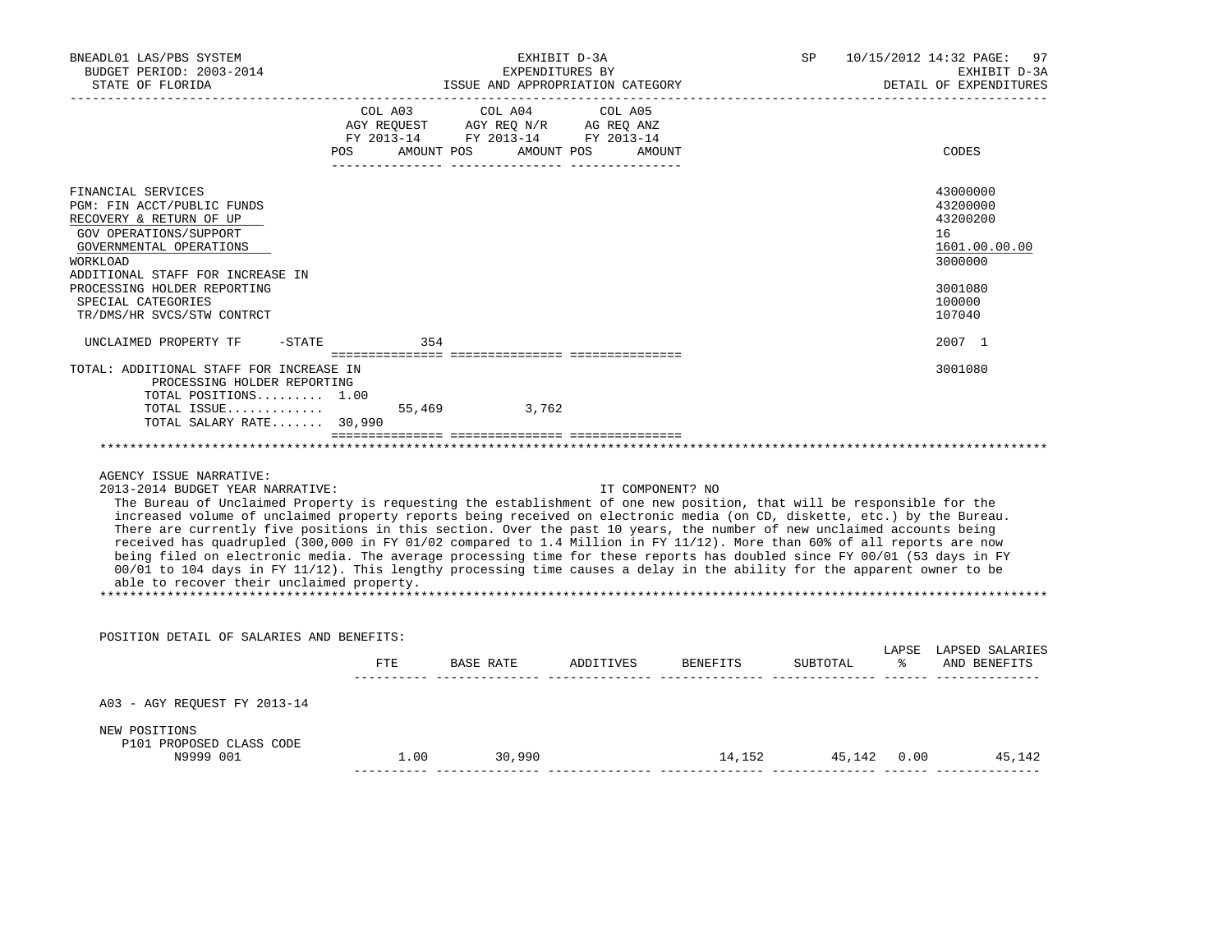| BNEADL01 LAS/PBS SYSTEM<br>BUDGET PERIOD: 2003-2014<br>STATE OF FLORIDA                                                                                                                                         |                              | ISSUE AND APPROPRIATION CATEGORY                                                                | EXHIBIT D-3A<br>EXPENDITURES BY |          | SP       | 10/15/2012 14:32 PAGE:<br>-98<br>EXHIBIT D-3A<br>DETAIL OF EXPENDITURES       |
|-----------------------------------------------------------------------------------------------------------------------------------------------------------------------------------------------------------------|------------------------------|-------------------------------------------------------------------------------------------------|---------------------------------|----------|----------|-------------------------------------------------------------------------------|
|                                                                                                                                                                                                                 | COL A03<br>POS<br>AMOUNT POS | COL A04<br>AGY REQUEST AGY REQ N/R AG REQ ANZ<br>FY 2013-14 FY 2013-14 FY 2013-14<br>AMOUNT POS | COL A05<br>AMOUNT               |          |          | CODES                                                                         |
| FINANCIAL SERVICES<br>PGM: FIN ACCT/PUBLIC FUNDS<br>RECOVERY & RETURN OF UP<br>GOV OPERATIONS/SUPPORT<br>GOVERNMENTAL OPERATIONS<br>WORKLOAD<br>ADDITIONAL STAFF FOR INCREASE IN<br>PROCESSING HOLDER REPORTING |                              |                                                                                                 |                                 |          |          | 43000000<br>43200000<br>43200200<br>16<br>1601.00.00.00<br>3000000<br>3001080 |
|                                                                                                                                                                                                                 |                              |                                                                                                 |                                 |          |          |                                                                               |
| POSITION DETAIL OF SALARIES AND BENEFITS:                                                                                                                                                                       |                              | FTE BASE RATE ADDITIVES                                                                         |                                 | BENEFITS | SUBTOTAL | LAPSE LAPSED SALARIES<br>ႜ<br>AND BENEFITS                                    |
|                                                                                                                                                                                                                 |                              |                                                                                                 |                                 |          |          |                                                                               |
| A03 - AGY REOUEST FY 2013-14                                                                                                                                                                                    |                              |                                                                                                 |                                 |          |          |                                                                               |
| NEW POSITIONS                                                                                                                                                                                                   |                              |                                                                                                 |                                 |          |          |                                                                               |
| TOTALS FOR ISSUE BY FUND<br>2007 UNCLAIMED PROPERTY TF                                                                                                                                                          |                              |                                                                                                 |                                 |          |          | 45,142                                                                        |
|                                                                                                                                                                                                                 | 1.00                         | 30,990                                                                                          |                                 | 14,152   | 45,142   | 45,142<br>==============                                                      |
|                                                                                                                                                                                                                 |                              |                                                                                                 |                                 |          |          |                                                                               |
| ADDITIONAL STAFF FOR HOLDER AUDITS<br>SALARY RATE<br>SALARY RATE 324,180                                                                                                                                        |                              |                                                                                                 |                                 |          |          | 3001090<br>000000                                                             |
| SALARIES AND BENEFITS                                                                                                                                                                                           |                              |                                                                                                 |                                 |          |          | 010000                                                                        |
| $-$ STATE<br>UNCLAIMED PROPERTY TF                                                                                                                                                                              | 7.00<br>437,005              |                                                                                                 |                                 |          |          | 2007 1                                                                        |
| <b>EXPENSES</b>                                                                                                                                                                                                 |                              |                                                                                                 |                                 |          |          | 040000                                                                        |
| $-STATE$<br>UNCLAIMED PROPERTY TF                                                                                                                                                                               |                              | 69,811<br>26,334                                                                                |                                 |          |          | 2007 1                                                                        |
| SPECIAL CATEGORIES<br>TR/DMS/HR SVCS/STW CONTRCT                                                                                                                                                                |                              |                                                                                                 |                                 |          |          | 100000<br>107040                                                              |
| UNCLAIMED PROPERTY TF<br>$-$ STATE                                                                                                                                                                              | 2,478                        |                                                                                                 |                                 |          |          | 2007 1                                                                        |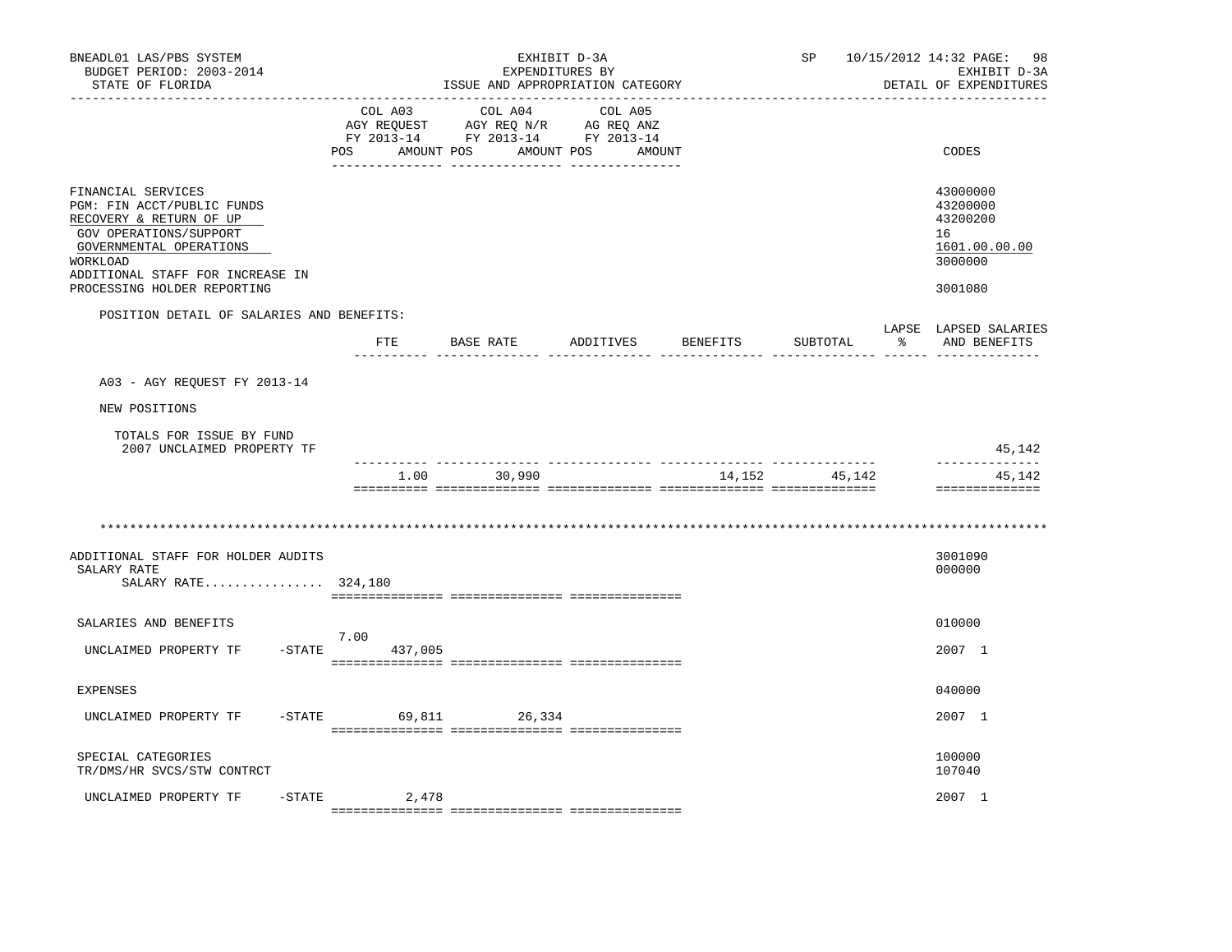| BNEADL01 LAS/PBS SYSTEM<br>BUDGET PERIOD: 2003-2014                                                                                                                                                                                           |         |                                                                                                                                                                                                     | EXHIBIT D-3A<br>EXPENDITURES BY |                  | SP.             | 10/15/2012 14:32 PAGE:<br>99<br>EXHIBIT D-3A |
|-----------------------------------------------------------------------------------------------------------------------------------------------------------------------------------------------------------------------------------------------|---------|-----------------------------------------------------------------------------------------------------------------------------------------------------------------------------------------------------|---------------------------------|------------------|-----------------|----------------------------------------------|
| STATE OF FLORIDA                                                                                                                                                                                                                              |         | ISSUE AND APPROPRIATION CATEGORY                                                                                                                                                                    |                                 |                  |                 | DETAIL OF EXPENDITURES                       |
|                                                                                                                                                                                                                                               |         | COL A03 COL A04                                                                                                                                                                                     | COL A05                         |                  |                 |                                              |
|                                                                                                                                                                                                                                               |         | $\begin{tabular}{lllllllll} \bf AGY \;\; RegUEST & \tt AGY \;\; REG \;\; N/R & \tt AG \;\; REG \;\; ANZ \\ \hline \tt FY \;\; 2013-14 & \tt FY \;\; 2013-14 & \tt FY \;\; 2013-14 \\ \end{tabular}$ |                                 |                  |                 |                                              |
|                                                                                                                                                                                                                                               |         | POS AMOUNT POS AMOUNT POS AMOUNT                                                                                                                                                                    |                                 |                  |                 | CODES                                        |
|                                                                                                                                                                                                                                               |         |                                                                                                                                                                                                     |                                 |                  |                 |                                              |
| FINANCIAL SERVICES                                                                                                                                                                                                                            |         |                                                                                                                                                                                                     |                                 |                  |                 | 43000000                                     |
| PGM: FIN ACCT/PUBLIC FUNDS                                                                                                                                                                                                                    |         |                                                                                                                                                                                                     |                                 |                  |                 | 43200000                                     |
| RECOVERY & RETURN OF UP                                                                                                                                                                                                                       |         |                                                                                                                                                                                                     |                                 |                  |                 | 43200200                                     |
| GOV OPERATIONS/SUPPORT<br>GOVERNMENTAL OPERATIONS                                                                                                                                                                                             |         |                                                                                                                                                                                                     |                                 |                  |                 | 16<br>1601.00.00.00                          |
| <b>WORKLOAD</b>                                                                                                                                                                                                                               |         |                                                                                                                                                                                                     |                                 |                  |                 | 3000000                                      |
| ADDITIONAL STAFF FOR HOLDER AUDITS                                                                                                                                                                                                            |         |                                                                                                                                                                                                     |                                 |                  |                 | 3001090                                      |
| TOTAL: ADDITIONAL STAFF FOR HOLDER AUDITS                                                                                                                                                                                                     |         |                                                                                                                                                                                                     |                                 |                  |                 | 3001090                                      |
| TOTAL POSITIONS 7.00                                                                                                                                                                                                                          |         |                                                                                                                                                                                                     |                                 |                  |                 |                                              |
| TOTAL ISSUE<br>TOTAL SALARY RATE 324,180                                                                                                                                                                                                      | 509,294 | 26,334                                                                                                                                                                                              |                                 |                  |                 |                                              |
|                                                                                                                                                                                                                                               |         |                                                                                                                                                                                                     |                                 |                  |                 |                                              |
|                                                                                                                                                                                                                                               |         |                                                                                                                                                                                                     |                                 |                  |                 |                                              |
| AGENCY ISSUE NARRATIVE:<br>2013-2014 BUDGET YEAR NARRATIVE:                                                                                                                                                                                   |         |                                                                                                                                                                                                     |                                 | IT COMPONENT? NO |                 |                                              |
| The Bureau of Unclaimed Property is requesting the establishment of seven new positions, to increase the number of                                                                                                                            |         |                                                                                                                                                                                                     |                                 |                  |                 |                                              |
| existing auditor positions in the field offices. There are currently six positions in this section. With its existing                                                                                                                         |         |                                                                                                                                                                                                     |                                 |                  |                 |                                              |
| resources of six positions, the Bureau is able to recover approximately \$8 million in past due unclaimed property per                                                                                                                        |         |                                                                                                                                                                                                     |                                 |                  |                 |                                              |
| year.                                                                                                                                                                                                                                         |         |                                                                                                                                                                                                     |                                 |                  |                 |                                              |
|                                                                                                                                                                                                                                               |         |                                                                                                                                                                                                     |                                 |                  |                 |                                              |
| Additional positions will increase the revenues brought into the State School Trust Fund. These positions are responsible                                                                                                                     |         |                                                                                                                                                                                                     |                                 |                  |                 |                                              |
| for the enforcement of reporting requirements of businesses throughout the state. These positions would be distributed<br>throughout the state, in existing DFS regional offices. In addition to educating and performing examinations on the |         |                                                                                                                                                                                                     |                                 |                  |                 |                                              |
| business community, members of this team are also responsible for the contract management of five contract audit                                                                                                                              |         |                                                                                                                                                                                                     |                                 |                  |                 |                                              |
| companies.                                                                                                                                                                                                                                    |         |                                                                                                                                                                                                     |                                 |                  |                 |                                              |
|                                                                                                                                                                                                                                               |         |                                                                                                                                                                                                     |                                 |                  |                 |                                              |
|                                                                                                                                                                                                                                               |         |                                                                                                                                                                                                     |                                 |                  |                 |                                              |
| POSITION DETAIL OF SALARIES AND BENEFITS:                                                                                                                                                                                                     |         |                                                                                                                                                                                                     |                                 |                  |                 | LAPSE LAPSED SALARIES                        |
|                                                                                                                                                                                                                                               |         | FTE BASE RATE ADDITIVES BENEFITS                                                                                                                                                                    |                                 |                  |                 | SUBTOTAL % AND BENEFITS                      |
| A03 - AGY REQUEST FY 2013-14                                                                                                                                                                                                                  |         |                                                                                                                                                                                                     |                                 |                  |                 |                                              |
| NEW POSITIONS                                                                                                                                                                                                                                 |         |                                                                                                                                                                                                     |                                 |                  |                 |                                              |
| P101 PROPOSED CLASS CODE                                                                                                                                                                                                                      |         |                                                                                                                                                                                                     |                                 |                  |                 |                                              |
| N9999 001                                                                                                                                                                                                                                     |         | 7.00 324,180                                                                                                                                                                                        |                                 |                  |                 | 112,825 437,005 0.00 437,005                 |
|                                                                                                                                                                                                                                               |         |                                                                                                                                                                                                     |                                 |                  |                 |                                              |
| TOTALS FOR ISSUE BY FUND                                                                                                                                                                                                                      |         |                                                                                                                                                                                                     |                                 |                  |                 |                                              |
| 2007 UNCLAIMED PROPERTY TF                                                                                                                                                                                                                    |         |                                                                                                                                                                                                     |                                 |                  |                 | 437,005<br>______________                    |
|                                                                                                                                                                                                                                               |         | 7.00 324,180                                                                                                                                                                                        |                                 |                  | 112,825 437,005 | 437,005                                      |
|                                                                                                                                                                                                                                               |         |                                                                                                                                                                                                     |                                 |                  |                 | _______________                              |
|                                                                                                                                                                                                                                               |         |                                                                                                                                                                                                     |                                 |                  |                 |                                              |
|                                                                                                                                                                                                                                               |         |                                                                                                                                                                                                     |                                 |                  |                 |                                              |
|                                                                                                                                                                                                                                               |         |                                                                                                                                                                                                     |                                 |                  |                 |                                              |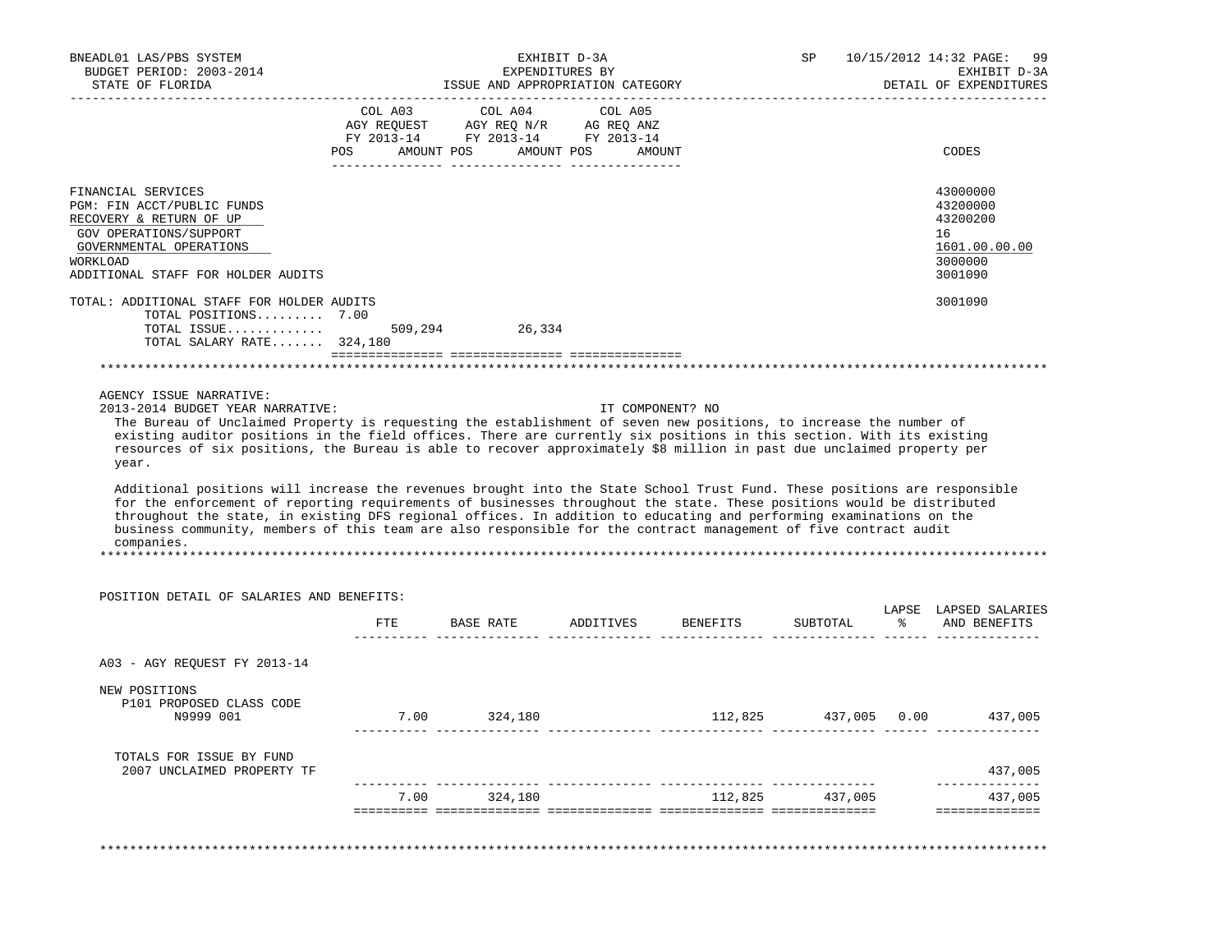| BNEADL01 LAS/PBS SYSTEM<br>BUDGET PERIOD: 2003-2014<br>STATE OF FLORIDA                                                          |                                                                                                                | EXHIBIT D-3A<br>EXPENDITURES BY<br>ISSUE AND APPROPRIATION CATEGORY                                                               | SP | 10/15/2012 14:32 PAGE: 100<br>EXHIBIT D-3A<br>DETAIL OF EXPENDITURES |
|----------------------------------------------------------------------------------------------------------------------------------|----------------------------------------------------------------------------------------------------------------|-----------------------------------------------------------------------------------------------------------------------------------|----|----------------------------------------------------------------------|
|                                                                                                                                  | POS FOR THE POST OF THE STATE STATE STATE STATE STATE STATE STATE STATE STATE STATE STATE STATE STATE STATE ST | COL A03 COL A04 COL A05<br>AGY REQUEST AGY REQ N/R AG REQ ANZ<br>FY 2013-14 FY 2013-14 FY 2013-14<br>AMOUNT POS AMOUNT POS AMOUNT |    | CODES                                                                |
| FINANCIAL SERVICES<br>PGM: FIN ACCT/PUBLIC FUNDS<br>RECOVERY & RETURN OF UP<br>GOV OPERATIONS/SUPPORT<br>GOVERNMENTAL OPERATIONS |                                                                                                                |                                                                                                                                   |    | 43000000<br>43200000<br>43200200<br>16<br>1601.00.00.00              |
| TOTAL: GOVERNMENTAL OPERATIONS<br>BY FUND TYPE                                                                                   |                                                                                                                |                                                                                                                                   |    | 1601.00.00.00                                                        |
| TRUST FUNDS<br>SALARY RATE 3,208,180                                                                                             | 78.00<br>5,614,124                                                                                             | 79,002                                                                                                                            |    | 2000                                                                 |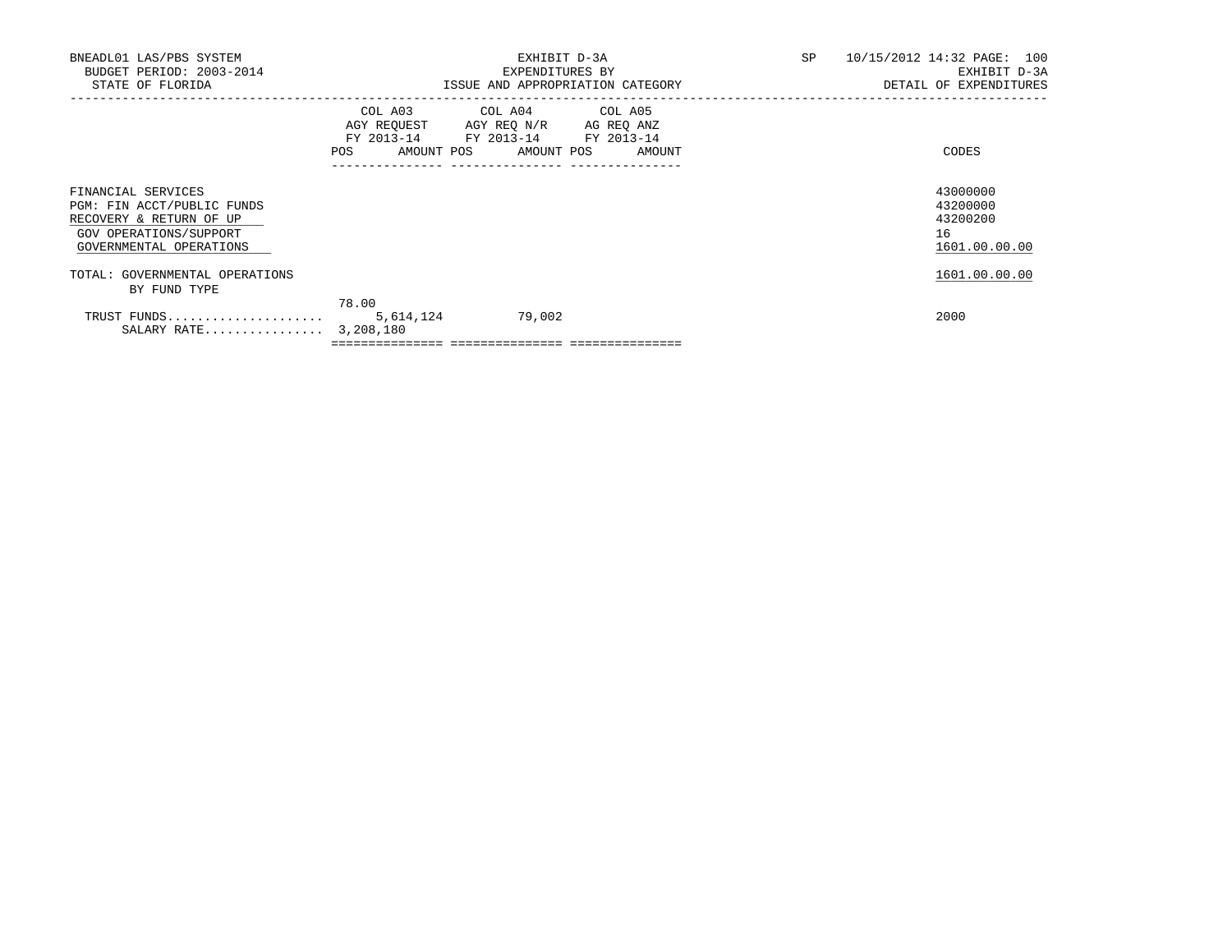| BNEADL01 LAS/PBS SYSTEM<br>BUDGET PERIOD: 2003-2014<br>STATE OF FLORIDA                                                                                                                                                  |           |                                     | EXHIBIT D-3A<br>EXPENDITURES BY<br>ISSUE AND APPROPRIATION CATEGORY                                               | SP <sub>2</sub> | 10/15/2012 14:32 PAGE: 101<br>EXHIBIT D-3A<br>DETAIL OF EXPENDITURES                    |
|--------------------------------------------------------------------------------------------------------------------------------------------------------------------------------------------------------------------------|-----------|-------------------------------------|-------------------------------------------------------------------------------------------------------------------|-----------------|-----------------------------------------------------------------------------------------|
|                                                                                                                                                                                                                          |           | COL A03<br>AMOUNT POS<br><b>POS</b> | COL A04 COL A05<br>AGY REQUEST AGY REQ N/R AG REQ ANZ<br>FY 2013-14 FY 2013-14 FY 2013-14<br>AMOUNT POS<br>AMOUNT |                 | CODES                                                                                   |
| FINANCIAL SERVICES<br>PROGRAM: FIRE MARSHAL<br>COMPLIANCE & ENFORCEMENT<br>PUBLIC PROTECTION<br>LAW ENFORCEMENT<br>ESTIMATED EXPENDITURES<br>ESTIMATED EXPENDITURES - OPERATIONS<br>SALARY RATE<br>SALARY RATE 2,675,107 |           |                                     |                                                                                                                   |                 | 43000000<br>43300000<br>43300200<br>12<br>1202.00.00.00<br>1000000<br>1001000<br>000000 |
| SALARIES AND BENEFITS                                                                                                                                                                                                    |           |                                     |                                                                                                                   |                 | 010000                                                                                  |
| INSURANCE REG TF                                                                                                                                                                                                         | $-STATE$  | 69.00<br>3,490,648                  |                                                                                                                   |                 | 2393 1                                                                                  |
| OTHER PERSONAL SERVICES                                                                                                                                                                                                  |           |                                     |                                                                                                                   |                 | 030000                                                                                  |
| INSURANCE REG TF                                                                                                                                                                                                         |           | $-STATE$ 15,339                     |                                                                                                                   |                 | 2393 1                                                                                  |
| <b>EXPENSES</b>                                                                                                                                                                                                          |           |                                     |                                                                                                                   |                 | 040000                                                                                  |
| INSURANCE REG TF                                                                                                                                                                                                         | $-$ STATE | 557,479                             |                                                                                                                   |                 | 2393 1                                                                                  |
| OPERATING CAPITAL OUTLAY                                                                                                                                                                                                 |           |                                     |                                                                                                                   |                 | 060000                                                                                  |
| INSURANCE REG TF                                                                                                                                                                                                         |           | $-$ STATE<br>9,144                  |                                                                                                                   |                 | 2393 1                                                                                  |
| SPECIAL CATEGORIES<br>ELECTRONIC COMMERCE FEES                                                                                                                                                                           |           |                                     |                                                                                                                   |                 | 100000<br>100064                                                                        |
| INSURANCE REG TF                                                                                                                                                                                                         |           | $-$ STATE 13, 200                   |                                                                                                                   |                 | 2393 1                                                                                  |
| CONTRACTED SERVICES                                                                                                                                                                                                      |           |                                     |                                                                                                                   |                 | 100777                                                                                  |
| INSURANCE REG TF                                                                                                                                                                                                         |           | $-STATE$<br>80,205                  |                                                                                                                   |                 | 2393 1                                                                                  |
| OPERATION/MOTOR VEHICLES                                                                                                                                                                                                 |           |                                     |                                                                                                                   |                 | 102289                                                                                  |
| INSURANCE REG TF                                                                                                                                                                                                         | $-$ STATE | 33,700                              |                                                                                                                   |                 | 2393 1                                                                                  |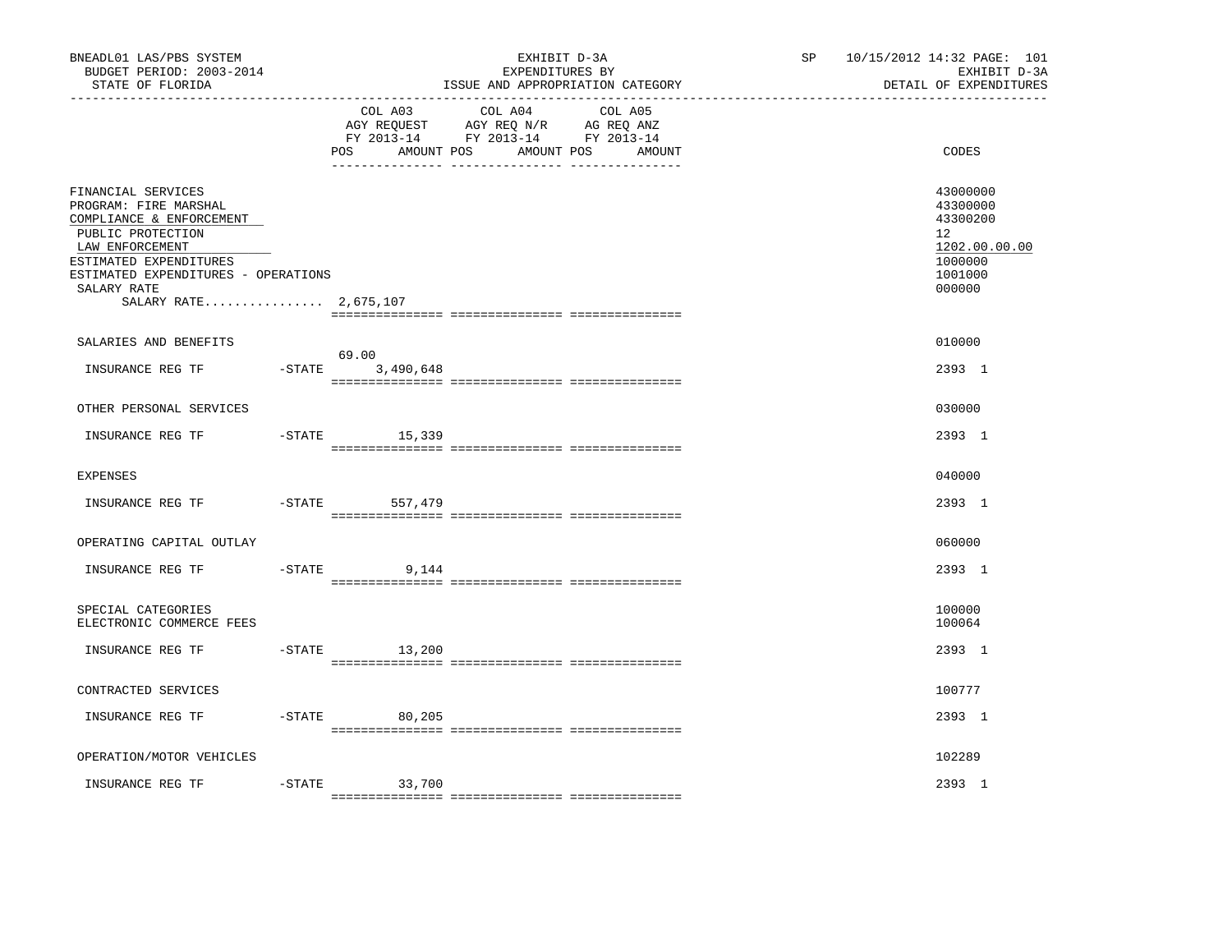| BNEADL01 LAS/PBS SYSTEM<br>BUDGET PERIOD: 2003-2014<br>STATE OF FLORIDA<br>-----------------                                                                                                                                     |           |                   | EXHIBIT D-3A<br>EXPENDITURES BY<br>ISSUE AND APPROPRIATION CATEGORY                                                       | SP 10/15/2012 14:32 PAGE: 102<br>EXHIBIT D-3A<br>DETAIL OF EXPENDITURES                           |
|----------------------------------------------------------------------------------------------------------------------------------------------------------------------------------------------------------------------------------|-----------|-------------------|---------------------------------------------------------------------------------------------------------------------------|---------------------------------------------------------------------------------------------------|
|                                                                                                                                                                                                                                  |           | POS<br>AMOUNT POS | COL A03 COL A04 COL A05<br>AGY REQUEST AGY REQ N/R AG REQ ANZ<br>FY 2013-14 FY 2013-14 FY 2013-14<br>AMOUNT POS<br>AMOUNT | CODES                                                                                             |
| FINANCIAL SERVICES<br>PROGRAM: FIRE MARSHAL<br>COMPLIANCE & ENFORCEMENT<br>PUBLIC PROTECTION<br>LAW ENFORCEMENT<br>ESTIMATED EXPENDITURES<br>ESTIMATED EXPENDITURES - OPERATIONS<br>SPECIAL CATEGORIES<br>SUPP FIREFIGHTERS COMP |           |                   |                                                                                                                           | 43000000<br>43300000<br>43300200<br>12<br>1202.00.00.00<br>1000000<br>1001000<br>100000<br>103725 |
|                                                                                                                                                                                                                                  |           | 8,000             |                                                                                                                           | 2393 1                                                                                            |
| LEASE/PURCHASE/EQUIPMENT                                                                                                                                                                                                         |           |                   |                                                                                                                           | 105281                                                                                            |
| INSURANCE REG TF                                                                                                                                                                                                                 | -STATE    | 13,242            |                                                                                                                           | 2393 1                                                                                            |
| TR/DMS/HR SVCS/STW CONTRCT                                                                                                                                                                                                       |           |                   |                                                                                                                           | 107040                                                                                            |
|                                                                                                                                                                                                                                  |           |                   |                                                                                                                           | 2393 1                                                                                            |
| TOTAL: ESTIMATED EXPENDITURES - OPERATIONS<br>TOTAL POSITIONS 69.00<br>TOTAL ISSUE 4,242,951<br>TOTAL SALARY RATE $2,675,107$                                                                                                    |           |                   |                                                                                                                           | 1001000                                                                                           |
| FLORIDA RETIREMENT SYSTEM<br>CONTRIBUTION ADJUSTMENT FOR<br>FISCAL YEAR 2012-2013<br>SALARIES AND BENEFITS                                                                                                                       |           |                   |                                                                                                                           | 1001240<br>010000                                                                                 |
| INSURANCE REG TF                                                                                                                                                                                                                 | $-$ STATE | 8,329             |                                                                                                                           | 2393 1                                                                                            |
| ADJUSTMENT TO STATE HEALTH<br>INSURANCE PREMIUM CONTRIBUTION -<br>FISCAL YEAR 2012-13<br>SALARIES AND BENEFITS                                                                                                                   |           |                   |                                                                                                                           | 1001830<br>010000                                                                                 |
| INSURANCE REG TF                                                                                                                                                                                                                 | $-$ STATE | 7,400             |                                                                                                                           | 2393 1                                                                                            |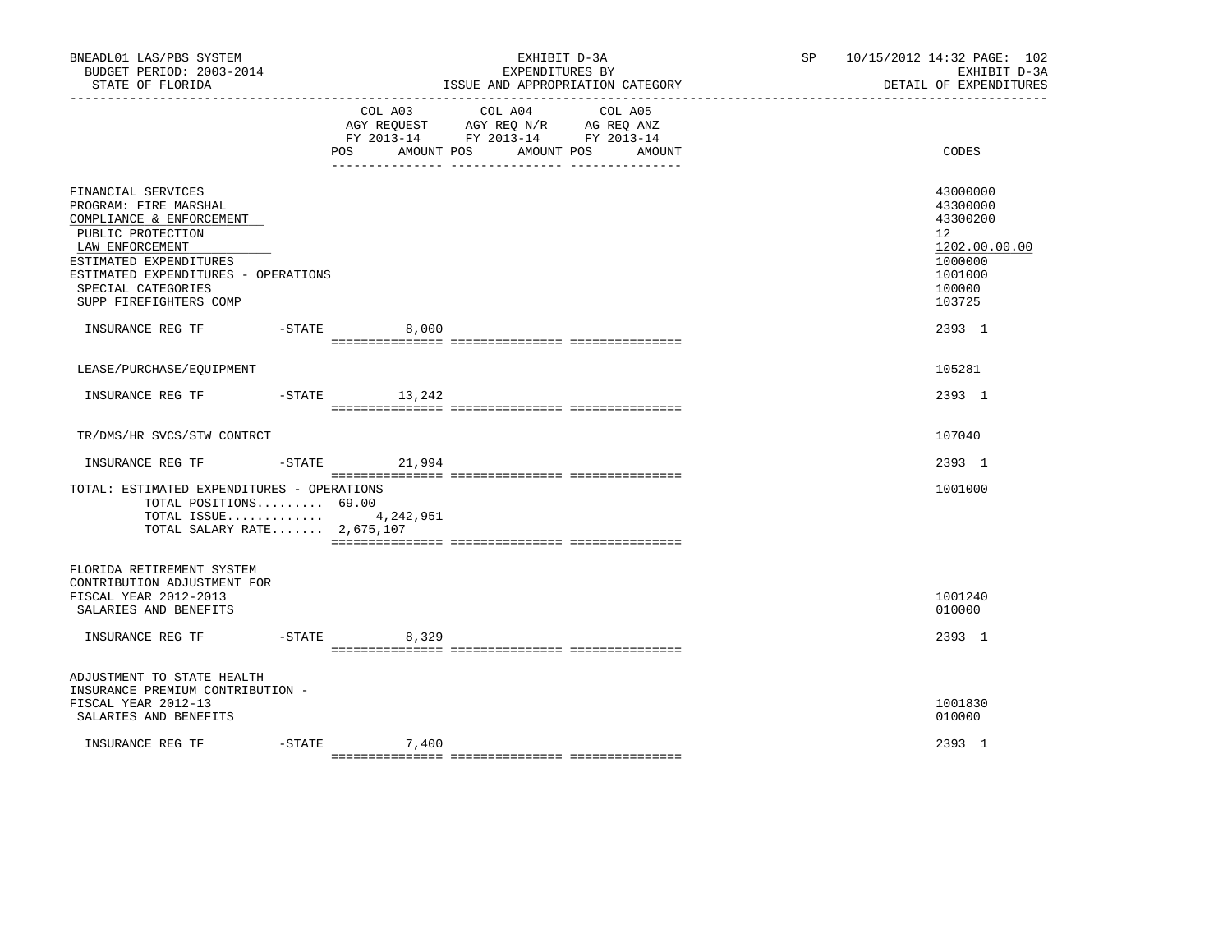| BNEADL01 LAS/PBS SYSTEM<br>BUDGET PERIOD: 2003-2014<br>STATE OF FLORIDA<br>------------------                                                                                                                                                                                                                                                                                                                                                                                                                                                                                                                                                                                |           |                                     | EXHIBIT D-3A<br>EXPENDITURES BY                                                                 | ISSUE AND APPROPRIATION CATEGORY | SP | 10/15/2012 14:32 PAGE: 103<br>EXHIBIT D-3A<br>DETAIL OF EXPENDITURES         |
|------------------------------------------------------------------------------------------------------------------------------------------------------------------------------------------------------------------------------------------------------------------------------------------------------------------------------------------------------------------------------------------------------------------------------------------------------------------------------------------------------------------------------------------------------------------------------------------------------------------------------------------------------------------------------|-----------|-------------------------------------|-------------------------------------------------------------------------------------------------|----------------------------------|----|------------------------------------------------------------------------------|
|                                                                                                                                                                                                                                                                                                                                                                                                                                                                                                                                                                                                                                                                              |           | COL A03<br>AMOUNT POS<br><b>POS</b> | COL A04<br>AGY REQUEST AGY REQ N/R AG REQ ANZ<br>FY 2013-14 FY 2013-14 FY 2013-14<br>AMOUNT POS | COL A05<br>AMOUNT                |    | CODES                                                                        |
| FINANCIAL SERVICES<br>PROGRAM: FIRE MARSHAL<br>COMPLIANCE & ENFORCEMENT<br>PUBLIC PROTECTION<br>LAW ENFORCEMENT<br>ESTIMATED EXPENDITURES<br>REALLOCATION OF HUMAN RESOURCES                                                                                                                                                                                                                                                                                                                                                                                                                                                                                                 |           |                                     |                                                                                                 |                                  |    | 43000000<br>43300000<br>43300200<br>$12^{\circ}$<br>1202.00.00.00<br>1000000 |
| OUTSOURCING<br>SPECIAL CATEGORIES<br>TR/DMS/HR SVCS/STW CONTRCT                                                                                                                                                                                                                                                                                                                                                                                                                                                                                                                                                                                                              |           |                                     |                                                                                                 |                                  |    | 1005900<br>100000<br>107040                                                  |
| INSURANCE REG TF                                                                                                                                                                                                                                                                                                                                                                                                                                                                                                                                                                                                                                                             | $-$ STATE | $532 -$                             |                                                                                                 |                                  |    | 2393 1                                                                       |
| ESTIMATED EXPENDITURES REALIGNMENT<br>REALIGN BUDGET AUTHORITY BETWEEN<br>CATEGORIES TO MATCH ANTICIPATED<br>RECURRING OPERATING EXPENDITURES -                                                                                                                                                                                                                                                                                                                                                                                                                                                                                                                              |           |                                     |                                                                                                 |                                  |    | 2000000                                                                      |
| ADD<br><b>EXPENSES</b>                                                                                                                                                                                                                                                                                                                                                                                                                                                                                                                                                                                                                                                       |           |                                     |                                                                                                 |                                  |    | 2000140<br>040000                                                            |
| INSURANCE REG TF                                                                                                                                                                                                                                                                                                                                                                                                                                                                                                                                                                                                                                                             | -STATE    | 50,000                              |                                                                                                 |                                  |    | 2393 1                                                                       |
| SPECIAL CATEGORIES<br>CONTRACTED SERVICES                                                                                                                                                                                                                                                                                                                                                                                                                                                                                                                                                                                                                                    |           |                                     |                                                                                                 |                                  |    | 100000<br>100777                                                             |
| INSURANCE REG TF                                                                                                                                                                                                                                                                                                                                                                                                                                                                                                                                                                                                                                                             | $-$ STATE | 49,000                              |                                                                                                 |                                  |    | 2393 1                                                                       |
| TOTAL: REALIGN BUDGET AUTHORITY BETWEEN<br>CATEGORIES TO MATCH ANTICIPATED<br>RECURRING OPERATING EXPENDITURES -<br>ADD                                                                                                                                                                                                                                                                                                                                                                                                                                                                                                                                                      |           |                                     |                                                                                                 |                                  |    | 2000140                                                                      |
| TOTAL ISSUE                                                                                                                                                                                                                                                                                                                                                                                                                                                                                                                                                                                                                                                                  |           | 99,000                              |                                                                                                 |                                  |    |                                                                              |
|                                                                                                                                                                                                                                                                                                                                                                                                                                                                                                                                                                                                                                                                              |           |                                     |                                                                                                 |                                  |    |                                                                              |
| AGENCY ISSUE NARRATIVE:<br>2013-2014 BUDGET YEAR NARRATIVE:<br>This issue is the add side of a budget authority realignment throughout the Department of Financial Services proper<br>(excluding Office of Insurance Regulation and Office of Financial Regulation). The realignment of budget was first<br>approved in FY 2012-13 General Appropriation Act. This issue continues that practice and appropriates budget from<br>various categories, except salaries, to various categories where there is additional budget need. This issue with<br>corresponding issue code 2000130 will net to zero at the department level. If the budget/fund is general revenue, this |           |                                     |                                                                                                 | IT COMPONENT? NO                 |    |                                                                              |

also nets to zero at a fund level.

\*\*\*\*\*\*\*\*\*\*\*\*\*\*\*\*\*\*\*\*\*\*\*\*\*\*\*\*\*\*\*\*\*\*\*\*\*\*\*\*\*\*\*\*\*\*\*\*\*\*\*\*\*\*\*\*\*\*\*\*\*\*\*\*\*\*\*\*\*\*\*\*\*\*\*\*\*\*\*\*\*\*\*\*\*\*\*\*\*\*\*\*\*\*\*\*\*\*\*\*\*\*\*\*\*\*\*\*\*\*\*\*\*\*\*\*\*\*\*\*\*\*\*\*\*\*\*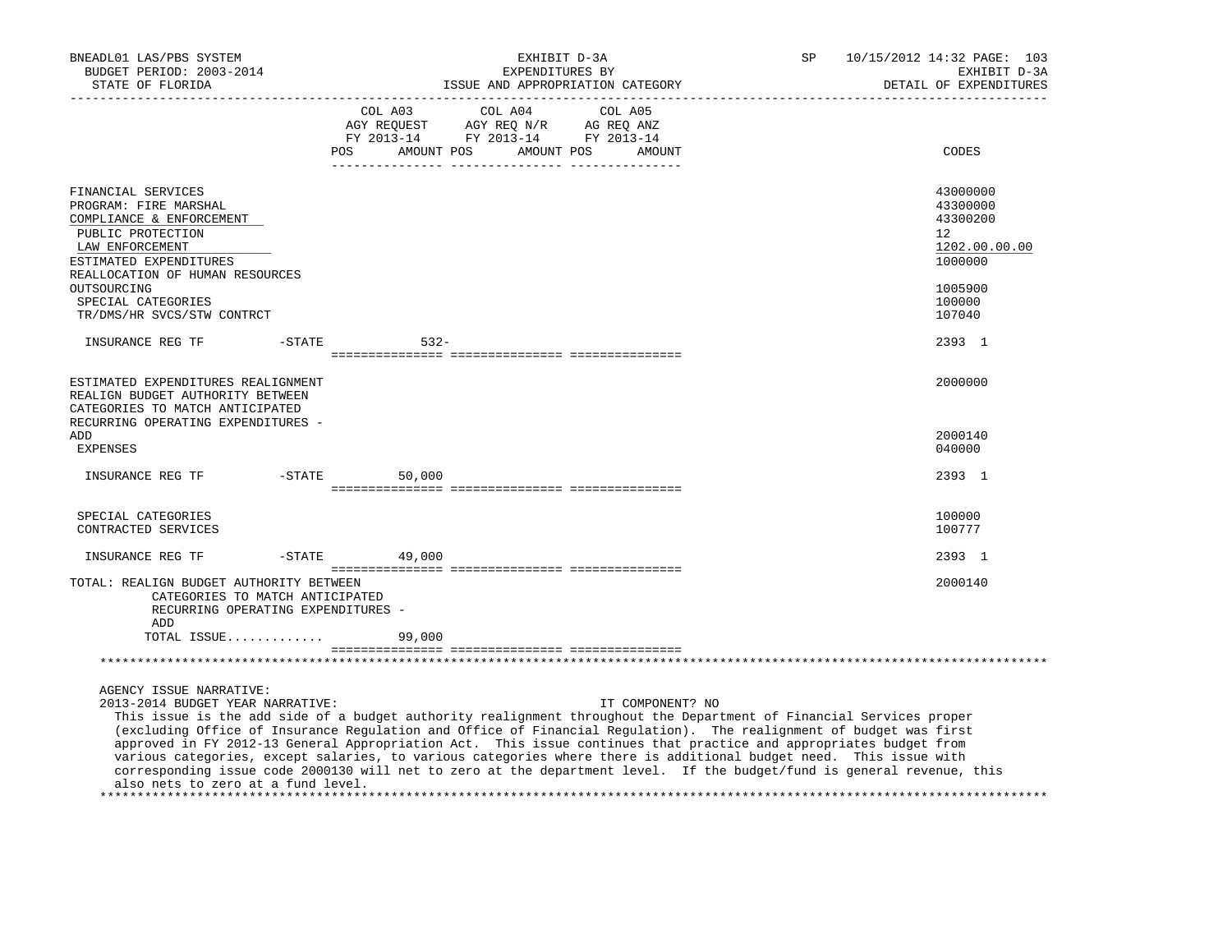| BNEADL01 LAS/PBS SYSTEM<br>BUDGET PERIOD: 2003-2014<br>STATE OF FLORIDA                                                                                                                                                                     | EXHIBIT D-3A<br>EXPENDITURES BY<br>ISSUE AND APPROPRIATION CATEGORY                                                                                      | SP | 10/15/2012 14:32 PAGE: 104<br>EXHIBIT D-3A<br>DETAIL OF EXPENDITURES |
|---------------------------------------------------------------------------------------------------------------------------------------------------------------------------------------------------------------------------------------------|----------------------------------------------------------------------------------------------------------------------------------------------------------|----|----------------------------------------------------------------------|
|                                                                                                                                                                                                                                             | COL A03 COL A04 COL A05<br>AGY REQUEST AGY REQ N/R AG REQ ANZ<br>FY 2013-14 FY 2013-14 FY 2013-14<br>POS AMOUNT POS AMOUNT POS AMOUNT<br>--------------- |    | CODES                                                                |
| FINANCIAL SERVICES<br>PROGRAM: FIRE MARSHAL<br>COMPLIANCE & ENFORCEMENT<br>PUBLIC PROTECTION<br>LAW ENFORCEMENT<br>ANNUALIZATION OF ADMINISTERED<br>FUNDS APPROPRIATIONS<br>STATE HEALTH INSURANCE ADJUSTMENT<br>FOR FY 2012-13 - 10 MONTHS |                                                                                                                                                          |    | 43000000<br>43300000<br>43300200<br>12<br>1202.00.00.00<br>26A0000   |
| <b>ANNUALIZATION</b><br>SALARIES AND BENEFITS                                                                                                                                                                                               |                                                                                                                                                          |    | 26A1830<br>010000                                                    |
| $-STATE$<br>INSURANCE REG TF                                                                                                                                                                                                                | 37,000                                                                                                                                                   |    | 2393 1                                                               |
| TOTAL: LAW ENFORCEMENT<br>BY FUND TYPE                                                                                                                                                                                                      | 69.00                                                                                                                                                    |    | 1202.00.00.00                                                        |
| SALARY RATE 2,675,107                                                                                                                                                                                                                       |                                                                                                                                                          |    | 2000                                                                 |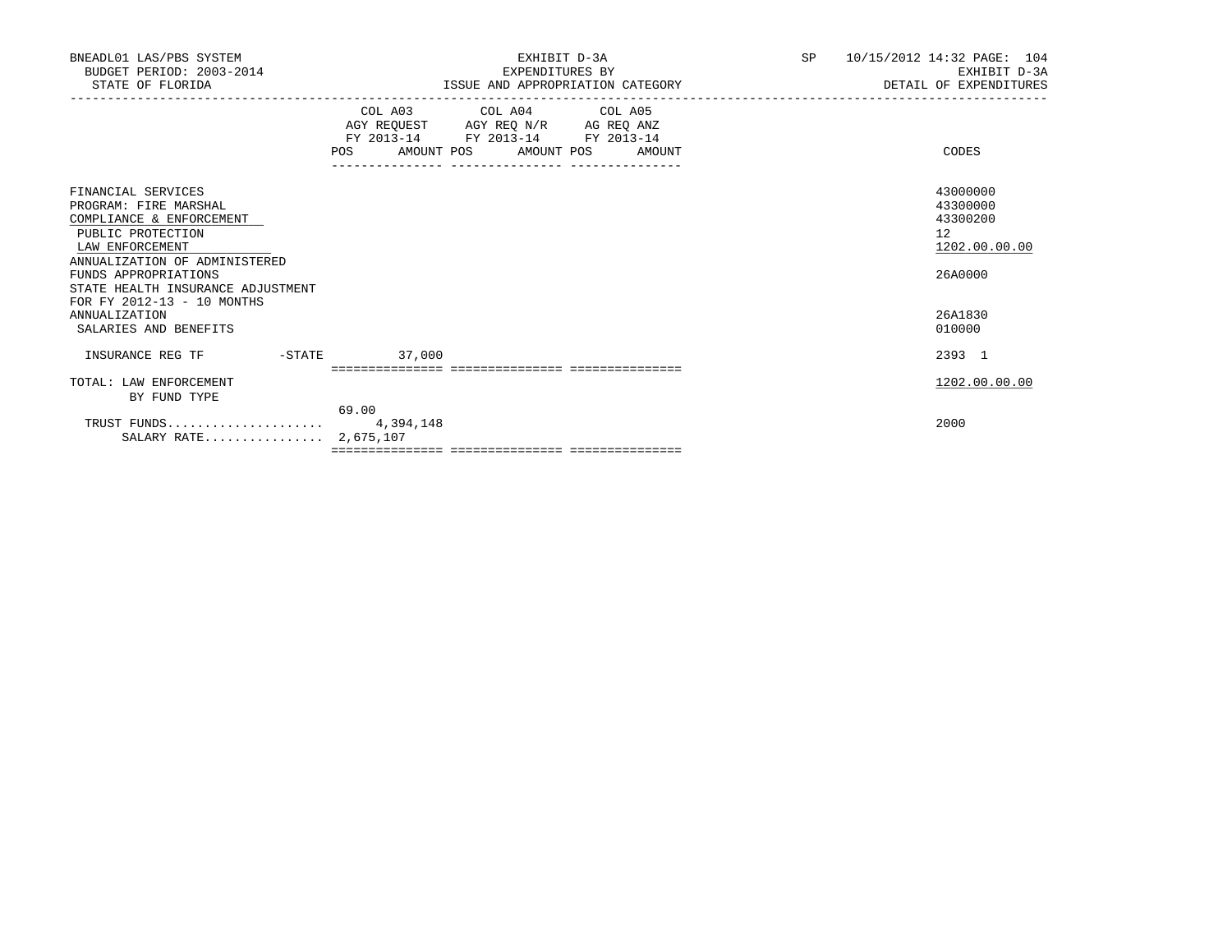| BNEADL01 LAS/PBS SYSTEM<br>BUDGET PERIOD: 2003-2014<br>STATE OF FLORIDA                                                                                                                                                    |                              | EXHIBIT D-3A<br>EXPENDITURES BY<br>ISSUE AND APPROPRIATION CATEGORY                                            | SP and the set of the set of the set of the set of the set of the set of the set of the set of the set of the set of the set of the set of the set of the set of the set of the set of the set of the set of the set of the se | 10/15/2012 14:32 PAGE: 105<br>EXHIBIT D-3A<br>DETAIL OF EXPENDITURES                    |
|----------------------------------------------------------------------------------------------------------------------------------------------------------------------------------------------------------------------------|------------------------------|----------------------------------------------------------------------------------------------------------------|--------------------------------------------------------------------------------------------------------------------------------------------------------------------------------------------------------------------------------|-----------------------------------------------------------------------------------------|
|                                                                                                                                                                                                                            | COL A03<br>POS<br>AMOUNT POS | COL A04 COL A05<br>AGY REQUEST AGY REQ N/R AG REQ ANZ<br>FY 2013-14 FY 2013-14 FY 2013-14<br>AMOUNT POS AMOUNT |                                                                                                                                                                                                                                | CODES                                                                                   |
| FINANCIAL SERVICES<br>PROGRAM: FIRE MARSHAL<br>FIRE & ARSON INVESTIGATION<br>PUBLIC PROTECTION<br>LAW ENFORCEMENT<br>ESTIMATED EXPENDITURES<br>ESTIMATED EXPENDITURES - OPERATIONS<br>SALARY RATE<br>SALARY RATE 5,959,009 |                              |                                                                                                                |                                                                                                                                                                                                                                | 43000000<br>43300000<br>43300300<br>12<br>1202.00.00.00<br>1000000<br>1001000<br>000000 |
| SALARIES AND BENEFITS                                                                                                                                                                                                      |                              |                                                                                                                |                                                                                                                                                                                                                                | 010000                                                                                  |
| INSURANCE REG TF                                                                                                                                                                                                           | 128.00<br>-STATE 7,972,475   |                                                                                                                |                                                                                                                                                                                                                                | 2393 1                                                                                  |
| OTHER PERSONAL SERVICES                                                                                                                                                                                                    |                              |                                                                                                                |                                                                                                                                                                                                                                | 030000                                                                                  |
| INSURANCE REG TF                                                                                                                                                                                                           | $-STATE$ 19,028              |                                                                                                                |                                                                                                                                                                                                                                | 2393 1                                                                                  |
| <b>EXPENSES</b>                                                                                                                                                                                                            |                              |                                                                                                                |                                                                                                                                                                                                                                | 040000                                                                                  |
| INSURANCE REG TF                                                                                                                                                                                                           | $-$ STATE $1,400,440$        |                                                                                                                |                                                                                                                                                                                                                                | 2393 1                                                                                  |
| OPERATING CAPITAL OUTLAY                                                                                                                                                                                                   |                              |                                                                                                                |                                                                                                                                                                                                                                | 060000                                                                                  |
| INSURANCE REG TF                                                                                                                                                                                                           | $-$ STATE<br>82,409          |                                                                                                                |                                                                                                                                                                                                                                | 2393 1                                                                                  |
| SPECIAL CATEGORIES<br>CONTRACTED SERVICES                                                                                                                                                                                  |                              |                                                                                                                |                                                                                                                                                                                                                                | 100000<br>100777                                                                        |
| INSURANCE REG TF                                                                                                                                                                                                           | -STATE 155,374               |                                                                                                                |                                                                                                                                                                                                                                | 2393 1                                                                                  |
| ON-CALL FEES                                                                                                                                                                                                               |                              |                                                                                                                |                                                                                                                                                                                                                                | 102261                                                                                  |
| INSURANCE REG TF                                                                                                                                                                                                           | $-STATE$ 350,000             |                                                                                                                |                                                                                                                                                                                                                                | 2393 1                                                                                  |
| OPERATION/MOTOR VEHICLES                                                                                                                                                                                                   |                              |                                                                                                                |                                                                                                                                                                                                                                | 102289                                                                                  |
| $-$ STATE<br>INSURANCE REG TF                                                                                                                                                                                              | 133,900                      |                                                                                                                |                                                                                                                                                                                                                                | 2393 1                                                                                  |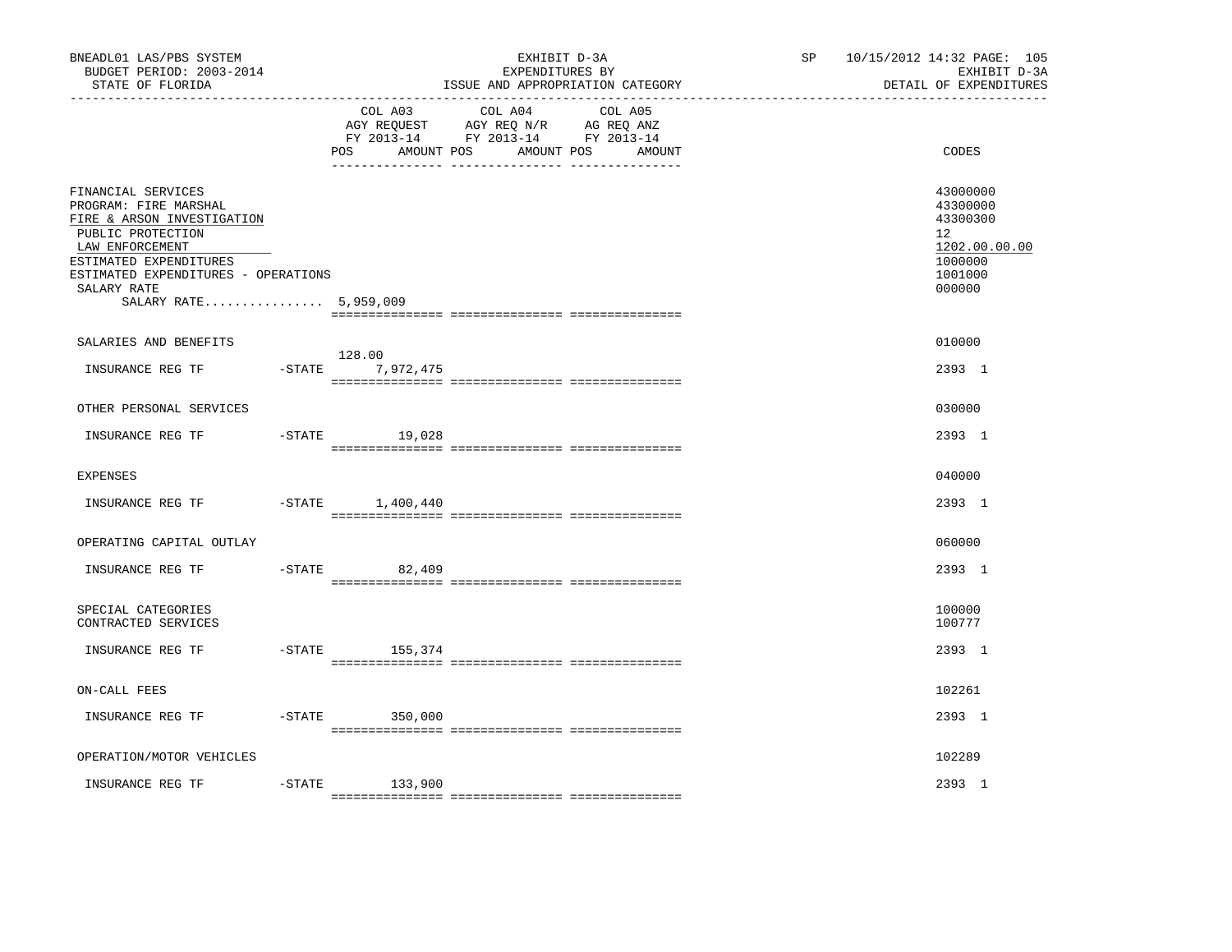| BNEADL01 LAS/PBS SYSTEM<br>BUDGET PERIOD: 2003-2014<br>STATE OF FLORIDA                                                                                                                                                               |           |                              | EXHIBIT D-3A<br>EXPENDITURES BY<br>ISSUE AND APPROPRIATION CATEGORY                                                                                                                                                                                                      | SP <sub>2</sub> | 10/15/2012 14:32 PAGE: 106<br>EXHIBIT D-3A<br>DETAIL OF EXPENDITURES                              |  |
|---------------------------------------------------------------------------------------------------------------------------------------------------------------------------------------------------------------------------------------|-----------|------------------------------|--------------------------------------------------------------------------------------------------------------------------------------------------------------------------------------------------------------------------------------------------------------------------|-----------------|---------------------------------------------------------------------------------------------------|--|
|                                                                                                                                                                                                                                       |           | COL A03<br>AMOUNT POS<br>POS | COL A04<br>COL A05<br>$\begin{tabular}{lllllll} \bf AGY \,\, REQUEST \,\, &\bf AGY \,\, REQ \,\, N/R &\bf AG \,\, REQ \,\, ANZ \\ \bf FY \,\, 2013-14 &\bf FY \,\, 2013-14 &\bf FY \,\, 2013-14 \\ \end{tabular}$<br>AMOUNT POS AMOUNT<br>__ ________________ __________ |                 | CODES                                                                                             |  |
| FINANCIAL SERVICES<br>PROGRAM: FIRE MARSHAL<br>FIRE & ARSON INVESTIGATION<br>PUBLIC PROTECTION<br>LAW ENFORCEMENT<br>ESTIMATED EXPENDITURES<br>ESTIMATED EXPENDITURES - OPERATIONS<br>SPECIAL CATEGORIES<br>SALARY INCENTIVE PAYMENTS |           |                              |                                                                                                                                                                                                                                                                          |                 | 43000000<br>43300000<br>43300300<br>12<br>1202.00.00.00<br>1000000<br>1001000<br>100000<br>103290 |  |
| INSURANCE REG TF    -STATE    103,124                                                                                                                                                                                                 |           |                              |                                                                                                                                                                                                                                                                          |                 | 2393 1                                                                                            |  |
| SUPP FIREFIGHTERS COMP                                                                                                                                                                                                                |           |                              |                                                                                                                                                                                                                                                                          |                 | 103725                                                                                            |  |
| INSURANCE REG TF                                                                                                                                                                                                                      |           | $-$ STATE 8,000              |                                                                                                                                                                                                                                                                          |                 | 2393 1                                                                                            |  |
| LEASE/PURCHASE/EOUIPMENT                                                                                                                                                                                                              |           |                              |                                                                                                                                                                                                                                                                          |                 | 105281                                                                                            |  |
|                                                                                                                                                                                                                                       |           | 26,081                       |                                                                                                                                                                                                                                                                          |                 | 2393 1                                                                                            |  |
| TR/DMS/HR SVCS/STW CONTRCT                                                                                                                                                                                                            |           |                              |                                                                                                                                                                                                                                                                          |                 | 107040                                                                                            |  |
| INSURANCE REG TF                                                                                                                                                                                                                      |           | $-$ STATE 41,551             |                                                                                                                                                                                                                                                                          |                 | 2393 1                                                                                            |  |
| TOTAL: ESTIMATED EXPENDITURES - OPERATIONS<br>TOTAL POSITIONS 128.00<br>TOTAL ISSUE 10,292,382<br>TOTAL SALARY RATE 5,959,009                                                                                                         |           |                              |                                                                                                                                                                                                                                                                          |                 | 1001000                                                                                           |  |
| FLORIDA RETIREMENT SYSTEM<br>CONTRIBUTION ADJUSTMENT FOR<br>FISCAL YEAR 2012-2013<br>SALARIES AND BENEFITS                                                                                                                            |           |                              |                                                                                                                                                                                                                                                                          |                 | 1001240<br>010000                                                                                 |  |
| INSURANCE REG TF                                                                                                                                                                                                                      | $-$ STATE | 40,818                       |                                                                                                                                                                                                                                                                          |                 | 2393 1                                                                                            |  |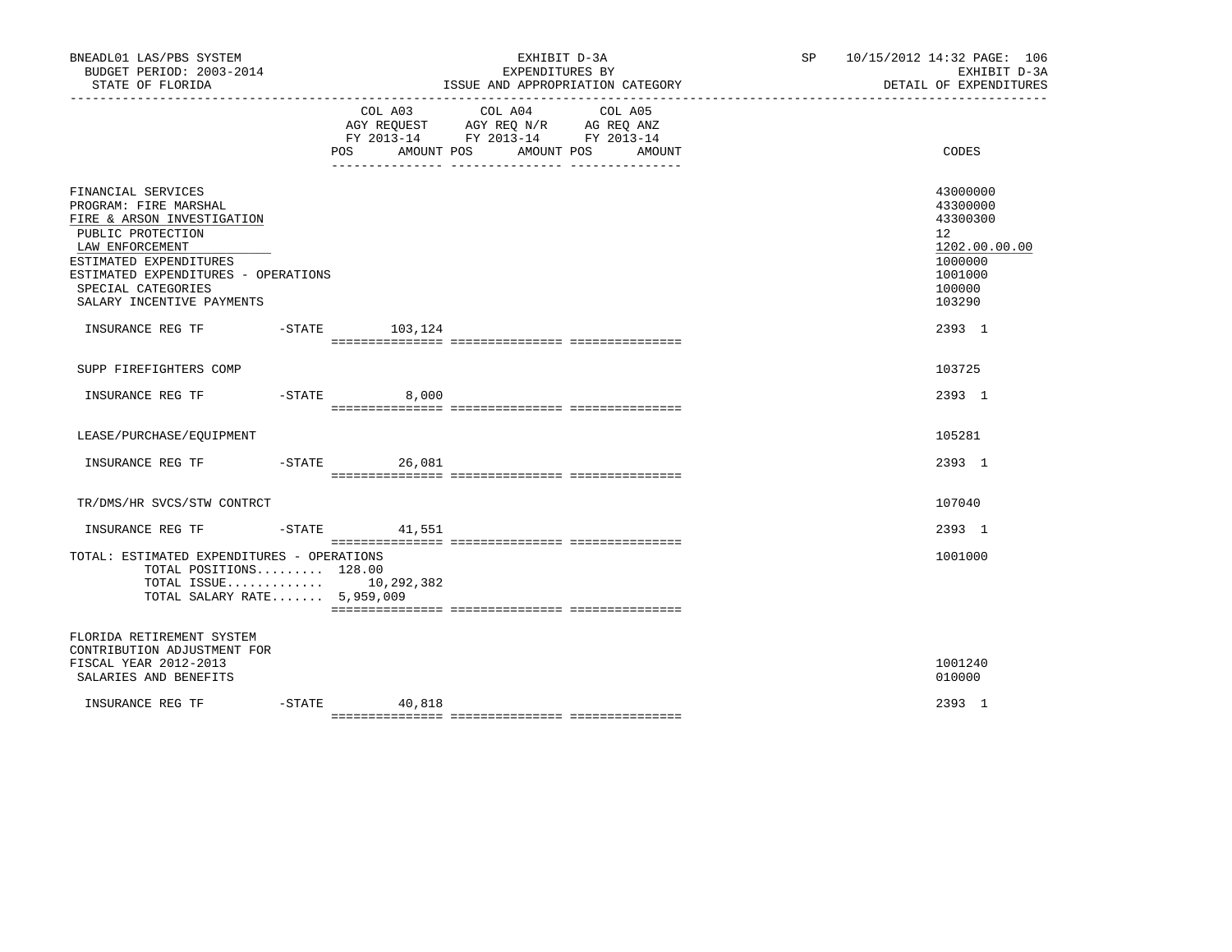| BNEADL01 LAS/PBS SYSTEM<br>BUDGET PERIOD: 2003-2014<br>STATE OF FLORIDA                                                                                                   |                | EXHIBIT D-3A<br>EXPENDITURES BY<br>ISSUE AND APPROPRIATION CATEGORY                                                       | SP 10/15/2012 14:32 PAGE: 107<br>EXHIBIT D-3A<br>DETAIL OF EXPENDITURES |
|---------------------------------------------------------------------------------------------------------------------------------------------------------------------------|----------------|---------------------------------------------------------------------------------------------------------------------------|-------------------------------------------------------------------------|
|                                                                                                                                                                           | COL A03<br>POS | COL A04 COL A05<br>AGY REQUEST AGY REQ N/R AG REQ ANZ<br>FY 2013-14 FY 2013-14 FY 2013-14<br>AMOUNT POS AMOUNT POS AMOUNT | CODES                                                                   |
|                                                                                                                                                                           |                |                                                                                                                           |                                                                         |
| FINANCIAL SERVICES<br>PROGRAM: FIRE MARSHAL<br>FIRE & ARSON INVESTIGATION<br>PUBLIC PROTECTION<br>LAW ENFORCEMENT<br>ESTIMATED EXPENDITURES<br>ADJUSTMENT TO STATE HEALTH |                |                                                                                                                           | 43000000<br>43300000<br>43300300<br>12<br>1202.00.00.00<br>1000000      |
| INSURANCE PREMIUM CONTRIBUTION -<br>FISCAL YEAR 2012-13                                                                                                                   |                |                                                                                                                           | 1001830                                                                 |
| SALARIES AND BENEFITS                                                                                                                                                     |                |                                                                                                                           | 010000                                                                  |
| INSURANCE REG TF    -STATE    16,380                                                                                                                                      |                |                                                                                                                           | 2393 1                                                                  |
| REALLOCATION OF HUMAN RESOURCES<br>OUTSOURCING<br>SPECIAL CATEGORIES<br>TR/DMS/HR SVCS/STW CONTRCT                                                                        |                |                                                                                                                           | 1005900<br>100000<br>107040                                             |
| INSURANCE REG TF    -STATE                                                                                                                                                | 1,006-         |                                                                                                                           | 2393 1                                                                  |
| ADJUSTMENTS TO CURRENT YEAR<br>ESTIMATED EXPENDITURES<br>REALIGNMENT OF POSITIONS AND<br>SALARIES AND BENEFITS WITHIN STATE                                               |                |                                                                                                                           | 1600000                                                                 |
| FIRE MARSHAL - ADD                                                                                                                                                        |                |                                                                                                                           | 160F210                                                                 |
| SALARY RATE<br>SALARY RATE 89,140                                                                                                                                         |                |                                                                                                                           | 000000                                                                  |
|                                                                                                                                                                           |                |                                                                                                                           |                                                                         |
| SALARIES AND BENEFITS                                                                                                                                                     | 2.00           |                                                                                                                           | 010000                                                                  |
| INSURANCE REG TF                                                                                                                                                          | -STATE 120,929 |                                                                                                                           | 2393 1                                                                  |
| TOTAL: REALIGNMENT OF POSITIONS AND<br>SALARIES AND BENEFITS WITHIN STATE<br>FIRE MARSHAL - ADD                                                                           |                |                                                                                                                           | 160F210                                                                 |
| TOTAL POSITIONS 2.00<br>TOTAL ISSUE $120,929$                                                                                                                             |                |                                                                                                                           |                                                                         |
| TOTAL SALARY RATE 89,140                                                                                                                                                  |                |                                                                                                                           |                                                                         |
|                                                                                                                                                                           |                |                                                                                                                           |                                                                         |
| AGENCY ISSUE NARRATIVE:                                                                                                                                                   |                |                                                                                                                           |                                                                         |
| 2013-2014 BUDGET YEAR NARRATIVE:                                                                                                                                          |                | IT COMPONENT? NO<br>Issue Title: Realignment of positions and salaries and benefits within State Fire Marshal             |                                                                         |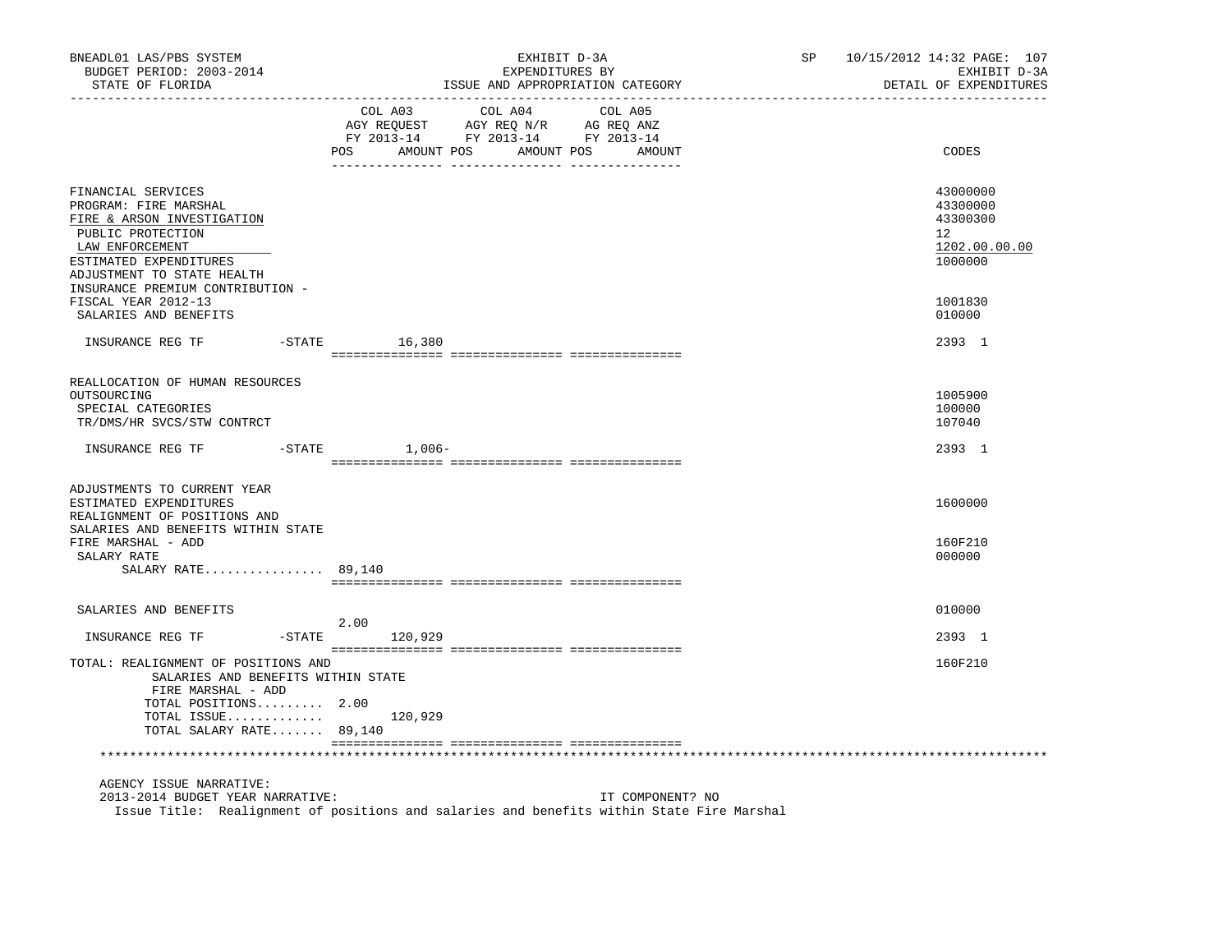| BNEADL01 LAS/PBS SYSTEM<br>BUDGET PERIOD: 2003-2014<br>STATE OF FLORIDA                                                                          |     | EXHIBIT D-3A<br>EXPENDITURES BY<br>ISSUE AND APPROPRIATION CATEGORY                                                        | SP     | 10/15/2012 14:32 PAGE: 108<br>EXHIBIT D-3A<br>DETAIL OF EXPENDITURES |                                                         |
|--------------------------------------------------------------------------------------------------------------------------------------------------|-----|----------------------------------------------------------------------------------------------------------------------------|--------|----------------------------------------------------------------------|---------------------------------------------------------|
|                                                                                                                                                  | POS | COL A03 COL A04 COL A05<br>AGY REQUEST AGY REQ N/R AG REQ ANZ<br>FY 2013-14 FY 2013-14 FY 2013-14<br>AMOUNT POS AMOUNT POS | AMOUNT |                                                                      | CODES                                                   |
| FINANCIAL SERVICES<br>PROGRAM: FIRE MARSHAL<br>FIRE & ARSON INVESTIGATION<br>PUBLIC PROTECTION<br>LAW ENFORCEMENT<br>ADJUSTMENTS TO CURRENT YEAR |     |                                                                                                                            |        |                                                                      | 43000000<br>43300000<br>43300300<br>12<br>1202.00.00.00 |
| ESTIMATED EXPENDITURES<br>REALIGNMENT OF POSITIONS AND                                                                                           |     |                                                                                                                            |        |                                                                      | 1600000                                                 |
| SALARIES AND BENEFITS WITHIN STATE<br>FIRE MARSHAL - ADD                                                                                         |     |                                                                                                                            |        |                                                                      | 160F210                                                 |

## Issue Description:

 This issue is for the re-approval of the current year budget amendment approved on 7/5/2012. Agency amendment 13-02 (EOG Log# Q0022) moved two (2) FTE, and associated budget, between budget entities with the Division of State Fire Marshal. \*\*\*\*\*\*\*\*\*\*\*\*\*\*\*\*\*\*\*\*\*\*\*\*\*\*\*\*\*\*\*\*\*\*\*\*\*\*\*\*\*\*\*\*\*\*\*\*\*\*\*\*\*\*\*\*\*\*\*\*\*\*\*\*\*\*\*\*\*\*\*\*\*\*\*\*\*\*\*\*\*\*\*\*\*\*\*\*\*\*\*\*\*\*\*\*\*\*\*\*\*\*\*\*\*\*\*\*\*\*\*\*\*\*\*\*\*\*\*\*\*\*\*\*\*\*\*

|      |                                           |           |          |          | LAPSE  | LAPSED SALARIES |
|------|-------------------------------------------|-----------|----------|----------|--------|-----------------|
| FTE  | BASE RATE                                 | ADDITIVES | BENEFITS | SUBTOTAL |        | AND BENEFITS    |
|      |                                           |           |          |          |        |                 |
|      |                                           |           |          |          |        |                 |
| 1.00 | 42,616                                    |           | 15,644   | 58,260   | 0.00   | 58,260          |
| 1.00 | 46,524                                    |           |          |          |        | 62,669          |
|      |                                           |           |          |          |        |                 |
|      |                                           |           |          |          |        | 120,929         |
| 2.00 | 89,140                                    |           | 31,789   | 120,929  |        | 120,929         |
|      |                                           |           |          |          |        |                 |
|      | CHANGES TO CURRENTLY AUTHORIZED POSITIONS |           |          |          | 16,145 | 62,669 0.00     |

\*\*\*\*\*\*\*\*\*\*\*\*\*\*\*\*\*\*\*\*\*\*\*\*\*\*\*\*\*\*\*\*\*\*\*\*\*\*\*\*\*\*\*\*\*\*\*\*\*\*\*\*\*\*\*\*\*\*\*\*\*\*\*\*\*\*\*\*\*\*\*\*\*\*\*\*\*\*\*\*\*\*\*\*\*\*\*\*\*\*\*\*\*\*\*\*\*\*\*\*\*\*\*\*\*\*\*\*\*\*\*\*\*\*\*\*\*\*\*\*\*\*\*\*\*\*\*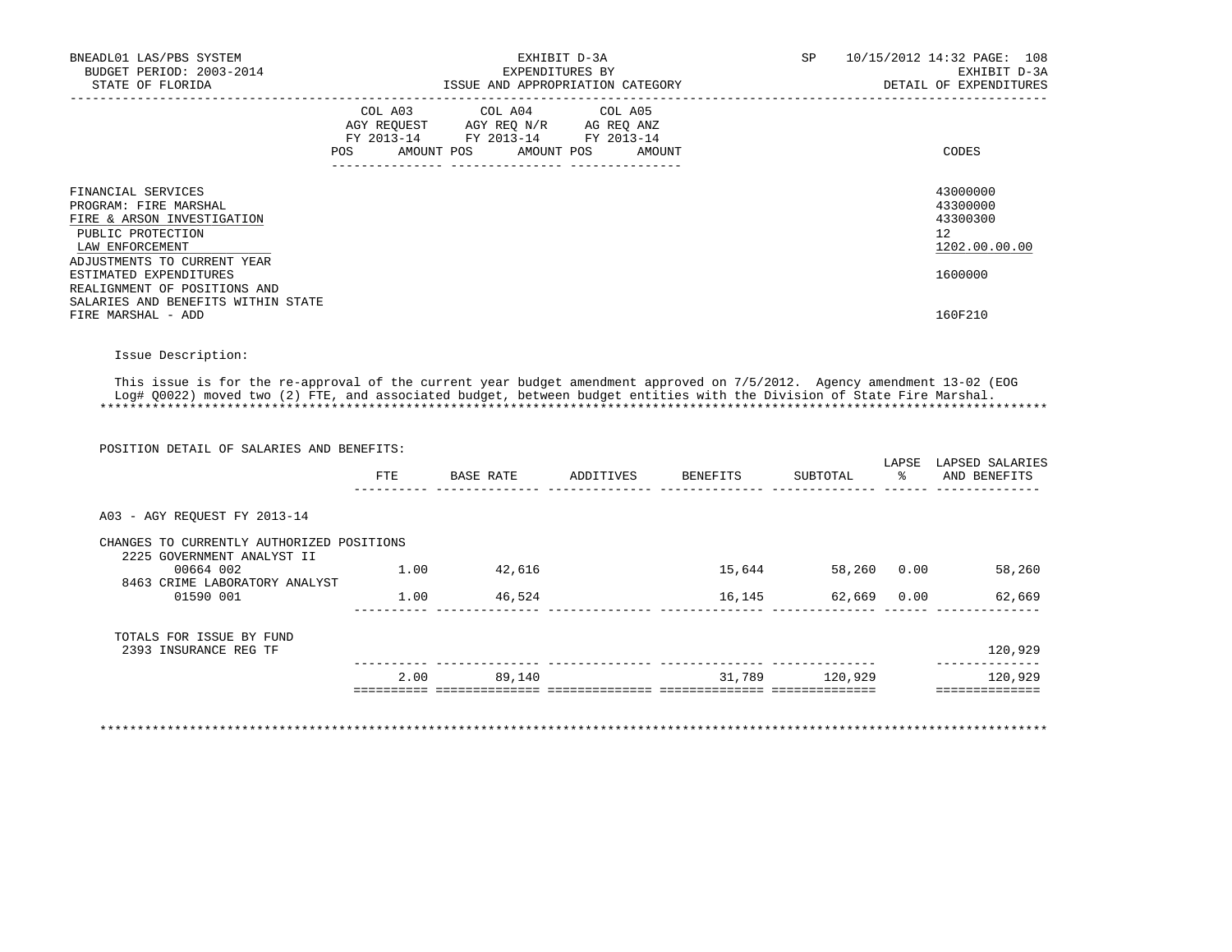| BNEADL01 LAS/PBS SYSTEM<br>BUDGET PERIOD: 2003-2014<br>STATE OF FLORIDA                                                                                                            | EXHIBIT D-3A<br>EXPENDITURES BY<br>ISSUE AND APPROPRIATION CATEGORY                                                                                                                               | SP 10/15/2012 14:32 PAGE: 109<br>EXHIBIT D-3A<br>DETAIL OF EXPENDITURES |
|------------------------------------------------------------------------------------------------------------------------------------------------------------------------------------|---------------------------------------------------------------------------------------------------------------------------------------------------------------------------------------------------|-------------------------------------------------------------------------|
|                                                                                                                                                                                    | $\begin{tabular}{lcccc} COL A03 & COL A04 & COL A05 \\ AGY REQUEST & AGY REQ N/R & AG REQ ANZ \\ FY & 2013-14 & FY & 2013-14 & FY & 2013-14 \end{tabular}$<br>POS AMOUNT POS<br>AMOUNT POS AMOUNT | CODES                                                                   |
| FINANCIAL SERVICES<br>PROGRAM: FIRE MARSHAL<br>FIRE & ARSON INVESTIGATION<br>PUBLIC PROTECTION<br>LAW ENFORCEMENT<br>ADJUSTMENTS TO CURRENT YEAR                                   |                                                                                                                                                                                                   | 43000000<br>43300000<br>43300300<br>12 <sup>°</sup><br>1202.00.00.00    |
| ESTIMATED EXPENDITURES<br>REALIGNMENT OF POSITIONS AND<br>SALARIES AND BENEFITS WITHIN STATE<br>FIRE MARSHAL - DEDUCT<br>SALARY RATE<br>SALARY RATE 89,140-                        |                                                                                                                                                                                                   | 1600000<br>160F220<br>000000                                            |
|                                                                                                                                                                                    |                                                                                                                                                                                                   |                                                                         |
| SALARIES AND BENEFITS                                                                                                                                                              | $2.00-$                                                                                                                                                                                           | 010000                                                                  |
| INSURANCE REG TF                                                                                                                                                                   | -STATE 120,929-                                                                                                                                                                                   | 2393 1                                                                  |
| TOTAL: REALIGNMENT OF POSITIONS AND<br>SALARIES AND BENEFITS WITHIN STATE<br>FIRE MARSHAL - DEDUCT<br>TOTAL POSITIONS 2.00-<br>TOTAL ISSUE $120,929-$<br>TOTAL SALARY RATE 89,140- |                                                                                                                                                                                                   | 160F220                                                                 |
|                                                                                                                                                                                    |                                                                                                                                                                                                   |                                                                         |
| AGENCY ISSUE NARRATIVE:<br>2013-2014 BUDGET YEAR NARRATIVE:                                                                                                                        | IT COMPONENT? NO<br>Issue Title: Realignment of positions and salaries and benefits within State Fire Marshal                                                                                     |                                                                         |

Issue Description:

 This issue is for the re-approval of the current year budget amendment approved on 7/5/2012. Agency amendment 13-02 (EOG Log# Q0022) moved two (2) FTE, and associated budget, between budget entities with the Division of State Fire Marshal. \*\*\*\*\*\*\*\*\*\*\*\*\*\*\*\*\*\*\*\*\*\*\*\*\*\*\*\*\*\*\*\*\*\*\*\*\*\*\*\*\*\*\*\*\*\*\*\*\*\*\*\*\*\*\*\*\*\*\*\*\*\*\*\*\*\*\*\*\*\*\*\*\*\*\*\*\*\*\*\*\*\*\*\*\*\*\*\*\*\*\*\*\*\*\*\*\*\*\*\*\*\*\*\*\*\*\*\*\*\*\*\*\*\*\*\*\*\*\*\*\*\*\*\*\*\*\*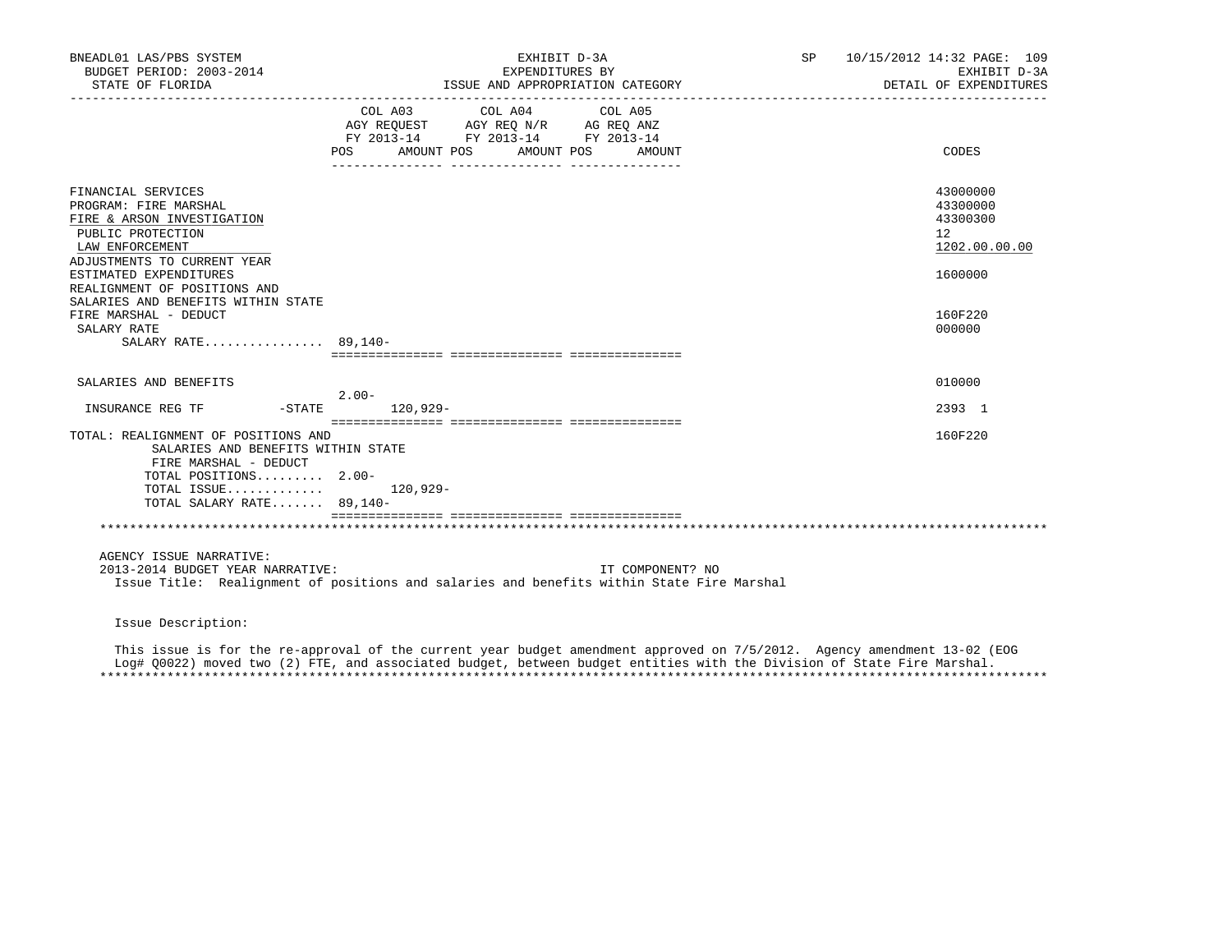| BNEADL01 LAS/PBS SYSTEM<br>BUDGET PERIOD: 2003-2014<br>STATE OF FLORIDA                                                                          |                   |                   | EXHIBIT D-3A<br>EXPENDITURES BY<br>ISSUE AND APPROPRIATION CATEGORY                                                   |           |                      | SP 10/15/2012 14:32 PAGE: 110<br>EXHIBIT D-3A<br>DETAIL OF EXPENDITURES |
|--------------------------------------------------------------------------------------------------------------------------------------------------|-------------------|-------------------|-----------------------------------------------------------------------------------------------------------------------|-----------|----------------------|-------------------------------------------------------------------------|
|                                                                                                                                                  | COL A03           | COL A04           | COL A05<br>AGY REQUEST AGY REQ N/R AG REQ ANZ<br>FY 2013-14 FY 2013-14 FY 2013-14<br>POS AMOUNT POS AMOUNT POS AMOUNT |           |                      | CODES                                                                   |
| FINANCIAL SERVICES<br>PROGRAM: FIRE MARSHAL<br>FIRE & ARSON INVESTIGATION<br>PUBLIC PROTECTION<br>LAW ENFORCEMENT<br>ADJUSTMENTS TO CURRENT YEAR |                   |                   |                                                                                                                       |           |                      | 43000000<br>43300000<br>43300300<br>12 <sup>°</sup><br>1202.00.00.00    |
| ESTIMATED EXPENDITURES<br>REALIGNMENT OF POSITIONS AND<br>SALARIES AND BENEFITS WITHIN STATE<br>FIRE MARSHAL - DEDUCT                            |                   |                   |                                                                                                                       |           |                      | 1600000<br>160F220                                                      |
| POSITION DETAIL OF SALARIES AND BENEFITS:                                                                                                        |                   | FTE BASE RATE     | ADDITIVES                                                                                                             | BENEFITS  | SUBTOTAL             | LAPSE LAPSED SALARIES<br>AND BENEFITS                                   |
| A03 - AGY REOUEST FY 2013-14                                                                                                                     |                   |                   |                                                                                                                       |           |                      |                                                                         |
| CHANGES TO CURRENTLY AUTHORIZED POSITIONS                                                                                                        |                   |                   |                                                                                                                       |           |                      |                                                                         |
| 2225 GOVERNMENT ANALYST II<br>00664 001<br>8463 CRIME LABORATORY ANALYST                                                                         |                   | $1.00 - 42,616 -$ |                                                                                                                       | $15,644-$ |                      | $58,260 - 0.00$ 58,260-                                                 |
| 01590 001                                                                                                                                        | $1.00 -$          | 46,524-           |                                                                                                                       | 16,145-   | 62,669- 0.00         | $62,669-$                                                               |
| TOTALS FOR ISSUE BY FUND<br>2393 INSURANCE REG TF                                                                                                |                   |                   |                                                                                                                       |           |                      | 120,929-                                                                |
|                                                                                                                                                  | $2.00 -$          | $89,140-$         |                                                                                                                       |           | $31,789 - 120,929 -$ | $120.929 -$<br>==============                                           |
|                                                                                                                                                  |                   |                   |                                                                                                                       |           |                      |                                                                         |
|                                                                                                                                                  |                   |                   |                                                                                                                       |           |                      |                                                                         |
| ESTIMATED EXPENDITURES REALIGNMENT<br>REALIGN BUDGET AUTHORITY BETWEEN<br>CATEGORIES TO MATCH ANTICIPATED<br>RECURRING OPERATING EXPENDITURES -  |                   |                   |                                                                                                                       |           |                      | 2000000                                                                 |
| ADD<br>EXPENSES                                                                                                                                  |                   |                   |                                                                                                                       |           |                      | 2000140<br>040000                                                       |
| INSURANCE REG TF                                                                                                                                 | $-$ STATE 226,000 |                   |                                                                                                                       |           |                      | 2393 1                                                                  |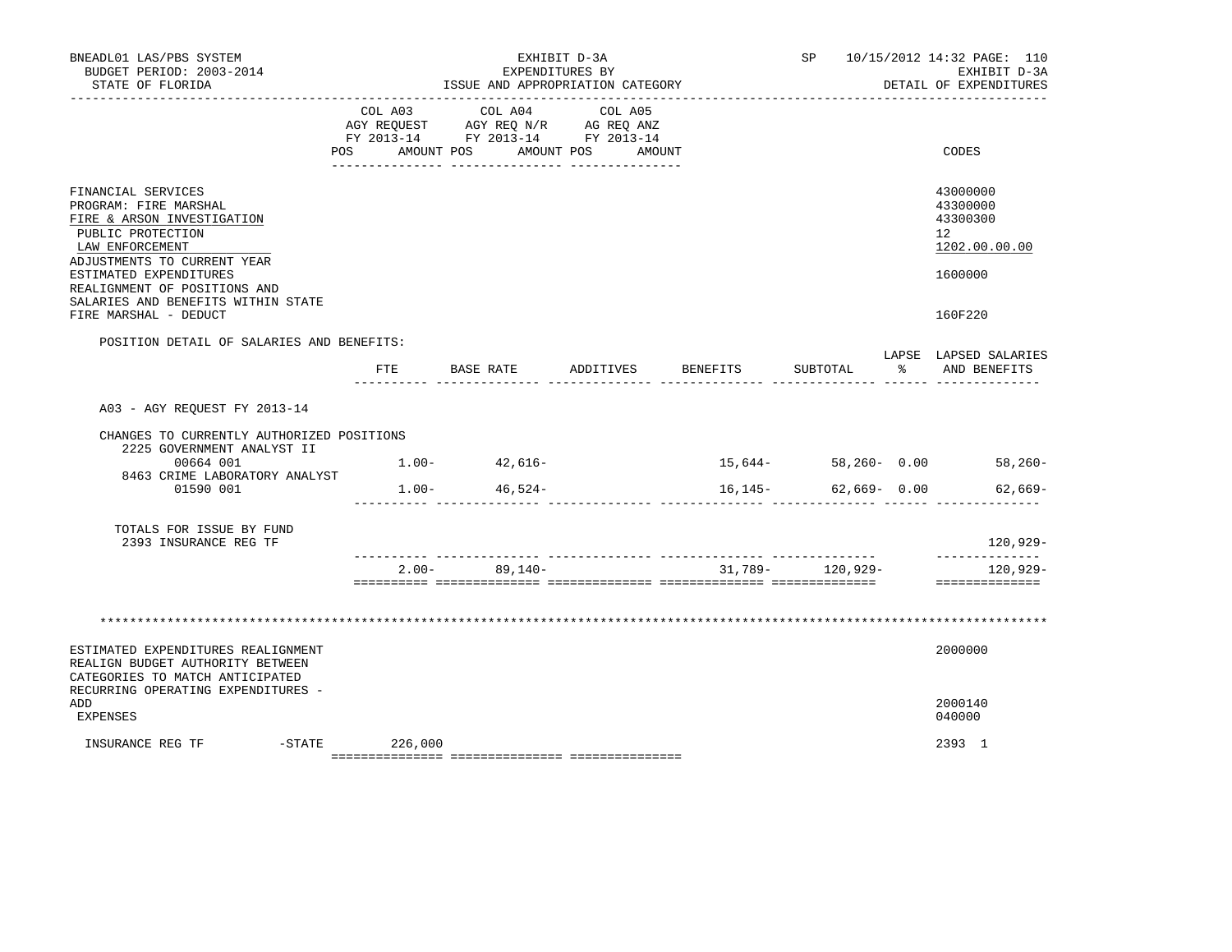| BNEADL01 LAS/PBS SYSTEM<br>BUDGET PERIOD: 2003-2014<br>STATE OF FLORIDA                                                                                                                                                        | EXHIBIT D-3A<br>EXPENDITURES BY                                                                                                  | SP<br>ISSUE AND APPROPRIATION CATEGORY                                                                                                                                                                                                                                                                                                                                                                                                                                                                                                                                                                                            | 10/15/2012 14:32 PAGE: 111<br>EXHIBIT D-3A<br>DETAIL OF EXPENDITURES            |
|--------------------------------------------------------------------------------------------------------------------------------------------------------------------------------------------------------------------------------|----------------------------------------------------------------------------------------------------------------------------------|-----------------------------------------------------------------------------------------------------------------------------------------------------------------------------------------------------------------------------------------------------------------------------------------------------------------------------------------------------------------------------------------------------------------------------------------------------------------------------------------------------------------------------------------------------------------------------------------------------------------------------------|---------------------------------------------------------------------------------|
|                                                                                                                                                                                                                                | COL A03<br>COL A04<br>AGY REQUEST AGY REQ N/R AG REQ ANZ<br>FY 2013-14 FY 2013-14 FY 2013-14<br>POS AMOUNT POS AMOUNT POS AMOUNT | COL A05                                                                                                                                                                                                                                                                                                                                                                                                                                                                                                                                                                                                                           | CODES                                                                           |
| FINANCIAL SERVICES<br>PROGRAM: FIRE MARSHAL<br>FIRE & ARSON INVESTIGATION<br>PUBLIC PROTECTION<br>LAW ENFORCEMENT<br>ESTIMATED EXPENDITURES REALIGNMENT<br>REALIGN BUDGET AUTHORITY BETWEEN<br>CATEGORIES TO MATCH ANTICIPATED |                                                                                                                                  |                                                                                                                                                                                                                                                                                                                                                                                                                                                                                                                                                                                                                                   | 43000000<br>43300000<br>43300300<br>12 <sup>°</sup><br>1202.00.00.00<br>2000000 |
| RECURRING OPERATING EXPENDITURES -<br>ADD<br>SPECIAL CATEGORIES<br>CONTRACTED SERVICES                                                                                                                                         |                                                                                                                                  |                                                                                                                                                                                                                                                                                                                                                                                                                                                                                                                                                                                                                                   | 2000140<br>100000<br>100777                                                     |
| INSURANCE REG TF<br>$-$ STATE                                                                                                                                                                                                  | 24,000                                                                                                                           |                                                                                                                                                                                                                                                                                                                                                                                                                                                                                                                                                                                                                                   | 2393 1                                                                          |
| TOTAL: REALIGN BUDGET AUTHORITY BETWEEN<br>CATEGORIES TO MATCH ANTICIPATED<br>RECURRING OPERATING EXPENDITURES -<br>ADD<br>AGENCY ISSUE NARRATIVE:<br>2013-2014 BUDGET YEAR NARRATIVE:<br>also nets to zero at a fund level.   |                                                                                                                                  | IT COMPONENT? NO<br>This issue is the add side of a budget authority realignment throughout the Department of Financial Services proper<br>(excluding Office of Insurance Regulation and Office of Financial Regulation). The realignment of budget was first<br>approved in FY 2012-13 General Appropriation Act. This issue continues that practice and appropriates budget from<br>various categories, except salaries, to various categories where there is additional budget need. This issue with<br>corresponding issue code 2000130 will net to zero at the department level. If the budget/fund is general revenue, this | 2000140                                                                         |
| EQUIPMENT NEEDS<br>REPLACEMENT OF SAFETY EQUIPMENT -<br>FIRE AND ARSON INVESTIGATIONS<br><b>EXPENSES</b>                                                                                                                       |                                                                                                                                  |                                                                                                                                                                                                                                                                                                                                                                                                                                                                                                                                                                                                                                   | 2400000<br>2401300<br>040000                                                    |
| $-$ STATE<br>INSURANCE REG TF                                                                                                                                                                                                  | 44,498 22,354                                                                                                                    |                                                                                                                                                                                                                                                                                                                                                                                                                                                                                                                                                                                                                                   | 2393 1                                                                          |
|                                                                                                                                                                                                                                |                                                                                                                                  |                                                                                                                                                                                                                                                                                                                                                                                                                                                                                                                                                                                                                                   |                                                                                 |
| AGENCY ISSUE NARRATIVE:<br>2013-2014 BUDGET YEAR NARRATIVE:                                                                                                                                                                    | Issue Title: Replacement of Safety Equipment - Fire and Arson Investigations                                                     | IT COMPONENT? NO                                                                                                                                                                                                                                                                                                                                                                                                                                                                                                                                                                                                                  |                                                                                 |

Reference to Long-Range Program Plan: Goal #3 - The bureau is responsible for initial investigation of the origin and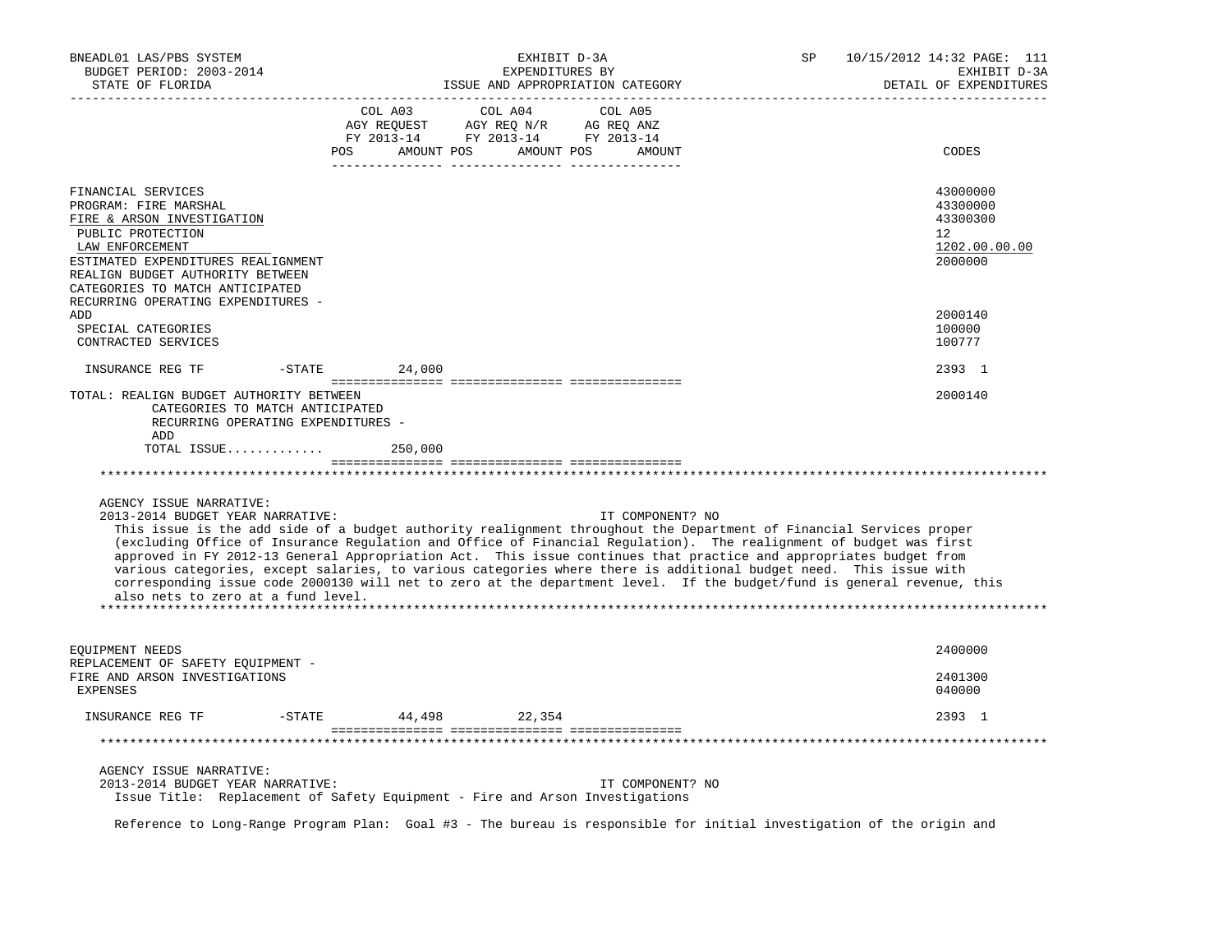| BNEADL01 LAS/PBS SYSTEM<br>BUDGET PERIOD: 2003-2014<br>STATE OF FLORIDA                                                                                                   | EXHIBIT D-3A<br>EXPENDITURES BY<br>ISSUE AND APPROPRIATION CATEGORY                                                                         | SP<br>10/15/2012 14:32 PAGE: 112<br>EXHIBIT D-3A<br>DETAIL OF EXPENDITURES |
|---------------------------------------------------------------------------------------------------------------------------------------------------------------------------|---------------------------------------------------------------------------------------------------------------------------------------------|----------------------------------------------------------------------------|
|                                                                                                                                                                           | COL A03 COL A04 COL A05<br>AGY REQUEST AGY REQ N/R AG REQ ANZ<br>FY 2013-14 FY 2013-14 FY 2013-14<br>AMOUNT POS AMOUNT POS<br>AMOUNT<br>POS | CODES                                                                      |
| FINANCIAL SERVICES<br>PROGRAM: FIRE MARSHAL<br>FIRE & ARSON INVESTIGATION<br>PUBLIC PROTECTION<br>LAW ENFORCEMENT<br>EOUIPMENT NEEDS<br>REPLACEMENT OF SAFETY EOUIPMENT - |                                                                                                                                             | 43000000<br>43300000<br>43300300<br>12<br>1202.00.00.00<br>2400000         |
| FIRE AND ARSON INVESTIGATIONS                                                                                                                                             |                                                                                                                                             | 2401300                                                                    |

 cause of fires and explosions, criminal investigative duties associated with fires and/or explosions, and the reports relative to explosions or explosive devices and other law enforcement activities, as required by ss. 633.03 and 552.113, F.S.

 The Bureau of Fire and Arson Investigations (BFAI) conducts origin and cause investigations of fires and explosions and other criminal investigations at various locations statewide. The State Fire Marshal Workplace Safety Committee examined the BFAI issued equipment to evaluate its effectiveness and make recommendations for upgrades and/or equipment improvements based on section 14.2.2 of the National Fire Protection Association (NFPA), 921 Guide for Fire and Explosion Investigations, which includes a list of equipment recommended for use by all personnel when processing fire or explosion scenes. This request is for recurring and nonrecurring funding for safety equipment upgrades and replacement for all 102 of its sworn members. The equipment needed is eye and hearing protection, breathing respirators and filters, and foot protection. This request is due to outdated life expectance of some equipment, improved safety features and/or damaged equipment.

 The request is based on 100 employees as that number should be sufficient to keep current staff refreshed as well as equip new employees as vacancies are filled. Each sworn BFAI member is issued the following Personal Protective Equipment (PPE): scene boots (fire boots), work boots, helmets, respirator, filters, eye protection, hearing protection and hand protection (work gloves). To insure proper fitting, boots are purchased for the individual members upon initial employment and when the issued equipment needs to be replaced when it becomes unserviceable. There is no on-hand inventory of boots. A small supply (less than 10) of helmets, respirators and filters is maintained at headquarters for issuing to new employees. BFAI maintains a small supply of other PPE items at headquarters and field offices to replace disposable or single use PPE items when needed. \*\*\*\*\*\*\*\*\*\*\*\*\*\*\*\*\*\*\*\*\*\*\*\*\*\*\*\*\*\*\*\*\*\*\*\*\*\*\*\*\*\*\*\*\*\*\*\*\*\*\*\*\*\*\*\*\*\*\*\*\*\*\*\*\*\*\*\*\*\*\*\*\*\*\*\*\*\*\*\*\*\*\*\*\*\*\*\*\*\*\*\*\*\*\*\*\*\*\*\*\*\*\*\*\*\*\*\*\*\*\*\*\*\*\*\*\*\*\*\*\*\*\*\*\*\*\*

| ANNUALIZATION OF ADMINISTERED     |        |        |         |
|-----------------------------------|--------|--------|---------|
| FUNDS APPROPRIATIONS              |        |        | 26A0000 |
| STATE HEALTH INSURANCE ADJUSTMENT |        |        |         |
| FOR FY 2012-13 - 10 MONTHS        |        |        |         |
| ANNUALIZATION                     |        |        | 26A1830 |
| SALARIES AND BENEFITS             |        |        | 010000  |
|                                   |        |        |         |
| INSURANCE REG TF                  | -STATE | 81,900 | 2393    |
|                                   |        |        |         |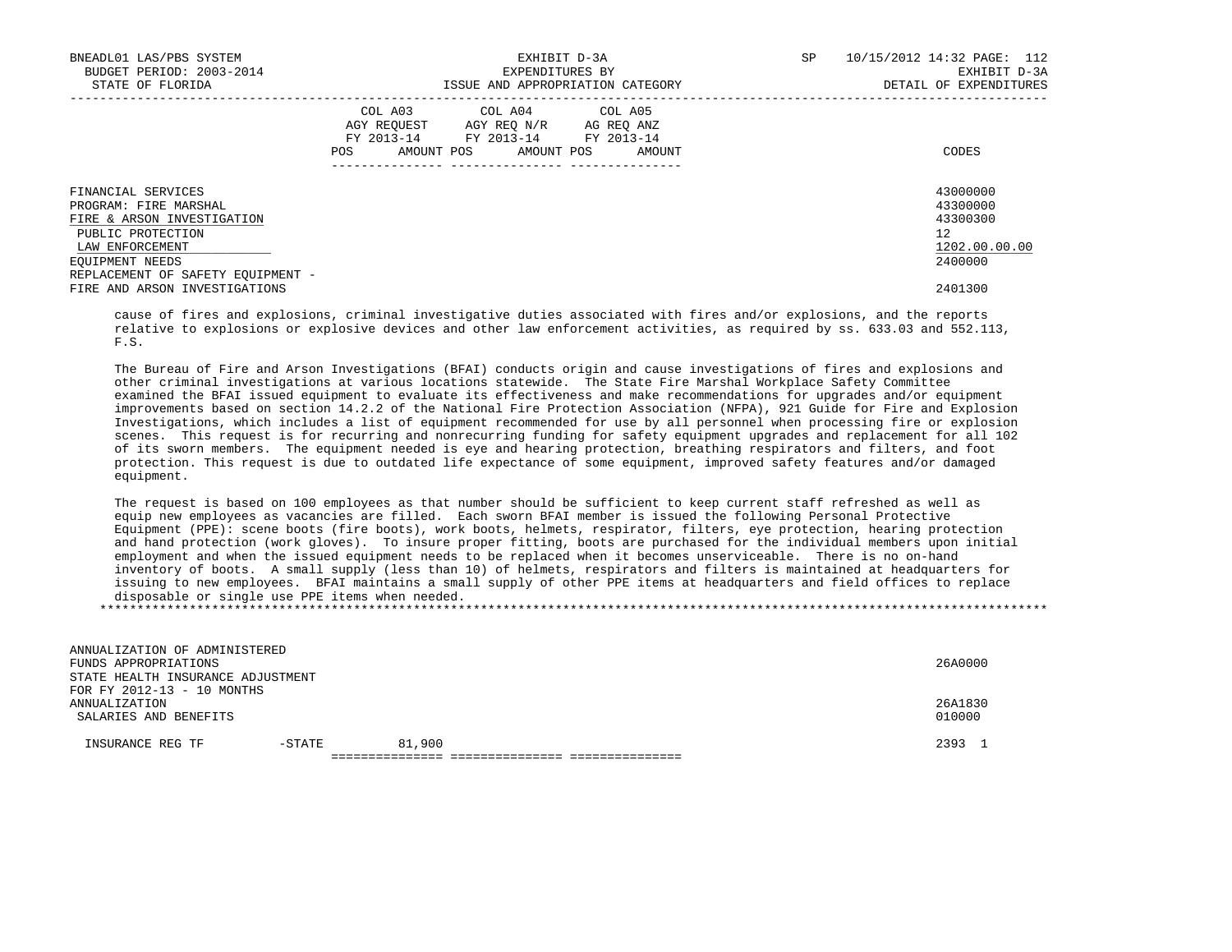| BNEADL01 LAS/PBS SYSTEM<br>BUDGET PERIOD: 2003-2014<br>STATE OF FLORIDA                                           |         | EXHIBIT D-3A<br>EXPENDITURES BY<br>ISSUE AND APPROPRIATION CATEGORY                                                                                   | SP<br>10/15/2012 14:32 PAGE: 113<br>DETAIL OF EXPENDITURES           | EXHIBIT D-3A |
|-------------------------------------------------------------------------------------------------------------------|---------|-------------------------------------------------------------------------------------------------------------------------------------------------------|----------------------------------------------------------------------|--------------|
|                                                                                                                   | POS FOR | COL A03 COL A04 COL A05<br>AGY REQUEST AGY REQ N/R AG REQ ANZ<br>FY 2013-14 FY 2013-14 FY 2013-14<br>AMOUNT POS AMOUNT POS AMOUNT<br>---------------- | CODES                                                                |              |
| FINANCIAL SERVICES<br>PROGRAM: FIRE MARSHAL<br>FIRE & ARSON INVESTIGATION<br>PUBLIC PROTECTION<br>LAW ENFORCEMENT |         |                                                                                                                                                       | 43000000<br>43300000<br>43300300<br>12 <sup>°</sup><br>1202.00.00.00 |              |
| TOTAL: LAW ENFORCEMENT<br>BY FUND TYPE                                                                            |         |                                                                                                                                                       | 1202.00.00.00                                                        |              |
| TRUST FUNDS 10,724,972<br>SALARY RATE 5,959,009                                                                   | 128.00  | 22,354                                                                                                                                                | 2000                                                                 |              |

 $=$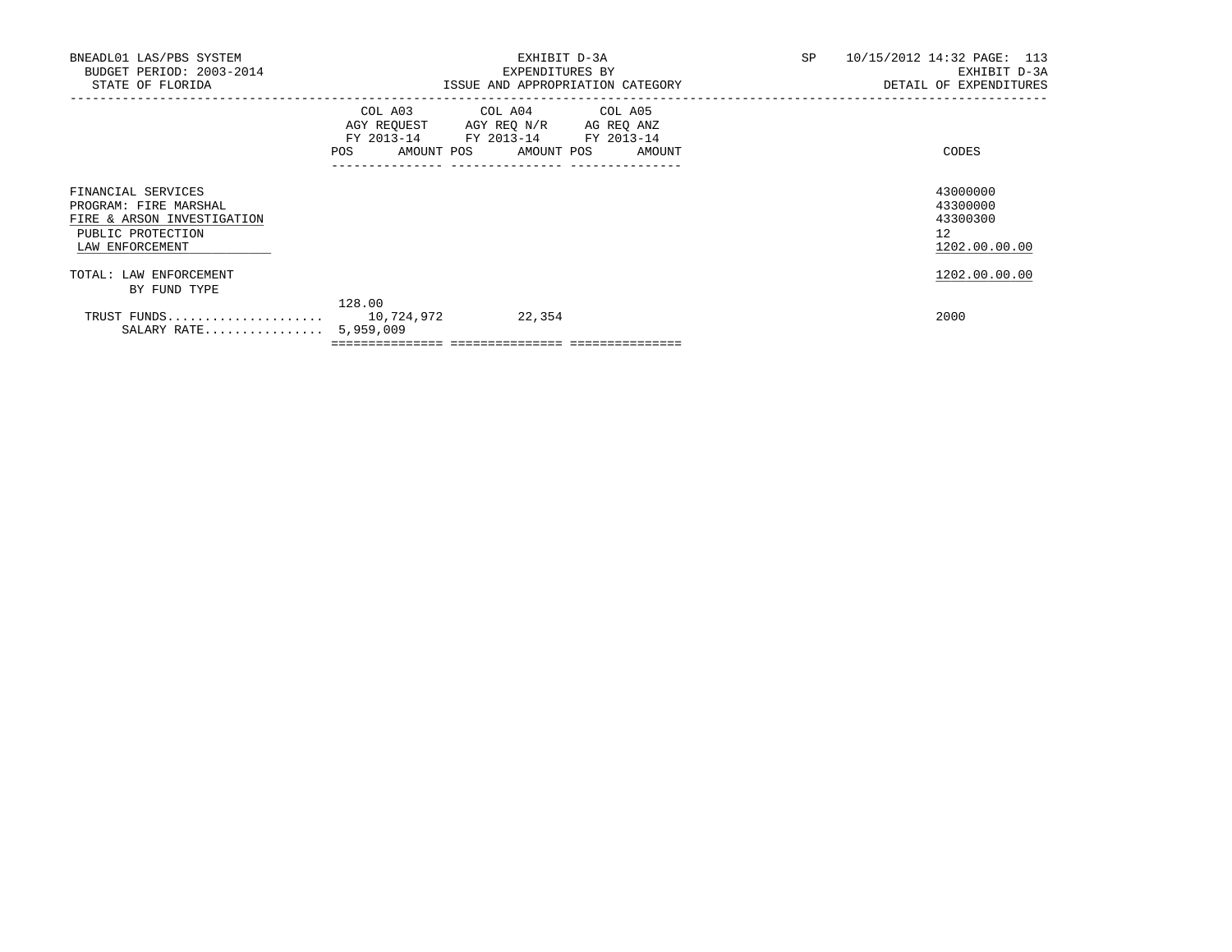| BNEADL01 LAS/PBS SYSTEM<br>BUDGET PERIOD: 2003-2014<br>STATE OF FLORIDA<br>-----------------                                                                                                                              |           |                              | EXHIBIT D-3A<br>EXPENDITURES BY<br>ISSUE AND APPROPRIATION CATEGORY                                               | SP <sub>2</sub> | 10/15/2012 14:32 PAGE: 114<br>EXHIBIT D-3A<br>DETAIL OF EXPENDITURES                    |
|---------------------------------------------------------------------------------------------------------------------------------------------------------------------------------------------------------------------------|-----------|------------------------------|-------------------------------------------------------------------------------------------------------------------|-----------------|-----------------------------------------------------------------------------------------|
|                                                                                                                                                                                                                           |           | COL A03<br>POS<br>AMOUNT POS | COL A04<br>COL A05<br>AGY REQUEST AGY REQ N/R AG REQ ANZ<br>FY 2013-14 FY 2013-14 FY 2013-14<br>AMOUNT POS AMOUNT |                 | CODES                                                                                   |
| FINANCIAL SERVICES<br>PROGRAM: FIRE MARSHAL<br>PROF TRAINING & STANDARDS<br>PUBLIC PROTECTION<br>LAW ENFORCEMENT<br>ESTIMATED EXPENDITURES<br>ESTIMATED EXPENDITURES - OPERATIONS<br>SALARY RATE<br>SALARY RATE 1,183,290 |           |                              |                                                                                                                   |                 | 43000000<br>43300000<br>43300400<br>12<br>1202.00.00.00<br>1000000<br>1001000<br>000000 |
| SALARIES AND BENEFITS                                                                                                                                                                                                     |           |                              |                                                                                                                   |                 | 010000                                                                                  |
| INSURANCE REG TF                                                                                                                                                                                                          |           | 31.00<br>-STATE 1,709,790    |                                                                                                                   |                 | 2393 1                                                                                  |
| OTHER PERSONAL SERVICES                                                                                                                                                                                                   |           |                              |                                                                                                                   |                 | 030000                                                                                  |
| INSURANCE REG TF                                                                                                                                                                                                          |           | $-$ STATE 190,000            |                                                                                                                   |                 | 2393 1                                                                                  |
| <b>EXPENSES</b>                                                                                                                                                                                                           |           |                              |                                                                                                                   |                 | 040000                                                                                  |
| INSURANCE REG TF                                                                                                                                                                                                          | $-$ STATE | 535,645                      |                                                                                                                   |                 | 2393 1                                                                                  |
| OPERATING CAPITAL OUTLAY                                                                                                                                                                                                  |           |                              |                                                                                                                   |                 | 060000                                                                                  |
| INSURANCE REG TF                                                                                                                                                                                                          | $-$ STATE | 27,254                       |                                                                                                                   |                 | 2393 1                                                                                  |
| SPECIAL CATEGORIES<br>ELECTRONIC COMMERCE FEES                                                                                                                                                                            |           |                              |                                                                                                                   |                 | 100000<br>100064                                                                        |
| INSURANCE REG TF                                                                                                                                                                                                          |           | $-STATE$ 13,200              |                                                                                                                   |                 | 2393 1                                                                                  |
| CONTRACTED SERVICES                                                                                                                                                                                                       |           |                              |                                                                                                                   |                 | 100777                                                                                  |
| INSURANCE REG TF                                                                                                                                                                                                          |           | -STATE 190,497               |                                                                                                                   |                 | 2393 1                                                                                  |
| DOMESTIC SECURITY                                                                                                                                                                                                         |           |                              |                                                                                                                   |                 | 100851                                                                                  |
| INSURANCE REG TF                                                                                                                                                                                                          | $-$ STATE | 50                           |                                                                                                                   |                 | 2393 1                                                                                  |
|                                                                                                                                                                                                                           |           |                              |                                                                                                                   |                 |                                                                                         |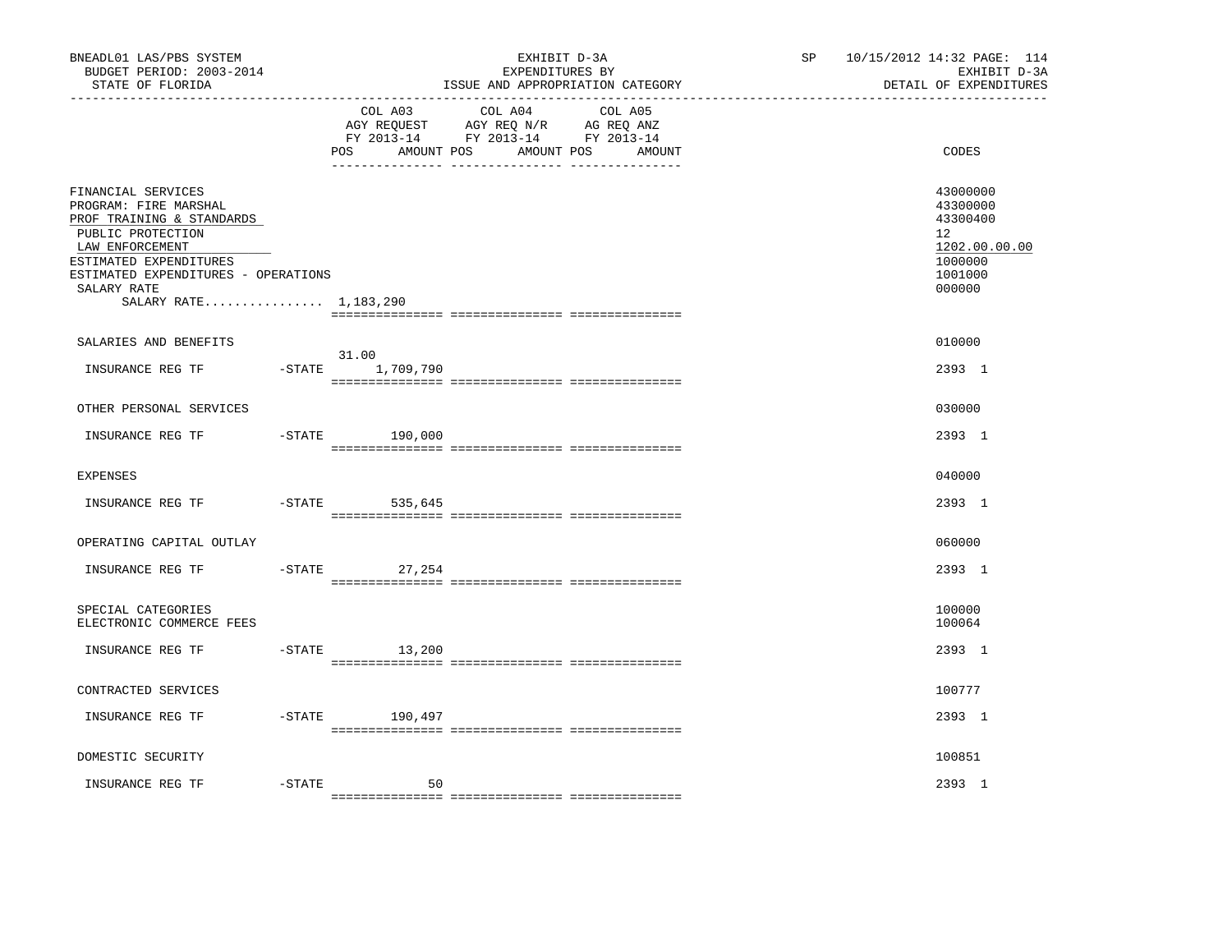| BNEADL01 LAS/PBS SYSTEM<br>BUDGET PERIOD: 2003-2014<br>STATE OF FLORIDA                                                                                                                                                             |           |                              | EXHIBIT D-3A<br>EXPENDITURES BY<br>ISSUE AND APPROPRIATION CATEGORY                                                                                                                                                                                                       | SP | 10/15/2012 14:32 PAGE: 115<br>EXHIBIT D-3A<br>DETAIL OF EXPENDITURES                              |
|-------------------------------------------------------------------------------------------------------------------------------------------------------------------------------------------------------------------------------------|-----------|------------------------------|---------------------------------------------------------------------------------------------------------------------------------------------------------------------------------------------------------------------------------------------------------------------------|----|---------------------------------------------------------------------------------------------------|
|                                                                                                                                                                                                                                     |           | COL A03<br>POS<br>AMOUNT POS | COL A04<br>COL A05<br>$\begin{tabular}{lllllll} \bf AGY \,\, REQUEST \,\, &\bf AGY \,\, REQ \,\, N/R &\bf AG \,\, REQ \,\, ANZ \\ \bf FY \,\, 2013-14 &\bf FY \,\, 2013-14 &\bf FY \,\, 2013-14 \\ \end{tabular}$<br>AMOUNT POS<br>AMOUNT<br>_ ________________ _________ |    | CODES                                                                                             |
| FINANCIAL SERVICES<br>PROGRAM: FIRE MARSHAL<br>PROF TRAINING & STANDARDS<br>PUBLIC PROTECTION<br>LAW ENFORCEMENT<br>ESTIMATED EXPENDITURES<br>ESTIMATED EXPENDITURES - OPERATIONS<br>SPECIAL CATEGORIES<br>OPERATION/MOTOR VEHICLES |           |                              |                                                                                                                                                                                                                                                                           |    | 43000000<br>43300000<br>43300400<br>12<br>1202.00.00.00<br>1000000<br>1001000<br>100000<br>102289 |
| INSURANCE REG TF                                                                                                                                                                                                                    |           | -STATE 17,900                |                                                                                                                                                                                                                                                                           |    | 2393 1                                                                                            |
| SUPP FIREFIGHTERS COMP                                                                                                                                                                                                              |           |                              |                                                                                                                                                                                                                                                                           |    | 103725                                                                                            |
| INSURANCE REG TF                                                                                                                                                                                                                    |           | $-$ STATE $14,500$           |                                                                                                                                                                                                                                                                           |    | 2393 1                                                                                            |
| LEASE/PURCHASE/EOUIPMENT                                                                                                                                                                                                            |           |                              |                                                                                                                                                                                                                                                                           |    | 105281                                                                                            |
|                                                                                                                                                                                                                                     |           | 26,519                       |                                                                                                                                                                                                                                                                           |    | 2393 1                                                                                            |
| TR/DMS/HR SVCS/STW CONTRCT                                                                                                                                                                                                          |           |                              |                                                                                                                                                                                                                                                                           |    | 107040                                                                                            |
| INSURANCE REG TF                                                                                                                                                                                                                    |           | $-$ STATE 12,746             |                                                                                                                                                                                                                                                                           |    | 2393 1                                                                                            |
| TOTAL: ESTIMATED EXPENDITURES - OPERATIONS<br>TOTAL POSITIONS $31.00$<br>TOTAL ISSUE 2,738,101<br>TOTAL SALARY RATE 1,183,290                                                                                                       |           |                              |                                                                                                                                                                                                                                                                           |    | 1001000                                                                                           |
| FLORIDA RETIREMENT SYSTEM<br>CONTRIBUTION ADJUSTMENT FOR<br>FISCAL YEAR 2012-2013<br>SALARIES AND BENEFITS                                                                                                                          |           |                              |                                                                                                                                                                                                                                                                           |    | 1001240<br>010000                                                                                 |
| INSURANCE REG TF                                                                                                                                                                                                                    | $-$ STATE | 5,324                        |                                                                                                                                                                                                                                                                           |    | 2393 1                                                                                            |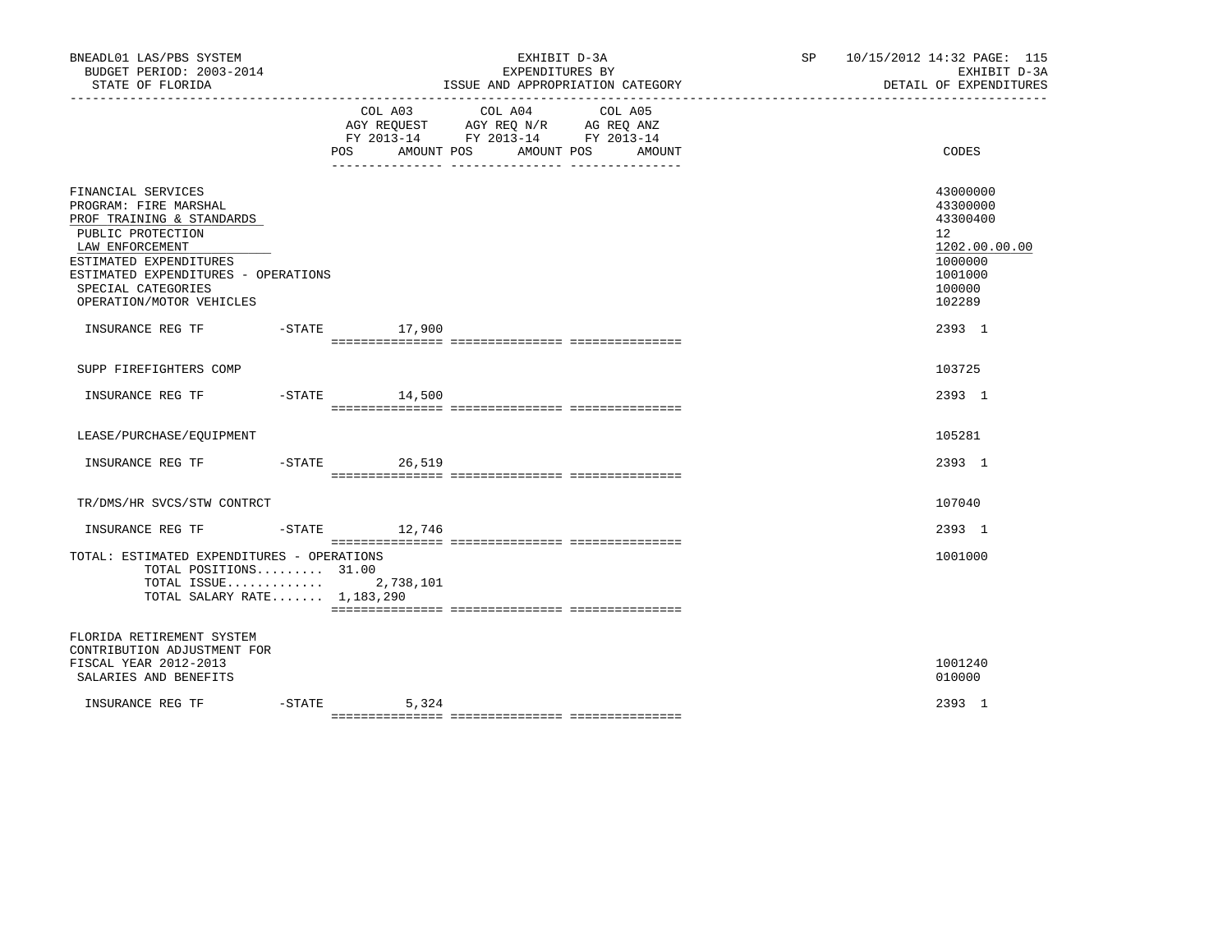| BNEADL01 LAS/PBS SYSTEM<br>BUDGET PERIOD: 2003-2014<br>STATE OF FLORIDA<br>------------------                                                                                                                                                                                                                                                                                                                                                                                                                                                                                                                                                                                                                      |           |            | EXHIBIT D-3A<br>EXPENDITURES BY                                                                                                                                                                                              | ISSUE AND APPROPRIATION CATEGORY | SP | 10/15/2012 14:32 PAGE: 116<br>EXHIBIT D-3A<br>DETAIL OF EXPENDITURES |  |
|--------------------------------------------------------------------------------------------------------------------------------------------------------------------------------------------------------------------------------------------------------------------------------------------------------------------------------------------------------------------------------------------------------------------------------------------------------------------------------------------------------------------------------------------------------------------------------------------------------------------------------------------------------------------------------------------------------------------|-----------|------------|------------------------------------------------------------------------------------------------------------------------------------------------------------------------------------------------------------------------------|----------------------------------|----|----------------------------------------------------------------------|--|
|                                                                                                                                                                                                                                                                                                                                                                                                                                                                                                                                                                                                                                                                                                                    | POS       | AMOUNT POS | COL A03 COL A04<br>$\begin{tabular}{lllllll} \bf AGY \,\, REQUEST \,\, &\bf AGY \,\, REQ \,\, N/R &\bf AG \,\, REQ \,\, ANZ \\ \bf FY \,\, 2013-14 &\bf FY \,\, 2013-14 &\bf FY \,\, 2013-14 \\ \end{tabular}$<br>AMOUNT POS | COL A05<br>AMOUNT                |    | CODES                                                                |  |
| FINANCIAL SERVICES<br>PROGRAM: FIRE MARSHAL<br>PROF TRAINING & STANDARDS<br>PUBLIC PROTECTION<br>LAW ENFORCEMENT<br>ESTIMATED EXPENDITURES<br>ADJUSTMENT TO STATE HEALTH                                                                                                                                                                                                                                                                                                                                                                                                                                                                                                                                           |           |            |                                                                                                                                                                                                                              |                                  |    | 43000000<br>43300000<br>43300400<br>12<br>1202.00.00.00<br>1000000   |  |
| INSURANCE PREMIUM CONTRIBUTION -<br>FISCAL YEAR 2012-13<br>SALARIES AND BENEFITS                                                                                                                                                                                                                                                                                                                                                                                                                                                                                                                                                                                                                                   |           |            |                                                                                                                                                                                                                              |                                  |    | 1001830<br>010000                                                    |  |
| INSURANCE REG TF -STATE                                                                                                                                                                                                                                                                                                                                                                                                                                                                                                                                                                                                                                                                                            |           | 4,136      |                                                                                                                                                                                                                              |                                  |    | 2393 1                                                               |  |
|                                                                                                                                                                                                                                                                                                                                                                                                                                                                                                                                                                                                                                                                                                                    |           |            |                                                                                                                                                                                                                              |                                  |    |                                                                      |  |
| REALLOCATION OF HUMAN RESOURCES<br>OUTSOURCING<br>SPECIAL CATEGORIES<br>TR/DMS/HR SVCS/STW CONTRCT                                                                                                                                                                                                                                                                                                                                                                                                                                                                                                                                                                                                                 |           |            |                                                                                                                                                                                                                              |                                  |    | 1005900<br>100000<br>107040                                          |  |
| INSURANCE REG TF                                                                                                                                                                                                                                                                                                                                                                                                                                                                                                                                                                                                                                                                                                   | $-$ STATE | $309 -$    |                                                                                                                                                                                                                              |                                  |    | 2393 1                                                               |  |
|                                                                                                                                                                                                                                                                                                                                                                                                                                                                                                                                                                                                                                                                                                                    |           |            |                                                                                                                                                                                                                              |                                  |    |                                                                      |  |
| ESTIMATED EXPENDITURES REALIGNMENT<br>REALIGN BUDGET AUTHORITY BETWEEN<br>CATEGORIES TO MATCH ANTICIPATED<br>RECURRING OPERATING EXPENDITURES -                                                                                                                                                                                                                                                                                                                                                                                                                                                                                                                                                                    |           |            |                                                                                                                                                                                                                              |                                  |    | 2000000                                                              |  |
| ADD<br>SPECIAL CATEGORIES<br>CONTRACTED SERVICES                                                                                                                                                                                                                                                                                                                                                                                                                                                                                                                                                                                                                                                                   |           |            |                                                                                                                                                                                                                              |                                  |    | 2000140<br>100000<br>100777                                          |  |
| INSURANCE REG TF                                                                                                                                                                                                                                                                                                                                                                                                                                                                                                                                                                                                                                                                                                   | $-$ STATE | 63,000     |                                                                                                                                                                                                                              |                                  |    | 2393 1                                                               |  |
|                                                                                                                                                                                                                                                                                                                                                                                                                                                                                                                                                                                                                                                                                                                    |           |            |                                                                                                                                                                                                                              |                                  |    |                                                                      |  |
| AGENCY ISSUE NARRATIVE:<br>2013-2014 BUDGET YEAR NARRATIVE:<br>This issue is the add side of a budget authority realignment throughout the Department of Financial Services proper<br>(excluding Office of Insurance Regulation and Office of Financial Regulation). The realignment of budget was first<br>approved in FY 2012-13 General Appropriation Act. This issue continues that practice and appropriates budget from<br>various categories, except salaries, to various categories where there is additional budget need. This issue with<br>corresponding issue code 2000130 will net to zero at the department level. If the budget/fund is general revenue, this<br>also nets to zero at a fund level. |           |            |                                                                                                                                                                                                                              | IT COMPONENT? NO                 |    |                                                                      |  |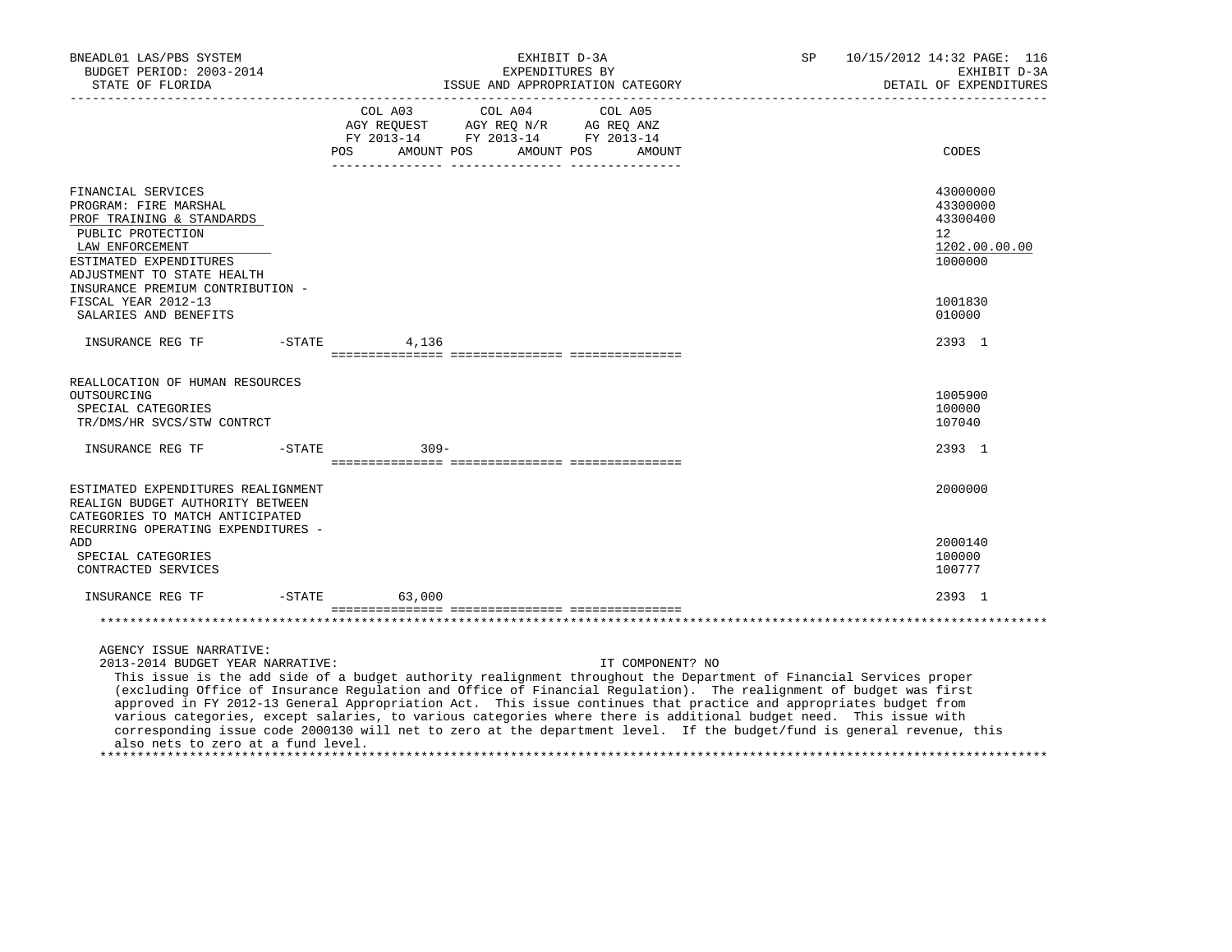| BNEADL01 LAS/PBS SYSTEM<br>BUDGET PERIOD: 2003-2014<br>STATE OF FLORIDA                                                                                                                      | EXHIBIT D-3A<br>EXPENDITURES BY<br>ISSUE AND APPROPRIATION CATEGORY                                                                                               | <b>SP</b> | 10/15/2012 14:32 PAGE: 117<br>EXHIBIT D-3A<br>DETAIL OF EXPENDITURES |
|----------------------------------------------------------------------------------------------------------------------------------------------------------------------------------------------|-------------------------------------------------------------------------------------------------------------------------------------------------------------------|-----------|----------------------------------------------------------------------|
|                                                                                                                                                                                              | COL A03<br>COL A04 COL A05<br>AGY REQUEST AGY REQ N/R<br>AG REO ANZ<br>FY 2013-14<br>FY 2013-14<br>FY 2013-14<br>AMOUNT POS<br><b>POS</b><br>AMOUNT POS<br>AMOUNT |           | CODES                                                                |
| FINANCIAL SERVICES<br>PROGRAM: FIRE MARSHAL<br>PROF TRAINING & STANDARDS<br>PUBLIC PROTECTION<br>LAW ENFORCEMENT<br>ESTIMATED EXPENDITURES REALIGNMENT<br>CONSOLIDATE INFORMATION TECHNOLOGY |                                                                                                                                                                   |           | 43000000<br>43300000<br>43300400<br>12<br>1202.00.00.00<br>2000000   |
| (IT) CONTRACTS - DEDUCT<br>SPECIAL CATEGORIES<br>CONTRACTED SERVICES                                                                                                                         |                                                                                                                                                                   |           | 2007100<br>100000<br>100777                                          |
| INSURANCE REG TF<br>$-$ STATE                                                                                                                                                                | $45,489-$                                                                                                                                                         |           | 2393 1                                                               |

AGENCY ISSUE NARRATIVE:

 2013-2014 BUDGET YEAR NARRATIVE: IT COMPONENT? NO Issue Title: Consolidate Information Technology (IT) Contracts

 Reference to Long-Range Program Plan: Goal #5 - Operational Efficiencies. The department will strive for organizational excellence by promoting and encouraging continuous improvement.

 The Division of Information Systems (DIS) is requesting transfer of \$1,409,265 from DFS' Divisions of Agent and Agency Services, State Fire Marshal and Funeral, Cemetery & Consumer Services for three existing contracts between the divisions and Information System of Florida (ISF).

 The three contracts are for the purpose of application support services (enhancements, design and development technology) to implement new legislation, provide maintenance and technical support, correct errors, make data changes, and perform system remediation for the divisions' custom applications. The custom application within the Division of State Fire Marshal is the Fire College Continuing Education (FCDICE) application. This issue will transfer \$45,489 from the Division of State Fire Marshal to DIS.

 This issue with corresponding issue code 2007200 will net to zero in the contracted services category at the department level. \*\*\*\*\*\*\*\*\*\*\*\*\*\*\*\*\*\*\*\*\*\*\*\*\*\*\*\*\*\*\*\*\*\*\*\*\*\*\*\*\*\*\*\*\*\*\*\*\*\*\*\*\*\*\*\*\*\*\*\*\*\*\*\*\*\*\*\*\*\*\*\*\*\*\*\*\*\*\*\*\*\*\*\*\*\*\*\*\*\*\*\*\*\*\*\*\*\*\*\*\*\*\*\*\*\*\*\*\*\*\*\*\*\*\*\*\*\*\*\*\*\*\*\*\*\*\*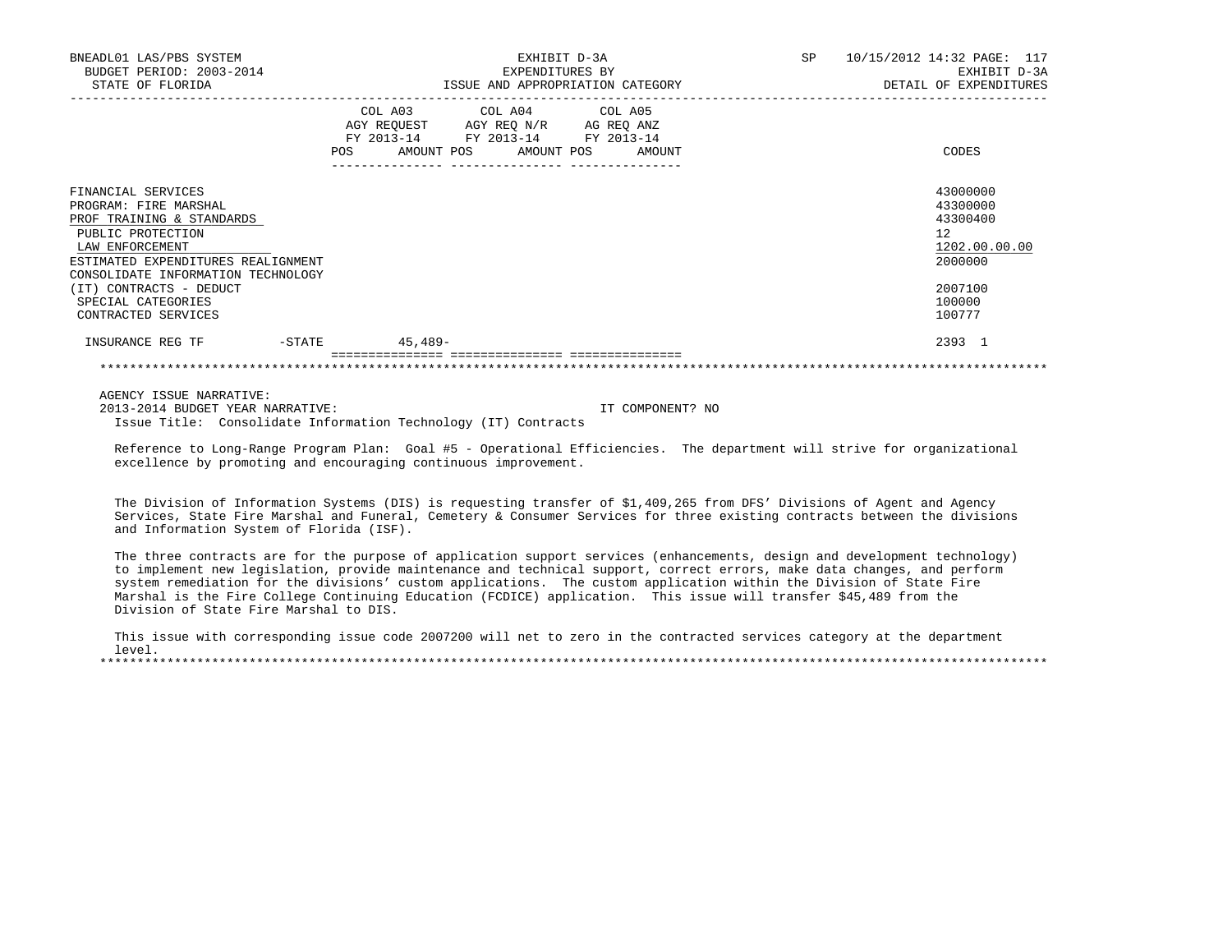| BNEADL01 LAS/PBS SYSTEM<br>BUDGET PERIOD: 2003-2014<br>STATE OF FLORIDA                                                                                                                                                                  | EXHIBIT D-3A<br>EXPENDITURES BY<br>ISSUE AND APPROPRIATION CATEGORY                                                                             | SP 10/15/2012 14:32 PAGE: 118<br>EXHIBIT D-3A<br>DETAIL OF EXPENDITURES                 |
|------------------------------------------------------------------------------------------------------------------------------------------------------------------------------------------------------------------------------------------|-------------------------------------------------------------------------------------------------------------------------------------------------|-----------------------------------------------------------------------------------------|
|                                                                                                                                                                                                                                          | COL A03 COL A04 COL A05<br>AGY REQUEST AGY REQ N/R AG REQ ANZ<br>FY 2013-14 FY 2013-14 FY 2013-14<br>AMOUNT POS AMOUNT POS AMOUNT<br><b>POS</b> | CODES                                                                                   |
| FINANCIAL SERVICES<br>PROGRAM: FIRE MARSHAL<br>PROF TRAINING & STANDARDS<br>PUBLIC PROTECTION<br>LAW ENFORCEMENT<br>NONRECURRING EXPENDITURES<br>REPLACEMENT OF STATEWIDE LAW<br>ENFORCEMENT RADIO EOUIPMENT<br>OPERATING CAPITAL OUTLAY |                                                                                                                                                 | 43000000<br>43300000<br>43300400<br>12<br>1202.00.00.00<br>2100000<br>2103144<br>060000 |
| INSURANCE REG TF                                                                                                                                                                                                                         | $-STATE$ 3,960-                                                                                                                                 | 2393 1                                                                                  |
| ANNUALIZATION OF ADMINISTERED<br>FUNDS APPROPRIATIONS<br>STATE HEALTH INSURANCE ADJUSTMENT<br>FOR FY 2012-13 - 10 MONTHS<br><b>ANNUALIZATION</b><br>SALARIES AND BENEFITS                                                                |                                                                                                                                                 | 26A0000<br>26A1830<br>010000                                                            |
| INSURANCE REG TF                                                                                                                                                                                                                         | $-STATE$ 20,680                                                                                                                                 | 2393 1                                                                                  |
| PROGRAM ISSUES<br>STATE FIRE MARSHAL GRANT PROGRAMS<br>EXPENSES                                                                                                                                                                          |                                                                                                                                                 | 4000000<br>4000420<br>040000                                                            |
| INSURANCE REG TF                                                                                                                                                                                                                         | $-STATE$<br>28,000                                                                                                                              | 2393 1                                                                                  |
|                                                                                                                                                                                                                                          |                                                                                                                                                 |                                                                                         |

 AGENCY ISSUE NARRATIVE: 2013-2014 BUDGET YEAR NARRATIVE: IT COMPONENT? NO Issue Title: State Fire Marshal Grant Programs

 Reference to Long-Range Program Plan: Goal #7 - Our customers will receive timely, helpful and accurate information upon which they can act to protect themselves and their assets.

 The Bureau of Fire Standards & Training operates the Florida State Fire College located in Ocala providing extensive training for paid and volunteer firefighters from throughout the State as well many other states. Goal 5: The department will strive for excellence by promoting and encouraging continuous improvement. By offering additional training funded by FEMA - Department of Homeland Security, courses that may not be available are offered to all regions throughout the State free of charge to fire departments and firefighters and other emergency personnel.

 This issue requests recurring expense budget authority for the Department of Homeland Security (DHS), National Fire Academy (NFA), State Fire Training Assistance (SFTA) grant. The department started receiving this funding prior to FY 1998-99. The grant was established to provide direct training assistance to states to help bridge the training and competency gaps at the local level. This is a highly regarded educational program that delivers contemporary technical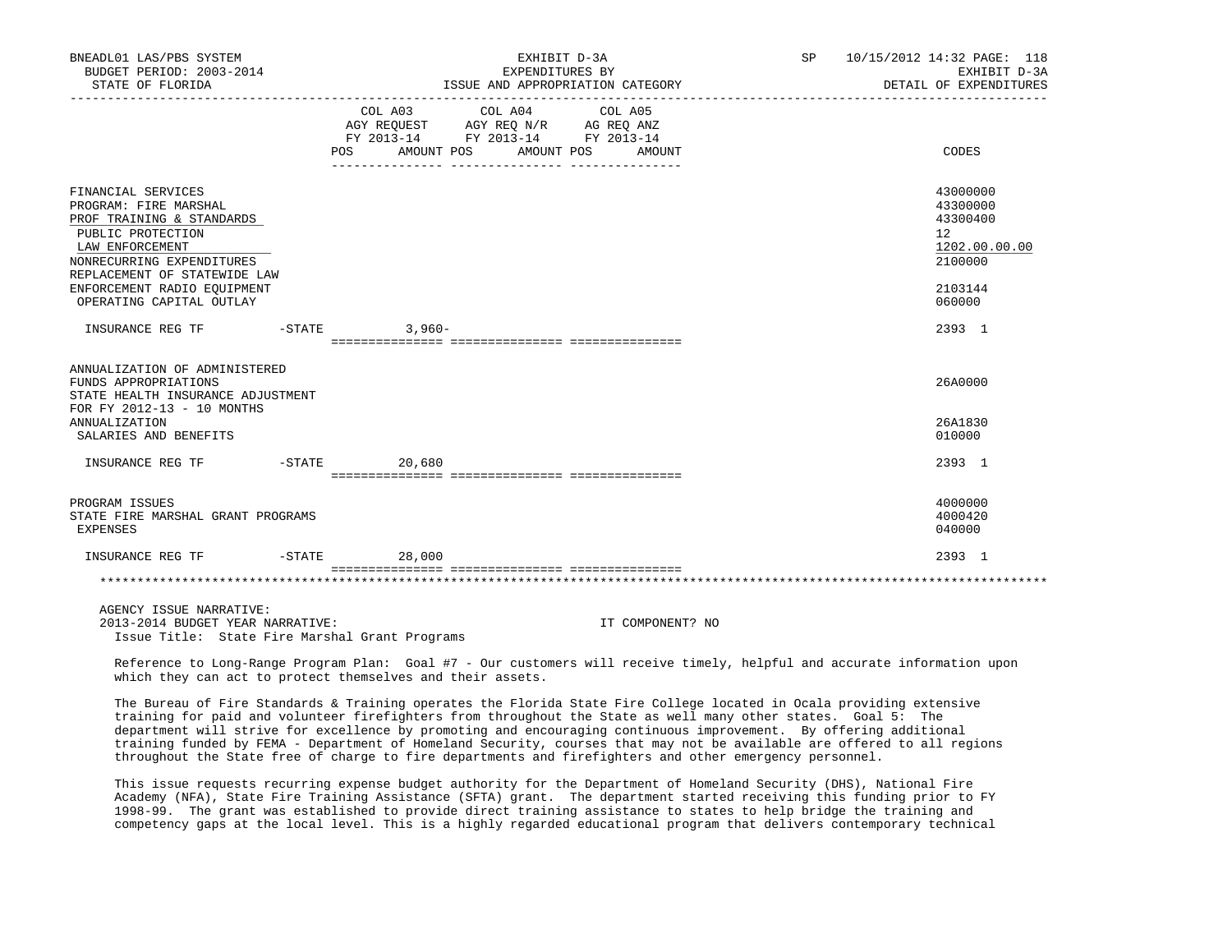| BNEADL01 LAS/PBS SYSTEM<br>BUDGET PERIOD: 2003-2014<br>STATE OF FLORIDA  | EXHIBIT D-3A<br>EXPENDITURES BY<br>ISSUE AND APPROPRIATION CATEGORY                                                                                     | 10/15/2012 14:32 PAGE: 119<br>SP<br>EXHIBIT D-3A<br>DETAIL OF EXPENDITURES |
|--------------------------------------------------------------------------|---------------------------------------------------------------------------------------------------------------------------------------------------------|----------------------------------------------------------------------------|
|                                                                          | COL A03 COL A04 COL A05<br>AGY REOUEST<br>AGY REO N/R<br>AG REO ANZ<br>FY 2013-14<br>FY 2013-14 FY 2013-14<br>AMOUNT POS<br>AMOUNT POS<br>POS<br>AMOUNT | CODES                                                                      |
| FINANCIAL SERVICES<br>PROGRAM: FIRE MARSHAL<br>PROF TRAINING & STANDARDS |                                                                                                                                                         | 43000000<br>43300000<br>43300400                                           |
| PUBLIC PROTECTION<br>LAW ENFORCEMENT<br>PROGRAM ISSUES                   |                                                                                                                                                         | 12<br>1202.00.00.00<br>4000000                                             |
| STATE FIRE MARSHAL GRANT PROGRAMS                                        |                                                                                                                                                         | 4000420                                                                    |

and academic training in both 2-day and 6-day modules.

 The department did not request new funding for this grant when it was originally received. Instead, the department used existing budget authority in the division. However, over the past few years with the budget reductions and increases in costs associated with the economy, the entities expense budget is not sufficient to cover the required operational costs. \*\*\*\*\*\*\*\*\*\*\*\*\*\*\*\*\*\*\*\*\*\*\*\*\*\*\*\*\*\*\*\*\*\*\*\*\*\*\*\*\*\*\*\*\*\*\*\*\*\*\*\*\*\*\*\*\*\*\*\*\*\*\*\*\*\*\*\*\*\*\*\*\*\*\*\*\*\*\*\*\*\*\*\*\*\*\*\*\*\*\*\*\*\*\*\*\*\*\*\*\*\*\*\*\*\*\*\*\*\*\*\*\*\*\*\*\*\*\*\*\*\*\*\*\*\*\*

| CAPITAL IMPROVEMENT PLAN<br>MAINTENANCE AND REPAIR<br>FIXED CAPITAL OUTLAY<br>FIRE COLLEGE-BLDG MAINT |           |         |         | 9900000<br>990M000<br>080000<br>080990 |
|-------------------------------------------------------------------------------------------------------|-----------|---------|---------|----------------------------------------|
| INSURANCE REG TF                                                                                      | $-$ STATE | 163,000 | 163,000 | 2393 1                                 |
|                                                                                                       |           |         |         |                                        |

AGENCY NARRATIVE:

 2013-2014 BUDGET YEAR NARRATIVE: FIRE COLLEGE-BLDG MAINT IT COMPONENT? NO Issue Title: Maintenance and Repair

 Reference to Long-Range Program Plan: Goal #1 - The department will be a vigilant steward of the state's and its people's resources. Goal 3 - In the execution of its constitutional and statutory mandates, the department will protect the health, safety and welfare of the public. Goal 4 - The State Fire Marshal shall effectively prevent and discourage arson and arson related crimes for the protection of Florida's citizens and their property. Goal 5 - Our customers will receive timely, helpful and accurate information.

SECURITY FENCING - FIRE COLLEGE (80,000 NONRECURRING)

 The Division of the State Fire Marshal (SFM) is responsible for the Florida State Fire College, located on 37 acres in Ocala, Florida. Pursuant to s. 633.44, F.S., the Fire College is required to provide professional and volunteer firefighters with professional instruction and training in the disciplines of firefighting, fire prevention, and emergency operations.

 As indicated in a regulatory review by the Department of Financial Services' (DFS) Legal team, the Florida State Fire College currently has no perimeter fencing to deter access to the property by persons not authorized to be on campus, thus creating a liability for DFS. Located on the grounds, are numerous high hazard training props such as a simulated building collapse zone with large concrete slabs, metal protrusions, unstable structures, and entrapment obstacles; large open pits; an open live fire training structure with open ledges, obstructions, and hazardous props; a six story training tower with numerous access and exit points including an open roof top area with limited parapet protection.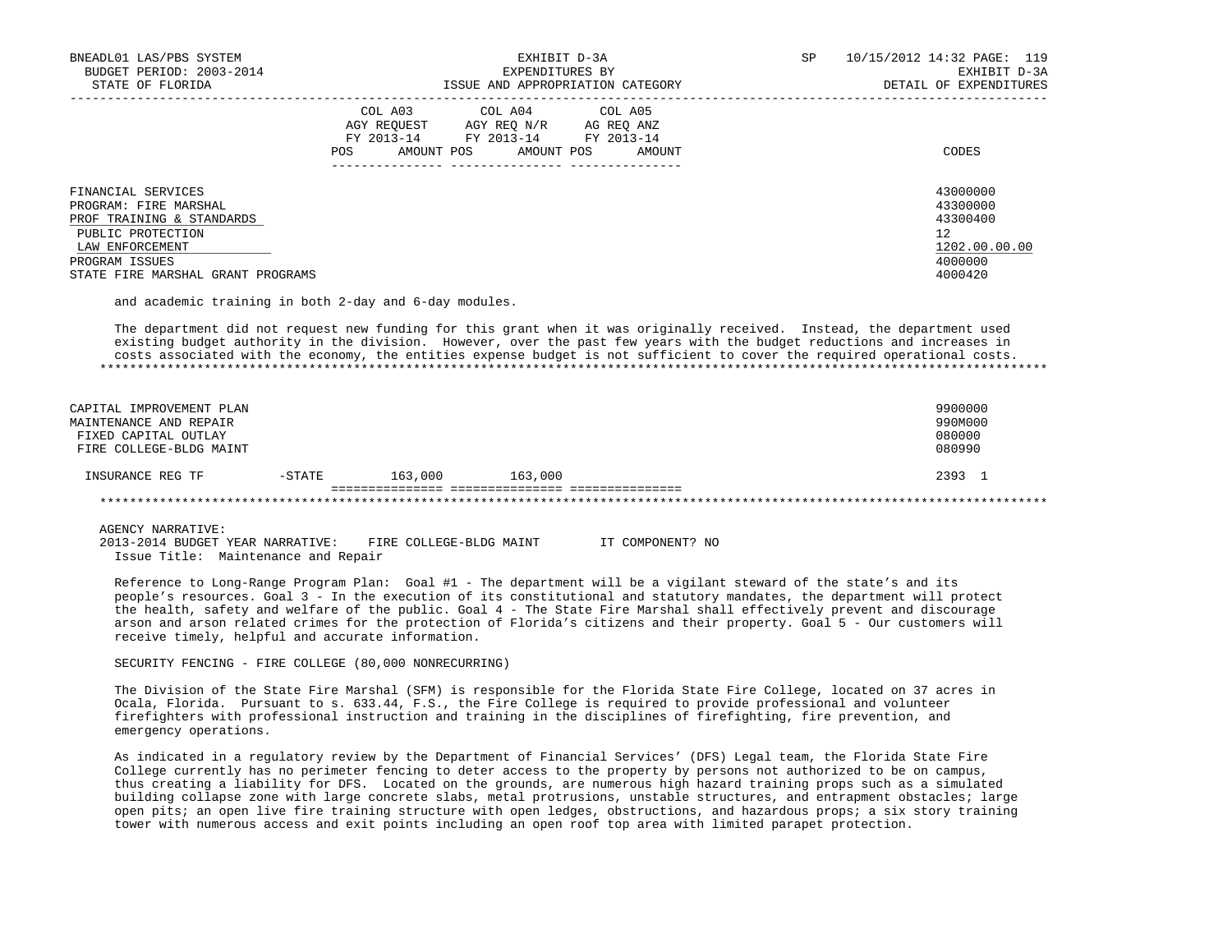| BNEADL01 LAS/PBS SYSTEM<br>BUDGET PERIOD: 2003-2014<br>STATE OF FLORIDA                                                                                                | EXHIBIT D-3A<br>EXPENDITURES BY<br>ISSUE AND APPROPRIATION CATEGORY                                                                               | SP<br>10/15/2012 14:32 PAGE: 120<br>EXHIBIT D-3A<br>DETAIL OF EXPENDITURES    |
|------------------------------------------------------------------------------------------------------------------------------------------------------------------------|---------------------------------------------------------------------------------------------------------------------------------------------------|-------------------------------------------------------------------------------|
|                                                                                                                                                                        | COL A03 COL A04 COL A05<br>AGY REOUEST<br>AGY REO N/R AG REO ANZ<br>FY 2013-14<br>FY 2013-14 FY 2013-14<br>AMOUNT POS AMOUNT POS<br>POS<br>AMOUNT | CODES                                                                         |
| FINANCIAL SERVICES<br>PROGRAM: FIRE MARSHAL<br>PROF TRAINING & STANDARDS<br>PUBLIC PROTECTION<br>LAW ENFORCEMENT<br>CAPITAL IMPROVEMENT PLAN<br>MAINTENANCE AND REPAIR |                                                                                                                                                   | 43000000<br>43300000<br>43300400<br>12<br>1202.00.00.00<br>9900000<br>990M000 |

 Additionally, the lack of any perimeter fencing currently allows for any person to enter the grounds at any access point and gain entry into numerous administration buildings, dormitories, and classrooms. A secure campus is needed because domestic security classes are taught on campus which could be compromised by various national or international organizations.

 Adjacent to the property are residential and commercial properties where adults and children have been observed close to training props. Also on the property between two training fields is a railroad crossing that the DFS maintains and insures. The fencing of the property is a significant first step to securing the property and will allow staff to gain control of visitor and student flow to the campus.

 The department requests \$80,000 in nonrecurring Fixed Capital Outlay funds for the installation of minimum eight foot fencing with appropriate gates that encompass the facility. Project scope includes all materials and labor to install approximately 5,000 linear feet of chain link fencing, gates, and any associated hardware; including the required land clearing, and rubbish removal. Design, construction, and installation will be consistent with industry standards for this occupancy type. Special consideration will be given the highest hazard areas where training props are concentrated.

## ROOF REPLACEMENT - FIRE COLLEGE (23,000 NONRECURRING)

 The Fire College, located on 37 acres, includes numerous buildings which total over 65,000 square feet with a value of over \$6,000,000. These buildings and all other items of value on the property are protected by a private fire protection system. There is no municipal water supply to the property. The only water source is a private well system. The private well system combined with a static pond serves as the water source for the private fire protection system.

 This system includes a hydrant system distributed over the 37 acre area, that provides water for the fire sprinkler system in office buildings, classroom buildings, the dormitory, kitchen, and multi-functional areas. These fire protection systems are supported by one primary fire pump and associated generator located in a detached building called the Fire Protection System Pump and Electrical Generator Building (pump house).

 The pump house roof is in need of complete replacement. The surface membrane, aggregate, structural steel decking, wall scuppers, and insulation require complete replacement. The structural steel roof framing is also deeply corroded in various areas. There is significant degradation due to heavy corrosion of some steel support beams.

 This issue requests \$23,000 in non-recurring Fixed Capital Outlay for two roof repairs: \$12,000 for the complete replacement of the roofing system of the pump house. Funds will be utilized for all services associated with this project, including, but not limited to design, engineering requirements, demolition, materials, and installation of a new roofing system; and \$11,000 for roof leaks that are currently occurring in two buildings at the Fire College. Quotes for repairs have been obtained for Building A and the Administrative Building.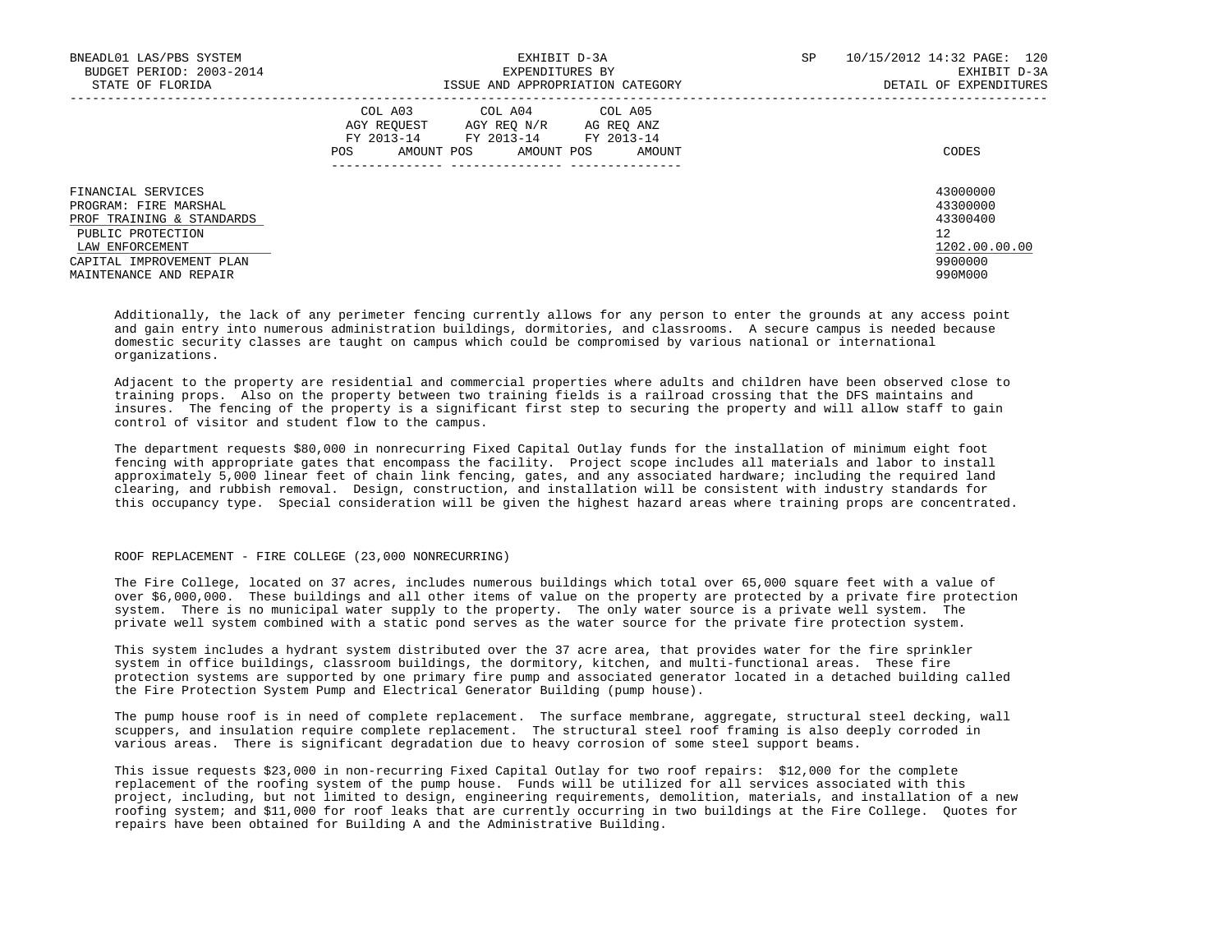| BNEADL01 LAS/PBS SYSTEM<br>BUDGET PERIOD: 2003-2014                                                              | EXHIBIT D-3A<br>EXPENDITURES BY                                                                                                                         | SP | 10/15/2012 14:32 PAGE: 121<br>EXHIBIT D-3A              |
|------------------------------------------------------------------------------------------------------------------|---------------------------------------------------------------------------------------------------------------------------------------------------------|----|---------------------------------------------------------|
| STATE OF FLORIDA                                                                                                 | ISSUE AND APPROPRIATION CATEGORY                                                                                                                        |    | DETAIL OF EXPENDITURES                                  |
|                                                                                                                  | COL A03 COL A04 COL A05<br>AGY REOUEST<br>AGY REO N/R<br>AG REO ANZ<br>FY 2013-14 FY 2013-14<br>FY 2013-14<br>AMOUNT POS<br>AMOUNT POS<br>AMOUNT<br>POS |    | CODES                                                   |
| FINANCIAL SERVICES<br>PROGRAM: FIRE MARSHAL<br>PROF TRAINING & STANDARDS<br>PUBLIC PROTECTION<br>LAW ENFORCEMENT |                                                                                                                                                         |    | 43000000<br>43300000<br>43300400<br>12<br>1202.00.00.00 |
| CAPITAL IMPROVEMENT PLAN<br>MAINTENANCE AND REPAIR                                                               |                                                                                                                                                         |    | 9900000<br>990M000                                      |

## FIXED CAPITAL OUTLAY FOR REPAIRS AND MAINTENANCE - FIRE COLLEGE (60,000)

 The Division of the State Fire Marshal (SFM) is responsible for the Florida State Fire College, located on 37 acres in Ocala, Florida. Pursuant to s. 633.44, F.S., the Fire College is required to provide professional and volunteer firefighters with professional instruction and training in the disciplines of firefighting, fire prevention, and emergency operations.

 The division is requesting \$60,000 in Fixed Capital Outlay funding for the repair of buildings and infrastructure at the Fire College. The Department of Financial Services owns the property and all associated buildings and is responsible for maintaining the property. There are 11 main buildings on the campus that were constructed in 1988. These buildings total over 65,000 square feet and include office space, classrooms, dormitories, a cafeteria, maintenance facilities, and an auditorium with a combined value of \$6 million.

 Most infrastructure elements of this facility have exceeded their life cycle causing frequent repair. The buildings are old and in need of repair to include replacement of water heaters, plumbing fixtures, overhead garage doors for the apparatus bay, painting classrooms, replacing the dishwasher in the cafeteria, replacement of tables and chairs in classrooms, carpeting media consoles, as well as exterior improvements, to name a few. The division is requesting an annual funding allocation to address infrastructure and system deficiencies as they arise. Not funding this request will lead to higher future expenditures if these issues are left unattended. \*\*\*\*\*\*\*\*\*\*\*\*\*\*\*\*\*\*\*\*\*\*\*\*\*\*\*\*\*\*\*\*\*\*\*\*\*\*\*\*\*\*\*\*\*\*\*\*\*\*\*\*\*\*\*\*\*\*\*\*\*\*\*\*\*\*\*\*\*\*\*\*\*\*\*\*\*\*\*\*\*\*\*\*\*\*\*\*\*\*\*\*\*\*\*\*\*\*\*\*\*\*\*\*\*\*\*\*\*\*\*\*\*\*\*\*\*\*\*\*\*\*\*\*\*\*\*

TOTAL: LAW ENFORCEMENT 1202.00.00 COLORED 1202.00.00 COLORED 1202.00.00 COLORED 1202.00.00 COLORED 1202.00 COLOR BY FUND TYPE 31.00 TRUST FUNDS..................... 2,972,483 163,000 2000 SALARY RATE................ 1,183,290 =============== =============== ===============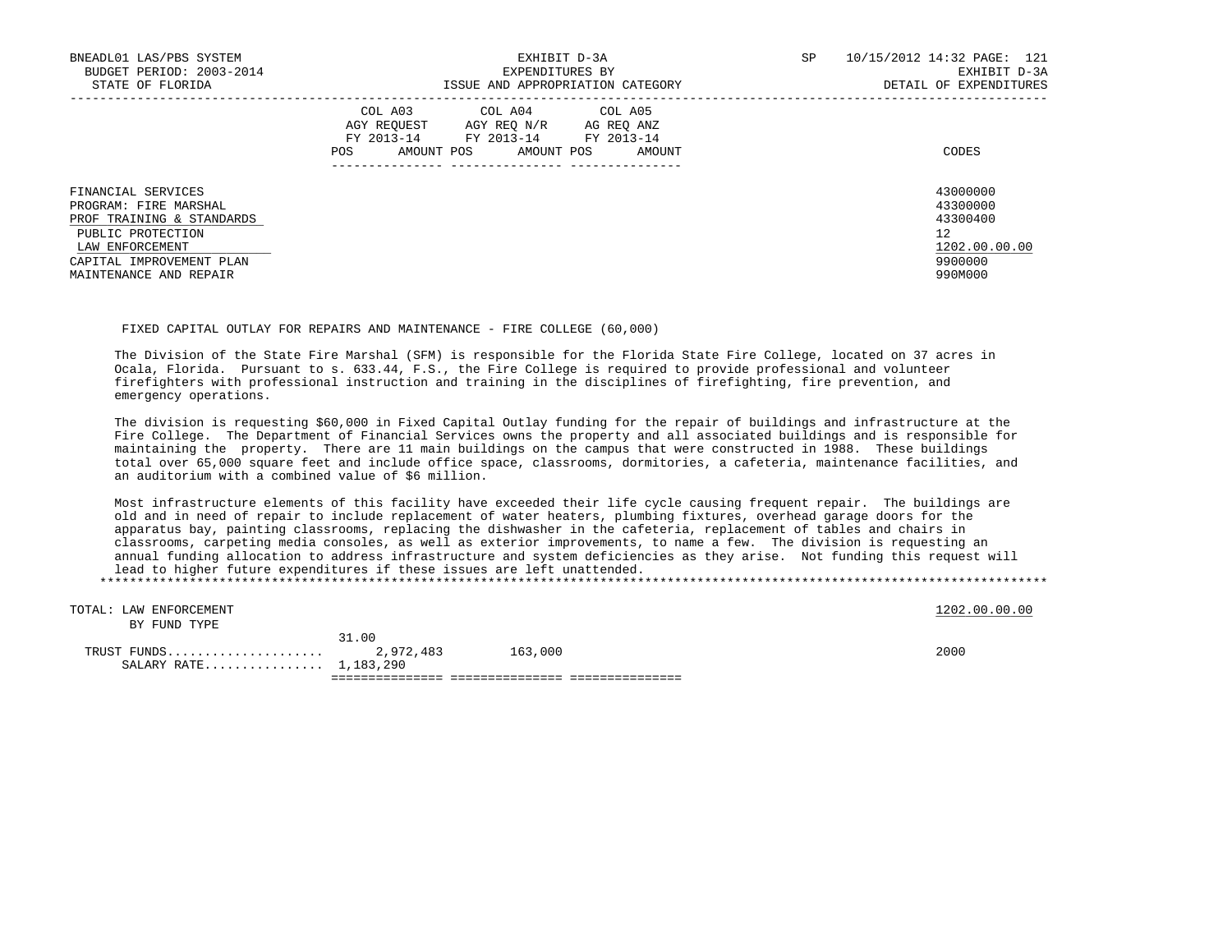| BNEADL01 LAS/PBS SYSTEM<br>BUDGET PERIOD: 2003-2014<br>STATE OF FLORIDA                                                                                                                                                  |           |                                     | EXHIBIT D-3A<br>EXPENDITURES BY<br>ISSUE AND APPROPRIATION CATEGORY                                               | SP <sub>2</sub> | 10/15/2012 14:32 PAGE: 122<br>EXHIBIT D-3A<br>DETAIL OF EXPENDITURES                    |
|--------------------------------------------------------------------------------------------------------------------------------------------------------------------------------------------------------------------------|-----------|-------------------------------------|-------------------------------------------------------------------------------------------------------------------|-----------------|-----------------------------------------------------------------------------------------|
|                                                                                                                                                                                                                          |           | COL A03<br>AMOUNT POS<br><b>POS</b> | COL A04 COL A05<br>AGY REQUEST AGY REQ N/R AG REQ ANZ<br>FY 2013-14 FY 2013-14 FY 2013-14<br>AMOUNT POS<br>AMOUNT |                 | CODES                                                                                   |
| FINANCIAL SERVICES<br>PROGRAM: FIRE MARSHAL<br>FIRE MRSHL ADMN & SUP SRVS<br>PUBLIC PROTECTION<br>LAW ENFORCEMENT<br>ESTIMATED EXPENDITURES<br>ESTIMATED EXPENDITURES - OPERATIONS<br>SALARY RATE<br>SALARY RATE 764,673 |           |                                     |                                                                                                                   |                 | 43000000<br>43300000<br>43300500<br>12<br>1202.00.00.00<br>1000000<br>1001000<br>000000 |
| SALARIES AND BENEFITS                                                                                                                                                                                                    |           |                                     |                                                                                                                   |                 | 010000                                                                                  |
| INSURANCE REG TF                                                                                                                                                                                                         |           | 14.00<br>$-STATE$ 1,090,679         |                                                                                                                   |                 | 2393 1                                                                                  |
| OTHER PERSONAL SERVICES                                                                                                                                                                                                  |           |                                     |                                                                                                                   |                 | 030000                                                                                  |
| INSURANCE REG TF                                                                                                                                                                                                         |           | $-STATE$<br>20,102                  |                                                                                                                   |                 | 2393 1                                                                                  |
| <b>EXPENSES</b>                                                                                                                                                                                                          |           |                                     |                                                                                                                   |                 | 040000                                                                                  |
| INSURANCE REG TF                                                                                                                                                                                                         | $-$ STATE | 233,454                             |                                                                                                                   |                 | 2393 1                                                                                  |
| OPERATING CAPITAL OUTLAY                                                                                                                                                                                                 |           |                                     |                                                                                                                   |                 | 060000                                                                                  |
| INSURANCE REG TF                                                                                                                                                                                                         |           | $-$ STATE<br>6,000                  |                                                                                                                   |                 | 2393 1                                                                                  |
| SPECIAL CATEGORIES<br>CONTRACTED SERVICES                                                                                                                                                                                |           |                                     |                                                                                                                   |                 | 100000<br>100777                                                                        |
| INSURANCE REG TF                                                                                                                                                                                                         | $-$ STATE | 151,189                             |                                                                                                                   |                 | 2393 1                                                                                  |
| OPERATION/MOTOR VEHICLES                                                                                                                                                                                                 |           |                                     |                                                                                                                   |                 | 102289                                                                                  |
| INSURANCE REG TF                                                                                                                                                                                                         |           | $-$ STATE 1,300                     |                                                                                                                   |                 | 2393 1                                                                                  |
| RISK MANAGEMENT INSURANCE                                                                                                                                                                                                |           |                                     |                                                                                                                   |                 | 103241                                                                                  |
| INSURANCE REG TF                                                                                                                                                                                                         | $-$ STATE | 343,693                             |                                                                                                                   |                 | 2393 1                                                                                  |
|                                                                                                                                                                                                                          |           |                                     |                                                                                                                   |                 |                                                                                         |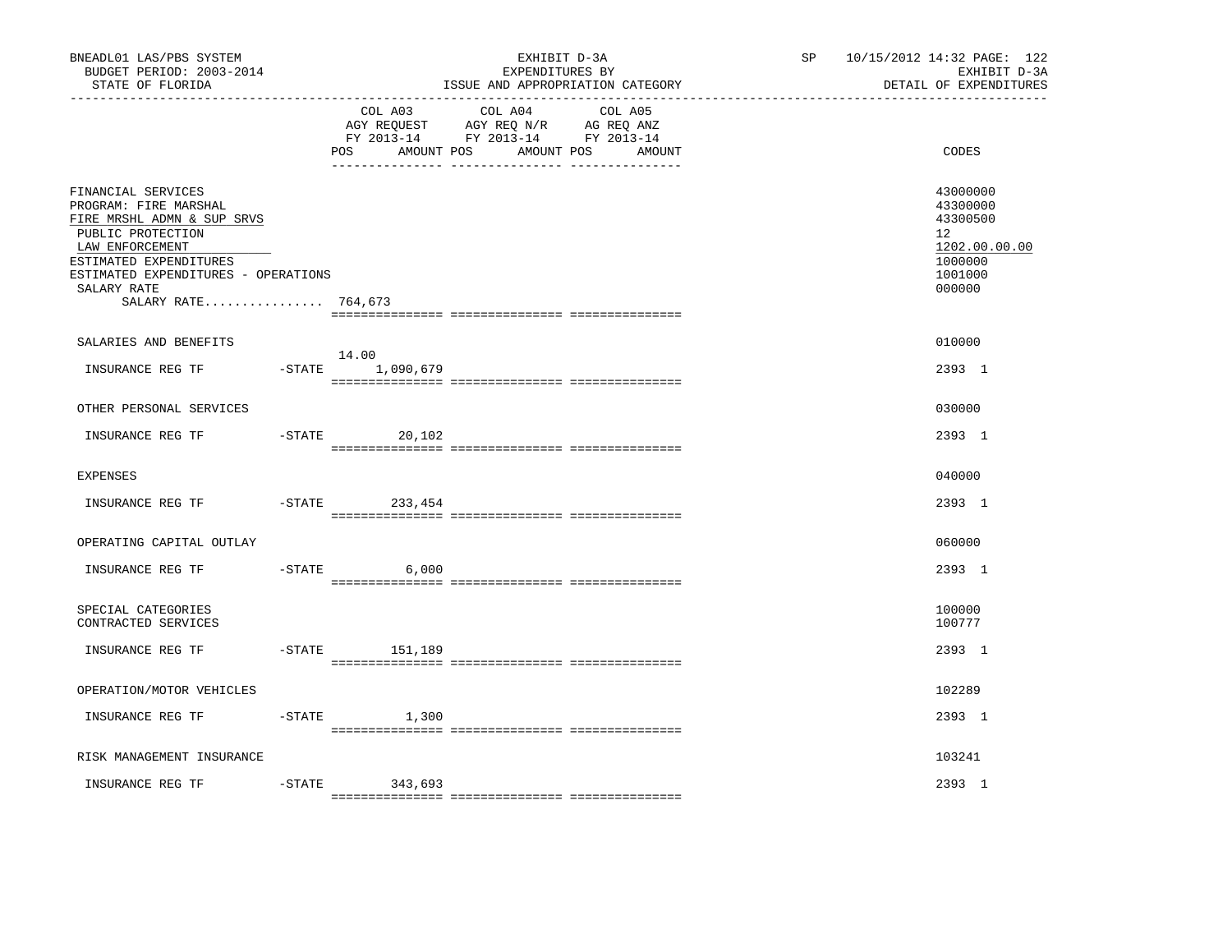| BNEADL01 LAS/PBS SYSTEM<br>BUDGET PERIOD: 2003-2014<br>STATE OF FLORIDA<br>---------------                                                                                                                                         |           |                              | EXHIBIT D-3A<br>EXPENDITURES BY<br>ISSUE AND APPROPRIATION CATEGORY                                                  | SP <sub>2</sub> | 10/15/2012 14:32 PAGE: 123<br>EXHIBIT D-3A<br>DETAIL OF EXPENDITURES                              |
|------------------------------------------------------------------------------------------------------------------------------------------------------------------------------------------------------------------------------------|-----------|------------------------------|----------------------------------------------------------------------------------------------------------------------|-----------------|---------------------------------------------------------------------------------------------------|
|                                                                                                                                                                                                                                    |           | COL A03<br>POS<br>AMOUNT POS | COL A04<br>COL A05<br>AGY REQUEST AGY REQ N/R AG REQ ANZ<br>FY 2013-14 FY 2013-14 FY 2013-14<br>AMOUNT POS<br>AMOUNT |                 | CODES                                                                                             |
| FINANCIAL SERVICES<br>PROGRAM: FIRE MARSHAL<br>FIRE MRSHL ADMN & SUP SRVS<br>PUBLIC PROTECTION<br>LAW ENFORCEMENT<br>ESTIMATED EXPENDITURES<br>ESTIMATED EXPENDITURES - OPERATIONS<br>SPECIAL CATEGORIES<br>SUPP FIREFIGHTERS COMP |           |                              |                                                                                                                      |                 | 43000000<br>43300000<br>43300500<br>12<br>1202.00.00.00<br>1000000<br>1001000<br>100000<br>103725 |
| INSURANCE REG TF                                                                                                                                                                                                                   | $-$ STATE | 7,500                        |                                                                                                                      |                 | 2393 1                                                                                            |
| LEASE/PURCHASE/EQUIPMENT                                                                                                                                                                                                           |           |                              |                                                                                                                      |                 | 105281                                                                                            |
| INSURANCE REG TF                                                                                                                                                                                                                   | $-$ STATE | 4,985                        |                                                                                                                      |                 | 2393 1                                                                                            |
| TR/DMS/HR SVCS/STW CONTRCT                                                                                                                                                                                                         |           |                              |                                                                                                                      |                 | 107040                                                                                            |
| INSURANCE REG TF                                                                                                                                                                                                                   | $-$ STATE | 6,282                        |                                                                                                                      |                 | 2393 1                                                                                            |
| TOTAL: ESTIMATED EXPENDITURES - OPERATIONS<br>TOTAL POSITIONS 14.00<br>TOTAL ISSUE 1,865,184<br>TOTAL SALARY RATE 764,673                                                                                                          |           |                              |                                                                                                                      |                 | 1001000                                                                                           |
| CASUALTY INSURANCE PREMIUM<br>ADJUSTMENT<br>SPECIAL CATEGORIES<br>RISK MANAGEMENT INSURANCE                                                                                                                                        |           |                              |                                                                                                                      |                 | 1001090<br>100000<br>103241                                                                       |
| INSURANCE REG TF                                                                                                                                                                                                                   |           | $-STATE$<br>32,165           |                                                                                                                      |                 | 2393 1                                                                                            |
| FLORIDA RETIREMENT SYSTEM<br>CONTRIBUTION ADJUSTMENT FOR<br>FISCAL YEAR 2012-2013<br>SALARIES AND BENEFITS                                                                                                                         |           |                              |                                                                                                                      |                 | 1001240<br>010000                                                                                 |
| INSURANCE REG TF                                                                                                                                                                                                                   | $-$ STATE | 5,944                        |                                                                                                                      |                 | 2393 1                                                                                            |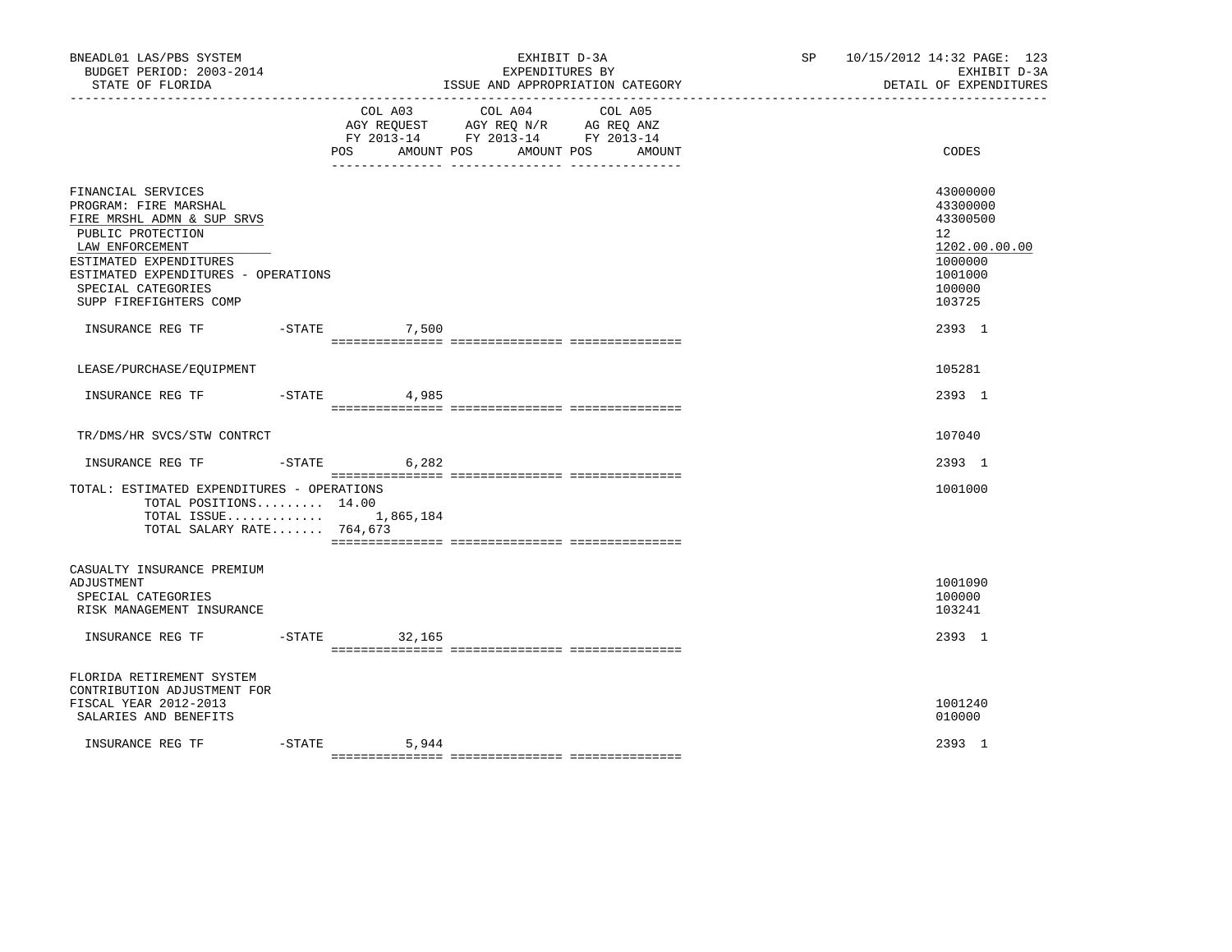| BNEADL01 LAS/PBS SYSTEM<br>BUDGET PERIOD: 2003-2014<br>STATE OF FLORIDA                                                                                                                                       | EXHIBIT D-3A<br>SP<br>EXPENDITURES BY                                                                                                                                                                                                                                                                                                   | 10/15/2012 14:32 PAGE: 124<br>EXHIBIT D-3A<br>DETAIL OF EXPENDITURES |
|---------------------------------------------------------------------------------------------------------------------------------------------------------------------------------------------------------------|-----------------------------------------------------------------------------------------------------------------------------------------------------------------------------------------------------------------------------------------------------------------------------------------------------------------------------------------|----------------------------------------------------------------------|
|                                                                                                                                                                                                               | COL A03 COL A04 COL A05<br>AGY REQUEST AGY REQ N/R AG REQ ANZ<br>FY 2013-14 FY 2013-14 FY 2013-14<br>POS AMOUNT POS AMOUNT POS<br>AMOUNT                                                                                                                                                                                                | CODES                                                                |
| FINANCIAL SERVICES<br>PROGRAM: FIRE MARSHAL<br>FIRE MRSHL ADMN & SUP SRVS<br>PUBLIC PROTECTION<br>LAW ENFORCEMENT<br>ESTIMATED EXPENDITURES<br>ADJUSTMENT TO STATE HEALTH<br>INSURANCE PREMIUM CONTRIBUTION - |                                                                                                                                                                                                                                                                                                                                         | 43000000<br>43300000<br>43300500<br>12<br>1202.00.00.00<br>1000000   |
| FISCAL YEAR 2012-13<br>SALARIES AND BENEFITS                                                                                                                                                                  |                                                                                                                                                                                                                                                                                                                                         | 1001830<br>010000                                                    |
| INSURANCE REG TF                                                                                                                                                                                              | $-STATE$<br>1,733                                                                                                                                                                                                                                                                                                                       | 2393 1                                                               |
| REALLOCATION OF HUMAN RESOURCES<br>OUTSOURCING<br>SPECIAL CATEGORIES<br>TR/DMS/HR SVCS/STW CONTRCT<br>INSURANCE REG TF                                                                                        | -STATE 152-                                                                                                                                                                                                                                                                                                                             | 1005900<br>100000<br>107040<br>2393 1                                |
|                                                                                                                                                                                                               |                                                                                                                                                                                                                                                                                                                                         |                                                                      |
| ADJUSTMENTS TO CURRENT YEAR<br>ESTIMATED EXPENDITURES<br>REALIGNMENT OF LEASE OR<br>LEASE-PURCHASE EOUIPMENT - DEDUCT<br>EXPENSES                                                                             |                                                                                                                                                                                                                                                                                                                                         | 1600000<br>160M010<br>040000                                         |
|                                                                                                                                                                                                               |                                                                                                                                                                                                                                                                                                                                         | 2393 1                                                               |
|                                                                                                                                                                                                               |                                                                                                                                                                                                                                                                                                                                         |                                                                      |
| AGENCY ISSUE NARRATIVE:<br>2013-2014 BUDGET YEAR NARRATIVE:                                                                                                                                                   | IT COMPONENT? NO<br>This issue further aligns budget in the correct appropriation category for lease/lease purchase expenditures. A major<br>change in the FY 2012-13 instructions required departments to satisfy the requirements of Ch. 2011-45, L.O.F. (SB 1314).<br>This issue nets to zero with corresponding issue code 160M020. |                                                                      |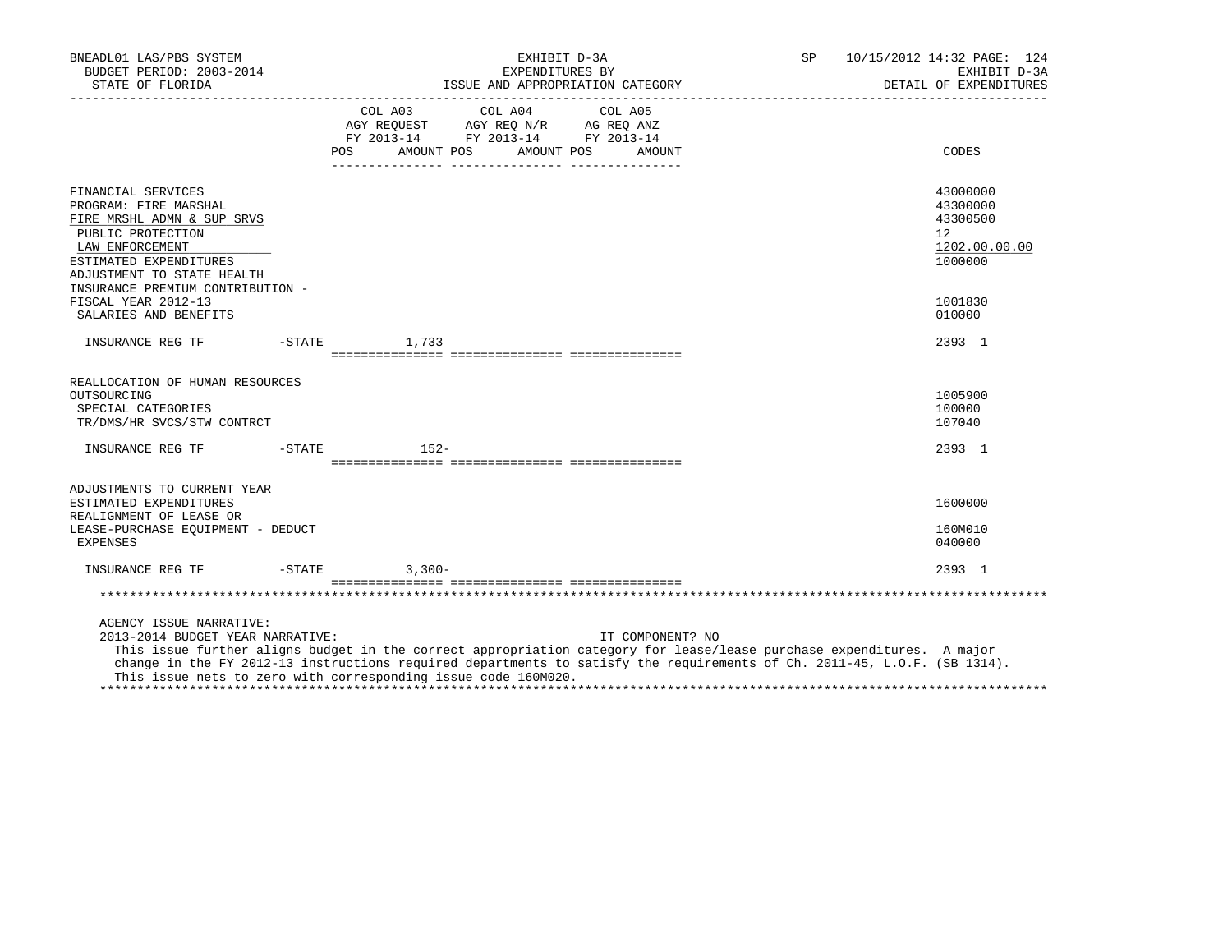| BNEADL01 LAS/PBS SYSTEM<br>BUDGET PERIOD: 2003-2014<br>STATE OF FLORIDA                                                                                                                                                                                                                                                                                                                                                                                                                                                                                                                                                                                                                                                                                     | EXHIBIT D-3A<br>EXPENDITURES BY<br>ISSUE AND APPROPRIATION CATEGORY |                                                                                                    |                                     |                  | SP | 10/15/2012 14:32 PAGE: 125<br>EXHIBIT D-3A<br>DETAIL OF EXPENDITURES |
|-------------------------------------------------------------------------------------------------------------------------------------------------------------------------------------------------------------------------------------------------------------------------------------------------------------------------------------------------------------------------------------------------------------------------------------------------------------------------------------------------------------------------------------------------------------------------------------------------------------------------------------------------------------------------------------------------------------------------------------------------------------|---------------------------------------------------------------------|----------------------------------------------------------------------------------------------------|-------------------------------------|------------------|----|----------------------------------------------------------------------|
|                                                                                                                                                                                                                                                                                                                                                                                                                                                                                                                                                                                                                                                                                                                                                             | <b>POS</b>                                                          | COL A03<br>COL A04<br>AGY REQUEST<br>AGY REQ N/R<br>FY 2013-14 FY 2013-14 FY 2013-14<br>AMOUNT POS | COL A05<br>AG REQ ANZ<br>AMOUNT POS | AMOUNT           |    | CODES                                                                |
| FINANCIAL SERVICES<br>PROGRAM: FIRE MARSHAL<br>FIRE MRSHL ADMN & SUP SRVS<br>PUBLIC PROTECTION<br>LAW ENFORCEMENT                                                                                                                                                                                                                                                                                                                                                                                                                                                                                                                                                                                                                                           |                                                                     |                                                                                                    |                                     |                  |    | 43000000<br>43300000<br>43300500<br>12<br>1202.00.00.00              |
| ADJUSTMENTS TO CURRENT YEAR<br>ESTIMATED EXPENDITURES<br>REALIGNMENT OF LEASE OR<br>LEASE-PURCHASE EQUIPMENT - ADD<br>SPECIAL CATEGORIES<br>LEASE/PURCHASE/EQUIPMENT                                                                                                                                                                                                                                                                                                                                                                                                                                                                                                                                                                                        |                                                                     |                                                                                                    |                                     |                  |    | 1600000<br>160M020<br>100000<br>105281                               |
| INSURANCE REG TF                                                                                                                                                                                                                                                                                                                                                                                                                                                                                                                                                                                                                                                                                                                                            | $-$ STATE                                                           | 3,300                                                                                              |                                     |                  |    | 2393 1                                                               |
|                                                                                                                                                                                                                                                                                                                                                                                                                                                                                                                                                                                                                                                                                                                                                             |                                                                     |                                                                                                    |                                     |                  |    |                                                                      |
| AGENCY ISSUE NARRATIVE:<br>2013-2014 BUDGET YEAR NARRATIVE:<br>This issue further aligns budget in the correct appropriation category for lease/lease purchase expenditures. A major<br>change in the FY 2012-13 instructions required departments to satisfy the requirements of Ch. 2011-45, L.O.F. (SB 1314).<br>This issue nets to zero with corresponding issue code 160M010.                                                                                                                                                                                                                                                                                                                                                                          |                                                                     |                                                                                                    |                                     | IT COMPONENT? NO |    |                                                                      |
| ESTIMATED EXPENDITURES REALIGNMENT<br>REALIGN BUDGET AUTHORITY BETWEEN<br>CATEGORIES TO MATCH ANTICIPATED                                                                                                                                                                                                                                                                                                                                                                                                                                                                                                                                                                                                                                                   |                                                                     |                                                                                                    |                                     |                  |    | 2000000                                                              |
| RECURRING OPERATING EXPENDITURES -<br>ADD<br>SPECIAL CATEGORIES<br>CONTRACTED SERVICES                                                                                                                                                                                                                                                                                                                                                                                                                                                                                                                                                                                                                                                                      |                                                                     |                                                                                                    |                                     |                  |    | 2000140<br>100000<br>100777                                          |
| INSURANCE REG TF                                                                                                                                                                                                                                                                                                                                                                                                                                                                                                                                                                                                                                                                                                                                            | $-$ STATE                                                           | 24,000                                                                                             |                                     |                  |    | 2393 1                                                               |
|                                                                                                                                                                                                                                                                                                                                                                                                                                                                                                                                                                                                                                                                                                                                                             |                                                                     |                                                                                                    |                                     |                  |    |                                                                      |
| AGENCY ISSUE NARRATIVE:<br>2013-2014 BUDGET YEAR NARRATIVE:<br>This issue is the add side of a budget authority realignment throughout the Department of Financial Services proper<br>(excluding Office of Insurance Regulation and Office of Financial Regulation). The realignment of budget was first<br>approved in FY 2012-13 General Appropriation Act. This issue continues that practice and appropriates budget from<br>various categories, except salaries, to various categories where there is additional budget need. This issue with<br>corresponding issue code 2000130 will net to zero at the department level. If the budget/fund is general revenue, this<br>also nets to zero at a fund level.<br>************************************* |                                                                     |                                                                                                    |                                     | IT COMPONENT? NO |    |                                                                      |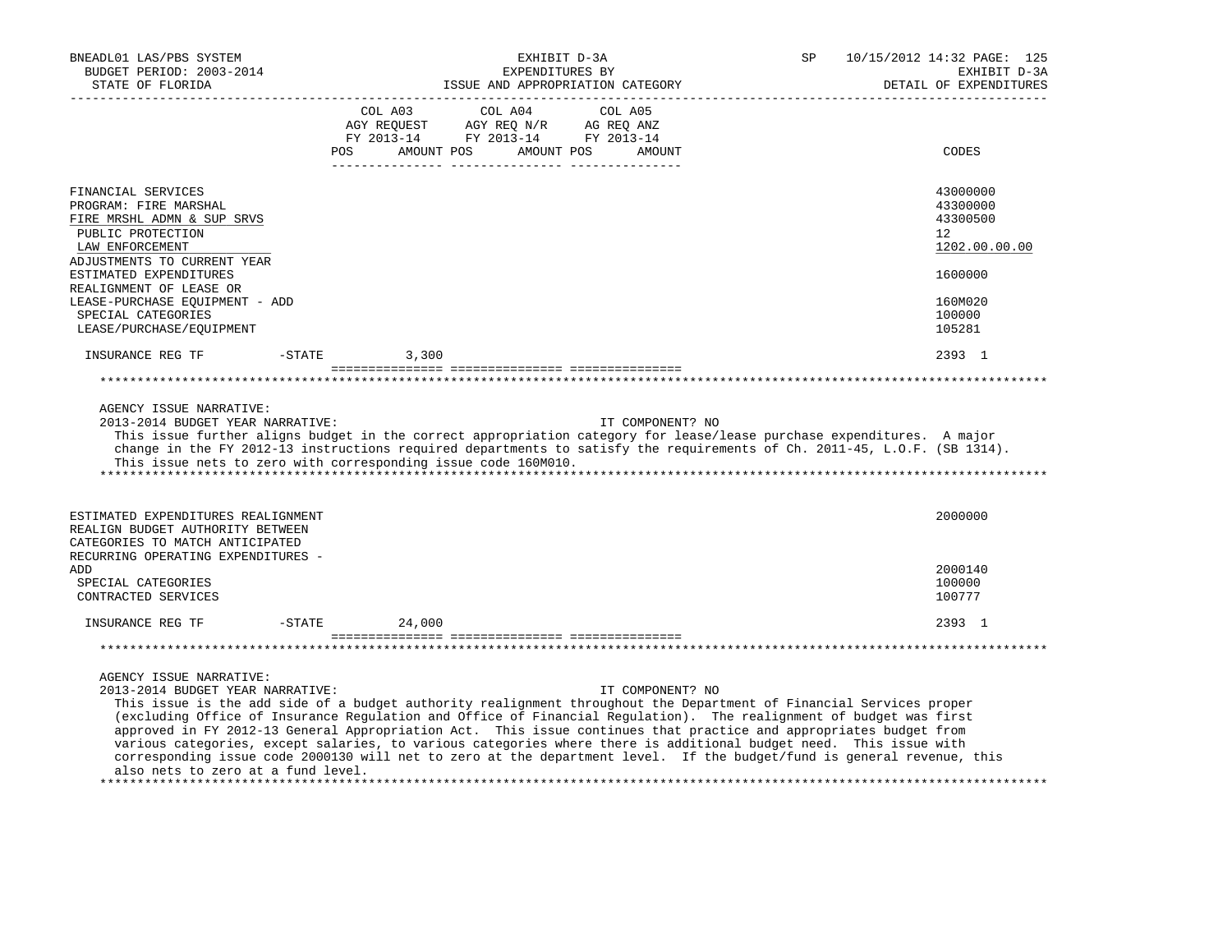| BNEADL01 LAS/PBS SYSTEM<br>BUDGET PERIOD: 2003-2014<br>STATE OF FLORIDA                                                                                           |        |                 | EXHIBIT D-3A<br>EXPENDITURES BY<br>ISSUE AND APPROPRIATION CATEGORY                                                               | SP | 10/15/2012 14:32 PAGE: 126<br>EXHIBIT D-3A<br>DETAIL OF EXPENDITURES |                                                                    |
|-------------------------------------------------------------------------------------------------------------------------------------------------------------------|--------|-----------------|-----------------------------------------------------------------------------------------------------------------------------------|----|----------------------------------------------------------------------|--------------------------------------------------------------------|
|                                                                                                                                                                   |        | POS             | COL A03 COL A04 COL A05<br>AGY REQUEST AGY REQ N/R AG REQ ANZ<br>FY 2013-14 FY 2013-14 FY 2013-14<br>AMOUNT POS AMOUNT POS AMOUNT |    |                                                                      | CODES                                                              |
| FINANCIAL SERVICES<br>PROGRAM: FIRE MARSHAL<br>FIRE MRSHL ADMN & SUP SRVS<br>PUBLIC PROTECTION<br>LAW ENFORCEMENT<br>EQUIPMENT NEEDS<br>REPLACEMENT OF SCIENTIFIC |        |                 |                                                                                                                                   |    |                                                                      | 43000000<br>43300000<br>43300500<br>12<br>1202.00.00.00<br>2400000 |
| LABORATORY EQUIPMENT - ARSON LAB<br>OPERATING CAPITAL OUTLAY                                                                                                      |        |                 |                                                                                                                                   |    |                                                                      | 2401400<br>060000                                                  |
| INSURANCE REG TF                                                                                                                                                  | -STATE | 185,000 185,000 |                                                                                                                                   |    |                                                                      | 2393 1                                                             |

AGENCY ISSUE NARRATIVE:

 2013-2014 BUDGET YEAR NARRATIVE: IT COMPONENT? NO Issue Title: Replace Scientific Laboratory Equipment - Arson Lab

 Reference to Long-Range Program Plan: Goal #3 - In the execution of its constitutional and statutory mandates, the department will protect the health, safety and welfare of the public. Goal 4 - The State Fire Marshal shall effectively prevent and discourage arson and arson related crimes for the protection of Florida's citizens and their property.

\*\*\*\*\*\*\*\*\*\*\*\*\*\*\*\*\*\*\*\*\*\*\*\*\*\*\*\*\*\*\*\*\*\*\*\*\*\*\*\*\*\*\*\*\*\*\*\*\*\*\*\*\*\*\*\*\*\*\*\*\*\*\*\*\*\*\*\*\*\*\*\*\*\*\*\*\*\*\*\*\*\*\*\*\*\*\*\*\*\*\*\*\*\*\*\*\*\*\*\*\*\*\*\*\*\*\*\*\*\*\*\*\*\*\*\*\*\*\*\*\*\*\*\*\*\*\*

ION CHROMATOGRAPH - ARSON LAB (60,000)

 The mission of the Bureau of Fire Forensic and Explosive Analysis is to provide timely and credible forensic analysis of evidence. The bureau has two ion chromatographs linked to a single mass detector. These tools allow analysis of both positively charged ions on one instrument and negatively charged ions on the second without down time or materials costs for switching. This is an essential instrument in the analysis of low explosives and unidentified hazardous chemicals. During Fiscal Year 2011-12, the bureau processed 3,645 of these analyses for state and local law enforcement. This service is not provided by any other State of Florida laboratory. The oldest of the two ion chromatograph instruments, used for both explosives and chemical evidence analysis, was originally obtained in 1999 for approximately \$50,000. It has continued to operate beyond its expected operational life of 10 years. The service contract for repair is no longer at a level that adequately covers the instrument, as the replacement parts are not manufactured and cannot be found. In order to ensure a staggered replacement schedule of this critical instrument, it should be replaced this year. This issue is requesting funds to replace the oldest unit with the Dionex ICS 2100 (or equivalent). This would integrate with the existing Dionex mass detector to which it would be attached. This unit directly affects both the continuous analysis of evidence and turnaround times as well as the quality of data presented in court during expert testimony in prosecutions for crimes.

## FOURIER TRANSFORM INFRARED SPECTROPHOTOMETER (FTIR) - ARSON LAB (125,000)

 A Fourier Transform Infrared Spectrophotometer (FTIR) is used in the analysis of explosives and unidentified hazardous materials. The unit is used to provide conclusive identification of "organic" compounds in explosives and chemical analyses. When linked with a Raman spectrometer a wider range of chemical species can be identified. The existing FTIR unit was originally purchased in 2001 for a cost of approximately \$120,000. This instrument has been functioning with annual preventive maintenance and contracts with the manufacturer for emergency repairs. The manufacturer has advised that beginning January 2014, the unit will be classified as obsolete and they will no longer be able to repair or maintain the unit. Therefore, it will not be possible to maintain the instrument at a level that would ensure the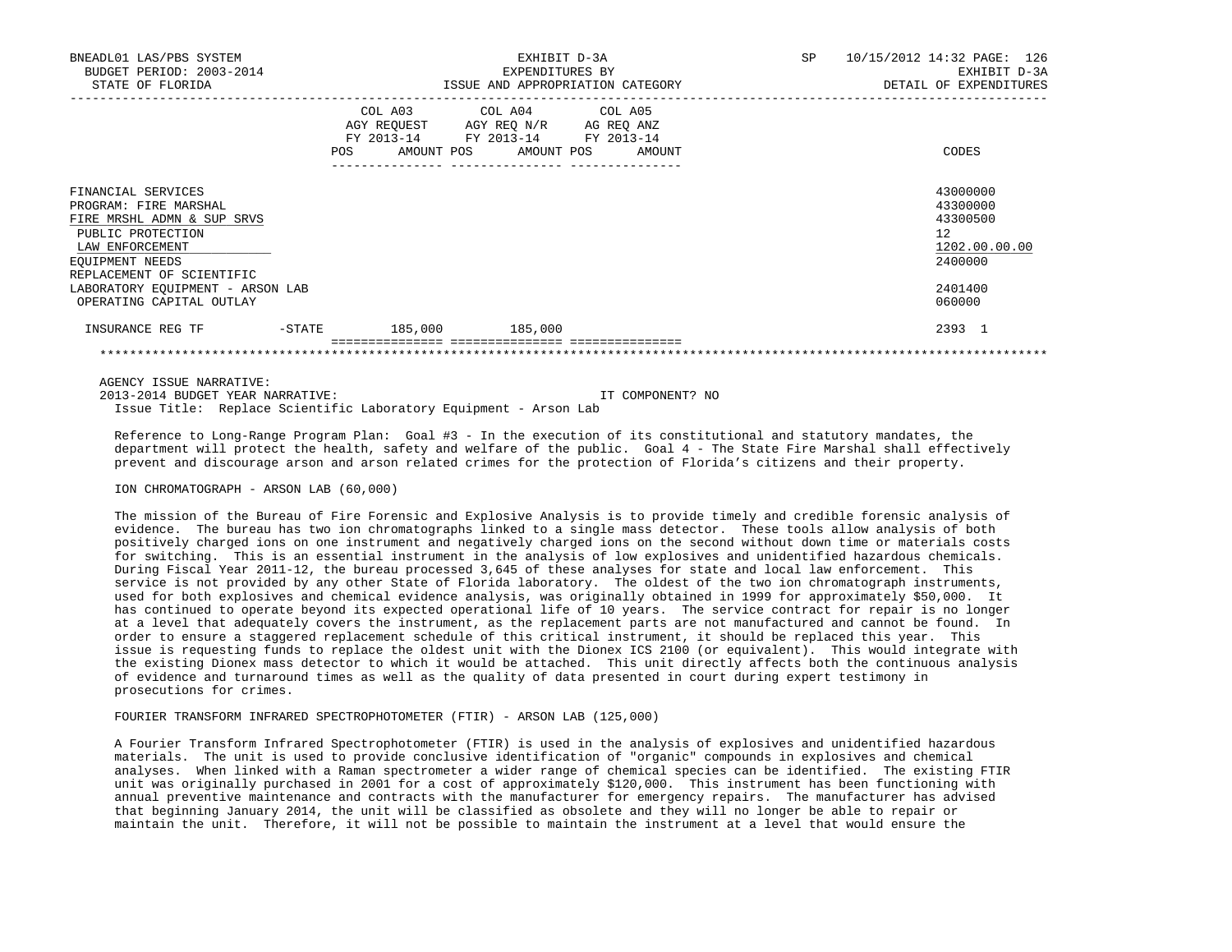| BNEADL01 LAS/PBS SYSTEM<br>BUDGET PERIOD: 2003-2014<br>STATE OF FLORIDA<br>-------------------                                                                    | EXHIBIT D-3A<br>EXPENDITURES BY<br>ISSUE AND APPROPRIATION CATEGORY                                                                                                                                                                                                                                                                                                                                                                                                                                                                                                                                                                                                                                                                                                                                                                                                                                                                                                                                       | SP<br>10/15/2012 14:32 PAGE: 127<br>EXHIBIT D-3A<br>DETAIL OF EXPENDITURES |
|-------------------------------------------------------------------------------------------------------------------------------------------------------------------|-----------------------------------------------------------------------------------------------------------------------------------------------------------------------------------------------------------------------------------------------------------------------------------------------------------------------------------------------------------------------------------------------------------------------------------------------------------------------------------------------------------------------------------------------------------------------------------------------------------------------------------------------------------------------------------------------------------------------------------------------------------------------------------------------------------------------------------------------------------------------------------------------------------------------------------------------------------------------------------------------------------|----------------------------------------------------------------------------|
|                                                                                                                                                                   | COL A03<br>COL A04<br>COL A05<br>$\begin{tabular}{lllllllll} \bf AGY \,\, & & & & & & & & \\ \bf AGY \,\, & & & & & & & \\ \bf FY \,\, & & & & & & & \\ \bf FY \,\, & & & & & & & \\ \bf FY \,\, & & & & & & \\ \bf ZY & & & & & & \\ \bf ZZ & & & & & & \\ \bf ZZ & & & & & & \\ \bf ZZ & & & & & & \\ \bf ZZ & & & & & & \\ \bf ZZ & & & & & & \\ \bf ZZ & & & & & & \\ \bf ZZ & & & & & & \\ \bf ZZ & & & & & & \\ \bf ZZ & & & & & & \\ \bf ZZ & & & & & & \\ \bf ZZ & & & & & & \\ \bf ZZ$<br>AMOUNT POS<br>AMOUNT POS<br>POS<br>AMOUNT                                                                                                                                                                                                                                                                                                                                                                                                                                                              | CODES                                                                      |
| FINANCIAL SERVICES<br>PROGRAM: FIRE MARSHAL<br>FIRE MRSHL ADMN & SUP SRVS<br>PUBLIC PROTECTION<br>LAW ENFORCEMENT<br>EQUIPMENT NEEDS<br>REPLACEMENT OF SCIENTIFIC |                                                                                                                                                                                                                                                                                                                                                                                                                                                                                                                                                                                                                                                                                                                                                                                                                                                                                                                                                                                                           | 43000000<br>43300000<br>43300500<br>12<br>1202.00.00.00<br>2400000         |
| LABORATORY EQUIPMENT - ARSON LAB                                                                                                                                  | department's accreditation or the acceptability of the instrumental results when presented in court. The unit is coupled<br>with a secondary Raman spectrometer and the replacement must be compatible (most likely from the same manufacturer). This<br>unit directly affects both the continuous analysis of evidence and turnaround times, as well as the quality of data<br>presented in court during expert testimony in prosecutions for crimes.                                                                                                                                                                                                                                                                                                                                                                                                                                                                                                                                                    | 2401400                                                                    |
| REPLACEMENT OF SECURITY CAMERA<br>SYSTEM - ARSON LAB<br>OPERATING CAPITAL OUTLAY                                                                                  |                                                                                                                                                                                                                                                                                                                                                                                                                                                                                                                                                                                                                                                                                                                                                                                                                                                                                                                                                                                                           | 2401410<br>060000                                                          |
| INSURANCE REG TF                                                                                                                                                  | $-$ STATE 8,400 8,400                                                                                                                                                                                                                                                                                                                                                                                                                                                                                                                                                                                                                                                                                                                                                                                                                                                                                                                                                                                     | 2393 1                                                                     |
|                                                                                                                                                                   |                                                                                                                                                                                                                                                                                                                                                                                                                                                                                                                                                                                                                                                                                                                                                                                                                                                                                                                                                                                                           |                                                                            |
| AGENCY ISSUE NARRATIVE:<br>2013-2014 BUDGET YEAR NARRATIVE:                                                                                                       | IT COMPONENT? NO<br>Issue Title: Replacement of Security Camera System - Arson Lab<br>Reference to Long-Range Program Plan: Goal #3 - In the execution of its constitutional and statutory mandates, the<br>department will protect the health, safety and welfare of the public. Goal 4 - The State Fire Marshal shall effectively<br>prevent and discourage arson and arson related crimes for the protection of Florida's citizens and their property.                                                                                                                                                                                                                                                                                                                                                                                                                                                                                                                                                 |                                                                            |
|                                                                                                                                                                   | The State Arson Laboratory, located in Gadsden County, is owned by the Department of Financial Services and serves as the<br>State's only forensic laboratory that can perform fire debris analysis in the investigation of possible arson or<br>explosives/unidentified chemicals in the investigation of other crimes. The facility is not occupied 24 hours per day<br>and 7 days per week. Because the facility stores criminal evidence as well as thousands of dollars of technical and<br>instrumental equipment, the security of the facility must be maintained when it is unoccupied. The current system<br>includes motion sensors, door alarms, glass break detectors, noise monitors, smoke detectors, and fire detectors.                                                                                                                                                                                                                                                                   |                                                                            |
|                                                                                                                                                                   | The system currently has a security camera system with six camera views for monitoring selected portions of the facility.<br>It has limited capacity for recording information, but with the assistance of the Division of Information Systems (DIS),<br>stores data via File Transfer Protocol (FTP) off site for disaster recovery. The existing system allows bureau staff to<br>remotely monitor the facility to determine if any alarm was caused by an event that will require a response by staff, law<br>enforcement, or the fire department. The system reduces the amount of time bureau personnel responds to any alarms and<br>is safer than being in the physical presence of an intruder. The existing security camera system is limited to six<br>camera views. These cover only the four exterior doors, the front lobby, and the evidence intake room. These are<br>inadequate to cover all critical areas of the facility. A new 16 channel digital video recorder (DVR) system that is |                                                                            |

network ready and capable of archiving data via FTP is needed. In addition the existing cameras need to be replaced and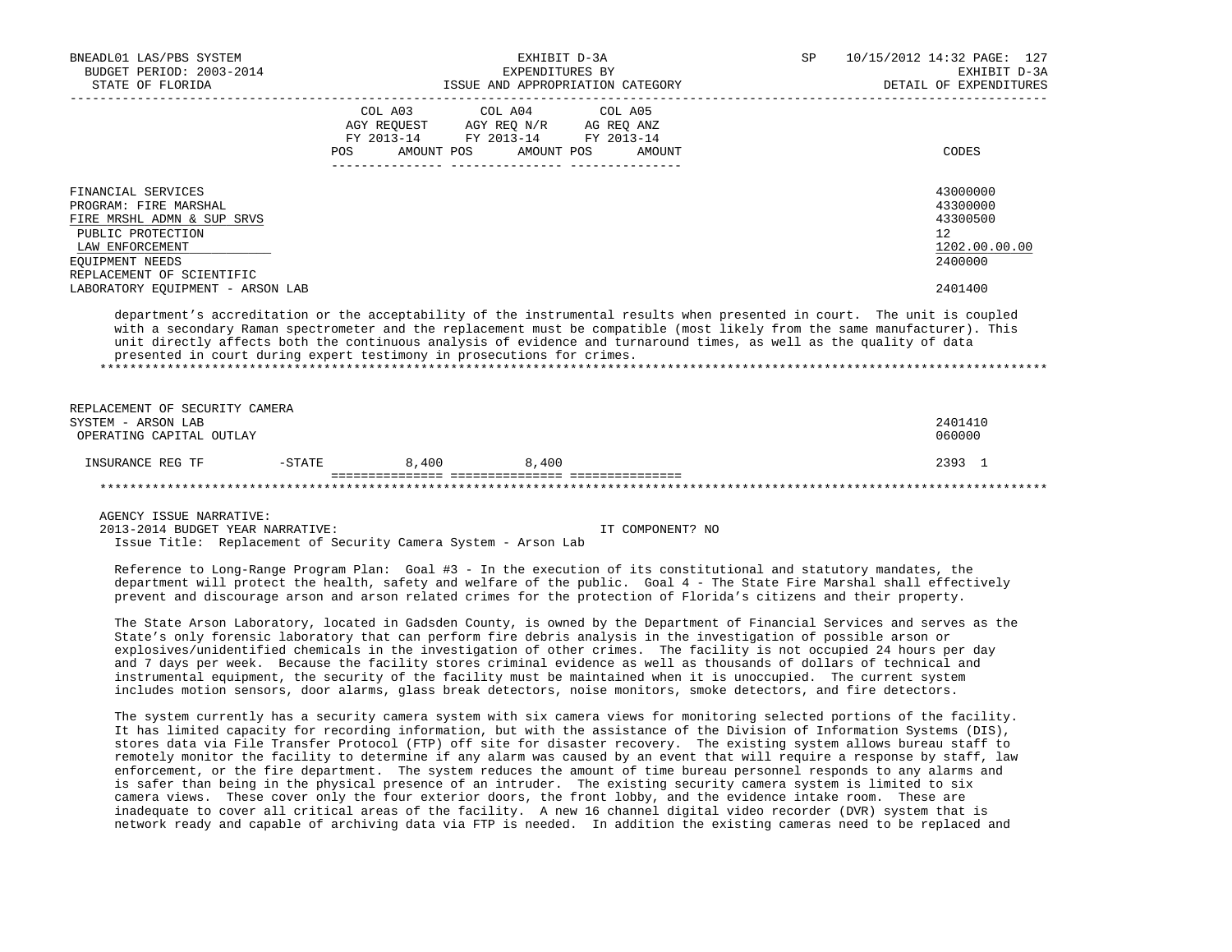| BNEADL01 LAS/PBS SYSTEM<br>BUDGET PERIOD: 2003-2014                                                                                                                                                                                                                                                                                                                                               |                    | EXHIBIT D-3A<br>EXPENDITURES BY                                                                 |                                 | SP | 10/15/2012 14:32 PAGE: 128<br>EXHIBIT D-3A                                    |
|---------------------------------------------------------------------------------------------------------------------------------------------------------------------------------------------------------------------------------------------------------------------------------------------------------------------------------------------------------------------------------------------------|--------------------|-------------------------------------------------------------------------------------------------|---------------------------------|----|-------------------------------------------------------------------------------|
| STATE OF FLORIDA<br>-------------------                                                                                                                                                                                                                                                                                                                                                           |                    | ISSUE AND APPROPRIATION CATEGORY                                                                |                                 |    | DETAIL OF EXPENDITURES                                                        |
|                                                                                                                                                                                                                                                                                                                                                                                                   | COL A03<br>POS     | COL A04<br>AGY REQUEST AGY REQ N/R AG REQ ANZ<br>FY 2013-14 FY 2013-14 FY 2013-14<br>AMOUNT POS | COL A05<br>AMOUNT POS<br>AMOUNT |    | CODES                                                                         |
| FINANCIAL SERVICES<br>PROGRAM: FIRE MARSHAL<br>FIRE MRSHL ADMN & SUP SRVS<br>PUBLIC PROTECTION<br>LAW ENFORCEMENT<br>EOUIPMENT NEEDS<br>REPLACEMENT OF SECURITY CAMERA<br>SYSTEM - ARSON LAB                                                                                                                                                                                                      |                    |                                                                                                 |                                 |    | 43000000<br>43300000<br>43300500<br>12<br>1202.00.00.00<br>2400000<br>2401410 |
| six new cameras added.  These would cover the area where the external Heating, Ventilation and Air Conditioning (HVAC)<br>equipment is located; the building's external emergency generator; the external read windows of the facility; external<br>exit only doors, and the interior hallways with connection to preparation laboratories, instrumental laboratories, and<br>case file archives. |                    |                                                                                                 |                                 |    |                                                                               |
| ANNUALIZATION OF ADMINISTERED<br>FUNDS APPROPRIATIONS<br>STATE HEALTH INSURANCE ADJUSTMENT<br>FOR FY 2012-13 - 10 MONTHS                                                                                                                                                                                                                                                                          |                    |                                                                                                 |                                 |    | 26A0000                                                                       |
| <b>ANNUALIZATION</b><br>SALARIES AND BENEFITS                                                                                                                                                                                                                                                                                                                                                     |                    |                                                                                                 |                                 |    | 26A1830<br>010000                                                             |
| INSURANCE REG TF                                                                                                                                                                                                                                                                                                                                                                                  | $-$ STATE<br>8,665 |                                                                                                 |                                 |    | 2393 1                                                                        |
| PROGRAM ISSUES<br>STATE FIRE MARSHAL GRANT PROGRAMS<br>EXPENSES                                                                                                                                                                                                                                                                                                                                   |                    |                                                                                                 |                                 |    | 4000000<br>4000420<br>040000                                                  |
| $-$ STATE<br>INSURANCE REG TF                                                                                                                                                                                                                                                                                                                                                                     | 12,000             |                                                                                                 |                                 |    | 2393 1                                                                        |
|                                                                                                                                                                                                                                                                                                                                                                                                   |                    |                                                                                                 |                                 |    |                                                                               |
| AGENCY ISSUE NARRATIVE:<br>2013-2014 BUDGET YEAR NARRATIVE:<br>Issue Title: State Fire Marshal Grant Programs                                                                                                                                                                                                                                                                                     |                    |                                                                                                 | IT COMPONENT? NO                |    |                                                                               |
| Reference to Long-Range Program Plan: Goal #3 - In the execution of its constitutional and statutory mandates, the<br>department will protect the health, safety and welfare of the public. Goal 4 - The State Fire Marshal shall effectively                                                                                                                                                     |                    |                                                                                                 |                                 |    |                                                                               |

prevent and discourage arson and arson related crimes for the protection of Florida's citizens and their property.

 The Bureau of Fire Forensic and Explosive Analysis (BFFEA) is requesting legislative budget authority to expend funds under the Florida Department of Law Enforcement (FDLE) Coverdell Grant. BFFEA is a sub-recipient of the 2012 federal Paul Coverdell grant for forensic sciences. These funds are provided to forensic laboratories in Florida through FDLE who is the primary recipient of the funding. BFFEA has been notified that the portion of the funding it will receive for the period March 1, 2013 through February 28, 2014 will be \$12,019.00.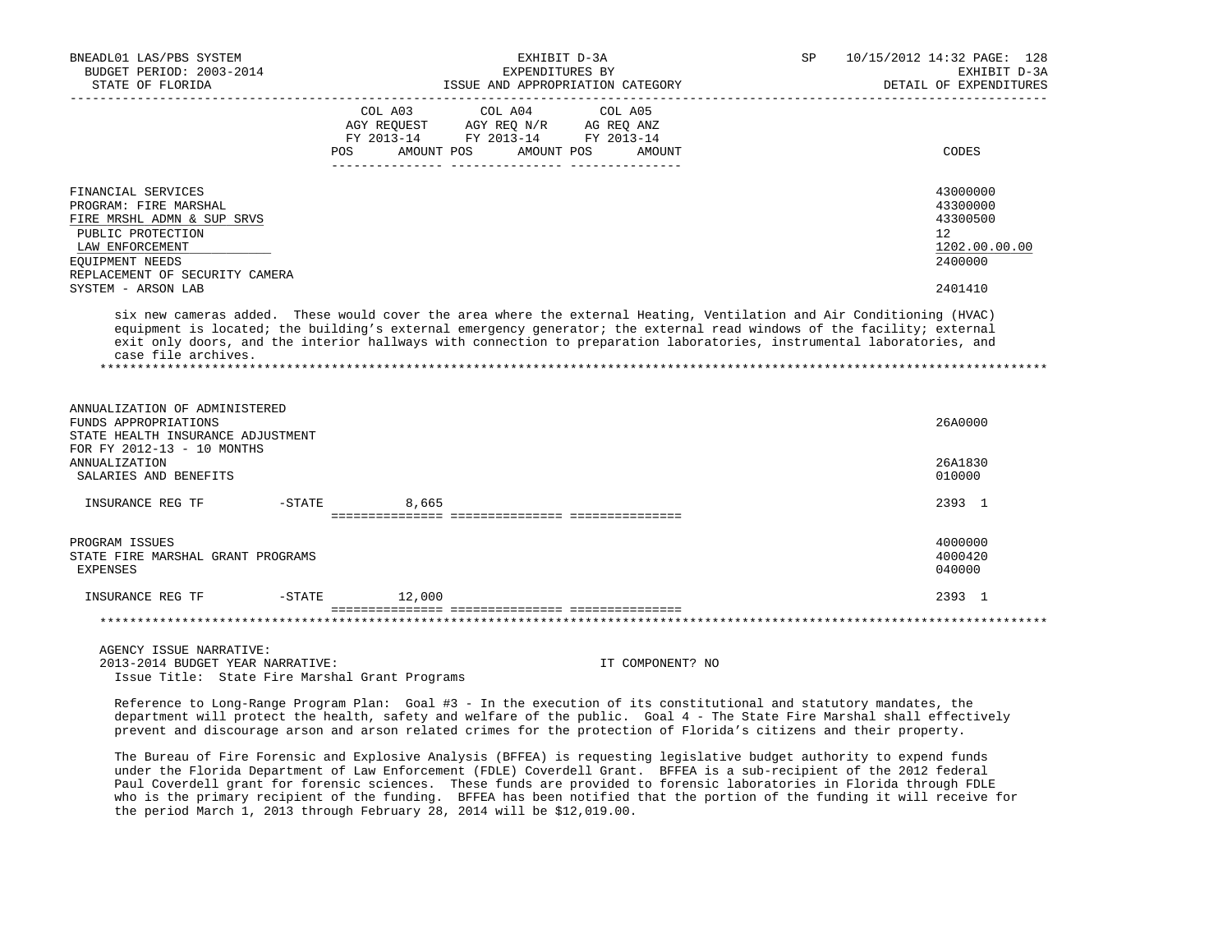| BNEADL01 LAS/PBS SYSTEM<br>BUDGET PERIOD: 2003-2014<br>STATE OF FLORIDA                                                                                                                                                                                                                                                                                                                                                                                                                                                                                                       | EXHIBIT D-3A<br>EXPENDITURES BY<br>ISSUE AND APPROPRIATION CATEGORY |                                                                                                                                       |  |  |  |  | SP | 10/15/2012 14:32 PAGE: 129<br>EXHIBIT D-3A<br>DETAIL OF EXPENDITURES                       |
|-------------------------------------------------------------------------------------------------------------------------------------------------------------------------------------------------------------------------------------------------------------------------------------------------------------------------------------------------------------------------------------------------------------------------------------------------------------------------------------------------------------------------------------------------------------------------------|---------------------------------------------------------------------|---------------------------------------------------------------------------------------------------------------------------------------|--|--|--|--|----|--------------------------------------------------------------------------------------------|
|                                                                                                                                                                                                                                                                                                                                                                                                                                                                                                                                                                               |                                                                     | COL A03 COL A04 COL A05<br>AGY REQUEST AGY REQ N/R AG REQ ANZ<br>FY 2013-14 FY 2013-14 FY 2013-14<br>POS AMOUNT POS AMOUNT POS AMOUNT |  |  |  |  |    | CODES                                                                                      |
| FINANCIAL SERVICES<br>PROGRAM: FIRE MARSHAL<br>FIRE MRSHL ADMN & SUP SRVS<br>PUBLIC PROTECTION<br>LAW ENFORCEMENT<br>PROGRAM ISSUES<br>STATE FIRE MARSHAL GRANT PROGRAMS<br>The department did not request new funding for this grant back in FY 2007-08 when the grant was received. Instead, the<br>department used existing budget authority in the division. However, over the past few years with the budget reductions<br>and increases in costs associated with the economy, the entities expense budget is not sufficient to cover the required<br>operational costs. |                                                                     |                                                                                                                                       |  |  |  |  |    | 43000000<br>43300000<br>43300500<br>12 <sup>°</sup><br>1202.00.00.00<br>4000000<br>4000420 |
| CAPITAL IMPROVEMENT PLAN<br>MAINTENANCE AND REPAIR<br>FIXED CAPITAL OUTLAY<br>ARSON LAB-BLDG REP/MAINT                                                                                                                                                                                                                                                                                                                                                                                                                                                                        |                                                                     |                                                                                                                                       |  |  |  |  |    | 9900000<br>990M000<br>080000<br>080940                                                     |
| $-$ STATE 25,000 25,000<br>INSURANCE REG TF                                                                                                                                                                                                                                                                                                                                                                                                                                                                                                                                   |                                                                     |                                                                                                                                       |  |  |  |  |    | 2393 1                                                                                     |
| AGENCY NARRATIVE:                                                                                                                                                                                                                                                                                                                                                                                                                                                                                                                                                             |                                                                     |                                                                                                                                       |  |  |  |  |    |                                                                                            |

 2013-2014 BUDGET YEAR NARRATIVE: ARSON LAB-BLDG REP/MAINT IT COMPONENT? NO Issue Title: Maintenance and Repair

 Reference to Long-Range Program Plan: Goal #3 - In the execution of its constitutional and statutory mandates, the department will protect the health, safety and welfare of the public. Goal 4 - The State Fire Marshal shall effectively prevent and discourage arson and arson related crimes for the protection of Florida's citizens and their property.

 The mission of the Bureau of Fire Forensic and Explosive Analysis is to provide timely and credible forensic analysis of evidence. The Department of Financial Services (DFS) operates a forensic laboratory through its Division of State Fire Marshal. It is the only State of Florida laboratory providing the forensic services of Fire Debris Analysis (for investigation of Arson) or Explosives Analysis (for investigation of bombings or criminal intent). The building is located on the grounds of the Florida Public Safety Institute in Gadsden County, Florida and is wholly owned and maintained by DFS. The department is responsible for all maintenance and upkeep of the facility and does not receive any funding from the Department of Management Services for this purpose.

 The building was originally built in 1990, received some remodeling in 2000, and had its Heating, Ventilation and Air Conditioning (HVAC) system modified in 2006. It is scheduled to have its attic enclosed to improve functionality of air handling, fume hoods, and roof longevity in Fiscal Year 2012-13. The facility and its primary fixtures are over 20 years old and as it continues to age; its fixed systems will require recurring repair or replacement. This issue seeks \$25,000 per year in recurring funds to affect these repairs and ensure that the facility remains in operational order and that DFS ensures stewardship for the State of Florida property under its control. In the past the department has utilized expense funds for facility upkeep diverting them from operation expenses for the forensic work done in the facility. The examples of items to be purchased with the funds include: doors; locks; air, water, electrical, or plumbing fixtures;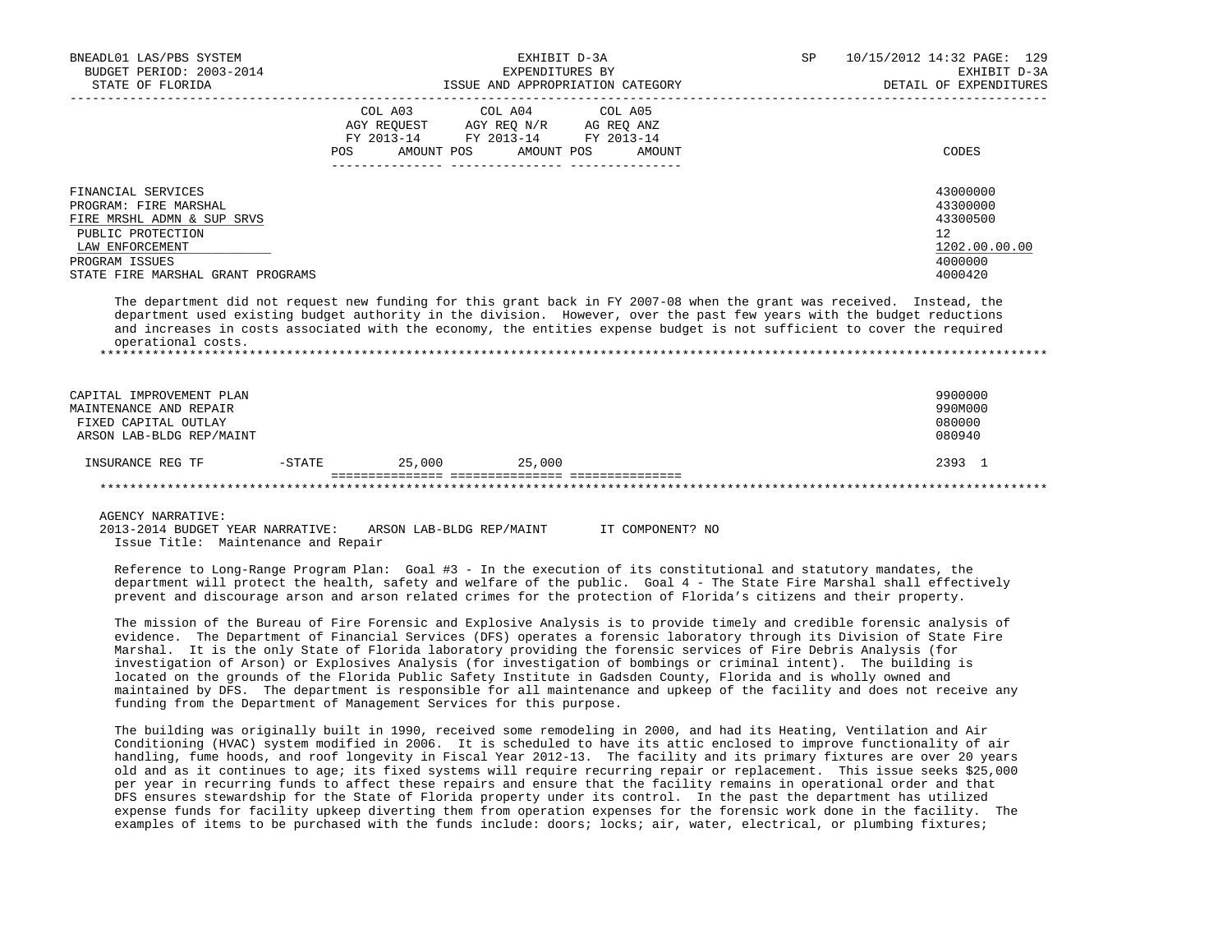| BNEADL01 LAS/PBS SYSTEM<br>BUDGET PERIOD: 2003-2014<br>STATE OF FLORIDA                                                                                                 |                    | EXHIBIT D-3A<br>EXPENDITURES BY<br>ISSUE AND APPROPRIATION CATEGORY                                                        |        | 10/15/2012 14:32 PAGE: 130<br>SP<br>EXHIBIT D-3A<br>DETAIL OF EXPENDITURES                                               |
|-------------------------------------------------------------------------------------------------------------------------------------------------------------------------|--------------------|----------------------------------------------------------------------------------------------------------------------------|--------|--------------------------------------------------------------------------------------------------------------------------|
|                                                                                                                                                                         | POS                | COL A03 COL A04 COL A05<br>AGY REQUEST AGY REQ N/R AG REQ ANZ<br>FY 2013-14 FY 2013-14 FY 2013-14<br>AMOUNT POS AMOUNT POS | AMOUNT | CODES                                                                                                                    |
| FINANCIAL SERVICES<br>PROGRAM: FIRE MARSHAL<br>FIRE MRSHL ADMN & SUP SRVS<br>PUBLIC PROTECTION<br>LAW ENFORCEMENT<br>CAPITAL IMPROVEMENT PLAN<br>MAINTENANCE AND REPAIR |                    |                                                                                                                            |        | 43000000<br>43300000<br>43300500<br>12<br>1202.00.00.00<br>9900000<br>990M000                                            |
| paint; or building materials. DFS has a Maintenance Mechanic on staff that will use these materials to ensure the<br>continued repair and operation of the facility.    |                    |                                                                                                                            |        | electrical wiring and supplies; fume hoods; floor coverings; windows; furnishings; custodial supplies; piping; hardware; |
| TOTAL: LAW ENFORCEMENT<br>BY FUND TYPE                                                                                                                                  |                    |                                                                                                                            |        | 1202.00.00.00                                                                                                            |
| TRUST FUNDS<br>SALARY RATE 764,673                                                                                                                                      | 14.00<br>2,167,939 | 218,400                                                                                                                    |        | 2000                                                                                                                     |

=============== =============== ===============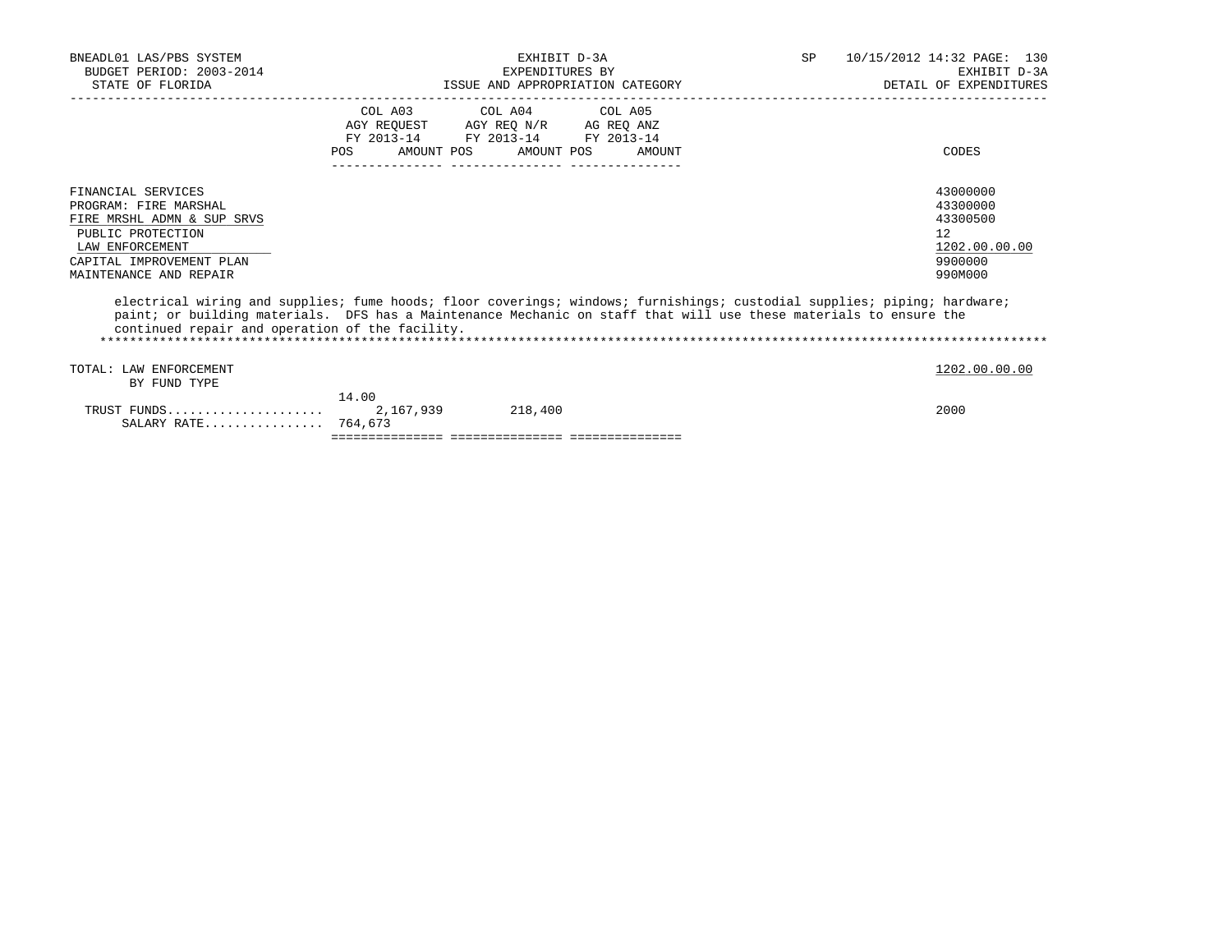| BNEADL01 LAS/PBS SYSTEM<br>BUDGET PERIOD: 2003-2014<br>STATE OF FLORIDA<br>---------------                                                                                                                                                   |           |                              | EXHIBIT D-3A<br>EXPENDITURES BY<br>ISSUE AND APPROPRIATION CATEGORY                                               | 10/15/2012 14:32 PAGE: 131<br>SP<br>EXHIBIT D-3A<br>DETAIL OF EXPENDITURES |                                                                                         |  |  |
|----------------------------------------------------------------------------------------------------------------------------------------------------------------------------------------------------------------------------------------------|-----------|------------------------------|-------------------------------------------------------------------------------------------------------------------|----------------------------------------------------------------------------|-----------------------------------------------------------------------------------------|--|--|
|                                                                                                                                                                                                                                              |           | COL A03<br>AMOUNT POS<br>POS | COL A04<br>COL A05<br>AGY REQUEST AGY REQ N/R AG REQ ANZ<br>FY 2013-14 FY 2013-14 FY 2013-14<br>AMOUNT POS AMOUNT |                                                                            | CODES                                                                                   |  |  |
| FINANCIAL SERVICES<br>PGM: ST PROP/CASUALTY CLMS<br>ST SELF-INSURED CLAIMS ADJ<br>GOV OPERATIONS/SUPPORT<br>GOVERNMENTAL OPERATIONS<br>ESTIMATED EXPENDITURES<br>ESTIMATED EXPENDITURES - OPERATIONS<br>SALARY RATE<br>SALARY RATE 3,976,205 |           |                              |                                                                                                                   |                                                                            | 43000000<br>43400000<br>43400100<br>16<br>1601.00.00.00<br>1000000<br>1001000<br>000000 |  |  |
| SALARIES AND BENEFITS                                                                                                                                                                                                                        |           |                              |                                                                                                                   |                                                                            | 010000                                                                                  |  |  |
| STATE RISK MGMT TF                                                                                                                                                                                                                           | $-$ STATE | 106.00<br>5,397,503          |                                                                                                                   |                                                                            | 2078 1                                                                                  |  |  |
| OTHER PERSONAL SERVICES                                                                                                                                                                                                                      |           |                              |                                                                                                                   |                                                                            | 030000                                                                                  |  |  |
| STATE RISK MGMT TF                                                                                                                                                                                                                           |           | $-STATE$<br>35,000           |                                                                                                                   |                                                                            | 2078 1                                                                                  |  |  |
| <b>EXPENSES</b>                                                                                                                                                                                                                              |           |                              |                                                                                                                   |                                                                            | 040000                                                                                  |  |  |
| STATE RISK MGMT TF                                                                                                                                                                                                                           | $-$ STATE | 900,292                      |                                                                                                                   |                                                                            | 2078 1                                                                                  |  |  |
| OPERATING CAPITAL OUTLAY                                                                                                                                                                                                                     |           |                              |                                                                                                                   |                                                                            | 060000                                                                                  |  |  |
| STATE RISK MGMT TF                                                                                                                                                                                                                           |           | $-$ STATE<br>5,405           |                                                                                                                   |                                                                            | 2078 1                                                                                  |  |  |
| SPECIAL CATEGORIES<br>CONTRACTED SERVICES                                                                                                                                                                                                    |           |                              |                                                                                                                   |                                                                            | 100000<br>100777                                                                        |  |  |
| STATE RISK MGMT TF                                                                                                                                                                                                                           |           | -STATE 14,210,951            |                                                                                                                   |                                                                            | 2078 1                                                                                  |  |  |
| CONTRACT LEGAL - ATTY GEN                                                                                                                                                                                                                    |           |                              |                                                                                                                   |                                                                            | 100904                                                                                  |  |  |
| STATE RISK MGMT TF                                                                                                                                                                                                                           | $-$ STATE | 6,302,284                    |                                                                                                                   |                                                                            | 2078 1                                                                                  |  |  |
| CONTRACTED LEGAL SERVICES                                                                                                                                                                                                                    |           |                              |                                                                                                                   |                                                                            | 100905                                                                                  |  |  |
| STATE RISK MGMT TF                                                                                                                                                                                                                           | $-$ STATE | 18,001,020                   |                                                                                                                   |                                                                            | 2078 1                                                                                  |  |  |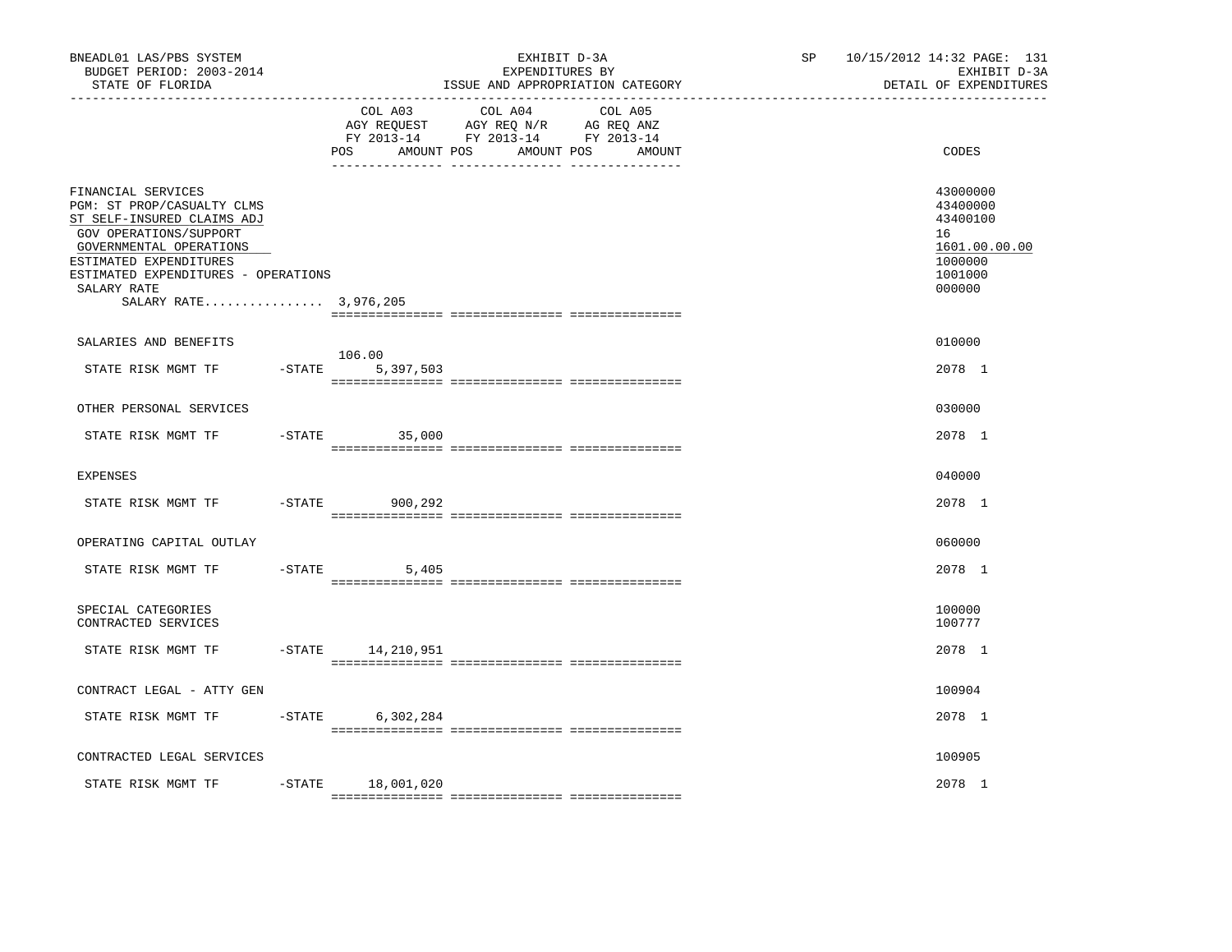| BNEADL01 LAS/PBS SYSTEM<br>BUDGET PERIOD: 2003-2014<br>STATE OF FLORIDA                                                                                                                                                                                 |                              | EXHIBIT D-3A<br>EXPENDITURES BY<br>ISSUE AND APPROPRIATION CATEGORY                                                                                                                                                                        | 10/15/2012 14:32 PAGE: 132<br>SP <sub>2</sub><br>EXHIBIT D-3A<br>DETAIL OF EXPENDITURES           |
|---------------------------------------------------------------------------------------------------------------------------------------------------------------------------------------------------------------------------------------------------------|------------------------------|--------------------------------------------------------------------------------------------------------------------------------------------------------------------------------------------------------------------------------------------|---------------------------------------------------------------------------------------------------|
|                                                                                                                                                                                                                                                         | COL A03<br>AMOUNT POS<br>POS | COL A04<br>COL A05<br>$\begin{tabular}{lllllll} AGY & \texttt{REQUEST} & \texttt{AGY} & \texttt{REG} & \texttt{N/R} & \texttt{AG} & \texttt{REQ} & \texttt{ANZ} \end{tabular}$<br>FY 2013-14 FY 2013-14 FY 2013-14<br>AMOUNT POS<br>AMOUNT | CODES                                                                                             |
| FINANCIAL SERVICES<br>PGM: ST PROP/CASUALTY CLMS<br>ST SELF-INSURED CLAIMS ADJ<br>GOV OPERATIONS/SUPPORT<br>GOVERNMENTAL OPERATIONS<br>ESTIMATED EXPENDITURES<br>ESTIMATED EXPENDITURES - OPERATIONS<br>SPECIAL CATEGORIES<br>EXCESS INSUR. & CLAIM SER |                              |                                                                                                                                                                                                                                            | 43000000<br>43400000<br>43400100<br>16<br>1601.00.00.00<br>1000000<br>1001000<br>100000<br>101221 |
| STATE RISK MGMT TF -STATE 13,700,000                                                                                                                                                                                                                    |                              |                                                                                                                                                                                                                                            | 2078 1                                                                                            |
| RISK MANAGEMENT INSURANCE                                                                                                                                                                                                                               |                              |                                                                                                                                                                                                                                            | 103241                                                                                            |
| STATE RISK MGMT TF -STATE 102,380                                                                                                                                                                                                                       |                              |                                                                                                                                                                                                                                            | 2078 1                                                                                            |
| LEASE/PURCHASE/EQUIPMENT                                                                                                                                                                                                                                |                              |                                                                                                                                                                                                                                            | 105281                                                                                            |
| STATE RISK MGMT TF                                                                                                                                                                                                                                      | -STATE 14,031                |                                                                                                                                                                                                                                            | 2078 1                                                                                            |
| TR/DMS/HR SVCS/STW CONTRCT                                                                                                                                                                                                                              |                              |                                                                                                                                                                                                                                            | 107040                                                                                            |
| STATE RISK MGMT TF                                                                                                                                                                                                                                      | $-STATE$ 34,623              |                                                                                                                                                                                                                                            | 2078 1                                                                                            |
| TOTAL: ESTIMATED EXPENDITURES - OPERATIONS<br>TOTAL POSITIONS 106.00<br>TOTAL ISSUE 58,703,489<br>TOTAL SALARY RATE 3,976,205                                                                                                                           |                              |                                                                                                                                                                                                                                            | 1001000                                                                                           |
| CASUALTY INSURANCE PREMIUM<br>ADJUSTMENT<br>SPECIAL CATEGORIES<br>RISK MANAGEMENT INSURANCE                                                                                                                                                             |                              |                                                                                                                                                                                                                                            | 1001090<br>100000<br>103241                                                                       |
| STATE RISK MGMT TF                                                                                                                                                                                                                                      | $-STATE$ 9,581               |                                                                                                                                                                                                                                            | 2078 1                                                                                            |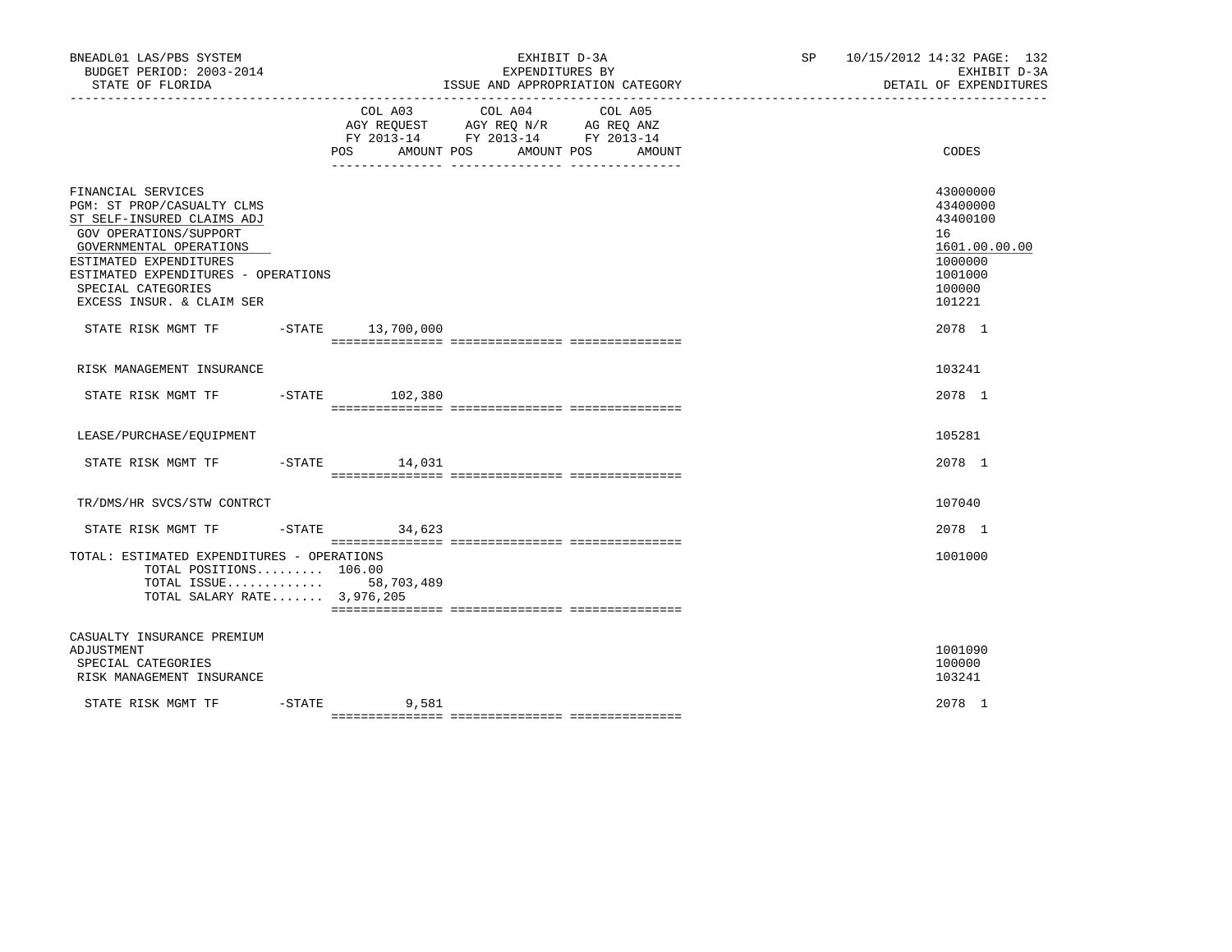| BNEADL01 LAS/PBS SYSTEM<br>BUDGET PERIOD: 2003-2014<br>STATE OF FLORIDA                                                                                                                                                                                                                                                                                                            |           | SP<br>EXHIBIT D-3A<br>EXPENDITURES BY<br>ISSUE AND APPROPRIATION CATEGORY |                                                                                                                                                                                                                               |  |                       | 10/15/2012 14:32 PAGE: 133<br>EXHIBIT D-3A<br>DETAIL OF EXPENDITURES |                  |  |  |                                                                    |
|------------------------------------------------------------------------------------------------------------------------------------------------------------------------------------------------------------------------------------------------------------------------------------------------------------------------------------------------------------------------------------|-----------|---------------------------------------------------------------------------|-------------------------------------------------------------------------------------------------------------------------------------------------------------------------------------------------------------------------------|--|-----------------------|----------------------------------------------------------------------|------------------|--|--|--------------------------------------------------------------------|
|                                                                                                                                                                                                                                                                                                                                                                                    |           | POS                                                                       | COL A03<br>$\begin{tabular}{lllllllll} \bf AGY & \bf REQUEST & \bf AGY & \bf REQ & \bf N/R & \bf AG & \bf REQ & \bf ANZ \\ \bf FY & \tt 2013-14 & \bf FY & \tt 2013-14 & \bf FY & \tt 2013-14 \\ \end{tabular}$<br>AMOUNT POS |  | COL A04<br>AMOUNT POS | COL A05                                                              | AMOUNT           |  |  | CODES                                                              |
| FINANCIAL SERVICES<br>PGM: ST PROP/CASUALTY CLMS<br>ST SELF-INSURED CLAIMS ADJ<br>GOV OPERATIONS/SUPPORT<br>GOVERNMENTAL OPERATIONS<br>ESTIMATED EXPENDITURES<br>FLORIDA RETIREMENT SYSTEM<br>CONTRIBUTION ADJUSTMENT FOR                                                                                                                                                          |           |                                                                           |                                                                                                                                                                                                                               |  |                       |                                                                      |                  |  |  | 43000000<br>43400000<br>43400100<br>16<br>1601.00.00.00<br>1000000 |
| FISCAL YEAR 2012-2013<br>SALARIES AND BENEFITS                                                                                                                                                                                                                                                                                                                                     |           |                                                                           |                                                                                                                                                                                                                               |  |                       |                                                                      |                  |  |  | 1001240<br>010000                                                  |
| STATE RISK MGMT TF                                                                                                                                                                                                                                                                                                                                                                 | $-$ STATE |                                                                           | 12,144                                                                                                                                                                                                                        |  |                       |                                                                      |                  |  |  | 2078 1                                                             |
| ADJUSTMENT TO STATE HEALTH<br>INSURANCE PREMIUM CONTRIBUTION -<br>FISCAL YEAR 2012-13<br>SALARIES AND BENEFITS                                                                                                                                                                                                                                                                     |           |                                                                           |                                                                                                                                                                                                                               |  |                       |                                                                      |                  |  |  | 1001830<br>010000                                                  |
| STATE RISK MGMT TF                                                                                                                                                                                                                                                                                                                                                                 | $-$ STATE |                                                                           | 12,681                                                                                                                                                                                                                        |  |                       |                                                                      |                  |  |  | 2078 1                                                             |
| REALLOCATION OF HUMAN RESOURCES<br>OUTSOURCING<br>SPECIAL CATEGORIES<br>TR/DMS/HR SVCS/STW CONTRCT                                                                                                                                                                                                                                                                                 |           |                                                                           |                                                                                                                                                                                                                               |  |                       |                                                                      |                  |  |  | 1005900<br>100000<br>107040                                        |
| STATE RISK MGMT TF                                                                                                                                                                                                                                                                                                                                                                 | $-$ STATE |                                                                           | $838 -$                                                                                                                                                                                                                       |  |                       |                                                                      |                  |  |  | 2078 1                                                             |
| ADJUSTMENTS TO CURRENT YEAR<br>ESTIMATED EXPENDITURES<br>REALIGNMENT OF LEASE OR<br>LEASE-PURCHASE EQUIPMENT - DEDUCT                                                                                                                                                                                                                                                              |           |                                                                           |                                                                                                                                                                                                                               |  |                       |                                                                      |                  |  |  | 1600000<br>160M010                                                 |
| EXPENSES                                                                                                                                                                                                                                                                                                                                                                           |           |                                                                           |                                                                                                                                                                                                                               |  |                       |                                                                      |                  |  |  | 040000                                                             |
| STATE RISK MGMT TF                                                                                                                                                                                                                                                                                                                                                                 | $-$ STATE |                                                                           | $6,000-$                                                                                                                                                                                                                      |  |                       |                                                                      |                  |  |  | 2078 1                                                             |
| AGENCY ISSUE NARRATIVE:<br>2013-2014 BUDGET YEAR NARRATIVE:<br>This issue further aligns budget in the correct appropriation category for lease/lease purchase expenditures. A major<br>change in the FY 2012-13 instructions required departments to satisfy the requirements of Ch. 2011-45, L.O.F. (SB 1314).<br>This issue nets to zero with corresponding issue code 160M020. |           |                                                                           |                                                                                                                                                                                                                               |  |                       |                                                                      | IT COMPONENT? NO |  |  |                                                                    |
|                                                                                                                                                                                                                                                                                                                                                                                    |           |                                                                           |                                                                                                                                                                                                                               |  |                       |                                                                      |                  |  |  |                                                                    |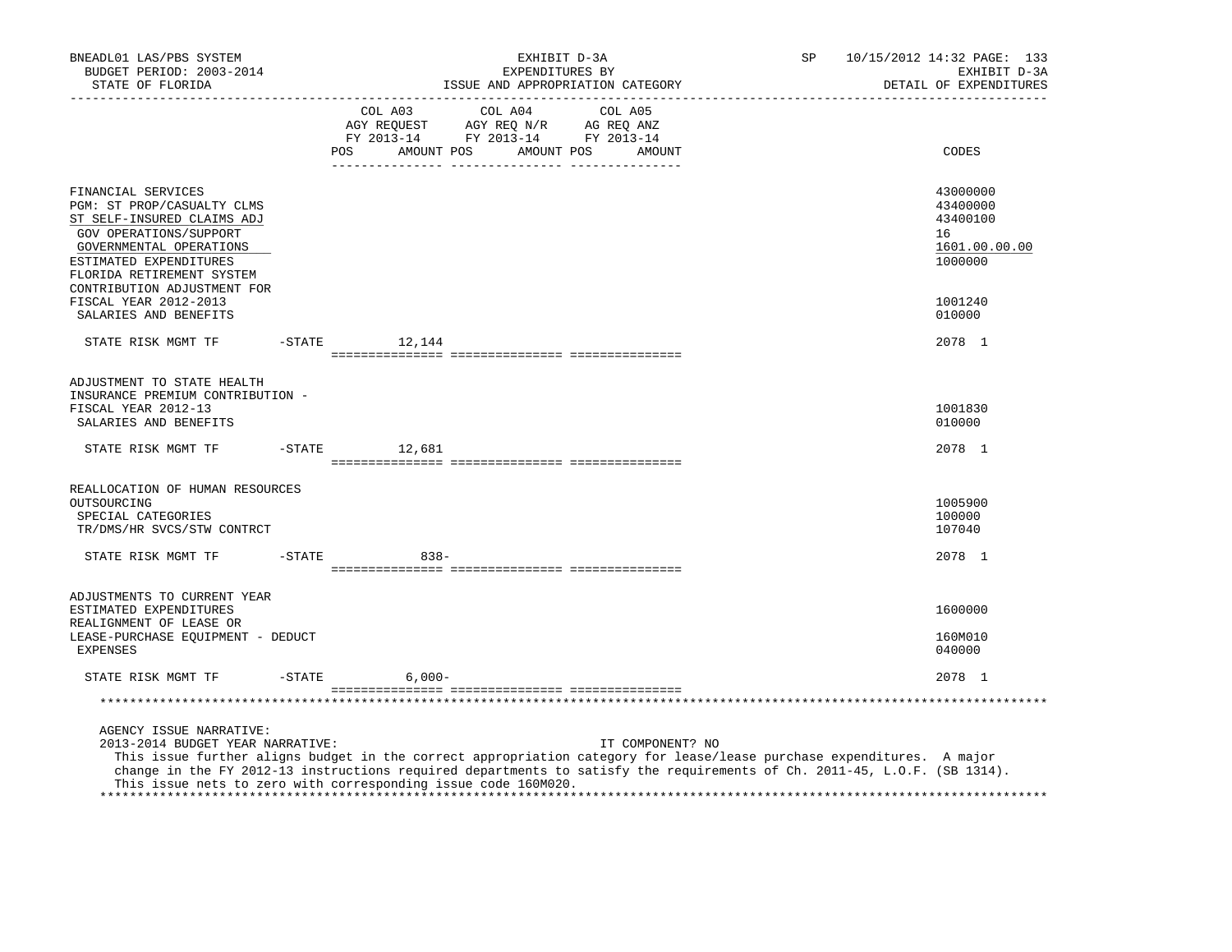| BNEADL01 LAS/PBS SYSTEM<br>BUDGET PERIOD: 2003-2014<br>STATE OF FLORIDA                                                                                                                      |                    |                                                                                      | EXHIBIT D-3A<br>EXPENDITURES BY<br>ISSUE AND APPROPRIATION CATEGORY |         |                  | SP.                                                                                                                                                                                                                                               | 10/15/2012 14:32 PAGE: 134<br>EXHIBIT D-3A<br>DETAIL OF EXPENDITURES |
|----------------------------------------------------------------------------------------------------------------------------------------------------------------------------------------------|--------------------|--------------------------------------------------------------------------------------|---------------------------------------------------------------------|---------|------------------|---------------------------------------------------------------------------------------------------------------------------------------------------------------------------------------------------------------------------------------------------|----------------------------------------------------------------------|
|                                                                                                                                                                                              | COL A03<br>POS FOR | AGY REQUEST AGY REQ N/R AG REQ ANZ<br>FY 2013-14 FY 2013-14 FY 2013-14<br>AMOUNT POS | COL A04<br>AMOUNT POS                                               | COL A05 | AMOUNT           |                                                                                                                                                                                                                                                   | CODES                                                                |
| FINANCIAL SERVICES<br>PGM: ST PROP/CASUALTY CLMS<br>ST SELF-INSURED CLAIMS ADJ<br>GOV OPERATIONS/SUPPORT<br>GOVERNMENTAL OPERATIONS<br>ADJUSTMENTS TO CURRENT YEAR<br>ESTIMATED EXPENDITURES |                    |                                                                                      |                                                                     |         |                  |                                                                                                                                                                                                                                                   | 43000000<br>43400000<br>43400100<br>16<br>1601.00.00.00<br>1600000   |
| REALIGNMENT OF LEASE OR<br>LEASE-PURCHASE EOUIPMENT - ADD<br>SPECIAL CATEGORIES<br>LEASE/PURCHASE/EOUIPMENT                                                                                  |                    |                                                                                      |                                                                     |         |                  |                                                                                                                                                                                                                                                   | 160M020<br>100000<br>105281                                          |
| $-$ STATE<br>STATE RISK MGMT TF                                                                                                                                                              |                    | 6.000                                                                                |                                                                     |         |                  |                                                                                                                                                                                                                                                   | 2078 1                                                               |
|                                                                                                                                                                                              |                    |                                                                                      |                                                                     |         |                  |                                                                                                                                                                                                                                                   |                                                                      |
| AGENCY ISSUE NARRATIVE:<br>2013-2014 BUDGET YEAR NARRATIVE:<br>This issue nets to zero with corresponding issue code 160M010.                                                                |                    |                                                                                      |                                                                     |         | IT COMPONENT? NO | This issue further aligns budget in the correct appropriation category for lease/lease purchase expenditures. A major<br>change in the FY 2012-13 instructions required departments to satisfy the requirements of Ch. 2011-45, L.O.F. (SB 1314). |                                                                      |
| NONRECURRING EXPENDITURES<br>STAFF FOR PROACTIVE LOSS PREVENTION<br><b>SERVICES</b><br>EXPENSES                                                                                              |                    |                                                                                      |                                                                     |         |                  |                                                                                                                                                                                                                                                   | 2100000<br>2103146<br>040000                                         |
| $-$ STATE<br>STATE RISK MGMT TF                                                                                                                                                              |                    | $7.296 -$                                                                            |                                                                     |         |                  |                                                                                                                                                                                                                                                   | 2078 1                                                               |
| STAFF FOR INDEMNITY AND MEDICAL<br>PAYMENTS<br><b>EXPENSES</b>                                                                                                                               |                    |                                                                                      |                                                                     |         |                  |                                                                                                                                                                                                                                                   | 2103147<br>040000                                                    |
| STATE RISK MGMT TF<br>$-STATE$                                                                                                                                                               |                    | $1.935-$                                                                             |                                                                     |         |                  |                                                                                                                                                                                                                                                   | 2078 1                                                               |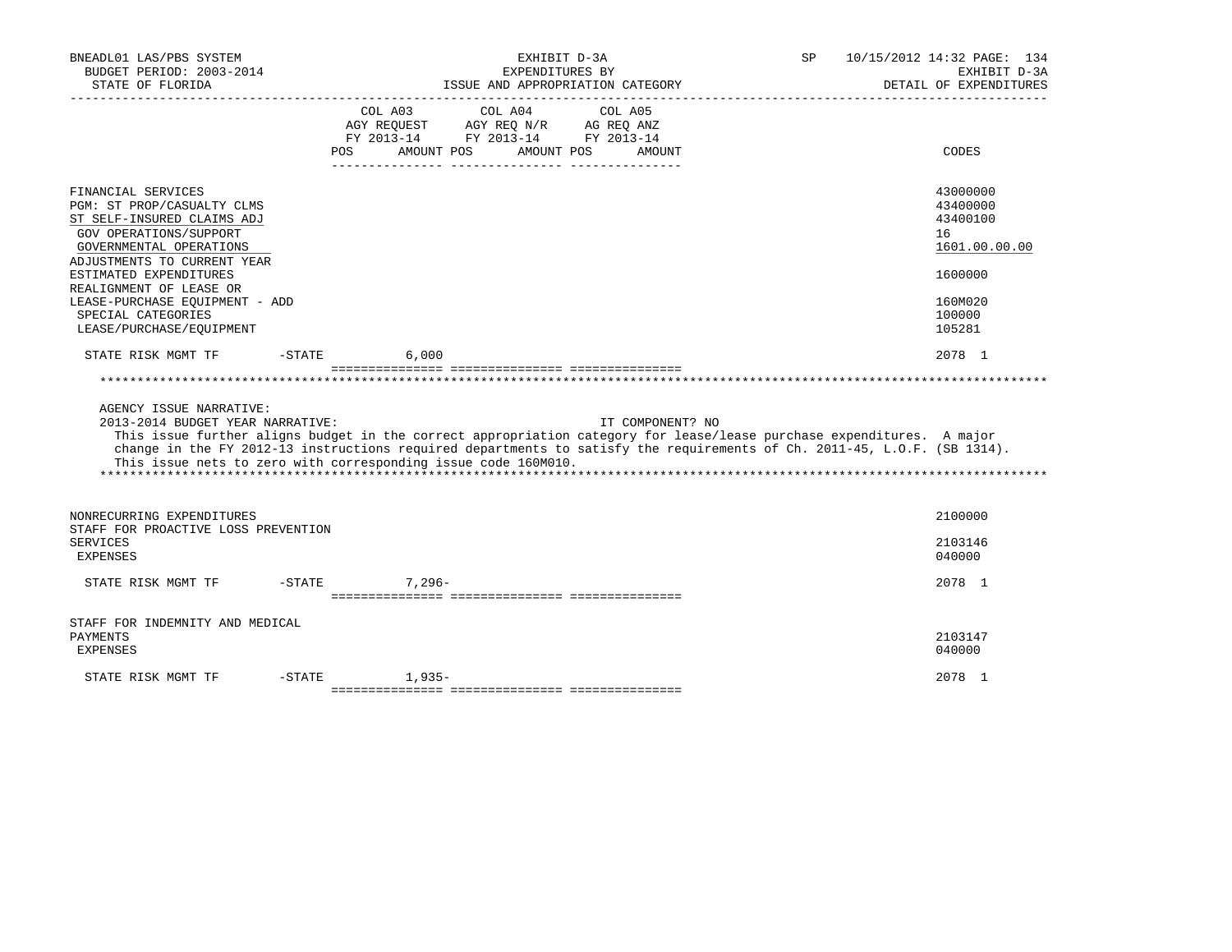| BNEADL01 LAS/PBS SYSTEM<br>BUDGET PERIOD: 2003-2014<br>STATE OF FLORIDA                                                                                                                      |                           | EXHIBIT D-3A<br>EXPENDITURES BY<br>ISSUE AND APPROPRIATION CATEGORY               | --------------               | 10/15/2012 14:32 PAGE: 135<br>SP<br>EXHIBIT D-3A<br>DETAIL OF EXPENDITURES |                                                                    |  |  |  |
|----------------------------------------------------------------------------------------------------------------------------------------------------------------------------------------------|---------------------------|-----------------------------------------------------------------------------------|------------------------------|----------------------------------------------------------------------------|--------------------------------------------------------------------|--|--|--|
|                                                                                                                                                                                              | COL A03<br>POS AMOUNT POS | COL A04<br>AGY REQUEST AGY REQ N/R AG REQ ANZ<br>FY 2013-14 FY 2013-14 FY 2013-14 | COL A05<br>AMOUNT POS AMOUNT |                                                                            | CODES                                                              |  |  |  |
| FINANCIAL SERVICES<br>PGM: ST PROP/CASUALTY CLMS<br>ST SELF-INSURED CLAIMS ADJ<br>GOV OPERATIONS/SUPPORT<br>GOVERNMENTAL OPERATIONS<br>ANNUALIZATION OF ADMINISTERED<br>FUNDS APPROPRIATIONS |                           |                                                                                   |                              |                                                                            | 43000000<br>43400000<br>43400100<br>16<br>1601.00.00.00<br>26A0000 |  |  |  |
| STATE HEALTH INSURANCE ADJUSTMENT<br>FOR FY 2012-13 - 10 MONTHS<br>ANNUALIZATION<br>SALARIES AND BENEFITS                                                                                    |                           |                                                                                   |                              |                                                                            | 26A1830<br>010000                                                  |  |  |  |
| STATE RISK MGMT TF                                                                                                                                                                           | $-$ STATE 63,405          |                                                                                   |                              |                                                                            | 2078 1                                                             |  |  |  |
| WORKLOAD                                                                                                                                                                                     |                           |                                                                                   |                              |                                                                            | 3000000                                                            |  |  |  |
| LOSS PREVENTION SECTION STAFFING -<br>RISK MANAGEMENT<br>SALARY RATE<br>SALARY RATE 42,233                                                                                                   |                           |                                                                                   |                              |                                                                            | 3000890<br>000000                                                  |  |  |  |
|                                                                                                                                                                                              |                           |                                                                                   |                              |                                                                            |                                                                    |  |  |  |
| SALARIES AND BENEFITS                                                                                                                                                                        | 2.00                      |                                                                                   |                              |                                                                            | 010000                                                             |  |  |  |
| STATE RISK MGMT TF                                                                                                                                                                           | $-STATE$<br>68,004        |                                                                                   |                              |                                                                            | 2078 1                                                             |  |  |  |
| EXPENSES                                                                                                                                                                                     |                           |                                                                                   |                              |                                                                            | 040000                                                             |  |  |  |
| STATE RISK MGMT TF                                                                                                                                                                           | -STATE 18,536 7,386       |                                                                                   |                              |                                                                            | 2078 1                                                             |  |  |  |
| SPECIAL CATEGORIES<br>TR/DMS/HR SVCS/STW CONTRCT                                                                                                                                             |                           |                                                                                   |                              |                                                                            | 100000<br>107040                                                   |  |  |  |
| -STATE<br>STATE RISK MGMT TF                                                                                                                                                                 | 708                       |                                                                                   |                              |                                                                            | 2078 1                                                             |  |  |  |
| TOTAL: LOSS PREVENTION SECTION STAFFING -<br>RISK MANAGEMENT<br>TOTAL POSITIONS 2.00<br>TOTAL ISSUE<br>TOTAL SALARY RATE 42,233                                                              | 87,248                    | 7,386                                                                             |                              |                                                                            | 3000890                                                            |  |  |  |
|                                                                                                                                                                                              |                           |                                                                                   |                              |                                                                            |                                                                    |  |  |  |
|                                                                                                                                                                                              |                           |                                                                                   |                              |                                                                            |                                                                    |  |  |  |
| AGENCY ISSUE NARRATIVE:<br>2013-2014 BUDGET YEAR NARRATIVE:<br>Issue Title: Loss Prevention Section Staffing - Risk Management                                                               |                           |                                                                                   | IT COMPONENT? NO             |                                                                            |                                                                    |  |  |  |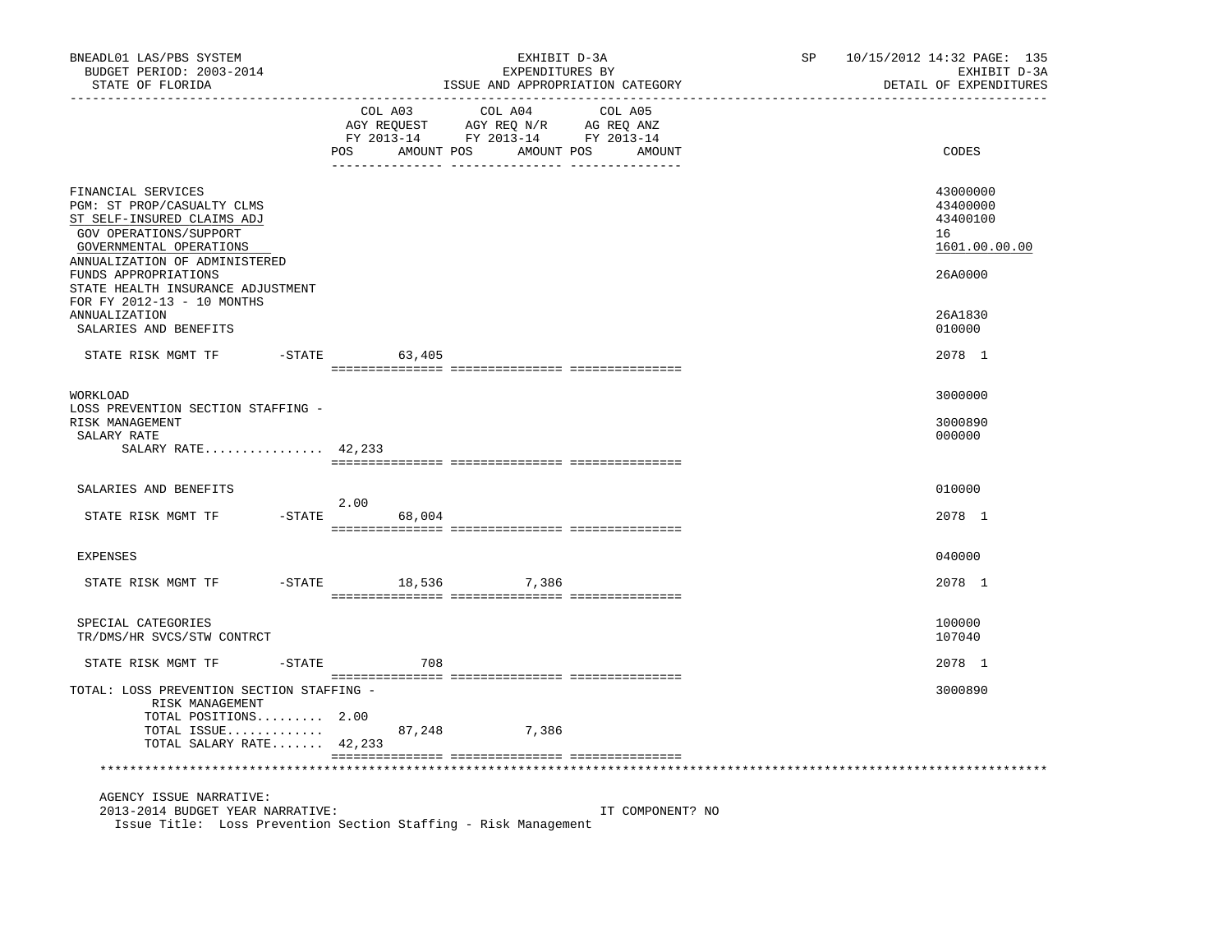| BNEADL01 LAS/PBS SYSTEM<br>BUDGET PERIOD: 2003-2014<br>STATE OF FLORIDA                                                                                                               |                                                                                                  | EXHIBIT D-3A<br>EXPENDITURES BY<br>ISSUE AND APPROPRIATION CATEGORY | SP. | 10/15/2012 14:32 PAGE: 136<br>EXHIBIT D-3A<br>DETAIL OF EXPENDITURES |
|---------------------------------------------------------------------------------------------------------------------------------------------------------------------------------------|--------------------------------------------------------------------------------------------------|---------------------------------------------------------------------|-----|----------------------------------------------------------------------|
|                                                                                                                                                                                       | COL A03 COL A04 COL A05<br>AGY REOUEST AGY REO N/R<br>FY 2013-14<br>AMOUNT POS AMOUNT POS<br>POS | AG REQ ANZ<br>FY 2013-14 FY 2013-14<br>AMOUNT                       |     | CODES                                                                |
| FINANCIAL SERVICES<br>PGM: ST PROP/CASUALTY CLMS<br>ST SELF-INSURED CLAIMS ADJ<br>GOV OPERATIONS/SUPPORT<br>GOVERNMENTAL OPERATIONS<br>WORKLOAD<br>LOSS PREVENTION SECTION STAFFING - |                                                                                                  |                                                                     |     | 43000000<br>43400000<br>43400100<br>16<br>1601.00.00.00<br>3000000   |
| RISK MANAGEMENT                                                                                                                                                                       |                                                                                                  |                                                                     |     | 3000890                                                              |

Reference to Long-Range Program Plan: Goal #1: The department will be a vigilant steward of the state's resources.

This issue requests two full time equivalent positions (FTE) in the Loss Prevention Section; a Government Operations Consultant II and an Administrative Assistant II. The Government Operations Consultant II is being requested to provide dedicated data analysis support to the Loss Prevention Section in order to target loss prevention efforts and to assist in conducting agency loss prevention program reviews as mandated in chapter 284.50, F.S. The position will also provide data analysis reports and training to agencies and universities in order to allow agency safety coordinators the capability to make data-driven decisions on the conduct of their loss prevention programs. Currently, the Loss Prevention Section does not have an employee dedicated for data analysis and must rely on the division's only data analysis employee for support services.

 The Administrative Assistant II is a support staff position requested to provide dedicated staff support to the Loss Prevention section, which currently is operating without any administrative support. Due to the mission of the Loss Prevention Section, staff members travel frequently, conduct many meetings that involve high levels of coordination due to the number and geographic location of attendees, and the section maintains multiple contact listings of agency and university staff. This position will provide administrative support to the Loss Prevention Section by maintaining contact listings, scheduling and assisting in the preparations for training events and meetings, preparing and proofing correspondence and reports, making travel reservations and filing travel forms. These duties are currently being performed by other sections.

\*\*\*\*\*\*\*\*\*\*\*\*\*\*\*\*\*\*\*\*\*\*\*\*\*\*\*\*\*\*\*\*\*\*\*\*\*\*\*\*\*\*\*\*\*\*\*\*\*\*\*\*\*\*\*\*\*\*\*\*\*\*\*\*\*\*\*\*\*\*\*\*\*\*\*\*\*\*\*\*\*\*\*\*\*\*\*\*\*\*\*\*\*\*\*\*\*\*\*\*\*\*\*\*\*\*\*\*\*\*\*\*\*\*\*\*\*\*\*\*\*\*\*\*\*\*\*

| POSITION DETAIL OF SALARIES AND BENEFITS: |      |           |           |          |          |             |                                 |
|-------------------------------------------|------|-----------|-----------|----------|----------|-------------|---------------------------------|
|                                           | FTE  | BASE RATE | ADDITIVES | BENEFITS | SUBTOTAL | LAPSE<br>°≈ | LAPSED SALARIES<br>AND BENEFITS |
| A03 - AGY REQUEST FY 2013-14              |      |           |           |          |          |             |                                 |
| NEW POSITIONS<br>P101 PROPOSED CLASS CODE |      |           |           |          |          |             |                                 |
| C9999 001                                 | 2.00 | 42,233    |           | 25,771   | 68,004   | 0.00        | 68,004                          |
|                                           |      |           |           |          |          |             |                                 |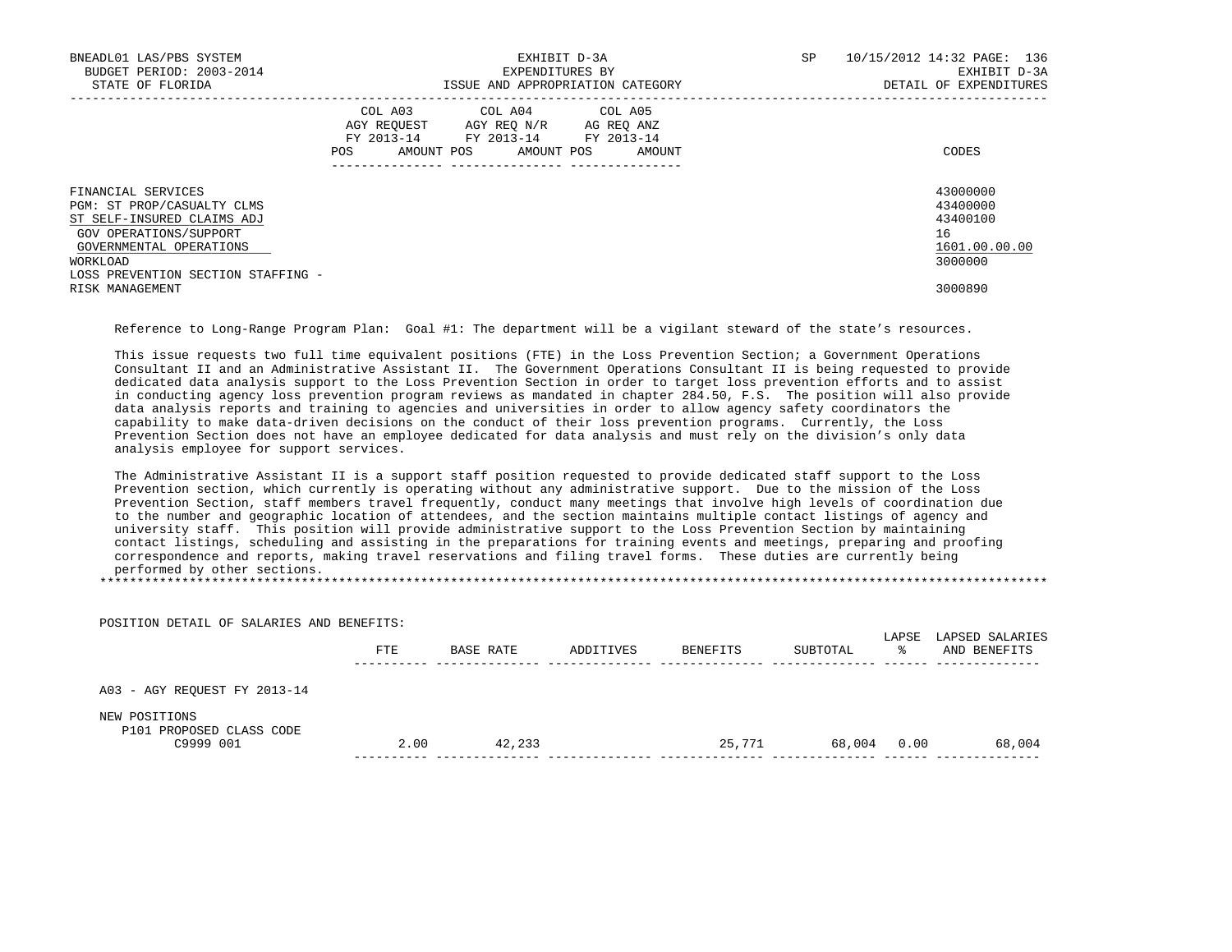| BNEADL01 LAS/PBS SYSTEM<br>BUDGET PERIOD: 2003-2014<br>STATE OF FLORIDA                                                                                                                                  |                                                                  | ISSUE AND APPROPRIATION CATEGORY                            | EXHIBIT D-3A<br>EXPENDITURES BY |          | SP       |              | 10/15/2012 14:32 PAGE: 137<br>EXHIBIT D-3A<br>DETAIL OF EXPENDITURES          |
|----------------------------------------------------------------------------------------------------------------------------------------------------------------------------------------------------------|------------------------------------------------------------------|-------------------------------------------------------------|---------------------------------|----------|----------|--------------|-------------------------------------------------------------------------------|
|                                                                                                                                                                                                          | COL A03<br>FY 2013-14 FY 2013-14 FY 2013-14<br>AMOUNT POS<br>POS | COL A04<br>AGY REQUEST AGY REQ N/R AG REQ ANZ<br>AMOUNT POS | COL A05<br>AMOUNT               |          |          |              | CODES                                                                         |
| FINANCIAL SERVICES<br>PGM: ST PROP/CASUALTY CLMS<br>ST SELF-INSURED CLAIMS ADJ<br>GOV OPERATIONS/SUPPORT<br>GOVERNMENTAL OPERATIONS<br>WORKLOAD<br>LOSS PREVENTION SECTION STAFFING -<br>RISK MANAGEMENT |                                                                  |                                                             |                                 |          |          |              | 43000000<br>43400000<br>43400100<br>16<br>1601.00.00.00<br>3000000<br>3000890 |
| POSITION DETAIL OF SALARIES AND BENEFITS:                                                                                                                                                                | FTE                                                              | BASE RATE                                                   | ADDITIVES                       | BENEFITS | SUBTOTAL | $\mathbb{R}$ | LAPSE LAPSED SALARIES<br>AND BENEFITS                                         |
| A03 - AGY REOUEST FY 2013-14                                                                                                                                                                             |                                                                  |                                                             |                                 |          |          |              |                                                                               |
| NEW POSITIONS                                                                                                                                                                                            |                                                                  |                                                             |                                 |          |          |              |                                                                               |
| TOTALS FOR ISSUE BY FUND<br>2078 STATE RISK MGMT TF                                                                                                                                                      |                                                                  |                                                             |                                 |          |          |              | 68,004                                                                        |
|                                                                                                                                                                                                          | 2.00                                                             | 42,233                                                      |                                 | 25,771   | 68,004   |              | --------------<br>68,004<br>==============                                    |
|                                                                                                                                                                                                          |                                                                  |                                                             |                                 |          |          |              |                                                                               |
| WORKERS' COMPENSATION CLAIMS<br>STAFFING - RISK MANAGEMENT<br>SALARY RATE<br>SALARY RATE 180,230                                                                                                         |                                                                  |                                                             |                                 |          |          |              | 3000940<br>000000                                                             |
| SALARIES AND BENEFITS                                                                                                                                                                                    |                                                                  |                                                             |                                 |          |          |              | 010000                                                                        |
| STATE RISK MGMT TF                                                                                                                                                                                       | 10.00<br>$-STATE$<br>305,114                                     |                                                             |                                 |          |          |              | 2078 1                                                                        |
| <b>EXPENSES</b>                                                                                                                                                                                          |                                                                  |                                                             |                                 |          |          |              | 040000                                                                        |
| $-$ STATE<br>STATE RISK MGMT TF                                                                                                                                                                          | 98,820 36,930                                                    |                                                             |                                 |          |          |              | 2078 1                                                                        |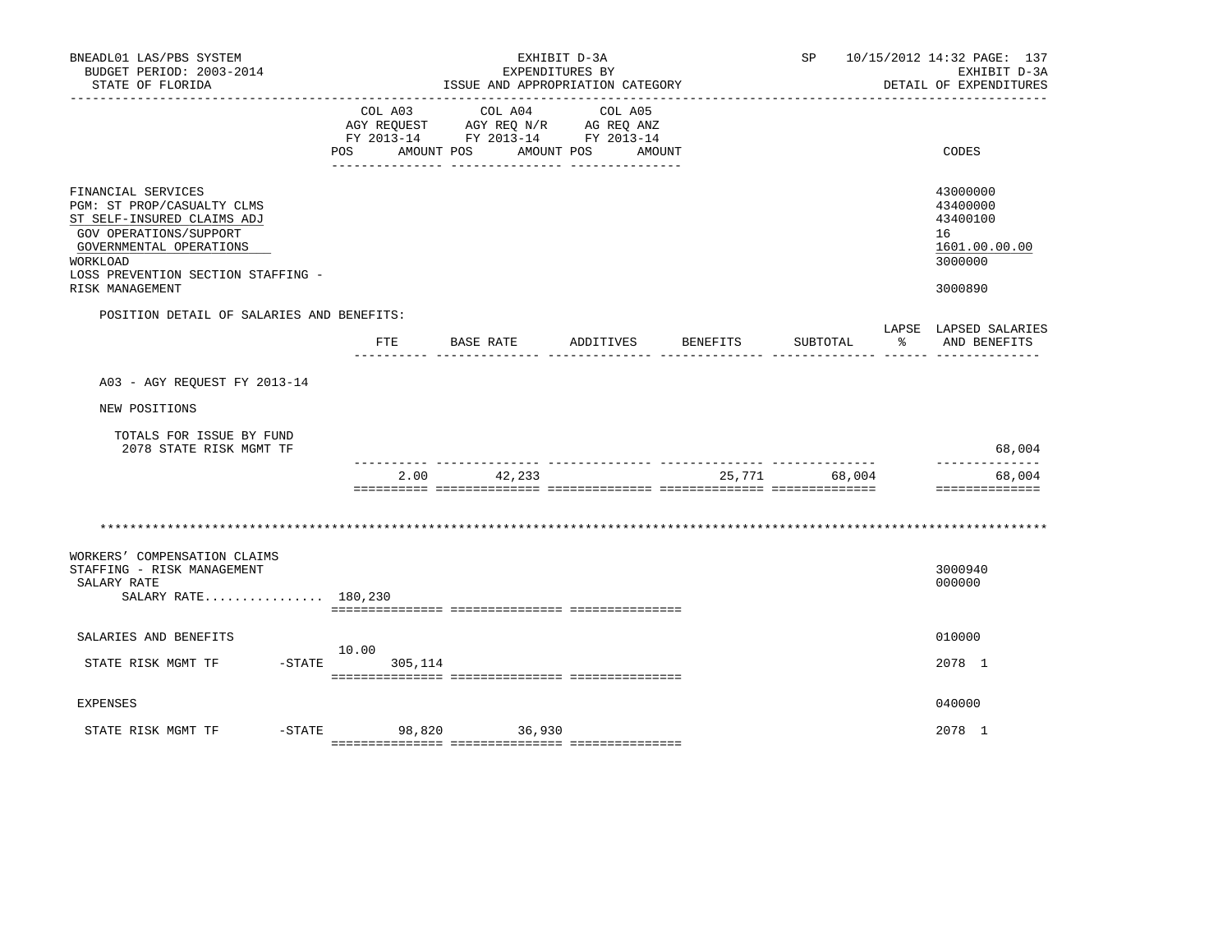| BNEADL01 LAS/PBS SYSTEM<br>BUDGET PERIOD: 2003-2014<br>STATE OF FLORIDA                                                                                                                                                                                                  |                | EXHIBIT D-3A<br>EXPENDITURES BY<br>ISSUE AND APPROPRIATION CATEGORY                                                                   | SP <sub>2</sub> | 10/15/2012 14:32 PAGE: 138<br>EXHIBIT D-3A<br>DETAIL OF EXPENDITURES                              |
|--------------------------------------------------------------------------------------------------------------------------------------------------------------------------------------------------------------------------------------------------------------------------|----------------|---------------------------------------------------------------------------------------------------------------------------------------|-----------------|---------------------------------------------------------------------------------------------------|
|                                                                                                                                                                                                                                                                          |                | COL A03 COL A04 COL A05<br>AGY REQUEST AGY REQ N/R AG REQ ANZ<br>FY 2013-14 FY 2013-14 FY 2013-14<br>POS AMOUNT POS AMOUNT POS AMOUNT |                 | CODES                                                                                             |
| FINANCIAL SERVICES<br>PGM: ST PROP/CASUALTY CLMS<br>ST SELF-INSURED CLAIMS ADJ<br>GOV OPERATIONS/SUPPORT<br>GOVERNMENTAL OPERATIONS<br><b>WORKLOAD</b><br>WORKERS' COMPENSATION CLAIMS<br>STAFFING - RISK MANAGEMENT<br>SPECIAL CATEGORIES<br>TR/DMS/HR SVCS/STW CONTRCT |                |                                                                                                                                       |                 | 43000000<br>43400000<br>43400100<br>16<br>1601.00.00.00<br>3000000<br>3000940<br>100000<br>107040 |
| STATE RISK MGMT TF                                                                                                                                                                                                                                                       | $-STATE$ 3,540 |                                                                                                                                       |                 | 2078 1                                                                                            |
| TOTAL: WORKERS' COMPENSATION CLAIMS<br>STAFFING - RISK MANAGEMENT<br>TOTAL POSITIONS $10.00$<br>TOTAL ISSUE 407.474 36.930<br>TOTAL SALARY RATE $180.230$                                                                                                                |                |                                                                                                                                       |                 | 3000940                                                                                           |
|                                                                                                                                                                                                                                                                          |                |                                                                                                                                       |                 |                                                                                                   |

AGENCY ISSUE NARRATIVE:

2013-2014 BUDGET YEAR NARRATIVE: IT COMPONENT? NO

Issue Title: Workers' Compensation Claims Staffing - Risk Management

Reference to Long-Range Program Plan: Goal #1: The department will be a vigilant steward of the state's resources.

 The division requests four Workers' Compensation Specialists and six Senior Workers' Compensation Examiners to ensure compliance with the numerous and complex regulatory requirements imposed upon the division regarding timely filings and payments, particularly those where non-compliance results in the assessment of penalties and interest due to claimants. As described below, the division's lost time claim load ratio far outweighs that of the other self-insurers surveyed. To properly manage the thousands of medical only claims each year, staff would have to be significantly increased, as the average number of medical only claims per Senior Examiner is approximately 1,200. Even considering only the more active medical only claims (approximately 6,400); the Senior Examiners are currently expected to maintain claim loads of approximately 700.

 Chapter 284, Florida Statutes, establishes the Risk Management Trust Fund, which provides among other insurance coverage's, workers' compensation coverage and adjusting services to state agencies, their employees, and volunteers. Also pursuant to chapter 284, F.S., the Division of Risk Management was created to implement and administer these responsibilities in addition to loss prevention services. Specifically, the division's Bureau of State Employee Workers' Compensation Claims administers the workers' compensation claims for all state employees and volunteers who are injured on the job. Currently, there are 19 Workers' Compensation (WC) Specialists and three Insurance Specialist II's whose primary responsibilities include adjusting "lost time" claims, which involve payments to employees to compensate for their lost time from work. WC Specialists also adjust some of the more costly "medical only claims." Medical only claims do not involve lost time payments to employees but can be very lengthy and costly. The division employs nine Senior Examiners whose responsibilities include reviewing the medical only claims and identifying settlement potential and/or other opportunities to close the claims. The Examiners also provide some clerical support to the WC Specialists, as the entire bureau employs only one clerical support position, responsible for importing the high volume of injury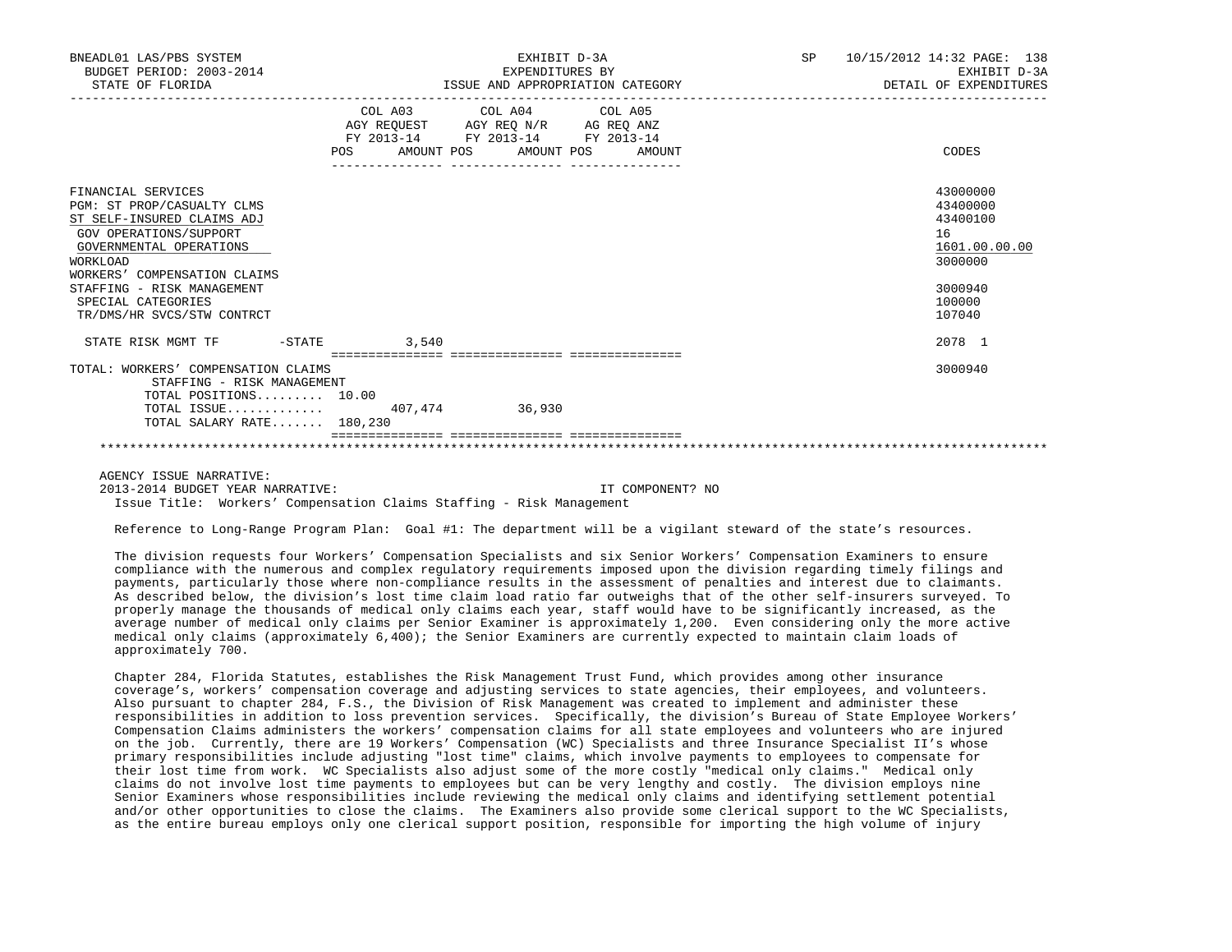| BNEADL01 LAS/PBS SYSTEM<br>BUDGET PERIOD: 2003-2014<br>STATE OF FLORIDA                                                                                                         | EXHIBIT D-3A<br>EXPENDITURES BY<br>ISSUE AND APPROPRIATION CATEGORY                                                                                     | SP<br>10/15/2012 14:32 PAGE: 139<br>EXHIBIT D-3A<br>DETAIL OF EXPENDITURES |
|---------------------------------------------------------------------------------------------------------------------------------------------------------------------------------|---------------------------------------------------------------------------------------------------------------------------------------------------------|----------------------------------------------------------------------------|
|                                                                                                                                                                                 | COL A03 COL A04 COL A05<br>AGY REOUEST<br>AGY REO N/R<br>AG REO ANZ<br>FY 2013-14 FY 2013-14<br>FY 2013-14<br>AMOUNT POS<br>AMOUNT POS<br>POS<br>AMOUNT | CODES                                                                      |
| FINANCIAL SERVICES<br>PGM: ST PROP/CASUALTY CLMS<br>ST SELF-INSURED CLAIMS ADJ<br>GOV OPERATIONS/SUPPORT<br>GOVERNMENTAL OPERATIONS<br>WORKLOAD<br>WORKERS' COMPENSATION CLAIMS |                                                                                                                                                         | 43000000<br>43400000<br>43400100<br>16<br>1601.00.00.00<br>3000000         |
| STAFFING - RISK MANAGEMENT                                                                                                                                                      |                                                                                                                                                         | 3000940                                                                    |

related documents on a daily basis, in addition to assisting the Bureau Chief with multiple tasks.

 Claims are assigned to adjusters in one of three units, which are primarily categorized by type of claim and agency employing the injured worker. As of July 1, 2012, the division was administering approximately 4,000 lost time claims and approximately 11,200 medical only claims (approximately 4,800 of which involve only sporadic medical treatment each year). Approximately 6,400 medical only claims involve more active and/or more serious medical care and, in turn, warrant closer monitoring. WC Specialists in Unit 1 (permanent and total disability and pre-1997 accident dates) maintain claim loads of approximately 300. WC Specialists in Units 2 and 3 (primarily presumption, DOC, Universities, & State Court System) maintain claim loads of approximately 215. Insurance Specialist II's have an average lost time case load of approximately 165 claims. However, the Insurance Specialist II's are also responsible for handling some medical only files and providing 100 percent of their own clerical support.

 In surveying other large Employers in the State of Florida, the following information regarding lost time claim workloads was obtained:

| Employers         | #WC Lost Time<br>Adjusters | # Employees | # Lost Time of<br>Claims in Workload |
|-------------------|----------------------------|-------------|--------------------------------------|
| Broward County    |                            | 14,000      | 150-175                              |
| Disney            |                            | 62,000      | $120 - 130$                          |
| Wal-Mart          | (TPA)<br>19                | 91,954      | 113 (Average)                        |
| *Publix           | 24                         | 80,000      | 135                                  |
| Miami Dade County | 25                         |             | $125 - 150$                          |
| State of Florida  |                            | 200,000     | $235**$                              |

 \*Based upon a 2008 Publix Report to Division of Risk Management \*\*Not including the three Insurance Specialists II positions

 As demonstrated above, the division's lost time claim load ratio far outweighs that of the other self-insurers surveyed. To properly manage the thousands of medical only claims each year, staff would have to be significantly increased, as the average number of medical only claims per Senior Examiner is approximately 1,200. Even considering only the more active medical only claims (approximately 6,400); the Senior Examiners are currently expected to maintain claim loads of approximately 700. One of the division's primary goals is to manage risks and contain claim costs. Workers' compensation claims costs represent the highest percentage of the division's expenditures. Therefore, the focus should be on adequately staffing the Bureau of State Employee Workers' Compensation Claims to better manage and contain indemnity and medical costs with the ultimate goal of efficiently and timely closing claims when appropriate. \*\*\*\*\*\*\*\*\*\*\*\*\*\*\*\*\*\*\*\*\*\*\*\*\*\*\*\*\*\*\*\*\*\*\*\*\*\*\*\*\*\*\*\*\*\*\*\*\*\*\*\*\*\*\*\*\*\*\*\*\*\*\*\*\*\*\*\*\*\*\*\*\*\*\*\*\*\*\*\*\*\*\*\*\*\*\*\*\*\*\*\*\*\*\*\*\*\*\*\*\*\*\*\*\*\*\*\*\*\*\*\*\*\*\*\*\*\*\*\*\*\*\*\*\*\*\*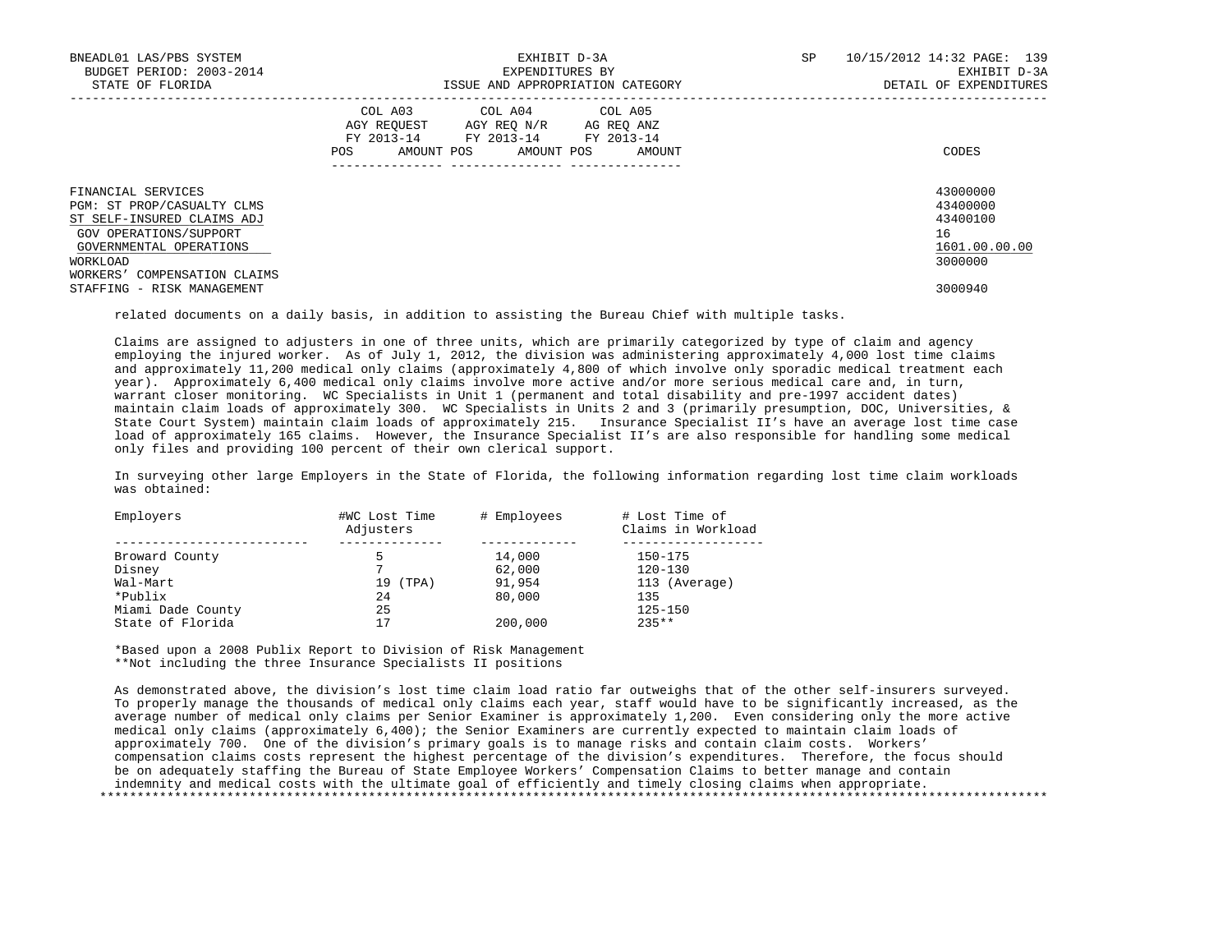| BNEADL01 LAS/PBS SYSTEM<br>BUDGET PERIOD: 2003-2014<br>STATE OF FLORIDA                                                                                                                                                              |                | ISSUE AND APPROPRIATION CATEGORY                                                                                  | EXHIBIT D-3A<br>EXPENDITURES BY |          |                 | SP 10/15/2012 14:32 PAGE: 140<br>EXHIBIT D-3A<br>DETAIL OF EXPENDITURES       |
|--------------------------------------------------------------------------------------------------------------------------------------------------------------------------------------------------------------------------------------|----------------|-------------------------------------------------------------------------------------------------------------------|---------------------------------|----------|-----------------|-------------------------------------------------------------------------------|
|                                                                                                                                                                                                                                      | COL A03<br>POS | COL A04<br>AGY REQUEST AGY REQ N/R AG REQ ANZ<br>FY 2013-14 FY 2013-14 FY 2013-14<br>AMOUNT POS AMOUNT POS AMOUNT | COL A05                         |          |                 | CODES                                                                         |
| FINANCIAL SERVICES<br>PGM: ST PROP/CASUALTY CLMS<br>ST SELF-INSURED CLAIMS ADJ<br>GOV OPERATIONS/SUPPORT<br>GOVERNMENTAL OPERATIONS<br><b>WORKLOAD</b><br>WORKERS' COMPENSATION CLAIMS<br>STAFFING - RISK MANAGEMENT                 |                |                                                                                                                   |                                 |          |                 | 43000000<br>43400000<br>43400100<br>16<br>1601.00.00.00<br>3000000<br>3000940 |
| POSITION DETAIL OF SALARIES AND BENEFITS:                                                                                                                                                                                            |                |                                                                                                                   |                                 |          |                 | LAPSE LAPSED SALARIES                                                         |
|                                                                                                                                                                                                                                      | FTE            | BASE RATE                                                                                                         | ADDITIVES                       | BENEFITS | SUBTOTAL        | % AND BENEFITS                                                                |
| A03 - AGY REQUEST FY 2013-14                                                                                                                                                                                                         |                |                                                                                                                   |                                 |          |                 |                                                                               |
| NEW POSITIONS<br>P101 PROPOSED CLASS CODE<br>C9999 001                                                                                                                                                                               |                |                                                                                                                   |                                 |          |                 | 124,884 305,114 0.00 305,114                                                  |
| TOTALS FOR ISSUE BY FUND<br>2078 STATE RISK MGMT TF                                                                                                                                                                                  |                |                                                                                                                   |                                 |          |                 | 305,114                                                                       |
|                                                                                                                                                                                                                                      |                | 10.00 180,230                                                                                                     |                                 |          | 124,884 305,114 | --------------<br>305,114<br>==============                                   |
| PROGRAM OR SERVICE-LEVEL<br>INFORMATION TECHNOLOGY<br>RISK MANAGEMENT INFORMATION SYSTEM<br>SPECIAL CATEGORIES<br>EXCESS INSUR. & CLAIM SER                                                                                          |                |                                                                                                                   |                                 |          |                 | 3630000<br>36323C0<br>100000<br>101221                                        |
| STATE RISK MGMT TF<br>$-$ STATE                                                                                                                                                                                                      | 5,000,000      | 5,000,000                                                                                                         |                                 |          |                 | 2078 1                                                                        |
|                                                                                                                                                                                                                                      |                |                                                                                                                   |                                 |          |                 |                                                                               |
| AGENCY ISSUE NARRATIVE:<br>2013-2014 BUDGET YEAR NARRATIVE:<br>Issue Title: Risk Management Information System<br>Reference to Long-Range Program Plan: Goal #1: The department will be a vigilant steward of the state's resources. |                |                                                                                                                   | IT COMPONENT? YES               |          |                 |                                                                               |

 The department is in the process of procuring a replacement information system for the Division of Risk Management's current Risk Management Information System (RMIS). A consultant is currently reviewing system requirements and assessing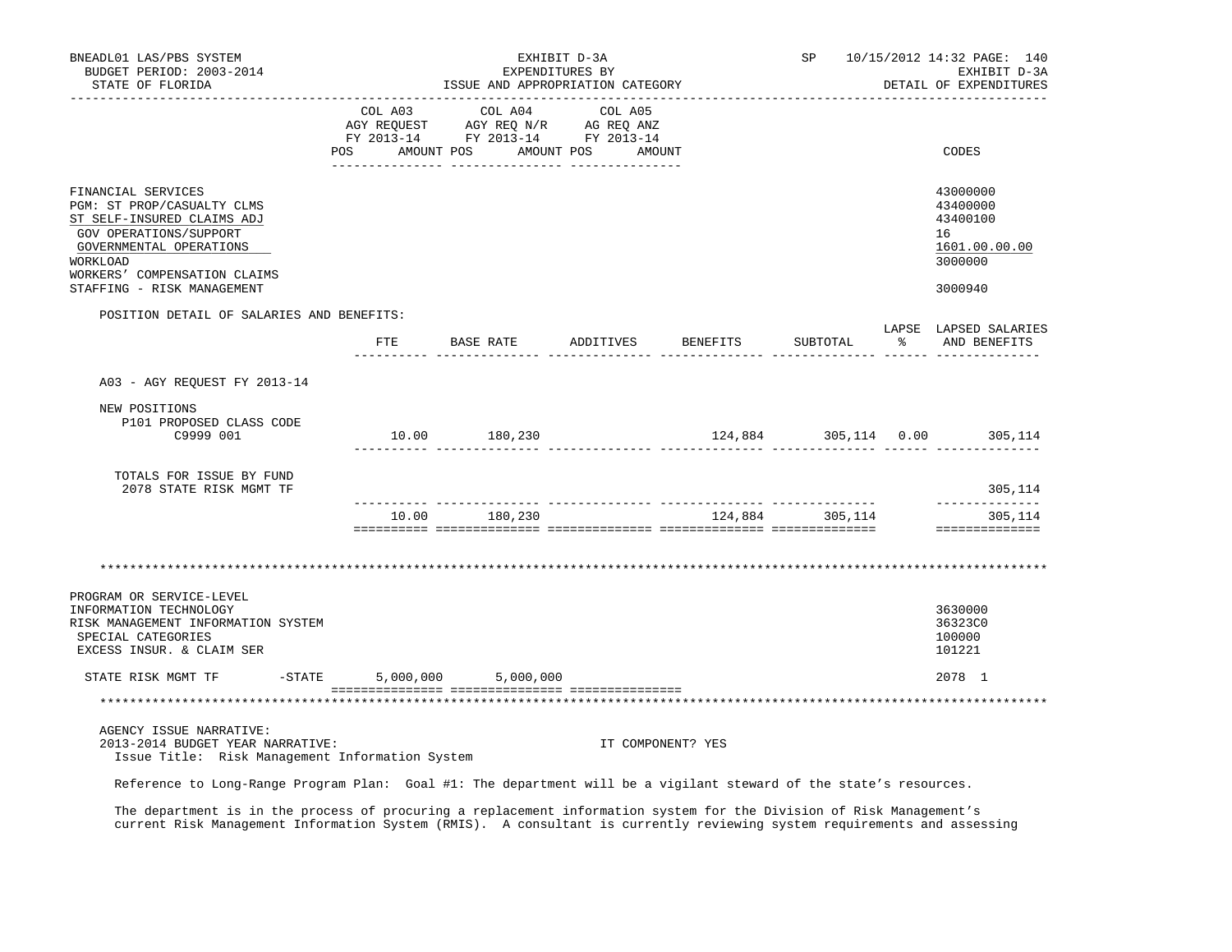| BNEADL01 LAS/PBS SYSTEM<br>____________________                                                                                                                                                                                                                                                                                                                                                                                                                                                                                                                                                                                                                                                                                                                                                                                                                             | EXHIBIT D-3A<br>EXPENDITURES BY<br>BUDGET PERIOD: 2003-2014<br>STATE OF FLORIDA STATE OF STATE OF STATE AND APPROPRIATION CATEGORY |                                                                                                                                                                                                                                                                                                                                                                                                                                                    |                   | <b>SP</b> SP SP SP | 10/15/2012 14:32 PAGE: 141<br>EXHIBIT D-3A<br>DETAIL OF EXPENDITURES |
|-----------------------------------------------------------------------------------------------------------------------------------------------------------------------------------------------------------------------------------------------------------------------------------------------------------------------------------------------------------------------------------------------------------------------------------------------------------------------------------------------------------------------------------------------------------------------------------------------------------------------------------------------------------------------------------------------------------------------------------------------------------------------------------------------------------------------------------------------------------------------------|------------------------------------------------------------------------------------------------------------------------------------|----------------------------------------------------------------------------------------------------------------------------------------------------------------------------------------------------------------------------------------------------------------------------------------------------------------------------------------------------------------------------------------------------------------------------------------------------|-------------------|--------------------|----------------------------------------------------------------------|
|                                                                                                                                                                                                                                                                                                                                                                                                                                                                                                                                                                                                                                                                                                                                                                                                                                                                             | POS                                                                                                                                | $\begin{tabular}{lllllllllllll} &\multicolumn{4}{c }{\text{COL A03}} &\multicolumn{4}{c }{\text{COL A04}} &\multicolumn{4}{c }{\text{COL A05}}\\ &\multicolumn{4}{c }{\text{AGY REQUEST}} &\multicolumn{4}{c }{\text{AGY REQ N/R}} &\multicolumn{4}{c }{\text{AG REQ ANZ}}\\ &\multicolumn{4}{c }{\text{FGY A03--14}} &\multicolumn{4}{c }{\text{FGY A013--14}} &\multicolumn{4}{c }{\text{FC A013--14}}\\ \end{tabular}$<br>AMOUNT POS AMOUNT POS | AMOUNT            |                    | CODES                                                                |
| FINANCIAL SERVICES<br>PGM: ST PROP/CASUALTY CLMS<br>ST SELF-INSURED CLAIMS ADJ<br>GOV OPERATIONS/SUPPORT<br>GOVERNMENTAL OPERATIONS<br>PROGRAM OR SERVICE-LEVEL                                                                                                                                                                                                                                                                                                                                                                                                                                                                                                                                                                                                                                                                                                             |                                                                                                                                    |                                                                                                                                                                                                                                                                                                                                                                                                                                                    |                   |                    | 43000000<br>43400000<br>43400100<br>16<br>1601.00.00.00              |
| INFORMATION TECHNOLOGY<br>RISK MANAGEMENT INFORMATION SYSTEM                                                                                                                                                                                                                                                                                                                                                                                                                                                                                                                                                                                                                                                                                                                                                                                                                |                                                                                                                                    |                                                                                                                                                                                                                                                                                                                                                                                                                                                    |                   |                    | 3630000<br>36323C0                                                   |
| what information systems are available that will meet those requirements, with a report expected in October 2012, at<br>which time estimated costs will be available. An ITN (invitation to negotiate) will be issued in late 2012 with<br>responses due in the spring of 2013. Cost components will include data migration, software purchase or license fees,<br>staff training, hardware purchases and possible staff augmentation. The Division of Risk Management is working with the<br>Division of Information Systems on this issue.                                                                                                                                                                                                                                                                                                                                |                                                                                                                                    |                                                                                                                                                                                                                                                                                                                                                                                                                                                    |                   |                    |                                                                      |
| FILENET P8 DOCUMENT MANAGEMENT<br>IMPLEMENTATION AND MIGRATION<br>SPECIAL CATEGORIES<br>CONTRACTED SERVICES                                                                                                                                                                                                                                                                                                                                                                                                                                                                                                                                                                                                                                                                                                                                                                 |                                                                                                                                    |                                                                                                                                                                                                                                                                                                                                                                                                                                                    |                   |                    | 36380C0<br>100000<br>100777                                          |
| STATE RISK MGMT TF -STATE 51,301-                                                                                                                                                                                                                                                                                                                                                                                                                                                                                                                                                                                                                                                                                                                                                                                                                                           |                                                                                                                                    |                                                                                                                                                                                                                                                                                                                                                                                                                                                    |                   |                    | 2078 1                                                               |
|                                                                                                                                                                                                                                                                                                                                                                                                                                                                                                                                                                                                                                                                                                                                                                                                                                                                             |                                                                                                                                    |                                                                                                                                                                                                                                                                                                                                                                                                                                                    |                   |                    |                                                                      |
| AGENCY ISSUE NARRATIVE:<br>2013-2014 BUDGET YEAR NARRATIVE:<br>Issue Title: FileNet P8 Document Management Implementation and Migration - Deduct<br>Reference to Long-Range Program Plan: Goal #5 - Operational Efficiencies. The department will strive for organizational<br>excellence by promoting and encouraging continuous improvement.                                                                                                                                                                                                                                                                                                                                                                                                                                                                                                                              |                                                                                                                                    |                                                                                                                                                                                                                                                                                                                                                                                                                                                    | IT COMPONENT? YES |                    |                                                                      |
| The Department of Financial Services (DFS) is requesting funding to implement the migration of three separate document<br>management systems to a single enterprise document management system, FileNet P8. Currently, DFS has three separate and<br>distinct outdated instances of FileNet supporting the following six business units: Division of Workers' Compensation,<br>Division of Risk Management, Division of Consumer Assistance, Division of Agent & Agency Services, Division of Funeral<br>and Cemetery Services, Consumer Services, and the Office of Insurance Regulation. Together these three FileNet systems<br>support more than 165 department business applications. The service that is currently received by all these divisions<br>and OIR is paid from the divisions of Workers' Compensation, Risk Management, and Information Systems' budgets. |                                                                                                                                    |                                                                                                                                                                                                                                                                                                                                                                                                                                                    |                   |                    |                                                                      |
| The department's intent is to consolidate the three FileNet systems onto the single, secure, and highly available FileNet<br>P8 enterprise-level instance. The current maintenance and support for the duplicative and outdated instances of FileNet                                                                                                                                                                                                                                                                                                                                                                                                                                                                                                                                                                                                                        |                                                                                                                                    |                                                                                                                                                                                                                                                                                                                                                                                                                                                    |                   |                    |                                                                      |

 cost of \$309,041 is paid from three separate divisions (Division of Workers' Compensation \$145,867, Division of Risk Management \$51,301 and Division of Information Systems \$111,873). This request is to transfer existing contracted services budget from the Division of Risk Management to the Division of Information Systems.

\*\*\*\*\*\*\*\*\*\*\*\*\*\*\*\*\*\*\*\*\*\*\*\*\*\*\*\*\*\*\*\*\*\*\*\*\*\*\*\*\*\*\*\*\*\*\*\*\*\*\*\*\*\*\*\*\*\*\*\*\*\*\*\*\*\*\*\*\*\*\*\*\*\*\*\*\*\*\*\*\*\*\*\*\*\*\*\*\*\*\*\*\*\*\*\*\*\*\*\*\*\*\*\*\*\*\*\*\*\*\*\*\*\*\*\*\*\*\*\*\*\*\*\*\*\*\*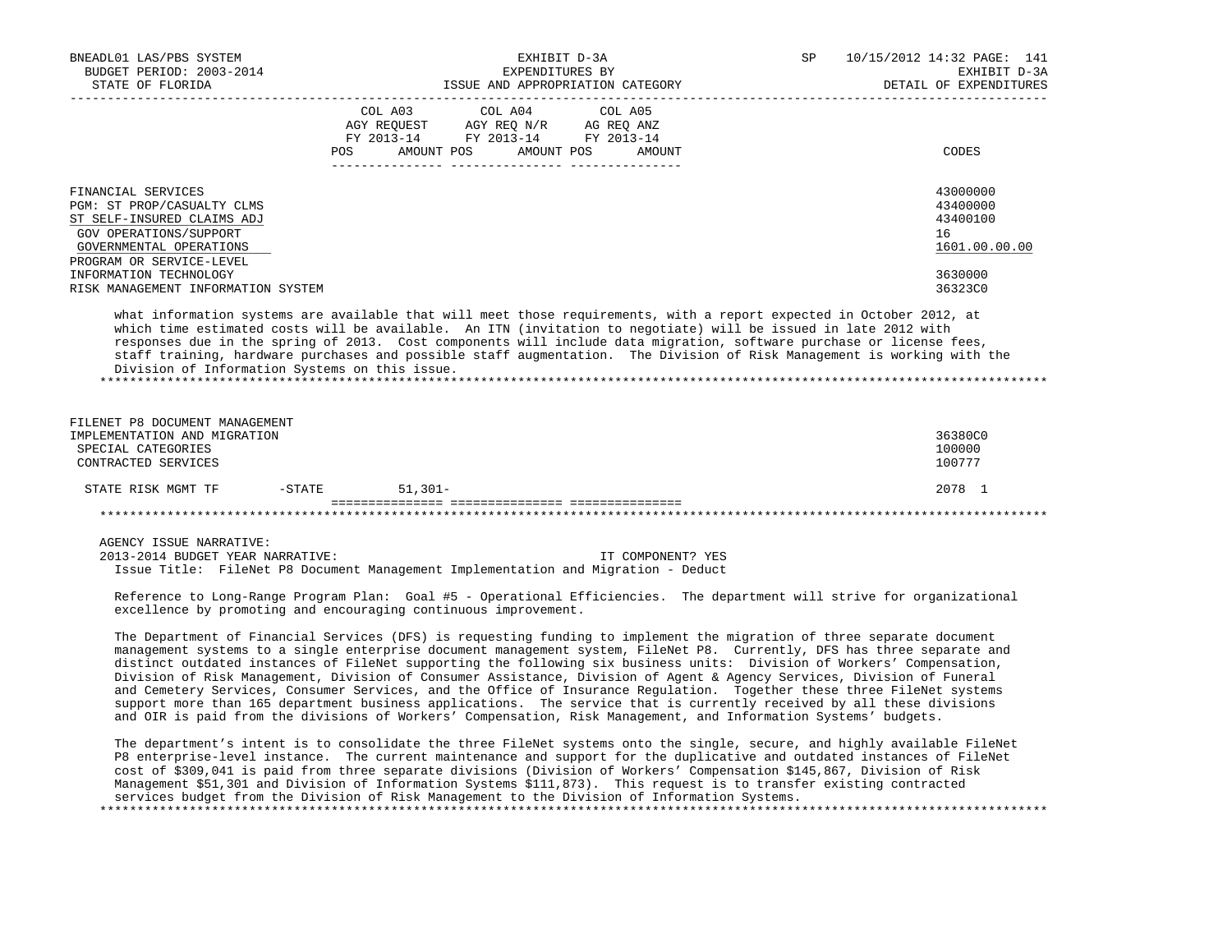| BNEADL01 LAS/PBS SYSTEM<br>BUDGET PERIOD: 2003-2014<br>STATE OF FLORIDA                                                                                                                                                                                                                                                                                                                                                                                                                                                                                                                                              |                      | EXHIBIT D-3A<br>EXPENDITURES BY<br>ISSUE AND APPROPRIATION CATEGORY                                        | SP                | 10/15/2012 14:32 PAGE: 142<br>EXHIBIT D-3A<br>DETAIL OF EXPENDITURES |                                                                    |  |
|----------------------------------------------------------------------------------------------------------------------------------------------------------------------------------------------------------------------------------------------------------------------------------------------------------------------------------------------------------------------------------------------------------------------------------------------------------------------------------------------------------------------------------------------------------------------------------------------------------------------|----------------------|------------------------------------------------------------------------------------------------------------|-------------------|----------------------------------------------------------------------|--------------------------------------------------------------------|--|
|                                                                                                                                                                                                                                                                                                                                                                                                                                                                                                                                                                                                                      | COL A03<br>POS       | COL A04<br>AGY REQUEST AGY REQ N/R AG REQ ANZ<br>FY 2013-14 FY 2013-14 FY 2013-14<br>AMOUNT POS AMOUNT POS | COL A05<br>AMOUNT |                                                                      | CODES                                                              |  |
| FINANCIAL SERVICES<br>PGM: ST PROP/CASUALTY CLMS<br>ST SELF-INSURED CLAIMS ADJ<br>GOV OPERATIONS/SUPPORT<br>GOVERNMENTAL OPERATIONS<br>AUDIT FINDINGS AND RECOMMENDATIONS<br>MONITORING OF THIRD-PARTY                                                                                                                                                                                                                                                                                                                                                                                                               |                      |                                                                                                            |                   |                                                                      | 43000000<br>43400000<br>43400100<br>16<br>1601.00.00.00<br>4A00000 |  |
| ADMINISTRATORS - RISK MANAGEMENT<br>SALARY RATE<br>SALARY RATE 108,218                                                                                                                                                                                                                                                                                                                                                                                                                                                                                                                                               |                      |                                                                                                            |                   |                                                                      | 4A04000<br>000000                                                  |  |
| SALARIES AND BENEFITS                                                                                                                                                                                                                                                                                                                                                                                                                                                                                                                                                                                                |                      |                                                                                                            |                   |                                                                      | 010000                                                             |  |
| $-$ STATE<br>STATE RISK MGMT TF                                                                                                                                                                                                                                                                                                                                                                                                                                                                                                                                                                                      | 5.00<br>172,983      |                                                                                                            |                   |                                                                      | 2078 1                                                             |  |
| <b>EXPENSES</b>                                                                                                                                                                                                                                                                                                                                                                                                                                                                                                                                                                                                      |                      |                                                                                                            |                   |                                                                      | 040000                                                             |  |
| STATE RISK MGMT TF                                                                                                                                                                                                                                                                                                                                                                                                                                                                                                                                                                                                   | -STATE 49,410 18,465 |                                                                                                            |                   |                                                                      | 2078 1                                                             |  |
| SPECIAL CATEGORIES<br>TR/DMS/HR SVCS/STW CONTRCT                                                                                                                                                                                                                                                                                                                                                                                                                                                                                                                                                                     |                      |                                                                                                            |                   |                                                                      | 100000<br>107040                                                   |  |
| STATE RISK MGMT TF<br>$-$ STATE                                                                                                                                                                                                                                                                                                                                                                                                                                                                                                                                                                                      | 1,770                |                                                                                                            |                   |                                                                      | 2078 1                                                             |  |
| TOTAL: MONITORING OF THIRD-PARTY<br>ADMINISTRATORS - RISK MANAGEMENT<br>TOTAL POSITIONS 5.00                                                                                                                                                                                                                                                                                                                                                                                                                                                                                                                         |                      |                                                                                                            |                   |                                                                      | 4A04000                                                            |  |
| TOTAL ISSUE<br>TOTAL SALARY RATE 108,218                                                                                                                                                                                                                                                                                                                                                                                                                                                                                                                                                                             |                      | 224, 163 18, 465                                                                                           |                   |                                                                      |                                                                    |  |
|                                                                                                                                                                                                                                                                                                                                                                                                                                                                                                                                                                                                                      |                      |                                                                                                            |                   |                                                                      |                                                                    |  |
| AGENCY ISSUE NARRATIVE:<br>2013-2014 BUDGET YEAR NARRATIVE:                                                                                                                                                                                                                                                                                                                                                                                                                                                                                                                                                          |                      |                                                                                                            | IT COMPONENT? NO  |                                                                      |                                                                    |  |
| Issue Title: Monitoring of Third-Party Administrators - Risk Management                                                                                                                                                                                                                                                                                                                                                                                                                                                                                                                                              |                      |                                                                                                            |                   |                                                                      |                                                                    |  |
| Reference to Long-Range Program Plan: Goal #1: The department will be a vigilant steward of the state's resources.                                                                                                                                                                                                                                                                                                                                                                                                                                                                                                   |                      |                                                                                                            |                   |                                                                      |                                                                    |  |
| This issue will address audit findings identified in the Auditor General (AG) Report 2012-067, Division of Risk<br>Management Monitoring of Third Party Administrators, by adding three full time equivalent positions (FTE) to the Contract<br>Monitoring Section and two FTE to the Trust Fund Management Section. The audit disclosed that the division's monitoring<br>of the Third Party Administrators (TPA) contracts associated with the workers' compensation program was not sufficient.<br>The report provided specific deficiencies to which the department responded to in agreement with the findings. |                      |                                                                                                            |                   |                                                                      |                                                                    |  |

A Registered Nursing Consultant will be dedicated to performing medical and pharmaceutical reimbursement audits of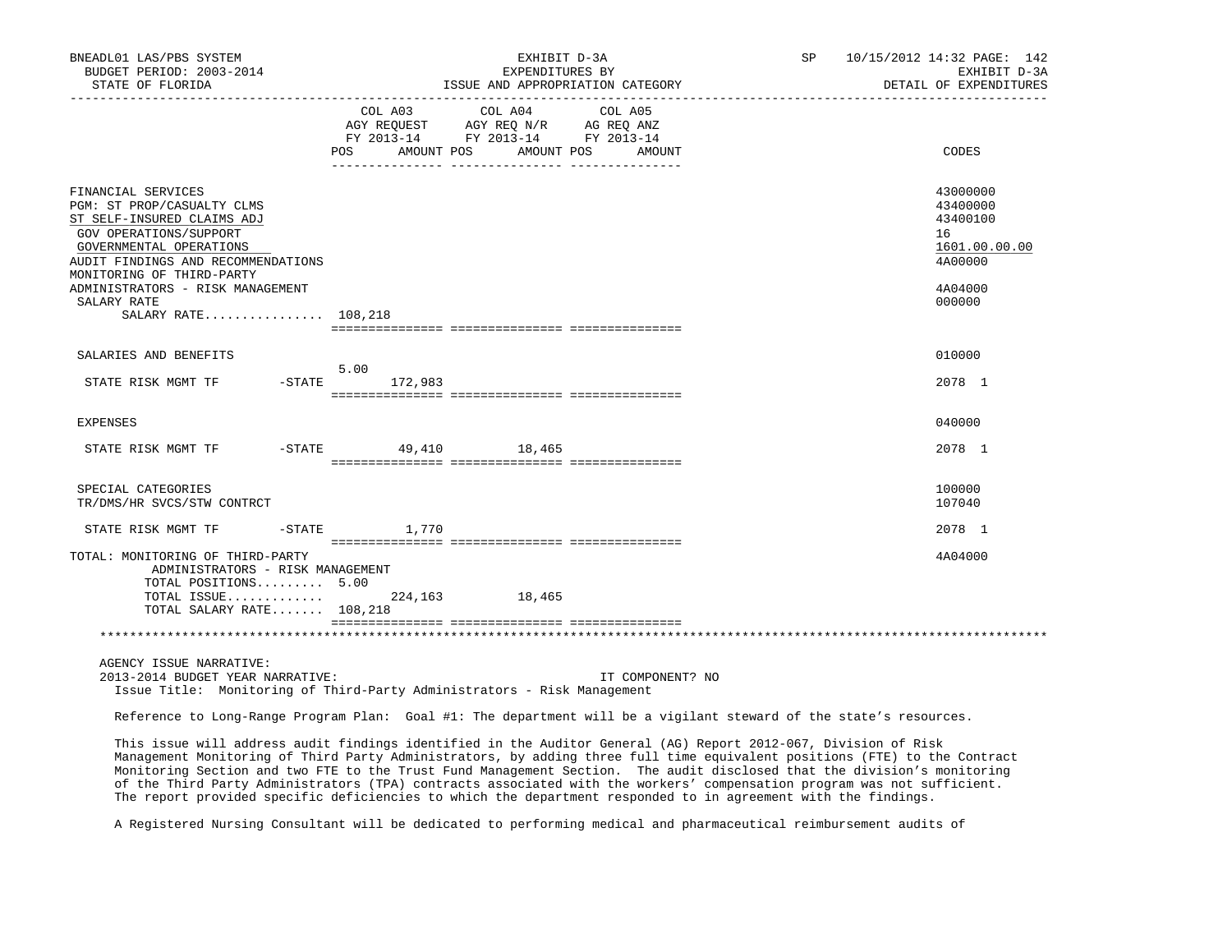| BNEADL01 LAS/PBS SYSTEM<br>BUDGET PERIOD: 2003-2014<br>STATE OF FLORIDA                                                                                                                                |                   | EXHIBIT D-3A<br>EXPENDITURES BY<br>ISSUE AND APPROPRIATION CATEGORY                                             | SP     | 10/15/2012 14:32 PAGE: 143<br>EXHIBIT D-3A<br>DETAIL OF EXPENDITURES |  |  |
|--------------------------------------------------------------------------------------------------------------------------------------------------------------------------------------------------------|-------------------|-----------------------------------------------------------------------------------------------------------------|--------|----------------------------------------------------------------------|--|--|
|                                                                                                                                                                                                        | AMOUNT POS<br>POS | COL A03 COL A04 COL A05<br>AGY REOUEST AGY REO N/R AG REO ANZ<br>FY 2013-14 FY 2013-14 FY 2013-14<br>AMOUNT POS | AMOUNT | CODES                                                                |  |  |
| FINANCIAL SERVICES<br>PGM: ST PROP/CASUALTY CLMS<br>ST SELF-INSURED CLAIMS ADJ<br>GOV OPERATIONS/SUPPORT<br>GOVERNMENTAL OPERATIONS<br>AUDIT FINDINGS AND RECOMMENDATIONS<br>MONITORING OF THIRD-PARTY |                   |                                                                                                                 |        | 43000000<br>43400000<br>43400100<br>16<br>1601.00.00.00<br>4A00000   |  |  |
| ADMINISTRATORS - RISK MANAGEMENT                                                                                                                                                                       |                   |                                                                                                                 |        | 4A04000                                                              |  |  |

 workers' compensation claims. The audits will evaluate the effectiveness of contracted medical services provided, and if medical services performed were medically necessary, cost effective and related to the injury. This position will work with the audit evaluation and review analyst and other contract monitoring staff in conducting contract monitoring activities and providing feedback to the vendor as needed. The salary requested for this position is 10 percent over the base salary due to the shortage of nurses and current salaries offered in the Tallahassee area, combined with the need to have an experienced registered nurse in this position. Currently, there is one Registered Nursing Consultant available to provide contract monitoring services for seven medically-related contracts. In FY 2011-12, \$66,887,214 was spent in total on these contracts, with \$8,277,930 spent in the contracted services operating category and \$58,609,284 spent in the loss payments non-operating category.

 Two Government Analyst I positions are being requested to address a need for increased contract monitoring activities as noted in the audit finding. The AG Report recommended that audit tests and on-site monitoring of TPAs be performed to ensure that contractors are operating in compliance with contract terms. These positions will be dedicated to maintaining contract files, preparing contract amendments, renewals and extensions, and preparing and implementing contract monitoring plans.

 The AG Report specifically noted that the division needed to provide quality assurance and post-audit capabilities for payments issued to claimants and TPAs. An Accountant I position is being requested to provide quality assurance and post-audit capabilities for payments issued by the Disbursements Unit.

 An Accountant II position is also requested for the Trust Fund Management Section to assume duties currently being performed by an Accountant IV. The Accountant IV will assist in performing contract monitoring of the division's TPAs. The addition of this position will allow more senior positions to concentrate on contract monitoring and tax compliance activities. \*\*\*\*\*\*\*\*\*\*\*\*\*\*\*\*\*\*\*\*\*\*\*\*\*\*\*\*\*\*\*\*\*\*\*\*\*\*\*\*\*\*\*\*\*\*\*\*\*\*\*\*\*\*\*\*\*\*\*\*\*\*\*\*\*\*\*\*\*\*\*\*\*\*\*\*\*\*\*\*\*\*\*\*\*\*\*\*\*\*\*\*\*\*\*\*\*\*\*\*\*\*\*\*\*\*\*\*\*\*\*\*\*\*\*\*\*\*\*\*\*\*\*\*\*\*\*

 POSITION DETAIL OF SALARIES AND BENEFITS: LAPSE LAPSED SALARIES<br>% AND BENEFITS FTE BASE RATE ADDITIVES BENEFITS SUBTOTAL ---------- -------------- -------------- -------------- -------------- ------ -------------- A03 - AGY REQUEST FY 2013-14 NEW POSITIONS P101 PROPOSED CLASS CODE C9999 001 5.00 108,218 64,765 172,983 0.00 172,983 ---------- -------------- -------------- -------------- -------------- ------ --------------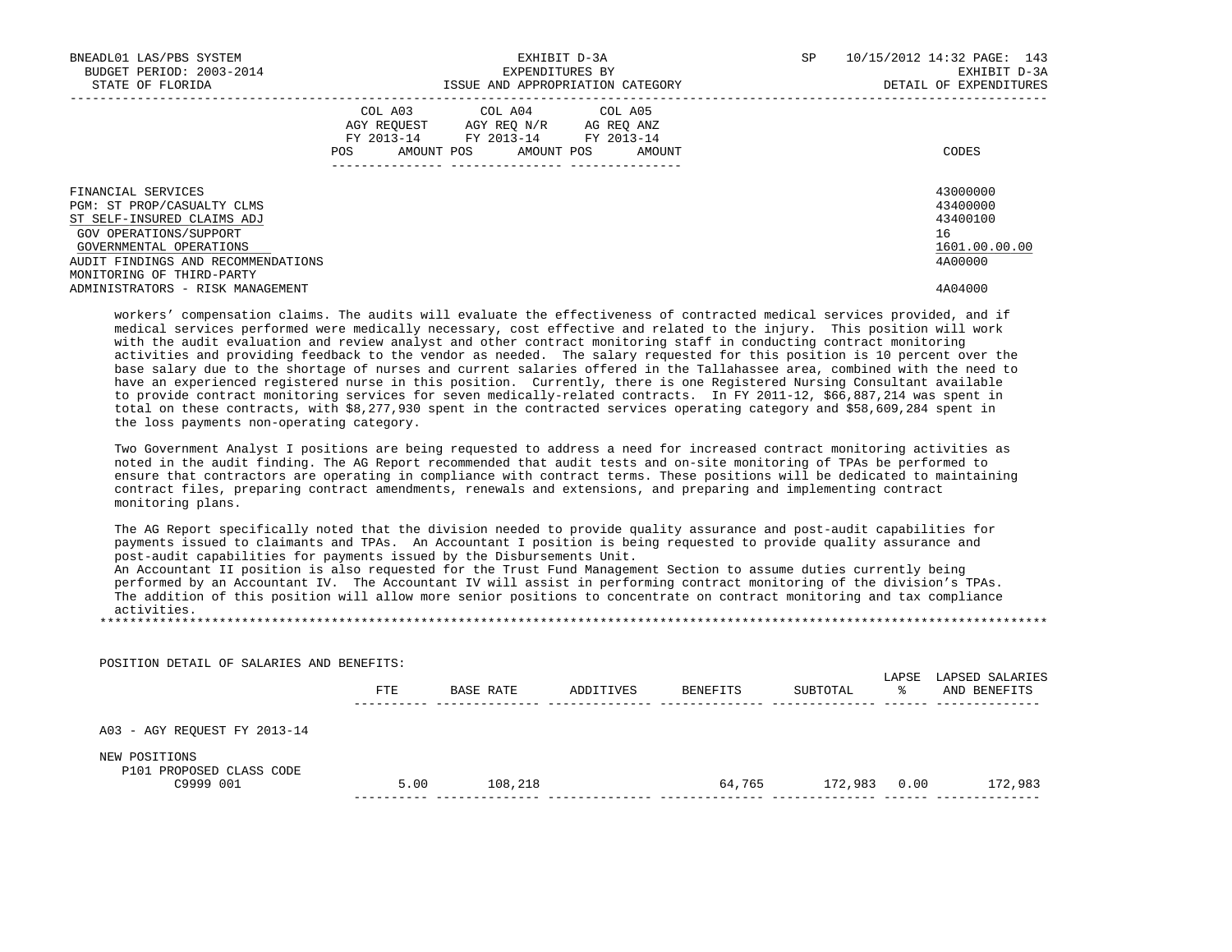| BNEADL01 LAS/PBS SYSTEM<br>BUDGET PERIOD: 2003-2014<br>STATE OF FLORIDA                                                                                                                                                                    | EXHIBIT D-3A<br>EXPENDITURES BY<br>ISSUE AND APPROPRIATION CATEGORY |                                                                                                 |                    |        | SP 10/15/2012 14:32 PAGE: 144<br>EXHIBIT D-3A<br>DETAIL OF EXPENDITURES |  |                                                                               |
|--------------------------------------------------------------------------------------------------------------------------------------------------------------------------------------------------------------------------------------------|---------------------------------------------------------------------|-------------------------------------------------------------------------------------------------|--------------------|--------|-------------------------------------------------------------------------|--|-------------------------------------------------------------------------------|
|                                                                                                                                                                                                                                            | COL A03<br>POS<br>AMOUNT POS                                        | COL A04<br>AGY REQUEST AGY REQ N/R AG REQ ANZ<br>FY 2013-14 FY 2013-14 FY 2013-14<br>AMOUNT POS | COL A05<br>AMOUNT  |        |                                                                         |  | CODES                                                                         |
| FINANCIAL SERVICES<br>PGM: ST PROP/CASUALTY CLMS<br>ST SELF-INSURED CLAIMS ADJ<br>GOV OPERATIONS/SUPPORT<br>GOVERNMENTAL OPERATIONS<br>AUDIT FINDINGS AND RECOMMENDATIONS<br>MONITORING OF THIRD-PARTY<br>ADMINISTRATORS - RISK MANAGEMENT |                                                                     |                                                                                                 |                    |        |                                                                         |  | 43000000<br>43400000<br>43400100<br>16<br>1601.00.00.00<br>4A00000<br>4A04000 |
| POSITION DETAIL OF SALARIES AND BENEFITS:                                                                                                                                                                                                  | $_{\rm FTE}$                                                        | BASE RATE                                                                                       | ADDITIVES BENEFITS |        | SUBTOTAL                                                                |  | LAPSE LAPSED SALARIES<br>AND BENEFITS                                         |
| A03 - AGY REQUEST FY 2013-14                                                                                                                                                                                                               |                                                                     |                                                                                                 |                    |        |                                                                         |  |                                                                               |
| NEW POSITIONS                                                                                                                                                                                                                              |                                                                     |                                                                                                 |                    |        |                                                                         |  |                                                                               |
| TOTALS FOR ISSUE BY FUND<br>2078 STATE RISK MGMT TF                                                                                                                                                                                        |                                                                     |                                                                                                 |                    |        |                                                                         |  | 172,983                                                                       |
|                                                                                                                                                                                                                                            | 5.00                                                                | 108,218                                                                                         |                    | 64,765 | 172,983                                                                 |  | --------------<br>172,983<br>==============                                   |
| INFORMATION TECHNOLOGY OPERATIONAL<br>AUDIT - RISK MANAGEMENT<br>SALARY RATE<br>SALARY RATE 79,321                                                                                                                                         |                                                                     |                                                                                                 |                    |        |                                                                         |  | 4A04100<br>000000                                                             |
| SALARIES AND BENEFITS                                                                                                                                                                                                                      |                                                                     |                                                                                                 |                    |        |                                                                         |  | 010000                                                                        |
| STATE RISK MGMT TF                                                                                                                                                                                                                         | 3.00<br>$-STATE$ 120,026                                            |                                                                                                 |                    |        |                                                                         |  | 2078 1                                                                        |
| <b>EXPENSES</b>                                                                                                                                                                                                                            |                                                                     |                                                                                                 |                    |        |                                                                         |  | 040000                                                                        |
| STATE RISK MGMT TF                                                                                                                                                                                                                         | -STATE 29,646 11,079                                                |                                                                                                 |                    |        |                                                                         |  | 2078 1                                                                        |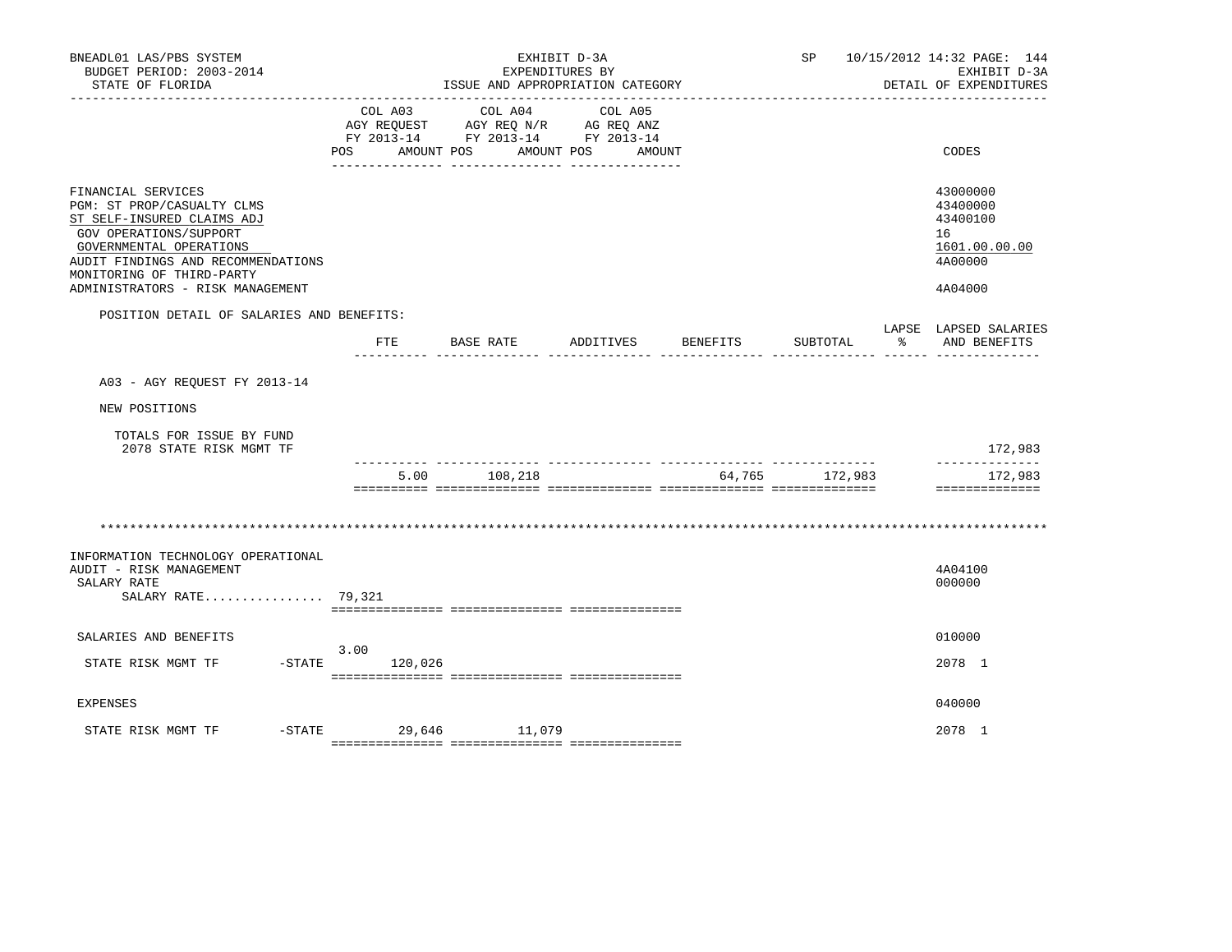| BNEADL01 LAS/PBS SYSTEM<br>BUDGET PERIOD: 2003-2014<br>STATE OF FLORIDA |       | EXHIBIT D-3A<br>EXPENDITURES BY<br>ISSUE AND APPROPRIATION CATEGORY                                                                                                                                                                                                                                                                                                                                                                                            | SP | 10/15/2012 14:32 PAGE: 145<br>EXHIBIT D-3A<br>DETAIL OF EXPENDITURES |
|-------------------------------------------------------------------------|-------|----------------------------------------------------------------------------------------------------------------------------------------------------------------------------------------------------------------------------------------------------------------------------------------------------------------------------------------------------------------------------------------------------------------------------------------------------------------|----|----------------------------------------------------------------------|
|                                                                         |       | COL A03 COL A04 COL A05                                                                                                                                                                                                                                                                                                                                                                                                                                        |    |                                                                      |
|                                                                         |       | $\begin{tabular}{lllllll} \bf AGY \,\, & & & & & & & \\ \bf AGY \,\, & & & & & & \\ \bf FY \,\, & & & & & & \\ \bf FY \,\, & & & & & & \\ \bf FY \,\, & & & & & \\ \bf ZY & & & & & & \\ \bf ZZ & & & & & & \\ \bf ZZ & & & & & & \\ \bf ZZ & & & & & & \\ \bf ZZ & & & & & & \\ \bf ZZ & & & & & & \\ \bf ZZ & & & & & & \\ \bf ZZ & & & & & & \\ \bf ZZ & & & & & & \\ \bf ZZ & & & & & & \\ \bf ZZ & & & & & & \\ \bf ZZ & & & & & & \\ \bf ZZ & & & & & &$ |    |                                                                      |
|                                                                         |       | POS AMOUNT POS AMOUNT POS AMOUNT                                                                                                                                                                                                                                                                                                                                                                                                                               |    | CODES                                                                |
| FINANCIAL SERVICES                                                      |       |                                                                                                                                                                                                                                                                                                                                                                                                                                                                |    | 43000000                                                             |
| PGM: ST PROP/CASUALTY CLMS                                              |       |                                                                                                                                                                                                                                                                                                                                                                                                                                                                |    | 43400000                                                             |
| ST SELF-INSURED CLAIMS ADJ                                              |       |                                                                                                                                                                                                                                                                                                                                                                                                                                                                |    | 43400100                                                             |
| GOV OPERATIONS/SUPPORT                                                  |       |                                                                                                                                                                                                                                                                                                                                                                                                                                                                |    | 16                                                                   |
| GOVERNMENTAL OPERATIONS                                                 |       |                                                                                                                                                                                                                                                                                                                                                                                                                                                                |    | 1601.00.00.00                                                        |
| AUDIT FINDINGS AND RECOMMENDATIONS                                      |       |                                                                                                                                                                                                                                                                                                                                                                                                                                                                |    | 4A00000                                                              |
| INFORMATION TECHNOLOGY OPERATIONAL                                      |       |                                                                                                                                                                                                                                                                                                                                                                                                                                                                |    |                                                                      |
| AUDIT - RISK MANAGEMENT                                                 |       |                                                                                                                                                                                                                                                                                                                                                                                                                                                                |    | 4A04100                                                              |
| SPECIAL CATEGORIES                                                      |       |                                                                                                                                                                                                                                                                                                                                                                                                                                                                |    | 100000                                                               |
| TR/DMS/HR SVCS/STW CONTRCT                                              |       |                                                                                                                                                                                                                                                                                                                                                                                                                                                                |    | 107040                                                               |
| STATE RISK MGMT TF<br>$-$ STATE                                         | 1.062 |                                                                                                                                                                                                                                                                                                                                                                                                                                                                |    | 2078 1                                                               |
| TOTAL: INFORMATION TECHNOLOGY OPERATIONAL                               |       |                                                                                                                                                                                                                                                                                                                                                                                                                                                                |    | 4A04100                                                              |
| AUDIT - RISK MANAGEMENT                                                 |       |                                                                                                                                                                                                                                                                                                                                                                                                                                                                |    |                                                                      |
| TOTAL POSITIONS 3.00                                                    |       |                                                                                                                                                                                                                                                                                                                                                                                                                                                                |    |                                                                      |
| TOTAL ISSUE 150,734 11,079                                              |       |                                                                                                                                                                                                                                                                                                                                                                                                                                                                |    |                                                                      |
| TOTAL SALARY RATE 79,321                                                |       |                                                                                                                                                                                                                                                                                                                                                                                                                                                                |    |                                                                      |
|                                                                         |       |                                                                                                                                                                                                                                                                                                                                                                                                                                                                |    |                                                                      |
|                                                                         |       |                                                                                                                                                                                                                                                                                                                                                                                                                                                                |    |                                                                      |

AGENCY ISSUE NARRATIVE:

 2013-2014 BUDGET YEAR NARRATIVE: IT COMPONENT? NO Issue Title: Information Technology Operational Audit - Risk Management

Reference to Long-Range Program Plan: Goal #1: The department will be a vigilant steward of the state's resources.

 This issue is being requested to address audit findings identified in the Auditor General (AG) Report 2012-071, STARS Information Technology Operational Audit; and the AG Report 2012-067, Division of Risk Management Monitoring of Third Party Administrators.

 The AG Report 2012-071 recommended, and the division requests, a Government Analyst II position to maintain and manage authorized user access to the STARS risk management information system. The position is needed to assist the Data Management Section manager with Information Technology (IT) issues and will act as the division's Information System Internal Control Compliance Officer. As such, the Government Analyst II will monitor IT security controls, IT program change controls, and IT application controls to ensure that the Division's IT internal control system adequately safeguards the use of IT systems and data integrity in accordance with established policies, procedures and practices. Currently, the Data Management Section has two FTEs dedicated to support the division's STARS risk management information system, which is unique to the department.

 An Operations Review Specialist and an Office Operations Manager I SES positions are being requested to address audit findings identified in the AG Report 2012-067.

 This report recommended that the division be able monitor and obtain detailed data on claims paid by Third Party Administrators to ensure contract compliance. The Operations Review Specialist position is needed to allow more time to be devoted to analysis of data rather than report generation. Currently, the Data Management Section has one FTE dedicated to provide reports and special data extraction requests to the division's 106 FTEs and all state agencies and universities, with as many as 600-plus reports being generated per month. This position will assist the Government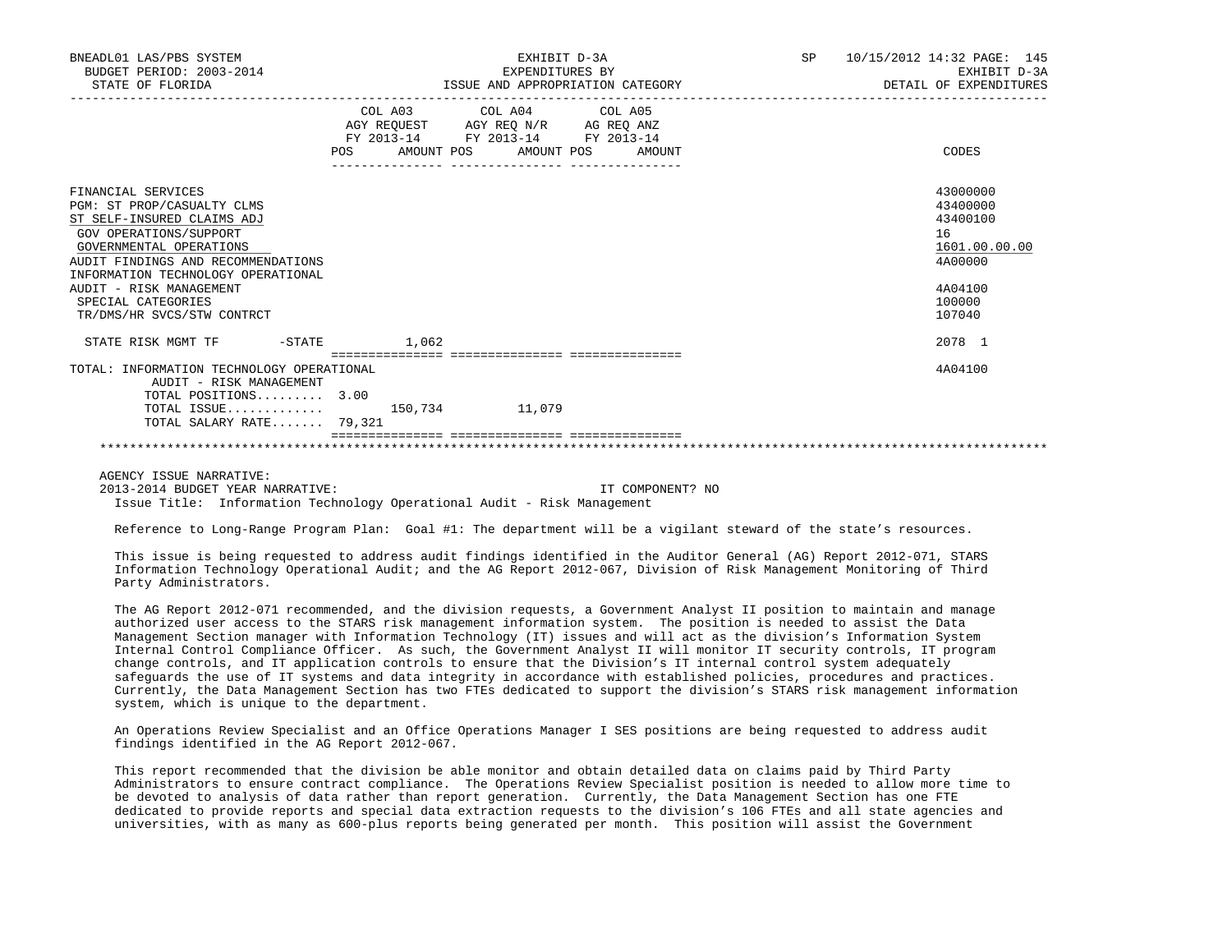| BNEADL01 LAS/PBS SYSTEM<br>BUDGET PERIOD: 2003-2014<br>STATE OF FLORIDA                                                                                                                                                                                                                                                                                                                                                                                                                                                                                                                                                                                                                                                                                                                     | ISSUE AND APPROPRIATION CATEGORY                                                                                                      | EXHIBIT D-3A<br>EXPENDITURES BY |                                  | SP             |               | 10/15/2012 14:32 PAGE: 146<br>EXHIBIT D-3A<br>DETAIL OF EXPENDITURES |
|---------------------------------------------------------------------------------------------------------------------------------------------------------------------------------------------------------------------------------------------------------------------------------------------------------------------------------------------------------------------------------------------------------------------------------------------------------------------------------------------------------------------------------------------------------------------------------------------------------------------------------------------------------------------------------------------------------------------------------------------------------------------------------------------|---------------------------------------------------------------------------------------------------------------------------------------|---------------------------------|----------------------------------|----------------|---------------|----------------------------------------------------------------------|
|                                                                                                                                                                                                                                                                                                                                                                                                                                                                                                                                                                                                                                                                                                                                                                                             | COL A03 COL A04 COL A05<br>AGY REQUEST AGY REQ N/R AG REQ ANZ<br>FY 2013-14 FY 2013-14 FY 2013-14<br>POS AMOUNT POS AMOUNT POS AMOUNT |                                 |                                  |                |               | CODES                                                                |
| FINANCIAL SERVICES<br>PGM: ST PROP/CASUALTY CLMS<br>ST SELF-INSURED CLAIMS ADJ<br>GOV OPERATIONS/SUPPORT<br>GOVERNMENTAL OPERATIONS<br>AUDIT FINDINGS AND RECOMMENDATIONS<br>INFORMATION TECHNOLOGY OPERATIONAL                                                                                                                                                                                                                                                                                                                                                                                                                                                                                                                                                                             |                                                                                                                                       |                                 |                                  |                |               | 43000000<br>43400000<br>43400100<br>16<br>1601.00.00.00<br>4A00000   |
| AUDIT - RISK MANAGEMENT<br>Analyst II in preparing and analyzing reports extracted from the RMIS, including data mining activities, detecting<br>overpayments, fraud and other cost containment measures.                                                                                                                                                                                                                                                                                                                                                                                                                                                                                                                                                                                   |                                                                                                                                       |                                 |                                  |                |               | 4A04100                                                              |
| Currently, the Data Management Section supervisor has eight positions directly reporting to it, including five mail room<br>staff. The mail room receives a high volume of checks and confidential documents that must be processed immediately to<br>avoid operational delays. Having a mail room supervisor will allow documents and checks to be processed in an efficient<br>manner and will allow the Data Management Section supervisor to spend less time on mail room operations, resulting in<br>greater time being devoted to contract monitoring activities related to the division's IT systems. This position will<br>supervise and provide support to the current mail room staff and ensure all documents are distributed to the appropriate<br>sections in a timely manner. |                                                                                                                                       |                                 |                                  |                |               |                                                                      |
| POSITION DETAIL OF SALARIES AND BENEFITS:                                                                                                                                                                                                                                                                                                                                                                                                                                                                                                                                                                                                                                                                                                                                                   |                                                                                                                                       |                                 | FTE BASE RATE ADDITIVES BENEFITS | SUBTOTAL       | $\frac{1}{6}$ | LAPSE LAPSED SALARIES<br>AND BENEFITS                                |
| A03 - AGY REQUEST FY 2013-14                                                                                                                                                                                                                                                                                                                                                                                                                                                                                                                                                                                                                                                                                                                                                                |                                                                                                                                       |                                 |                                  |                |               |                                                                      |
| NEW POSITIONS<br>P101 PROPOSED CLASS CODE<br>C9999 001                                                                                                                                                                                                                                                                                                                                                                                                                                                                                                                                                                                                                                                                                                                                      | 3.00 79,321                                                                                                                           |                                 | 40,705 120,026 0.00 120,026      |                |               |                                                                      |
| TOTALS FOR ISSUE BY FUND<br>2078 STATE RISK MGMT TF                                                                                                                                                                                                                                                                                                                                                                                                                                                                                                                                                                                                                                                                                                                                         |                                                                                                                                       |                                 |                                  |                |               | 120,026                                                              |
|                                                                                                                                                                                                                                                                                                                                                                                                                                                                                                                                                                                                                                                                                                                                                                                             | 3.00 79.321                                                                                                                           |                                 |                                  | 40,705 120,026 |               | _______________<br>120,026<br>==============                         |

\*\*\*\*\*\*\*\*\*\*\*\*\*\*\*\*\*\*\*\*\*\*\*\*\*\*\*\*\*\*\*\*\*\*\*\*\*\*\*\*\*\*\*\*\*\*\*\*\*\*\*\*\*\*\*\*\*\*\*\*\*\*\*\*\*\*\*\*\*\*\*\*\*\*\*\*\*\*\*\*\*\*\*\*\*\*\*\*\*\*\*\*\*\*\*\*\*\*\*\*\*\*\*\*\*\*\*\*\*\*\*\*\*\*\*\*\*\*\*\*\*\*\*\*\*\*\*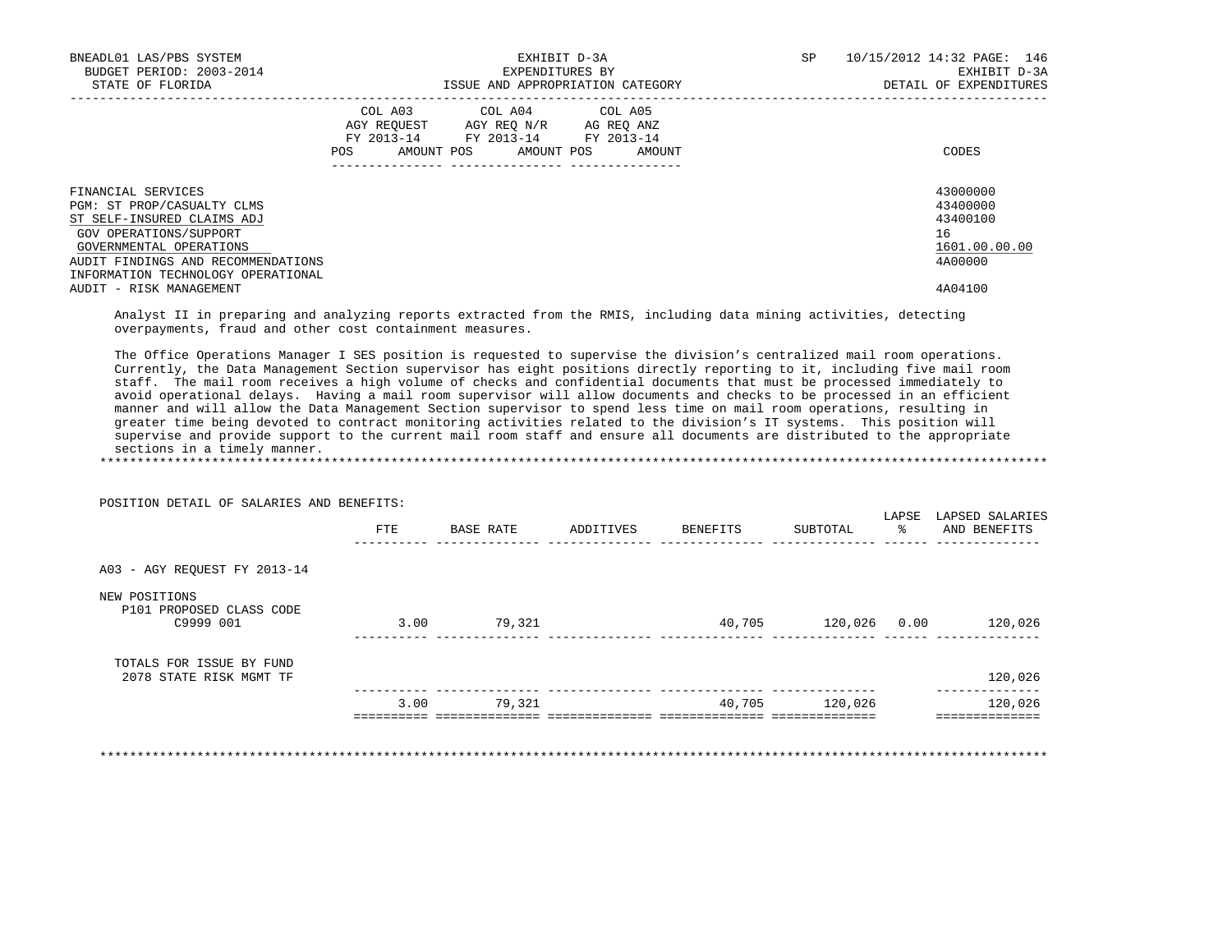| BNEADL01 LAS/PBS SYSTEM<br>BUDGET PERIOD: 2003-2014<br>STATE OF FLORIDA                                                             |        | EXHIBIT D-3A<br>EXPENDITURES BY<br>ISSUE AND APPROPRIATION CATEGORY                                                                  | <b>SP</b> | 10/15/2012 14:32 PAGE: 147<br>EXHIBIT D-3A<br>DETAIL OF EXPENDITURES |
|-------------------------------------------------------------------------------------------------------------------------------------|--------|--------------------------------------------------------------------------------------------------------------------------------------|-----------|----------------------------------------------------------------------|
|                                                                                                                                     | POS    | COL A03 COL A04 COL A05<br>AGY REQUEST AGY REQ N/R AG REQ ANZ<br>FY 2013-14 FY 2013-14 FY 2013-14<br>AMOUNT POS AMOUNT POS<br>AMOUNT |           | CODES                                                                |
| FINANCIAL SERVICES<br>PGM: ST PROP/CASUALTY CLMS<br>ST SELF-INSURED CLAIMS ADJ<br>GOV OPERATIONS/SUPPORT<br>GOVERNMENTAL OPERATIONS |        |                                                                                                                                      |           | 43000000<br>43400000<br>43400100<br>16<br>1601.00.00.00              |
| TOTAL: GOVERNMENTAL OPERATIONS<br>BY FUND TYPE                                                                                      |        |                                                                                                                                      |           | 1601.00.00.00                                                        |
| TRUST FUNDS 64,609,549<br>SALARY RATE 4,386,207                                                                                     | 126.00 | 5,073,860                                                                                                                            |           | 2000                                                                 |

 $=$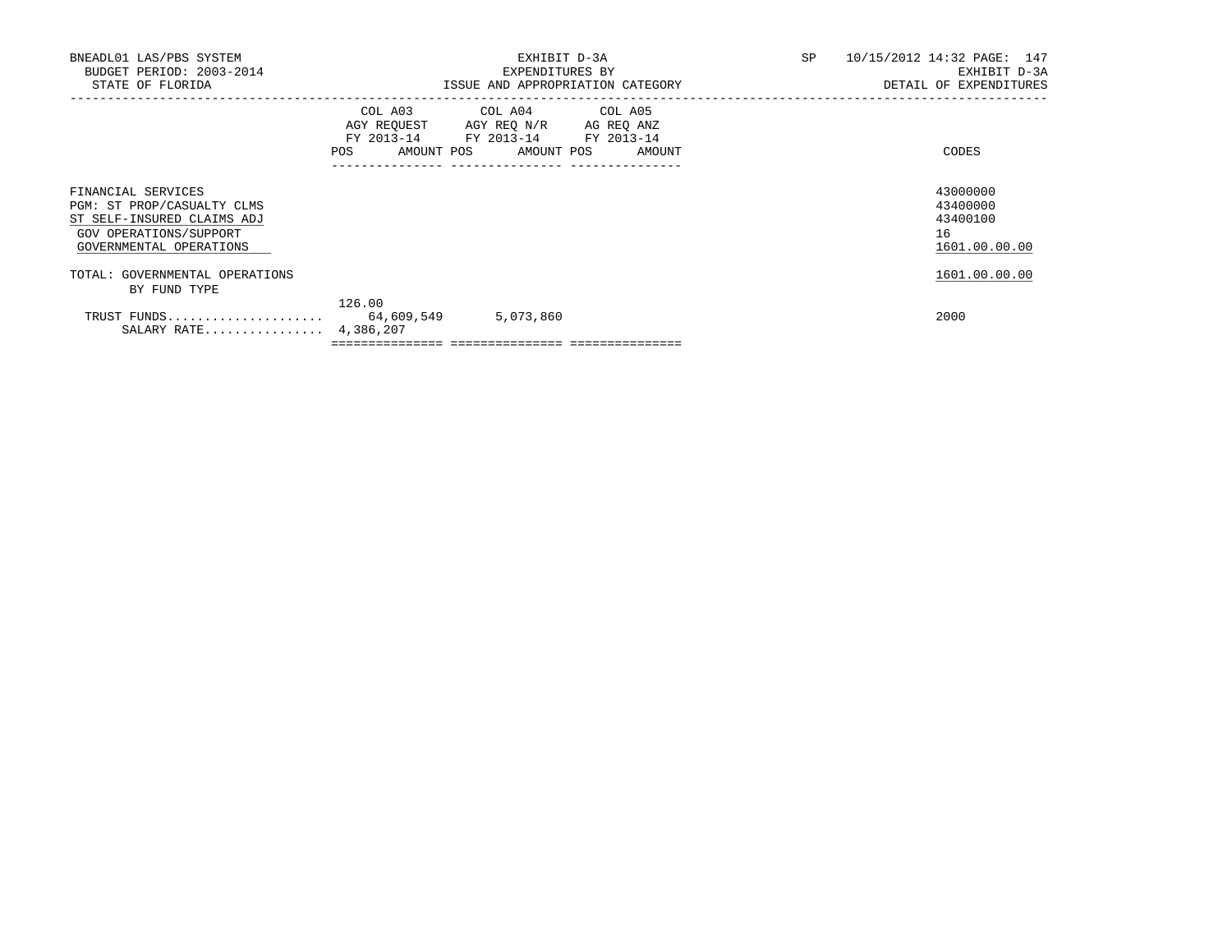| BNEADL01 LAS/PBS SYSTEM<br>BUDGET PERIOD: 2003-2014<br>STATE OF FLORIDA                                                                                                                                                                |           |                               | EXHIBIT D-3A<br>EXPENDITURES BY<br>ISSUE AND APPROPRIATION CATEGORY                                                  | SP | 10/15/2012 14:32 PAGE: 148<br>EXHIBIT D-3A<br>DETAIL OF EXPENDITURES                    |
|----------------------------------------------------------------------------------------------------------------------------------------------------------------------------------------------------------------------------------------|-----------|-------------------------------|----------------------------------------------------------------------------------------------------------------------|----|-----------------------------------------------------------------------------------------|
|                                                                                                                                                                                                                                        |           | COL A03<br>AMOUNT POS<br>POS. | COL A04<br>COL A05<br>AGY REQUEST AGY REQ N/R AG REQ ANZ<br>FY 2013-14 FY 2013-14 FY 2013-14<br>AMOUNT POS<br>AMOUNT |    | CODES                                                                                   |
| FINANCIAL SERVICES<br>PGM: LICNSNG/CNSMER PROTEC<br>INSURANCE CO REHAB/LIQDATN<br>PUBLIC PROTECTION<br>REGULATION AND LICENSING<br>ESTIMATED EXPENDITURES<br>ESTIMATED EXPENDITURES - OPERATIONS<br>SALARY RATE<br>SALARY RATE 431,201 |           |                               |                                                                                                                      |    | 43000000<br>43500000<br>43500100<br>12<br>1204.00.00.00<br>1000000<br>1001000<br>000000 |
| SALARIES AND BENEFITS                                                                                                                                                                                                                  |           |                               |                                                                                                                      |    | 010000                                                                                  |
| INSURANCE REG TF                                                                                                                                                                                                                       | $-$ STATE | 7.00<br>565,721               |                                                                                                                      |    | 2393 1                                                                                  |
| OTHER PERSONAL SERVICES                                                                                                                                                                                                                |           |                               |                                                                                                                      |    | 030000                                                                                  |
| INSURANCE REG TF                                                                                                                                                                                                                       |           | $-STATE$<br>34,771            |                                                                                                                      |    | 2393 1                                                                                  |
| <b>EXPENSES</b>                                                                                                                                                                                                                        |           |                               |                                                                                                                      |    | 040000                                                                                  |
| INSURANCE REG TF                                                                                                                                                                                                                       | $-$ STATE | 119,364                       |                                                                                                                      |    | 2393 1                                                                                  |
| OPERATING CAPITAL OUTLAY                                                                                                                                                                                                               |           |                               |                                                                                                                      |    | 060000                                                                                  |
| INSURANCE REG TF                                                                                                                                                                                                                       | $-$ STATE | 1,120                         |                                                                                                                      |    | 2393 1                                                                                  |
| SPECIAL CATEGORIES<br>CONTRACTED SERVICES                                                                                                                                                                                              |           |                               |                                                                                                                      |    | 100000<br>100777                                                                        |
| INSURANCE REG TF                                                                                                                                                                                                                       | $-$ STATE | 232,517                       |                                                                                                                      |    | 2393 1                                                                                  |
| RISK MANAGEMENT INSURANCE                                                                                                                                                                                                              |           |                               |                                                                                                                      |    | 103241                                                                                  |
| INSURANCE REG TF                                                                                                                                                                                                                       | $-$ STATE | 1,847                         |                                                                                                                      |    | 2393 1                                                                                  |
| TR/DMS/HR SVCS/STW CONTRCT                                                                                                                                                                                                             |           |                               |                                                                                                                      |    | 107040                                                                                  |
| INSURANCE REG TF                                                                                                                                                                                                                       | $-STATE$  | 2,565                         |                                                                                                                      |    | 2393 1                                                                                  |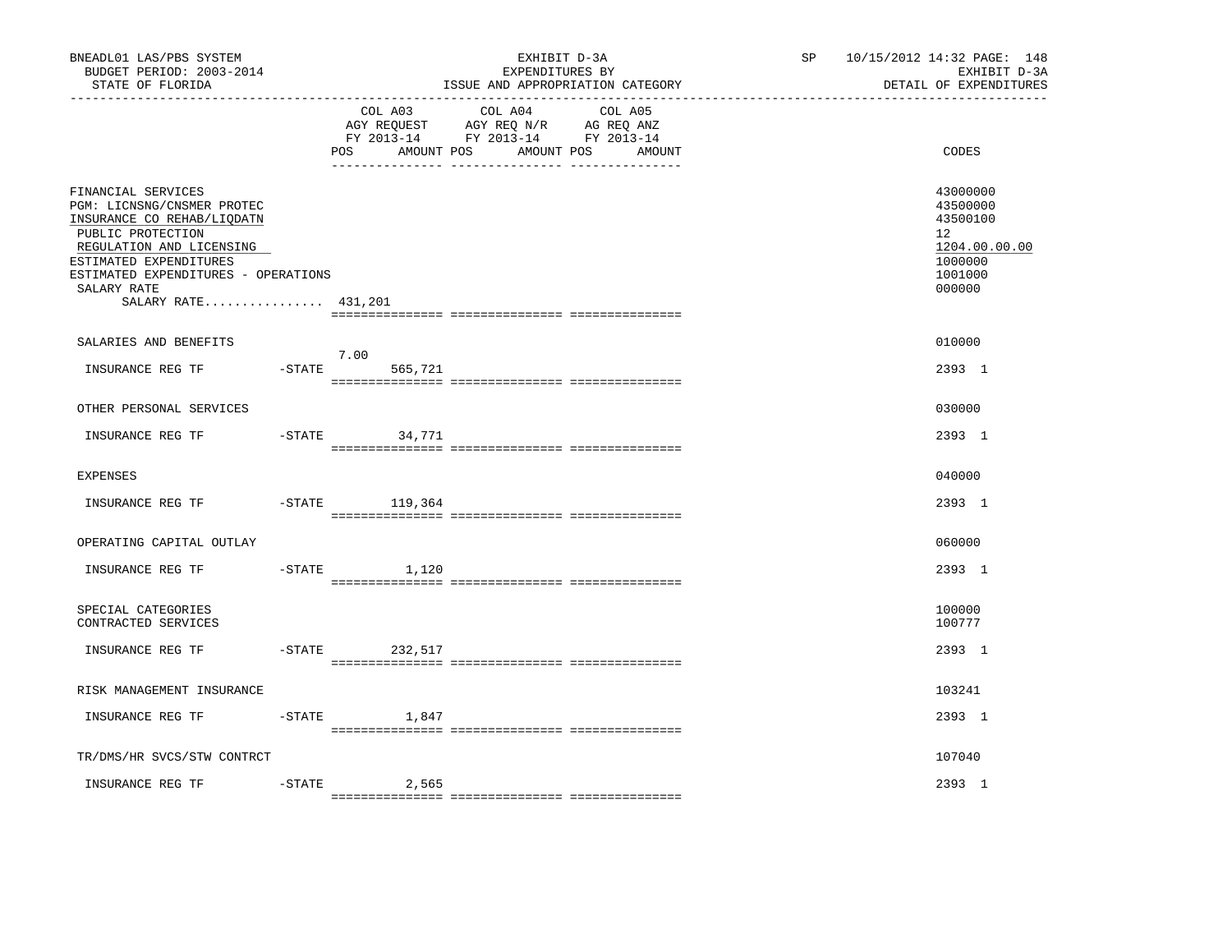| BNEADL01 LAS/PBS SYSTEM<br>BUDGET PERIOD: 2003-2014<br>STATE OF FLORIDA                                                                                                                          |          |                   | EXHIBIT D-3A<br>EXPENDITURES BY<br>ISSUE AND APPROPRIATION CATEGORY                                     |                   | SP | 10/15/2012 14:32 PAGE: 149<br>EXHIBIT D-3A<br>DETAIL OF EXPENDITURES          |
|--------------------------------------------------------------------------------------------------------------------------------------------------------------------------------------------------|----------|-------------------|---------------------------------------------------------------------------------------------------------|-------------------|----|-------------------------------------------------------------------------------|
|                                                                                                                                                                                                  |          | POS<br>AMOUNT POS | COL A03 COL A04<br>AGY REQUEST AGY REQ N/R AG REQ ANZ<br>FY 2013-14 FY 2013-14 FY 2013-14<br>AMOUNT POS | COL A05<br>AMOUNT |    | CODES                                                                         |
| FINANCIAL SERVICES<br>PGM: LICNSNG/CNSMER PROTEC<br>INSURANCE CO REHAB/LIQDATN<br>PUBLIC PROTECTION<br>REGULATION AND LICENSING<br>ESTIMATED EXPENDITURES<br>ESTIMATED EXPENDITURES - OPERATIONS |          |                   |                                                                                                         |                   |    | 43000000<br>43500000<br>43500100<br>12<br>1204.00.00.00<br>1000000<br>1001000 |
| TOTAL: ESTIMATED EXPENDITURES - OPERATIONS<br>TOTAL POSITIONS 7.00<br>TOTAL ISSUE<br>TOTAL SALARY RATE 431,201                                                                                   |          | 957,905           |                                                                                                         |                   |    | 1001000                                                                       |
| CASUALTY INSURANCE PREMIUM<br>ADJUSTMENT<br>SPECIAL CATEGORIES<br>RISK MANAGEMENT INSURANCE                                                                                                      |          |                   |                                                                                                         |                   |    | 1001090<br>100000<br>103241                                                   |
| INSURANCE REG TF                                                                                                                                                                                 | -STATE   | 173               |                                                                                                         |                   |    | 2393 1                                                                        |
| FLORIDA RETIREMENT SYSTEM<br>CONTRIBUTION ADJUSTMENT FOR<br>FISCAL YEAR 2012-2013<br>SALARIES AND BENEFITS                                                                                       |          |                   |                                                                                                         |                   |    | 1001240<br>010000                                                             |
| INSURANCE REG TF FTATE                                                                                                                                                                           |          | 1,325             |                                                                                                         |                   |    | 2393 1                                                                        |
| ADJUSTMENT TO STATE HEALTH<br>INSURANCE PREMIUM CONTRIBUTION -<br>FISCAL YEAR 2012-13<br>SALARIES AND BENEFITS                                                                                   |          |                   |                                                                                                         |                   |    | 1001830<br>010000                                                             |
| INSURANCE REG TF                                                                                                                                                                                 | -STATE   | 828               |                                                                                                         |                   |    | 2393 1                                                                        |
| REALLOCATION OF HUMAN RESOURCES<br>OUTSOURCING<br>SPECIAL CATEGORIES<br>TR/DMS/HR SVCS/STW CONTRCT                                                                                               |          |                   |                                                                                                         |                   |    | 1005900<br>100000<br>107040                                                   |
| INSURANCE REG TF                                                                                                                                                                                 | $-STATE$ | $62 -$            |                                                                                                         |                   |    | 2393 1                                                                        |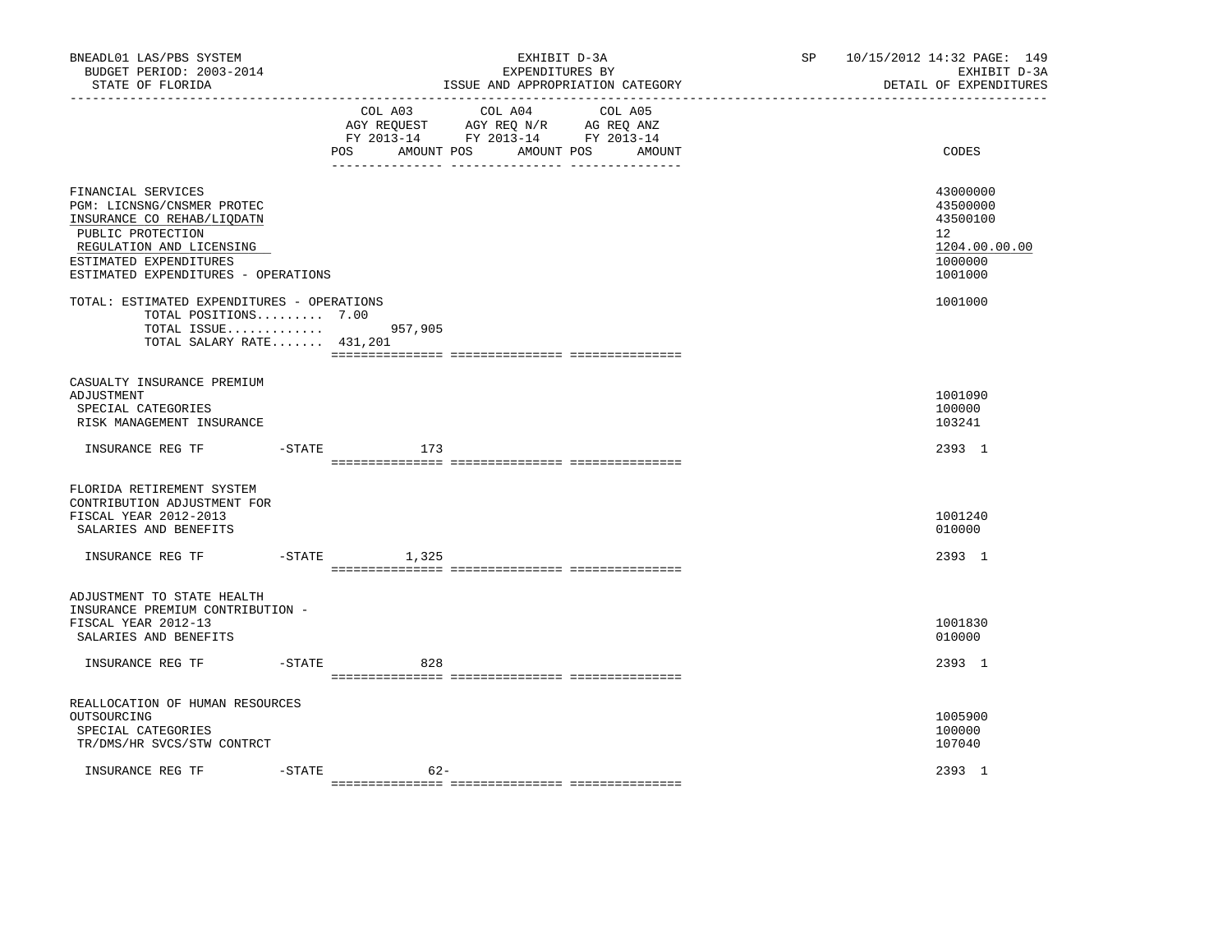| BNEADL01 LAS/PBS SYSTEM<br>BUDGET PERIOD: 2003-2014<br>STATE OF FLORIDA                                                                                                                                                                                     | EXHIBIT D-3A<br>EXPENDITURES BY<br>ISSUE AND APPROPRIATION CATEGORY                                                                                                                                                      | SP | 10/15/2012 14:32 PAGE: 150<br>EXHIBIT D-3A<br>DETAIL OF EXPENDITURES |
|-------------------------------------------------------------------------------------------------------------------------------------------------------------------------------------------------------------------------------------------------------------|--------------------------------------------------------------------------------------------------------------------------------------------------------------------------------------------------------------------------|----|----------------------------------------------------------------------|
|                                                                                                                                                                                                                                                             | COL A03 COL A04 COL A05<br>$\begin{tabular}{lllllll} AGY & \texttt{REQUEST} & \texttt{AGY REQ} \texttt{N/R} & \texttt{AG REQ ANZ} \end{tabular}$<br>FY 2013-14 FY 2013-14 FY 2013-14<br>POS AMOUNT POS AMOUNT POS AMOUNT |    | CODES                                                                |
| FINANCIAL SERVICES<br>PGM: LICNSNG/CNSMER PROTEC<br>INSURANCE CO REHAB/LIODATN<br>PUBLIC PROTECTION<br>REGULATION AND LICENSING<br>ANNUALIZATION OF ADMINISTERED<br>FUNDS APPROPRIATIONS<br>STATE HEALTH INSURANCE ADJUSTMENT<br>FOR FY 2012-13 - 10 MONTHS |                                                                                                                                                                                                                          |    | 43000000<br>43500000<br>43500100<br>12<br>1204.00.00.00<br>26A0000   |
| ANNUALIZATION<br>SALARIES AND BENEFITS                                                                                                                                                                                                                      |                                                                                                                                                                                                                          |    | 26A1830<br>010000                                                    |
| INSURANCE REG TF<br>$-STATE$                                                                                                                                                                                                                                | 4,140                                                                                                                                                                                                                    |    | 2393 1                                                               |
| TOTAL: REGULATION AND LICENSING<br>BY FUND TYPE                                                                                                                                                                                                             | 7.00                                                                                                                                                                                                                     |    | 1204.00.00.00                                                        |
| TRUST FUNDS<br>SALARY RATE 431,201                                                                                                                                                                                                                          | 964,309                                                                                                                                                                                                                  |    | 2000                                                                 |
|                                                                                                                                                                                                                                                             |                                                                                                                                                                                                                          |    |                                                                      |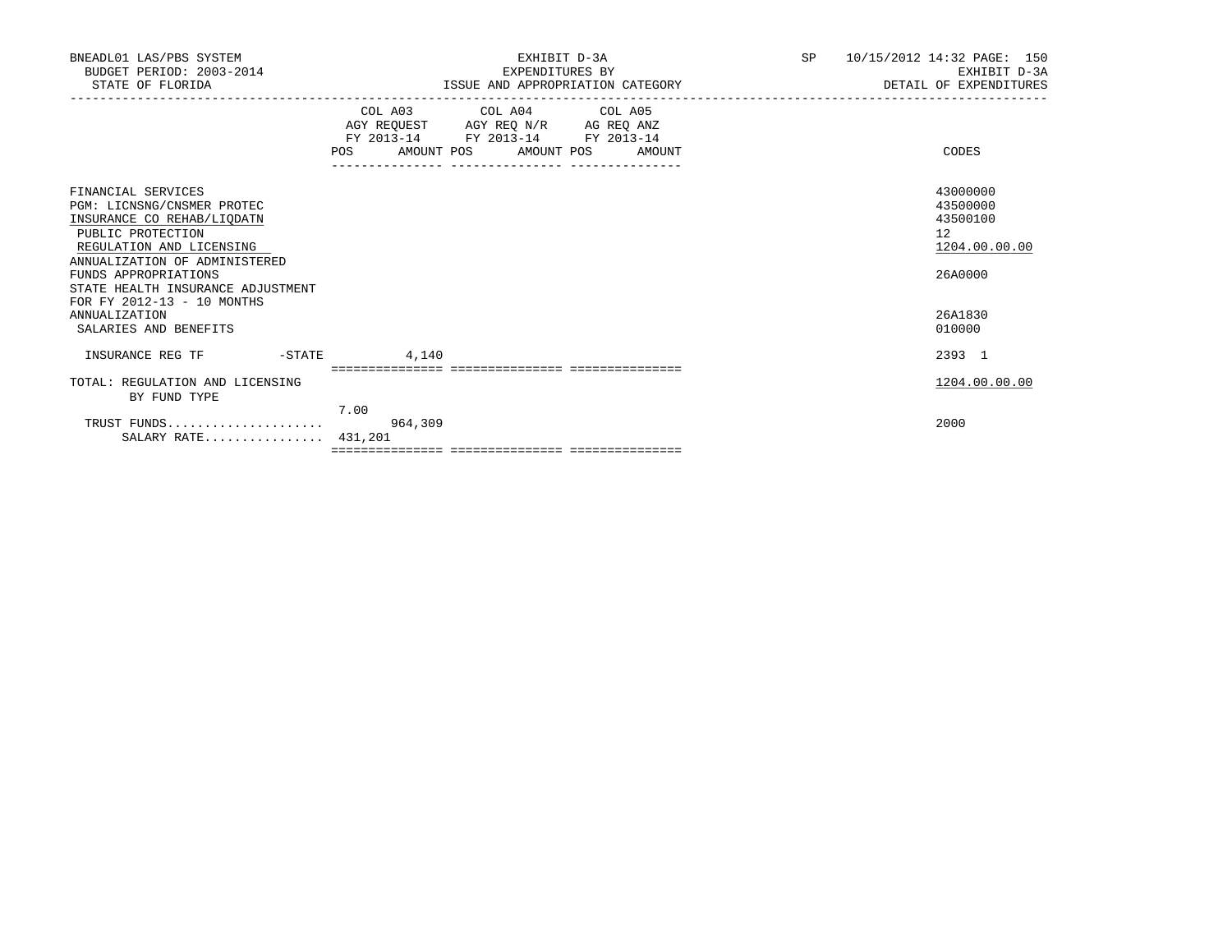| BNEADL01 LAS/PBS SYSTEM<br>BUDGET PERIOD: 2003-2014<br>STATE OF FLORIDA                                                                                                                                                                  |           |                                     | EXHIBIT D-3A<br>EXPENDITURES BY<br>ISSUE AND APPROPRIATION CATEGORY                                                  | SP <sub>2</sub> | 10/15/2012 14:32 PAGE: 151<br>EXHIBIT D-3A<br>DETAIL OF EXPENDITURES                    |
|------------------------------------------------------------------------------------------------------------------------------------------------------------------------------------------------------------------------------------------|-----------|-------------------------------------|----------------------------------------------------------------------------------------------------------------------|-----------------|-----------------------------------------------------------------------------------------|
|                                                                                                                                                                                                                                          |           | COL A03<br>AMOUNT POS<br><b>POS</b> | COL A04<br>COL A05<br>AGY REQUEST AGY REQ N/R AG REQ ANZ<br>FY 2013-14 FY 2013-14 FY 2013-14<br>AMOUNT POS<br>AMOUNT |                 | CODES                                                                                   |
| FINANCIAL SERVICES<br>PGM: LICNSNG/CNSMER PROTEC<br>LICENSURE, SALES/APPT/OVST<br>PUBLIC PROTECTION<br>REGULATION AND LICENSING<br>ESTIMATED EXPENDITURES<br>ESTIMATED EXPENDITURES - OPERATIONS<br>SALARY RATE<br>SALARY RATE 4,985,551 |           |                                     |                                                                                                                      |                 | 43000000<br>43500000<br>43500200<br>12<br>1204.00.00.00<br>1000000<br>1001000<br>000000 |
| SALARIES AND BENEFITS                                                                                                                                                                                                                    |           |                                     |                                                                                                                      |                 | 010000                                                                                  |
| INSURANCE REG TF                                                                                                                                                                                                                         | $-$ STATE | 129.00<br>6,498,240                 |                                                                                                                      |                 | 2393 1                                                                                  |
| OTHER PERSONAL SERVICES                                                                                                                                                                                                                  |           |                                     |                                                                                                                      |                 | 030000                                                                                  |
| INSURANCE REG TF                                                                                                                                                                                                                         |           | $-STATE$ 3,938                      |                                                                                                                      |                 | 2393 1                                                                                  |
| <b>EXPENSES</b>                                                                                                                                                                                                                          |           |                                     |                                                                                                                      |                 | 040000                                                                                  |
| INSURANCE REG TF                                                                                                                                                                                                                         |           | $-STATE$ 1,046,918                  |                                                                                                                      |                 | 2393 1                                                                                  |
| OPERATING CAPITAL OUTLAY                                                                                                                                                                                                                 |           |                                     |                                                                                                                      |                 | 060000                                                                                  |
| INSURANCE REG TF                                                                                                                                                                                                                         | $-$ STATE | 2,500                               |                                                                                                                      |                 | 2393 1                                                                                  |
| SPECIAL CATEGORIES<br>ELECTRONIC COMMERCE FEES                                                                                                                                                                                           |           |                                     |                                                                                                                      |                 | 100000<br>100064                                                                        |
| INSURANCE REG TF                                                                                                                                                                                                                         | $-$ STATE | 2,100,000                           |                                                                                                                      |                 | 2393 1                                                                                  |
| CONTRACTED SERVICES                                                                                                                                                                                                                      |           |                                     |                                                                                                                      |                 | 100777                                                                                  |
| INSURANCE REG TF                                                                                                                                                                                                                         | $-$ STATE | 2,188,892                           |                                                                                                                      |                 | 2393 1                                                                                  |
| OPERATION/MOTOR VEHICLES                                                                                                                                                                                                                 |           |                                     |                                                                                                                      |                 | 102289                                                                                  |
| INSURANCE REG TF                                                                                                                                                                                                                         | $-STATE$  | 5,200                               |                                                                                                                      |                 | 2393 1                                                                                  |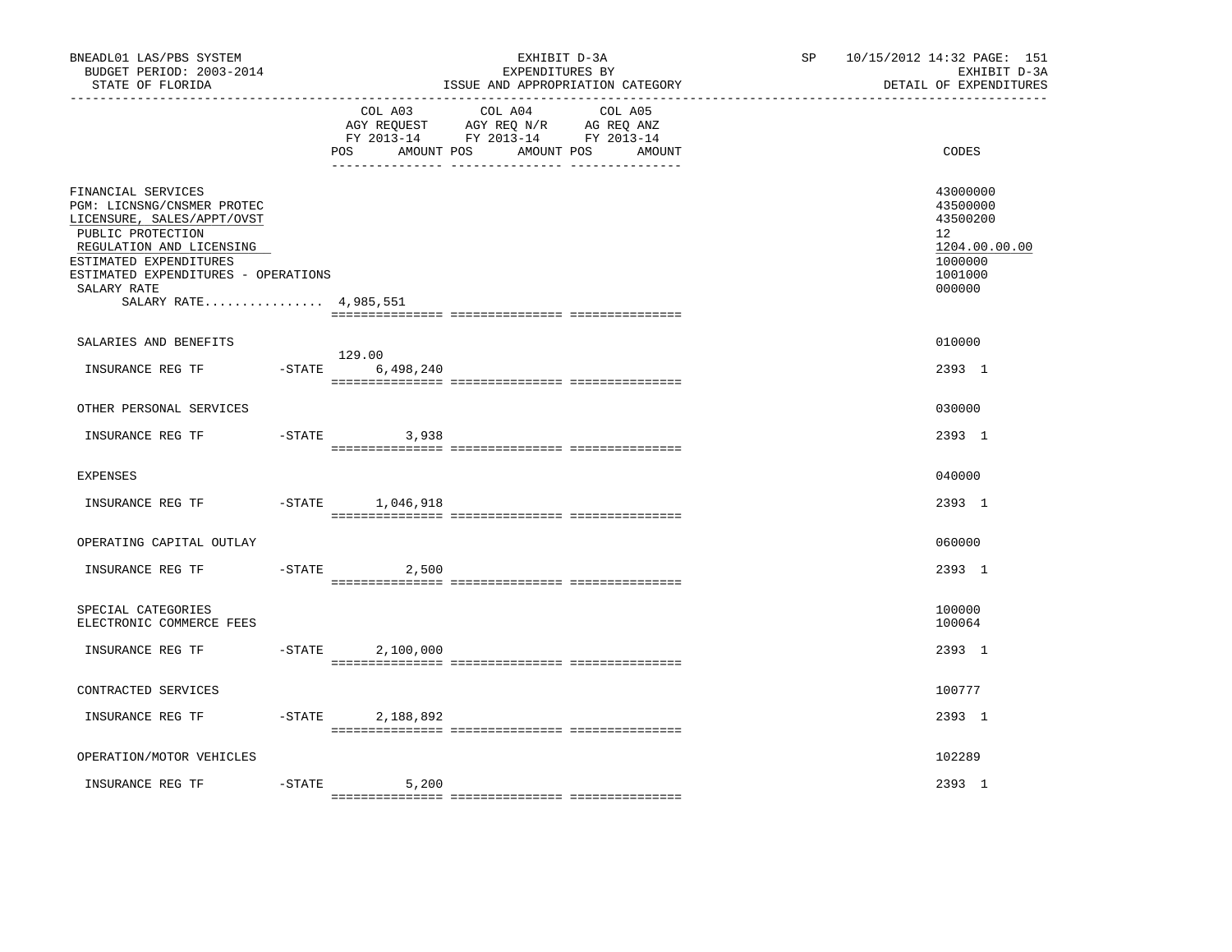| BNEADL01 LAS/PBS SYSTEM<br>BUDGET PERIOD: 2003-2014<br>STATE OF FLORIDA                                                                                                                                                                             |                     | EXHIBIT D-3A<br>EXPENDITURES BY<br>ISSUE AND APPROPRIATION CATEGORY                                                          | SP 10/15/2012 14:32 PAGE: 152<br>EXHIBIT D-3A<br>DETAIL OF EXPENDITURES                           |
|-----------------------------------------------------------------------------------------------------------------------------------------------------------------------------------------------------------------------------------------------------|---------------------|------------------------------------------------------------------------------------------------------------------------------|---------------------------------------------------------------------------------------------------|
|                                                                                                                                                                                                                                                     | AMOUNT POS<br>POS   | COL A03 COL A04<br>COL A05<br>AGY REQUEST AGY REQ N/R AG REQ ANZ<br>FY 2013-14 FY 2013-14 FY 2013-14<br>AMOUNT POS<br>AMOUNT | CODES                                                                                             |
| FINANCIAL SERVICES<br>PGM: LICNSNG/CNSMER PROTEC<br>LICENSURE, SALES/APPT/OVST<br>PUBLIC PROTECTION<br>REGULATION AND LICENSING<br>ESTIMATED EXPENDITURES<br>ESTIMATED EXPENDITURES - OPERATIONS<br>SPECIAL CATEGORIES<br>RISK MANAGEMENT INSURANCE |                     |                                                                                                                              | 43000000<br>43500000<br>43500200<br>12<br>1204.00.00.00<br>1000000<br>1001000<br>100000<br>103241 |
| INSURANCE REG TF -STATE 108,444                                                                                                                                                                                                                     |                     |                                                                                                                              | 2393 1                                                                                            |
| LEASE/PURCHASE/EQUIPMENT                                                                                                                                                                                                                            |                     |                                                                                                                              | 105281                                                                                            |
| INSURANCE REG TF                                                                                                                                                                                                                                    | $-$ STATE $15,534$  |                                                                                                                              | 2393 1                                                                                            |
| TR/DMS/HR SVCS/STW CONTRCT                                                                                                                                                                                                                          |                     |                                                                                                                              | 107040                                                                                            |
|                                                                                                                                                                                                                                                     |                     |                                                                                                                              | 2393 1                                                                                            |
| TOTAL: ESTIMATED EXPENDITURES - OPERATIONS<br>TOTAL POSITIONS 129.00<br>TOTAL ISSUE 12,018,857<br>TOTAL SALARY RATE 4,985,551                                                                                                                       |                     |                                                                                                                              | 1001000                                                                                           |
| CASUALTY INSURANCE PREMIUM<br>ADJUSTMENT<br>SPECIAL CATEGORIES<br>RISK MANAGEMENT INSURANCE                                                                                                                                                         |                     |                                                                                                                              | 1001090<br>100000<br>103241                                                                       |
| INSURANCE REG TF                                                                                                                                                                                                                                    | $-$ STATE<br>10,149 |                                                                                                                              | 2393 1                                                                                            |
| FLORIDA RETIREMENT SYSTEM<br>CONTRIBUTION ADJUSTMENT FOR<br>FISCAL YEAR 2012-2013<br>SALARIES AND BENEFITS                                                                                                                                          |                     |                                                                                                                              | 1001240<br>010000                                                                                 |
| INSURANCE REG TF                                                                                                                                                                                                                                    | $-STATE$ 16, 254    |                                                                                                                              | 2393 1                                                                                            |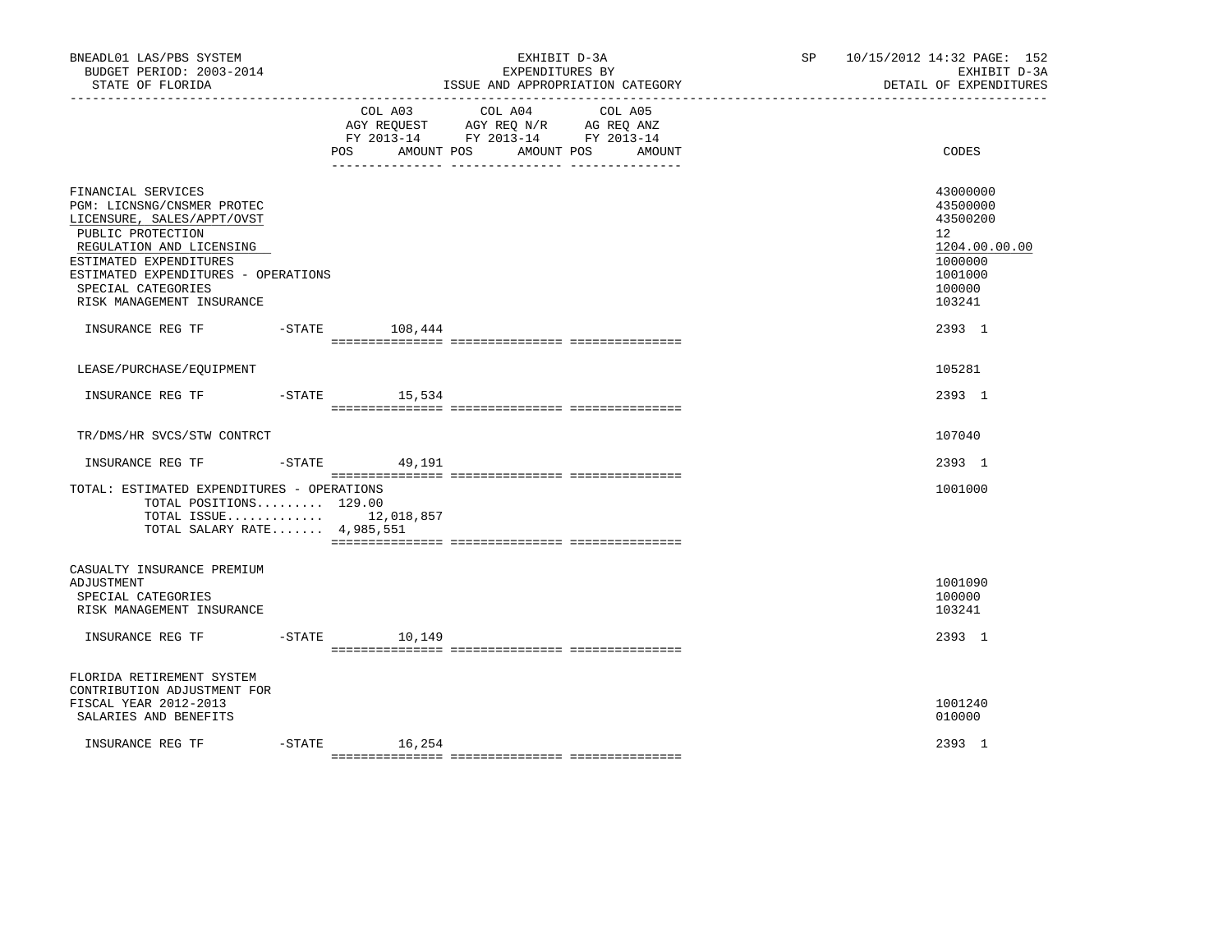| BNEADL01 LAS/PBS SYSTEM<br>BUDGET PERIOD: 2003-2014                                                                                                                                     | EXHIBIT D-3A<br>SP<br>EXPENDITURES BY                                                                                                                                                                                                                                                                                                   | 10/15/2012 14:32 PAGE: 153<br>EXHIBIT D-3A<br>DETAIL OF EXPENDITURES         |
|-----------------------------------------------------------------------------------------------------------------------------------------------------------------------------------------|-----------------------------------------------------------------------------------------------------------------------------------------------------------------------------------------------------------------------------------------------------------------------------------------------------------------------------------------|------------------------------------------------------------------------------|
|                                                                                                                                                                                         | FY 2013-14 FY 2013-14 FY 2013-14<br><b>POS</b><br>AMOUNT POS AMOUNT POS<br>AMOUNT                                                                                                                                                                                                                                                       | CODES                                                                        |
| FINANCIAL SERVICES<br>PGM: LICNSNG/CNSMER PROTEC<br>LICENSURE, SALES/APPT/OVST<br>PUBLIC PROTECTION<br>REGULATION AND LICENSING<br>ESTIMATED EXPENDITURES<br>ADJUSTMENT TO STATE HEALTH |                                                                                                                                                                                                                                                                                                                                         | 43000000<br>43500000<br>43500200<br>$12^{\circ}$<br>1204.00.00.00<br>1000000 |
| INSURANCE PREMIUM CONTRIBUTION -<br>FISCAL YEAR 2012-13<br>SALARIES AND BENEFITS                                                                                                        |                                                                                                                                                                                                                                                                                                                                         | 1001830<br>010000                                                            |
| INSURANCE REG TF                                                                                                                                                                        | $-$ STATE $15, 275$                                                                                                                                                                                                                                                                                                                     | 2393 1                                                                       |
| REALLOCATION OF HUMAN RESOURCES<br>OUTSOURCING<br>SPECIAL CATEGORIES<br>TR/DMS/HR SVCS/STW CONTRCT                                                                                      |                                                                                                                                                                                                                                                                                                                                         | 1005900<br>100000<br>107040                                                  |
| INSURANCE REG TF                                                                                                                                                                        | $-$ STATE $1, 191-$                                                                                                                                                                                                                                                                                                                     | 2393 1                                                                       |
| ADJUSTMENTS TO CURRENT YEAR<br>ESTIMATED EXPENDITURES<br>REALIGNMENT OF LEASE OR<br>LEASE-PURCHASE EQUIPMENT - DEDUCT<br>EXPENSES                                                       |                                                                                                                                                                                                                                                                                                                                         | 1600000<br>160M010<br>040000                                                 |
| INSURANCE REG TF                                                                                                                                                                        | $-STATE$ 3,000-                                                                                                                                                                                                                                                                                                                         | 2393 1                                                                       |
|                                                                                                                                                                                         |                                                                                                                                                                                                                                                                                                                                         |                                                                              |
| AGENCY ISSUE NARRATIVE:<br>2013-2014 BUDGET YEAR NARRATIVE:                                                                                                                             | IT COMPONENT? NO<br>This issue further aligns budget in the correct appropriation category for lease/lease purchase expenditures. A major<br>change in the FY 2012-13 instructions required departments to satisfy the requirements of Ch. 2011-45, L.O.F. (SB 1314).<br>This issue nets to zero with corresponding issue code 160M020. |                                                                              |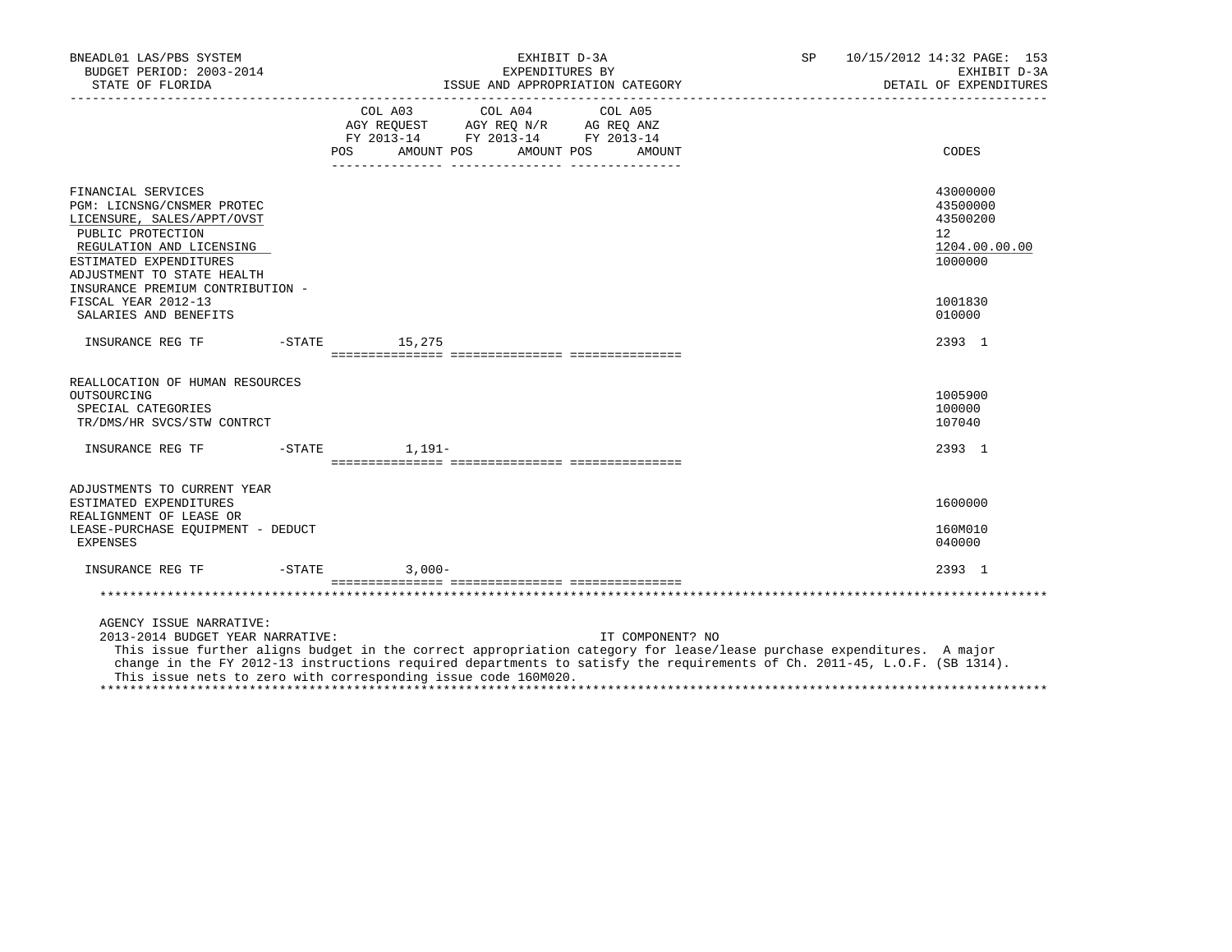| BNEADL01 LAS/PBS SYSTEM<br>BUDGET PERIOD: 2003-2014<br>STATE OF FLORIDA                                                                                                                                                                                                                                                                                                            |                |                                                                                                                       | EXHIBIT D-3A<br>EXPENDITURES BY<br>ISSUE AND APPROPRIATION CATEGORY |         |                  | SP | 10/15/2012 14:32 PAGE: 154<br>EXHIBIT D-3A<br>DETAIL OF EXPENDITURES |
|------------------------------------------------------------------------------------------------------------------------------------------------------------------------------------------------------------------------------------------------------------------------------------------------------------------------------------------------------------------------------------|----------------|-----------------------------------------------------------------------------------------------------------------------|---------------------------------------------------------------------|---------|------------------|----|----------------------------------------------------------------------|
|                                                                                                                                                                                                                                                                                                                                                                                    |                | COL A03<br>AGY REQUEST AGY REQ N/R AG REQ ANZ<br>FY 2013-14 FY 2013-14 FY 2013-14<br>POS AMOUNT POS AMOUNT POS AMOUNT | COL A04                                                             | COL A05 |                  |    | CODES                                                                |
| FINANCIAL SERVICES<br>PGM: LICNSNG/CNSMER PROTEC<br>LICENSURE, SALES/APPT/OVST<br>PUBLIC PROTECTION<br>REGULATION AND LICENSING<br>ADJUSTMENTS TO CURRENT YEAR                                                                                                                                                                                                                     |                |                                                                                                                       |                                                                     |         |                  |    | 43000000<br>43500000<br>43500200<br>12<br>1204.00.00.00              |
| ESTIMATED EXPENDITURES<br>REALIGNMENT OF LEASE OR<br>LEASE-PURCHASE EQUIPMENT - ADD<br>SPECIAL CATEGORIES<br>LEASE/PURCHASE/EQUIPMENT                                                                                                                                                                                                                                              |                |                                                                                                                       |                                                                     |         |                  |    | 1600000<br>160M020<br>100000<br>105281                               |
| INSURANCE REG TF                                                                                                                                                                                                                                                                                                                                                                   | $-STATE$ 3,000 |                                                                                                                       |                                                                     |         |                  |    | 2393 1                                                               |
|                                                                                                                                                                                                                                                                                                                                                                                    |                |                                                                                                                       |                                                                     |         |                  |    |                                                                      |
| AGENCY ISSUE NARRATIVE:<br>2013-2014 BUDGET YEAR NARRATIVE:<br>This issue further aligns budget in the correct appropriation category for lease/lease purchase expenditures. A major<br>change in the FY 2012-13 instructions required departments to satisfy the requirements of Ch. 2011-45, L.O.F. (SB 1314).<br>This issue nets to zero with corresponding issue code 160M010. |                |                                                                                                                       |                                                                     |         | IT COMPONENT? NO |    |                                                                      |
| ESTIMATED EXPENDITURES REALIGNMENT<br>REALIGN BUDGET AUTHORITY BETWEEN<br>CATEGORIES TO MATCH ANTICIPATED<br>RECURRING OPERATING EXPENDITURES -<br><b>DEDUCT</b>                                                                                                                                                                                                                   |                |                                                                                                                       |                                                                     |         |                  |    | 2000000<br>2000130                                                   |
| EXPENSES                                                                                                                                                                                                                                                                                                                                                                           |                |                                                                                                                       |                                                                     |         |                  |    | 040000                                                               |
| INSURANCE REG TF                                                                                                                                                                                                                                                                                                                                                                   | $-$ STATE      | $5.000 -$                                                                                                             |                                                                     |         |                  |    | 2393 1                                                               |
| SPECIAL CATEGORIES<br>ELECTRONIC COMMERCE FEES                                                                                                                                                                                                                                                                                                                                     |                |                                                                                                                       |                                                                     |         |                  |    | 100000<br>100064                                                     |
| INSURANCE REG TF                                                                                                                                                                                                                                                                                                                                                                   | $-$ STATE      | 611,000-                                                                                                              |                                                                     |         |                  |    | 2393 1                                                               |
| CONTRACTED SERVICES                                                                                                                                                                                                                                                                                                                                                                |                |                                                                                                                       |                                                                     |         |                  |    | 100777                                                               |
| INSURANCE REG TF                                                                                                                                                                                                                                                                                                                                                                   | $-STATE$       | $300,000 -$                                                                                                           |                                                                     |         |                  |    | 2393 1                                                               |
| TOTAL: REALIGN BUDGET AUTHORITY BETWEEN<br>CATEGORIES TO MATCH ANTICIPATED<br>RECURRING OPERATING EXPENDITURES -<br><b>DEDUCT</b>                                                                                                                                                                                                                                                  |                |                                                                                                                       |                                                                     |         |                  |    | 2000130                                                              |
| TOTAL ISSUE                                                                                                                                                                                                                                                                                                                                                                        |                | $916,000 -$                                                                                                           |                                                                     |         |                  |    |                                                                      |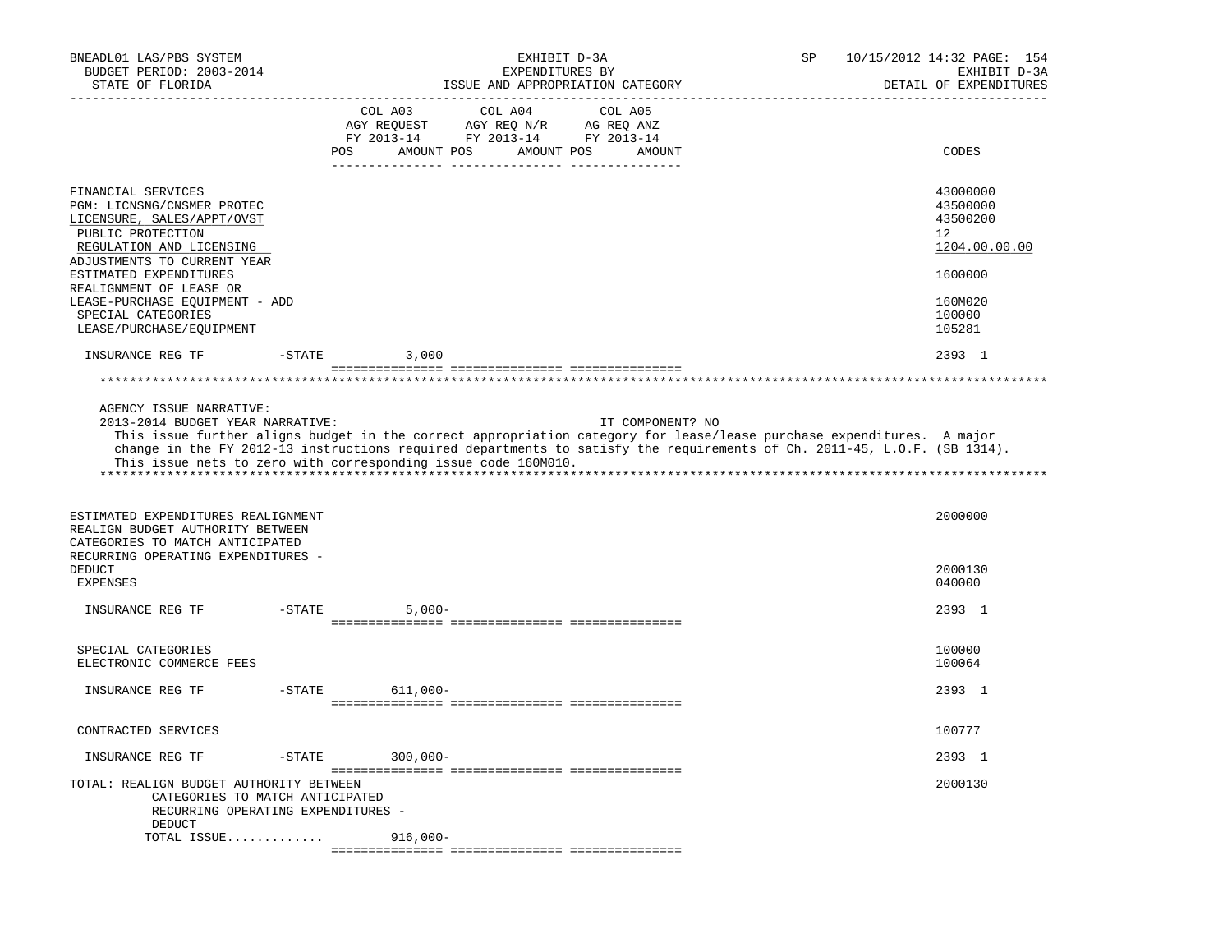| BNEADL01 LAS/PBS SYSTEM<br>BUDGET PERIOD: 2003-2014<br>STATE OF FLORIDA<br>________________                                                                                                                                                                                                                                                                                                                                                                                                                                                                                                                                                                                                                        |                | EXHIBIT D-3A<br>EXPENDITURES BY | ISSUE AND APPROPRIATION CATEGORY | SP | 10/15/2012 14:32 PAGE: 155<br>EXHIBIT D-3A<br>DETAIL OF EXPENDITURES |
|--------------------------------------------------------------------------------------------------------------------------------------------------------------------------------------------------------------------------------------------------------------------------------------------------------------------------------------------------------------------------------------------------------------------------------------------------------------------------------------------------------------------------------------------------------------------------------------------------------------------------------------------------------------------------------------------------------------------|----------------|---------------------------------|----------------------------------|----|----------------------------------------------------------------------|
|                                                                                                                                                                                                                                                                                                                                                                                                                                                                                                                                                                                                                                                                                                                    | COL A03<br>POS | COL A04<br>AMOUNT POS           | COL A05<br>AMOUNT POS<br>AMOUNT  |    | CODES                                                                |
| FINANCIAL SERVICES<br>PGM: LICNSNG/CNSMER PROTEC<br>LICENSURE, SALES/APPT/OVST<br>PUBLIC PROTECTION<br>REGULATION AND LICENSING<br>ESTIMATED EXPENDITURES REALIGNMENT<br>REALIGN BUDGET AUTHORITY BETWEEN<br>CATEGORIES TO MATCH ANTICIPATED                                                                                                                                                                                                                                                                                                                                                                                                                                                                       |                |                                 |                                  |    | 43000000<br>43500000<br>43500200<br>12<br>1204.00.00.00<br>2000000   |
| RECURRING OPERATING EXPENDITURES -<br><b>DEDUCT</b>                                                                                                                                                                                                                                                                                                                                                                                                                                                                                                                                                                                                                                                                |                |                                 |                                  |    | 2000130                                                              |
| AGENCY ISSUE NARRATIVE:<br>2013-2014 BUDGET YEAR NARRATIVE:<br>This issue is the deduct side of a budget authority realignment throughout the Department of Financial Services proper<br>(excluding Office of Insurance Regulation and Office of Financial Regulation). The realignment of budget was first<br>approved in FY 2012-13 General Appropriation Act. This issue continues that practice and moves budget from various<br>categories, except salaries, for realignment. This issue with corresponding issue code 2000140 will net to zero at the<br>department level. If the budget/fund is general revenue, this also nets to zero at a fund level.                                                    |                |                                 | IT COMPONENT? NO                 |    |                                                                      |
| REALIGN BUDGET AUTHORITY BETWEEN<br>CATEGORIES TO MATCH ANTICIPATED<br>RECURRING OPERATING EXPENDITURES -<br>ADD<br>SPECIAL CATEGORIES                                                                                                                                                                                                                                                                                                                                                                                                                                                                                                                                                                             |                |                                 |                                  |    | 2000140<br>100000                                                    |
| OPERATION/MOTOR VEHICLES                                                                                                                                                                                                                                                                                                                                                                                                                                                                                                                                                                                                                                                                                           |                |                                 |                                  |    | 102289                                                               |
| $-$ STATE<br>INSURANCE REG TF                                                                                                                                                                                                                                                                                                                                                                                                                                                                                                                                                                                                                                                                                      | 5,000          |                                 |                                  |    | 2393 1                                                               |
| AGENCY ISSUE NARRATIVE:<br>2013-2014 BUDGET YEAR NARRATIVE:<br>This issue is the add side of a budget authority realignment throughout the Department of Financial Services proper<br>(excluding Office of Insurance Regulation and Office of Financial Regulation). The realignment of budget was first<br>approved in FY 2012-13 General Appropriation Act. This issue continues that practice and appropriates budget from<br>various categories, except salaries, to various categories where there is additional budget need. This issue with<br>corresponding issue code 2000130 will net to zero at the department level. If the budget/fund is general revenue, this<br>also nets to zero at a fund level. |                |                                 | IT COMPONENT? NO                 |    |                                                                      |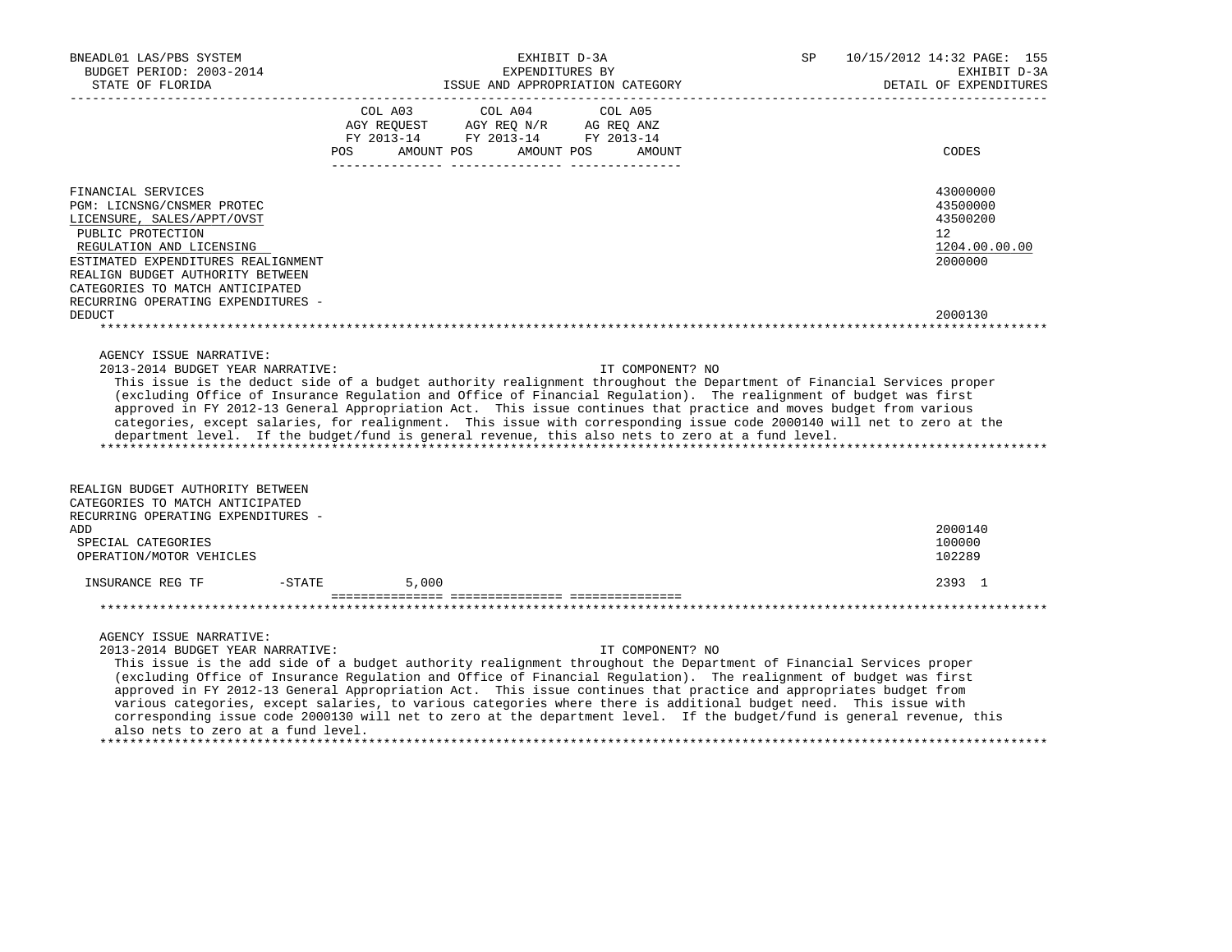| BNEADL01 LAS/PBS SYSTEM<br>BUDGET PERIOD: 2003-2014<br>STATE OF FLORIDA                                                                                                                                     | EXHIBIT D-3A<br>EXPENDITURES BY<br>ISSUE AND APPROPRIATION CATEGORY                                                                                                                        | SP               | 10/15/2012 14:32 PAGE: 156<br>EXHIBIT D-3A<br>DETAIL OF EXPENDITURES         |
|-------------------------------------------------------------------------------------------------------------------------------------------------------------------------------------------------------------|--------------------------------------------------------------------------------------------------------------------------------------------------------------------------------------------|------------------|------------------------------------------------------------------------------|
|                                                                                                                                                                                                             | COL A03<br>COL A04<br>COL A05<br>AGY REQUEST AGY REQ N/R AG REQ ANZ<br>FY 2013-14 FY 2013-14 FY 2013-14<br>POS AMOUNT POS AMOUNT POS                                                       | AMOUNT           | CODES                                                                        |
| FINANCIAL SERVICES<br>PGM: LICNSNG/CNSMER PROTEC<br>LICENSURE, SALES/APPT/OVST<br>PUBLIC PROTECTION<br>REGULATION AND LICENSING<br>ESTIMATED EXPENDITURES REALIGNMENT<br>CONSOLIDATE INFORMATION TECHNOLOGY |                                                                                                                                                                                            |                  | 43000000<br>43500000<br>43500200<br>$12^{\circ}$<br>1204.00.00.00<br>2000000 |
| (IT) CONTRACTS - DEDUCT<br>SALARY RATE<br>SALARY RATE 57,746-                                                                                                                                               |                                                                                                                                                                                            |                  | 2007100<br>000000                                                            |
| SALARIES AND BENEFITS                                                                                                                                                                                       |                                                                                                                                                                                            |                  | 010000                                                                       |
| INSURANCE REG TF                                                                                                                                                                                            | $1.00-$<br>$-$ STATE<br>75,331-                                                                                                                                                            |                  | 2393 1                                                                       |
| <b>EXPENSES</b>                                                                                                                                                                                             |                                                                                                                                                                                            |                  | 040000                                                                       |
| INSURANCE REG TF                                                                                                                                                                                            | $-STATE$ 5,889-                                                                                                                                                                            |                  | 2393 1                                                                       |
|                                                                                                                                                                                                             |                                                                                                                                                                                            |                  |                                                                              |
| SPECIAL CATEGORIES<br>CONTRACTED SERVICES                                                                                                                                                                   |                                                                                                                                                                                            |                  | 100000<br>100777                                                             |
| INSURANCE REG TF                                                                                                                                                                                            | $-$ STATE<br>$1,350,000 -$                                                                                                                                                                 |                  | 2393 1                                                                       |
| TR/DMS/HR SVCS/STW CONTRCT                                                                                                                                                                                  |                                                                                                                                                                                            |                  | 107040                                                                       |
| INSURANCE REG TF<br>$-$ STATE                                                                                                                                                                               | $354-$                                                                                                                                                                                     |                  | 2393 1                                                                       |
| TOTAL: CONSOLIDATE INFORMATION TECHNOLOGY<br>(IT) CONTRACTS - DEDUCT<br>TOTAL POSITIONS 1.00-<br>TOTAL ISSUE 1,431,574-<br>TOTAL SALARY RATE 57,746-                                                        |                                                                                                                                                                                            |                  | 2007100                                                                      |
|                                                                                                                                                                                                             |                                                                                                                                                                                            |                  |                                                                              |
| AGENCY ISSUE NARRATIVE:<br>2013-2014 BUDGET YEAR NARRATIVE:                                                                                                                                                 | Issue Title: Consolidate Information Technology (IT) Contracts                                                                                                                             | IT COMPONENT? NO |                                                                              |
|                                                                                                                                                                                                             | Reference to Long-Range Program Plan: Goal #5 - Operational Efficiencies. The department will strive for organizational<br>excellence by promoting and encouraging continuous improvement. |                  |                                                                              |
|                                                                                                                                                                                                             | The Division of Information Systems (DIS) is requesting transfer of \$1,409,265 from DFS' Divisions of Agent and Agency                                                                    |                  |                                                                              |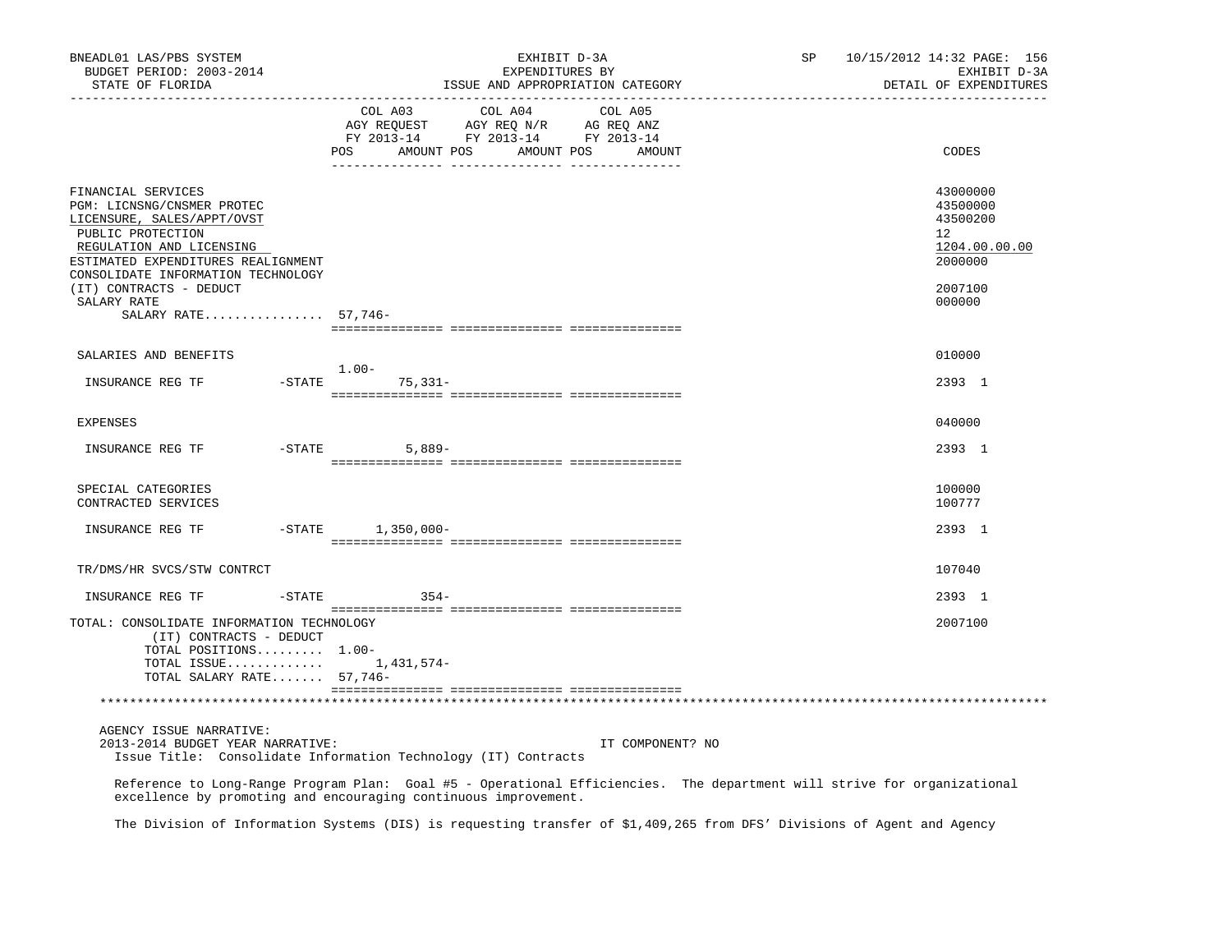| BNEADL01 LAS/PBS SYSTEM<br>BUDGET PERIOD: 2003-2014                                                                             | EXHIBIT D-3A<br>EXPENDITURES BY                                                                                                             | SP<br>10/15/2012 14:32 PAGE: 157<br>EXHIBIT D-3A        |
|---------------------------------------------------------------------------------------------------------------------------------|---------------------------------------------------------------------------------------------------------------------------------------------|---------------------------------------------------------|
| STATE OF FLORIDA                                                                                                                | ISSUE AND APPROPRIATION CATEGORY                                                                                                            | DETAIL OF EXPENDITURES                                  |
|                                                                                                                                 | COL A03 COL A04 COL A05<br>AGY REQUEST AGY REO N/R AG REO ANZ<br>FY 2013-14 FY 2013-14 FY 2013-14<br>AMOUNT POS AMOUNT POS<br>POS<br>AMOUNT | CODES                                                   |
| FINANCIAL SERVICES<br>PGM: LICNSNG/CNSMER PROTEC<br>LICENSURE, SALES/APPT/OVST<br>PUBLIC PROTECTION<br>REGULATION AND LICENSING |                                                                                                                                             | 43000000<br>43500000<br>43500200<br>12<br>1204.00.00.00 |
| ESTIMATED EXPENDITURES REALIGNMENT<br>CONSOLIDATE INFORMATION TECHNOLOGY<br>(IT) CONTRACTS - DEDUCT                             |                                                                                                                                             | 2000000<br>2007100                                      |

 Services, State Fire Marshal and Funeral, Cemetery & Consumer Services for three existing contracts between the divisions and Information System of Florida (ISF).

 The three contracts are for the purpose of application support services (enhancements, design and development technology) to implement new legislation, provide maintenance and technical support, correct errors, make data changes, and perform system remediation for the divisions' custom applications. The custom applications within the Division of Agent and Agency Services are: Agent & Agency Licensing Functions (AALF), Automated Licensing Information System (ALIS), Department of Insurance Continuing Education (DICE), ALIS /NIPR Data Interchange (ANDI), Internet Appointment module of ALIS (eAppoint), and Non-resident Interface for transfer of Information (NFTI). This issue will transfer \$1,350,000 from the Division of Agent and Agency Services to DIS.

 This issue with corresponding issue code 2007200 will net to zero in the contracted services category at the department level.

\*\*\*\*\*\*\*\*\*\*\*\*\*\*\*\*\*\*\*\*\*\*\*\*\*\*\*\*\*\*\*\*\*\*\*\*\*\*\*\*\*\*\*\*\*\*\*\*\*\*\*\*\*\*\*\*\*\*\*\*\*\*\*\*\*\*\*\*\*\*\*\*\*\*\*\*\*\*\*\*\*\*\*\*\*\*\*\*\*\*\*\*\*\*\*\*\*\*\*\*\*\*\*\*\*\*\*\*\*\*\*\*\*\*\*\*\*\*\*\*\*\*\*\*\*\*\*

|                                                                       | FTE      | BASE RATE | ADDITIVES | BENEFITS | SUBTOTAL             | LAPSE<br>- 왕 | LAPSED SALARIES<br>AND BENEFITS |
|-----------------------------------------------------------------------|----------|-----------|-----------|----------|----------------------|--------------|---------------------------------|
| A03 - AGY REOUEST FY 2013-14                                          |          |           |           |          |                      |              |                                 |
| CHANGES TO CURRENTLY AUTHORIZED POSITIONS<br>P101 PROPOSED CLASS CODE |          |           |           |          |                      |              |                                 |
| C9999 001                                                             | $1.00-$  | 57,746–   |           |          | 17,585- 75,331- 0.00 |              | 75,331-                         |
| TOTALS FOR ISSUE BY FUND<br>2393 INSURANCE REG TF                     |          |           |           |          |                      |              | $75,331-$                       |
|                                                                       | $1.00 -$ | 57,746–   |           | 17,585-  | $75.331 -$           |              | $75,331-$                       |
|                                                                       |          |           |           |          |                      |              | ========                        |

\*\*\*\*\*\*\*\*\*\*\*\*\*\*\*\*\*\*\*\*\*\*\*\*\*\*\*\*\*\*\*\*\*\*\*\*\*\*\*\*\*\*\*\*\*\*\*\*\*\*\*\*\*\*\*\*\*\*\*\*\*\*\*\*\*\*\*\*\*\*\*\*\*\*\*\*\*\*\*\*\*\*\*\*\*\*\*\*\*\*\*\*\*\*\*\*\*\*\*\*\*\*\*\*\*\*\*\*\*\*\*\*\*\*\*\*\*\*\*\*\*\*\*\*\*\*\*

POSITION DETAIL OF SALARIES AND BENEFITS: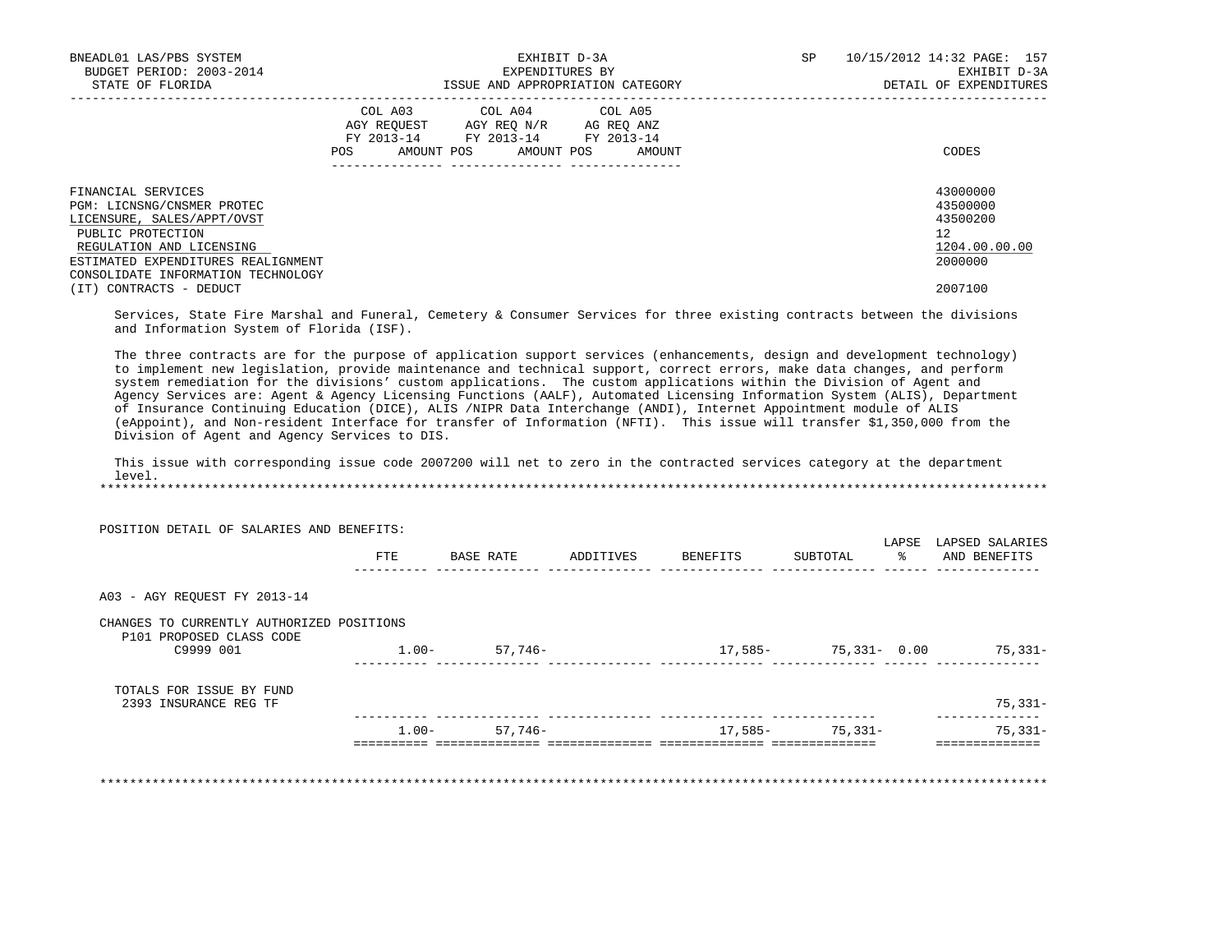| BNEADL01 LAS/PBS SYSTEM<br>BUDGET PERIOD: 2003-2014<br>STATE OF FLORIDA                                                                                                                                                                                     |                    |                                                                                                                    | EXHIBIT D-3A<br>EXPENDITURES BY<br>ISSUE AND APPROPRIATION CATEGORY |         |                   | 10/15/2012 14:32 PAGE: 158<br>SP<br>EXHIBIT D-3A<br>DETAIL OF EXPENDITURES |  |                                                                    |
|-------------------------------------------------------------------------------------------------------------------------------------------------------------------------------------------------------------------------------------------------------------|--------------------|--------------------------------------------------------------------------------------------------------------------|---------------------------------------------------------------------|---------|-------------------|----------------------------------------------------------------------------|--|--------------------------------------------------------------------|
|                                                                                                                                                                                                                                                             | POS                | COL A03 COL A04<br>COL AUS<br>AGY REQUEST AGY REQ N/R AG REQ ANZ<br>FY 2013-14 FY 2013-14 FY 2013-14<br>AMOUNT POS |                                                                     | COL A05 | AMOUNT POS AMOUNT |                                                                            |  | CODES                                                              |
| FINANCIAL SERVICES<br>PGM: LICNSNG/CNSMER PROTEC<br>LICENSURE, SALES/APPT/OVST<br>PUBLIC PROTECTION<br>REGULATION AND LICENSING<br>ANNUALIZATION OF ADMINISTERED<br>FUNDS APPROPRIATIONS<br>STATE HEALTH INSURANCE ADJUSTMENT<br>FOR FY 2012-13 - 10 MONTHS |                    |                                                                                                                    |                                                                     |         |                   |                                                                            |  | 43000000<br>43500000<br>43500200<br>12<br>1204.00.00.00<br>26A0000 |
| ANNUALIZATION<br>SALARIES AND BENEFITS                                                                                                                                                                                                                      |                    |                                                                                                                    |                                                                     |         |                   |                                                                            |  | 26A1830<br>010000                                                  |
| INSURANCE REG TF                                                                                                                                                                                                                                            | -STATE 76,375      |                                                                                                                    |                                                                     |         |                   |                                                                            |  | 2393 1                                                             |
| PROGRAM REDUCTIONS<br>REDUCE POSITION(S) IN INSURANCE<br>AGENT PRE-LICENSING EDUCATION<br>SECTION<br>SALARY RATE                                                                                                                                            |                    |                                                                                                                    |                                                                     |         |                   |                                                                            |  | 33V0000<br>33V6130<br>000000                                       |
| SALARY RATE $31,912-$                                                                                                                                                                                                                                       |                    |                                                                                                                    |                                                                     |         |                   |                                                                            |  |                                                                    |
| SALARIES AND BENEFITS                                                                                                                                                                                                                                       | $1.00 -$           |                                                                                                                    |                                                                     |         |                   |                                                                            |  | 010000                                                             |
| INSURANCE REG TF                                                                                                                                                                                                                                            | $-$ STATE 46, 182- |                                                                                                                    |                                                                     |         |                   |                                                                            |  | 2393 1                                                             |
| SPECIAL CATEGORIES<br>TR/DMS/HR SVCS/STW CONTRCT                                                                                                                                                                                                            |                    |                                                                                                                    |                                                                     |         |                   |                                                                            |  | 100000<br>107040                                                   |
| INSURANCE REG TF                                                                                                                                                                                                                                            | $-STATE$ 356-      |                                                                                                                    |                                                                     |         |                   |                                                                            |  | 2393 1                                                             |
| TOTAL: REDUCE POSITION(S) IN INSURANCE<br>AGENT PRE-LICENSING EDUCATION<br>SECTION<br>TOTAL POSITIONS 1.00-<br>TOTAL ISSUE<br>TOTAL SALARY RATE 31,912-                                                                                                     |                    | $46,538-$                                                                                                          |                                                                     |         |                   |                                                                            |  | 33V6130                                                            |
|                                                                                                                                                                                                                                                             |                    |                                                                                                                    |                                                                     |         |                   |                                                                            |  |                                                                    |
| AGENCY ISSUE NARRATIVE:<br>2013-2014 BUDGET YEAR NARRATIVE:<br>Reference to Long-Range Program Plan: Goal 4. The department will protect the health, safety and welfare of the public.                                                                      |                    |                                                                                                                    |                                                                     |         | IT COMPONENT? NO  |                                                                            |  |                                                                    |

LAW CHANGE REQUIRED: Sections 626.171, 626.221, 626.231, 626.2817, 626.292, 626.681, 626.731, 626.7351, 626.785,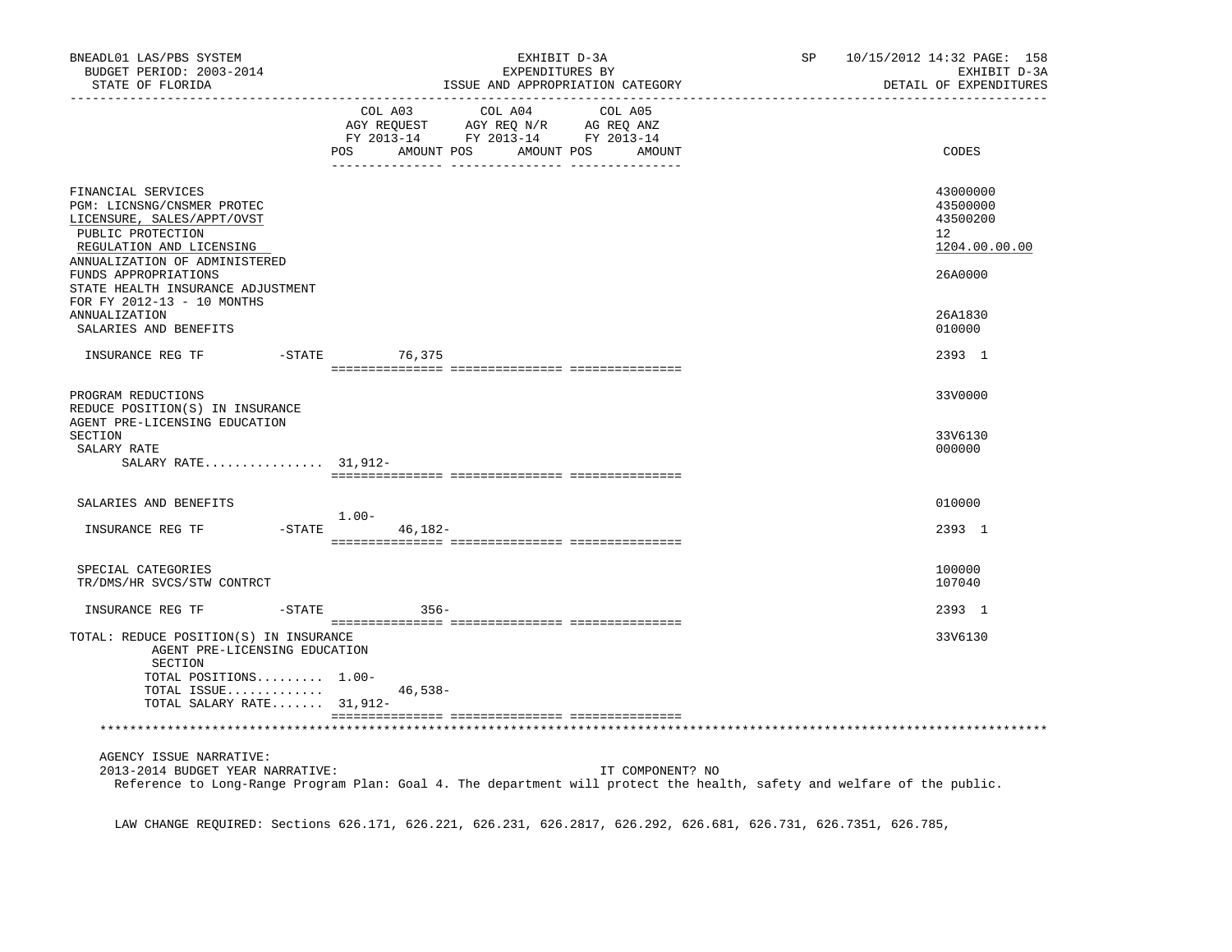| BNEADL01 LAS/PBS SYSTEM<br>BUDGET PERIOD: 2003-2014<br>STATE OF FLORIDA                                                                                                                                                              | EXHIBIT D-3A<br>EXPENDITURES BY<br>ISSUE AND APPROPRIATION CATEGORY                                                                      | 10/15/2012 14:32 PAGE: 159<br><b>SP</b><br>EXHIBIT D-3A<br>DETAIL OF EXPENDITURES |
|--------------------------------------------------------------------------------------------------------------------------------------------------------------------------------------------------------------------------------------|------------------------------------------------------------------------------------------------------------------------------------------|-----------------------------------------------------------------------------------|
|                                                                                                                                                                                                                                      | COL A03 COL A04 COL A05<br>AGY REQUEST AGY REQ N/R AG REQ ANZ<br>FY 2013-14 FY 2013-14 FY 2013-14<br>AMOUNT POS AMOUNT POS AMOUNT<br>POS | CODES                                                                             |
| FINANCIAL SERVICES<br>PGM: LICNSNG/CNSMER PROTEC<br>LICENSURE, SALES/APPT/OVST<br>PUBLIC PROTECTION<br>REGULATION AND LICENSING<br>PROGRAM REDUCTIONS<br>REDUCE POSITION(S) IN INSURANCE<br>AGENT PRE-LICENSING EDUCATION<br>SECTION |                                                                                                                                          | 43000000<br>43500000<br>43500200<br>12<br>1204.00.00.00<br>33V0000<br>33V6130     |

626.7851, 626.831, 626.8311, 626.8417, 626.865, 626.927, 648.385, and 648.386, F.S. will need to be repealed or amended.

 In 1981, legislation was passed requiring an applicant to successfully complete a pre-licensing education course prior to taking the state examination. Elimination of Pre-licensing Education will allow licensees to qualify by passing the required state examination without first taking pre-licensing education courses. Passage of the examination is adequate to verify the applicants are qualified and competent to transact insurance. Also, many times the appointing entity (insurance company) requires licensees to complete in-house training prior to being able to sell the entities' product(s).

 Pre-licensing courses will no longer be required of applicants prior to taking the state examination. The FTE will no longer approve or disapprove courses applicants may wish to take prior to taking the state examination.

 This issue reduces one (1) FTE and (46,538) in appropriation: (46,182) in salary and benefits and (356) in HR outsourcing. The position is currently filled; however, other needs within the division should allow the displaced employee to transfer to another critical function. \*\*\*\*\*\*\*\*\*\*\*\*\*\*\*\*\*\*\*\*\*\*\*\*\*\*\*\*\*\*\*\*\*\*\*\*\*\*\*\*\*\*\*\*\*\*\*\*\*\*\*\*\*\*\*\*\*\*\*\*\*\*\*\*\*\*\*\*\*\*\*\*\*\*\*\*\*\*\*\*\*\*\*\*\*\*\*\*\*\*\*\*\*\*\*\*\*\*\*\*\*\*\*\*\*\*\*\*\*\*\*\*\*\*\*\*\*\*\*\*\*\*\*\*\*\*\*

 POSITION DETAIL OF SALARIES AND BENEFITS: LAPSE LAPSED SALARIES FTE BASE RATE ADDITIVES BENEFITS SUBTOTAL % AND BENEFITS ---------- -------------- -------------- -------------- -------------- ------ -------------- A03 - AGY REQUEST FY 2013-14 CHANGES TO CURRENTLY AUTHORIZED POSITIONS P101 PROPOSED CLASS CODE C9999 001 1.00- 31,912- 14,270- 46,182- 0.00 46,182- ---------- -------------- -------------- -------------- -------------- ------ -------------- TOTALS FOR ISSUE BY FUND 2393 INSURANCE REG TF 46,182- ---------- -------------- -------------- -------------- -------------- -------------- 1.00- 31,912- 14,270- 46,182- 46,182- ========== ============== ============== ============== ============== ============== \*\*\*\*\*\*\*\*\*\*\*\*\*\*\*\*\*\*\*\*\*\*\*\*\*\*\*\*\*\*\*\*\*\*\*\*\*\*\*\*\*\*\*\*\*\*\*\*\*\*\*\*\*\*\*\*\*\*\*\*\*\*\*\*\*\*\*\*\*\*\*\*\*\*\*\*\*\*\*\*\*\*\*\*\*\*\*\*\*\*\*\*\*\*\*\*\*\*\*\*\*\*\*\*\*\*\*\*\*\*\*\*\*\*\*\*\*\*\*\*\*\*\*\*\*\*\*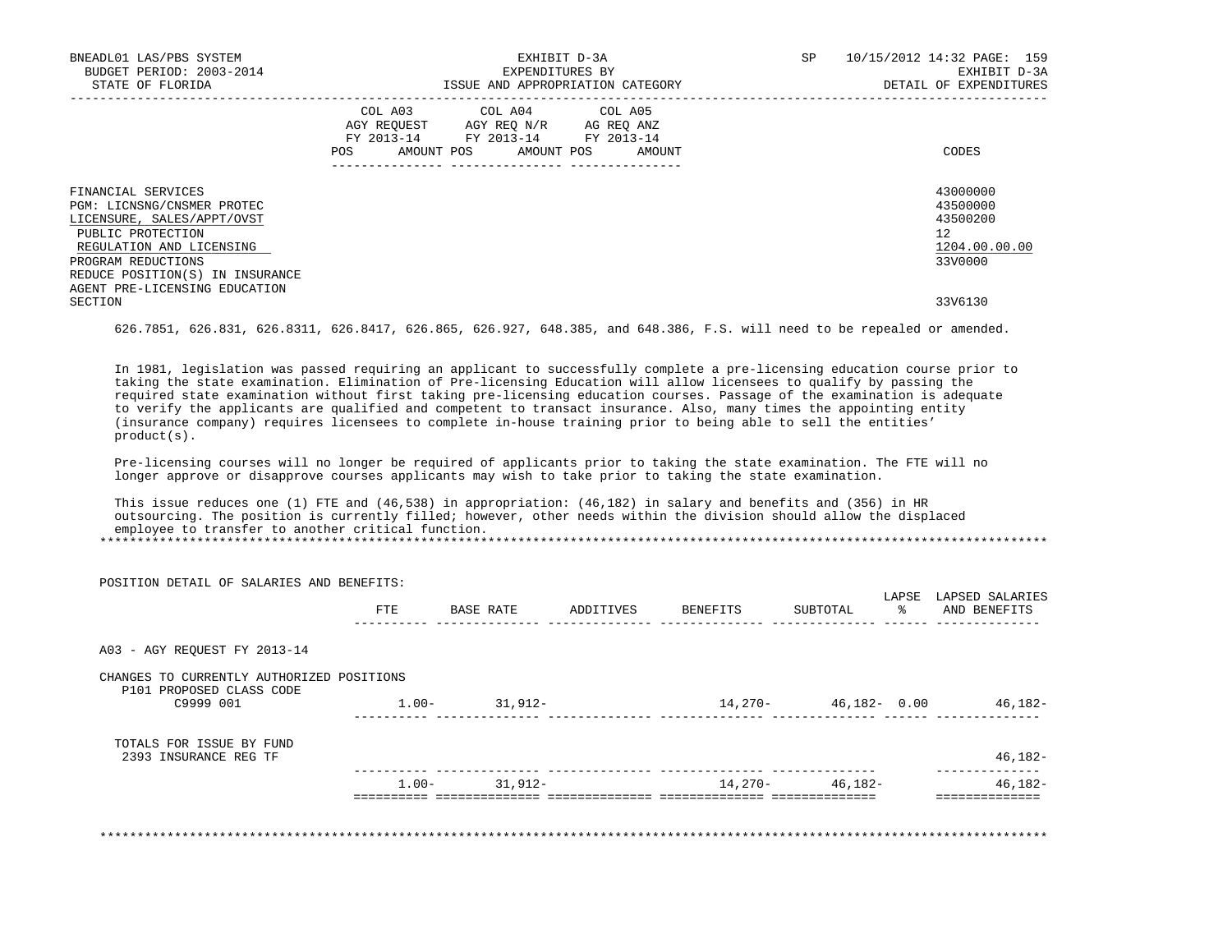| BNEADL01 LAS/PBS SYSTEM<br>BUDGET PERIOD: 2003-2014<br>STATE OF FLORIDA                                                                                                                                                     | EXHIBIT D-3A<br>EXPENDITURES BY<br>ISSUE AND APPROPRIATION CATEGORY                                                                                                                                                                                                                                                                                       | SP 10/15/2012 14:32 PAGE: 160<br>EXHIBIT D-3A<br>DETAIL OF EXPENDITURES |
|-----------------------------------------------------------------------------------------------------------------------------------------------------------------------------------------------------------------------------|-----------------------------------------------------------------------------------------------------------------------------------------------------------------------------------------------------------------------------------------------------------------------------------------------------------------------------------------------------------|-------------------------------------------------------------------------|
|                                                                                                                                                                                                                             | $\begin{tabular}{lllllllllll} &\multicolumn{4}{c}{\text{COL A03}} &\multicolumn{4}{c}{\text{COL A04}} &\multicolumn{4}{c}{\text{COL A05}} \\ \multicolumn{4}{c}{\text{AGY REQUEST}} &\multicolumn{4}{c}{\text{AGY REQ N/R}} &\multicolumn{4}{c}{\text{AG REQ ANZ}} \end{tabular}$<br>FY 2013-14 FY 2013-14 FY 2013-14<br>POS AMOUNT POS AMOUNT POS AMOUNT | CODES                                                                   |
| FINANCIAL SERVICES<br>PGM: LICNSNG/CNSMER PROTEC<br>LICENSURE, SALES/APPT/OVST<br>PUBLIC PROTECTION<br>REGULATION AND LICENSING<br>PROGRAM REDUCTIONS<br>REDUCE POSITION(S) - AGENT AND<br>AGENCY SERVICES - CLERICAL STAFF |                                                                                                                                                                                                                                                                                                                                                           | 43000000<br>43500000<br>43500200<br>12<br>1204.00.00.00<br>33V0000      |
| REDUCTION DUE TO OPERATIONAL<br>EFFICIENCIES<br>SALARY RATE<br>SALARY RATE 103,873-                                                                                                                                         |                                                                                                                                                                                                                                                                                                                                                           | 33V6170<br>000000                                                       |
| SALARIES AND BENEFITS<br>INSURANCE REG TF                                                                                                                                                                                   | $5.00 -$<br>-STATE 168,080-                                                                                                                                                                                                                                                                                                                               | 010000<br>2393 1                                                        |
| SPECIAL CATEGORIES<br>TR/DMS/HR SVCS/STW CONTRCT                                                                                                                                                                            |                                                                                                                                                                                                                                                                                                                                                           | 100000<br>107040                                                        |
| INSURANCE REG TF                                                                                                                                                                                                            | $-$ STATE $1,780-$                                                                                                                                                                                                                                                                                                                                        | 2393 1                                                                  |
| TOTAL: REDUCE POSITION(S) - AGENT AND<br>AGENCY SERVICES - CLERICAL STAFF<br>REDUCTION DUE TO OPERATIONAL<br>EFFICIENCIES<br>TOTAL POSITIONS 5.00-<br>TOTAL ISSUE $169,860-$<br>TOTAL SALARY RATE 103,873-                  |                                                                                                                                                                                                                                                                                                                                                           | 33V6170                                                                 |
|                                                                                                                                                                                                                             |                                                                                                                                                                                                                                                                                                                                                           |                                                                         |
| AGENCY ISSUE NARRATIVE:<br>2013-2014 BUDGET YEAR NARRATIVE:                                                                                                                                                                 | IT COMPONENT? NO<br>Reference to Long-Range Program Plan: Goal 4. The department will protect the health, safety and welfare of the public.                                                                                                                                                                                                               |                                                                         |

LAW CHANGE REQUIRED: None

 Pursuant to s. 626.171 and s.626.172, F.S., applicants for licensure and owners, partners, sole proprietors, of an insurance agency are required to furnish fingerprints to the department as part of the application process. The above-listed sections also provides fingerprints are to be taken by a law enforcement agency or other entity approved by the department. The division has contracts with vendors that will provide fingerprinting services for the department without the fingerprint cards having to be sent to the department.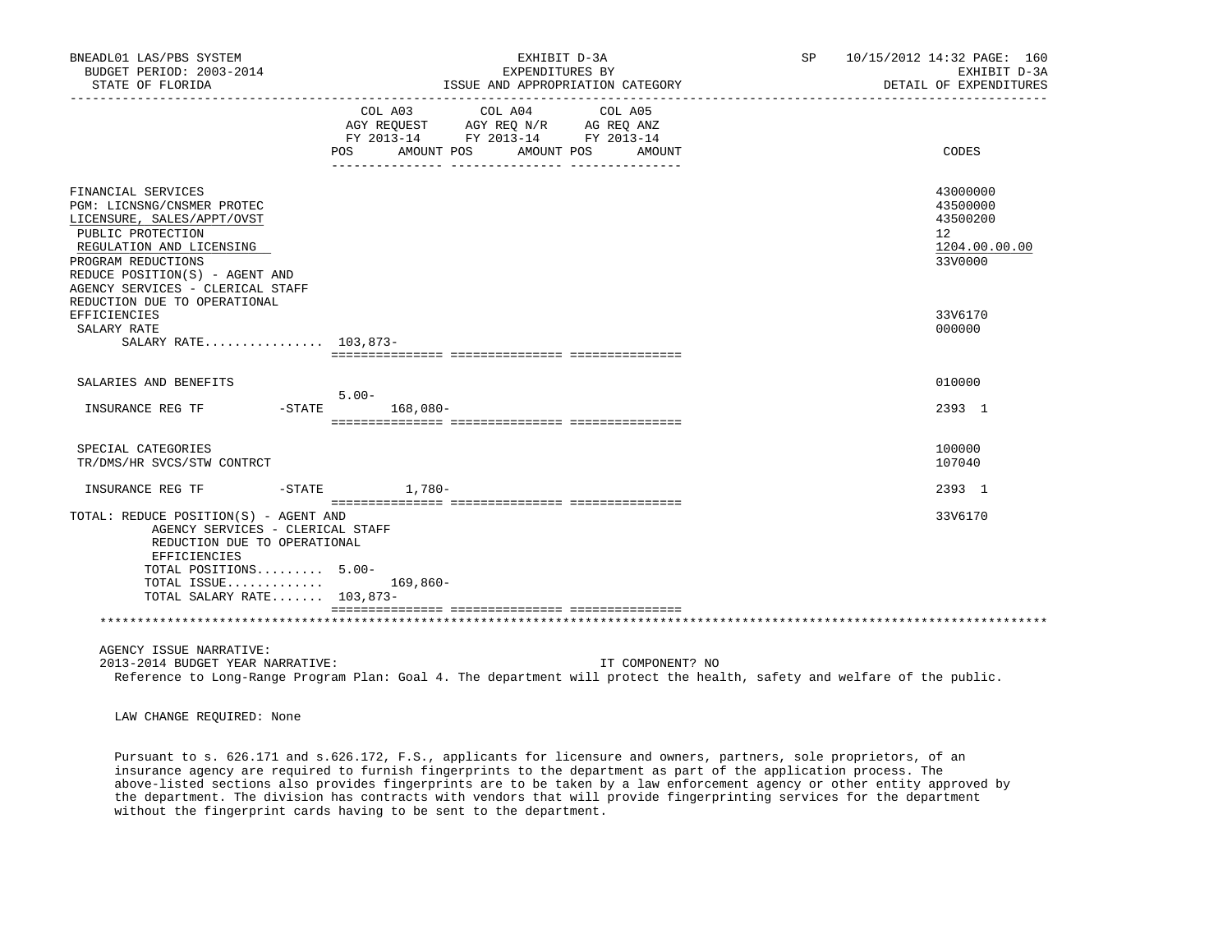| BNEADL01 LAS/PBS SYSTEM<br>BUDGET PERIOD: 2003-2014<br>STATE OF FLORIDA                                                                                                                                                     |                                                                                                                | EXHIBIT D-3A<br>EXPENDITURES BY<br>ISSUE AND APPROPRIATION CATEGORY                               | SP                           | 10/15/2012 14:32 PAGE: 161<br>EXHIBIT D-3A<br>DETAIL OF EXPENDITURES |                                                                                 |
|-----------------------------------------------------------------------------------------------------------------------------------------------------------------------------------------------------------------------------|----------------------------------------------------------------------------------------------------------------|---------------------------------------------------------------------------------------------------|------------------------------|----------------------------------------------------------------------|---------------------------------------------------------------------------------|
|                                                                                                                                                                                                                             | POS FOR THE POST OF THE STATE STATE STATE STATE STATE STATE STATE STATE STATE STATE STATE STATE STATE STATE ST | COL A03 COL A04 COL A05<br>AGY REQUEST AGY REQ N/R AG REQ ANZ<br>FY 2013-14 FY 2013-14 FY 2013-14 | AMOUNT POS AMOUNT POS AMOUNT |                                                                      | CODES                                                                           |
| FINANCIAL SERVICES<br>PGM: LICNSNG/CNSMER PROTEC<br>LICENSURE, SALES/APPT/OVST<br>PUBLIC PROTECTION<br>REGULATION AND LICENSING<br>PROGRAM REDUCTIONS<br>REDUCE POSITION(S) - AGENT AND<br>AGENCY SERVICES - CLERICAL STAFF |                                                                                                                |                                                                                                   |                              |                                                                      | 43000000<br>43500000<br>43500200<br>12 <sup>7</sup><br>1204.00.00.00<br>33V0000 |
| REDUCTION DUE TO OPERATIONAL<br>EFFICIENCIES                                                                                                                                                                                |                                                                                                                |                                                                                                   |                              |                                                                      | 33V6170                                                                         |

 Elimination of the process of mailing and receiving paper fingerprint cards in house reduces the need for the 3 FTEs in the Bureau of Licensing. When non-resident persons apply, the applicants will contact the current fingerprint vendor to pay the fingerprint processing fee and obtain the fingerprint cards. The fingerprint cards will be pre-populated with the applicant's demographic information in order to reduce errors. Once the applicants have been fingerprinted, the completed cards are submitted back to the vendor. The vendor will then digitally scan the fingerprint cards and electronically submit the prints to the Florida Department of Law Enforcement which in turn will submit the images to the Federal Bureau of Investigation. The fingerprint results are then submitted to the Bureau of Licensing for review.

 The Bureau of Investigation is automating transmittal of investigative files; therefore, field office staff will no longer be required to compile and make copies of documents/files prior to mailing them to Tallahassee. Changes to Licensing's Automated Licensing Information System (ALIS) are in process that will provide the automation necessary for the investigative files to be scanned and electronically transmitted. The changes are currently being made through the division's current vendor and paid for with the division's current funding.

 This issue reduces (5) FTE and (169,860) in appropriation: (168,080) in salary and benefits and (1,780) in HR outsourcing. Of the 5 FTEs in this issue, 4 positions are vacant and 1 position is currently filled. Normal attrition within the division should allow any displaced employees to transfer to another critical function. \*\*\*\*\*\*\*\*\*\*\*\*\*\*\*\*\*\*\*\*\*\*\*\*\*\*\*\*\*\*\*\*\*\*\*\*\*\*\*\*\*\*\*\*\*\*\*\*\*\*\*\*\*\*\*\*\*\*\*\*\*\*\*\*\*\*\*\*\*\*\*\*\*\*\*\*\*\*\*\*\*\*\*\*\*\*\*\*\*\*\*\*\*\*\*\*\*\*\*\*\*\*\*\*\*\*\*\*\*\*\*\*\*\*\*\*\*\*\*\*\*\*\*\*\*\*\*

| POSITION DETAIL OF SALARIES AND BENEFITS:                             |          |           |           |          |                  |            |                                 |
|-----------------------------------------------------------------------|----------|-----------|-----------|----------|------------------|------------|---------------------------------|
|                                                                       | FTE      | BASE RATE | ADDITIVES | BENEFITS | SUBTOTAL         | LAPSE<br>ႜ | LAPSED SALARIES<br>AND BENEFITS |
| A03 - AGY REOUEST FY 2013-14                                          |          |           |           |          |                  |            |                                 |
| CHANGES TO CURRENTLY AUTHORIZED POSITIONS<br>P101 PROPOSED CLASS CODE |          |           |           |          |                  |            |                                 |
| C9898 001                                                             | $5.00 -$ | 103,873-  |           | 64,207-  | $168,080 - 0.00$ |            | $168,080-$                      |
|                                                                       |          |           |           |          |                  |            |                                 |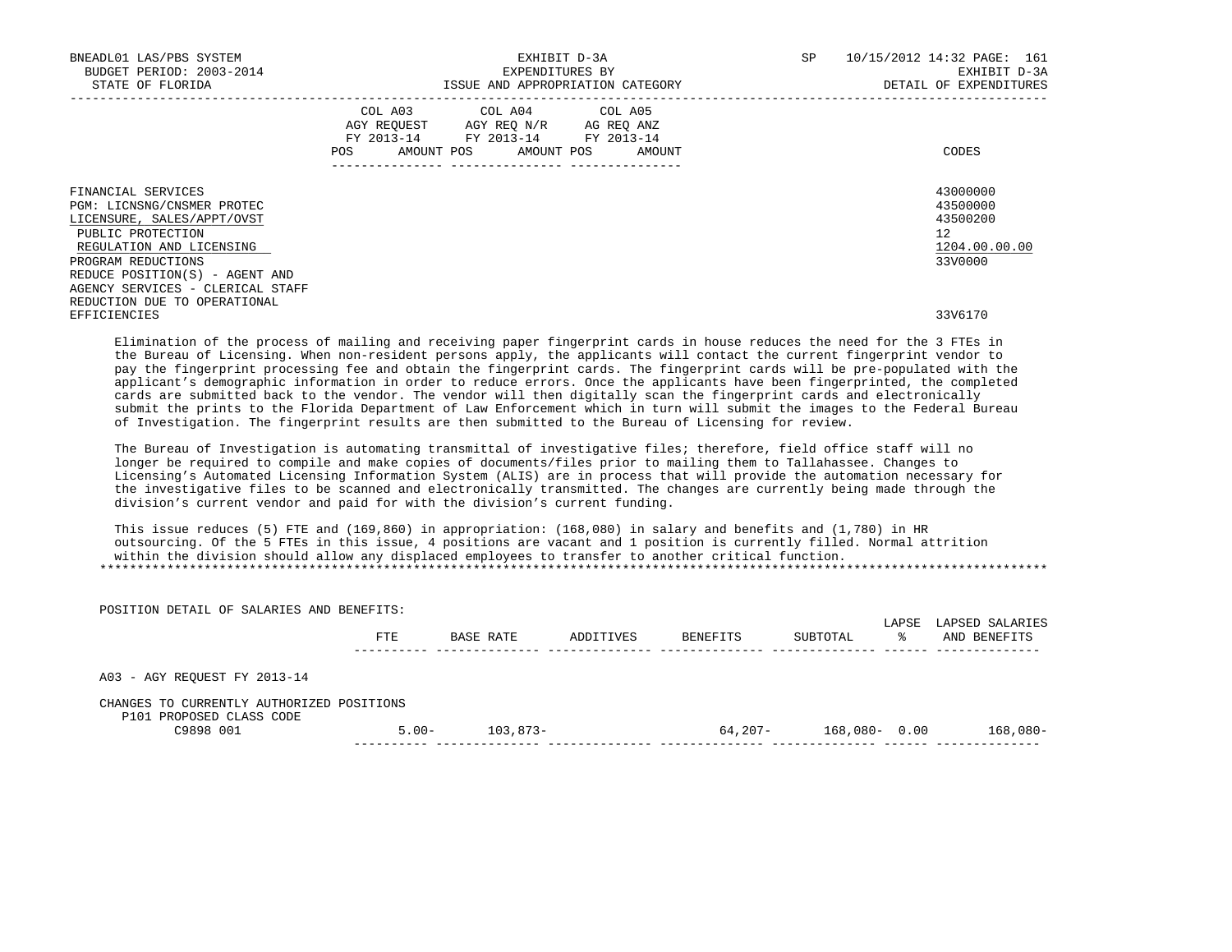| BNEADL01 LAS/PBS SYSTEM<br>BUDGET PERIOD: 2003-2014<br>STATE OF FLORIDA                                                                                                                                                                                     |                                                                                                                                                                                                                |            | EXPENDITURES BY<br>ISSUE AND APPROPRIATION CATEGORY       | EXHIBIT D-3A |        |          |                      |    | SP 10/15/2012 14:32 PAGE: 162<br>EXHIBIT D-3A<br>DETAIL OF EXPENDITURES |
|-------------------------------------------------------------------------------------------------------------------------------------------------------------------------------------------------------------------------------------------------------------|----------------------------------------------------------------------------------------------------------------------------------------------------------------------------------------------------------------|------------|-----------------------------------------------------------|--------------|--------|----------|----------------------|----|-------------------------------------------------------------------------|
|                                                                                                                                                                                                                                                             | COL A03<br>$\begin{tabular}{lllllll} AGY & \texttt{REQUEST} & \texttt{AGY} & \texttt{REG} & \texttt{N/R} & \texttt{AG} & \texttt{REQ} & \texttt{ANZ} \end{tabular}$<br>FY 2013-14 FY 2013-14 FY 2013-14<br>POS | AMOUNT POS | ________________________________<br>COL A04<br>AMOUNT POS | COL A05      | AMOUNT |          |                      |    | CODES                                                                   |
| FINANCIAL SERVICES<br>PGM: LICNSNG/CNSMER PROTEC<br>LICENSURE, SALES/APPT/OVST<br>PUBLIC PROTECTION<br>REGULATION AND LICENSING<br>PROGRAM REDUCTIONS<br>REDUCE POSITION(S) - AGENT AND<br>AGENCY SERVICES - CLERICAL STAFF<br>REDUCTION DUE TO OPERATIONAL |                                                                                                                                                                                                                |            |                                                           |              |        |          |                      |    | 43000000<br>43500000<br>43500200<br>12<br>1204.00.00.00<br>33V0000      |
| EFFICIENCIES                                                                                                                                                                                                                                                |                                                                                                                                                                                                                |            |                                                           |              |        |          |                      |    | 33V6170                                                                 |
| POSITION DETAIL OF SALARIES AND BENEFITS:                                                                                                                                                                                                                   | FTE.                                                                                                                                                                                                           | BASE RATE  |                                                           | ADDITIVES    |        | BENEFITS | SUBTOTAL             | န္ | LAPSE LAPSED SALARIES<br>AND BENEFITS                                   |
| A03 - AGY REOUEST FY 2013-14                                                                                                                                                                                                                                |                                                                                                                                                                                                                |            |                                                           |              |        |          |                      |    |                                                                         |
| CHANGES TO CURRENTLY AUTHORIZED POSITIONS                                                                                                                                                                                                                   |                                                                                                                                                                                                                |            |                                                           |              |        |          |                      |    |                                                                         |
| TOTALS FOR ISSUE BY FUND<br>2393 INSURANCE REG TF                                                                                                                                                                                                           |                                                                                                                                                                                                                |            |                                                           |              |        |          |                      |    | $168,080-$                                                              |
|                                                                                                                                                                                                                                                             |                                                                                                                                                                                                                | $5.00 -$   | 103,873-                                                  |              |        |          | $64,207 - 168,080 -$ |    | $168.080 -$<br>==============                                           |
|                                                                                                                                                                                                                                                             |                                                                                                                                                                                                                |            |                                                           |              |        |          |                      |    |                                                                         |
| TOTAL: REGULATION AND LICENSING<br>BY FUND TYPE                                                                                                                                                                                                             |                                                                                                                                                                                                                |            |                                                           |              |        |          |                      |    | 1204.00.00.00                                                           |
| SALARY RATE 4,792,020                                                                                                                                                                                                                                       | 122.00                                                                                                                                                                                                         |            |                                                           |              |        |          |                      |    | 2000                                                                    |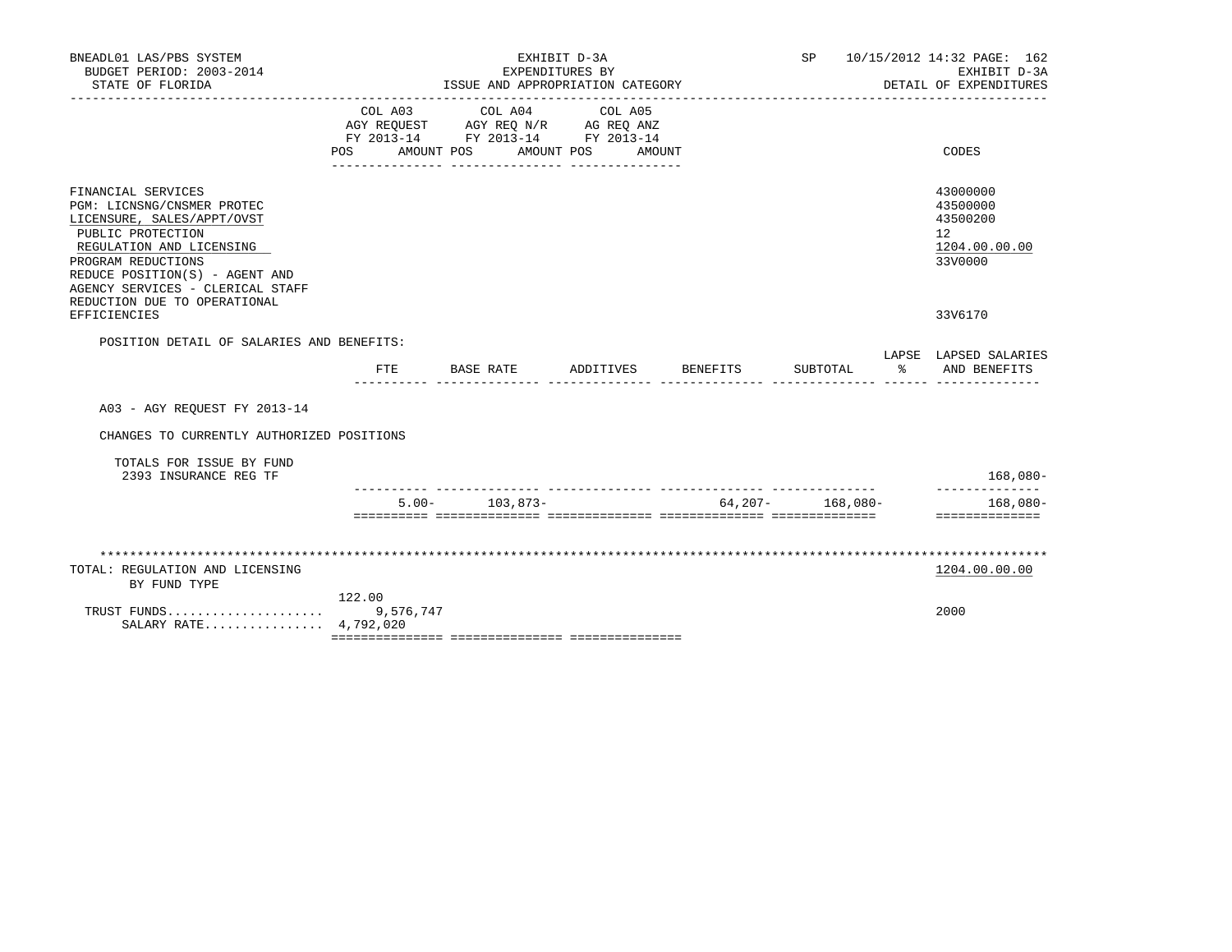| BNEADL01 LAS/PBS SYSTEM<br>BUDGET PERIOD: 2003-2014<br>STATE OF FLORIDA<br>-----------------                                                                                                                                    |                                    | EXHIBIT D-3A<br>EXPENDITURES BY<br>ISSUE AND APPROPRIATION CATEGORY                                                          | SP and the set of the set of the set of the set of the set of the set of the set of the set of the set of the set of the set of the set of the set of the set of the set of the set of the set of the set of the set of the se | 10/15/2012 14:32 PAGE: 163<br>EXHIBIT D-3A<br>DETAIL OF EXPENDITURES                    |
|---------------------------------------------------------------------------------------------------------------------------------------------------------------------------------------------------------------------------------|------------------------------------|------------------------------------------------------------------------------------------------------------------------------|--------------------------------------------------------------------------------------------------------------------------------------------------------------------------------------------------------------------------------|-----------------------------------------------------------------------------------------|
|                                                                                                                                                                                                                                 | COL A03<br>POS                     | COL A04<br>COL A05<br>AGY REQUEST AGY REQ N/R AG REQ ANZ<br>FY 2013-14 FY 2013-14 FY 2013-14<br>AMOUNT POS AMOUNT POS AMOUNT |                                                                                                                                                                                                                                | CODES                                                                                   |
| FINANCIAL SERVICES<br>PGM: LICNSNG/CNSMER PROTEC<br>INSURANCE FRAUD<br>PUBLIC PROTECTION<br>CONSUMER SAFETY/PROTECTION<br>ESTIMATED EXPENDITURES<br>ESTIMATED EXPENDITURES - OPERATIONS<br>SALARY RATE<br>SALARY RATE 9,291,557 |                                    |                                                                                                                              |                                                                                                                                                                                                                                | 43000000<br>43500000<br>43500300<br>12<br>1205.00.00.00<br>1000000<br>1001000<br>000000 |
| SALARIES AND BENEFITS                                                                                                                                                                                                           |                                    |                                                                                                                              |                                                                                                                                                                                                                                | 010000                                                                                  |
| INSURANCE REG TF                                                                                                                                                                                                                | 193.00<br>$-$ STATE $12, 119, 465$ |                                                                                                                              |                                                                                                                                                                                                                                | 2393 1                                                                                  |
| OTHER PERSONAL SERVICES                                                                                                                                                                                                         |                                    |                                                                                                                              |                                                                                                                                                                                                                                | 030000                                                                                  |
| INSURANCE REG TF                                                                                                                                                                                                                | $-STATE$ 45,000                    |                                                                                                                              |                                                                                                                                                                                                                                | 2393 1                                                                                  |
| <b>EXPENSES</b>                                                                                                                                                                                                                 |                                    |                                                                                                                              |                                                                                                                                                                                                                                | 040000                                                                                  |
| INSURANCE REG TF                                                                                                                                                                                                                | -STATE 1,951,619                   |                                                                                                                              |                                                                                                                                                                                                                                | 2393 1                                                                                  |
| OPERATING CAPITAL OUTLAY                                                                                                                                                                                                        |                                    |                                                                                                                              |                                                                                                                                                                                                                                | 060000                                                                                  |
| INSURANCE REG TF<br>$-$ STATE                                                                                                                                                                                                   | 103,635                            |                                                                                                                              |                                                                                                                                                                                                                                | 2393 1                                                                                  |
| SPECIAL CATEGORIES<br>ACQUISITION/MOTOR VEHICLES                                                                                                                                                                                |                                    |                                                                                                                              |                                                                                                                                                                                                                                | 100000<br>100021                                                                        |
|                                                                                                                                                                                                                                 |                                    |                                                                                                                              |                                                                                                                                                                                                                                | 2393 1                                                                                  |
| TRANS TO JAC FOR PIP FRAUD                                                                                                                                                                                                      |                                    |                                                                                                                              |                                                                                                                                                                                                                                | 100522                                                                                  |
| INSURANCE REG TF                                                                                                                                                                                                                | $-$ STATE $1, 196, 826$            |                                                                                                                              |                                                                                                                                                                                                                                | 2393 1                                                                                  |
| CONTRACTED SERVICES                                                                                                                                                                                                             |                                    |                                                                                                                              |                                                                                                                                                                                                                                | 100777                                                                                  |
| $-STATE$<br>INSURANCE REG TF<br>FED LAW ENFORCEMENT TF -RECPNT                                                                                                                                                                  | 214,617<br>50,000                  |                                                                                                                              |                                                                                                                                                                                                                                | 2393 1<br>2719 9                                                                        |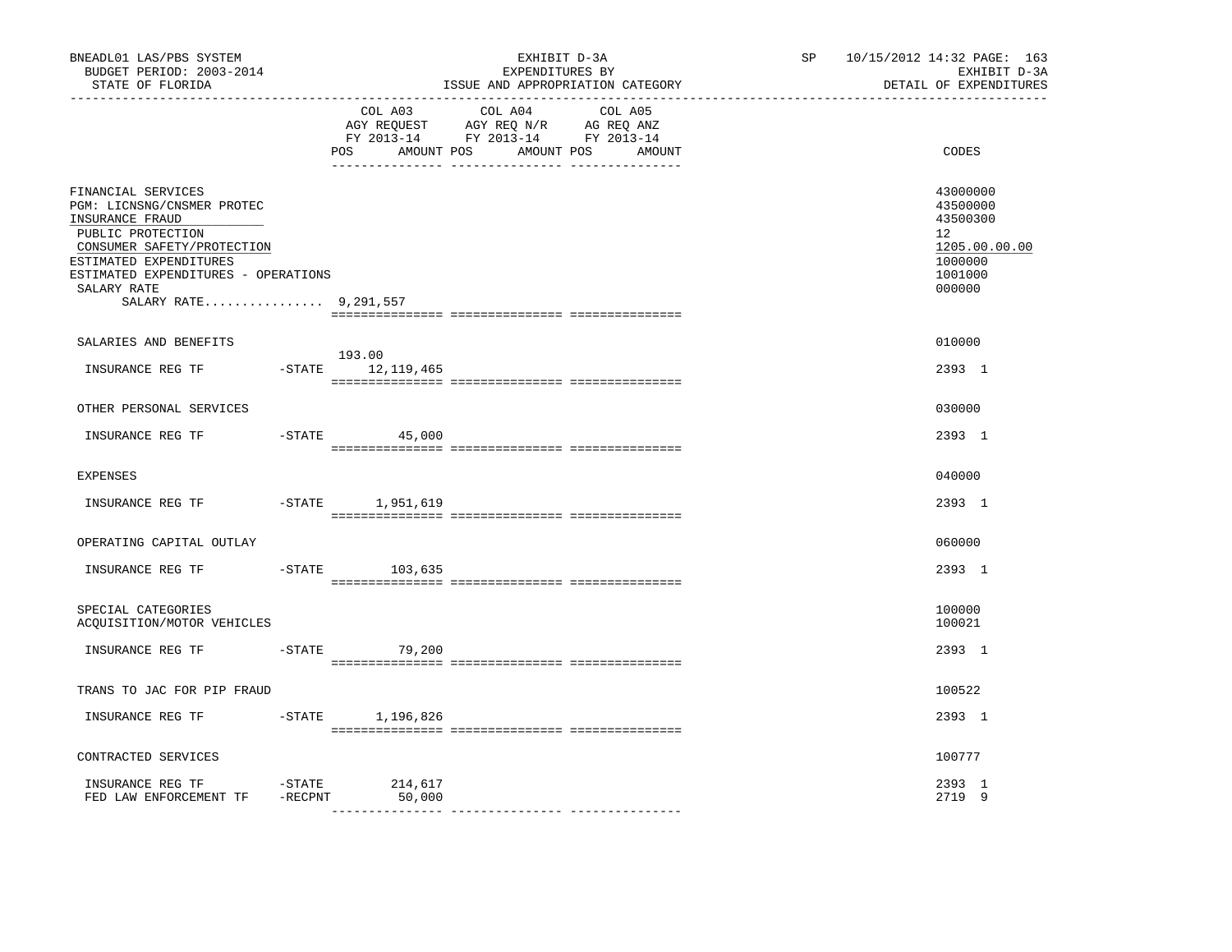| BNEADL01 LAS/PBS SYSTEM<br>BUDGET PERIOD: 2003-2014<br>STATE OF FLORIDA                                                                                                                                                                             |                   | EXHIBIT D-3A<br>EXPENDITURES BY<br>ISSUE AND APPROPRIATION CATEGORY                                                    | SP 10/15/2012 14:32 PAGE: 164<br>DETAIL OF EXPENDITURES                          | EXHIBIT D-3A  |  |
|-----------------------------------------------------------------------------------------------------------------------------------------------------------------------------------------------------------------------------------------------------|-------------------|------------------------------------------------------------------------------------------------------------------------|----------------------------------------------------------------------------------|---------------|--|
|                                                                                                                                                                                                                                                     | AMOUNT POS<br>POS | COL A03 COL A04 COL A05<br>AGY REQUEST AGY REQ N/R AG REQ ANZ<br>FY 2013-14 FY 2013-14 FY 2013-14<br>AMOUNT POS AMOUNT | CODES                                                                            |               |  |
| FINANCIAL SERVICES<br>PGM: LICNSNG/CNSMER PROTEC<br>INSURANCE FRAUD<br>PUBLIC PROTECTION<br>CONSUMER SAFETY/PROTECTION<br>ESTIMATED EXPENDITURES<br>ESTIMATED EXPENDITURES - OPERATIONS<br>SPECIAL CATEGORIES<br>CONTRACTED SERVICES<br>TOTAL APPRO | 264,617           |                                                                                                                        | 43000000<br>43500000<br>43500300<br>12<br>1000000<br>1001000<br>100000<br>100777 | 1205.00.00.00 |  |
| OPERATION/MOTOR VEHICLES                                                                                                                                                                                                                            |                   |                                                                                                                        | 102289                                                                           |               |  |
| INSURANCE REG TF                                                                                                                                                                                                                                    | -STATE 96,600     |                                                                                                                        | 2393 1                                                                           |               |  |
| RISK MANAGEMENT INSURANCE                                                                                                                                                                                                                           |                   |                                                                                                                        | 103241                                                                           |               |  |
|                                                                                                                                                                                                                                                     |                   |                                                                                                                        | 2393 1                                                                           |               |  |
| SALARY INCENTIVE PAYMENTS                                                                                                                                                                                                                           |                   |                                                                                                                        | 103290                                                                           |               |  |
| INSURANCE REG TF -STATE 202,496                                                                                                                                                                                                                     |                   |                                                                                                                        | 2393 1                                                                           |               |  |
| LEASE/PURCHASE/EQUIPMENT                                                                                                                                                                                                                            |                   |                                                                                                                        | 105281                                                                           |               |  |
| INSURANCE REG TF                                                                                                                                                                                                                                    | $-$ STATE 46,047  |                                                                                                                        | 2393 1                                                                           |               |  |
| TR/DMS/HR SVCS/STW CONTRCT                                                                                                                                                                                                                          |                   |                                                                                                                        | 107040                                                                           |               |  |
| INSURANCE REG TF                                                                                                                                                                                                                                    | $-$ STATE 66,374  |                                                                                                                        | 2393 1                                                                           |               |  |
| TOTAL: ESTIMATED EXPENDITURES - OPERATIONS<br>TOTAL POSITIONS 193.00<br>TOTAL ISSUE 16,326,881<br>TOTAL SALARY RATE 9,291,557                                                                                                                       |                   |                                                                                                                        | 1001000                                                                          |               |  |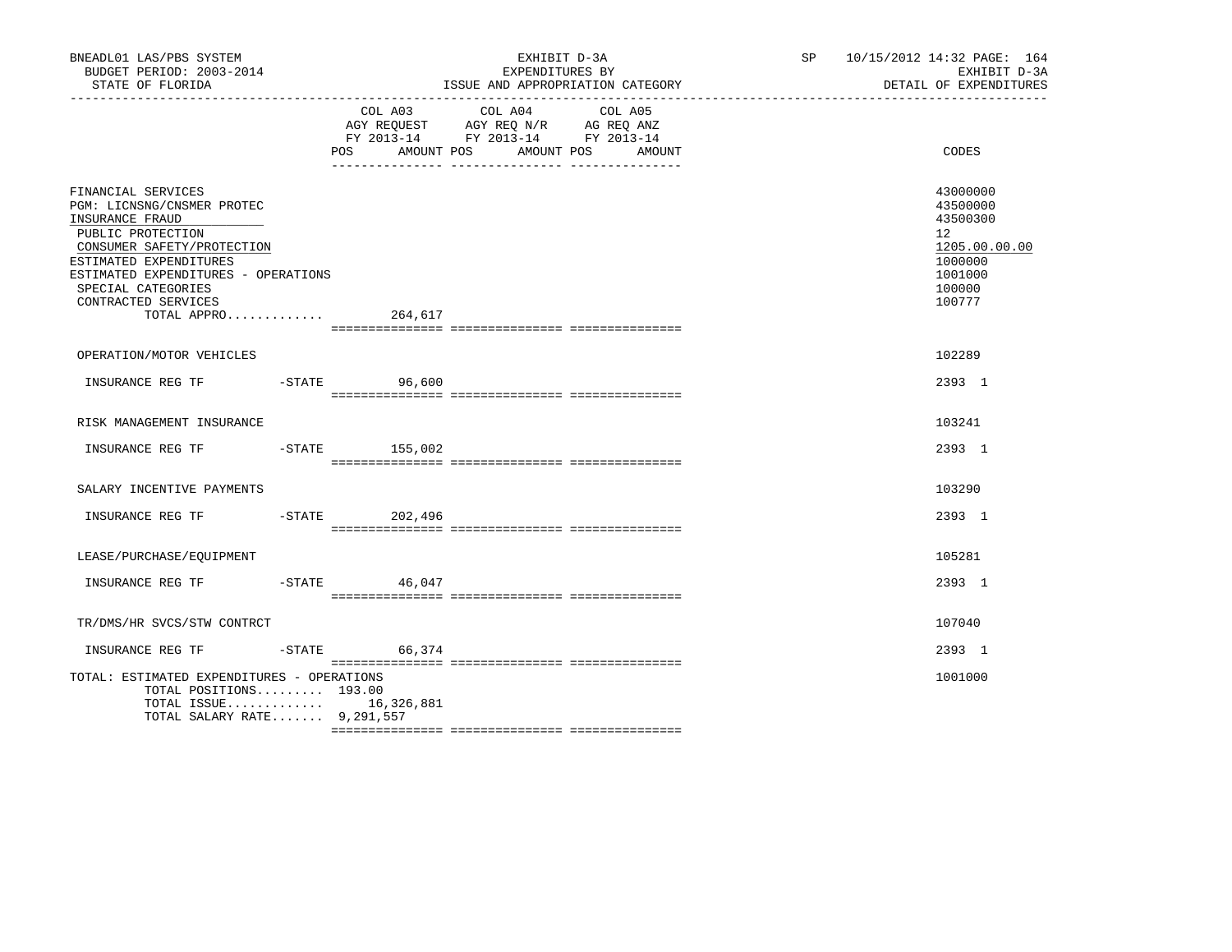| BNEADL01 LAS/PBS SYSTEM<br>BUDGET PERIOD: 2003-2014<br>STATE OF FLORIDA                                                                                                                                                                         |           |                    | EXHIBIT D-3A<br>EXPENDITURES BY<br>ISSUE AND APPROPRIATION CATEGORY                                                       | 10/15/2012 14:32 PAGE: 165<br>SP<br>EXHIBIT D-3A<br>DETAIL OF EXPENDITURES |                                                                                                   |  |
|-------------------------------------------------------------------------------------------------------------------------------------------------------------------------------------------------------------------------------------------------|-----------|--------------------|---------------------------------------------------------------------------------------------------------------------------|----------------------------------------------------------------------------|---------------------------------------------------------------------------------------------------|--|
|                                                                                                                                                                                                                                                 |           | POS<br>AMOUNT POS  | COL A03 COL A04 COL A05<br>AGY REQUEST AGY REQ N/R AG REQ ANZ<br>FY 2013-14 FY 2013-14 FY 2013-14<br>AMOUNT POS<br>AMOUNT |                                                                            | CODES                                                                                             |  |
| FINANCIAL SERVICES<br>PGM: LICNSNG/CNSMER PROTEC<br>INSURANCE FRAUD<br>PUBLIC PROTECTION<br>CONSUMER SAFETY/PROTECTION<br>ESTIMATED EXPENDITURES<br>CASUALTY INSURANCE PREMIUM<br>ADJUSTMENT<br>SPECIAL CATEGORIES<br>RISK MANAGEMENT INSURANCE |           |                    |                                                                                                                           |                                                                            | 43000000<br>43500000<br>43500300<br>12<br>1205.00.00.00<br>1000000<br>1001090<br>100000<br>103241 |  |
| INSURANCE REG TF                                                                                                                                                                                                                                |           | $-STATE$<br>14,506 |                                                                                                                           |                                                                            | 2393 1                                                                                            |  |
| FLORIDA RETIREMENT SYSTEM<br>CONTRIBUTION ADJUSTMENT FOR<br>FISCAL YEAR 2012-2013<br>SALARIES AND BENEFITS                                                                                                                                      |           |                    |                                                                                                                           |                                                                            | 1001240<br>010000                                                                                 |  |
| INSURANCE REG TF                                                                                                                                                                                                                                |           | -STATE 62,527      |                                                                                                                           |                                                                            | 2393 1                                                                                            |  |
| SPECIAL CATEGORIES<br>TRANS TO JAC FOR PIP FRAUD                                                                                                                                                                                                |           |                    |                                                                                                                           |                                                                            | 100000<br>100522                                                                                  |  |
| INSURANCE REG TF                                                                                                                                                                                                                                |           | $-STATE$<br>687    |                                                                                                                           |                                                                            | 2393 1                                                                                            |  |
| TOTAL: FLORIDA RETIREMENT SYSTEM<br>CONTRIBUTION ADJUSTMENT FOR<br>FISCAL YEAR 2012-2013                                                                                                                                                        |           |                    |                                                                                                                           |                                                                            | 1001240                                                                                           |  |
| TOTAL ISSUE                                                                                                                                                                                                                                     |           | 63,214             |                                                                                                                           |                                                                            |                                                                                                   |  |
| ADJUSTMENT TO STATE HEALTH<br>INSURANCE PREMIUM CONTRIBUTION -<br>FISCAL YEAR 2012-13<br>SALARIES AND BENEFITS                                                                                                                                  |           |                    |                                                                                                                           |                                                                            | 1001830<br>010000                                                                                 |  |
| INSURANCE REG TF                                                                                                                                                                                                                                |           | $-STATE$ 22,338    |                                                                                                                           |                                                                            | 2393 1                                                                                            |  |
| SPECIAL CATEGORIES<br>TRANS TO JAC FOR PIP FRAUD                                                                                                                                                                                                |           |                    |                                                                                                                           |                                                                            | 100000<br>100522                                                                                  |  |
| INSURANCE REG TF                                                                                                                                                                                                                                | $-$ STATE | 2,028              |                                                                                                                           |                                                                            | 2393 1                                                                                            |  |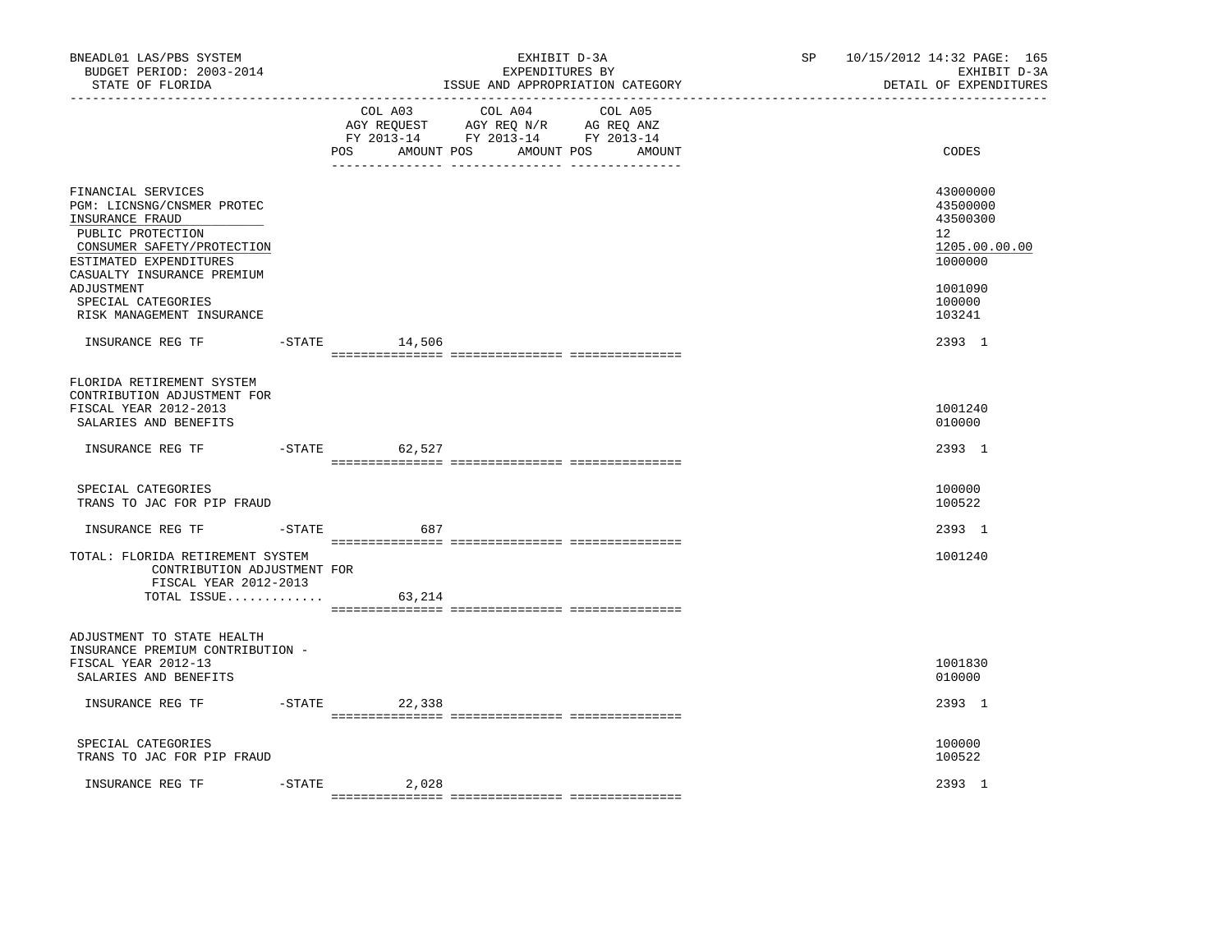| BNEADL01 LAS/PBS SYSTEM<br>BUDGET PERIOD: 2003-2014<br>STATE OF FLORIDA                                                                                                                                            |                 |                                                                                                                       | EXHIBIT D-3A<br>EXPENDITURES BY |         | ISSUE AND APPROPRIATION CATEGORY | SP                                                                                                                                                                                                                                                | 10/15/2012 14:32 PAGE: 166<br>EXHIBIT D-3A<br>DETAIL OF EXPENDITURES |
|--------------------------------------------------------------------------------------------------------------------------------------------------------------------------------------------------------------------|-----------------|-----------------------------------------------------------------------------------------------------------------------|---------------------------------|---------|----------------------------------|---------------------------------------------------------------------------------------------------------------------------------------------------------------------------------------------------------------------------------------------------|----------------------------------------------------------------------|
|                                                                                                                                                                                                                    |                 | COL A03<br>AGY REQUEST AGY REQ N/R AG REQ ANZ<br>FY 2013-14 FY 2013-14 FY 2013-14<br>POS AMOUNT POS AMOUNT POS AMOUNT | COL A04                         | COL A05 |                                  |                                                                                                                                                                                                                                                   | CODES                                                                |
| FINANCIAL SERVICES<br>PGM: LICNSNG/CNSMER PROTEC<br>INSURANCE FRAUD<br>PUBLIC PROTECTION<br>CONSUMER SAFETY/PROTECTION<br>ESTIMATED EXPENDITURES<br>ADJUSTMENT TO STATE HEALTH<br>INSURANCE PREMIUM CONTRIBUTION - |                 |                                                                                                                       |                                 |         |                                  |                                                                                                                                                                                                                                                   | 43000000<br>43500000<br>43500300<br>12<br>1205.00.00.00<br>1000000   |
| FISCAL YEAR 2012-13                                                                                                                                                                                                |                 |                                                                                                                       |                                 |         |                                  |                                                                                                                                                                                                                                                   | 1001830                                                              |
| TOTAL: ADJUSTMENT TO STATE HEALTH<br>INSURANCE PREMIUM CONTRIBUTION -<br>FISCAL YEAR 2012-13<br>TOTAL ISSUE                                                                                                        |                 | 24,366                                                                                                                |                                 |         |                                  |                                                                                                                                                                                                                                                   | 1001830                                                              |
| REALLOCATION OF HUMAN RESOURCES<br>OUTSOURCING<br>SPECIAL CATEGORIES<br>TR/DMS/HR SVCS/STW CONTRCT                                                                                                                 |                 |                                                                                                                       |                                 |         |                                  |                                                                                                                                                                                                                                                   | 1005900<br>100000<br>107040                                          |
| INSURANCE REG TF    -STATE    1,590-                                                                                                                                                                               |                 |                                                                                                                       |                                 |         |                                  |                                                                                                                                                                                                                                                   | 2393 1                                                               |
| ADJUSTMENTS TO CURRENT YEAR<br>ESTIMATED EXPENDITURES<br>REALIGNMENT OF LEASE OR<br>LEASE-PURCHASE EOUIPMENT - DEDUCT<br>EXPENSES                                                                                  |                 |                                                                                                                       |                                 |         |                                  |                                                                                                                                                                                                                                                   | 1600000<br>160M010<br>040000                                         |
| INSURANCE REG TF                                                                                                                                                                                                   | $-STATE$ 1,000- |                                                                                                                       |                                 |         |                                  |                                                                                                                                                                                                                                                   | 2393 1                                                               |
|                                                                                                                                                                                                                    |                 |                                                                                                                       |                                 |         |                                  |                                                                                                                                                                                                                                                   |                                                                      |
| AGENCY ISSUE NARRATIVE:<br>2013-2014 BUDGET YEAR NARRATIVE:<br>This issue nets to zero with corresponding issue code 160M020.                                                                                      |                 |                                                                                                                       |                                 |         | IT COMPONENT? NO                 | This issue further aligns budget in the correct appropriation category for lease/lease purchase expenditures. A major<br>change in the FY 2012-13 instructions required departments to satisfy the requirements of Ch. 2011-45, L.O.F. (SB 1314). |                                                                      |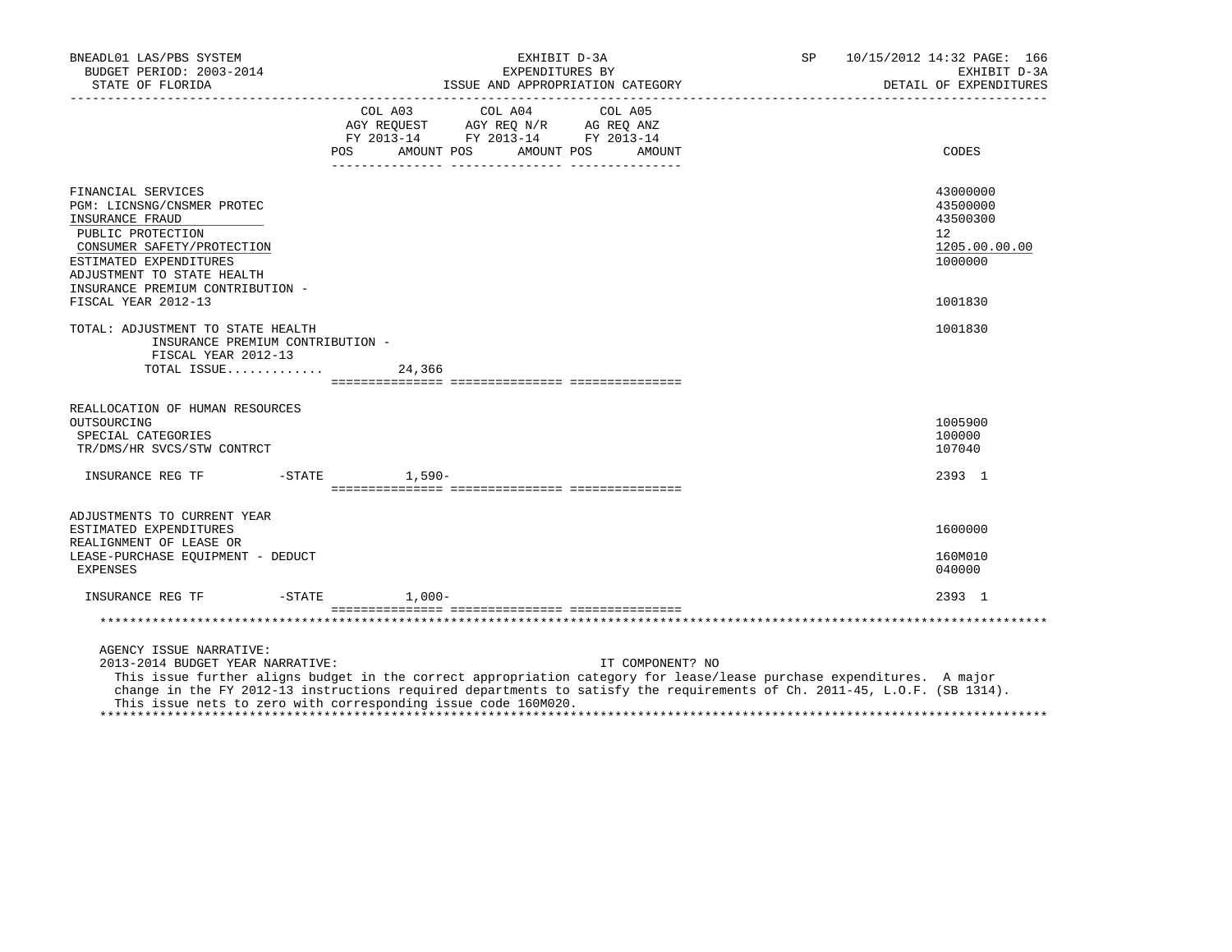| BNEADL01 LAS/PBS SYSTEM<br>BUDGET PERIOD: 2003-2014<br>STATE OF FLORIDA                                                                                                                                                                                                                        |           | EXHIBIT D-3A<br>EXPENDITURES BY<br>ISSUE AND APPROPRIATION CATEGORY<br>-------------------------------                                                                                                                                                                                                                                  | 10/15/2012 14:32 PAGE: 167<br>SP<br>EXHIBIT D-3A<br>DETAIL OF EXPENDITURES                                  |
|------------------------------------------------------------------------------------------------------------------------------------------------------------------------------------------------------------------------------------------------------------------------------------------------|-----------|-----------------------------------------------------------------------------------------------------------------------------------------------------------------------------------------------------------------------------------------------------------------------------------------------------------------------------------------|-------------------------------------------------------------------------------------------------------------|
|                                                                                                                                                                                                                                                                                                |           | COL A04<br>COL A05<br>COL A03<br>AGY REQ N/R<br>AG REQ ANZ<br>AGY REOUEST<br>FY 2013-14 FY 2013-14 FY 2013-14<br>POS<br>AMOUNT POS<br>AMOUNT POS<br>AMOUNT                                                                                                                                                                              | CODES                                                                                                       |
| FINANCIAL SERVICES<br>PGM: LICNSNG/CNSMER PROTEC<br>INSURANCE FRAUD<br>PUBLIC PROTECTION<br>CONSUMER SAFETY/PROTECTION<br>ADJUSTMENTS TO CURRENT YEAR<br>ESTIMATED EXPENDITURES<br>REALIGNMENT OF LEASE OR<br>LEASE-PURCHASE EQUIPMENT - ADD<br>SPECIAL CATEGORIES<br>LEASE/PURCHASE/EQUIPMENT |           |                                                                                                                                                                                                                                                                                                                                         | 43000000<br>43500000<br>43500300<br>$12^{\circ}$<br>1205.00.00.00<br>1600000<br>160M020<br>100000<br>105281 |
| INSURANCE REG TF                                                                                                                                                                                                                                                                               | $-STATE$  | 1,000                                                                                                                                                                                                                                                                                                                                   | 2393 1                                                                                                      |
|                                                                                                                                                                                                                                                                                                |           |                                                                                                                                                                                                                                                                                                                                         |                                                                                                             |
| AGENCY ISSUE NARRATIVE:<br>2013-2014 BUDGET YEAR NARRATIVE:                                                                                                                                                                                                                                    |           | IT COMPONENT? NO<br>This issue further aligns budget in the correct appropriation category for lease/lease purchase expenditures. A major<br>change in the FY 2012-13 instructions required departments to satisfy the requirements of Ch. 2011-45, L.O.F. (SB 1314).<br>This issue nets to zero with corresponding issue code 160M010. |                                                                                                             |
| REAPPROVAL OF CURRENT YEAR BUDGET<br>AMENDMENT - MOVE LEGAL STAFF FROM<br>FRAUD TO LEGAL - DEDUCT<br>SALARY RATE<br>SALARY RATE 107,803-                                                                                                                                                       |           |                                                                                                                                                                                                                                                                                                                                         | 1600640<br>000000                                                                                           |
| SALARIES AND BENEFITS                                                                                                                                                                                                                                                                          |           |                                                                                                                                                                                                                                                                                                                                         | 010000                                                                                                      |
| INSURANCE REG TF                                                                                                                                                                                                                                                                               | $-$ STATE | $2.00-$<br>138,467-                                                                                                                                                                                                                                                                                                                     | 2393 1                                                                                                      |
| <b>EXPENSES</b>                                                                                                                                                                                                                                                                                |           |                                                                                                                                                                                                                                                                                                                                         | 040000                                                                                                      |
| INSURANCE REG TF                                                                                                                                                                                                                                                                               | $-$ STATE | $3,600-$                                                                                                                                                                                                                                                                                                                                | 2393 1                                                                                                      |
| SPECIAL CATEGORIES<br>TR/DMS/HR SVCS/STW CONTRCT                                                                                                                                                                                                                                               |           |                                                                                                                                                                                                                                                                                                                                         | 100000<br>107040                                                                                            |
| INSURANCE REG TF                                                                                                                                                                                                                                                                               | $-STATE$  | $712 -$                                                                                                                                                                                                                                                                                                                                 | 2393 1                                                                                                      |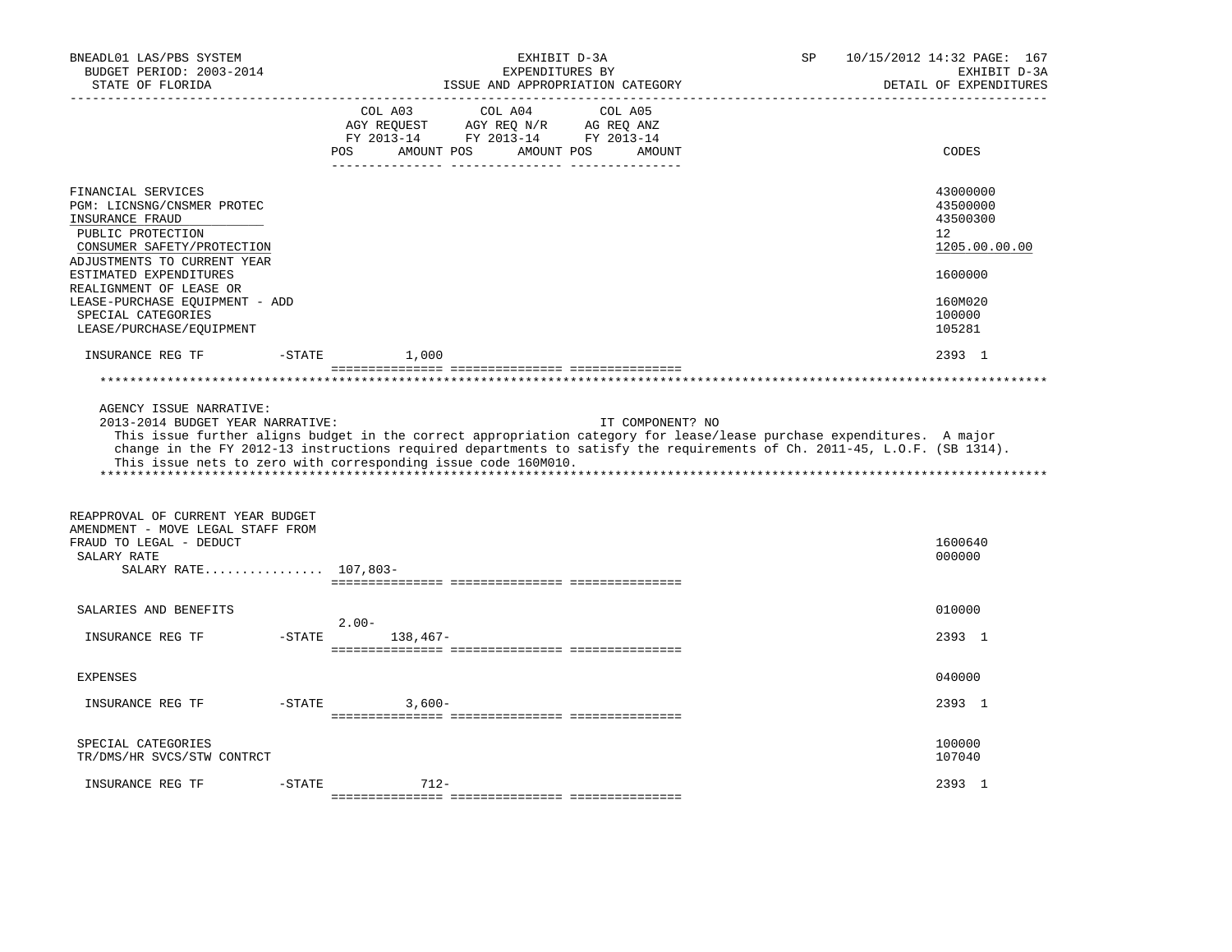| BNEADL01 LAS/PBS SYSTEM<br>BUDGET PERIOD: 2003-2014<br>STATE OF FLORIDA                                                                                                                                                                                                                                                                                    | EXHIBIT D-3A<br>EXPENDITURES BY<br>ISSUE AND APPROPRIATION CATEGORY |                                                                                                                                                            |                  |                                 |  | SP 10/15/2012 14:32 PAGE: 168<br>EXHIBIT D-3A<br>DETAIL OF EXPENDITURES |
|------------------------------------------------------------------------------------------------------------------------------------------------------------------------------------------------------------------------------------------------------------------------------------------------------------------------------------------------------------|---------------------------------------------------------------------|------------------------------------------------------------------------------------------------------------------------------------------------------------|------------------|---------------------------------|--|-------------------------------------------------------------------------|
|                                                                                                                                                                                                                                                                                                                                                            |                                                                     | $\begin{tabular}{lcccc} COL A03 & COL A04 & COL A05 \\ AGY REQUEST & AGY REQ N/R & AG REQ ANZ \\ FY & 2013-14 & FY & 2013-14 & FY & 2013-14 \end{tabular}$ |                  |                                 |  |                                                                         |
|                                                                                                                                                                                                                                                                                                                                                            |                                                                     | POS AMOUNT POS AMOUNT POS AMOUNT                                                                                                                           |                  |                                 |  | CODES                                                                   |
| FINANCIAL SERVICES<br>PGM: LICNSNG/CNSMER PROTEC<br>INSURANCE FRAUD<br>PUBLIC PROTECTION<br>CONSUMER SAFETY/PROTECTION                                                                                                                                                                                                                                     |                                                                     |                                                                                                                                                            |                  |                                 |  | 43000000<br>43500000<br>43500300<br>$12^{\circ}$<br>1205.00.00.00       |
| ADJUSTMENTS TO CURRENT YEAR<br>ESTIMATED EXPENDITURES<br>REAPPROVAL OF CURRENT YEAR BUDGET                                                                                                                                                                                                                                                                 |                                                                     |                                                                                                                                                            |                  |                                 |  | 1600000                                                                 |
| AMENDMENT - MOVE LEGAL STAFF FROM<br>FRAUD TO LEGAL - DEDUCT                                                                                                                                                                                                                                                                                               |                                                                     |                                                                                                                                                            |                  |                                 |  | 1600640                                                                 |
| TOTAL: REAPPROVAL OF CURRENT YEAR BUDGET<br>AMENDMENT - MOVE LEGAL STAFF FROM<br>FRAUD TO LEGAL - DEDUCT<br>TOTAL POSITIONS 2.00-<br>TOTAL ISSUE 142,779-<br>TOTAL SALARY RATE 107,803-<br>AGENCY ISSUE NARRATIVE:<br>2013-2014 BUDGET YEAR NARRATIVE:<br>Issue Title: Re-approval of current year budget amendment - move Legal staff from Fraud to Legal |                                                                     |                                                                                                                                                            | IT COMPONENT? NO |                                 |  | 1600640                                                                 |
| Issue Description:                                                                                                                                                                                                                                                                                                                                         |                                                                     |                                                                                                                                                            |                  |                                 |  |                                                                         |
| This issue is for the re-approval of the current year budget amendment approved on 6/29/2012. Agency amendment 13-05<br>(EOG Log# B0049) moves two (2) FTE performing legal duties, and the associated budget, from the Division of Insurance<br>Fraud to the Division of Legal Services.                                                                  |                                                                     |                                                                                                                                                            |                  |                                 |  |                                                                         |
| POSITION DETAIL OF SALARIES AND BENEFITS:                                                                                                                                                                                                                                                                                                                  |                                                                     |                                                                                                                                                            |                  |                                 |  | LAPSE LAPSED SALARIES                                                   |
|                                                                                                                                                                                                                                                                                                                                                            |                                                                     | FTE BASE RATE ADDITIVES BENEFITS SUBTOTAL % AND BENEFITS                                                                                                   |                  |                                 |  |                                                                         |
| A03 - AGY REQUEST FY 2013-14                                                                                                                                                                                                                                                                                                                               |                                                                     |                                                                                                                                                            |                  |                                 |  |                                                                         |
| CHANGES TO CURRENTLY AUTHORIZED POSITIONS<br>7738 SENIOR ATTORNEY                                                                                                                                                                                                                                                                                          |                                                                     |                                                                                                                                                            |                  |                                 |  |                                                                         |
| C0575 001                                                                                                                                                                                                                                                                                                                                                  |                                                                     | $2.00 - 102,608 -$                                                                                                                                         |                  | . 22222222222222 22222222222222 |  | 35,859- 138,467- 0.00 138,467-                                          |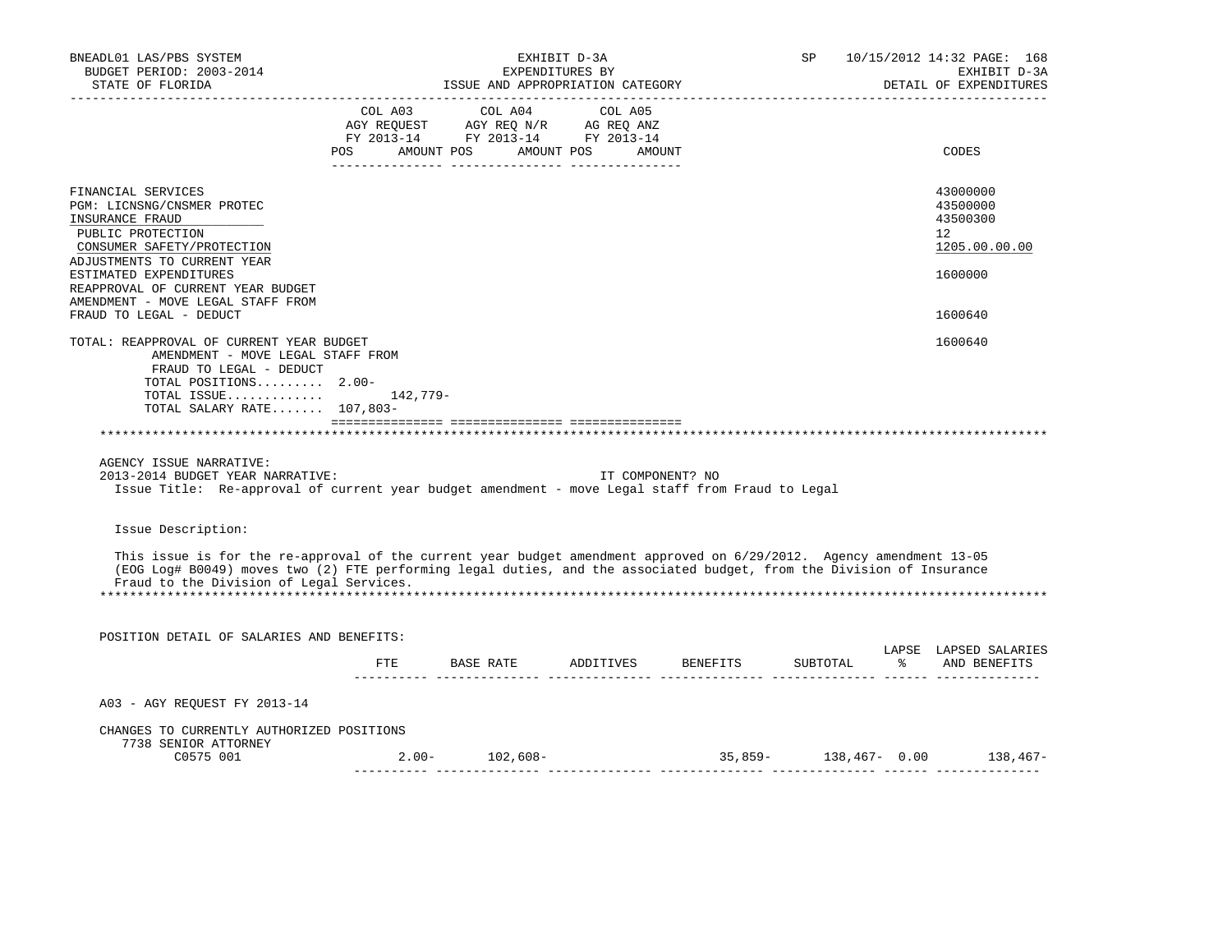| BNEADL01 LAS/PBS SYSTEM<br>BUDGET PERIOD: 2003-2014<br>STATE OF FLORIDA                                                                                                                                                                                                              |                                                                                                     |                  | EXHIBIT D-3A<br>EXPENDITURES BY<br>ISSUE AND APPROPRIATION CATEGORY |                       |        |                    | SP                |                      | 10/15/2012 14:32 PAGE: 169<br>EXHIBIT D-3A<br>DETAIL OF EXPENDITURES          |
|--------------------------------------------------------------------------------------------------------------------------------------------------------------------------------------------------------------------------------------------------------------------------------------|-----------------------------------------------------------------------------------------------------|------------------|---------------------------------------------------------------------|-----------------------|--------|--------------------|-------------------|----------------------|-------------------------------------------------------------------------------|
|                                                                                                                                                                                                                                                                                      | COL A03<br>AGY REQUEST AGY REQ N/R AG REQ ANZ<br>FY 2013-14 FY 2013-14 FY 2013-14<br>POS AMOUNT POS |                  | COL A04                                                             | COL A05<br>AMOUNT POS | AMOUNT |                    |                   |                      | CODES                                                                         |
| FINANCIAL SERVICES<br>PGM: LICNSNG/CNSMER PROTEC<br>INSURANCE FRAUD<br>PUBLIC PROTECTION<br>CONSUMER SAFETY/PROTECTION<br>ADJUSTMENTS TO CURRENT YEAR<br>ESTIMATED EXPENDITURES<br>REAPPROVAL OF CURRENT YEAR BUDGET<br>AMENDMENT - MOVE LEGAL STAFF FROM<br>FRAUD TO LEGAL - DEDUCT |                                                                                                     |                  |                                                                     |                       |        |                    |                   |                      | 43000000<br>43500000<br>43500300<br>12<br>1205.00.00.00<br>1600000<br>1600640 |
| POSITION DETAIL OF SALARIES AND BENEFITS:                                                                                                                                                                                                                                            | FTE.                                                                                                | <b>BASE RATE</b> |                                                                     |                       |        | ADDITIVES BENEFITS | SUBTOTAL          | $\sim$ $\sim$ $\sim$ | LAPSE LAPSED SALARIES<br>AND BENEFITS                                         |
| A03 - AGY REOUEST FY 2013-14                                                                                                                                                                                                                                                         |                                                                                                     |                  |                                                                     |                       |        |                    |                   |                      |                                                                               |
| CHANGES TO CURRENTLY AUTHORIZED POSITIONS                                                                                                                                                                                                                                            |                                                                                                     |                  |                                                                     |                       |        |                    |                   |                      |                                                                               |
| TOTALS FOR ISSUE BY FUND<br>2393 INSURANCE REG TF                                                                                                                                                                                                                                    |                                                                                                     |                  |                                                                     |                       |        |                    |                   |                      | $138,467-$                                                                    |
|                                                                                                                                                                                                                                                                                      | $2.00 -$                                                                                            |                  | 102,608-                                                            |                       |        |                    | $35,859-138,467-$ |                      | ---------------<br>$138,467-$<br>==============                               |
| RA06 RATE ADJ - NO FTE - NO SALARY - NO BENEFITS<br>C9998 001                                                                                                                                                                                                                        |                                                                                                     |                  | $5,195-$                                                            |                       |        |                    |                   |                      |                                                                               |
| TOTAL SALARY RATE                                                                                                                                                                                                                                                                    |                                                                                                     |                  | $5,195-$                                                            |                       |        |                    |                   |                      |                                                                               |
|                                                                                                                                                                                                                                                                                      |                                                                                                     |                  |                                                                     |                       |        |                    |                   |                      | ==============                                                                |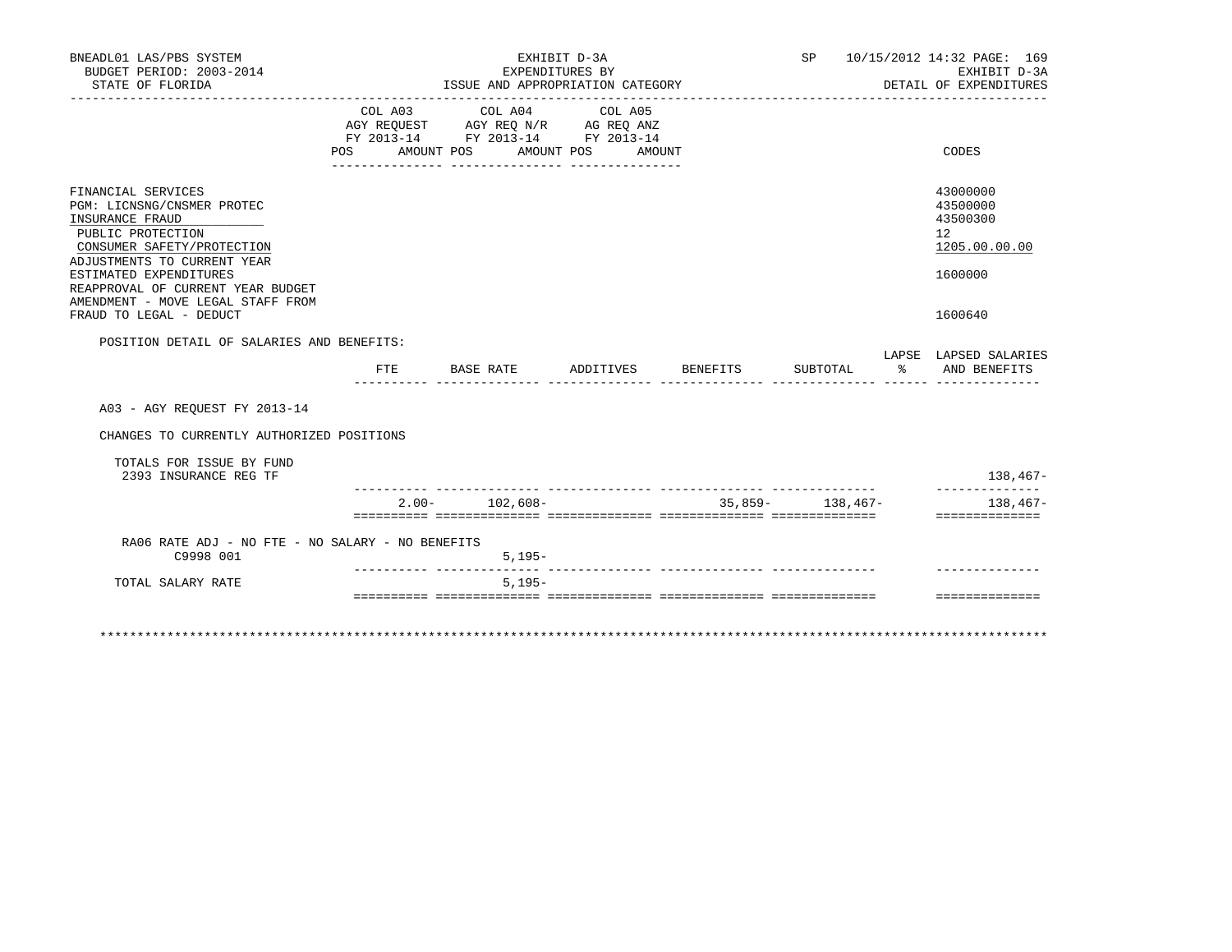| BNEADL01 LAS/PBS SYSTEM<br>BUDGET PERIOD: 2003-2014<br>STATE OF FLORIDA                                                                                                                                                                                                          |           | EXHIBIT D-3A<br>EXPENDITURES BY<br>ISSUE AND APPROPRIATION CATEGORY                                                                                                                                                                                                                                                                                                                                                                                                                                                                                                                                                               | 10/15/2012 14:32 PAGE: 170<br>SP<br>EXHIBIT D-3A<br>DETAIL OF EXPENDITURES              |
|----------------------------------------------------------------------------------------------------------------------------------------------------------------------------------------------------------------------------------------------------------------------------------|-----------|-----------------------------------------------------------------------------------------------------------------------------------------------------------------------------------------------------------------------------------------------------------------------------------------------------------------------------------------------------------------------------------------------------------------------------------------------------------------------------------------------------------------------------------------------------------------------------------------------------------------------------------|-----------------------------------------------------------------------------------------|
|                                                                                                                                                                                                                                                                                  |           | COL A03<br>COL A04<br>COL A05<br>AGY REOUEST<br>AGY REQ N/R<br>AG REQ ANZ<br>FY 2013-14 FY 2013-14 FY 2013-14<br>AMOUNT POS<br>AMOUNT POS<br>POS<br>AMOUNT                                                                                                                                                                                                                                                                                                                                                                                                                                                                        | CODES                                                                                   |
| FINANCIAL SERVICES<br>PGM: LICNSNG/CNSMER PROTEC<br>INSURANCE FRAUD<br>PUBLIC PROTECTION<br>CONSUMER SAFETY/PROTECTION<br>ESTIMATED EXPENDITURES REALIGNMENT<br>REALIGN BUDGET AUTHORITY BETWEEN<br>CATEGORIES TO MATCH ANTICIPATED<br>RECURRING OPERATING EXPENDITURES -<br>ADD |           |                                                                                                                                                                                                                                                                                                                                                                                                                                                                                                                                                                                                                                   | 43000000<br>43500000<br>43500300<br>$12^{\circ}$<br>1205.00.00.00<br>2000000<br>2000140 |
| SPECIAL CATEGORIES<br>OPERATION/MOTOR VEHICLES                                                                                                                                                                                                                                   |           |                                                                                                                                                                                                                                                                                                                                                                                                                                                                                                                                                                                                                                   | 100000<br>102289                                                                        |
| INSURANCE REG TF                                                                                                                                                                                                                                                                 | $-$ STATE | 50,000                                                                                                                                                                                                                                                                                                                                                                                                                                                                                                                                                                                                                            | 2393 1                                                                                  |
|                                                                                                                                                                                                                                                                                  |           |                                                                                                                                                                                                                                                                                                                                                                                                                                                                                                                                                                                                                                   |                                                                                         |
| AGENCY ISSUE NARRATIVE:<br>2013-2014 BUDGET YEAR NARRATIVE:<br>also nets to zero at a fund level.                                                                                                                                                                                |           | IT COMPONENT? NO<br>This issue is the add side of a budget authority realignment throughout the Department of Financial Services proper<br>(excluding Office of Insurance Regulation and Office of Financial Regulation). The realignment of budget was first<br>approved in FY 2012-13 General Appropriation Act. This issue continues that practice and appropriates budget from<br>various categories, except salaries, to various categories where there is additional budget need. This issue with<br>corresponding issue code 2000130 will net to zero at the department level. If the budget/fund is general revenue, this |                                                                                         |
| NONRECURRING EXPENDITURES<br>REPLACEMENT OF STATEWIDE LAW<br>ENFORCEMENT RADIO EQUIPMENT<br>OPERATING CAPITAL OUTLAY                                                                                                                                                             |           |                                                                                                                                                                                                                                                                                                                                                                                                                                                                                                                                                                                                                                   | 2100000<br>2103144<br>060000                                                            |
| INSURANCE REG TF                                                                                                                                                                                                                                                                 | $-STATE$  | $79.935 -$                                                                                                                                                                                                                                                                                                                                                                                                                                                                                                                                                                                                                        | 2393 1                                                                                  |
| CREATE NEW PERSONAL INJURY<br>PROTECTION (PIP) FRAUD UNIT<br>EXPENSES                                                                                                                                                                                                            |           |                                                                                                                                                                                                                                                                                                                                                                                                                                                                                                                                                                                                                                   | 2103154<br>040000                                                                       |
| INSURANCE REG TF                                                                                                                                                                                                                                                                 | $-STATE$  | $34.702 -$                                                                                                                                                                                                                                                                                                                                                                                                                                                                                                                                                                                                                        | 2393 1                                                                                  |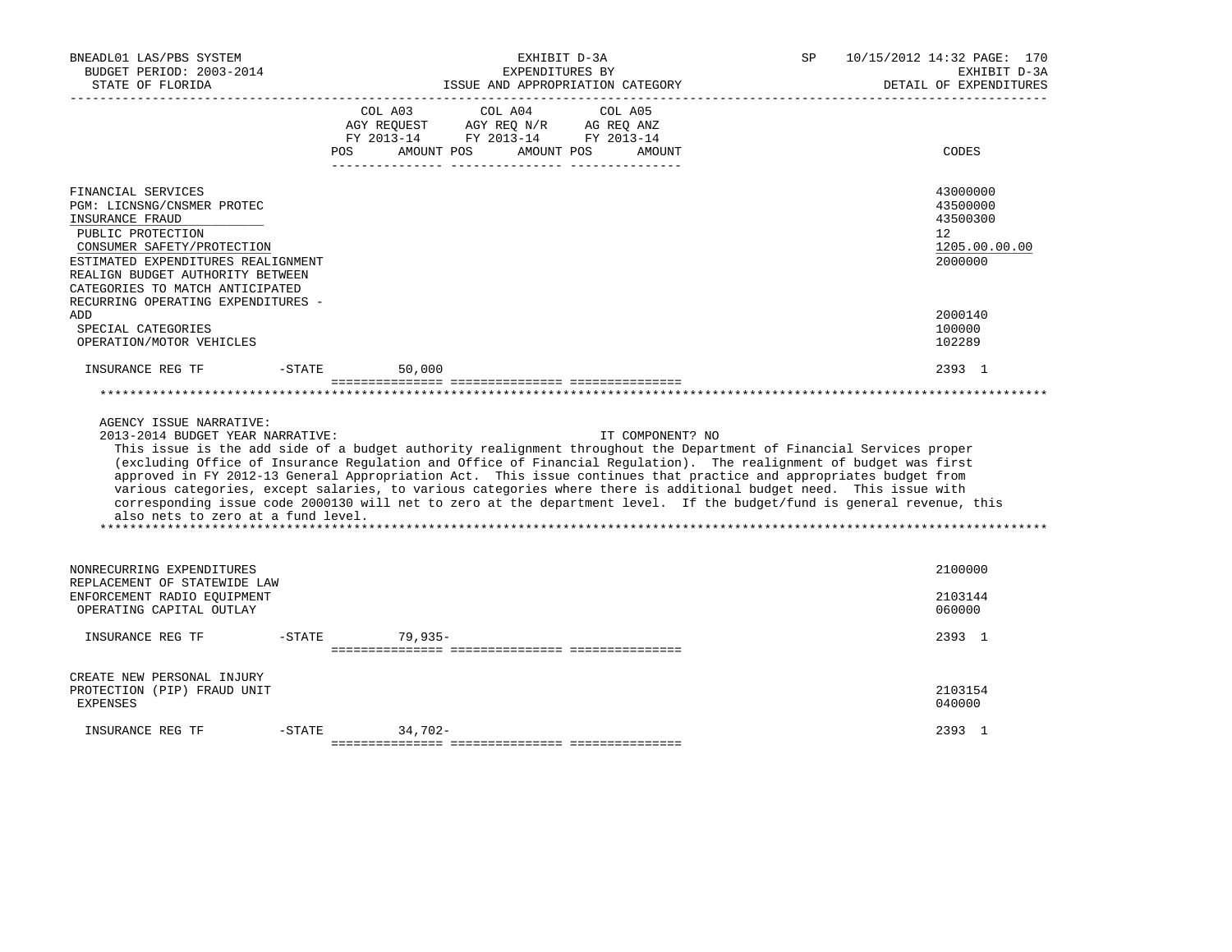| BNEADL01 LAS/PBS SYSTEM<br>BUDGET PERIOD: 2003-2014<br>STATE OF FLORIDA<br>___________________                                                                                                                                               | EXHIBIT D-3A<br>EXPENDITURES BY<br>ISSUE AND APPROPRIATION CATEGORY |                |                                                                                                   | SP and the set of the set of the set of the set of the set of the set of the set of the set of the set of the set of the set of the set of the set of the set of the set of the set of the set of the set of the set of the se | 10/15/2012 14:32 PAGE: 171<br>EXHIBIT D-3A<br>DETAIL OF EXPENDITURES |                                                                                                      |
|----------------------------------------------------------------------------------------------------------------------------------------------------------------------------------------------------------------------------------------------|---------------------------------------------------------------------|----------------|---------------------------------------------------------------------------------------------------|--------------------------------------------------------------------------------------------------------------------------------------------------------------------------------------------------------------------------------|----------------------------------------------------------------------|------------------------------------------------------------------------------------------------------|
|                                                                                                                                                                                                                                              |                                                                     | POS AMOUNT POS | COL A03 COL A04 COL A05<br>AGY REQUEST AGY REQ N/R AG REQ ANZ<br>FY 2013-14 FY 2013-14 FY 2013-14 | AMOUNT POS<br>AMOUNT                                                                                                                                                                                                           |                                                                      | CODES                                                                                                |
| FINANCIAL SERVICES<br>PGM: LICNSNG/CNSMER PROTEC<br>INSURANCE FRAUD<br>PUBLIC PROTECTION<br>CONSUMER SAFETY/PROTECTION<br>NONRECURRING EXPENDITURES<br>CREATE NEW PERSONAL INJURY<br>PROTECTION (PIP) FRAUD UNIT<br>OPERATING CAPITAL OUTLAY |                                                                     |                |                                                                                                   |                                                                                                                                                                                                                                |                                                                      | 43000000<br>43500000<br>43500300<br>12 <sup>°</sup><br>1205.00.00.00<br>2100000<br>2103154<br>060000 |
| INSURANCE REG TF                                                                                                                                                                                                                             | -STATE 22,000-                                                      |                |                                                                                                   |                                                                                                                                                                                                                                |                                                                      | 2393 1                                                                                               |
| SPECIAL CATEGORIES<br>ACQUISITION/MOTOR VEHICLES                                                                                                                                                                                             |                                                                     |                |                                                                                                   |                                                                                                                                                                                                                                |                                                                      | 100000<br>100021                                                                                     |
| INSURANCE REG TF                                                                                                                                                                                                                             | -STATE 79,200-                                                      |                |                                                                                                   |                                                                                                                                                                                                                                |                                                                      | 2393 1                                                                                               |
| TOTAL: CREATE NEW PERSONAL INJURY<br>PROTECTION (PIP) FRAUD UNIT<br>TOTAL ISSUE $135,902-$                                                                                                                                                   |                                                                     |                |                                                                                                   |                                                                                                                                                                                                                                |                                                                      | 2103154                                                                                              |
| ANNUALIZATION OF ADMINISTERED<br>FUNDS APPROPRIATIONS<br>STATE HEALTH INSURANCE ADJUSTMENT<br>FOR FY 2012-13 - 10 MONTHS<br>ANNUALIZATION                                                                                                    |                                                                     |                |                                                                                                   |                                                                                                                                                                                                                                |                                                                      | 26A0000<br>26A1830                                                                                   |
| SALARIES AND BENEFITS                                                                                                                                                                                                                        |                                                                     |                |                                                                                                   |                                                                                                                                                                                                                                |                                                                      | 010000                                                                                               |
| INSURANCE REG TF                                                                                                                                                                                                                             | -STATE 111,690                                                      |                |                                                                                                   |                                                                                                                                                                                                                                |                                                                      | 2393 1                                                                                               |
| SPECIAL CATEGORIES<br>TRANS TO JAC FOR PIP FRAUD                                                                                                                                                                                             |                                                                     |                |                                                                                                   |                                                                                                                                                                                                                                |                                                                      | 100000<br>100522                                                                                     |
| INSURANCE REG TF                                                                                                                                                                                                                             | $-$ STATE 10, 140                                                   |                |                                                                                                   |                                                                                                                                                                                                                                |                                                                      | 2393 1                                                                                               |
| TOTAL: STATE HEALTH INSURANCE ADJUSTMENT<br>FOR FY 2012-13 - 10 MONTHS<br>ANNUALIZATION                                                                                                                                                      |                                                                     |                |                                                                                                   |                                                                                                                                                                                                                                |                                                                      | 26A1830                                                                                              |
| TOTAL ISSUE $121,830$                                                                                                                                                                                                                        |                                                                     |                |                                                                                                   |                                                                                                                                                                                                                                |                                                                      |                                                                                                      |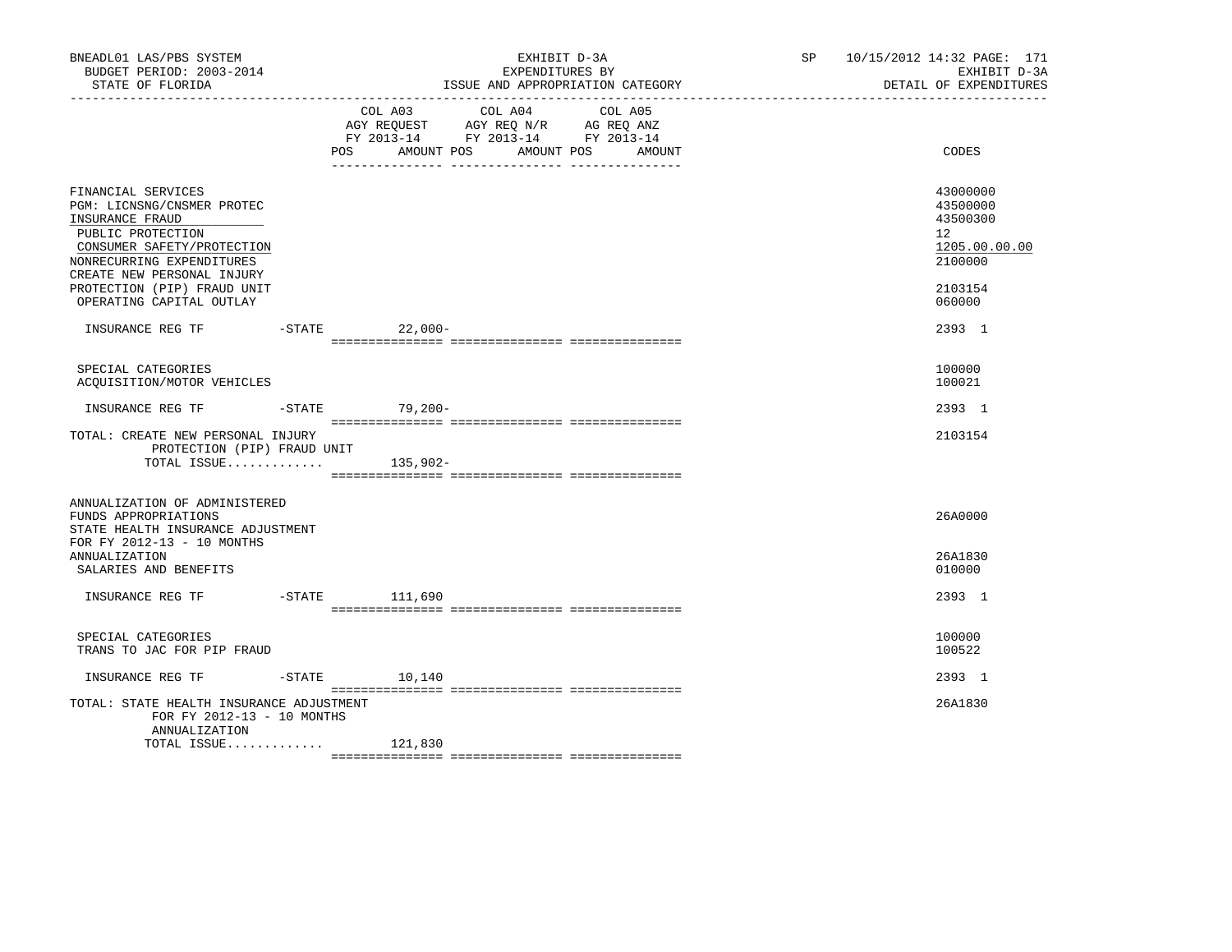| BNEADL01 LAS/PBS SYSTEM<br>BUDGET PERIOD: 2003-2014<br>STATE OF FLORIDA                                                                                                                                                                     | EXHIBIT D-3A<br>EXPENDITURES BY<br>EXPENDITURES BY<br>ISSUE AND APPROPRIATION CATEGORY                                                                                                                                                                                                                                                                          | 10/15/2012 14:32 PAGE: 172<br>SP<br>EXHIBIT D-3A<br>DETAIL OF EXPENDITURES |
|---------------------------------------------------------------------------------------------------------------------------------------------------------------------------------------------------------------------------------------------|-----------------------------------------------------------------------------------------------------------------------------------------------------------------------------------------------------------------------------------------------------------------------------------------------------------------------------------------------------------------|----------------------------------------------------------------------------|
|                                                                                                                                                                                                                                             | COL A03<br>COL A04<br>COL A05<br>AGY REQUEST AGY REQ N/R AG REQ ANZ<br>FY 2013-14 FY 2013-14 FY 2013-14<br>POS AMOUNT POS AMOUNT POS AMOUNT                                                                                                                                                                                                                     | CODES                                                                      |
| FINANCIAL SERVICES<br>PGM: LICNSNG/CNSMER PROTEC<br>INSURANCE FRAUD<br>PUBLIC PROTECTION<br>CONSUMER SAFETY/PROTECTION<br>WORKLOAD<br>INSURANCE FRAUD - FINANCIAL CRIMES,<br>LEADERSHIP, AND BEST PRACTICES<br>TRAINING FOR LAW ENFORCEMENT |                                                                                                                                                                                                                                                                                                                                                                 | 43000000<br>43500000<br>43500300<br>12<br>1205.00.00.00<br>3000000         |
| PERSONNEL<br>EXPENSES                                                                                                                                                                                                                       |                                                                                                                                                                                                                                                                                                                                                                 | 3001190<br>040000                                                          |
| FED LAW ENFORCEMENT TF - STATE 23,850                                                                                                                                                                                                       |                                                                                                                                                                                                                                                                                                                                                                 | 2719 1                                                                     |
| SPECIAL CATEGORIES<br>CONTRACTED SERVICES                                                                                                                                                                                                   |                                                                                                                                                                                                                                                                                                                                                                 | 100000<br>100777                                                           |
| FED LAW ENFORCEMENT TF                                                                                                                                                                                                                      | $-STATE$ 51,150                                                                                                                                                                                                                                                                                                                                                 | 2719 1                                                                     |
| TOTAL: INSURANCE FRAUD - FINANCIAL CRIMES,<br>LEADERSHIP, AND BEST PRACTICES<br>TRAINING FOR LAW ENFORCEMENT<br>PERSONNEL                                                                                                                   |                                                                                                                                                                                                                                                                                                                                                                 | 3001190                                                                    |
| TOTAL ISSUE                                                                                                                                                                                                                                 | 75,000                                                                                                                                                                                                                                                                                                                                                          |                                                                            |
|                                                                                                                                                                                                                                             |                                                                                                                                                                                                                                                                                                                                                                 |                                                                            |
| AGENCY ISSUE NARRATIVE:<br>2013-2014 BUDGET YEAR NARRATIVE:                                                                                                                                                                                 | IT COMPONENT? NO<br>Issue Title: INSURANCE FRAUD - FINANCIAL CRIMES, LEADERSHIP, AND BEST PRACTICES TRAINING FOR LAW ENFORCEMENT PERSONNEL                                                                                                                                                                                                                      |                                                                            |
| Issue Description/Need:                                                                                                                                                                                                                     |                                                                                                                                                                                                                                                                                                                                                                 |                                                                            |
| investigative and managerial personnel.                                                                                                                                                                                                     | DIF is requesting 75,000 in recurring authority from the forfeiture fund account in the Federal Law Enforcement Trust<br>Fund. This funding will provide needed professional development training in financial crimes investigations for sworn<br>Mka BTM wanaananii isan 1919 sha kanafii fuun ikaas finanafil animaa iniisii asiisaasa ana asin anan wuxaisha |                                                                            |

 The DIF management team will also benefit from these financial crimes investigative courses, and gain even greater benefit from the leadership and best practices courses rooted in the practices and principles of managing law enforcement investigative units. This training will assist field management in monitoring and directing their detectives, and controlling other resources to ensure the effectiveness and efficiency of the division. The training is necessary in order to reduce the risk exposure to the division and department when supervisors are required to make important management decisions.

 In general, law enforcement agencies provide in-service training to sworn officers on an ongoing basis for the purpose of complying with mandatory requirement set forth by the Florida statues and to maintain officer certification. However, many agencies, including the Department of Financial Services, Division of Insurance Fraud, do not go beyond the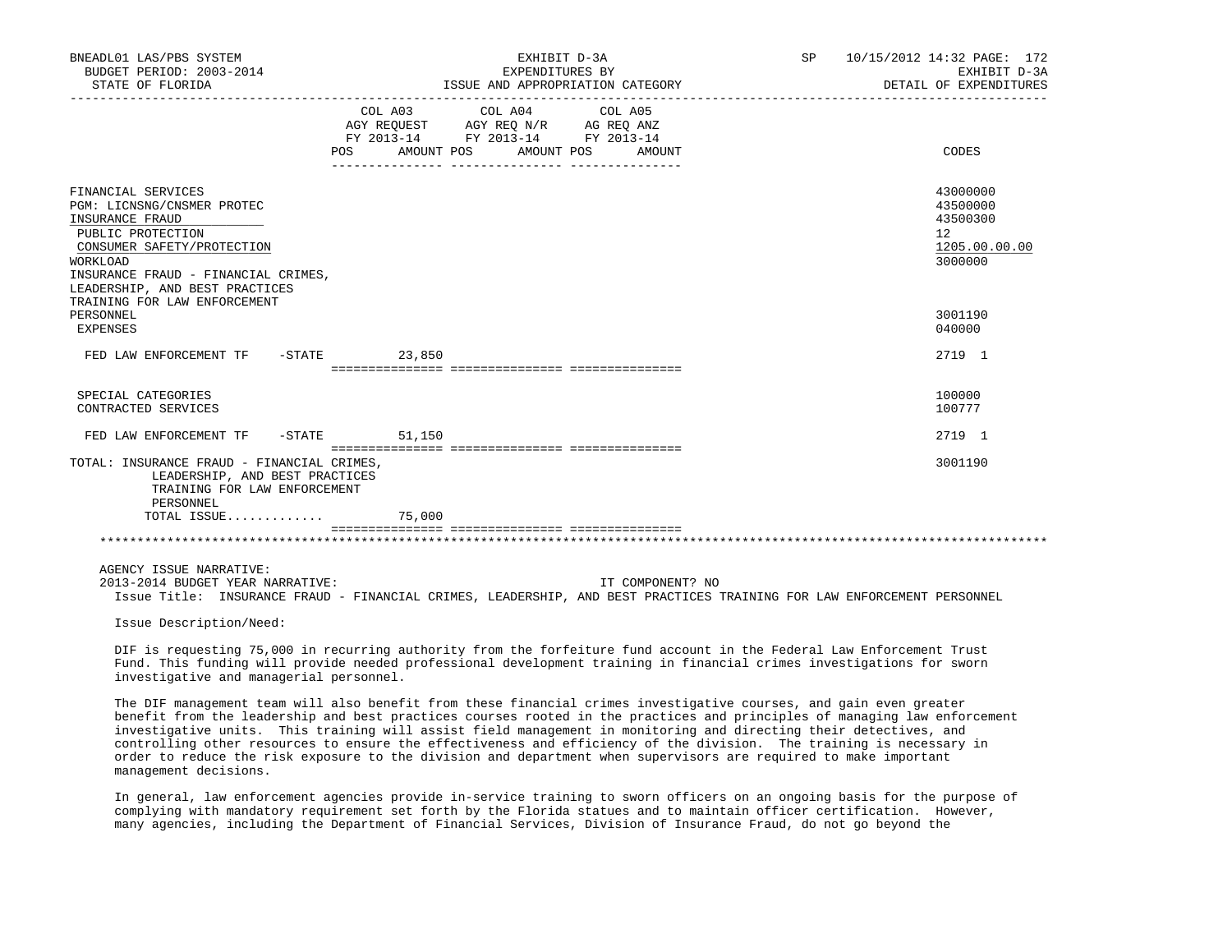| BNEADL01 LAS/PBS SYSTEM<br>BUDGET PERIOD: 2003-2014<br>STATE OF FLORIDA                                                                                                   |     | EXHIBIT D-3A<br>EXPENDITURES BY                                                                                            | ISSUE AND APPROPRIATION CATEGORY | SP | 10/15/2012 14:32 PAGE: 173<br>EXHIBIT D-3A<br>DETAIL OF EXPENDITURES            |
|---------------------------------------------------------------------------------------------------------------------------------------------------------------------------|-----|----------------------------------------------------------------------------------------------------------------------------|----------------------------------|----|---------------------------------------------------------------------------------|
|                                                                                                                                                                           | POS | COL A03 COL A04 COL A05<br>AGY REQUEST AGY REO N/R AG REO ANZ<br>FY 2013-14 FY 2013-14 FY 2013-14<br>AMOUNT POS AMOUNT POS | AMOUNT                           |    | CODES                                                                           |
| FINANCIAL SERVICES<br>PGM: LICNSNG/CNSMER PROTEC<br>INSURANCE FRAUD<br>PUBLIC PROTECTION<br>CONSUMER SAFETY/PROTECTION<br>WORKLOAD<br>INSURANCE FRAUD - FINANCIAL CRIMES, |     |                                                                                                                            |                                  |    | 43000000<br>43500000<br>43500300<br>12 <sup>°</sup><br>1205.00.00.00<br>3000000 |
| LEADERSHIP, AND BEST PRACTICES<br>TRAINING FOR LAW ENFORCEMENT<br>PERSONNEL                                                                                               |     |                                                                                                                            |                                  |    | 3001190                                                                         |

 mandatory requirements because of budget limitations. It also must be considered that addressing law enforcement issues is different than addressing non law enforcement issues, because of specific statutes which govern the law enforcement officer and contract considerations.

The cost estimates for training specific to white collar crime investigations and supervision is as follows:

Cost Estimates

 $\frac{1}{2}$  , and the set of  $\frac{1}{2}$  , and the set of  $\frac{1}{2}$ 

| Training Classes                | Contracted Fees | Travel Expenses |
|---------------------------------|-----------------|-----------------|
| Money Laundering Investigations | \$9,000         | \$3,500         |
| Financial Crimes Investigations | \$12,050        | \$3,600         |
| Computer Crimes Investigations  | \$12,050        | \$3,600         |
| Managing an Investigative Unit  | \$6,000         | \$9,550         |
| Healthcare Fraud                | \$12,050        | \$3,600         |
|                                 |                 |                 |
| Totals:                         | \$51,150        | \$23,850        |

 Cost estimates are based on historical data and a survey of a reliable vendor which has previously been contracted and proven to meet and exceed our training expectations. Fees are based on quotes for "blocks" of training for a certain number of hours. Travel is based on establishing training in geographical areas in order to lessen travel and the deficiencies of taking detectives out of the field for longer periods of time. This approach will enable the training to be held in their locations so they may quickly return to their field investigations. This template for training has worked well in the past for the division.

 Successful appropriation of this request will allow the Division of Insurance Fraud will conduct needed training, professional-level training, which has been missing and is mission critical to the success of our criminal investigations and the management of the agency. Investigations will be more thorough and presentations to prosecutors will be more effective. A greater percentage of presentation for prosecution to arrests ratio takes more criminals off the street and better protects the public.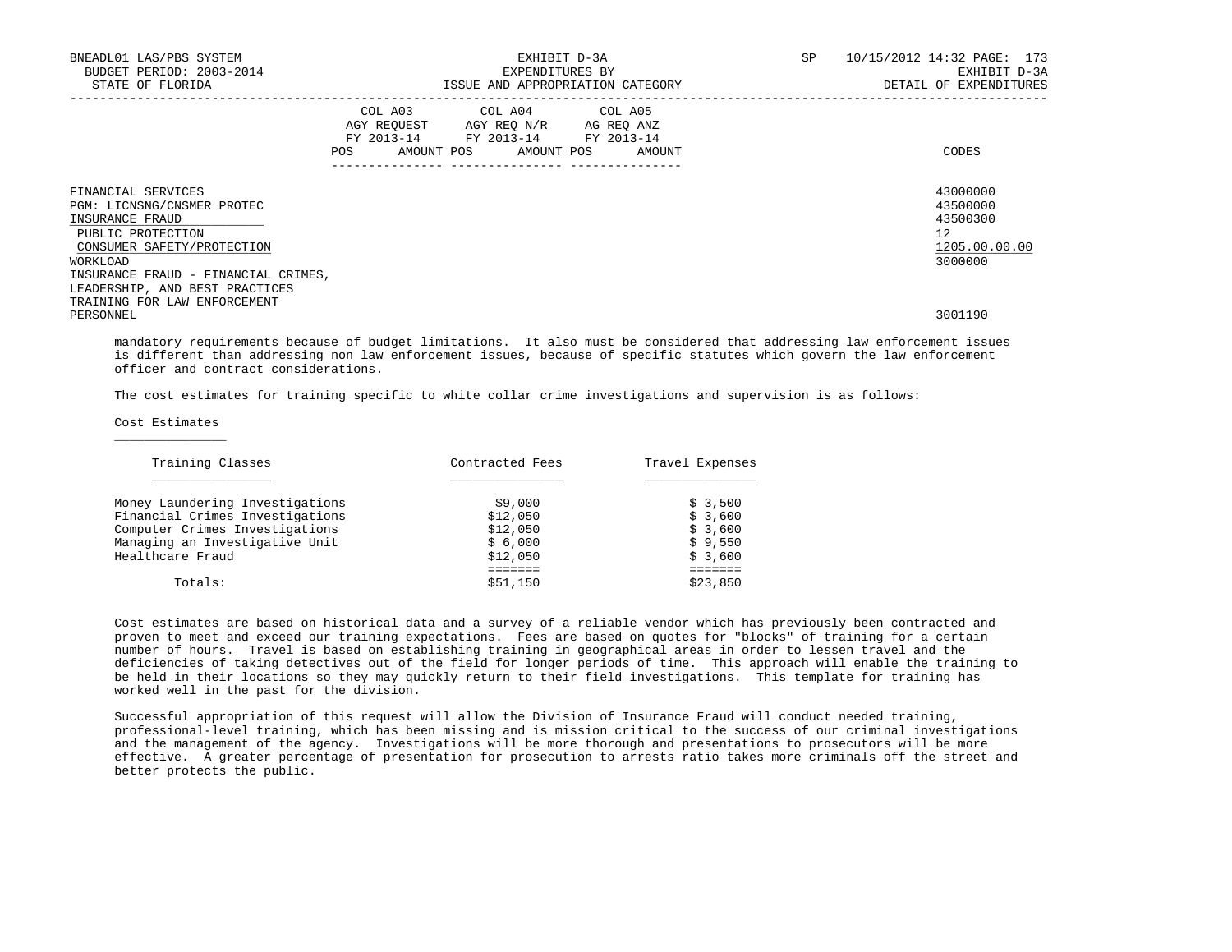| BNEADL01 LAS/PBS SYSTEM<br>BUDGET PERIOD: 2003-2014<br>STATE OF FLORIDA                                                                                                   | EXHIBIT D-3A<br>EXPENDITURES BY<br>ISSUE AND APPROPRIATION CATEGORY                                                                      | SP | 10/15/2012 14:32 PAGE: 174<br>EXHIBIT D-3A<br>DETAIL OF EXPENDITURES            |
|---------------------------------------------------------------------------------------------------------------------------------------------------------------------------|------------------------------------------------------------------------------------------------------------------------------------------|----|---------------------------------------------------------------------------------|
|                                                                                                                                                                           | COL A03 COL A04 COL A05<br>AGY REQUEST AGY REO N/R AG REO ANZ<br>FY 2013-14 FY 2013-14 FY 2013-14<br>AMOUNT POS AMOUNT POS AMOUNT<br>POS |    | CODES                                                                           |
| FINANCIAL SERVICES<br>PGM: LICNSNG/CNSMER PROTEC<br>INSURANCE FRAUD<br>PUBLIC PROTECTION<br>CONSUMER SAFETY/PROTECTION<br>WORKLOAD<br>INSURANCE FRAUD - FINANCIAL CRIMES, |                                                                                                                                          |    | 43000000<br>43500000<br>43500300<br>12 <sup>°</sup><br>1205.00.00.00<br>3000000 |
| LEADERSHIP, AND BEST PRACTICES<br>TRAINING FOR LAW ENFORCEMENT<br>PERSONNEL                                                                                               |                                                                                                                                          |    | 3001190                                                                         |

Additional information and background:

 The Division of Insurance Fraud (DIF) is a statewide criminal investigative agency with a mission of investigating all aspects of insurance fraud, workers' compensation fraud, and other financial related crimes. Division detectives are constantly investigating complex criminal cases, such as money laundering, mortgage fraud, workers' compensation premium fraud, money service businesses, schemes to defraud, organized crime, and other financial crimes related to insurance fraud. The Division has 149 sworn law enforcement positions statewide.

 It is estimated insurance fraud costs Floridians at least \$80 billion every year. Florida is considered a haven for white collar criminal activity and these types of crimes significantly impact the Florida economy. As the economic recovery is occurring at a rate much slower than anticipated and unemployment remains high, opportunities for increased fraudulent activities and the development of more highly sophisticated scams is inevitable. Many of these are perpetrated by organized criminal enterprises using sophisticated computer technology, money service businesses (MSB's), offshore accounts and other complex financial mechanisms to facilitate their criminal activity and hide illicit proceeds. Financial crimes have the potential to further destabilize Florida's economy and slow down the recovery process even further. The growth in insurance related crimes is evidenced by the continual increase, over the last five (5) years, in referrals of suspected fraudulent activity. The five year increase from FY 2007-08 to FY 2011-12 of 9916 referrals to 15,146, represents a 52.8% increase. The increase just in FY 2010-11 was 13%.

 The Division must be sophisticated enough to keep ahead of these schemes to protect the public and companies that do business in Florida. Aggressive investigation and prosecution of insurance fraud and other financial crimes will be a key factor in restoring the long-term confidence in our business leaders and reducing exposure to the state and its residents. With the complexity of these crimes, the effectiveness of the division is severely compromised when a detective with limited training is assigned to an investigation of this type. By funding this issue, division detectives will be provided with professional training by acknowledged experts in the field and learn the most efficient and effective techniques for combating financial crimes and returning money to the state and victims.

 The funds requested for this issue will come from the forfeiture funds account within the Federal Law Enforcement Trust Fund. No new or additional revenue is needed for this request. There are sufficient cash balances in this fund to pay for this request. As of June 30, 2012 there was a balance of more than \$890,000 in the forfeiture funds account. Considering other budget authority previously appropriated in FY 2012-13 and the budget authority being requested for all issues in the FY 2013-14 Legislative Budget Request, including this training request, there will be a balance of more than \$640,000 in the forfeiture fund. This balance does not account for anticipated revenues into the forfeiture funds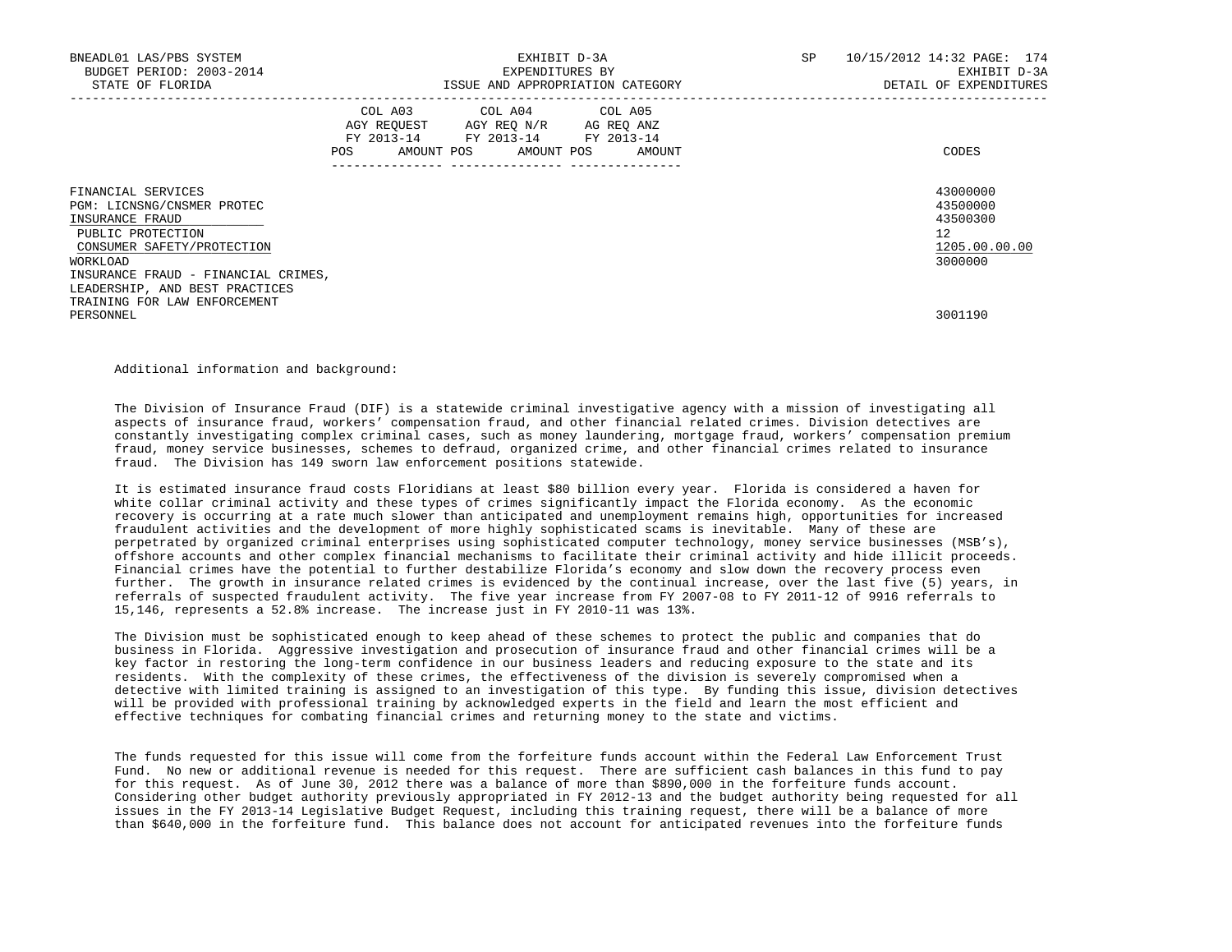| BNEADL01 LAS/PBS SYSTEM<br>BUDGET PERIOD: 2003-2014<br>STATE OF FLORIDA                                                                                                                                                                                                                                                                                                                                                                                                                                                                                                                                                                                                                                                                                                                                                                                                                                                                                                                             | EXHIBIT D-3A<br>EXPENDITURES BY<br>ISSUE AND APPROPRIATION CATEGORY |                                                                                                                                                                                                                                            |                  | SP | 10/15/2012 14:32 PAGE: 175<br>EXHIBIT D-3A<br>DETAIL OF EXPENDITURES |
|-----------------------------------------------------------------------------------------------------------------------------------------------------------------------------------------------------------------------------------------------------------------------------------------------------------------------------------------------------------------------------------------------------------------------------------------------------------------------------------------------------------------------------------------------------------------------------------------------------------------------------------------------------------------------------------------------------------------------------------------------------------------------------------------------------------------------------------------------------------------------------------------------------------------------------------------------------------------------------------------------------|---------------------------------------------------------------------|--------------------------------------------------------------------------------------------------------------------------------------------------------------------------------------------------------------------------------------------|------------------|----|----------------------------------------------------------------------|
|                                                                                                                                                                                                                                                                                                                                                                                                                                                                                                                                                                                                                                                                                                                                                                                                                                                                                                                                                                                                     | COL A03                                                             | COL A04<br>$\begin{tabular}{lllllll} \bf AGY \,\, REQUEST \,\, &\bf AGY \,\, REQ \,\, N/R &\bf AG \,\, REQ \,\, ANZ \\ \bf FY \,\, 2013-14 &\bf FY \,\, 2013-14 &\bf FY \,\, 2013-14 \\ \end{tabular}$<br>POS AMOUNT POS AMOUNT POS AMOUNT | COL A05          |    | CODES                                                                |
| FINANCIAL SERVICES<br>PGM: LICNSNG/CNSMER PROTEC<br>INSURANCE FRAUD<br>PUBLIC PROTECTION<br>CONSUMER SAFETY/PROTECTION<br>WORKLOAD<br>INSURANCE FRAUD - FINANCIAL CRIMES,<br>LEADERSHIP, AND BEST PRACTICES<br>TRAINING FOR LAW ENFORCEMENT                                                                                                                                                                                                                                                                                                                                                                                                                                                                                                                                                                                                                                                                                                                                                         |                                                                     |                                                                                                                                                                                                                                            |                  |    | 43000000<br>43500000<br>43500300<br>12<br>1205.00.00.00<br>3000000   |
| PERSONNEL                                                                                                                                                                                                                                                                                                                                                                                                                                                                                                                                                                                                                                                                                                                                                                                                                                                                                                                                                                                           |                                                                     |                                                                                                                                                                                                                                            |                  |    | 3001190                                                              |
| account. However, the Division of Insurance Fraud expects to receive additional forfeiture funds which will continually<br>increase the projected balance during the current and future fiscal years. As an example, \$110,869 was received in FY<br>2011-12, which was considered a light year for receipts, while \$205,125 was receipted in FY 2009-10 and \$379,908 in FY<br>$2010 - 11$ .                                                                                                                                                                                                                                                                                                                                                                                                                                                                                                                                                                                                      |                                                                     |                                                                                                                                                                                                                                            |                  |    |                                                                      |
| The "Guide to Equitable Sharing" published by the U.S. Department of Justice in Section VIII (A)(1)(b) describes one of<br>the permissible uses as follows: "Law enforcement training - the training officers, investigators, prosecutors, and law<br>enforcement support personnel in any area that is necessary to perform official law enforcement duties."                                                                                                                                                                                                                                                                                                                                                                                                                                                                                                                                                                                                                                      |                                                                     |                                                                                                                                                                                                                                            |                  |    |                                                                      |
| OVERTIME PAY FOR CERTIFIED LAW                                                                                                                                                                                                                                                                                                                                                                                                                                                                                                                                                                                                                                                                                                                                                                                                                                                                                                                                                                      |                                                                     |                                                                                                                                                                                                                                            |                  |    |                                                                      |
| ENFORCEMENT OFFICERS - FRAUD<br>SPECIAL CATEGORIES                                                                                                                                                                                                                                                                                                                                                                                                                                                                                                                                                                                                                                                                                                                                                                                                                                                                                                                                                  |                                                                     |                                                                                                                                                                                                                                            |                  |    | 3008A80<br>100000                                                    |
| OVERTIME                                                                                                                                                                                                                                                                                                                                                                                                                                                                                                                                                                                                                                                                                                                                                                                                                                                                                                                                                                                            |                                                                     |                                                                                                                                                                                                                                            |                  |    | 102331                                                               |
| FED LAW ENFORCEMENT TF                                                                                                                                                                                                                                                                                                                                                                                                                                                                                                                                                                                                                                                                                                                                                                                                                                                                                                                                                                              | $-STATE$ 100,000                                                    |                                                                                                                                                                                                                                            |                  |    | 2719 1                                                               |
|                                                                                                                                                                                                                                                                                                                                                                                                                                                                                                                                                                                                                                                                                                                                                                                                                                                                                                                                                                                                     |                                                                     |                                                                                                                                                                                                                                            |                  |    |                                                                      |
|                                                                                                                                                                                                                                                                                                                                                                                                                                                                                                                                                                                                                                                                                                                                                                                                                                                                                                                                                                                                     |                                                                     |                                                                                                                                                                                                                                            |                  |    |                                                                      |
| AGENCY ISSUE NARRATIVE:<br>2013-2014 BUDGET YEAR NARRATIVE:<br>Issue Title: Division of Insurance Fraud Overtime Pay Issue                                                                                                                                                                                                                                                                                                                                                                                                                                                                                                                                                                                                                                                                                                                                                                                                                                                                          |                                                                     |                                                                                                                                                                                                                                            | IT COMPONENT? NO |    |                                                                      |
| Issue Description/Need:                                                                                                                                                                                                                                                                                                                                                                                                                                                                                                                                                                                                                                                                                                                                                                                                                                                                                                                                                                             |                                                                     |                                                                                                                                                                                                                                            |                  |    |                                                                      |
| The Division of Insurance Fraud (DIF) is requesting 100,000 in recurring funds for overtime spending authority in order<br>to provide line personnel and their supervisors overtime pay when required.                                                                                                                                                                                                                                                                                                                                                                                                                                                                                                                                                                                                                                                                                                                                                                                              |                                                                     |                                                                                                                                                                                                                                            |                  |    |                                                                      |
| The DIF is charged with the statutory responsibility of investigating general insurance and workers' compensation fraud<br>for the State of Florida. Within that purview, sworn officers investigate white collar crimes such as mortgage fraud,<br>premium fraud, medical provider fraud, annuity fraud, PIP fraud, workers compensation fraud, staged accident rings, etc.<br>Investigations require long hours which exceed the span of normal working business hours. These investigations are<br>highly complex, labor intensive, and time consuming; even so, the Division's performance standards and customer<br>expectations continue to increase each year. Additionally, the need for assistance to other federal, state and local law<br>enforcement partners has increased significantly. This is especially true for participation in several task forces<br>(mortgage fraud, auto theft, money laundering, workers compensation, etc.) across the state, including partnerships with |                                                                     |                                                                                                                                                                                                                                            |                  |    |                                                                      |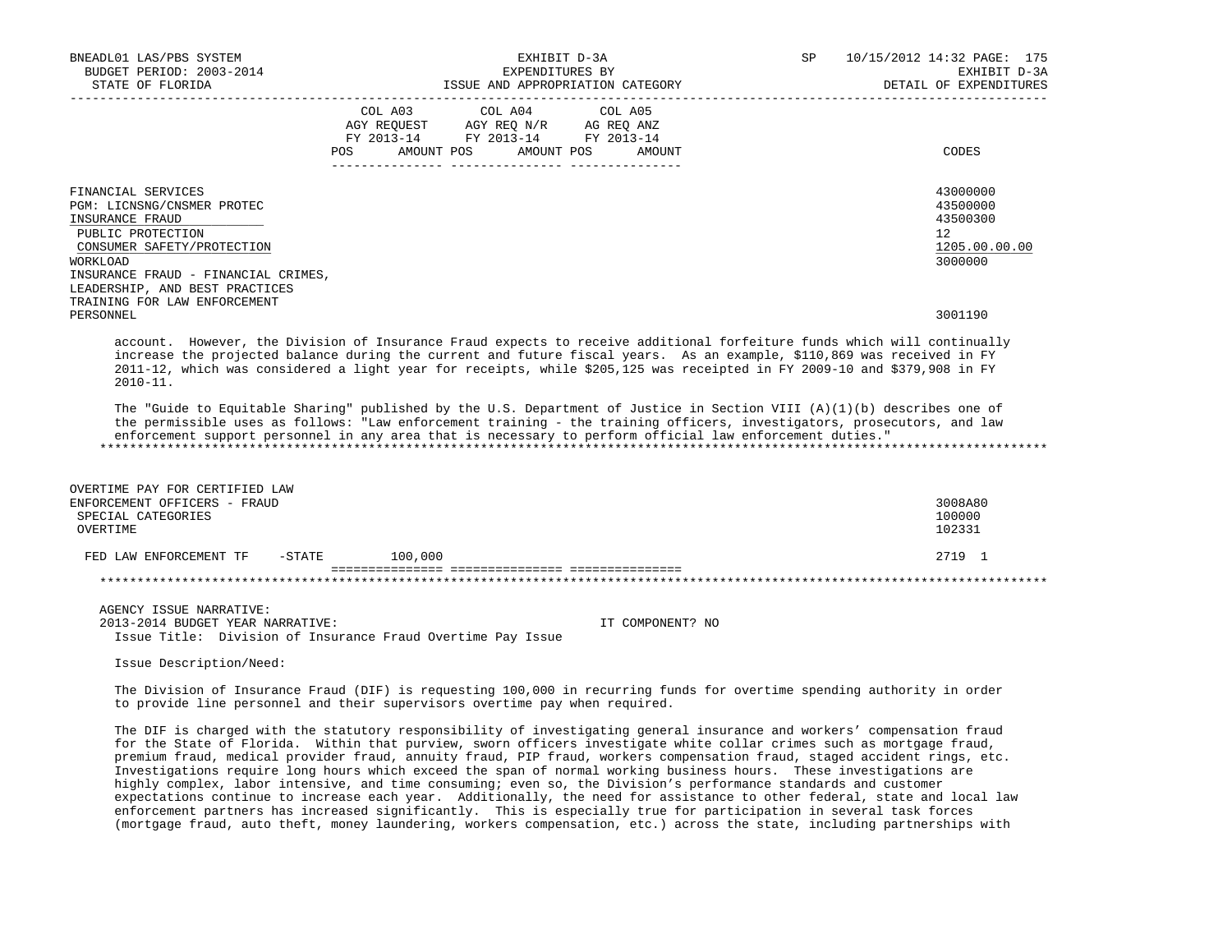| BNEADL01 LAS/PBS SYSTEM<br>BUDGET PERIOD: 2003-2014<br>STATE OF FLORIDA                                                            | EXHIBIT D-3A<br>EXPENDITURES BY<br>ISSUE AND APPROPRIATION CATEGORY                                                                                  | SP<br>10/15/2012 14:32 PAGE: 176<br>EXHIBIT D-3A<br>DETAIL OF EXPENDITURES |
|------------------------------------------------------------------------------------------------------------------------------------|------------------------------------------------------------------------------------------------------------------------------------------------------|----------------------------------------------------------------------------|
|                                                                                                                                    | COL A04 COL A05<br>COL A03<br>AGY REOUEST<br>AGY REO N/R<br>AG REO ANZ<br>FY 2013-14<br>FY 2013-14 FY 2013-14<br>AMOUNT POS AMOUNT POS AMOUNT<br>POS | CODES                                                                      |
| FINANCIAL SERVICES<br>PGM: LICNSNG/CNSMER PROTEC<br>INSURANCE FRAUD<br>PUBLIC PROTECTION<br>CONSUMER SAFETY/PROTECTION<br>WORKLOAD |                                                                                                                                                      | 43000000<br>43500000<br>43500300<br>12<br>1205.00.00.00<br>3000000         |
| OVERTIME PAY FOR CERTIFIED LAW<br>ENFORCEMENT OFFICERS - FRAUD                                                                     |                                                                                                                                                      | 3008A80                                                                    |

 the Drug Enforcement Agency, Federal Bureau of Investigation, North Florida High Intensity Drug Trafficking Area, Attorney General, and others. Referrals and tips for all insurance related crimes received during Fiscal Year 2011-12 increased 13.7 percent over the number of tips received during FY 2010-11. This level of increase is expected to continue into the FY 2012-13 and FY 2013-14, placing additional pressure on the existing workload.

 Funding this issue will help provide relief for the increase in insurance fraud cases and related workload currently assigned to DIF personnel throughout the state and further, will ultimately result in a positive impact on the Division's mission of serving and protecting the citizens of Florida from acts of insurance fraud.

Additional information and background:

 It is mission critical that DIF maintains and improves its effectiveness in protecting the health, safety and welfare of Florida's residents. Our sworn officers are often called upon to assist the State Emergency Operations Center (Emergency Services Functions (ESF) 16) during times of manmade and natural disasters (hurricanes, floods, oil spills, etc.). Such disaster situations require a law enforcement presence and investigation efforts above and beyond the normal core mission of the division. Insurance claims and fraudulent activity also greatly increase after such incidents and can last for years. While DIF receives federal reimbursement for some of these activities, not every service provided is reimbursable. There is usually a considerable lag between the time the service is required and the associated reimbursement being received. The Division must front the cost of this expense not knowing if, or when, it will receive reimbursement.

 The increase, to twelve, in dedicated prosecutors across the state has furthered DIF's goal for increases in criminal presentations and court ordered restitution to victims. The most recent available statistics provided by the Coalition Against Insurance Fraud (CAIF) ranked Florida 4th among all states in the number of referrals received. Florida ranked first in court ordered restitution, and ranked second in all other key standard measurements, including: arrests; cases presented for prosecution; convictions; and number of cases opened for investigation. Over the past three fiscal years, the number of arrests made by DIF has exceeded 800 annually. In FY 2011-12, the DIF made 1224 arrests, a 22.7% increase from the prior fiscal year, and 1,242 presentations for prosecution, a 2.3% increase over the prior fiscal year. Increased workload for future fiscal years is anticipated to continue as shown by last year's trend.

 Additionally, public awareness and outreach tasks (such as the Florida Housing Help Workshop, Consumer Service workshop and outreach projects, industry presentations, law enforcement community and insurance fraud industry educational projects), along with other agency assistance programs have created additional workloads for investigative personnel.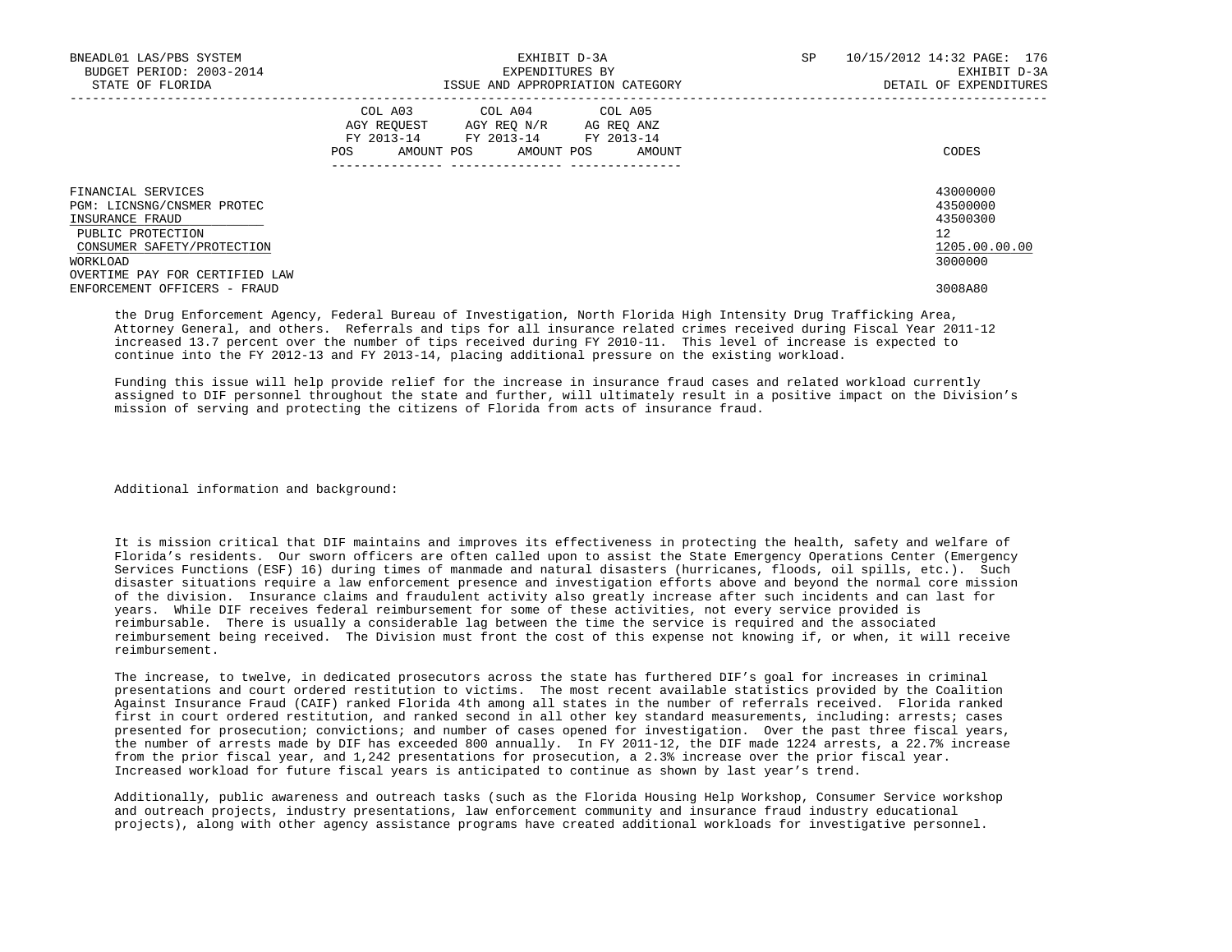| BNEADL01 LAS/PBS SYSTEM<br>BUDGET PERIOD: 2003-2014<br>STATE OF FLORIDA                  | EXHIBIT D-3A<br>EXPENDITURES BY<br>ISSUE AND APPROPRIATION CATEGORY                                                                                     | SP<br>10/15/2012 14:32 PAGE: 177<br>EXHIBIT D-3A<br>DETAIL OF EXPENDITURES |
|------------------------------------------------------------------------------------------|---------------------------------------------------------------------------------------------------------------------------------------------------------|----------------------------------------------------------------------------|
|                                                                                          | COL A04 COL A05<br>COL A03<br>AGY REOUEST<br>AGY REO N/R<br>AG REQ ANZ<br>FY 2013-14 FY 2013-14<br>FY 2013-14<br>AMOUNT POS AMOUNT POS<br>AMOUNT<br>POS | CODES                                                                      |
| FINANCIAL SERVICES<br>PGM: LICNSNG/CNSMER PROTEC<br>INSURANCE FRAUD<br>PUBLIC PROTECTION |                                                                                                                                                         | 43000000<br>43500000<br>43500300<br>12                                     |
| CONSUMER SAFETY/PROTECTION<br>WORKLOAD<br>OVERTIME PAY FOR CERTIFIED LAW                 |                                                                                                                                                         | 1205.00.00.00<br>3000000                                                   |
| ENFORCEMENT OFFICERS - FRAUD                                                             |                                                                                                                                                         | 3008A80                                                                    |

 Combined with reductions in support personnel these additional activities have resulted in the distribution of additional duties to various supervisors, and line level employees, resulting in an increase in time spent on case related paperwork, administrative paperwork, citizen inquiries and public records requests. Many detectives choose to take leave in lieu of working overtime, which in turn creates increased staffing needs to already strained resources, further necessitating a need for additional resources. As a result of the increase in workload, detectives could feasibly work between four and ten hours of overtime each month; hours beyond their regular schedules.

 The State of Florida (represented by the Department of Management Services)negotiated a new labor contract with the state's police union (PBA), and within that contract are stipulations of limits on the state's ability to require sworn employees to adjust overtime hours downward, or nullify excess work hours (those hours exceeding 160 in a 28 day period). There are no excess salaries and benefits available to cover the overtime, because the division is getting closer to having all of its positions filled. Absent this funding, overtime without adequate appropriation is a foreseeable funding liability as demands increase and resources decline. \*\*\*\*\*\*\*\*\*\*\*\*\*\*\*\*\*\*\*\*\*\*\*\*\*\*\*\*\*\*\*\*\*\*\*\*\*\*\*\*\*\*\*\*\*\*\*\*\*\*\*\*\*\*\*\*\*\*\*\*\*\*\*\*\*\*\*\*\*\*\*\*\*\*\*\*\*\*\*\*\*\*\*\*\*\*\*\*\*\*\*\*\*\*\*\*\*\*\*\*\*\*\*\*\*\*\*\*\*\*\*\*\*\*\*\*\*\*\*\*\*\*\*\*\*\*\*

| PROGRAM OR SERVICE-LEVEL<br>INFORMATION TECHNOLOGY<br>INSURANCE FRAUD -<br>DIVISION OF<br>ANALYTICS SOFTWARE LICENSE AND |        |        |                 |  |         | 3630000           |  |
|--------------------------------------------------------------------------------------------------------------------------|--------|--------|-----------------|--|---------|-------------------|--|
| MAINTENANCE COSTS<br>EXPENSES                                                                                            |        |        |                 |  |         | 36330C0<br>040000 |  |
| FED LAW ENFORCEMENT TF                                                                                                   | -STATE | 9,000  |                 |  |         | 2719 1            |  |
|                                                                                                                          |        |        |                 |  |         |                   |  |
| SPECIAL CATEGORIES<br>CONTRACTED SERVICES                                                                                |        |        |                 |  |         | 100000<br>100777  |  |
| FED LAW ENFORCEMENT TF                                                                                                   | -STATE | 15,000 |                 |  |         | 2719<br>- 1       |  |
|                                                                                                                          |        |        |                 |  |         |                   |  |
| TOTAL: DIVISION OF INSURANCE FRAUD -                                                                                     |        |        |                 |  | 36330C0 |                   |  |
| ANALYTICS SOFTWARE LICENSE AND                                                                                           |        |        |                 |  |         |                   |  |
| MAINTENANCE COSTS                                                                                                        |        |        |                 |  |         |                   |  |
| TOTAL ISSUE                                                                                                              |        | 24,000 |                 |  |         |                   |  |
|                                                                                                                          |        |        | =============== |  |         |                   |  |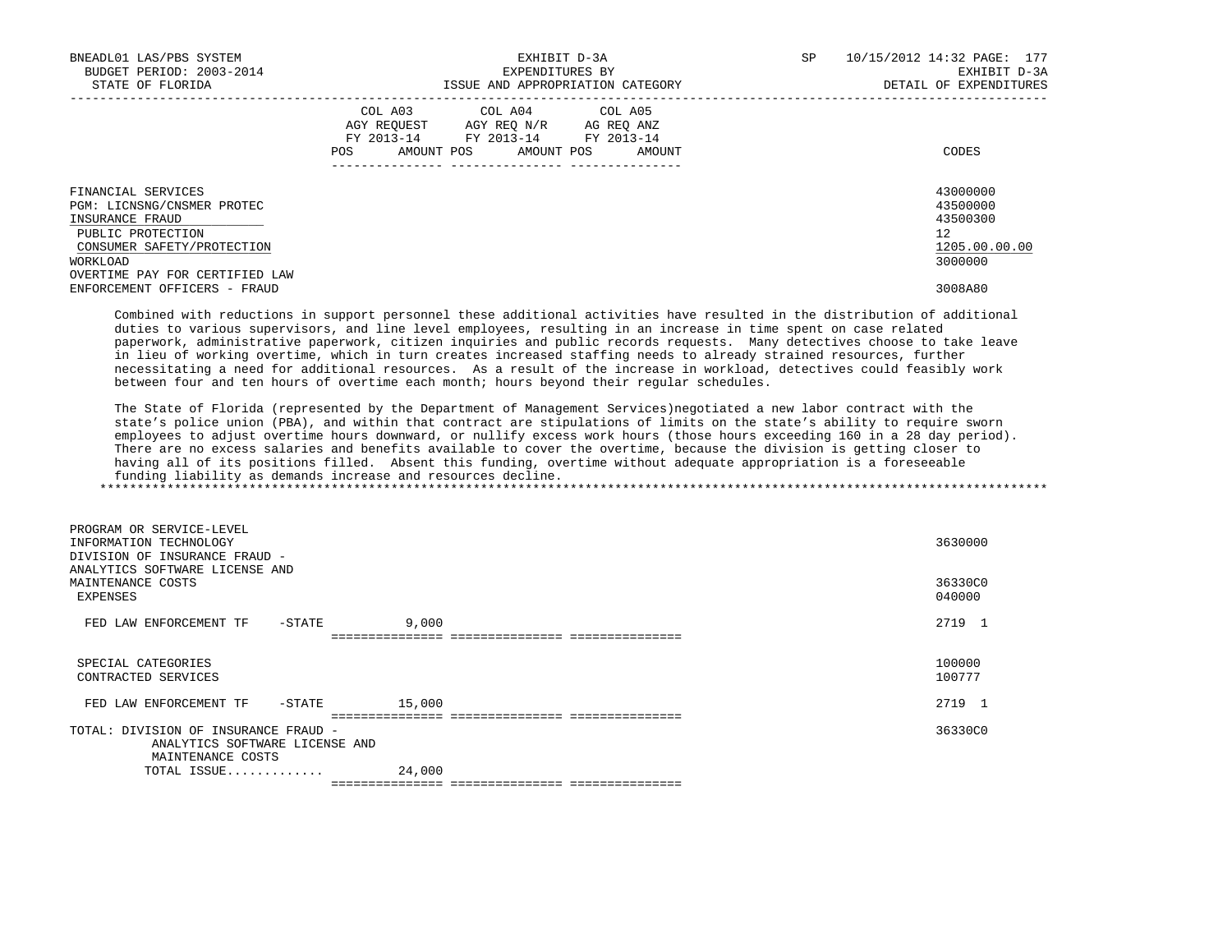| BNEADL01 LAS/PBS SYSTEM<br>BUDGET PERIOD: 2003-2014<br>STATE OF FLORIDA                                                                            | EXHIBIT D-3A<br>EXPENDITURES BY<br>ISSUE AND APPROPRIATION CATEGORY                                                                         | <b>SP</b><br>10/15/2012 14:32 PAGE: 178<br>EXHIBIT D-3A<br>DETAIL OF EXPENDITURES |  |  |
|----------------------------------------------------------------------------------------------------------------------------------------------------|---------------------------------------------------------------------------------------------------------------------------------------------|-----------------------------------------------------------------------------------|--|--|
|                                                                                                                                                    | COL A03 COL A04 COL A05<br>AGY REOUEST AGY REO N/R AG REO ANZ<br>FY 2013-14 FY 2013-14<br>FY 2013-14<br>POS<br>AMOUNT POS AMOUNT POS AMOUNT | CODES                                                                             |  |  |
| FINANCIAL SERVICES<br>PGM: LICNSNG/CNSMER PROTEC<br>INSURANCE FRAUD<br>PUBLIC PROTECTION<br>CONSUMER SAFETY/PROTECTION<br>PROGRAM OR SERVICE-LEVEL |                                                                                                                                             | 43000000<br>43500000<br>43500300<br>12<br>1205.00.00.00                           |  |  |
| INFORMATION TECHNOLOGY<br>DIVISION OF INSURANCE FRAUD -<br>ANALYTICS SOFTWARE LICENSE AND                                                          |                                                                                                                                             | 3630000                                                                           |  |  |
| MAINTENANCE COSTS                                                                                                                                  |                                                                                                                                             | 36330C0                                                                           |  |  |

AGENCY ISSUE NARRATIVE:

 2013-2014 BUDGET YEAR NARRATIVE: IT COMPONENT? YES Issue Title: Division of Insurance Fraud - Analytics Software Licenses and Maintenance

## Issue Description/Need:

 The goal is to work with a basic analytics tool to start determining what data sources we want to analyze and what information we want the software to capture. The division wants to integrate a basic entry-level analytics software package to analyze claims data in NetMap with historical in house data located in our current case tracking system (ACISS).

 DIF believes that Insurance Services Office, Inc. (ISO) is a sole source vendor as they are the only company with property and casualty insurance claim data through the National Insurance Crime Bureau (NICB). In addition, their analytics software product (NetMap) is compatible with the present data system and offers the user the capability of uploading and downloading additional data sources.

 Additionally, the Division will be able to receive an analyze data in real time, allowing our investigators to keep current with the crime trends. This gives the divisions an advantage in enforcing the statutes that prevent insurance fraud and a tool to help keep those who prey on the innocent and unsuspecting off the streets.

## Visual Analytics Software Maintenance:

 There are minimal recurring costs associated with the maintenance and support of the software, which will ensure the maximum effectiveness of the software for the analytical aspect of enforcement. The division is requesting 15,000 in recurring budget authority for this maintenance of the analytical software program.

## NetMap Software Licenses:

 Division of Insurance Fraud (DIF) is requesting the purchase of a software licenses to use analytics to help analyze and interrupt data (incoming and historical). The price of a license is \$9,000 per year, and will be needed for a minimum of two more years (based on the current 3 year contract). The purchase of one license would be \$9,000 per year for a three-year contract totaling \$27,000. The first year would be prorated for the number of months remaining in the current fiscal year. In addition, the third year would be prorated for the balance of that fiscal year. The software would be installed on one stand-alone computer which would be used in Tallahassee (HQ). According to the vendor, training is very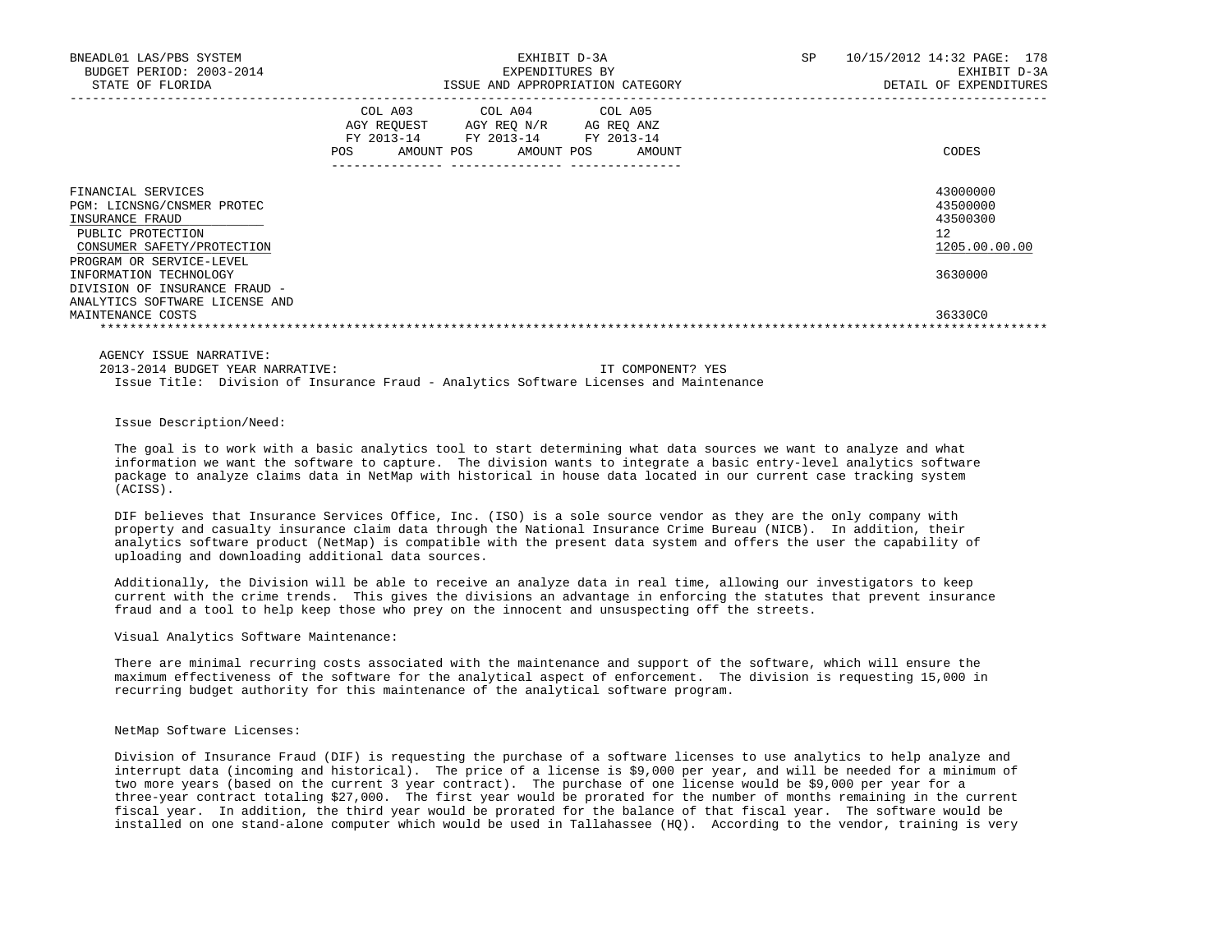| BNEADL01 LAS/PBS SYSTEM<br>BUDGET PERIOD: 2003-2014<br>STATE OF FLORIDA                                                                            | EXHIBIT D-3A<br>EXPENDITURES BY<br>ISSUE AND APPROPRIATION CATEGORY |                                                                                                                   |        | SP<br>10/15/2012 14:32 PAGE: 179<br>EXHIBIT D-3A<br>DETAIL OF EXPENDITURES |
|----------------------------------------------------------------------------------------------------------------------------------------------------|---------------------------------------------------------------------|-------------------------------------------------------------------------------------------------------------------|--------|----------------------------------------------------------------------------|
|                                                                                                                                                    | AGY REOUEST<br>POS                                                  | COL A03 COL A04 COL A05<br>AGY REO N/R AG REO ANZ<br>FY 2013-14 FY 2013-14 FY 2013-14<br>AMOUNT POS<br>AMOUNT POS | AMOUNT | CODES                                                                      |
| FINANCIAL SERVICES<br>PGM: LICNSNG/CNSMER PROTEC<br>INSURANCE FRAUD<br>PUBLIC PROTECTION<br>CONSUMER SAFETY/PROTECTION<br>PROGRAM OR SERVICE-LEVEL |                                                                     |                                                                                                                   |        | 43000000<br>43500000<br>43500300<br>12<br>1205.00.00.00                    |
| INFORMATION TECHNOLOGY<br>DIVISION OF INSURANCE FRAUD -<br>ANALYTICS SOFTWARE LICENSE AND                                                          |                                                                     |                                                                                                                   |        | 3630000                                                                    |
| MAINTENANCE COSTS                                                                                                                                  |                                                                     |                                                                                                                   |        | 36330C0                                                                    |

 extensive and user oriented. With the purchase of one license, the vendor will train two analysts, a primary user and a backup, for the stand-alone system.

## Additional information and background:

 The Division of Insurance Fraud (DIF) is responsible for investigating insurance fraud crimes associated with personal injury protection insurance fraud, insurance premium fraud, workers' compensation fraud, workers' compensation premium avoidance and diversions, insurer insolvency fraud, unauthorized entity fraud, and insurance agent crimes. The division utilizes analytical software that fully integrates data from all required sources and has the capacity to add new data bases when discovered. It has given DIF personnel the ability to import and analyze data in real time; provides full audit logging capabilities; and demonstrates past experience in deploying solutions in investigating cases in the areas of money service business data, insurance claims data, workers' compensation data, mortgage fraud data, etc.

 The funds requested for this issue will come from the forfeiture funds account within the Federal Law Enforcement Trust Fund. No new or additional revenue is needed to be found for this request. There are sufficient cash balances in this account for this request. As of June 30, 2012 there was a balance of \$893,972 in the forfeiture funds account. Considering all budget authority already appropriated in FY 2012-13 General Appropriations Act, budget amendment requests in FY 2012-13, and the budget authority being requested for all issues in FY 2013-14 Legislative Budget Request, including this training request, there will be a balance of \$644,972 in the forfeiture funds. This balance does not take into account for any new revenues into the forfeiture funds account. However, the Division of Insurance Fraud expects to receive additional forfeiture funds which will continually increase the projected balance during the current and future fiscal years. As an example, \$110,869 was received in FY 2011-12, which was considered a light year for receipts. Fiscal Year 2009-10 produced \$205,125 in forfeiture receipts and in FY 2010-11 \$379,908.08 were received.

 The "Guide to Equitable Sharing" published by the U.S. Department of Justice in Section VIII (A)(1)(d) describe one of the permissible uses as follows: "Law enforcement equipment - the costs associated with the purchase, lease, maintenance, or operation of law enforcement equipment for use by law enforcement personnel that supports law enforcement activities. For example, furniture, file cabinets, office supplies, telecommunications equipment, copiers, safes, fitness equipment, computers, computer accessories and software, body armor, uniforms, firearms, radios, cellular telephones, electronic surveillance equipment, and vehicles (e.g., patrol cars and surveillance vehicles)."

 NetMap Analytics, a subsidiary of Insurance Services Office, Inc., (ISO), has created a suite of products that use visual link-analysis technology to help you see and fight insurance fraud. NetMap software helps you discover critical, previously hidden connections within data. Seeing those connections - within company data, in data from external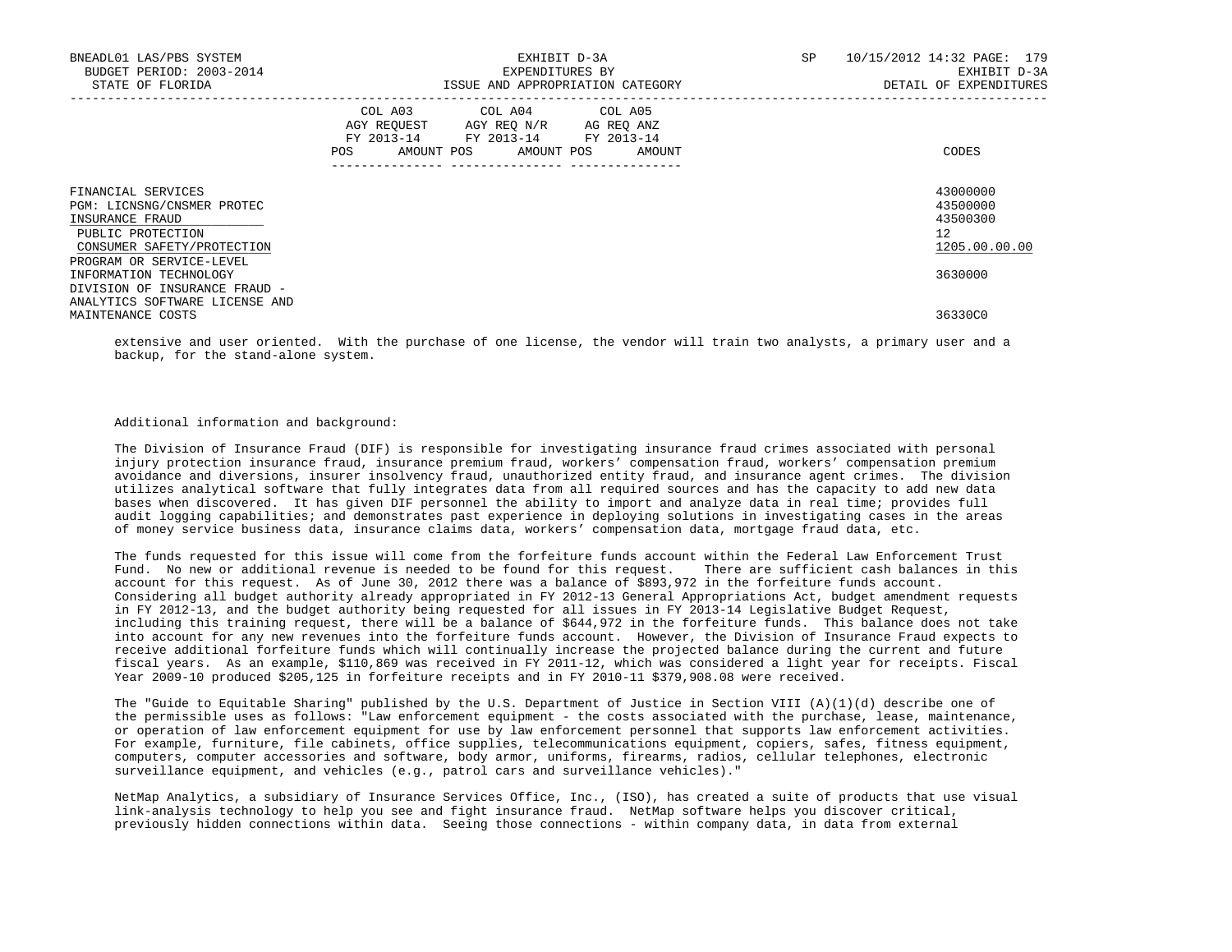| BNEADL01 LAS/PBS SYSTEM<br>BUDGET PERIOD: 2003-2014<br>STATE OF FLORIDA                                                                            | EXHIBIT D-3A<br>EXPENDITURES BY<br>ISSUE AND APPROPRIATION CATEGORY                                                                             | 10/15/2012 14:32 PAGE: 180<br>SP<br>EXHIBIT D-3A<br>DETAIL OF EXPENDITURES |
|----------------------------------------------------------------------------------------------------------------------------------------------------|-------------------------------------------------------------------------------------------------------------------------------------------------|----------------------------------------------------------------------------|
|                                                                                                                                                    | COL A03 COL A04 COL A05<br>AGY REQUEST AGY REQ N/R AG REQ ANZ<br>FY 2013-14 FY 2013-14 FY 2013-14<br>POS FOR<br>AMOUNT POS AMOUNT POS<br>AMOUNT | CODES                                                                      |
| FINANCIAL SERVICES<br>PGM: LICNSNG/CNSMER PROTEC<br>INSURANCE FRAUD<br>PUBLIC PROTECTION<br>CONSUMER SAFETY/PROTECTION<br>PROGRAM OR SERVICE-LEVEL |                                                                                                                                                 | 43000000<br>43500000<br>43500300<br>12<br>1205.00.00.00                    |
| INFORMATION TECHNOLOGY<br>DIVISION OF INSURANCE FRAUD -                                                                                            |                                                                                                                                                 | 3630000                                                                    |
| ANALYTICS SOFTWARE LICENSE AND<br>MAINTENANCE COSTS                                                                                                |                                                                                                                                                 | 36330C0                                                                    |

sources, or through a combination of sources - gives investigators insight and knowledge to streamline investigations.

 NetMap's advanced link-analysis technology helps agencies analyze critical questions based on large quantities of data and make the results easy to understand. NetMap finds all data elements applicable to a question and draws a picture of the connections among those elements - revealing relationships that you couldn't see before. NetMap's power lies in its unique combination of link analysis and data visualization. Using sophisticated algorithms, the software works quickly and efficiently to find every pertinent connection among billions of pieces of data - not only direct links and relationships, but indirect links as well. Data visualization makes the implications of those connections easy to understand.

 NetMap software will show the relationship between suspects, linking claim data, addresses, phone numbers, vehicles, clinics, etc. Currently Division analysts work closely with detectives as they develop insurance fraud cases. These cases may involve PIP fraud, mortgage fraud, workers' compensation fraud, etc. With the growing issues with PIP fraud in the state, this software would hopefully enable the analyst to provide the detectives with the link between suspects within certain geographical areas of the state as they move operations through the state (organized schemes to defraud). The time savings for research in several databases would allow for time spent on additional cases. \*\*\*\*\*\*\*\*\*\*\*\*\*\*\*\*\*\*\*\*\*\*\*\*\*\*\*\*\*\*\*\*\*\*\*\*\*\*\*\*\*\*\*\*\*\*\*\*\*\*\*\*\*\*\*\*\*\*\*\*\*\*\*\*\*\*\*\*\*\*\*\*\*\*\*\*\*\*\*\*\*\*\*\*\*\*\*\*\*\*\*\*\*\*\*\*\*\*\*\*\*\*\*\*\*\*\*\*\*\*\*\*\*\*\*\*\*\*\*\*\*\*\*\*\*\*\*

| PROGRAM ISSUES<br>DIVISION OF INSURANCE FRAUD -                                     |        |        |  | 4000000           |
|-------------------------------------------------------------------------------------|--------|--------|--|-------------------|
| ADDITIONAL RESOURCES FOR TARGETED<br>INVESTIGATION OF CRIMINAL ACTIVITY<br>EXPENSES |        |        |  | 4001510<br>040000 |
| FED LAW ENFORCEMENT TF                                                              | -STATE | 70,000 |  | 2719 1            |
|                                                                                     |        |        |  |                   |
|                                                                                     |        |        |  |                   |
| AGENCY ISSUE NARRATIVE:                                                             |        |        |  |                   |

 2013-2014 BUDGET YEAR NARRATIVE: IT COMPONENT? NO Issue Title: DIVISION OF INSURANCE FRAUD - ADDITIONAL RESOURCES FOR TARGETED INVESTIGATION OF CRIMINAL ACTIVITY

Issue Description/Need:

The Division of Insurance Fraud (DIF) is requesting 70,000 in additional expenses authority, from the forfeiture funds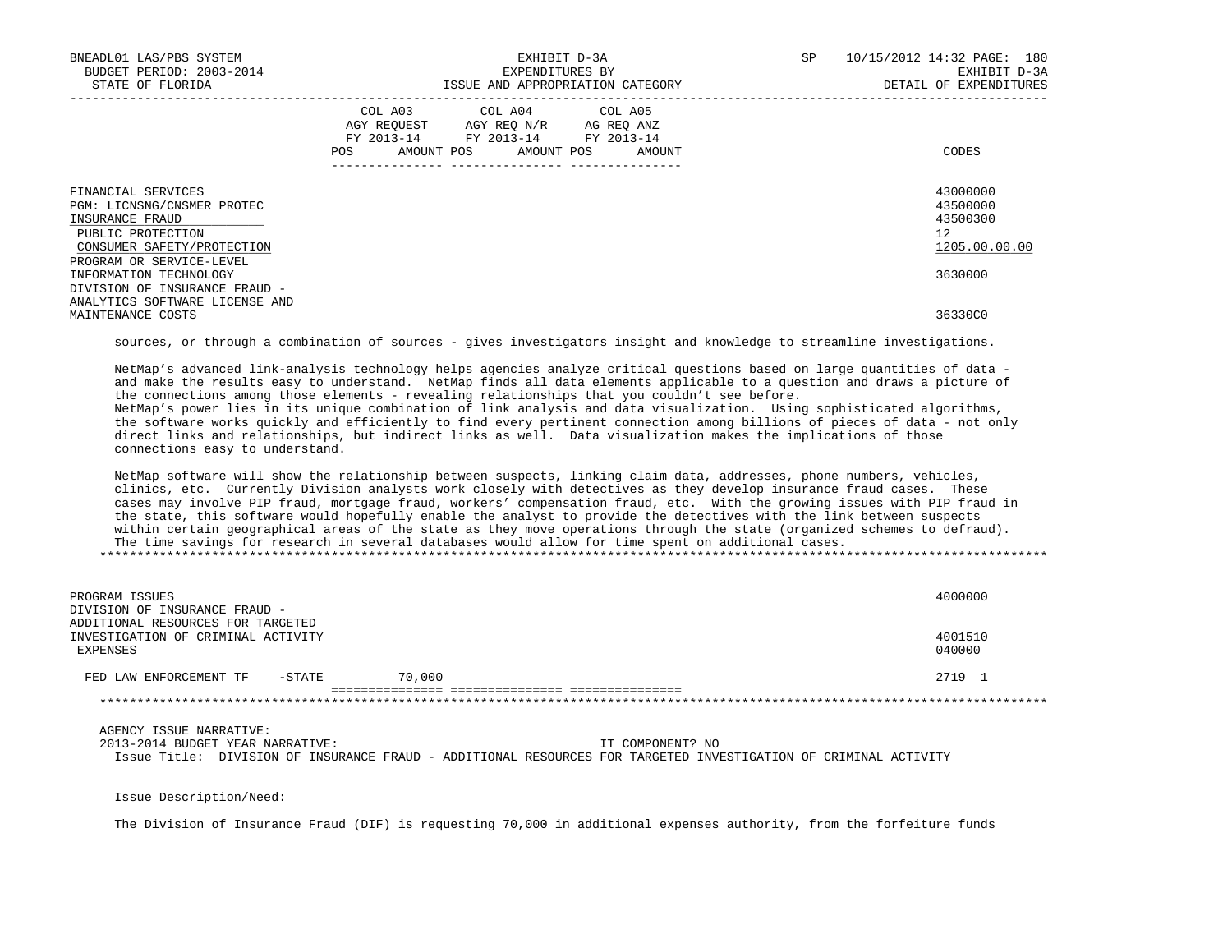| BNEADL01 LAS/PBS SYSTEM<br>BUDGET PERIOD: 2003-2014<br>STATE OF FLORIDA                                                | EXHIBIT D-3A<br>EXPENDITURES BY<br>ISSUE AND APPROPRIATION CATEGORY |  |  |                                                                                                                            |  | SP     | 10/15/2012 14:32 PAGE: 181<br>EXHIBIT D-3A<br>DETAIL OF EXPENDITURES |                                                         |
|------------------------------------------------------------------------------------------------------------------------|---------------------------------------------------------------------|--|--|----------------------------------------------------------------------------------------------------------------------------|--|--------|----------------------------------------------------------------------|---------------------------------------------------------|
|                                                                                                                        | POS                                                                 |  |  | COL A03 COL A04 COL A05<br>AGY REQUEST AGY REO N/R AG REO ANZ<br>FY 2013-14 FY 2013-14 FY 2013-14<br>AMOUNT POS AMOUNT POS |  | AMOUNT |                                                                      | CODES                                                   |
| FINANCIAL SERVICES<br>PGM: LICNSNG/CNSMER PROTEC<br>INSURANCE FRAUD<br>PUBLIC PROTECTION<br>CONSUMER SAFETY/PROTECTION |                                                                     |  |  |                                                                                                                            |  |        |                                                                      | 43000000<br>43500000<br>43500300<br>12<br>1205.00.00.00 |
| PROGRAM ISSUES<br>DIVISION OF INSURANCE FRAUD -                                                                        |                                                                     |  |  |                                                                                                                            |  |        |                                                                      | 4000000                                                 |
| ADDITIONAL RESOURCES FOR TARGETED                                                                                      |                                                                     |  |  |                                                                                                                            |  |        |                                                                      |                                                         |
| INVESTIGATION OF CRIMINAL ACTIVITY                                                                                     |                                                                     |  |  |                                                                                                                            |  |        |                                                                      | 4001510                                                 |

 received, for the purpose of operational travel and other expenses related to expanded and aggressive strategies to combat insurance fraud. The Division of Insurance Fraud is a statewide criminal investigative agency with a mission of investigating all aspects of insurance fraud, workers' compensation fraud, and other financial related crimes. Division detectives are constantly investigating complex criminal cases, such as PIP fraud rings, money laundering, mortgage fraud, workers' compensation premium fraud, money service businesses, schemes to defraud, organized crime, and other financial crimes related to insurance fraud.

 Providing funding for the implementation of more aggressive strategies will allow DIF greater flexibility and mobility in allocating its resources (both manpower and equipment) where, and precisely when, it is needed. With the implementation of the new PIP legislation, DIF is working with its partner law enforcement agencies (county sheriff's offices, the Florida Highway Patrol, as well as federal agencies) to conduct sting operations and sweeps of suspected organized PIP rings and fraudulent medical providers. Temporarily transferring sworn manpower from other offices within the state, as well as moving limited technological resources (such as surveillance vehicles) to strengthen the staffing of the lead field office, is critical to the success of this strategy.

 The approval of funding resulting in the flexibility as outlined will provide DIF the ability to move its resources and make adjustments to attack the criminal element in the state as insurance fraud reinvents itself to circumvent new and changing legislation.

Additional information and background:

 As fraudulent activities expand into previously "untainted" areas of the state from high crime regions (migrating northward), it is necessary to have staffing with certain levels of expertise mobile enough to share that knowledge and be available as a physical presence to ensure DIF's less experienced investigators have the tools necessary to be successful. Insuring these investigations are well equipped and brought successfully to prosecution. For an example, certain units in southeast Florida (Palm Beach, Broward, and Dade counties) specializing in Workers' Compensation fraud as related to criminal money service businesses, have experienced "big ticket" successes in breaking organized, illegal activities. They have developed a template for investigation, resulting in arrests. DIF is now receiving tips and beginning to experience an increase in activity for criminal money service business activity in the Orlando and Tampa Bay areas. The ability to temporarily move this expertise is mission critical in developing a more professional staff and removing criminals from the street.

 Historically, operational related travel has been important to the successful enforcement of insurance fraud laws and has been used effectively for training and moving resources (personnel and otherwise) when required. The three year average expenditures for Fiscal Years 2009-10, 2010-11, and 2011-12 is (\$97,722). The Division of Insurance Fraud's request of 70,000 reflects its need and commitment to responsibly manage its budget authority.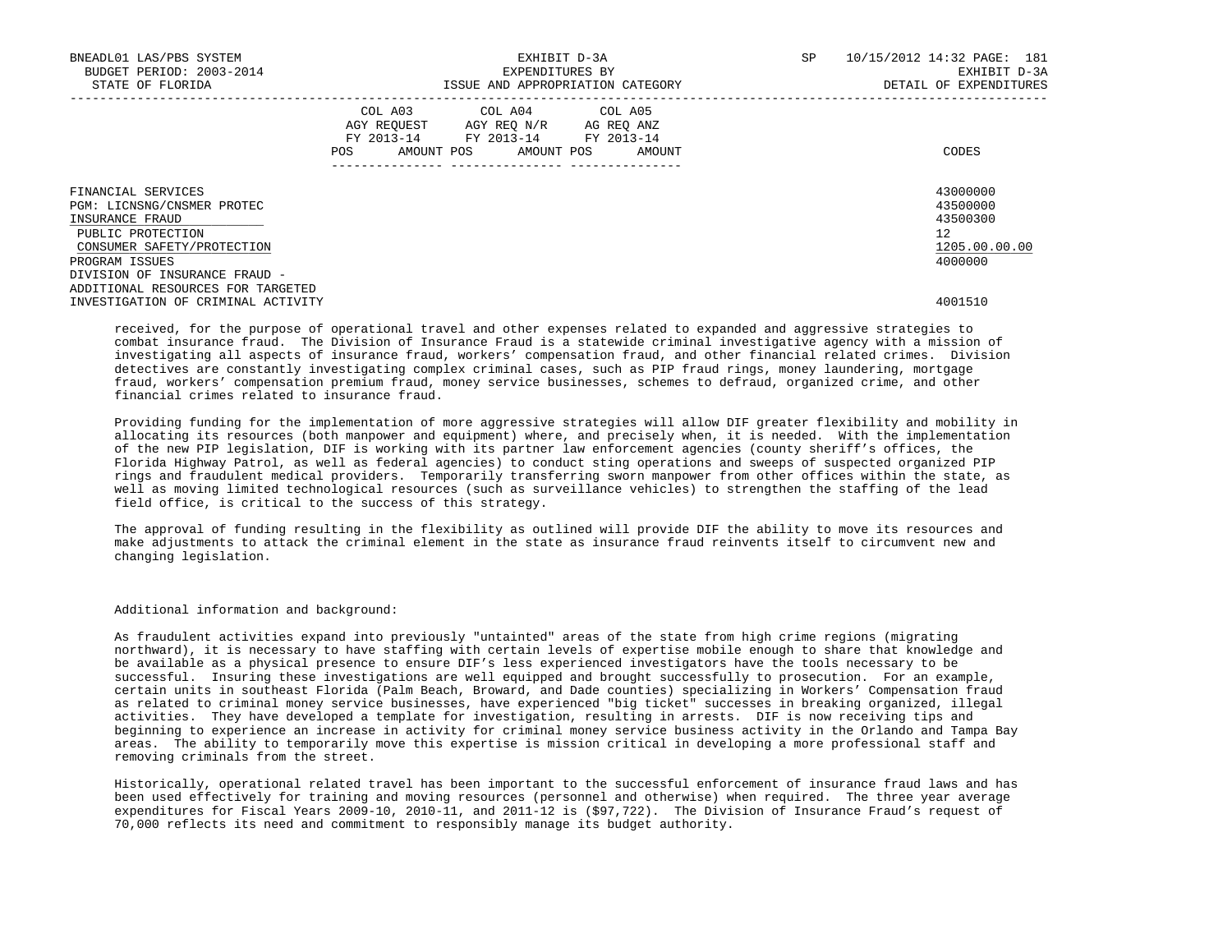| BNEADL01 LAS/PBS SYSTEM<br>BUDGET PERIOD: 2003-2014<br>STATE OF FLORIDA                                                                  | EXHIBIT D-3A<br>EXPENDITURES BY<br>ISSUE AND APPROPRIATION CATEGORY |                                                                                                   |  |  |  | <b>SP</b>                    | 10/15/2012 14:32 PAGE: 182<br>EXHIBIT D-3A<br>DETAIL OF EXPENDITURES |                                                                    |
|------------------------------------------------------------------------------------------------------------------------------------------|---------------------------------------------------------------------|---------------------------------------------------------------------------------------------------|--|--|--|------------------------------|----------------------------------------------------------------------|--------------------------------------------------------------------|
|                                                                                                                                          | POS                                                                 | COL A03 COL A04 COL A05<br>AGY REQUEST AGY REQ N/R AG REQ ANZ<br>FY 2013-14 FY 2013-14 FY 2013-14 |  |  |  | AMOUNT POS AMOUNT POS AMOUNT |                                                                      | CODES                                                              |
| FINANCIAL SERVICES<br>PGM: LICNSNG/CNSMER PROTEC<br>INSURANCE FRAUD<br>PUBLIC PROTECTION<br>CONSUMER SAFETY/PROTECTION<br>PROGRAM ISSUES |                                                                     |                                                                                                   |  |  |  |                              |                                                                      | 43000000<br>43500000<br>43500300<br>12<br>1205.00.00.00<br>4000000 |
| DIVISION OF INSURANCE FRAUD -<br>ADDITIONAL RESOURCES FOR TARGETED<br>INVESTIGATION OF CRIMINAL ACTIVITY                                 |                                                                     |                                                                                                   |  |  |  |                              |                                                                      | 4001510                                                            |

 The Division of Insurance Fraud has been in compliance with the restrictions for mission critical in state travel as imposed in Chapter 2012-119 Laws of Florida and the inter office memorandum on travel released by Chief Financial Officer Jeff Atwater. However, the memorandum does not apply for law enforcement purposes where law enforcement personnel is performing investigative functions or providing testimony in criminal proceedings. DIF has been very cost conscientious with their travel the last few years and has reduced that expenditure significantly. The expenditures for operational related travel for the fiscal years referenced above were: FY 2009-10 - (\$156,326); FY 2010-11 - (\$83,333); and FY 2011-12 - (\$53,506). This travel becomes mission critical, especially with the emphasis on reducing and/or eliminating PIP fraud and insurance fraud, in general.

 The funds requested for this issue will come from the forfeiture funds account within the Federal Law Enforcement Trust Fund. No new or additional revenue is needed for this request, as sufficient cash balances are currently available. As of June 30, 2012 there was a balance of over \$890,000 in the forfeiture funds account. There is a projected balance of \$640,000 in the forfeiture funds before this request is considered. Additionally, the Division of Insurance Fraud expects to receive other forfeiture funds which will continually increase the projected future balances. As an example, \$110,869 was received in FY 2011-12, which was considered a light year for receipts, while FY 2009-10 had \$205,125 in receipts and FY 2010-11 had \$379,908.

 These funds can only be used for law enforcement activities in fighting criminal actions. Seizures made in the early part the 2012-2013 Fiscal Year will increase the available balance of funds by more than \$400,000. Additional operations throughout the year involving forfeitures will increase the balance even more. \*\*\*\*\*\*\*\*\*\*\*\*\*\*\*\*\*\*\*\*\*\*\*\*\*\*\*\*\*\*\*\*\*\*\*\*\*\*\*\*\*\*\*\*\*\*\*\*\*\*\*\*\*\*\*\*\*\*\*\*\*\*\*\*\*\*\*\*\*\*\*\*\*\*\*\*\*\*\*\*\*\*\*\*\*\*\*\*\*\*\*\*\*\*\*\*\*\*\*\*\*\*\*\*\*\*\*\*\*\*\*\*\*\*\*\*\*\*\*\*\*\*\*\*\*\*\*

| TOTAL: CONSUMER SAFETY/PROTECTION |        | 1205.00.00.00 |
|-----------------------------------|--------|---------------|
| BY FUND TYPE                      |        |               |
|                                   | 191.00 |               |
| TRUST FUNDS 16,509,591            |        | 2000          |
| SALARY RATE 9,183,754             |        |               |
|                                   |        |               |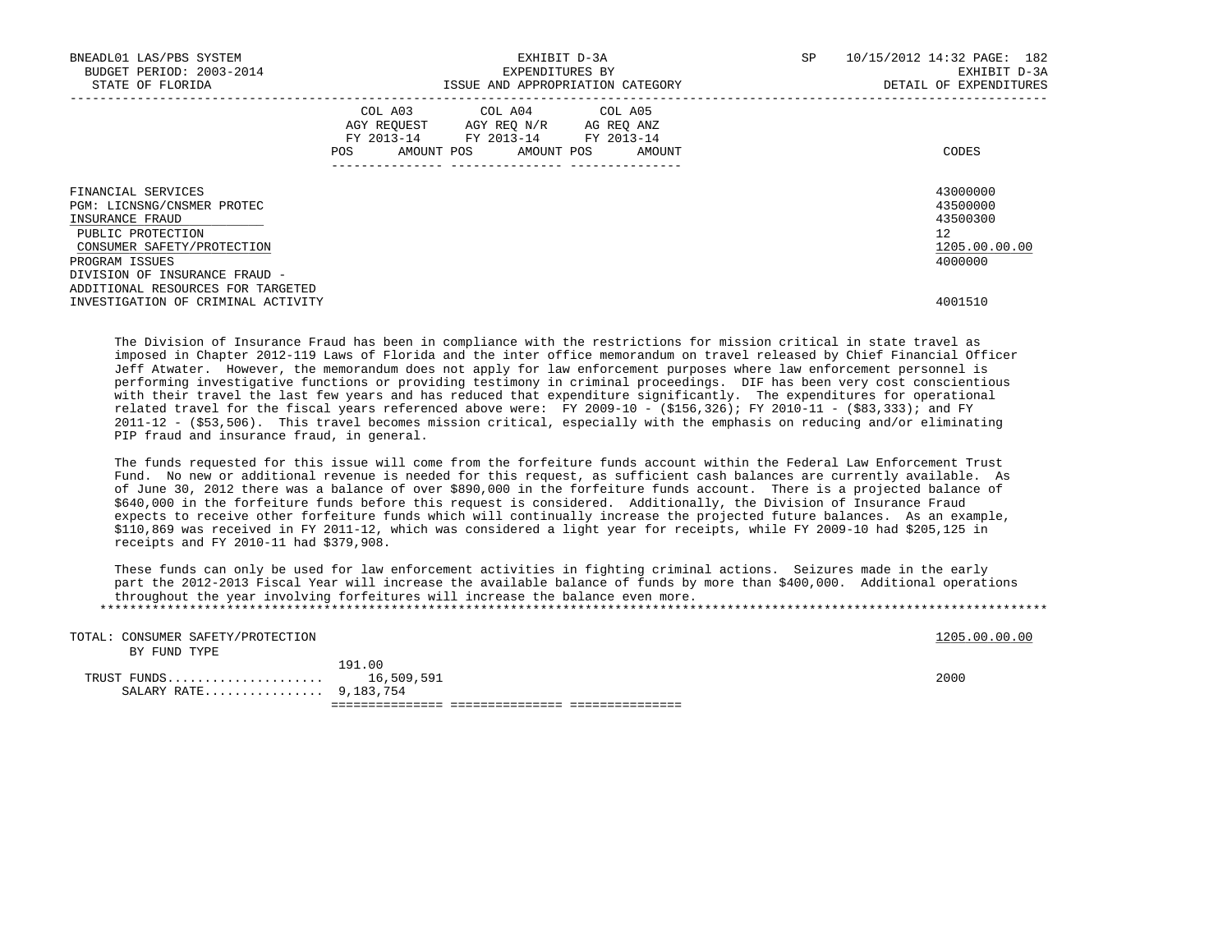| BNEADL01 LAS/PBS SYSTEM<br>BUDGET PERIOD: 2003-2014<br>STATE OF FLORIDA                                                    |           |                               | EXHIBIT D-3A<br>EXPENDITURES BY<br>ISSUE AND APPROPRIATION CATEGORY                                                  | SP <sub>2</sub> | 10/15/2012 14:32 PAGE: 183<br>EXHIBIT D-3A<br>DETAIL OF EXPENDITURES |
|----------------------------------------------------------------------------------------------------------------------------|-----------|-------------------------------|----------------------------------------------------------------------------------------------------------------------|-----------------|----------------------------------------------------------------------|
|                                                                                                                            |           | COL A03<br>AMOUNT POS<br>POS. | COL A04<br>COL A05<br>AGY REQUEST AGY REQ N/R AG REQ ANZ<br>FY 2013-14 FY 2013-14 FY 2013-14<br>AMOUNT POS<br>AMOUNT |                 | CODES                                                                |
| FINANCIAL SERVICES<br>PGM: LICNSNG/CNSMER PROTEC<br>CONSUMER ASSISTANCE<br>PUBLIC PROTECTION<br>CONSUMER SAFETY/PROTECTION |           |                               |                                                                                                                      |                 | 43000000<br>43500000<br>43500400<br>12<br>1205.00.00.00              |
| ESTIMATED EXPENDITURES<br>ESTIMATED EXPENDITURES - OPERATIONS<br>SALARY RATE<br>SALARY RATE 4,767,296                      |           |                               |                                                                                                                      |                 | 1000000<br>1001000<br>000000                                         |
| SALARIES AND BENEFITS                                                                                                      |           |                               |                                                                                                                      |                 | 010000                                                               |
| INSURANCE REG TF                                                                                                           | $-$ STATE | 119.00<br>6,006,716           |                                                                                                                      |                 | 2393 1                                                               |
| OTHER PERSONAL SERVICES                                                                                                    |           |                               |                                                                                                                      |                 | 030000                                                               |
| INSURANCE REG TF                                                                                                           |           | $-STATE$<br>85,231            |                                                                                                                      |                 | 2393 1                                                               |
| <b>EXPENSES</b>                                                                                                            |           |                               |                                                                                                                      |                 | 040000                                                               |
| INSURANCE REG TF                                                                                                           | $-$ STATE | 997,935                       |                                                                                                                      |                 | 2393 1                                                               |
| OPERATING CAPITAL OUTLAY                                                                                                   |           |                               |                                                                                                                      |                 | 060000                                                               |
| INSURANCE REG TF                                                                                                           | $-$ STATE | 2,200                         |                                                                                                                      |                 | 2393 1                                                               |
| SPECIAL CATEGORIES<br>CONTRACTED SERVICES                                                                                  |           |                               |                                                                                                                      |                 | 100000<br>100777                                                     |
| INSURANCE REG TF                                                                                                           | $-$ STATE | 645,374                       |                                                                                                                      |                 | 2393 1                                                               |
| OPERATION/MOTOR VEHICLES                                                                                                   |           |                               |                                                                                                                      |                 | 102289                                                               |
| INSURANCE REG TF                                                                                                           |           | $-$ STATE $1,500$             |                                                                                                                      |                 | 2393 1                                                               |
| RISK MANAGEMENT INSURANCE                                                                                                  |           |                               |                                                                                                                      |                 | 103241                                                               |
| INSURANCE REG TF                                                                                                           | $-STATE$  | 93,199                        |                                                                                                                      |                 | 2393 1                                                               |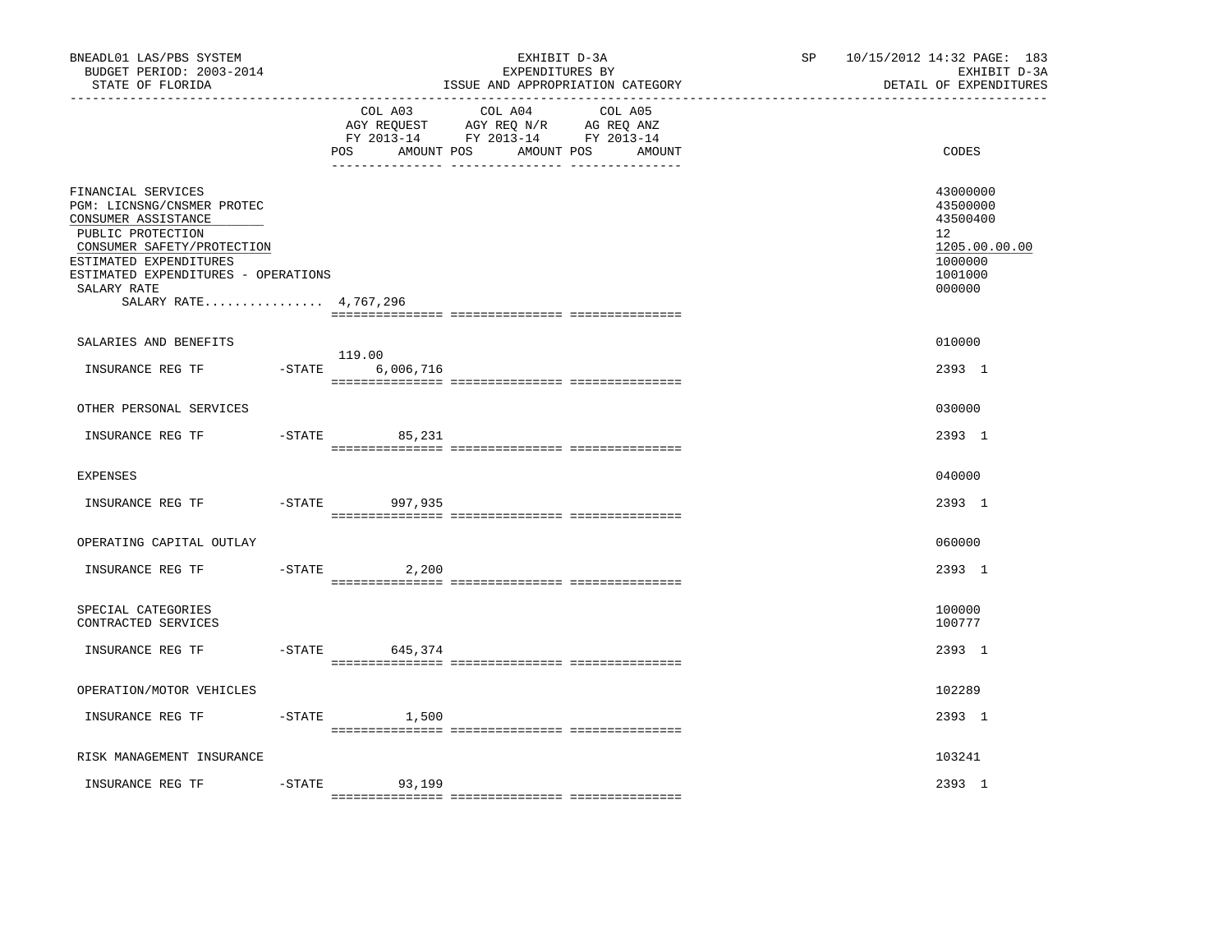| BNEADL01 LAS/PBS SYSTEM<br>BUDGET PERIOD: 2003-2014<br>STATE OF FLORIDA                                                                                                                                                                       |  |                    | EXHIBIT D-3A<br>EXPENDITURES BY<br>ISSUE AND APPROPRIATION CATEGORY                                                                      | SP 10/15/2012 14:32 PAGE: 184 | EXHIBIT D-3A<br>DETAIL OF EXPENDITURES                                                                         |
|-----------------------------------------------------------------------------------------------------------------------------------------------------------------------------------------------------------------------------------------------|--|--------------------|------------------------------------------------------------------------------------------------------------------------------------------|-------------------------------|----------------------------------------------------------------------------------------------------------------|
|                                                                                                                                                                                                                                               |  |                    | COL A03 COL A04 COL A05<br>AGY REQUEST AGY REQ N/R AG REQ ANZ<br>FY 2013-14 FY 2013-14 FY 2013-14<br>POS AMOUNT POS AMOUNT POS<br>AMOUNT |                               | CODES                                                                                                          |
| FINANCIAL SERVICES<br>PGM: LICNSNG/CNSMER PROTEC<br>CONSUMER ASSISTANCE<br>PUBLIC PROTECTION<br>CONSUMER SAFETY/PROTECTION<br>ESTIMATED EXPENDITURES<br>ESTIMATED EXPENDITURES - OPERATIONS<br>SPECIAL CATEGORIES<br>LEASE/PURCHASE/EOUIPMENT |  |                    |                                                                                                                                          |                               | 43000000<br>43500000<br>43500400<br>12 <sup>7</sup><br>1205.00.00.00<br>1000000<br>1001000<br>100000<br>105281 |
| INSURANCE REG TF -STATE 7,824                                                                                                                                                                                                                 |  |                    |                                                                                                                                          |                               | 2393 1                                                                                                         |
| TR/DMS/HR SVCS/STW CONTRCT<br>INSURANCE REG TF    -STATE    40,729                                                                                                                                                                            |  |                    |                                                                                                                                          |                               | 107040<br>2393 1                                                                                               |
| TOTAL: ESTIMATED EXPENDITURES - OPERATIONS<br>TOTAL POSITIONS 119.00<br>TOTAL ISSUE 7,880,708<br>TOTAL SALARY RATE 4,767,296                                                                                                                  |  |                    |                                                                                                                                          |                               | 1001000                                                                                                        |
| CASUALTY INSURANCE PREMIUM<br>ADJUSTMENT<br>SPECIAL CATEGORIES<br>RISK MANAGEMENT INSURANCE                                                                                                                                                   |  |                    |                                                                                                                                          |                               | 1001090<br>100000<br>103241<br>2393 1                                                                          |
| FLORIDA RETIREMENT SYSTEM<br>CONTRIBUTION ADJUSTMENT FOR<br>FISCAL YEAR 2012-2013<br>SALARIES AND BENEFITS                                                                                                                                    |  |                    |                                                                                                                                          |                               | 1001240<br>010000                                                                                              |
| INSURANCE REG TF                                                                                                                                                                                                                              |  | $-$ STATE $14,695$ |                                                                                                                                          |                               | 2393 1                                                                                                         |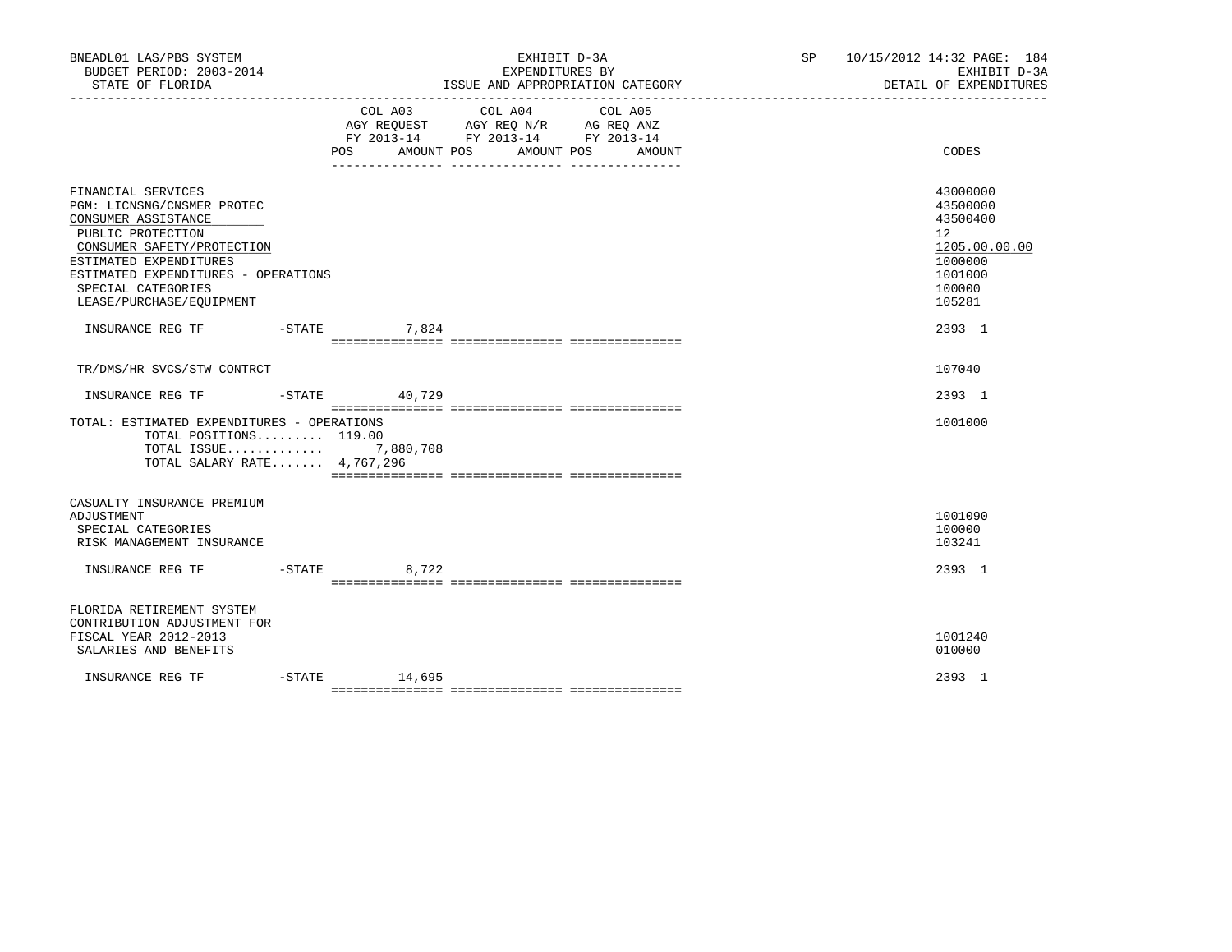| BNEADL01 LAS/PBS SYSTEM<br>BUDGET PERIOD: 2003-2014<br>STATE OF FLORIDA                                                                                                            | EXHIBIT D-3A<br>SP<br>EXPENDITURES BY                                                                                                                                                                                                                                                                                                   | 10/15/2012 14:32 PAGE: 185<br>EXHIBIT D-3A<br>DETAIL OF EXPENDITURES |
|------------------------------------------------------------------------------------------------------------------------------------------------------------------------------------|-----------------------------------------------------------------------------------------------------------------------------------------------------------------------------------------------------------------------------------------------------------------------------------------------------------------------------------------|----------------------------------------------------------------------|
|                                                                                                                                                                                    | COL A03 COL A04 COL A05<br>AGY REQUEST AGY REQ N/R AG REQ ANZ<br>FY 2013-14 FY 2013-14 FY 2013-14<br>POS AMOUNT POS AMOUNT POS<br>AMOUNT                                                                                                                                                                                                | CODES                                                                |
| FINANCIAL SERVICES<br>PGM: LICNSNG/CNSMER PROTEC<br>CONSUMER ASSISTANCE<br>PUBLIC PROTECTION<br>CONSUMER SAFETY/PROTECTION<br>ESTIMATED EXPENDITURES<br>ADJUSTMENT TO STATE HEALTH |                                                                                                                                                                                                                                                                                                                                         | 43000000<br>43500000<br>43500400<br>12<br>1205.00.00.00<br>1000000   |
| INSURANCE PREMIUM CONTRIBUTION -<br>FISCAL YEAR 2012-13<br>SALARIES AND BENEFITS                                                                                                   |                                                                                                                                                                                                                                                                                                                                         | 1001830<br>010000                                                    |
| INSURANCE REG TF                                                                                                                                                                   | $-$ STATE $13,667$                                                                                                                                                                                                                                                                                                                      | 2393 1                                                               |
| REALLOCATION OF HUMAN RESOURCES<br>OUTSOURCING<br>SPECIAL CATEGORIES<br>TR/DMS/HR SVCS/STW CONTRCT                                                                                 |                                                                                                                                                                                                                                                                                                                                         | 1005900<br>100000<br>107040                                          |
| INSURANCE REG TF                                                                                                                                                                   | $986 -$<br>$-STATE$                                                                                                                                                                                                                                                                                                                     | 2393 1                                                               |
| ADJUSTMENTS TO CURRENT YEAR<br>ESTIMATED EXPENDITURES<br>REALIGNMENT OF LEASE OR<br>LEASE-PURCHASE EOUIPMENT - DEDUCT<br>EXPENSES                                                  |                                                                                                                                                                                                                                                                                                                                         | 1600000<br>160M010<br>040000                                         |
| INSURANCE REG TF    -STATE    1,000-                                                                                                                                               |                                                                                                                                                                                                                                                                                                                                         | 2393 1                                                               |
|                                                                                                                                                                                    |                                                                                                                                                                                                                                                                                                                                         |                                                                      |
| AGENCY ISSUE NARRATIVE:<br>2013-2014 BUDGET YEAR NARRATIVE:                                                                                                                        | IT COMPONENT? NO<br>This issue further aligns budget in the correct appropriation category for lease/lease purchase expenditures. A major<br>change in the FY 2012-13 instructions required departments to satisfy the requirements of Ch. 2011-45, L.O.F. (SB 1314).<br>This issue nets to zero with corresponding issue code 160M020. |                                                                      |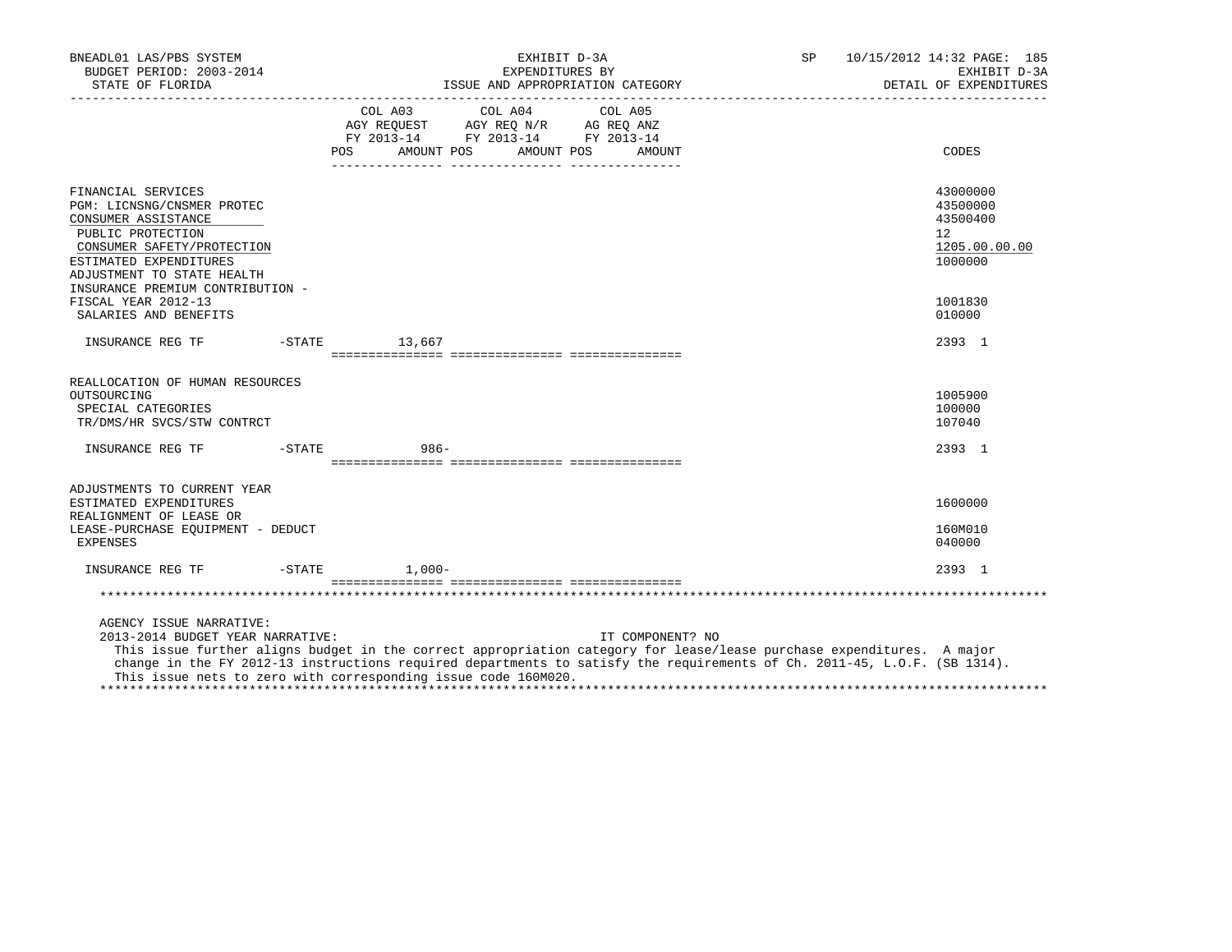| BNEADL01 LAS/PBS SYSTEM<br>BUDGET PERIOD: 2003-2014<br>STATE OF FLORIDA                                                                                                                                                                                                                                                                                                            |          |                                                                                                 | EXHIBIT D-3A<br>EXPENDITURES BY<br>ISSUE AND APPROPRIATION CATEGORY |                  | SP | 10/15/2012 14:32 PAGE: 186<br>EXHIBIT D-3A<br>DETAIL OF EXPENDITURES |
|------------------------------------------------------------------------------------------------------------------------------------------------------------------------------------------------------------------------------------------------------------------------------------------------------------------------------------------------------------------------------------|----------|-------------------------------------------------------------------------------------------------|---------------------------------------------------------------------|------------------|----|----------------------------------------------------------------------|
|                                                                                                                                                                                                                                                                                                                                                                                    | POS      | COL A03<br>AGY REQUEST AGY REQ N/R AG REQ ANZ<br>FY 2013-14 FY 2013-14 FY 2013-14<br>AMOUNT POS | COL A04<br>COL A05<br>AMOUNT POS                                    | AMOUNT           |    | CODES                                                                |
|                                                                                                                                                                                                                                                                                                                                                                                    |          |                                                                                                 |                                                                     |                  |    |                                                                      |
| FINANCIAL SERVICES<br>PGM: LICNSNG/CNSMER PROTEC<br>CONSUMER ASSISTANCE<br>PUBLIC PROTECTION<br>CONSUMER SAFETY/PROTECTION                                                                                                                                                                                                                                                         |          |                                                                                                 |                                                                     |                  |    | 43000000<br>43500000<br>43500400<br>12<br>1205.00.00.00              |
| ADJUSTMENTS TO CURRENT YEAR<br>ESTIMATED EXPENDITURES<br>REALIGNMENT OF LEASE OR                                                                                                                                                                                                                                                                                                   |          |                                                                                                 |                                                                     |                  |    | 1600000                                                              |
| LEASE-PURCHASE EQUIPMENT - ADD<br>SPECIAL CATEGORIES<br>LEASE/PURCHASE/EQUIPMENT                                                                                                                                                                                                                                                                                                   |          |                                                                                                 |                                                                     |                  |    | 160M020<br>100000<br>105281                                          |
| INSURANCE REG TF                                                                                                                                                                                                                                                                                                                                                                   | $-STATE$ | 1,000                                                                                           |                                                                     |                  |    | 2393 1                                                               |
|                                                                                                                                                                                                                                                                                                                                                                                    |          |                                                                                                 |                                                                     |                  |    |                                                                      |
| AGENCY ISSUE NARRATIVE:<br>2013-2014 BUDGET YEAR NARRATIVE:<br>This issue further aligns budget in the correct appropriation category for lease/lease purchase expenditures. A major<br>change in the FY 2012-13 instructions required departments to satisfy the requirements of Ch. 2011-45, L.O.F. (SB 1314).<br>This issue nets to zero with corresponding issue code 160M010. |          |                                                                                                 |                                                                     | IT COMPONENT? NO |    |                                                                      |
| ESTIMATED EXPENDITURES REALIGNMENT<br>REALIGN BUDGET AUTHORITY BETWEEN<br>CATEGORIES TO MATCH ANTICIPATED<br>RECURRING OPERATING EXPENDITURES -                                                                                                                                                                                                                                    |          |                                                                                                 |                                                                     |                  |    | 2000000                                                              |
| <b>DEDUCT</b><br>EXPENSES                                                                                                                                                                                                                                                                                                                                                          |          |                                                                                                 |                                                                     |                  |    | 2000130<br>040000                                                    |
| INSURANCE REG TF                                                                                                                                                                                                                                                                                                                                                                   | $-STATE$ | $15,000-$                                                                                       |                                                                     |                  |    | 2393 1                                                               |
| SPECIAL CATEGORIES<br>CONTRACTED SERVICES                                                                                                                                                                                                                                                                                                                                          |          |                                                                                                 |                                                                     |                  |    | 100000<br>100777                                                     |
| INSURANCE REG TF                                                                                                                                                                                                                                                                                                                                                                   | $-STATE$ | $300,000 -$                                                                                     |                                                                     |                  |    | 2393 1                                                               |
| TOTAL: REALIGN BUDGET AUTHORITY BETWEEN<br>CATEGORIES TO MATCH ANTICIPATED<br>RECURRING OPERATING EXPENDITURES -<br><b>DEDUCT</b>                                                                                                                                                                                                                                                  |          |                                                                                                 |                                                                     |                  |    | 2000130                                                              |
| TOTAL ISSUE                                                                                                                                                                                                                                                                                                                                                                        |          | $315,000-$                                                                                      |                                                                     |                  |    |                                                                      |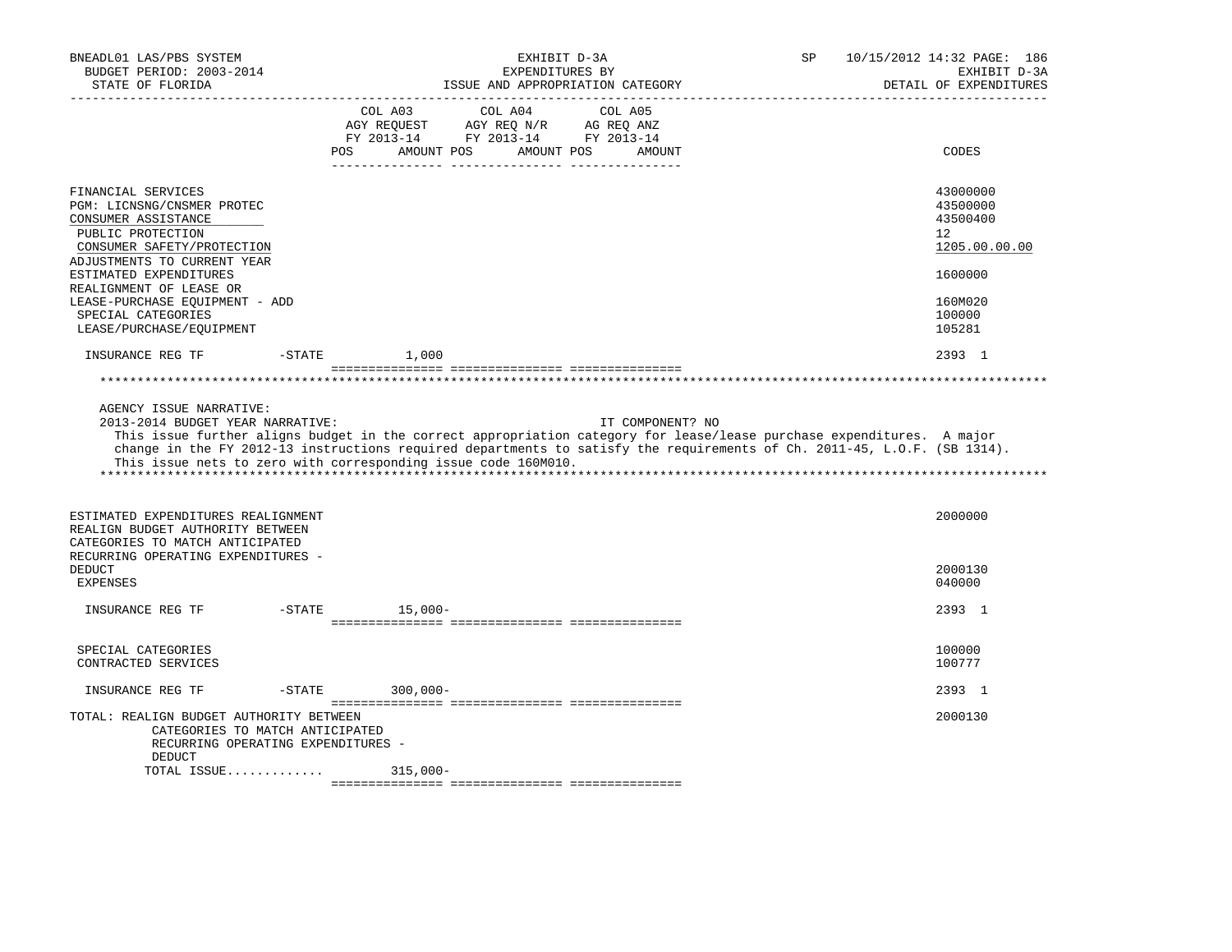| BNEADL01 LAS/PBS SYSTEM<br>BUDGET PERIOD: 2003-2014<br>STATE OF FLORIDA                                                                                                                                                                                                       | EXHIBIT D-3A<br>EXPENDITURES BY<br>ISSUE AND APPROPRIATION CATEGORY                                                                                                                                                                                                                                                                                                                                                                                                                                                                                                                                                  | SP<br>10/15/2012 14:32 PAGE: 187<br>EXHIBIT D-3A<br>DETAIL OF EXPENDITURES   |
|-------------------------------------------------------------------------------------------------------------------------------------------------------------------------------------------------------------------------------------------------------------------------------|----------------------------------------------------------------------------------------------------------------------------------------------------------------------------------------------------------------------------------------------------------------------------------------------------------------------------------------------------------------------------------------------------------------------------------------------------------------------------------------------------------------------------------------------------------------------------------------------------------------------|------------------------------------------------------------------------------|
|                                                                                                                                                                                                                                                                               | COL A03<br>COL A04<br>COL A05<br>AMOUNT POS AMOUNT POS<br><b>POS</b><br>AMOUNT                                                                                                                                                                                                                                                                                                                                                                                                                                                                                                                                       | CODES                                                                        |
| FINANCIAL SERVICES<br>PGM: LICNSNG/CNSMER PROTEC<br>CONSUMER ASSISTANCE<br>PUBLIC PROTECTION<br>CONSUMER SAFETY/PROTECTION<br>ESTIMATED EXPENDITURES REALIGNMENT<br>REALIGN BUDGET AUTHORITY BETWEEN<br>CATEGORIES TO MATCH ANTICIPATED<br>RECURRING OPERATING EXPENDITURES - |                                                                                                                                                                                                                                                                                                                                                                                                                                                                                                                                                                                                                      | 43000000<br>43500000<br>43500400<br>$12^{\circ}$<br>1205.00.00.00<br>2000000 |
| DEDUCT                                                                                                                                                                                                                                                                        |                                                                                                                                                                                                                                                                                                                                                                                                                                                                                                                                                                                                                      | 2000130                                                                      |
| AGENCY ISSUE NARRATIVE:<br>2013-2014 BUDGET YEAR NARRATIVE:                                                                                                                                                                                                                   | IT COMPONENT? NO<br>This issue is the deduct side of a budget authority realignment throughout the Department of Financial Services proper<br>(excluding Office of Insurance Regulation and Office of Financial Regulation). The realignment of budget was first<br>approved in FY 2012-13 General Appropriation Act. This issue continues that practice and moves budget from various<br>categories, except salaries, for realignment. This issue with corresponding issue code 2000140 will net to zero at the<br>department level. If the budget/fund is general revenue, this also nets to zero at a fund level. |                                                                              |
| REALIGN BUDGET AUTHORITY BETWEEN<br>CATEGORIES TO MATCH ANTICIPATED<br>RECURRING OPERATING EXPENDITURES -                                                                                                                                                                     |                                                                                                                                                                                                                                                                                                                                                                                                                                                                                                                                                                                                                      |                                                                              |
| ADD<br>OTHER PERSONAL SERVICES                                                                                                                                                                                                                                                |                                                                                                                                                                                                                                                                                                                                                                                                                                                                                                                                                                                                                      | 2000140<br>030000                                                            |
| INSURANCE REG TF                                                                                                                                                                                                                                                              | $-STATE$ 100,000                                                                                                                                                                                                                                                                                                                                                                                                                                                                                                                                                                                                     | 2393 1                                                                       |
| SPECIAL CATEGORIES<br>OPERATION/MOTOR VEHICLES                                                                                                                                                                                                                                |                                                                                                                                                                                                                                                                                                                                                                                                                                                                                                                                                                                                                      | 100000<br>102289                                                             |
| INSURANCE REG TF<br>$-$ STATE                                                                                                                                                                                                                                                 | 15,000                                                                                                                                                                                                                                                                                                                                                                                                                                                                                                                                                                                                               | 2393 1                                                                       |
| TOTAL: REALIGN BUDGET AUTHORITY BETWEEN<br>CATEGORIES TO MATCH ANTICIPATED<br>RECURRING OPERATING EXPENDITURES -<br>ADD                                                                                                                                                       |                                                                                                                                                                                                                                                                                                                                                                                                                                                                                                                                                                                                                      | 2000140                                                                      |
| TOTAL ISSUE                                                                                                                                                                                                                                                                   | 115,000                                                                                                                                                                                                                                                                                                                                                                                                                                                                                                                                                                                                              |                                                                              |
|                                                                                                                                                                                                                                                                               |                                                                                                                                                                                                                                                                                                                                                                                                                                                                                                                                                                                                                      |                                                                              |
| AGENCY ISSUE NARRATIVE:<br>2013-2014 BUDGET YEAR NARRATIVE:                                                                                                                                                                                                                   | IT COMPONENT? NO<br>This issue is the add side of a budget authority realignment throughout the Department of Financial Services proper<br>(excluding Office of Insurance Regulation and Office of Financial Regulation). The realignment of budget was first                                                                                                                                                                                                                                                                                                                                                        |                                                                              |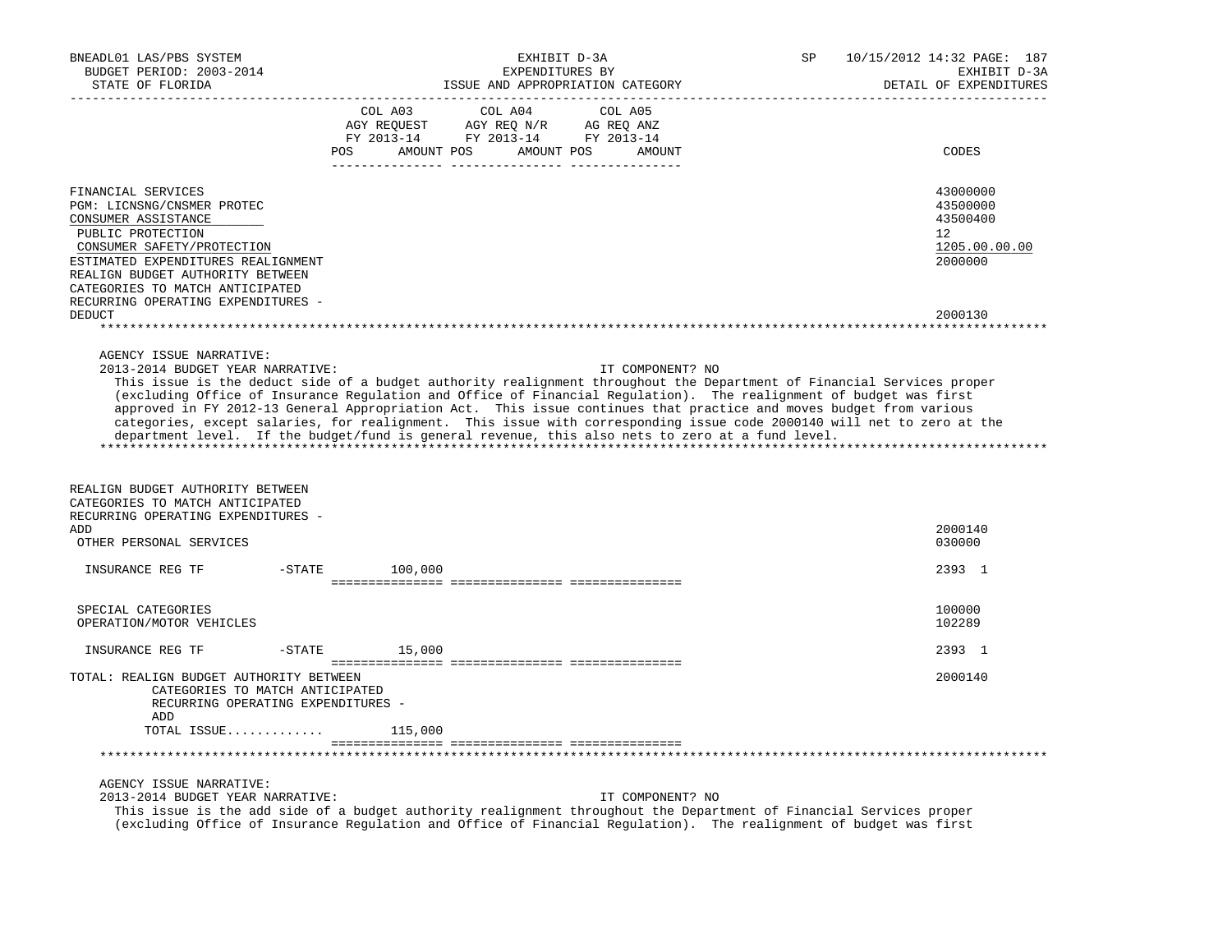| BNEADL01 LAS/PBS SYSTEM<br>BUDGET PERIOD: 2003-2014<br>STATE OF FLORIDA<br>__________________________________                                                                                                                                                                 | EXHIBIT D-3A<br>EXPENDITURES BY<br>ISSUE AND APPROPRIATION CATEGORY                                                                                                                                                                                                                                                                                              | 10/15/2012 14:32 PAGE: 188<br>SP<br>EXHIBIT D-3A<br>DETAIL OF EXPENDITURES   |
|-------------------------------------------------------------------------------------------------------------------------------------------------------------------------------------------------------------------------------------------------------------------------------|------------------------------------------------------------------------------------------------------------------------------------------------------------------------------------------------------------------------------------------------------------------------------------------------------------------------------------------------------------------|------------------------------------------------------------------------------|
|                                                                                                                                                                                                                                                                               | COL A03<br>COL A04<br>COL A05<br>AGY REQUEST AGY REQ N/R AG REQ ANZ<br>FY 2013-14 FY 2013-14 FY 2013-14<br>POS AMOUNT POS AMOUNT POS<br>AMOUNT                                                                                                                                                                                                                   | CODES                                                                        |
| FINANCIAL SERVICES<br>PGM: LICNSNG/CNSMER PROTEC<br>CONSUMER ASSISTANCE<br>PUBLIC PROTECTION<br>CONSUMER SAFETY/PROTECTION<br>ESTIMATED EXPENDITURES REALIGNMENT<br>REALIGN BUDGET AUTHORITY BETWEEN<br>CATEGORIES TO MATCH ANTICIPATED<br>RECURRING OPERATING EXPENDITURES - |                                                                                                                                                                                                                                                                                                                                                                  | 43000000<br>43500000<br>43500400<br>$12^{\circ}$<br>1205.00.00.00<br>2000000 |
| ADD                                                                                                                                                                                                                                                                           |                                                                                                                                                                                                                                                                                                                                                                  | 2000140                                                                      |
| also nets to zero at a fund level.                                                                                                                                                                                                                                            | approved in FY 2012-13 General Appropriation Act. This issue continues that practice and appropriates budget from<br>various categories, except salaries, to various categories where there is additional budget need. This issue with<br>corresponding issue code 2000130 will net to zero at the department level. If the budget/fund is general revenue, this |                                                                              |
| ANNUALIZATION OF ADMINISTERED<br>FUNDS APPROPRIATIONS<br>STATE HEALTH INSURANCE ADJUSTMENT<br>FOR FY 2012-13 - 10 MONTHS<br><b>ANNUALIZATION</b><br>SALARIES AND BENEFITS                                                                                                     |                                                                                                                                                                                                                                                                                                                                                                  | 26A0000<br>26A1830<br>010000                                                 |
| INSURANCE REG TF                                                                                                                                                                                                                                                              | $-STATE$<br>68,335                                                                                                                                                                                                                                                                                                                                               | 2393 1                                                                       |
|                                                                                                                                                                                                                                                                               |                                                                                                                                                                                                                                                                                                                                                                  |                                                                              |
| WORKLOAD<br>UTILIZATION OF CLASS ACTION<br>SETTLEMENTS TO EXPAND CONSUMER<br>OUTREACH PROGRAM                                                                                                                                                                                 |                                                                                                                                                                                                                                                                                                                                                                  | 3000000<br>3000200                                                           |
| EXPENSES                                                                                                                                                                                                                                                                      |                                                                                                                                                                                                                                                                                                                                                                  | 040000                                                                       |
| INSURANCE REG TF                                                                                                                                                                                                                                                              | $-STATE$ 15,000                                                                                                                                                                                                                                                                                                                                                  | 2393 1                                                                       |
| SPECIAL CATEGORIES<br>CONTRACTED SERVICES                                                                                                                                                                                                                                     |                                                                                                                                                                                                                                                                                                                                                                  | 100000<br>100777                                                             |
| $-STATE$<br>INSURANCE REG TF                                                                                                                                                                                                                                                  | 135,000                                                                                                                                                                                                                                                                                                                                                          | 2393 1                                                                       |
| TOTAL: UTILIZATION OF CLASS ACTION<br>SETTLEMENTS TO EXPAND CONSUMER<br>OUTREACH PROGRAM                                                                                                                                                                                      |                                                                                                                                                                                                                                                                                                                                                                  | 3000200                                                                      |
| TOTAL ISSUE                                                                                                                                                                                                                                                                   | 150,000                                                                                                                                                                                                                                                                                                                                                          |                                                                              |
|                                                                                                                                                                                                                                                                               |                                                                                                                                                                                                                                                                                                                                                                  |                                                                              |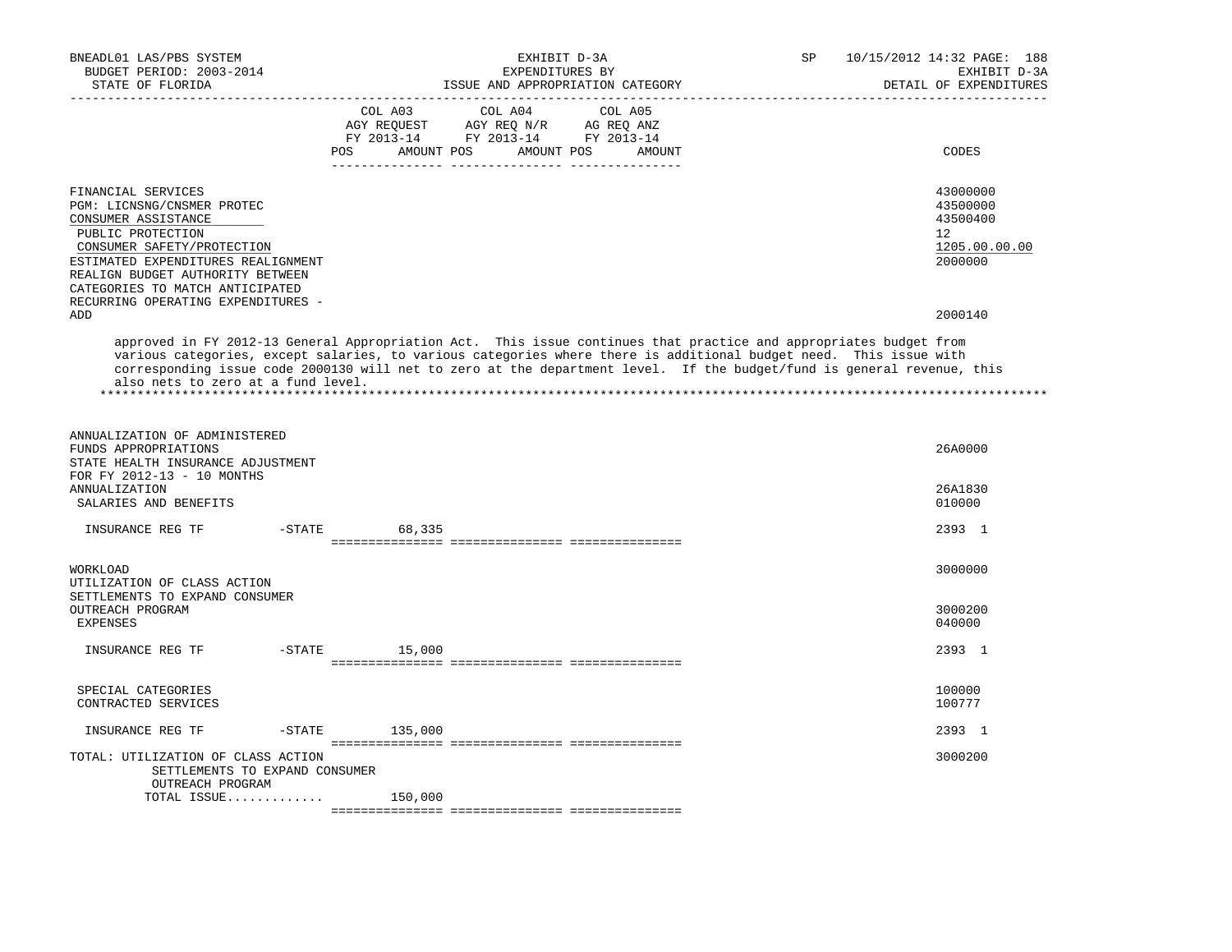| BNEADL01 LAS/PBS SYSTEM<br>BUDGET PERIOD: 2003-2014<br>STATE OF FLORIDA                                                                                                                                 |                                                           | EXHIBIT D-3A<br>EXPENDITURES BY<br>ISSUE AND APPROPRIATION CATEGORY |                                    | SP. | 10/15/2012 14:32 PAGE: 189<br>EXHIBIT D-3A<br>DETAIL OF EXPENDITURES |
|---------------------------------------------------------------------------------------------------------------------------------------------------------------------------------------------------------|-----------------------------------------------------------|---------------------------------------------------------------------|------------------------------------|-----|----------------------------------------------------------------------|
|                                                                                                                                                                                                         | COL A03<br>AGY REOUEST<br>FY 2013-14<br>AMOUNT POS<br>POS | COL A04 COL A05<br>AGY REO N/R<br>FY 2013-14<br>AMOUNT POS          | AG REO ANZ<br>FY 2013-14<br>AMOUNT |     | CODES                                                                |
| FINANCIAL SERVICES<br>PGM: LICNSNG/CNSMER PROTEC<br>CONSUMER ASSISTANCE<br>PUBLIC PROTECTION<br>CONSUMER SAFETY/PROTECTION<br>WORKLOAD<br>UTILIZATION OF CLASS ACTION<br>SETTLEMENTS TO EXPAND CONSUMER |                                                           |                                                                     |                                    |     | 43000000<br>43500000<br>43500400<br>12<br>1205.00.00.00<br>3000000   |
| OUTREACH PROGRAM                                                                                                                                                                                        |                                                           |                                                                     |                                    |     | 3000200                                                              |

 2013-2014 BUDGET YEAR NARRATIVE: IT COMPONENT? NO Issue Title: Provide Proactive Consumer Outreach on Insurance Financial Services Products

Issue Description/Need:

 Financial literacy is a key component in the health and stability of Florida's economy. Every day, Floridians are victimized by unscrupulous agents and scam artists who use deceptive marketing and sales tactics to target consumers who are often unaware of the pitfalls of making uneducated financial decisions.

 Using funds that have been specifically received and reserved for consumer outreach, the department will provide consumer outreach activities and educational information on insurance and financial topics and how to avoid frauds and scams. Additionally, the Department will develop an outreach campaign to educate consumers on the services offered by the Division. This will result in an increase in consumers' awareness on who to call for help or educational materials and to report potential fraudulent activities.

 The department will be able to increase educational and outreach efforts to seniors, non-English and limited English speaking communities, first-time insurance buyers, and small business owners. This will aid them in making sound financial decisions and avoiding unnecessary monetary losses. Outreach activities, including television, radio, online, and print advertising, will help the department target these specific consumers.

 Through close interaction with the public, the department will be able to identify trends in illegal activities, develop and deliver effective outreach programs and enhance our assistance to consumers before they become victimized. If this recurring issue is not funded, these educational activities will cease, resulting in higher numbers of Floridians who will be victimized by unscrupulous insurers, insurance agents, and financial services entities. This will also result in higher costs for insurance and financial products, as the cost of fraud is passed on to the consumer.

 This issue requests a total of 150,000 in recurring authority: 135,000 in contracted services; and 15,000 in expenses. \*\*\*\*\*\*\*\*\*\*\*\*\*\*\*\*\*\*\*\*\*\*\*\*\*\*\*\*\*\*\*\*\*\*\*\*\*\*\*\*\*\*\*\*\*\*\*\*\*\*\*\*\*\*\*\*\*\*\*\*\*\*\*\*\*\*\*\*\*\*\*\*\*\*\*\*\*\*\*\*\*\*\*\*\*\*\*\*\*\*\*\*\*\*\*\*\*\*\*\*\*\*\*\*\*\*\*\*\*\*\*\*\*\*\*\*\*\*\*\*\*\*\*\*\*\*\*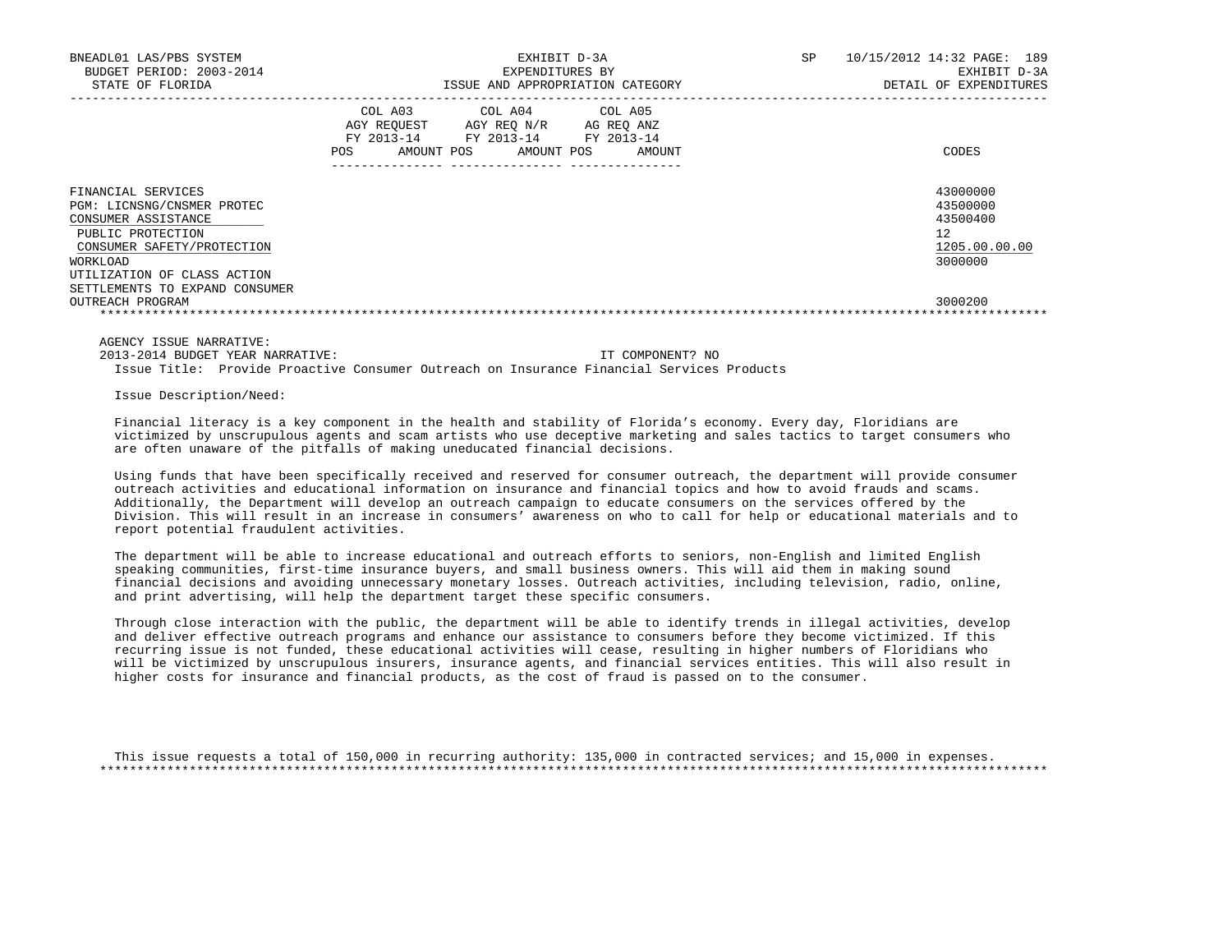| BNEADL01 LAS/PBS SYSTEM<br>BUDGET PERIOD: 2003-2014<br>STATE OF FLORIDA                                                    | EXHIBIT D-3A<br>EXPENDITURES BY<br>ISSUE AND APPROPRIATION CATEGORY                                                                                                                                                                                 | SP<br>10/15/2012 14:32 PAGE: 190<br>EXHIBIT D-3A<br>DETAIL OF EXPENDITURES |
|----------------------------------------------------------------------------------------------------------------------------|-----------------------------------------------------------------------------------------------------------------------------------------------------------------------------------------------------------------------------------------------------|----------------------------------------------------------------------------|
|                                                                                                                            | COL A03 COL A04 COL A05<br>AGY REQUEST AGY REQ N/R AG REQ ANZ<br>FY 2013-14 FY 2013-14 FY 2013-14<br>AMOUNT POS AMOUNT POS AMOUNT<br>POS FOR THE POST OF THE STATE STATE STATE STATE STATE STATE STATE STATE STATE STATE STATE STATE STATE STATE ST | CODES                                                                      |
| FINANCIAL SERVICES<br>PGM: LICNSNG/CNSMER PROTEC<br>CONSUMER ASSISTANCE<br>PUBLIC PROTECTION<br>CONSUMER SAFETY/PROTECTION |                                                                                                                                                                                                                                                     | 43000000<br>43500000<br>43500400<br>12<br>1205.00.00.00                    |
| TOTAL: CONSUMER SAFETY/PROTECTION<br>BY FUND TYPE                                                                          |                                                                                                                                                                                                                                                     | 1205.00.00.00                                                              |
| TRUST FUNDS<br>SALARY RATE 4,767,296                                                                                       | 119.00<br>7,935,141                                                                                                                                                                                                                                 | 2000                                                                       |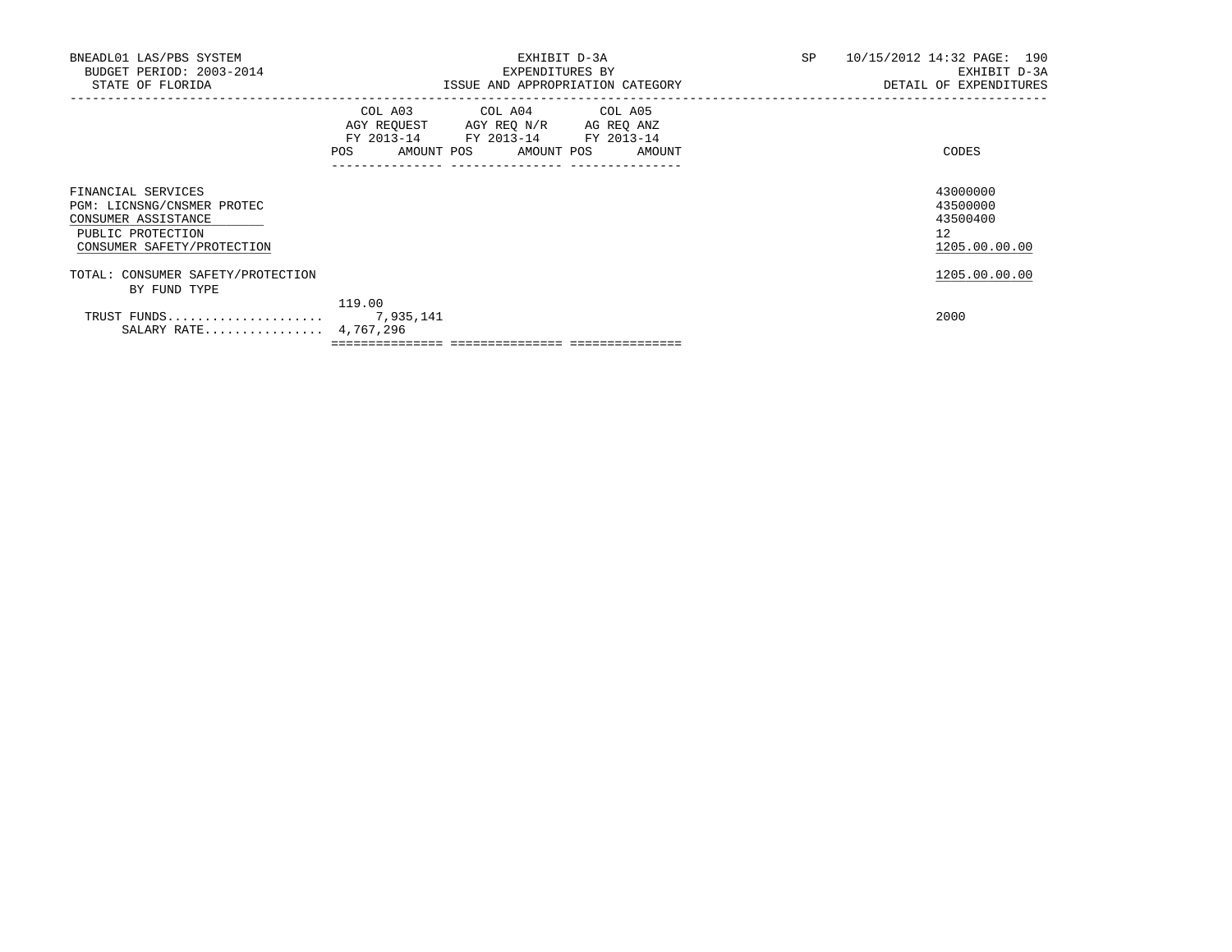| BNEADL01 LAS/PBS SYSTEM<br>BUDGET PERIOD: 2003-2014<br>STATE OF FLORIDA<br>-----------------                                                                                                                                            |           |                                     | EXHIBIT D-3A<br>EXPENDITURES BY<br>ISSUE AND APPROPRIATION CATEGORY                                                  | SP | 10/15/2012 14:32 PAGE: 191<br>EXHIBIT D-3A<br>DETAIL OF EXPENDITURES                    |
|-----------------------------------------------------------------------------------------------------------------------------------------------------------------------------------------------------------------------------------------|-----------|-------------------------------------|----------------------------------------------------------------------------------------------------------------------|----|-----------------------------------------------------------------------------------------|
|                                                                                                                                                                                                                                         |           | COL A03<br><b>POS</b><br>AMOUNT POS | COL A04<br>COL A05<br>AGY REQUEST AGY REQ N/R AG REQ ANZ<br>FY 2013-14 FY 2013-14 FY 2013-14<br>AMOUNT POS<br>AMOUNT |    | CODES                                                                                   |
| FINANCIAL SERVICES<br>PGM: LICNSNG/CNSMER PROTEC<br>FUNERAL/CEMETERY SERVICES<br>PUBLIC PROTECTION<br>REGULATION AND LICENSING<br>ESTIMATED EXPENDITURES<br>ESTIMATED EXPENDITURES - OPERATIONS<br>SALARY RATE<br>SALARY RATE 1,032,727 |           |                                     |                                                                                                                      |    | 43000000<br>43500000<br>43500500<br>12<br>1204.00.00.00<br>1000000<br>1001000<br>000000 |
| SALARIES AND BENEFITS                                                                                                                                                                                                                   |           |                                     |                                                                                                                      |    | 010000                                                                                  |
| REGULATORY TRUST FUND                                                                                                                                                                                                                   |           | 23.00<br>$-$ STATE $1, 367, 190$    |                                                                                                                      |    | 2573 1                                                                                  |
| OTHER PERSONAL SERVICES                                                                                                                                                                                                                 |           |                                     |                                                                                                                      |    | 030000                                                                                  |
| REGULATORY TRUST FUND                                                                                                                                                                                                                   |           | $-STATE$<br>55,000                  |                                                                                                                      |    | 2573 1                                                                                  |
| <b>EXPENSES</b>                                                                                                                                                                                                                         |           |                                     |                                                                                                                      |    | 040000                                                                                  |
| REGULATORY TRUST FUND                                                                                                                                                                                                                   | $-STATE$  | 335,210                             |                                                                                                                      |    | 2573 1                                                                                  |
| OPERATING CAPITAL OUTLAY                                                                                                                                                                                                                |           |                                     |                                                                                                                      |    | 060000                                                                                  |
| REGULATORY TRUST FUND                                                                                                                                                                                                                   | $-$ STATE | 9,500                               |                                                                                                                      |    | 2573 1                                                                                  |
| SPECIAL CATEGORIES<br>ELECTRONIC COMMERCE FEES                                                                                                                                                                                          |           |                                     |                                                                                                                      |    | 100000<br>100064                                                                        |
| REGULATORY TRUST FUND                                                                                                                                                                                                                   |           | $-$ STATE<br>14,100                 |                                                                                                                      |    | 2573 1                                                                                  |
| CONTRACTED SERVICES                                                                                                                                                                                                                     |           |                                     |                                                                                                                      |    | 100777                                                                                  |
| REGULATORY TRUST FUND                                                                                                                                                                                                                   |           | $-$ STATE 113, 325                  |                                                                                                                      |    | 2573 1                                                                                  |
| OPERATION/MOTOR VEHICLES                                                                                                                                                                                                                |           |                                     |                                                                                                                      |    | 102289                                                                                  |
| REGULATORY TRUST FUND                                                                                                                                                                                                                   | $-$ STATE | 8,700                               |                                                                                                                      |    | 2573 1                                                                                  |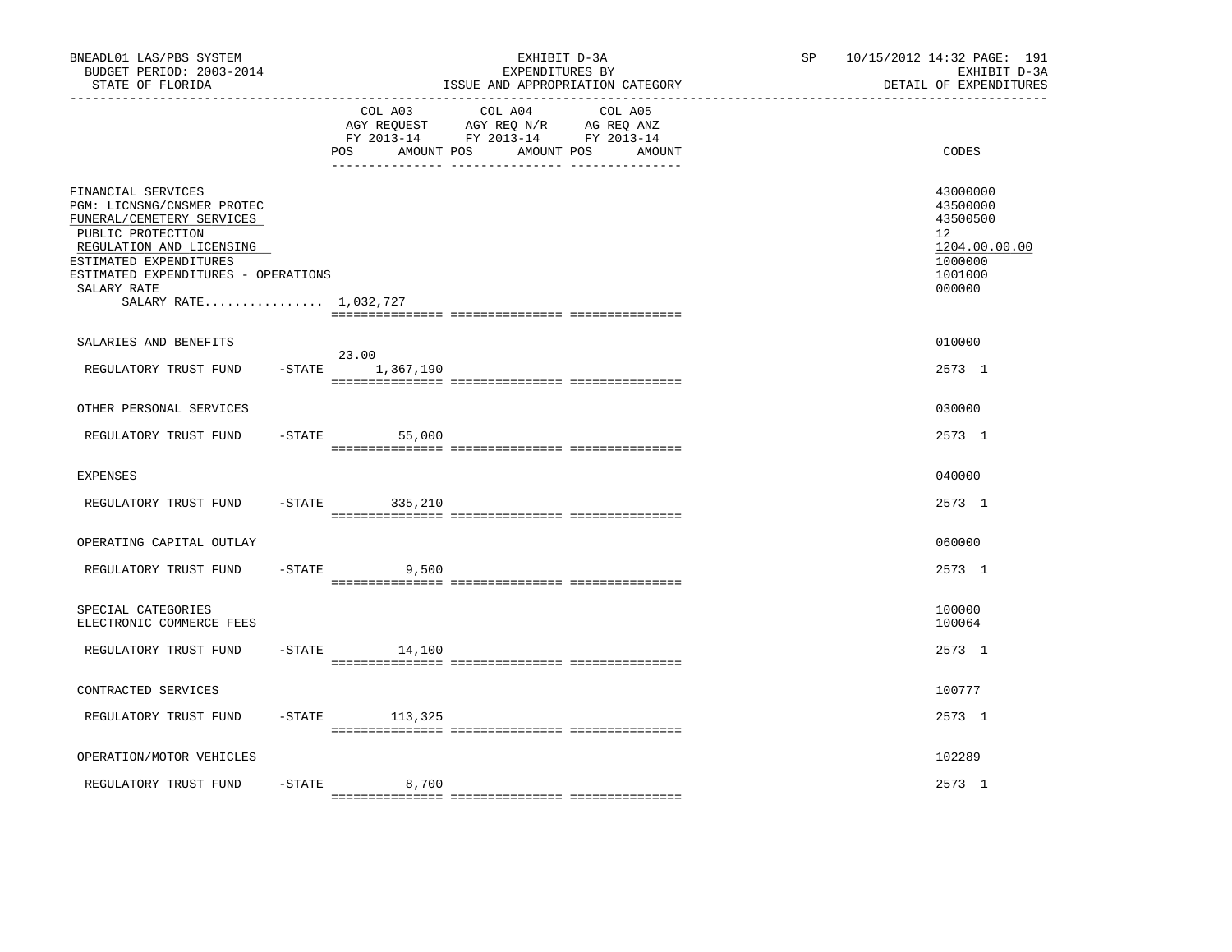| BNEADL01 LAS/PBS SYSTEM<br>BUDGET PERIOD: 2003-2014<br>STATE OF FLORIDA                                                                                                                                                                            |           | ______________________________________ | EXHIBIT D-3A<br>EXPENDITURES BY<br>ISSUE AND APPROPRIATION CATEGORY                                                  | SP | 10/15/2012 14:32 PAGE: 192<br>EXHIBIT D-3A<br>DETAIL OF EXPENDITURES                              |
|----------------------------------------------------------------------------------------------------------------------------------------------------------------------------------------------------------------------------------------------------|-----------|----------------------------------------|----------------------------------------------------------------------------------------------------------------------|----|---------------------------------------------------------------------------------------------------|
|                                                                                                                                                                                                                                                    |           | COL A03<br>AMOUNT POS<br><b>POS</b>    | COL A04<br>COL A05<br>AGY REQUEST AGY REQ N/R AG REQ ANZ<br>FY 2013-14 FY 2013-14 FY 2013-14<br>AMOUNT POS<br>AMOUNT |    | CODES                                                                                             |
| FINANCIAL SERVICES<br>PGM: LICNSNG/CNSMER PROTEC<br>FUNERAL/CEMETERY SERVICES<br>PUBLIC PROTECTION<br>REGULATION AND LICENSING<br>ESTIMATED EXPENDITURES<br>ESTIMATED EXPENDITURES - OPERATIONS<br>SPECIAL CATEGORIES<br>RISK MANAGEMENT INSURANCE |           |                                        |                                                                                                                      |    | 43000000<br>43500000<br>43500500<br>12<br>1204.00.00.00<br>1000000<br>1001000<br>100000<br>103241 |
| REGULATORY TRUST FUND                                                                                                                                                                                                                              |           | $-$ STATE<br>8,751                     |                                                                                                                      |    | 2573 1                                                                                            |
| LEASE/PURCHASE/EQUIPMENT                                                                                                                                                                                                                           |           |                                        |                                                                                                                      |    | 105281                                                                                            |
| REGULATORY TRUST FUND                                                                                                                                                                                                                              | $-$ STATE | 2,962                                  |                                                                                                                      |    | 2573 1                                                                                            |
| TR/DMS/HR SVCS/STW CONTRCT                                                                                                                                                                                                                         |           |                                        |                                                                                                                      |    | 107040                                                                                            |
| REGULATORY TRUST FUND                                                                                                                                                                                                                              |           | $-$ STATE $12, 458$                    |                                                                                                                      |    | 2573 1                                                                                            |
| TOTAL: ESTIMATED EXPENDITURES - OPERATIONS<br>TOTAL POSITIONS 23.00<br>TOTAL ISSUE $1,927,196$<br>TOTAL SALARY RATE 1,032,727                                                                                                                      |           |                                        |                                                                                                                      |    | 1001000                                                                                           |
| CASUALTY INSURANCE PREMIUM<br>ADJUSTMENT<br>SPECIAL CATEGORIES<br>RISK MANAGEMENT INSURANCE                                                                                                                                                        |           |                                        |                                                                                                                      |    | 1001090<br>100000<br>103241                                                                       |
| REGULATORY TRUST FUND                                                                                                                                                                                                                              | $-$ STATE | 819                                    |                                                                                                                      |    | 2573 1                                                                                            |
| FLORIDA RETIREMENT SYSTEM<br>CONTRIBUTION ADJUSTMENT FOR<br>FISCAL YEAR 2012-2013<br>SALARIES AND BENEFITS                                                                                                                                         |           |                                        |                                                                                                                      |    | 1001240<br>010000                                                                                 |
| REGULATORY TRUST FUND                                                                                                                                                                                                                              |           | $-STATE$<br>2,973                      |                                                                                                                      |    | 2573 1                                                                                            |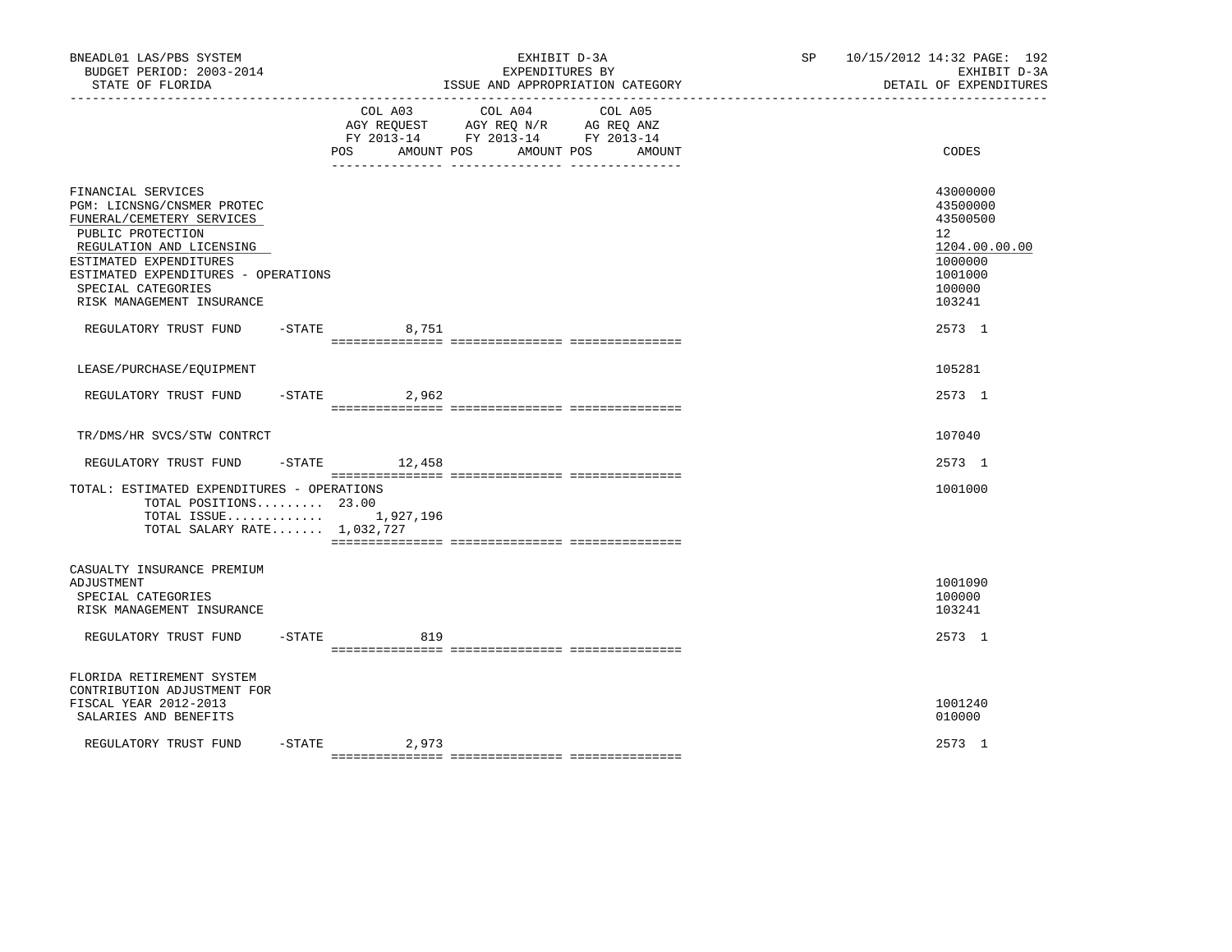| BNEADL01 LAS/PBS SYSTEM<br>BUDGET PERIOD: 2003-2014<br>STATE OF FLORIDA                                                                                                                                                    | EXHIBIT D-3A<br>EXPENDITURES BY<br>ISSUE AND APPROPRIATION CATEGORY                                                                                         | 10/15/2012 14:32 PAGE: 193<br>SP<br>EXHIBIT D-3A<br>DETAIL OF EXPENDITURES |
|----------------------------------------------------------------------------------------------------------------------------------------------------------------------------------------------------------------------------|-------------------------------------------------------------------------------------------------------------------------------------------------------------|----------------------------------------------------------------------------|
|                                                                                                                                                                                                                            | COL A03<br>COL A04<br>COL A05<br>AGY REQUEST AGY REQ N/R AG REQ ANZ<br>FY 2013-14 FY 2013-14 FY 2013-14<br><b>POS</b><br>AMOUNT POS<br>AMOUNT POS<br>AMOUNT | CODES                                                                      |
| FINANCIAL SERVICES<br>PGM: LICNSNG/CNSMER PROTEC<br>FUNERAL/CEMETERY SERVICES<br>PUBLIC PROTECTION<br>REGULATION AND LICENSING<br>ESTIMATED EXPENDITURES<br>ADJUSTMENT TO STATE HEALTH<br>INSURANCE PREMIUM CONTRIBUTION - |                                                                                                                                                             | 43000000<br>43500000<br>43500500<br>12<br>1204.00.00.00<br>1000000         |
| FISCAL YEAR 2012-13<br>SALARIES AND BENEFITS                                                                                                                                                                               |                                                                                                                                                             | 1001830<br>010000                                                          |
| REGULATORY TRUST FUND<br>$-$ STATE                                                                                                                                                                                         | 2,763                                                                                                                                                       | 2573 1                                                                     |
| REALLOCATION OF HUMAN RESOURCES<br>OUTSOURCING<br>SPECIAL CATEGORIES<br>TR/DMS/HR SVCS/STW CONTRCT                                                                                                                         |                                                                                                                                                             | 1005900<br>100000<br>107040                                                |
| REGULATORY TRUST FUND<br>-STATE                                                                                                                                                                                            | $302 -$                                                                                                                                                     | 2573 1                                                                     |
| ESTIMATED EXPENDITURES REALIGNMENT<br>REALIGN SALARY BUDGET AUTHORITY TO                                                                                                                                                   |                                                                                                                                                             | 2000000                                                                    |
| MATCH RECURRING OPERATING<br>EXPENDITURES - ADD<br>SALARY RATE<br>SALARY RATE $30,000$                                                                                                                                     |                                                                                                                                                             | 2000230<br>000000                                                          |
| SALARIES AND BENEFITS                                                                                                                                                                                                      |                                                                                                                                                             | 010000                                                                     |
| $-$ STATE<br>REGULATORY TRUST FUND                                                                                                                                                                                         | 30,000                                                                                                                                                      | 2573 1                                                                     |
| TOTAL: REALIGN SALARY BUDGET AUTHORITY TO<br>MATCH RECURRING OPERATING<br>EXPENDITURES - ADD<br>TOTAL ISSUE<br>TOTAL SALARY RATE 30,000                                                                                    | 30,000                                                                                                                                                      | 2000230                                                                    |
|                                                                                                                                                                                                                            |                                                                                                                                                             |                                                                            |

2013-2014 BUDGET YEAR NARRATIVE: IT COMPONENT? NO

 This issue is the add side of a salary budget authority realignment throughout the Department of Financial Services proper (excluding Office of Insurance Regulation and Office of Financial Regulation). The realignment of budget was first approved in FY 2012-13 General Appropriation Act. This issue continues that practice and appropriates the salary budget where there is additional need. This issue with corresponding issue code 2000220 will net to zero at the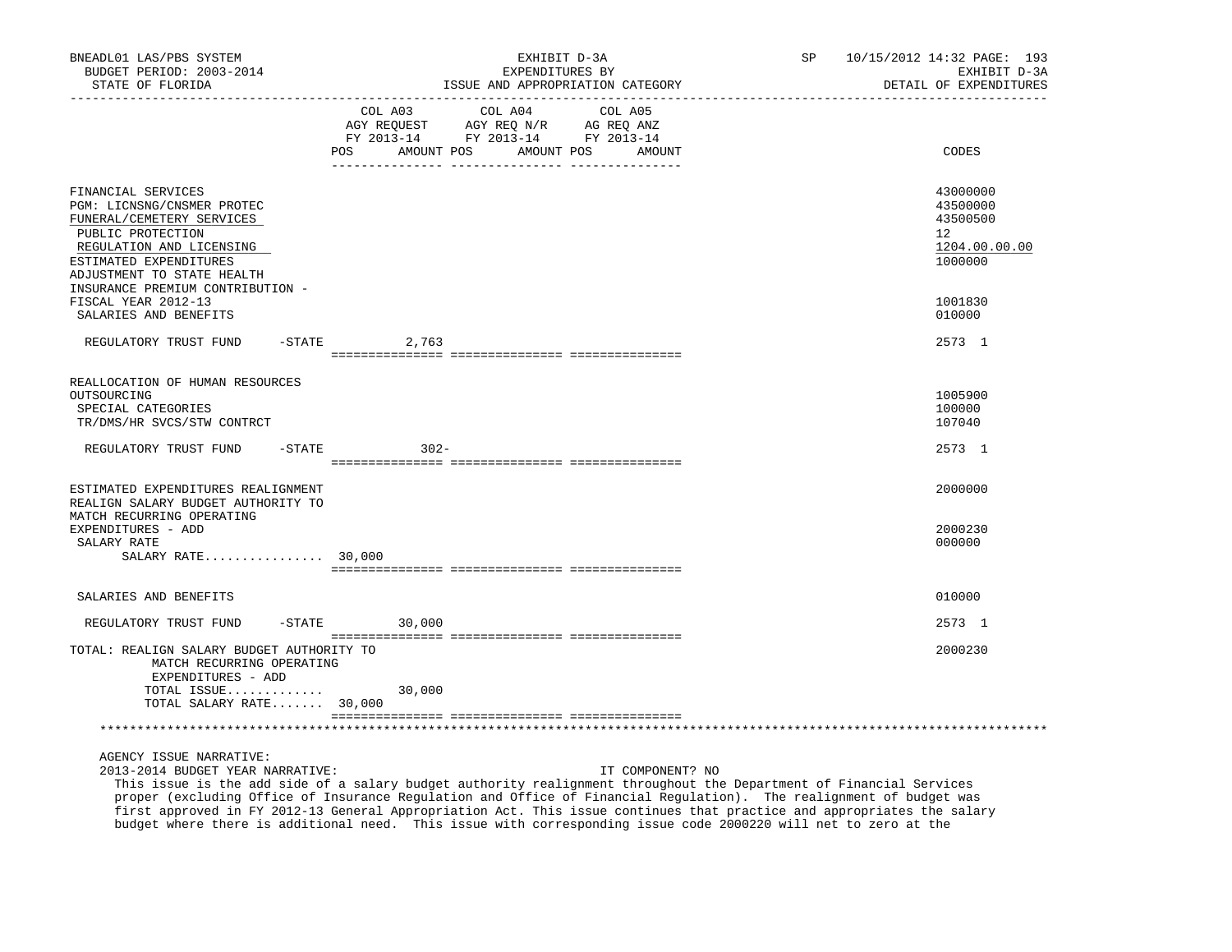| BNEADL01 LAS/PBS SYSTEM<br>BUDGET PERIOD: 2003-2014<br>STATE OF FLORIDA                                                                                                                                                                 |                     | ISSUE AND APPROPRIATION CATEGORY                                                                                                      | EXHIBIT D-3A<br>EXPENDITURES BY |                    |          | SP 10/15/2012 14:32 PAGE: 194<br>EXHIBIT D-3A<br>DETAIL OF EXPENDITURES         |
|-----------------------------------------------------------------------------------------------------------------------------------------------------------------------------------------------------------------------------------------|---------------------|---------------------------------------------------------------------------------------------------------------------------------------|---------------------------------|--------------------|----------|---------------------------------------------------------------------------------|
|                                                                                                                                                                                                                                         |                     |                                                                                                                                       |                                 |                    |          |                                                                                 |
|                                                                                                                                                                                                                                         |                     | COL A03 COL A04 COL A05<br>AGY REQUEST AGY REQ N/R AG REQ ANZ<br>FY 2013-14 FY 2013-14 FY 2013-14<br>POS AMOUNT POS AMOUNT POS AMOUNT |                                 |                    |          | CODES                                                                           |
|                                                                                                                                                                                                                                         |                     |                                                                                                                                       |                                 |                    |          |                                                                                 |
| FINANCIAL SERVICES<br>PGM: LICNSNG/CNSMER PROTEC<br>FUNERAL/CEMETERY SERVICES<br>PUBLIC PROTECTION<br>REGULATION AND LICENSING<br>ESTIMATED EXPENDITURES REALIGNMENT<br>REALIGN SALARY BUDGET AUTHORITY TO<br>MATCH RECURRING OPERATING |                     |                                                                                                                                       |                                 |                    |          | 43000000<br>43500000<br>43500500<br>12 <sup>7</sup><br>1204.00.00.00<br>2000000 |
| EXPENDITURES - ADD                                                                                                                                                                                                                      |                     |                                                                                                                                       |                                 |                    |          | 2000230                                                                         |
| department level.                                                                                                                                                                                                                       |                     |                                                                                                                                       |                                 |                    |          |                                                                                 |
|                                                                                                                                                                                                                                         |                     |                                                                                                                                       |                                 |                    |          |                                                                                 |
| POSITION DETAIL OF SALARIES AND BENEFITS:                                                                                                                                                                                               |                     |                                                                                                                                       |                                 |                    |          |                                                                                 |
|                                                                                                                                                                                                                                         | FTE                 | BASE RATE                                                                                                                             |                                 | ADDITIVES BENEFITS | SUBTOTAL | LAPSE LAPSED SALARIES<br>% AND BENEFITS                                         |
| A03 - AGY REQUEST FY 2013-14                                                                                                                                                                                                            |                     |                                                                                                                                       |                                 |                    |          |                                                                                 |
|                                                                                                                                                                                                                                         |                     |                                                                                                                                       |                                 |                    |          |                                                                                 |
| CHANGES TO CURRENTLY AUTHORIZED POSITIONS<br>RA00 RATE AND SALARY ADJ - NO FTE/BENEFITS                                                                                                                                                 |                     |                                                                                                                                       |                                 |                    |          |                                                                                 |
| C0000 001                                                                                                                                                                                                                               | 0.00                | 30,000                                                                                                                                |                                 |                    |          | 30,000 0.00 30,000                                                              |
| TOTALS FOR ISSUE BY FUND<br>2573 REGULATORY TRUST FUND                                                                                                                                                                                  |                     |                                                                                                                                       |                                 |                    |          | 30,000                                                                          |
|                                                                                                                                                                                                                                         |                     | $0.00$ 30,000                                                                                                                         |                                 |                    | 30,000   | <u> -------------</u><br>30,000                                                 |
|                                                                                                                                                                                                                                         |                     |                                                                                                                                       |                                 |                    |          | ==============                                                                  |
|                                                                                                                                                                                                                                         |                     |                                                                                                                                       |                                 |                    |          |                                                                                 |
|                                                                                                                                                                                                                                         |                     |                                                                                                                                       |                                 |                    |          |                                                                                 |
| CONSOLIDATE INFORMATION TECHNOLOGY<br>(IT) CONTRACTS - DEDUCT<br>SPECIAL CATEGORIES<br>CONTRACTED SERVICES                                                                                                                              |                     |                                                                                                                                       |                                 |                    |          | 2007100<br>100000<br>100777                                                     |
| REGULATORY TRUST FUND                                                                                                                                                                                                                   | $-$ STATE $13,776-$ |                                                                                                                                       |                                 |                    |          | 2573 1                                                                          |
|                                                                                                                                                                                                                                         |                     |                                                                                                                                       |                                 |                    |          |                                                                                 |
| AGENCY ISSUE NARRATIVE:<br>2013-2014 BUDGET YEAR NARRATIVE:                                                                                                                                                                             |                     |                                                                                                                                       | IT COMPONENT? NO                |                    |          |                                                                                 |
| Issue Title: Consolidate Information Technology (IT) Contracts                                                                                                                                                                          |                     |                                                                                                                                       |                                 |                    |          |                                                                                 |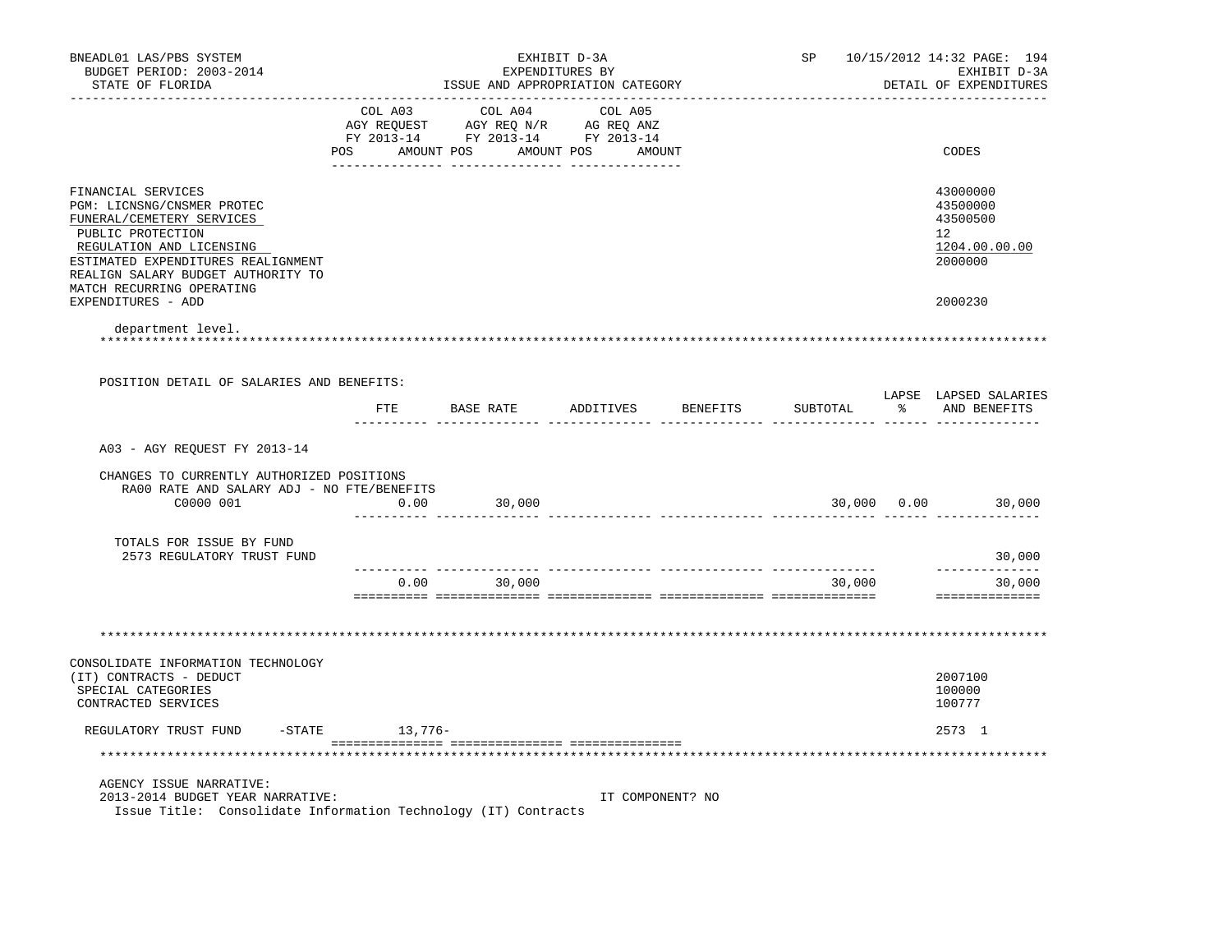| BNEADL01 LAS/PBS SYSTEM<br>BUDGET PERIOD: 2003-2014<br>STATE OF FLORIDA                                                                                                                                    |     | EXHIBIT D-3A<br>EXPENDITURES BY<br>ISSUE AND APPROPRIATION CATEGORY                                                        | SP     | 10/15/2012 14:32 PAGE: 195<br>EXHIBIT D-3A<br>DETAIL OF EXPENDITURES |                                                                    |
|------------------------------------------------------------------------------------------------------------------------------------------------------------------------------------------------------------|-----|----------------------------------------------------------------------------------------------------------------------------|--------|----------------------------------------------------------------------|--------------------------------------------------------------------|
|                                                                                                                                                                                                            | POS | COL A03 COL A04 COL A05<br>AGY REOUEST AGY REO N/R AG REO ANZ<br>FY 2013-14 FY 2013-14 FY 2013-14<br>AMOUNT POS AMOUNT POS | AMOUNT |                                                                      | CODES                                                              |
| FINANCIAL SERVICES<br>PGM: LICNSNG/CNSMER PROTEC<br>FUNERAL/CEMETERY SERVICES<br>PUBLIC PROTECTION<br>REGULATION AND LICENSING<br>ESTIMATED EXPENDITURES REALIGNMENT<br>CONSOLIDATE INFORMATION TECHNOLOGY |     |                                                                                                                            |        |                                                                      | 43000000<br>43500000<br>43500500<br>12<br>1204.00.00.00<br>2000000 |
| (IT) CONTRACTS - DEDUCT                                                                                                                                                                                    |     |                                                                                                                            |        |                                                                      | 2007100                                                            |

 Reference to Long-Range Program Plan: Goal #5 - Operational Efficiencies. The department will strive for organizational excellence by promoting and encouraging continuous improvement.

 The Division of Information Systems (DIS) is requesting transfer of \$1,409,265 from DFS' Divisions of Agent and Agency Services, State Fire Marshal and Funeral, Cemetery & Consumer Services for three existing contracts between the divisions and Information System of Florida (ISF).

 The three contracts are for the purpose of application support services (enhancements, design and development technology) to implement new legislation, provide maintenance and technical support, correct errors, make data changes, and perform system remediation for the divisions' custom applications. The custom applications within the Division of State and Funeral, Cemetery & Consumer Services are: Agent & Agency Licensing Functions (AALF), Automated Licensing Information System (ALIS), Department of Insurance Continuing Education (DICE), and Internet Appointment module of ALIS (eAppoint). This issue will transfer \$13,776 from the Division of State and Funeral, Cemetery & Consumer Services to DIS.

 This issue with corresponding issue code 2007200 will net to zero in the contracted services category at the department level. \*\*\*\*\*\*\*\*\*\*\*\*\*\*\*\*\*\*\*\*\*\*\*\*\*\*\*\*\*\*\*\*\*\*\*\*\*\*\*\*\*\*\*\*\*\*\*\*\*\*\*\*\*\*\*\*\*\*\*\*\*\*\*\*\*\*\*\*\*\*\*\*\*\*\*\*\*\*\*\*\*\*\*\*\*\*\*\*\*\*\*\*\*\*\*\*\*\*\*\*\*\*\*\*\*\*\*\*\*\*\*\*\*\*\*\*\*\*\*\*\*\*\*\*\*\*\*

| ANNUALIZATION OF ADMINISTERED                             |               |
|-----------------------------------------------------------|---------------|
| FUNDS APPROPRIATIONS<br>STATE HEALTH INSURANCE ADJUSTMENT | 26A0000       |
| FOR FY 2012-13 - 10 MONTHS                                |               |
| ANNUALIZATION                                             | 26A1830       |
| SALARIES AND BENEFITS                                     | 010000        |
| 13,815<br>REGULATORY TRUST FUND<br>-STATE                 | 2573 1        |
| :===============================                          |               |
| TOTAL: REGULATION AND LICENSING                           | 1204.00.00.00 |
| BY FUND TYPE                                              |               |
| 23.00                                                     |               |
| 1,963,488<br>TRUST FUNDS                                  | 2000          |

=============== =============== ===============

SALARY RATE................ 1,062,727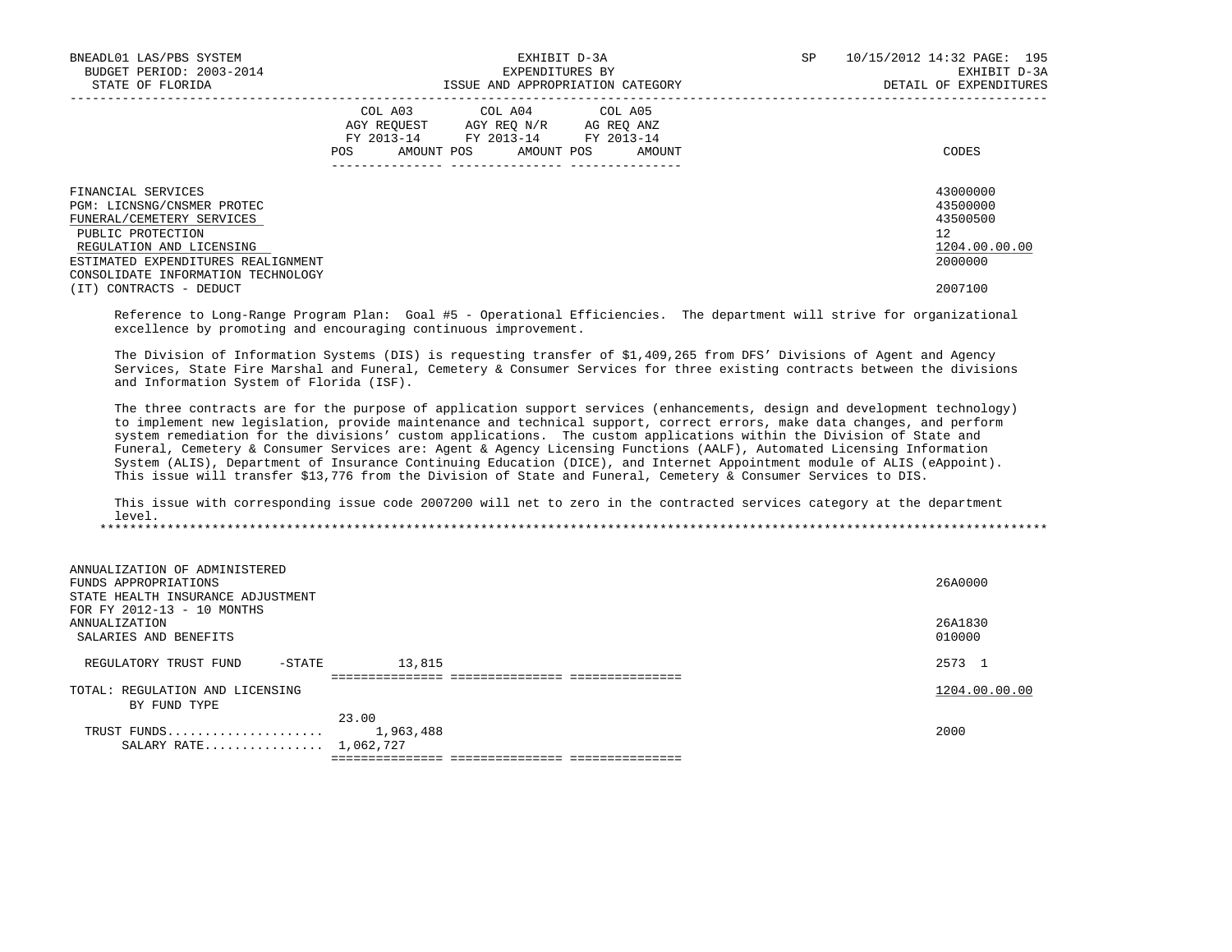| BNEADL01 LAS/PBS SYSTEM<br>BUDGET PERIOD: 2003-2014<br>STATE OF FLORIDA<br>------------------                                                                                                                                           |                  | EXHIBIT D-3A<br>EXPENDITURES BY<br>ISSUE AND APPROPRIATION CATEGORY | SP and the set of the set of the set of the set of the set of the set of the set of the set of the set of the set of the set of the set of the set of the set of the set of the set of the set of the set of the set of the se<br>______________________________________ | 10/15/2012 14:32 PAGE: 196<br>EXHIBIT D-3A<br>DETAIL OF EXPENDITURES                    |
|-----------------------------------------------------------------------------------------------------------------------------------------------------------------------------------------------------------------------------------------|------------------|---------------------------------------------------------------------|--------------------------------------------------------------------------------------------------------------------------------------------------------------------------------------------------------------------------------------------------------------------------|-----------------------------------------------------------------------------------------|
|                                                                                                                                                                                                                                         | COL A03          | COL A04 COL A05<br>POS AMOUNT POS AMOUNT POS AMOUNT                 |                                                                                                                                                                                                                                                                          | CODES                                                                                   |
| FINANCIAL SERVICES<br>PGM: LICNSNG/CNSMER PROTEC<br>PUBLIC ASSISTANCE FRAUD<br>PUBLIC PROTECTION<br>CONSUMER SAFETY/PROTECTION<br>ESTIMATED EXPENDITURES<br>ESTIMATED EXPENDITURES - OPERATIONS<br>SALARY RATE<br>SALARY RATE 4,291,185 |                  |                                                                     |                                                                                                                                                                                                                                                                          | 43000000<br>43500000<br>43500700<br>12<br>1205.00.00.00<br>1000000<br>1001000<br>000000 |
| SALARIES AND BENEFITS                                                                                                                                                                                                                   |                  |                                                                     |                                                                                                                                                                                                                                                                          | 010000                                                                                  |
| ADMINISTRATIVE TRUST FUND -STATE 148,160<br>FEDERAL GRANTS TRUST FUND -RECPNT<br>$\begin{tabular}{llll} \textbf{IN SURANCE REG TF} & \textbf{--STATE} & \textbf{1,870,725} \end{tabular}$                                               | 2,696,745        |                                                                     |                                                                                                                                                                                                                                                                          | 2021 1<br>2261 9<br>2393 1                                                              |
| TOTAL POSITIONS 63.00<br>TOTAL APPRO 4,715,630                                                                                                                                                                                          |                  |                                                                     |                                                                                                                                                                                                                                                                          |                                                                                         |
| OTHER PERSONAL SERVICES                                                                                                                                                                                                                 |                  |                                                                     |                                                                                                                                                                                                                                                                          | 030000                                                                                  |
| FEDERAL GRANTS TRUST FUND -RECPNT<br>INSURANCE REG TF -STATE                                                                                                                                                                            | 144<br>1,406     |                                                                     |                                                                                                                                                                                                                                                                          | 2261 9<br>2393 1                                                                        |
| TOTAL APPRO                                                                                                                                                                                                                             | 1,550            |                                                                     |                                                                                                                                                                                                                                                                          |                                                                                         |
| <b>EXPENSES</b>                                                                                                                                                                                                                         |                  |                                                                     |                                                                                                                                                                                                                                                                          | 040000                                                                                  |
| FEDERAL GRANTS TRUST FUND -RECPNT 30,869<br>INSURANCE REG TF    -STATE                                                                                                                                                                  | 427,270          |                                                                     |                                                                                                                                                                                                                                                                          | 2261 9<br>2393 1                                                                        |
| TOTAL APPRO                                                                                                                                                                                                                             | 458,139          |                                                                     |                                                                                                                                                                                                                                                                          |                                                                                         |
| OPERATING CAPITAL OUTLAY                                                                                                                                                                                                                |                  |                                                                     |                                                                                                                                                                                                                                                                          | 060000                                                                                  |
| INSURANCE REG TF                                                                                                                                                                                                                        | $-$ STATE 20,000 |                                                                     |                                                                                                                                                                                                                                                                          | 2393 1                                                                                  |
| SPECIAL CATEGORIES<br>CONTRACTED SERVICES                                                                                                                                                                                               |                  |                                                                     |                                                                                                                                                                                                                                                                          | 100000<br>100777                                                                        |
| FEDERAL GRANTS TRUST FUND -RECPNT 60,527<br>INSURANCE REG TF<br>$-STATE$                                                                                                                                                                | 185,791          |                                                                     |                                                                                                                                                                                                                                                                          | 2261 9<br>2393 1                                                                        |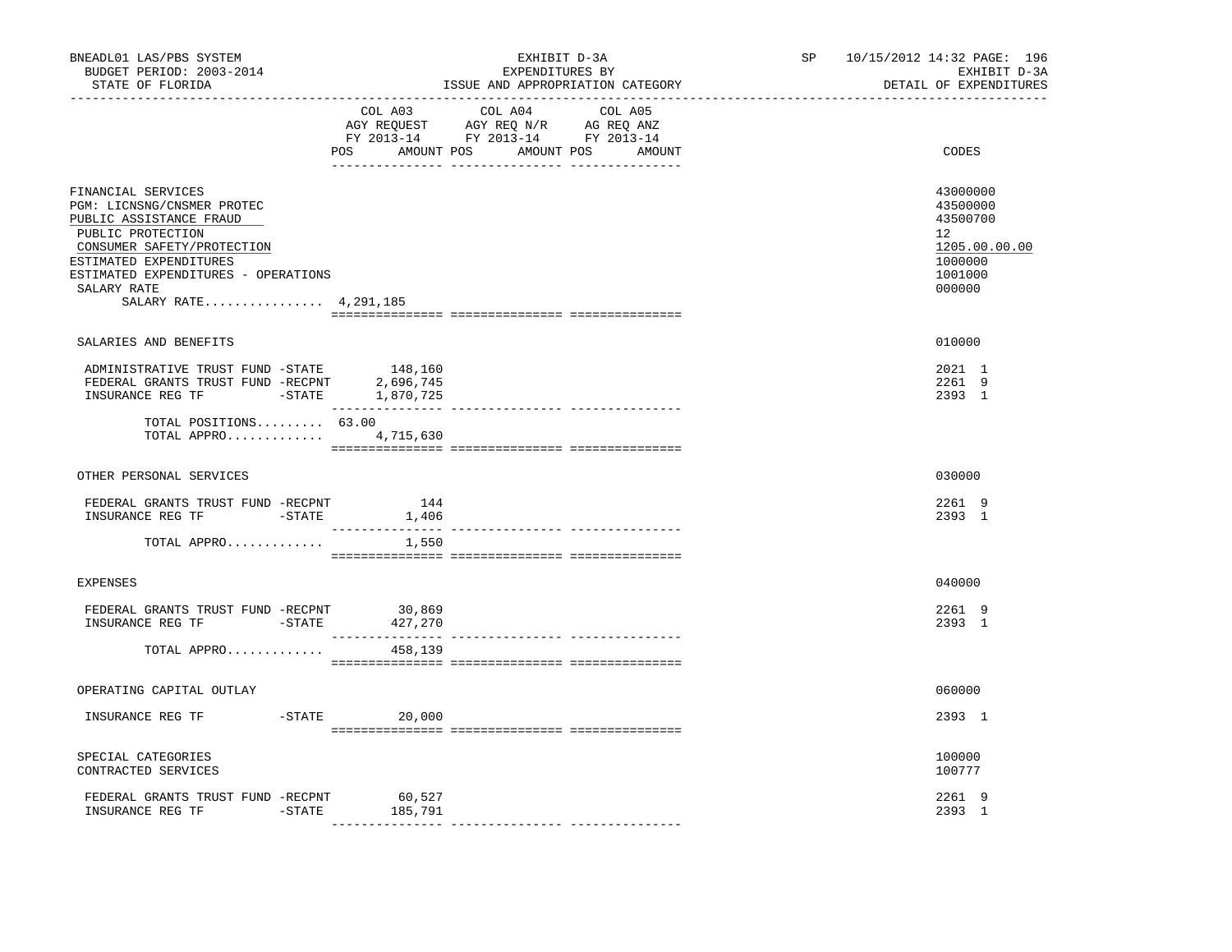| BNEADL01 LAS/PBS SYSTEM<br>BUDGET PERIOD: 2003-2014<br>STATE OF FLORIDA                                                                                                                                                                                               | --------------------------- | EXHIBIT D-3A<br>EXPENDITURES BY<br>ISSUE AND APPROPRIATION CATEGORY                                                                                                                            | SP<br>___________________ | 10/15/2012 14:32 PAGE: 197<br>EXHIBIT D-3A<br>DETAIL OF EXPENDITURES                                           |
|-----------------------------------------------------------------------------------------------------------------------------------------------------------------------------------------------------------------------------------------------------------------------|-----------------------------|------------------------------------------------------------------------------------------------------------------------------------------------------------------------------------------------|---------------------------|----------------------------------------------------------------------------------------------------------------|
|                                                                                                                                                                                                                                                                       |                             | $\begin{tabular}{lcccc} COL A03 & COL A04 & COL A05 \\ AGY REQUEST & AGY REQ N/R & AG REQ ANZ \\ FY & 2013-14 & FY & 2013-14 & FY & 2013-14 \end{tabular}$<br>POS AMOUNT POS AMOUNT POS AMOUNT |                           | CODES                                                                                                          |
| FINANCIAL SERVICES<br>PGM: LICNSNG/CNSMER PROTEC<br>PUBLIC ASSISTANCE FRAUD<br>PUBLIC PROTECTION<br>CONSUMER SAFETY/PROTECTION<br>ESTIMATED EXPENDITURES<br>ESTIMATED EXPENDITURES - OPERATIONS<br>SPECIAL CATEGORIES<br>CONTRACTED SERVICES<br>TOTAL APPRO $246,318$ |                             |                                                                                                                                                                                                |                           | 43000000<br>43500000<br>43500700<br>12 <sup>°</sup><br>1205.00.00.00<br>1000000<br>1001000<br>100000<br>100777 |
| OPERATION/MOTOR VEHICLES                                                                                                                                                                                                                                              |                             |                                                                                                                                                                                                |                           | 102289                                                                                                         |
| FEDERAL GRANTS TRUST FUND -RECPNT 20,000                                                                                                                                                                                                                              |                             |                                                                                                                                                                                                |                           | 2261 9                                                                                                         |
| RISK MANAGEMENT INSURANCE                                                                                                                                                                                                                                             |                             |                                                                                                                                                                                                |                           | 103241                                                                                                         |
| INSURANCE REG TF                                                                                                                                                                                                                                                      | $-$ STATE 12,036            |                                                                                                                                                                                                |                           | 2393 1                                                                                                         |
| LEASE/PURCHASE/EQUIPMENT                                                                                                                                                                                                                                              |                             |                                                                                                                                                                                                |                           | 105281                                                                                                         |
| INSURANCE REG TF -STATE 9,300                                                                                                                                                                                                                                         |                             |                                                                                                                                                                                                |                           | 2393 1                                                                                                         |
| TR/DMS/HR SVCS/STW CONTRCT                                                                                                                                                                                                                                            |                             |                                                                                                                                                                                                |                           | 107040                                                                                                         |
| FEDERAL GRANTS TRUST FUND -RECPNT<br>INSURANCE REG TF -STATE 16,850                                                                                                                                                                                                   | 22,913                      |                                                                                                                                                                                                |                           | 2261 9<br>2393 1                                                                                               |
| TOTAL APPRO                                                                                                                                                                                                                                                           | 39,763                      |                                                                                                                                                                                                |                           |                                                                                                                |
| DATA PROCESSING SERVICES<br>OTHER DATA PROCESSING SVCS                                                                                                                                                                                                                |                             |                                                                                                                                                                                                |                           | 210000<br>210014                                                                                               |
| FEDERAL GRANTS TRUST FUND -RECPNT 5,000<br>INSURANCE REG TF -STATE                                                                                                                                                                                                    | 10,000                      |                                                                                                                                                                                                |                           | 2261 9<br>2393 1                                                                                               |
| TOTAL APPRO                                                                                                                                                                                                                                                           | 15,000                      | --------------- ---------------                                                                                                                                                                |                           |                                                                                                                |
| TOTAL: ESTIMATED EXPENDITURES - OPERATIONS<br>TOTAL POSITIONS 63.00<br>TOTAL ISSUE 5,537,736<br>TOTAL SALARY RATE 4,291,185                                                                                                                                           |                             |                                                                                                                                                                                                |                           | 1001000                                                                                                        |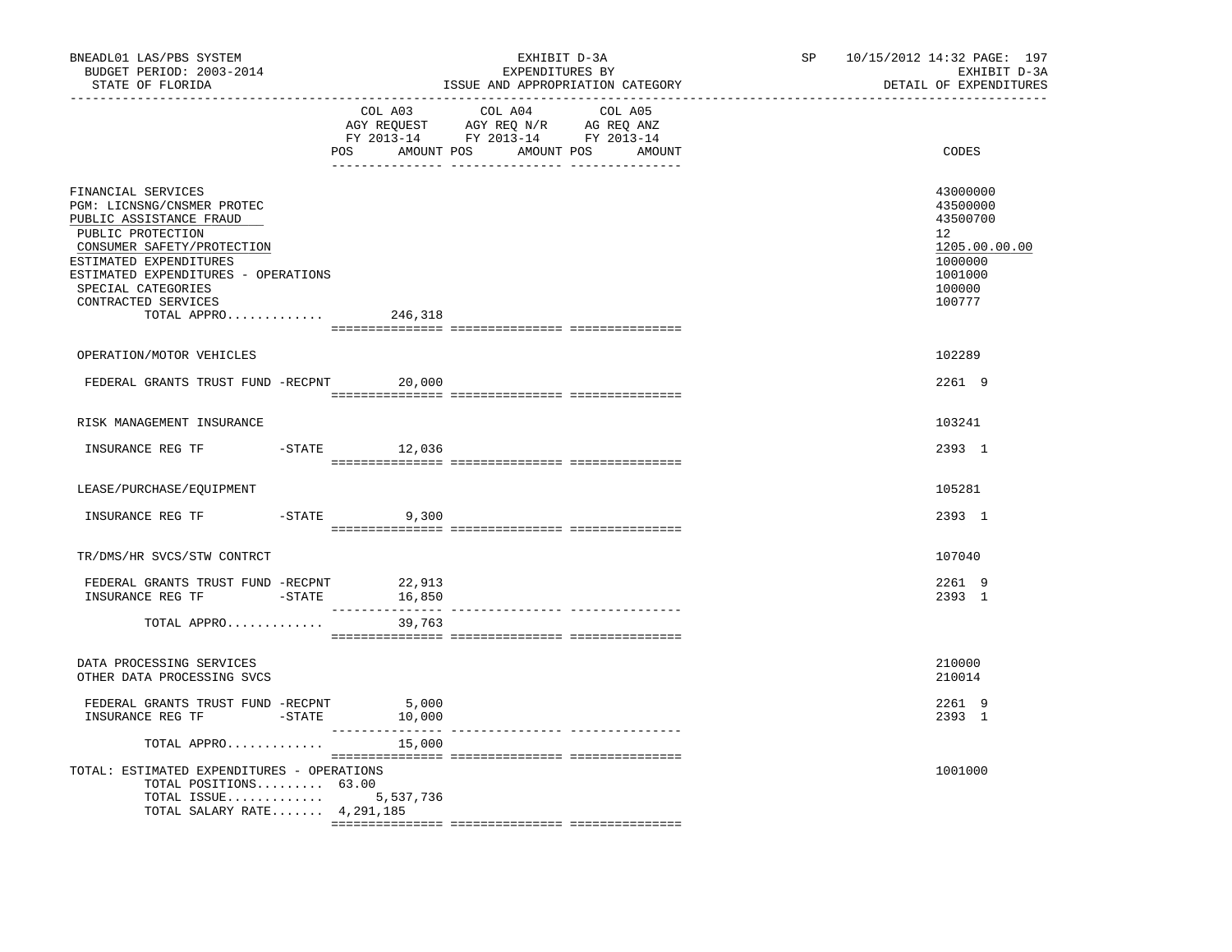| BNEADL01 LAS/PBS SYSTEM<br>BUDGET PERIOD: 2003-2014<br>STATE OF FLORIDA                                                                                                                |                       | EXHIBIT D-3A<br>EXPENDITURES BY<br>ISSUE AND APPROPRIATION CATEGORY                                                                   | SP 10/15/2012 14:32 PAGE: 198<br>EXHIBIT D-3A<br>DETAIL OF EXPENDITURES         |
|----------------------------------------------------------------------------------------------------------------------------------------------------------------------------------------|-----------------------|---------------------------------------------------------------------------------------------------------------------------------------|---------------------------------------------------------------------------------|
| ------------------                                                                                                                                                                     |                       | COL A03 COL A04 COL A05<br>NGY REQUEST AGY REQ N/R AG REQ ANZ<br>FY 2013-14 FY 2013-14 FY 2013-14<br>POS AMOUNT POS AMOUNT POS AMOUNT | CODES                                                                           |
| FINANCIAL SERVICES<br>PGM: LICNSNG/CNSMER PROTEC<br>PUBLIC ASSISTANCE FRAUD<br>PUBLIC PROTECTION<br>CONSUMER SAFETY/PROTECTION<br>ESTIMATED EXPENDITURES<br>CASUALTY INSURANCE PREMIUM |                       |                                                                                                                                       | 43000000<br>43500000<br>43500700<br>12 <sup>7</sup><br>1205.00.00.00<br>1000000 |
| ADJUSTMENT<br>SPECIAL CATEGORIES<br>RISK MANAGEMENT INSURANCE                                                                                                                          |                       |                                                                                                                                       | 1001090<br>100000<br>103241                                                     |
| INSURANCE REG TF    -STATE    1,126                                                                                                                                                    |                       |                                                                                                                                       | 2393 1                                                                          |
| FLORIDA RETIREMENT SYSTEM<br>CONTRIBUTION ADJUSTMENT FOR<br>FISCAL YEAR 2012-2013<br>SALARIES AND BENEFITS                                                                             |                       |                                                                                                                                       | 1001240<br>010000                                                               |
| ADMINISTRATIVE TRUST FUND -STATE<br>FEDERAL GRANTS TRUST FUND -RECPNT                                                                                                                  | 383<br>6,968<br>4,833 |                                                                                                                                       | 2021 1<br>2261 9<br>2393 1                                                      |
| TOTAL APPRO $12,184$                                                                                                                                                                   |                       |                                                                                                                                       |                                                                                 |
| ADJUSTMENT TO STATE HEALTH<br>INSURANCE PREMIUM CONTRIBUTION -<br>FISCAL YEAR 2012-13<br>SALARIES AND BENEFITS                                                                         |                       |                                                                                                                                       | 1001830<br>010000                                                               |
| ADMINISTRATIVE TRUST FUND -STATE<br>FEDERAL GRANTS TRUST FUND -RECPNT<br>INSURANCE REG TF FINITE                                                                                       | 251<br>4,577<br>3,175 |                                                                                                                                       | 2021 1<br>2261 9<br>2393 1                                                      |
| TOTAL APPRO                                                                                                                                                                            | 8,003                 |                                                                                                                                       |                                                                                 |
| REALLOCATION OF HUMAN RESOURCES<br>OUTSOURCING<br>SPECIAL CATEGORIES<br>TR/DMS/HR SVCS/STW CONTRCT                                                                                     |                       |                                                                                                                                       | 1005900<br>100000<br>107040                                                     |
| FEDERAL GRANTS TRUST FUND -RECPNT<br>INSURANCE REG TF FINSURANCE                                                                                                                       | 555-<br>$408 -$       |                                                                                                                                       | 2261 9<br>2393 1                                                                |
| TOTAL APPRO                                                                                                                                                                            | $963 -$               |                                                                                                                                       |                                                                                 |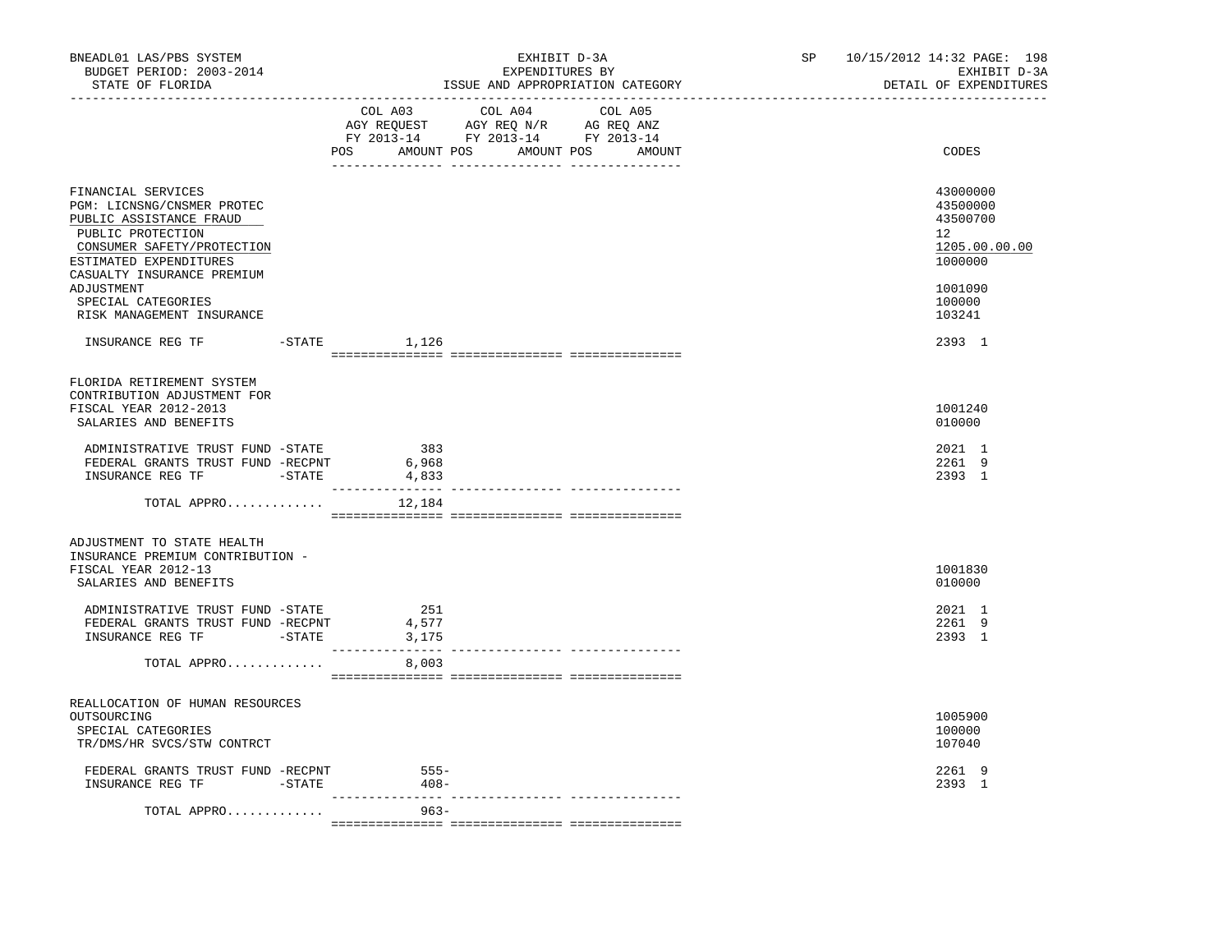| BNEADL01 LAS/PBS SYSTEM<br>BUDGET PERIOD: 2003-2014<br>STATE OF FLORIDA                                                                                                                                                                                                                                                                                                                                                                                                                                                                           |        |            | EXPENDITURES BY<br>ISSUE AND APPROPRIATION CATEGORY                                                                                                                                       | EXHIBIT D-3A |                  |  | SP 10/15/2012 14:32 PAGE: 199<br>EXHIBIT D-3A<br>DETAIL OF EXPENDITURES |
|---------------------------------------------------------------------------------------------------------------------------------------------------------------------------------------------------------------------------------------------------------------------------------------------------------------------------------------------------------------------------------------------------------------------------------------------------------------------------------------------------------------------------------------------------|--------|------------|-------------------------------------------------------------------------------------------------------------------------------------------------------------------------------------------|--------------|------------------|--|-------------------------------------------------------------------------|
|                                                                                                                                                                                                                                                                                                                                                                                                                                                                                                                                                   | POS DO | AMOUNT POS | COL A03 COL A04 COL A05<br>$\begin{tabular}{lllllll} AGY & \texttt{REQUEST} & \texttt{AGY REQ N/R} & \texttt{AG REQ ANZ} \end{tabular}$<br>FY 2013-14 FY 2013-14 FY 2013-14<br>AMOUNT POS |              | AMOUNT           |  | CODES                                                                   |
| FINANCIAL SERVICES<br>PGM: LICNSNG/CNSMER PROTEC<br>PUBLIC ASSISTANCE FRAUD<br>PUBLIC PROTECTION<br>CONSUMER SAFETY/PROTECTION<br>ESTIMATED EXPENDITURES REALIGNMENT<br>REALIGN SALARY BUDGET AUTHORITY TO<br>MATCH RECURRING OPERATING                                                                                                                                                                                                                                                                                                           |        |            |                                                                                                                                                                                           |              |                  |  | 43000000<br>43500000<br>43500700<br>12<br>1205.00.00.00<br>2000000      |
| EXPENDITURES - DEDUCT<br>SALARY RATE<br>SALARY RATE 280,000-                                                                                                                                                                                                                                                                                                                                                                                                                                                                                      |        |            |                                                                                                                                                                                           |              |                  |  | 2000220<br>000000                                                       |
| SALARIES AND BENEFITS                                                                                                                                                                                                                                                                                                                                                                                                                                                                                                                             |        |            |                                                                                                                                                                                           |              |                  |  | 010000                                                                  |
| ADMINISTRATIVE TRUST FUND -STATE 150,049-<br>FEDERAL GRANTS TRUST FUND -STATE 129,951-                                                                                                                                                                                                                                                                                                                                                                                                                                                            |        |            |                                                                                                                                                                                           |              |                  |  | 2021 1<br>2261 1                                                        |
| TOTAL APPRO                                                                                                                                                                                                                                                                                                                                                                                                                                                                                                                                       |        | 280,000-   |                                                                                                                                                                                           |              |                  |  |                                                                         |
| TOTAL: REALIGN SALARY BUDGET AUTHORITY TO<br>MATCH RECURRING OPERATING<br>EXPENDITURES - DEDUCT<br>TOTAL ISSUE<br>TOTAL SALARY RATE 280,000-                                                                                                                                                                                                                                                                                                                                                                                                      |        | $280,000-$ |                                                                                                                                                                                           |              |                  |  | 2000220                                                                 |
|                                                                                                                                                                                                                                                                                                                                                                                                                                                                                                                                                   |        |            |                                                                                                                                                                                           |              |                  |  |                                                                         |
| AGENCY ISSUE NARRATIVE:<br>2013-2014 BUDGET YEAR NARRATIVE:<br>This issue is the deduct side of a salary budget authority realignment throughout the Department of Financial Services<br>proper (excluding Office of Insurance Regulation and Office of Financial Regulation). The realignment of budget was<br>first approved in FY 2012-13 General Appropriation Act. This issue continues that practice and moves salary budget for<br>realignment. This issue with corresponding issue code 2000230 will net to zero at the department level. |        |            |                                                                                                                                                                                           |              | IT COMPONENT? NO |  |                                                                         |

\*\*\*\*\*\*\*\*\*\*\*\*\*\*\*\*\*\*\*\*\*\*\*\*\*\*\*\*\*\*\*\*\*\*\*\*\*\*\*\*\*\*\*\*\*\*\*\*\*\*\*\*\*\*\*\*\*\*\*\*\*\*\*\*\*\*\*\*\*\*\*\*\*\*\*\*\*\*\*\*\*\*\*\*\*\*\*\*\*\*\*\*\*\*\*\*\*\*\*\*\*\*\*\*\*\*\*\*\*\*\*\*\*\*\*\*\*\*\*\*\*\*\*\*\*\*\*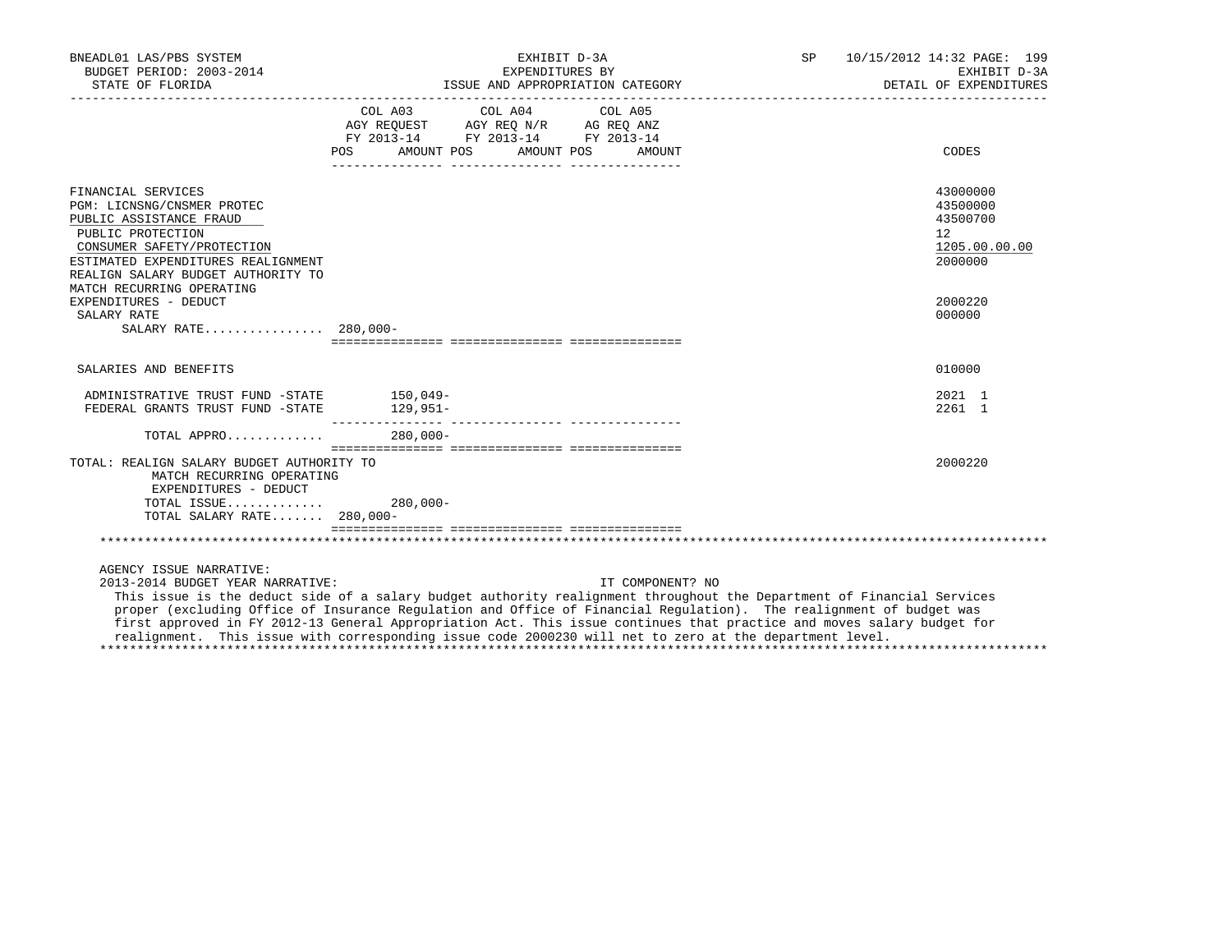| BNEADL01 LAS/PBS SYSTEM<br>BUDGET PERIOD: 2003-2014<br>STATE OF FLORIDA                                                                                                                                                                 | ISSUE AND APPROPRIATION CATEGORY |                                                                                                                                                                                                                                                                                                                                                                                                       |  | SP 10/15/2012 14:32 PAGE: 200<br>EXHIBIT D-3A<br>DETAIL OF EXPENDITURES |          |                                                                    |
|-----------------------------------------------------------------------------------------------------------------------------------------------------------------------------------------------------------------------------------------|----------------------------------|-------------------------------------------------------------------------------------------------------------------------------------------------------------------------------------------------------------------------------------------------------------------------------------------------------------------------------------------------------------------------------------------------------|--|-------------------------------------------------------------------------|----------|--------------------------------------------------------------------|
|                                                                                                                                                                                                                                         |                                  | COL A03 COL A04 COL A05<br>$\begin{tabular}{lllllllll} \multicolumn{2}{l}{{\bf AGY}} & {\bf RcQUEST} & {\bf AGY} & {\bf RcQ} & {\bf N/R} & {\bf AGEQ} & {\bf ANZ} \\ \multicolumn{2}{l}{{\bf RTQUEST}} & {\bf AGY} & {\bf RcQ} & {\bf N/R} & {\bf AGEQ} & {\bf ANZ} \\ \multicolumn{2}{l}{{\bf FT2}} & 2013-14 & {\bf FT2013-14} & {\bf FT2013-14} \end{tabular}$<br>POS AMOUNT POS AMOUNT POS AMOUNT |  |                                                                         |          | CODES                                                              |
| FINANCIAL SERVICES<br>PGM: LICNSNG/CNSMER PROTEC<br>PUBLIC ASSISTANCE FRAUD<br>PUBLIC PROTECTION<br>CONSUMER SAFETY/PROTECTION<br>ESTIMATED EXPENDITURES REALIGNMENT<br>REALIGN SALARY BUDGET AUTHORITY TO<br>MATCH RECURRING OPERATING |                                  |                                                                                                                                                                                                                                                                                                                                                                                                       |  |                                                                         |          | 43000000<br>43500000<br>43500700<br>12<br>1205.00.00.00<br>2000000 |
| EXPENDITURES - DEDUCT                                                                                                                                                                                                                   |                                  |                                                                                                                                                                                                                                                                                                                                                                                                       |  |                                                                         |          | 2000220                                                            |
| POSITION DETAIL OF SALARIES AND BENEFITS:                                                                                                                                                                                               |                                  | FTE BASE RATE ADDITIVES BENEFITS                                                                                                                                                                                                                                                                                                                                                                      |  | SUBTOTAL                                                                | $\sim$ 8 | LAPSE LAPSED SALARIES<br>AND BENEFITS                              |
| A03 - AGY REOUEST FY 2013-14                                                                                                                                                                                                            |                                  |                                                                                                                                                                                                                                                                                                                                                                                                       |  |                                                                         |          |                                                                    |
| CHANGES TO CURRENTLY AUTHORIZED POSITIONS<br>RA00 RATE AND SALARY ADJ - NO FTE/BENEFITS<br>C0000 001<br>C0001 001                                                                                                                       | 0.00<br>0.00                     | 150,049-<br>129,951–                                                                                                                                                                                                                                                                                                                                                                                  |  | 129,951- 0.00                                                           |          | 150,049- 0.00 150,049-<br>129,951–                                 |
| TOTALS FOR ISSUE BY FUND<br>2021 ADMINISTRATIVE TRUST FUND<br>2261 FEDERAL GRANTS TRUST FUND                                                                                                                                            |                                  |                                                                                                                                                                                                                                                                                                                                                                                                       |  |                                                                         |          | 150,049-<br>129,951-                                               |
|                                                                                                                                                                                                                                         |                                  | $0.00 280,000 -$                                                                                                                                                                                                                                                                                                                                                                                      |  | $280,000 -$                                                             |          | --------------<br>$280,000 -$<br>==============                    |
|                                                                                                                                                                                                                                         |                                  |                                                                                                                                                                                                                                                                                                                                                                                                       |  |                                                                         |          |                                                                    |
| ANNUALIZATION OF ADMINISTERED<br>FUNDS APPROPRIATIONS<br>STATE HEALTH INSURANCE ADJUSTMENT                                                                                                                                              |                                  |                                                                                                                                                                                                                                                                                                                                                                                                       |  |                                                                         |          | 26A0000                                                            |
| FOR FY 2012-13 - 10 MONTHS<br>ANNUALIZATION<br>SALARIES AND BENEFITS                                                                                                                                                                    |                                  |                                                                                                                                                                                                                                                                                                                                                                                                       |  |                                                                         |          | 26A1830<br>010000                                                  |
| ADMINISTRATIVE TRUST FUND -STATE<br>FEDERAL GRANTS TRUST FUND -RECPNT<br>INSURANCE REG TF FTATE                                                                                                                                         | 1,255<br>22,885<br>15,875        |                                                                                                                                                                                                                                                                                                                                                                                                       |  |                                                                         |          | 2021 1<br>2261 9<br>2393 1                                         |
| TOTAL APPRO                                                                                                                                                                                                                             | ________________<br>40,015       |                                                                                                                                                                                                                                                                                                                                                                                                       |  |                                                                         |          |                                                                    |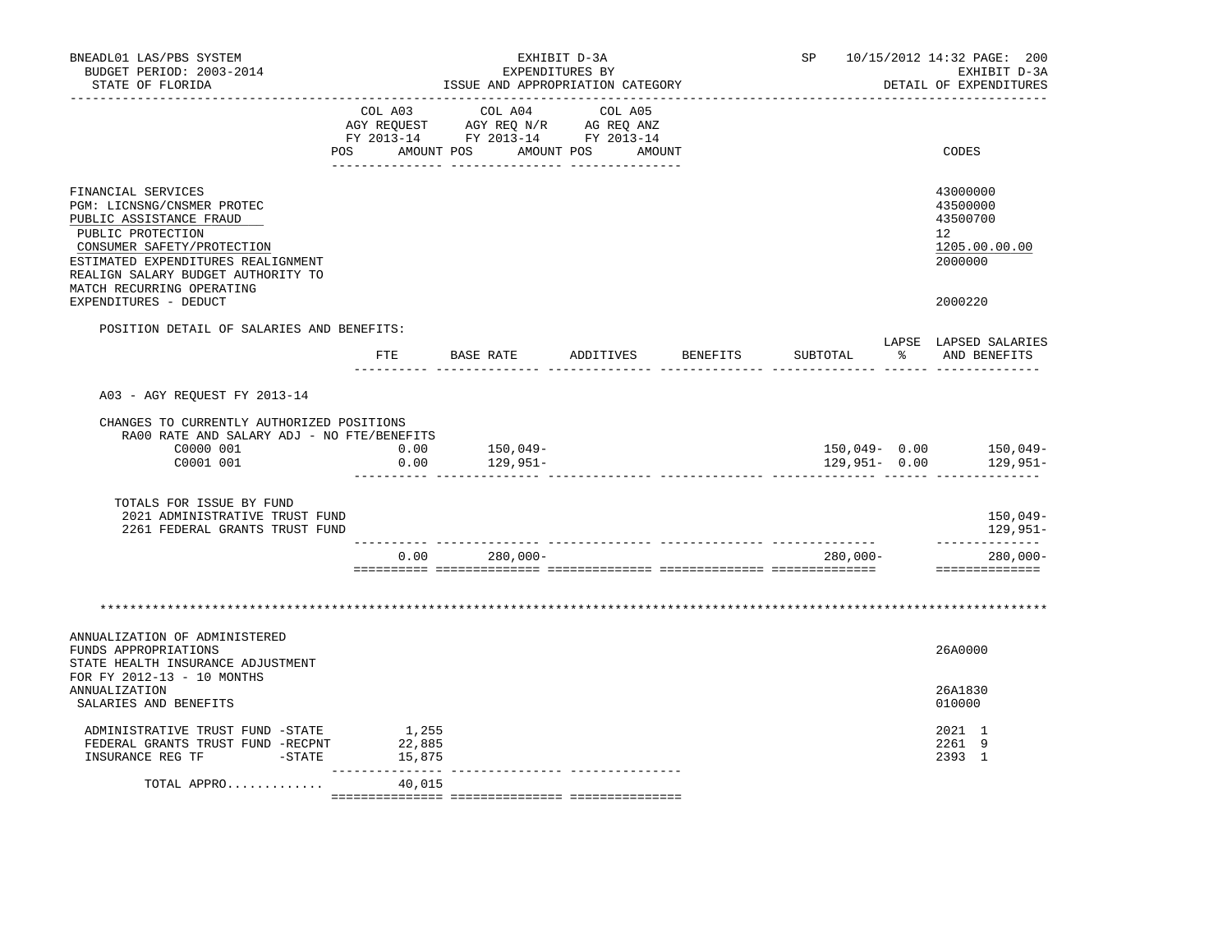| BNEADL01 LAS/PBS SYSTEM<br>BUDGET PERIOD: 2003-2014<br>STATE OF FLORIDA                                                                                                                                                                      |                  | EXHIBIT D-3A<br>EXPENDITURES BY<br>ISSUE AND APPROPRIATION CATEGORY                                                                                                                            | SP 10/15/2012 14:32 PAGE: 201<br>EXHIBIT D-3A<br>DETAIL OF EXPENDITURES |                                                                                 |
|----------------------------------------------------------------------------------------------------------------------------------------------------------------------------------------------------------------------------------------------|------------------|------------------------------------------------------------------------------------------------------------------------------------------------------------------------------------------------|-------------------------------------------------------------------------|---------------------------------------------------------------------------------|
|                                                                                                                                                                                                                                              |                  | $\begin{tabular}{lcccc} COL A03 & COL A04 & COL A05 \\ AGY REQUEST & AGY REQ N/R & AG REQ ANZ \\ FY & 2013-14 & FY & 2013-14 & FY & 2013-14 \end{tabular}$<br>POS AMOUNT POS AMOUNT POS AMOUNT |                                                                         | CODES                                                                           |
| FINANCIAL SERVICES<br>PGM: LICNSNG/CNSMER PROTEC<br>PUBLIC ASSISTANCE FRAUD<br>PUBLIC PROTECTION<br>CONSUMER SAFETY/PROTECTION<br>WORKLOAD<br>PUBLIC ASSISTANCE FRAUD -<br>ADDITIONAL RESOURCES TO COMBAT<br>ELECTRONIC BENEFIT TRANSACTIONS |                  |                                                                                                                                                                                                |                                                                         | 43000000<br>43500000<br>43500700<br>12 <sup>7</sup><br>1205.00.00.00<br>3000000 |
| (EBT) FRAUD<br>OTHER PERSONAL SERVICES                                                                                                                                                                                                       |                  |                                                                                                                                                                                                |                                                                         | 3001130<br>030000                                                               |
| FEDERAL GRANTS TRUST FUND -STATE<br>INSURANCE REG TF -STATE 122,850                                                                                                                                                                          | 113,400          |                                                                                                                                                                                                |                                                                         | 2261 1<br>2393 1                                                                |
| TOTAL APPRO                                                                                                                                                                                                                                  | 236,250          |                                                                                                                                                                                                |                                                                         |                                                                                 |
| <b>EXPENSES</b>                                                                                                                                                                                                                              |                  |                                                                                                                                                                                                |                                                                         | 040000                                                                          |
| FEDERAL GRANTS TRUST FUND -STATE                                                                                                                                                                                                             | 16,142<br>17,488 |                                                                                                                                                                                                |                                                                         | 2261 1<br>2393 1                                                                |
| TOTAL APPRO                                                                                                                                                                                                                                  | 33,630           |                                                                                                                                                                                                |                                                                         |                                                                                 |
| SPECIAL CATEGORIES<br>CONTRACTED SERVICES                                                                                                                                                                                                    |                  |                                                                                                                                                                                                |                                                                         | 100000<br>100777                                                                |
| FEDERAL GRANTS TRUST FUND -STATE<br>INSURANCE REG TF -STATE                                                                                                                                                                                  | 528<br>572       |                                                                                                                                                                                                |                                                                         | 2261 1<br>2393 1                                                                |
| TOTAL APPRO                                                                                                                                                                                                                                  | 1,100            |                                                                                                                                                                                                |                                                                         |                                                                                 |
| LEASE/PURCHASE/EQUIPMENT                                                                                                                                                                                                                     |                  |                                                                                                                                                                                                |                                                                         | 105281                                                                          |
| FEDERAL GRANTS TRUST FUND -STATE<br>INSURANCE REG TF -STATE                                                                                                                                                                                  | 480<br>520       |                                                                                                                                                                                                |                                                                         | 2261 1<br>2393 1                                                                |
| TOTAL APPRO                                                                                                                                                                                                                                  | 1,000            |                                                                                                                                                                                                |                                                                         |                                                                                 |
| TR/DMS/HR SVCS/STW CONTRCT                                                                                                                                                                                                                   |                  |                                                                                                                                                                                                |                                                                         | 107040                                                                          |
| FEDERAL GRANTS TRUST FUND -STATE<br>INSURANCE REG TF<br>-STATE                                                                                                                                                                               | 566<br>614       |                                                                                                                                                                                                |                                                                         | 2261 1<br>2393 1                                                                |
|                                                                                                                                                                                                                                              |                  |                                                                                                                                                                                                |                                                                         |                                                                                 |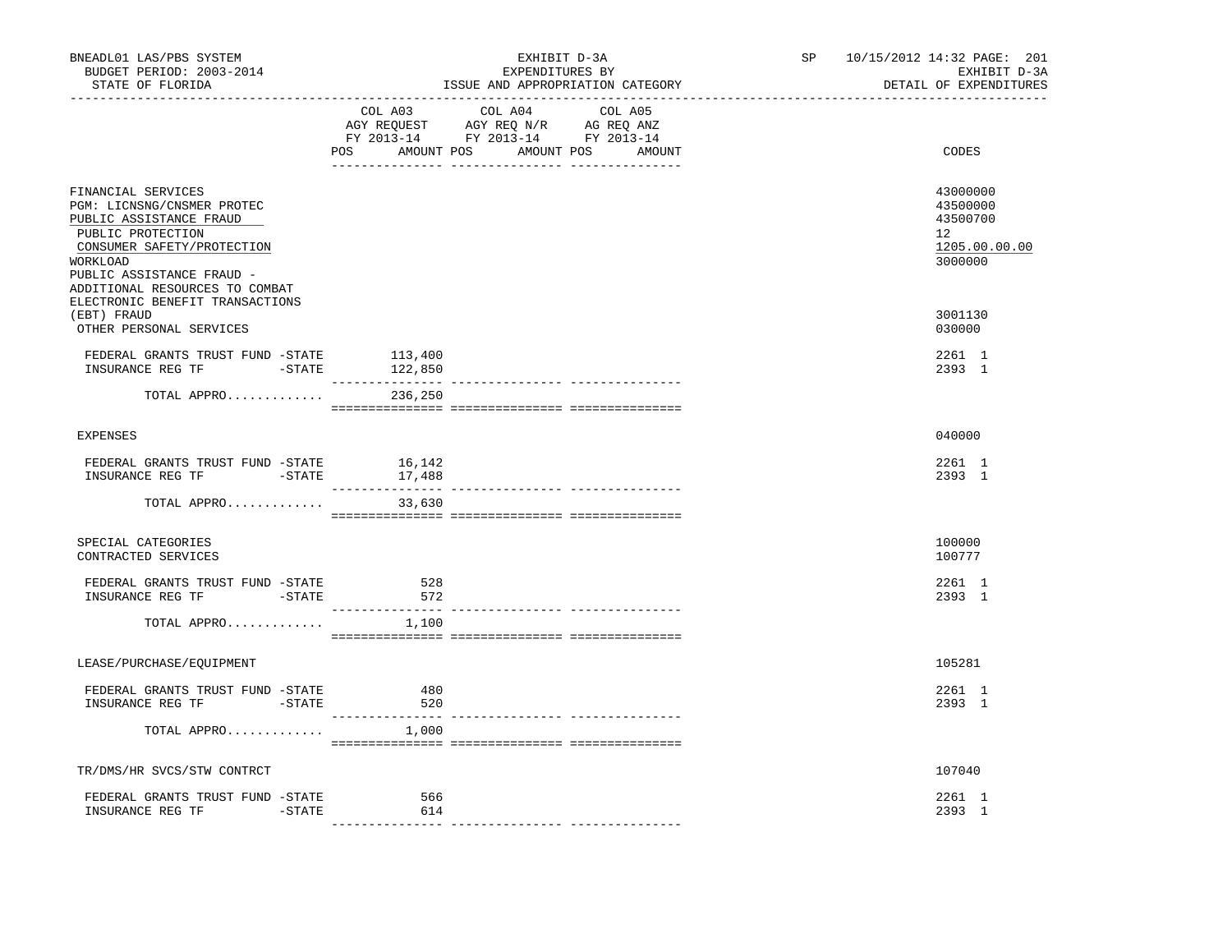| BNEADL01 LAS/PBS SYSTEM<br>BUDGET PERIOD: 2003-2014<br>STATE OF FLORIDA                                                                                                                                   | EXHIBIT D-3A<br>EXPENDITURES BY<br>ISSUE AND APPROPRIATION CATEGORY                                                            | SP 10/15/2012 14:32 PAGE: 202<br>EXHIBIT D-3A<br>DETAIL OF EXPENDITURES |                                                                                 |
|-----------------------------------------------------------------------------------------------------------------------------------------------------------------------------------------------------------|--------------------------------------------------------------------------------------------------------------------------------|-------------------------------------------------------------------------|---------------------------------------------------------------------------------|
|                                                                                                                                                                                                           | COL A03 COL A04 COL A05<br>AGY REQUEST AGY REQ N/R AG REQ ANZ<br>FY 2013-14 FY 2013-14 FY 2013-14<br>POS AMOUNT POS AMOUNT POS | AMOUNT                                                                  | CODES                                                                           |
| FINANCIAL SERVICES<br>PGM: LICNSNG/CNSMER PROTEC<br>PUBLIC ASSISTANCE FRAUD<br>PUBLIC PROTECTION<br>CONSUMER SAFETY/PROTECTION<br>WORKLOAD<br>PUBLIC ASSISTANCE FRAUD -<br>ADDITIONAL RESOURCES TO COMBAT |                                                                                                                                |                                                                         | 43000000<br>43500000<br>43500700<br>12 <sup>°</sup><br>1205.00.00.00<br>3000000 |
| ELECTRONIC BENEFIT TRANSACTIONS<br>(EBT) FRAUD<br>SPECIAL CATEGORIES<br>TR/DMS/HR SVCS/STW CONTRCT<br>$\texttt{TOTAL APPRO} \dots \dots \dots \dots \qquad \texttt{1.180}$                                |                                                                                                                                |                                                                         | 3001130<br>100000<br>107040                                                     |
| TOTAL: PUBLIC ASSISTANCE FRAUD -<br>ADDITIONAL RESOURCES TO COMBAT<br>ELECTRONIC BENEFIT TRANSACTIONS<br>(EBT) FRAUD<br>TOTAL ISSUE 273,160                                                               |                                                                                                                                |                                                                         | 3001130                                                                         |
| AGENCY ISSUE NARRATIVE:                                                                                                                                                                                   |                                                                                                                                |                                                                         |                                                                                 |
| 2013-2014 BUDGET YEAR NARRATIVE:<br>Issue title: Electronic Benefit Transfer (EBT) Trafficking Squad Proposal                                                                                             |                                                                                                                                | IT COMPONENT? NO                                                        |                                                                                 |
| Link to Long-range Program Plan:<br>Goal 2: The Department will protect the health, safety and welfare of the public.                                                                                     |                                                                                                                                |                                                                         |                                                                                 |

Issue Description:

 The Division of Public Assistance Fraud (PAF) as the Florida State Law Enforcement Bureau (SLEB) for Electronic Benefit Transfer (EBT) trafficking investigations is responsible for the investigation of trafficking in SNAP (Food Stamp benefits for both authorized retail grocery stores and by recipients of Supplemental Nutrition Assistance Program (SNAP) benefits. SNAP trafficking occurs when a retail store owner or employee accepts EBT benefits in exchange for cash. Both the store owner/employee and recipient are liable for the criminal act which constitutes a felony when benefits greater than \$200 are trafficked. Investigations of retail grocery stores authorized to accept SNAP EBT benefits often result in the Store owners/employees being prosecuted and then the store is disqualified from future participation in SNAP EBT.

 Further investigation of the recipients, who have been illegally using their SNAP EBT cards at these stores, is necessary to address the criminal activity being perpetrated by both the benefits recipients and the stores. These investigations can result in hundreds of recipients being disqualified from SNAP participation, resulting in thousands of dollars in SNAP program cost avoidance and collection of lost benefit dollars through recipient repayment. Some of these dollars are also retained by the State of Florida as incentive money for taking action to fight fraud in benefit programs. Each recipient disqualification results in a savings in program dollars equal to the number of months of disqualification times \$200. An example is a first time disqualification results in a saving in program dollars of \$2,400 for each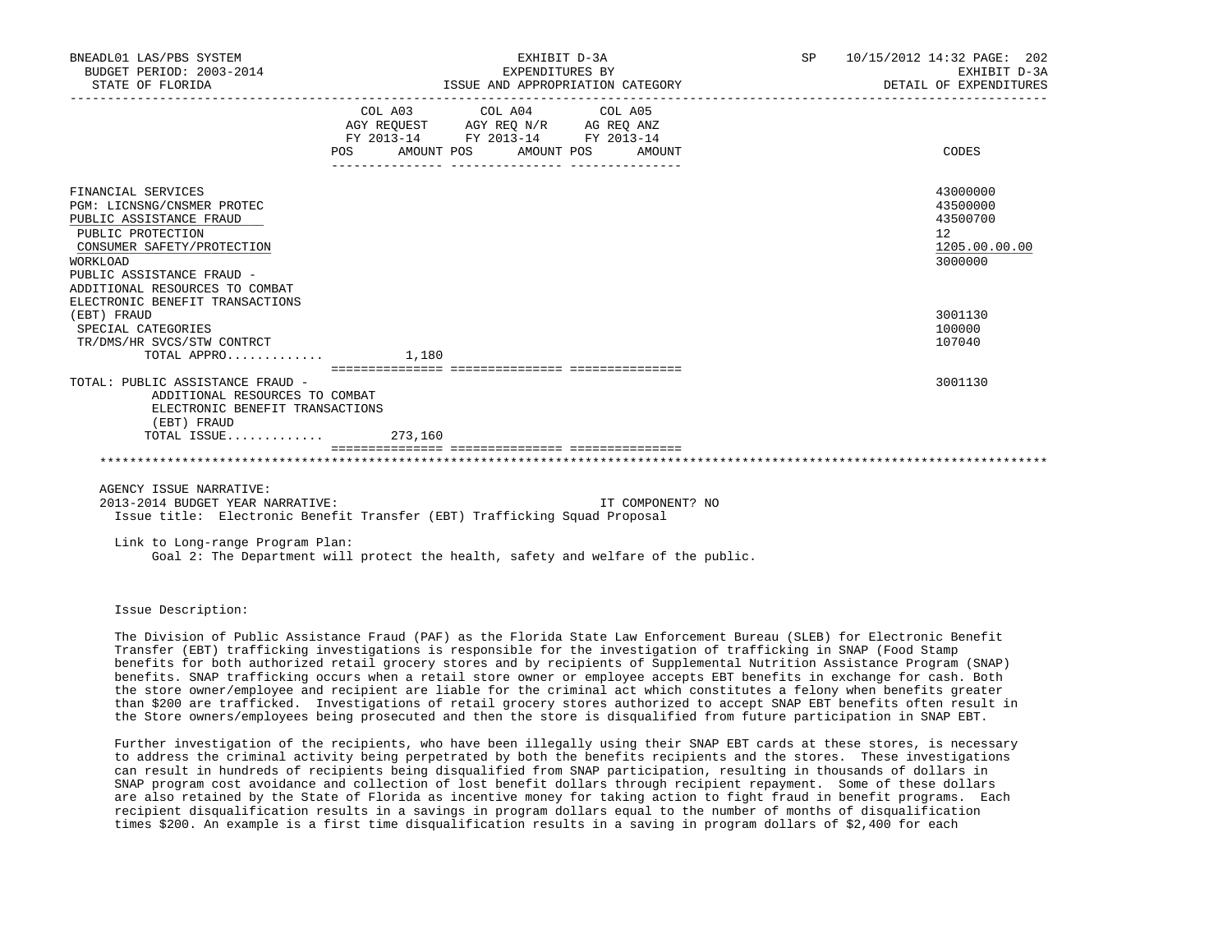| BNEADL01 LAS/PBS SYSTEM<br>BUDGET PERIOD: 2003-2014<br>STATE OF FLORIDA                                                                    | EXHIBIT D-3A<br>EXPENDITURES BY<br>ISSUE AND APPROPRIATION CATEGORY                                                                      | SP<br>10/15/2012 14:32 PAGE: 203<br>EXHIBIT D-3A<br>DETAIL OF EXPENDITURES |
|--------------------------------------------------------------------------------------------------------------------------------------------|------------------------------------------------------------------------------------------------------------------------------------------|----------------------------------------------------------------------------|
|                                                                                                                                            | COL A03 COL A04 COL A05<br>AGY REQUEST AGY REO N/R AG REO ANZ<br>FY 2013-14 FY 2013-14 FY 2013-14<br>POS<br>AMOUNT POS AMOUNT POS AMOUNT | CODES                                                                      |
| FINANCIAL SERVICES<br>PGM: LICNSNG/CNSMER PROTEC<br>PUBLIC ASSISTANCE FRAUD<br>PUBLIC PROTECTION<br>CONSUMER SAFETY/PROTECTION<br>WORKLOAD |                                                                                                                                          | 43000000<br>43500000<br>43500700<br>12<br>1205.00.00.00<br>3000000         |
| PUBLIC ASSISTANCE FRAUD -<br>ADDITIONAL RESOURCES TO COMBAT<br>ELECTRONIC BENEFIT TRANSACTIONS<br>(EBT) FRAUD                              |                                                                                                                                          | 3001130                                                                    |

 recipient. Stores who are caught illegally redeeming EBT benefits often have hundreds of recipients who are also participating in this criminal activity.

 In order to target investigations related to SNAP EBT fraud, PAF is requesting 273,160 in additional appropriation: 236,250 in other personal services (OPS); 33,630 in expenses; 1,100 in contracted services; 1,180 in HR outsourcing; and 1,000 in lease/office equipment.

Additional information and background:

 The recent increased activity by PAF in the SLEB program will result in a significant increase in stores being disqualified for trafficking in benefits. PAF is requesting consideration by the Chief Financial Officer (CFO) to create a Specialized EBT Trafficking Squad for the purpose of investigating recipients suspected of trafficking in SNAP benefits. These investigations could be handled by a specialized unit trained and equipped to specialize in these cases and therefore increase productivity through efficiencies in mass production of similar duties and functions. These types of investigations currently occur in the field offices however the investigative staff members are also engaged in other high priority investigations that limit their ability to address trafficking in great numbers. This unit would focus solely on the trafficking cases and therefore would be able to complete more investigations per employee than currently takes place.

 The following outlines the basics of this centralized effort and the anticipated outcomes from this squad. There is a significant increase in the return on Investment for a centralized unit. Workload expectations for a 40 hour equivalent OPS position are higher and would require a minimum completion of 12 signed Administrative Disqualification Waivers per month equal to 144 signed waivers per year.

 Each Full Time OPS Employee completing 144 cases would yield the following results: 144 cases completed = \$ 100,800 in SNAP benefits lost due to trafficking. Disqualification of 144 SNAP recipients equals \$ 439,200 in SNAP benefits cost avoidance Total Impact per FTE equals \$ 540,000 Estimated Cost per FTE including expenses equals \$ 26,883 Return on Investment (ROI) equals 2008.70%, or 20.08 times the cost per FTE.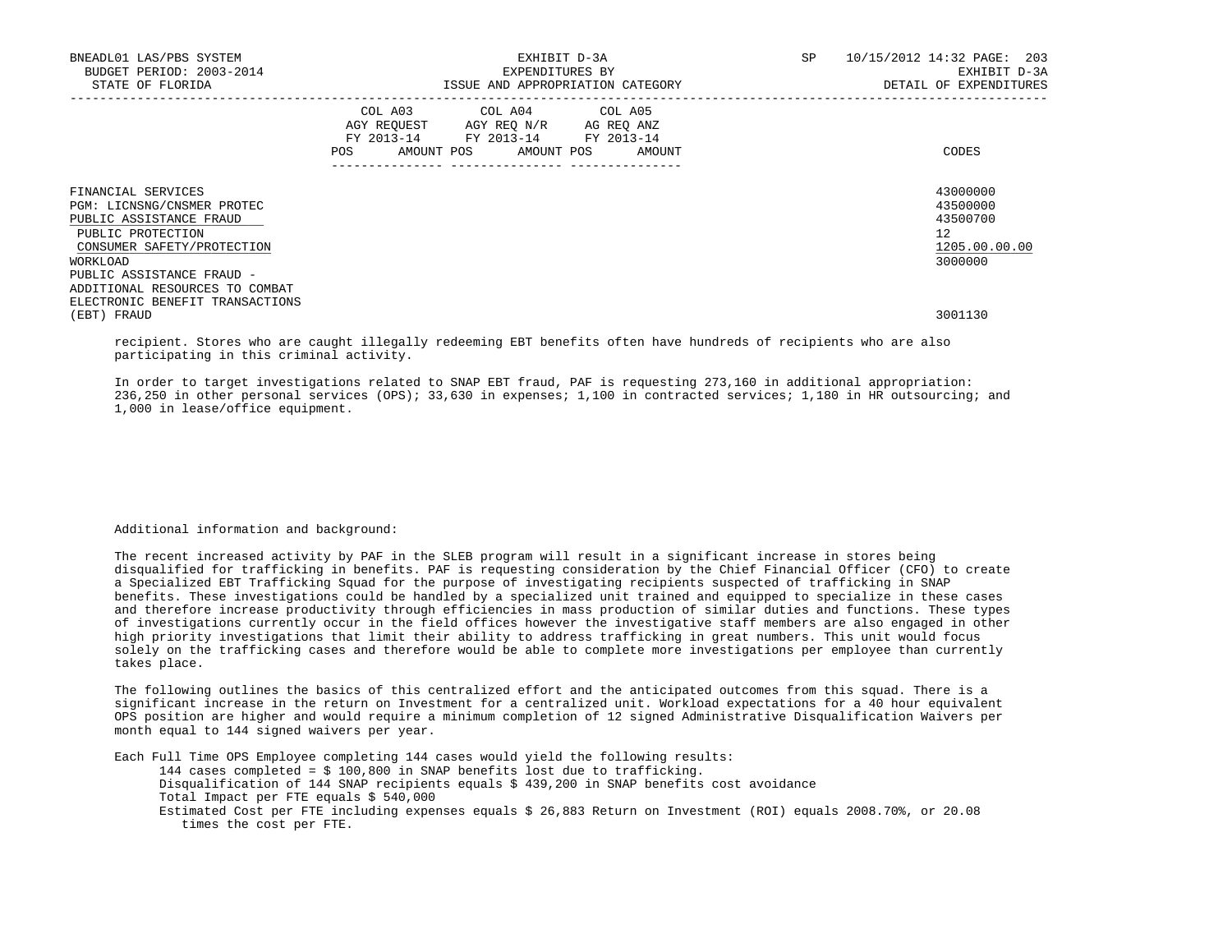| BNEADL01 LAS/PBS SYSTEM<br>BUDGET PERIOD: 2003-2014<br>STATE OF FLORIDA                                                                                                                                   | EXHIBIT D-3A<br>EXPENDITURES BY<br>ISSUE AND APPROPRIATION CATEGORY<br>______________________________                                                                                                                                                                                                                                                                                                                                                                                                                                                                                                                                                                               | SP | 10/15/2012 14:32 PAGE: 204<br>EXHIBIT D-3A<br>DETAIL OF EXPENDITURES |
|-----------------------------------------------------------------------------------------------------------------------------------------------------------------------------------------------------------|-------------------------------------------------------------------------------------------------------------------------------------------------------------------------------------------------------------------------------------------------------------------------------------------------------------------------------------------------------------------------------------------------------------------------------------------------------------------------------------------------------------------------------------------------------------------------------------------------------------------------------------------------------------------------------------|----|----------------------------------------------------------------------|
|                                                                                                                                                                                                           | COL A03 COL A04 COL A05<br>$\begin{array}{ccccccccc}\n\text{AGY} & \text{REQUEST} & \text{AGY} & \text{REQ} & \text{N/R} & \text{AG} & \text{REQ} & \text{ANZ} \\ \text{AGY} & \text{REQUEST} & \text{AGY} & \text{REQ} & \text{ANZ} & \text{PY} & 2013-14 & \text{FY} & 2013-14\n\end{array}$<br>POS AMOUNT POS AMOUNT POS AMOUNT                                                                                                                                                                                                                                                                                                                                                  |    | CODES                                                                |
| FINANCIAL SERVICES<br>PGM: LICNSNG/CNSMER PROTEC<br>PUBLIC ASSISTANCE FRAUD<br>PUBLIC PROTECTION<br>CONSUMER SAFETY/PROTECTION<br>WORKLOAD<br>PUBLIC ASSISTANCE FRAUD -<br>ADDITIONAL RESOURCES TO COMBAT |                                                                                                                                                                                                                                                                                                                                                                                                                                                                                                                                                                                                                                                                                     |    | 43000000<br>43500000<br>43500700<br>12<br>1205.00.00.00<br>3000000   |
| ELECTRONIC BENEFIT TRANSACTIONS<br>(EBT) FRAUD                                                                                                                                                            |                                                                                                                                                                                                                                                                                                                                                                                                                                                                                                                                                                                                                                                                                     |    | 3001130                                                              |
|                                                                                                                                                                                                           | Basis of return on investment for these positions. These figures are approximate averages.<br>Trafficking cases average approx \$700.00 in SNAP benefits trafficked per case.<br>90 % of cases Disqualified result in a 12 month Disqualification<br>7.5% of cases Disqualified result in a 24 month Disqualification<br>2.5% of cases Disqualified result in a 99 month or lifetime Disqualification<br>130 cases X 12 months = 1,560 months of disqualification and \$ 312,000 in cost avoidance<br>10 cases X 24 months = 240 months of disqualification and \$ 48,000 in cost avoidance 4 cases X 99 months = 396<br>months of disqualification and \$ 79,200 in cost avoidance |    |                                                                      |
| PROGRAM ISSUES<br>PUBLIC ASSISTANCE FRAUD -<br>RECRUITMENT AND RETENTION OF                                                                                                                               |                                                                                                                                                                                                                                                                                                                                                                                                                                                                                                                                                                                                                                                                                     |    | 4000000                                                              |
| OUALIFIED FINANCIAL INVESTIGATORS<br>SALARY RATE<br>SALARY RATE 329,081                                                                                                                                   |                                                                                                                                                                                                                                                                                                                                                                                                                                                                                                                                                                                                                                                                                     |    | 4002A10<br>000000                                                    |
| SALARIES AND BENEFITS                                                                                                                                                                                     |                                                                                                                                                                                                                                                                                                                                                                                                                                                                                                                                                                                                                                                                                     |    | 010000                                                               |
| FEDERAL GRANTS TRUST FUND -STATE<br>$\begin{tabular}{llllll} \textbf{INSURANCE REG TF} & \textbf{--STATE} & \textbf{193,077} \end{tabular}$                                                               | 178,225                                                                                                                                                                                                                                                                                                                                                                                                                                                                                                                                                                                                                                                                             |    | 2261 1<br>2393 1                                                     |
| TOTAL APPRO                                                                                                                                                                                               | 371,302                                                                                                                                                                                                                                                                                                                                                                                                                                                                                                                                                                                                                                                                             |    |                                                                      |
| TOTAL: PUBLIC ASSISTANCE FRAUD -<br>RECRUITMENT AND RETENTION OF<br>QUALIFIED FINANCIAL INVESTIGATORS<br>TOTAL ISSUE<br>TOTAL SALARY RATE 329,081                                                         | 371,302                                                                                                                                                                                                                                                                                                                                                                                                                                                                                                                                                                                                                                                                             |    | 4002A10                                                              |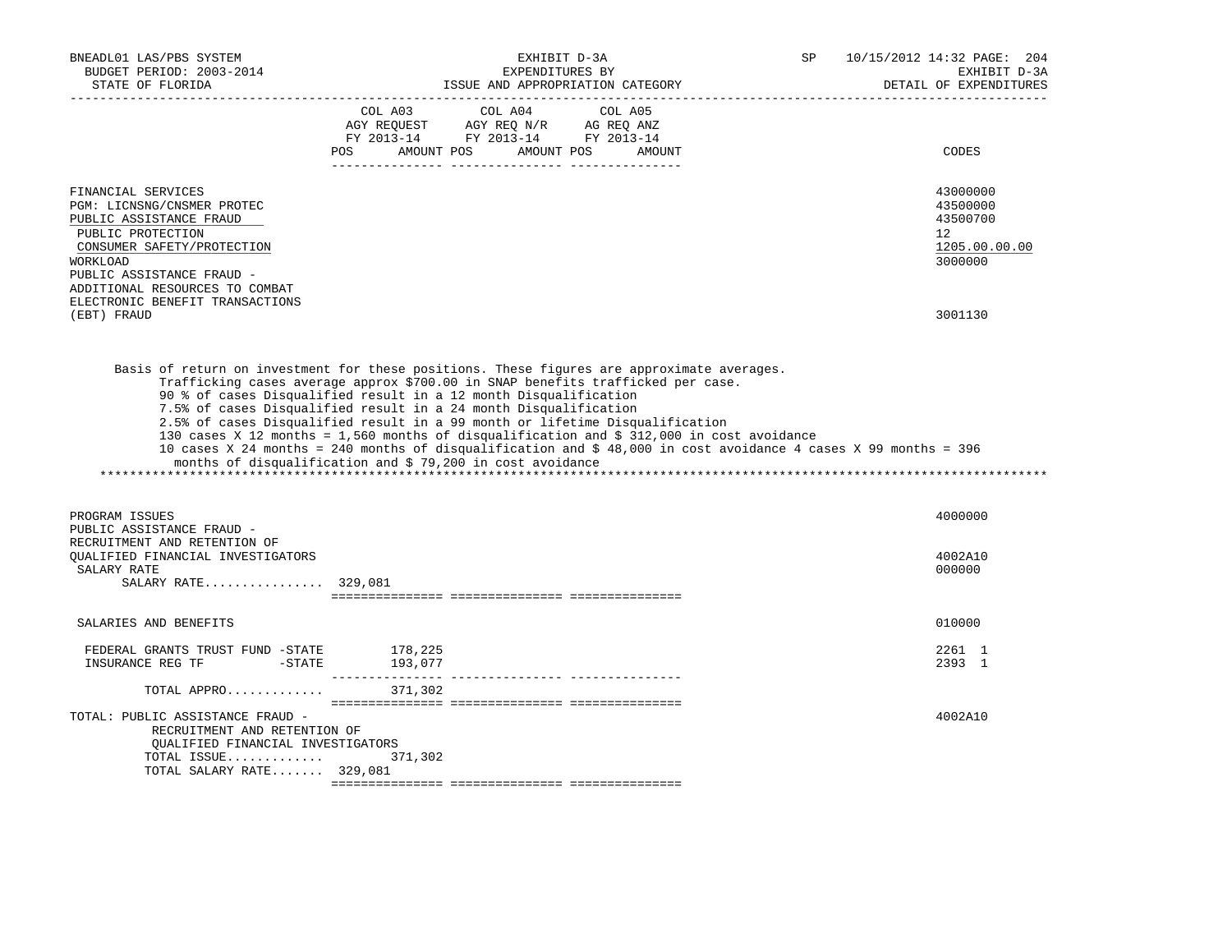| BNEADL01 LAS/PBS SYSTEM<br>BUDGET PERIOD: 2003-2014<br>STATE OF FLORIDA                                                                                                                                                                            | EXHIBIT D-3A<br>EXPENDITURES BY<br>ISSUE AND APPROPRIATION CATEGORY |                                                                                                                                               |        | <b>SP</b><br>10/15/2012 14:32 PAGE:<br>205<br>EXHIBIT D-3A<br>DETAIL OF EXPENDITURES |
|----------------------------------------------------------------------------------------------------------------------------------------------------------------------------------------------------------------------------------------------------|---------------------------------------------------------------------|-----------------------------------------------------------------------------------------------------------------------------------------------|--------|--------------------------------------------------------------------------------------|
|                                                                                                                                                                                                                                                    | POS                                                                 | COL A03 COL A04 COL A05<br>AGY REQUEST AGY REQ N/R AG REQ ANZ<br>FY 2013-14 FY 2013-14 FY 2013-14<br>AMOUNT POS AMOUNT POS<br>--------------- | AMOUNT | CODES                                                                                |
| FINANCIAL SERVICES<br>PGM: LICNSNG/CNSMER PROTEC<br>PUBLIC ASSISTANCE FRAUD<br>PUBLIC PROTECTION<br>CONSUMER SAFETY/PROTECTION<br>PROGRAM ISSUES<br>PUBLIC ASSISTANCE FRAUD -<br>RECRUITMENT AND RETENTION OF<br>OUALIFIED FINANCIAL INVESTIGATORS |                                                                     |                                                                                                                                               |        | 43000000<br>43500000<br>43500700<br>12<br>1205.00.00.00<br>4000000<br>4002A10        |

 2013-2014 BUDGET YEAR NARRATIVE: IT COMPONENT? NO Issue Title: PUBLIC ASSISTANCE FRAUD - RECRUITMENT AND RETENTION OF QUALIFIED FINANCIAL INVESTIGATORS

Reference to Long-Range Program Plan: Goal 2: The department will protect the health, safety and welfare of the public.

 The Department of Financial Services (DFS) is losing well trained and experienced staff to other local, state, and federal agencies and private employers due to a very limited career path in the Division of Public Assistance Fraud (PAF). The DFS currently struggles to retain the skilled, trained and experienced investigators due to limited salary and benefit packages and a solid career path that supports the career minded government employees looking for long term employment and advancement to supervisor and leadership positions.

 Financial Crime Investigator (FCI) I and II positions are required to have a four (4) year college degree and FCI I's must complete an intense 1 year training period in order to qualify for advancement to FCI II. At the completion of that training period they are expected have a high degree of knowledge and the ability to understand and use multiple public assistance agency program policies and the ability use of a variety of computer systems and databases. They're also expected to have an expanded understanding of the public assistance program rules, statutes, criminal procedures and evidence requirements and the ability to investigate cases and prepare evidence and documentation in public assistance fraud cases. Beyond this position there is, currently, little to no advancement opportunities within the division.

 Increasing salaries at the entry level and first advancement level of FCI-II will help recruit and retain these staff. Additionally, after 2-4 years these individuals are looking for long term career opportunities for advancement, additional training and jobs requiring greater skill, and specialization. The Division is seeking another career service level position, a Senior Financial Investigator, (SFI) to offer the highest performing and qualified individuals the opportunity to advance and prepare for supervisory positions and leadership roles within the agency. Career progression and flexibility to advance into roles offering more challenge and opportunities throughout the agency will benefit the department as a whole.

 PAF is requesting a total of 371,302 in additional salaries and benefits appropriation to allow for the payment of the increased salaries of the FCI I and FCI II positions and for the upgrade of 11 of the FCI II positions to the Senior Financial Investigator (or equivalent) class. Specifically, PAF requests: 74,481 to provide the 11 currently authorized FCI I positions with a potential 17% salary increase, allowing for a higher starting salary, and for potential pay increases for the highest performing investigators; 158,815 to provide 23 currently authorized FCI II positions with a potential 15% salary increase, allowing for a higher starting salary, and for potential pay increases for the highest performing investigators; and 138,006 to provide the ability to upgrade 11 currently authorized FCI II positions to the Senior Financial Investigators and allow for the potential of hiring these positions at as much as 15% over the minimum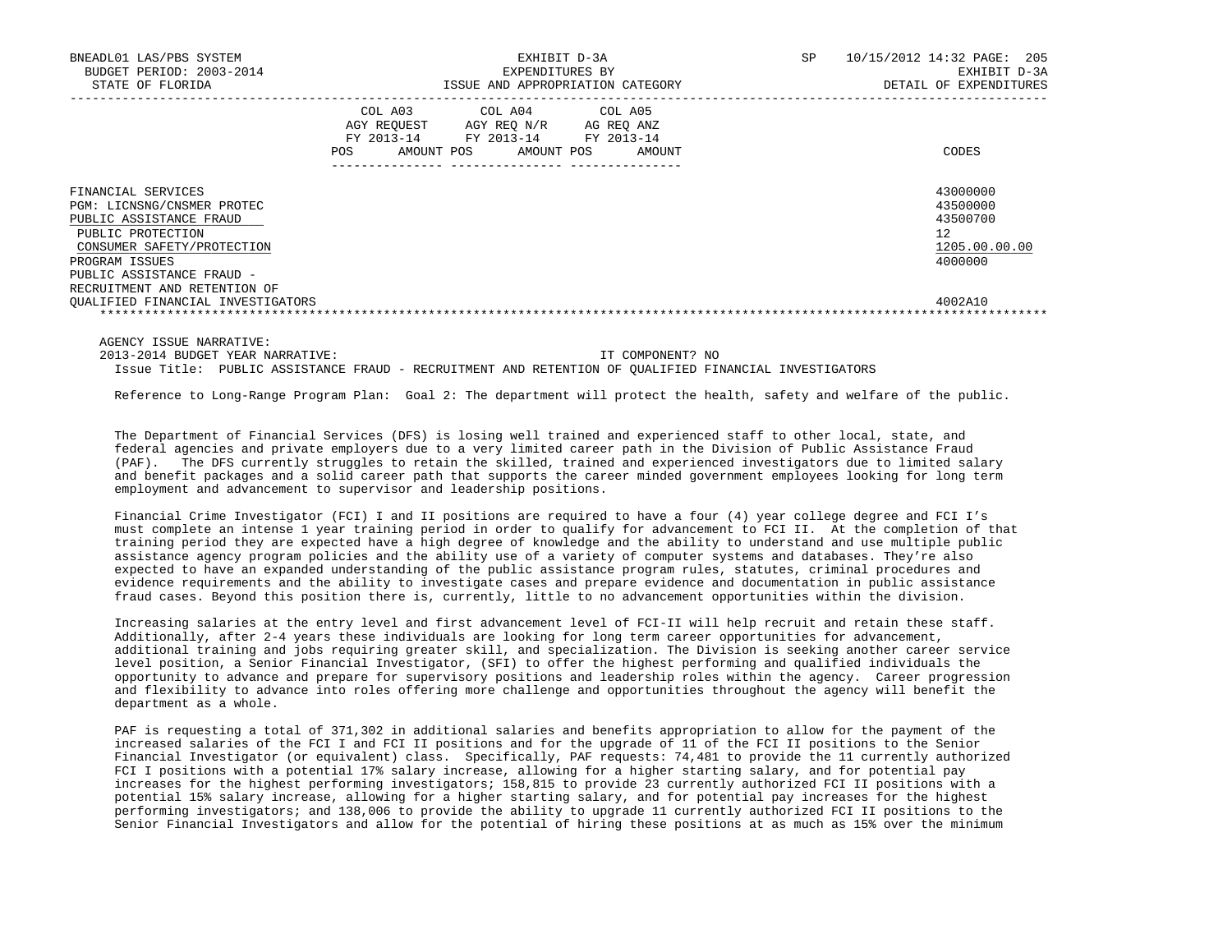| BNEADL01 LAS/PBS SYSTEM<br>BUDGET PERIOD: 2003-2014<br>STATE OF FLORIDA                                                                                                                                                                            | EXHIBIT D-3A<br>EXPENDITURES BY<br>ISSUE AND APPROPRIATION CATEGORY                                                                                            | <b>SP</b><br>10/15/2012 14:32 PAGE: 206<br>EXHIBIT D-3A<br>DETAIL OF EXPENDITURES |
|----------------------------------------------------------------------------------------------------------------------------------------------------------------------------------------------------------------------------------------------------|----------------------------------------------------------------------------------------------------------------------------------------------------------------|-----------------------------------------------------------------------------------|
|                                                                                                                                                                                                                                                    | COL A03 COL A04 COL A05<br>AGY REOUEST AGY REO N/R AG REO ANZ<br>FY 2013-14 FY 2013-14 FY 2013-14<br>POS<br>AMOUNT POS AMOUNT POS<br>AMOUNT<br>--------------- | CODES                                                                             |
| FINANCIAL SERVICES<br>PGM: LICNSNG/CNSMER PROTEC<br>PUBLIC ASSISTANCE FRAUD<br>PUBLIC PROTECTION<br>CONSUMER SAFETY/PROTECTION<br>PROGRAM ISSUES<br>PUBLIC ASSISTANCE FRAUD -<br>RECRUITMENT AND RETENTION OF<br>OUALIFIED FINANCIAL INVESTIGATORS |                                                                                                                                                                | 43000000<br>43500000<br>43500700<br>12<br>1205.00.00.00<br>4000000<br>4002A10     |

of the class.

 Again, the investment in human resources for the State of Florida is wasted when highly skilled employees leave to take private sector, local, state or Federal positions at higher salaries when we could retain them for a small investment thereby continuing the return on investment to our stakeholders and the State of Florida.

| POSITION DETAIL OF SALARIES AND BENEFITS:                                                          |       |           |                    |        |          |               |                                       |
|----------------------------------------------------------------------------------------------------|-------|-----------|--------------------|--------|----------|---------------|---------------------------------------|
|                                                                                                    | FTE   | BASE RATE | ADDITIVES BENEFITS |        | SUBTOTAL | $\frac{1}{6}$ | LAPSE LAPSED SALARIES<br>AND BENEFITS |
| A03 - AGY REQUEST FY 2013-14                                                                       |       |           |                    |        |          |               |                                       |
| CHANGES TO CURRENTLY AUTHORIZED POSITIONS<br>RA01 RATE & SALARY ADJ - BENEFITS NO FTE<br>N0003 001 | 0.00  | 329,081   |                    |        |          |               | 42,221 371,302 0.00 371,302           |
|                                                                                                    |       |           |                    |        |          |               |                                       |
| TOTALS FOR ISSUE BY FUND<br>2393 INSURANCE REG TF<br>2261 FEDERAL GRANTS TRUST FUND                |       |           |                    |        |          |               | 193,077<br>178,225                    |
|                                                                                                    | 0.00  | 329,081   |                    | 42,221 | 371,302  |               | 371,302                               |
|                                                                                                    |       |           |                    |        |          |               |                                       |
|                                                                                                    |       |           |                    |        |          |               |                                       |
| TOTAL: CONSUMER SAFETY/PROTECTION<br>BY FUND TYPE                                                  |       |           |                    |        |          |               | 1205.00.00.00                         |
| SALARY RATE 4,340,266                                                                              | 63.00 |           |                    |        |          |               | 2000                                  |
|                                                                                                    |       |           |                    |        |          |               |                                       |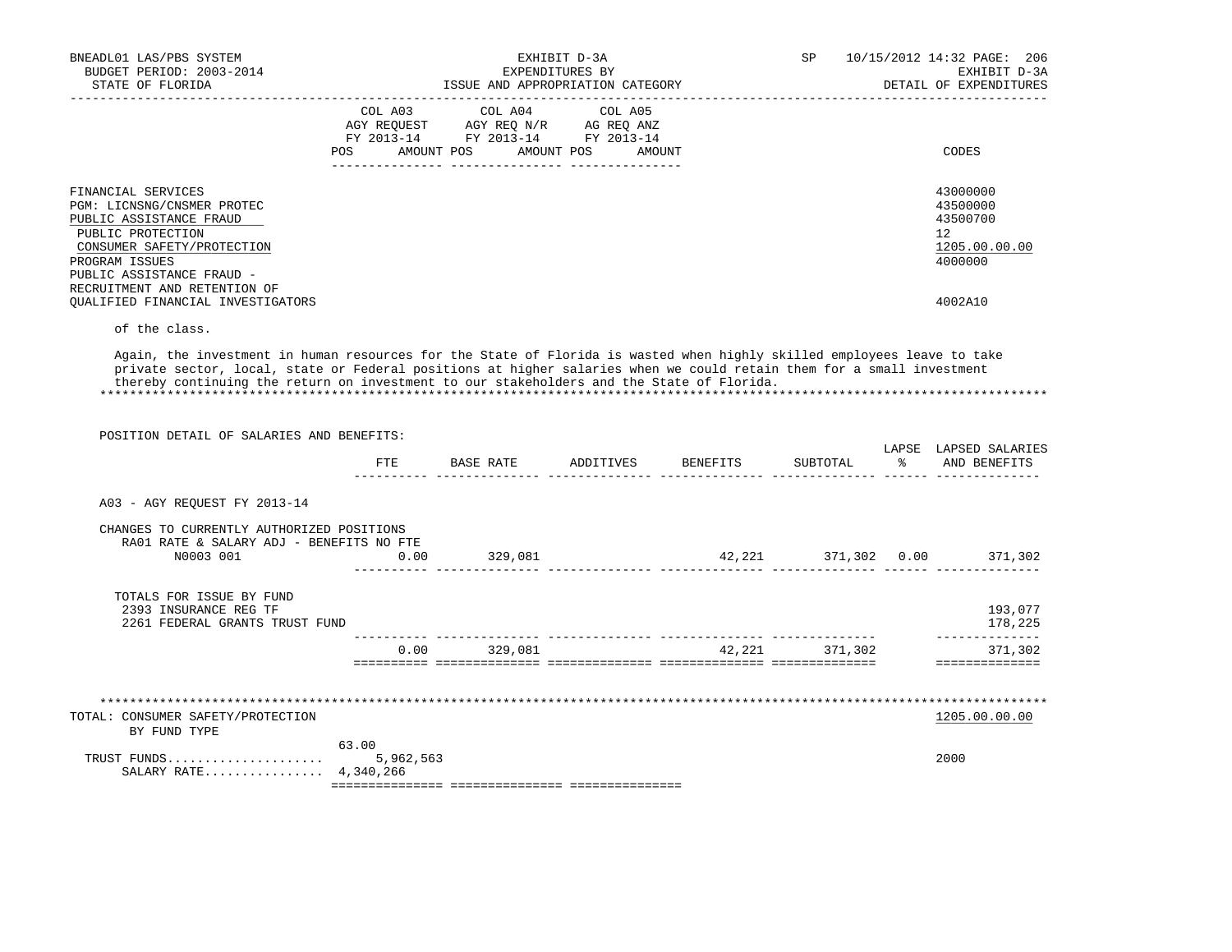| BNEADL01 LAS/PBS SYSTEM<br>BUDGET PERIOD: 2003-2014<br>STATE OF FLORIDA<br>___________________________________                                                                                                                         |                        | EXHIBIT D-3A<br>EXPENDITURES BY<br>ISSUE AND APPROPRIATION CATEGORY                                                                                                                                                                                            | SP | 10/15/2012 14:32 PAGE: 207<br>EXHIBIT D-3A<br>DETAIL OF EXPENDITURES                    |  |
|----------------------------------------------------------------------------------------------------------------------------------------------------------------------------------------------------------------------------------------|------------------------|----------------------------------------------------------------------------------------------------------------------------------------------------------------------------------------------------------------------------------------------------------------|----|-----------------------------------------------------------------------------------------|--|
|                                                                                                                                                                                                                                        | COL A03                | COL A04<br>COL A05<br>$\begin{tabular}{lllllllll} \bf AGY & \bf REQUEST & \bf AGY & \bf REQ & \bf N/R & \bf AG & \bf REQ & \bf ANZ \\ \bf FY & \tt 2013-14 & \bf FY & \tt 2013-14 & \bf FY & \tt 2013-14 \\ \end{tabular}$<br>POS AMOUNT POS AMOUNT POS AMOUNT |    | CODES                                                                                   |  |
| FINANCIAL SERVICES<br>PGM: WORKERS' COMPENSATION<br>WORKERS' COMPENSATION<br>ECONOMIC OPPORTUNITIES<br>WORKERS' COMPENSATION<br>ESTIMATED EXPENDITURES<br>ESTIMATED EXPENDITURES - OPERATIONS<br>SALARY RATE<br>SALARY RATE 11,581,906 |                        |                                                                                                                                                                                                                                                                |    | 43000000<br>43600000<br>43600100<br>11<br>1102.02.00.00<br>1000000<br>1001000<br>000000 |  |
| SALARIES AND BENEFITS                                                                                                                                                                                                                  |                        |                                                                                                                                                                                                                                                                |    | 010000                                                                                  |  |
| WORKERS' COMP ADMIN TF                                                                                                                                                                                                                 | $-$ STATE $14,927,902$ |                                                                                                                                                                                                                                                                |    | 2795 1<br>2795 2                                                                        |  |
| TOTAL WORKERS' COMP ADMIN TF                                                                                                                                                                                                           | 15,066,954             |                                                                                                                                                                                                                                                                |    | 2795                                                                                    |  |
| WORKERS'COMP SPEC DISAB TF-STATE 877,616                                                                                                                                                                                               |                        |                                                                                                                                                                                                                                                                |    | 2798 1                                                                                  |  |
| TOTAL POSITIONS 301.00<br>TOTAL APPRO $15,944,570$                                                                                                                                                                                     |                        |                                                                                                                                                                                                                                                                |    |                                                                                         |  |
| OTHER PERSONAL SERVICES                                                                                                                                                                                                                |                        |                                                                                                                                                                                                                                                                |    | 030000                                                                                  |  |
| WORKERS' COMP ADMIN TF - STATE<br>WORKERS'COMP SPEC DISAB TF-STATE                                                                                                                                                                     | 177,570<br>17,550      |                                                                                                                                                                                                                                                                |    | 2795 1<br>2798 1                                                                        |  |
| TOTAL APPRO                                                                                                                                                                                                                            | 195,120                |                                                                                                                                                                                                                                                                |    |                                                                                         |  |
| <b>EXPENSES</b>                                                                                                                                                                                                                        |                        |                                                                                                                                                                                                                                                                |    | 040000                                                                                  |  |
| $\verb WORKERS'  / COMP ADMIN TF - STATE   3,371,128 $<br>WORKERS'COMP SPEC DISAB TF-STATE                                                                                                                                             | 128,070                |                                                                                                                                                                                                                                                                |    | 2795 1<br>2798 1                                                                        |  |
| TOTAL APPRO                                                                                                                                                                                                                            | 3,499,198              |                                                                                                                                                                                                                                                                |    |                                                                                         |  |
| OPERATING CAPITAL OUTLAY                                                                                                                                                                                                               |                        |                                                                                                                                                                                                                                                                |    | 060000                                                                                  |  |
| WORKERS' COMP ADMIN TF - STATE 100,021<br>WORKERS'COMP SPEC DISAB TF-STATE                                                                                                                                                             | 16,851                 | ---------------- ---------------                                                                                                                                                                                                                               |    | 2795 1<br>2798 1                                                                        |  |
| TOTAL APPRO                                                                                                                                                                                                                            | 116,872                |                                                                                                                                                                                                                                                                |    |                                                                                         |  |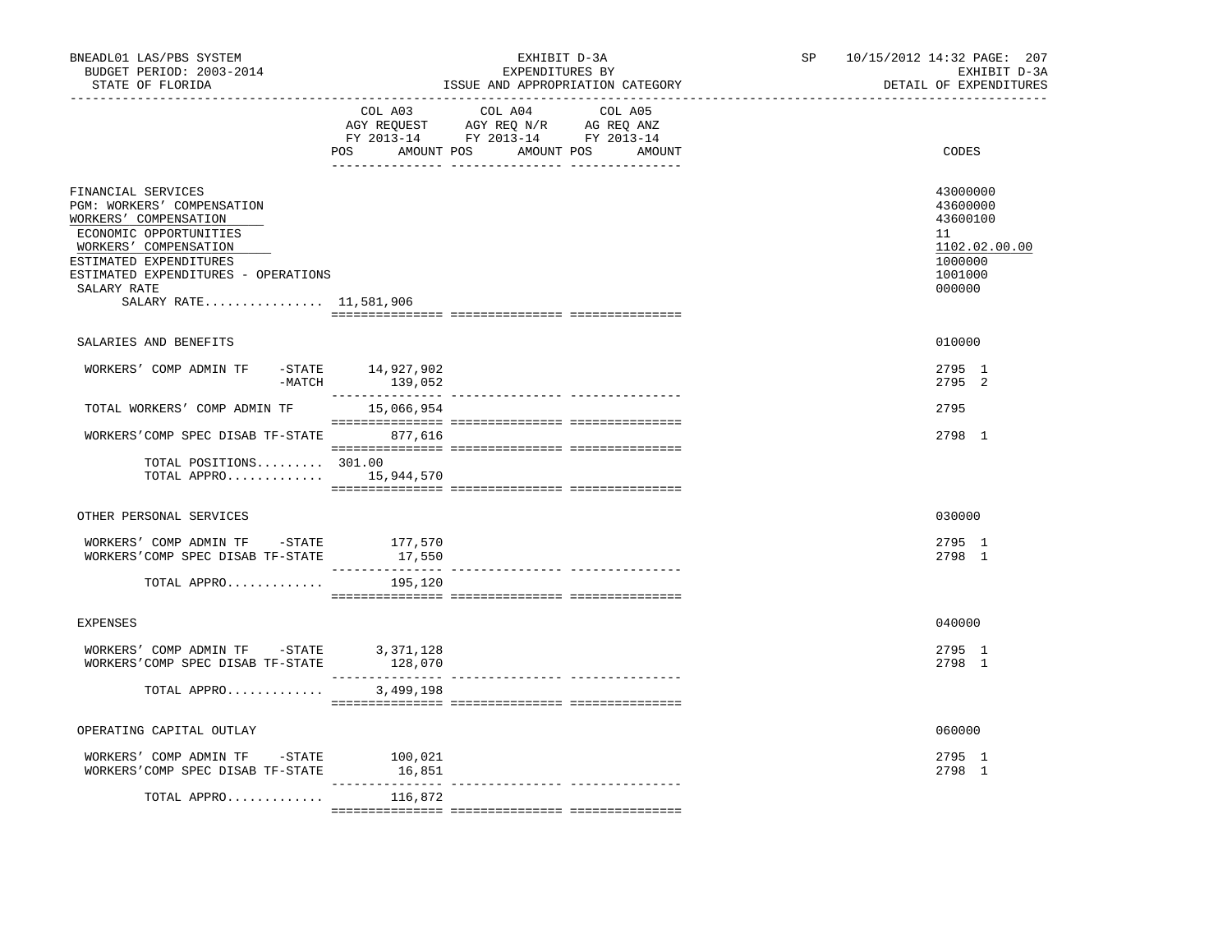| BNEADL01 LAS/PBS SYSTEM<br>BUDGET PERIOD: 2003-2014<br>STATE OF FLORIDA                                                                                                                                                                                                   | EXHIBIT D-3A<br>EXPENDITURES BY<br>ISSUE AND APPROPRIATION CATEGORY<br>---------------------<br>--------------------------------                  | 10/15/2012 14:32 PAGE: 208<br>SP<br>EXHIBIT D-3A<br>DETAIL OF EXPENDITURES                                  |
|---------------------------------------------------------------------------------------------------------------------------------------------------------------------------------------------------------------------------------------------------------------------------|---------------------------------------------------------------------------------------------------------------------------------------------------|-------------------------------------------------------------------------------------------------------------|
|                                                                                                                                                                                                                                                                           | COL A04<br>COL A03<br>COL A05<br>AGY REQUEST AGY REQ N/R AG REQ ANZ<br>FY 2013-14 FY 2013-14 FY 2013-14<br>POS<br>AMOUNT POS<br>AMOUNT POS AMOUNT | CODES                                                                                                       |
| FINANCIAL SERVICES<br>PGM: WORKERS' COMPENSATION<br>WORKERS' COMPENSATION<br>ECONOMIC OPPORTUNITIES<br>WORKERS' COMPENSATION<br>ESTIMATED EXPENDITURES<br>ESTIMATED EXPENDITURES - OPERATIONS<br>SPECIAL CATEGORIES<br>ELECTRONIC COMMERCE FEES<br>WORKERS' COMP ADMIN TF | $-$ STATE<br>288,000                                                                                                                              | 43000000<br>43600000<br>43600100<br>11<br>1102.02.00.00<br>1000000<br>1001000<br>100000<br>100064<br>2795 1 |
| TR DIST CT OF AP-WORK COMP                                                                                                                                                                                                                                                |                                                                                                                                                   | 100507                                                                                                      |
| WORKERS' COMP ADMIN TF -STATE 1,761,055                                                                                                                                                                                                                                   |                                                                                                                                                   | 2795 1                                                                                                      |
| TR/USF-OSHA MATCH                                                                                                                                                                                                                                                         |                                                                                                                                                   | 100521                                                                                                      |
| WORKERS' COMP ADMIN TF                                                                                                                                                                                                                                                    | $-STATE$<br>250,000                                                                                                                               | 2795 1                                                                                                      |
| TR JAC - PROS WRKS COMP FR                                                                                                                                                                                                                                                |                                                                                                                                                   | 100526                                                                                                      |
| WORKERS' COMP ADMIN TF                                                                                                                                                                                                                                                    | $-STATE$<br>257,705                                                                                                                               | 2795 1                                                                                                      |
| CONTRACTED SERVICES                                                                                                                                                                                                                                                       |                                                                                                                                                   | 100777                                                                                                      |
| WORKERS' COMP ADMIN TF -STATE 2,577,656<br>WORKERS'COMP SPEC DISAB TF-STATE                                                                                                                                                                                               | 86,360                                                                                                                                            | 2795 1<br>2798 1                                                                                            |
| TOTAL APPRO                                                                                                                                                                                                                                                               | 2,664,016                                                                                                                                         |                                                                                                             |
| OPERATION/MOTOR VEHICLES                                                                                                                                                                                                                                                  |                                                                                                                                                   | 102289                                                                                                      |
| WORKERS' COMP ADMIN TF                                                                                                                                                                                                                                                    | $-$ STATE<br>44,800                                                                                                                               | 2795 1                                                                                                      |
| RISK MANAGEMENT INSURANCE                                                                                                                                                                                                                                                 |                                                                                                                                                   | 103241                                                                                                      |
| WORKERS' COMP ADMIN TF                                                                                                                                                                                                                                                    | $-STATE$ 315,520                                                                                                                                  | 2795 1                                                                                                      |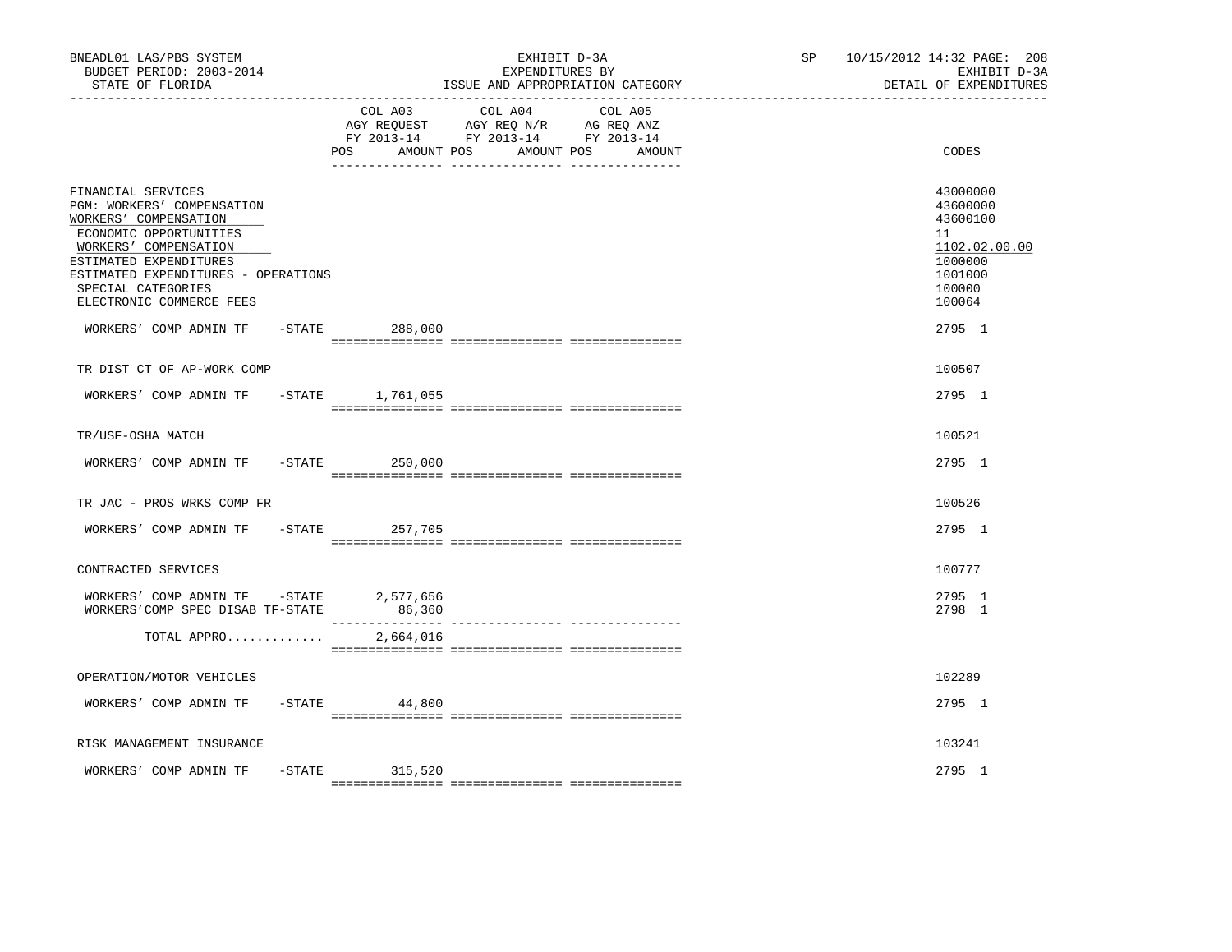| BNEADL01 LAS/PBS SYSTEM<br>BUDGET PERIOD: 2003-2014<br>STATE OF FLORIDA                                                                                                                                                                         | ----------------------------- | EXHIBIT D-3A<br>EXPENDITURES BY<br>ISSUE AND APPROPRIATION CATEGORY                                                              | SP <sub>2</sub> | 10/15/2012 14:32 PAGE: 209<br>EXHIBIT D-3A<br>DETAIL OF EXPENDITURES                                        |  |
|-------------------------------------------------------------------------------------------------------------------------------------------------------------------------------------------------------------------------------------------------|-------------------------------|----------------------------------------------------------------------------------------------------------------------------------|-----------------|-------------------------------------------------------------------------------------------------------------|--|
|                                                                                                                                                                                                                                                 | COL A03                       | COL A04<br>COL A05<br>AGY REQUEST AGY REQ N/R AG REQ ANZ<br>FY 2013-14 FY 2013-14 FY 2013-14<br>POS AMOUNT POS AMOUNT POS AMOUNT |                 | CODES                                                                                                       |  |
| FINANCIAL SERVICES<br>PGM: WORKERS' COMPENSATION<br>WORKERS' COMPENSATION<br>ECONOMIC OPPORTUNITIES<br>WORKERS' COMPENSATION<br>ESTIMATED EXPENDITURES<br>ESTIMATED EXPENDITURES - OPERATIONS<br>SPECIAL CATEGORIES<br>LEASE/PURCHASE/EQUIPMENT |                               |                                                                                                                                  |                 | 43000000<br>43600000<br>43600100<br>11<br>1102.02.00.00<br>1000000<br>1001000<br>100000<br>105281<br>2795 1 |  |
| WORKERS' COMP ADMIN TF - STATE<br>WORKERS'COMP SPEC DISAB TF-STATE 1,080                                                                                                                                                                        | 69,320                        |                                                                                                                                  |                 | 2798 1                                                                                                      |  |
| TOTAL APPRO                                                                                                                                                                                                                                     | 70,400                        |                                                                                                                                  |                 |                                                                                                             |  |
| TR/DMS/HR SVCS/STW CONTRCT                                                                                                                                                                                                                      |                               |                                                                                                                                  |                 | 107040                                                                                                      |  |
| WORKERS' COMP ADMIN TF -STATE<br>WORKERS'COMP SPEC DISAB TF-STATE                                                                                                                                                                               | 104,658<br>6,769              |                                                                                                                                  |                 | 2795 1<br>2798 1                                                                                            |  |
| TOTAL APPRO                                                                                                                                                                                                                                     | 111,427                       |                                                                                                                                  |                 |                                                                                                             |  |
| TOTAL: ESTIMATED EXPENDITURES - OPERATIONS<br>TOTAL POSITIONS 301.00<br>TOTAL ISSUE 25,518,683<br>TOTAL SALARY RATE 11,581,906                                                                                                                  |                               |                                                                                                                                  |                 | 1001000                                                                                                     |  |
| CASUALTY INSURANCE PREMIUM<br>ADJUSTMENT<br>SPECIAL CATEGORIES<br>RISK MANAGEMENT INSURANCE<br>WORKERS' COMP ADMIN TF<br>FLORIDA RETIREMENT SYSTEM                                                                                              | $-$ STATE 29,528              |                                                                                                                                  |                 | 1001090<br>100000<br>103241<br>2795 1                                                                       |  |
| CONTRIBUTION ADJUSTMENT FOR<br>FISCAL YEAR 2012-2013<br>SALARIES AND BENEFITS                                                                                                                                                                   |                               |                                                                                                                                  |                 | 1001240<br>010000                                                                                           |  |
| WORKERS' COMP ADMIN TF<br>$-MATCH$                                                                                                                                                                                                              | $-STATE$ 37,830<br>351        |                                                                                                                                  |                 | 2795 1<br>2795 2                                                                                            |  |
| TOTAL WORKERS' COMP ADMIN TF                                                                                                                                                                                                                    | 38,181                        |                                                                                                                                  |                 | 2795                                                                                                        |  |
| WORKERS'COMP SPEC DISAB TF-STATE                                                                                                                                                                                                                | 2,222                         |                                                                                                                                  |                 | 2798 1                                                                                                      |  |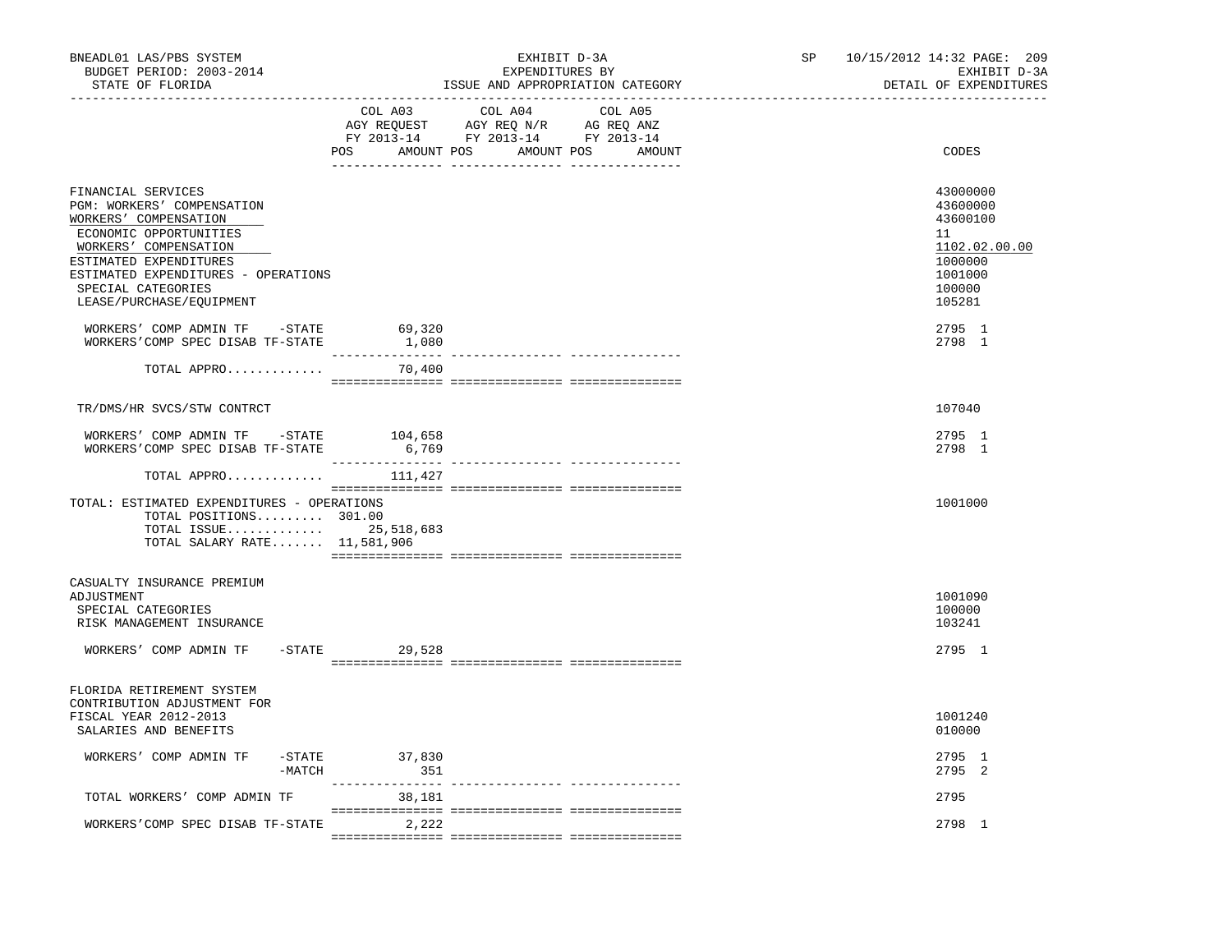| BNEADL01 LAS/PBS SYSTEM<br>BUDGET PERIOD: 2003-2014<br>STATE OF FLORIDA                                                                                                                    |                            | EXHIBIT D-3A<br>EXPENDITURES BY<br>ISSUE AND APPROPRIATION CATEGORY                                                          | SP 10/15/2012 14:32 PAGE: 210<br>EXHIBIT D-3A<br>DETAIL OF EXPENDITURES |
|--------------------------------------------------------------------------------------------------------------------------------------------------------------------------------------------|----------------------------|------------------------------------------------------------------------------------------------------------------------------|-------------------------------------------------------------------------|
|                                                                                                                                                                                            | POS<br>AMOUNT POS          | COL A03 COL A04<br>COL A05<br>AGY REQUEST AGY REQ N/R AG REQ ANZ<br>FY 2013-14 FY 2013-14 FY 2013-14<br>AMOUNT POS<br>AMOUNT | CODES                                                                   |
| FINANCIAL SERVICES<br><b>PGM: WORKERS' COMPENSATION</b><br>WORKERS' COMPENSATION<br>ECONOMIC OPPORTUNITIES<br>WORKERS' COMPENSATION<br>ESTIMATED EXPENDITURES<br>FLORIDA RETIREMENT SYSTEM |                            |                                                                                                                              | 43000000<br>43600000<br>43600100<br>11<br>1102.02.00.00<br>1000000      |
| CONTRIBUTION ADJUSTMENT FOR<br>FISCAL YEAR 2012-2013<br>SALARIES AND BENEFITS<br>TOTAL APPRO                                                                                               | 40,403                     |                                                                                                                              | 1001240<br>010000                                                       |
| SPECIAL CATEGORIES<br>TR DIST CT OF AP-WORK COMP                                                                                                                                           |                            |                                                                                                                              | 100000<br>100507                                                        |
| WORKERS' COMP ADMIN TF - STATE                                                                                                                                                             | 4,721                      |                                                                                                                              | 2795 1                                                                  |
| TR JAC - PROS WRKS COMP FR                                                                                                                                                                 |                            |                                                                                                                              | 100526                                                                  |
| WORKERS' COMP ADMIN TF<br>$-\mathtt{STATE}$                                                                                                                                                | 184                        |                                                                                                                              | 2795 1                                                                  |
| TOTAL: FLORIDA RETIREMENT SYSTEM<br>CONTRIBUTION ADJUSTMENT FOR<br>FISCAL YEAR 2012-2013<br>TOTAL ISSUE                                                                                    | 45,308                     |                                                                                                                              | 1001240                                                                 |
| ADJUSTMENT TO STATE HEALTH<br>INSURANCE PREMIUM CONTRIBUTION -<br>FISCAL YEAR 2012-13<br>SALARIES AND BENEFITS                                                                             |                            |                                                                                                                              | 1001830<br>010000                                                       |
| WORKERS' COMP ADMIN TF - STATE 32,239<br>-MATCH                                                                                                                                            | 299                        |                                                                                                                              | 2795 1<br>2795 2                                                        |
| TOTAL WORKERS' COMP ADMIN TF                                                                                                                                                               | ________________<br>32,538 |                                                                                                                              | 2795                                                                    |
| WORKERS'COMP SPEC DISAB TF-STATE                                                                                                                                                           | 1,894                      |                                                                                                                              | 2798 1                                                                  |
| TOTAL APPRO                                                                                                                                                                                | 34,432                     |                                                                                                                              |                                                                         |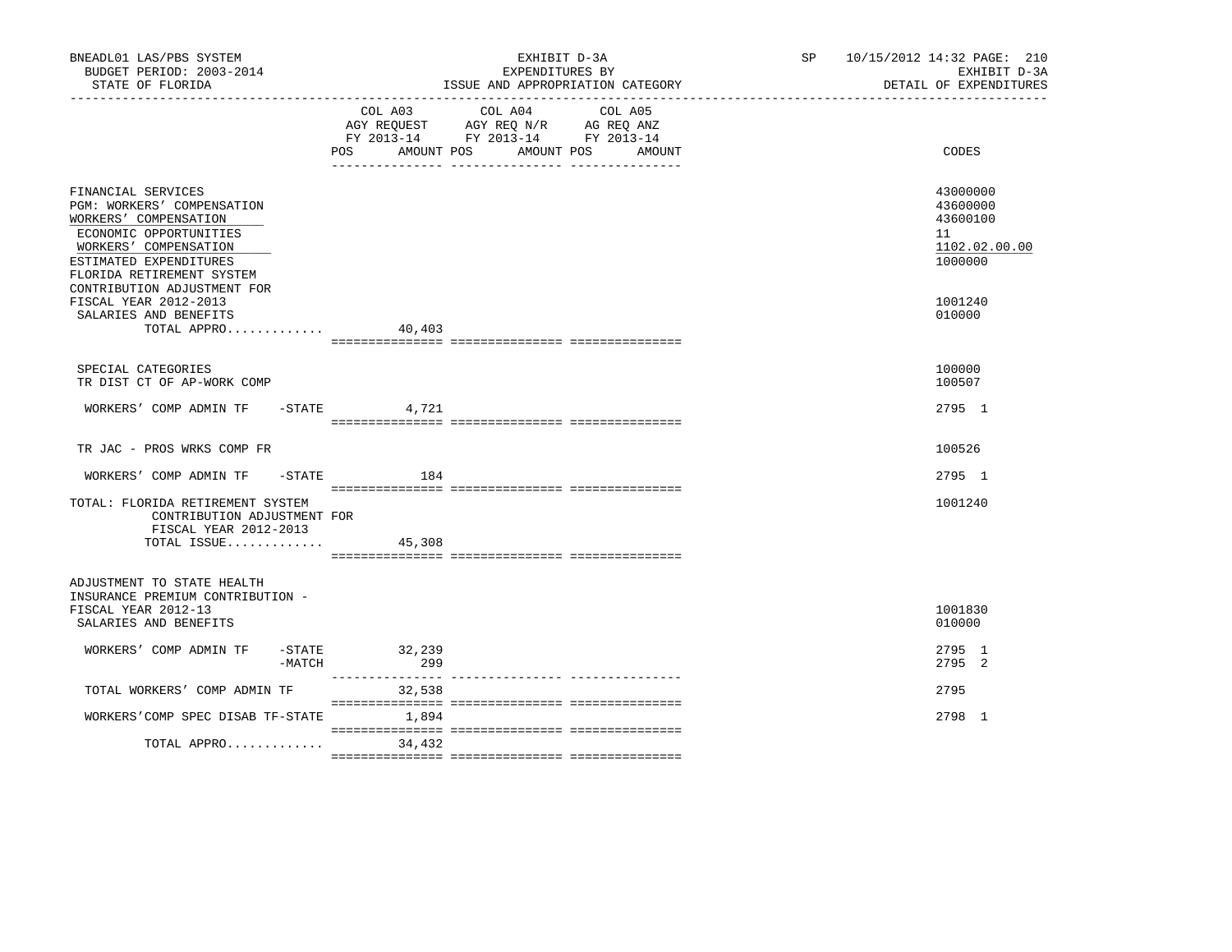| BNEADL01 LAS/PBS SYSTEM<br>BUDGET PERIOD: 2003-2014                                                                                                                                                                      |                   | EXHIBIT D-3A<br>EXPENDITURES BY<br>STATE OF FLORIDA 1999 (ISSUE AND APPROPRIATION CATEGORY 1997) DETAIL OF EXPENDITURE 1999 (ISSUE AND APPROPRIATION CATEGORY | SP 10/15/2012 14:32 PAGE: 211<br>EXHIBIT D-3A<br>DETAIL OF EXPENDITURES |
|--------------------------------------------------------------------------------------------------------------------------------------------------------------------------------------------------------------------------|-------------------|---------------------------------------------------------------------------------------------------------------------------------------------------------------|-------------------------------------------------------------------------|
|                                                                                                                                                                                                                          | POS<br>AMOUNT POS | COL A03 COL A04 COL A05<br>AGY REQUEST AGY REQ N/R AG REQ ANZ<br>FY 2013-14 FY 2013-14 FY 2013-14<br>AMOUNT POS<br>AMOUNT                                     | CODES                                                                   |
| FINANCIAL SERVICES<br>PGM: WORKERS' COMPENSATION<br>WORKERS' COMPENSATION<br>ECONOMIC OPPORTUNITIES<br>WORKERS' COMPENSATION<br>ESTIMATED EXPENDITURES<br>ADJUSTMENT TO STATE HEALTH<br>INSURANCE PREMIUM CONTRIBUTION - |                   |                                                                                                                                                               | 43000000<br>43600000<br>43600100<br>11<br>1102.02.00.00<br>1000000      |
| FISCAL YEAR 2012-13<br>SPECIAL CATEGORIES<br>TR DIST CT OF AP-WORK COMP                                                                                                                                                  |                   |                                                                                                                                                               | 1001830<br>100000<br>100507                                             |
| WORKERS' COMP ADMIN TF - STATE 2,524                                                                                                                                                                                     |                   |                                                                                                                                                               | 2795 1                                                                  |
| TR JAC - PROS WRKS COMP FR                                                                                                                                                                                               |                   |                                                                                                                                                               | 100526                                                                  |
| WORKERS' COMP ADMIN TF -STATE 399                                                                                                                                                                                        |                   |                                                                                                                                                               | 2795 1                                                                  |
| TOTAL: ADJUSTMENT TO STATE HEALTH<br>INSURANCE PREMIUM CONTRIBUTION -<br>FISCAL YEAR 2012-13<br>TOTAL ISSUE 37,355                                                                                                       |                   |                                                                                                                                                               | 1001830                                                                 |
|                                                                                                                                                                                                                          |                   |                                                                                                                                                               |                                                                         |
| REALLOCATION OF HUMAN RESOURCES<br>OUTSOURCING<br>SPECIAL CATEGORIES<br>TR/DMS/HR SVCS/STW CONTRCT                                                                                                                       |                   |                                                                                                                                                               | 1005900<br>100000<br>107040                                             |
| WORKERS' COMP ADMIN TF - STATE 2,534-<br>WORKERS'COMP SPEC DISAB TF-STATE                                                                                                                                                | $164-$            |                                                                                                                                                               | 2795 1<br>2798 1                                                        |
| TOTAL APPRO                                                                                                                                                                                                              | $2.698-$          |                                                                                                                                                               |                                                                         |
|                                                                                                                                                                                                                          |                   |                                                                                                                                                               |                                                                         |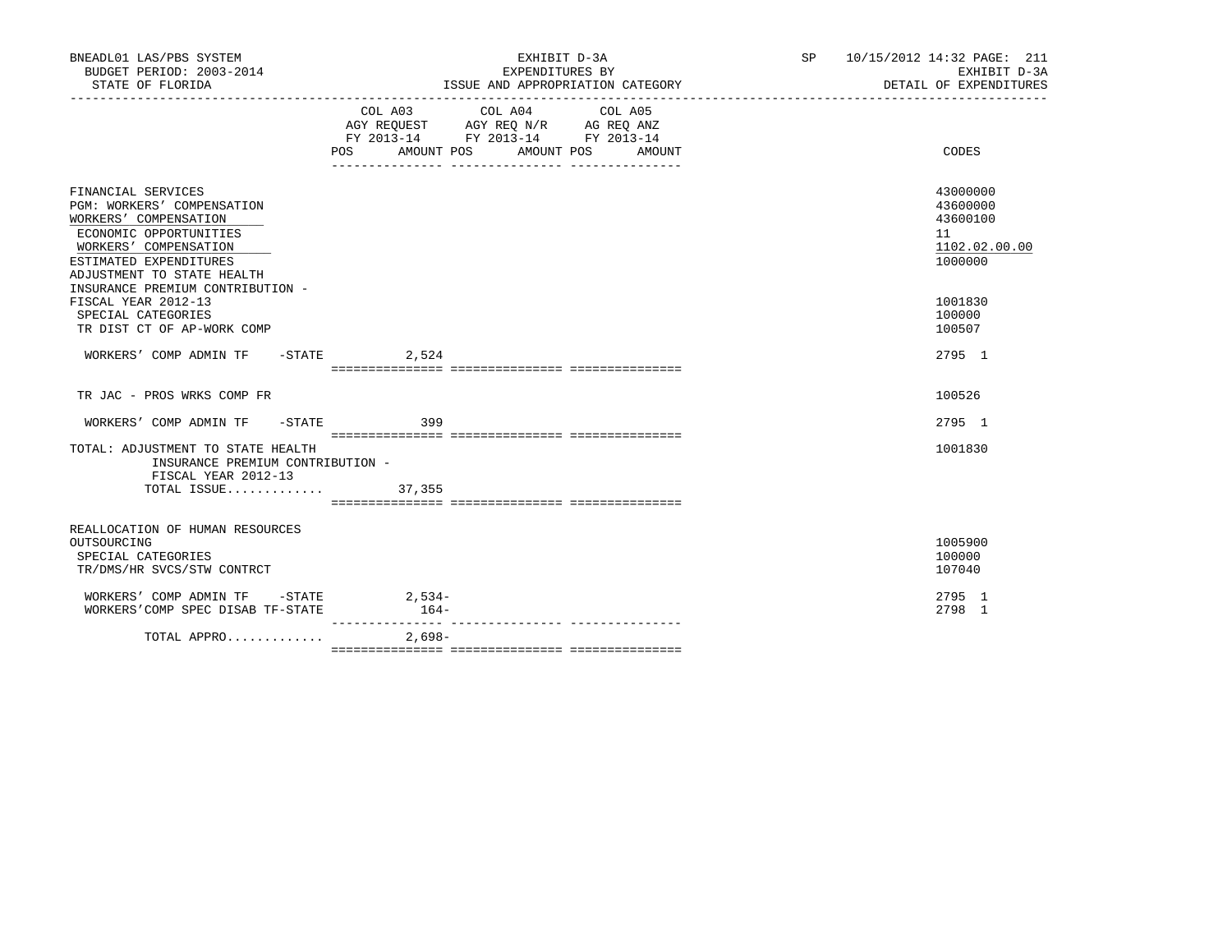| BNEADL01 LAS/PBS SYSTEM<br>BUDGET PERIOD: 2003-2014<br>STATE OF FLORIDA                                                                                                                                                                                                                                                                                                            | EXHIBIT D-3A<br>EXPENDITURES BY<br>ISSUE AND APPROPRIATION CATEGORY |                                                                                                            |                   | SP | 10/15/2012 14:32 PAGE: 212<br>EXHIBIT D-3A<br>DETAIL OF EXPENDITURES |
|------------------------------------------------------------------------------------------------------------------------------------------------------------------------------------------------------------------------------------------------------------------------------------------------------------------------------------------------------------------------------------|---------------------------------------------------------------------|------------------------------------------------------------------------------------------------------------|-------------------|----|----------------------------------------------------------------------|
|                                                                                                                                                                                                                                                                                                                                                                                    | COL A03<br>POS                                                      | COL A04<br>AGY REQUEST AGY REQ N/R AG REQ ANZ<br>FY 2013-14 FY 2013-14 FY 2013-14<br>AMOUNT POS AMOUNT POS | COL A05<br>AMOUNT |    | CODES                                                                |
| FINANCIAL SERVICES<br>PGM: WORKERS' COMPENSATION<br>WORKERS' COMPENSATION<br>ECONOMIC OPPORTUNITIES<br>WORKERS' COMPENSATION                                                                                                                                                                                                                                                       |                                                                     |                                                                                                            |                   |    | 43000000<br>43600000<br>43600100<br>11<br>1102.02.00.00              |
| ADJUSTMENTS TO CURRENT YEAR<br>ESTIMATED EXPENDITURES<br>REALIGNMENT OF LEASE OR<br>LEASE-PURCHASE EOUIPMENT - DEDUCT<br><b>EXPENSES</b>                                                                                                                                                                                                                                           |                                                                     |                                                                                                            |                   |    | 1600000<br>160M010<br>040000                                         |
| WORKERS' COMP ADMIN TF -STATE<br>WORKERS'COMP SPEC DISAB TF-STATE                                                                                                                                                                                                                                                                                                                  | $3,000-$<br>$1,000-$                                                |                                                                                                            |                   |    | 2795 1<br>2798 1                                                     |
| TOTAL APPRO                                                                                                                                                                                                                                                                                                                                                                        | $4,000-$                                                            |                                                                                                            |                   |    |                                                                      |
| AGENCY ISSUE NARRATIVE:<br>2013-2014 BUDGET YEAR NARRATIVE:<br>This issue further aligns budget in the correct appropriation category for lease/lease purchase expenditures. A major<br>change in the FY 2012-13 instructions required departments to satisfy the requirements of Ch. 2011-45, L.O.F. (SB 1314).<br>This issue nets to zero with corresponding issue code 160M020. |                                                                     |                                                                                                            | IT COMPONENT? NO  |    |                                                                      |
| REALIGNMENT OF LEASE OR<br>LEASE-PURCHASE EOUIPMENT - ADD<br>SPECIAL CATEGORIES<br>LEASE/PURCHASE/EQUIPMENT                                                                                                                                                                                                                                                                        |                                                                     |                                                                                                            |                   |    | 160M020<br>100000<br>105281                                          |
| WORKERS' COMP ADMIN TF -STATE<br>WORKERS'COMP SPEC DISAB TF-STATE                                                                                                                                                                                                                                                                                                                  | 3,000<br>1,000                                                      |                                                                                                            |                   |    | 2795 1<br>2798 1                                                     |
| TOTAL APPRO                                                                                                                                                                                                                                                                                                                                                                        | 4,000                                                               |                                                                                                            |                   |    |                                                                      |
|                                                                                                                                                                                                                                                                                                                                                                                    |                                                                     |                                                                                                            |                   |    |                                                                      |
| AGENCY ISSUE NARRATIVE:<br>2013-2014 BUDGET YEAR NARRATIVE:<br>This issue further aligns budget in the correct appropriation category for lease/lease purchase expenditures. A major<br>change in the FY 2012-13 instructions required departments to satisfy the requirements of Ch. 2011-45, L.O.F. (SB 1314).<br>This issue nets to zero with corresponding issue code 160M010. |                                                                     |                                                                                                            | IT COMPONENT? NO  |    |                                                                      |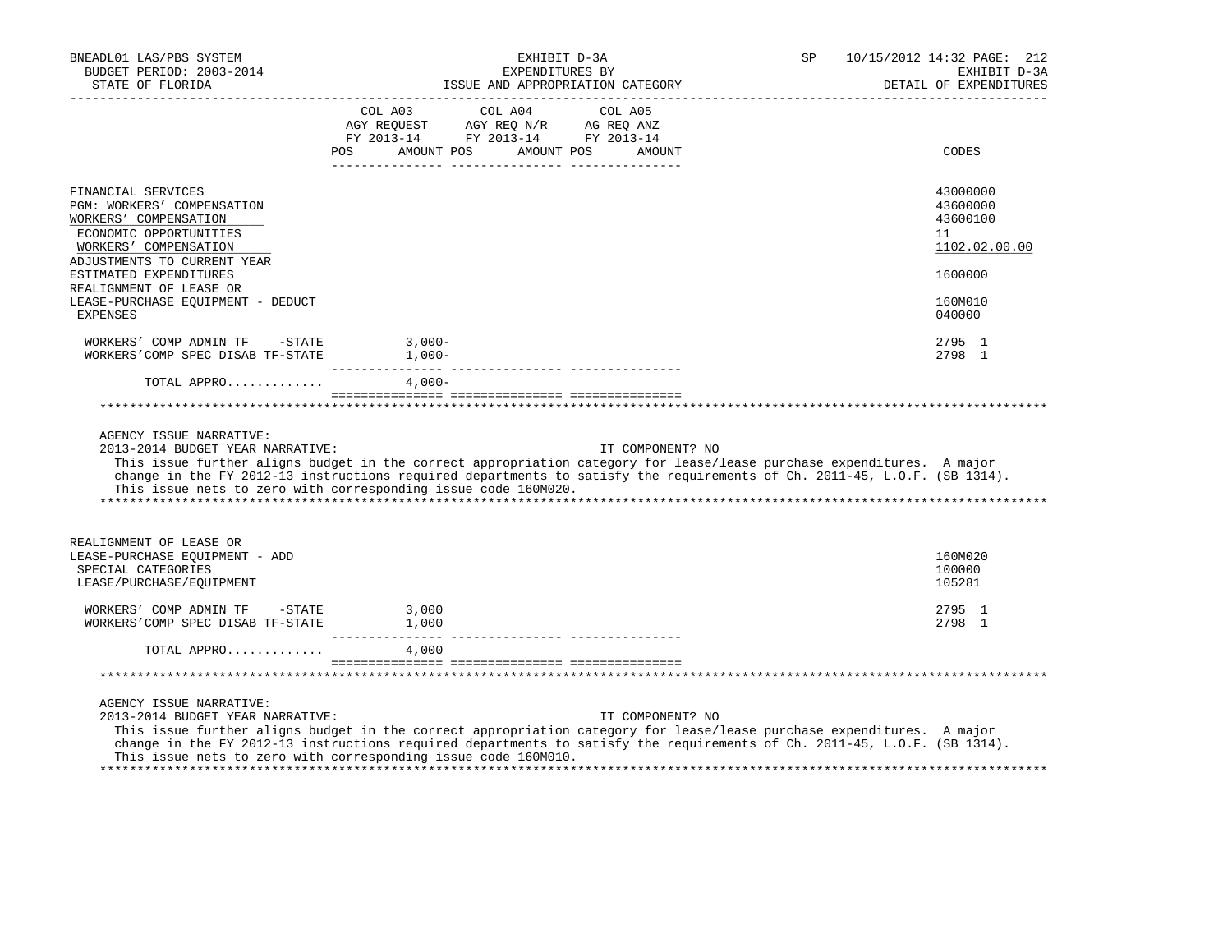| BNEADL01 LAS/PBS SYSTEM<br>BUDGET PERIOD: 2003-2014<br>STATE OF FLORIDA                                                                                                                                                                   |                                             | EXHIBIT D-3A<br>EXPENDITURES BY<br>ISSUE AND APPROPRIATION CATEGORY                                                                                                                                                                                                                                                                                                                                                                                                                                                                                                                                                  | SP | 10/15/2012 14:32 PAGE: 213<br>EXHIBIT D-3A<br>DETAIL OF EXPENDITURES |
|-------------------------------------------------------------------------------------------------------------------------------------------------------------------------------------------------------------------------------------------|---------------------------------------------|----------------------------------------------------------------------------------------------------------------------------------------------------------------------------------------------------------------------------------------------------------------------------------------------------------------------------------------------------------------------------------------------------------------------------------------------------------------------------------------------------------------------------------------------------------------------------------------------------------------------|----|----------------------------------------------------------------------|
|                                                                                                                                                                                                                                           | COL A03<br>AGY REQUEST<br>AMOUNT POS<br>POS | COL A04<br>COL A05<br>AGY REQ N/R<br>AG REQ ANZ<br>FY 2013-14 FY 2013-14 FY 2013-14<br>AMOUNT POS<br><b>AMOUNT</b>                                                                                                                                                                                                                                                                                                                                                                                                                                                                                                   |    | CODES                                                                |
| FINANCIAL SERVICES<br>PGM: WORKERS' COMPENSATION<br>WORKERS' COMPENSATION<br>ECONOMIC OPPORTUNITIES<br>WORKERS' COMPENSATION<br>ESTIMATED EXPENDITURES REALIGNMENT<br>REALIGN BUDGET AUTHORITY BETWEEN<br>CATEGORIES TO MATCH ANTICIPATED |                                             |                                                                                                                                                                                                                                                                                                                                                                                                                                                                                                                                                                                                                      |    | 43000000<br>43600000<br>43600100<br>11<br>1102.02.00.00<br>2000000   |
| RECURRING OPERATING EXPENDITURES -<br><b>DEDUCT</b><br>SPECIAL CATEGORIES<br>CONTRACTED SERVICES                                                                                                                                          |                                             |                                                                                                                                                                                                                                                                                                                                                                                                                                                                                                                                                                                                                      |    | 2000130<br>100000<br>100777                                          |
| WORKERS' COMP ADMIN TF<br>-STATE                                                                                                                                                                                                          | $250,000-$                                  |                                                                                                                                                                                                                                                                                                                                                                                                                                                                                                                                                                                                                      |    | 2795 1                                                               |
| AGENCY ISSUE NARRATIVE:<br>2013-2014 BUDGET YEAR NARRATIVE:                                                                                                                                                                               |                                             | IT COMPONENT? NO<br>This issue is the deduct side of a budget authority realignment throughout the Department of Financial Services proper<br>(excluding Office of Insurance Regulation and Office of Financial Regulation). The realignment of budget was first<br>approved in FY 2012-13 General Appropriation Act. This issue continues that practice and moves budget from various<br>categories, except salaries, for realignment. This issue with corresponding issue code 2000140 will net to zero at the<br>department level. If the budget/fund is general revenue, this also nets to zero at a fund level. |    |                                                                      |
| ANNUALIZATION OF ADMINISTERED<br>FUNDS APPROPRIATIONS<br>STATE HEALTH INSURANCE ADJUSTMENT<br>FOR FY 2012-13 - 10 MONTHS                                                                                                                  |                                             |                                                                                                                                                                                                                                                                                                                                                                                                                                                                                                                                                                                                                      |    | 26A0000                                                              |
| <b>ANNUALIZATION</b><br>SALARIES AND BENEFITS                                                                                                                                                                                             |                                             |                                                                                                                                                                                                                                                                                                                                                                                                                                                                                                                                                                                                                      |    | 26A1830<br>010000                                                    |
| WORKERS' COMP ADMIN TF<br>$-$ STATE<br>$-MATCH$                                                                                                                                                                                           | 161,195<br>1,495                            |                                                                                                                                                                                                                                                                                                                                                                                                                                                                                                                                                                                                                      |    | 2795 1<br>2795 2                                                     |
| TOTAL WORKERS' COMP ADMIN TF                                                                                                                                                                                                              | 162,690                                     |                                                                                                                                                                                                                                                                                                                                                                                                                                                                                                                                                                                                                      |    | 2795                                                                 |
| WORKERS'COMP SPEC DISAB TF-STATE                                                                                                                                                                                                          | 9,470                                       |                                                                                                                                                                                                                                                                                                                                                                                                                                                                                                                                                                                                                      |    | 2798 1                                                               |
| TOTAL APPRO $172,160$                                                                                                                                                                                                                     |                                             |                                                                                                                                                                                                                                                                                                                                                                                                                                                                                                                                                                                                                      |    |                                                                      |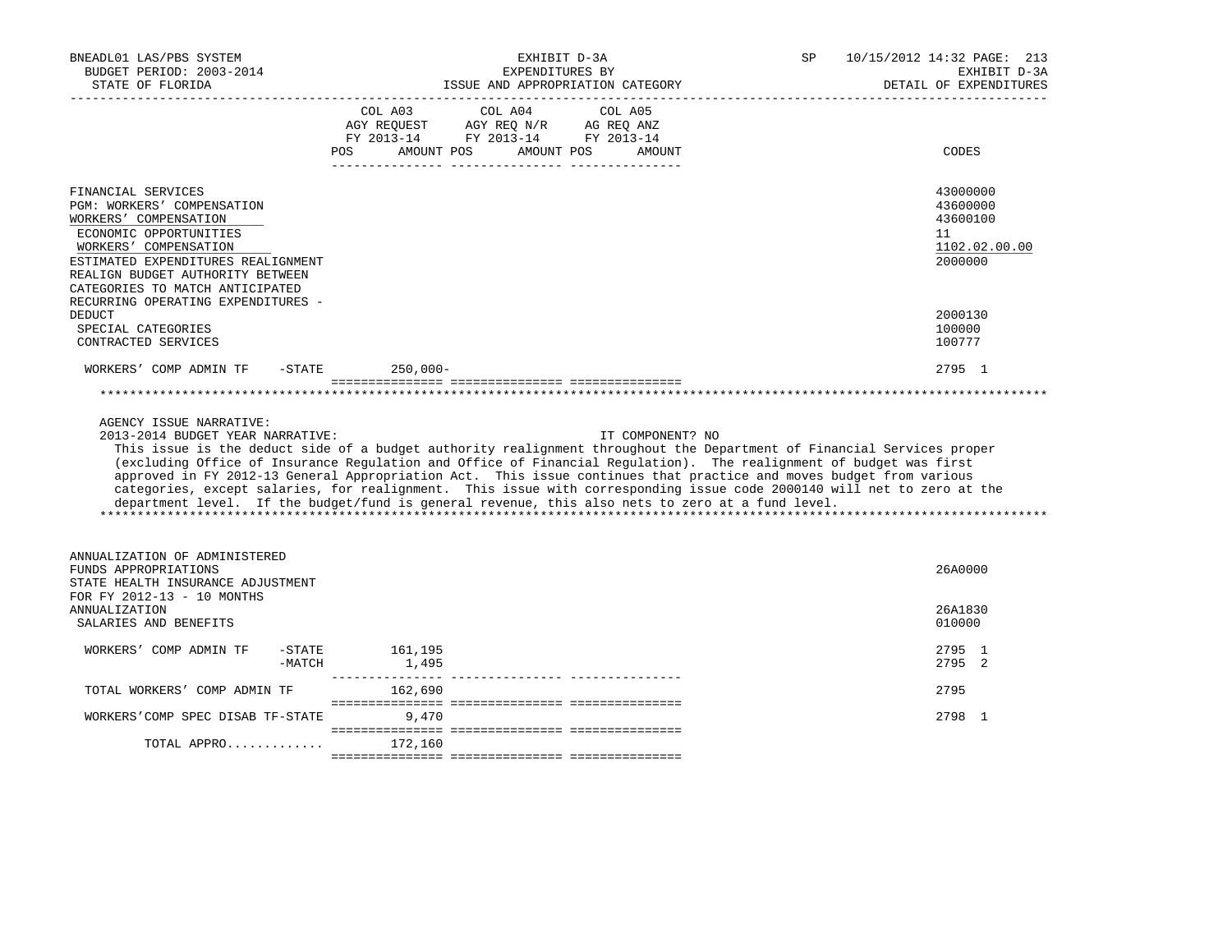| BNEADL01 LAS/PBS SYSTEM<br>BUDGET PERIOD: 2003-2014<br>STATE OF FLORIDA<br>------------------                                                                 |                    | EXHIBIT D-3A<br>EXPENDITURES BY<br>ISSUE AND APPROPRIATION CATEGORY                                                                  | SP <sub>2</sub> | 10/15/2012 14:32 PAGE: 214<br>EXHIBIT D-3A<br>DETAIL OF EXPENDITURES |  |
|---------------------------------------------------------------------------------------------------------------------------------------------------------------|--------------------|--------------------------------------------------------------------------------------------------------------------------------------|-----------------|----------------------------------------------------------------------|--|
|                                                                                                                                                               | POS                | COL A03 COL A04 COL A05<br>AGY REQUEST AGY REQ N/R AG REQ ANZ<br>FY 2013-14 FY 2013-14 FY 2013-14<br>AMOUNT POS AMOUNT POS<br>AMOUNT |                 | CODES                                                                |  |
| FINANCIAL SERVICES<br>PGM: WORKERS' COMPENSATION<br>WORKERS' COMPENSATION<br>ECONOMIC OPPORTUNITIES<br>WORKERS' COMPENSATION<br>ANNUALIZATION OF ADMINISTERED |                    |                                                                                                                                      |                 | 43000000<br>43600000<br>43600100<br>11<br>1102.02.00.00              |  |
| FUNDS APPROPRIATIONS<br>STATE HEALTH INSURANCE ADJUSTMENT<br>FOR FY 2012-13 - 10 MONTHS<br><b>ANNUALIZATION</b>                                               |                    |                                                                                                                                      |                 | 26A0000<br>26A1830                                                   |  |
| SPECIAL CATEGORIES<br>TR DIST CT OF AP-WORK COMP<br>WORKERS' COMP ADMIN TF                                                                                    |                    |                                                                                                                                      |                 | 100000<br>100507<br>2795 1                                           |  |
|                                                                                                                                                               | $-$ STATE $12,620$ |                                                                                                                                      |                 |                                                                      |  |
| TR JAC - PROS WRKS COMP FR                                                                                                                                    |                    |                                                                                                                                      |                 | 100526                                                               |  |
| WORKERS' COMP ADMIN TF -STATE 1,995                                                                                                                           |                    |                                                                                                                                      |                 | 2795 1                                                               |  |
| TOTAL: STATE HEALTH INSURANCE ADJUSTMENT<br>FOR FY 2012-13 - 10 MONTHS<br>ANNUALIZATION                                                                       |                    |                                                                                                                                      |                 | 26A1830                                                              |  |
| TOTAL ISSUE $186,775$                                                                                                                                         |                    |                                                                                                                                      |                 |                                                                      |  |
| WORKLOAD<br>DIVISION OF WORKERS' COMPENSATION -                                                                                                               |                    |                                                                                                                                      |                 | 3000000                                                              |  |
| RE-EMPLOYMENT SERVICES PROGRAM<br>IMPLEMENTATION<br>SALARIES AND BENEFITS                                                                                     | 1.00               |                                                                                                                                      |                 | 3000950<br>010000                                                    |  |
|                                                                                                                                                               |                    |                                                                                                                                      |                 |                                                                      |  |
| SPECIAL CATEGORIES<br>PURCHASED CLIENT SERVICES                                                                                                               |                    |                                                                                                                                      |                 | 100000<br>102933                                                     |  |
| $-$ STATE<br>WORKERS' COMP ADMIN TF                                                                                                                           | 1                  |                                                                                                                                      |                 | 2795 1                                                               |  |
| TOTAL: DIVISION OF WORKERS' COMPENSATION -<br>RE-EMPLOYMENT SERVICES PROGRAM<br>IMPLEMENTATION<br>TOTAL POSITIONS 1.00                                        |                    |                                                                                                                                      |                 | 3000950                                                              |  |
| TOTAL ISSUE                                                                                                                                                   | 1                  |                                                                                                                                      |                 |                                                                      |  |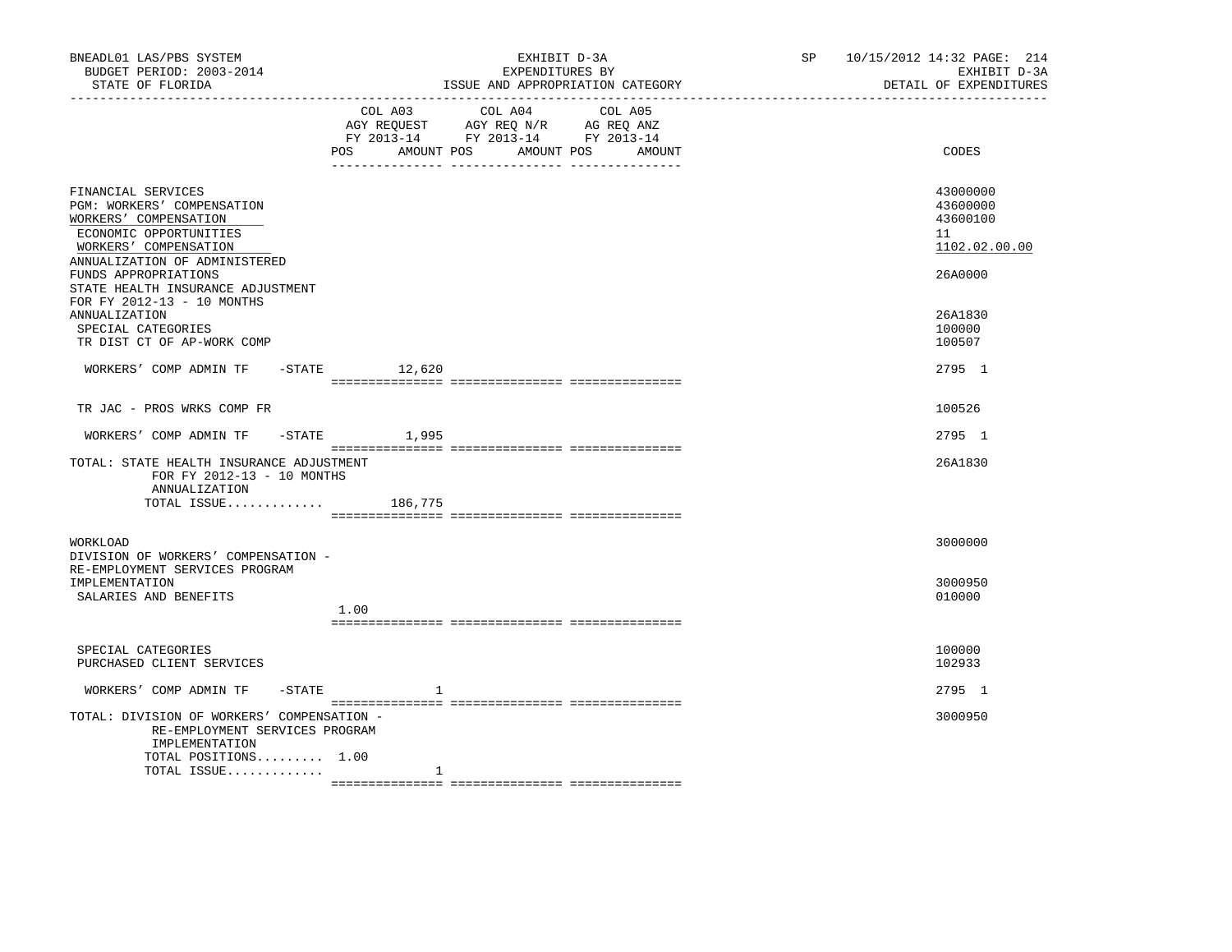| BNEADL01 LAS/PBS SYSTEM<br>BUDGET PERIOD: 2003-2014<br>STATE OF FLORIDA                                                                                                                                           | EXHIBIT D-3A<br>EXPENDITURES BY<br>ISSUE AND APPROPRIATION CATEGORY |                                                    |  |                                                                       |  | <b>SP</b>            | 10/15/2012 14:32 PAGE: 215<br>EXHIBIT D-3A<br>DETAIL OF EXPENDITURES |                                                                    |
|-------------------------------------------------------------------------------------------------------------------------------------------------------------------------------------------------------------------|---------------------------------------------------------------------|----------------------------------------------------|--|-----------------------------------------------------------------------|--|----------------------|----------------------------------------------------------------------|--------------------------------------------------------------------|
|                                                                                                                                                                                                                   | POS                                                                 | COL A03<br>AGY REOUEST<br>FY 2013-14<br>AMOUNT POS |  | COL A04 COL A05<br>AGY REQ N/R<br>FY 2013-14 FY 2013-14<br>AMOUNT POS |  | AG REO ANZ<br>AMOUNT |                                                                      | CODES                                                              |
| FINANCIAL SERVICES<br>PGM: WORKERS' COMPENSATION<br>WORKERS' COMPENSATION<br>ECONOMIC OPPORTUNITIES<br>WORKERS' COMPENSATION<br>WORKLOAD<br>DIVISION OF WORKERS' COMPENSATION -<br>RE-EMPLOYMENT SERVICES PROGRAM |                                                                     |                                                    |  |                                                                       |  |                      |                                                                      | 43000000<br>43600000<br>43600100<br>11<br>1102.02.00.00<br>3000000 |
| IMPLEMENTATION                                                                                                                                                                                                    |                                                                     |                                                    |  |                                                                       |  |                      |                                                                      | 3000950                                                            |

2013-2014 BUDGET YEAR NARRATIVE: IT COMPONENT? NO

 During the 2012 Legislative Session, the Legislature passed CS/HB 5203 and the Governor signed the bill into law. Provisions of the bill remove the Department of Education (DOE) as the agency responsible for providing reemployment services to injured workers (section 440.491, F.S., and Rule 6A-22.001, F.A.C.) and transfer the responsibility to the Department of Financial Services (DFS). Additionally, the bill shifts responsibilities related to the ARAMIS system to DFS. The DFS Division of Information Systems (DIS) will be responsible for the migration of the system and all aspects of future application development and support activities. Provisions of the bill also authorize the department to contract with one or more third parties, including but not limited to rehabilitation providers, to administer training and education screenings, reemployment assessments, vocational evaluations, and reemployment services. These changes became effective July 1, 2012.

 In order to accomplish the duties specified by the Legislature, additional resources were requested to support the Department of Financial Services' reemployment program activities and information technology needs. The anticipated expenditures in the requested categories were developed by reviewing the model operated by the Department of Education, estimated amount of injured workers served, and expenditures of the program over the past four fiscal years. This request is in addition to, and takes into consideration, the five (5) FTE authorized in the HB 5203 and current resources that the Department will reallocate to the program.

 During the current fiscal year (FY 2012-13), the Governor's Office of Policy and Budget (OPB) in conjunction with the Legislature approved Agency Budget Amendment 13-08 (EOG Log# B0055), and Agency Budget Amendment 13-03 (EOG Log# B0036) were approved, granting the resources requested for this program for the first year (FY 2013). The department will work with the House, Senate and Governor's Office to develop a request for the FY 2013-14 as is appropriate. \*\*\*\*\*\*\*\*\*\*\*\*\*\*\*\*\*\*\*\*\*\*\*\*\*\*\*\*\*\*\*\*\*\*\*\*\*\*\*\*\*\*\*\*\*\*\*\*\*\*\*\*\*\*\*\*\*\*\*\*\*\*\*\*\*\*\*\*\*\*\*\*\*\*\*\*\*\*\*\*\*\*\*\*\*\*\*\*\*\*\*\*\*\*\*\*\*\*\*\*\*\*\*\*\*\*\*\*\*\*\*\*\*\*\*\*\*\*\*\*\*\*\*\*\*\*\*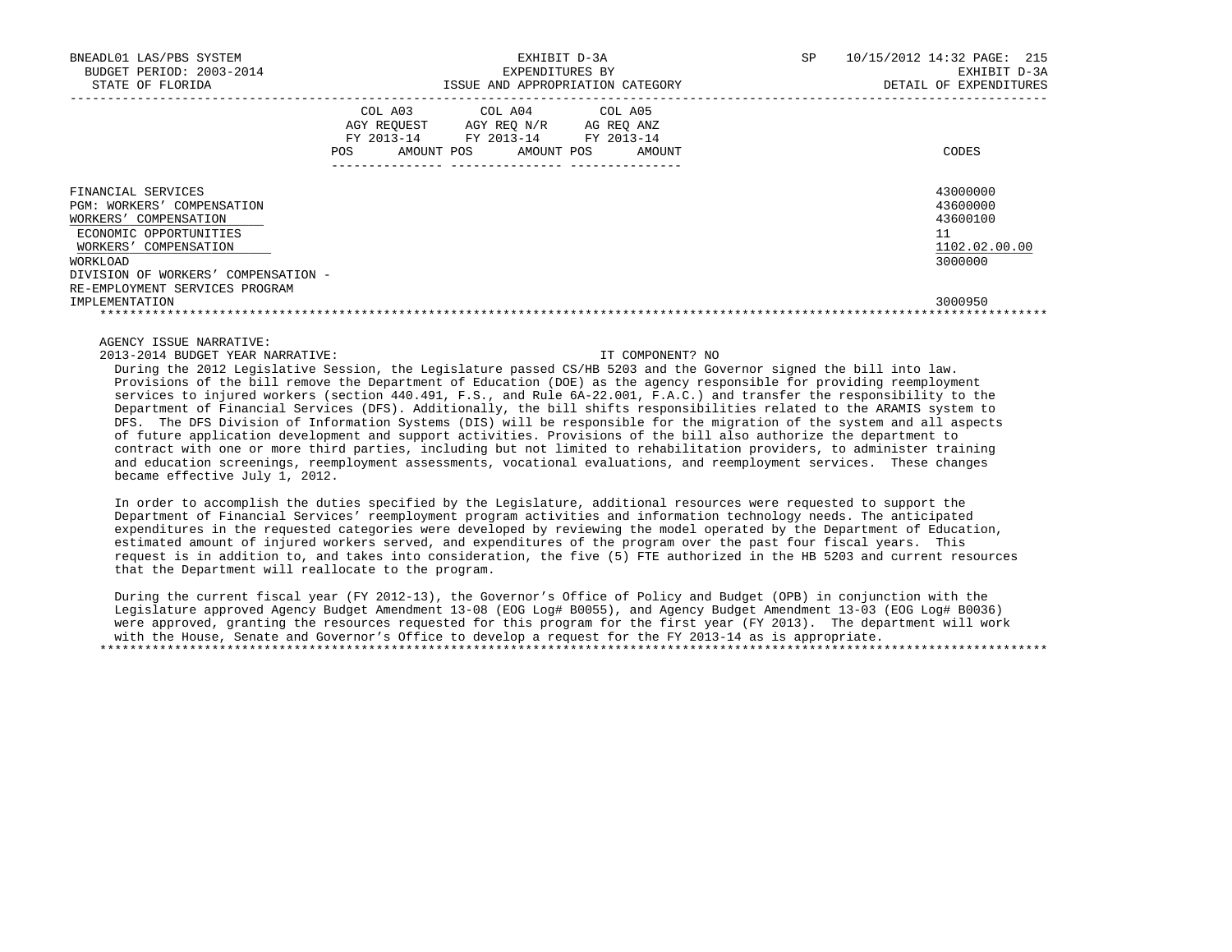| BNEADL01 LAS/PBS SYSTEM<br>BUDGET PERIOD: 2003-2014<br>STATE OF FLORIDA                                                                                                                                           | EXHIBIT D-3A<br>EXPENDITURES BY<br>ISSUE AND APPROPRIATION CATEGORY                                                      |               |         |                  |  |                    | SP       | 10/15/2012 14:32 PAGE: 216<br>EXHIBIT D-3A<br>DETAIL OF EXPENDITURES |                                                                    |  |
|-------------------------------------------------------------------------------------------------------------------------------------------------------------------------------------------------------------------|--------------------------------------------------------------------------------------------------------------------------|---------------|---------|------------------|--|--------------------|----------|----------------------------------------------------------------------|--------------------------------------------------------------------|--|
|                                                                                                                                                                                                                   | COL A03<br>CO AGY REQUEST AGY REQ N/R AG REQ ANZ<br>FY 2013-14 FY 2013-14 FY 2013-14<br>POS AMOUNT POS AMOUNT POS AMOUNT |               | COL A04 | COL A05          |  |                    |          |                                                                      | CODES                                                              |  |
| FINANCIAL SERVICES<br>PGM: WORKERS' COMPENSATION<br>WORKERS' COMPENSATION<br>ECONOMIC OPPORTUNITIES<br>WORKERS' COMPENSATION<br>WORKLOAD<br>DIVISION OF WORKERS' COMPENSATION -<br>RE-EMPLOYMENT SERVICES PROGRAM |                                                                                                                          |               |         |                  |  |                    |          |                                                                      | 43000000<br>43600000<br>43600100<br>11<br>1102.02.00.00<br>3000000 |  |
| IMPLEMENTATION                                                                                                                                                                                                    |                                                                                                                          |               |         |                  |  |                    |          |                                                                      | 3000950                                                            |  |
| POSITION DETAIL OF SALARIES AND BENEFITS:                                                                                                                                                                         |                                                                                                                          | FTE BASE RATE |         |                  |  | ADDITIVES BENEFITS | SUBTOTAL |                                                                      | LAPSE LAPSED SALARIES<br>% AND BENEFITS                            |  |
|                                                                                                                                                                                                                   |                                                                                                                          |               |         |                  |  |                    |          |                                                                      |                                                                    |  |
| A03 - AGY REQUEST FY 2013-14                                                                                                                                                                                      |                                                                                                                          |               |         |                  |  |                    |          |                                                                      |                                                                    |  |
| CHANGES TO CURRENTLY AUTHORIZED POSITIONS<br>P101 PROPOSED CLASS CODE<br>N0001 001                                                                                                                                | 1.00                                                                                                                     |               |         |                  |  |                    |          | 0.00                                                                 |                                                                    |  |
| TOTALS FOR ISSUE BY FUND                                                                                                                                                                                          |                                                                                                                          |               |         |                  |  |                    |          |                                                                      |                                                                    |  |
|                                                                                                                                                                                                                   | 1.00                                                                                                                     |               |         |                  |  |                    |          |                                                                      | ==============                                                     |  |
|                                                                                                                                                                                                                   |                                                                                                                          |               |         |                  |  |                    |          |                                                                      |                                                                    |  |
|                                                                                                                                                                                                                   |                                                                                                                          |               |         |                  |  |                    |          |                                                                      |                                                                    |  |
| PROGRAM REDUCTIONS<br>REDUCTION IN EXPENSES ASSOCIATED<br>WITH FIELD OFFICE CLOSURES AND                                                                                                                          |                                                                                                                          |               |         |                  |  |                    |          |                                                                      | 33V0000                                                            |  |
| LEASED SPACE REDUCTION<br><b>EXPENSES</b>                                                                                                                                                                         |                                                                                                                          |               |         |                  |  |                    |          |                                                                      | 33V1100<br>040000                                                  |  |
| WORKERS' COMP ADMIN TF -STATE 189,000-                                                                                                                                                                            |                                                                                                                          |               |         |                  |  |                    |          |                                                                      | 2795 1                                                             |  |
|                                                                                                                                                                                                                   |                                                                                                                          |               |         |                  |  |                    |          |                                                                      |                                                                    |  |
| AGENCY ISSUE NARRATIVE:<br>2013-2014 BUDGET YEAR NARRATIVE:<br>Issue Title: Reduction in Expenses Associated with Field Office Closures and Leased Space Reduction                                                |                                                                                                                          |               |         | IT COMPONENT? NO |  |                    |          |                                                                      |                                                                    |  |
| Reference to Long-Range Program Plan: Goal 1 - The department will be a vigilant steward of the state's resources.                                                                                                |                                                                                                                          |               |         |                  |  |                    |          |                                                                      |                                                                    |  |
| LAW CHANGE REQUIRED: No                                                                                                                                                                                           |                                                                                                                          |               |         |                  |  |                    |          |                                                                      |                                                                    |  |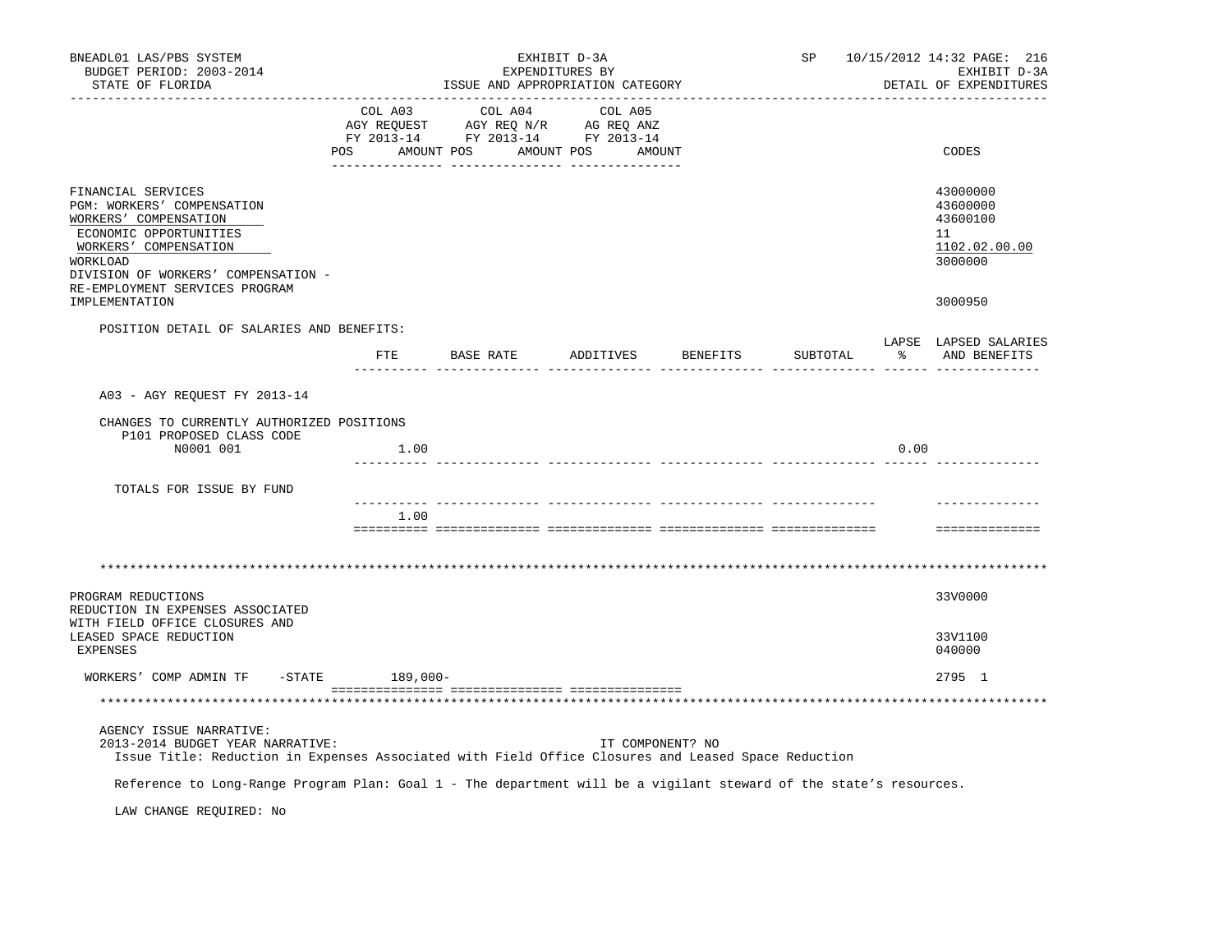| BNEADL01 LAS/PBS SYSTEM<br>BUDGET PERIOD: 2003-2014<br>STATE OF FLORIDA                                                                            |     | EXHIBIT D-3A<br>EXPENDITURES BY<br>ISSUE AND APPROPRIATION CATEGORY                               | SP                           | 10/15/2012 14:32 PAGE: 217<br>EXHIBIT D-3A<br>DETAIL OF EXPENDITURES |                                                                    |  |
|----------------------------------------------------------------------------------------------------------------------------------------------------|-----|---------------------------------------------------------------------------------------------------|------------------------------|----------------------------------------------------------------------|--------------------------------------------------------------------|--|
|                                                                                                                                                    | POS | COL A03 COL A04 COL A05<br>AGY REOUEST AGY REO N/R AG REO ANZ<br>FY 2013-14 FY 2013-14 FY 2013-14 | AMOUNT POS AMOUNT POS AMOUNT |                                                                      | CODES                                                              |  |
| FINANCIAL SERVICES<br>PGM: WORKERS' COMPENSATION<br>WORKERS' COMPENSATION<br>ECONOMIC OPPORTUNITIES<br>WORKERS' COMPENSATION<br>PROGRAM REDUCTIONS |     |                                                                                                   |                              |                                                                      | 43000000<br>43600000<br>43600100<br>11<br>1102.02.00.00<br>33V0000 |  |
| REDUCTION IN EXPENSES ASSOCIATED<br>WITH FIELD OFFICE CLOSURES AND<br>LEASED SPACE REDUCTION                                                       |     |                                                                                                   |                              |                                                                      | 33V1100                                                            |  |

 Starting in November 2011, the Division of Workers' Compensation began the reorganization and consolidation of its 16 Bureau of Compliance, Bureau of Monitoring and Audit, and Bureau of Employee Assistance field office leases throughout Florida. By the end of FY 2012-13, the Division will have closed seven field office locations (Panama City, Plantation, Ocala, Port Richey, Sarasota, St. Augustine, and Cocoa Beach). The field office closings will result in the reduction of office locations where the public may visit to obtain services from the division. Services will continue to be provided through the remaining field office locations and the Tallahassee central office. There are no other public or private entities that perform the regulatory activities outlined in Chapter 440, Florida Statutes.

 For Fiscal Year 2012-13, the Division of Workers' Compensation saw a reduction of \$1.7 million in overall budget and 20 FTE; none of this reduction was directly related to leases, however positions in some of these locations were abolished. The specific leases impacted by this issue are as follows:

 430:0164 - Diamond Professional Suites - Cocoa - Closed (5/30/2013) 430:0151 - Regency Office - New Port Ritchey - Closed (4/30/2012) 430:0143 - Oak Brook Professional Center - Ocala - Expires (4/30/2013); Effective 11/30/12 430:0145 - Forrest Park Office Center - Panama City - Closed (2/28/2012) 430:0161 - Atrium Executive Plaza - Plantation - Expires (12/31/2012) 430:0153 - Live Oak Business Center - Sarasota - Closed (8/31/2012) 430:0155 - City of Saint Augustine - St. Augustine - Closed (11/30/2011)

 During FY 2011-12, the Division spent \$2,358,665 for leases. This (189,000) reduction would be an approximate 8% reduction in lease expenditures. \*\*\*\*\*\*\*\*\*\*\*\*\*\*\*\*\*\*\*\*\*\*\*\*\*\*\*\*\*\*\*\*\*\*\*\*\*\*\*\*\*\*\*\*\*\*\*\*\*\*\*\*\*\*\*\*\*\*\*\*\*\*\*\*\*\*\*\*\*\*\*\*\*\*\*\*\*\*\*\*\*\*\*\*\*\*\*\*\*\*\*\*\*\*\*\*\*\*\*\*\*\*\*\*\*\*\*\*\*\*\*\*\*\*\*\*\*\*\*\*\*\*\*\*\*\*\*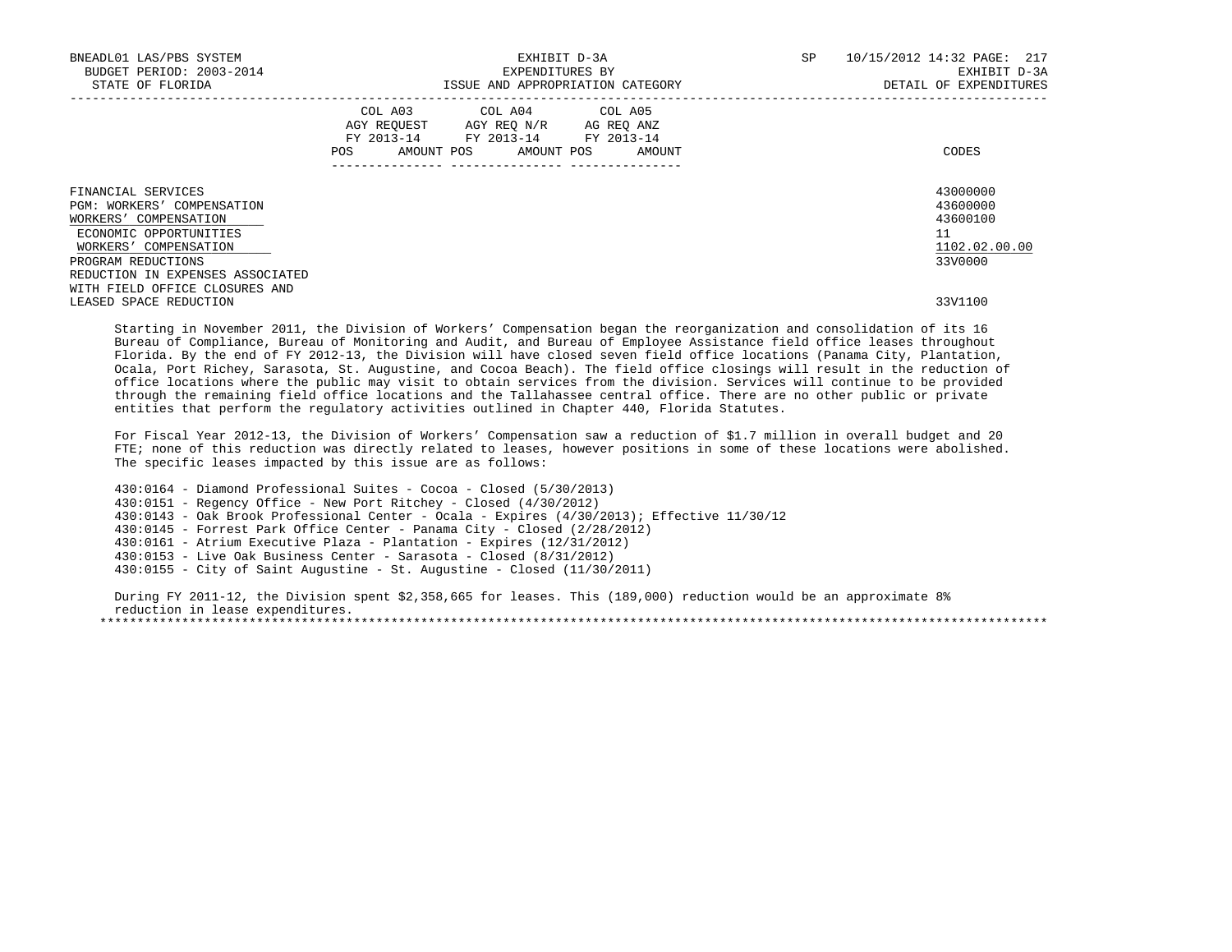| BNEADL01 LAS/PBS SYSTEM<br>BUDGET PERIOD: 2003-2014<br>STATE OF FLORIDA                                                                                  | EXHIBIT D-3A<br>EXPENDITURES BY<br>ISSUE AND APPROPRIATION CATEGORY                                                                         | 10/15/2012 14:32 PAGE: 218<br>SP<br>EXHIBIT D-3A<br>DETAIL OF EXPENDITURES |  |  |  |
|----------------------------------------------------------------------------------------------------------------------------------------------------------|---------------------------------------------------------------------------------------------------------------------------------------------|----------------------------------------------------------------------------|--|--|--|
|                                                                                                                                                          | COL A03 COL A04 COL A05<br>AGY REQUEST AGY REQ N/R AG REQ ANZ<br>FY 2013-14 FY 2013-14 FY 2013-14<br>AMOUNT POS AMOUNT POS<br>POS<br>AMOUNT | CODES                                                                      |  |  |  |
| FINANCIAL SERVICES<br>PGM: WORKERS' COMPENSATION<br>WORKERS' COMPENSATION<br>ECONOMIC OPPORTUNITIES<br>WORKERS' COMPENSATION<br>PROGRAM OR SERVICE-LEVEL |                                                                                                                                             | 43000000<br>43600000<br>43600100<br>11<br>1102.02.00.00                    |  |  |  |
| INFORMATION TECHNOLOGY<br>FILENET P8 DOCUMENT MANAGEMENT                                                                                                 |                                                                                                                                             | 3630000                                                                    |  |  |  |
| IMPLEMENTATION AND MIGRATION<br>SPECIAL CATEGORIES<br>CONTRACTED SERVICES                                                                                |                                                                                                                                             | 36380C0<br>100000<br>100777                                                |  |  |  |
| -STATE<br>WORKERS' COMP ADMIN TF                                                                                                                         | 145,867-                                                                                                                                    | 2795 1                                                                     |  |  |  |
|                                                                                                                                                          |                                                                                                                                             |                                                                            |  |  |  |

AGENCY ISSUE NARRATIVE:

 2013-2014 BUDGET YEAR NARRATIVE: IT COMPONENT? YES Issue Title: FileNet P8 Document Management Implementation and Migration - Deduct

 Reference to Long-Range Program Plan: Goal #5 - Operational Efficiencies. The department will strive for organizational excellence by promoting and encouraging continuous improvement.

 The Department of Financial Services (DFS) is requesting funding to implement the migration of three separate document management systems to a single enterprise document management system, FileNet P8. Currently, DFS has three separate and distinct outdated instances of FileNet supporting the following six business units: Division of Workers' Compensation, Division of Risk Management, Division of Consumer Assistance, Division of Agent & Agency Services, Division of Funeral and Cemetery Services, Consumer Services, and the Office of Insurance Regulation. Together these three FileNet systems support more than 165 department business applications. The service that is currently received by all these divisions and OIR is paid from the divisions of Workers' Compensation, Risk Management, and Information Systems' budgets.

 The department's intent is to consolidate the three FileNet systems onto the single, secure, and highly available FileNet P8 enterprise-level instance. The current maintenance and support for the duplicative and outdated instances of FileNet cost of \$309,041 is paid from three separate divisions (Division of Workers' Compensation \$145,867, Division of Risk Management \$51,301 and Division of Information Systems \$111,873). This request is to transfer existing contracted services budget from the Division of Workers' Compensation to the Division of Information Systems. \*\*\*\*\*\*\*\*\*\*\*\*\*\*\*\*\*\*\*\*\*\*\*\*\*\*\*\*\*\*\*\*\*\*\*\*\*\*\*\*\*\*\*\*\*\*\*\*\*\*\*\*\*\*\*\*\*\*\*\*\*\*\*\*\*\*\*\*\*\*\*\*\*\*\*\*\*\*\*\*\*\*\*\*\*\*\*\*\*\*\*\*\*\*\*\*\*\*\*\*\*\*\*\*\*\*\*\*\*\*\*\*\*\*\*\*\*\*\*\*\*\*\*\*\*\*\*

TOTAL: WORKERS' COMPENSATION 1102.02.00.00 POSSESSES AND RELEASE AND RELEASE AND RELEASE AND RELEASE AND RELEASE AND RELEASE AND RELEASE AND RELEASE AND RELEASE AND RELEASE AND RELEASE AND RELEASE AND RELEASE AND RELEASE A BY FUND TYPE

| <b>RATE</b><br>SALARY<br>. | 11,581,906 |      |
|----------------------------|------------|------|
| TRIIST<br>ארוזודידי<br>.   | 25,230,085 | 2000 |
|                            | ろひつ<br>.00 |      |
| DI FUND<br>. 1 P B         |            |      |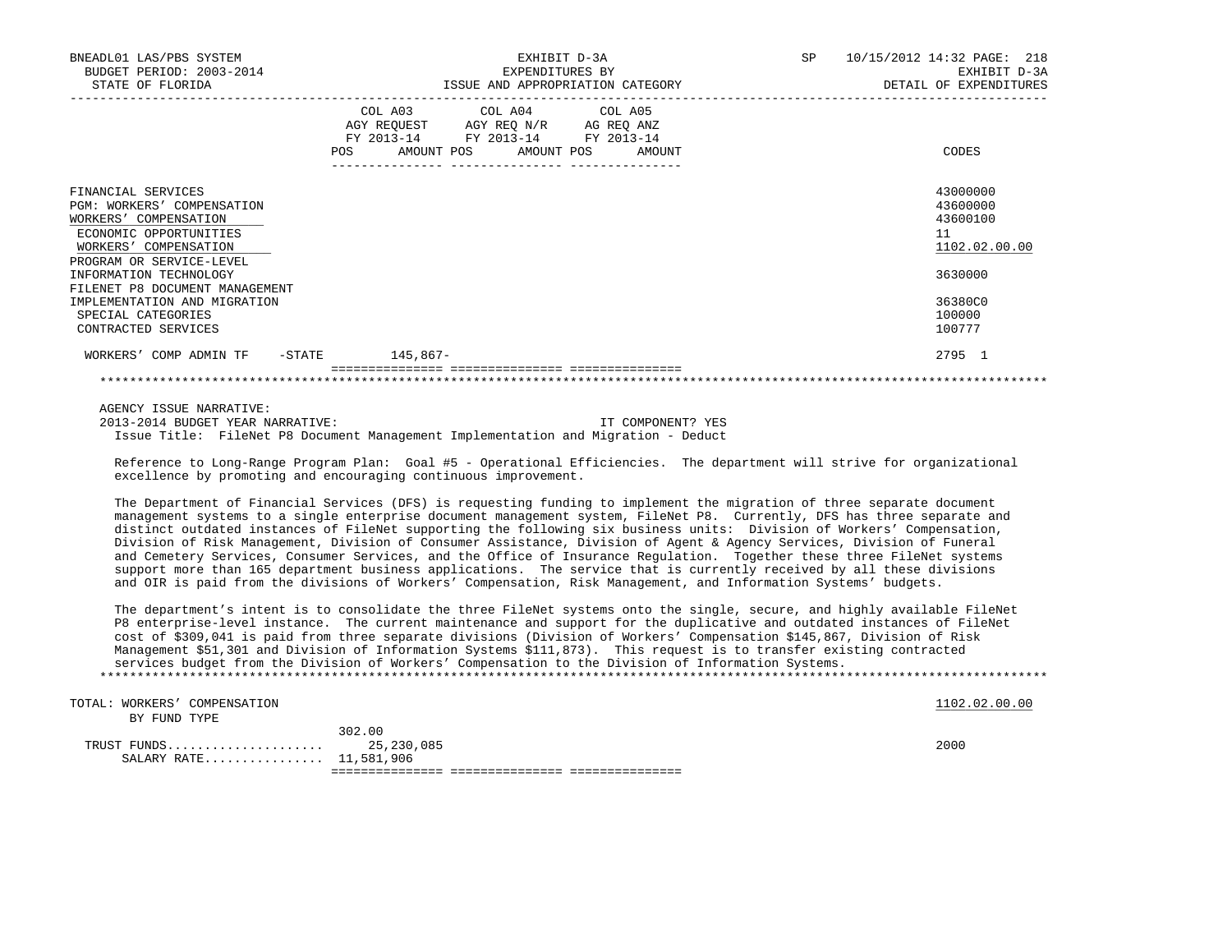| BNEADL01 LAS/PBS SYSTEM<br>BUDGET PERIOD: 2003-2014<br>STATE OF FLORIDA<br>----------------                                                                                                                                                                       |           | ______________________________ | EXHIBIT D-3A<br>EXPENDITURES BY<br>ISSUE AND APPROPRIATION CATEGORY                                                          | SP | 10/15/2012 14:32 PAGE: 219<br>EXHIBIT D-3A<br>DETAIL OF EXPENDITURES                                |
|-------------------------------------------------------------------------------------------------------------------------------------------------------------------------------------------------------------------------------------------------------------------|-----------|--------------------------------|------------------------------------------------------------------------------------------------------------------------------|----|-----------------------------------------------------------------------------------------------------|
|                                                                                                                                                                                                                                                                   |           | COL A03<br>POS                 | COL A04<br>COL A05<br>AGY REQUEST AGY REQ N/R AG REQ ANZ<br>FY 2013-14 FY 2013-14 FY 2013-14<br>AMOUNT POS AMOUNT POS AMOUNT |    | CODES                                                                                               |
| FINANCIAL SERVICES<br>PGM: FINANCIAL SVCS COMM<br>OFFICE OF INSURANCE REG<br>COMP & ENFORCE- INSURANCE<br>PUBLIC PROTECTION<br>REGULATION AND LICENSING<br>ESTIMATED EXPENDITURES<br>ESTIMATED EXPENDITURES - OPERATIONS<br>SALARY RATE<br>SALARY RATE 11,746,070 |           |                                |                                                                                                                              |    | 43000000<br>43900000<br>43900100<br>43900110<br>12<br>1204.00.00.00<br>1000000<br>1001000<br>000000 |
| SALARIES AND BENEFITS                                                                                                                                                                                                                                             |           |                                |                                                                                                                              |    | 010000                                                                                              |
| INSURANCE REG TF                                                                                                                                                                                                                                                  |           | 249.00<br>-STATE 15,121,535    |                                                                                                                              |    | 2393 1                                                                                              |
| OTHER PERSONAL SERVICES                                                                                                                                                                                                                                           |           |                                |                                                                                                                              |    | 030000                                                                                              |
| INSURANCE REG TF                                                                                                                                                                                                                                                  | $-STATE$  | 125,000                        |                                                                                                                              |    | 2393 1                                                                                              |
| EXPENSES                                                                                                                                                                                                                                                          |           |                                |                                                                                                                              |    | 040000                                                                                              |
| INSURANCE REG TF                                                                                                                                                                                                                                                  | $-$ STATE | 2,652,374                      |                                                                                                                              |    | 2393 1                                                                                              |
| OPERATING CAPITAL OUTLAY                                                                                                                                                                                                                                          |           |                                |                                                                                                                              |    | 060000                                                                                              |
| INSURANCE REG TF                                                                                                                                                                                                                                                  | $-$ STATE | 2,000                          |                                                                                                                              |    | 2393 1                                                                                              |
| SPECIAL CATEGORIES<br>FL PUBLIC HURR LOSS MODEL                                                                                                                                                                                                                   |           |                                |                                                                                                                              |    | 100000<br>100515                                                                                    |
| INSURANCE REG TF                                                                                                                                                                                                                                                  | $-STATE$  | 588,639                        |                                                                                                                              |    | 2393 1                                                                                              |
| PROPERTY/CASUALTY EXAMS                                                                                                                                                                                                                                           |           |                                |                                                                                                                              |    | 100523                                                                                              |
| INSURANCE REG TF                                                                                                                                                                                                                                                  |           | $-$ STATE 4,651,763            |                                                                                                                              |    | 2393 1                                                                                              |
| LIFE AND HEALTH EXAMS                                                                                                                                                                                                                                             |           |                                |                                                                                                                              |    | 100524                                                                                              |
| INSURANCE REG TF                                                                                                                                                                                                                                                  | -STATE    | 275,000                        |                                                                                                                              |    | 2393 1                                                                                              |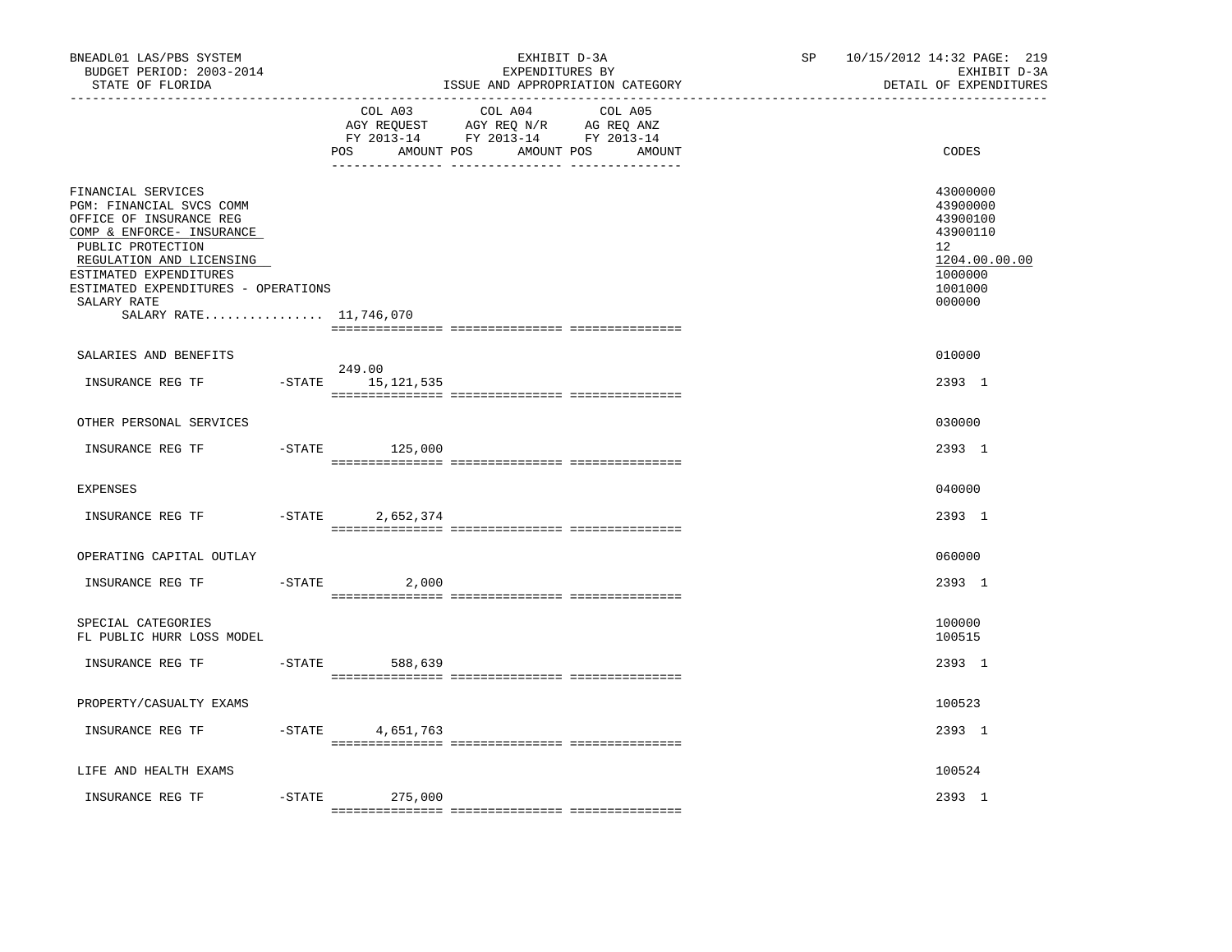| BNEADL01 LAS/PBS SYSTEM<br>BUDGET PERIOD: 2003-2014<br>STATE OF FLORIDA<br>_____________________                                                                                                                                                                      |                   | EXHIBIT D-3A<br>EXPENDITURES BY<br>ISSUE AND APPROPRIATION CATEGORY                                                                                          | SP 10/15/2012 14:32 PAGE: 220<br>EXHIBIT D-3A<br>DETAIL OF EXPENDITURES                                                    |
|-----------------------------------------------------------------------------------------------------------------------------------------------------------------------------------------------------------------------------------------------------------------------|-------------------|--------------------------------------------------------------------------------------------------------------------------------------------------------------|----------------------------------------------------------------------------------------------------------------------------|
|                                                                                                                                                                                                                                                                       | POS<br>AMOUNT POS | COL A03 COL A04 COL A05<br>AGY REQUEST AGY REQ N/R AG REQ ANZ<br>FY 2013-14 FY 2013-14 FY 2013-14<br>AMOUNT POS<br>AMOUNT<br>___ ________________ __________ | CODES                                                                                                                      |
| FINANCIAL SERVICES<br>PGM: FINANCIAL SVCS COMM<br>OFFICE OF INSURANCE REG<br>COMP & ENFORCE- INSURANCE<br>PUBLIC PROTECTION<br>REGULATION AND LICENSING<br>ESTIMATED EXPENDITURES<br>ESTIMATED EXPENDITURES - OPERATIONS<br>SPECIAL CATEGORIES<br>CONTRACTED SERVICES |                   |                                                                                                                                                              | 43000000<br>43900000<br>43900100<br>43900110<br>12 <sup>°</sup><br>1204.00.00.00<br>1000000<br>1001000<br>100000<br>100777 |
| INSURANCE REG TF                                                                                                                                                                                                                                                      | -STATE 688,016    |                                                                                                                                                              | 2393 1                                                                                                                     |
| RISK MANAGEMENT INSURANCE                                                                                                                                                                                                                                             |                   |                                                                                                                                                              | 103241                                                                                                                     |
| INSURANCE REG TF -STATE 240,456                                                                                                                                                                                                                                       |                   |                                                                                                                                                              | 2393 1                                                                                                                     |
| LEASE/PURCHASE/EOUIPMENT                                                                                                                                                                                                                                              |                   |                                                                                                                                                              | 105281                                                                                                                     |
| INSURANCE REG TF    -STATE    18,989                                                                                                                                                                                                                                  |                   |                                                                                                                                                              | 2393 1                                                                                                                     |
| TR/DMS/HR SVCS/STW CONTRCT                                                                                                                                                                                                                                            |                   |                                                                                                                                                              | 107040                                                                                                                     |
| INSURANCE REG TF                                                                                                                                                                                                                                                      | $-STATE$ 89,514   |                                                                                                                                                              | 2393 1                                                                                                                     |
| TOTAL: ESTIMATED EXPENDITURES - OPERATIONS<br>TOTAL POSITIONS 249.00<br>TOTAL ISSUE 24, 453, 286<br>TOTAL SALARY RATE 11,746,070                                                                                                                                      |                   |                                                                                                                                                              | 1001000                                                                                                                    |
| CASUALTY INSURANCE PREMIUM<br>ADJUSTMENT<br>SPECIAL CATEGORIES<br>RISK MANAGEMENT INSURANCE                                                                                                                                                                           |                   |                                                                                                                                                              | 1001090<br>100000<br>103241                                                                                                |
| INSURANCE REG TF                                                                                                                                                                                                                                                      | $-$ STATE 22,504  |                                                                                                                                                              | 2393 1                                                                                                                     |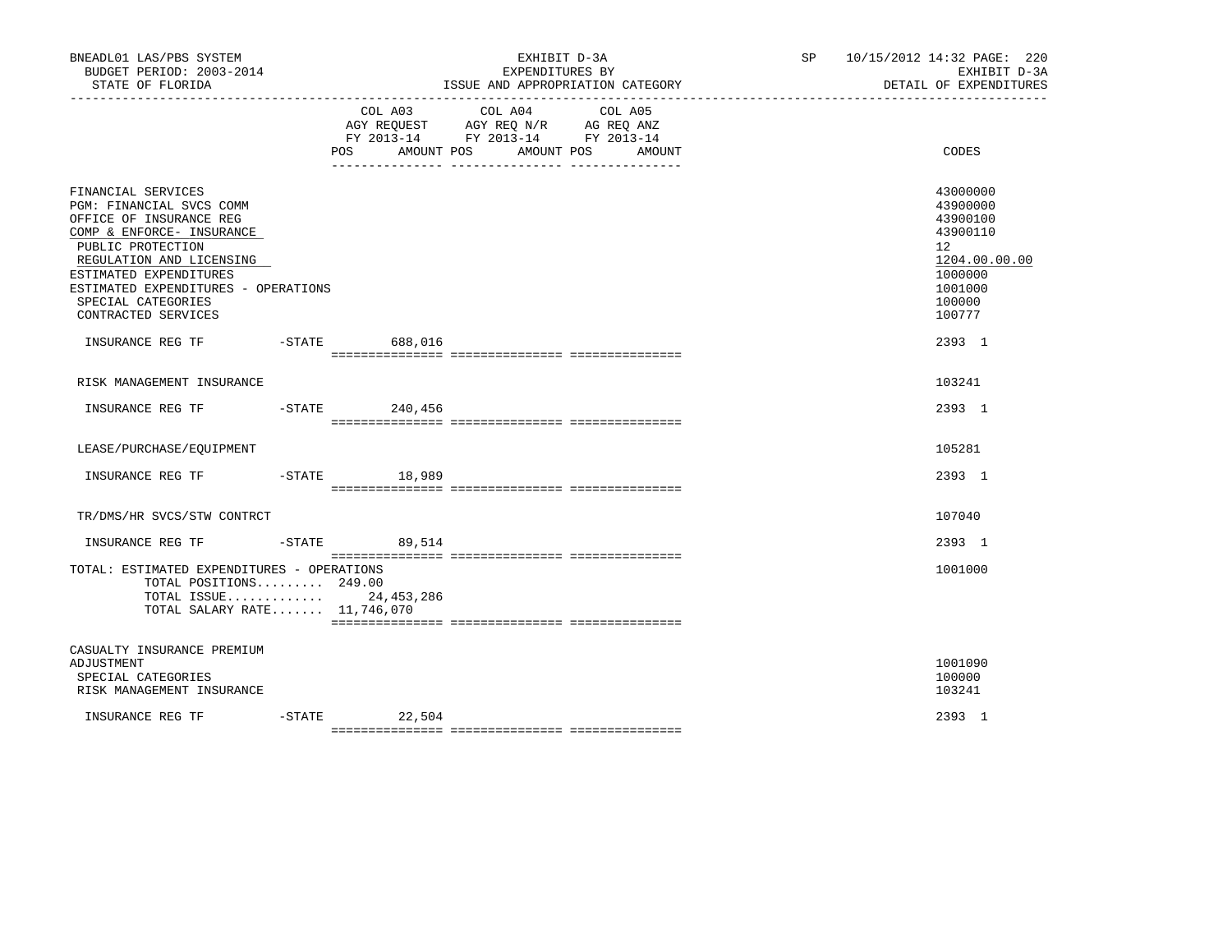| BNEADL01 LAS/PBS SYSTEM<br>BUDGET PERIOD: 2003-2014<br>STATE OF FLORIDA                                                                                                                                                                       |                |                                                                                           |                                 | EXHIBIT D-3A<br>EXPENDITURES BY<br>ISSUE AND APPROPRIATION CATEGORY | SP 10/15/2012 14:32 PAGE: 221<br>EXHIBIT D-3A<br>DETAIL OF EXPENDITURES        |
|-----------------------------------------------------------------------------------------------------------------------------------------------------------------------------------------------------------------------------------------------|----------------|-------------------------------------------------------------------------------------------|---------------------------------|---------------------------------------------------------------------|--------------------------------------------------------------------------------|
|                                                                                                                                                                                                                                               | POS AMOUNT POS | COL A03 COL A04<br>AGY REQUEST AGY REQ N/R AG REQ ANZ<br>FY 2013-14 FY 2013-14 FY 2013-14 | COL A05<br>AMOUNT POS<br>AMOUNT | CODES                                                               |                                                                                |
| FINANCIAL SERVICES<br>PGM: FINANCIAL SVCS COMM<br>OFFICE OF INSURANCE REG<br>COMP & ENFORCE- INSURANCE<br>PUBLIC PROTECTION<br>REGULATION AND LICENSING<br>ESTIMATED EXPENDITURES<br>FLORIDA RETIREMENT SYSTEM<br>CONTRIBUTION ADJUSTMENT FOR |                |                                                                                           |                                 |                                                                     | 43000000<br>43900000<br>43900100<br>43900110<br>12<br>1204.00.00.00<br>1000000 |
| FISCAL YEAR 2012-2013<br>SALARIES AND BENEFITS                                                                                                                                                                                                |                |                                                                                           |                                 |                                                                     | 1001240<br>010000                                                              |
| INSURANCE REG TF -STATE 35,771                                                                                                                                                                                                                |                |                                                                                           |                                 |                                                                     | 2393 1                                                                         |
| ADJUSTMENT TO STATE HEALTH<br>INSURANCE PREMIUM CONTRIBUTION -<br>FISCAL YEAR 2012-13<br>SALARIES AND BENEFITS<br>INSURANCE REG TF                                                                                                            |                | -STATE 27,827                                                                             |                                 |                                                                     | 1001830<br>010000<br>2393 1                                                    |
| REALLOCATION OF HUMAN RESOURCES                                                                                                                                                                                                               |                |                                                                                           |                                 |                                                                     |                                                                                |
| OUTSOURCING<br>SPECIAL CATEGORIES<br>TR/DMS/HR SVCS/STW CONTRCT                                                                                                                                                                               |                |                                                                                           |                                 |                                                                     | 1005900<br>100000<br>107040                                                    |
|                                                                                                                                                                                                                                               |                |                                                                                           |                                 |                                                                     | 2393 1                                                                         |
| ANNUALIZATION OF ADMINISTERED<br>FUNDS APPROPRIATIONS<br>STATE HEALTH INSURANCE ADJUSTMENT<br>FOR FY 2012-13 - 10 MONTHS                                                                                                                      |                |                                                                                           |                                 |                                                                     | 26A0000                                                                        |
| <b>ANNUALIZATION</b><br>SALARIES AND BENEFITS                                                                                                                                                                                                 |                |                                                                                           |                                 |                                                                     | 26A1830<br>010000                                                              |
| INSURANCE REG TF                                                                                                                                                                                                                              |                | -STATE 139,135                                                                            |                                 |                                                                     | 2393 1                                                                         |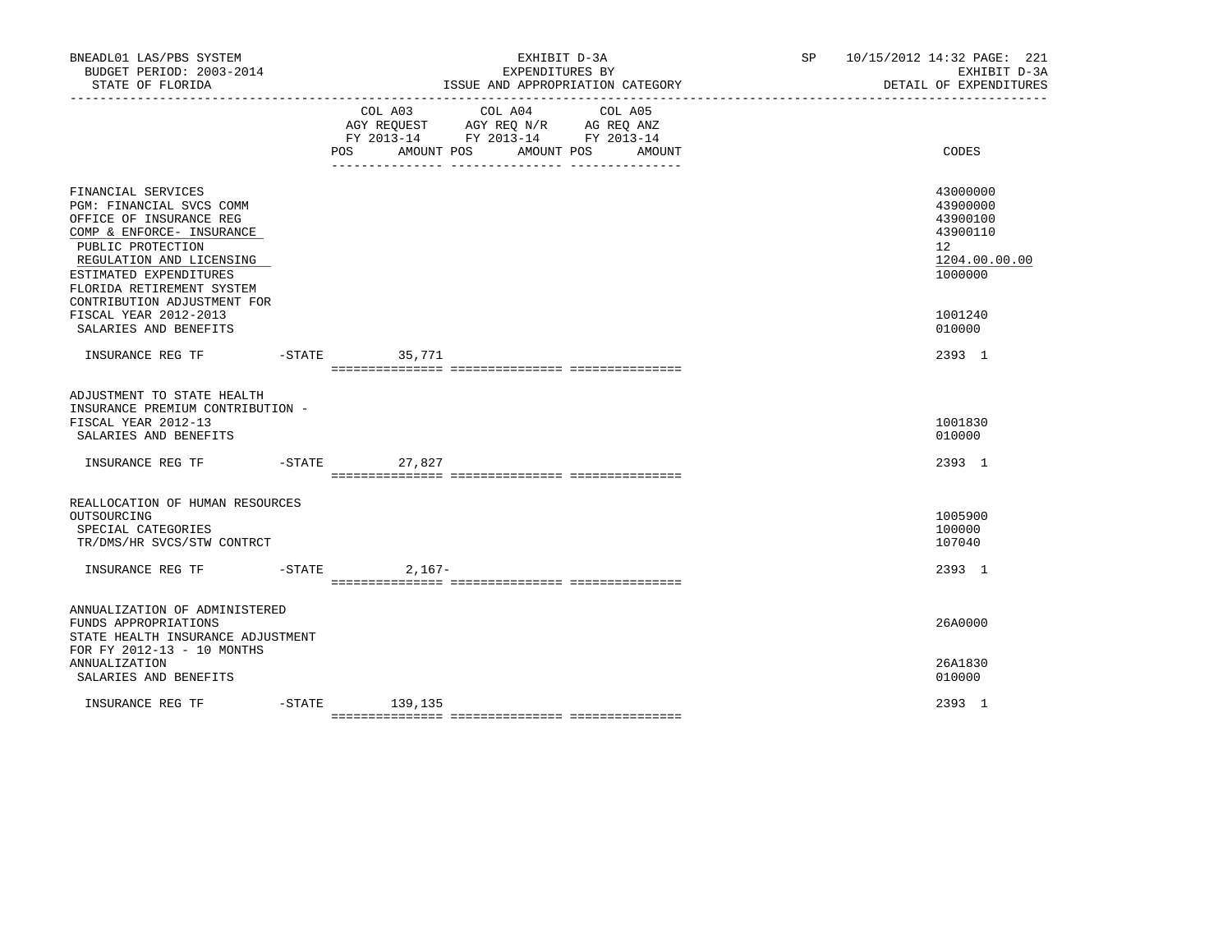| BNEADL01 LAS/PBS SYSTEM<br>BUDGET PERIOD: 2003-2014<br>STATE OF FLORIDA                                                                                                                                 |                  | EXHIBIT D-3A<br>EXPENDITURES BY<br>ISSUE AND APPROPRIATION CATEGORY                                                        | SP 10/15/2012 14:32 PAGE: 222<br>EXHIBIT D-3A<br>DETAIL OF EXPENDITURES |                                                                                |
|---------------------------------------------------------------------------------------------------------------------------------------------------------------------------------------------------------|------------------|----------------------------------------------------------------------------------------------------------------------------|-------------------------------------------------------------------------|--------------------------------------------------------------------------------|
|                                                                                                                                                                                                         | POS              | COL A03 COL A04 COL A05<br>AGY REQUEST AGY REQ N/R AG REQ ANZ<br>FY 2013-14 FY 2013-14 FY 2013-14<br>AMOUNT POS AMOUNT POS | AMOUNT                                                                  | CODES                                                                          |
| FINANCIAL SERVICES<br>PGM: FINANCIAL SVCS COMM<br>OFFICE OF INSURANCE REG<br>COMP & ENFORCE- INSURANCE<br>PUBLIC PROTECTION<br>REGULATION AND LICENSING<br>WORKLOAD<br>OFFICE OF INSURANCE REGULATION - |                  |                                                                                                                            |                                                                         | 43000000<br>43900000<br>43900100<br>43900110<br>12<br>1204.00.00.00<br>3000000 |
| INCREASE SALARY RATE - PROPERTY AND<br>CASUALTY PRODUCT REVIEW<br>SALARY RATE<br>SALARY RATE 136,841                                                                                                    |                  |                                                                                                                            |                                                                         | 3002A30<br>000000                                                              |
| SALARIES AND BENEFITS                                                                                                                                                                                   |                  |                                                                                                                            |                                                                         | 010000                                                                         |
| INSURANCE REG TF                                                                                                                                                                                        | $-STATE$ 154,397 |                                                                                                                            |                                                                         | 2393 1                                                                         |
| TOTAL: OFFICE OF INSURANCE REGULATION -<br>INCREASE SALARY RATE - PROPERTY AND<br>CASUALTY PRODUCT REVIEW<br>TOTAL ISSUE 154,397<br>TOTAL SALARY RATE 136,841                                           |                  |                                                                                                                            |                                                                         | 3002A30                                                                        |
|                                                                                                                                                                                                         |                  |                                                                                                                            |                                                                         |                                                                                |
| AGENCY ISSUE NARRATIVE:<br>2013-2014 BUDGET YEAR NARRATIVE:<br>Budget Entity: Office of Insurance Regulations - Compliance and Enforcement                                                              |                  |                                                                                                                            | IT COMPONENT? NO                                                        |                                                                                |

Issue Title: Increase Salary Rate for Property and Casualty Product Review - Compliance and Enforcement

Reference to Long-Range Program Plan: Goal 4: The department will protect health, safety and welfare of the public.

 Issue Description: The Office of Insurance Regulation (Office) is responsible for the admissions process of all new entities proposing to offer lines of insurance in the state of Florida through the submission of a filing, as well as the expansion into new lines of business. Once approved, the Office is required to conduct ongoing monitoring of the financial condition of the business through the use of internal financial analysis and on-site examinations. In summary, the Office has responsibility for enforcing the provisions of Chapters 20, 112, 120, 440, 624, 625, 626, 627, 628, 629, 630, 630, 631, 632, 634, 635, 636, and 641, 642, 648, 651 and 817, F.S., and applicable rules, as they relate to the review of policy contracts and associated rates. Filings are reviewed to determine compliance with applicable actuarial standards, statutory provisions, and administrative rules. Additionally, the Office conducts market investigations and analyzes market trends for the fair treatment of policyholders. Examinations and investigations are conducted as required to address consumer issues and marketplace trends.

 The Office depends on the incumbents in the Insurance Analyst positions to ensure full compliance with the statutes and rules referenced above. While this group has demonstrated an extraordinary level of teamwork in the past to handle a 40% increase in the number of form filings, there is a limit to their productive capacity. This limit is evidenced by the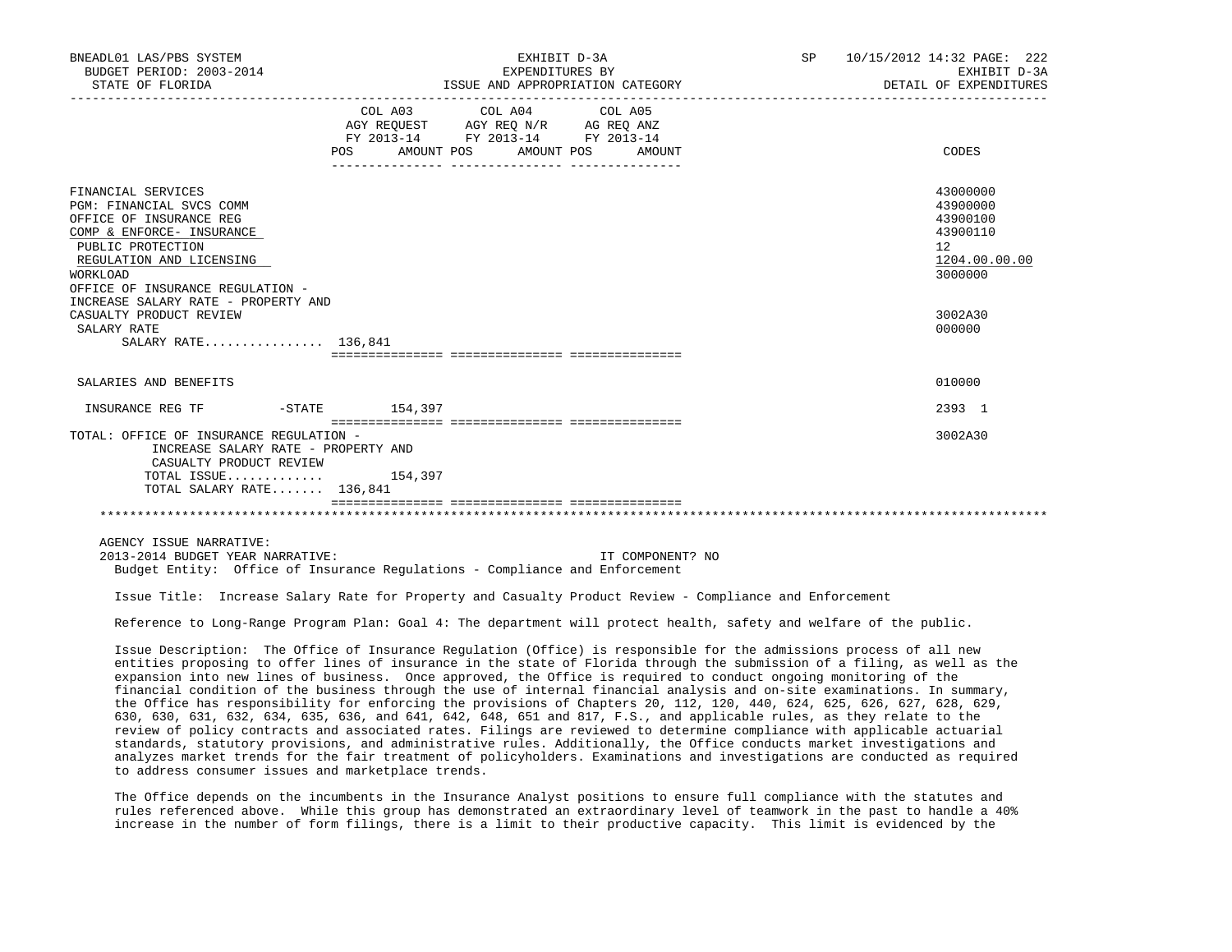| BNEADL01 LAS/PBS SYSTEM<br>BUDGET PERIOD: 2003-2014<br>STATE OF FLORIDA                                                                                             | EXHIBIT D-3A<br>EXPENDITURES BY<br>ISSUE AND APPROPRIATION CATEGORY                                                                                                                                                                                 | 10/15/2012 14:32 PAGE: 223<br>SP<br>EXHIBIT D-3A<br>DETAIL OF EXPENDITURES                  |
|---------------------------------------------------------------------------------------------------------------------------------------------------------------------|-----------------------------------------------------------------------------------------------------------------------------------------------------------------------------------------------------------------------------------------------------|---------------------------------------------------------------------------------------------|
|                                                                                                                                                                     | COL A03 COL A04 COL A05<br>AGY REQUEST AGY REQ N/R AG REQ ANZ<br>FY 2013-14 FY 2013-14 FY 2013-14<br>AMOUNT POS AMOUNT POS AMOUNT<br>POS FOR THE POST OF THE STATE STATE STATE STATE STATE STATE STATE STATE STATE STATE STATE STATE STATE STATE ST | CODES                                                                                       |
| FINANCIAL SERVICES<br>PGM: FINANCIAL SVCS COMM<br>OFFICE OF INSURANCE REG<br>COMP & ENFORCE- INSURANCE<br>PUBLIC PROTECTION<br>REGULATION AND LICENSING<br>WORKLOAD |                                                                                                                                                                                                                                                     | 43000000<br>43900000<br>43900100<br>43900110<br>12 <sup>°</sup><br>1204.00.00.00<br>3000000 |
| OFFICE OF INSURANCE REGULATION -<br>INCREASE SALARY RATE - PROPERTY AND<br>CASUALTY PRODUCT REVIEW                                                                  |                                                                                                                                                                                                                                                     | 3002A30                                                                                     |

 high level of attrition in these positions, due to the low salary rate. There is an inconsistency between the current salary rate and the level of skills needed to fulfill the responsibilities of the position. There is a discrepancy between the current salary rate for these types of positions at the Office with what the private market will compensate analysts doing similar work. At the current salary rate, the Office is unable to maintain a full team of Insurance Analysts, making it extremely difficult to handle the current workload. In fact, there is a backlog of filings in the Property and Casualty Product Review unit. The agency head has issued an order allowing for insurance company officers to certify certain form filings rather than going through the review and approval process. However, many insurance companies rely upon Office staff to serve as business consultants to assist them in perfecting form filings and most companies have opted not to utilize this option.

 If the Office does not receive additional rate for forms review, it will be forced to decrease the time available for the analysis of each filing or to entreat insurers to waive their right to a response on a filing within 30-45 days. A decrease in the review time risks degrading the protection of the public against contract terms that attempt to violate the Florida Insurance Code or allowing contracts that are inconsistent, ambiguous, or misleading to be sold in Florida. Insurers attempting to introduce exclusions and conditions to narrow coverage often do so by embedding them in large collections of documents that can easily be missed by fatigued staff. When this happens, it will result in undesirable contract terms. The contracts then sold to the public can result in unnecessary litigation and accompanying distrust by policyholders. At the same time, the dynamics of the current insurance market will not allow companies to complacently accept delays in new product development that undo progress that has been made over the last decade.

 With an inadequate salary rate, retention of trained employees will continue to suffer as those with the best talents will reach the limit of their willingness to endure high stress levels for the public good. Coordination of this unit with others within OIR will have to decrease to the detriment of progress on administrative litigation, supporting roles in solvency regulation, reporting of suspected issues requiring investigation or examination, and providing information to stakeholders within the insurance arena. Changes in the Florida Statutes, Florida Insurance Code and the evolution of the insurance marketplace, whose pace has quickened, demand more rather than fewer resources.

 To ensure a full, qualified staff, the Office is requesting that the 10 Insurance Analyst II positions be reclassified to 10 Government Analyst II positions. The base salary would increase from \$32,697.12 to \$46,381.20. Increasing the salary rate due to this reclassification from Insurance Analyst II to a Government Analyst II position would reduce the number of resignations due to the current minimal salary, allowing for the business unit to fulfill the mission of the Office. \*\*\*\*\*\*\*\*\*\*\*\*\*\*\*\*\*\*\*\*\*\*\*\*\*\*\*\*\*\*\*\*\*\*\*\*\*\*\*\*\*\*\*\*\*\*\*\*\*\*\*\*\*\*\*\*\*\*\*\*\*\*\*\*\*\*\*\*\*\*\*\*\*\*\*\*\*\*\*\*\*\*\*\*\*\*\*\*\*\*\*\*\*\*\*\*\*\*\*\*\*\*\*\*\*\*\*\*\*\*\*\*\*\*\*\*\*\*\*\*\*\*\*\*\*\*\*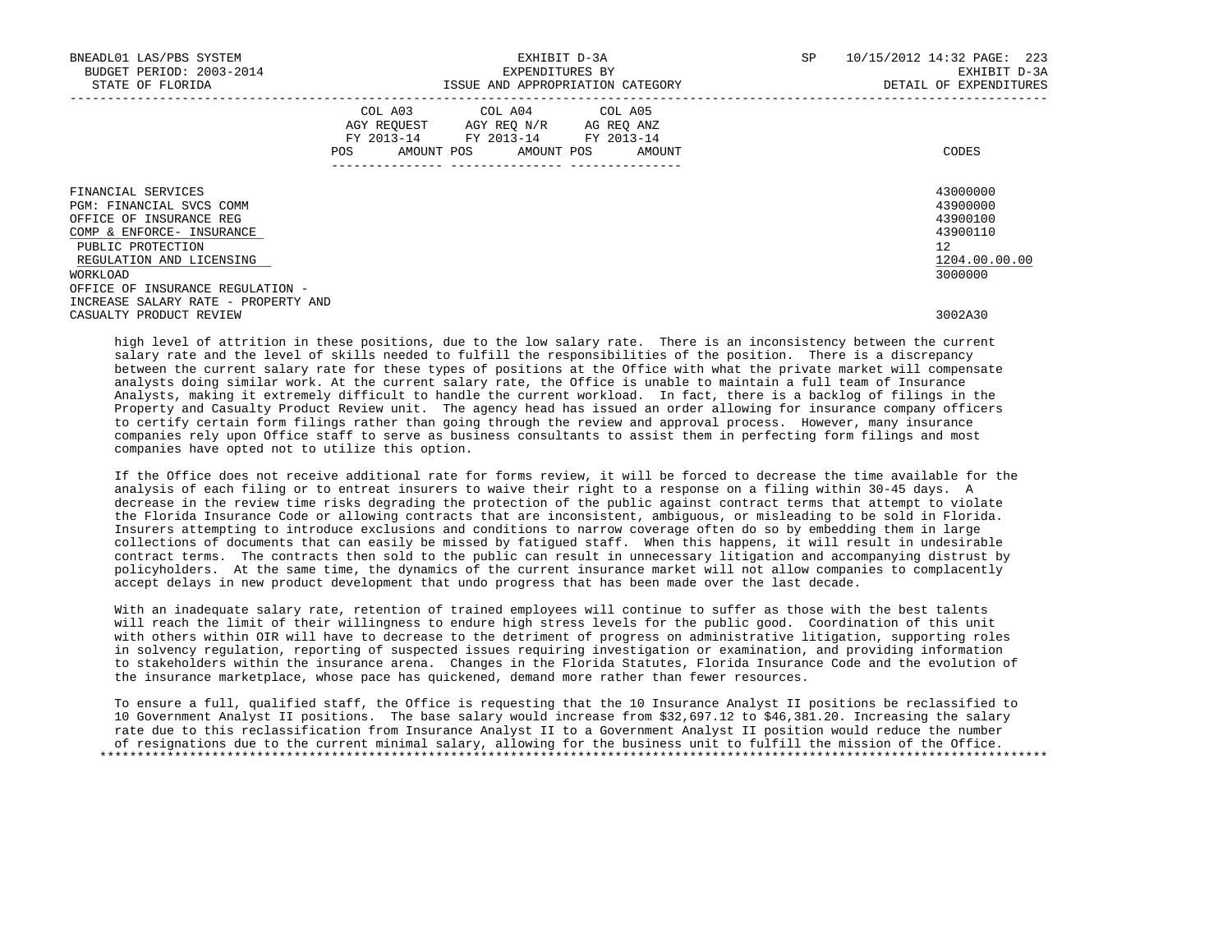| BNEADL01 LAS/PBS SYSTEM<br>BUDGET PERIOD: 2003-2014<br>STATE OF FLORIDA                                                                                                                                                                        |                                          | EXPENDITURES BY<br>ISSUE AND APPROPRIATION CATEGORY                   | EXHIBIT D-3A                 |        |          | SP 10/15/2012 14:32 PAGE: 224<br>EXHIBIT D-3A<br>DETAIL OF EXPENDITURES        |
|------------------------------------------------------------------------------------------------------------------------------------------------------------------------------------------------------------------------------------------------|------------------------------------------|-----------------------------------------------------------------------|------------------------------|--------|----------|--------------------------------------------------------------------------------|
|                                                                                                                                                                                                                                                | COL A03<br>AGY REOUEST<br>POS AMOUNT POS | COL A04<br>AGY REQ N/R AG REQ ANZ<br>FY 2013-14 FY 2013-14 FY 2013-14 | COL A05<br>AMOUNT POS AMOUNT |        |          | CODES                                                                          |
| FINANCIAL SERVICES<br>PGM: FINANCIAL SVCS COMM<br>OFFICE OF INSURANCE REG<br>COMP & ENFORCE- INSURANCE<br>PUBLIC PROTECTION<br>REGULATION AND LICENSING<br>WORKLOAD<br>OFFICE OF INSURANCE REGULATION -<br>INCREASE SALARY RATE - PROPERTY AND |                                          |                                                                       |                              |        |          | 43000000<br>43900000<br>43900100<br>43900110<br>12<br>1204.00.00.00<br>3000000 |
| CASUALTY PRODUCT REVIEW                                                                                                                                                                                                                        |                                          |                                                                       |                              |        |          | 3002A30                                                                        |
| POSITION DETAIL OF SALARIES AND BENEFITS:                                                                                                                                                                                                      | $_{\rm FTE}$                             | BASE RATE                                                             | ADDITIVES BENEFITS           |        | SUBTOTAL | LAPSE LAPSED SALARIES<br>% AND BENEFITS                                        |
| A03 - AGY REOUEST FY 2013-14                                                                                                                                                                                                                   |                                          |                                                                       |                              |        |          |                                                                                |
| CHANGES TO CURRENTLY AUTHORIZED POSITIONS<br>RA01 RATE & SALARY ADJ - BENEFITS NO FTE                                                                                                                                                          |                                          |                                                                       |                              |        |          |                                                                                |
| C5656 001                                                                                                                                                                                                                                      | 0.00                                     | 136,841                                                               |                              |        |          | 17,556 154,397 0.00 154,397                                                    |
| TOTALS FOR ISSUE BY FUND<br>2393 INSURANCE REG TF                                                                                                                                                                                              |                                          |                                                                       |                              |        |          | 154,397<br>______________                                                      |
|                                                                                                                                                                                                                                                | 0.00                                     | 136,841                                                               |                              | 17,556 | 154,397  | 154,397<br>==============                                                      |
|                                                                                                                                                                                                                                                |                                          |                                                                       |                              |        |          |                                                                                |
| OFFICE OF INSURANCE REGULATION -<br>STAFFING RESOURCES - PROPERTY AND<br>CASUALTY PRODUCT REVIEW                                                                                                                                               |                                          |                                                                       |                              |        |          | 3002A50                                                                        |
| SALARY RATE<br>SALARY RATE 139,144                                                                                                                                                                                                             |                                          |                                                                       |                              |        |          | 000000                                                                         |
| SALARIES AND BENEFITS                                                                                                                                                                                                                          |                                          |                                                                       |                              |        |          | 010000                                                                         |
| INSURANCE REG TF<br>-STATE                                                                                                                                                                                                                     | 3.00<br>187,524                          |                                                                       |                              |        |          | 2393 1                                                                         |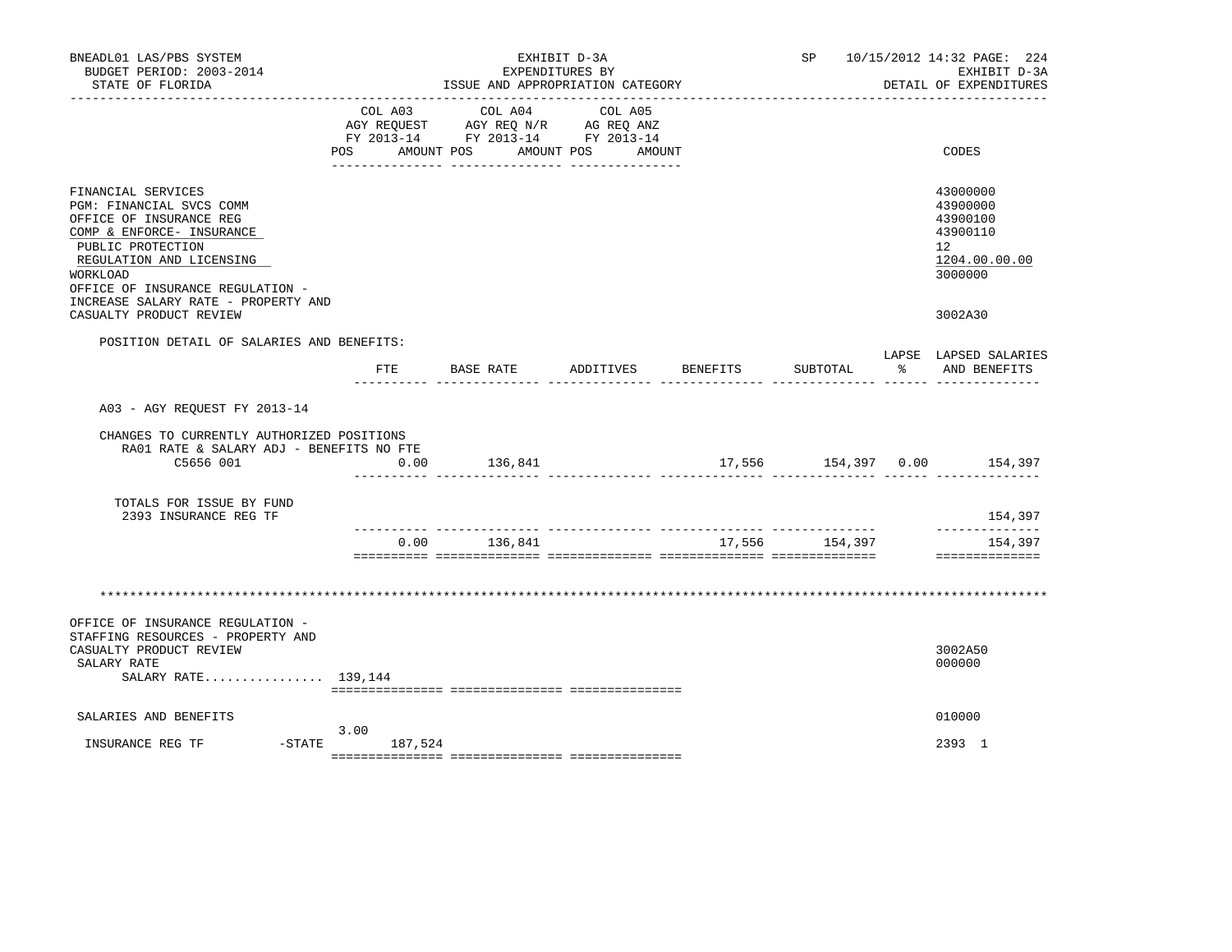| BNEADL01 LAS/PBS SYSTEM<br>BUDGET PERIOD: 2003-2014<br>STATE OF FLORIDA                                                                                                                                                                                                                                                                                                                                                                                                                                                                                                                                                                                                                                                                                                                                                                                                                                                                                                                                                                                                                                                                                                                     |           |     |         | EXHIBIT D-3A<br>EXPENDITURES BY<br>ISSUE AND APPROPRIATION CATEGORY                                                                                                                                                                             |                  | SP |                         | 10/15/2012 14:32 PAGE: 225<br>EXHIBIT D-3A<br>DETAIL OF EXPENDITURES           |
|---------------------------------------------------------------------------------------------------------------------------------------------------------------------------------------------------------------------------------------------------------------------------------------------------------------------------------------------------------------------------------------------------------------------------------------------------------------------------------------------------------------------------------------------------------------------------------------------------------------------------------------------------------------------------------------------------------------------------------------------------------------------------------------------------------------------------------------------------------------------------------------------------------------------------------------------------------------------------------------------------------------------------------------------------------------------------------------------------------------------------------------------------------------------------------------------|-----------|-----|---------|-------------------------------------------------------------------------------------------------------------------------------------------------------------------------------------------------------------------------------------------------|------------------|----|-------------------------|--------------------------------------------------------------------------------|
| ------------------                                                                                                                                                                                                                                                                                                                                                                                                                                                                                                                                                                                                                                                                                                                                                                                                                                                                                                                                                                                                                                                                                                                                                                          |           | POS | COL A03 | COL A04<br>$\begin{tabular}{lllllllll} \bf AGY & \bf REQUEST & \bf AGY & \bf REQ & \bf N/R & \bf AG & \bf REQ & \bf ANZ \\ \bf FY & \tt 2013-14 & \bf FY & \tt 2013-14 & \bf FY & \tt 2013-14 \\ \end{tabular}$<br>AMOUNT POS AMOUNT POS AMOUNT | COL A05          |    | ----------------------- | CODES                                                                          |
| FINANCIAL SERVICES<br>PGM: FINANCIAL SVCS COMM<br>OFFICE OF INSURANCE REG<br>COMP & ENFORCE- INSURANCE<br>PUBLIC PROTECTION<br>REGULATION AND LICENSING<br>WORKLOAD<br>OFFICE OF INSURANCE REGULATION -                                                                                                                                                                                                                                                                                                                                                                                                                                                                                                                                                                                                                                                                                                                                                                                                                                                                                                                                                                                     |           |     |         |                                                                                                                                                                                                                                                 |                  |    |                         | 43000000<br>43900000<br>43900100<br>43900110<br>12<br>1204.00.00.00<br>3000000 |
| STAFFING RESOURCES - PROPERTY AND<br>CASUALTY PRODUCT REVIEW<br><b>EXPENSES</b>                                                                                                                                                                                                                                                                                                                                                                                                                                                                                                                                                                                                                                                                                                                                                                                                                                                                                                                                                                                                                                                                                                             |           |     |         |                                                                                                                                                                                                                                                 |                  |    |                         | 3002A50<br>040000                                                              |
| INSURANCE REG TF                                                                                                                                                                                                                                                                                                                                                                                                                                                                                                                                                                                                                                                                                                                                                                                                                                                                                                                                                                                                                                                                                                                                                                            |           |     |         | -STATE 29,919 11,610                                                                                                                                                                                                                            |                  |    |                         | 2393 1                                                                         |
| SPECIAL CATEGORIES<br>TR/DMS/HR SVCS/STW CONTRCT                                                                                                                                                                                                                                                                                                                                                                                                                                                                                                                                                                                                                                                                                                                                                                                                                                                                                                                                                                                                                                                                                                                                            |           |     |         |                                                                                                                                                                                                                                                 |                  |    |                         | 100000<br>107040                                                               |
| INSURANCE REG TF                                                                                                                                                                                                                                                                                                                                                                                                                                                                                                                                                                                                                                                                                                                                                                                                                                                                                                                                                                                                                                                                                                                                                                            | $-$ STATE |     | 1,062   |                                                                                                                                                                                                                                                 |                  |    |                         | 2393 1                                                                         |
| TOTAL: OFFICE OF INSURANCE REGULATION -<br>STAFFING RESOURCES - PROPERTY AND<br>CASUALTY PRODUCT REVIEW<br>TOTAL POSITIONS 3.00<br>TOTAL ISSUE<br>TOTAL SALARY RATE 139,144                                                                                                                                                                                                                                                                                                                                                                                                                                                                                                                                                                                                                                                                                                                                                                                                                                                                                                                                                                                                                 |           |     | 218,505 | 11,610                                                                                                                                                                                                                                          |                  |    |                         | 3002A50                                                                        |
|                                                                                                                                                                                                                                                                                                                                                                                                                                                                                                                                                                                                                                                                                                                                                                                                                                                                                                                                                                                                                                                                                                                                                                                             |           |     |         |                                                                                                                                                                                                                                                 |                  |    |                         |                                                                                |
| AGENCY ISSUE NARRATIVE:<br>2013-2014 BUDGET YEAR NARRATIVE:                                                                                                                                                                                                                                                                                                                                                                                                                                                                                                                                                                                                                                                                                                                                                                                                                                                                                                                                                                                                                                                                                                                                 |           |     |         |                                                                                                                                                                                                                                                 | IT COMPONENT? NO |    |                         |                                                                                |
| Budget Entity: Office of Insurance Regulations - Compliance and Enforcement                                                                                                                                                                                                                                                                                                                                                                                                                                                                                                                                                                                                                                                                                                                                                                                                                                                                                                                                                                                                                                                                                                                 |           |     |         |                                                                                                                                                                                                                                                 |                  |    |                         |                                                                                |
| Issue Title: Staffing Resources for Property and Casualty Product Review - Compliance and Enforcement                                                                                                                                                                                                                                                                                                                                                                                                                                                                                                                                                                                                                                                                                                                                                                                                                                                                                                                                                                                                                                                                                       |           |     |         |                                                                                                                                                                                                                                                 |                  |    |                         |                                                                                |
| Reference to Long-Range Program Plan: Goal 4: The department will protect health, safety and welfare of the public.                                                                                                                                                                                                                                                                                                                                                                                                                                                                                                                                                                                                                                                                                                                                                                                                                                                                                                                                                                                                                                                                         |           |     |         |                                                                                                                                                                                                                                                 |                  |    |                         |                                                                                |
| Issue Description: The Office of Insurance Regulation (Office) is responsible for the admissions process of all new<br>entities proposing to offer lines of insurance in the state of Florida through the submission of a filing, as well as the<br>expansion into new lines of business. Once approved, the Office is required to conduct ongoing monitoring of the<br>financial condition of the business through the use of internal financial analysis and on-site examinations. In summary,<br>the Office has responsibility for enforcing the provisions of Chapters 20, 112, 120, 440, 624, 625, 626, 627, 628, 629,<br>630, 630, 631, 632, 634, 635, 636, and 641, 642, 648, 651 and 817, F.S., and applicable rules, as they relate to the<br>review of policy contracts and associated rates. Filings are reviewed to determine compliance with applicable actuarial<br>standards, statutory provisions, and administrative rules. Additionally, the Office conducts market investigations and<br>analyzes market trends for the fair treatment of policyholders. Examinations and investigations are conducted as required<br>to address consumer issues and marketplace trends. |           |     |         |                                                                                                                                                                                                                                                 |                  |    |                         |                                                                                |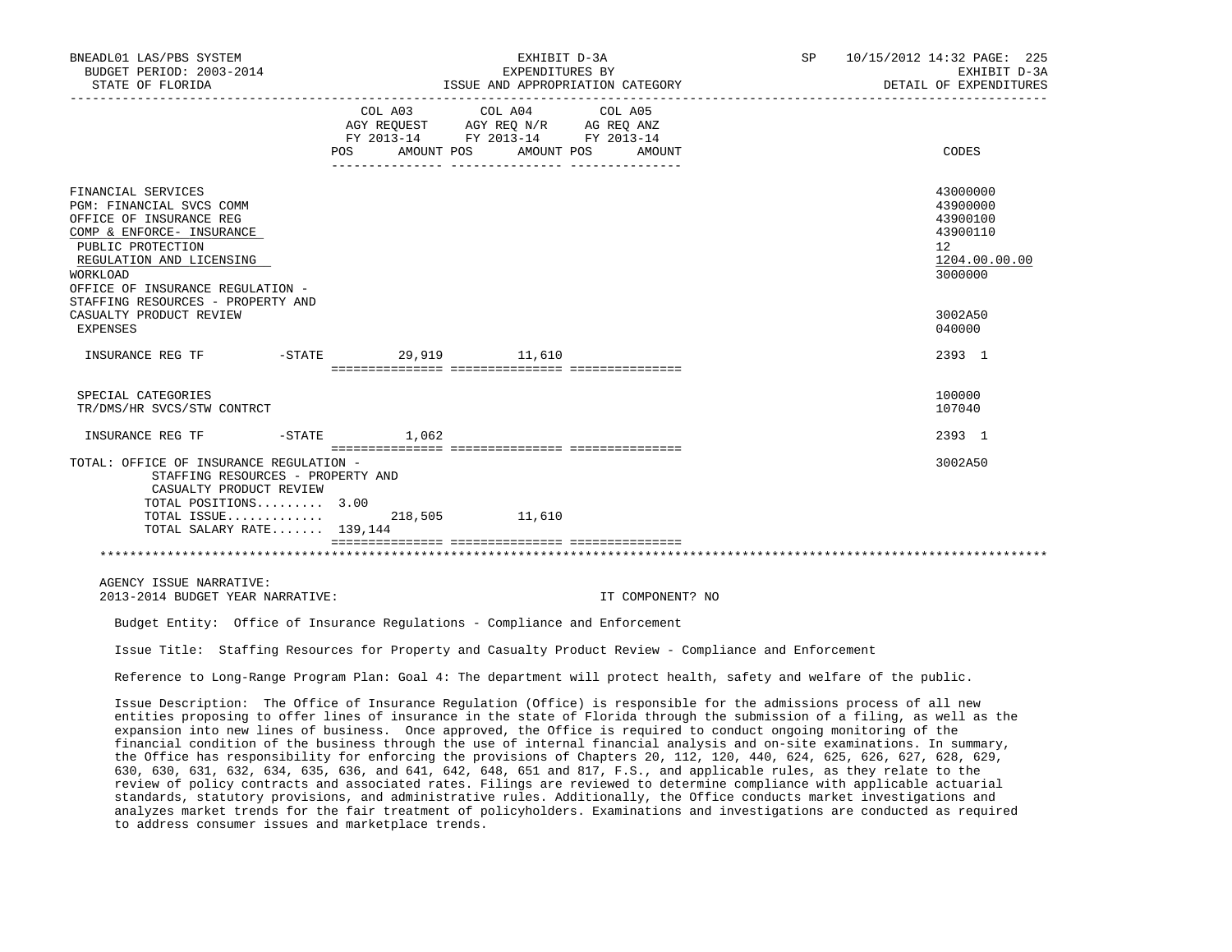| BNEADL01 LAS/PBS SYSTEM<br>BUDGET PERIOD: 2003-2014<br>STATE OF FLORIDA                                                                                                                                 | EXHIBIT D-3A<br>EXPENDITURES BY<br>ISSUE AND APPROPRIATION CATEGORY                                                                         | SP<br>10/15/2012 14:32 PAGE: 226<br>EXHIBIT D-3A<br>DETAIL OF EXPENDITURES               |
|---------------------------------------------------------------------------------------------------------------------------------------------------------------------------------------------------------|---------------------------------------------------------------------------------------------------------------------------------------------|------------------------------------------------------------------------------------------|
|                                                                                                                                                                                                         | COL A03 COL A04 COL A05<br>AGY REQUEST AGY REO N/R AG REO ANZ<br>FY 2013-14 FY 2013-14 FY 2013-14<br>AMOUNT POS AMOUNT POS<br>POS<br>AMOUNT | CODES                                                                                    |
| FINANCIAL SERVICES<br>PGM: FINANCIAL SVCS COMM<br>OFFICE OF INSURANCE REG<br>COMP & ENFORCE- INSURANCE<br>PUBLIC PROTECTION<br>REGULATION AND LICENSING<br>WORKLOAD<br>OFFICE OF INSURANCE REGULATION - |                                                                                                                                             | 43000000<br>43900000<br>43900100<br>43900110<br>$12^{\circ}$<br>1204.00.00.00<br>3000000 |
| STAFFING RESOURCES - PROPERTY AND<br>CASUALTY PRODUCT REVIEW                                                                                                                                            |                                                                                                                                             | 3002A50                                                                                  |

 The Office depends on the incumbents in the Insurance Analyst positions to ensure full compliance with the statutes and rules referenced above. While this group has demonstrated an extraordinary level of teamwork in the past to handle a 40% increase in the number of form filings, there is a limit to their productive capacity. Even during the rare occasions when the unit is fully staffed, the Office is unable to handle the current workload. The volume of filings has created an unrealistic work expectation for each Insurance Analyst, especially at the current salary rate. The current staffing level is simply not adequate. If this issue persists, the Office will be forced to decrease the time available for the analysis of each filing or to entreat insurers to waive their right to a response on a filing within 30-45 days. A decrease in the review time risks degrading the protection of the public against contract terms that attempt to violate the Florida Insurance Code or allowing contracts that are inconsistent, ambiguous, or misleading to be sold in Florida. Insurers attempting to introduce exclusions and conditions to narrow coverage often do so by embedding them in large collections of documents that can easily be missed by fatigued staff. When this happens, it will result in undesirable contract terms. The contracts then sold to the public can result in unnecessary litigation and accompanying anger and distrust by policyholders. At the same time, the dynamics of the current insurance market will not allow companies to complacently accept delays in new product development that undo progress that has been made over the last decade.

 With the inadequate staffing level, retention of trained employees will continue to suffer as those with the best talents will reach the limit of their willingness to endure high stress levels for the public good. Coordination of this unit with others within OIR will have to decrease to the detriment of progress on administrative litigation, supporting roles in solvency regulation, reporting of suspected issues requiring investigation or examination, and providing information to stakeholders within the insurance arena. Changes in the Florida Statutes, Florida Insurance Code and the evolution of the insurance marketplace, whose pace has quickened, demand more rather than fewer resources.

 To ensure a full staff, the Office is requesting 3 new Government Analyst II positions. The addition of these positions would restore the prior staffing level from previous years. This restoration would allow the unit the possibility of achieving the quality and timeliness of service our customers have come to expect, which is consistent with the mission of the Office. \*\*\*\*\*\*\*\*\*\*\*\*\*\*\*\*\*\*\*\*\*\*\*\*\*\*\*\*\*\*\*\*\*\*\*\*\*\*\*\*\*\*\*\*\*\*\*\*\*\*\*\*\*\*\*\*\*\*\*\*\*\*\*\*\*\*\*\*\*\*\*\*\*\*\*\*\*\*\*\*\*\*\*\*\*\*\*\*\*\*\*\*\*\*\*\*\*\*\*\*\*\*\*\*\*\*\*\*\*\*\*\*\*\*\*\*\*\*\*\*\*\*\*\*\*\*\*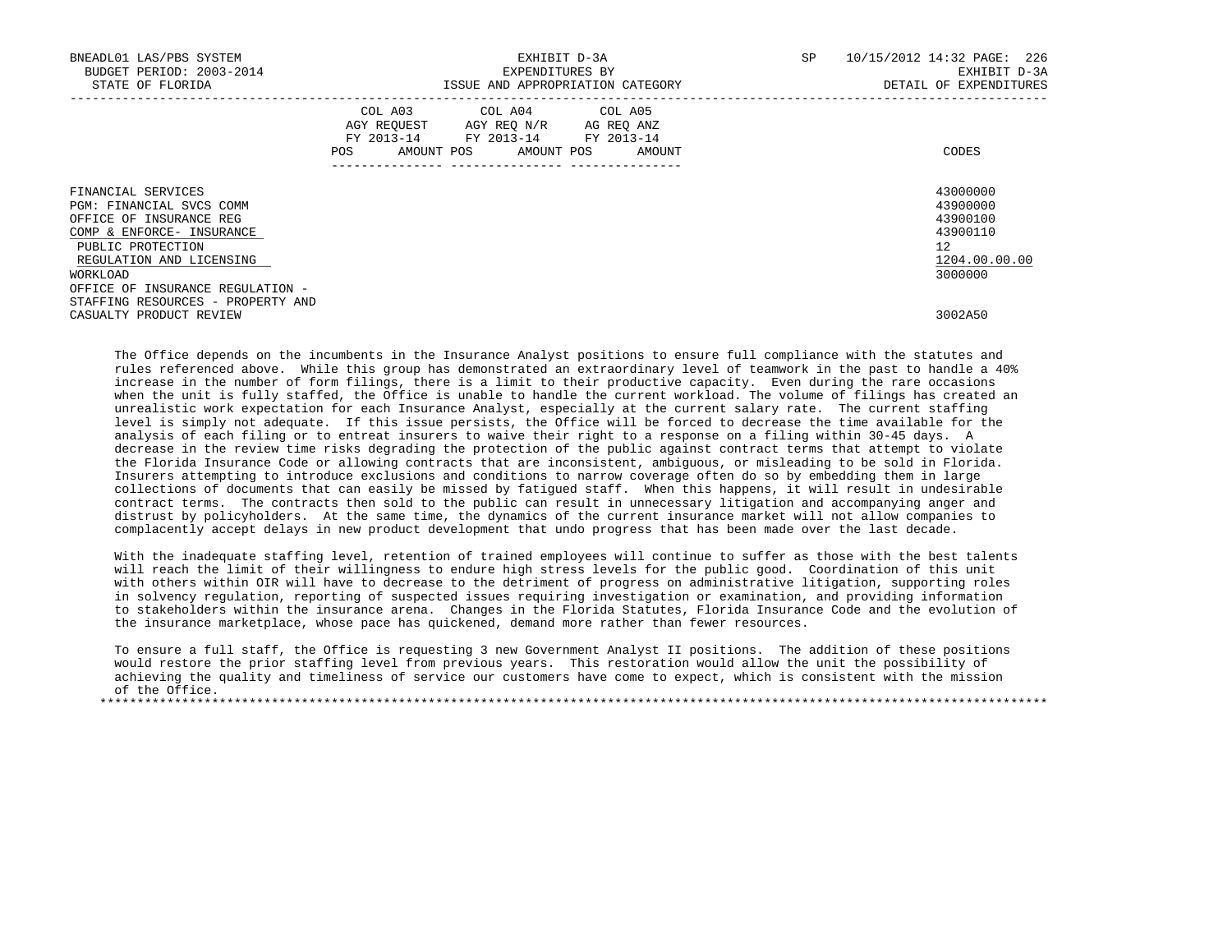| BNEADL01 LAS/PBS SYSTEM<br>BUDGET PERIOD: 2003-2014<br>STATE OF FLORIDA                                                                                                                                                                                                 |                                                    | EXHIBIT D-3A<br>EXPENDITURES BY<br>ISSUE AND APPROPRIATION CATEGORY |                              |                             |                | SP 10/15/2012 14:32 PAGE: 227<br>EXHIBIT D-3A<br>DETAIL OF EXPENDITURES |                                                                                                        |
|-------------------------------------------------------------------------------------------------------------------------------------------------------------------------------------------------------------------------------------------------------------------------|----------------------------------------------------|---------------------------------------------------------------------|------------------------------|-----------------------------|----------------|-------------------------------------------------------------------------|--------------------------------------------------------------------------------------------------------|
|                                                                                                                                                                                                                                                                         | FY 2013-14 FY 2013-14 FY 2013-14<br>POS AMOUNT POS | COL A03 COL A04<br>AGY REQUEST AGY REQ N/R AG REQ ANZ               | COL A05<br>AMOUNT POS AMOUNT |                             |                |                                                                         | CODES                                                                                                  |
| FINANCIAL SERVICES<br>PGM: FINANCIAL SVCS COMM<br>OFFICE OF INSURANCE REG<br>COMP & ENFORCE- INSURANCE<br>PUBLIC PROTECTION<br>REGULATION AND LICENSING<br>WORKLOAD<br>OFFICE OF INSURANCE REGULATION -<br>STAFFING RESOURCES - PROPERTY AND<br>CASUALTY PRODUCT REVIEW |                                                    |                                                                     |                              |                             |                |                                                                         | 43000000<br>43900000<br>43900100<br>43900110<br>12 <sup>°</sup><br>1204.00.00.00<br>3000000<br>3002A50 |
| POSITION DETAIL OF SALARIES AND BENEFITS:                                                                                                                                                                                                                               |                                                    |                                                                     |                              |                             |                |                                                                         |                                                                                                        |
|                                                                                                                                                                                                                                                                         | ETE                                                | BASE RATE ADDITIVES                                                 |                              | BENEFITS                    | SUBTOTAL       | $\frac{1}{6}$                                                           | LAPSE LAPSED SALARIES<br>AND BENEFITS                                                                  |
| A03 - AGY REOUEST FY 2013-14                                                                                                                                                                                                                                            |                                                    |                                                                     |                              |                             |                |                                                                         |                                                                                                        |
| CHANGES TO CURRENTLY AUTHORIZED POSITIONS<br>P101 PROPOSED CLASS CODE                                                                                                                                                                                                   |                                                    |                                                                     |                              |                             |                |                                                                         |                                                                                                        |
| N4567 001                                                                                                                                                                                                                                                               |                                                    | 3.00 139,144                                                        |                              | 48,380 187,524 0.00 187,524 |                |                                                                         |                                                                                                        |
| TOTALS FOR ISSUE BY FUND<br>2393 INSURANCE REG TF                                                                                                                                                                                                                       |                                                    |                                                                     |                              |                             |                |                                                                         | 187,524                                                                                                |
|                                                                                                                                                                                                                                                                         |                                                    | 3.00 139,144                                                        |                              |                             | 48,380 187,524 |                                                                         | ______________<br>187,524                                                                              |
|                                                                                                                                                                                                                                                                         |                                                    |                                                                     |                              |                             |                |                                                                         | ==============                                                                                         |
| TOTAL: REGULATION AND LICENSING<br>BY FUND TYPE                                                                                                                                                                                                                         |                                                    |                                                                     |                              |                             |                |                                                                         | 1204.00.00.00                                                                                          |
| TRUST FUNDS<br>SALARY RATE 12,022,055                                                                                                                                                                                                                                   | 252.00                                             | 25,049,258 11,610                                                   |                              |                             |                |                                                                         | 2000                                                                                                   |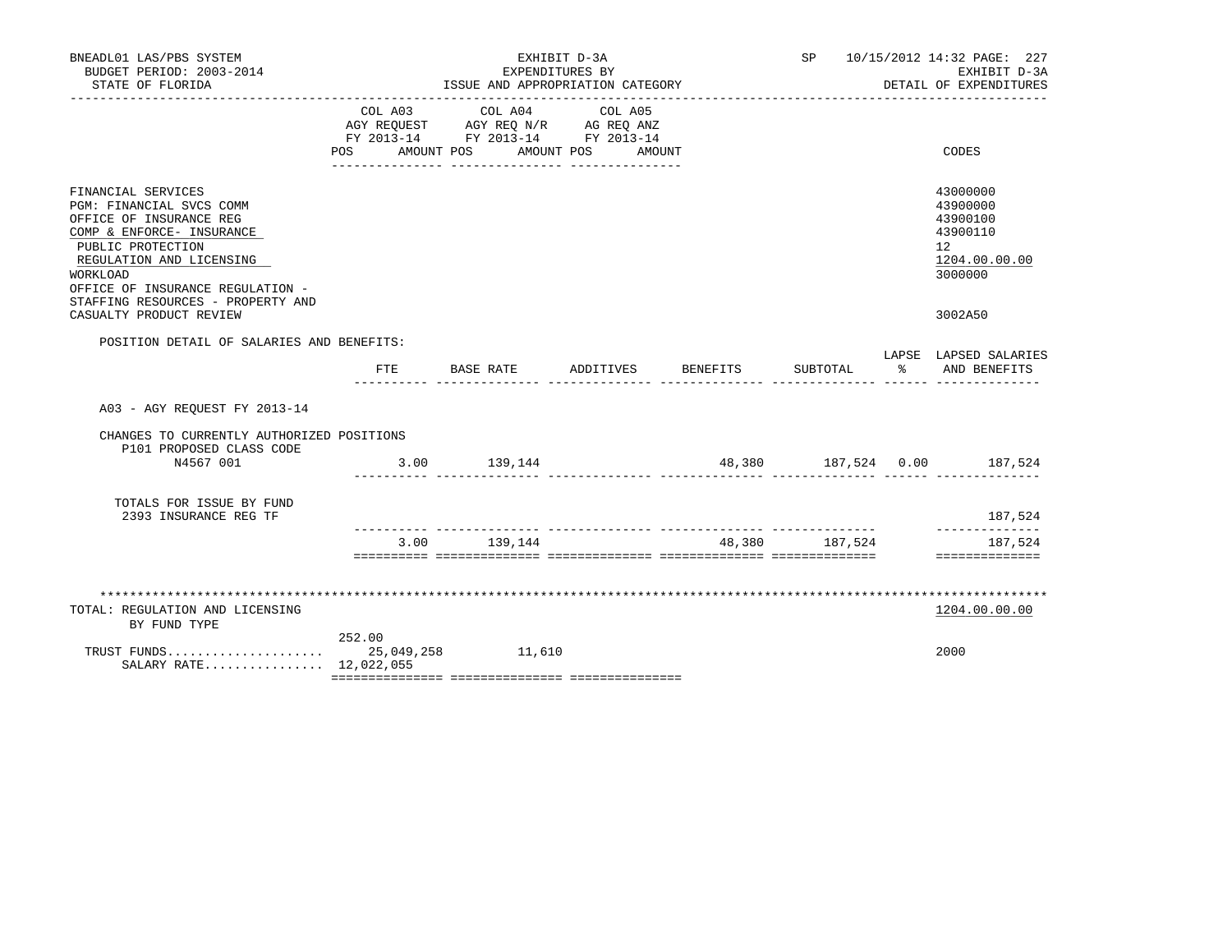| BNEADL01 LAS/PBS SYSTEM<br>BUDGET PERIOD: 2003-2014<br>STATE OF FLORIDA<br>---------------------                                                                                                                                                                  | EXHIBIT D-3A<br>EXPENDITURES BY<br>ISSUE AND APPROPRIATION CATEGORY                                                                         | SP 10/15/2012 14:32 PAGE: 228<br>EXHIBIT D-3A<br>DETAIL OF EXPENDITURES                             |
|-------------------------------------------------------------------------------------------------------------------------------------------------------------------------------------------------------------------------------------------------------------------|---------------------------------------------------------------------------------------------------------------------------------------------|-----------------------------------------------------------------------------------------------------|
|                                                                                                                                                                                                                                                                   | COL A03 COL A04<br>COL A05<br>AGY REQUEST AGY REQ N/R AG REQ ANZ<br>FY 2013-14 FY 2013-14 FY 2013-14<br>POS<br>AMOUNT POS AMOUNT POS AMOUNT | CODES                                                                                               |
| FINANCIAL SERVICES<br>PGM: FINANCIAL SVCS COMM<br>OFFICE OF INSURANCE REG<br>EXEC DIR & SUPORT SERVICES<br>PUBLIC PROTECTION<br>REGULATION AND LICENSING<br>ESTIMATED EXPENDITURES<br>ESTIMATED EXPENDITURES - OPERATIONS<br>SALARY RATE<br>SALARY RATE 2,003,039 |                                                                                                                                             | 43000000<br>43900000<br>43900100<br>43900120<br>12<br>1204.00.00.00<br>1000000<br>1001000<br>000000 |
| SALARIES AND BENEFITS                                                                                                                                                                                                                                             |                                                                                                                                             | 010000                                                                                              |
| $-STATE$<br>INSURANCE REG TF                                                                                                                                                                                                                                      | 34.00<br>2,463,627                                                                                                                          | 2393 1                                                                                              |
| EXPENSES                                                                                                                                                                                                                                                          |                                                                                                                                             | 040000                                                                                              |
| INSURANCE REG TF                                                                                                                                                                                                                                                  | $-STATE$ 93,543                                                                                                                             | 2393 1                                                                                              |
| SPECIAL CATEGORIES<br>CONTRACTED SERVICES                                                                                                                                                                                                                         |                                                                                                                                             | 100000<br>100777                                                                                    |
| INSURANCE REG TF                                                                                                                                                                                                                                                  | -STATE 117,710                                                                                                                              | 2393 1                                                                                              |
| LEASE/PURCHASE/EQUIPMENT                                                                                                                                                                                                                                          |                                                                                                                                             | 105281                                                                                              |
| INSURANCE REG TF                                                                                                                                                                                                                                                  | $-STATE$<br>8,414                                                                                                                           | 2393 1                                                                                              |
| TR/DMS/HR SVCS/STW CONTRCT                                                                                                                                                                                                                                        |                                                                                                                                             | 107040                                                                                              |
| INSURANCE REG TF                                                                                                                                                                                                                                                  | $-STATE$ 12,509                                                                                                                             | 2393 1                                                                                              |
| TOTAL: ESTIMATED EXPENDITURES - OPERATIONS<br>TOTAL POSITIONS 34.00<br>TOTAL ISSUE<br>TOTAL SALARY RATE 2,003,039                                                                                                                                                 | 2,695,803                                                                                                                                   | 1001000                                                                                             |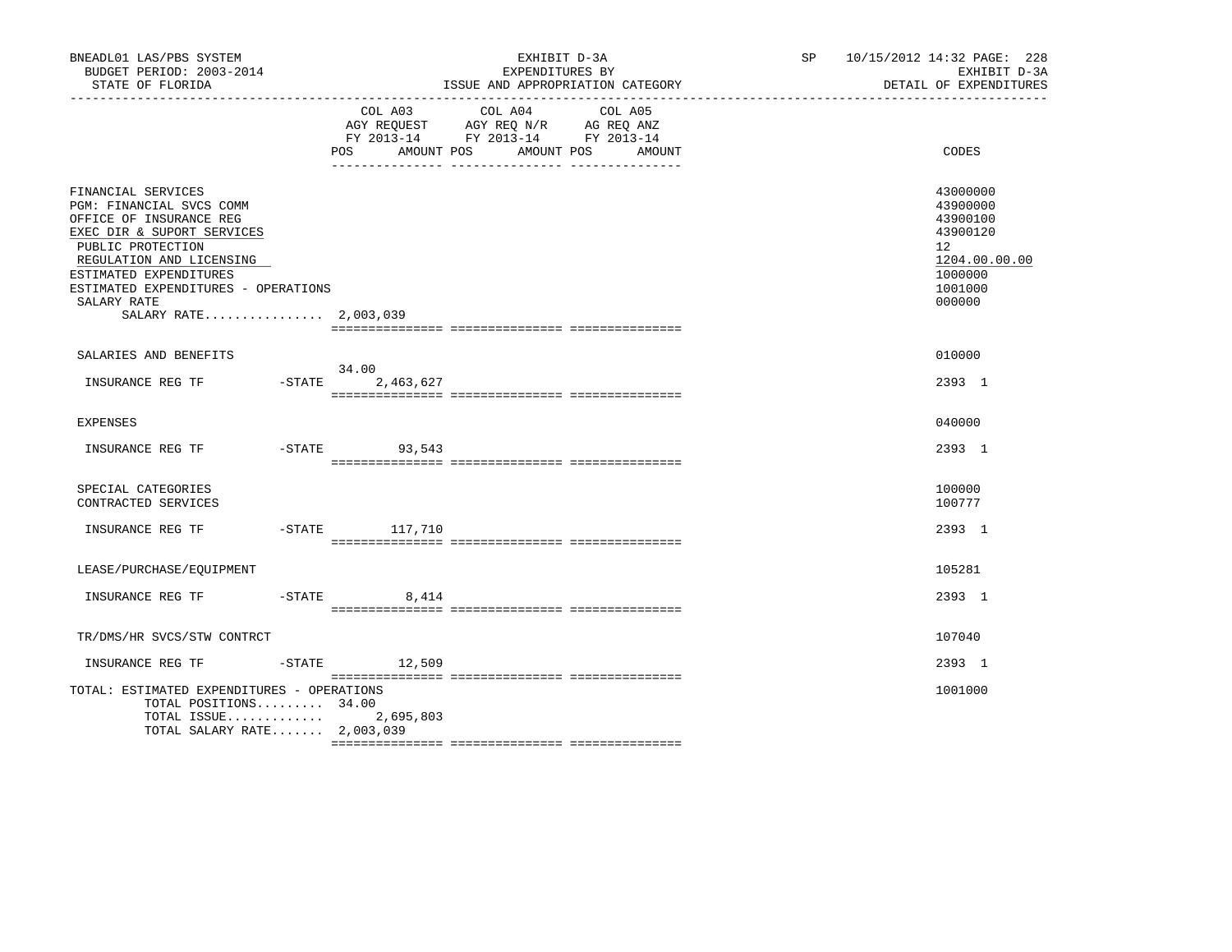| BNEADL01 LAS/PBS SYSTEM<br>BUDGET PERIOD: 2003-2014<br>STATE OF FLORIDA<br>----------------                                                                                                                                                    |          |                      | EXHIBIT D-3A<br>EXPENDITURES BY<br>ISSUE AND APPROPRIATION CATEGORY                                                                   | SP | 10/15/2012 14:32 PAGE: 229<br>EXHIBIT D-3A<br>DETAIL OF EXPENDITURES           |
|------------------------------------------------------------------------------------------------------------------------------------------------------------------------------------------------------------------------------------------------|----------|----------------------|---------------------------------------------------------------------------------------------------------------------------------------|----|--------------------------------------------------------------------------------|
|                                                                                                                                                                                                                                                |          |                      | COL A03 COL A04 COL A05<br>AGY REQUEST AGY REQ N/R AG REQ ANZ<br>FY 2013-14 FY 2013-14 FY 2013-14<br>POS AMOUNT POS AMOUNT POS AMOUNT |    | CODES                                                                          |
| FINANCIAL SERVICES<br>PGM: FINANCIAL SVCS COMM<br>OFFICE OF INSURANCE REG<br>EXEC DIR & SUPORT SERVICES<br>PUBLIC PROTECTION<br>REGULATION AND LICENSING<br>ESTIMATED EXPENDITURES<br>FLORIDA RETIREMENT SYSTEM<br>CONTRIBUTION ADJUSTMENT FOR |          |                      |                                                                                                                                       |    | 43000000<br>43900000<br>43900100<br>43900120<br>12<br>1204.00.00.00<br>1000000 |
| FISCAL YEAR 2012-2013<br>SALARIES AND BENEFITS                                                                                                                                                                                                 |          |                      |                                                                                                                                       |    | 1001240<br>010000                                                              |
|                                                                                                                                                                                                                                                |          | 6,015                |                                                                                                                                       |    | 2393 1                                                                         |
| ADJUSTMENT TO STATE HEALTH<br>INSURANCE PREMIUM CONTRIBUTION -<br>FISCAL YEAR 2012-13<br>SALARIES AND BENEFITS                                                                                                                                 |          |                      |                                                                                                                                       |    | 1001830<br>010000                                                              |
| INSURANCE REG TF                                                                                                                                                                                                                               | $-STATE$ | 3,208                |                                                                                                                                       |    | 2393 1                                                                         |
| REALLOCATION OF HUMAN RESOURCES<br>OUTSOURCING<br>SPECIAL CATEGORIES<br>TR/DMS/HR SVCS/STW CONTRCT                                                                                                                                             |          |                      |                                                                                                                                       |    | 1005900<br>100000<br>107040                                                    |
| INSURANCE REG TF                                                                                                                                                                                                                               |          | $-$ STATE<br>$303 -$ |                                                                                                                                       |    | 2393 1                                                                         |
| ANNUALIZATION OF ADMINISTERED<br>FUNDS APPROPRIATIONS<br>STATE HEALTH INSURANCE ADJUSTMENT<br>FOR FY 2012-13 - 10 MONTHS                                                                                                                       |          |                      |                                                                                                                                       |    | 26A0000                                                                        |
| <b>ANNUALIZATION</b><br>SALARIES AND BENEFITS                                                                                                                                                                                                  |          |                      |                                                                                                                                       |    | 26A1830<br>010000                                                              |
| INSURANCE REG TF                                                                                                                                                                                                                               |          | $-$ STATE $16,040$   |                                                                                                                                       |    | 2393 1                                                                         |
| TOTAL: REGULATION AND LICENSING<br>BY FUND TYPE                                                                                                                                                                                                |          |                      |                                                                                                                                       |    | 1204.00.00.00                                                                  |
| SALARY RATE 2,003,039                                                                                                                                                                                                                          |          | 34.00                |                                                                                                                                       |    | 2000                                                                           |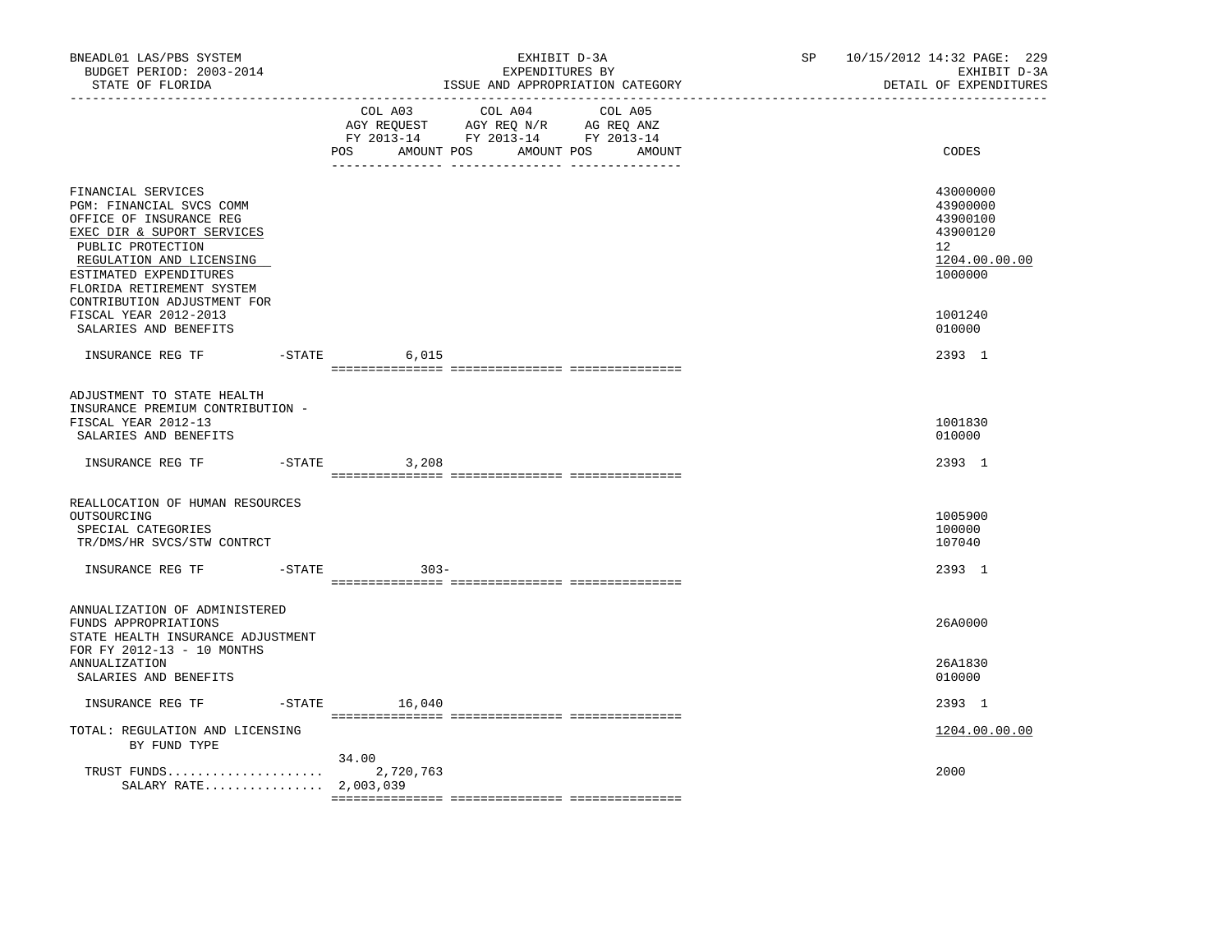| BNEADL01 LAS/PBS SYSTEM<br>BUDGET PERIOD: 2003-2014<br>STATE OF FLORIDA                                                                                                                                                                                         |           | ______________________________      | EXHIBIT D-3A<br>EXPENDITURES BY<br>ISSUE AND APPROPRIATION CATEGORY                                                  | SP | 10/15/2012 14:32 PAGE: 230<br>EXHIBIT D-3A<br>DETAIL OF EXPENDITURES                                |
|-----------------------------------------------------------------------------------------------------------------------------------------------------------------------------------------------------------------------------------------------------------------|-----------|-------------------------------------|----------------------------------------------------------------------------------------------------------------------|----|-----------------------------------------------------------------------------------------------------|
|                                                                                                                                                                                                                                                                 |           | COL A03<br><b>POS</b><br>AMOUNT POS | COL A04<br>COL A05<br>AGY REQUEST AGY REQ N/R AG REQ ANZ<br>FY 2013-14 FY 2013-14 FY 2013-14<br>AMOUNT POS<br>AMOUNT |    | CODES                                                                                               |
| FINANCIAL SERVICES<br>PGM: FINANCIAL SVCS COMM<br>OFFICE OF FINANCIAL REG<br>SFTY & SOUND ST BKG SYST<br>PUBLIC PROTECTION<br>REGULATION AND LICENSING<br>ESTIMATED EXPENDITURES<br>ESTIMATED EXPENDITURES - OPERATIONS<br>SALARY RATE<br>SALARY RATE 6,956,213 |           |                                     |                                                                                                                      |    | 43000000<br>43900000<br>43900500<br>43900530<br>12<br>1204.00.00.00<br>1000000<br>1001000<br>000000 |
| SALARIES AND BENEFITS                                                                                                                                                                                                                                           |           |                                     |                                                                                                                      |    | 010000                                                                                              |
| FINANCIAL INST REG TF                                                                                                                                                                                                                                           | $-$ STATE | 120.00<br>8,696,121                 |                                                                                                                      |    | 2275 1                                                                                              |
| OTHER PERSONAL SERVICES                                                                                                                                                                                                                                         |           |                                     |                                                                                                                      |    | 030000                                                                                              |
| FINANCIAL INST REG TF                                                                                                                                                                                                                                           | $-$ STATE | 872,000                             |                                                                                                                      |    | 2275 1                                                                                              |
| EXPENSES                                                                                                                                                                                                                                                        |           |                                     |                                                                                                                      |    | 040000                                                                                              |
| FINANCIAL INST REG TF                                                                                                                                                                                                                                           |           | -STATE 1,751,352                    |                                                                                                                      |    | 2275 1                                                                                              |
| OPERATING CAPITAL OUTLAY                                                                                                                                                                                                                                        |           |                                     |                                                                                                                      |    | 060000                                                                                              |
| FINANCIAL INST REG TF                                                                                                                                                                                                                                           | $-$ STATE | 7,130                               |                                                                                                                      |    | 2275 1                                                                                              |
| SPECIAL CATEGORIES<br>CONTRACTED SERVICES                                                                                                                                                                                                                       |           |                                     |                                                                                                                      |    | 100000<br>100777                                                                                    |
| FINANCIAL INST REG TF                                                                                                                                                                                                                                           | $-STATE$  | 367,012                             |                                                                                                                      |    | 2275 1                                                                                              |
| RISK MANAGEMENT INSURANCE                                                                                                                                                                                                                                       |           |                                     |                                                                                                                      |    | 103241                                                                                              |
| FINANCIAL INST REG TF                                                                                                                                                                                                                                           |           | $-$ STATE<br>35,870                 |                                                                                                                      |    | 2275 1                                                                                              |
| LEASE/PURCHASE/EQUIPMENT                                                                                                                                                                                                                                        |           |                                     |                                                                                                                      |    | 105281                                                                                              |
| FINANCIAL INST REG TF                                                                                                                                                                                                                                           | $-$ STATE | 28,872                              |                                                                                                                      |    | 2275 1                                                                                              |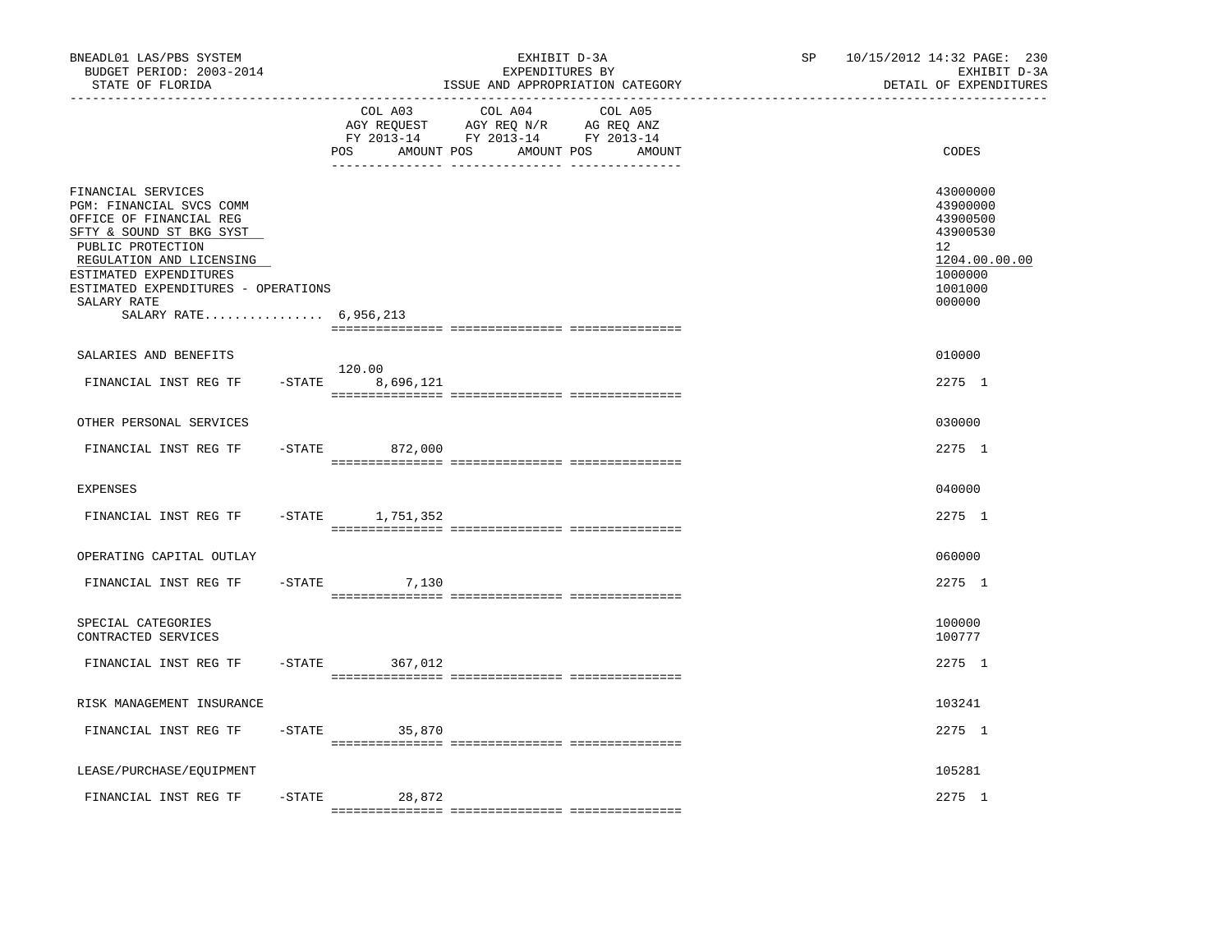| BNEADL01 LAS/PBS SYSTEM<br>BUDGET PERIOD: 2003-2014<br>STATE OF FLORIDA<br>------------------                                                                                                                                                                               |                              | EXPENDITURES BY                                                                                 | EXHIBIT D-3A<br>ISSUE AND APPROPRIATION CATEGORY | SP 10/15/2012 14:32 PAGE: 231<br>EXHIBIT D-3A<br>DETAIL OF EXPENDITURES                                       |
|-----------------------------------------------------------------------------------------------------------------------------------------------------------------------------------------------------------------------------------------------------------------------------|------------------------------|-------------------------------------------------------------------------------------------------|--------------------------------------------------|---------------------------------------------------------------------------------------------------------------|
|                                                                                                                                                                                                                                                                             | COL A03<br>POS<br>AMOUNT POS | COL A04<br>AGY REQUEST AGY REQ N/R AG REQ ANZ<br>FY 2013-14 FY 2013-14 FY 2013-14<br>AMOUNT POS | COL A05<br>AMOUNT                                | CODES                                                                                                         |
| FINANCIAL SERVICES<br>PGM: FINANCIAL SVCS COMM<br>OFFICE OF FINANCIAL REG<br>SFTY & SOUND ST BKG SYST<br>PUBLIC PROTECTION<br>REGULATION AND LICENSING<br>ESTIMATED EXPENDITURES<br>ESTIMATED EXPENDITURES - OPERATIONS<br>SPECIAL CATEGORIES<br>TR/DMS/HR SVCS/STW CONTRCT |                              |                                                                                                 |                                                  | 43000000<br>43900000<br>43900500<br>43900530<br>12<br>1204.00.00.00<br>1000000<br>1001000<br>100000<br>107040 |
| FINANCIAL INST REG TF                                                                                                                                                                                                                                                       | $-$ STATE 42,550             |                                                                                                 |                                                  | 2275 1                                                                                                        |
| TOTAL: ESTIMATED EXPENDITURES - OPERATIONS<br>TOTAL POSITIONS 120.00<br>TOTAL ISSUE 11,800,907<br>TOTAL SALARY RATE 6,956,213                                                                                                                                               |                              |                                                                                                 |                                                  | 1001000                                                                                                       |
| CASUALTY INSURANCE PREMIUM<br>ADJUSTMENT<br>SPECIAL CATEGORIES<br>RISK MANAGEMENT INSURANCE                                                                                                                                                                                 |                              |                                                                                                 |                                                  | 1001090<br>100000<br>103241                                                                                   |
| FINANCIAL INST REG TF                                                                                                                                                                                                                                                       | $-$ STATE<br>3,358           |                                                                                                 |                                                  | 2275 1                                                                                                        |
| FLORIDA RETIREMENT SYSTEM<br>CONTRIBUTION ADJUSTMENT FOR<br>FISCAL YEAR 2012-2013<br>SALARIES AND BENEFITS                                                                                                                                                                  |                              |                                                                                                 |                                                  | 1001240<br>010000                                                                                             |
| FINANCIAL INST REG TF                                                                                                                                                                                                                                                       | $-STATE$<br>24,855           |                                                                                                 |                                                  | 2275 1                                                                                                        |
| ADJUSTMENT TO STATE HEALTH<br>INSURANCE PREMIUM CONTRIBUTION -<br>FISCAL YEAR 2012-13<br>SALARIES AND BENEFITS                                                                                                                                                              |                              |                                                                                                 |                                                  | 1001830<br>010000                                                                                             |
| FINANCIAL INST REG TF                                                                                                                                                                                                                                                       | $-STATE$ 13, 312             |                                                                                                 |                                                  | 2275 1                                                                                                        |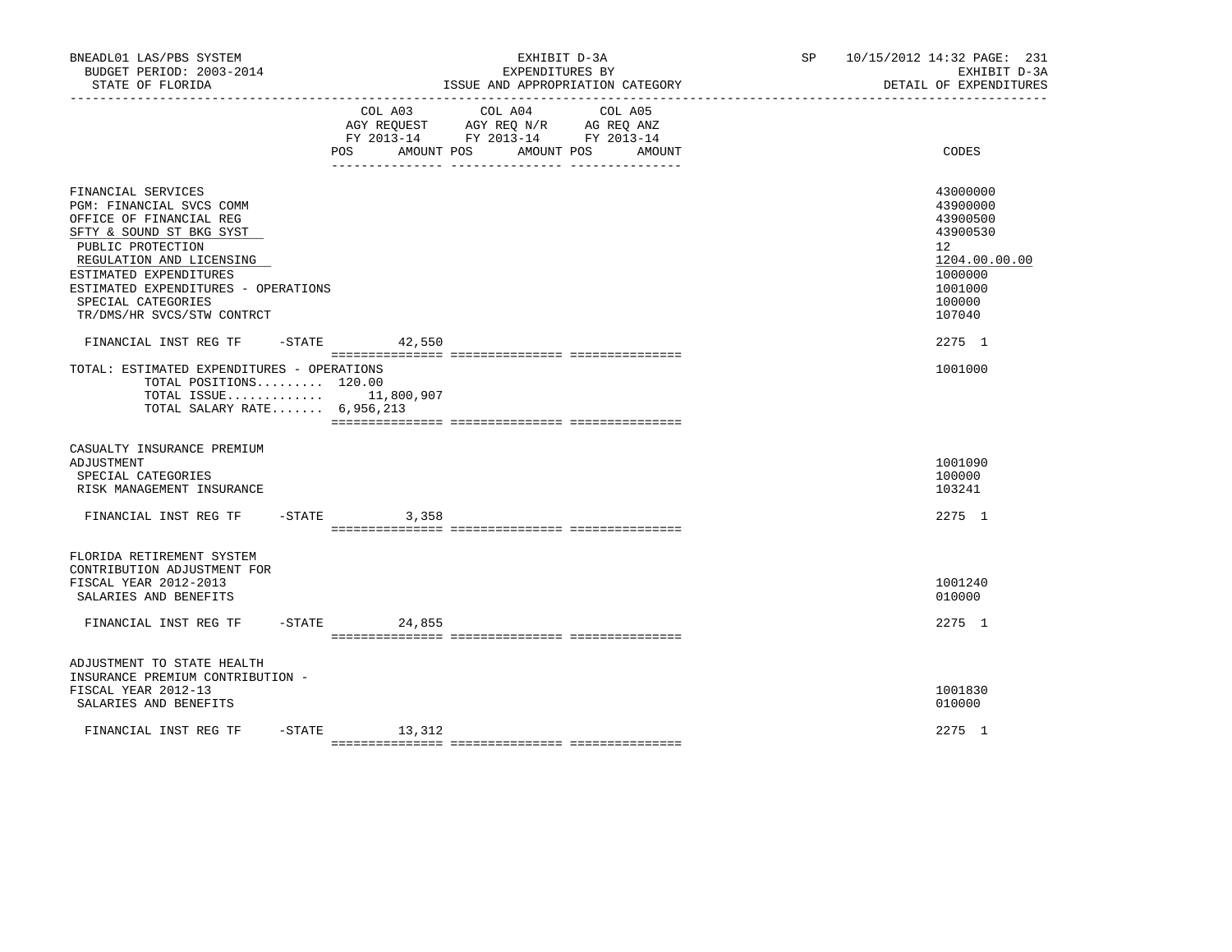| BNEADL01 LAS/PBS SYSTEM<br>BUDGET PERIOD: 2003-2014<br>STATE OF FLORIDA                                                                                                                                                                                                                |                    |         | EXHIBIT D-3A<br>EXPENDITURES BY<br>ISSUE AND APPROPRIATION CATEGORY                             |         |                  | SP | 10/15/2012 14:32 PAGE: 232<br>EXHIBIT D-3A<br>DETAIL OF EXPENDITURES                                          |
|----------------------------------------------------------------------------------------------------------------------------------------------------------------------------------------------------------------------------------------------------------------------------------------|--------------------|---------|-------------------------------------------------------------------------------------------------|---------|------------------|----|---------------------------------------------------------------------------------------------------------------|
|                                                                                                                                                                                                                                                                                        | POS AMOUNT POS     | COL A03 | COL A04<br>AGY REQUEST AGY REQ N/R AG REQ ANZ<br>FY 2013-14 FY 2013-14 FY 2013-14<br>AMOUNT POS | COL A05 | AMOUNT           |    | CODES                                                                                                         |
| FINANCIAL SERVICES<br>PGM: FINANCIAL SVCS COMM<br>OFFICE OF FINANCIAL REG<br>SFTY & SOUND ST BKG SYST<br>PUBLIC PROTECTION<br>REGULATION AND LICENSING<br>ESTIMATED EXPENDITURES<br>REALLOCATION OF HUMAN RESOURCES<br>OUTSOURCING<br>SPECIAL CATEGORIES<br>TR/DMS/HR SVCS/STW CONTRCT |                    |         |                                                                                                 |         |                  |    | 43000000<br>43900000<br>43900500<br>43900530<br>12<br>1204.00.00.00<br>1000000<br>1005900<br>100000<br>107040 |
| FINANCIAL INST REG TF                                                                                                                                                                                                                                                                  | $-$ STATE $1,030-$ |         |                                                                                                 |         |                  |    | 2275 1                                                                                                        |
| ADJUSTMENTS TO CURRENT YEAR<br>ESTIMATED EXPENDITURES<br>RE-APPROVAL OF BUDGET AMENDMENT FOR<br>TRANSFER OF BUDGET AND POSITIONS<br>WITHIN THE OFFICE OF FINANCIAL                                                                                                                     |                    |         |                                                                                                 |         |                  |    | 1600000                                                                                                       |
| REGULATION - DEDUCT<br>SALARY RATE<br>SALARY RATE 94,828-                                                                                                                                                                                                                              |                    |         |                                                                                                 |         |                  |    | 1600910<br>000000                                                                                             |
| SALARIES AND BENEFITS                                                                                                                                                                                                                                                                  | $2.00-$            |         |                                                                                                 |         |                  |    | 010000                                                                                                        |
| FINANCIAL INST REG TF                                                                                                                                                                                                                                                                  | -STATE 128,988-    |         |                                                                                                 |         |                  |    | 2275 1                                                                                                        |
| EXPENSES                                                                                                                                                                                                                                                                               |                    |         |                                                                                                 |         |                  |    | 040000                                                                                                        |
| FINANCIAL INST REG TF                                                                                                                                                                                                                                                                  | $-STATE$ 3,600-    |         |                                                                                                 |         |                  |    | 2275 1                                                                                                        |
| TOTAL: RE-APPROVAL OF BUDGET AMENDMENT FOR<br>TRANSFER OF BUDGET AND POSITIONS<br>WITHIN THE OFFICE OF FINANCIAL<br>REGULATION - DEDUCT<br>TOTAL POSITIONS 2.00-<br>TOTAL ISSUE 132,588-<br>TOTAL SALARY RATE 94,828-                                                                  |                    |         |                                                                                                 |         |                  |    | 1600910                                                                                                       |
|                                                                                                                                                                                                                                                                                        |                    |         |                                                                                                 |         |                  |    |                                                                                                               |
| AGENCY ISSUE NARRATIVE:<br>2013-2014 BUDGET YEAR NARRATIVE:<br>Issue Title: Re-approval of budget amendment for transfer of budget and positions within the Office of Financial<br>Regulation                                                                                          |                    |         |                                                                                                 |         | IT COMPONENT? NO |    |                                                                                                               |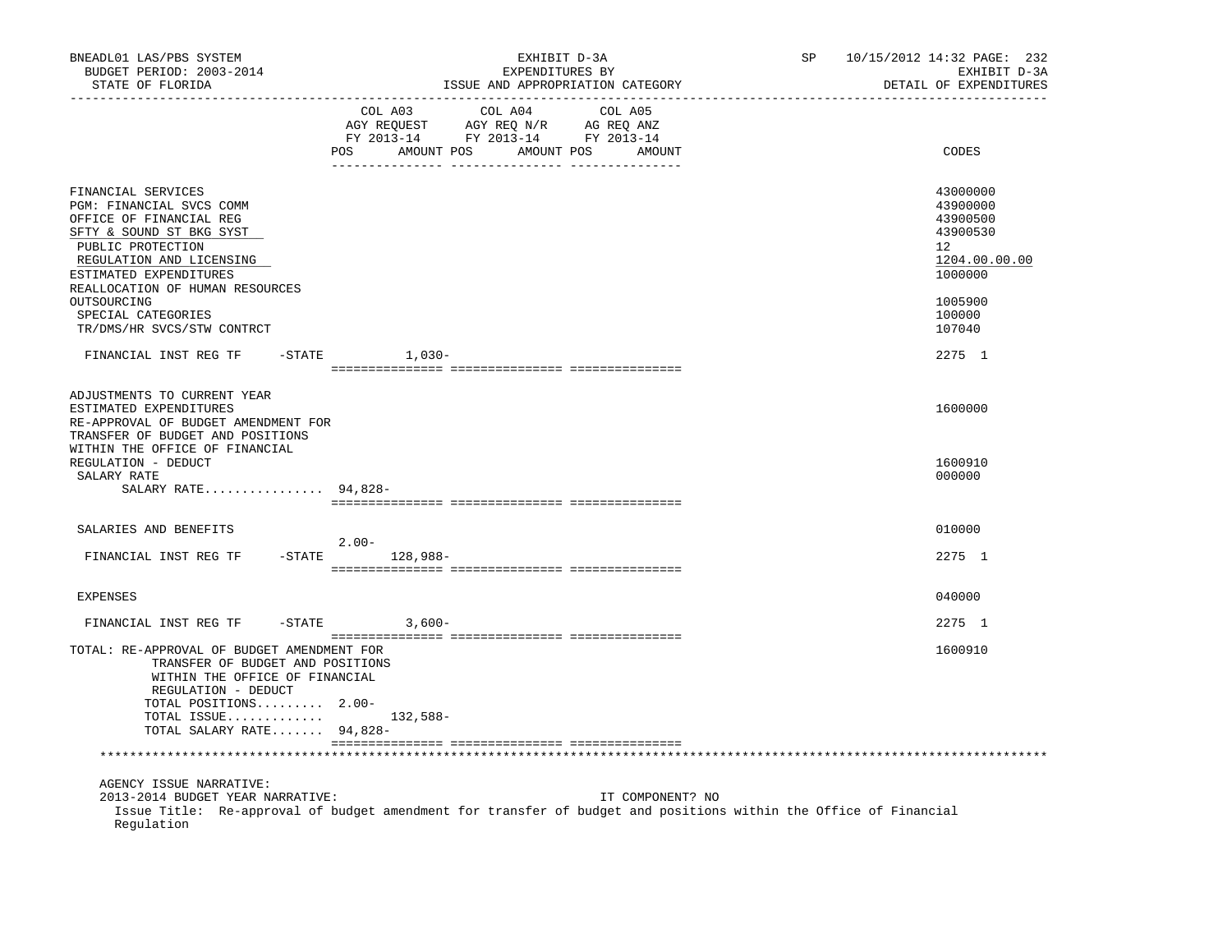| BNEADL01 LAS/PBS SYSTEM<br>BUDGET PERIOD: 2003-2014                                                                                                                                                                                                                                                                                                                                                 | EXHIBIT D-3A<br>EXPENDITURES BY                                                                                               |        | SP                    |      | 10/15/2012 14:32 PAGE: 233<br>EXHIBIT D-3A                          |
|-----------------------------------------------------------------------------------------------------------------------------------------------------------------------------------------------------------------------------------------------------------------------------------------------------------------------------------------------------------------------------------------------------|-------------------------------------------------------------------------------------------------------------------------------|--------|-----------------------|------|---------------------------------------------------------------------|
| STATE OF FLORIDA                                                                                                                                                                                                                                                                                                                                                                                    | ISSUE AND APPROPRIATION CATEGORY                                                                                              |        |                       |      | DETAIL OF EXPENDITURES                                              |
| POS                                                                                                                                                                                                                                                                                                                                                                                                 | COL A03 COL A04 COL A05<br>AGY REQUEST AGY REQ N/R AG REQ ANZ<br>FY 2013-14 FY 2013-14 FY 2013-14<br>AMOUNT POS<br>AMOUNT POS | AMOUNT |                       |      | CODES                                                               |
|                                                                                                                                                                                                                                                                                                                                                                                                     |                                                                                                                               |        |                       |      |                                                                     |
| FINANCIAL SERVICES<br>PGM: FINANCIAL SVCS COMM<br>OFFICE OF FINANCIAL REG<br>SFTY & SOUND ST BKG SYST<br>PUBLIC PROTECTION<br>REGULATION AND LICENSING<br>ADJUSTMENTS TO CURRENT YEAR                                                                                                                                                                                                               |                                                                                                                               |        |                       |      | 43000000<br>43900000<br>43900500<br>43900530<br>12<br>1204.00.00.00 |
| ESTIMATED EXPENDITURES<br>RE-APPROVAL OF BUDGET AMENDMENT FOR<br>TRANSFER OF BUDGET AND POSITIONS<br>WITHIN THE OFFICE OF FINANCIAL                                                                                                                                                                                                                                                                 |                                                                                                                               |        |                       |      | 1600000                                                             |
| REGULATION - DEDUCT                                                                                                                                                                                                                                                                                                                                                                                 |                                                                                                                               |        |                       |      | 1600910                                                             |
|                                                                                                                                                                                                                                                                                                                                                                                                     |                                                                                                                               |        |                       |      |                                                                     |
| Issue Description:                                                                                                                                                                                                                                                                                                                                                                                  |                                                                                                                               |        |                       |      |                                                                     |
| This issue is for the re-approval of the current year budget amendment approved on 8/6/2012. Agency amendment 13-10 (EOG<br>Log# B0082) moves two (2) FTE between the budget entities that perform tasks related to the regulation of payment<br>instruments and fund transmitters, with associated budget, within the Office of Financial Requlation.<br>POSITION DETAIL OF SALARIES AND BENEFITS: |                                                                                                                               |        |                       |      |                                                                     |
|                                                                                                                                                                                                                                                                                                                                                                                                     | FTE BASE RATE ADDITIVES BENEFITS                                                                                              |        | SUBTOTAL              | န္မွ | LAPSE LAPSED SALARIES<br>AND BENEFITS                               |
| A03 - AGY REOUEST FY 2013-14                                                                                                                                                                                                                                                                                                                                                                        |                                                                                                                               |        |                       |      |                                                                     |
| CHANGES TO CURRENTLY AUTHORIZED POSITIONS                                                                                                                                                                                                                                                                                                                                                           |                                                                                                                               |        |                       |      |                                                                     |
| 1566 FINANCIAL SPECIALIST<br>C4145 001                                                                                                                                                                                                                                                                                                                                                              | $1.00 - 44,012 -$                                                                                                             |        |                       |      | $15,823-59,835-0.00$ 59,835-                                        |
| 1567 FINANCIAL CONTROL ANALYST<br>C1874 001                                                                                                                                                                                                                                                                                                                                                         | $1.00 - 52,270 -$                                                                                                             |        | $16,883 69,153-$ 0.00 |      | $69, 153 -$                                                         |
| TOTALS FOR ISSUE BY FUND<br>2275 FINANCIAL INST REG TF                                                                                                                                                                                                                                                                                                                                              |                                                                                                                               |        |                       |      | 128,988-                                                            |
|                                                                                                                                                                                                                                                                                                                                                                                                     | $2.00 - 96,282 -$                                                                                                             |        | $32,706 - 128,988 -$  |      | ______________                                                      |
|                                                                                                                                                                                                                                                                                                                                                                                                     |                                                                                                                               |        |                       |      | $128,988-$                                                          |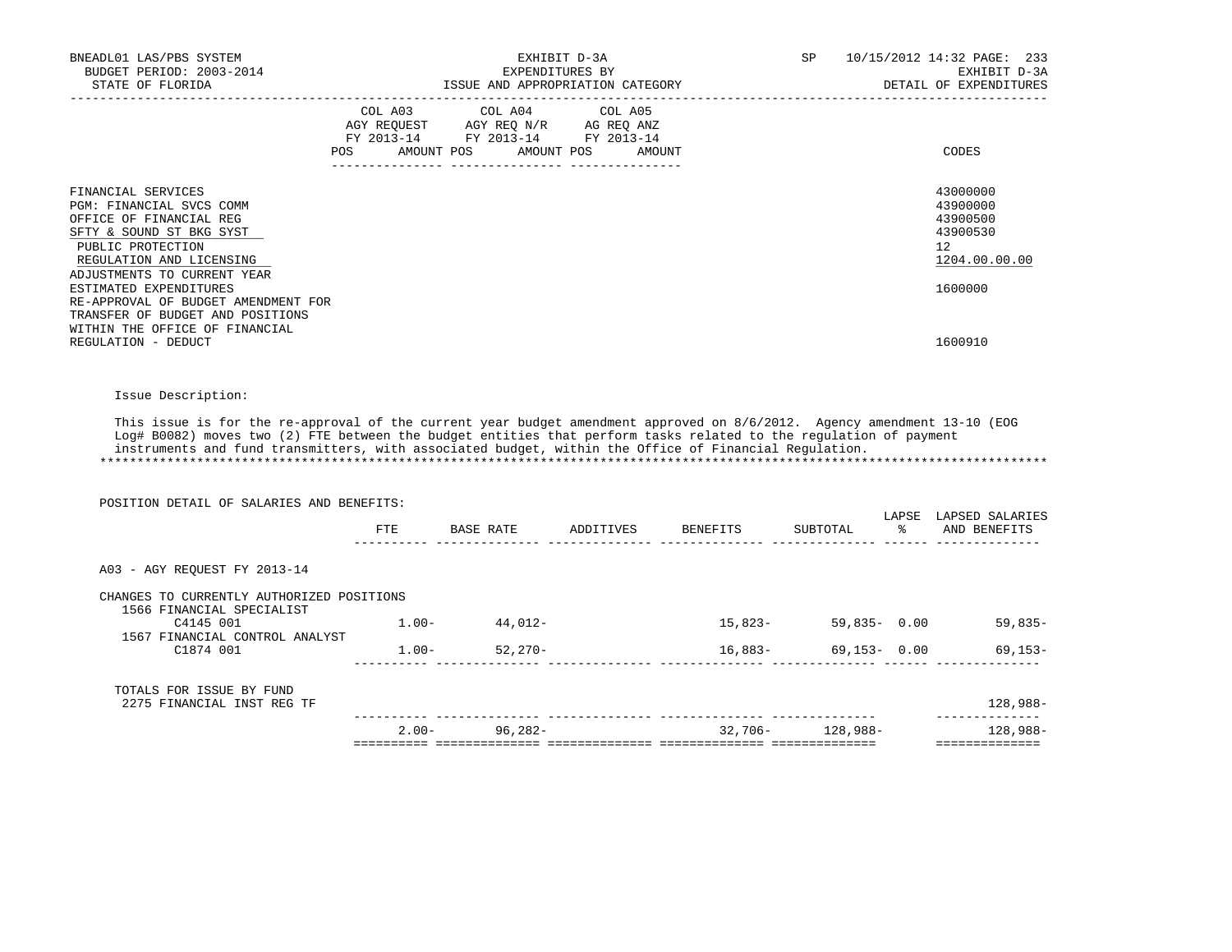| BNEADL01 LAS/PBS SYSTEM<br>BUDGET PERIOD: 2003-2014<br>STATE OF FLORIDA                                                                                                                                                                                |                              | EXHIBIT D-3A<br>EXPENDITURES BY<br>ISSUE AND APPROPRIATION CATEGORY                             |                   |          | SP       |                               | 10/15/2012 14:32 PAGE: 234<br>EXHIBIT D-3A<br>DETAIL OF EXPENDITURES                        |
|--------------------------------------------------------------------------------------------------------------------------------------------------------------------------------------------------------------------------------------------------------|------------------------------|-------------------------------------------------------------------------------------------------|-------------------|----------|----------|-------------------------------|---------------------------------------------------------------------------------------------|
|                                                                                                                                                                                                                                                        | COL A03<br>POS<br>AMOUNT POS | COL A04<br>AGY REQUEST AGY REQ N/R AG REQ ANZ<br>FY 2013-14 FY 2013-14 FY 2013-14<br>AMOUNT POS | COL A05<br>AMOUNT |          |          |                               | CODES                                                                                       |
| FINANCIAL SERVICES<br>PGM: FINANCIAL SVCS COMM<br>OFFICE OF FINANCIAL REG<br>SFTY & SOUND ST BKG SYST<br>PUBLIC PROTECTION<br>REGULATION AND LICENSING<br>ADJUSTMENTS TO CURRENT YEAR<br>ESTIMATED EXPENDITURES<br>RE-APPROVAL OF BUDGET AMENDMENT FOR |                              |                                                                                                 |                   |          |          |                               | 43000000<br>43900000<br>43900500<br>43900530<br>12 <sup>°</sup><br>1204.00.00.00<br>1600000 |
| TRANSFER OF BUDGET AND POSITIONS<br>WITHIN THE OFFICE OF FINANCIAL<br>REGULATION - DEDUCT                                                                                                                                                              |                              |                                                                                                 |                   |          |          |                               | 1600910                                                                                     |
| POSITION DETAIL OF SALARIES AND BENEFITS:                                                                                                                                                                                                              |                              |                                                                                                 |                   |          |          |                               | LAPSE LAPSED SALARIES                                                                       |
|                                                                                                                                                                                                                                                        | FTE                          | BASE RATE                                                                                       | ADDITIVES         | BENEFITS | SUBTOTAL | $\sim$ 8<br>----- ------ ---- | AND BENEFITS                                                                                |
| A03 - AGY REQUEST FY 2013-14<br>CHANGES TO CURRENTLY AUTHORIZED POSITIONS<br>RA06 RATE ADJ - NO FTE - NO SALARY - NO BENEFITS<br>C9999 001                                                                                                             |                              | 1,454                                                                                           |                   |          |          |                               |                                                                                             |
| TOTAL SALARY RATE                                                                                                                                                                                                                                      |                              | 1,454                                                                                           |                   |          |          |                               |                                                                                             |
|                                                                                                                                                                                                                                                        |                              |                                                                                                 |                   |          |          |                               | ==============                                                                              |
|                                                                                                                                                                                                                                                        |                              |                                                                                                 |                   |          |          |                               |                                                                                             |
| ANNUALIZATION OF ADMINISTERED<br>FUNDS APPROPRIATIONS<br>STATE HEALTH INSURANCE ADJUSTMENT<br>FOR FY 2012-13 - 10 MONTHS                                                                                                                               |                              |                                                                                                 |                   |          |          |                               | 26A0000                                                                                     |
| <b>ANNUALIZATION</b><br>SALARIES AND BENEFITS                                                                                                                                                                                                          |                              |                                                                                                 |                   |          |          |                               | 26A1830<br>010000                                                                           |
| FINANCIAL INST REG TF                                                                                                                                                                                                                                  | $-STATE$<br>66,560           |                                                                                                 |                   |          |          |                               | 2275 1                                                                                      |
| TOTAL: REGULATION AND LICENSING<br>BY FUND TYPE                                                                                                                                                                                                        |                              |                                                                                                 |                   |          |          |                               | 1204.00.00.00                                                                               |
| TRUST FUNDS 11,775,374<br>SALARY RATE 6,861,385                                                                                                                                                                                                        | 118.00                       |                                                                                                 |                   |          |          |                               | 2000                                                                                        |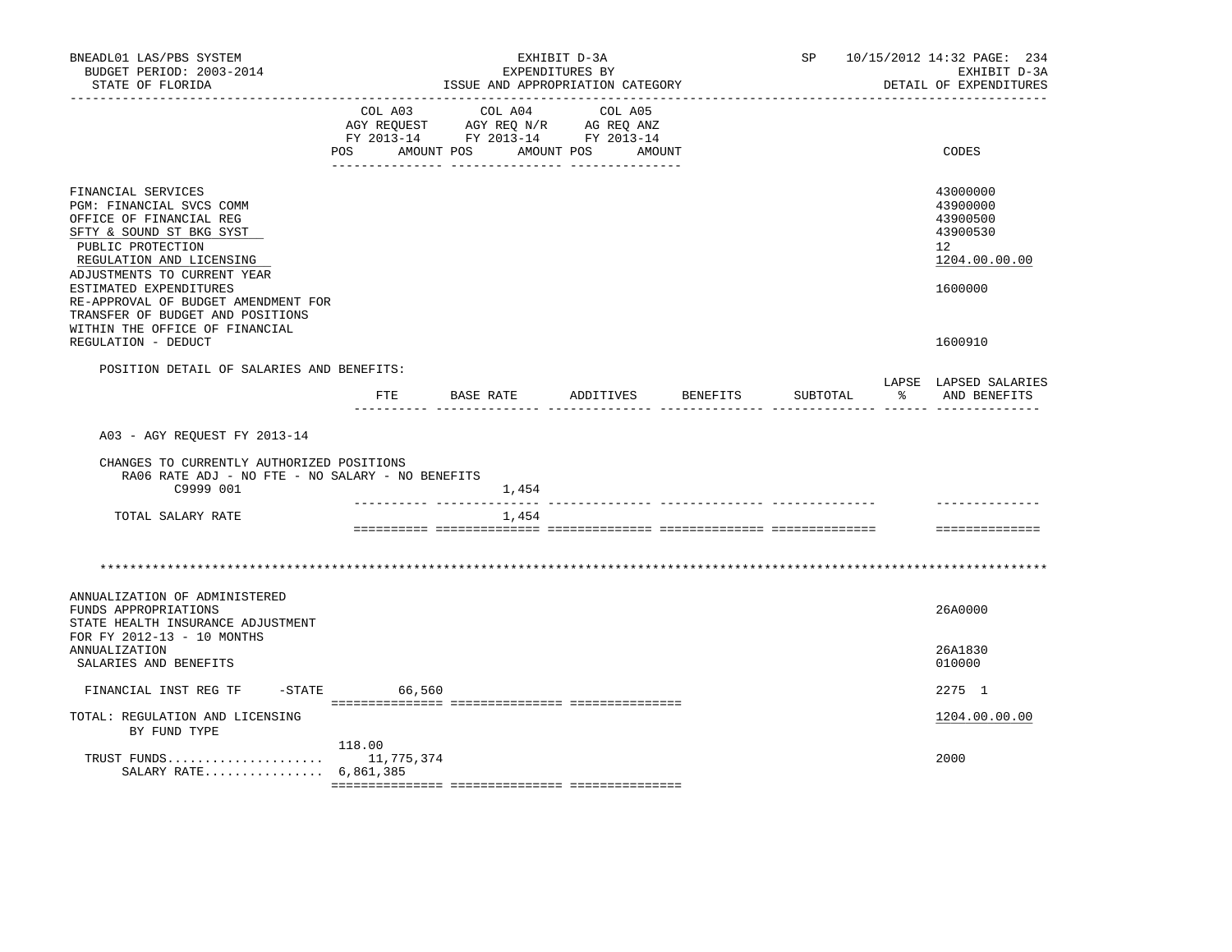| BNEADL01 LAS/PBS SYSTEM<br>BUDGET PERIOD: 2003-2014<br>STATE OF FLORIDA                                                                                                                                                                                         |         | EXHIBIT D-3A<br>EXPENDITURES BY<br>ISSUE AND APPROPRIATION CATEGORY                                                                  | SP <sub>2</sub> | 10/15/2012 14:32 PAGE: 235<br>EXHIBIT D-3A<br>DETAIL OF EXPENDITURES                                          |
|-----------------------------------------------------------------------------------------------------------------------------------------------------------------------------------------------------------------------------------------------------------------|---------|--------------------------------------------------------------------------------------------------------------------------------------|-----------------|---------------------------------------------------------------------------------------------------------------|
|                                                                                                                                                                                                                                                                 | POS     | COL A03 COL A04 COL A05<br>AGY REQUEST AGY REQ N/R AG REQ ANZ<br>FY 2013-14 FY 2013-14 FY 2013-14<br>AMOUNT POS AMOUNT POS<br>AMOUNT |                 | CODES                                                                                                         |
| FINANCIAL SERVICES<br>PGM: FINANCIAL SVCS COMM<br>OFFICE OF FINANCIAL REG<br>FINANCIAL INVESTIGATIONS<br>PUBLIC PROTECTION<br>REGULATION AND LICENSING<br>ESTIMATED EXPENDITURES<br>ESTIMATED EXPENDITURES - OPERATIONS<br>SALARY RATE<br>SALARY RATE 1,997,905 |         |                                                                                                                                      |                 | 43000000<br>43900000<br>43900500<br>43900540<br>$12^{\circ}$<br>1204.00.00.00<br>1000000<br>1001000<br>000000 |
| SALARIES AND BENEFITS                                                                                                                                                                                                                                           |         |                                                                                                                                      |                 | 010000                                                                                                        |
| ADMINISTRATIVE TRUST FUND -STATE 2,359,835                                                                                                                                                                                                                      | 36.00   |                                                                                                                                      |                 | 2021 1                                                                                                        |
| OTHER PERSONAL SERVICES                                                                                                                                                                                                                                         |         |                                                                                                                                      |                 | 030000                                                                                                        |
| ADMINISTRATIVE TRUST FUND -STATE 5,321                                                                                                                                                                                                                          |         |                                                                                                                                      |                 | 2021 1                                                                                                        |
| <b>EXPENSES</b>                                                                                                                                                                                                                                                 |         |                                                                                                                                      |                 | 040000                                                                                                        |
| ADMINISTRATIVE TRUST FUND -STATE 493,557<br>FED LAW ENFORCEMENT TF -FEDERL                                                                                                                                                                                      | 51,758  |                                                                                                                                      |                 | 2021 1<br>2719 3                                                                                              |
| TOTAL APPRO                                                                                                                                                                                                                                                     | 545,315 |                                                                                                                                      |                 |                                                                                                               |
| OPERATING CAPITAL OUTLAY                                                                                                                                                                                                                                        |         |                                                                                                                                      |                 | 060000                                                                                                        |
| ADMINISTRATIVE TRUST FUND -STATE 10,600                                                                                                                                                                                                                         |         |                                                                                                                                      |                 | 2021 1                                                                                                        |
| SPECIAL CATEGORIES<br>CONTRACTED SERVICES                                                                                                                                                                                                                       |         |                                                                                                                                      |                 | 100000<br>100777                                                                                              |
| ADMINISTRATIVE TRUST FUND -STATE 36,354                                                                                                                                                                                                                         |         |                                                                                                                                      |                 | 2021 1                                                                                                        |
| RISK MANAGEMENT INSURANCE                                                                                                                                                                                                                                       |         |                                                                                                                                      |                 | 103241                                                                                                        |
| ADMINISTRATIVE TRUST FUND -STATE                                                                                                                                                                                                                                | 19,454  |                                                                                                                                      |                 | 2021 1                                                                                                        |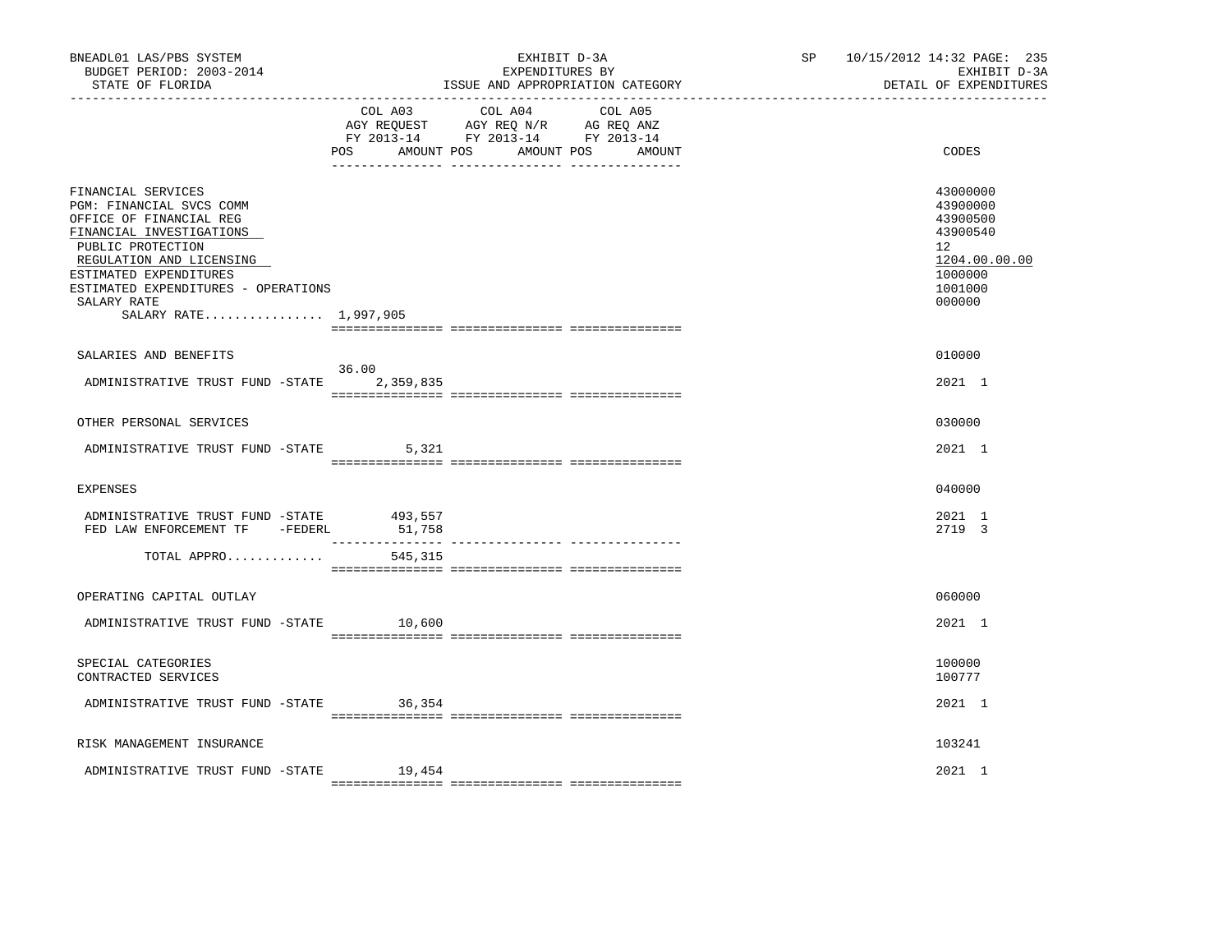| BNEADL01 LAS/PBS SYSTEM<br>BUDGET PERIOD: 2003-2014<br>STATE OF FLORIDA                                                                                                                                                                                                   |                | EXHIBIT D-3A<br>EXPENDITURES BY<br>ISSUE AND APPROPRIATION CATEGORY                                                          | SP 10/15/2012 14:32 PAGE: 236<br>EXHIBIT D-3A<br>DETAIL OF EXPENDITURES                                       |
|---------------------------------------------------------------------------------------------------------------------------------------------------------------------------------------------------------------------------------------------------------------------------|----------------|------------------------------------------------------------------------------------------------------------------------------|---------------------------------------------------------------------------------------------------------------|
|                                                                                                                                                                                                                                                                           | POS AMOUNT POS | COL A03 COL A04<br>COL A05<br>AGY REQUEST AGY REQ N/R AG REQ ANZ<br>FY 2013-14 FY 2013-14 FY 2013-14<br>AMOUNT POS<br>AMOUNT | CODES                                                                                                         |
| FINANCIAL SERVICES<br>PGM: FINANCIAL SVCS COMM<br>OFFICE OF FINANCIAL REG<br>FINANCIAL INVESTIGATIONS<br>PUBLIC PROTECTION<br>REGULATION AND LICENSING<br>ESTIMATED EXPENDITURES<br>ESTIMATED EXPENDITURES - OPERATIONS<br>SPECIAL CATEGORIES<br>LEASE/PURCHASE/EQUIPMENT |                |                                                                                                                              | 43000000<br>43900000<br>43900500<br>43900540<br>12<br>1204.00.00.00<br>1000000<br>1001000<br>100000<br>105281 |
| ADMINISTRATIVE TRUST FUND -STATE 15,809                                                                                                                                                                                                                                   |                |                                                                                                                              | 2021 1                                                                                                        |
| TR/DMS/HR SVCS/STW CONTRCT                                                                                                                                                                                                                                                |                |                                                                                                                              | 107040                                                                                                        |
| ADMINISTRATIVE TRUST FUND -STATE 20,539                                                                                                                                                                                                                                   |                |                                                                                                                              | 2021 1                                                                                                        |
| TOTAL: ESTIMATED EXPENDITURES - OPERATIONS<br>TOTAL POSITIONS 36.00<br>TOTAL ISSUE 3,013,227<br>TOTAL SALARY RATE 1,997,905                                                                                                                                               |                |                                                                                                                              | 1001000                                                                                                       |
| CASUALTY INSURANCE PREMIUM<br>ADJUSTMENT<br>SPECIAL CATEGORIES<br>RISK MANAGEMENT INSURANCE                                                                                                                                                                               |                |                                                                                                                              | 1001090<br>100000<br>103241                                                                                   |
| ADMINISTRATIVE TRUST FUND -STATE 1,821                                                                                                                                                                                                                                    |                |                                                                                                                              | 2021 1                                                                                                        |
| FLORIDA RETIREMENT SYSTEM<br>CONTRIBUTION ADJUSTMENT FOR<br>FISCAL YEAR 2012-2013<br>SALARIES AND BENEFITS                                                                                                                                                                |                |                                                                                                                              | 1001240<br>010000                                                                                             |
| ADMINISTRATIVE TRUST FUND -STATE                                                                                                                                                                                                                                          | 6,813          |                                                                                                                              | 2021 1                                                                                                        |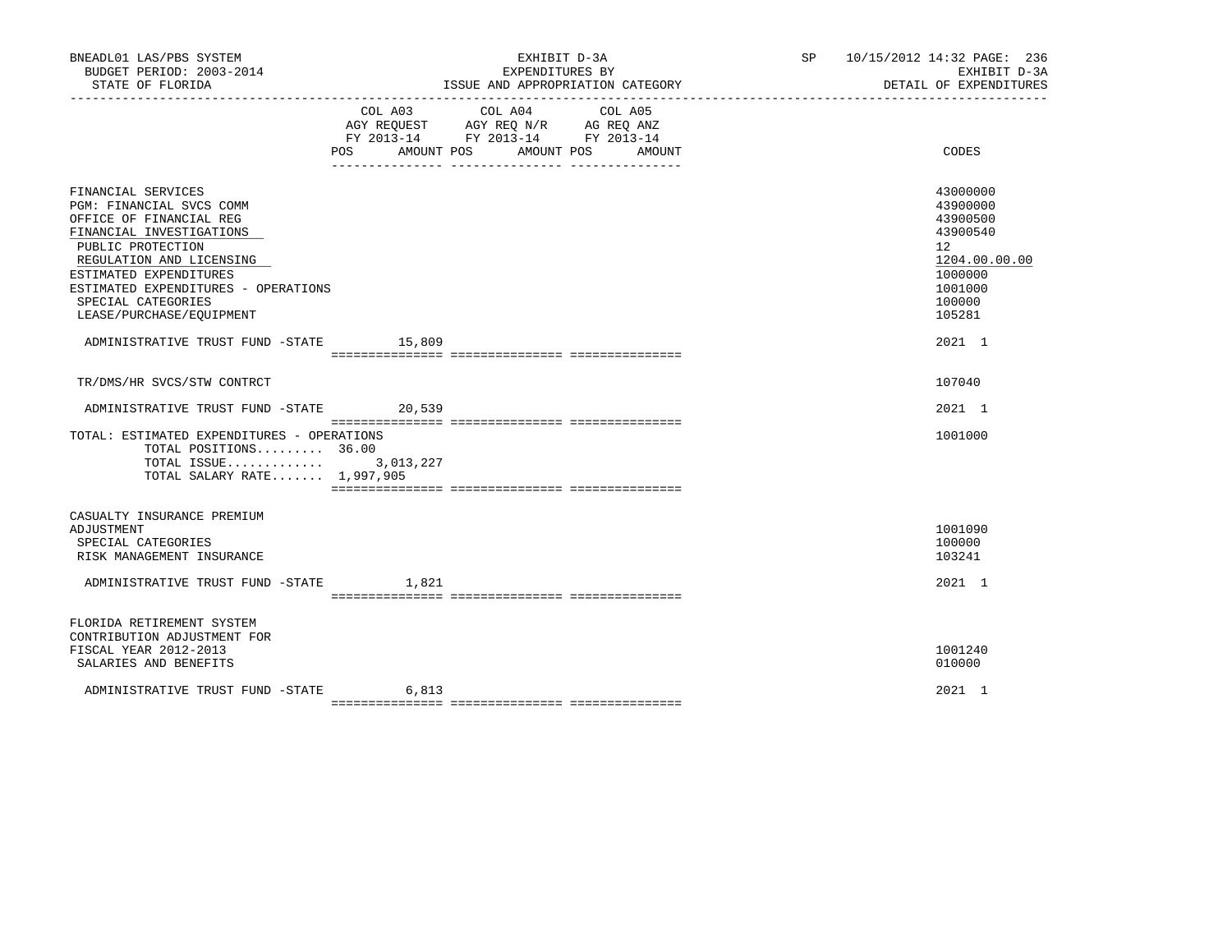| BNEADL01 LAS/PBS SYSTEM<br>BUDGET PERIOD: 2003-2014                                                                                                                                                                                                                       |         | EXHIBIT D-3A<br>EXPENDITURES BY                                                                                                          | SP 10/15/2012 14:32 PAGE: 237<br>EXHIBIT D-3A                                                          |
|---------------------------------------------------------------------------------------------------------------------------------------------------------------------------------------------------------------------------------------------------------------------------|---------|------------------------------------------------------------------------------------------------------------------------------------------|--------------------------------------------------------------------------------------------------------|
|                                                                                                                                                                                                                                                                           |         | COL A03 COL A04<br>COL A05<br>AGY REQUEST AGY REQ N/R AG REQ ANZ<br>FY 2013-14 FY 2013-14 FY 2013-14<br>POS AMOUNT POS AMOUNT POS AMOUNT | CODES                                                                                                  |
| FINANCIAL SERVICES<br>PGM: FINANCIAL SVCS COMM<br>OFFICE OF FINANCIAL REG<br>FINANCIAL INVESTIGATIONS<br>PUBLIC PROTECTION<br>REGULATION AND LICENSING<br>ESTIMATED EXPENDITURES<br>ADJUSTMENT TO STATE HEALTH<br>INSURANCE PREMIUM CONTRIBUTION -<br>FISCAL YEAR 2012-13 |         |                                                                                                                                          | 43000000<br>43900000<br>43900500<br>43900540<br>12 <sup>°</sup><br>1204.00.00.00<br>1000000<br>1001830 |
| SALARIES AND BENEFITS<br>ADMINISTRATIVE TRUST FUND -STATE                                                                                                                                                                                                                 | 4,056   |                                                                                                                                          | 010000<br>2021 1                                                                                       |
| REALLOCATION OF HUMAN RESOURCES<br>OUTSOURCING<br>SPECIAL CATEGORIES<br>TR/DMS/HR SVCS/STW CONTRCT<br>ADMINISTRATIVE TRUST FUND -STATE                                                                                                                                    | $497 -$ |                                                                                                                                          | 1005900<br>100000<br>107040<br>2021 1                                                                  |
| ANNUALIZATION OF ADMINISTERED<br>FUNDS APPROPRIATIONS<br>STATE HEALTH INSURANCE ADJUSTMENT<br>FOR FY 2012-13 - 10 MONTHS<br><b>ANNUALIZATION</b>                                                                                                                          |         |                                                                                                                                          | 26A0000<br>26A1830                                                                                     |
| SALARIES AND BENEFITS<br>ADMINISTRATIVE TRUST FUND -STATE                                                                                                                                                                                                                 | 20,280  |                                                                                                                                          | 010000<br>2021 1                                                                                       |
| TOTAL: REGULATION AND LICENSING<br>BY FUND TYPE                                                                                                                                                                                                                           |         |                                                                                                                                          | 1204.00.00.00                                                                                          |
| SALARY RATE 1,997,905                                                                                                                                                                                                                                                     | 36.00   |                                                                                                                                          | 2000                                                                                                   |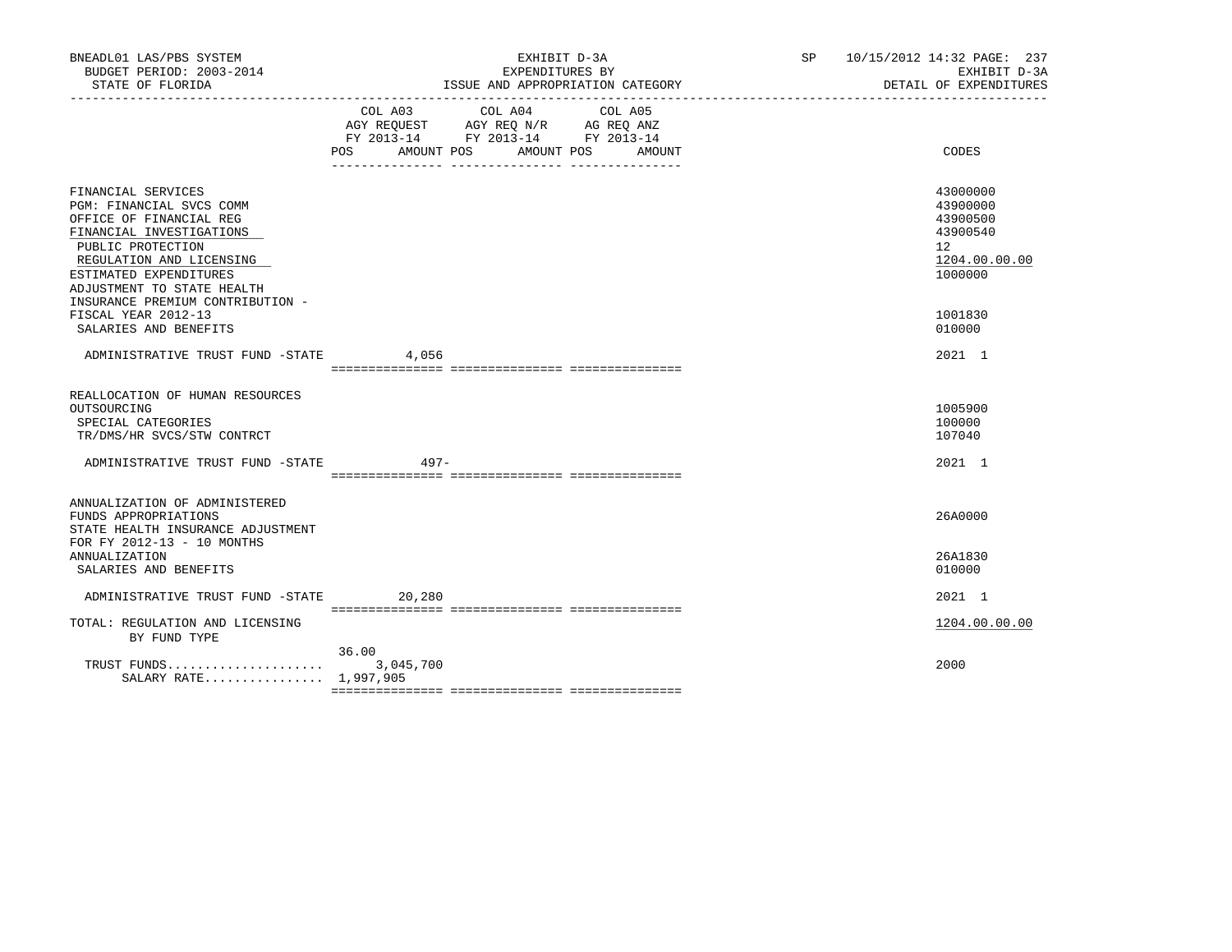| BNEADL01 LAS/PBS SYSTEM<br>BUDGET PERIOD: 2003-2014<br>STATE OF FLORIDA                                                                                                                                                                                           |         | EXHIBIT D-3A<br>EXPENDITURES BY<br>ISSUE AND APPROPRIATION CATEGORY                                                           | SP <sub>2</sub> | 10/15/2012 14:32 PAGE: 238<br>EXHIBIT D-3A<br>DETAIL OF EXPENDITURES                                |
|-------------------------------------------------------------------------------------------------------------------------------------------------------------------------------------------------------------------------------------------------------------------|---------|-------------------------------------------------------------------------------------------------------------------------------|-----------------|-----------------------------------------------------------------------------------------------------|
|                                                                                                                                                                                                                                                                   | COL A03 | COL A04 COL A05<br>AGY REQUEST AGY REQ N/R AG REQ ANZ<br>FY 2013-14 FY 2013-14 FY 2013-14<br>POS AMOUNT POS AMOUNT POS AMOUNT |                 | CODES                                                                                               |
| FINANCIAL SERVICES<br>PGM: FINANCIAL SVCS COMM<br>OFFICE OF FINANCIAL REG<br>EXEC DIR & SUPPORT SERVICE<br>PUBLIC PROTECTION<br>REGULATION AND LICENSING<br>ESTIMATED EXPENDITURES<br>ESTIMATED EXPENDITURES - OPERATIONS<br>SALARY RATE<br>SALARY RATE 1,343,595 |         |                                                                                                                               |                 | 43000000<br>43900000<br>43900500<br>43900550<br>12<br>1204.00.00.00<br>1000000<br>1001000<br>000000 |
| SALARIES AND BENEFITS                                                                                                                                                                                                                                             |         |                                                                                                                               |                 | 010000                                                                                              |
| ADMINISTRATIVE TRUST FUND -STATE 1,771,586                                                                                                                                                                                                                        | 18.00   |                                                                                                                               |                 | 2021 1                                                                                              |
| OTHER PERSONAL SERVICES                                                                                                                                                                                                                                           |         |                                                                                                                               |                 | 030000                                                                                              |
| ADMINISTRATIVE TRUST FUND -STATE                                                                                                                                                                                                                                  | 150,000 |                                                                                                                               |                 | 2021 1                                                                                              |
| <b>EXPENSES</b>                                                                                                                                                                                                                                                   |         |                                                                                                                               |                 | 040000                                                                                              |
| ADMINISTRATIVE TRUST FUND -STATE                                                                                                                                                                                                                                  | 422,548 |                                                                                                                               |                 | 2021 1                                                                                              |
| SPECIAL CATEGORIES<br>CONTRACTED SERVICES                                                                                                                                                                                                                         |         |                                                                                                                               |                 | 100000<br>100777                                                                                    |
| ADMINISTRATIVE TRUST FUND -STATE                                                                                                                                                                                                                                  | 61,048  |                                                                                                                               |                 | 2021 1                                                                                              |
| RISK MANAGEMENT INSURANCE                                                                                                                                                                                                                                         |         |                                                                                                                               |                 | 103241                                                                                              |
| ADMINISTRATIVE TRUST FUND -STATE                                                                                                                                                                                                                                  | 14,895  |                                                                                                                               |                 | 2021 1                                                                                              |
| LEASE/PURCHASE/EQUIPMENT                                                                                                                                                                                                                                          |         |                                                                                                                               |                 | 105281                                                                                              |
| ADMINISTRATIVE TRUST FUND -STATE                                                                                                                                                                                                                                  | 10,004  |                                                                                                                               |                 | 2021 1                                                                                              |
| TR/DMS/HR SVCS/STW CONTRCT                                                                                                                                                                                                                                        |         |                                                                                                                               |                 | 107040                                                                                              |
| ADMINISTRATIVE TRUST FUND -STATE                                                                                                                                                                                                                                  | 15,722  |                                                                                                                               |                 | 2021 1                                                                                              |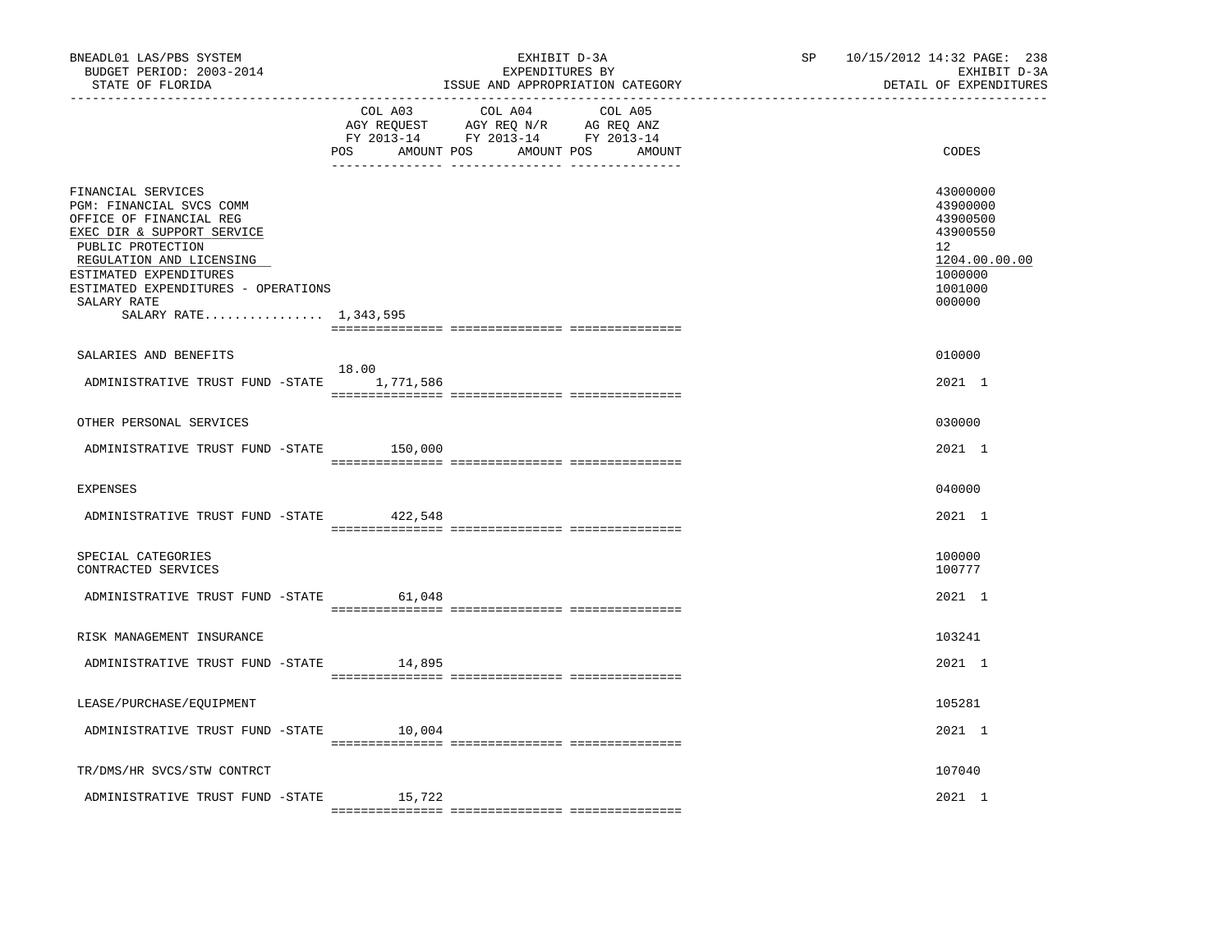| BNEADL01 LAS/PBS SYSTEM<br>BUDGET PERIOD: 2003-2014<br>STATE OF FLORIDA                                                                                                                                                                                                    |                   | EXHIBIT D-3A<br>EXPENDITURES BY<br>ISSUE AND APPROPRIATION CATEGORY                                                       | SP 10/15/2012 14:32 PAGE: 239 | EXHIBIT D-3A<br>DETAIL OF EXPENDITURES                                                                        |
|----------------------------------------------------------------------------------------------------------------------------------------------------------------------------------------------------------------------------------------------------------------------------|-------------------|---------------------------------------------------------------------------------------------------------------------------|-------------------------------|---------------------------------------------------------------------------------------------------------------|
|                                                                                                                                                                                                                                                                            | POS<br>AMOUNT POS | COL A03 COL A04 COL A05<br>AGY REQUEST AGY REQ N/R AG REQ ANZ<br>FY 2013-14 FY 2013-14 FY 2013-14<br>AMOUNT POS<br>AMOUNT |                               | CODES                                                                                                         |
| FINANCIAL SERVICES<br>PGM: FINANCIAL SVCS COMM<br>OFFICE OF FINANCIAL REG<br>EXEC DIR & SUPPORT SERVICE<br>PUBLIC PROTECTION<br>REGULATION AND LICENSING<br>ESTIMATED EXPENDITURES<br>ESTIMATED EXPENDITURES - OPERATIONS<br>DATA PROCESSING SERVICES<br>REAL SYSTEM - OFR |                   |                                                                                                                           |                               | 43000000<br>43900000<br>43900500<br>43900550<br>12<br>1204.00.00.00<br>1000000<br>1001000<br>210000<br>210016 |
| ADMINISTRATIVE TRUST FUND -STATE 2,181,547                                                                                                                                                                                                                                 |                   |                                                                                                                           |                               | 2021 1                                                                                                        |
| TOTAL: ESTIMATED EXPENDITURES - OPERATIONS<br>TOTAL POSITIONS 18.00<br>TOTAL ISSUE 4,627,350<br>TOTAL SALARY RATE 1,343,595                                                                                                                                                |                   |                                                                                                                           |                               | 1001000                                                                                                       |
| CASUALTY INSURANCE PREMIUM<br>ADJUSTMENT<br>SPECIAL CATEGORIES<br>RISK MANAGEMENT INSURANCE                                                                                                                                                                                |                   |                                                                                                                           |                               | 1001090<br>100000<br>103241                                                                                   |
| ADMINISTRATIVE TRUST FUND -STATE                                                                                                                                                                                                                                           | 1,394             |                                                                                                                           |                               | 2021 1                                                                                                        |
| FLORIDA RETIREMENT SYSTEM<br>CONTRIBUTION ADJUSTMENT FOR<br>FISCAL YEAR 2012-2013<br>SALARIES AND BENEFITS                                                                                                                                                                 |                   |                                                                                                                           |                               | 1001240<br>010000                                                                                             |
| ADMINISTRATIVE TRUST FUND -STATE                                                                                                                                                                                                                                           | 2,301             |                                                                                                                           |                               | 2021 1                                                                                                        |
| ADJUSTMENT TO STATE HEALTH<br>INSURANCE PREMIUM CONTRIBUTION -<br>FISCAL YEAR 2012-13<br>SALARIES AND BENEFITS                                                                                                                                                             |                   |                                                                                                                           |                               | 1001830<br>010000                                                                                             |
| ADMINISTRATIVE TRUST FUND -STATE                                                                                                                                                                                                                                           | 2,258             |                                                                                                                           |                               | 2021 1                                                                                                        |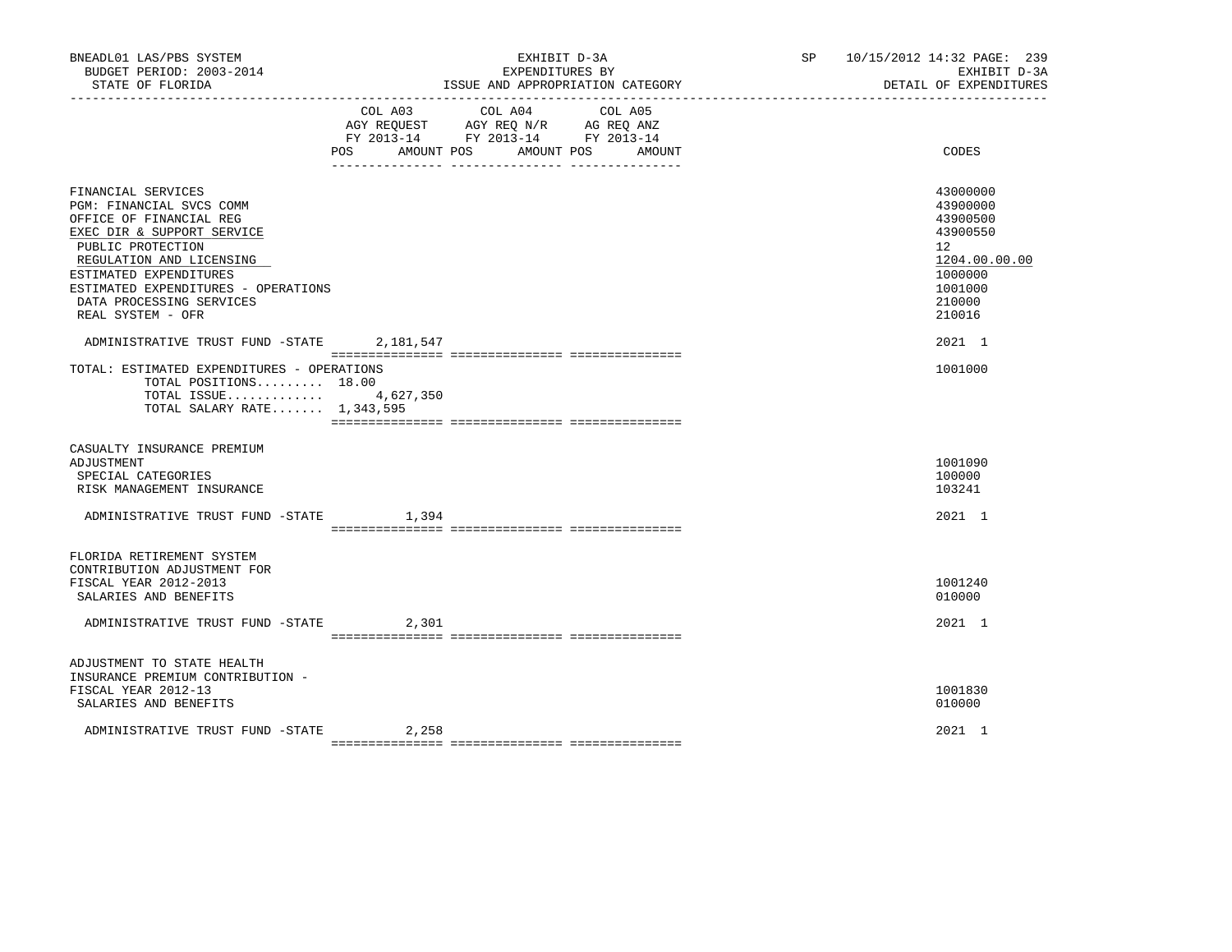| BNEADL01 LAS/PBS SYSTEM<br>BUDGET PERIOD: 2003-2014<br>STATE OF FLORIDA                                                                                                                                                                                                                                      | EXHIBIT D-3A<br>EXPENDITURES BY<br>ISSUE AND APPROPRIATION CATEGORY |                                                                                                                                                            |                                  | SP | 10/15/2012 14:32 PAGE: 240<br>EXHIBIT D-3A<br>DETAIL OF EXPENDITURES           |
|--------------------------------------------------------------------------------------------------------------------------------------------------------------------------------------------------------------------------------------------------------------------------------------------------------------|---------------------------------------------------------------------|------------------------------------------------------------------------------------------------------------------------------------------------------------|----------------------------------|----|--------------------------------------------------------------------------------|
|                                                                                                                                                                                                                                                                                                              |                                                                     | $\begin{tabular}{lcccc} COL A03 & COL A04 & COL A05 \\ AGY REQUEST & AGY REQ N/R & AG REQ ANZ \\ FY & 2013-14 & FY & 2013-14 & FY & 2013-14 \end{tabular}$ | POS AMOUNT POS AMOUNT POS AMOUNT |    | CODES                                                                          |
|                                                                                                                                                                                                                                                                                                              |                                                                     |                                                                                                                                                            |                                  |    |                                                                                |
| FINANCIAL SERVICES<br>PGM: FINANCIAL SVCS COMM<br>OFFICE OF FINANCIAL REG<br>EXEC DIR & SUPPORT SERVICE<br>PUBLIC PROTECTION<br>REGULATION AND LICENSING<br>ESTIMATED EXPENDITURES                                                                                                                           |                                                                     |                                                                                                                                                            |                                  |    | 43000000<br>43900000<br>43900500<br>43900550<br>12<br>1204.00.00.00<br>1000000 |
| REALLOCATION OF HUMAN RESOURCES<br>OUTSOURCING<br>SPECIAL CATEGORIES<br>TR/DMS/HR SVCS/STW CONTRCT                                                                                                                                                                                                           |                                                                     |                                                                                                                                                            |                                  |    | 1005900<br>100000<br>107040                                                    |
| ADMINISTRATIVE TRUST FUND -STATE                                                                                                                                                                                                                                                                             | 381-                                                                |                                                                                                                                                            |                                  |    | 2021 1                                                                         |
|                                                                                                                                                                                                                                                                                                              |                                                                     |                                                                                                                                                            |                                  |    |                                                                                |
| ANNUALIZATION OF ADMINISTERED<br>FUNDS APPROPRIATIONS<br>STATE HEALTH INSURANCE ADJUSTMENT<br>FOR FY 2012-13 - 10 MONTHS                                                                                                                                                                                     |                                                                     |                                                                                                                                                            |                                  |    | 26A0000                                                                        |
| <b>ANNUALIZATION</b><br>SALARIES AND BENEFITS                                                                                                                                                                                                                                                                |                                                                     |                                                                                                                                                            |                                  |    | 26A1830<br>010000                                                              |
| ADMINISTRATIVE TRUST FUND -STATE 11,290                                                                                                                                                                                                                                                                      |                                                                     |                                                                                                                                                            |                                  |    | 2021 1                                                                         |
| PROGRAM REDUCTIONS<br>OFFICE OF FINANCIAL REGULATION<br>REDUCTION OF THE REGULATORY                                                                                                                                                                                                                          |                                                                     |                                                                                                                                                            |                                  |    | 33V0000                                                                        |
| ENFORCEMENT AND LICESING (REAL)<br>SYSTEM CONTRACT COSTS                                                                                                                                                                                                                                                     |                                                                     |                                                                                                                                                            |                                  |    | 33V3050                                                                        |
| DATA PROCESSING SERVICES<br>REAL SYSTEM - OFR                                                                                                                                                                                                                                                                |                                                                     |                                                                                                                                                            |                                  |    | 210000<br>210016                                                               |
| ADMINISTRATIVE TRUST FUND -STATE 800,000-                                                                                                                                                                                                                                                                    |                                                                     |                                                                                                                                                            |                                  |    | 2021 1                                                                         |
|                                                                                                                                                                                                                                                                                                              |                                                                     |                                                                                                                                                            |                                  |    |                                                                                |
| AGENCY ISSUE NARRATIVE:<br>2013-2014 BUDGET YEAR NARRATIVE:<br>Budget Entity: Office of Financial Regulation - Executive Direction and Support Services - 43900550                                                                                                                                           |                                                                     |                                                                                                                                                            | IT COMPONENT? NO                 |    |                                                                                |
| Issue Title: Reduction of the Regulatory Enforcement and Licensing (REAL) System resulting re-negotiation of the<br>Accenture Contract                                                                                                                                                                       |                                                                     |                                                                                                                                                            |                                  |    |                                                                                |
| Reference to Long-Range Program Plan: This request will not impact the Office's ability to reach the following goals:<br>Goal #1: Excellence in all OFR does;<br>Goal #2: Enforce compliance with state laws related to the financial industry;<br>Goal #3: Examine regulated companies and individuals; and |                                                                     |                                                                                                                                                            |                                  |    |                                                                                |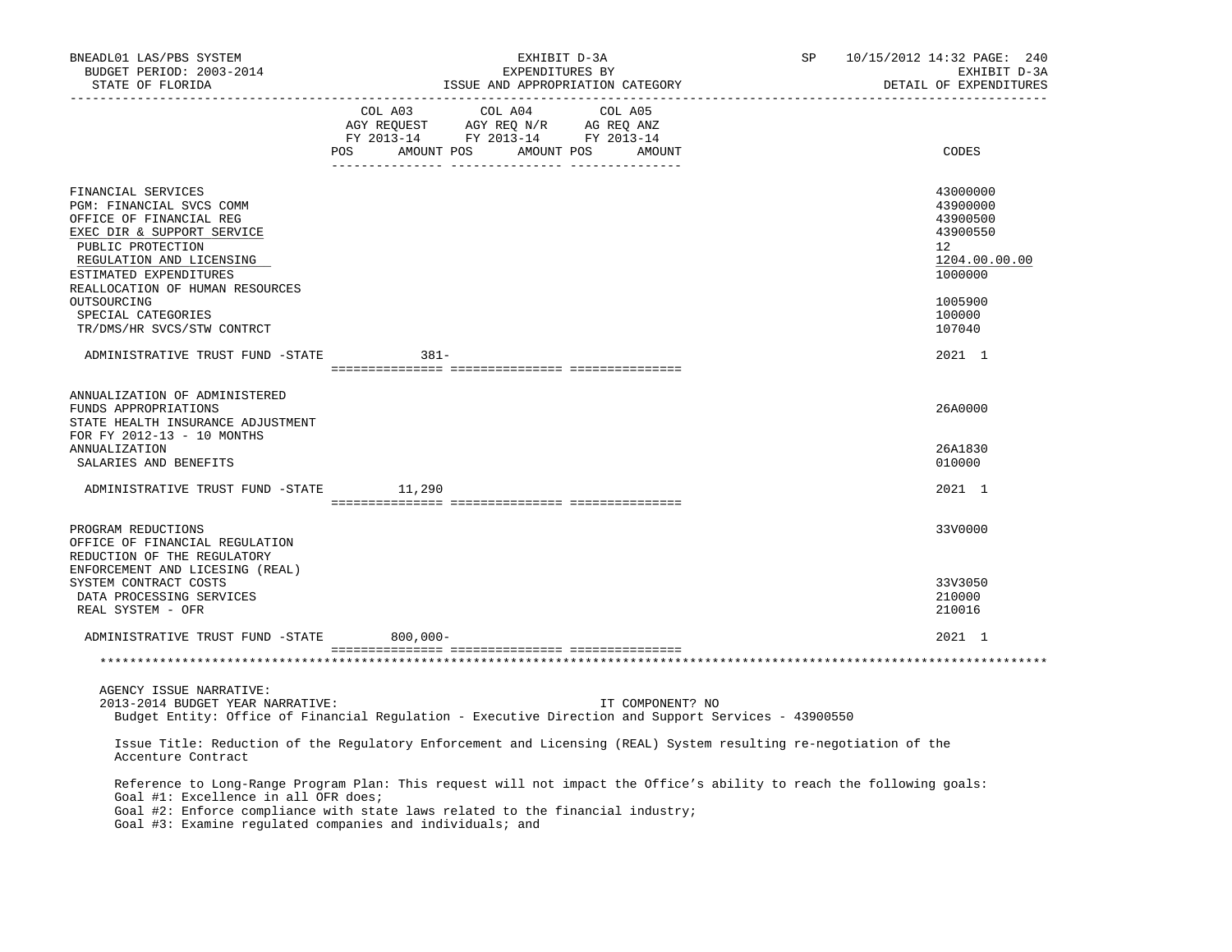| BNEADL01 LAS/PBS SYSTEM<br>BUDGET PERIOD: 2003-2014<br>STATE OF FLORIDA                                                                                                                                                                         | EXHIBIT D-3A<br>EXPENDITURES BY<br>ISSUE AND APPROPRIATION CATEGORY                                                                                                            | SP<br>10/15/2012 14:32 PAGE: 241<br>EXHIBIT D-3A<br>DETAIL OF EXPENDITURES     |
|-------------------------------------------------------------------------------------------------------------------------------------------------------------------------------------------------------------------------------------------------|--------------------------------------------------------------------------------------------------------------------------------------------------------------------------------|--------------------------------------------------------------------------------|
|                                                                                                                                                                                                                                                 | COL A03 COL A04 COL A05<br>AGY REQUEST AGY REQ N/R AG REQ ANZ<br>FY 2013-14 FY 2013-14 FY 2013-14<br>POS AMOUNT POS AMOUNT POS AMOUNT<br>_____________________________________ | CODES                                                                          |
| FINANCIAL SERVICES<br>PGM: FINANCIAL SVCS COMM<br>OFFICE OF FINANCIAL REG<br>EXEC DIR & SUPPORT SERVICE<br>PUBLIC PROTECTION<br>REGULATION AND LICENSING<br>PROGRAM REDUCTIONS<br>OFFICE OF FINANCIAL REGULATION<br>REDUCTION OF THE REGULATORY |                                                                                                                                                                                | 43000000<br>43900000<br>43900500<br>43900550<br>12<br>1204.00.00.00<br>33V0000 |
| ENFORCEMENT AND LICESING (REAL)<br>SYSTEM CONTRACT COSTS                                                                                                                                                                                        |                                                                                                                                                                                | 33V3050                                                                        |

Goal #4: Register or charter institutions, companies and individuals.

Issue Description/Need:

SALARY RATE................ 1,343,595

 The Regulatory Enforcement and Licensing (REAL) System provides the Office of Financial Regulation (OFR) with an integrated financial regulatory management system that combines core processes for examination, investigation, consumer complaint, licensing, legal and fiscal functions. The REAL System contains all activities related to the entity (i.e., legal cases, investigative cases, examinations, complaints, business relationships and other licenses held). REAL also provides a tracking mechanism for unlicensed entities. Due to federal requirements to share information with other states and regulatory bodies, the REAL System also allows data to be imported from other systems outside OFR to support the licensing and enforcement programs. This provides OFR with a comprehensive regulatory tool to maintain licensing information and monitor compliance.

 The Office issued a Request for Proposal for the on-going support for the REAL System and, in August 2011, OFR entered into a three year contract with Accenture, LLP at an annual cost of \$1,574,184. During the summer of 2012, OFR re-negotiated the remaining year of the current contract and the renewal of the contract at an annual rate of \$775,000 for an annual savings of \$800,000. There is no loss of services with the re-negotiation of the contract.

| annually.                                       | The re-negotiated Accenture contract has reduced the budget allocation requirement for the REAL System by \$800,000 |               |
|-------------------------------------------------|---------------------------------------------------------------------------------------------------------------------|---------------|
| TOTAL: REGULATION AND LICENSING<br>BY FUND TYPE |                                                                                                                     | 1204.00.00.00 |
| TRUST FUNDS                                     | 18.00<br>3,844,212                                                                                                  | 2000          |

=============== =============== ===============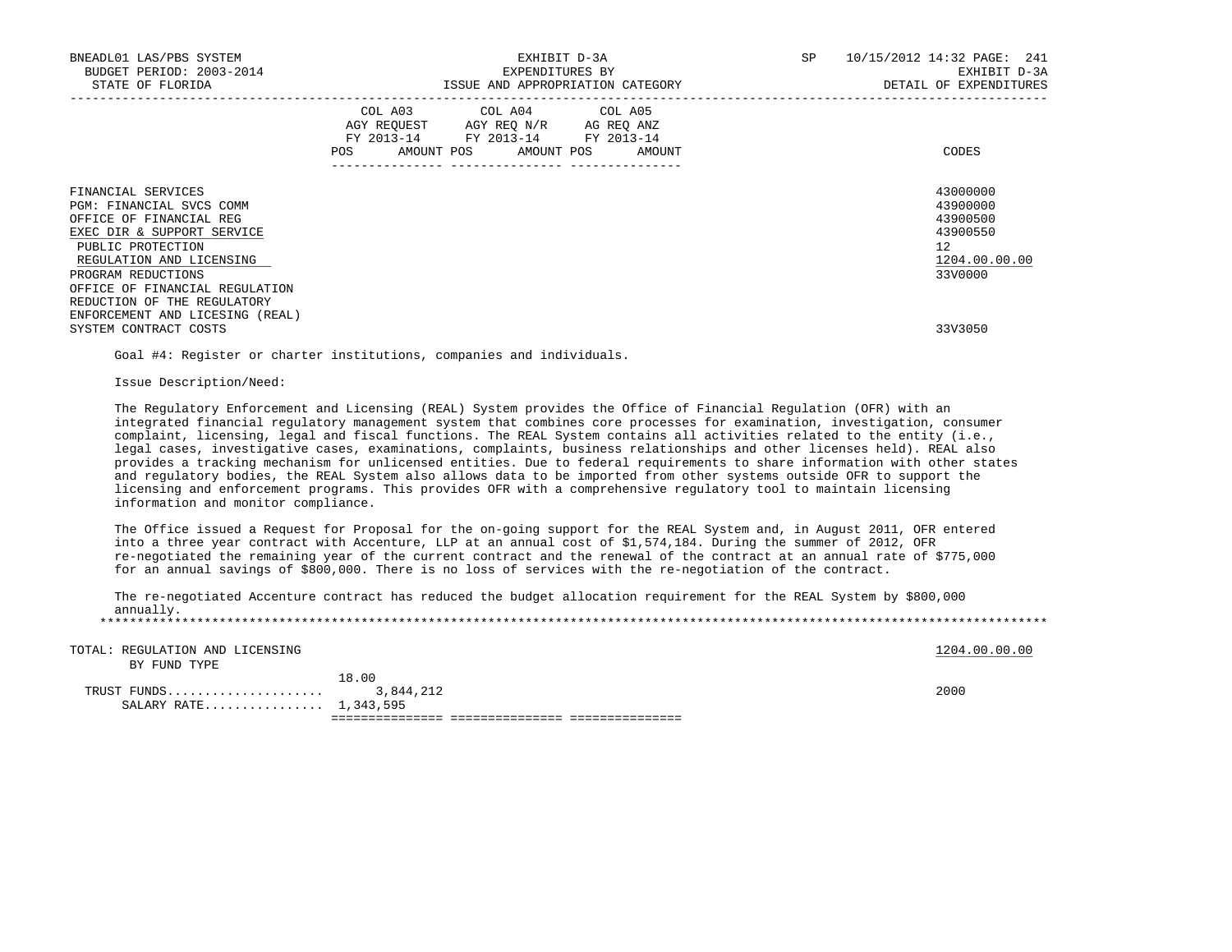| BNEADL01 LAS/PBS SYSTEM<br>BUDGET PERIOD: 2003-2014<br>STATE OF FLORIDA<br>-----------------                                                                                                                                                              |                                     | EXHIBIT D-3A<br>EXPENDITURES BY<br>ISSUE AND APPROPRIATION CATEGORY                                                  | SP | 10/15/2012 14:32 PAGE: 242<br>EXHIBIT D-3A<br>DETAIL OF EXPENDITURES                                          |
|-----------------------------------------------------------------------------------------------------------------------------------------------------------------------------------------------------------------------------------------------------------|-------------------------------------|----------------------------------------------------------------------------------------------------------------------|----|---------------------------------------------------------------------------------------------------------------|
|                                                                                                                                                                                                                                                           | COL A03<br><b>POS</b><br>AMOUNT POS | COL A04<br>COL A05<br>AGY REQUEST AGY REQ N/R AG REQ ANZ<br>FY 2013-14 FY 2013-14 FY 2013-14<br>AMOUNT POS<br>AMOUNT |    | CODES                                                                                                         |
| FINANCIAL SERVICES<br>PGM: FINANCIAL SVCS COMM<br>OFFICE OF FINANCIAL REG<br>FINANCE REGULATION<br>PUBLIC PROTECTION<br>REGULATION AND LICENSING<br>ESTIMATED EXPENDITURES<br>ESTIMATED EXPENDITURES - OPERATIONS<br>SALARY RATE<br>SALARY RATE 4,560,701 |                                     |                                                                                                                      |    | 43000000<br>43900000<br>43900500<br>43900560<br>$12^{\circ}$<br>1204.00.00.00<br>1000000<br>1001000<br>000000 |
| SALARIES AND BENEFITS                                                                                                                                                                                                                                     |                                     |                                                                                                                      |    | 010000                                                                                                        |
| $-$ STATE<br>REGULATORY TRUST FUND                                                                                                                                                                                                                        | 85.00<br>5,509,400                  |                                                                                                                      |    | 2573 1                                                                                                        |
| OTHER PERSONAL SERVICES                                                                                                                                                                                                                                   |                                     |                                                                                                                      |    | 030000                                                                                                        |
| $-$ STATE<br>REGULATORY TRUST FUND                                                                                                                                                                                                                        | 200,000                             |                                                                                                                      |    | 2573 1                                                                                                        |
| <b>EXPENSES</b>                                                                                                                                                                                                                                           |                                     |                                                                                                                      |    | 040000                                                                                                        |
| $-STATE$<br>REGULATORY TRUST FUND                                                                                                                                                                                                                         | 939,894                             |                                                                                                                      |    | 2573 1                                                                                                        |
| OPERATING CAPITAL OUTLAY                                                                                                                                                                                                                                  |                                     |                                                                                                                      |    | 060000                                                                                                        |
| REGULATORY TRUST FUND<br>-STATE                                                                                                                                                                                                                           | 5,631                               |                                                                                                                      |    | 2573 1                                                                                                        |
| SPECIAL CATEGORIES<br>CONTRACTED SERVICES                                                                                                                                                                                                                 |                                     |                                                                                                                      |    | 100000<br>100777                                                                                              |
| REGULATORY TRUST FUND<br>$-STATE$                                                                                                                                                                                                                         | 3, 241, 565                         |                                                                                                                      |    | 2573 1                                                                                                        |
| RISK MANAGEMENT INSURANCE                                                                                                                                                                                                                                 |                                     |                                                                                                                      |    | 103241                                                                                                        |
| REGULATORY TRUST FUND                                                                                                                                                                                                                                     | $-$ STATE<br>34,046                 |                                                                                                                      |    | 2573 1                                                                                                        |
| LEASE/PURCHASE/EQUIPMENT                                                                                                                                                                                                                                  |                                     |                                                                                                                      |    | 105281                                                                                                        |
| REGULATORY TRUST FUND<br>$-$ STATE                                                                                                                                                                                                                        | 34,995                              |                                                                                                                      |    | 2573 1                                                                                                        |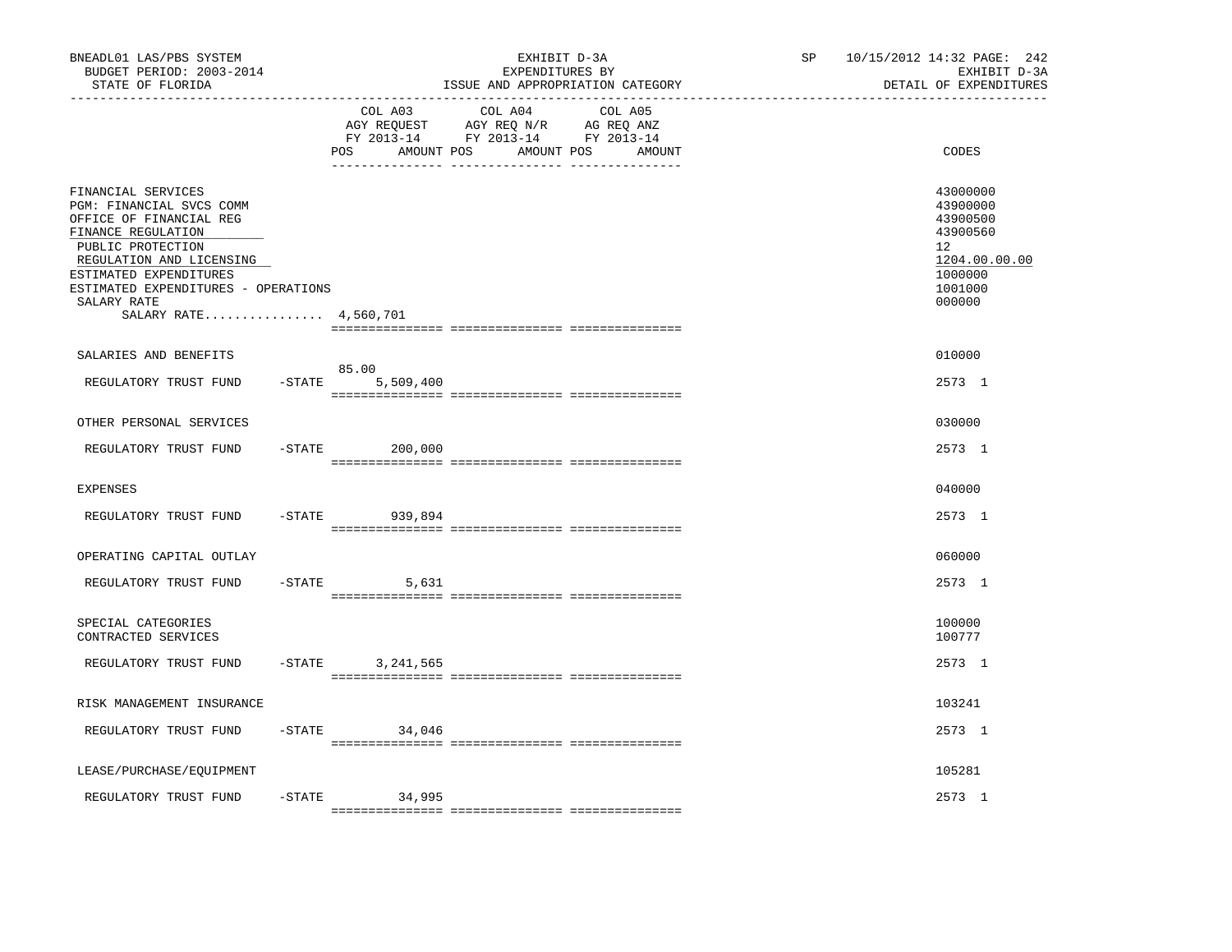| BNEADL01 LAS/PBS SYSTEM<br>BUDGET PERIOD: 2003-2014<br>STATE OF FLORIDA                                                                                                                                                                                               |           |                              | EXHIBIT D-3A<br>EXPENDITURES BY                                                                 | ISSUE AND APPROPRIATION CATEGORY | SP 10/15/2012 14:32 PAGE: 243<br>EXHIBIT D-3A<br>DETAIL OF EXPENDITURES                                       |
|-----------------------------------------------------------------------------------------------------------------------------------------------------------------------------------------------------------------------------------------------------------------------|-----------|------------------------------|-------------------------------------------------------------------------------------------------|----------------------------------|---------------------------------------------------------------------------------------------------------------|
|                                                                                                                                                                                                                                                                       |           | COL A03<br>POS<br>AMOUNT POS | COL A04<br>AGY REQUEST AGY REQ N/R AG REQ ANZ<br>FY 2013-14 FY 2013-14 FY 2013-14<br>AMOUNT POS | COL A05<br>AMOUNT                | CODES                                                                                                         |
| FINANCIAL SERVICES<br>PGM: FINANCIAL SVCS COMM<br>OFFICE OF FINANCIAL REG<br>FINANCE REGULATION<br>PUBLIC PROTECTION<br>REGULATION AND LICENSING<br>ESTIMATED EXPENDITURES<br>ESTIMATED EXPENDITURES - OPERATIONS<br>SPECIAL CATEGORIES<br>TR/DMS/HR SVCS/STW CONTRCT |           |                              |                                                                                                 |                                  | 43000000<br>43900000<br>43900500<br>43900560<br>12<br>1204.00.00.00<br>1000000<br>1001000<br>100000<br>107040 |
| REGULATORY TRUST FUND                                                                                                                                                                                                                                                 |           | $-STATE$ 36,641              |                                                                                                 |                                  | 2573 1                                                                                                        |
| TOTAL: ESTIMATED EXPENDITURES - OPERATIONS<br>TOTAL POSITIONS 85.00<br>TOTAL ISSUE 10,002,172<br>TOTAL SALARY RATE 4,560,701                                                                                                                                          |           |                              |                                                                                                 |                                  | 1001000                                                                                                       |
| CASUALTY INSURANCE PREMIUM<br>ADJUSTMENT<br>SPECIAL CATEGORIES<br>RISK MANAGEMENT INSURANCE                                                                                                                                                                           |           |                              |                                                                                                 |                                  | 1001090<br>100000<br>103241                                                                                   |
| REGULATORY TRUST FUND                                                                                                                                                                                                                                                 | $-$ STATE | 3,186                        |                                                                                                 |                                  | 2573 1                                                                                                        |
| FLORIDA RETIREMENT SYSTEM<br>CONTRIBUTION ADJUSTMENT FOR<br>FISCAL YEAR 2012-2013<br>SALARIES AND BENEFITS                                                                                                                                                            |           |                              |                                                                                                 |                                  | 1001240<br>010000                                                                                             |
| REGULATORY TRUST FUND                                                                                                                                                                                                                                                 |           | $-$ STATE $11,286$           |                                                                                                 |                                  | 2573 1                                                                                                        |
| ADJUSTMENT TO STATE HEALTH<br>INSURANCE PREMIUM CONTRIBUTION -<br>FISCAL YEAR 2012-13<br>SALARIES AND BENEFITS                                                                                                                                                        |           |                              |                                                                                                 |                                  | 1001830<br>010000                                                                                             |
| REGULATORY TRUST FUND                                                                                                                                                                                                                                                 |           | $-$ STATE $10,946$           |                                                                                                 |                                  | 2573 1                                                                                                        |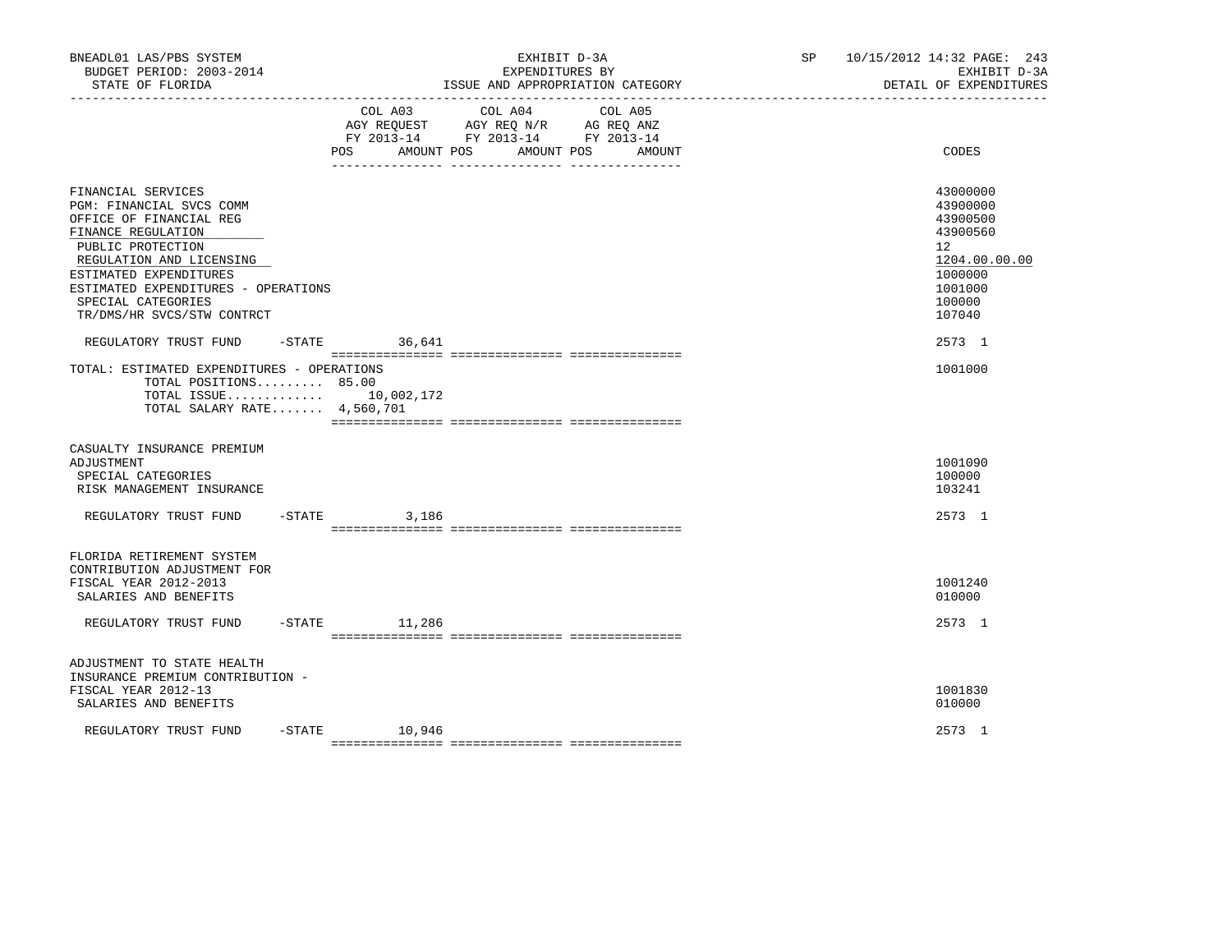| BNEADL01 LAS/PBS SYSTEM<br>BUDGET PERIOD: 2003-2014<br>STATE OF FLORIDA                                                                                                                                                      | EXHIBIT D-3A<br>SP<br>EXPENDITURES BY<br>ISSUE AND APPROPRIATION CATEGORY                                                                            | 10/15/2012 14:32 PAGE: 244<br>EXHIBIT D-3A<br>DETAIL OF EXPENDITURES                                |
|------------------------------------------------------------------------------------------------------------------------------------------------------------------------------------------------------------------------------|------------------------------------------------------------------------------------------------------------------------------------------------------|-----------------------------------------------------------------------------------------------------|
| . _ _ _ _ _ _ _ _ _ _ _ _ _ _ _                                                                                                                                                                                              | COL A03<br>COL A04<br>COL A05<br>AGY REQUEST AGY REQ N/R AG REQ ANZ<br>FY 2013-14 FY 2013-14 FY 2013-14<br>AMOUNT POS<br>AMOUNT POS<br>POS<br>AMOUNT | CODES                                                                                               |
| FINANCIAL SERVICES<br>PGM: FINANCIAL SVCS COMM<br>OFFICE OF FINANCIAL REG<br>FINANCE REGULATION<br>PUBLIC PROTECTION<br>REGULATION AND LICENSING<br>ESTIMATED EXPENDITURES<br>REALLOCATION OF HUMAN RESOURCES<br>OUTSOURCING |                                                                                                                                                      | 43000000<br>43900000<br>43900500<br>43900560<br>$12^{\circ}$<br>1204.00.00.00<br>1000000<br>1005900 |
| SPECIAL CATEGORIES<br>TR/DMS/HR SVCS/STW CONTRCT                                                                                                                                                                             |                                                                                                                                                      | 100000<br>107040                                                                                    |
| REGULATORY TRUST FUND                                                                                                                                                                                                        | -STATE<br>$887 -$                                                                                                                                    | 2573 1                                                                                              |
| ADJUSTMENTS TO CURRENT YEAR<br>ESTIMATED EXPENDITURES<br>RE-APPROVAL OF BUDGET AMENDMENT FOR<br>TRANSFER OF BUDGET AND POSITIONS<br>WITHIN THE OFFICE OF FINANCIAL<br>REGULATION - ADD<br>SALARY RATE<br>SALARY RATE 94,828  |                                                                                                                                                      | 1600000<br>1600920<br>000000                                                                        |
| SALARIES AND BENEFITS                                                                                                                                                                                                        |                                                                                                                                                      | 010000                                                                                              |
| REGULATORY TRUST FUND                                                                                                                                                                                                        | 2.00<br>$-STATE$<br>128,988                                                                                                                          | 2573 1                                                                                              |
| EXPENSES                                                                                                                                                                                                                     |                                                                                                                                                      | 040000                                                                                              |
| REGULATORY TRUST FUND                                                                                                                                                                                                        | $-$ STATE<br>3,600                                                                                                                                   | 2573 1                                                                                              |
| TOTAL: RE-APPROVAL OF BUDGET AMENDMENT FOR<br>TRANSFER OF BUDGET AND POSITIONS<br>WITHIN THE OFFICE OF FINANCIAL<br>REGULATION - ADD<br>TOTAL POSITIONS 2.00<br>TOTAL SALARY RATE 94,828                                     | TOTAL ISSUE $132,588$                                                                                                                                | 1600920                                                                                             |
|                                                                                                                                                                                                                              |                                                                                                                                                      |                                                                                                     |
| AGENCY ISSUE NARRATIVE:<br>2013-2014 BUDGET YEAR NARRATIVE:<br>Regulation                                                                                                                                                    | IT COMPONENT? NO<br>Issue Title: Re-approval of budget amendment for transfer of budget and positions within the Office of Financial                 |                                                                                                     |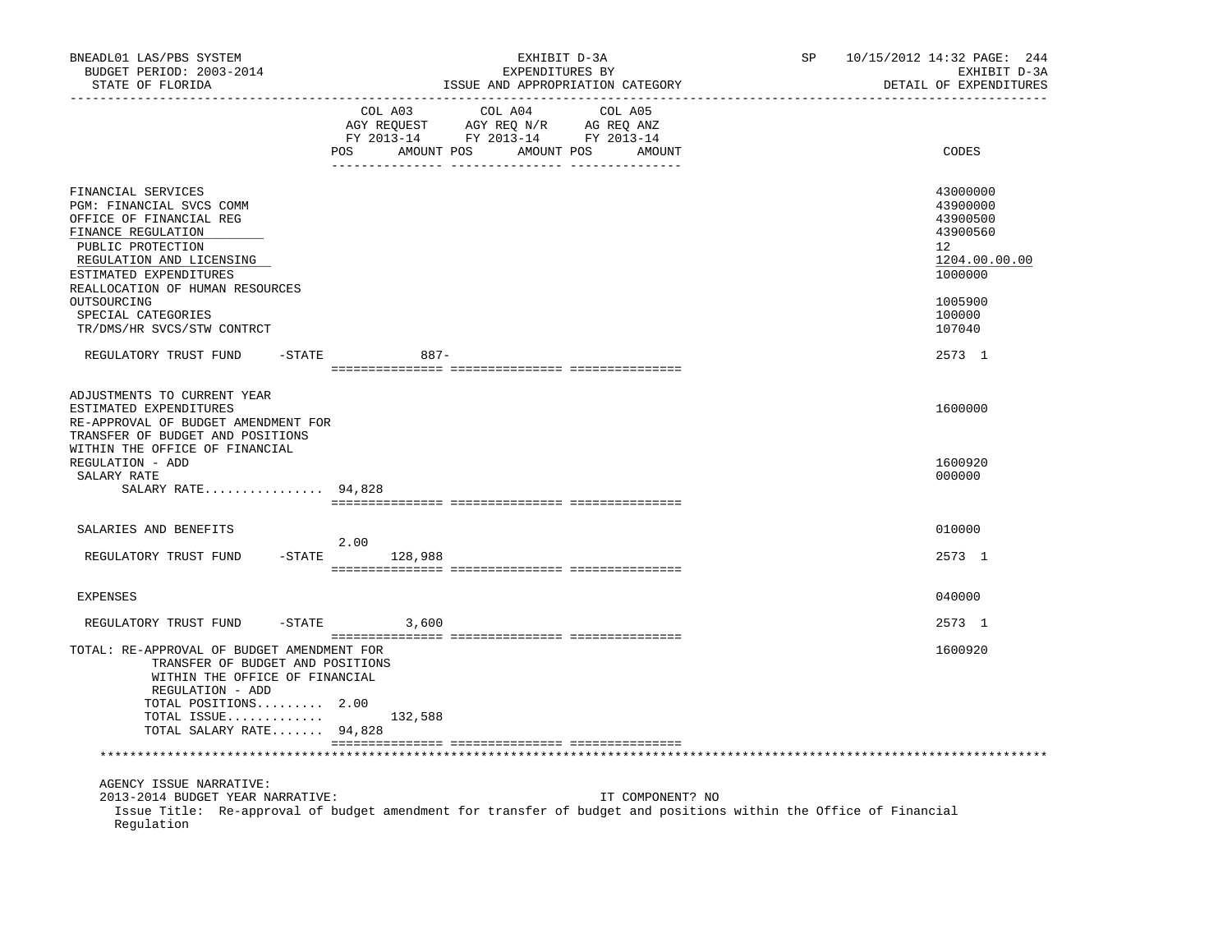| BNEADL01 LAS/PBS SYSTEM<br>BUDGET PERIOD: 2003-2014<br>STATE OF FLORIDA                                                                                                                                                                                                                                                                                                      | ISSUE AND APPROPRIATION CATEGORY                                                                                | EXHIBIT D-3A<br>EXPENDITURES BY |                                  | SP             |               | 10/15/2012 14:32 PAGE: 245<br>EXHIBIT D-3A<br>DETAIL OF EXPENDITURES           |
|------------------------------------------------------------------------------------------------------------------------------------------------------------------------------------------------------------------------------------------------------------------------------------------------------------------------------------------------------------------------------|-----------------------------------------------------------------------------------------------------------------|---------------------------------|----------------------------------|----------------|---------------|--------------------------------------------------------------------------------|
| POS                                                                                                                                                                                                                                                                                                                                                                          | COL A03 COL A04 COL A05<br>AGY REQUEST AGY REQ N/R AG REQ ANZ<br>FY 2013-14 FY 2013-14 FY 2013-14<br>AMOUNT POS | AMOUNT POS<br><b>AMOUNT</b>     |                                  |                |               | CODES                                                                          |
| FINANCIAL SERVICES<br>PGM: FINANCIAL SVCS COMM<br>OFFICE OF FINANCIAL REG<br>FINANCE REGULATION<br>PUBLIC PROTECTION<br>REGULATION AND LICENSING<br>ADJUSTMENTS TO CURRENT YEAR<br>ESTIMATED EXPENDITURES<br>RE-APPROVAL OF BUDGET AMENDMENT FOR                                                                                                                             |                                                                                                                 |                                 |                                  |                |               | 43000000<br>43900000<br>43900500<br>43900560<br>12<br>1204.00.00.00<br>1600000 |
| TRANSFER OF BUDGET AND POSITIONS<br>WITHIN THE OFFICE OF FINANCIAL<br>REGULATION - ADD                                                                                                                                                                                                                                                                                       |                                                                                                                 |                                 |                                  |                |               | 1600920                                                                        |
| Issue Description:<br>This issue is for the re-approval of the current year budget amendment approved on 8/6/2012. Agency amendment 13-10 (EOG<br>Log# B0082) moves two (2) FTE between the budget entities that perform tasks related to the regulation of payment<br>instruments and fund transmitters, with associated budget, within the Office of Financial Requlation. |                                                                                                                 |                                 |                                  |                |               |                                                                                |
| POSITION DETAIL OF SALARIES AND BENEFITS:                                                                                                                                                                                                                                                                                                                                    |                                                                                                                 |                                 | FTE BASE RATE ADDITIVES BENEFITS | SUBTOTAL       | $\frac{1}{6}$ | LAPSE LAPSED SALARIES<br>AND BENEFITS                                          |
| A03 - AGY REQUEST FY 2013-14                                                                                                                                                                                                                                                                                                                                                 |                                                                                                                 |                                 |                                  |                |               |                                                                                |
| CHANGES TO CURRENTLY AUTHORIZED POSITIONS<br>1566 FINANCIAL SPECIALIST                                                                                                                                                                                                                                                                                                       |                                                                                                                 |                                 |                                  |                |               | 15,823 59,835 0.00 59,835                                                      |
| C4145 001<br>1567 FINANCIAL CONTROL ANALYST<br>C1874 001                                                                                                                                                                                                                                                                                                                     | $1.00$ $44,012$<br>1.00 52,270                                                                                  |                                 | 16,883                           |                |               | 69,153 0.00<br>69,153                                                          |
| TOTALS FOR ISSUE BY FUND<br>2573 REGULATORY TRUST FUND                                                                                                                                                                                                                                                                                                                       |                                                                                                                 |                                 |                                  |                |               | 128,988                                                                        |
|                                                                                                                                                                                                                                                                                                                                                                              | 2.00 96,282                                                                                                     |                                 |                                  | 32,706 128,988 |               |                                                                                |
|                                                                                                                                                                                                                                                                                                                                                                              |                                                                                                                 |                                 |                                  |                |               | 128,988<br>==============                                                      |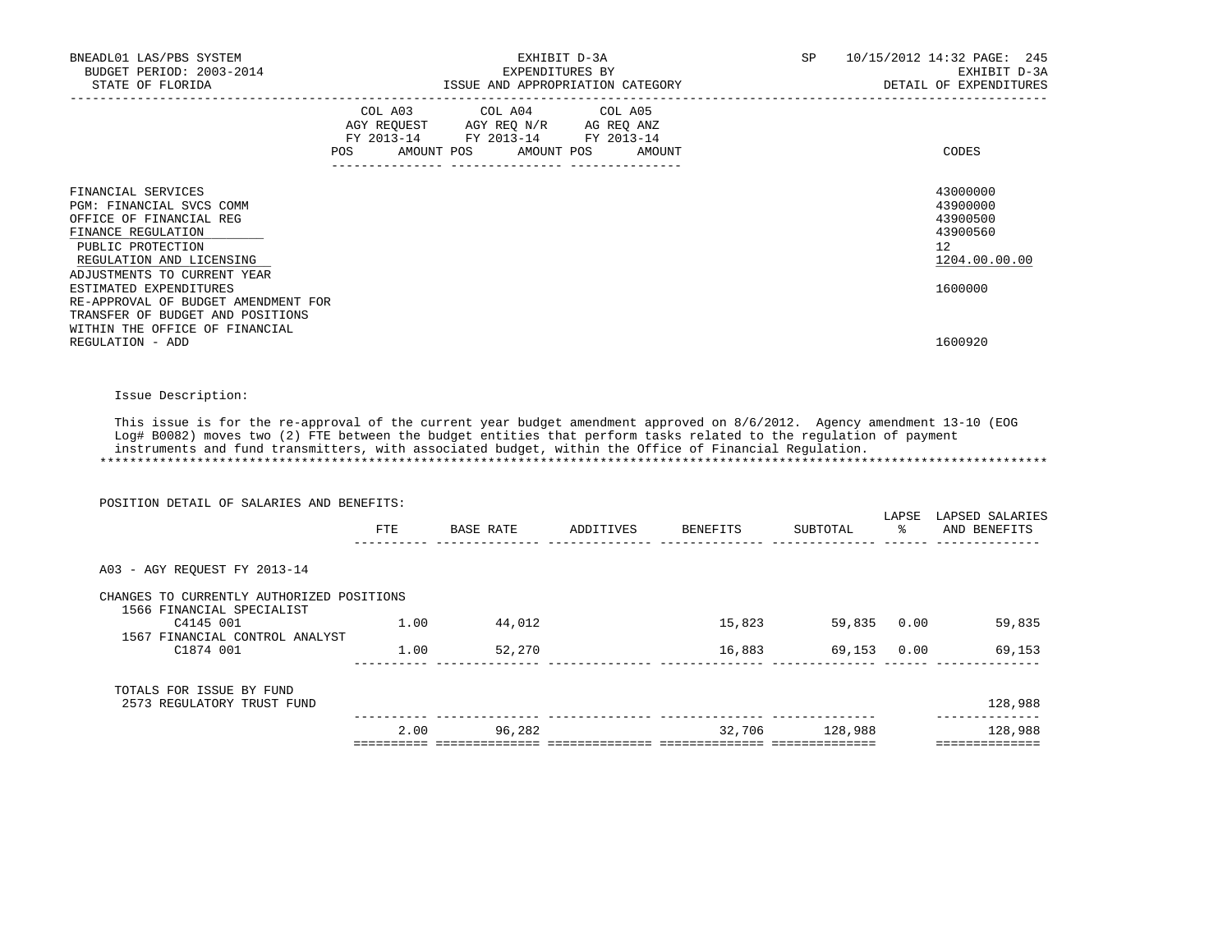| BNEADL01 LAS/PBS SYSTEM<br>BUDGET PERIOD: 2003-2014<br>STATE OF FLORIDA                                                                                                                                   |                              | EXHIBIT D-3A<br>EXPENDITURES BY<br>ISSUE AND APPROPRIATION CATEGORY                             |                   |          |          | SP 10/15/2012 14:32 PAGE: 246<br>EXHIBIT D-3A<br>DETAIL OF EXPENDITURES                     |
|-----------------------------------------------------------------------------------------------------------------------------------------------------------------------------------------------------------|------------------------------|-------------------------------------------------------------------------------------------------|-------------------|----------|----------|---------------------------------------------------------------------------------------------|
|                                                                                                                                                                                                           | COL A03<br>POS<br>AMOUNT POS | COL A04<br>AGY REQUEST AGY REQ N/R AG REQ ANZ<br>FY 2013-14 FY 2013-14 FY 2013-14<br>AMOUNT POS | COL A05<br>AMOUNT |          |          | CODES                                                                                       |
| FINANCIAL SERVICES<br>PGM: FINANCIAL SVCS COMM<br>OFFICE OF FINANCIAL REG<br>FINANCE REGULATION<br>PUBLIC PROTECTION<br>REGULATION AND LICENSING<br>ADJUSTMENTS TO CURRENT YEAR<br>ESTIMATED EXPENDITURES |                              |                                                                                                 |                   |          |          | 43000000<br>43900000<br>43900500<br>43900560<br>12 <sup>°</sup><br>1204.00.00.00<br>1600000 |
| RE-APPROVAL OF BUDGET AMENDMENT FOR<br>TRANSFER OF BUDGET AND POSITIONS<br>WITHIN THE OFFICE OF FINANCIAL<br>REGULATION - ADD                                                                             |                              |                                                                                                 |                   |          |          | 1600920                                                                                     |
| POSITION DETAIL OF SALARIES AND BENEFITS:                                                                                                                                                                 |                              |                                                                                                 |                   |          |          | LAPSE LAPSED SALARIES                                                                       |
|                                                                                                                                                                                                           | $_{\rm FTE}$                 | BASE RATE                                                                                       | ADDITIVES         | BENEFITS | SUBTOTAL | % AND BENEFITS                                                                              |
| A03 - AGY REQUEST FY 2013-14<br>CHANGES TO CURRENTLY AUTHORIZED POSITIONS<br>RA06 RATE ADJ - NO FTE - NO SALARY - NO BENEFITS<br>C9999 001                                                                |                              | 1,454-                                                                                          |                   |          |          |                                                                                             |
| TOTAL SALARY RATE                                                                                                                                                                                         |                              | $1,454-$                                                                                        |                   |          |          |                                                                                             |
|                                                                                                                                                                                                           |                              |                                                                                                 |                   |          |          | ==============                                                                              |
|                                                                                                                                                                                                           |                              |                                                                                                 |                   |          |          |                                                                                             |
| ANNUALIZATION OF ADMINISTERED<br>FUNDS APPROPRIATIONS<br>STATE HEALTH INSURANCE ADJUSTMENT                                                                                                                |                              |                                                                                                 |                   |          |          | 26A0000                                                                                     |
| FOR FY 2012-13 - 10 MONTHS<br><b>ANNUALIZATION</b><br>SALARIES AND BENEFITS                                                                                                                               |                              |                                                                                                 |                   |          |          | 26A1830<br>010000                                                                           |
| REGULATORY TRUST FUND                                                                                                                                                                                     | $-STATE$<br>54,730           |                                                                                                 |                   |          |          | 2573 1                                                                                      |
| TOTAL: REGULATION AND LICENSING<br>BY FUND TYPE                                                                                                                                                           |                              |                                                                                                 |                   |          |          | 1204.00.00.00                                                                               |
| SALARY RATE 4,655,529                                                                                                                                                                                     | 87.00                        |                                                                                                 |                   |          |          | 2000                                                                                        |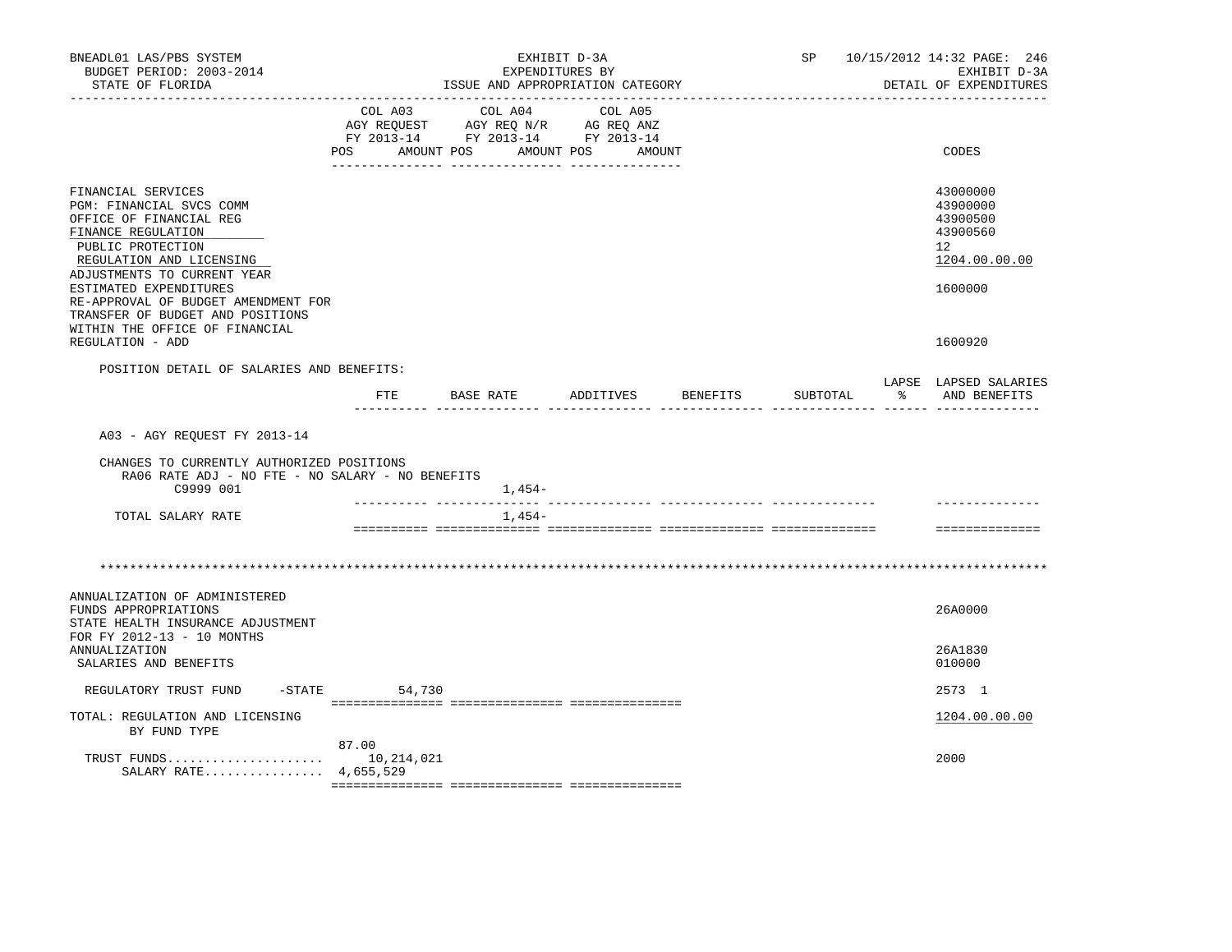| BNEADL01 LAS/PBS SYSTEM<br>BUDGET PERIOD: 2003-2014<br>STATE OF FLORIDA                                                                                                                                                                                      | EXHIBIT D-3A<br>EXPENDITURES BY<br>ISSUE AND APPROPRIATION CATEGORY                                                                         | SP<br>10/15/2012 14:32 PAGE: 247<br>EXHIBIT D-3A<br>DETAIL OF EXPENDITURES                          |
|--------------------------------------------------------------------------------------------------------------------------------------------------------------------------------------------------------------------------------------------------------------|---------------------------------------------------------------------------------------------------------------------------------------------|-----------------------------------------------------------------------------------------------------|
|                                                                                                                                                                                                                                                              | COL A03<br>COL A04 COL A05<br>AGY REQUEST AGY REQ N/R AG REQ ANZ<br>FY 2013-14 FY 2013-14 FY 2013-14<br>AMOUNT POS AMOUNT POS AMOUNT<br>POS | CODES                                                                                               |
| FINANCIAL SERVICES<br>PGM: FINANCIAL SVCS COMM<br>OFFICE OF FINANCIAL REG<br>SECURITIES REGULATION<br>PUBLIC PROTECTION<br>REGULATION AND LICENSING<br>ESTIMATED EXPENDITURES<br>ESTIMATED EXPENDITURES - OPERATIONS<br>SALARY RATE<br>SALARY RATE 4,867,173 |                                                                                                                                             | 43000000<br>43900000<br>43900500<br>43900570<br>12<br>1204.00.00.00<br>1000000<br>1001000<br>000000 |
| SALARIES AND BENEFITS                                                                                                                                                                                                                                        |                                                                                                                                             | 010000                                                                                              |
| REGULATORY TRUST FUND                                                                                                                                                                                                                                        | 98.00<br>$-$ STATE 6, 282, 686                                                                                                              | 2573 1                                                                                              |
| OTHER PERSONAL SERVICES                                                                                                                                                                                                                                      |                                                                                                                                             | 030000                                                                                              |
| $-STATE$<br>ANTI-FRAUD TRUST FUND<br>REGULATORY TRUST FUND<br>$-$ STATE                                                                                                                                                                                      | 32,538<br>4,466                                                                                                                             | 2038 1<br>2573 1                                                                                    |
| TOTAL APPRO                                                                                                                                                                                                                                                  | 37,004                                                                                                                                      |                                                                                                     |
| <b>EXPENSES</b>                                                                                                                                                                                                                                              |                                                                                                                                             | 040000                                                                                              |
| ANTI-FRAUD TRUST FUND -STATE 62,885<br>REGULATORY TRUST FUND -STATE                                                                                                                                                                                          | 681,023                                                                                                                                     | 2038 1<br>2573 1                                                                                    |
| TOTAL APPRO                                                                                                                                                                                                                                                  | 743,908                                                                                                                                     |                                                                                                     |
| OPERATING CAPITAL OUTLAY                                                                                                                                                                                                                                     |                                                                                                                                             | 060000                                                                                              |
| ANTI-FRAUD TRUST FUND -STATE<br>REGULATORY TRUST FUND -STATE                                                                                                                                                                                                 | 24,528<br>4,566                                                                                                                             | 2038 1<br>2573 1                                                                                    |
| TOTAL APPRO                                                                                                                                                                                                                                                  | 29,094                                                                                                                                      |                                                                                                     |
| SPECIAL CATEGORIES<br>CONTRACTED SERVICES                                                                                                                                                                                                                    |                                                                                                                                             | 100000<br>100777                                                                                    |
| ANTI-FRAUD TRUST FUND -STATE 80,049<br>$-$ STATE<br>REGULATORY TRUST FUND                                                                                                                                                                                    | 349,500                                                                                                                                     | 2038 1<br>2573 1                                                                                    |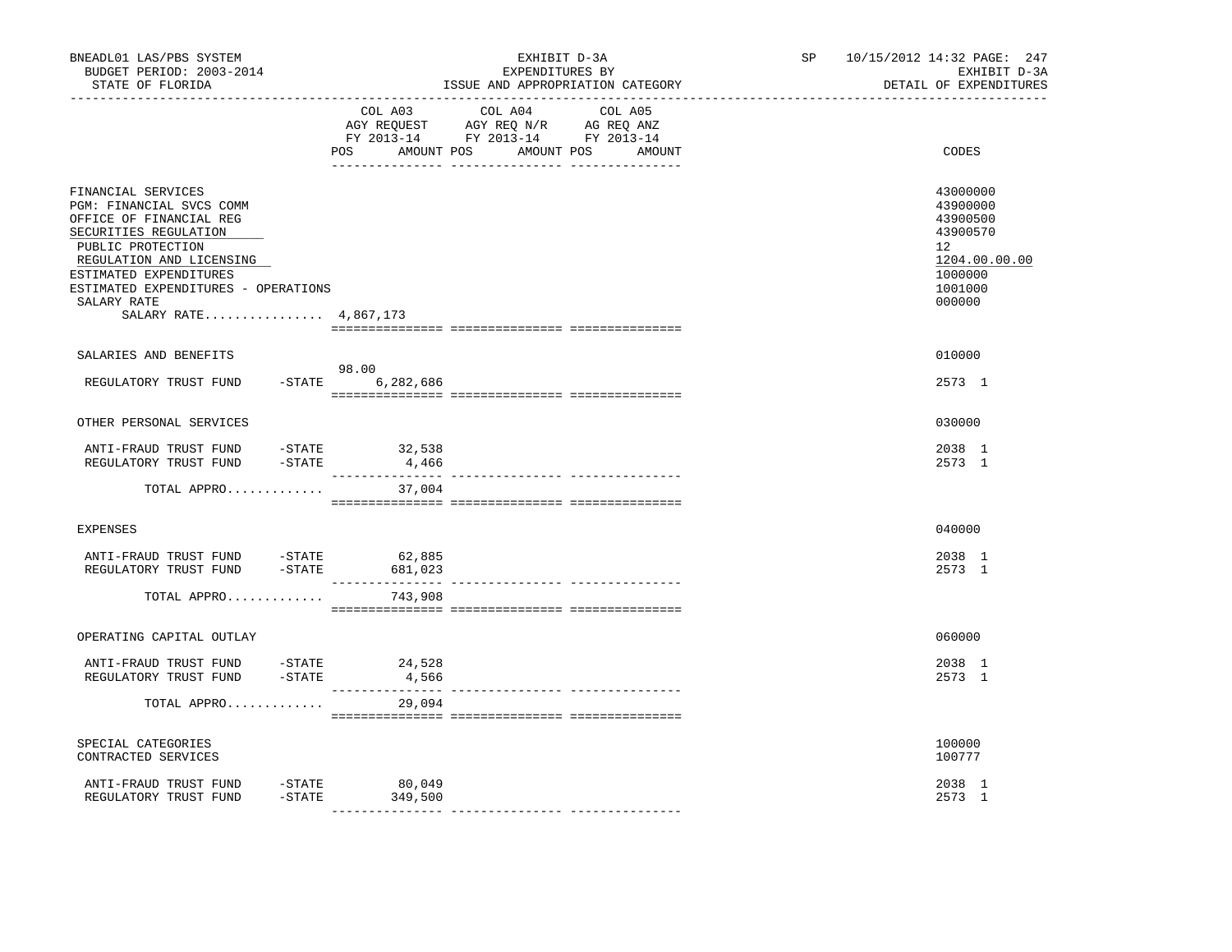| BNEADL01 LAS/PBS SYSTEM<br>BUDGET PERIOD: 2003-2014<br>STATE OF FLORIDA                                                                                                                                                                                                          |                  | EXHIBIT D-3A<br>EXPENDITURES BY<br>ISSUE AND APPROPRIATION CATEGORY                                                                                                                                                        | SP                                                                | 10/15/2012 14:32 PAGE: 248<br>EXHIBIT D-3A<br>DETAIL OF EXPENDITURES |                                                                                                                            |
|----------------------------------------------------------------------------------------------------------------------------------------------------------------------------------------------------------------------------------------------------------------------------------|------------------|----------------------------------------------------------------------------------------------------------------------------------------------------------------------------------------------------------------------------|-------------------------------------------------------------------|----------------------------------------------------------------------|----------------------------------------------------------------------------------------------------------------------------|
|                                                                                                                                                                                                                                                                                  | COL A03<br>POS   | COL A04<br>$\begin{tabular}{lllllll} \bf AGY \,\,\, REQUEST \,\,\, & \bf AGY \,\, REQ \,\, N/R & \,\, AC \,\, REQ \,\, ANZ \\ \bf FY \,\, 2013-14 & \bf FY \,\, 2013-14 & \bf FY \,\, 2013-14 \end{tabular}$<br>AMOUNT POS | COL A05<br>AMOUNT POS<br>AMOUNT<br>__ ________________ __________ |                                                                      | CODES                                                                                                                      |
| FINANCIAL SERVICES<br>PGM: FINANCIAL SVCS COMM<br>OFFICE OF FINANCIAL REG<br>SECURITIES REGULATION<br>PUBLIC PROTECTION<br>REGULATION AND LICENSING<br>ESTIMATED EXPENDITURES<br>ESTIMATED EXPENDITURES - OPERATIONS<br>SPECIAL CATEGORIES<br>CONTRACTED SERVICES<br>TOTAL APPRO |                  | 429,549                                                                                                                                                                                                                    |                                                                   |                                                                      | 43000000<br>43900000<br>43900500<br>43900570<br>12 <sup>°</sup><br>1204.00.00.00<br>1000000<br>1001000<br>100000<br>100777 |
| RISK MANAGEMENT INSURANCE                                                                                                                                                                                                                                                        |                  |                                                                                                                                                                                                                            |                                                                   |                                                                      | 103241                                                                                                                     |
| REGULATORY TRUST FUND                                                                                                                                                                                                                                                            | $-$ STATE 27,054 |                                                                                                                                                                                                                            |                                                                   |                                                                      | 2573 1                                                                                                                     |
| LEASE/PURCHASE/EQUIPMENT                                                                                                                                                                                                                                                         |                  |                                                                                                                                                                                                                            |                                                                   |                                                                      | 105281                                                                                                                     |
| REGULATORY TRUST FUND                                                                                                                                                                                                                                                            | $-STATE$         | 27,253                                                                                                                                                                                                                     |                                                                   |                                                                      | 2573 1                                                                                                                     |
| TR/DMS/HR SVCS/STW CONTRCT                                                                                                                                                                                                                                                       |                  |                                                                                                                                                                                                                            |                                                                   |                                                                      | 107040                                                                                                                     |
| REGULATORY TRUST FUND                                                                                                                                                                                                                                                            | $-STATE$ 33, 473 |                                                                                                                                                                                                                            |                                                                   |                                                                      | 2573 1                                                                                                                     |
| TOTAL: ESTIMATED EXPENDITURES - OPERATIONS<br>TOTAL POSITIONS 98.00<br>TOTAL ISSUE 7,610,021<br>TOTAL SALARY RATE 4,867,173                                                                                                                                                      |                  |                                                                                                                                                                                                                            |                                                                   |                                                                      | 1001000                                                                                                                    |
| CASUALTY INSURANCE PREMIUM<br>ADJUSTMENT<br>SPECIAL CATEGORIES<br>RISK MANAGEMENT INSURANCE                                                                                                                                                                                      |                  |                                                                                                                                                                                                                            |                                                                   |                                                                      | 1001090<br>100000<br>103241                                                                                                |
| REGULATORY TRUST FUND<br>$-$ STATE                                                                                                                                                                                                                                               | 2,532            |                                                                                                                                                                                                                            |                                                                   |                                                                      | 2573 1                                                                                                                     |